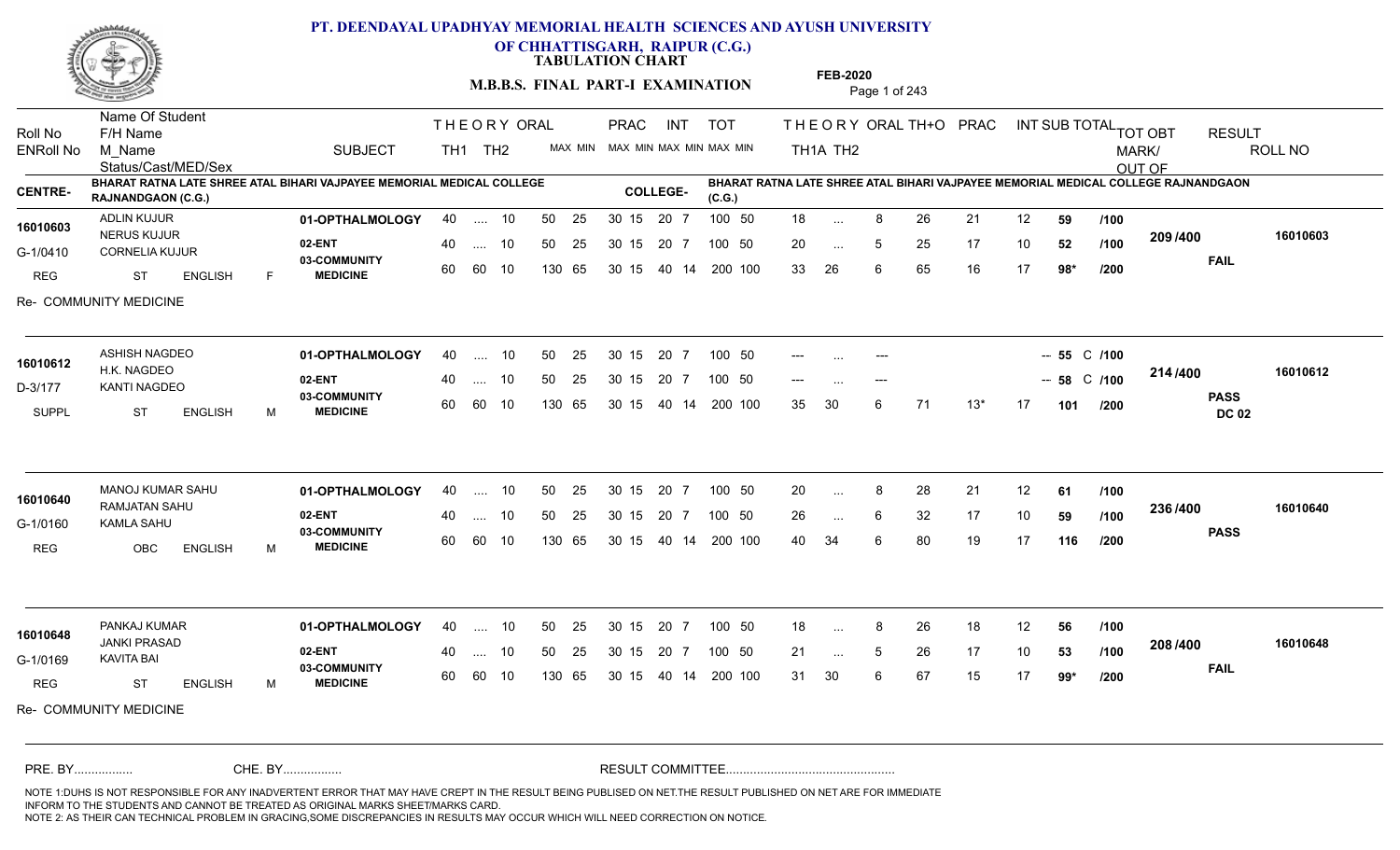

**OF CHHATTISGARH, RAIPUR (C.G.)**

**TABULATION CHART** 

**FEB-2020**

|                             |                                                                        |                                                                       |    | M.B.B.S. FINAL PART-I EXAMINATION |          |          |                                                 |                 |  |        |                  | 1 LD-2020<br>Page 2 of 243 |               |              |       |                                             |                   |       |                                |                                                                                   |               |          |
|-----------------------------|------------------------------------------------------------------------|-----------------------------------------------------------------------|----|-----------------------------------|----------|----------|-------------------------------------------------|-----------------|--|--------|------------------|----------------------------|---------------|--------------|-------|---------------------------------------------|-------------------|-------|--------------------------------|-----------------------------------------------------------------------------------|---------------|----------|
| Roll No<br><b>ENRoll No</b> | Name Of Student<br>F/H Name<br>M Name<br>Status/Cast/MED/Sex           | <b>SUBJECT</b>                                                        |    | THEORY ORAL<br>TH1 TH2            |          |          | PRAC INT TOT<br>MAX MIN MAX MIN MAX MIN MAX MIN |                 |  |        |                  |                            | TH1A TH2      |              |       | THEORY ORAL TH+O PRAC INT SUB TOTAL TOT OBT |                   |       |                                | MARK/<br>OUT OF                                                                   | <b>RESULT</b> | ROLL NO  |
| <b>CENTRE-</b>              | <b>RAJNANDGAON (C.G.)</b>                                              | BHARAT RATNA LATE SHREE ATAL BIHARI VAJPAYEE MEMORIAL MEDICAL COLLEGE |    |                                   |          |          |                                                 | <b>COLLEGE-</b> |  | (C.G.) |                  |                            |               |              |       |                                             |                   |       |                                | BHARAT RATNA LATE SHREE ATAL BIHARI VAJPAYEE MEMORIAL MEDICAL COLLEGE RAJNANDGAON |               |          |
| 16010678                    | SUNNY DAVID<br>K J DAVID<br><b>MEJY DAVID</b><br>GEN<br><b>ENGLISH</b> | 01-OPTHALMOLOGY<br>02-ENT                                             |    | 40  10<br>40  10                  | 50<br>50 | 25<br>25 | 30 15 20 7<br>30 15 20 7                        |                 |  |        | 100 50<br>100 50 | $---$                      |               |              |       |                                             |                   |       | $-62$ C /100<br>$-61$ C $/100$ | 181/400                                                                           |               | 16010678 |
| G-1/0204<br>SUPPL           |                                                                        | 03-COMMUNITY<br><b>MEDICINE</b><br>M                                  |    | 60 60 10                          |          | 130 65   | 30 15 40 14 200 100                             |                 |  |        |                  | 18                         | - 23          | $\mathsf{A}$ | $41*$ | A                                           | 17                | 58*   | /200                           |                                                                                   | <b>FAIL</b>   |          |
|                             | Re- COMMUNITY MEDICINE                                                 |                                                                       |    |                                   |          |          |                                                 |                 |  |        |                  |                            |               |              |       |                                             |                   |       |                                |                                                                                   |               |          |
| 16010681                    | <b>VINAY KUMAR</b>                                                     | 01-OPTHALMOLOGY                                                       |    | 40  10                            |          | 50 25    | 30 15 20 7 100 50                               |                 |  |        |                  | 17                         | $\ddotsc$     | 8            | 25    | 21                                          | $12 \overline{ }$ | 58    | /100                           |                                                                                   |               |          |
| G-1/0207M                   | <b>LAKHAN SINGH</b><br>RAMIHA BAI                                      | 02-ENT                                                                | 40 | … 10                              | 50       | - 25     | 30 15 20 7                                      |                 |  | 100 50 |                  | 23                         | $\ddotsc$     | 5            | 28    | 18                                          | 10                | 56    | 1100                           | 212/400<br><b>FAIL</b>                                                            |               | 16010681 |
| REG                         | <b>ENGLISH</b><br>ST                                                   | 03-COMMUNITY<br><b>MEDICINE</b><br>M                                  |    | 60 60 10                          |          | 130 65   | 30 15 40 14 200 100                             |                 |  |        |                  | 33                         | 27            | 6            | 66    | 15                                          | 17                | $98*$ | /200                           |                                                                                   |               |          |
|                             | Re- COMMUNITY MEDICINE                                                 |                                                                       |    |                                   |          |          |                                                 |                 |  |        |                  |                            |               |              |       |                                             |                   |       |                                |                                                                                   |               |          |
| 17010415                    | AAKANKSHA GULABANI<br><b>ANIL GULABANI</b><br>DEVI GULABANI            | 01-OPTHALMOLOGY                                                       |    | 40  10                            |          | 50 25    | 30 15 20 7                                      |                 |  | 100 50 |                  | 24                         | $\sim$        | 7            | -31   | 21                                          | 14                | 66    | /100                           | 253/400                                                                           |               |          |
| H-1/00471M                  |                                                                        | 02-ENT                                                                |    | 40  10                            |          | 50 25    | 30 15 20 7                                      |                 |  | 100 50 |                  | 21                         | $\sim$        | 7            | 28    | 19                                          | 11                | 58    | /100                           |                                                                                   |               | 17010415 |
| REG                         | GEN<br><b>ENGLISH</b>                                                  | 03-COMMUNITY<br><b>MEDICINE</b><br>F                                  |    | 60 60 10                          |          | 130 65   | 30 15 40 14 200 100                             |                 |  |        |                  | 42 38                      |               | 8            | 88    | 20                                          | 21                | 129   | /200                           |                                                                                   | <b>PASS</b>   |          |
|                             |                                                                        |                                                                       |    |                                   |          |          |                                                 |                 |  |        |                  |                            |               |              |       |                                             |                   |       |                                |                                                                                   |               |          |
| 17010416                    | AARTI AGRAWAL<br>RAJESH AGRAWAL<br>RAMA AGRAWAL                        | 01-OPTHALMOLOGY<br>02-ENT<br>03-COMMUNITY                             |    | 40  10                            |          | 50 25    | 30 15 20 7                                      |                 |  | 100 50 |                  | 24                         | $\sim$ $\sim$ | 7            | -31   | 21                                          | 15                | 67    | /100                           | 248 / 400                                                                         |               | 17010416 |
| H-1/00472M                  |                                                                        |                                                                       |    | 40  10                            | 50       | - 25     | 30 15 20 7                                      |                 |  | 100 50 |                  | 23                         | $\ddotsc$     | 7            | 30    | 19                                          | 11                | 60    | /100                           |                                                                                   | <b>PASS</b>   |          |
| REG                         | <b>GEN</b><br><b>ENGLISH</b>                                           | <b>MEDICINE</b><br>F                                                  |    | 60 60 10                          |          | 130 65   | 30 15 40 14 200 100                             |                 |  |        |                  | 35                         | -39           | 6            | 80    | 21                                          | 20                | 121   | /200                           |                                                                                   |               |          |
| PRE. BY                     |                                                                        | CHE. BY                                                               |    |                                   |          |          |                                                 |                 |  |        |                  |                            |               |              |       |                                             |                   |       |                                |                                                                                   |               |          |

NOTE 1:DUHS IS NOT RESPONSIBLE FOR ANY INADVERTENT ERROR THAT MAY HAVE CREPT IN THE RESULT BEING PUBLISED ON NET.THE RESULT PUBLISHED ON NET ARE FOR IMMEDIATE INFORM TO THE STUDENTS AND CANNOT BE TREATED AS ORIGINAL MARKS SHEET/MARKS CARD.<br>NOTE 2: AS THEIR CAN TECHNICAL PROBLEM IN GRACING,SOME DISCREPANCIES IN RESULTS MAY OCCUR WHICH WILL NEED CORRECTION ON NOTICE. CHE. BY WAREL BY WARE AND THE AVEC THE AVEC THE THE RESULT COMMITTEE AND MULTIME MOTE 1:DUHS IS NOT RESPONSIBLE FOR ANY INADVERTENT ERROR THAT MAY HAVE CREPT IN THE RESULT BEING PUBLISED ON NET.THE RESULT PUBLISHED ON NET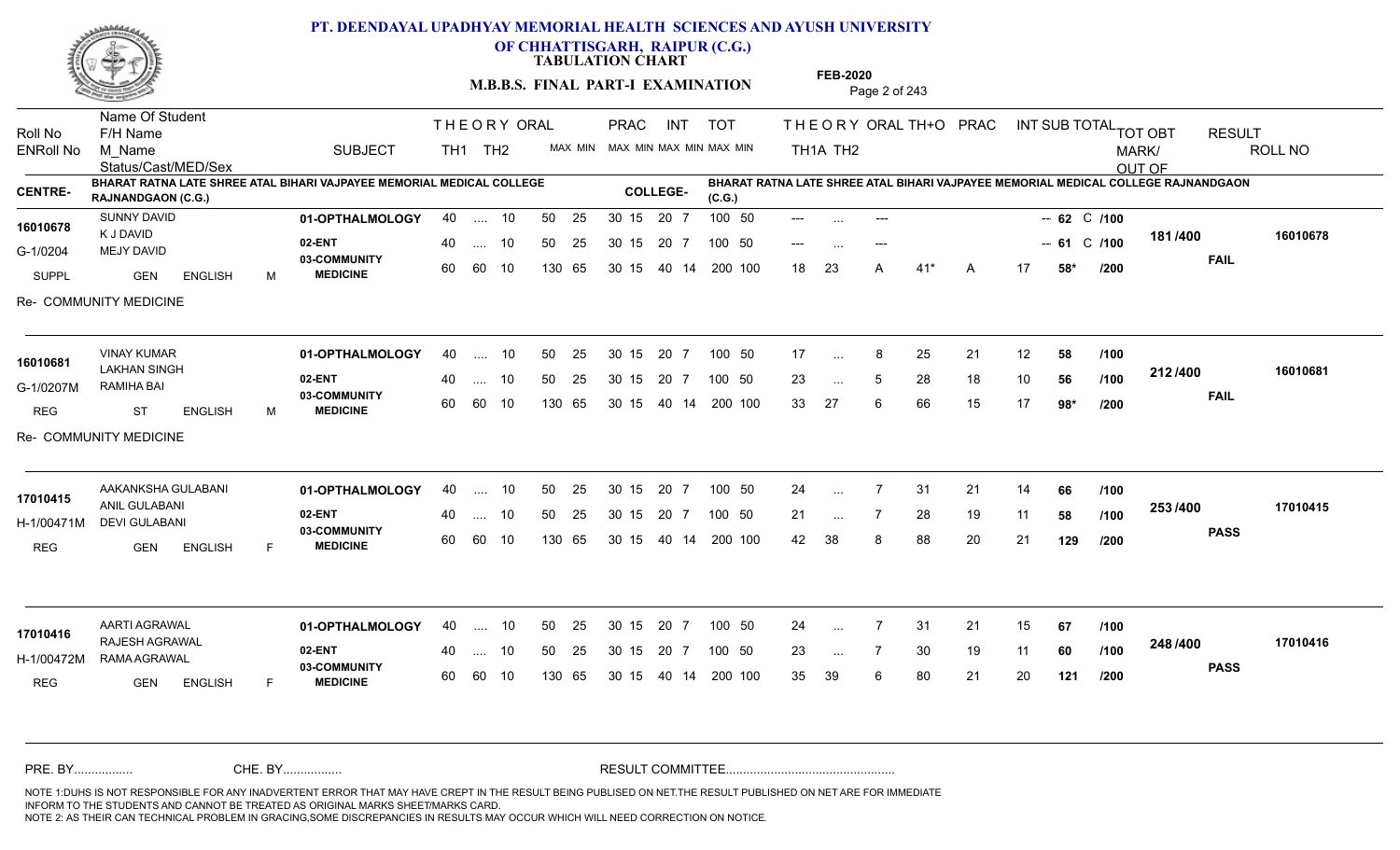

**OF CHHATTISGARH, RAIPUR (C.G.)**

**TABULATION CHART** 

**M.B.B.S. FINAL PART-I EXAMINATION** Page 3 of 243

Status/Cast/MED/Sex Name Of Student Roll No F/H Name M\_Name SUBJECT TH1 TH2 <sup>MAX\_MIN</sup> N PRAC INT TOT THEORY ORAL TH+O PRAC INT TH<sub>1</sub>A TH<sub>2</sub> ORAL TH+ODPRACD INT SUB TOTAL <sub>TOT OBT</sub> RESULT ROLL NO MARK/ OUT OF ENRoll No M Name  $\,$  SUBJECT TH1 TH2 MAX MIN MAX MIN MAX MIN MAX MIN TH1A TH2 **BHARAT RATNA LATE SHREE ATAL BIHARI VAJPAYEE MEMORIAL MEDICAL COLLEGE RAJNANDGAON (C.G.) (C.G.) CENTRE- COLLEGE-BHARAT RATNA LATE SHREE ATAL BIHARI VAJPAYEE MEMORIAL MEDICAL COLLEGE RAJNANDGAON**  THE ORY ORAL PRAC INT PRAC **01-OPTHALMOLOGY** ADITI 40 .... 10 30 15 20 7 **02-ENT 03-COMMUNITY MEDICINE** H-1/00474M NIRA RUPAMANI VIJAY KUMAR **17010418** REG ST ENGLISH F 22 7 29 19 14 **62** 26 7 33 18 11 **62** 38 34 6 78 20 19 **117 241 PASS /400 17010418** .... 10 50 25 60 60 10 50 25 30 15 130 65 30 15 20 7 100 50 40 14 200 100 50 25 30 15 20 7 100 50 22 ... ... ... **/100 /100 /200 01-OPTHALMOLOGY** ADITI TRIPATHI 40 .... 10 30 15 20 7 **02-ENT** 03-COMMUNITY 60  **MEDICINE** H-1/00475M ARTI TRIPATHI ASHUTOSH TRIPATHI **17010419** REG GEN ENGLISH F 23 8 31 22 16 **69** 24 ... 8 32 23 16 **71 /100 <sup>2017</sup> 700** 42 41 8 91 25 25 **141 281 PASS /400 17010419** .... 10 50 25 60 60 10 30 15 20 7 130 65 30 15 40 14 200 100 30 15 20 7 100 50 50 25 30 15 20 7 100 50 23 ... 8 ... ... **/100 /100 /200 01-OPTHALMOLOGY** AKANKSHA KORETI 40 .... 10 30 15 20 7 **02-ENT** 03-COMMUNITY 60  **MEDICINE** H-1/00476M SHARDA KORETI RATANLAL KORETI **17010420** REG ST ENGLISH F 21 ... 7 28 17 13 **58** /**100** 24 7 31 18 11 **60** 38 38 6 82 23 22 **127 245 PASS /400 17010420** .... 10 50 25 60 60 10 50 25 30 15 130 65 30 15 20 7 100 50 40 14 200 100 50 25 30 15 20 7 100 50 21 ... ... ... **/100 /100 /200 01-OPTHALMOLOGY** AKANSHA DARIYO 40 .... 10 30 15 20 7 **02-ENT** 03-COMMUNITY 60 MEDICINE 60 60 10 H-1/00477M HEMKALA DARIYO J L DARIYO REG ST ENGLISH F 23 ... 7 30 21 13 **64 /100** 24 7 31 20 11 **62** 36 36 8 80 17 22 **119 245 PASS /400 17010421** 40 .... 10 50 25 130 65 130 65 30 15 30 15 20 7 100 50 40 14 200 100 50 25 30 15 20 7 100 50 23 ... **17010421** AKANSHA DARIYO ... ... **/100 /100 /200** NOTE 1:DUHS IS NOT RESPONSIBLE FOR ANY INADVERTENT ERROR THAT MAY HAVE CREPT IN THE RESULT BEING PUBLISED ON NET.THE RESULT PUBLISHED ON NET ARE FOR IMMEDIATE INFORM TO THE STUDENTS AND CANNOT BE TREATED AS ORIGINAL MARKS SHEET/MARKS CARD. CHE. BY WAREL BY WARE AND THE AVEC THE AVEC THE THE RESULT COMMITTEE AND MULTIME MOTE 1:DUHS IS NOT RESPONSIBLE FOR ANY INADVERTENT ERROR THAT MAY HAVE CREPT IN THE RESULT BEING PUBLISED ON NET.THE RESULT PUBLISHED ON NET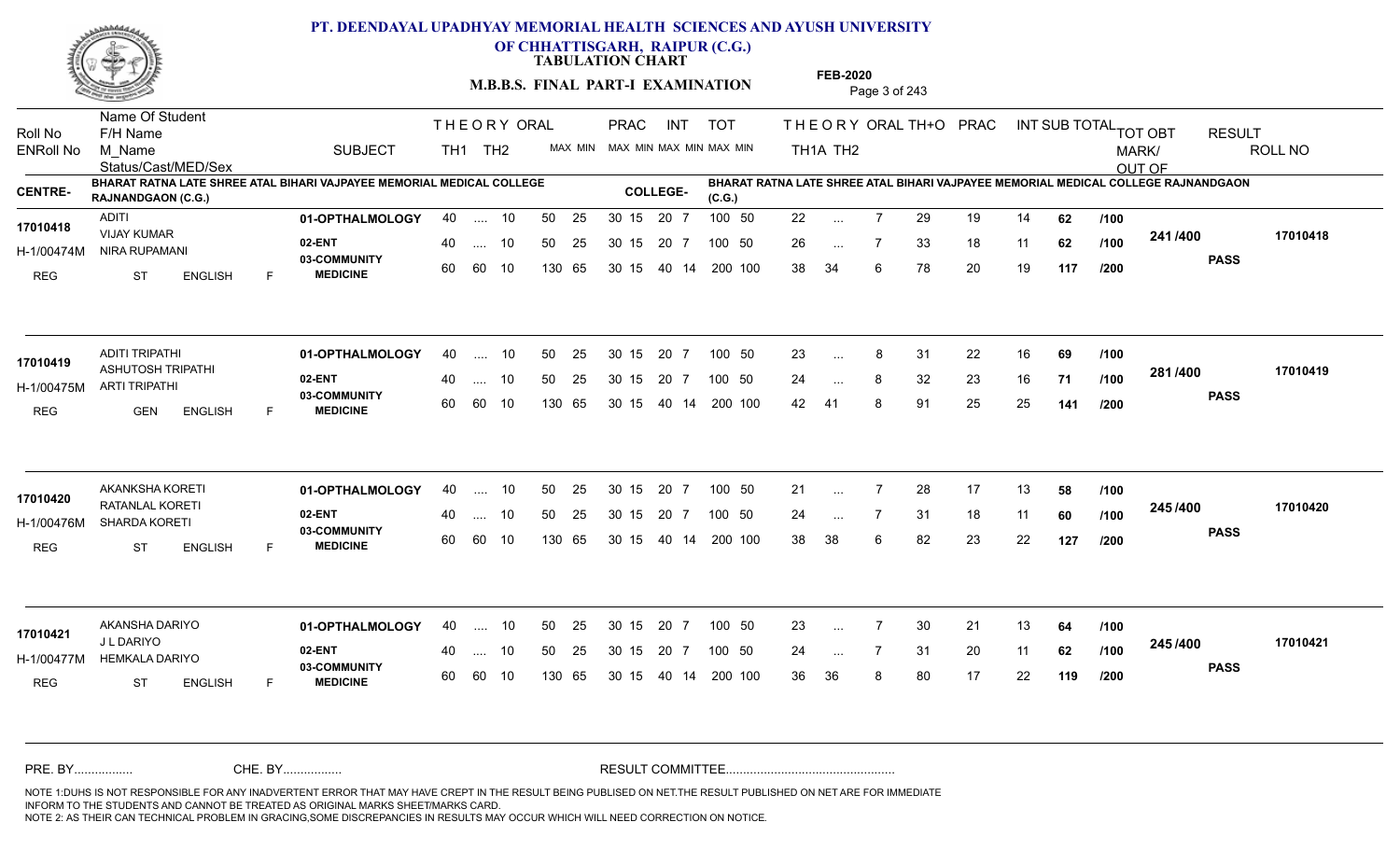

**OF CHHATTISGARH, RAIPUR (C.G.)**

**TABULATION CHART** 

**M.B.B.S. FINAL PART-I EXAMINATION** Page 4 of 243

Status/Cast/MED/Sex Name Of Student Roll No F/H Name M\_Name SUBJECT TH1 TH2 <sup>MAX\_MIN</sup> N PRAC INT TOT THEORY ORAL TH+O PRAC INT TH<sub>1</sub>A TH<sub>2</sub> ORAL TH+ODPRACD INT SUB TOTAL <sub>TOT OBT</sub> RESULT ROLL NO MARK/ OUT OF ENRoll No M Name  $\,$  SUBJECT TH1 TH2 MAX MIN MAX MIN MAX MIN MAX MIN TH1A TH2 **BHARAT RATNA LATE SHREE ATAL BIHARI VAJPAYEE MEMORIAL MEDICAL COLLEGE RAJNANDGAON (C.G.) BHARAT RATNA LATE SHREE ATAL BIHARI VAJPAYEE MEMORIAL MEDICAL COLLEGE RAJNANDGAON (C.G.) CENTRE- COLLEGE-**THE ORY ORAL PRAC INT PRAC **01-OPTHALMOLOGY** ANJALI PANDEY 40 .... 10 30 15 20 7 **02-ENT** 03-COMMUNITY 60  **MEDICINE** H-1/00479M MANJULATA PANDEY 17010423 PANNAGESH PANDEY REG **GEN ENGLISH** F 18 ... 8 26 21 13 **60** /**100** 20 ... 6 26 19 11 **56 /100 <sup>2137400</sup>** 30 28 7 65 20 18 **103 219 PASS /400 17010423** .... 10 50 25 60 60 10 50 25 30 15 130 65 30 15 20 7 100 50 40 14 200 100 50 25 30 15 20 7 100 50 18 ... 8 ... ... 6 **/100 /100 /200 01-OPTHALMOLOGY** ANKITA MOHAPATRA 40 .... 10 30 15 20 7 **02-ENT** 03-COMMUNITY 60  **MEDICINE** H-1/00482M URMILA MOHPATRA **1999 - 1999** S S MOHAPATRA REG GEN ENGLISH F 28 8 36 19 16 **71** 28 ... 8 36 22 15 **73 /100 <sup>2047</sup> 1** 42 43 8 93 24 23 **140 284 PASS /400 17010426** 40 .... 10 50 25 60 60 10 130 65 30 15 40 14 200 100 30 15 20 7 100 50 50 25 30 15 20 7 100 50 28 ... 8 **17010426**<br> **17010426**<br> **COMOUADATDA** ... ... **/100 /100 /200** ANKUR BISWAS **01-OPTHALMOLOGY** 40 .... 10 50 25 30 15 20 7 100 50 26 **02-ENT** 03-COMMUNITY 60 **MEDICINE** 60 60 10 H-1/00483M APOLI BISWAS ALOK BISWAS **17010427** REG GEN ENGLISH M 26 8 34 21 16 **71** 34 ... 8 42 22 15 **79** /1**00** D <sup>2047</sup> 38 45 6 89 23 22 **134** <sub>D</sub> 284 /400 170104 **PASS /400 17010427** .... 10 50 25 30 15 130 65 20 7 130 65 30 15 30 15 20 7 100 50 40 14 200 100 50 25 30 15 20 7 100 50 26 ... 8 ... ... 8 **/100 /100 /200** ARCHITA SINGH **01-OPTHALMOLOGY** 40 .... 10 50 25 30 15 20 7 100 50 26 **02-ENT** 03-COMMUNITY 60 **MEDICINE** 60 60 10 H-1/00484M BHAVANA SINGH 17010428 SANDEEP KUMAR SINGH REG **GEN ENGLISH** F 26 8 34 21 17 **72** 21 ... 8 29 24 15 **68 /100 <del>1111</del>** 37 38 7 82 25 24 **131 271 PASS /400 17010428** 40 .... 10 50 25 130 65 130 65 30 15 30 15 20 7 100 50 40 14 200 100 50 25 30 15 20 7 100 50 26 ... 8 ... ... **/100 /100 /200** NOTE 1:DUHS IS NOT RESPONSIBLE FOR ANY INADVERTENT ERROR THAT MAY HAVE CREPT IN THE RESULT BEING PUBLISED ON NET.THE RESULT PUBLISHED ON NET ARE FOR IMMEDIATE INFORM TO THE STUDENTS AND CANNOT BE TREATED AS ORIGINAL MARKS SHEET/MARKS CARD. CHE. BY WAREL BY WARE AND THE AVEC THE AVEC THE THE RESULT COMMITTEE AND MULTIME MOTE 1:DUHS IS NOT RESPONSIBLE FOR ANY INADVERTENT ERROR THAT MAY HAVE CREPT IN THE RESULT BEING PUBLISED ON NET.THE RESULT PUBLISHED ON NET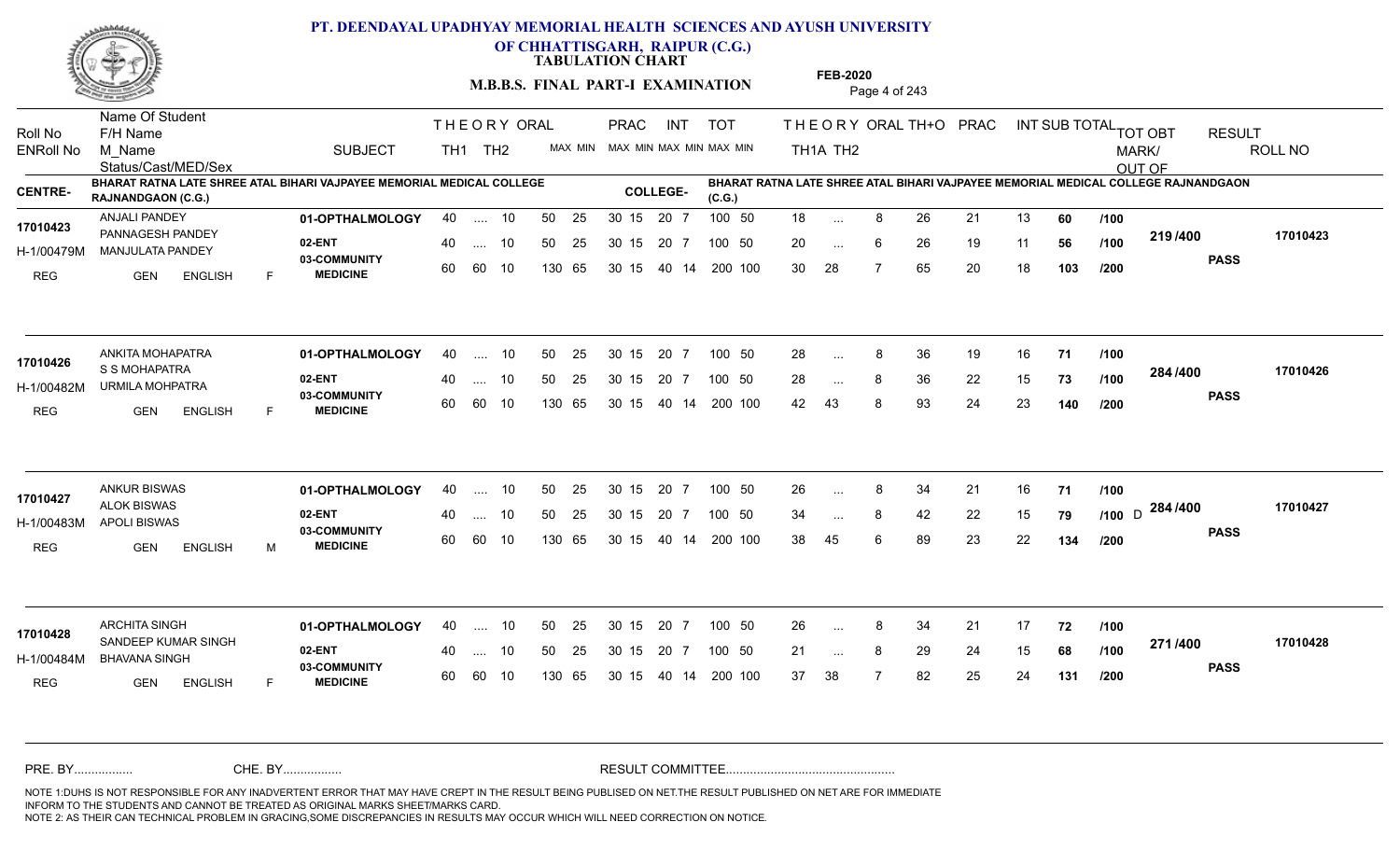

**OF CHHATTISGARH, RAIPUR (C.G.)**

**TABULATION CHART** 

**M.B.B.S. FINAL PART-I EXAMINATION** Page 5 of 243

Status/Cast/MED/Sex Name Of Student Roll No F/H Name M\_Name SUBJECT TH1 TH2 <sup>MAX\_MIN</sup> N PRAC INT TOT THEORY ORAL TH+O PRAC INT TH<sub>1</sub>A TH<sub>2</sub> ORAL TH+ODPRACD INT SUB TOTAL <sub>TOT OBT</sub> RESULT ROLL NO MARK/ OUT OF ENRoll No M Name  $\,$  SUBJECT TH1 TH2 MAX MIN MAX MIN MAX MIN MAX MIN TH1A TH2 **BHARAT RATNA LATE SHREE ATAL BIHARI VAJPAYEE MEMORIAL MEDICAL COLLEGE RAJNANDGAON (C.G.) BHARAT RATNA LATE SHREE ATAL BIHARI VAJPAYEE MEMORIAL MEDICAL COLLEGE RAJNANDGAON (C.G.) CENTRE- COLLEGE-**THE ORY ORAL PRAC INT PRAC **01-OPTHALMOLOGY** ARNAB PARIA 40 .... 10 30 15 20 7 **02-ENT** 03-COMMUNITY 60  **MEDICINE** H-1/00485M BAISHAKHI PARIA 17010429 SHUBHE NDRA PARIA REG GEN ENGLISH M 21 7 28 18 16 **62** 20 7 27 18 11 **56** 37 37 6 80 21 21 **122 240 PASS /400 17010429** .... 10 50 25 60 60 10 50 25 30 15 130 65 30 15 20 7 100 50 40 14 200 100 50 25 30 15 20 7 100 50 21 ... ... ... 7 **/100 /100 /200 01-OPTHALMOLOGY** ASHWARYA JAIN 40 .... 10 30 15 20 7 **02-ENT** 03-COMMUNITY 60  **MEDICINE** H-1/00487M MADHU JAIN SUDHIR JAIN REG GEN ENGLISH F 24 7 31 19 14 **64** 24 ... 8 32 22 13 **67 /100 <sup>2007</sup> 700** 40 36 6 82 24 21 **127 258 PASS /400 17010431** 40 .... 10 50 25 60 60 10 130 65 30 15 40 14 200 100 30 15 20 7 100 50 50 25 30 15 20 7 100 50 24 ... ASHWARYA JAIN ... ... **/100 /100 /200 01-OPTHALMOLOGY** AYUSHI DUBEY 40 .... 10 30 15 20 7 **02-ENT** 03-COMMUNITY 60 **MEDICINE** 60 60 10 H-1/00488M KARUNA DUBEY 22 BM **17010432** SANJAY KUMAR DUBEY REG GEN ENGLISH F 26 8 34 21 16 **71** 26 ... 9 35 23 15 **73 /100 <sup>2007</sup> 700** 39 41 7 87 27 25 **139 283 PASS /400 17010432** .... 10 50 25 30 15 130 65 20 7 130 65 30 15 30 15 20 7 100 50 40 14 200 100 50 25 30 15 20 7 100 50 26 ... 8 ... ... 9 **/100 /100 /200** 01-**OPTHALMOLOGY** 40 .... 10 50 25 30 15 20 7 100 50 23 **02-ENT** 03-COMMUNITY 60 **MEDICINE** 60 60 10 H-1/00492M SAMSAY NAG **17010436** KUNTI NAG REG ST ENGLISH F 23 7 30 19 12 **61** 21 ... 7 28 18 11 **57 /100 <sup>2467466</sup>** 40 35 6 81 22 19 **122 240 PASS /400 17010436** 40 .... 10 50 25 130 65 130 65 30 15 30 15 20 7 100 50 40 14 200 100 50 25 30 15 20 7 100 50 23 ... ... ... **/100 /100 /200** NOTE 1:DUHS IS NOT RESPONSIBLE FOR ANY INADVERTENT ERROR THAT MAY HAVE CREPT IN THE RESULT BEING PUBLISED ON NET.THE RESULT PUBLISHED ON NET ARE FOR IMMEDIATE INFORM TO THE STUDENTS AND CANNOT BE TREATED AS ORIGINAL MARKS SHEET/MARKS CARD. CHE. BY WAREL BY WARE AND THE AVEC THE AVEC THE THE RESULT COMMITTEE AND MULTIME MOTE 1:DUHS IS NOT RESPONSIBLE FOR ANY INADVERTENT ERROR THAT MAY HAVE CREPT IN THE RESULT BEING PUBLISED ON NET.THE RESULT PUBLISHED ON NET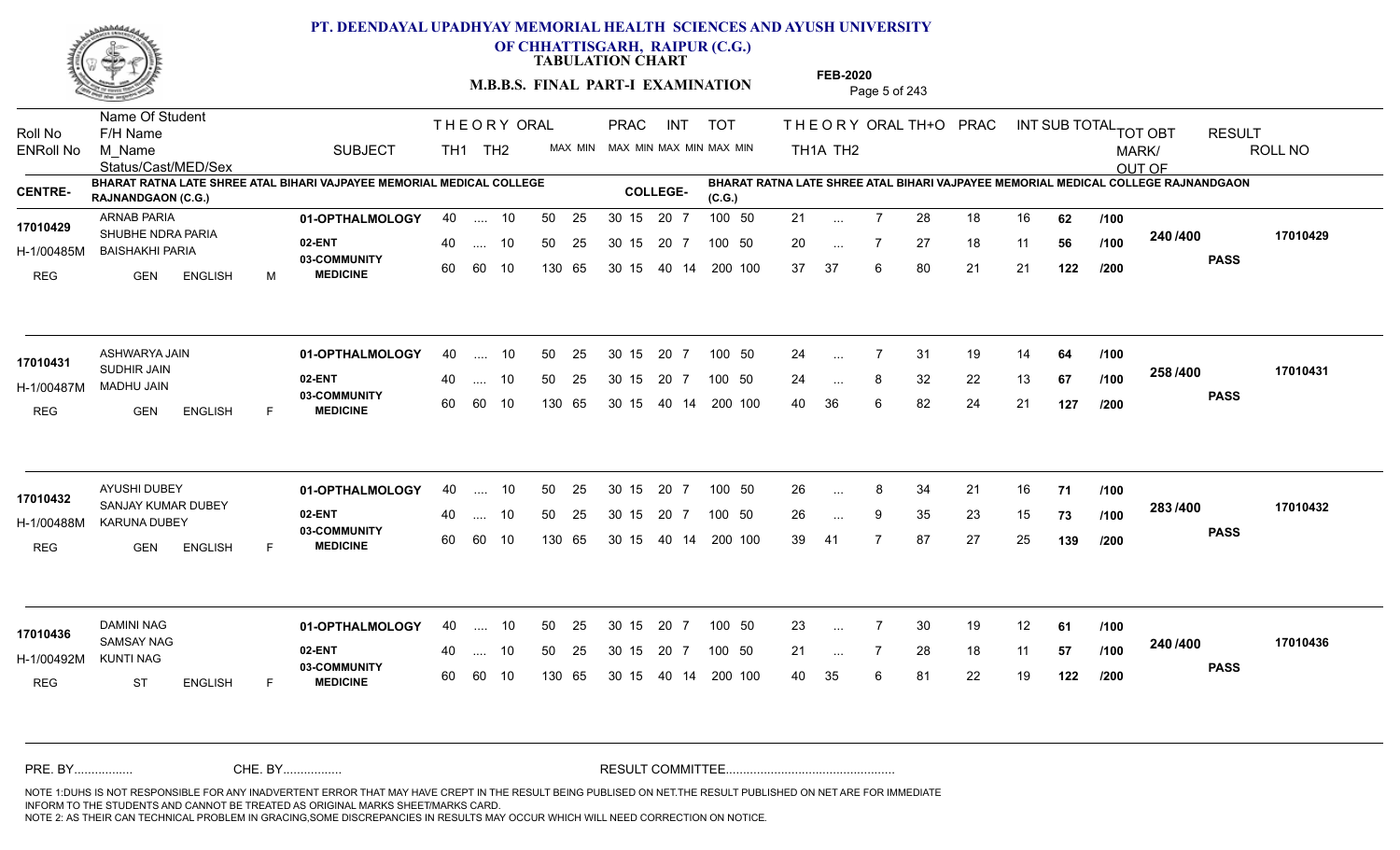

**OF CHHATTISGARH, RAIPUR (C.G.)**

**TABULATION CHART** 

**M.B.B.S. FINAL PART-I EXAMINATION** Page 6 of 243

Status/Cast/MED/Sex Name Of Student Roll No F/H Name M\_Name SUBJECT TH1 TH2 <sup>MAX\_MIN</sup> N PRAC INT TOT THEORY ORAL TH+O PRAC INT TH<sub>1</sub>A TH<sub>2</sub> ORAL TH+ODPRACD INT SUB TOTAL <sub>TOT OBT</sub> RESULT ROLL NO MARK/ OUT OF ENRoll No M Name  $\,$  SUBJECT TH1 TH2 MAX MIN MAX MIN MAX MIN MAX MIN TH1A TH2 **BHARAT RATNA LATE SHREE ATAL BIHARI VAJPAYEE MEMORIAL MEDICAL COLLEGE RAJNANDGAON (C.G.) (C.G.) CENTRE- COLLEGE-BHARAT RATNA LATE SHREE ATAL BIHARI VAJPAYEE MEMORIAL MEDICAL COLLEGE RAJNANDGAON**  THE ORY ORAL PRAC INT PRAC **01-OPTHALMOLOGY** DEEPA 40 .... 10 30 15 20 7 **02-ENT** 03-COMMUNITY 60  **MEDICINE** H-1/00493M DAMBAJEE KALYANEE REG SC ENGLISH F 24 7 31 21 14 **66** 26 7 33 19 12 **64** 32 36 6 74 21 23 **118 248 PASS /400 17010437** .... 10 50 25 60 60 10 50 25 30 15 130 65 30 15 20 7 100 50 40 14 200 100 50 25 30 15 20 7 100 50 24 ... **17010437** ... ... **/100 /100 /200 01-OPTHALMOLOGY** DEEPAK PANDEY 40 .... 10 30 15 20 7 **02-ENT** 03-COMMUNITY 60  **MEDICINE** H-1/00494M KARUNA PANDEY DINESH PANDEY REG GEN ENGLISH M 27 ... 8 35 17 14 **66 /100** 20 ... 7 27 21 15 **63 /100 <sup>201 /400</sup>** 40 38 8 86 19 23 **128 257 PASS /400 17010438**  $\ldots$  10 50 25 30 15 60 60 10 20 7 130 65 30 15 40 14 200 100 30 15 20 7 100 50 50 25 30 15 20 7 100 50 27 ... **17010438** ... ... **/100 /100 /200 01-OPTHALMOLOGY** DEEPALI HATWAR 40 .... 10 30 15 20 7 **02-ENT** 03-COMMUNITY 60  **MEDICINE** H-1/00495M GEETA HATWAR DILIP HATWAR **17010439** REG GEN ENGLISH F 21 ... 8 29 20 14 **63** /**100** 24 ... 8 32 21 15 **68 /100 <sup>2007</sup> 700** 39 38 8 85 25 24 **134 265 PASS /400 17010439** .... 10 50 25 30 15 60 60 10 20 7 130 65 30 15 30 15 20 7 100 50 40 14 200 100 50 25 30 15 20 7 100 50 21 ... ... ... **/100 /100 /200 01-OPTHALMOLOGY** DEEPTI KHUTE 40 .... 10 30 15 20 7 **02-ENT** 03-COMMUNITY 60 **MEDICINE** 60 60 10 H-1/00496M GAYATRI DEVI KHUTE **1998 - 1999 MWAMBI 1999 AGAMA** R.L KHUTE REG SC ENGLISH F 22 8 30 19 13 **62** 28 ... 7 35 18 11 **64 /100 <sup>2307+00</sup>** 37 31 5 73 18 21 **112 238 PASS /400 17010440** 40 .... 10 50 25 130 65 130 65 30 15 30 15 20 7 100 50 40 14 200 100 50 25 30 15 20 7 100 50 22 ... 8 **17010440** ... ... **/100 /100 /200** NOTE 1:DUHS IS NOT RESPONSIBLE FOR ANY INADVERTENT ERROR THAT MAY HAVE CREPT IN THE RESULT BEING PUBLISED ON NET.THE RESULT PUBLISHED ON NET ARE FOR IMMEDIATE INFORM TO THE STUDENTS AND CANNOT BE TREATED AS ORIGINAL MARKS SHEET/MARKS CARD. CHE. BY WAREL BY WARE AND THE AVEC THE AVEC THE THE RESULT COMMITTEE AND MULTIME MOTE 1:DUHS IS NOT RESPONSIBLE FOR ANY INADVERTENT ERROR THAT MAY HAVE CREPT IN THE RESULT BEING PUBLISED ON NET.THE RESULT PUBLISHED ON NET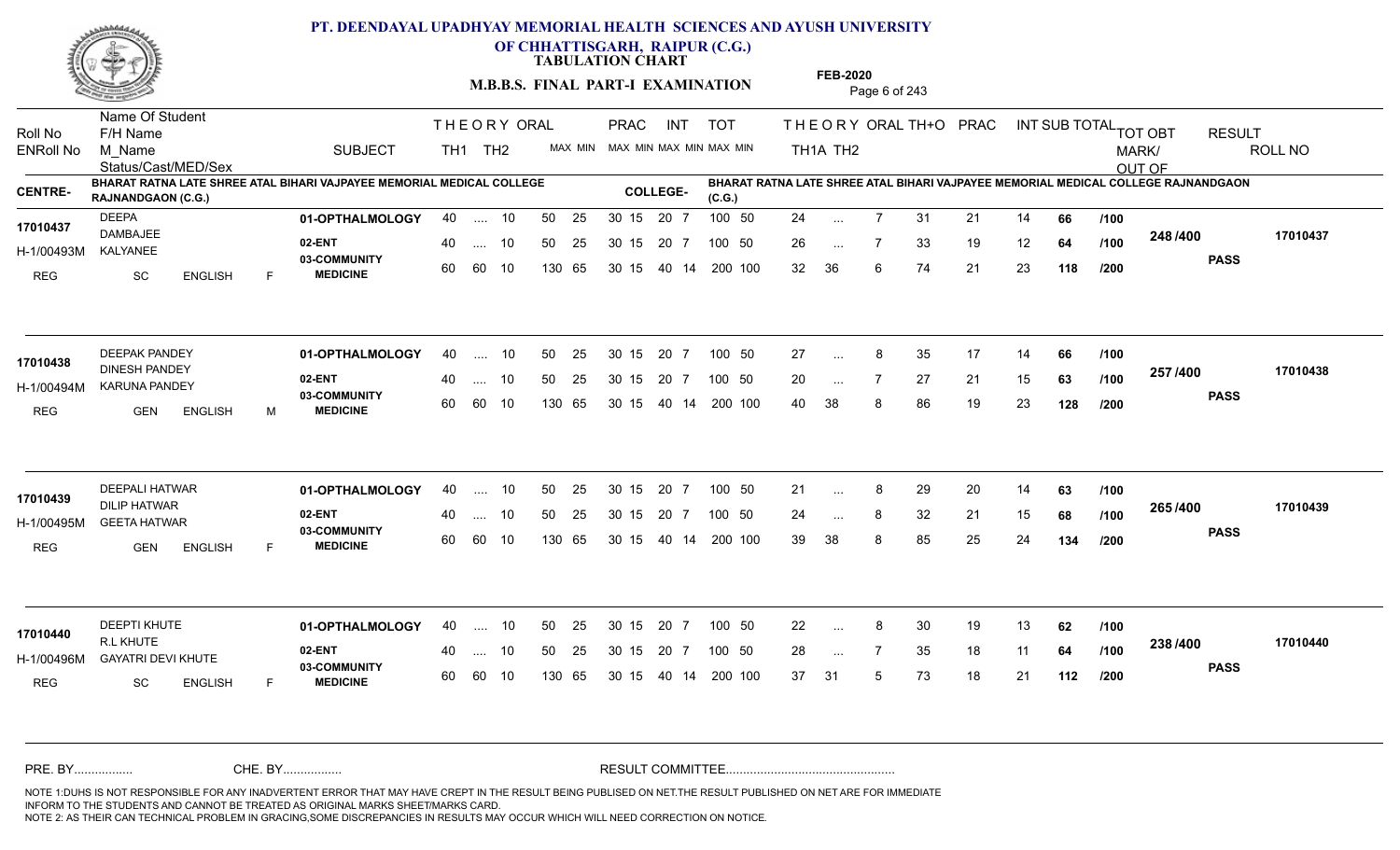

**OF CHHATTISGARH, RAIPUR (C.G.)**

**TABULATION CHART** 

**M.B.B.S. FINAL PART-I EXAMINATION** Page 7 of 243

Status/Cast/MED/Sex Name Of Student Roll No F/H Name M\_Name SUBJECT TH1 TH2 <sup>MAX\_MIN</sup> N PRAC INT TOT THEORY ORAL TH+O PRAC INT TH<sub>1</sub>A TH<sub>2</sub> ORAL TH+ODPRACD INT SUB TOTAL <sub>TOT OBT</sub> RESULT ROLL NO MARK/ OUT OF ENRoll No M Name  $\,$  SUBJECT TH1 TH2 MAX MIN MAX MIN MAX MIN MAX MIN TH1A TH2 **BHARAT RATNA LATE SHREE ATAL BIHARI VAJPAYEE MEMORIAL MEDICAL COLLEGE RAJNANDGAON (C.G.) BHARAT RATNA LATE SHREE ATAL BIHARI VAJPAYEE MEMORIAL MEDICAL COLLEGE RAJNANDGAON (C.G.) CENTRE- COLLEGE-**THE ORY ORAL PRAC INT PRAC **01-OPTHALMOLOGY** GARIMA SAHU 40 .... 10 30 15 20 7 **02-ENT** 03-COMMUNITY 60  **MEDICINE** H-1/00499M KIRAN SAHU NARAYAN SAHU **17010443** REG OBC ENGLISH F 18 ... 8 26 18 13 **57 /100** 20 ... 7 27 18 12 **57 /100 <sup>2007</sup> 7** 36 34 5 75 18 23 **116 230 PASS /400 17010443** .... 10 50 25 60 60 10 50 25 30 15 130 65 30 15 20 7 100 50 40 14 200 100 50 25 30 15 20 7 100 50 18 ... ... ... **/100 /100 /200 01-OPTHALMOLOGY** GARIMA SINGH 40 .... 10 30 15 20 7 **02-ENT** 03-COMMUNITY 60  **MEDICINE** H-1/00500M SANJU SINGH 17010444 AKHILESH SINGH REG GEN ENGLISH F 21 ... 8 29 18 13 **60** /**100** 25 ... 6 31 17 11 **59 /100 <sup>22=11=00</sup>** 36 26 5 67 17 21 **105 224 PASS /400 17010444** .... 10 50 25 60 60 10 30 15 20 7 130 65 30 15 40 14 200 100 30 15 20 7 100 50 50 25 30 15 20 7 100 50 21 ... 8 ...  $\overline{\phantom{a}}$ . 6 **/100 /100 /200 01-OPTHALMOLOGY** HARSHITA VERMA 40 .... 10 30 15 20 7 **02-ENT** 03-COMMUNITY 60 **MEDICINE** 60 60 10 H-1/00501M MEERA VERMA 17010445 NAND KUMAR VERMA REG OBC ENGLISH F 20 8 28 17 13 **58** 21 ... 6 27 19 12 **58 /100 <sup>2007/400</sup>** 36 37 6 79 21 23 **123 239 /100 PASS /400 17010445** .... 10 50 25 30 15 130 65 20 7 130 65 30 15 30 15 20 7 100 50 40 14 200 100 50 25 30 15 20 7 100 50 20 ... 8 ... ... 6 **/100 /200 01-OPTHALMOLOGY** HEMRAJ DEWANGAN 40 .... 10 30 15 20 7 **02-ENT** 03-COMMUNITY 60 **MEDICINE** 60 60 10 H-1/00502M VIMLA DEWANGAN 32 ENT 17010446 SUBHASH DEWANGAN REG OBC ENGLISH M 25 8 33 21 16 **70** 30 9 39 25 16 **80 /100** 40 40 7 87 24 24 **135 285** D **PASS /400 17010446** 40 .... 10 50 25 130 65 130 65 30 15 30 15 20 7 100 50 40 14 200 100 50 25 30 15 20 7 100 50 25 ... 8 ... ... 9 **/100 /200** NOTE 1:DUHS IS NOT RESPONSIBLE FOR ANY INADVERTENT ERROR THAT MAY HAVE CREPT IN THE RESULT BEING PUBLISED ON NET.THE RESULT PUBLISHED ON NET ARE FOR IMMEDIATE INFORM TO THE STUDENTS AND CANNOT BE TREATED AS ORIGINAL MARKS SHEET/MARKS CARD. CHE. BY WAREL BY WARE AND THE AVEC THE AVEC THE THE RESULT COMMITTEE AND MULTIME MOTE 1:DUHS IS NOT RESPONSIBLE FOR ANY INADVERTENT ERROR THAT MAY HAVE CREPT IN THE RESULT BEING PUBLISED ON NET.THE RESULT PUBLISHED ON NET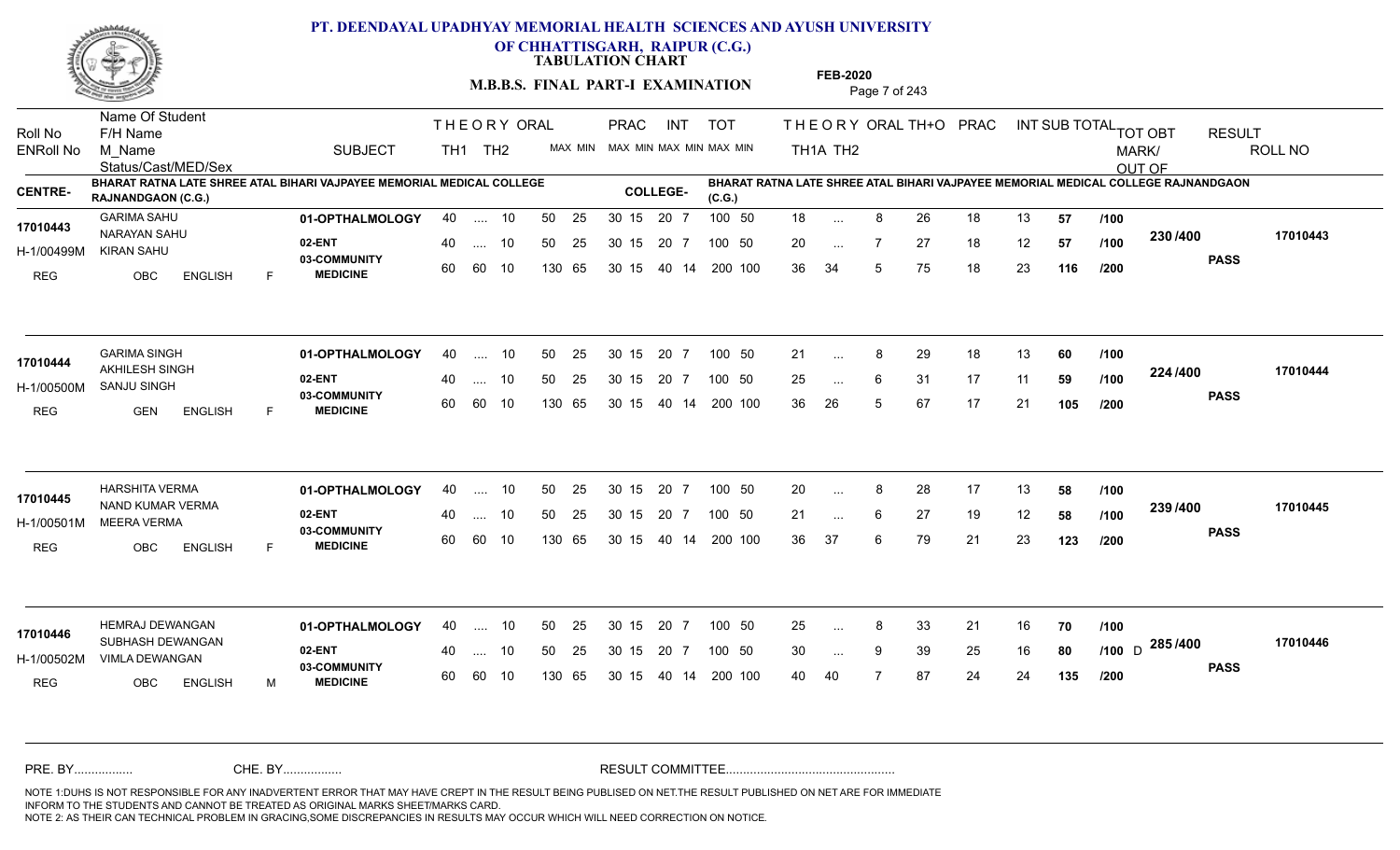

**OF CHHATTISGARH, RAIPUR (C.G.)**

**TABULATION CHART** 

**M.B.B.S. FINAL PART-I EXAMINATION** Page 8 of 243

Status/Cast/MED/Sex Name Of Student Roll No F/H Name M\_Name SUBJECT TH1 TH2 <sup>MAX\_MIN</sup> N PRAC INT TOT THEORY ORAL TH+O PRAC INT TH<sub>1</sub>A TH<sub>2</sub> ORAL TH+ODPRACD INT SUB TOTAL <sub>TOT OBT</sub> RESULT ROLL NO MARK/ OUT OF ENRoll No M Name  $\,$  SUBJECT TH1 TH2 MAX MIN MAX MIN MAX MIN MAX MIN TH1A TH2 **BHARAT RATNA LATE SHREE ATAL BIHARI VAJPAYEE MEMORIAL MEDICAL COLLEGE RAJNANDGAON (C.G.) BHARAT RATNA LATE SHREE ATAL BIHARI VAJPAYEE MEMORIAL MEDICAL COLLEGE RAJNANDGAON (C.G.) CENTRE- COLLEGE-**THE ORY ORAL PRAC INT PRAC **01-OPTHALMOLOGY** JITENDRA KUMAR 40 .... 10 30 15 20 7 **02-ENT 03-COMMUNITY MEDICINE** H-1/00506M NEELAM DEVI HARISHANKAR **17010450** REG GEN ENGLISH M 22 7 29 18 15 **62** 22 ... 7 29 18 12 **59 /100 <sup>244 /400</sup>** 36 37 6 79 22 22 **123 244 PASS /400 17010450** .... 10 50 25 60 60 10 50 25 30 15 130 65 30 15 20 7 100 50 40 14 200 100 50 25 30 15 20 7 100 50 22 ... ... ... 7 **/100 /100 /200 01-OPTHALMOLOGY 02-ENT** 03-COMMUNITY 60  **MEDICINE** H-1/00507M MADHURI MAHESHWARI 17010451 POPAT MAHESHWARI REG GEN ENGLISH F 28 7 35 18 15 **68** 25 ... 8 33 19 11 **63 /100 <sup>2007</sup> 700** 37 41 6 84 22 26 **132 263 PASS /400 17010451** KANCHAN KUMARI MAHESHWARI 01-OPTHALMOLOGY 40 .... 10 50 25 30 15 20 7 100 50 28 .... 10 50 25 60 60 10 30 15 20 7 130 65 30 15 40 14 200 100 30 15 20 7 100 50 30 15 20 7 100 50 28 ... ... ... **/100 /100 /200 01-OPTHALMOLOGY** KARUNA TRIPATHI 40 .... 10 30 15 20 7 **02-ENT** 03-COMMUNITY 60  **MEDICINE** H-1/00508M SHRUTI TRIPATHI R P TRIPATHI REG GEN ENGLISH F 27 ... 8 35 19 15 **69** /**100** 28 ... 8 36 20 13 **69 /100 <sup>212/+00</sup>** 39 39 6 84 24 26 **134 272 PASS /400 17010452** .... 10 50 25 30 15 60 60 10 20 7 130 65 30 15 30 15 20 7 100 50 40 14 200 100 50 25 30 15 20 7 100 50 27 ... **17010452 17010452** ... ... **/100 /100 /200 01-OPTHALMOLOGY** KAUSAR RAWANI 40 .... 10 30 15 20 7 **02-ENT** 03-COMMUNITY 60 **MEDICINE** 60 60 10 H-1/00510M SHAMIM RAWANI MOHD ARIF RAWANI **17010454** REG **GEN ENGLISH** F 34 ... 8 42 22 15 **79** /100 D 31 9 40 24 15 **79 /100** 41 44 7 92 27 27 **146** <sub>D</sub> 304 /400 170104 **PASS /400 17010454** 40 .... 10 50 25 130 65 130 65 30 15 30 15 20 7 100 50 40 14 200 100 50 25 30 15 20 7 100 50 34 ... 8 42 22 15 **79** /**100** D ... ... 9 **/100 /200** NOTE 1:DUHS IS NOT RESPONSIBLE FOR ANY INADVERTENT ERROR THAT MAY HAVE CREPT IN THE RESULT BEING PUBLISED ON NET.THE RESULT PUBLISHED ON NET ARE FOR IMMEDIATE INFORM TO THE STUDENTS AND CANNOT BE TREATED AS ORIGINAL MARKS SHEET/MARKS CARD. CHE. BY WAREL BY WARE AND THE AVEC THE AVEC THE THE RESULT COMMITTEE AND MULTIME MOTE 1:DUHS IS NOT RESPONSIBLE FOR ANY INADVERTENT ERROR THAT MAY HAVE CREPT IN THE RESULT BEING PUBLISED ON NET.THE RESULT PUBLISHED ON NET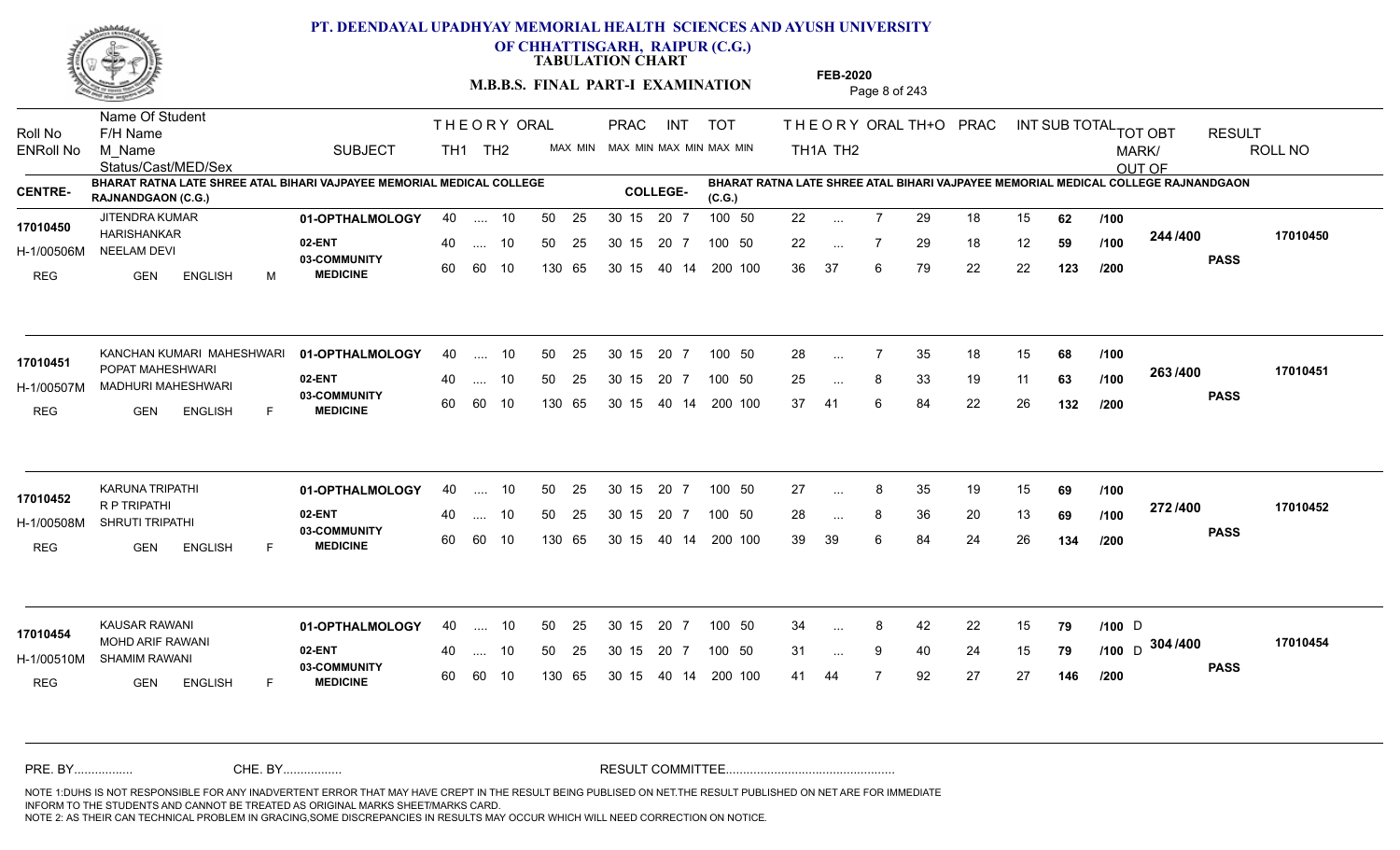

**OF CHHATTISGARH, RAIPUR (C.G.)**

**TABULATION CHART** 

**M.B.B.S. FINAL PART-I EXAMINATION** Page 9 of 243

Status/Cast/MED/Sex Name Of Student Roll No F/H Name M\_Name SUBJECT TH1 TH2 <sup>MAX\_MIN</sup> N PRAC INT TOT THEORY ORAL TH+O PRAC INT TH<sub>1</sub>A TH<sub>2</sub> ORAL TH+ODPRACD INT SUB TOTAL <sub>TOT OBT</sub> RESULT ROLL NO MARK/ OUT OF ENRoll No M Name  $\,$  SUBJECT TH1 TH2 MAX MIN MAX MIN MAX MIN MAX MIN TH1A TH2 **BHARAT RATNA LATE SHREE ATAL BIHARI VAJPAYEE MEMORIAL MEDICAL COLLEGE RAJNANDGAON (C.G.) (C.G.) CENTRE- COLLEGE-BHARAT RATNA LATE SHREE ATAL BIHARI VAJPAYEE MEMORIAL MEDICAL COLLEGE RAJNANDGAON**  THE ORY ORAL PRAC INT PRAC **01-OPTHALMOLOGY** KAVITA 40 .... 10 30 15 20 7 **02-ENT** 03-COMMUNITY 60  **MEDICINE** H-1/00511M HETRAM SUMITRA REG OBC ENGLISH F 27 ... 8 35 21 13 **69** /**100** 28 ... 7 35 23 15 **73 /100 <sup>21 01</sup> 7** 38 37 6 81 21 26 **128 270 PASS /400 17010455** .... 10 50 25 60 60 10 50 25 30 15 130 65 30 15 20 7 100 50 40 14 200 100 50 25 30 15 20 7 100 50 27 ... **17010455 17010455** ... ... **/100 /100 /200 01-OPTHALMOLOGY** KOMAL DEWANGAN 40 .... 10 30 15 20 7 **02-ENT** 03-COMMUNITY 60  **MEDICINE** H-1/00512M SEEMA DEWANGAN 17010456 TULSI RAM DEWANGAN REG GEN ENGLISH F 26 8 34 24 15 **73** 29 ... 8 37 25 16 **78 /100** D <sup>29 17</sup> 790 36 42 7 85 26 29 **140 291** D **PASS /400 17010456** .... 10 50 25 60 60 10 30 15 20 7 130 65 30 15 40 14 200 100 30 15 20 7 100 50 50 25 30 15 20 7 100 50 26 ... 8 ... ... **/100 /200 01-OPTHALMOLOGY** KUSUM 40 .... 10 30 15 20 7 **02-ENT** 03-COMMUNITY 60  **MEDICINE** H-1/00514M 17010458 PREM CHAND SUNITA REG SC ENGLISH F 22 ... 8 30 21 13 **64 /100** 32 ... 7 39 19 12 **70** /1**00 <sup>2007</sup> 70** 42 31 7 80 25 24 **129 263 PASS /400 17010458** .... 10 50 25 30 15 60 60 10 20 7 130 65 30 15 30 15 20 7 100 50 40 14 200 100 50 25 30 15 20 7 100 50 22 ... 8 ... ... **/100 /100 /200** MAHENDRA KUMAR JAT **01-OPTHALMOLOGY** 40 .... 10 50 25 30 15 20 7 100 50 21 **02-ENT** 03-COMMUNITY 60 **MEDICINE** 60 60 10 H-1/00515M RAM SWAROOP JAT **17010459** ARKHO DEVI REG OBC ENGLISH M 21 ... 7 28 17 16 **61** /**100** 24 7 31 18 13 **62** 37 32 6 75 23 22 **120 243 PASS /400 17010459** 40 .... 10 50 25 130 65 130 65 30 15 30 15 20 7 100 50 40 14 200 100 50 25 30 15 20 7 100 50 21 ... ... ... **/100 /100 /200** NOTE 1:DUHS IS NOT RESPONSIBLE FOR ANY INADVERTENT ERROR THAT MAY HAVE CREPT IN THE RESULT BEING PUBLISED ON NET.THE RESULT PUBLISHED ON NET ARE FOR IMMEDIATE INFORM TO THE STUDENTS AND CANNOT BE TREATED AS ORIGINAL MARKS SHEET/MARKS CARD. CHE. BY WAREL BY WARE AND THE AVEC THE AVEC THE THE RESULT COMMITTEE AND MULTIME MOTE 1:DUHS IS NOT RESPONSIBLE FOR ANY INADVERTENT ERROR THAT MAY HAVE CREPT IN THE RESULT BEING PUBLISED ON NET.THE RESULT PUBLISHED ON NET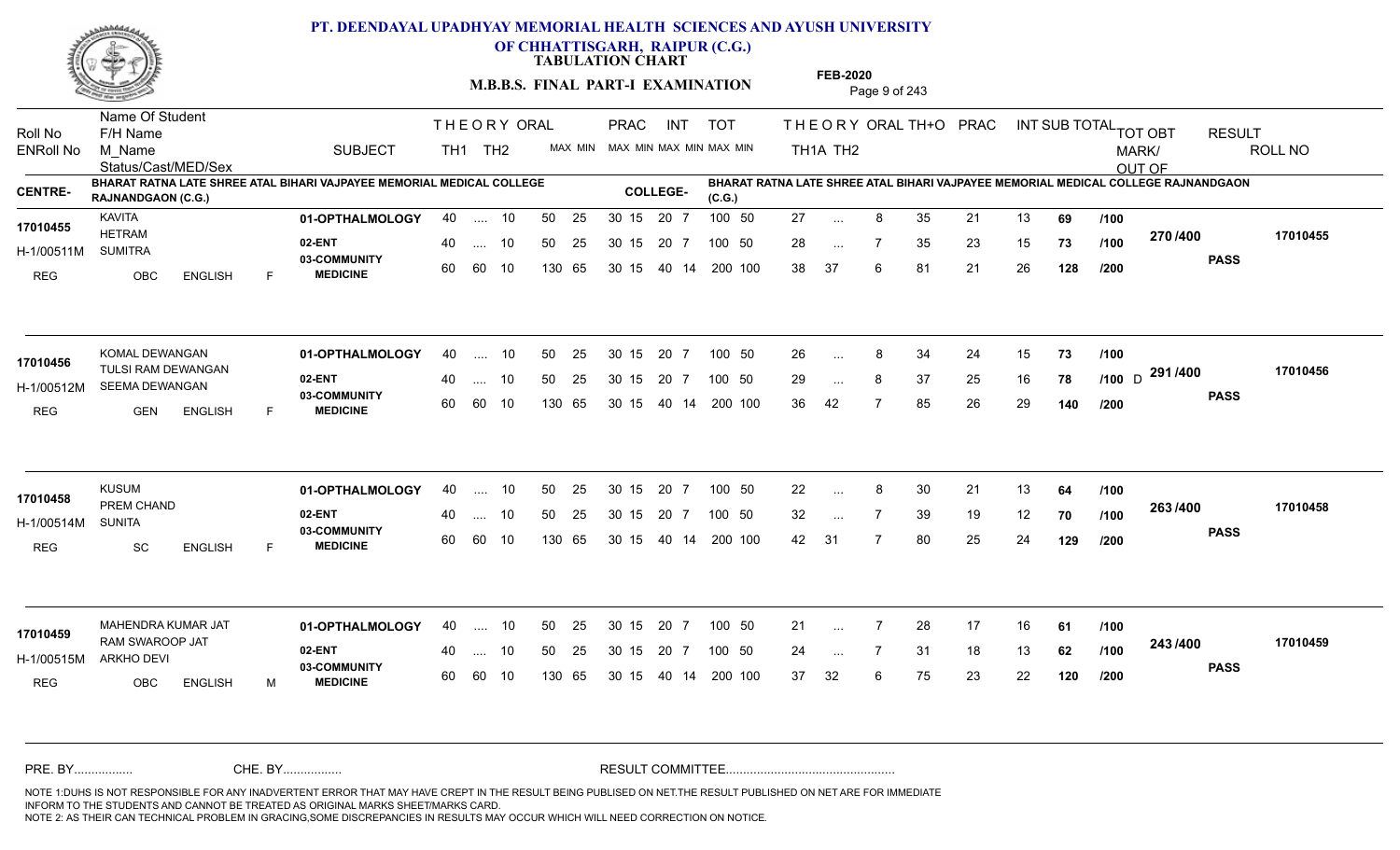

**OF CHHATTISGARH, RAIPUR (C.G.)**

**TABULATION CHART** 

**M.B.B.S. FINAL PART-I EXAMINATION** Page 10 of 243

Status/Cast/MED/Sex Name Of Student Roll No F/H Name M\_Name SUBJECT TH1 TH2 <sup>MAX\_MIN</sup> N PRAC INT TOT THEORY ORAL TH+O PRAC INT TH<sub>1</sub>A TH<sub>2</sub> ORAL TH+ODPRACD INT SUB TOTAL <sub>TOT OBT</sub> RESULT ROLL NO MARK/ OUT OF ENRoll No M Name  $\,$  SUBJECT TH1 TH2 MAX MIN MAX MIN MAX MIN MAX MIN TH1A TH2 **BHARAT RATNA LATE SHREE ATAL BIHARI VAJPAYEE MEMORIAL MEDICAL COLLEGE RAJNANDGAON (C.G.) BHARAT RATNA LATE SHREE ATAL BIHARI VAJPAYEE MEMORIAL MEDICAL COLLEGE RAJNANDGAON (C.G.) CENTRE- COLLEGE-**THE ORY ORAL PRAC INT PRAC **01-OPTHALMOLOGY** NAGESH KU YAMLA 40 .... 10 30 15 20 7 **02-ENT** 03-COMMUNITY 60  **MEDICINE** H-1/00516M RENU YAMLE 17010460 BALMUKUND YAMLE REG ST ENGLISH M 22 ... 8 30 18 13 **61 /100** 22 ... 7 29 18 11 **58 /100 <sup>2017</sup> 7** 32 30 6 68 20 24 **112 231 PASS /400 17010460** .... 10 50 25 60 60 10 50 25 30 15 130 65 30 15 20 7 100 50 40 14 200 100 50 25 30 15 20 7 100 50 22 ... ... ... **/100 /100 /200 01-OPTHALMOLOGY** NARENDRA KUMAR 40 .... 10 30 15 20 7 **02-ENT** 03-COMMUNITY 60  **MEDICINE** H-1/00517M JAGANI DEVI 17010461 MOHAN LAL MEENA<br>**MOHAN LAL MEENA** REG ST ENGLISH M 20 8 28 17 13 **58** 27 ... 7 34 15 10 **59 /100 <sup>2467466</sup>** 41 35 5 81 19 23 **123 240 PASS /400 17010461** 40 .... 10 50 25 60 60 10 130 65 30 15 40 14 200 100 30 15 20 7 100 50 50 25 30 15 20 7 100 50 20 ... 8 ... ... **/100 /100 /200 01-OPTHALMOLOGY** NEHA SINGH 40 .... 10 30 15 20 7 **02-ENT** 03-COMMUNITY 60 **MEDICINE** 60 60 10 H-1/00519M KIRAN SINGH 17010463 ASHOK KUMAR SINGH REG GEN ENGLISH F 26 8 34 19 15 **68** 27 7 34 22 14 **70** 31 33 7 71 19 28 **118 256 PASS /400 17010463** .... 10 50 25 30 15 130 65 20 7 130 65 30 15 30 15 20 7 100 50 40 14 200 100 50 25 30 15 20 7 100 50 26 ... 8 ... ... **/100 /100 /200 01-OPTHALMOLOGY** NIDHI NISHEHAL 40 .... 10 30 15 20 7 **02-ENT** 03-COMMUNITY 60 **MEDICINE** 60 60 10 H-1/00521M M K MAHTO RITA MAHTO REG GEN ENGLISH F 26 8 34 23 16 **73** 30 ... 7 37 23 14 **74 /100 <sup>207</sup> 1<del>-</del>00** 39 43 7 89 23 28 **140 287 PASS /400 17010465** 40 .... 10 50 25 130 65 130 65 30 15 30 15 20 7 100 50 40 14 200 100 50 25 30 15 20 7 100 50 26 ... 8 **17010465** NIDHI NISHEHAL ... ... **/100 /100 /200** NOTE 1:DUHS IS NOT RESPONSIBLE FOR ANY INADVERTENT ERROR THAT MAY HAVE CREPT IN THE RESULT BEING PUBLISED ON NET.THE RESULT PUBLISHED ON NET ARE FOR IMMEDIATE INFORM TO THE STUDENTS AND CANNOT BE TREATED AS ORIGINAL MARKS SHEET/MARKS CARD. CHE. BY WAREL BY WARE AND THE AVEC THE AVEC THE THE RESULT COMMITTEE AND MULTIME MOTE 1:DUHS IS NOT RESPONSIBLE FOR ANY INADVERTENT ERROR THAT MAY HAVE CREPT IN THE RESULT BEING PUBLISED ON NET.THE RESULT PUBLISHED ON NET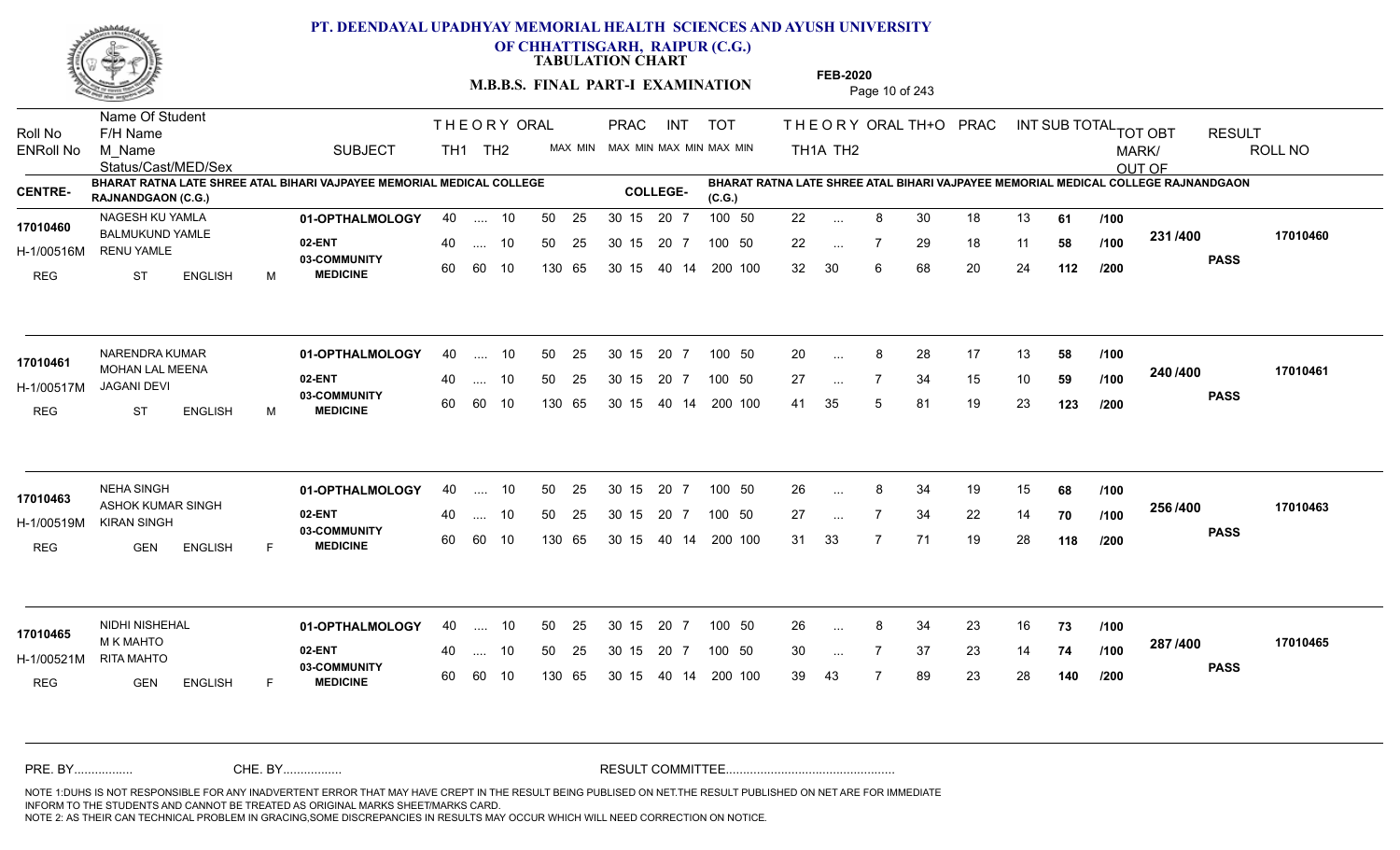

**OF CHHATTISGARH, RAIPUR (C.G.)**

**TABULATION CHART** 

**M.B.B.S. FINAL PART-I EXAMINATION** Page 11 of 243

Status/Cast/MED/Sex Name Of Student Roll No F/H Name M\_Name SUBJECT TH1 TH2 <sup>MAX\_MIN</sup> N PRAC INT TOT THEORY ORAL TH+O PRAC INT TH<sub>1</sub>A TH<sub>2</sub> ORAL TH+ODPRACD INT SUB TOTAL <sub>TOT OBT</sub> RESULT ROLL NO MARK/ OUT OF ENRoll No M Name  $\,$  SUBJECT TH1 TH2 MAX MIN MAX MIN MAX MIN MAX MIN TH1A TH2 **BHARAT RATNA LATE SHREE ATAL BIHARI VAJPAYEE MEMORIAL MEDICAL COLLEGE RAJNANDGAON (C.G.) BHARAT RATNA LATE SHREE ATAL BIHARI VAJPAYEE MEMORIAL MEDICAL COLLEGE RAJNANDGAON (C.G.) CENTRE- COLLEGE-**THE ORY ORAL PRAC INT PRAC **01-OPTHALMOLOGY** NIDHISHA SHRIVASTAVA 40 .... 10 30 15 20 7 **02-ENT** 03-COMMUNITY 60  **MEDICINE** H-1/00522M SHASHI SHRIVASTAVA JAI N SHRIVASTAVA **17010466** REG GEN ENGLISH F 23 8 31 22 15 **68** 32 ... 7 39 24 15 **78 /100** D <del>Arriva</del> 39 38 7 84 19 28 **131** <sub>D</sub> 277 /400 170104 **PASS /400 17010466** .... 10 50 25 60 60 10 50 25 30 15 130 65 30 15 20 7 100 50 40 14 200 100 50 25 30 15 20 7 100 50 23 ... ... ... **/100 /100 /200 01-OPTHALMOLOGY** NIHARIKA AMBAST 40 .... 10 30 15 20 7 **02-ENT** 03-COMMUNITY 60  **MEDICINE** H-1/00523M SANJEETA AMBAST 17010467 SUNIL KUMAR AMBAST REG GEN ENGLISH F 22 8 30 23 15 **68** 29 ... 7 36 23 15 **74 /100 <sup>2017–00</sup>** 41 41 6 88 23 28 **139 281 PASS /400 17010467** .... 10 50 25 60 60 10 30 15 20 7 130 65 30 15 40 14 200 100 30 15 20 7 100 50 50 25 30 15 20 7 100 50 22 ... 8 ... ... **/100 /100 /200 01-OPTHALMOLOGY** NIMISH AGARWAL 40 .... 10 30 15 20 7 **02-ENT** 03-COMMUNITY 60 **MEDICINE** 60 60 10 H-1/00524M MAMTA AGARWAL JAGDISH AGARWAL **17010468** REG GEN ENGLISH M 24 ... 8 32 23 15 **70** /**100** 32 ... 7 39 22 14 **75 /100** D <sup>21 07</sup> 79 1 44 40 7 91 18 22 **131 276** D **PASS /400 17010468** .... 10 50 25 30 15 130 65 20 7 130 65 30 15 30 15 20 7 100 50 40 14 200 100 50 25 30 15 20 7 100 50 24 ... 8 ... ... **/100 /100 /200 01-OPTHALMOLOGY** PADMANI 40 .... 10 30 15 20 7 **02-ENT** 03-COMMUNITY 60  **MEDICINE** H-1/00525M SARASWATI RAJESH KUMAR **17010469** REG OBC ENGLISH F 23 8 31 21 15 **67** 26 7 33 24 14 **71** 37 33 7 77 19 26 **122 260 PASS /400 17010469** 40 .... 10 50 25 60 60 10 130 65 30 15 30 15 20 7 100 50 40 14 200 100 50 25 30 15 20 7 100 50 23 ... 8 ... ... **/100 /100 /200** NOTE 1:DUHS IS NOT RESPONSIBLE FOR ANY INADVERTENT ERROR THAT MAY HAVE CREPT IN THE RESULT BEING PUBLISED ON NET.THE RESULT PUBLISHED ON NET ARE FOR IMMEDIATE INFORM TO THE STUDENTS AND CANNOT BE TREATED AS ORIGINAL MARKS SHEET/MARKS CARD. CHE. BY WAREL BY WARE AND THE AVEC THE AVEC THE THE RESULT COMMITTEE AND MULTIME MOTE 1:DUHS IS NOT RESPONSIBLE FOR ANY INADVERTENT ERROR THAT MAY HAVE CREPT IN THE RESULT BEING PUBLISED ON NET.THE RESULT PUBLISHED ON NET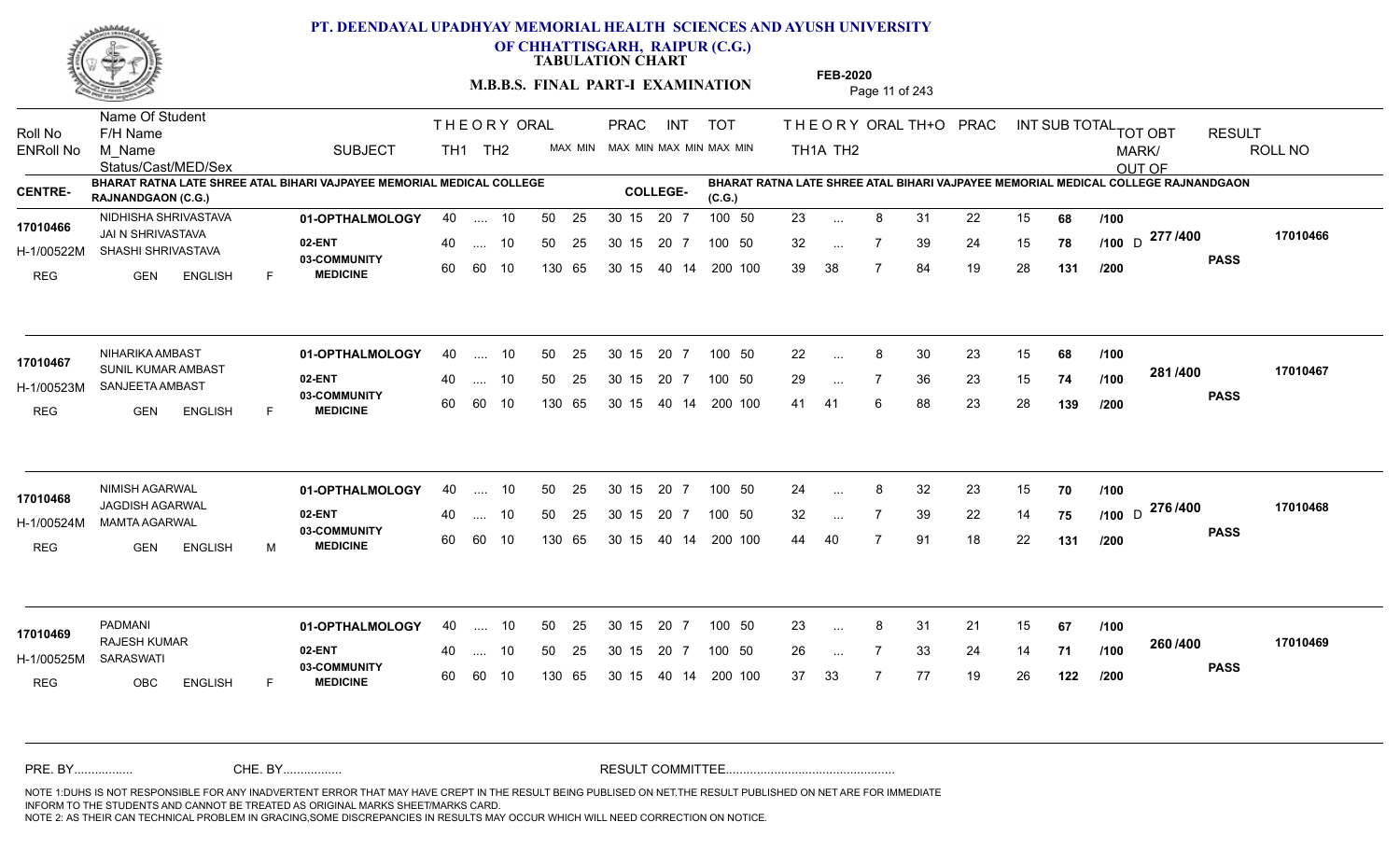

**OF CHHATTISGARH, RAIPUR (C.G.)**

**TABULATION CHART** 

**M.B.B.S. FINAL PART-I EXAMINATION** Page 12 of 243

Status/Cast/MED/Sex Name Of Student Roll No F/H Name M\_Name SUBJECT TH1 TH2 <sup>MAX\_MIN</sup> N PRAC INT TOT THEORY ORAL TH+O PRAC INT TH<sub>1</sub>A TH<sub>2</sub> ORAL TH+ODPRACD INT SUB TOTAL <sub>TOT OBT</sub> RESULT ROLL NO MARK/ OUT OF ENRoll No M Name  $\,$  SUBJECT TH1 TH2 MAX MIN MAX MIN MAX MIN MAX MIN TH1A TH2 **BHARAT RATNA LATE SHREE ATAL BIHARI VAJPAYEE MEMORIAL MEDICAL COLLEGE RAJNANDGAON (C.G.) BHARAT RATNA LATE SHREE ATAL BIHARI VAJPAYEE MEMORIAL MEDICAL COLLEGE RAJNANDGAON (C.G.) CENTRE- COLLEGE-**THE ORY ORAL PRAC INT PRAC **01-OPTHALMOLOGY** PARAV TANTIA 40 .... 10 30 15 20 7 **02-ENT** 03-COMMUNITY 60  **MEDICINE** H-1/00526M PRIYA TANTIA 17010470 PARDEEP TANTIA REG GEN ENGLISH M 24 ... 8 32 22 15 **69** /**100** 26 ... 7 33 25 13 **71 /100 <sup>2027–00</sup>** 37 35 6 78 21 23 **122 262 PASS /400 17010470** .... 10 50 25 60 60 10 50 25 30 15 130 65 30 15 20 7 100 50 40 14 200 100 50 25 30 15 20 7 100 50 24 ... ... ... **/100 /100 /200 01-OPTHALMOLOGY** POOJA SINGH 40 .... 10 30 15 20 7 **02-ENT** 03-COMMUNITY 60  **MEDICINE** H-1/00527M MADHURI SINGH JAGJEET SINGH **17010471** REG ST ENGLISH F 23 ... 7 30 19 15 **64 /100** 25 ... 6 31 20 12 **63 /100 <sup>292/9</sup>00** 38 33 6 77 15 23 **115 242 PASS /400 17010471** 40 .... 10 50 25 60 60 10 130 65 30 15 40 14 200 100 30 15 20 7 100 50 50 25 30 15 20 7 100 50 23 ... ... ... **/100 /100 /200 01-OPTHALMOLOGY** POOJA TAMRAKAR 40 .... 10 30 15 20 7 **02-ENT** 03-COMMUNITY 60  **MEDICINE** H-1/00528M PUSHPA TAMRAKAR **ANG TANGGARA TANG BASA DI PADA BA** GIRISH TAMRAKAR **17010472** REG OBC ENGLISH F 26 7 33 19 15 **67** 20 ... 6 26 19 11 **56 /100 <sup>2337-400</sup>** 36 32 7 75 14\* 23 **112 235 PASS VCG 01 /400 17010472** .... 10 50 25 30 15 60 60 10 20 7 130 65 30 15 30 15 20 7 100 50 40 14 200 100 50 25 30 15 20 7 100 50 26 ... 7 ... ... 6 **/100 /100 /200 01-OPTHALMOLOGY** PRABHAT BANSAL 40 .... 10 30 15 20 7 **02-ENT** 03-COMMUNITY 60 **MEDICINE** 60 60 10 H-1/00529M SUNITA BANSAL LAXMIKANT BANSAL **17010473** REG GEN ENGLISH M 25 7 32 21 15 **68** 27 ... 6 33 18 12 **63 /100 <sup>2007–00</sup>** 37 34 6 77 19 23 **119 250 PASS /400 17010473** 40 .... 10 50 25 130 65 130 65 30 15 30 15 20 7 100 50 40 14 200 100 50 25 30 15 20 7 100 50 25 ... ... ... 6 **/100 /100 /200** NOTE 1:DUHS IS NOT RESPONSIBLE FOR ANY INADVERTENT ERROR THAT MAY HAVE CREPT IN THE RESULT BEING PUBLISED ON NET.THE RESULT PUBLISHED ON NET ARE FOR IMMEDIATE INFORM TO THE STUDENTS AND CANNOT BE TREATED AS ORIGINAL MARKS SHEET/MARKS CARD. CHE. BY WAREL BY WARE AND THE AVEC THE AVEC THE THE RESULT COMMITTEE AND MULTIME MOTE 1:DUHS IS NOT RESPONSIBLE FOR ANY INADVERTENT ERROR THAT MAY HAVE CREPT IN THE RESULT BEING PUBLISED ON NET.THE RESULT PUBLISHED ON NET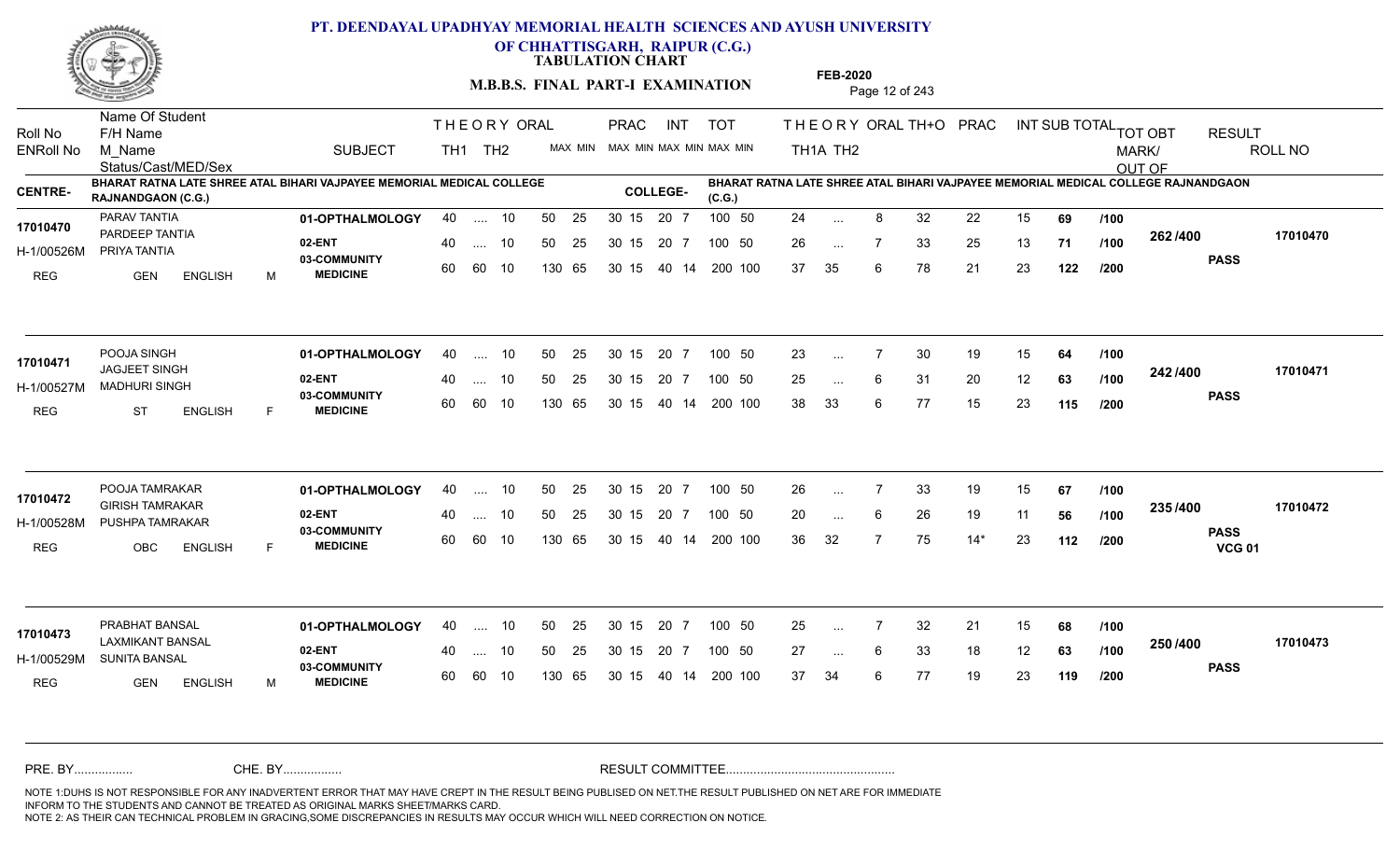

**OF CHHATTISGARH, RAIPUR (C.G.)**

**TABULATION CHART** 

**M.B.B.S. FINAL PART-I EXAMINATION** Page 13 of 243

Status/Cast/MED/Sex Name Of Student Roll No F/H Name M\_Name SUBJECT TH1 TH2 <sup>MAX\_MIN</sup> N PRAC INT TOT THEORY ORAL TH+O PRAC INT TH<sub>1</sub>A TH<sub>2</sub> ORAL TH+ODPRACD INT SUB TOTAL <sub>TOT OBT</sub> RESULT ROLL NO MARK/ OUT OF ENRoll No M Name  $\,$  SUBJECT TH1 TH2 MAX MIN MAX MIN MAX MIN MAX MIN TH1A TH2 **BHARAT RATNA LATE SHREE ATAL BIHARI VAJPAYEE MEMORIAL MEDICAL COLLEGE RAJNANDGAON (C.G.) BHARAT RATNA LATE SHREE ATAL BIHARI VAJPAYEE MEMORIAL MEDICAL COLLEGE RAJNANDGAON (C.G.) CENTRE- COLLEGE-**THE ORY ORAL PRAC INT PRAC **01-OPTHALMOLOGY** PRACHI KHANDELWAL 40 .... 10 30 15 20 7 **02-ENT** 03-COMMUNITY 60  **MEDICINE** H-1/00530M SUNITA KHANDELWAL **SELFER** 17010474 **KAILASH CHAND** REG GEN ENGLISH F 30 ... 8 38 24 15 **77 /100** D 25 ... 7 32 21 13 **66 /100 <del>1111</del>-00** 37 40 7 84 24 26 **134 277 PASS /400 17010474** .... 10 50 25 60 60 10 50 25 30 15 130 65 30 15 20 7 100 50 40 14 200 100 50 25 30 15 20 7 100 50 30 ... 8 38 24 15 **77 /100** D ... 8 ... **/100 /100 /200 01-OPTHALMOLOGY** PRAGATI GUPTA 40 .... 10 30 15 20 7 **02-ENT** 03-COMMUNITY 60  **MEDICINE** H-1/00531M SARITA GUPTA DILIP GUPTA REG OBC ENGLISH F 25 8 33 19 15 **67** 24 ... 5 29 20 11 **60 /100 <sup>2007–00</sup>** 41 40 7 88 22 23 **133 260 PASS /400 17010475** .... 10 50 25 60 60 10 30 15 20 7 130 65 30 15 40 14 200 100 30 15 20 7 100 50 50 25 30 15 20 7 100 50 25 ... 8 **17010475** PRAGATI GUPTA ... ... **/100 /100 /200 01-OPTHALMOLOGY** PRAGYA KOCHE 40 .... 10 30 15 20 7 **02-ENT** 03-COMMUNITY 60  **MEDICINE** H-1/00532M DEVKONWAR KOCHE 17010476 MOHAN LAL KOCHE **17010476** REG SC ENGLISH F 28 8 36 21 13 **70** 21 ... 6 27 21 12 **60** /1**00 <sup>2017</sup> 700** 42 36 8 86 19 26 **131 261 PASS /400 17010476** .... 10 50 25 30 15 60 60 10 20 7 130 65 30 15 30 15 20 7 100 50 40 14 200 100 50 25 30 15 20 7 100 50 28 ... ... ... 6 **/100 /100 /200 01-OPTHALMOLOGY** PRASHUN BHARDWAJ 40 .... 10 30 15 20 7 **02-ENT** 03-COMMUNITY 60 **MEDICINE** 60 60 10 H-1/00533M CHANDRABHN BHARDWAJ **17010477** VEENA DEVI REG GEN ENGLISH M 30 ... 8 38 22 15 **75 /100** D 23 ... 7 30 24 14 **68 /100 <del>1111</del>** 40 34 7 81 24 23 **128 271 PASS /400 17010477** 40 .... 10 50 25 130 65 130 65 30 15 30 15 20 7 100 50 40 14 200 100 50 25 30 15 20 7 100 50 30 ... 8 38 22 15 **75 /100** D ... ... **/100 /200** NOTE 1:DUHS IS NOT RESPONSIBLE FOR ANY INADVERTENT ERROR THAT MAY HAVE CREPT IN THE RESULT BEING PUBLISED ON NET.THE RESULT PUBLISHED ON NET ARE FOR IMMEDIATE INFORM TO THE STUDENTS AND CANNOT BE TREATED AS ORIGINAL MARKS SHEET/MARKS CARD. CHE. BY WAREL BY WARE AND THE AVEC THE AVEC THE THE RESULT COMMITTEE AND MULTIME MOTE 1:DUHS IS NOT RESPONSIBLE FOR ANY INADVERTENT ERROR THAT MAY HAVE CREPT IN THE RESULT BEING PUBLISED ON NET.THE RESULT PUBLISHED ON NET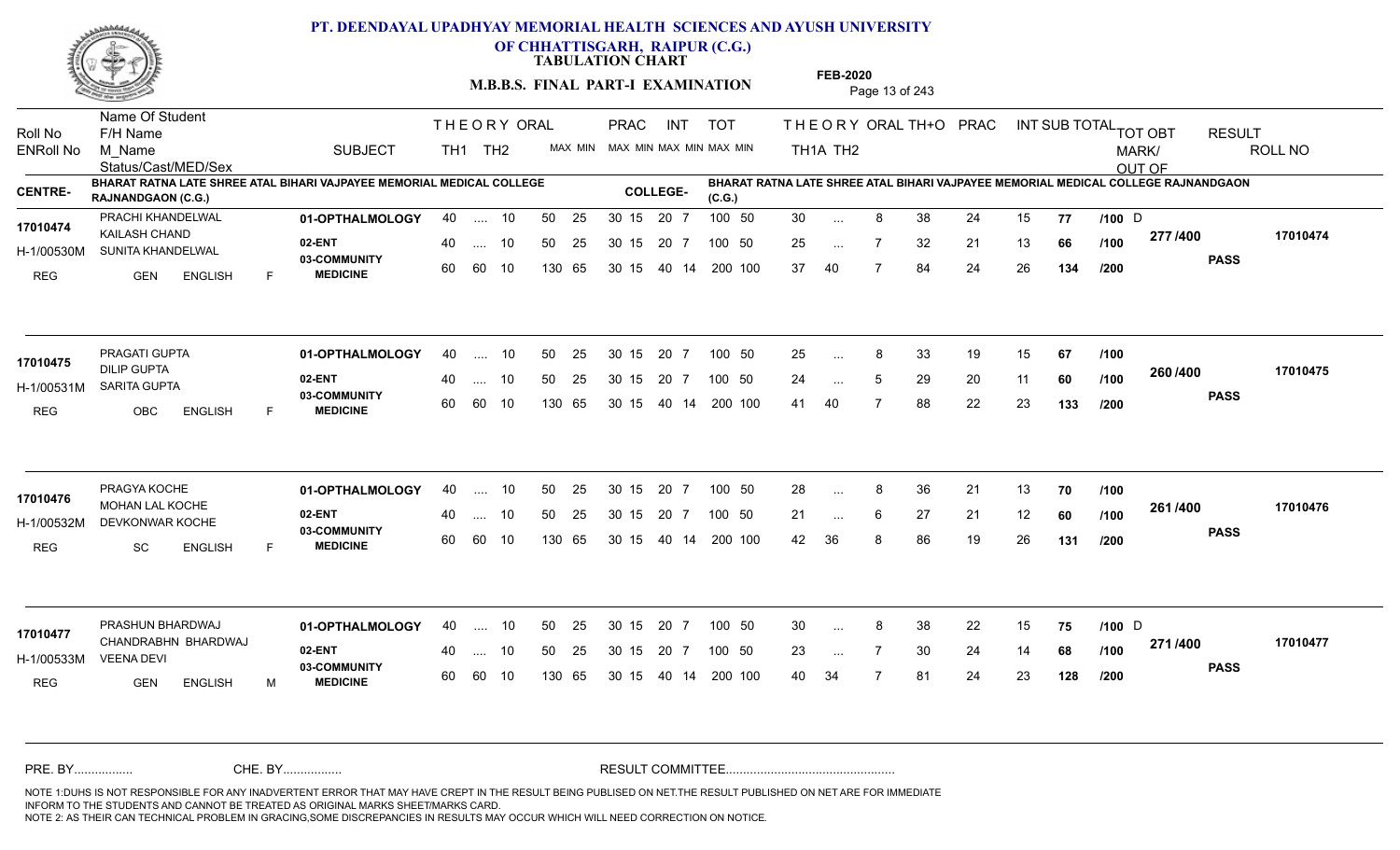

**OF CHHATTISGARH, RAIPUR (C.G.)**

**TABULATION CHART** 

**M.B.B.S. FINAL PART-I EXAMINATION** Page 14 of 243

Status/Cast/MED/Sex Name Of Student Roll No F/H Name M\_Name SUBJECT TH1 TH2 <sup>MAX\_MIN</sup> N PRAC INT TOT THEORY ORAL TH+O PRAC INT TH<sub>1</sub>A TH<sub>2</sub> ORAL TH+ODPRACD INT SUB TOTAL <sub>TOT OBT</sub> RESULT ROLL NO MARK/ OUT OF ENRoll No M Name  $\,$  SUBJECT TH1 TH2 MAX MIN MAX MIN MAX MIN MAX MIN TH1A TH2 **BHARAT RATNA LATE SHREE ATAL BIHARI VAJPAYEE MEMORIAL MEDICAL COLLEGE RAJNANDGAON (C.G.) BHARAT RATNA LATE SHREE ATAL BIHARI VAJPAYEE MEMORIAL MEDICAL COLLEGE RAJNANDGAON (C.G.) CENTRE- COLLEGE-**THE ORY ORAL PRAC INT PRAC **01-OPTHALMOLOGY** PREETI XALXO 40 .... 10 30 15 20 7 **02-ENT** 03-COMMUNITY 60  **MEDICINE** H-1/00535M PHULKERIA XALXO 17010479 CHRISTOPHER XALXO REG ST ENGLISH F 26 8 34 23 12 **69** 25 ... 6 31 21 12 **64 /100 <sup>2007</sup> 1** 39 36 7 82 19 22 **123 256 PASS /400 17010479** .... 10 50 25 60 60 10 50 25 30 15 130 65 30 15 20 7 100 50 40 14 200 100 50 25 30 15 20 7 100 50 26 ... 8 ... ... 6 **/100 /100 /200 01-OPTHALMOLOGY** PREKSHA GUPTA 40 .... 10 30 15 20 7 **02-ENT** 03-COMMUNITY 60  **MEDICINE** H-1/00536M RUPA GUPTA 17010480 RAKSHAPAL GUPTA REG GEN ENGLISH F 27 ... 8 35 22 13 **70 /100** 30 ... 6 36 22 13 **71 /100 <sup>2007</sup> 700** 44 42 7 93 23 26 **142 283 PASS /400 17010480** 40 .... 10 50 25 60 60 10 130 65 30 15 40 14 200 100 30 15 20 7 100 50 50 25 30 15 20 7 100 50 27 ... 8 ...  $\overline{\phantom{a}}$ . 6 **/100 /100 /200 01-OPTHALMOLOGY** RAJAT RATHORE 40 .... 10 30 15 20 7 **02-ENT** 03-COMMUNITY 60  **MEDICINE** H-1/00538M J.K. RATHORE K.R. RATHORE **17010482** REG OBC ENGLISH M 27 ... 8 35 19 12 **66** /**100** 26 ... 6 32 20 12 **64 /100 <sup>2007</sup> 1** 41 39 6 86 18 22 **126 256 PASS /400 17010482** .... 10 50 25 30 15 60 60 10 20 7 130 65 30 15 30 15 20 7 100 50 40 14 200 100 50 25 30 15 20 7 100 50 27 ... ... ... **/100 /100 /200 01-OPTHALMOLOGY** RAJENDRA JAISWAL 40 .... 10 30 15 20 7 **02-ENT** 03-COMMUNITY 60 **MEDICINE** 60 60 10 H-1/00539M GOVIND RAM KANTI DEVI REG OBC ENGLISH M 26 8 34 21 13 **68** 21 ... 5 26 18 11 **55 /100 <sup>2007/400</sup>** 40 32 5 77 19 20 **116 239 PASS /400 17010483** 40 .... 10 50 25 130 65 130 65 30 15 30 15 20 7 100 50 40 14 200 100 50 25 30 15 20 7 100 50 26 ... 8 **17010483 17010483** ... ... **/100 /100 /200** NOTE 1:DUHS IS NOT RESPONSIBLE FOR ANY INADVERTENT ERROR THAT MAY HAVE CREPT IN THE RESULT BEING PUBLISED ON NET.THE RESULT PUBLISHED ON NET ARE FOR IMMEDIATE INFORM TO THE STUDENTS AND CANNOT BE TREATED AS ORIGINAL MARKS SHEET/MARKS CARD. CHE. BY WAREL BY WARE AND THE AVEC THE AVEC THE THE RESULT COMMITTEE AND MULTIME MOTE 1:DUHS IS NOT RESPONSIBLE FOR ANY INADVERTENT ERROR THAT MAY HAVE CREPT IN THE RESULT BEING PUBLISED ON NET.THE RESULT PUBLISHED ON NET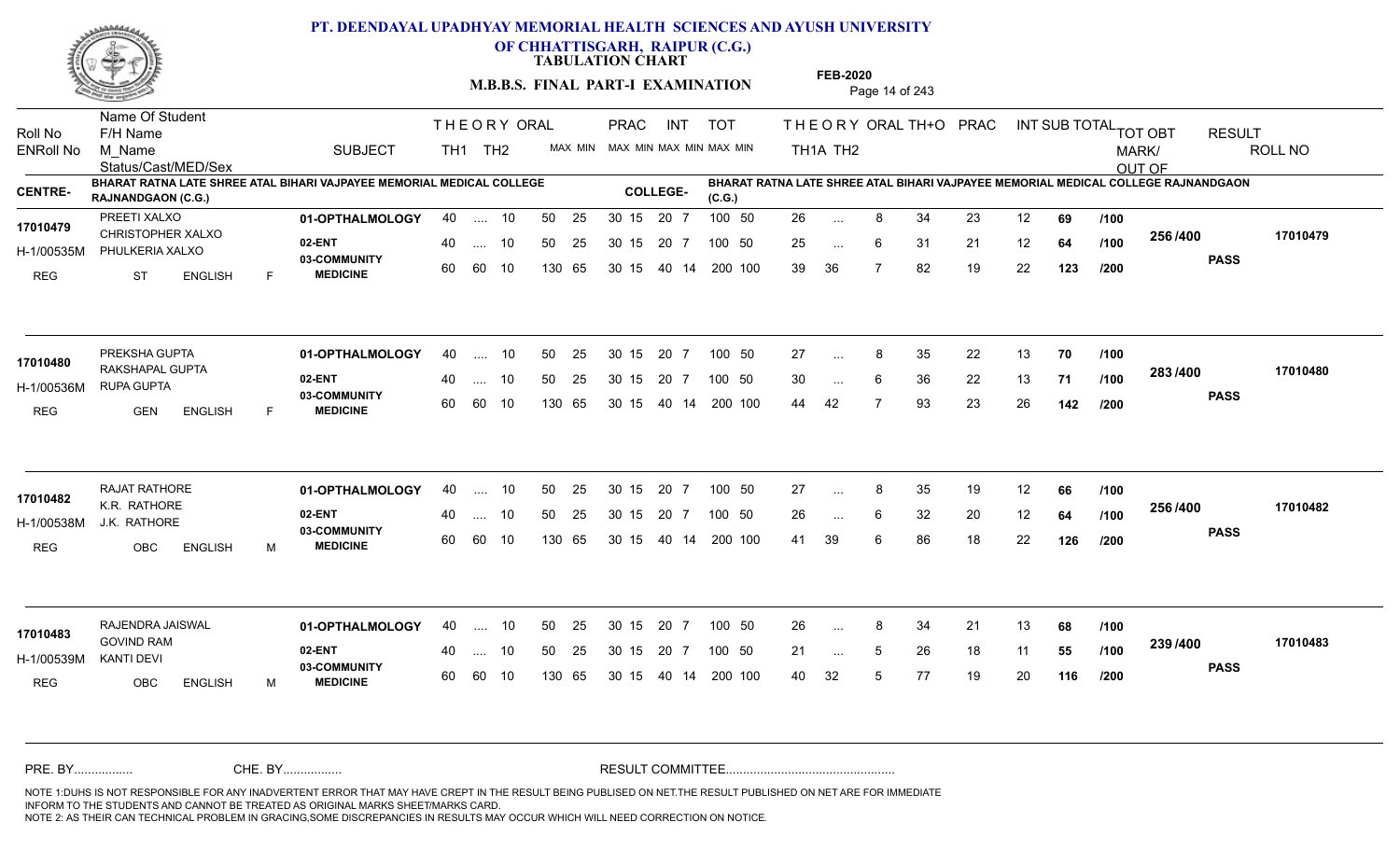

**OF CHHATTISGARH, RAIPUR (C.G.)**

**TABULATION CHART** 

**M.B.B.S. FINAL PART-I EXAMINATION** Page 15 of 243

Status/Cast/MED/Sex Name Of Student Roll No F/H Name M\_Name SUBJECT TH1 TH2 <sup>MAX\_MIN</sup> N PRAC INT TOT THEORY ORAL TH+O PRAC INT TH<sub>1</sub>A TH<sub>2</sub> ORAL TH+ODPRACD INT SUB TOTAL <sub>TOT OBT</sub> RESULT ROLL NO MARK/ OUT OF ENRoll No M Name  $\,$  SUBJECT TH1 TH2 MAX MIN MAX MIN MAX MIN MAX MIN TH1A TH2 **BHARAT RATNA LATE SHREE ATAL BIHARI VAJPAYEE MEMORIAL MEDICAL COLLEGE RAJNANDGAON (C.G.) BHARAT RATNA LATE SHREE ATAL BIHARI VAJPAYEE MEMORIAL MEDICAL COLLEGE RAJNANDGAON (C.G.) CENTRE- COLLEGE-**THE ORY ORAL PRAC INT PRAC **01-OPTHALMOLOGY** RHIDAM CHHAPARIA 40 .... 10 30 15 20 7 **02-ENT** 03-COMMUNITY 60  **MEDICINE** H-1/00541M SANJOT AGRAWAL 17010485 **RAJESH AGRAWAL** REG GEN ENGLISH F 31 ... 8 39 23 16 **78 /100** D 29 ... 7 36 22 13 **71 /100 <sup>201 /400</sup>** 44 38 6 88 24 26 **138 287 PASS /400 17010485** .... 10 50 25 60 60 10 50 25 30 15 130 65 30 15 20 7 100 50 40 14 200 100 50 25 30 15 20 7 100 50 31 ... 8 39 23 16 **78 /100** D ... 8 ... **/100 /100 /200 01-OPTHALMOLOGY** RITIKA MARKAM 40 .... 10 30 15 20 7 **02-ENT** 03-COMMUNITY 60  **MEDICINE** H-1/00543M KAMLADEVI MARKAM 17010487 INDRAPAL MARKAM REG ST ENGLISH F 22 8 30 20 13 **63** 26 ... 5 31 19 10 **60 /100 <sup>2027–00</sup>** 37 31 5 73 15 21 **109 232 PASS /400 17010487** .... 10 50 25 60 60 10 30 15 20 7 130 65 30 15 40 14 200 100 30 15 20 7 100 50 50 25 30 15 20 7 100 50 22 ... 8 ... ... **/100 /100 /200 01-OPTHALMOLOGY** SANJANA XALXO 40 .... 10 30 15 20 7 **02-ENT** 03-COMMUNITY 60  **MEDICINE** H-1/00545M SAROJ PHATIMA ERNUS XALXO **17010489** REG ST ENGLISH F 20 8 28 21 13 **62** 25 ... 5 30 18 11 **59 /100 <sup>2007</sup> 700** 34 35 5 74 18 20 **112 233 PASS /400 17010489** .... 10 50 25 30 15 60 60 10 20 7 130 65 30 15 30 15 20 7 100 50 40 14 200 100 50 25 30 15 20 7 100 50 20 ... 8 ... ... 5 **/100 /100 /200 01-OPTHALMOLOGY 02-ENT** 03-COMMUNITY 60 **MEDICINE** 60 60 10 H-1/00547M SAMPATI SINGH 22 BALL RAI SINGH REG ST ENGLISH M 24 ... 8 32 21 13 **66 /100** 22 ... 5 27 18 11 **56 /100 <sup>246</sup>/\*<sup>00</sup>** 38 36 5 79 19 20 **118 240 PASS /400 17010491** SHEKHAR KUMAR SINGH **01-OPTHALMOLOGY** 40 .... 10 50 25 30 15 20 7 100 50 24 40 .... 10 50 25 130 65 130 65 30 15 30 15 20 7 100 50 40 14 200 100 100 50 24 ... 8 **17010491** ... ... **/100 /100 /200** NOTE 1:DUHS IS NOT RESPONSIBLE FOR ANY INADVERTENT ERROR THAT MAY HAVE CREPT IN THE RESULT BEING PUBLISED ON NET.THE RESULT PUBLISHED ON NET ARE FOR IMMEDIATE INFORM TO THE STUDENTS AND CANNOT BE TREATED AS ORIGINAL MARKS SHEET/MARKS CARD. CHE. BY WAREL BY WARE AND THE AVEC THE AVEC THE THE RESULT COMMITTEE AND MULTIME MOTE 1:DUHS IS NOT RESPONSIBLE FOR ANY INADVERTENT ERROR THAT MAY HAVE CREPT IN THE RESULT BEING PUBLISED ON NET.THE RESULT PUBLISHED ON NET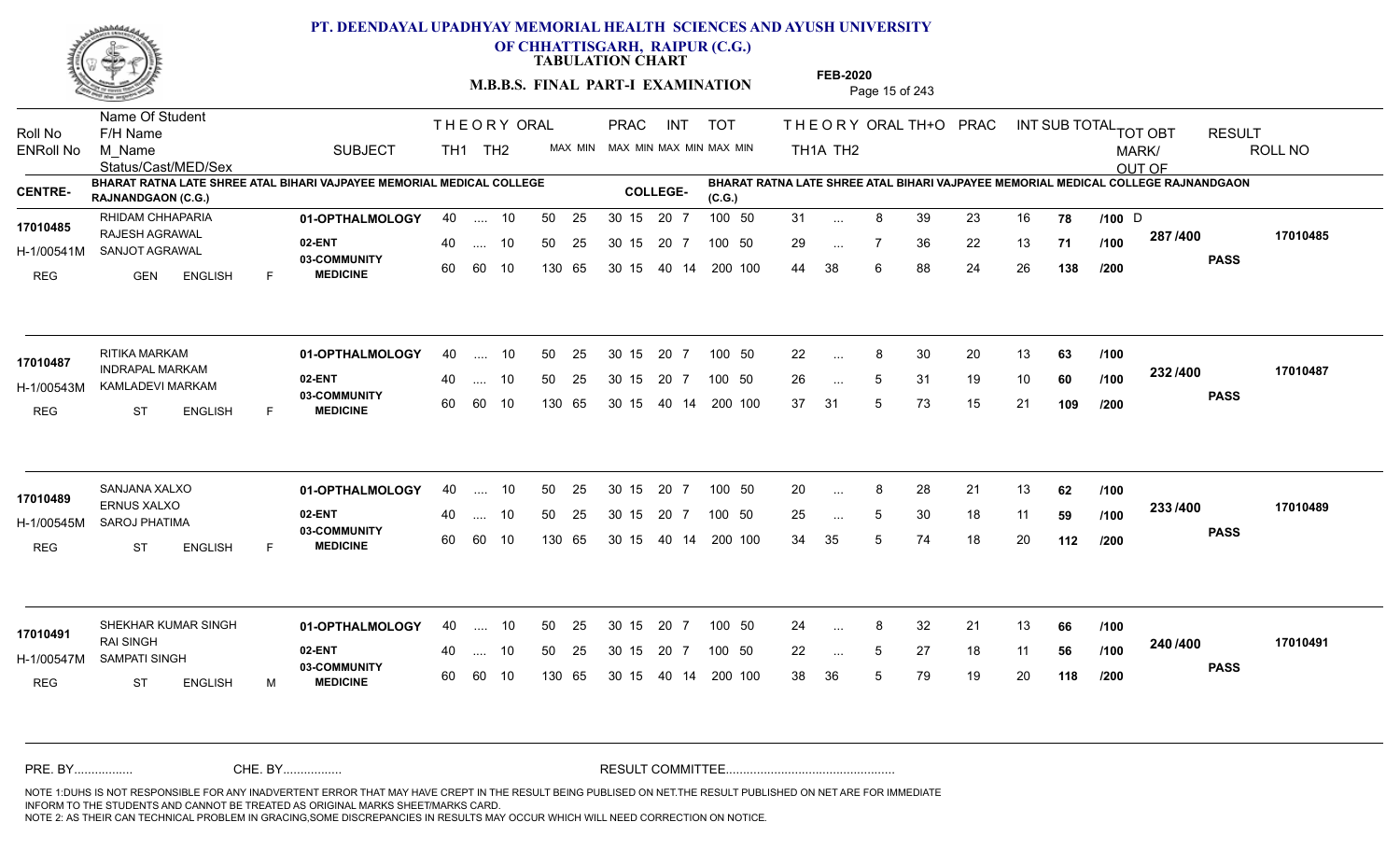

**OF CHHATTISGARH, RAIPUR (C.G.)**

**TABULATION CHART** 

**M.B.B.S. FINAL PART-I EXAMINATION** Page 16 of 243

Status/Cast/MED/Sex Name Of Student Roll No F/H Name M\_Name SUBJECT TH1 TH2 <sup>MAX\_MIN</sup> N PRAC INT TOT THEORY ORAL TH+O PRAC INT TH<sub>1</sub>A TH<sub>2</sub> ORAL TH+ODPRACD INT SUB TOTAL <sub>TOT OBT</sub> RESULT ROLL NO MARK/ OUT OF ENRoll No M Name  $\,$  SUBJECT TH1 TH2 MAX MIN MAX MIN MAX MIN MAX MIN TH1A TH2 **BHARAT RATNA LATE SHREE ATAL BIHARI VAJPAYEE MEMORIAL MEDICAL COLLEGE RAJNANDGAON (C.G.) BHARAT RATNA LATE SHREE ATAL BIHARI VAJPAYEE MEMORIAL MEDICAL COLLEGE RAJNANDGAON (C.G.) CENTRE- COLLEGE-**THE ORY ORAL PRAC INT PRAC **01-OPTHALMOLOGY** SHIVAM AWASTHI 40 .... 10 30 15 20 7 **02-ENT** 03-COMMUNITY 60  **MEDICINE** H-1/00548M RASHMI AWASTHI SANJAY AWASTHI **17010492** REG GEN ENGLISH M 24 ... 8 32 21 15 **68 /100** 15 ... 6 21<sup>\*</sup> 20 12 **53 /100 <sup>2407400</sup>** 34 37 7 78 21 28 **127 248 PASS DC 04 /400 17010492** .... 10 50 25 60 60 10 50 25 30 15 130 65 30 15 20 7 100 50 40 14 200 100 50 25 30 15 20 7 100 50 24 ... ... ... 6 **/100 /100 /200 01-OPTHALMOLOGY** SHIVAM MANKER 40 .... 10 30 15 20 7 **02-ENT** 03-COMMUNITY 60 **MEDICINE** 60 60 10 H-1/00549M CHHAYA MANKER **AND SELLER THAT A SOLINE** 17010493 SURENDRA KUMAR MANKER REG ST ENGLISH M 22 8 30 19 12 **61** 22 ... 5 27 17 10 **54 /100 <sup>2207400</sup>** 37 33 4 74 16 21 **111 226 PASS /400 17010493** 40 .... 10 50 25 130 65 130 65 30 15 40 14 200 100 30 15 20 7 100 50 50 25 30 15 20 7 100 50 22 ... 8 ... ... **/100 /100 /200 01-OPTHALMOLOGY** SHRADDHA SONI 40 .... 10 30 15 20 7 **02-ENT** 03-COMMUNITY 60 **MEDICINE** 60 60 10 H-1/00550M VINOD SONI SITA SONI REG OBC ENGLISH F 24 ... 8 32 21 13 **66** /**100** 22 ... 6 28 21 12 **61 /100 <sup>242 /400</sup>** 37 30 7 74 16 25 **115 242 PASS /400 17010494** .... 10 50 25 30 15 130 65 20 7 130 65 30 15 30 15 20 7 100 50 40 14 200 100 50 25 30 15 20 7 100 50 24 ... 8 **17010494 17010494** ... ... 6 **/100 /100 /200 01-OPTHALMOLOGY** SHREYANSH BAFNA 40 .... 10 30 15 20 7 **02-ENT** 03-COMMUNITY 60 **MEDICINE** 60 60 10 H-1/00551M PRAVINA BAFNA CHEAN CHEAN PRABHAT BAFNA **17010495** REG GEN ENGLISH M 25 7 32 23 15 **70** 21 ... 6 27 21 13 **61 /100 <sup>2457/400</sup>** 37 32 6 75 19 24 **118 249 PASS /400 17010495** 40 .... 10 50 25 130 65 130 65 30 15 30 15 20 7 100 50 40 14 200 100 50 25 30 15 20 7 100 50 25 ... ... ... 6 **/100 /100 /200** NOTE 1:DUHS IS NOT RESPONSIBLE FOR ANY INADVERTENT ERROR THAT MAY HAVE CREPT IN THE RESULT BEING PUBLISED ON NET.THE RESULT PUBLISHED ON NET ARE FOR IMMEDIATE INFORM TO THE STUDENTS AND CANNOT BE TREATED AS ORIGINAL MARKS SHEET/MARKS CARD. CHE. BY WAREL BY WARE AND THE AVEC THE AVEC THE THE RESULT COMMITTEE AND MULTIME MOTE 1:DUHS IS NOT RESPONSIBLE FOR ANY INADVERTENT ERROR THAT MAY HAVE CREPT IN THE RESULT BEING PUBLISED ON NET.THE RESULT PUBLISHED ON NET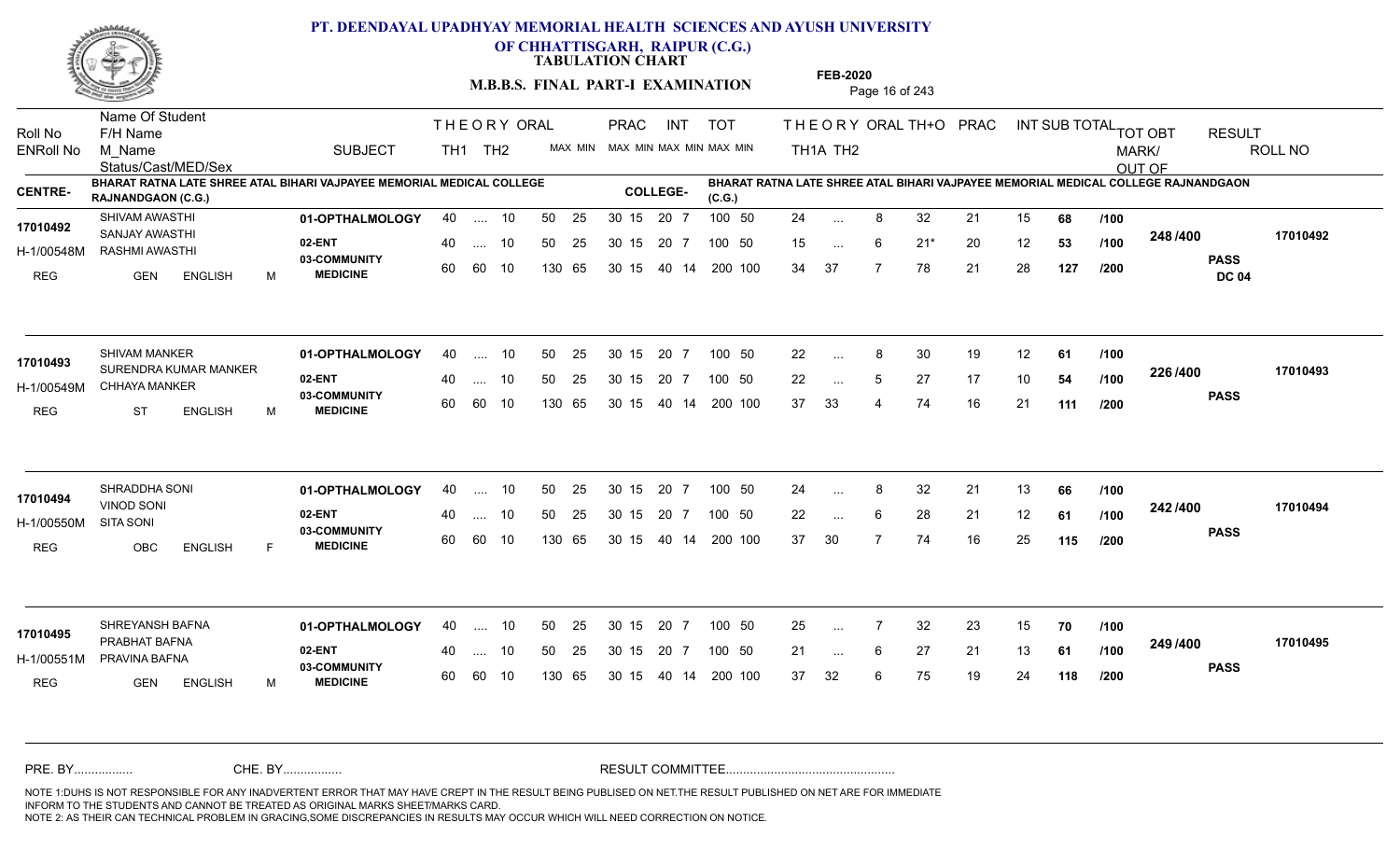

**OF CHHATTISGARH, RAIPUR (C.G.)**

**TABULATION CHART** 

**M.B.B.S. FINAL PART-I EXAMINATION** Page 17 of 243

Status/Cast/MED/Sex Name Of Student Roll No F/H Name M\_Name SUBJECT TH1 TH2 <sup>MAX\_MIN</sup> N PRAC INT TOT THEORY ORAL TH+O PRAC INT TH<sub>1</sub>A TH<sub>2</sub> ORAL TH+ODPRACD INT SUB TOTAL <sub>TOT OBT</sub> RESULT ROLL NO MARK/ OUT OF ENRoll No M Name  $\,$  SUBJECT TH1 TH2 MAX MIN MAX MIN MAX MIN MAX MIN TH1A TH2 **BHARAT RATNA LATE SHREE ATAL BIHARI VAJPAYEE MEMORIAL MEDICAL COLLEGE RAJNANDGAON (C.G.) BHARAT RATNA LATE SHREE ATAL BIHARI VAJPAYEE MEMORIAL MEDICAL COLLEGE RAJNANDGAON (C.G.) CENTRE- COLLEGE-**THE ORY ORAL PRAC INT PRAC **01-OPTHALMOLOGY** SHRISTI JHA 40 .... 10 30 15 20 7 **02-ENT 03-COMMUNITY MEDICINE** H-1/00552M 17010496 PRAVIN KUMAR JHA **17010496** RAKHI JHA REG GEN ENGLISH F 34 ... 7 41 23 14 **78 /100** D 28 ... 8 36 25 15 **76 /100** D <sup>293</sup> /400 170104 39 43 7 89 22 28 **139 PASS /400 17010496** .... 10 50 25 60 60 10 50 25 30 15 130 65 30 15 20 7 100 50 40 14 200 100 50 25 30 15 20 7 100 50 34 ... 7 41 23 14 **78 /100** D ... 7 ... **/100 /200 01-OPTHALMOLOGY** SHRIYA GIDODA 40 .... 10 30 15 20 7 **02-ENT** 03-COMMUNITY 60  **MEDICINE** H-1/00553M VANDANA GIDODA 17010497 MURIT GIDODA **1999 MURIT GIDODA** REG SC ENGLISH F 24 ... 8 32 19 13 **64 /100** 24 ... 6 30 20 11 **61 /100 <sup>2411/400</sup>** 40 30 6 76 18 22 **116 241 PASS /400 17010497** .... 10 50 25 60 60 10 30 15 20 7 130 65 30 15 40 14 200 100 30 15 20 7 100 50 50 25 30 15 20 7 100 50 24 ... 8 ...  $\overline{\phantom{a}}$ . 6 **/100 /100 /200 01-OPTHALMOLOGY** SMITA KUJUR 40 .... 10 30 15 20 7 **02-ENT** 03-COMMUNITY 60  **MEDICINE** H-1/00554M GEORGE WILLIAM KUJUR **17010498** LILY KUJUR REG ST ENGLISH F 25 ... 8 33 18 13 **64 /100** 16 ... 6 22\* 20 12 **54 /100 <sup>242/400</sup>** 39 32 6 77 23 24 **124 242 PASS DC 03 /200 /400 17010498** .... 10 50 25 30 15 60 60 10 20 7 130 65 30 15 30 15 20 7 100 50 40 14 200 100 50 25 30 15 20 7 100 50 25 ... 8 ... ... 6 **/100 /100 01-OPTHALMOLOGY** SRIJANA DUBEY 40 .... 10 30 15 20 7 **02-ENT** 03-COMMUNITY 60  **MEDICINE** H-1/00555M KARUNA DUBEY 22 BM NARENDRA KUMAR DUBEY **17010499** REG GEN ENGLISH F 28 ... 8 36 25 15 **76 /100** D 33 ... 6 39 23 14 **76 /100** D 2007<del>-0</del>0 43 37 7 87 22 27 **136 288** D **PASS /400 17010499** .... 10 50 25 60 60 10 30 15 20 7 130 65 30 15 30 15 20 7 100 50 40 14 200 100 50 25 30 15 20 7 100 50 28 ... 8 36 25 15 **76 /100** D ... ... **/200** NOTE 1:DUHS IS NOT RESPONSIBLE FOR ANY INADVERTENT ERROR THAT MAY HAVE CREPT IN THE RESULT BEING PUBLISED ON NET.THE RESULT PUBLISHED ON NET ARE FOR IMMEDIATE INFORM TO THE STUDENTS AND CANNOT BE TREATED AS ORIGINAL MARKS SHEET/MARKS CARD. CHE. BY WAREL BY WARE AND THE AVEC THE AVEC THE THE RESULT COMMITTEE AND MULTIME MOTE 1:DUHS IS NOT RESPONSIBLE FOR ANY INADVERTENT ERROR THAT MAY HAVE CREPT IN THE RESULT BEING PUBLISED ON NET.THE RESULT PUBLISHED ON NET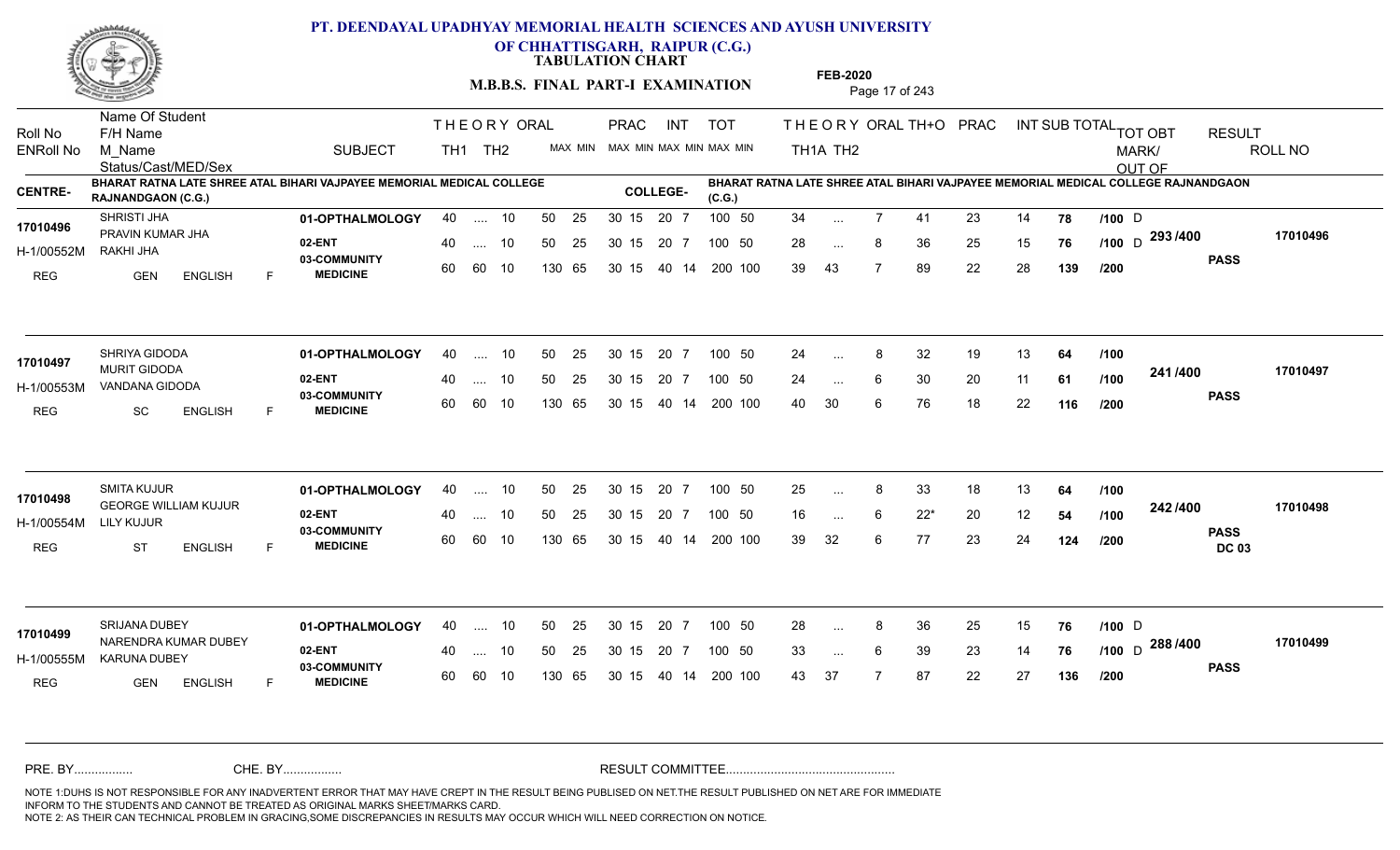

**OF CHHATTISGARH, RAIPUR (C.G.)**

**TABULATION CHART** 

**M.B.B.S. FINAL PART-I EXAMINATION** Page 18 of 243

Status/Cast/MED/Sex Name Of Student Roll No F/H Name M\_Name SUBJECT TH1 TH2 <sup>MAX\_MIN</sup> N PRAC INT TOT THEORY ORAL TH+O PRAC INT TH<sub>1</sub>A TH<sub>2</sub> ORAL TH+ODPRACD INT SUB TOTAL <sub>TOT OBT</sub> RESULT ROLL NO MARK/ OUT OF ENRoll No M Name  $\,$  SUBJECT TH1 TH2 MAX MIN MAX MIN MAX MIN MAX MIN TH1A TH2 **BHARAT RATNA LATE SHREE ATAL BIHARI VAJPAYEE MEMORIAL MEDICAL COLLEGE RAJNANDGAON (C.G.) BHARAT RATNA LATE SHREE ATAL BIHARI VAJPAYEE MEMORIAL MEDICAL COLLEGE RAJNANDGAON (C.G.) CENTRE- COLLEGE-**THE ORY ORAL PRAC INT PRAC **01-OPTHALMOLOGY** SUKANYA DHARA 40 .... 10 30 15 20 7 **02-ENT 03-COMMUNITY MEDICINE** H-1/00556M SUMITA DHARA KRISHNENDU DHARA **17010500** REG GEN ENGLISH F 32 ... 8 40 23 13 **76 /100** D 34 ... 7 41 24 15 **80 /100** D <sup>299 /400 170105</sup> 44 43 8 95 22 26 **143 PASS /400 17010500** .... 10 50 25 60 60 10 50 25 30 15 130 65 30 15 20 7 100 50 40 14 200 100 50 25 30 15 20 7 100 50 32 ... 8 40 23 13 **76 /100** D ... 8 ... **/100 /200 01-OPTHALMOLOGY** SUMAN SACHDEV 40 .... 10 30 15 20 7 **02-ENT** 03-COMMUNITY 60  **MEDICINE** H-1/00557M MAMTA SACHDEV **1999 100 M** MR. ASHOK SACHDEV **17010501** REG GEN ENGLISH F 31 8 39 25 12 **76 /100** 35 ... 8 43 24 15 **82 /100** D <sup>2007</sup> 700 34 39 7 80 18 24 **122 280** D **PASS /400 17010501** .... 10 50 25 60 60 10 30 15 20 7 130 65 30 15 40 14 200 100 30 15 20 7 100 50 50 25 30 15 20 7 100 50 31 ... 8 39 25 12 **76 /100** D ... ... **/200 01-OPTHALMOLOGY** SUMAN SATPATHY 40 .... 10 30 15 20 7 **02-ENT** 03-COMMUNITY 60  **MEDICINE** H-1/00558M MINAKSHI SATPATHY **1996 - 1999 ADMIL** 17010502 ARUN KUMAR SATPATHY REG GEN ENGLISH F 30 7 37 22 15 **74** 30 ... 8 38 21 15 **74 /100 <sup>2337</sup> 700** 52 42 7 101 20 26 **147 295 PASS /400 17010502** .... 10 50 25 30 15 60 60 10 20 7 130 65 30 15 30 15 20 7 100 50 40 14 200 100 50 25 30 15 20 7 100 50 30 ... 7 ... ... **/100 /100 /200 01-OPTHALMOLOGY** SUMAN SINHA 40 .... 10 30 15 20 7 **02-ENT** 03-COMMUNITY 60  **MEDICINE** H-1/00559M GEETA SINHA DHANI RAM SINHA **17010503** REG OBC ENGLISH F 23 8 31 24 13 **68** 26 7 33 22 14 **69** 33 35 6 74 21 26 **121 258 PASS /400 17010503** .... 10 50 25 60 60 10 30 15 20 7 130 65 30 15 30 15 20 7 100 50 40 14 200 100 50 25 30 15 20 7 100 50 23 ... 8 ... ... **/100 /100 /200** NOTE 1:DUHS IS NOT RESPONSIBLE FOR ANY INADVERTENT ERROR THAT MAY HAVE CREPT IN THE RESULT BEING PUBLISED ON NET.THE RESULT PUBLISHED ON NET ARE FOR IMMEDIATE INFORM TO THE STUDENTS AND CANNOT BE TREATED AS ORIGINAL MARKS SHEET/MARKS CARD. CHE. BY WAREL BY WARE AND THE AVEC THE AVEC THE THE RESULT COMMITTEE AND MULTIME MOTE 1:DUHS IS NOT RESPONSIBLE FOR ANY INADVERTENT ERROR THAT MAY HAVE CREPT IN THE RESULT BEING PUBLISED ON NET.THE RESULT PUBLISHED ON NET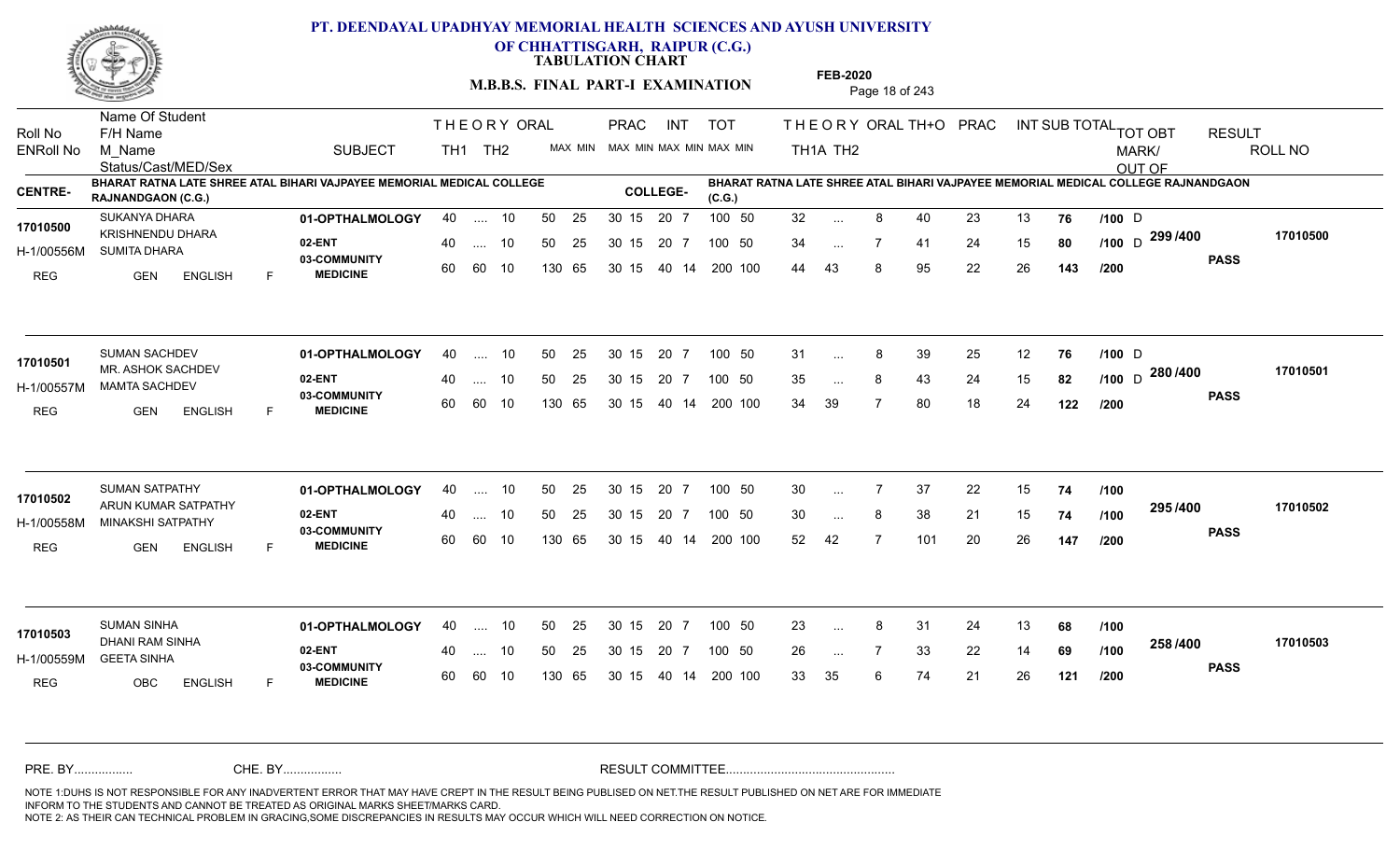

**OF CHHATTISGARH, RAIPUR (C.G.)**

**TABULATION CHART** 

**M.B.B.S. FINAL PART-I EXAMINATION** Page 19 of 243

Status/Cast/MED/Sex Name Of Student Roll No F/H Name M\_Name SUBJECT TH1 TH2 <sup>MAX\_MIN</sup> N PRAC INT TOT THEORY ORAL TH+O PRAC INT TH<sub>1</sub>A TH<sub>2</sub> ORAL TH+ODPRACD INT SUB TOTAL <sub>TOT OBT</sub> RESULT ROLL NO MARK/ OUT OF ENRoll No M Name  $\,$  SUBJECT TH1 TH2 MAX MIN MAX MIN MAX MIN MAX MIN TH1A TH2 **BHARAT RATNA LATE SHREE ATAL BIHARI VAJPAYEE MEMORIAL MEDICAL COLLEGE RAJNANDGAON (C.G.) BHARAT RATNA LATE SHREE ATAL BIHARI VAJPAYEE MEMORIAL MEDICAL COLLEGE RAJNANDGAON (C.G.) CENTRE- COLLEGE-**THE ORY ORAL PRAC INT PRAC **01-OPTHALMOLOGY** SUPRIYA TIRKEY 40 .... 10 30 15 20 7 **02-ENT** 03-COMMUNITY 60  **MEDICINE** H-1/00560M MARGRET TIRKEY JOEL TIRKEY REG ST ENGLISH F 22 8 30 19 12 **61** 20 7 27 22 13 **62** 33 29 6 68 20 21 **109 232 PASS /400 17010504** .... 10 50 25 60 60 10 50 25 30 15 130 65 30 15 20 7 100 50 40 14 200 100 50 25 30 15 20 7 100 50 22 ... **17010504** SUPRIYA TIRKEY ... ... 7 **/100 /100 /200 01-OPTHALMOLOGY** SURABHI SONI 40 .... 10 30 15 20 7 **02-ENT** 03-COMMUNITY 60  **MEDICINE** H-1/00561M DEOKI SONI RAMNARAYAN SONI **17010505** REG OBC ENGLISH F 27 ... 8 35 21 12 **68 /100** 26 ... 7 33 24 13 **70 /100 <del>4 1</del> / 1-00** 30 24 8 62\* 22 25 **109 247 PASS DC 03 /400 17010505** 40 .... 10 50 25 60 60 10 130 65 30 15 40 14 200 100 30 15 20 7 100 50 50 25 30 15 20 7 100 50 27 ... 8 ... ... **/100 /100 /200 01-OPTHALMOLOGY** SWAPNA SARA KOSHY 40 .... 10 30 15 20 7 **02-ENT** 03-COMMUNITY 60 **MEDICINE** 60 60 10 H-1/00562M SUSAN KOSHY K C KOSHY REG GEN ENGLISH F 25 7 32 22 15 **69** 26 ... 8 34 24 14 **72 /100 <sup>21 31 4</sup> 9** 39 37 9 85 22 27 **134 275 PASS /400 17010506** .... 10 50 25 30 15 130 65 20 7 130 65 30 15 30 15 20 7 100 50 40 14 200 100 50 25 30 15 20 7 100 50 25 ... 7 **17010506 17010506 17010506** ... ... **/100 /100 /200 01-OPTHALMOLOGY** SWAPNIKA SAHU 40 .... 10 30 15 20 7 **02-ENT** 03-COMMUNITY 60 **MEDICINE** 60 60 10 H-1/00563M PUSHPA SAHU TIRATH RAM SAHU **17010507** REG OBC ENGLISH F 29 ... 8 37 19 15 **71 /100** 27 ... 6 33 21 12 **66 /100 <sup>207</sup> 1<del>-</del>00** 42 33 8 83 22 25 **130 267 PASS /400 17010507** 40 .... 10 50 25 130 65 130 65 30 15 30 15 20 7 100 50 40 14 200 100 50 25 30 15 20 7 100 50 29 ... 8 ... ... 6 **/100 /100 /200** NOTE 1:DUHS IS NOT RESPONSIBLE FOR ANY INADVERTENT ERROR THAT MAY HAVE CREPT IN THE RESULT BEING PUBLISED ON NET.THE RESULT PUBLISHED ON NET ARE FOR IMMEDIATE INFORM TO THE STUDENTS AND CANNOT BE TREATED AS ORIGINAL MARKS SHEET/MARKS CARD. CHE. BY WAREL BY WARE AND THE AVEC THE AVEC THE THE RESULT COMMITTEE AND MULTIME MOTE 1:DUHS IS NOT RESPONSIBLE FOR ANY INADVERTENT ERROR THAT MAY HAVE CREPT IN THE RESULT BEING PUBLISED ON NET.THE RESULT PUBLISHED ON NET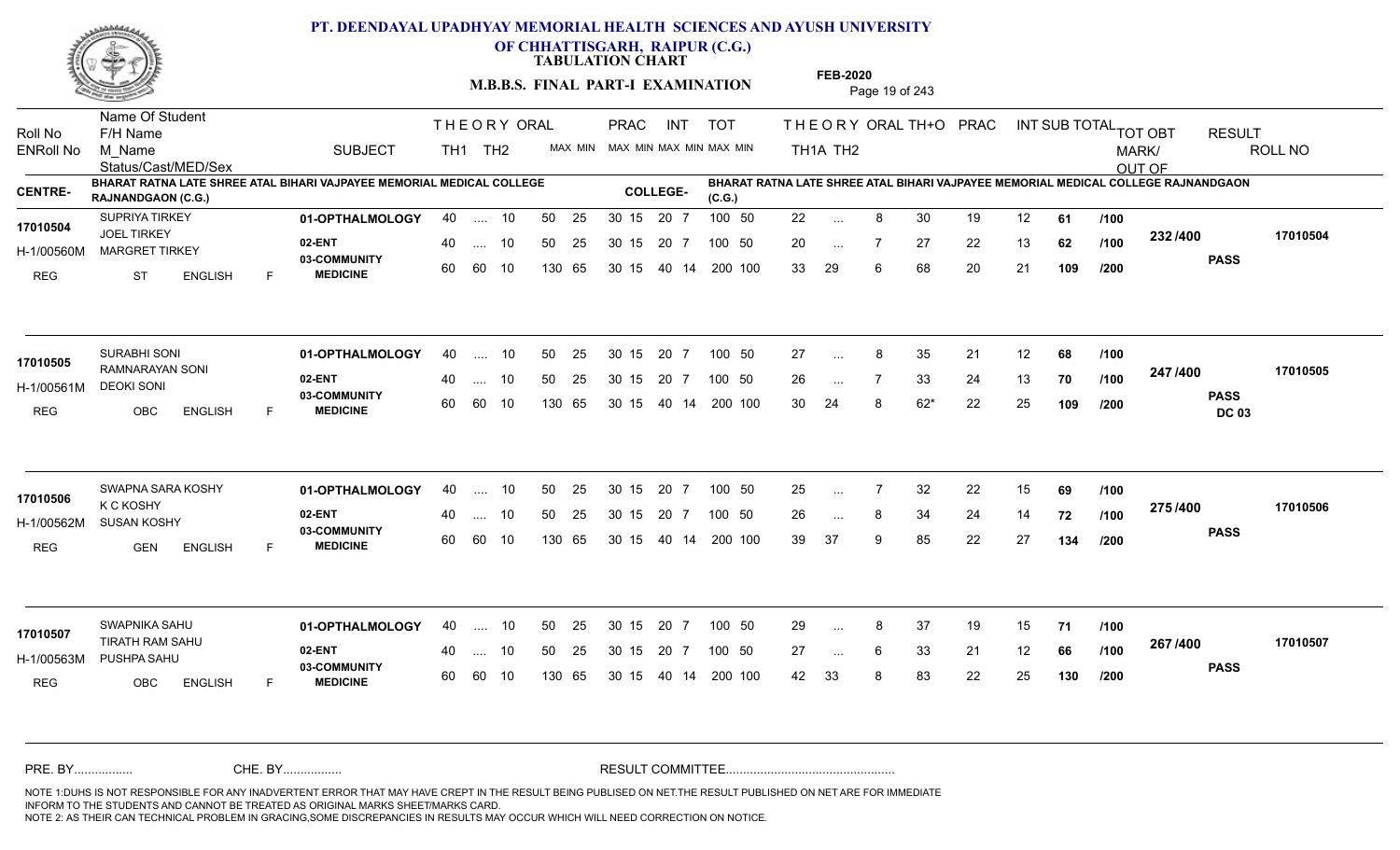

**OF CHHATTISGARH, RAIPUR (C.G.)**

**TABULATION CHART** 

**M.B.B.S. FINAL PART-I EXAMINATION** Page 20 of 243

Status/Cast/MED/Sex Name Of Student Roll No F/H Name M\_Name SUBJECT TH1 TH2 <sup>MAX\_MIN</sup> N PRAC INT TOT THEORY ORAL TH+O PRAC INT TH<sub>1</sub>A TH<sub>2</sub> ORAL TH+ODPRACD INT SUB TOTAL <sub>TOT OBT</sub> RESULT ROLL NO MARK/ OUT OF ENRoll No M Name  $\,$  SUBJECT TH1 TH2 MAX MIN MAX MIN MAX MIN MAX MIN TH1A TH2 **BHARAT RATNA LATE SHREE ATAL BIHARI VAJPAYEE MEMORIAL MEDICAL COLLEGE RAJNANDGAON (C.G.) BHARAT RATNA LATE SHREE ATAL BIHARI VAJPAYEE MEMORIAL MEDICAL COLLEGE RAJNANDGAON (C.G.) CENTRE- COLLEGE-**THE ORY ORAL PRAC INT PRAC **01-OPTHALMOLOGY** TIKESH KESARI 40 .... 10 30 15 20 7 **02-ENT** 03-COMMUNITY 60  **MEDICINE** H-1/00564M PREMLATA KESARI 17010508 SUKHDAS KESARI REG SC ENGLISH M 25 8 33 20 16 **69** 26 ... 6 32 20 12 **64 /100 <sup>2027–00</sup>** 41 40 6 87 19 23 **129 262 PASS /400 17010508** .... 10 50 25 60 60 10 50 25 30 15 130 65 30 15 20 7 100 50 40 14 200 100 50 25 30 15 20 7 100 50 25 ... 8 ... ... 6 **/100 /100 /200 01-OPTHALMOLOGY** UMESH SIKARWAR 40 .... 10 30 15 20 7 **02-ENT** 03-COMMUNITY 60  **MEDICINE** H-1/00565M GUDDI DEVI 17010509 PAPPU SINGH REG GEN ENGLISH M 25 8 33 20 16 **69** 24 7 31 23 14 **68** 40 34 7 81 19 21 **121 258 PASS /400 17010509** 40 .... 10 50 25 60 60 10 130 65 30 15 40 14 200 100 30 15 20 7 100 50 50 25 30 15 20 7 100 50 25 ... 8 ... ... **/100 /100 /200 01-OPTHALMOLOGY** VARSHA SINGH RAJ 40 .... 10 30 15 20 7 **02-ENT** 03-COMMUNITY 60 **MEDICINE** 60 60 10 H-1/00566M KUMAR SINGH RAJ **17010510** DEV KUMARI REG ST ENGLISH F 21 7 28 19 12 **59** 20 ... 6 26 21 12 **59 /100 <sup>2027</sup> 700** 36 32 5 73 21 20 **114 232 PASS /400 17010510** .... 10 50 25 30 15 130 65 20 7 130 65 30 15 30 15 20 7 100 50 40 14 200 100 50 25 30 15 20 7 100 50 21 ... 7 ... ... 6 **/100 /100 /200 01-OPTHALMOLOGY** VIBHA DAHIRE 40 .... 10 30 15 20 7 **02-ENT** 03-COMMUNITY 60 **MEDICINE** 60 60 10 H-1/00567M M. K. DAHIRE M. D. DAHIRE REG SC ENGLISH F 30 8 38 22 13 **73** 28 ... 8 36 23 15 **74 /100 <sup>237</sup> 1** 50 45 8 103 21 26 **150 297 PASS /400 17010511** 40 .... 10 50 25 130 65 130 65 30 15 30 15 20 7 100 50 40 14 200 100 50 25 30 15 20 7 100 50 30 ... 8  $D \qquad \qquad \text{and}$ **17010511** ... ... **/100 /100 /200** NOTE 1:DUHS IS NOT RESPONSIBLE FOR ANY INADVERTENT ERROR THAT MAY HAVE CREPT IN THE RESULT BEING PUBLISED ON NET.THE RESULT PUBLISHED ON NET ARE FOR IMMEDIATE INFORM TO THE STUDENTS AND CANNOT BE TREATED AS ORIGINAL MARKS SHEET/MARKS CARD. CHE. BY WAREL BY WARE AND THE AVEC THE AVEC THE THE RESULT COMMITTEE AND MULTIME MOTE 1:DUHS IS NOT RESPONSIBLE FOR ANY INADVERTENT ERROR THAT MAY HAVE CREPT IN THE RESULT BEING PUBLISED ON NET.THE RESULT PUBLISHED ON NET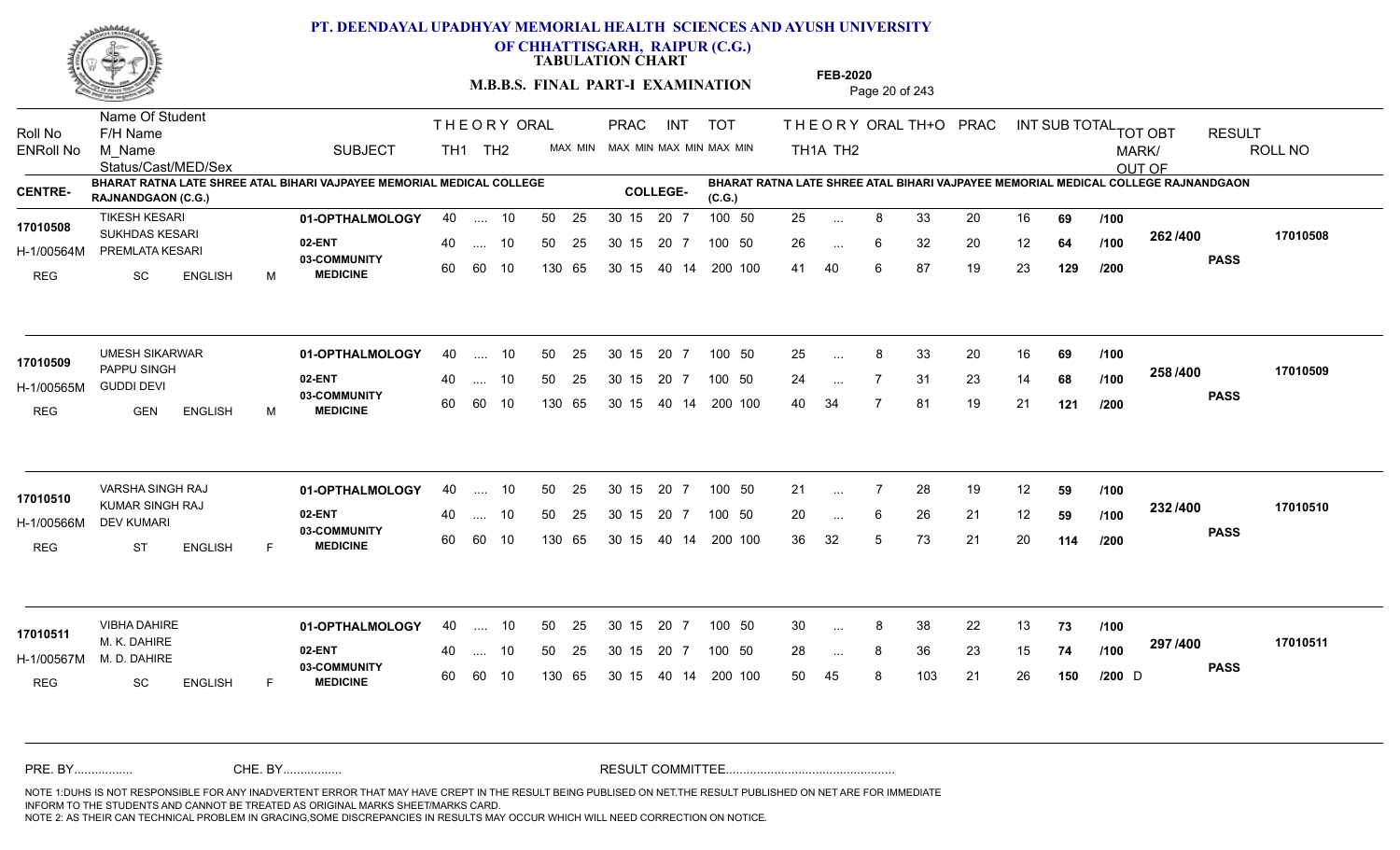

**OF CHHATTISGARH, RAIPUR (C.G.)**

**TABULATION CHART** 

**M.B.B.S. FINAL PART-I EXAMINATION** Page 21 of 243

Status/Cast/MED/Sex Name Of Student Roll No F/H Name M\_Name SUBJECT TH1 TH2 <sup>MAX\_MIN</sup> N PRAC INT TOT THEORY ORAL TH+O PRAC INT TH<sub>1</sub>A TH<sub>2</sub> ORAL TH+ODPRACD INT SUB TOTAL <sub>TOT OBT</sub> RESULT ROLL NO MARK/ OUT OF ENRoll No M Name  $\,$  SUBJECT TH1 TH2 MAX MIN MAX MIN MAX MIN MAX MIN TH1A TH2 **BHARAT RATNA LATE SHREE ATAL BIHARI VAJPAYEE MEMORIAL MEDICAL COLLEGE RAJNANDGAON (C.G.) (C.G.) CENTRE- COLLEGE-BHARAT RATNA LATE SHREE ATAL BIHARI VAJPAYEE MEMORIAL MEDICAL COLLEGE RAJNANDGAON**  THE ORY ORAL PRAC INT PRAC **01-OPTHALMOLOGY** VIKRAM 40 .... 10 30 15 20 7 **02-ENT** 03-COMMUNITY 60  **MEDICINE** H-1/00568M UMASHANKAR **17010512** GEETA REG GEN ENGLISH M 25 7 32 18 13 **63** 22 ... 6 28 20 11 **59 /100 <sup>2007</sup> 700** 38 31 6 75 18 18 **111 233 PASS /400 17010512** .... 10 50 25 60 60 10 50 25 30 15 130 65 30 15 20 7 100 50 40 14 200 100 50 25 30 15 20 7 100 50 25 ... ... ... 6 **/100 /100 /200 01-OPTHALMOLOGY** 40 .... 10 50 25 30 15 20 7 100 50 21 100 50 21 **02-ENT** 03-COMMUNITY 60  **MEDICINE** H-1/00569M VIMLA DIWAN 17010513 THAKUR RAM DIWAN REG ST ENGLISH M 21 ... 7 28 18 14 **60** /**100** 21 ... 6 27 20 12 **59 /100 <sup>220 / 400</mark>**</sup> 36 32 6 74 15 20 **109 228 PASS /400 17010513**  $\ldots$  10 50 25 30 15 60 60 10 20 7 130 65 30 15 40 14 200 100 30 15 20 7 100 50 50 25 30 15 20 7 100 50 21 ... ...  $\overline{\phantom{a}}$ . 6 **/100 /100 /200 01-OPTHALMOLOGY** YUGVIJAYA MEERA 40 .... 10 30 15 20 7 **02-ENT** 03-COMMUNITY 60  **MEDICINE** H-1/00570M PURNIMA MANHAR D. L. MANHAR **17010514** REG SC ENGLISH F 25 8 33 21 13 **67** 23 ... 6 29 20 12 **61 /100 <sup>2007–00</sup>** 42 37 7 86 18 24 **128 256 PASS /400 17010514** .... 10 50 25 30 15 60 60 10 20 7 130 65 30 15 30 15 20 7 100 50 40 14 200 100 50 25 30 15 20 7 100 50 25 ... 8 ... ... 6 **/100 /100 /200 01-OPTHALMOLOGY** AMAN SAHU 40 .... 10 30 15 20 7 **02-ENT** 03-COMMUNITY 60 **MEDICINE** 60 60 10 H-1/00478M SNEHA SAHU SAKHA RAM SAHU **17011139** REG OBC ENGLISH M 17 ... 8 25 19 15 **59 /100** 21 ... 5 26 19 10 **55 /100 <sup>22 /</sup>1=** 36 30 7 73 17 17 **107 221 PASS /400 17011139** 40 .... 10 50 25 130 65 130 65 30 15 30 15 20 7 100 50 40 14 200 100 50 25 30 15 20 7 100 50 17 ... 8 ... ... **/100 /100 /200** NOTE 1:DUHS IS NOT RESPONSIBLE FOR ANY INADVERTENT ERROR THAT MAY HAVE CREPT IN THE RESULT BEING PUBLISED ON NET.THE RESULT PUBLISHED ON NET ARE FOR IMMEDIATE INFORM TO THE STUDENTS AND CANNOT BE TREATED AS ORIGINAL MARKS SHEET/MARKS CARD. CHE. BY WAREL BY WARE AND THE AVEC THE AVEC THE THE RESULT COMMITTEE AND MULTIME MOTE 1:DUHS IS NOT RESPONSIBLE FOR ANY INADVERTENT ERROR THAT MAY HAVE CREPT IN THE RESULT BEING PUBLISED ON NET.THE RESULT PUBLISHED ON NET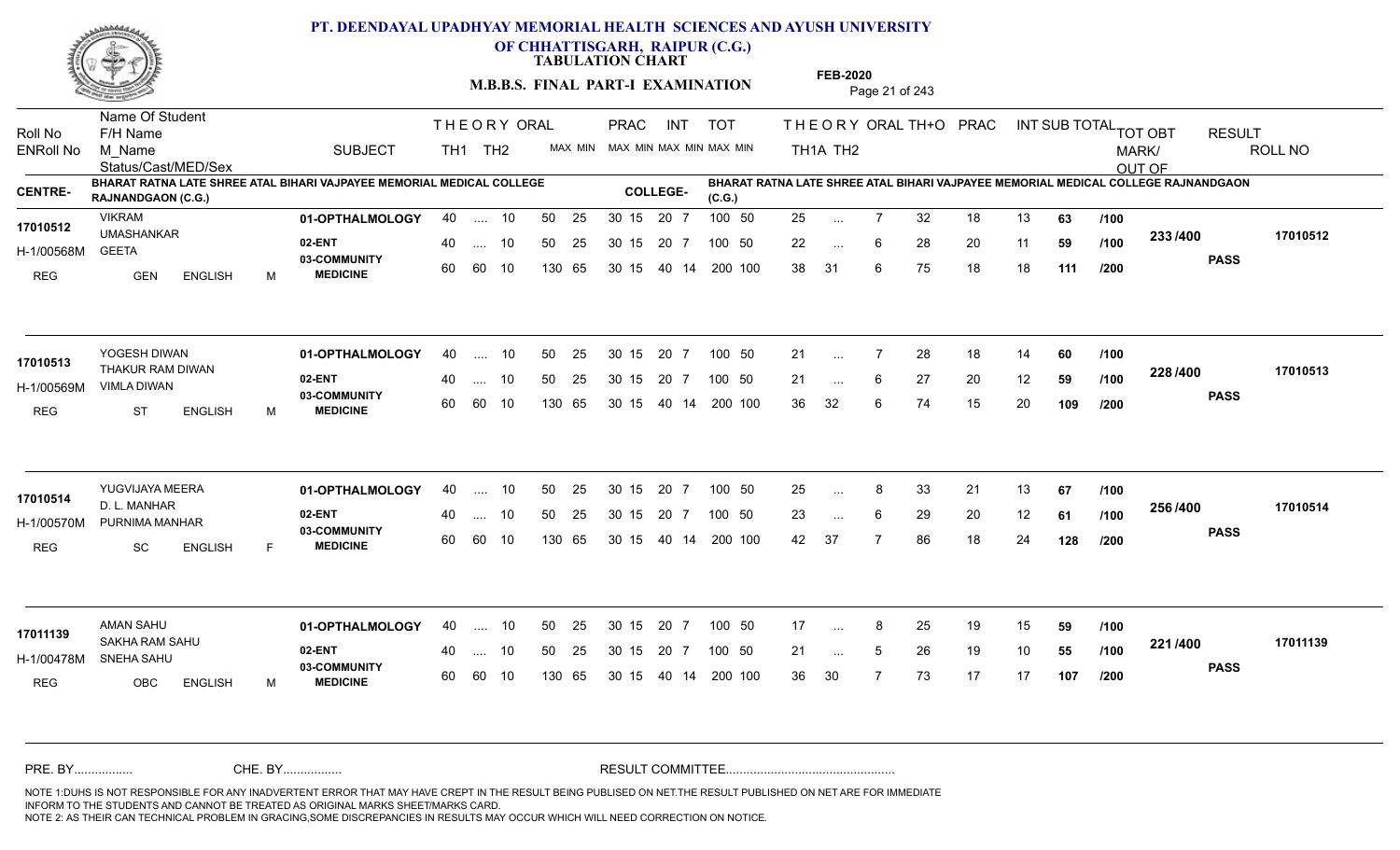

**OF CHHATTISGARH, RAIPUR (C.G.)**

**TABULATION CHART** 

**M.B.B.S. FINAL PART-I EXAMINATION** Page 22 of 243

Status/Cast/MED/Sex Name Of Student Roll No F/H Name M\_Name SUBJECT TH1 TH2 <sup>MAX\_MIN</sup> N PRAC INT TOT THEORY ORAL TH+O PRAC INT TH<sub>1</sub>A TH<sub>2</sub> ORAL TH+ODPRACD INT SUB TOTAL <sub>TOT OBT</sub> RESULT ROLL NO MARK/ OUT OF ENRoll No M Name  $\,$  SUBJECT TH1 TH2 MAX MIN MAX MIN MAX MIN MAX MIN TH1A TH2 **BHARAT RATNA LATE SHREE ATAL BIHARI VAJPAYEE MEMORIAL MEDICAL COLLEGE RAJNANDGAON (C.G.) BHARAT RATNA LATE SHREE ATAL BIHARI VAJPAYEE MEMORIAL MEDICAL COLLEGE RAJNANDGAON (C.G.) CENTRE- COLLEGE-**THE ORY ORAL PRAC INT PRAC **01-OPTHALMOLOGY** ANJALI SINGH 40 .... 10 30 15 20 7 **02-ENT 03-COMMUNITY MEDICINE** H-1/00480M BRISHNA SINGH MAHENDRA PRASAD SINGH **17011140** REG ST ENGLISH M 20 ... 8 28 19 13 **60** /**100** 23 ... 6 29 19 10 **58 /100 <sup>2007</sup> 700** 40 32 6 78 17 22 **117 235 PASS /400 17011140** .... 10 50 25 60 60 10 50 25 30 15 130 65 30 15 20 7 100 50 40 14 200 100 50 25 30 15 20 7 100 50 20 ... ... ... 6 **/100 /100 /200** ANKIT KUMAR GUPTA **01-OPTHALMOLOGY** 40 .... 10 50 25 30 15 20 7 100 50 21 **02-ENT** 03-COMMUNITY 60  **MEDICINE** H-1/00481M 17011141 SUNIL KUMAR GUPTA RUBY DEVI REG GEN ENGLISH M 21 ... 8 29 21 13 **63 /100** 25 ... 5 30 19 10 **59 /100 <sup>2007</sup> 700** 38 32 5 75 19 20 **114 236 PASS /400 17011141**  $\ldots$  10 50 25 30 15 60 60 10 20 7 130 65 30 15 40 14 200 100 30 15 20 7 100 50 50 25 30 15 20 7 100 50 21 ... 8 ... ... 5 **/100 /100 /200 01-OPTHALMOLOGY** BHARATI DHRUW 40 .... 10 30 15 20 7 **02-ENT** 03-COMMUNITY 60  **MEDICINE** H-1/00489M LOKESHWARI DHRUW 20 COMMUNITY 17011143 RAM KUMAR DHRUW REG ST ENGLISH F 20 8 28 18 13 **59** 22 ... 5 27 21 11 **59 /100 <sup>2337400</sup>** 38 30 6 74 19 22 **115 233 PASS /400 17011143** .... 10 50 25 30 15 60 60 10 20 7 130 65 30 15 30 15 20 7 100 50 40 14 200 100 50 25 30 15 20 7 100 50 20 ... 8 ... ... 5 **/100 /100 /200 01-OPTHALMOLOGY** DINESH DHRUV 40 .... 10 30 15 20 7 **02-ENT** 03-COMMUNITY 60  **MEDICINE** H-1/00497M SONBAI DHRUV LAINU RAM DHRUV **17011145** REG ST ENGLISH M 20 8 28 19 13 **60** 21 ... 6 27 20 11 **58 /100 <sup>220</sup> 1** 38 32 6 76 15 19 **110 228 PASS /400 17011145** .... 10 50 25 60 60 10 30 15 20 7 130 65 30 15 30 15 20 7 100 50 40 14 200 100 50 25 30 15 20 7 100 50 20 ... 8 ... ... 6 **/100 /100 /200** NOTE 1:DUHS IS NOT RESPONSIBLE FOR ANY INADVERTENT ERROR THAT MAY HAVE CREPT IN THE RESULT BEING PUBLISED ON NET.THE RESULT PUBLISHED ON NET ARE FOR IMMEDIATE INFORM TO THE STUDENTS AND CANNOT BE TREATED AS ORIGINAL MARKS SHEET/MARKS CARD. CHE. BY WAREL BY WARE AND THE AVEC THE AVEC THE THE RESULT COMMITTEE AND MULTIME MOTE 1:DUHS IS NOT RESPONSIBLE FOR ANY INADVERTENT ERROR THAT MAY HAVE CREPT IN THE RESULT BEING PUBLISED ON NET.THE RESULT PUBLISHED ON NET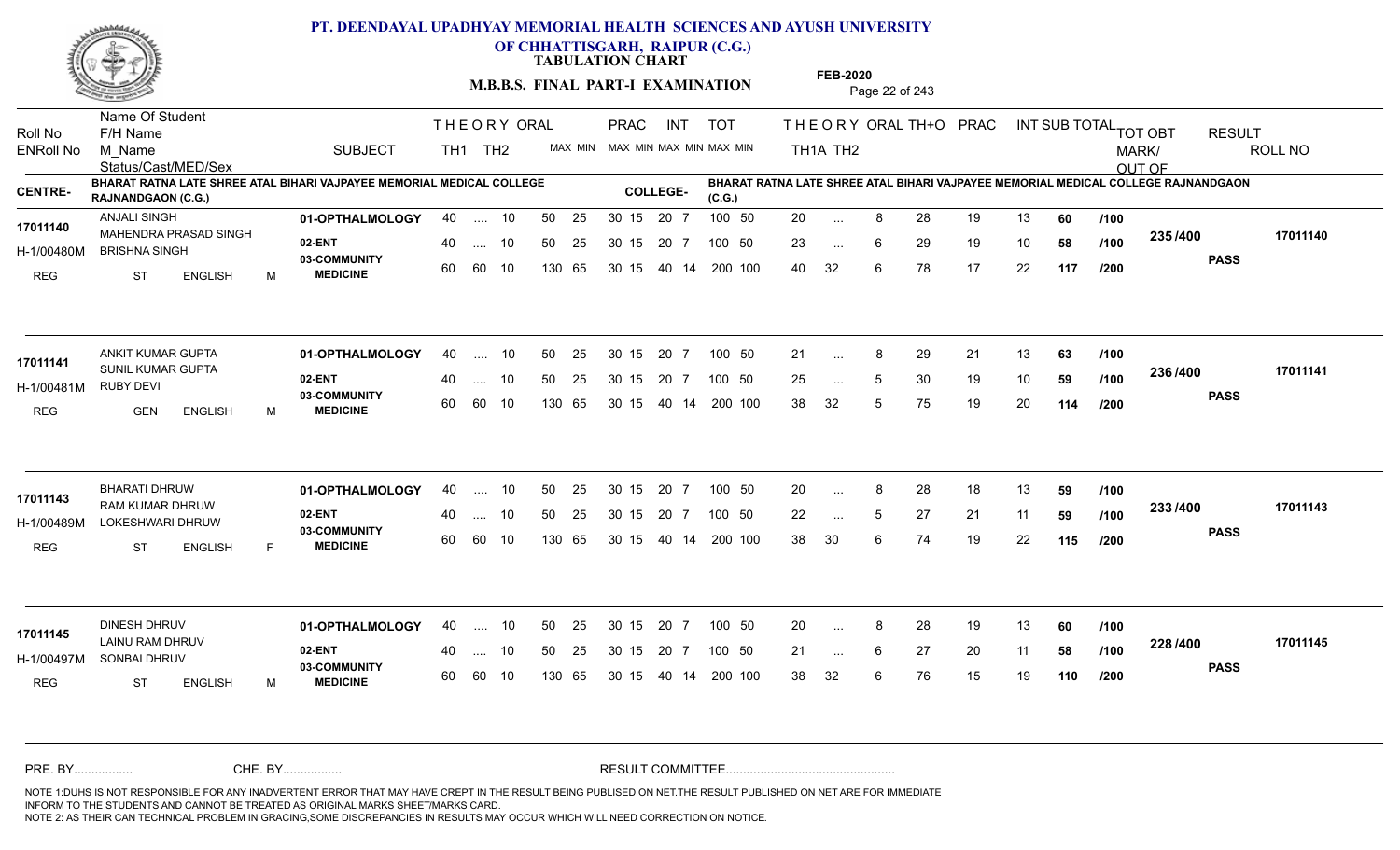

**OF CHHATTISGARH, RAIPUR (C.G.)**

**TABULATION CHART** 

**M.B.B.S. FINAL PART-I EXAMINATION** Page 23 of 243

Status/Cast/MED/Sex Name Of Student Roll No F/H Name M\_Name SUBJECT TH1 TH2 <sup>MAX\_MIN</sup> N PRAC INT TOT THEORY ORAL TH+O PRAC INT TH<sub>1</sub>A TH<sub>2</sub> ORAL TH+ODPRACD INT SUB TOTAL <sub>TOT OBT</sub> RESULT ROLL NO MARK/ OUT OF ENRoll No M Name  $\,$  SUBJECT TH1 TH2 MAX MIN MAX MIN MAX MIN MAX MIN TH1A TH2 **BHARAT RATNA LATE SHREE ATAL BIHARI VAJPAYEE MEMORIAL MEDICAL COLLEGE RAJNANDGAON (C.G.) BHARAT RATNA LATE SHREE ATAL BIHARI VAJPAYEE MEMORIAL MEDICAL COLLEGE RAJNANDGAON (C.G.) CENTRE- COLLEGE-**THE ORY ORAL PRAC INT PRAC **01-OPTHALMOLOGY** DIPANSH SAXENA 40 .... 10 30 15 20 7 **02-ENT 03-COMMUNITY MEDICINE** H-1/00498M SANGEETA SAXENA AND ASSEMBLI 17011146 DILIP KUMAR SAXENA<br>
DILIP KUMAR SAXENA REG GEN ENGLISH M 21 ... 8 29 20 13 **62** /**100** 24 5 29 21 11 **61** 40 38 7 85 19 20 **124 247 PASS /400 17011146** .... 10 50 25 60 60 10 50 25 30 15 130 65 30 15 20 7 100 50 40 14 200 100 50 25 30 15 20 7 100 50 21 ... ... ... 5 **/100 /100 /200 01-OPTHALMOLOGY** JATIN MADHWANI 40 .... 10 30 15 20 7 **02-ENT** 03-COMMUNITY 60  **MEDICINE** H-1/00505M MONIKA MADHWANI MANOJ MADHWANI **17011148** REG GEN ENGLISH M 23 ... 8 31 20 13 **64 /100** 23 ... 6 29 21 11 **61 /100 <sup>2027–00</sup>** 36 46 6 88 19 20 **127 252 PASS /400 17011148** .... 10 50 25 60 60 10 30 15 20 7 130 65 30 15 40 14 200 100 30 15 20 7 100 50 50 25 30 15 20 7 100 50 23 ... 8 ...  $\overline{\phantom{a}}$ . 6 **/100 /100 /200 01-OPTHALMOLOGY** KARYNESH JAMDE 40 .... 10 30 15 20 7 **02-ENT** 03-COMMUNITY 60  **MEDICINE** H-1/00509M ASHOGIYA JAMDE SUKHIT RAM JAMDE **17011149** REG ST ENGLISH M 23 ... 8 31 18 12 **61 /100** 22 ... 6 28 18 10 **56 /100 <sup>222 /+00</sup>** 32 37 5 74 14\* 17 **105 222 PASS VCG 01 /400 17011149** .... 10 50 25 30 15 60 60 10 20 7 130 65 30 15 30 15 20 7 100 50 40 14 200 100 50 25 30 15 20 7 100 50 23 ... 8 ... ... 6 **/100 /100 /200** KRISHANKANT PAIKRA **01-OPTHALMOLOGY** 40 .... 10 50 25 30 15 20 7 100 50 20 **02-ENT** 03-COMMUNITY 60 **MEDICINE** 60 60 10 H-1/00513M SAROJ PAIKRA BRIJNATH PAIKRA **17011150** REG ST ENGLISH M 20 8 28 20 12 **60** 20 ... 5 25 19 10 **54 /100 <sup>2137400</sup>** 30 26 7 63\* 17 19 **99\* 213 FAIL 17011150 /400** Re- COMMUNITY MEDICINE 40 .... 10 50 25 130 65 130 65 30 15 30 15 20 7 100 50 40 14 200 100 50 25 30 15 20 7 100 50 20 ... 8 ... ... **/100 /100 /200** NOTE 1:DUHS IS NOT RESPONSIBLE FOR ANY INADVERTENT ERROR THAT MAY HAVE CREPT IN THE RESULT BEING PUBLISED ON NET.THE RESULT PUBLISHED ON NET ARE FOR IMMEDIATE INFORM TO THE STUDENTS AND CANNOT BE TREATED AS ORIGINAL MARKS SHEET/MARKS CARD. CHE. BY WAREL BY WARE AND THE AVEC THE AVEC THE THE RESULT COMMITTEE AND MULTIME MOTE 1:DUHS IS NOT RESPONSIBLE FOR ANY INADVERTENT ERROR THAT MAY HAVE CREPT IN THE RESULT BEING PUBLISED ON NET.THE RESULT PUBLISHED ON NET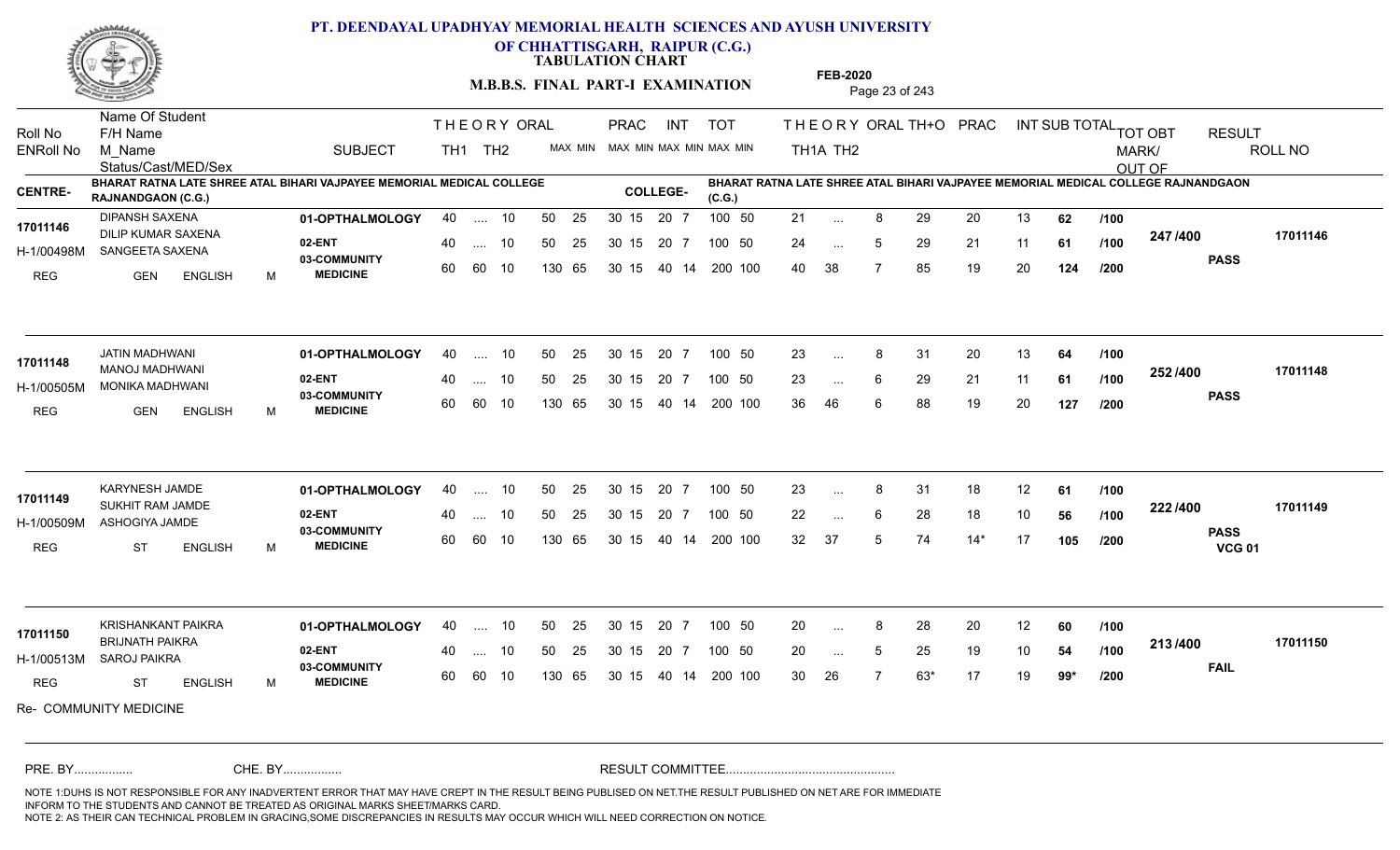

**OF CHHATTISGARH, RAIPUR (C.G.)**

**TABULATION CHART** 

**M.B.B.S. FINAL PART-I EXAMINATION** Page 24 of 243

Status/Cast/MED/Sex Name Of Student Roll No F/H Name M\_Name SUBJECT TOT THE OR YORAL TH+O PRAC INT TH<sub>1</sub>A TH<sub>2</sub> ORAL TH+ODPRACD INT SUB TOTAL <sub>TOT OBT</sub> RESULT ROLL NO MARK/ OUT OF ENRoll No M Name  $\,$  SUBJECT TH1 TH2 MAX MIN MAX MIN MAX MIN MAX MIN TH1A TH2 **BHARAT RATNA LATE SHREE ATAL BIHARI VAJPAYEE MEMORIAL MEDICAL COLLEGE RAJNANDGAON (C.G.) (C.G.) CENTRE- COLLEGE-BHARAT RATNA LATE SHREE ATAL BIHARI VAJPAYEE MEMORIAL MEDICAL COLLEGE RAJNANDGAON**  THE ORY ORAL TH<sub>1</sub> TH<sub>2</sub> PRAC INT TOT THEOR PRAC **01-OPTHALMOLOGY** RUPALI SINGH 40 .... 10 30 15 20 7 **02-ENT 03-COMMUNITY MEDICINE** H-1/00544M ALKA SINGH R P SINGH REG GEN ENGLISH F 23 ... 8 31 20 12 **63** /**100** 22 ... 6 28 20 11 **59 /100 <sup>2007</sup> 700** 38 36 5 79 14\* 21 **114 236 PASS VCG 01 /400 17011156** .... 10 50 25 60 60 10 50 25 30 15 130 65 30 15 40 14 200 100 20 7 100 50 50 25 30 15 20 7 100 50 23 ... **17011156** RUPALI SINGH ... ... **/100 /100 /200 01-OPTHALMOLOGY** SANVEG DINKAR 40 .... 10 30 15 20 7 **02-ENT 03-COMMUNITY MEDICINE** H-1/00546M HEMADRIMANI DINDORE 17011157 SAHADEW DINDORE REG SC ENGLISH M 20 8 28 19 15 **62** 23 ... 6 29 20 12 **61 /100 <sup>2007</sup> 1** 36 36 5 77 19 19 **115 238 PASS /400 17011157** .... 10 50 25 60 60 10 50 25 30 15 130 65 30 15 40 14 200 100 20 7 100 50 50 25 30 15 20 7 100 50 20 ... ... ... 6 **/100 /100 /200**

**FEB-2020**

NOTE 1:DUHS IS NOT RESPONSIBLE FOR ANY INADVERTENT ERROR THAT MAY HAVE CREPT IN THE RESULT BEING PUBLISED ON NET.THE RESULT PUBLISHED ON NET ARE FOR IMMEDIATE INFORM TO THE STUDENTS AND CANNOT BE TREATED AS ORIGINAL MARKS SHEET/MARKS CARD. CHE. BY WAREL BY WARE AND THE AVEC THE AVEC THE THE RESULT COMMITTEE AND MULTIME MOTE 1:DUHS IS NOT RESPONSIBLE FOR ANY INADVERTENT ERROR THAT MAY HAVE CREPT IN THE RESULT BEING PUBLISED ON NET.THE RESULT PUBLISHED ON NET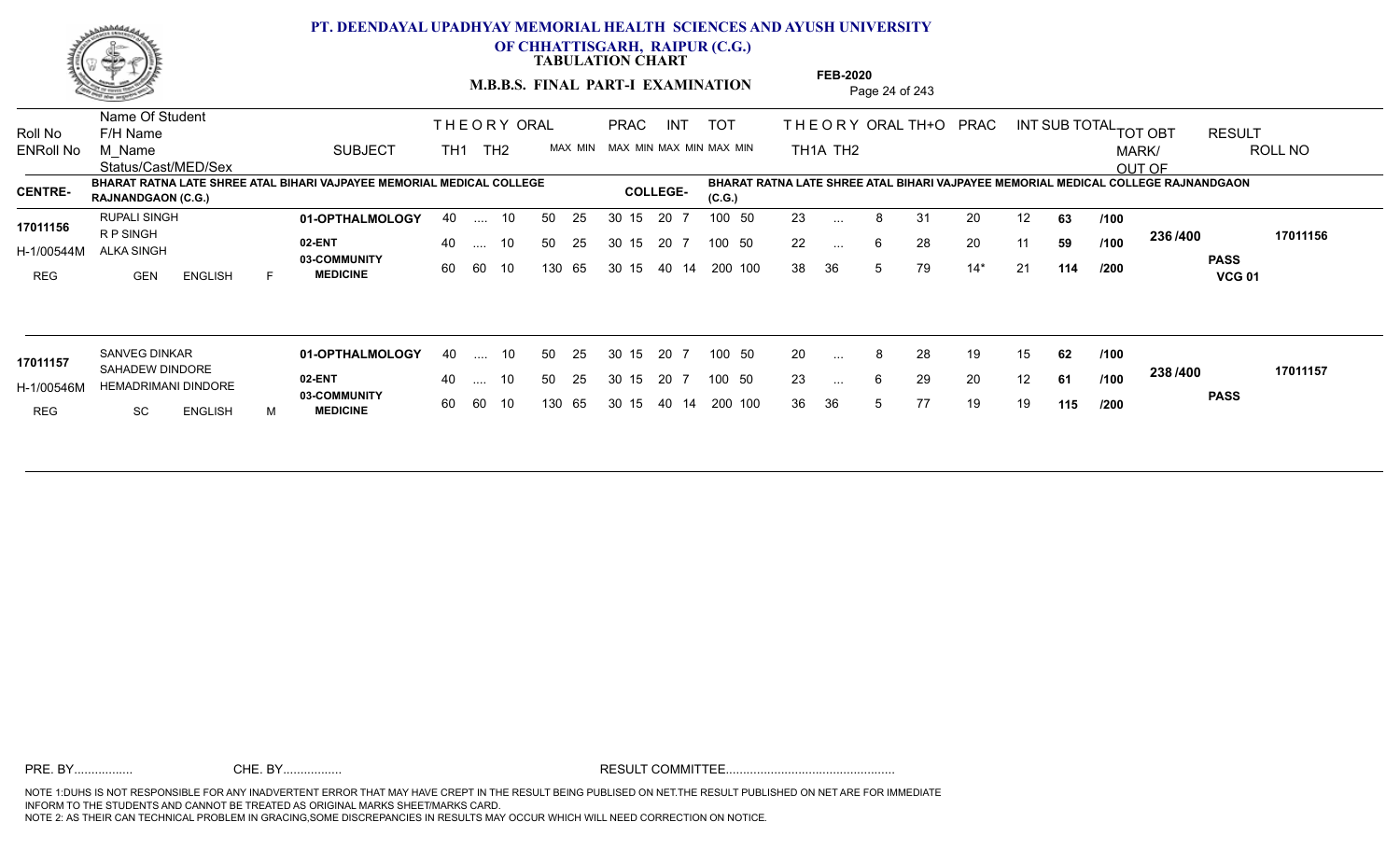

**OF CHHATTISGARH, RAIPUR (C.G.)**

**TABULATION CHART** 

**M.B.B.S. FINAL PART-I EXAMINATION** Page 25 of 243

Status/Cast/MED/Sex Name Of Student Roll No F/H Name M\_Name SUBJECT TH1 TH2 <sup>MAX\_MIN</sup> N PRAC INT TOT THEORY ORAL TH+O PRAC INT TH<sub>1</sub>A TH<sub>2</sub> ORAL TH+ODPRACD INT SUB TOTAL <sub>TOT OBT</sub> RESULT ROLL NO MARK/ OUT OF ENRoll No M Name  $\,$  SUBJECT TH1 TH2 MAX MIN MAX MIN MAX MIN MAX MIN TH1A TH2 **C.M. MEDICAL COLLEGE , KACHANDUR, DURG (C.G.) C.M. MEDICAL COLLEGE , KACHANDUR, DURG (C.G.) CENTRE- COLLEGE-**THE ORY ORAL PRAC INT PRAC **01-OPTHALMOLOGY** JANGANA GARIANIL 40 .... 10 30 15 20 7 **02-ENT** 03-COMMUNITY 60  **MEDICINE** E-1/584 J. RAJAVVA J. VENKATREDDY **140636** REG GEN ENGLISH M 11 7 18\* 19 11 **48\*** 20 7 27 17 10 **54** # # # # # # **# 102 FAIL 140636 /400** Re-OPTHALMOLOGY ,NOT ELIGIBLE FOR COMM.MEDI. 40 .... 10 50 25 30 15 60 60 10 130 65 30 15 40 14 200 100 # # # # 20 7 100 50 50 25 30 15 20 7 100 50 11 ... ... ... **/100 /100 /200 01-OPTHALMOLOGY** SAURABH TRIPATHI 40 .... 10 30 15 20 7 **02-ENT** 03-COMMUNITY 60  **MEDICINE** E-1/514 PREETI TRIPATHI OM PRAKASH **140690** REG GEN ENGLISH M 4 6 10\* 16 10 **36\*** 16 2 18\* 16 10 **44\*** 18 13 5 36\* 15 20 **71\* 151 FAIL 140690 /400** Re-OPTHALMOLOGY ENT COMMUNITY MEDICINE 40 .... 10 50 25 30 15 60 60 10 130 65 30 15 40 14 200 100 20 7 100 50 50 25 30 15 20 7 100 50 4 ... 6 ... ... 2 **/100 /100 /200 01-OPTHALMOLOGY** AKASH SAHU 40 .... 10 30 15 20 7 **02-ENT** 03-COMMUNITY 60  **MEDICINE** F-1/446 GAYAWATI SAHU LAKHAN LAL SAHU **15010705** REG OBC ENGLISH M 12 9 21\* 21 11 **53** 19 ... 5 24\* 18 12 **54 /100 <sup>1997</sup>** 22 28 5 55\* 15 22 **92\* 199 FAIL 15010705 /400** Re-OPTHALMOLOGY ENT COMMUNITY MEDICINE 40 .... 10 50 25 30 15 60 60 10 130 65 30 15 40 14 200 100 20 7 100 50 50 25 30 15 20 7 100 50 12 ... ... ... **/100 /100 /200 01-OPTHALMOLOGY** AKRITI SHARMA 40 .... 10 30 15 20 7 **02-ENT** 03-COMMUNITY 60  **MEDICINE** F-1/448 TARA SHARMA (2010) SANJAY SHARMA **15010707** REG GEN ENGLISH F 11 8 19\* 19 12 **50** 18 ... 6 24<sup>\*</sup> 18 12 **54 /100 1007400** 16 28 5 49\* 15 20 **84\* 188 FAIL 15010707 /400** Re-OPTHALMOLOGY ENT COMMUNITY MEDICINE 40 .... 10 50 25 30 15 60 60 10 130 65 30 15 20 7 100 50 40 14 200 100 50 25 30 15 20 7 100 50 11 ... 8 ... ... **/100 /100 /200** NOTE 1:DUHS IS NOT RESPONSIBLE FOR ANY INADVERTENT ERROR THAT MAY HAVE CREPT IN THE RESULT BEING PUBLISED ON NET.THE RESULT PUBLISHED ON NET ARE FOR IMMEDIATE INFORM TO THE STUDENTS AND CANNOT BE TREATED AS ORIGINAL MARKS SHEET/MARKS CARD. CHE. BY WAREL BY WARE AND THE AVEC THE AVEC THE THE RESULT COMMITTEE AND MULTIME MOTE 1:DUHS IS NOT RESPONSIBLE FOR ANY INADVERTENT ERROR THAT MAY HAVE CREPT IN THE RESULT BEING PUBLISED ON NET.THE RESULT PUBLISHED ON NET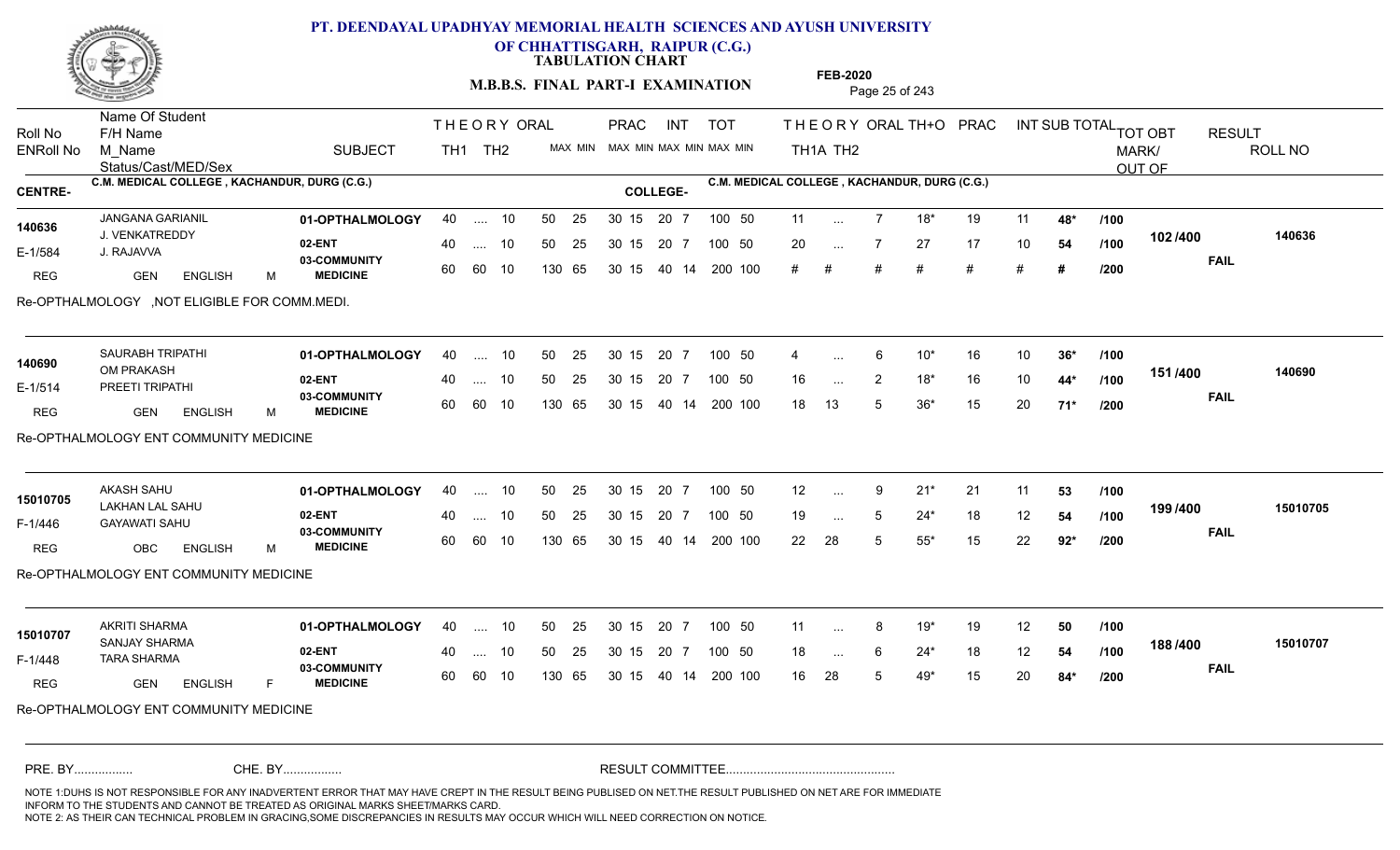

**OF CHHATTISGARH, RAIPUR (C.G.)**

**TABULATION CHART** 

**M.B.B.S. FINAL PART-I EXAMINATION** Page 26 of 243

Status/Cast/MED/Sex Name Of Student Roll No F/H Name M\_Name SUBJECT TH1 TH2 <sup>MAX\_MIN</sup> N PRAC INT TOT THEORY ORAL TH+O PRAC INT TH<sub>1</sub>A TH<sub>2</sub> ORAL TH+ODPRACD INT SUB TOTAL <sub>TOT OBT</sub> RESULT ROLL NO MARK/ OUT OF ENRoll No M Name  $\,$  SUBJECT TH1 TH2 MAX MIN MAX MIN MAX MIN MAX MIN TH1A TH2 **C.M. MEDICAL COLLEGE , KACHANDUR, DURG (C.G.) C.M. MEDICAL COLLEGE , KACHANDUR, DURG (C.G.) CENTRE- COLLEGE-**THE ORY ORAL PRAC INT PRAC AVISH PANDEY **01-OPTHALMOLOGY** 40 .... 10 50 25 30 15 20 7 100 50 7 **02-ENT 03-COMMUNITY MEDICINE** F-1/463 ARCHANA PANDEY 2 PARCHANA 15010722 RAMESH PANDEY REG GEN ENGLISH M 7 9 16\* 21 12 **49\*** 19 ... 5 24\* 17 11 **52** /**100** 1917<del>4</del>00 # # # # # # **# 101 FAIL 15010722 /400** Re-OPTHALMOLOGY ENT ,NOT ELIGIBLE FOR COMM.MEDI. .... 10 50 25 30 15 60 60 10 20 7 130 65 30 15 30 15 20 7 100 50 40 14 200 100 50 25 30 15 20 7 100 50 7 ... ... ... **/100 /100 /200 01-OPTHALMOLOGY** SHUCHIS MITA BARAL 40 .... 10 30 15 20 7 **02-ENT** 03-COMMUNITY 60  **MEDICINE** F-1/565 LILY RANI BARAL **1996** R. K. BARAL REG **GEN** ENGLISH F 7 6 13\* 17 7 **37\*** 19 5 24\* 15 10 **49\*** 27 20 5 52\* 19 20 **91\* 177 FAIL 15010823 /400** Re-OPTHALMOLOGY ENT COMMUNITY MEDICINE 40 .... 10 50 25 60 60 10 130 65 30 15 40 14 200 100 30 15 20 7 100 50 50 25 30 15 20 7 100 50 7 ... **15010823 15010823 15010823** ... ... 5 **/100 /100 /200** SUPRATIK UPADHYAY **01-OPTHALMOLOGY** 40 .... 10 50 25 30 15 20 7 100 50 4 **02-ENT** 03-COMMUNITY 60  **MEDICINE** F-1/573 MITRA UPADHYAY 22 AM **15010831** S.N UPADHYAY **15010831** REG GEN ENGLISH M 4 8 12\* 20 13 **45\*** 16 2 18\* 17 10 **45\*** # # # # # # **# 90 FAIL 15010831 /400** Re-OPTHALMOLOGY ENT ,NOT ELIGIBLE FOR COMM.MEDI. .... 10 50 25 30 15 60 60 10 20 7 130 65 30 15 30 15 20 7 100 50 40 14 200 100 50 25 30 15 20 7 100 50 4 ... 8 ... ... **/100 /100 /200 01-OPTHALMOLOGY** AAYESHA KHAN 40 .... 10 30 15 20 7 **02-ENT** 03-COMMUNITY 60 **MEDICINE** 60 60 10 G-1/0263 HUMERA KHAN 6-1/0263 MOHD SHAKEEL KHAN **16010751** REG OBC ENGLISH F 20 ... 8 28 23 13 **64 /100** 23 ... 5 28 19 13 **60 /100 <sup>2007/400</sup>** 29 41 5 75 15 25 **115 239 PASS /400 16010751** 40 .... 10 50 25 130 65 130 65 30 15 30 15 20 7 100 50 40 14 200 100 50 25 30 15 20 7 100 50 20 ... 8 ... ... 5 **/100 /100 /200** NOTE 1:DUHS IS NOT RESPONSIBLE FOR ANY INADVERTENT ERROR THAT MAY HAVE CREPT IN THE RESULT BEING PUBLISED ON NET.THE RESULT PUBLISHED ON NET ARE FOR IMMEDIATE INFORM TO THE STUDENTS AND CANNOT BE TREATED AS ORIGINAL MARKS SHEET/MARKS CARD. CHE. BY WAREL BY WARE AND THE AVEC THE AVEC THE THE RESULT COMMITTEE AND MULTIME MOTE 1:DUHS IS NOT RESPONSIBLE FOR ANY INADVERTENT ERROR THAT MAY HAVE CREPT IN THE RESULT BEING PUBLISED ON NET.THE RESULT PUBLISHED ON NET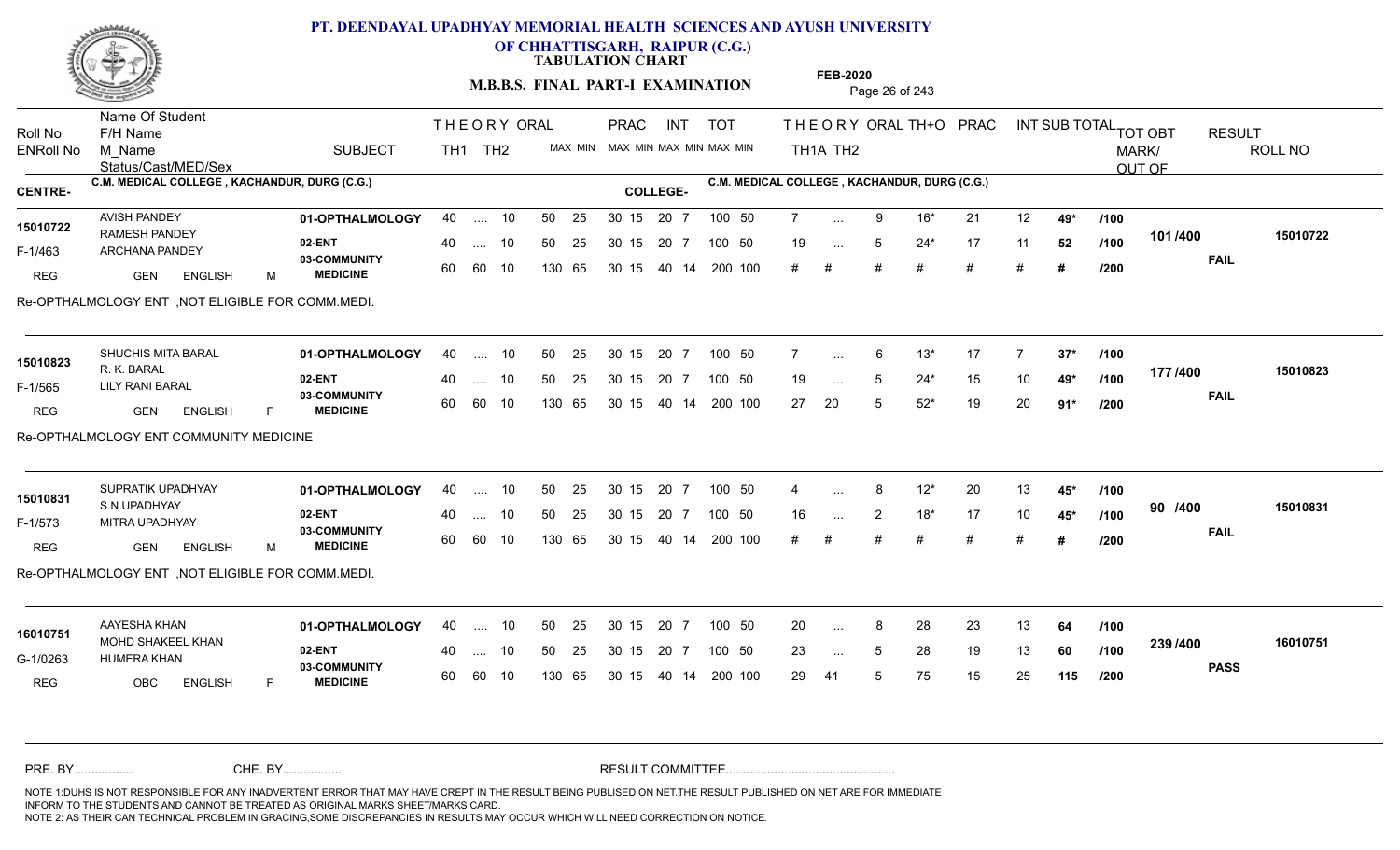

**OF CHHATTISGARH, RAIPUR (C.G.)**

**TABULATION CHART** 

**M.B.B.S. FINAL PART-I EXAMINATION** Page 27 of 243

Status/Cast/MED/Sex Name Of Student Roll No F/H Name M\_Name SUBJECT TH1 TH2 <sup>MAX\_MIN</sup> N PRAC INT TOT THEORY ORAL TH+O PRAC INT TH<sub>1</sub>A TH<sub>2</sub> ORAL TH+ODPRACD INT SUB TOTAL <sub>TOT OBT</sub> RESULT ROLL NO MARK/ OUT OF ENRoll No M Name  $\,$  SUBJECT TH1 TH2 MAX MIN MAX MIN MAX MIN MAX MIN TH1A TH2 **C.M. MEDICAL COLLEGE , KACHANDUR, DURG (C.G.) C.M. MEDICAL COLLEGE , KACHANDUR, DURG (C.G.) CENTRE- COLLEGE-**THE ORY ORAL PRAC INT PRAC **01-OPTHALMOLOGY** ADITYA SINGH THAKUR 40 .... 10 30 15 20 7 **02-ENT 03-COMMUNITY MEDICINE** G-1/0271 RANJANA THAKUR CHARACTERY CHARACTERY 16010759 BALWANT SINGH THAKUR REG GEN ENGLISH M 7 8 15\* 20 13 **48\*** 24 ... 3 27 16 10 **53 /100 '' ''** 12 21 5 38\* 15 20 **73\* 174 FAIL 16010759 /400** Re-OPTHALMOLOGY COMMUNITY MEDICINE .... 10 50 25 60 60 10 50 25 30 15 130 65 30 15 40 14 200 100 20 7 100 50 50 25 30 15 20 7 100 50 7 ... ... ... 3 **/100 /100 /200 01-OPTHALMOLOGY** ANJALI R JOSEPH 40 .... 10 30 15 20 7 **02-ENT** 03-COMMUNITY 60  **MEDICINE** G-1/0284 JESSY R JOSEPH REJI JOSEPH REG **GEN** ENGLISH F 2 6 8\* 17 13 **38\*** 27 ... 1 28 20 10 **58 /100 <sup>1947</sup> 19**0 30 26 5 61\* 17 20 **98\* 194 FAIL 16010771 /400** Re-OPTHALMOLOGY COMMUNITY MEDICINE .... 10 50 25 60 60 10 30 15 20 7 130 65 30 15 40 14 200 100 30 15 20 7 100 50 50 25 30 15 20 7 100 50 2 ... **16010771 16010771 16010771** ... ... **/100 /100 /200 01-OPTHALMOLOGY** ANSHUL KUMAR SAHU 40 .... 10 30 15 20 7 **02-ENT** 03-COMMUNITY 60  **MEDICINE** G-1/0286 MAMTA SAHU 16010773 ARUN KUMAR SAHU REG OBC ENGLISH M 7 7 14\* 16 10 **40\*** 20 3 23\* 19 10 **52** # # # # # # **# 92 FAIL 16010773 /400** Re-OPTHALMOLOGY ENT,NOT ELIGIBLE FOR COMM.MEDI. .... 10 50 25 30 15 60 60 10 20 7 130 65 30 15 30 15 20 7 100 50 40 14 200 100 50 25 30 15 20 7 100 50 7 ... 7 ... ... 3 **/100 /100 /200 01-OPTHALMOLOGY** B. DEVIKA RANI 40 .... 10 30 15 20 7 **02-ENT** 03-COMMUNITY 60  **MEDICINE** G-1/0295 B. CH. RAJU B. JYOTHI REG GEN ENGLISH F 19 ... 7 26 18 11 **55 /100** 26 ... 5 31 19 15 **65 /100 <sup>2007</sup> 700** 21 22 5 48\* 15 20 **83\* 203 FAIL 16010781 /400** Re- COMMUNITY MEDICINE 40 .... 10 50 25 60 60 10 130 65 30 15 30 15 20 7 100 50 40 14 200 100 50 25 30 15 20 7 100 50 19 ... **16010781** ... ... 5 **/100 /100 /200** NOTE 1:DUHS IS NOT RESPONSIBLE FOR ANY INADVERTENT ERROR THAT MAY HAVE CREPT IN THE RESULT BEING PUBLISED ON NET.THE RESULT PUBLISHED ON NET ARE FOR IMMEDIATE INFORM TO THE STUDENTS AND CANNOT BE TREATED AS ORIGINAL MARKS SHEET/MARKS CARD. CHE. BY WAREL BY WARE AND THE AVEC THE AVEC THE THE RESULT COMMITTEE AND MULTIME MOTE 1:DUHS IS NOT RESPONSIBLE FOR ANY INADVERTENT ERROR THAT MAY HAVE CREPT IN THE RESULT BEING PUBLISED ON NET.THE RESULT PUBLISHED ON NET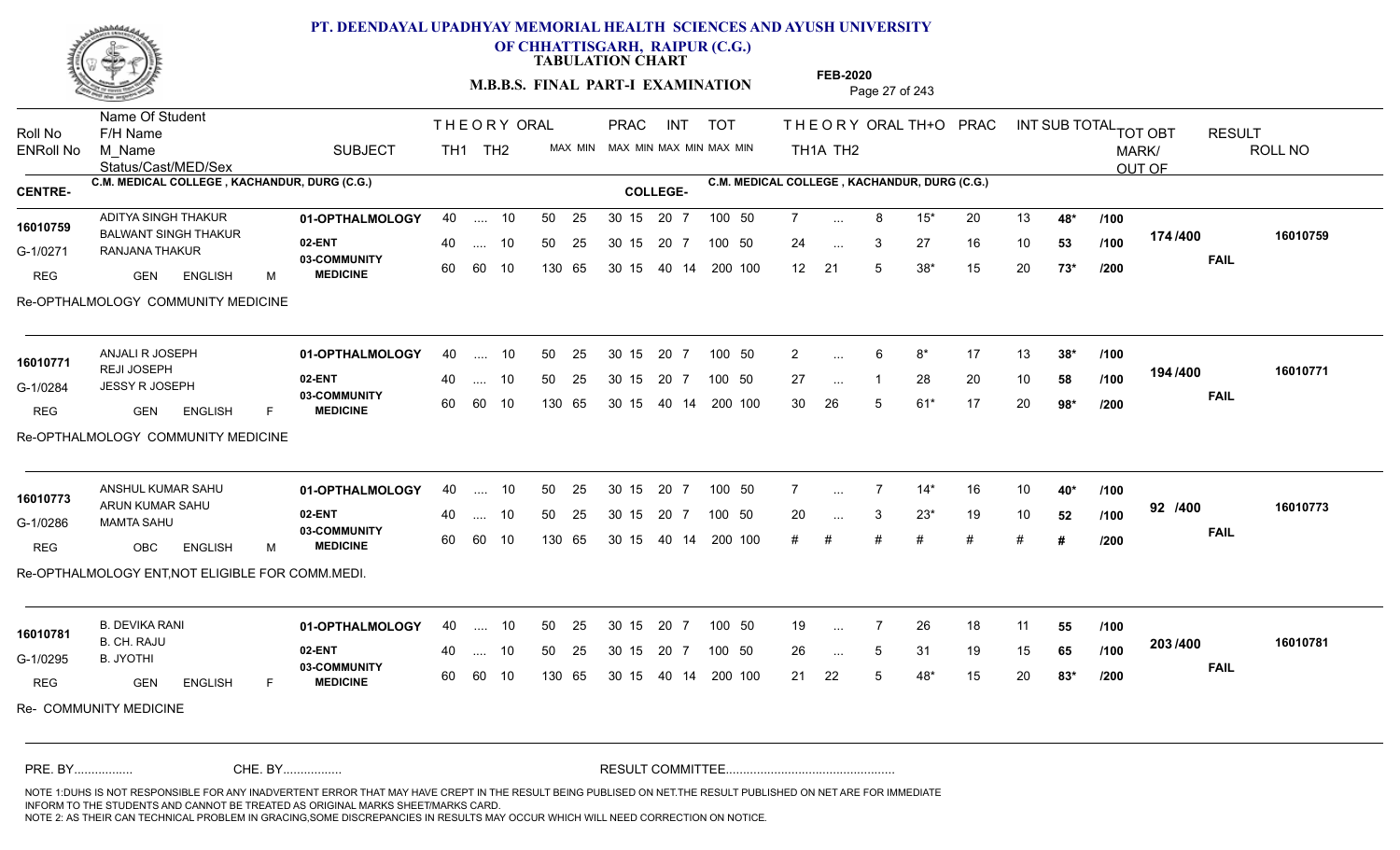

**OF CHHATTISGARH, RAIPUR (C.G.)**

**TABULATION CHART** 

**M.B.B.S. FINAL PART-I EXAMINATION** Page 28 of 243

Status/Cast/MED/Sex Name Of Student Roll No F/H Name M\_Name SUBJECT TH1 TH2 <sup>MAX\_MIN</sup> N PRAC INT TOT THEORY ORAL TH+O PRAC INT TH<sub>1</sub>A TH<sub>2</sub> ORAL TH+ODPRACD INT SUB TOTAL <sub>TOT OBT</sub> RESULT ROLL NO MARK/ OUT OF ENRoll No M Name  $\,$  SUBJECT TH1 TH2 MAX MIN MAX MIN MAX MIN MAX MIN TH1A TH2 **C.M. MEDICAL COLLEGE , KACHANDUR, DURG (C.G.) C.M. MEDICAL COLLEGE , KACHANDUR, DURG (C.G.) CENTRE- COLLEGE-**THE ORY ORAL PRAC INT PRAC POLICHERLA CHANDANA **01-OPTHALMOLOGY** 40 .... 10 50 25 30 15 20 7 100 50 8 **02-ENT** 03-COMMUNITY 60  **MEDICINE** G-1/0297 P. SARADHA P.BABU RAO REG OBC ENGLISH F 8 7 15\* 16 10 **41\*** 23 ... 5 28 16 12 **56 /100 <sup>1907–00</sup>** 20 29 5 54\* 15 30 **99\* 196 FAIL 16010783 /400** Re-OPTHALMOLOGY COMMUNITY MEDICINE .... 10 50 25 30 15 60 60 10 20 7 130 65 30 15 30 15 20 7 100 50 40 14 200 100 50 25 30 15 20 7 100 50 8 ... POLICHERLA CHANDANA<br>**16010783** ... ... 5 **/100 /100 /200 01-OPTHALMOLOGY** JIMMY W. MOMIN 40 .... 10 30 15 20 7 **02-ENT** 03-COMMUNITY 60 **MEDICINE** 60 60 10 G-1/0314 FARIDA MOMIN 16010800 GIASUDDIN AHMED REG ST ENGLISH M 15 6 21\* 17 10 **48\*** 21 ... 3 24\* 19 11 **54 /100 <sup>2007–00</sup>** 28 30 5 63\* 15 20 **98\* 200 FAIL 16010800 /400** Re-OPTHALMOLOGY ENT COMMUNITY MEDICINE 40 .... 10 50 25 130 65 130 65 30 15 40 14 200 100 30 15 20 7 100 50 50 25 30 15 20 7 100 50 15 ... ... ... **/100 /100 /200 01-OPTHALMOLOGY** K KALYAN 40 .... 10 30 15 20 7 **02-ENT** 03-COMMUNITY 60  **MEDICINE** G-1/0315 K SAKUNTHALA **SELEM** 16010801 K V SAMBASIV RAO REG GEN ENGLISH M 7 7 14\* 20 12 **46\*** 14 5 19\* 17 10 **46\*** # # # # # # **# 92 FAIL 16010801 /400** Re-OPTHALMOLOGY ENT ,NOT ELIGIBLE FOR COMM.MEDI. .... 10 50 25 30 15 60 60 10 20 7 130 65 30 15 30 15 20 7 100 50 40 14 200 100 50 25 30 15 20 7 100 50 7 ... 7 ... ... **/100 /100 /200 01-OPTHALMOLOGY 02-ENT** 03-COMMUNITY 60 **MEDICINE** 60 60 10 G-1/0317 REENA SURYAVANSHI BHISHAM RAJ SURYAVANSHI **16010803** REG GEN ENGLISH M 9 8 17\* 19 12 **48\*** 23 ... 5 28 16 10 **54 /100 <sup>2007</sup> 700** 30 33 5 68 15 20 **103 205 FAIL 16010803 /400** Re-OPTHALMOLOGY KARAN RAJ SURYAVANSHI **01-OPTHALMOLOGY** 40 .... 10 50 25 30 15 20 7 100 50 9 40 .... 10 50 25 130 65 130 65 30 15 30 15 20 7 100 50 40 14 200 100 100 50 9 ... 8 ... ... 5 **/100 /100 /200** NOTE 1:DUHS IS NOT RESPONSIBLE FOR ANY INADVERTENT ERROR THAT MAY HAVE CREPT IN THE RESULT BEING PUBLISED ON NET.THE RESULT PUBLISHED ON NET ARE FOR IMMEDIATE INFORM TO THE STUDENTS AND CANNOT BE TREATED AS ORIGINAL MARKS SHEET/MARKS CARD. CHE. BY WAREL BY WARE AND THE AVEC THE AVEC THE THE RESULT COMMITTEE AND MULTIME MOTE 1:DUHS IS NOT RESPONSIBLE FOR ANY INADVERTENT ERROR THAT MAY HAVE CREPT IN THE RESULT BEING PUBLISED ON NET.THE RESULT PUBLISHED ON NET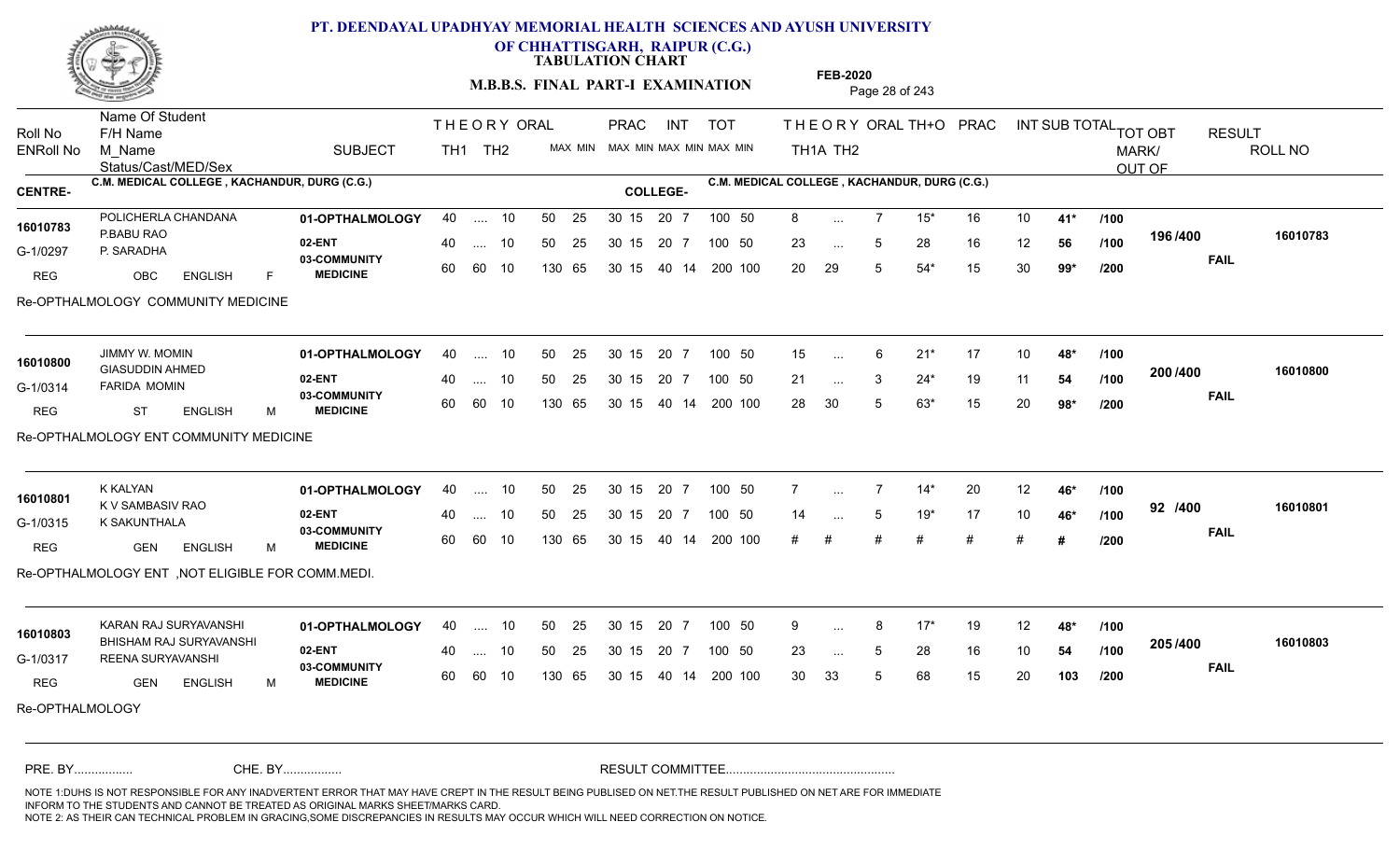

**OF CHHATTISGARH, RAIPUR (C.G.)**

**TABULATION CHART** 

**M.B.B.S. FINAL PART-I EXAMINATION** Page 29 of 243

Status/Cast/MED/Sex Name Of Student Roll No F/H Name M\_Name SUBJECT TH1 TH2 <sup>MAX\_MIN</sup> N PRAC INT TOT THEORY ORAL TH+O PRAC INT TH<sub>1</sub>A TH<sub>2</sub> ORAL TH+ODPRACD INT SUB TOTAL <sub>TOT OBT</sub> RESULT ROLL NO MARK/ OUT OF ENRoll No M Name  $\,$  SUBJECT TH1 TH2 MAX MIN MAX MIN MAX MIN MAX MIN TH1A TH2 **C.M. MEDICAL COLLEGE , KACHANDUR, DURG (C.G.) C.M. MEDICAL COLLEGE , KACHANDUR, DURG (C.G.) CENTRE- COLLEGE-**THE ORY ORAL PRAC INT PRAC **01-OPTHALMOLOGY 02-ENT** 03-COMMUNITY 60  **MEDICINE** G-1/0329 GURVINDER KAUR CHHABRA 16010816 SARABJEET SINGH CHHABRA<br>
SARABJEET SINGH CHHABRA REG **GEN ENGLISH** F 20 8 28 18 12 **58** 22 ... 6 28 17 11 **56 /100 <sup>2137400</sup>** 23 28 5 56\* 21 28 **105 219 FAIL 16010816 /400** Re- COMMUNITY MEDICINE PARENEET KAUR CHHABRA **01-OPTHALMOLOGY** 40 .... 10 50 25 30 15 20 7 100 50 20 .... 10 50 25 60 60 10 50 25 30 15 130 65 30 15 40 14 200 100 20 7 100 50 100 50 20 ... ... ... 6 **/100 /100 /200 01-OPTHALMOLOGY** PRASHIMA PANDEY 40 .... 10 30 15 20 7 **02-ENT** 03-COMMUNITY 60  **MEDICINE** G-1/0338 SNEHA PANDEY P K PANDEY REG GEN ENGLISH F 9 8 17\* 15 13 **45\*** 15 2 17\* 16 10 **43\*** 24 30 6 60\* 15 20 **95\* 183 FAIL 16010825 /400** Re-OPTHALMOLOGY ENT COMMUNITY MEDICINE 40 .... 10 50 25 60 60 10 130 65 30 15 40 14 200 100 30 15 20 7 100 50 50 25 30 15 20 7 100 50 9 ... **16010825**<br> **16010825** ... ... 2 **/100 /100 /200 01-OPTHALMOLOGY** PRATEETI PANDEY 40 .... 10 30 15 20 7 **02-ENT** 03-COMMUNITY 60  **MEDICINE** G-1/0339 ARCHANA PANDEY 22 BM 16010826 PRAKHAR PANDEY REG GEN ENGLISH F 8 7 15\* 15 12 **42\*** 20 ... 5 25 17 12 **54 /100 <sup>1997</sup> +** 29 32 7 68 15 20 **103 199 FAIL 16010826 /400** Re-OPTHALMOLOGY .... 10 50 25 30 15 60 60 10 20 7 130 65 30 15 30 15 20 7 100 50 40 14 200 100 50 25 30 15 20 7 100 50 8 ... 7 ... ... 5 **/100 /100 /200 01-OPTHALMOLOGY** DARSHAN PUTTA 40 .... 10 30 15 20 7 **02-ENT** 03-COMMUNITY 60 **MEDICINE** 60 60 10 G-1/0347 SATHYAVATHL PUTTA **SATHYAVATHL** PUTTA VEERRAJU PUTTA **16010834** REG GEN ENGLISH M 19 ... 7 26 16 11 **53 /100** 21 ... 6 27 19 13 **59 /100 <sup>223</sup> 1** 31 34 7 72 15 30 **117 229 PASS /400 16010834** 40 .... 10 50 25 130 65 130 65 30 15 30 15 20 7 100 50 40 14 200 100 50 25 30 15 20 7 100 50 19 ... ... ... **/100 /100 /200** NOTE 1:DUHS IS NOT RESPONSIBLE FOR ANY INADVERTENT ERROR THAT MAY HAVE CREPT IN THE RESULT BEING PUBLISED ON NET.THE RESULT PUBLISHED ON NET ARE FOR IMMEDIATE INFORM TO THE STUDENTS AND CANNOT BE TREATED AS ORIGINAL MARKS SHEET/MARKS CARD. CHE. BY WAREL BY WARE AND THE AVEC THE AVEC THE THE RESULT COMMITTEE AND MULTIME MOTE 1:DUHS IS NOT RESPONSIBLE FOR ANY INADVERTENT ERROR THAT MAY HAVE CREPT IN THE RESULT BEING PUBLISED ON NET.THE RESULT PUBLISHED ON NET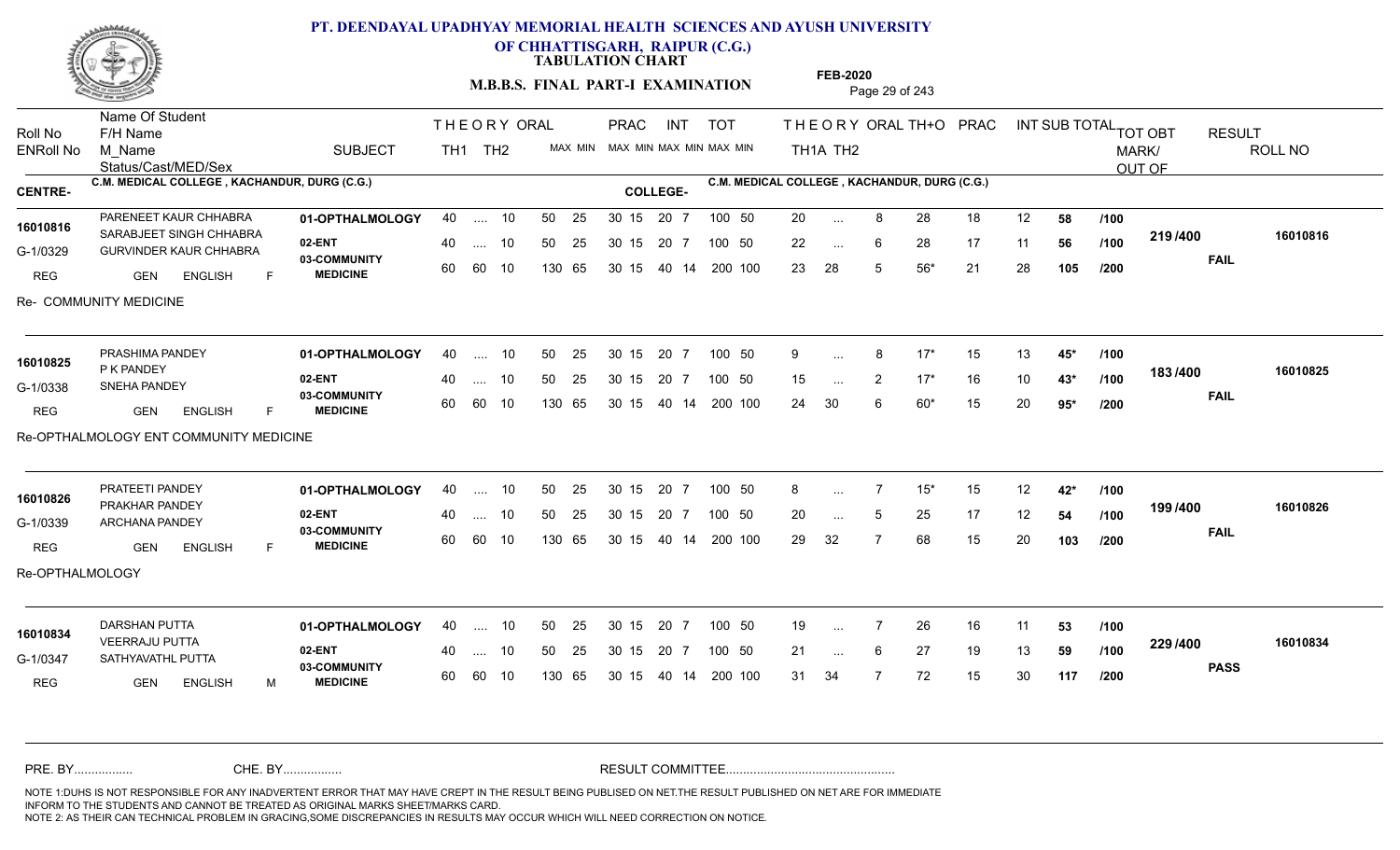

**OF CHHATTISGARH, RAIPUR (C.G.)**

**TABULATION CHART** 

**M.B.B.S. FINAL PART-I EXAMINATION** Page 30 of 243

Status/Cast/MED/Sex Name Of Student Roll No F/H Name M\_Name SUBJECT TH1 TH2 <sup>MAX\_MIN</sup> N PRAC INT TOT THEORY ORAL TH+O PRAC INT TH<sub>1</sub>A TH<sub>2</sub> ORAL TH+ODPRACD INT SUB TOTAL <sub>TOT OBT</sub> RESULT ROLL NO MARK/ OUT OF ENRoll No M Name  $\,$  SUBJECT TH1 TH2 MAX MIN MAX MIN MAX MIN MAX MIN TH1A TH2 **C.M. MEDICAL COLLEGE , KACHANDUR, DURG (C.G.) C.M. MEDICAL COLLEGE , KACHANDUR, DURG (C.G.) CENTRE- COLLEGE-**THE ORY ORAL PRAC INT PRAC **01-OPTHALMOLOGY** SHIVAM AGRAWAL 40 .... 10 30 15 20 7 **02-ENT** 03-COMMUNITY 60  **MEDICINE** G-1/0376 ANNAPURNA AGRAWAL COMM 16010861 ALOK AGRAWAL REG GEN ENGLISH M 23 ... 7 30 15 11 **56 /100** 20 ... 5 25 17 13 **55 /100 '''''<sup>400</sup>** # # # # # # **# 111 FAIL 16010861 /400** RE- NOT ELIGIBLE FOR COMM.MEDI. .... 10 50 25 30 15 60 60 10 20 7 130 65 30 15 30 15 20 7 100 50 40 14 200 100 50 25 30 15 20 7 100 50 23 ... ... ... **/100 /100 /200 01-OPTHALMOLOGY** SHUBHAM SAITE 40 .... 10 30 15 20 7 **02-ENT** 03-COMMUNITY 60  **MEDICINE** G-1/0386 SUNAINA SAITE KAMAL SAITE REG ST ENGLISH M 12 7 19\* 17 10 **46\*** 19 ... 2 21<sup>\*</sup> 16 10 **47<sup>\*</sup> /100 <sup>19</sup>** 30 28 5 63\* 15 20 **98\* 191 FAIL 16010871 /400** Re-OPTHALMOLOGY ENT COMMUNITY MEDICINE 40 .... 10 50 25 60 60 10 130 65 30 15 40 14 200 100 30 15 20 7 100 50 50 25 30 15 20 7 100 50 12 ... **16010871** SHUBHAM SAITE ... ... 2 **/100 /100 /200 01-OPTHALMOLOGY** 40 .... 10 50 25 30 15 20 7 100 50 9 9 **02-ENT** 03-COMMUNITY 60  **MEDICINE** G-1/0401 RUKMINIGANTAYAT 22 BM 16010886 ROHIT PRADHAN **1601 - 1602 B** REG OBC ENGLISH F 9 7 16\* 18 10 **44\*** 20 3 23\* 15 12 **50** 31 38 5 74 17 26 **117 211 FAIL 16010886 /400** Re-OPTHALMOLOGY ENT .... 10 50 25 30 15 60 60 10 20 7 130 65 30 15 30 15 20 7 100 50 40 14 200 100 50 25 30 15 20 7 100 50 9 ... ... ... 3 **/100 /100 /200 01-OPTHALMOLOGY** ANANYA PANDEY 40 .... 10 30 15 20 7 **02-ENT** 03-COMMUNITY 60  **MEDICINE** G-1/0282 BHARTI PANDEY 1**6010902** P. PRAKASH PANDEY REG GEN ENGLISH M 8 6 14\* 15 7 **36\*** 17 7 24\* 15 10 **49\*** # # # # # # **# 85 FAIL 16010902 /400** Re-OPTHALMOLOGY ENT ,NOT ELIGIBLE FOR COMM.MEDI. 40 .... 10 50 25 60 60 10 130 65 30 15 30 15 20 7 100 50 40 14 200 100 50 25 30 15 20 7 100 50 8 ... ... ... **/100 /100 /200** NOTE 1:DUHS IS NOT RESPONSIBLE FOR ANY INADVERTENT ERROR THAT MAY HAVE CREPT IN THE RESULT BEING PUBLISED ON NET.THE RESULT PUBLISHED ON NET ARE FOR IMMEDIATE INFORM TO THE STUDENTS AND CANNOT BE TREATED AS ORIGINAL MARKS SHEET/MARKS CARD. CHE. BY WAREL BY WARE AND THE AVEC THE AVEC THE THE RESULT COMMITTEE AND MULTIME MOTE 1:DUHS IS NOT RESPONSIBLE FOR ANY INADVERTENT ERROR THAT MAY HAVE CREPT IN THE RESULT BEING PUBLISED ON NET.THE RESULT PUBLISHED ON NET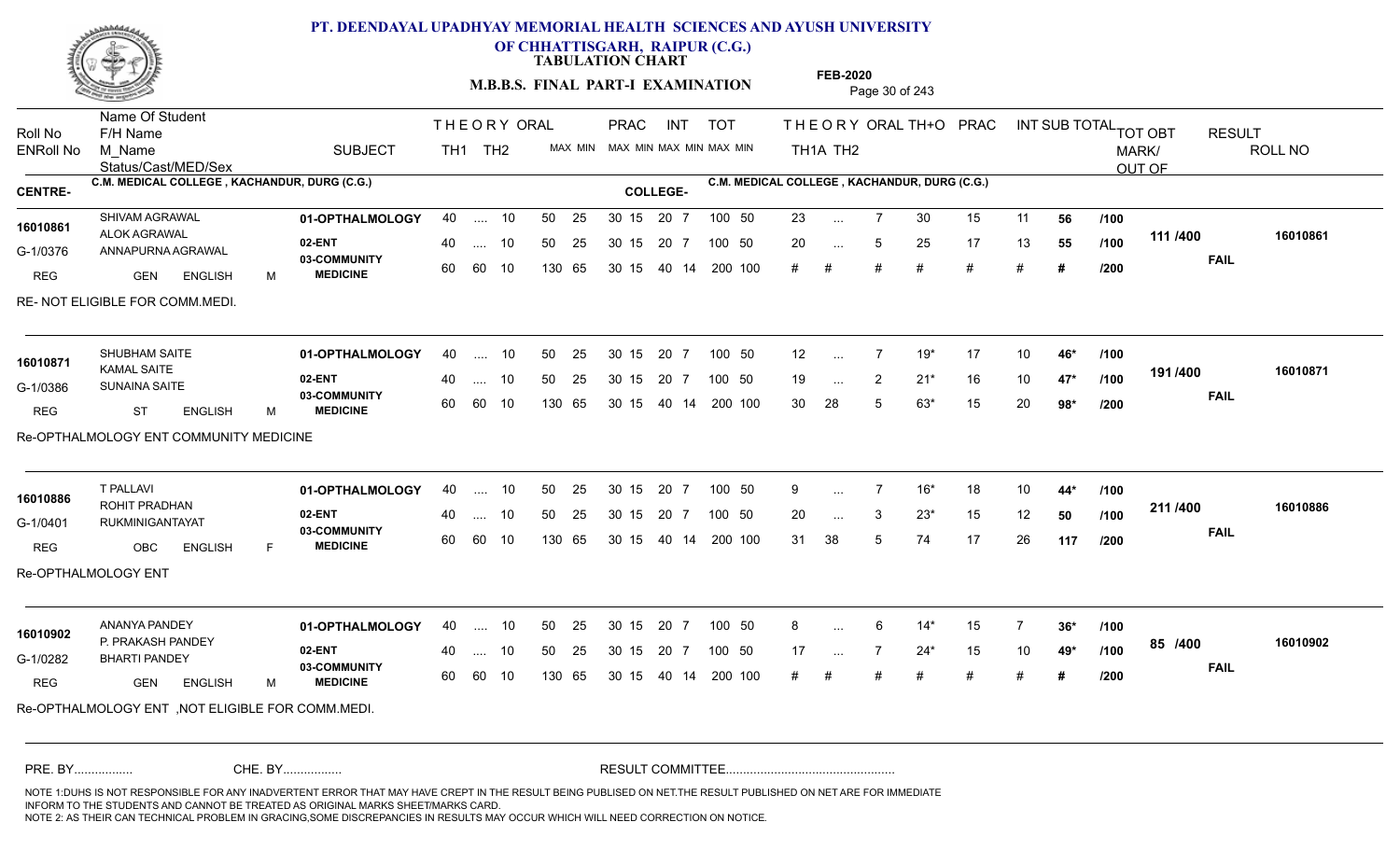

**OF CHHATTISGARH, RAIPUR (C.G.)**

**TABULATION CHART** 

**M.B.B.S. FINAL PART-I EXAMINATION** Page 31 of 243

Status/Cast/MED/Sex Name Of Student Roll No F/H Name M\_Name SUBJECT TH1 TH2 <sup>MAX\_MIN</sup> N PRAC INT TOT THEORY ORAL TH+O PRAC INT TH<sub>1</sub>A TH<sub>2</sub> ORAL TH+ODPRACD INT SUB TOTAL <sub>TOT OBT</sub> RESULT ROLL NO MARK/ OUT OF ENRoll No M Name  $\,$  SUBJECT TH1 TH2 MAX MIN MAX MIN MAX MIN MAX MIN TH1A TH2 **C.M. MEDICAL COLLEGE , KACHANDUR, DURG (C.G.) C.M. MEDICAL COLLEGE , KACHANDUR, DURG (C.G.) CENTRE- COLLEGE-**THE ORY ORAL PRAC INT PRAC **01-OPTHALMOLOGY** R SAI SUMANTH 40 .... 10 30 15 20 7 **02-ENT 03-COMMUNITY MEDICINE** G-1/0360 R SANTHI KUMARI 16010905 R VENKAT RAO REG GEN ENGLISH M 11 6 17\* 15 10 **42\*** 20 5 25 11\* 10 **46\*** # # # # # # **# 88 FAIL 16010905 /400** Re-OPTHALMOLOGY ENT ,NOT ELIGIBLE FOR COMM.MEDI. .... 10 50 25 30 15 60 60 10 20 7 130 65 30 15 30 15 20 7 100 50 40 14 200 100 50 25 30 15 20 7 100 50 11 ... ... ... **/100 /100 /200 01-OPTHALMOLOGY** ABHISHEK SONI 40 .... 10 30 15 20 7 **02-ENT** 03-COMMUNITY 60 **MEDICINE** 60 60 10 H-1/00668M SANTOSH SONI **17010763** LATA SONI REG OBC ENGLISH M 22 8 30 19 12 **61** 22 ... 6 28 19 14 **61 /100 <sup>2047</sup> 1** 30 40 6 76 16 20 **112 234 PASS /400 17010763** 40 .... 10 50 25 130 65 130 65 30 15 40 14 200 100 30 15 20 7 100 50 50 25 30 15 20 7 100 50 22 ... 8 ...  $\overline{\phantom{a}}$ . 6 **/100 /100 /200 01-OPTHALMOLOGY** ADITI VERMA 40 .... 10 30 15 20 7 **02-ENT** 03-COMMUNITY 60  **MEDICINE** H-1/00669M KULESHWARI VERMA (20 COMMU) ARUN KUMAR VERMA **17010764** REG OBC ENGLISH F 27 ... 9 36 20 14 **70** /**100** 31 ... 7 38 20 15 **73 /100 <sup>2007</sup> 700** 36 39 7 82 20 20 **122 265 PASS /400 17010764** .... 10 50 25 30 15 60 60 10 20 7 130 65 30 15 30 15 20 7 100 50 40 14 200 100 50 25 30 15 20 7 100 50 27 ... ... ... **/100 /100 /200 01-OPTHALMOLOGY** AHMAD JAWED 40 .... 10 30 15 20 7 **02-ENT** 03-COMMUNITY 60 **MEDICINE** 60 60 10 H-1/00728M AMEENA KHATOON LAL MOHAMMAD **17010765** REG OBC ENGLISH M 26 ... 8 34 19 11 **64 /100** 23 ... 6 29 19 13 **61 /100 <sup>2027–00</sup>** 31 32 6 69 18 20 **107 232 PASS /400 17010765** 40 .... 10 50 25 130 65 130 65 30 15 30 15 20 7 100 50 40 14 200 100 50 25 30 15 20 7 100 50 26 ... 8 ... ... 6 **/100 /100 /200** NOTE 1:DUHS IS NOT RESPONSIBLE FOR ANY INADVERTENT ERROR THAT MAY HAVE CREPT IN THE RESULT BEING PUBLISED ON NET.THE RESULT PUBLISHED ON NET ARE FOR IMMEDIATE INFORM TO THE STUDENTS AND CANNOT BE TREATED AS ORIGINAL MARKS SHEET/MARKS CARD. CHE. BY WAREL BY WARE AND THE AVEC THE AVEC THE THE RESULT COMMITTEE AND MULTIME MOTE 1:DUHS IS NOT RESPONSIBLE FOR ANY INADVERTENT ERROR THAT MAY HAVE CREPT IN THE RESULT BEING PUBLISED ON NET.THE RESULT PUBLISHED ON NET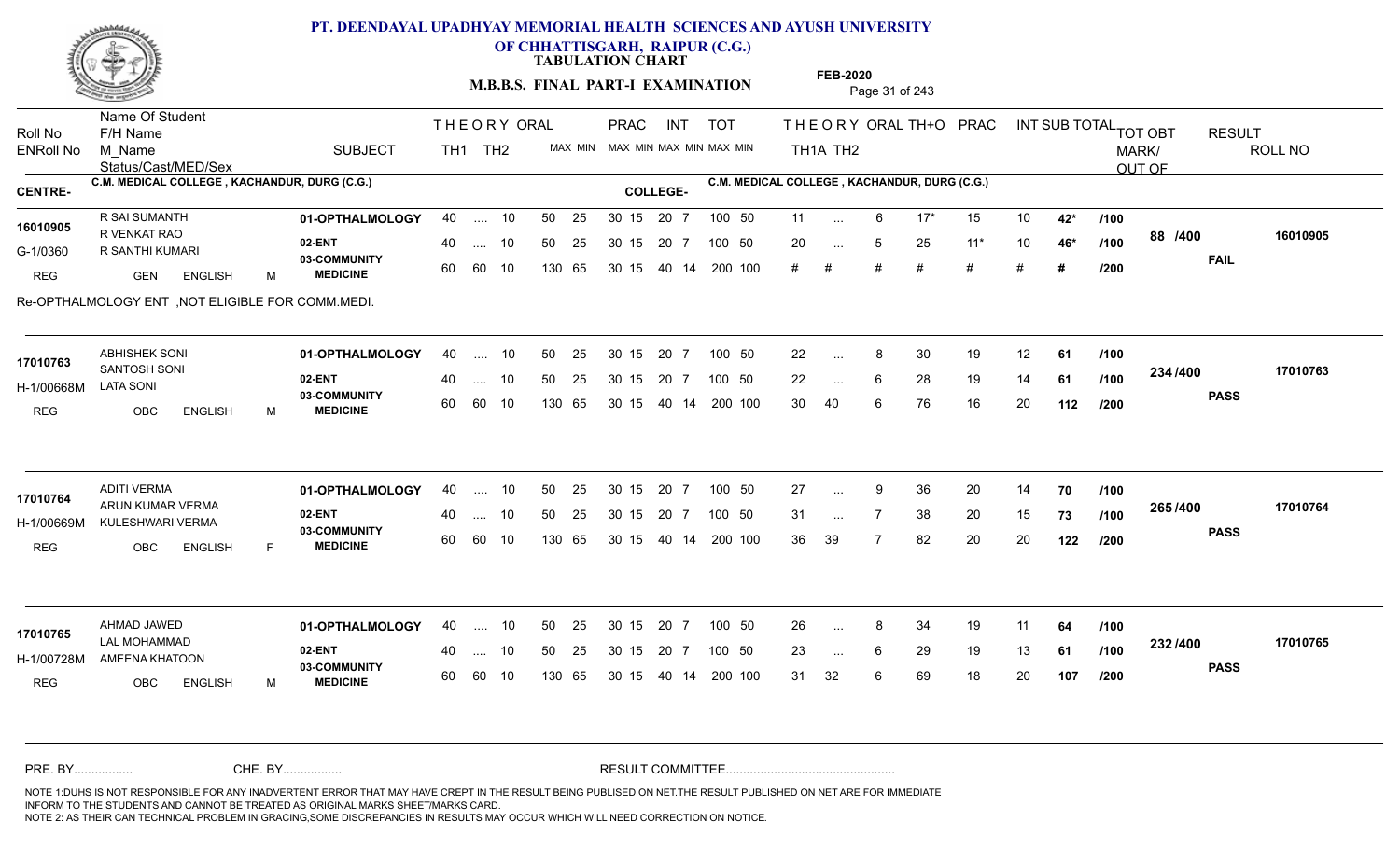

**OF CHHATTISGARH, RAIPUR (C.G.)**

**TABULATION CHART** 

**M.B.B.S. FINAL PART-I EXAMINATION** Page 32 of 243

Status/Cast/MED/Sex Name Of Student Roll No F/H Name M\_Name SUBJECT TH1 TH2 <sup>MAX\_MIN</sup> N PRAC INT TOT THEORY ORAL TH+O PRAC INT TH<sub>1</sub>A TH<sub>2</sub> ORAL TH+ODPRACD INT SUB TOTAL <sub>TOT OBT</sub> RESULT ROLL NO MARK/ OUT OF ENRoll No M Name  $\,$  SUBJECT TH1 TH2 MAX MIN MAX MIN MAX MIN MAX MIN TH1A TH2 **C.M. MEDICAL COLLEGE , KACHANDUR, DURG (C.G.) C.M. MEDICAL COLLEGE , KACHANDUR, DURG (C.G.) CENTRE- COLLEGE-**THE ORY ORAL PRAC INT PRAC **01-OPTHALMOLOGY** AMAN BANSAL 40 .... 10 30 15 20 7 **02-ENT** 03-COMMUNITY 60  **MEDICINE** H-1/00670M INDIRA BANSAL 17010766 NARESHCHAND BANSAL **17010766** REG GEN ENGLISH M 20 8 28 20 12 **60** 23 ... 6 29 20 14 **63 /100 <sup>223/400</sup>** 29 34 7 70 16 20 **106 229 PASS /400 17010766** .... 10 50 25 60 60 10 50 25 30 15 130 65 30 15 40 14 200 100 20 7 100 50 50 25 30 15 20 7 100 50 20 ... ... ... 6 **/100 /100 /200 01-OPTHALMOLOGY** ANIKET SAHU 40 .... 10 30 15 20 7 **02-ENT** 03-COMMUNITY 60  **MEDICINE** H-1/00729M NEELU SAHU MAHESH KUMAR SAHU **17010767** REG OBC ENGLISH M 21 ... 8 29 19 11 **59 /100** 21 ... 6 27 19 16 **62 /100 <sup>220</sup>/\*<sup>00</sup>** 34 29 6 69 18 20 **107 228 PASS /400 17010767** 40 .... 10 50 25 60 60 10 130 65 30 15 40 14 200 100 30 15 20 7 100 50 50 25 30 15 20 7 100 50 21 ... 8 ...  $\overline{\phantom{a}}$ . 6 **/100 /100 /200 01-OPTHALMOLOGY** APOORVA SENGAR 40 .... 10 30 15 20 7 **02-ENT** 03-COMMUNITY 60  **MEDICINE** H-1/00673M JYOTI SENGAR 17010770 VINOD KUMAR SENGAR REG GEN ENGLISH F 21 ... 8 29 21 14 **64 /100** 30 ... 6 36 19 17 **72 /100 <sup>2307–60</sup>** 38 37 8 83 17 20 **120 256 PASS /400 17010770** .... 10 50 25 30 15 60 60 10 20 7 130 65 30 15 30 15 20 7 100 50 40 14 200 100 50 25 30 15 20 7 100 50 21 ... 8 ... ... 6 **/100 /100 /200 01-OPTHALMOLOGY** ARYAN PANDEY 40 .... 10 30 15 20 7 **02-ENT** 03-COMMUNITY 60 **MEDICINE** 60 60 10 H-1/00674M ANNU PANDEY AJAY KUMAR PANDEY **17010771** REG GEN ENGLISH M 20 8 28 19 14 **61** 27 ... 6 33 20 15 **68 /100 <sup>2027</sup> 700** 39 40 7 86 16 21 **123 252 PASS /400 17010771** 40 .... 10 50 25 130 65 130 65 30 15 30 15 20 7 100 50 40 14 200 100 50 25 30 15 20 7 100 50 20 ... 8 ... ... 6 **/100 /100 /200** NOTE 1:DUHS IS NOT RESPONSIBLE FOR ANY INADVERTENT ERROR THAT MAY HAVE CREPT IN THE RESULT BEING PUBLISED ON NET.THE RESULT PUBLISHED ON NET ARE FOR IMMEDIATE INFORM TO THE STUDENTS AND CANNOT BE TREATED AS ORIGINAL MARKS SHEET/MARKS CARD. CHE. BY WAREL BY WARE AND THE AVEC THE AVEC THE THE RESULT COMMITTEE AND MULTIME MOTE 1:DUHS IS NOT RESPONSIBLE FOR ANY INADVERTENT ERROR THAT MAY HAVE CREPT IN THE RESULT BEING PUBLISED ON NET.THE RESULT PUBLISHED ON NET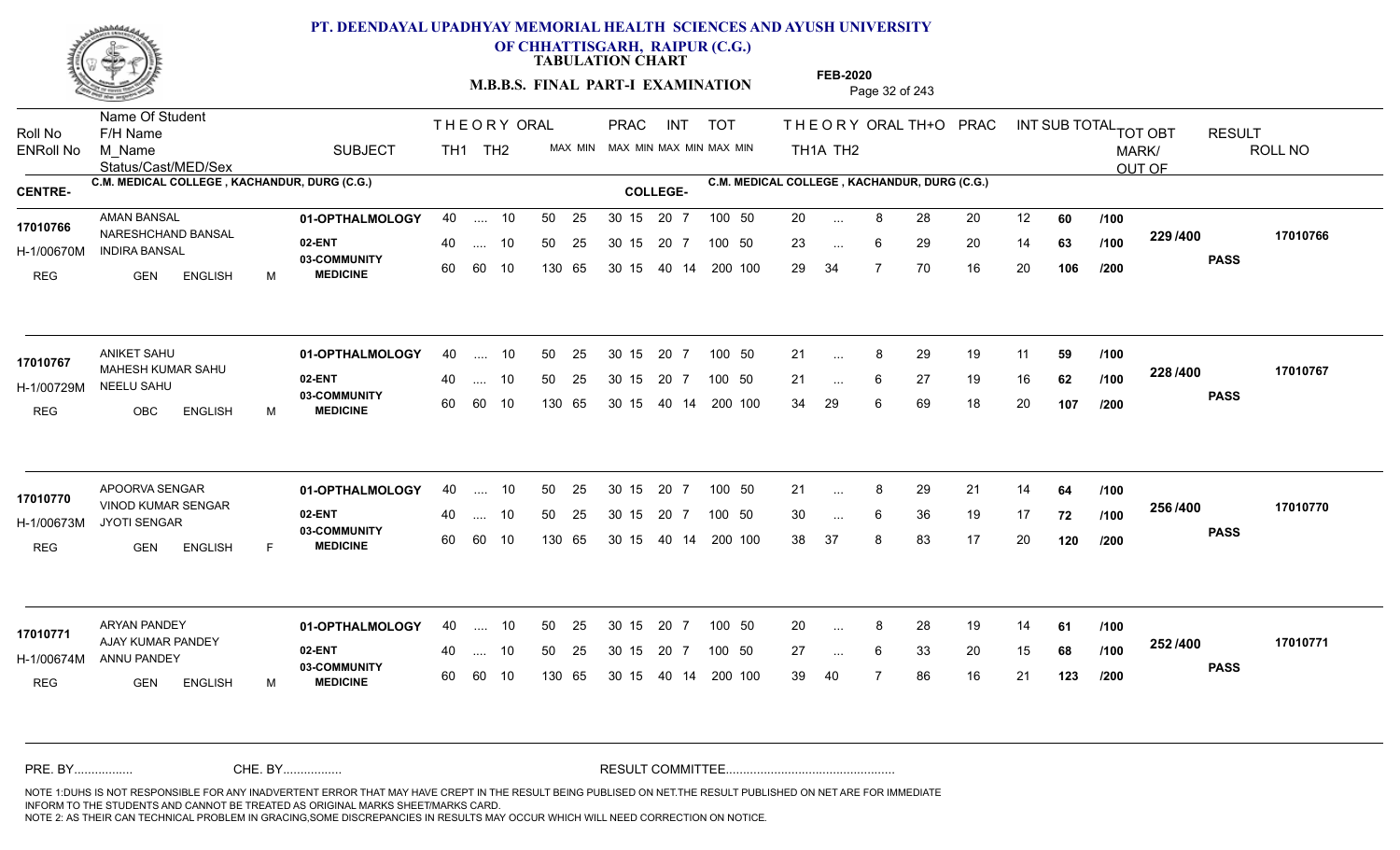

**OF CHHATTISGARH, RAIPUR (C.G.)**

**TABULATION CHART** 

**M.B.B.S. FINAL PART-I EXAMINATION** Page 33 of 243

Status/Cast/MED/Sex Name Of Student Roll No F/H Name M\_Name SUBJECT TH1 TH2 <sup>MAX\_MIN</sup> N PRAC INT TOT THEORY ORAL TH+O PRAC INT TH<sub>1</sub>A TH<sub>2</sub> ORAL TH+ODPRACD INT SUB TOTAL <sub>TOT OBT</sub> RESULT ROLL NO MARK/ OUT OF ENRoll No M Name  $\,$  SUBJECT TH1 TH2 MAX MIN MAX MIN MAX MIN MAX MIN TH1A TH2 **C.M. MEDICAL COLLEGE , KACHANDUR, DURG (C.G.) C.M. MEDICAL COLLEGE , KACHANDUR, DURG (C.G.) CENTRE- COLLEGE-**THE ORY ORAL PRAC INT PRAC ASHUTOSH PANDEY **01-OPTHALMOLOGY** 40 .... 10 50 25 30 15 20 7 100 50 20 **02-ENT** 03-COMMUNITY 60  **MEDICINE** H-1/00675M RENU PANDEY UDAY PANDEY **17010772** REG GEN ENGLISH M 20 8 28 19 11 **58** 27 ... 6 33 20 16 **69 /100 <sup>223</sup> 1** 30 31 6 67 15 20 **102 229 PASS /400 17010772** .... 10 50 25 60 60 10 50 25 30 15 130 65 30 15 40 14 200 100 20 7 100 50 50 25 30 15 20 7 100 50 20 ... ... ... 6 **/100 /100 /200** 01**-OPTHALMOLOGY** 40 .... 10 50 25 30 15 20 7 100 50 23 **02-ENT** 03-COMMUNITY 60 **MEDICINE** 60 60 10 H-1/00678M ARCHANA JAIN 17010775 ALOK KUMAR JAIN REG GEN ENGLISH M 23 ... 9 32 20 13 **65 /100** 25 ... 6 31 18 18 **67 /100 <sup>2207–00</sup>** 23 28 7 58\* 16 20 **94\* 226 FAIL 17010775 /400** Re- COMMUNITY MEDICINE 40 .... 10 50 25 130 65 130 65 30 15 40 14 200 100 30 15 20 7 100 50 50 25 30 15 20 7 100 50 23 ... 9 ...  $\overline{\phantom{a}}$ . 6 **/100 /100 /200 01-OPTHALMOLOGY** DEEPNARAYAN RAJPUT 40 .... 10 30 15 20 7 **02-ENT** 03-COMMUNITY 60  **MEDICINE** H-1/00679M DRAUPATI BAI GIRWAR SINGH **17010776** REG GEN ENGLISH M 20 8 28 18 11 **57** 22 ... 5 27 16 12 **55 /100 ''<sup>4</sup> /<del>1</del>** # # # # # # **# 112 /100 FAIL 17010776 /400** RE NOT ELIGIBLE FOR COMM.MEDI. .... 10 50 25 30 15 60 60 10 20 7 130 65 30 15 30 15 20 7 100 50 40 14 200 100 50 25 30 15 20 7 100 50 20 ... 8 ... ... **/100 /200** 01**-Opthalmology** 40 .... 10 50 25 30 15 20 7 100 50 20 15 20 7 100 50 20 **02-ENT** 03-COMMUNITY 60 **MEDICINE** 60 60 10 H-1/00680M DEVINENI VIJAYALAKSHMI DEVINENI RAJA **17010777** REG **GEN ENGLISH** F 20 8 28 24 15 **67** 29 ... 6 35 23 15 **73 /100 <sup>2007</sup> 700** 31 36 6 73 20 20 **113 253 PASS /400 17010777** 40 .... 10 50 25 130 65 130 65 30 15 30 15 20 7 100 50 40 14 200 100 50 25 30 15 20 7 100 50 20 ... 8 ... ... 6 **/100 /100 /200** NOTE 1:DUHS IS NOT RESPONSIBLE FOR ANY INADVERTENT ERROR THAT MAY HAVE CREPT IN THE RESULT BEING PUBLISED ON NET.THE RESULT PUBLISHED ON NET ARE FOR IMMEDIATE INFORM TO THE STUDENTS AND CANNOT BE TREATED AS ORIGINAL MARKS SHEET/MARKS CARD. CHE. BY WAREL BY WARE AND THE AVEC THE AVEC THE THE RESULT COMMITTEE AND MULTIME MOTE 1:DUHS IS NOT RESPONSIBLE FOR ANY INADVERTENT ERROR THAT MAY HAVE CREPT IN THE RESULT BEING PUBLISED ON NET.THE RESULT PUBLISHED ON NET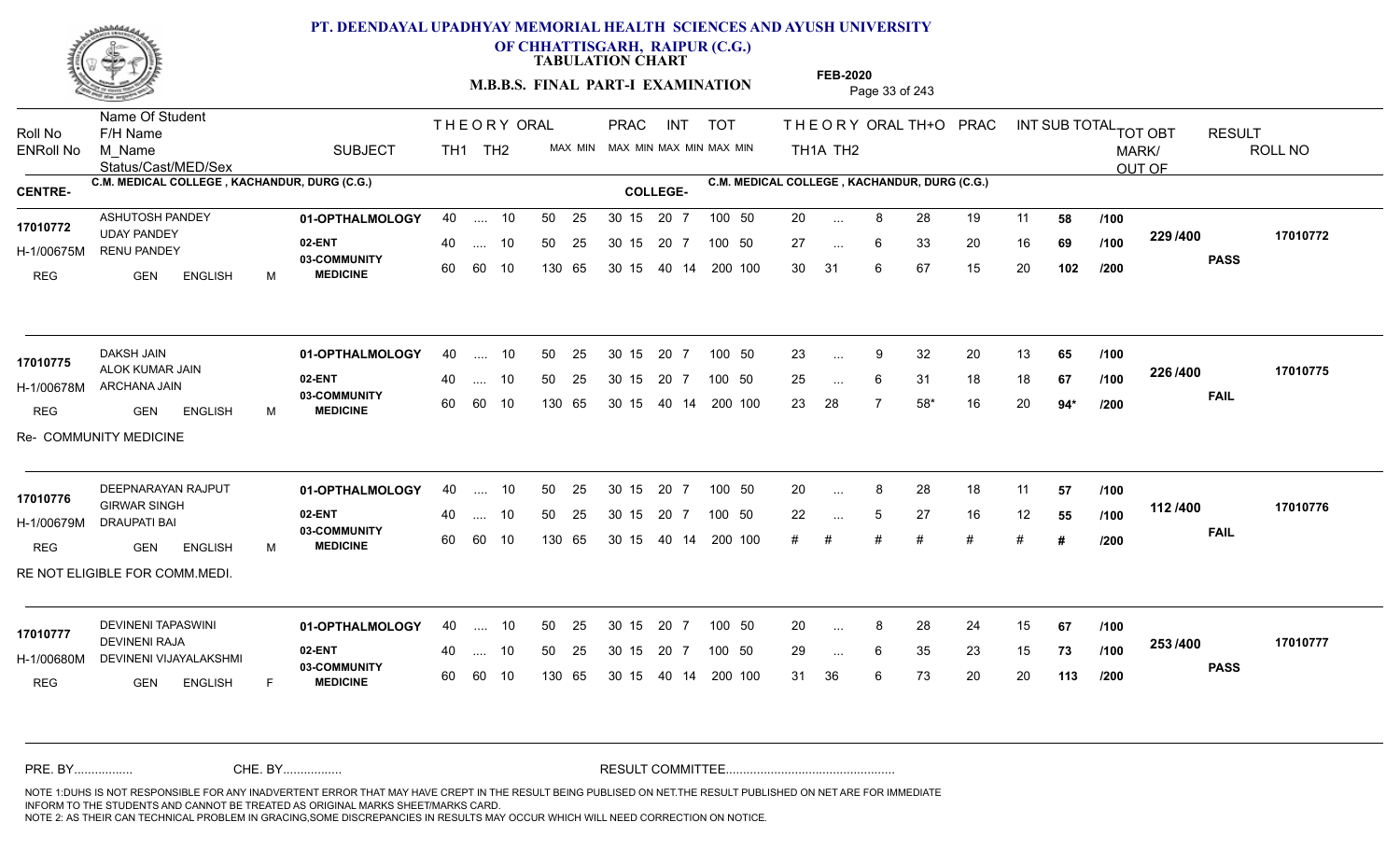

**OF CHHATTISGARH, RAIPUR (C.G.)**

**TABULATION CHART** 

**M.B.B.S. FINAL PART-I EXAMINATION** Page 34 of 243

Status/Cast/MED/Sex Name Of Student Roll No F/H Name M\_Name SUBJECT TH1 TH2 <sup>MAX\_MIN</sup> N PRAC INT TOT THEORY ORAL TH+O PRAC INT TH<sub>1</sub>A TH<sub>2</sub> ORAL TH+ODPRACD INT SUB TOTAL <sub>TOT OBT</sub> RESULT ROLL NO MARK/ OUT OF ENRoll No M Name  $\,$  SUBJECT TH1 TH2 MAX MIN MAX MIN MAX MIN MAX MIN TH1A TH2 **C.M. MEDICAL COLLEGE , KACHANDUR, DURG (C.G.) C.M. MEDICAL COLLEGE , KACHANDUR, DURG (C.G.) CENTRE- COLLEGE-**THE ORY ORAL PRAC INT PRAC **01-OPTHALMOLOGY** DIVYA BAJPAI 40 .... 10 30 15 20 7 **02-ENT** 03-COMMUNITY 60  **MEDICINE** H-1/00681M SHASHI BAJPAI PATANJLEE BAJPAI **17010778** REG GEN ENGLISH F 25 8 33 23 16 **72** 29 ... 6 35 21 17 **73 /100 <sup>2007–00</sup>** 30 37 6 73 21 21 **115 260 PASS /400 17010778** .... 10 50 25 60 60 10 50 25 30 15 130 65 30 15 40 14 200 100 20 7 100 50 50 25 30 15 20 7 100 50 25 ... ... ... 6 **/100 /100 /200 01-OPTHALMOLOGY** ESHITA 40 .... 10 30 15 20 7 **02-ENT** 03-COMMUNITY 60  **MEDICINE** H-1/00682M AKHILESH MADHURI REG GEN ENGLISH F 21 ... 9 30 23 17 **70 /100** 27 ... 7 34 23 20 **77 /100** D <del>11 11 100</del> 27 35 8 70 23 32 **125 272** D **PASS /400 17010779**  $\ldots$  10 50 25 30 15 60 60 10 20 7 130 65 30 15 40 14 200 100 30 15 20 7 100 50 50 25 30 15 20 7 100 50 21 ... 9 ESHITA<br>17010779 ... 9 ... **/100 /100 /200 01-OPTHALMOLOGY** GLVN. PRATHIMA 40 .... 10 30 15 20 7 **02-ENT** 03-COMMUNITY 60  **MEDICINE** H-1/00727M G. RAMALAKSHMI G. SREENIVASRAO **17010780** REG OBC ENGLISH F 23 7 30 22 11 **63** 30 ... 6 36 21 13 **70 /100 <sup>2337466</sup>** 35 37 7 79 20 21 **120 253 PASS /400 17010780** .... 10 50 25 30 15 60 60 10 20 7 130 65 30 15 30 15 20 7 100 50 40 14 200 100 50 25 30 15 20 7 100 50 23 ... 7 ... ... 6 **/100 /100 /200 01-OPTHALMOLOGY** HARSH TIRTHANI 40 .... 10 30 15 20 7 **02-ENT** 03-COMMUNITY 60 MEDICINE 60 60 10 H-1/00683M AARTI TIRTHANI SUNIL KUMAR TIRTHANI **17010781** REG GEN ENGLISH M 17 ... 8 25 21 11 **57 /100** 24 ... 5 29 20 15 **64 /100 <sup>220</sup> 1** 24 29 7 60\* 19 20 **99\* 220 FAIL 17010781 /400** Re- COMMUNITY MEDICINE .... 10 50 25 130 65 30 15 20 7 130 65 30 15 30 15 20 7 100 50 40 14 200 100 50 25 30 15 20 7 100 50 17 ... 8 ... ... **/100 /100 /200** NOTE 1:DUHS IS NOT RESPONSIBLE FOR ANY INADVERTENT ERROR THAT MAY HAVE CREPT IN THE RESULT BEING PUBLISED ON NET.THE RESULT PUBLISHED ON NET ARE FOR IMMEDIATE INFORM TO THE STUDENTS AND CANNOT BE TREATED AS ORIGINAL MARKS SHEET/MARKS CARD. CHE. BY WAREL BY WARE AND THE AVEC THE AVEC THE THE RESULT COMMITTEE AND MULTIME MOTE 1:DUHS IS NOT RESPONSIBLE FOR ANY INADVERTENT ERROR THAT MAY HAVE CREPT IN THE RESULT BEING PUBLISED ON NET.THE RESULT PUBLISHED ON NET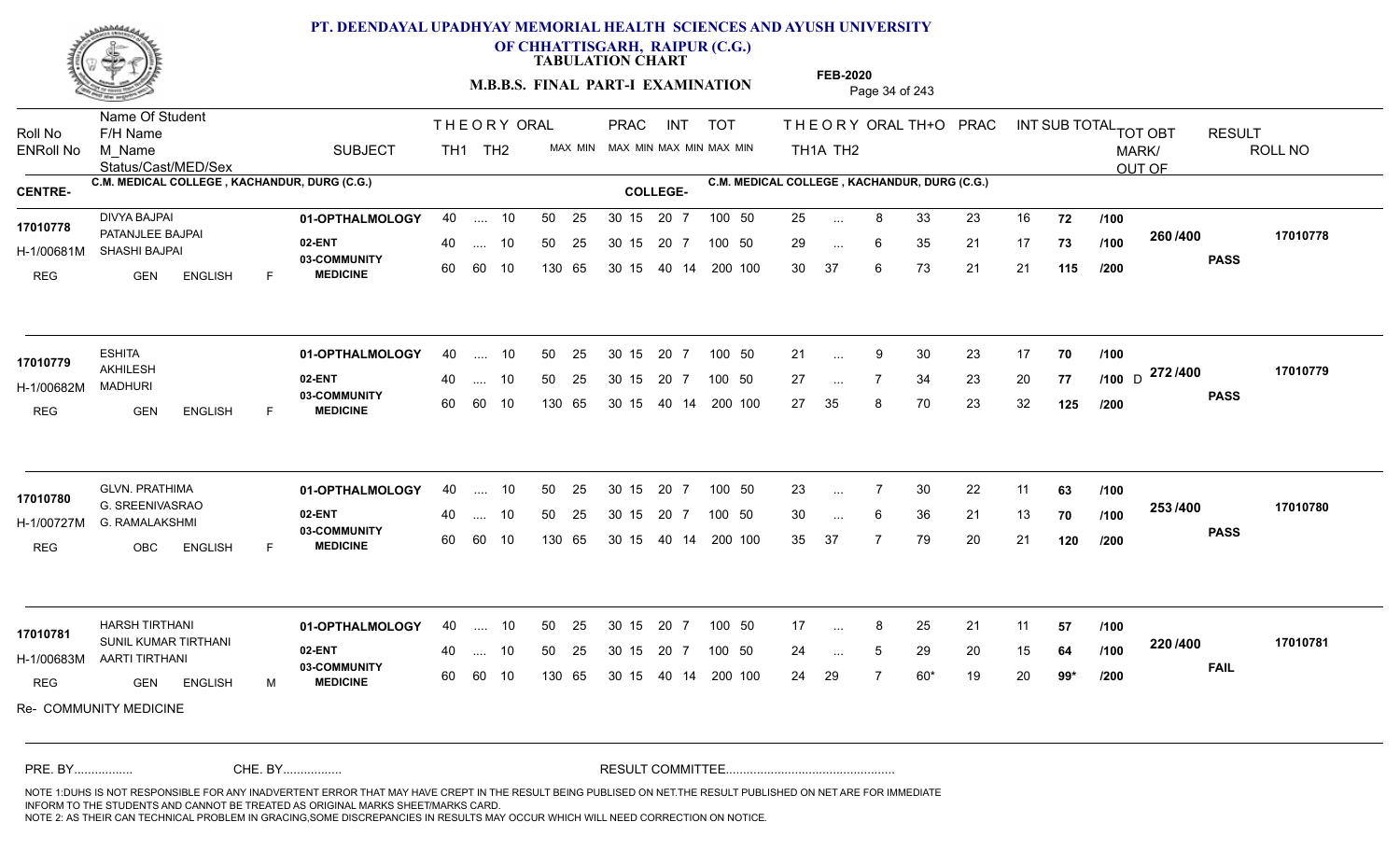

**OF CHHATTISGARH, RAIPUR (C.G.)**

**TABULATION CHART** 

**M.B.B.S. FINAL PART-I EXAMINATION** Page 35 of 243

Status/Cast/MED/Sex Name Of Student Roll No F/H Name M\_Name SUBJECT TH1 TH2 <sup>MAX\_MIN</sup> N PRAC INT TOT THEORY ORAL TH+O PRAC INT TH<sub>1</sub>A TH<sub>2</sub> ORAL TH+ODPRACD INT SUB TOTAL <sub>TOT OBT</sub> RESULT ROLL NO MARK/ OUT OF ENRoll No M Name  $\,$  SUBJECT TH1 TH2 MAX MIN MAX MIN MAX MIN MAX MIN TH1A TH2 **C.M. MEDICAL COLLEGE , KACHANDUR, DURG (C.G.) C.M. MEDICAL COLLEGE , KACHANDUR, DURG (C.G.) CENTRE- COLLEGE-**THE ORY ORAL PRAC INT PRAC **01-OPTHALMOLOGY** JEETESH VERMA 40 .... 10 30 15 20 7 **02-ENT** 03-COMMUNITY 60  **MEDICINE** H-1/00685M MADHU VERMA GAJENDRA VERMA **17010783** REG OBC ENGLISH M 20 ... 8 28 23 13 **64 /100** 25 ... 6 31 25 19 **75 /100 <sup>2411/400</sup>** 30 25 7 62\* 20 20 **102 241 PASS DC 03 /400 17010783** 40 .... 10 50 25 30 15 60 60 10 130 65 30 15 20 7 100 50 40 14 200 100 50 25 30 15 20 7 100 50 20 ... ... ... 6 **/100 /100 /200** KARAN KUMAR PANSARI **01-OPTHALMOLOGY** 40 .... 10 50 25 30 15 20 7 100 50 20 **02-ENT** 03-COMMUNITY 60 **MEDICINE** 60 60 10 H-1/00686M KAMINI PANSARI CHUNNI LAL PANSARI **17010784** REG OBC ENGLISH M 20 7 27 21 10 **58** 24 5 29 19 13 **61** # # # # # # **# 119 FAIL 17010784 /400** RE - NOT ELIGIBLE FOR COMM.MEDI. 40 .... 10 50 25 130 65 130 65 30 15 40 14 200 100 # # # # 30 15 20 7 100 50 50 25 30 15 20 7 100 50 20 ... ... ... 5 **/100 /100 /200 01-OPTHALMOLOGY** KASHMLA KHAN 40 .... 10 30 15 20 7 **02-ENT** 03-COMMUNITY 60  **MEDICINE** H-1/00687M YASMEEN JAHAN KHAN IRFAN AHMAD KHAN **17010785** REG GEN ENGLISH F 23 9 32 24 16 **72** 27 6 33 21 18 **72** 34 42 6 82 22 27 **131 275 PASS /400 17010785** .... 10 50 25 30 15 60 60 10 20 7 130 65 30 15 30 15 20 7 100 50 40 14 200 100 50 25 30 15 20 7 100 50 23 ... 9 ... ... **/100 /100 /200** KHUSHBOO SANTWANI **01-OPTHALMOLOGY** 40 .... 10 50 25 30 15 20 7 100 50 23 **02-ENT** 03-COMMUNITY 60 **MEDICINE** 60 60 10 H-1/00688M KIRAN SANTWANI RAMKUMAR SANTWANI **17010786** REG **GEN ENGLISH** F 23 ... 8 31 24 11 **66 /100** 28 ... 7 35 19 16 **70 /100 <sup>2007–00</sup>** 35 39 7 81 19 20 **120 256 PASS /400 17010786** 40 .... 10 50 25 130 65 130 65 30 15 30 15 20 7 100 50 40 14 200 100 50 25 30 15 20 7 100 50 23 ... 8 ... ... **/100 /100 /200** NOTE 1:DUHS IS NOT RESPONSIBLE FOR ANY INADVERTENT ERROR THAT MAY HAVE CREPT IN THE RESULT BEING PUBLISED ON NET.THE RESULT PUBLISHED ON NET ARE FOR IMMEDIATE INFORM TO THE STUDENTS AND CANNOT BE TREATED AS ORIGINAL MARKS SHEET/MARKS CARD. CHE. BY WAREL BY WARE AND THE AVEC THE AVEC THE THE RESULT COMMITTEE AND MULTIME MOTE 1:DUHS IS NOT RESPONSIBLE FOR ANY INADVERTENT ERROR THAT MAY HAVE CREPT IN THE RESULT BEING PUBLISED ON NET.THE RESULT PUBLISHED ON NET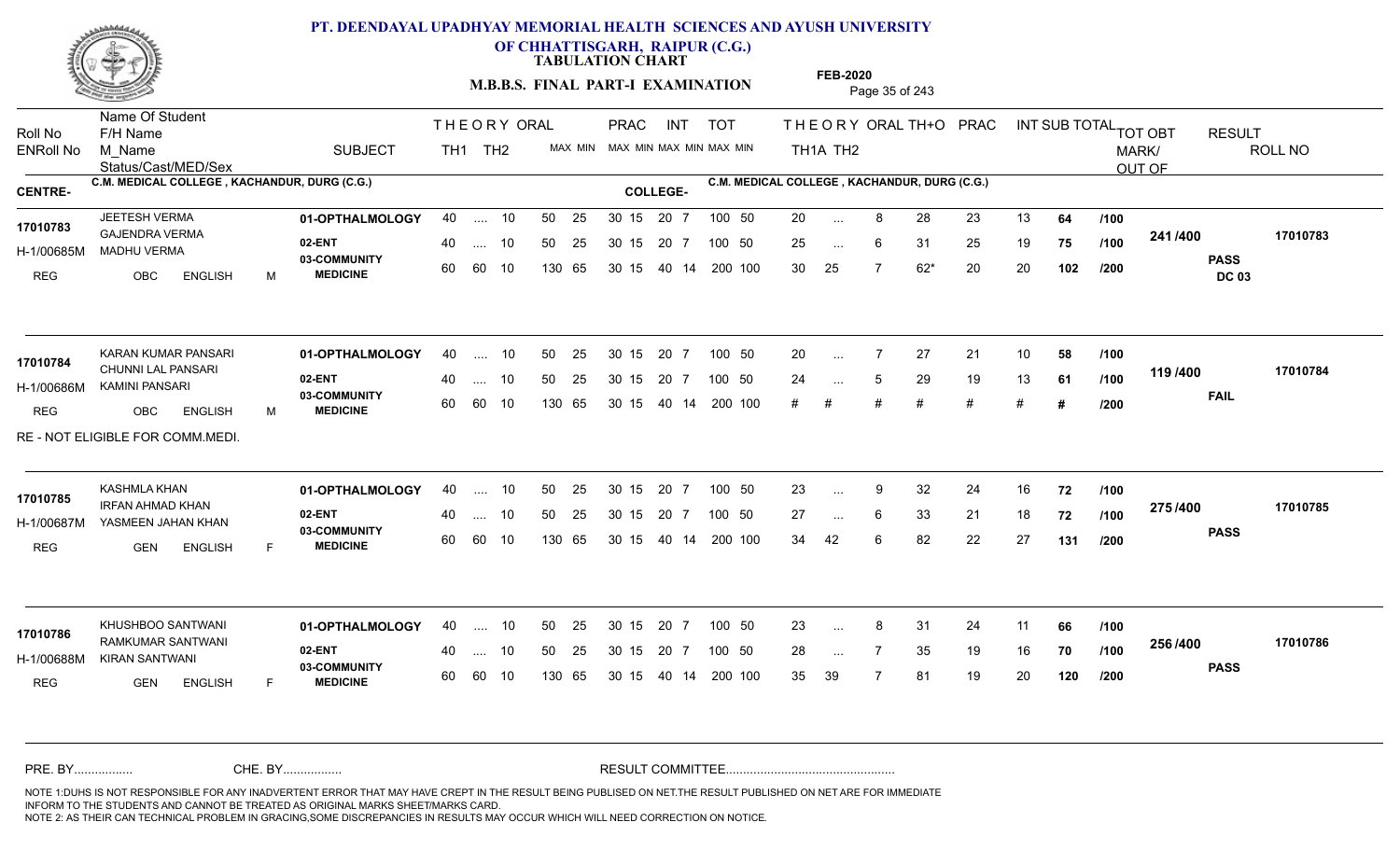

**OF CHHATTISGARH, RAIPUR (C.G.)**

**TABULATION CHART** 

**M.B.B.S. FINAL PART-I EXAMINATION** Page 36 of 243

Status/Cast/MED/Sex Name Of Student Roll No F/H Name M\_Name SUBJECT TH1 TH2 <sup>MAX\_MIN</sup> N PRAC INT TOT THEORY ORAL TH+O PRAC INT TH<sub>1</sub>A TH<sub>2</sub> ORAL TH+ODPRACD INT SUB TOTAL <sub>TOT OBT</sub> RESULT ROLL NO MARK/ OUT OF ENRoll No M Name  $\,$  SUBJECT TH1 TH2 MAX MIN MAX MIN MAX MIN MAX MIN TH1A TH2 **C.M. MEDICAL COLLEGE , KACHANDUR, DURG (C.G.) C.M. MEDICAL COLLEGE , KACHANDUR, DURG (C.G.) CENTRE- COLLEGE-**THE ORY ORAL PRAC INT PRAC **01-OPTHALMOLOGY** MARIE CURIE MIRE 40 .... 10 30 15 20 7 **02-ENT** 03-COMMUNITY 60  **MEDICINE** H-1/00689M CHANDRAWATI MIRE 22 PM 17010787 RAM PRAKASH MIRE REG SC ENGLISH F 20 7 27 24 12 **63** 18 ... 6 24\* 19 16 **59 /100 <sup>223</sup>/+00** 30 34 6 70 17 20 **107 229 PASS VCG 01 /400 17010787** .... 10 50 25 60 60 10 50 25 30 15 130 65 30 15 40 14 200 100 20 7 100 50 50 25 30 15 20 7 100 50 20 ... ... ... 6 **/100 /100 /200 01-OPTHALMOLOGY** NAZNEEN NISHA 40 .... 10 30 15 20 7 **02-ENT** 03-COMMUNITY 60  **MEDICINE** H-1/00691M SHEHNAZ HUSSAIN **1999 - 1999 ACLIE** NAZEER HUSSAIN **17010789** REG GEN ENGLISH F 23 ... 7 30 24 13 **67 /100** 22 ... 7 29 22 15 **66 /100 <sup>2047</sup> 1** 23 29 7 59\* 22 20 **101 234 FAIL 17010789 /400** Re- COMMUNITY MEDICINE .... 10 50 25 60 60 10 30 15 20 7 130 65 30 15 40 14 200 100 30 15 20 7 100 50 50 25 30 15 20 7 100 50 23 ... ... ... **/100 /100 /200 01-OPTHALMOLOGY** NEHA SAHU 40 .... 10 30 15 20 7 **02-ENT** 03-COMMUNITY 60  **MEDICINE** H-1/00692M GOURI SAHU GOVARDHAN SAHU **17010790** REG OBC ENGLISH F 23 8 31 25 16 **72** 29 ... 7 36 23 18 **77 /100** D <sup>2007–00</sup> 37 36 7 80 24 33 **137 286** D **PASS /400 17010790** .... 10 50 25 30 15 60 60 10 20 7 130 65 30 15 30 15 20 7 100 50 40 14 200 100 50 25 30 15 20 7 100 50 23 ... 8 ... ... **/100 /100 /200 NIDHI MANDLE <b>01-OPTHALMOLOGY** 40 .... 10 50 25 30 15 20 7 100 50 21 **02-ENT** 03-COMMUNITY 60 **MEDICINE** 60 60 10 H-1/00693M KANTI MANDLE 17010791 RAM KRISHNA MANDLE REG SC ENGLISH F 21 ... 8 29 22 13 **64 /100** 26 7 33 20 14 **67** 27 33 6 66 19 20 **105 236 PASS /400 17010791** .... 10 50 25 130 65 30 15 20 7 130 65 30 15 30 15 20 7 100 50 40 14 200 100 50 25 30 15 20 7 100 50 21 ... 8 ... ... **/100 /100 /200** NOTE 1:DUHS IS NOT RESPONSIBLE FOR ANY INADVERTENT ERROR THAT MAY HAVE CREPT IN THE RESULT BEING PUBLISED ON NET.THE RESULT PUBLISHED ON NET ARE FOR IMMEDIATE INFORM TO THE STUDENTS AND CANNOT BE TREATED AS ORIGINAL MARKS SHEET/MARKS CARD. CHE. BY WAREL BY WARE AND THE AVEC THE AVEC THE THE RESULT COMMITTEE AND MULTIME MOTE 1:DUHS IS NOT RESPONSIBLE FOR ANY INADVERTENT ERROR THAT MAY HAVE CREPT IN THE RESULT BEING PUBLISED ON NET.THE RESULT PUBLISHED ON NET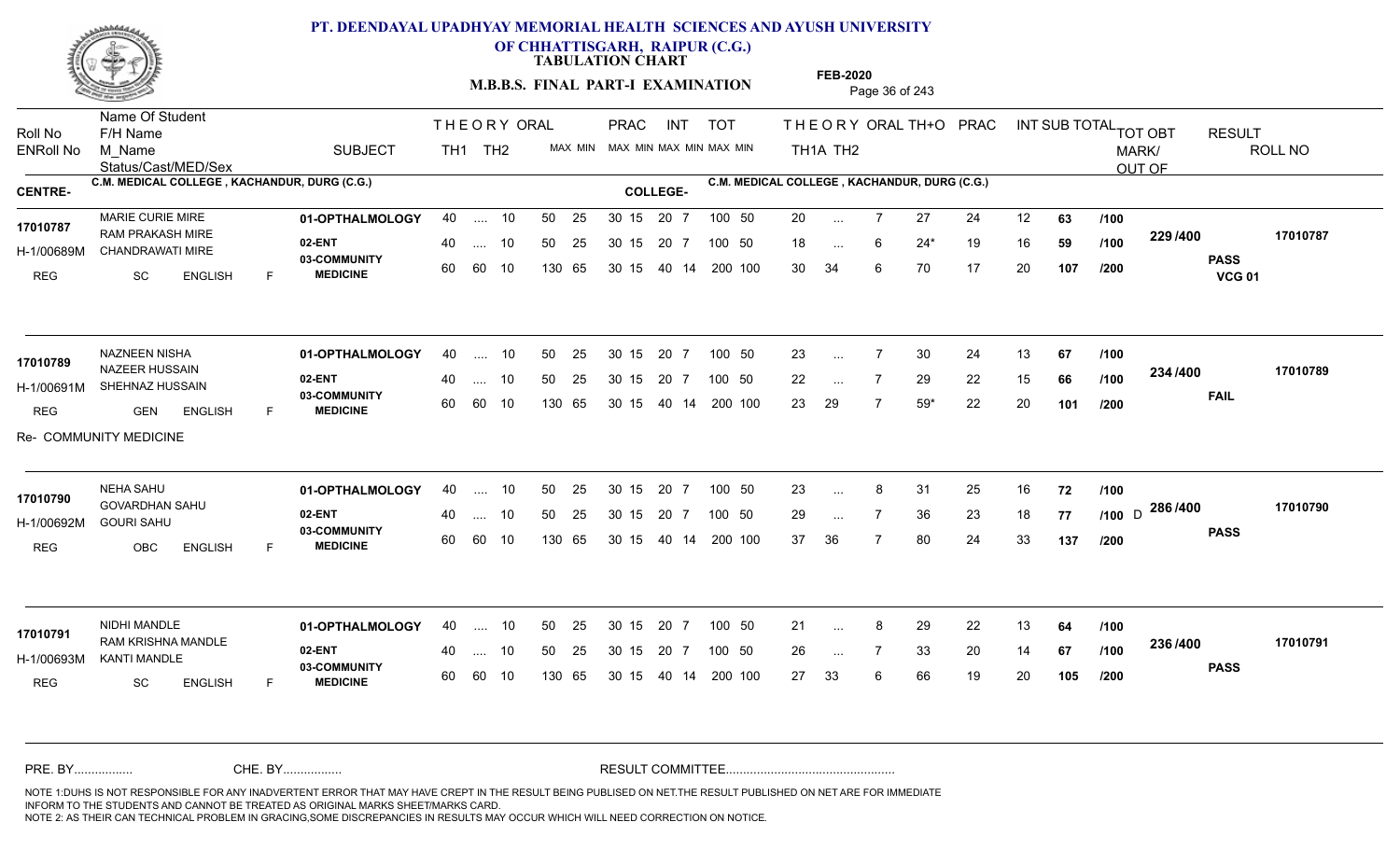

**OF CHHATTISGARH, RAIPUR (C.G.)**

**TABULATION CHART** 

**M.B.B.S. FINAL PART-I EXAMINATION** Page 37 of 243

Status/Cast/MED/Sex Name Of Student Roll No F/H Name M\_Name SUBJECT TH1 TH2 <sup>MAX\_MIN</sup> N PRAC INT TOT THEORY ORAL TH+O PRAC INT TH<sub>1</sub>A TH<sub>2</sub> ORAL TH+ODPRACD INT SUB TOTAL <sub>TOT OBT</sub> RESULT ROLL NO MARK/ OUT OF ENRoll No M Name  $\,$  SUBJECT TH1 TH2 MAX MIN MAX MIN MAX MIN MAX MIN TH1A TH2 **C.M. MEDICAL COLLEGE , KACHANDUR, DURG (C.G.) C.M. MEDICAL COLLEGE , KACHANDUR, DURG (C.G.) CENTRE- COLLEGE-**THE ORY ORAL PRAC INT PRAC **01-OPTHALMOLOGY** NIKHIL CHANDRAKAR 40 .... 10 30 15 20 7 **02-ENT** 03-COMMUNITY 60  **MEDICINE** H-1/00694M LAXMI CHANDRAKAR 17010792 PHULLAM CHANDRAKAR REG OBC ENGLISH M 25 ... 8 33 21 12 **66 /100** 21 ... 7 28 18 14 **60 /100 <sup>242 /400</sup>** 32 32 6 70 24 22 **116 242 PASS /400 17010792** .... 10 50 25 60 60 10 50 25 30 15 130 65 30 15 40 14 200 100 20 7 100 50 50 25 30 15 20 7 100 50 25 ... ... ... **/100 /100 /200 01-OPTHALMOLOGY** NITYA SAHU 40 .... 10 30 15 20 7 **02-ENT** 03-COMMUNITY 60  **MEDICINE** H-1/00695M JITENDRA SAHU **17010793** LATA SAHU REG OBC ENGLISH F 19 ... 7 26 24 11 **61 /100** 22 ... 6 28 18 16 **62 /100 <sup>2007</sup> 1** 34 32 6 72 20 20 **112 235 PASS /400 17010793** .... 10 50 25 60 60 10 30 15 20 7 130 65 30 15 40 14 200 100 30 15 20 7 100 50 50 25 30 15 20 7 100 50 19 ... ... ... **/100 /100 /200 01-OPTHALMOLOGY** PALLAVI MUKHERJEE 40 .... 10 30 15 20 7 **02-ENT** 03-COMMUNITY 60  **MEDICINE** H-1/00696M SHAMLY MUKHERJEE **1998 COMMUN** RAMKRISHNA MUKHERJEE **17010794** REG GEN ENGLISH F 25 7 32 25 13 **70** 24 ... 7 31 17 16 **64 /100 <sup>246</sup>/\*<sup>00</sup>** 31 32 6 69 19 24 **112 246 PASS /400 17010794** .... 10 50 25 30 15 60 60 10 20 7 130 65 30 15 30 15 20 7 100 50 40 14 200 100 50 25 30 15 20 7 100 50 25 ... 7 ... ... **/100 /100 /200 01-OPTHALMOLOGY** PALLAVI DHRILAHRE 40 .... 10 30 15 20 7 **02-ENT** 03-COMMUNITY 60 **MEDICINE** 60 60 10 H-1/00697M SARITA DHRITLAHRE R K DHRILAHRE **17010795** REG SC ENGLISH F 25 7 32 24 12 **68** 25 7 32 21 16 **69** 33 27 6 66 22 21 **109 246 PASS /400 17010795** 40 .... 10 50 25 130 65 130 65 30 15 30 15 20 7 100 50 40 14 200 100 50 25 30 15 20 7 100 50 25 ... ... ... **/100 /100 /200** NOTE 1:DUHS IS NOT RESPONSIBLE FOR ANY INADVERTENT ERROR THAT MAY HAVE CREPT IN THE RESULT BEING PUBLISED ON NET.THE RESULT PUBLISHED ON NET ARE FOR IMMEDIATE INFORM TO THE STUDENTS AND CANNOT BE TREATED AS ORIGINAL MARKS SHEET/MARKS CARD. CHE. BY WAREL BY WARE AND THE AVEC THE AVEC THE THE RESULT COMMITTEE AND MULTIME MOTE 1:DUHS IS NOT RESPONSIBLE FOR ANY INADVERTENT ERROR THAT MAY HAVE CREPT IN THE RESULT BEING PUBLISED ON NET.THE RESULT PUBLISHED ON NET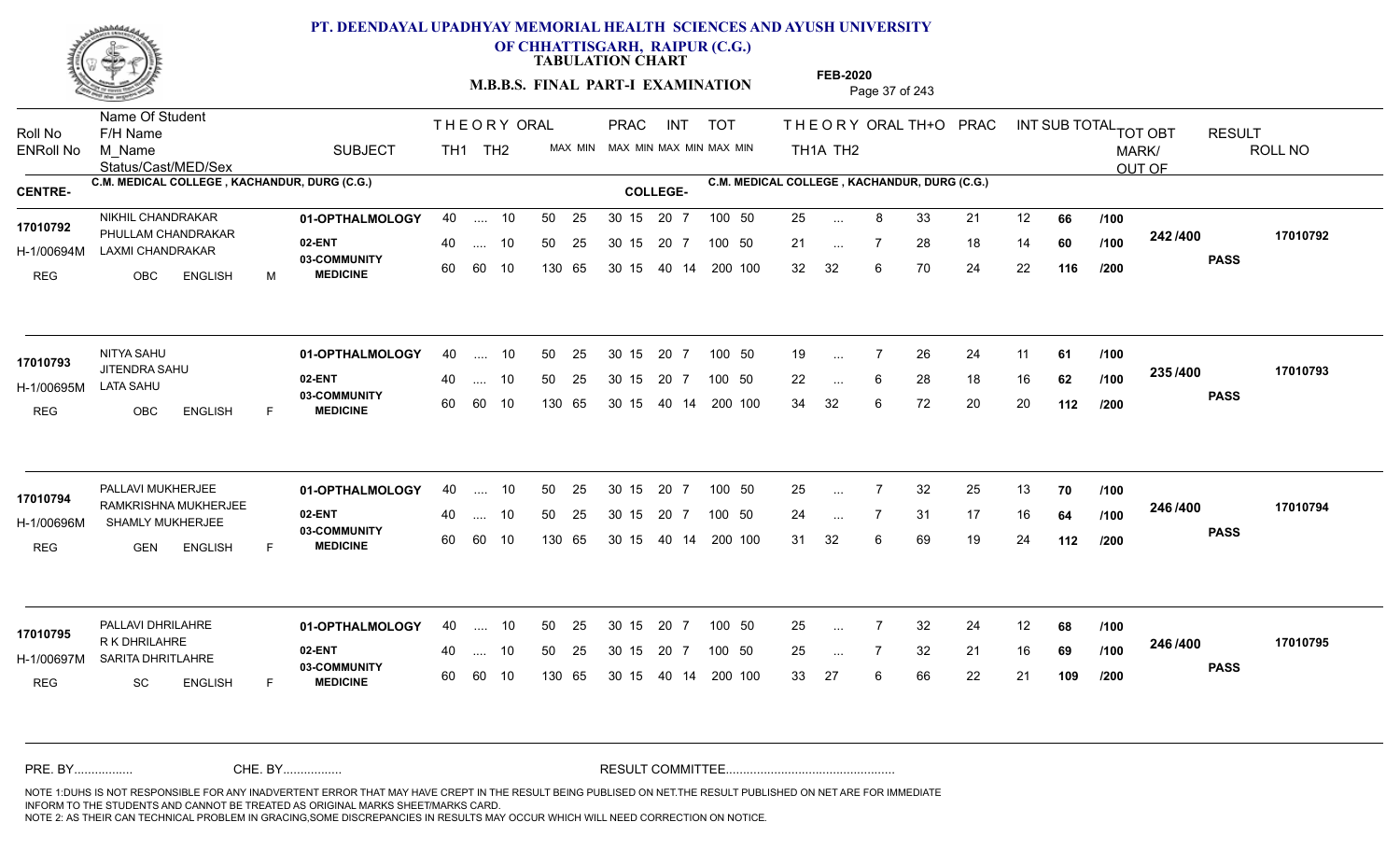

**OF CHHATTISGARH, RAIPUR (C.G.)**

**TABULATION CHART** 

**M.B.B.S. FINAL PART-I EXAMINATION** Page 38 of 243

Status/Cast/MED/Sex Name Of Student Roll No F/H Name M\_Name SUBJECT TH1 TH2 <sup>MAX\_MIN</sup> N PRAC INT TOT THEORY ORAL TH+O PRAC INT TH<sub>1</sub>A TH<sub>2</sub> ORAL TH+ODPRACD INT SUB TOTAL <sub>TOT OBT</sub> RESULT ROLL NO MARK/ OUT OF ENRoll No M Name  $\,$  SUBJECT TH1 TH2 MAX MIN MAX MIN MAX MIN MAX MIN TH1A TH2 **C.M. MEDICAL COLLEGE , KACHANDUR, DURG (C.G.) C.M. MEDICAL COLLEGE , KACHANDUR, DURG (C.G.) CENTRE- COLLEGE-**THE ORY ORAL PRAC INT PRAC **01-OPTHALMOLOGY** PRADEEP KU. MISHRA 40 .... 10 30 15 20 7 **02-ENT** 03-COMMUNITY 60  **MEDICINE** H-1/00698M SHANTI MISHRA KRISHNA PD. MISHRA **17010796** REG GEN ENGLISH M 25 ... 8 33 19 11 **63 /100** 17 ... 5 22<sup>\*</sup> 17 13 **52** /**100 <sup>213/400</sup>** 20 31 5 56\* 22 20 **98\* 213 FAIL 17010796 /400** Re- ENT COMMUNITY MEDICINE 40 .... 10 50 25 30 15 60 60 10 130 65 30 15 20 7 100 50 40 14 200 100 50 25 30 15 20 7 100 50 25 ... ... ... 5 **/100 /100 /200 01-OPTHALMOLOGY** PRAGATI ARJARIYA 40 .... 10 30 15 20 7 **02-ENT** 03-COMMUNITY 60 **MEDICINE** 60 60 10 H-1/00699M TARA ARJARIYA 17010797 P.K. ARJARIYA REG GEN ENGLISH F 24 ... 8 32 19 13 **64 /100** 22 ... 6 28 17 14 **59 /100 <sup>2047</sup> 14** 23 32 6 61\* 22 28 **111 234 PASS DC 04 /400 17010797** 40 .... 10 50 25 130 65 130 65 30 15 40 14 200 100 30 15 20 7 100 50 50 25 30 15 20 7 100 50 24 ... 8 ... ... **/100 /100 /200 01-OPTHALMOLOGY** PRANITA PATHAK 40 .... 10 30 15 20 7 **02-ENT** 03-COMMUNITY 60  **MEDICINE** H-1/00700M NIVEDITA PATHAK 22 AM R. S. PATHAK REG GEN ENGLISH F 20 8 28 19 11 **58** 20 7 27 19 16 **62** 24 27 5 56\* 23 20 **99\* 219 FAIL 17010798 /400** Re- COMMUNITY MEDICINE .... 10 50 25 30 15 60 60 10 20 7 130 65 30 15 30 15 20 7 100 50 40 14 200 100 50 25 30 15 20 7 100 50 20 ... 8 **17010798** PRANITA PATHAK ... ... **/100 /100 /200** ROMHASHAN GILHARE **01-OPTHALMOLOGY** 40 .... 10 50 25 30 15 20 7 100 50 24 **02-ENT** 03-COMMUNITY 60 **MEDICINE** 60 60 10 H-1/00701M PUSHPA GILHARE **1999 PASSES** 17010799 SHIVKUMAR GILHARE **17010799** REG SC ENGLISH M 24 ... 8 32 19 12 **63 /100** 20 ... 6 26 22 13 **61 /100 <sup>244 /400</sup>** 32 36 5 73 20 27 **120 244 PASS /400 17010799** 40 .... 10 50 25 130 65 130 65 30 15 30 15 20 7 100 50 40 14 200 100 50 25 30 15 20 7 100 50 24 ... 8 ... ... 6 **/100 /100 /200** NOTE 1:DUHS IS NOT RESPONSIBLE FOR ANY INADVERTENT ERROR THAT MAY HAVE CREPT IN THE RESULT BEING PUBLISED ON NET.THE RESULT PUBLISHED ON NET ARE FOR IMMEDIATE INFORM TO THE STUDENTS AND CANNOT BE TREATED AS ORIGINAL MARKS SHEET/MARKS CARD. CHE. BY WAREL BY WARE AND THE AVEC THE AVEC THE THE RESULT COMMITTEE AND MULTIME MOTE 1:DUHS IS NOT RESPONSIBLE FOR ANY INADVERTENT ERROR THAT MAY HAVE CREPT IN THE RESULT BEING PUBLISED ON NET.THE RESULT PUBLISHED ON NET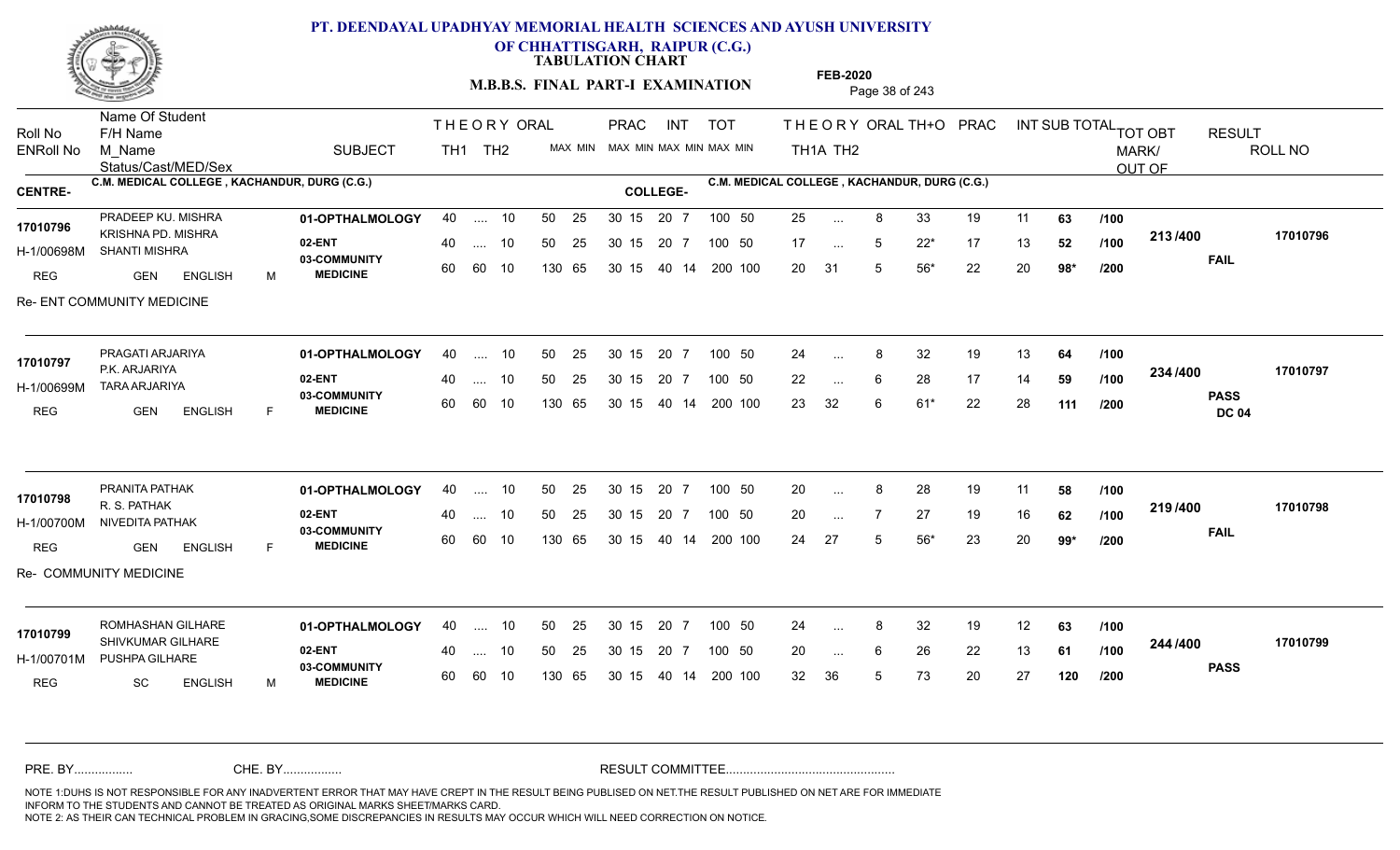

**OF CHHATTISGARH, RAIPUR (C.G.)**

**TABULATION CHART** 

**M.B.B.S. FINAL PART-I EXAMINATION** Page 39 of 243

Status/Cast/MED/Sex Name Of Student Roll No F/H Name M\_Name SUBJECT TH1 TH2 <sup>MAX\_MIN</sup> N PRAC INT TOT THEORY ORAL TH+O PRAC INT TH<sub>1</sub>A TH<sub>2</sub> ORAL TH+ODPRACD INT SUB TOTAL <sub>TOT OBT</sub> RESULT ROLL NO MARK/ OUT OF ENRoll No M Name  $\,$  SUBJECT TH1 TH2 MAX MIN MAX MIN MAX MIN MAX MIN TH1A TH2 **C.M. MEDICAL COLLEGE , KACHANDUR, DURG (C.G.) C.M. MEDICAL COLLEGE , KACHANDUR, DURG (C.G.) CENTRE- COLLEGE-**THE ORY ORAL PRAC INT PRAC **01-OPTHALMOLOGY** RUCHI DUBEY 40 .... 10 30 15 20 7 **02-ENT** 03-COMMUNITY 60  **MEDICINE** H-1/00702M SANDHYA DUBEY RAJENDRA KUMAR DUBEY **17010800** REG GEN ENGLISH F 24 ... 8 32 22 13 **67 /100** 26 7 33 21 14 **68** 32 38 7 77 24 27 **128 263 PASS /400 17010800** 40 .... 10 50 25 30 15 60 60 10 130 65 30 15 20 7 100 50 40 14 200 100 50 25 30 15 20 7 100 50 24 ... ... ... **/100 /100 /200 01-OPTHALMOLOGY** SAKSHI DUBEY 40 .... 10 30 15 20 7 **02-ENT** 03-COMMUNITY 60 **MEDICINE** 60 60 10 H-1/00703M JYOTSNA DUBEY 17010801 **SANJAY DUBEY** REG GEN ENGLISH F 22 ... 6 28 19 10 **57 /100** 24 ... 7 31 17 12 **60 /100 <sup>2007</sup> 1** 33 35 5 73 20 20 **113 230 PASS /400 17010801** 40 .... 10 50 25 130 65 130 65 30 15 40 14 200 100 30 15 20 7 100 50 50 25 30 15 20 7 100 50 22 ... ... ... **/100 /100 /200 01-OPTHALMOLOGY** SAKSHI SRIVASTAVA 40 .... 10 30 15 20 7 **02-ENT** 03-COMMUNITY 60 **MEDICINE** 60 60 10 H-1/00705M SARITA SRIVASTAVA **17010802** SANJAY SRIVASTAVA REG GEN ENGLISH F 23 8 31 21 13 **65** 25 9 34 20 18 **72** 31 33 7 71 23 21 **115 252 PASS /400 17010802** .... 10 50 25 30 15 130 65 20 7 130 65 30 15 30 15 20 7 100 50 40 14 200 100 50 25 30 15 20 7 100 50 23 ... 8 ... ... 9 **/100 /100 /200 01-OPTHALMOLOGY** SAKSHI SINHA 40 .... 10 30 15 20 7 **02-ENT** 03-COMMUNITY 60 **MEDICINE** 60 60 10 H-1/00704M ARADHANA SINHA 17010803<br>
SANJIV KUMAR REG **GEN ENGLISH** F 21 ... 8 29 19 11 **59 /100** 16 7 23\* 16 12 **51** 30 29 5 64\* 20 22 **106 216 PASS DC 03 /400 17010803** 40 .... 10 50 25 130 65 130 65 30 15 30 15 20 7 100 50 40 14 200 100 50 25 30 15 20 7 100 50 21 ... 8 ... ... **/100 /100 /200** NOTE 1:DUHS IS NOT RESPONSIBLE FOR ANY INADVERTENT ERROR THAT MAY HAVE CREPT IN THE RESULT BEING PUBLISED ON NET.THE RESULT PUBLISHED ON NET ARE FOR IMMEDIATE INFORM TO THE STUDENTS AND CANNOT BE TREATED AS ORIGINAL MARKS SHEET/MARKS CARD. CHE. BY WAREL BY WARE AND THE AVEC THE AVEC THE THE RESULT COMMITTEE AND MULTIME MOTE 1:DUHS IS NOT RESPONSIBLE FOR ANY INADVERTENT ERROR THAT MAY HAVE CREPT IN THE RESULT BEING PUBLISED ON NET.THE RESULT PUBLISHED ON NET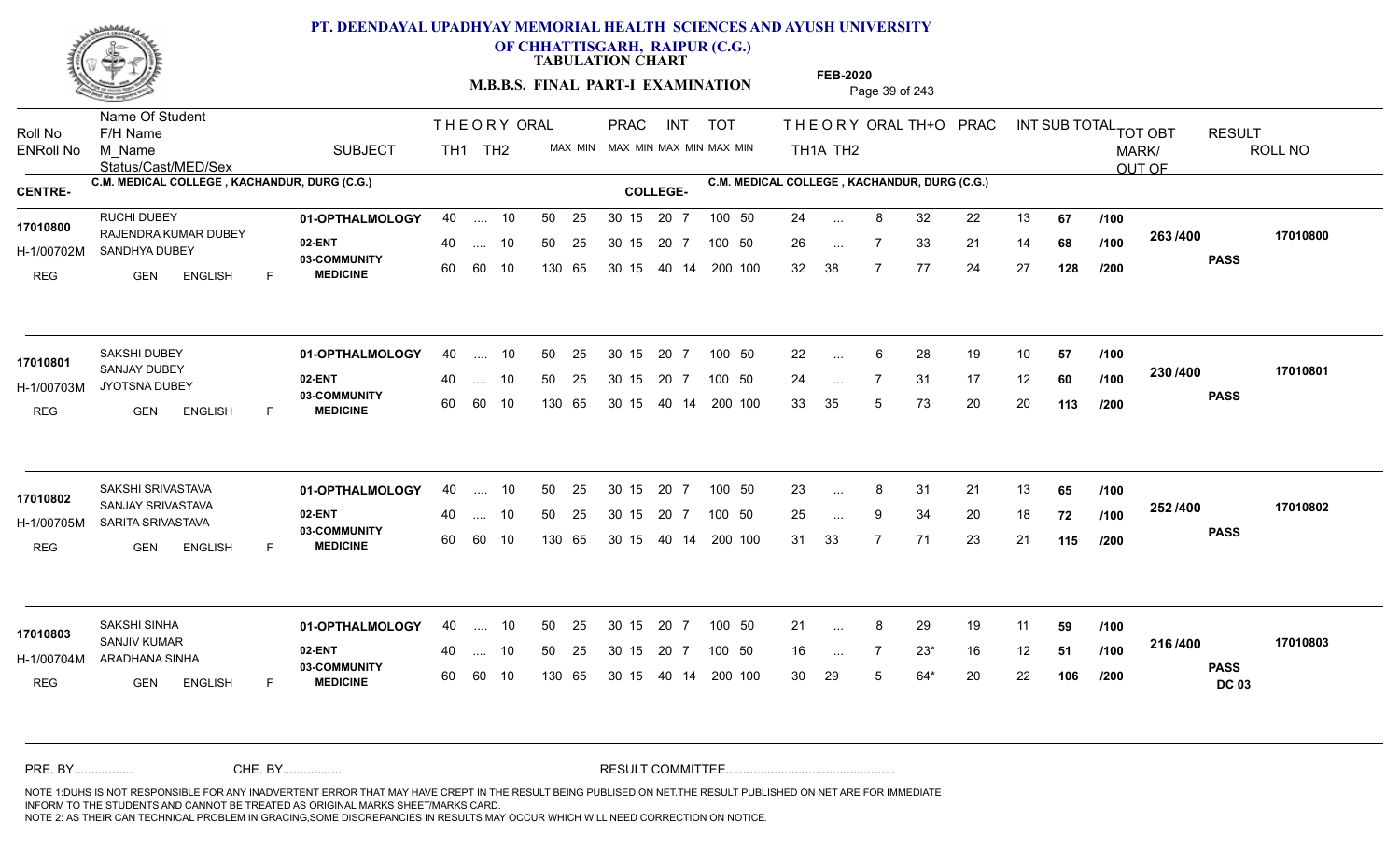

**OF CHHATTISGARH, RAIPUR (C.G.)**

**TABULATION CHART** 

**M.B.B.S. FINAL PART-I EXAMINATION** Page 40 of 243

Status/Cast/MED/Sex Name Of Student Roll No F/H Name M\_Name SUBJECT TH1 TH2 <sup>MAX\_MIN</sup> N PRAC INT TOT THEORY ORAL TH+O PRAC INT TH<sub>1</sub>A TH<sub>2</sub> ORAL TH+ODPRACD INT SUB TOTAL <sub>TOT OBT</sub> RESULT ROLL NO MARK/ OUT OF ENRoll No M Name  $\,$  SUBJECT TH1 TH2 MAX MIN MAX MIN MAX MIN MAX MIN TH1A TH2 **C.M. MEDICAL COLLEGE , KACHANDUR, DURG (C.G.) C.M. MEDICAL COLLEGE , KACHANDUR, DURG (C.G.) CENTRE- COLLEGE-**THE ORY ORAL PRAC INT PRAC **01-OPTHALMOLOGY** SANSKRITI KESHKAR 40 .... 10 30 15 20 7 **02-ENT** 03-COMMUNITY 60  **MEDICINE** H-1/00706M TANUJA KESHKAR 17010804 SUSHIL KUMAR KESHKAR<br>
SUSHIL KUMAR KESHKAR REG SC ENGLISH F 19 ... 8 27 21 11 **59 /100** 25 ... 7 32 23 17 **72 /100 <sup>2467466</sup>** 24 30 6 60\* 18 31 **109 240 PASS DC 05 /400 17010804** .... 10 50 25 60 60 10 50 25 30 15 130 65 30 15 20 7 100 50 40 14 200 100 50 25 30 15 20 7 100 50 19 ... ... ... **/100 /100 /200 01-OPTHALMOLOGY** SAURABH AGRAWAL 40 .... 10 30 15 20 7 **02-ENT** 03-COMMUNITY 60  **MEDICINE** H-1/00707M GAYATRI AGRAWAL VISHNU AGRAWAL **17010805** REG GEN ENGLISH M 31 9 40 22 17 **79 /100** 23 ... 8 31 26 17 **74 /100 <del>11 1</del> 1** 34 37 8 79 21 21 **121 274 PASS /400 17010805** 40 .... 10 50 25 60 60 10 130 65 30 15 40 14 200 100 30 15 20 7 100 50 50 25 30 15 20 7 100 50 31 ... 9 40 22 17 **79 /100** D ... 9 ... **/100 /200 01-OPTHALMOLOGY** SHAHIN SIDDIQUE 40 .... 10 30 15 20 7 **02-ENT** 03-COMMUNITY 60  **MEDICINE** H-1/00708M SHAHIDA SIDDIQUE **1999 - 1999 AGAIL 17010806** MD. MOTIN KHAN REG GEN ENGLISH F 22 8 30 22 16 **68** 21 ... 7 28 24 19 **71 /100 <sup>204 /400</sup>** 32 36 7 75 23 27 **125 264 PASS /400 17010806** .... 10 50 25 30 15 60 60 10 20 7 130 65 30 15 30 15 20 7 100 50 40 14 200 100 50 25 30 15 20 7 100 50 22 ... 8 ... ... **/100 /100 /200 01-OPTHALMOLOGY** SHIVANI MISHRA 40 .... 10 30 15 20 7 **02-ENT** 03-COMMUNITY 60 **MEDICINE** 60 60 10 H-1/00709M ANITA MISHRA SARVESH KUMAR MISHRA **17010807** REG GEN ENGLISH F 23 ... 8 31 20 15 **66** /**100** 21 ... 6 27 22 13 **62 /100 <sup>2007/400</sup>** 30 32 7 69 22 20 **111 239 PASS /400 17010807** 40 .... 10 50 25 130 65 130 65 30 15 30 15 20 7 100 50 40 14 200 100 50 25 30 15 20 7 100 50 23 ... 8 ... ... 6 **/100 /100 /200** NOTE 1:DUHS IS NOT RESPONSIBLE FOR ANY INADVERTENT ERROR THAT MAY HAVE CREPT IN THE RESULT BEING PUBLISED ON NET.THE RESULT PUBLISHED ON NET ARE FOR IMMEDIATE INFORM TO THE STUDENTS AND CANNOT BE TREATED AS ORIGINAL MARKS SHEET/MARKS CARD. CHE. BY WAREL BY WARE AND THE AVEC THE AVEC THE THE RESULT COMMITTEE AND MULTIME MOTE 1:DUHS IS NOT RESPONSIBLE FOR ANY INADVERTENT ERROR THAT MAY HAVE CREPT IN THE RESULT BEING PUBLISED ON NET.THE RESULT PUBLISHED ON NET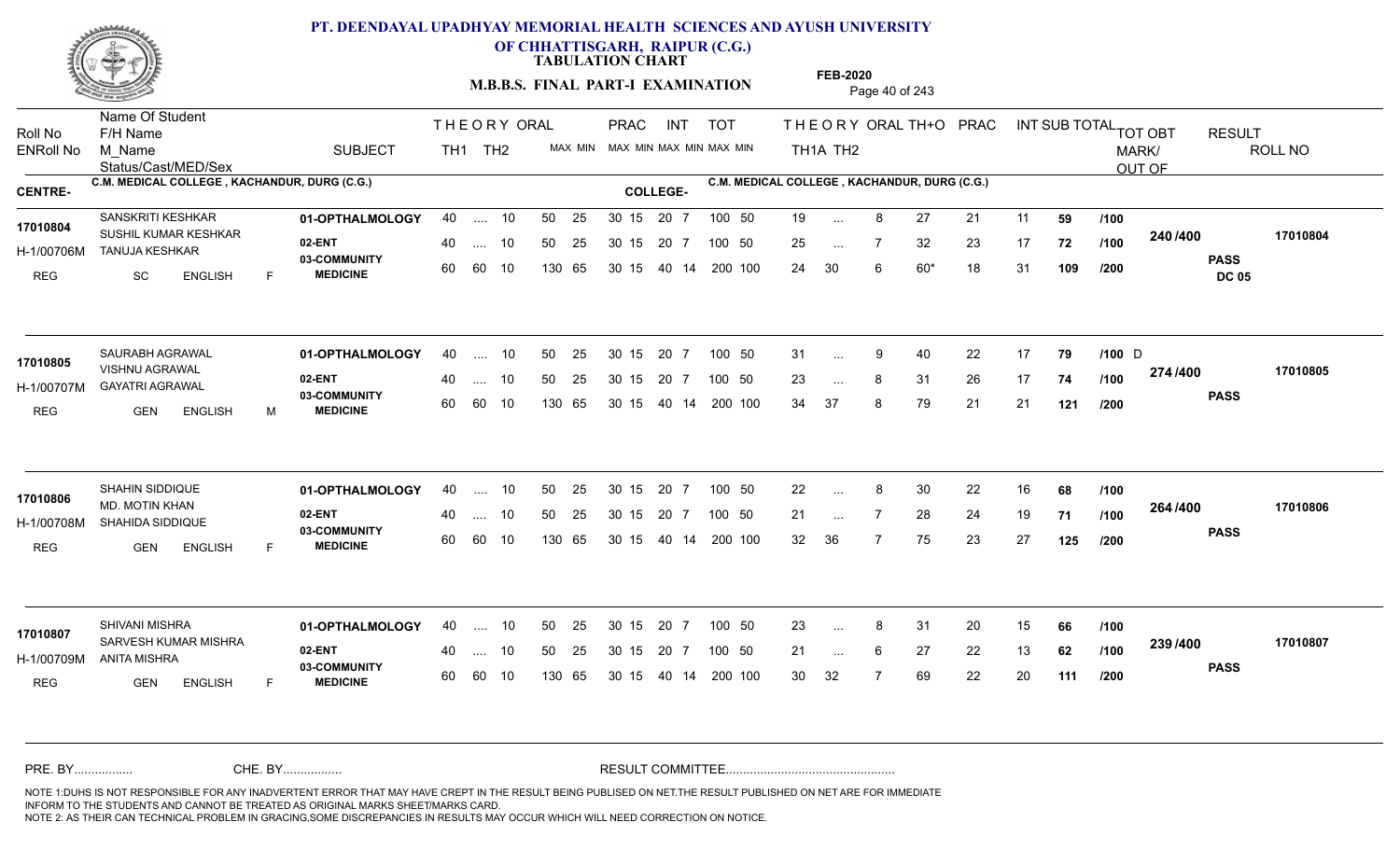

**OF CHHATTISGARH, RAIPUR (C.G.)**

**TABULATION CHART** 

**M.B.B.S. FINAL PART-I EXAMINATION** Page 41 of 243

Status/Cast/MED/Sex Name Of Student Roll No F/H Name M\_Name SUBJECT TH1 TH2 <sup>MAX\_MIN</sup> N PRAC INT TOT THEORY ORAL TH+O PRAC INT TH<sub>1</sub>A TH<sub>2</sub> ORAL TH+ODPRACD INT SUB TOTAL <sub>TOT OBT</sub> RESULT ROLL NO MARK/ OUT OF ENRoll No M Name  $\,$  SUBJECT TH1 TH2 MAX MIN MAX MIN MAX MIN MAX MIN TH1A TH2 **C.M. MEDICAL COLLEGE , KACHANDUR, DURG (C.G.) C.M. MEDICAL COLLEGE , KACHANDUR, DURG (C.G.) CENTRE- COLLEGE-**THE ORY ORAL PRAC INT PRAC **01-OPTHALMOLOGY** SHIVANI THAKUR 40 .... 10 30 15 20 7 **02-ENT** 03-COMMUNITY 60  **MEDICINE** H-1/00710M HEMLATA THAKUR 17010808 RAGHURAJ SINGH THAKUR REG GEN ENGLISH F 20 ... 9 29 22 14 **65 /100** 23 ... 6 29 27 18 **74 /100 <sup>2007</sup> 700** 30 34 8 72 23 25 **120 259 PASS /400 17010808** .... 10 50 25 60 60 10 50 25 30 15 130 65 30 15 20 7 100 50 40 14 200 100 50 25 30 15 20 7 100 50 20 ... ... ... 6 **/100 /100 /200 01-OPTHALMOLOGY** SARISTI SINGH 40 .... 10 30 15 20 7 **02-ENT** 03-COMMUNITY 60 **MEDICINE** 60 60 10 H-1/00711M 17010809 DIGVIJAY KUMAR PRITI REG SC ENGLISH F 18 ... 8 26 21 12 **59 /100** 21 ... 6 27 23 16 **66 /100 <sup>2047</sup> 1** 30 29 7 66 21 22 **109 234 PASS /400 17010809**  $\ldots$  10 50 25 30 15 130 65 20 7 130 65 30 15 40 14 200 100 30 15 20 7 100 50 50 25 30 15 20 7 100 50 18 ... 8 ...  $\overline{\phantom{a}}$ . 6 **/100 /100 /200** SHRIYA SINGH KHARSON **01-OPTHALMOLOGY** 40 .... 10 50 25 30 15 20 7 100 50 26 **02-ENT** 03-COMMUNITY 60  **MEDICINE** H-1/00712M GEETA SINGH KHARSON 17010810 **DINESH SINGH KHARSON** REG GEN ENGLISH F 26 7 33 20 12 **65** 25 ... 6 31 24 18 **73 /100 <sup>2007–00</sup>** 39 39 8 86 22 22 **130 268 PASS /400 17010810** .... 10 50 25 30 15 60 60 10 20 7 130 65 30 15 30 15 20 7 100 50 40 14 200 100 50 25 30 15 20 7 100 50 26 ... 7 ... ... 6 **/100 /100 /200** GUPTA SHUBHAM VIJAY **01-OPTHALMOLOGY** 40 .... 10 50 25 30 15 20 7 100 50 26 **02-ENT** 03-COMMUNITY 60 **MEDICINE** 60 60 10 H-1/00713M RAJASHRI GUPTA **1999 - 1999** VIJAY GUPTA REG GEN ENGLISH M 26 9 35 22 15 **72** 25 ... 8 33 25 16 **74 /100 <sup>2007</sup> 700** 40 36 8 84 23 30 **137 283 PASS /400 17010811** 40 .... 10 50 25 130 65 130 65 30 15 30 15 20 7 100 50 40 14 200 100 50 25 30 15 20 7 100 50 26 ... 9 **17010811 CUPTA SHUBHAM VIJAY** ... 9 ... **/100 /100 /200** NOTE 1:DUHS IS NOT RESPONSIBLE FOR ANY INADVERTENT ERROR THAT MAY HAVE CREPT IN THE RESULT BEING PUBLISED ON NET.THE RESULT PUBLISHED ON NET ARE FOR IMMEDIATE INFORM TO THE STUDENTS AND CANNOT BE TREATED AS ORIGINAL MARKS SHEET/MARKS CARD. CHE. BY WAREL BY WARE AND THE AVEC THE AVEC THE THE RESULT COMMITTEE AND MULTIME MOTE 1:DUHS IS NOT RESPONSIBLE FOR ANY INADVERTENT ERROR THAT MAY HAVE CREPT IN THE RESULT BEING PUBLISED ON NET.THE RESULT PUBLISHED ON NET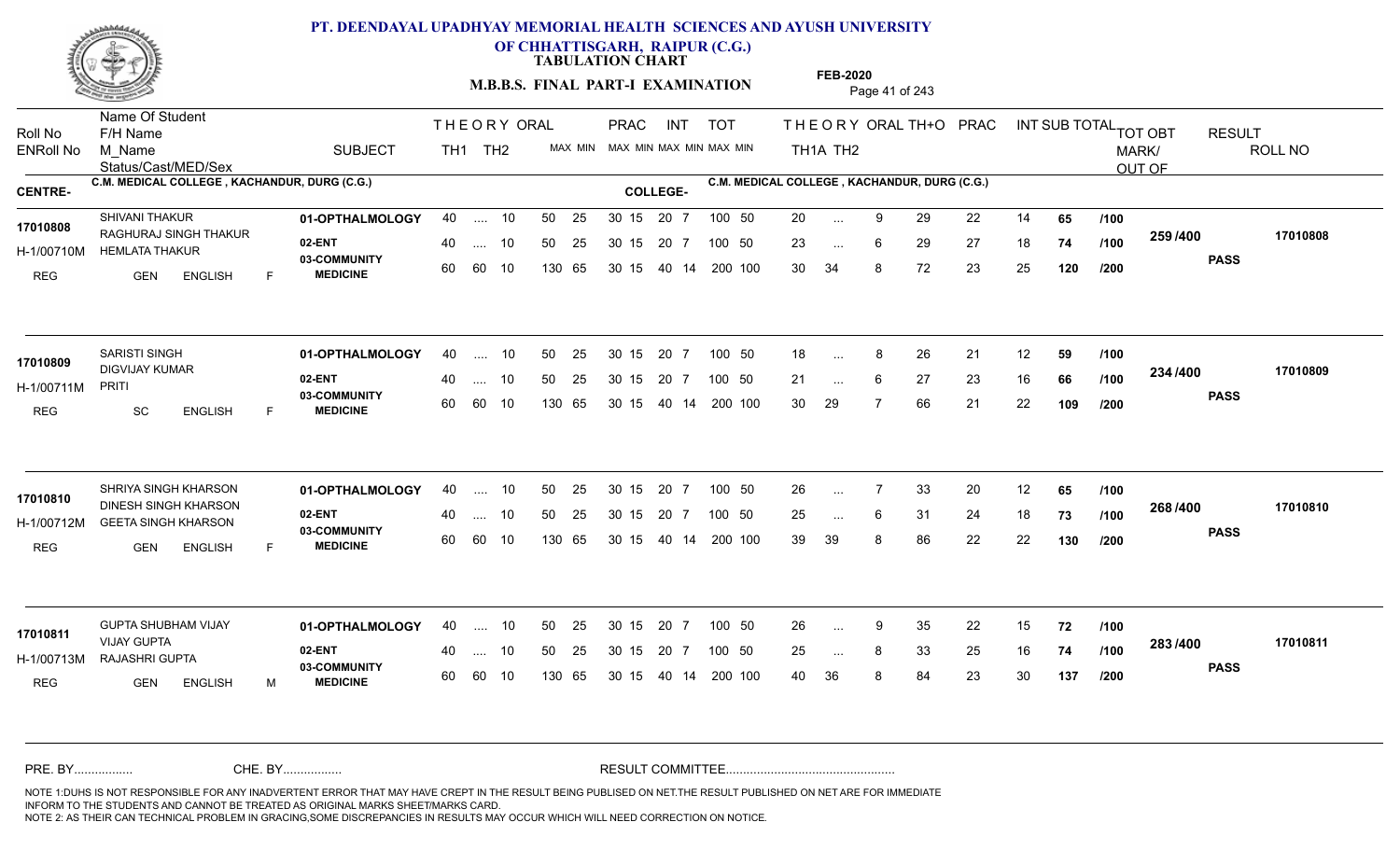

**OF CHHATTISGARH, RAIPUR (C.G.)**

**TABULATION CHART** 

**M.B.B.S. FINAL PART-I EXAMINATION** Page 42 of 243

Status/Cast/MED/Sex Name Of Student Roll No F/H Name M\_Name SUBJECT TH1 TH2 <sup>MAX\_MIN</sup> N PRAC INT TOT THEORY ORAL TH+O PRAC INT TH<sub>1</sub>A TH<sub>2</sub> ORAL TH+ODPRACD INT SUB TOTAL <sub>TOT OBT</sub> RESULT ROLL NO MARK/ OUT OF ENRoll No M Name  $\,$  SUBJECT TH1 TH2 MAX MIN MAX MIN MAX MIN MAX MIN TH1A TH2 **C.M. MEDICAL COLLEGE , KACHANDUR, DURG (C.G.) C.M. MEDICAL COLLEGE , KACHANDUR, DURG (C.G.) CENTRE- COLLEGE-**THE ORY ORAL PRAC INT PRAC **01-OPTHALMOLOGY** SIMRAN KAUR 40 .... 10 30 15 20 7 **02-ENT** 03-COMMUNITY 60  **MEDICINE** H-1/00714M SATNAM KAUR 17010812 **HARJEET SINGH** 20 PM REG GEN ENGLISH F 22 9 31 22 13 **66** 21 ... 5 26 24 15 **65 /100 <sup>243 /400</sup>** 35 30 6 71 20 21 **112 243 PASS /400 17010812** .... 10 50 25 60 60 10 50 25 30 15 130 65 30 15 40 14 200 100 20 7 100 50 50 25 30 15 20 7 100 50 22 ... ... ... 5 **/100 /100 /200 01-OPTHALMOLOGY** 40 .... 10 50 25 30 15 20 7 100 50 21 **02-ENT** 03-COMMUNITY 60  **MEDICINE** H-1/00716M SUNITA DEVI KAMAL SINGH REG GEN ENGLISH F 21 7 28 21 11 **60** 21 ... 5 26 20 15 **61 /100 <sup>227</sup> 1900** 30 30 6 66 20 20 **106 227 PASS /400 17010814** 40 .... 10 50 25 60 60 10 130 65 30 15 40 14 200 100 30 15 20 7 100 50 50 25 30 15 20 7 100 50 21 ... **17010814** SONIYA KUMARI ... ... 5 **/100 /100 /200 01-OPTHALMOLOGY** 40 .... 10 50 25 30 15 20 7 100 50 21 **02-ENT** 03-COMMUNITY 60  **MEDICINE** H-1/00717M MAYA AGRAWAL 17010815 NAND KISHORE AGRAWAL REG GEN ENGLISH M 21 ... 8 29 24 14 **67 /100** 20 ... 9 29 19 16 **64 /100 <sup>2007</sup> 100** 33 34 7 74 22 28 **124 255 PASS /400 17010815** .... 10 50 25 30 15 60 60 10 20 7 130 65 30 15 30 15 20 7 100 50 40 14 200 100 50 25 30 15 20 7 100 50 21 ... 8 ... ... 9 **/100 /100 /200 01-OPTHALMOLOGY** SURBHI SAHU 40 .... 10 30 15 20 7 **02-ENT** 03-COMMUNITY 60 **MEDICINE** 60 60 10 H-1/00718M SHANTI SAHU MANHARAN LAL SAHU **17010816** REG OBC ENGLISH F 23 ... 8 31 24 14 **69 /100** 21 ... 6 27 24 18 **69 /100 <sup>207</sup> 1<del>-</del>00** 39 35 8 82 23 24 **129 267 PASS /400 17010816** 40 .... 10 50 25 130 65 130 65 30 15 30 15 20 7 100 50 40 14 200 100 50 25 30 15 20 7 100 50 23 ... 8 ... ... 6 **/100 /100 /200** NOTE 1:DUHS IS NOT RESPONSIBLE FOR ANY INADVERTENT ERROR THAT MAY HAVE CREPT IN THE RESULT BEING PUBLISED ON NET.THE RESULT PUBLISHED ON NET ARE FOR IMMEDIATE INFORM TO THE STUDENTS AND CANNOT BE TREATED AS ORIGINAL MARKS SHEET/MARKS CARD. CHE. BY WAREL BY WARE AND THE AVEC THE AVEC THE THE RESULT COMMITTEE AND MULTIME MOTE 1:DUHS IS NOT RESPONSIBLE FOR ANY INADVERTENT ERROR THAT MAY HAVE CREPT IN THE RESULT BEING PUBLISED ON NET.THE RESULT PUBLISHED ON NET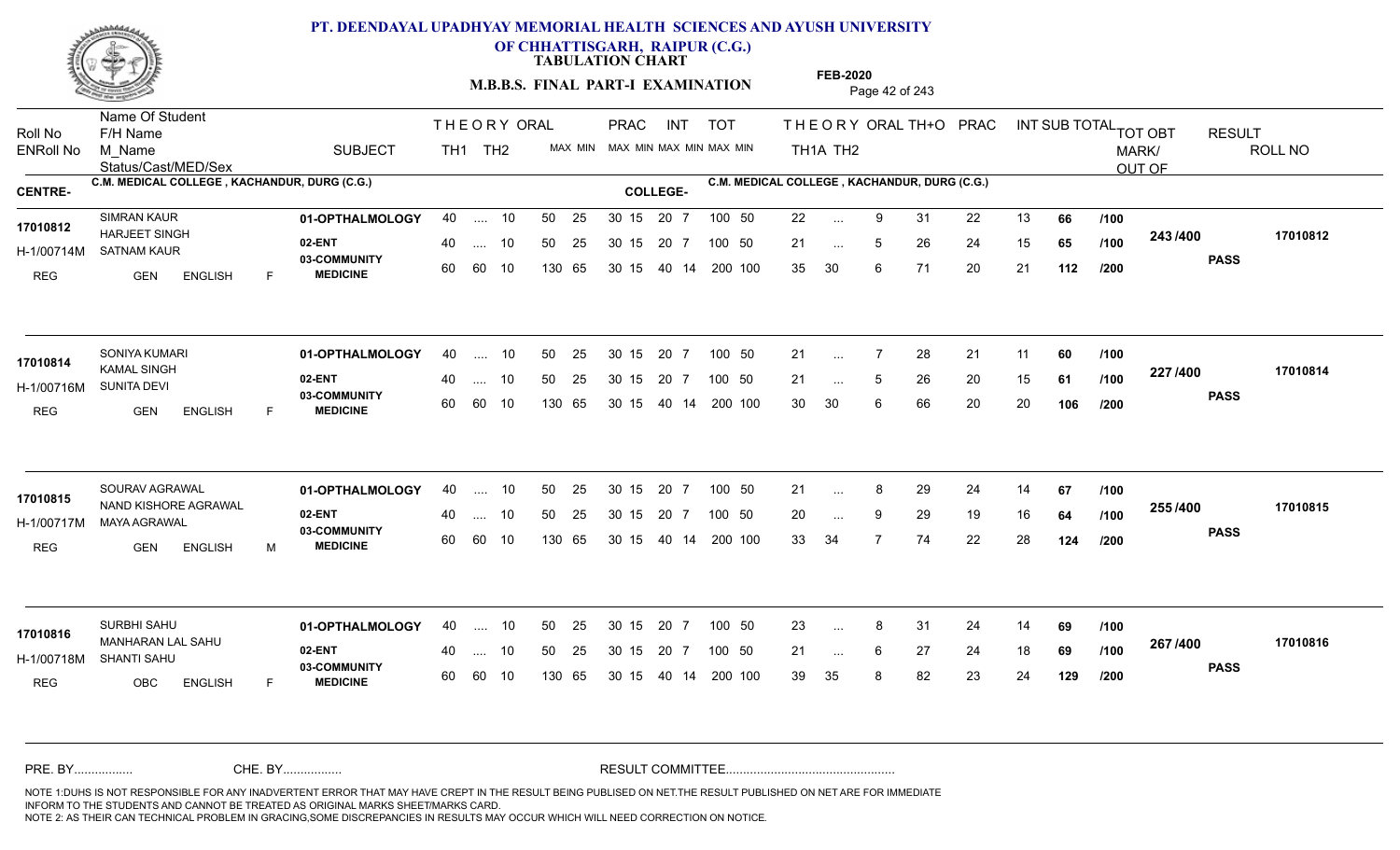

**OF CHHATTISGARH, RAIPUR (C.G.)**

**TABULATION CHART** 

**M.B.B.S. FINAL PART-I EXAMINATION** Page 43 of 243

Status/Cast/MED/Sex Name Of Student Roll No F/H Name M\_Name SUBJECT TH1 TH2 <sup>MAX\_MIN</sup> N PRAC INT TOT THEORY ORAL TH+O PRAC INT TH<sub>1</sub>A TH<sub>2</sub> ORAL TH+ODPRACD INT SUB TOTAL <sub>TOT OBT</sub> RESULT ROLL NO MARK/ OUT OF ENRoll No M Name  $\,$  SUBJECT TH1 TH2 MAX MIN MAX MIN MAX MIN MAX MIN TH1A TH2 **C.M. MEDICAL COLLEGE , KACHANDUR, DURG (C.G.) C.M. MEDICAL COLLEGE , KACHANDUR, DURG (C.G.) CENTRE- COLLEGE-**THE ORY ORAL PRAC INT PRAC **01-OPTHALMOLOGY** SWATI HIMDHAR 40 .... 10 30 15 20 7 **02-ENT** 03-COMMUNITY 60  **MEDICINE** H-1/00719M KAVITA HIMDHAR 17010817 M. C. HIMDHAR REG SC ENGLISH F 25 7 32 22 16 **70** 24 ... 9 33 17 12 **62 /100 <sup>240/400</sup>** 35 32 6 73 19 24 **116 248 PASS /400 17010817** .... 10 50 25 60 60 10 50 25 30 15 130 65 30 15 40 14 200 100 20 7 100 50 50 25 30 15 20 7 100 50 25 ... ... ... 9 **/100 /100 /200 01-OPTHALMOLOGY** TULIKA BAGARIA 40 .... 10 30 15 20 7 **02-ENT** 03-COMMUNITY 60  **MEDICINE** H-1/00720M SUNITA BAGARIA 17010818 **SANJAY BAGARIA** REG GEN ENGLISH F 25 8 33 24 15 **72** 23 9 32 25 19 **76 /100** 33 28 7 68 23 28 **119** <sub>D</sub> 267 /400 170108 **PASS /400 17010818**  $\ldots$  10 50 25 30 15 60 60 10 20 7 130 65 30 15 40 14 200 100 30 15 20 7 100 50 50 25 30 15 20 7 100 50 25 ... 8 ... ... **/100 /200 01-OPTHALMOLOGY** TULIKA DASGUPTA 40 .... 10 30 15 20 7 **02-ENT** 03-COMMUNITY 60  **MEDICINE** H-1/00730M MINU DASGUPTA TARUN DASGUPTA **17010819** REG GEN ENGLISH F 23 ... 9 32 25 18 **75 /100** D 25 ... 9 34 25 20 **79 /100** D <sup>301 /400 170108</sup> 41 41 7 89 24 34 **147 PASS /400 17010819** .... 10 50 25 30 15 60 60 10 20 7 130 65 30 15 40 14 200 100 30 15 20 7 100 50 50 25 30 15 20 7 100 50 23 ... 9 32 25 18 **75 /100** D ... ... **/100 /200 01-OPTHALMOLOGY** VANSHIKA VERMA 40 .... 10 30 15 20 7 **02-ENT** 03-COMMUNITY 60 MEDICINE 60 60 10 H-1/00721M MONIKA VERMA VISHNU VERMA **17010820** REG GEN ENGLISH F 37 ... 8 45 24 17 **86 /100** D 29 ... 7 36 25 16 **77 /100** D <sup>2007</sup> 700 36 33 7 76 24 20 **120 283** D **PASS /400 17010820** .... 10 50 25 130 65 50 25 30 15 130 65 30 15 40 14 200 100 20 7 100 50 50 25 30 15 20 7 100 50 37 ... 8 45 24 17 **86 /100** D ... ... **/100 /100 /200** NOTE 1:DUHS IS NOT RESPONSIBLE FOR ANY INADVERTENT ERROR THAT MAY HAVE CREPT IN THE RESULT BEING PUBLISED ON NET.THE RESULT PUBLISHED ON NET ARE FOR IMMEDIATE INFORM TO THE STUDENTS AND CANNOT BE TREATED AS ORIGINAL MARKS SHEET/MARKS CARD. CHE. BY WAREL BY WARE AND THE AVEC THE AVEC THE THE RESULT COMMITTEE AND MULTIME MOTE 1:DUHS IS NOT RESPONSIBLE FOR ANY INADVERTENT ERROR THAT MAY HAVE CREPT IN THE RESULT BEING PUBLISED ON NET.THE RESULT PUBLISHED ON NET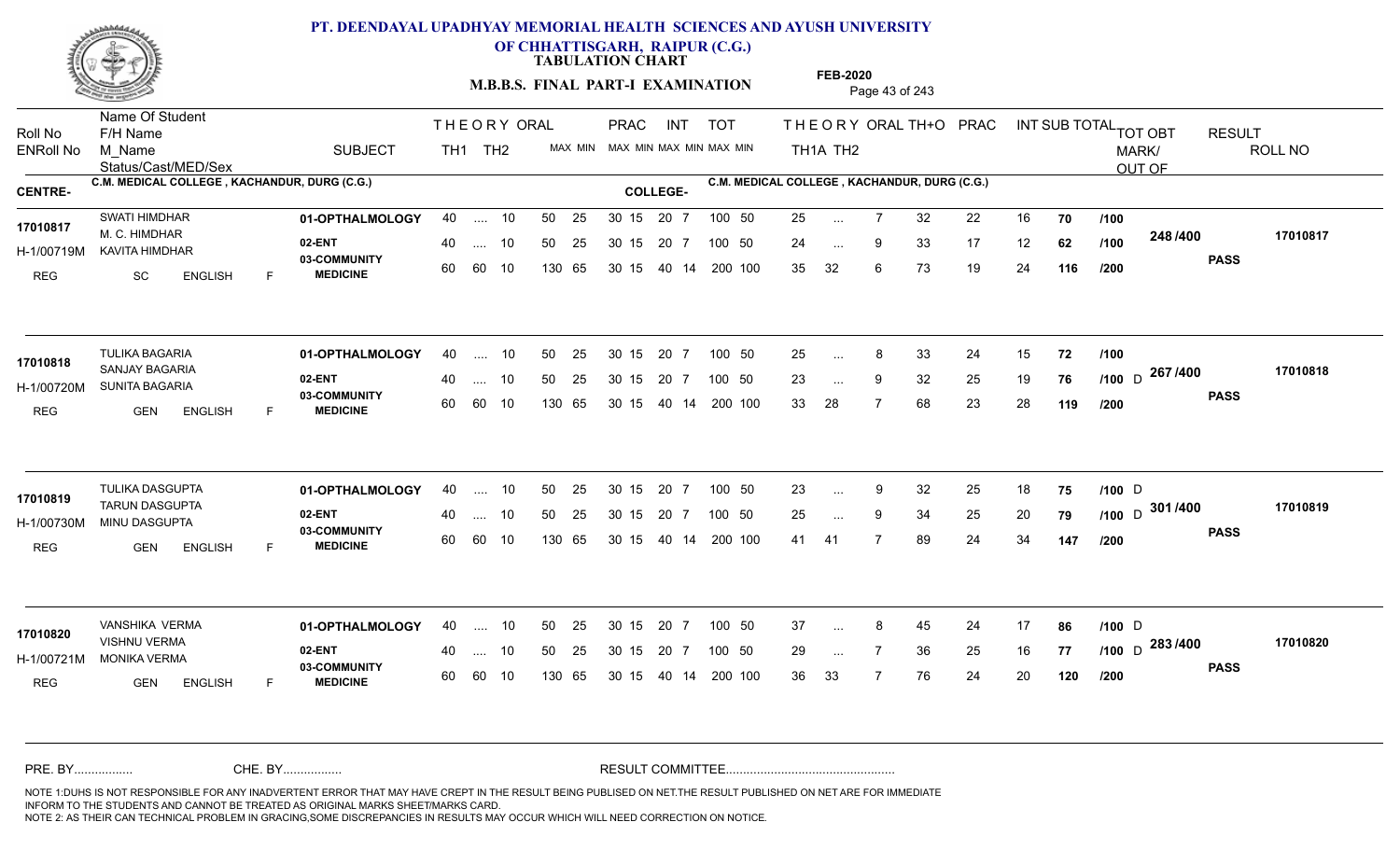

**OF CHHATTISGARH, RAIPUR (C.G.)**

**TABULATION CHART** 

**M.B.B.S. FINAL PART-I EXAMINATION** Page 44 of 243

Status/Cast/MED/Sex Name Of Student Roll No F/H Name M\_Name SUBJECT TH1 TH2 <sup>MAX\_MIN</sup> N PRAC INT TOT THEORY ORAL TH+O PRAC INT TH<sub>1</sub>A TH<sub>2</sub> ORAL TH+ODPRACD INT SUB TOTAL <sub>TOT OBT</sub> RESULT ROLL NO MARK/ OUT OF ENRoll No M Name  $\,$  SUBJECT TH1 TH2 MAX MIN MAX MIN MAX MIN MAX MIN TH1A TH2 **C.M. MEDICAL COLLEGE , KACHANDUR, DURG (C.G.) C.M. MEDICAL COLLEGE , KACHANDUR, DURG (C.G.) CENTRE- COLLEGE-**THE ORY ORAL PRAC INT PRAC **01-OPTHALMOLOGY** VARSHA PANDEY 40 .... 10 30 15 20 7 **02-ENT** 03-COMMUNITY 60  **MEDICINE** H-1/00722M URMILA PANDEY 17010821 RAKESH PANDEY **17010821** REG GEN ENGLISH F 31 ... 8 39 25 15 **79** /**100** D 23 ... 8 31 25 17 **73 /100 <sup>2007</sup> 7** 37 29 8 74 22 20 **116 268 PASS /400 17010821** .... 10 50 25 60 60 10 50 25 30 15 130 65 30 15 40 14 200 100 20 7 100 50 50 25 30 15 20 7 100 50 31 ... 8 39 25 15 **79 /100** D ... 8 ... **/100 /100 /200 01-OPTHALMOLOGY** VIKAS CHANDRAKAR 40 .... 10 30 15 20 7 **02-ENT** 03-COMMUNITY 60 **MEDICINE** 60 60 10 H-1/00723M SAROJ CHANDRAKER 22 ACOMMUNIT PANCHRAM REG OBC ENGLISH M 34 7 41 23 13 **77 /100** 24 ... 8 32 23 16 **71 /100 <sup>2007</sup> 700** 33 28 6 67 19 24 **110 258 PASS /400 17010822** 40 .... 10 50 25 130 65 130 65 30 15 40 14 200 100 30 15 20 7 100 50 50 25 30 15 20 7 100 50 34 ... 7 41 23 13 **77 /100** D **17010822 NIKAS CHANDRAKAR** ... 7 ... **/100 /200 01-OPTHALMOLOGY** VINAY KUMAR 40 .... 10 30 15 20 7 **02-ENT** 03-COMMUNITY 60  **MEDICINE** H-1/00724M RAMKRISHAN PATIL **17010823** SANGEETA REG GEN ENGLISH M 21 ... 6 27 22 13 **62** /1**00** 24 7 31 19 15 **65** 32 31 6 69 15 29 **113 240 PASS /400 17010823** .... 10 50 25 30 15 60 60 10 20 7 130 65 30 15 30 15 20 7 100 50 40 14 200 100 50 25 30 15 20 7 100 50 21 ... 6 ... **/100 /100 /200 01-OPTHALMOLOGY** VISHWAS ARORA 40 .... 10 30 15 20 7 **02-ENT** 03-COMMUNITY 60 **MEDICINE** 60 60 10 H-1/00725M REETA ARORA H. D. ARORA REG GEN ENGLISH M 27 7 34 22 13 **69** 23 ... 5 28 21 17 **66 /100 <sup>2007–00</sup>** 33 33 6 72 20 31 **123 258 PASS /400 17010824** 40 .... 10 50 25 130 65 130 65 30 15 30 15 20 7 100 50 40 14 200 100 50 25 30 15 20 7 100 50 27 ... **17010824 17010824** ... ... 5 **/100 /100 /200** NOTE 1:DUHS IS NOT RESPONSIBLE FOR ANY INADVERTENT ERROR THAT MAY HAVE CREPT IN THE RESULT BEING PUBLISED ON NET.THE RESULT PUBLISHED ON NET ARE FOR IMMEDIATE INFORM TO THE STUDENTS AND CANNOT BE TREATED AS ORIGINAL MARKS SHEET/MARKS CARD. CHE. BY WAREL BY WARE AND THE AVEC THE AVEC THE THE RESULT COMMITTEE AND MULTIME MOTE 1:DUHS IS NOT RESPONSIBLE FOR ANY INADVERTENT ERROR THAT MAY HAVE CREPT IN THE RESULT BEING PUBLISED ON NET.THE RESULT PUBLISHED ON NET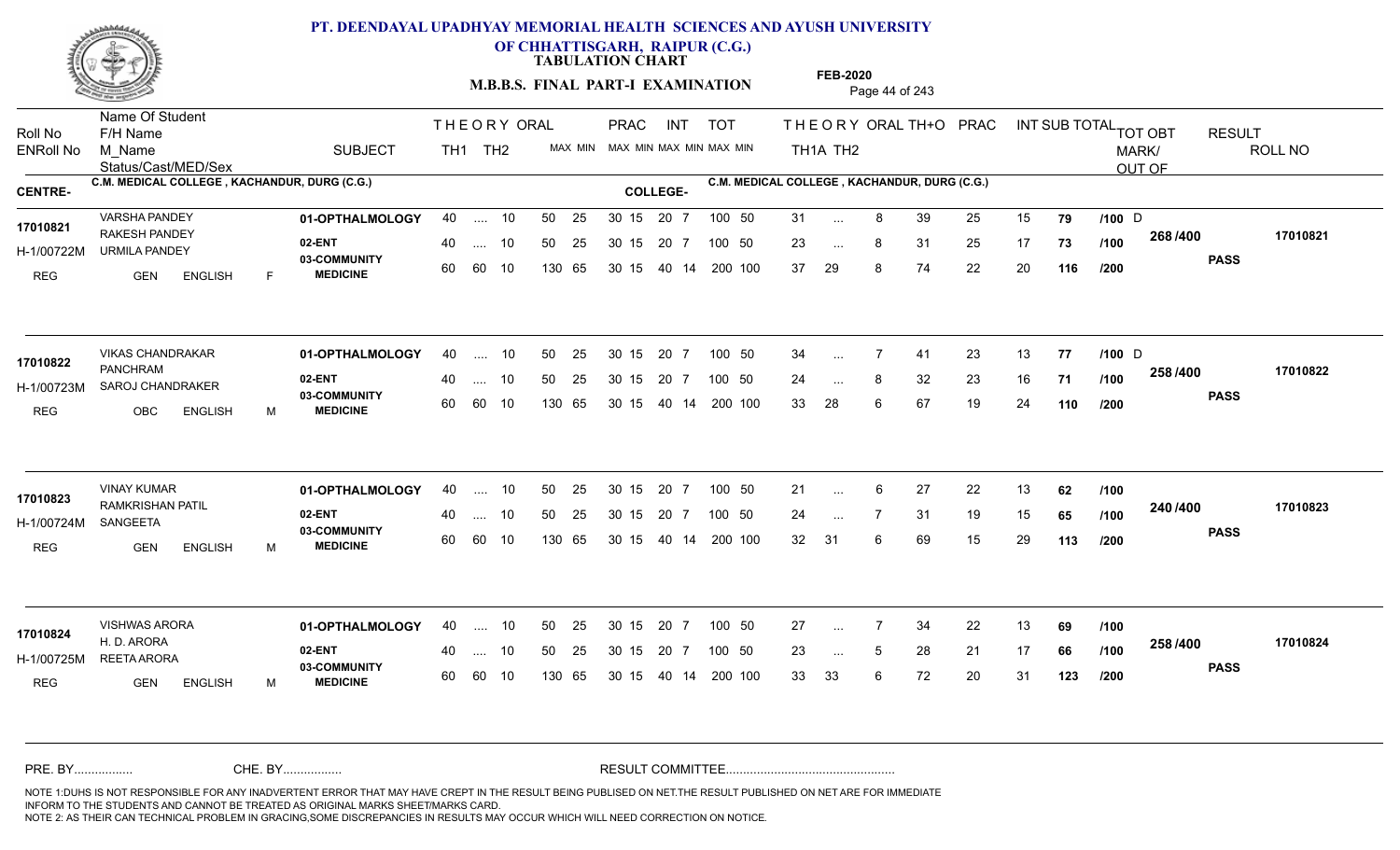

**OF CHHATTISGARH, RAIPUR (C.G.)**

**TABULATION CHART** 

**M.B.B.S. FINAL PART-I EXAMINATION** Page 45 of 243

Status/Cast/MED/Sex Name Of Student Roll No F/H Name M\_Name SUBJECT TH1 TH2 <sup>MAX\_MIN</sup> N TOT THE OR YORAL TH+O PRAC INT TH<sub>1</sub>A TH<sub>2</sub> ORAL TH+ODPRACD INT SUB TOTAL <sub>TOT OBT</sub> RESULT ROLL NO MARK/ OUT OF ENRoll No M Name  $\,$  SUBJECT TH1 TH2 MAX MIN MAX MIN MAX MIN MAX MIN TH1A TH2 **C.M. MEDICAL COLLEGE , KACHANDUR, DURG (C.G.) C.M. MEDICAL COLLEGE , KACHANDUR, DURG (C.G.) CENTRE- COLLEGE-**THE ORY ORAL ORAL PRAC INT TOT THEOR **01-OPTHALMOLOGY** VYOM LAV SHARMA 40 .... 10 30 15 20 7 **02-ENT 03-COMMUNITY MEDICINE** H-1/00726M MAMTA SHARMA 17010825 CHIRANJEEV SHARMA REG GEN ENGLISH M 27 ... 8 35 24 14 **73 /100** 23 ... 7 30 21 16 **67 /100 <sup>2017</sup> 7** 31 33 6 70 19 22 **111 251 PASS /400 17010825** 40 .... 10 60 60 10 50 25 30 15 130 65 30 15 40 14 200 100 20 7 100 50 50 25 30 15 20 7 100 50 27 ... ... ... **/100 /100 /200**

**FEB-2020**

NOTE 1:DUHS IS NOT RESPONSIBLE FOR ANY INADVERTENT ERROR THAT MAY HAVE CREPT IN THE RESULT BEING PUBLISED ON NET.THE RESULT PUBLISHED ON NET ARE FOR IMMEDIATE INFORM TO THE STUDENTS AND CANNOT BE TREATED AS ORIGINAL MARKS SHEET/MARKS CARD.<br>NOTE 2: AS THEIR CAN TECHNICAL PROBLEM IN GRACING,SOME DISCREPANCIES IN RESULTS MAY OCCUR WHICH WILL NEED CORRECTION ON NOTICE. CHE. BY WAREL BY WARE AND THE AVEC THE AVEC THE THE RESULT COMMITTEE AND MULTIME MOTE 1:DUHS IS NOT RESPONSIBLE FOR ANY INADVERTENT ERROR THAT MAY HAVE CREPT IN THE RESULT BEING PUBLISED ON NET.THE RESULT PUBLISHED ON NET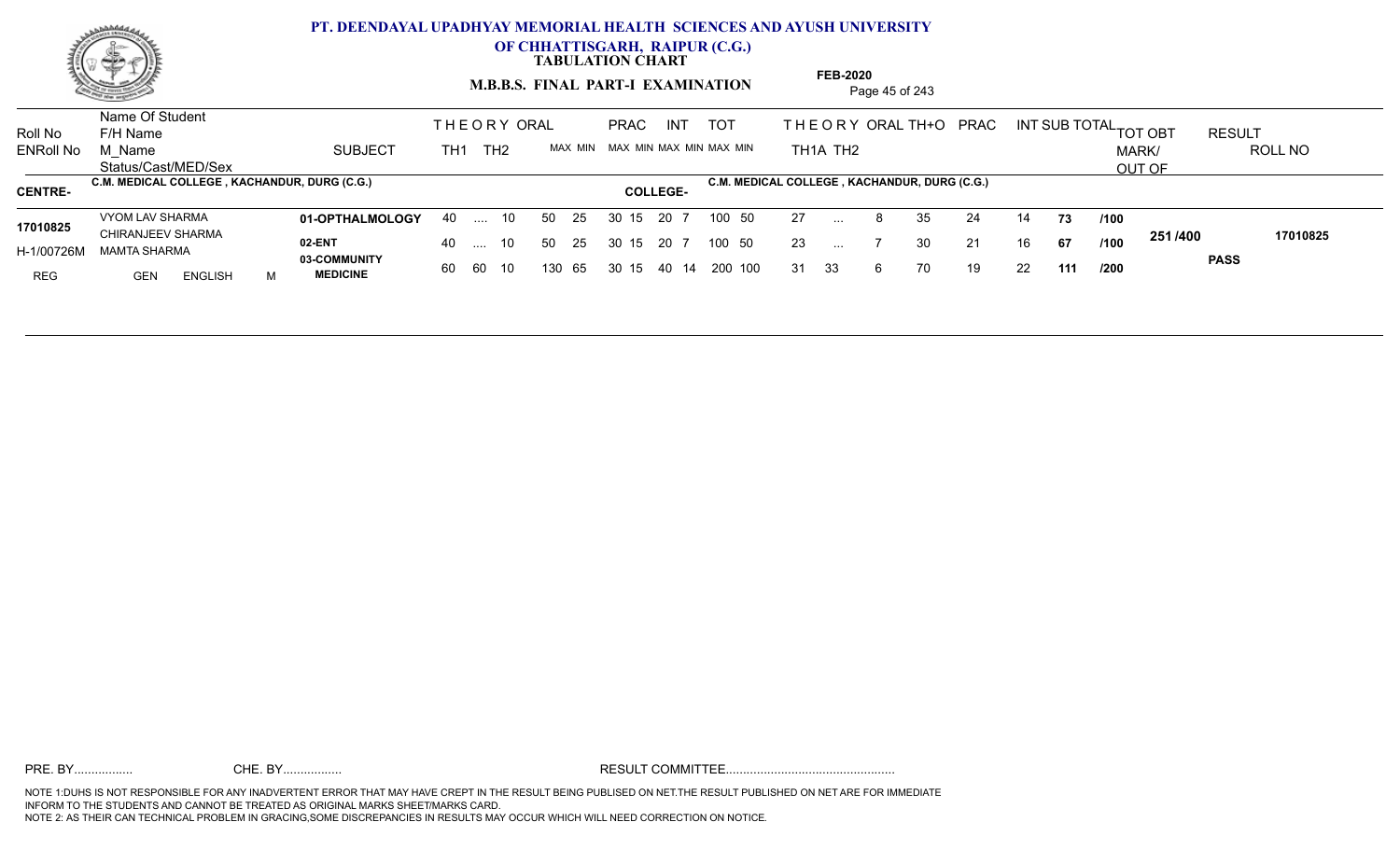

**OF CHHATTISGARH, RAIPUR (C.G.)**

**TABULATION CHART** 

**M.B.B.S. FINAL PART-I EXAMINATION** Page 46 of 243

Status/Cast/MED/Sex Name Of Student Roll No F/H Name M\_Name SUBJECT TH1 TH2 <sup>MAX\_MIN</sup> N PRAC INT TOT THEORY ORAL TH+O PRAC INT TH<sub>1</sub>A TH<sub>2</sub> ORAL TH+ODPRACD INT SUB TOTAL <sub>TOT OBT</sub> RESULT ROLL NO MARK/ OUT OF ENRoll No M Name  $\,$  SUBJECT TH1 TH2 MAX MIN MAX MIN MAX MIN MAX MIN TH1A TH2 **C.M. MEDICAL COLLEGE , KACHANDUR, DURG (C.G.) SHRI SHANKARACHARYA INSTITUTE OF MEDICAL SCIENCES JUNWANI, BHILAI CENTRE- COLLEGE-**THE ORY ORAL PRAC INT PRAC **01-OPTHALMOLOGY** A KRISHNA VENI 40 .... 10 30 15 20 7 **02-ENT** 03-COMMUNITY 60  **MEDICINE** H-1/00881M A ARUNA JYOTHI 17010826 A UMAMAH ESHWAR RAO REG GEN ENGLISH F 23 6 29 19 13 **61** 25 ... 5 30 16 15 **61 /100 <sup>243 /400</sup>** 37 35 7 79 21 27 **127 249 PASS /400 17010826** 40 .... 10 50 25 30 15 60 60 10 130 65 30 15 40 14 200 100 20 7 100 50 50 25 30 15 20 7 100 50 23 ... ... ... **/100 /100 /200** AAKASH KUMAR GUPTA **01-OPTHALMOLOGY** 40 .... 10 50 25 30 15 20 7 100 50 31 **02-ENT** 03-COMMUNITY 60  **MEDICINE** H-1/00882M PRABHA GUPTA KRIPA SHANKAR GUPTA **17010827** REG OBC ENGLISH M 31 6 37 21 15 **73** 25 ... 5 30 18 15 **63 /100 <sup>2007</sup>** 41 43 9 93 26 31 **150 /200 286 PASS /400 17010827** 40 .... 10 50 25 30 15 60 60 10 130 65 30 15 40 14 200 100 20 7 100 50 50 25 30 15 20 7 100 50 31 ... 6  $D \longrightarrow 2$ ... ... **/100 /100 01-OPTHALMOLOGY** AASHNA HARWANI 40 .... 10 30 15 20 7 **02-ENT** 03-COMMUNITY 60  **MEDICINE** H-1/00883M NEHA HARWANI HARISH HARWANI **17010828** REG GEN ENGLISH F 27 7 34 24 14 **72** 36 ... 6 42 19 15 **76 /100** D <sup>21374</sup>00 34 36 9 79 23 29 **131 279** D **PASS /400 17010828** 40 .... 10 50 25 30 15 60 60 10 130 65 30 15 40 14 200 100 20 7 100 50 50 25 30 15 20 7 100 50 27 ... ... **/100 /100 /200 01-OPTHALMOLOGY** AKSHAY DEWANGAN 40 .... 10 30 15 20 7 **02-ENT** 03-COMMUNITY 60  **MEDICINE** H-1/00885M SARASWATI DEWANGAN 22 P.O. 2010 17010830 NARENDRA DEWANGAN REG OBC ENGLISH M 28 ... 7 35 21 14 **70 /100** 25 ... 6 31 18 13 **62 /100 <sup>207</sup> /+00** 39 41 8 88 18 29 **135 267 PASS /400 17010830** 40 .... 10 50 25 30 15 60 60 10 130 65 30 15 20 7 100 50 40 14 200 100 50 25 30 15 20 7 100 50 28 ... 7 ... ... **/100 /100 /200** NOTE 1:DUHS IS NOT RESPONSIBLE FOR ANY INADVERTENT ERROR THAT MAY HAVE CREPT IN THE RESULT BEING PUBLISED ON NET.THE RESULT PUBLISHED ON NET ARE FOR IMMEDIATE INFORM TO THE STUDENTS AND CANNOT BE TREATED AS ORIGINAL MARKS SHEET/MARKS CARD. CHE. BY WAREL BY WARE AND THE AVEC THE AVEC THE THE RESULT COMMITTEE AND MULTIME MOTE 1:DUHS IS NOT RESPONSIBLE FOR ANY INADVERTENT ERROR THAT MAY HAVE CREPT IN THE RESULT BEING PUBLISED ON NET.THE RESULT PUBLISHED ON NET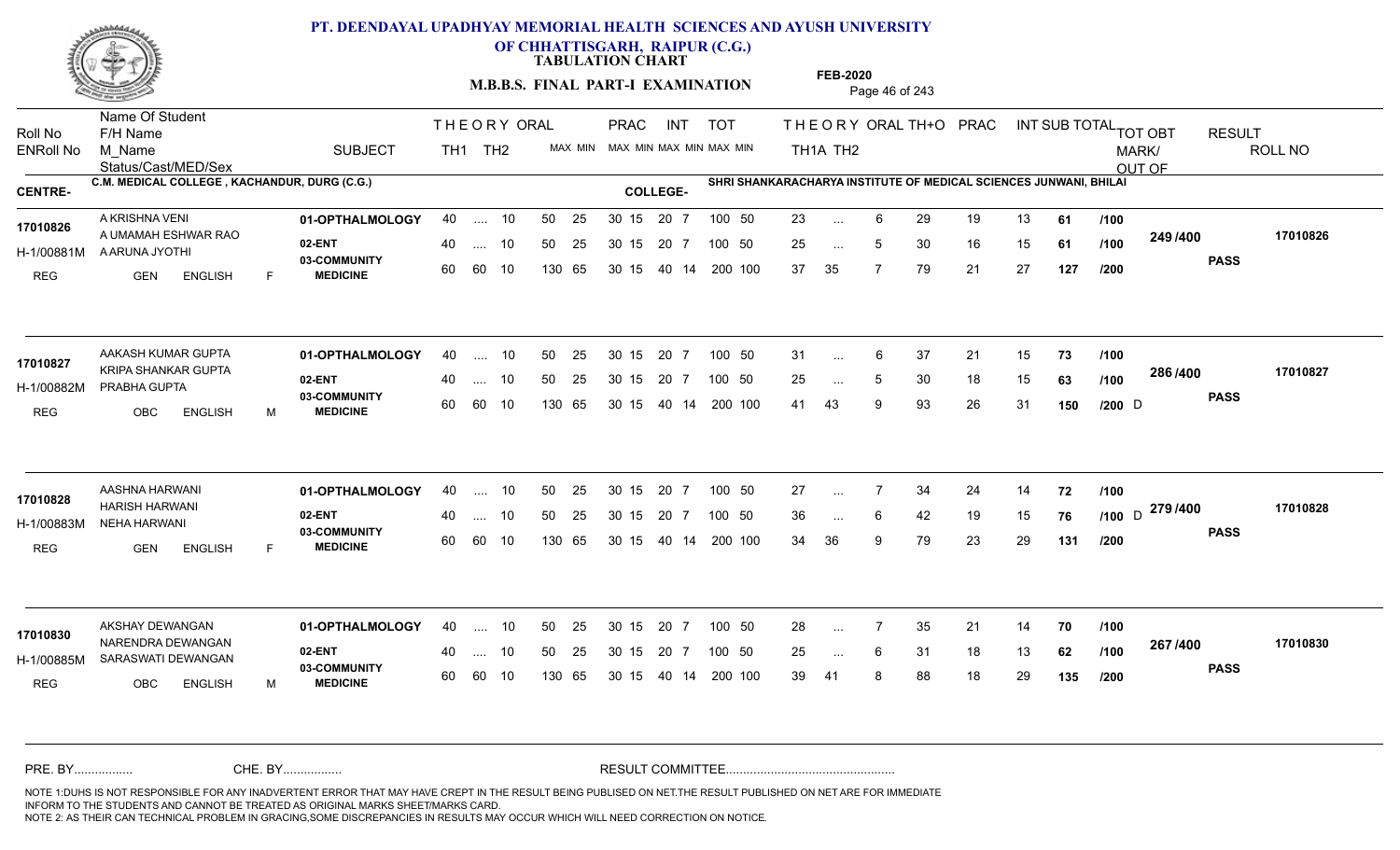

**OF CHHATTISGARH, RAIPUR (C.G.)**

**TABULATION CHART** 

**M.B.B.S. FINAL PART-I EXAMINATION** Page 47 of 243

Status/Cast/MED/Sex Name Of Student Roll No F/H Name M\_Name SUBJECT TH1 TH2 <sup>MAX\_MIN</sup> N PRAC INT TOT THEORY ORAL TH+O PRAC INT TH<sub>1</sub>A TH<sub>2</sub> ORAL TH+ODPRACD INT SUB TOTAL <sub>TOT OBT</sub> RESULT ROLL NO MARK/ OUT OF ENRoll No M Name  $\,$  SUBJECT TH1 TH2 MAX MIN MAX MIN MAX MIN MAX MIN TH1A TH2 **C.M. MEDICAL COLLEGE , KACHANDUR, DURG (C.G.) SHRI SHANKARACHARYA INSTITUTE OF MEDICAL SCIENCES JUNWANI, BHILAI CENTRE- COLLEGE-**THE ORY ORAL PRAC INT PRAC **01-OPTHALMOLOGY** AMAN SONI 40 .... 10 30 15 20 7 **02-ENT** 03-COMMUNITY 60  **MEDICINE** H-1/00888M RASHI SONI 17010833 MAHENDRA SONI REG OBC ENGLISH M 23 ... 7 30 20 13 **63 /100** 23 ... 5 28 18 14 **60 /100 <sup>243 /4</sup>00** 37 37 7 81 19 26 **126 249 PASS /400 17010833** 40 .... 10 50 25 30 15 60 60 10 130 65 30 15 40 14 200 100 20 7 100 50 50 25 30 15 20 7 100 50 23 ... ... ... 5 **/100 /100 /200 01-OPTHALMOLOGY** AMRITA GHOSH 40 .... 10 30 15 20 7 **02-ENT** 03-COMMUNITY 60 **MEDICINE** 60 60 10 H-1/00889M ANITHA AJAYA GHOSH 17010834 M AJAYA GHOSH REG OBC ENGLISH F 20 ... 6 26 21 13 **60** /**100** 31 ... 6 37 16 11 **64 /100 <sup>2007</sup> +** 43 33 7 83 20 26 **129 253 PASS /400 17010834** 40 .... 10 50 25 130 65 130 65 30 15 40 14 200 100 30 15 20 7 100 50 50 25 30 15 20 7 100 50 20 ... ...  $\overline{\phantom{a}}$ . 6 **/100 /100 /200** ANIMESH RATHORE **01-OPTHALMOLOGY** 40 .... 10 50 25 30 15 20 7 100 50 21 **02-ENT** 03-COMMUNITY 60 **MEDICINE** 60 60 10 H-1/00890M BARKHA RANI RATHORE **1998 POILLANDER** 17010835 RAMESHWAR PRASAD RATHORE REG OBC ENGLISH M 21 6 27 21 10 **58** 21 ... 5 26 17 13 **56** /**100 <sup>2007+00</sup>** 33 31 8 72 22 30 **124 238 PASS /400 17010835** .... 10 50 25 130 65 30 15 20 7 130 65 30 15 30 15 20 7 100 50 40 14 200 100 50 25 30 15 20 7 100 50 21 ... 6 ... 5 **/100 /100 /200 01-OPTHALMOLOGY** ANISH SHEIKH 40 .... 10 30 15 20 7 **02-ENT** 03-COMMUNITY 60 **MEDICINE** 60 60 10 H-1/00891M ABDUL AZIZ BRIJBALA REG OBC ENGLISH M 19 ... 6 25 17 13 **55 /100** 21 ... 4 25 16 10 **51 /100 <del>11</del>777-00** 32 30 7 69 19 23 **111 217 PASS /400 17010836** 40 .... 10 50 25 130 65 130 65 30 15 30 15 20 7 100 50 40 14 200 100 50 25 30 15 20 7 100 50 19 ... **17010836**<br>**17010836** ... ... **/100 /100 /200** NOTE 1:DUHS IS NOT RESPONSIBLE FOR ANY INADVERTENT ERROR THAT MAY HAVE CREPT IN THE RESULT BEING PUBLISED ON NET.THE RESULT PUBLISHED ON NET ARE FOR IMMEDIATE INFORM TO THE STUDENTS AND CANNOT BE TREATED AS ORIGINAL MARKS SHEET/MARKS CARD. CHE. BY WAREL BY WARE AND THE AVEC THE AVEC THE THE RESULT COMMITTEE AND MULTIME MOTE 1:DUHS IS NOT RESPONSIBLE FOR ANY INADVERTENT ERROR THAT MAY HAVE CREPT IN THE RESULT BEING PUBLISED ON NET.THE RESULT PUBLISHED ON NET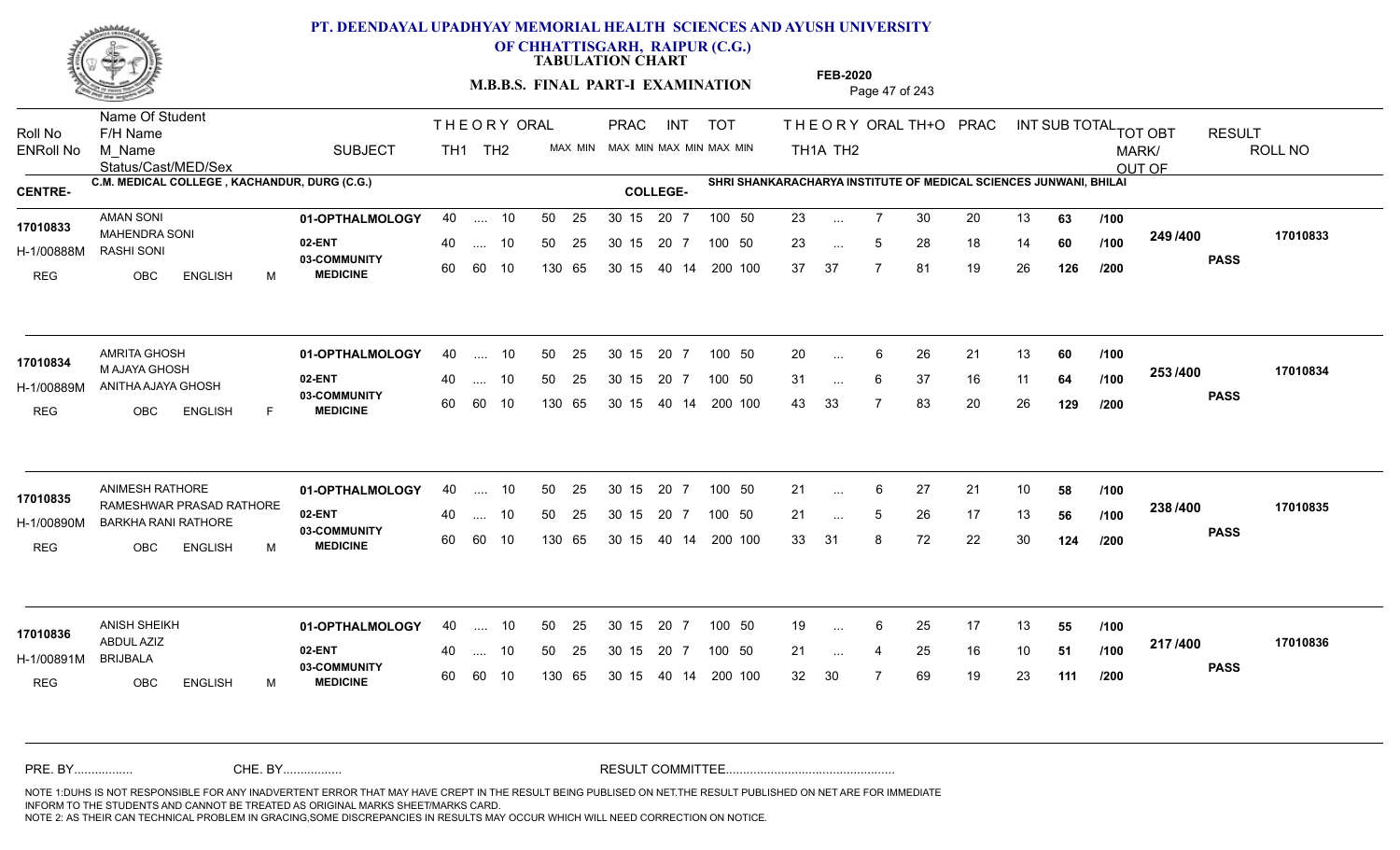

**OF CHHATTISGARH, RAIPUR (C.G.)**

**TABULATION CHART** 

**M.B.B.S. FINAL PART-I EXAMINATION** Page 48 of 243

Status/Cast/MED/Sex Name Of Student Roll No F/H Name M\_Name SUBJECT TH1 TH2 <sup>MAX\_MIN</sup> N PRAC INT TOT THEORY ORAL TH+O PRAC INT TH<sub>1</sub>A TH<sub>2</sub> ORAL TH+ODPRACD INT SUB TOTAL <sub>TOT OBT</sub> RESULT ROLL NO MARK/ OUT OF ENRoll No M Name  $\,$  SUBJECT TH1 TH2 MAX MIN MAX MIN MAX MIN MAX MIN TH1A TH2 **C.M. MEDICAL COLLEGE , KACHANDUR, DURG (C.G.) SHRI SHANKARACHARYA INSTITUTE OF MEDICAL SCIENCES JUNWANI, BHILAI CENTRE- COLLEGE-**THE ORY ORAL PRAC INT PRAC **01-OPTHALMOLOGY** ANKITA JHAWAR 40 .... 10 30 15 20 7 **02-ENT** 03-COMMUNITY 60  **MEDICINE** H-1/00892M SHEELA JHAWAR RAJESH JHAWAR **17010837** REG GEN ENGLISH F 27 ... 6 33 20 14 **67 /100** 24 ... 5 29 19 11 **59 /100 <sup>21 01</sup> 700** 45 36 9 90 24 30 **144 270 PASS /400 17010837** 40 .... 10 50 25 30 15 60 60 10 130 65 30 15 20 7 100 50 40 14 200 100 50 25 30 15 20 7 100 50 27 ... ... ... 5 **/100 /100 /200 01-OPTHALMOLOGY** ANKITA ROUT 40 .... 10 30 15 20 7 **02-ENT** 03-COMMUNITY 60 **MEDICINE** 60 60 10 H-1/00893M DEEPANJALI ROUT 17010838 **SATYA BRATA ROUT** REG GEN ENGLISH F 30 7 37 22 15 **74** 28 ... 6 34 17 12 **63 /100 <sup>212/400</sup>** 33 40 7 80 24 31 **135 272 PASS /400 17010838** 40 .... 10 50 25 130 65 130 65 30 15 40 14 200 100 30 15 20 7 100 50 50 25 30 15 20 7 100 50 30 ... ... ... **/100 /100 /200 01-OPTHALMOLOGY** ANMOL AGRAWAL 40 .... 10 30 15 20 7 **02-ENT** 03-COMMUNITY 60 **MEDICINE** 60 60 10 H-1/00894M UMA AGRAWAL GOPAL AGRAWAL **17010839** REG GEN ENGLISH F 27 8 35 22 13 **70** 30 ... 5 35 17 15 **67 /100 <sup>2007/400</sup>** 35 36 8 79 23 30 **132 269 /100 PASS /400 17010839** .... 10 50 25 30 15 130 65 20 7 130 65 30 15 30 15 20 7 100 50 40 14 200 100 50 25 30 15 20 7 100 50 27 ... ... ... 5 **/100 /200 01-OPTHALMOLOGY** ANSHIKA VINOD 40 .... 10 30 15 20 7 **02-ENT** 03-COMMUNITY 60 **MEDICINE** 60 60 10 H-1/00895M SUMAN VINOD GURUVENDRA SINGH VINOD **17010840** REG GEN ENGLISH F 25 6 31 22 13 **66** 24 ... 5 29 18 13 **60 /100 <sup>2007</sup> 100** 37 33 7 77 23 29 **129 255 PASS /400 17010840** 40 .... 10 50 25 130 65 130 65 30 15 30 15 20 7 100 50 40 14 200 100 50 25 30 15 20 7 100 50 25 ... ... ... **/100 /100 /200** NOTE 1:DUHS IS NOT RESPONSIBLE FOR ANY INADVERTENT ERROR THAT MAY HAVE CREPT IN THE RESULT BEING PUBLISED ON NET.THE RESULT PUBLISHED ON NET ARE FOR IMMEDIATE INFORM TO THE STUDENTS AND CANNOT BE TREATED AS ORIGINAL MARKS SHEET/MARKS CARD. CHE. BY WAREL BY WARE AND THE AVEC THE AVEC THE THE RESULT COMMITTEE AND MULTIME MOTE 1:DUHS IS NOT RESPONSIBLE FOR ANY INADVERTENT ERROR THAT MAY HAVE CREPT IN THE RESULT BEING PUBLISED ON NET.THE RESULT PUBLISHED ON NET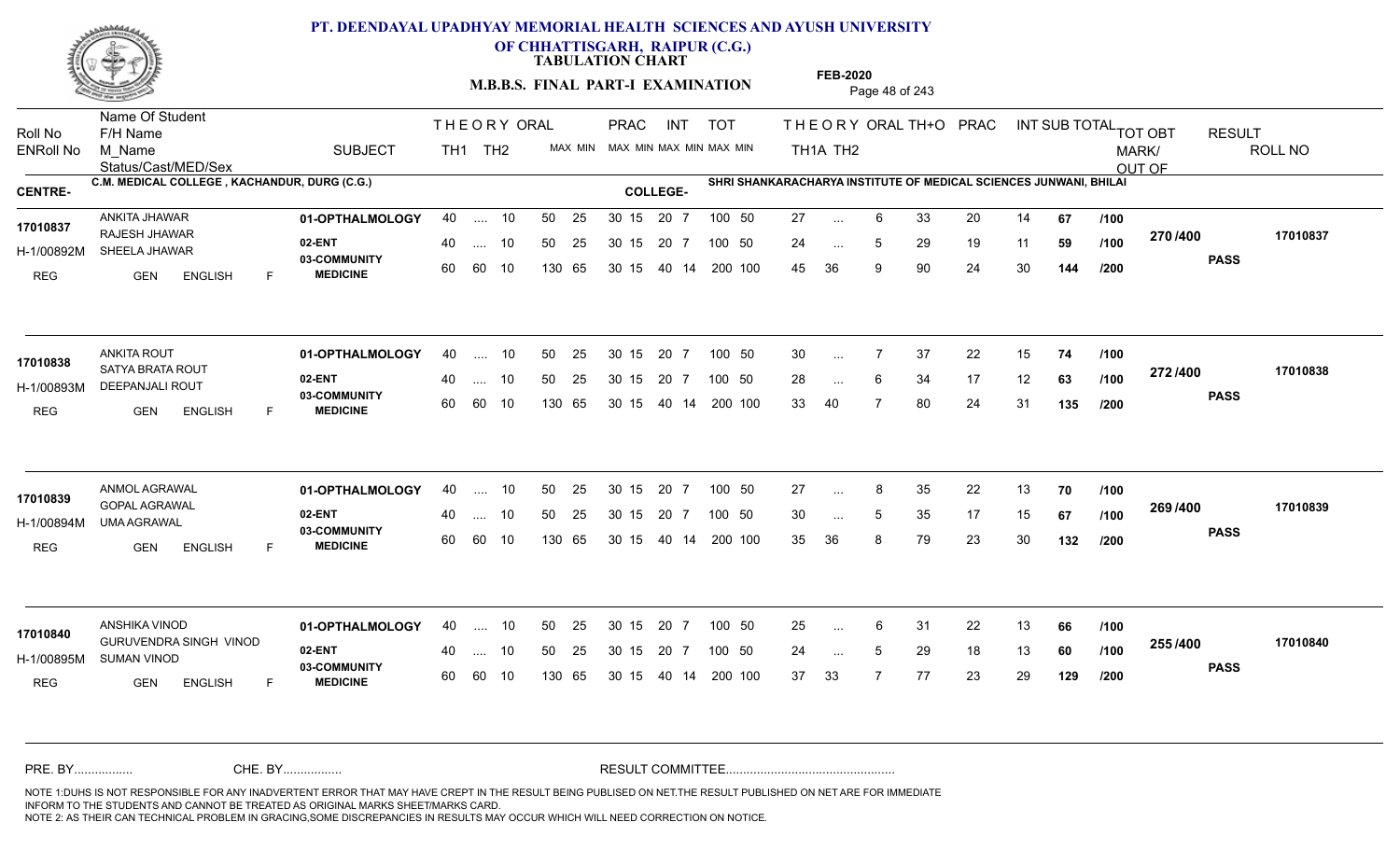

**OF CHHATTISGARH, RAIPUR (C.G.)**

**TABULATION CHART** 

**M.B.B.S. FINAL PART-I EXAMINATION** Page 49 of 243

Status/Cast/MED/Sex Name Of Student Roll No F/H Name M\_Name SUBJECT TH1 TH2 <sup>MAX\_MIN</sup> N PRAC INT TOT THEORY ORAL TH+O PRAC INT TH<sub>1</sub>A TH<sub>2</sub> ORAL TH+ODPRACD INT SUB TOTAL <sub>TOT OBT</sub> RESULT ROLL NO MARK/ OUT OF ENRoll No M Name  $\,$  SUBJECT TH1 TH2 MAX MIN MAX MIN MAX MIN MAX MIN TH1A TH2 **C.M. MEDICAL COLLEGE , KACHANDUR, DURG (C.G.) SHRI SHANKARACHARYA INSTITUTE OF MEDICAL SCIENCES JUNWANI, BHILAI CENTRE- COLLEGE-**THE ORY ORAL PRAC INT PRAC **01-OPTHALMOLOGY** ANURAG JAIN 40 .... 10 30 15 20 7 **02-ENT** 03-COMMUNITY 60  **MEDICINE** H-1/00896M SARLA JAIN 17010841 SANJAY KUMAR JAIN REG GEN ENGLISH M 23 ... 6 29 21 10 **60** /**100** 22 ... 4 26 15 10 **51 /100 <sup>2007</sup> 100** 35 30 7 72 20 27 **119 230 PASS /400 17010841** 40 .... 10 50 25 30 15 60 60 10 130 65 30 15 20 7 100 50 40 14 200 100 50 25 30 15 20 7 100 50 23 ... ... ... **/100 /100 /200 01-OPTHALMOLOGY** ANUSHKA JULME 40 .... 10 30 15 20 7 **02-ENT** 03-COMMUNITY 60 **MEDICINE** 60 60 10 H-1/00897M VANDANA JULME 17010842 SANJAY KUMAR JULME REG SC ENGLISH F 19 ... 8 27 20 12 **59 /100** 19 ... 5 24\* 15 12 **51 /100 <sup>223/400</sup>** 30 35 7 72 20 27 **119 229 PASS VCG 01 /400 17010842** 40 .... 10 50 25 130 65 130 65 30 15 40 14 200 100 30 15 20 7 100 50 50 25 30 15 20 7 100 50 19 ... 8 ... ... **/100 /100 /200 01-OPTHALMOLOGY** APARNA PANDEY 40 .... 10 30 15 20 7 **02-ENT** 03-COMMUNITY 60 **MEDICINE** 60 60 10 H-1/00898M RAMA PANDEY 17010843 MURLIDHAR PANDEY REG GEN ENGLISH F 27 9 36 22 14 **72** 25 ... 7 32 16 16 **64 /100 <sup>2137–00</sup>** 42 33 9 84 26 33 **143 279 /100 PASS /400 17010843** .... 10 50 25 30 15 130 65 20 7 130 65 30 15 30 15 20 7 100 50 40 14 200 100 50 25 30 15 20 7 100 50 27 ... ... ... **/100 /200** APOORV GARG **01-OPTHALMOLOGY** 40 .... 10 50 25 30 15 20 7 100 50 16 **02-ENT** 03-COMMUNITY 60 **MEDICINE** 60 60 10 H-1/00899M REKHA GARG 22 PM 17010844<br>RAMAKANT GARG REG GEN ENGLISH M 16 8 24\* 19 11 **54** 22 ... 4 26 15 10 **51 /100 <sup>220</sup> 1** 30 33 7 70 19 26 **115 220 PASS VCG 01 /400 17010844** 40 .... 10 50 25 130 65 130 65 30 15 30 15 20 7 100 50 40 14 200 100 50 25 30 15 20 7 100 50 16 ... 8 ... ... 4 **/100 /100 /200** NOTE 1:DUHS IS NOT RESPONSIBLE FOR ANY INADVERTENT ERROR THAT MAY HAVE CREPT IN THE RESULT BEING PUBLISED ON NET.THE RESULT PUBLISHED ON NET ARE FOR IMMEDIATE INFORM TO THE STUDENTS AND CANNOT BE TREATED AS ORIGINAL MARKS SHEET/MARKS CARD. CHE. BY WAREL BY WARE AND THE AVEC THE AVEC THE THE RESULT COMMITTEE AND MULTIME MOTE 1:DUHS IS NOT RESPONSIBLE FOR ANY INADVERTENT ERROR THAT MAY HAVE CREPT IN THE RESULT BEING PUBLISED ON NET.THE RESULT PUBLISHED ON NET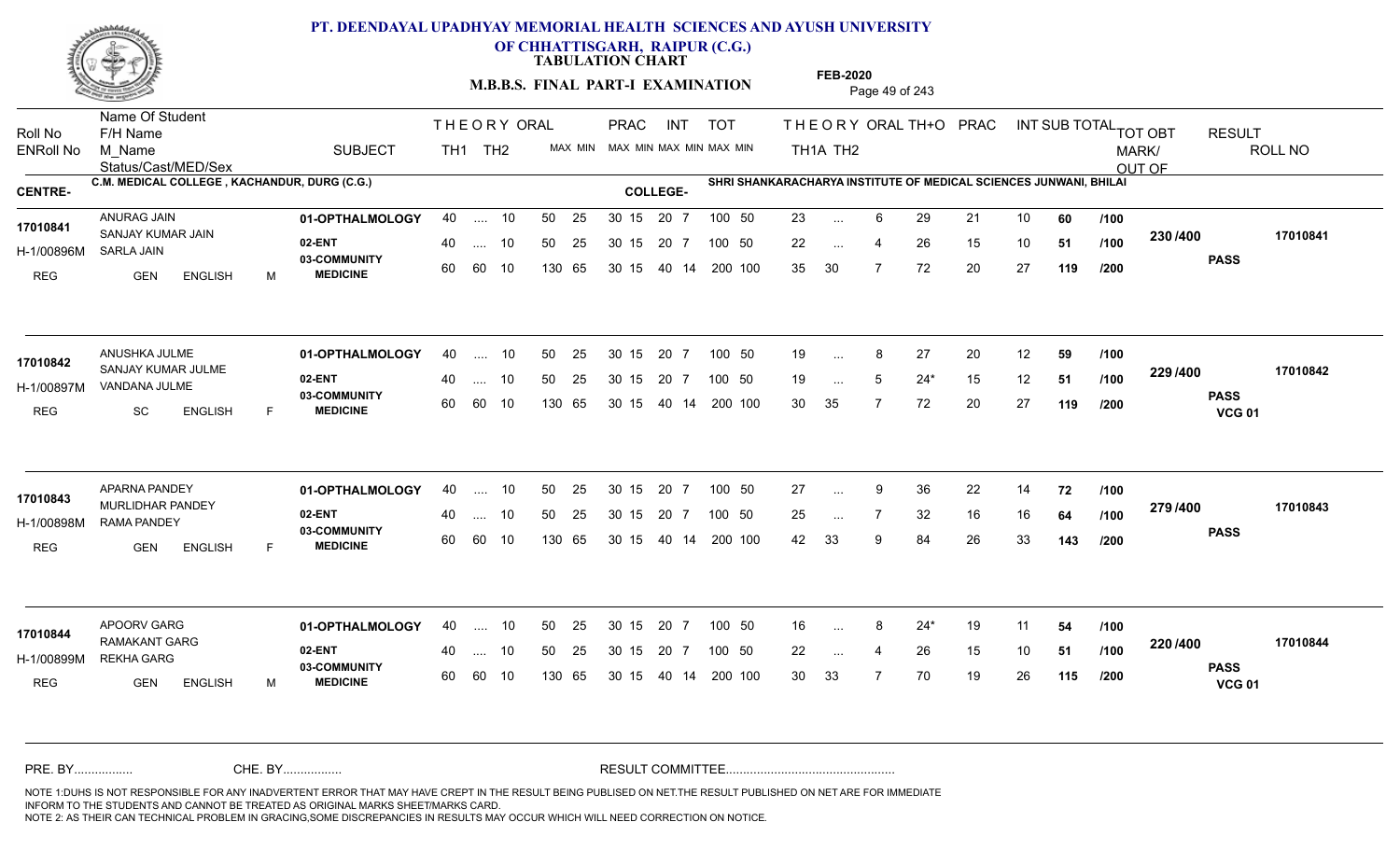

**OF CHHATTISGARH, RAIPUR (C.G.)**

**TABULATION CHART** 

**M.B.B.S. FINAL PART-I EXAMINATION** Page 50 of 243

Status/Cast/MED/Sex Name Of Student Roll No F/H Name M\_Name SUBJECT TH1 TH2 <sup>MAX\_MIN</sup> N PRAC INT TOT THEORY ORAL TH+O PRAC INT TH<sub>1</sub>A TH<sub>2</sub> ORAL TH+ODPRACD INT SUB TOTAL <sub>TOT OBT</sub> RESULT ROLL NO MARK/ OUT OF ENRoll No M Name  $\,$  SUBJECT TH1 TH2 MAX MIN MAX MIN MAX MIN MAX MIN TH1A TH2 **C.M. MEDICAL COLLEGE , KACHANDUR, DURG (C.G.) SHRI SHANKARACHARYA INSTITUTE OF MEDICAL SCIENCES JUNWANI, BHILAI CENTRE- COLLEGE-**THE ORY ORAL PRAC INT PRAC **01-OPTHALMOLOGY** ARCHANA NIRALA 40 .... 10 30 15 20 7 **02-ENT** 03-COMMUNITY 60  **MEDICINE** H-1/00900M 17010845 **GHANSHYAM** GEETA REG GEN ENGLISH F 21 7 28 22 14 **64** 24 ... 5 29 17 12 **58 /100 <sup>2007</sup> 1** 38 38 8 84 20 30 **134 256 PASS /400 17010845** 40 .... 10 50 25 30 15 60 60 10 130 65 30 15 40 14 200 100 20 7 100 50 50 25 30 15 20 7 100 50 21 ... ... ... 5 **/100 /100 /200 01-OPTHALMOLOGY** ARPANA 40 .... 10 30 15 20 7 **02-ENT** 03-COMMUNITY 60 **MEDICINE** 60 60 10 H-1/00901M TARAVATI PATEL GANESH PRASAD PATEL **17010846** REG OBC ENGLISH F 13 6 19\* 20 13 **52** 23 ... 5 28 17 15 **60** /**100 <sup>2047</sup> 1400** 32 33 6 71 24 27 **122 234 FAIL 17010846 /400** Re-OPTHALMOLOGY 40 .... 10 50 25 130 65 130 65 30 15 40 14 200 100 30 15 20 7 100 50 50 25 30 15 20 7 100 50 13 ... ... ... 5 **/100 /100 /200** ARPIT KUMAR AGRAWAL **01-OPTHALMOLOGY** 40 .... 10 50 25 30 15 20 7 100 50 20 **02-ENT** 03-COMMUNITY 60 **MEDICINE** 60 60 10 H-1/00902M RAMO AGRAWAL PAWAN AGRAWAL **17010847** REG GEN ENGLISH M 20 ... 6 26 18 11 **55 /100** 22 ... 4 26 16 11 **53 /100 <sup>2307+00</sup>** 38 31 6 75 22 25 **122 230 PASS /400 17010847** .... 10 50 25 30 15 130 65 20 7 130 65 30 15 30 15 20 7 100 50 40 14 200 100 50 25 30 15 20 7 100 50 20 ... 6 ... ... **/100 /100 /200 01-OPTHALMOLOGY** ASHISH ROY 40 .... 10 30 15 20 7 **02-ENT** 03-COMMUNITY 60 **MEDICINE** 60 60 10 H-1/00903M RPU THOMAS **17010848** LEENA ROY REG GEN ENGLISH M 21 7 28 21 15 **64** 28 ... 6 34 18 12 **64 /100 <sup>204</sup> /\*00** 38 36 8 82 26 28 **136 264 PASS /400 17010848** 40 .... 10 50 25 130 65 130 65 30 15 30 15 20 7 100 50 40 14 200 100 50 25 30 15 20 7 100 50 21 ... ... ... 6 **/100 /100 /200** NOTE 1:DUHS IS NOT RESPONSIBLE FOR ANY INADVERTENT ERROR THAT MAY HAVE CREPT IN THE RESULT BEING PUBLISED ON NET.THE RESULT PUBLISHED ON NET ARE FOR IMMEDIATE INFORM TO THE STUDENTS AND CANNOT BE TREATED AS ORIGINAL MARKS SHEET/MARKS CARD. CHE. BY WAREL BY WARE AND THE AVEC THE AVEC THE THE RESULT COMMITTEE AND MULTIME MOTE 1:DUHS IS NOT RESPONSIBLE FOR ANY INADVERTENT ERROR THAT MAY HAVE CREPT IN THE RESULT BEING PUBLISED ON NET.THE RESULT PUBLISHED ON NET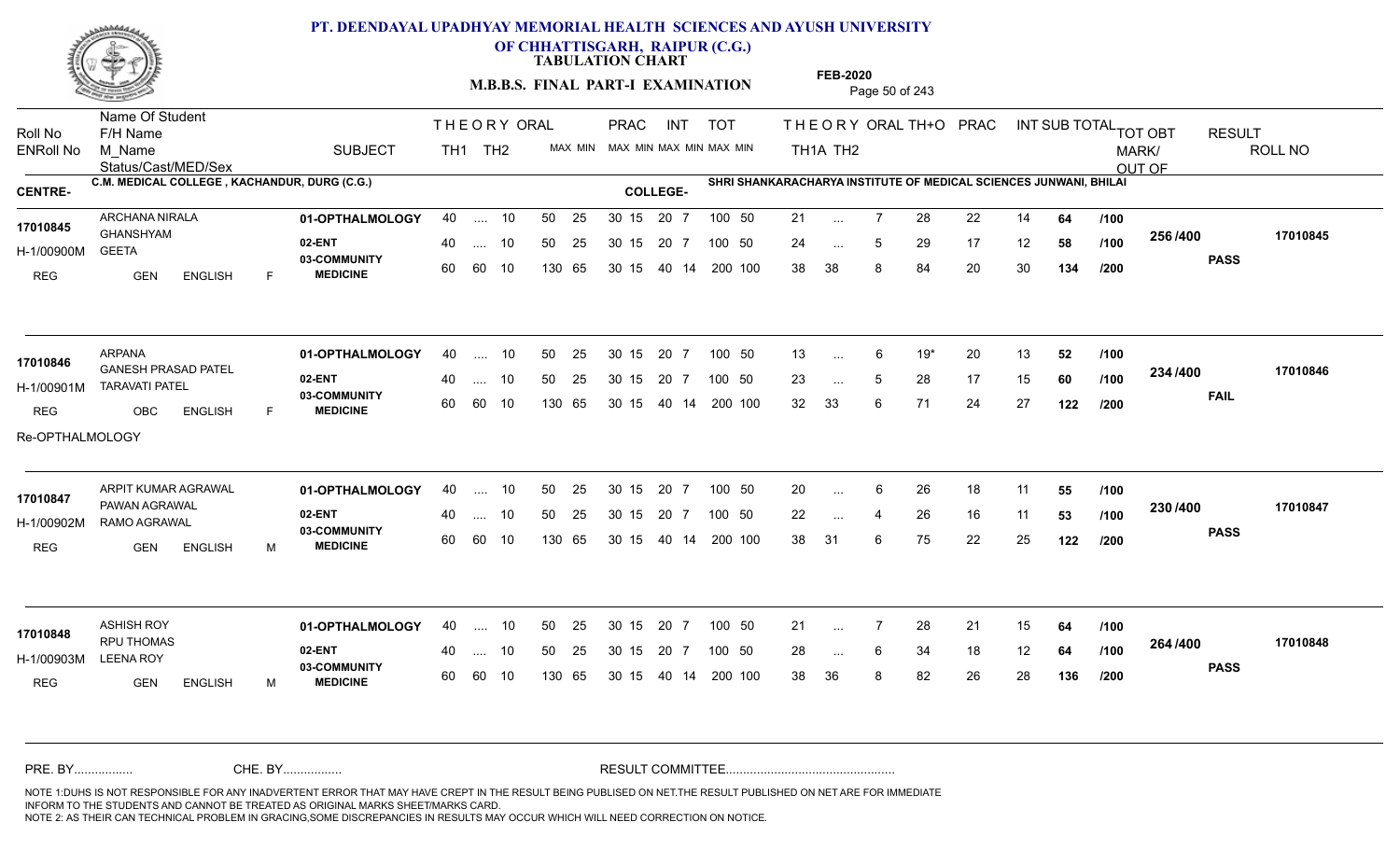

**OF CHHATTISGARH, RAIPUR (C.G.)**

**TABULATION CHART** 

**M.B.B.S. FINAL PART-I EXAMINATION** Page 51 of 243

Status/Cast/MED/Sex Name Of Student Roll No F/H Name M\_Name SUBJECT TH1 TH2 <sup>MAX\_MIN</sup> N PRAC INT TOT THEORY ORAL TH+O PRAC INT TH<sub>1</sub>A TH<sub>2</sub> ORAL TH+ODPRACD INT SUB TOTAL <sub>TOT OBT</sub> RESULT ROLL NO MARK/ OUT OF ENRoll No M Name  $\,$  SUBJECT TH1 TH2 MAX MIN MAX MIN MAX MIN MAX MIN TH1A TH2 **C.M. MEDICAL COLLEGE , KACHANDUR, DURG (C.G.) SHRI SHANKARACHARYA INSTITUTE OF MEDICAL SCIENCES JUNWANI, BHILAI CENTRE- COLLEGE-**THE ORY ORAL PRAC INT PRAC **01-OPTHALMOLOGY** AVANEESH DWIVEDI 40 .... 10 30 15 20 7 **02-ENT** 03-COMMUNITY 60  **MEDICINE** H-1/00904M KALPANA DWIVEDI VASU DEO DWIVEDI **17010849** REG GEN ENGLISH M 23 ... 7 30 20 14 **64 /100** 23 ... 5 28 15 11 **54 /100 <sup>243/400</sup>** 39 34 7 80 23 28 **131 249 PASS /400 17010849** .... 10 50 25 60 60 10 50 25 30 15 130 65 30 15 40 14 200 100 20 7 100 50 50 25 30 15 20 7 100 50 23 ... ... ... 5 **/100 /100 /200 01-OPTHALMOLOGY** AVI GUMBER 40 .... 10 30 15 20 7 **02-ENT** 03-COMMUNITY 60 **MEDICINE** 60 60 10 H-1/00905M SHASHI GUMBER 22 PM MADAN LAL GUMBER **17010850** REG GEN ENGLISH M 28 8 36 22 15 **73** 27 ... 7 34 17 15 **66 /100 <sup>2007</sup> 7** 39 43 9 91 25 30 **146 285 PASS /400 17010850** 40 .... 10 50 25 130 65 130 65 30 15 40 14 200 100 30 15 20 7 100 50 50 25 30 15 20 7 100 50 28 ... 8 ... ... **/100 /100 /200 01-OPTHALMOLOGY** AYUSHI SHARMA 40 .... 10 30 15 20 7 **02-ENT** 03-COMMUNITY 60  **MEDICINE** H-1/00906M DURGA SHARMA LAXMI PRASAD SHARMA **17010851** REG GEN ENGLISH F 25 7 32 22 14 **68** 25 ... 5 30 17 11 **58 /100 <sup>2007</sup> 1** 36 32 8 76 26 27 **129 255 PASS /400 17010851** .... 10 50 25 30 15 60 60 10 20 7 130 65 30 15 30 15 20 7 100 50 40 14 200 100 50 25 30 15 20 7 100 50 25 ... 7 ... ... 5 **/100 /100 /200 01-OPTHALMOLOGY** AYUSHI TIWARI 40 .... 10 30 15 20 7 **02-ENT** 03-COMMUNITY 60 **MEDICINE** 60 60 10 H-1/00907M SHANTA TIWARI 17010852 <sub>NARENDRA TIWARI</sub> REG **GEN ENGLISH** F 25 7 32 21 13 **66** 23 ... 5 28 17 13 **58 /100 <sup>2-10 / 100</mark>**</sup> 39 32 7 78 19 27 **124 248 PASS /400 17010852** 40 .... 10 50 25 130 65 130 65 30 15 30 15 20 7 100 50 40 14 200 100 50 25 30 15 20 7 100 50 25 ... ... ... 5 **/100 /100 /200** NOTE 1:DUHS IS NOT RESPONSIBLE FOR ANY INADVERTENT ERROR THAT MAY HAVE CREPT IN THE RESULT BEING PUBLISED ON NET.THE RESULT PUBLISHED ON NET ARE FOR IMMEDIATE INFORM TO THE STUDENTS AND CANNOT BE TREATED AS ORIGINAL MARKS SHEET/MARKS CARD. CHE. BY WAREL BY WARE AND THE AVEC THE AVEC THE THE RESULT COMMITTEE AND MULTIME MOTE 1:DUHS IS NOT RESPONSIBLE FOR ANY INADVERTENT ERROR THAT MAY HAVE CREPT IN THE RESULT BEING PUBLISED ON NET.THE RESULT PUBLISHED ON NET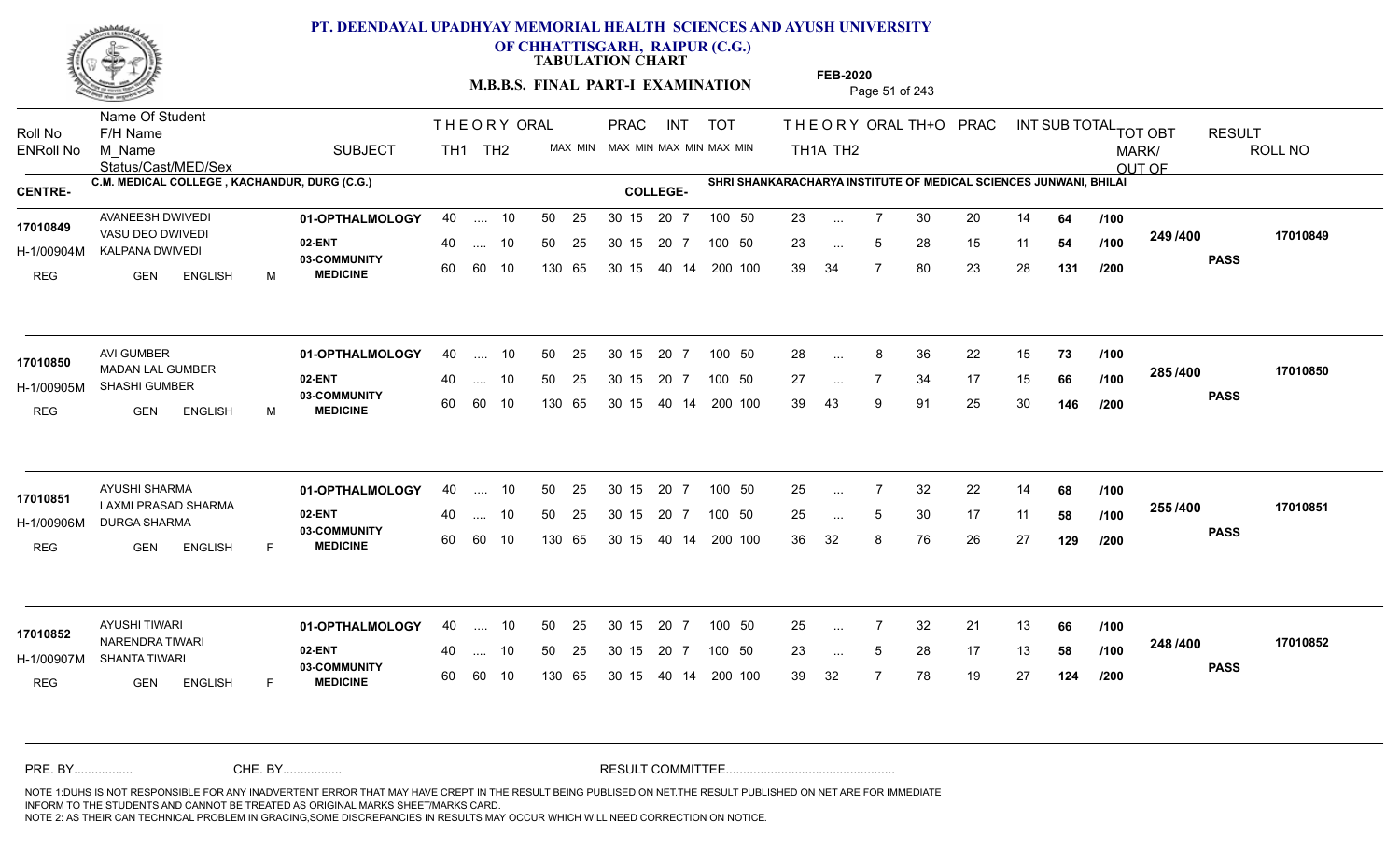

**OF CHHATTISGARH, RAIPUR (C.G.)**

**TABULATION CHART** 

**M.B.B.S. FINAL PART-I EXAMINATION** Page 52 of 243

Status/Cast/MED/Sex Name Of Student Roll No F/H Name M\_Name SUBJECT TH1 TH2 <sup>MAX\_MIN</sup> N PRAC INT TOT THEORY ORAL TH+O PRAC INT TH<sub>1</sub>A TH<sub>2</sub> ORAL TH+ODPRACD INT SUB TOTAL <sub>TOT OBT</sub> RESULT ROLL NO MARK/ OUT OF ENRoll No M Name  $\,$  SUBJECT TH1 TH2 MAX MIN MAX MIN MAX MIN MAX MIN TH1A TH2 **C.M. MEDICAL COLLEGE , KACHANDUR, DURG (C.G.) SHRI SHANKARACHARYA INSTITUTE OF MEDICAL SCIENCES JUNWANI, BHILAI CENTRE- COLLEGE-**THE ORY ORAL PRAC INT PRAC **01-OPTHALMOLOGY** BHARAT BHUSHAN 40 .... 10 30 15 20 7 **02-ENT** 03-COMMUNITY 60  **MEDICINE** H-1/00908M SANJAY KAMLESH REG GEN ENGLISH M 22 ... 6 28 20 9 **57 /100** 22 ... 4 26 15 10 **51 /100 <sup>2007</sup> 100** 38 31 7 76 22 24 **122 230 PASS /400 17010853** 40 .... 10 50 25 30 15 60 60 10 130 65 30 15 40 14 200 100 20 7 100 50 50 25 30 15 20 7 100 50 22 ... **17010853 17010853** ... ... **/100 /100 /200 01-OPTHALMOLOGY** BHARTI SAHU 40 .... 10 30 15 20 7 **02-ENT** 03-COMMUNITY 60 **MEDICINE** 60 60 10 H-1/00909M MOTIM SAHU ROHIT SAHU REG OBC ENGLISH F 24 ... 8 32 20 14 **66 /100** 27 ... 4 31 16 11 **58 /100 <sup>2407400</sup>** 38 32 7 77 22 25 **124 248 PASS /400 17010854** 40 .... 10 50 25 130 65 130 65 30 15 40 14 200 100 30 15 20 7 100 50 50 25 30 15 20 7 100 50 24 ... 8 **17010854** ... ... **/100 /100 /200** CHANDERMOHAN GUPTA **01-OPTHALMOLOGY** 40 .... 10 50 25 30 15 20 7 100 50 30 **02-ENT** 03-COMMUNITY 60 **MEDICINE** 60 60 10 H-1/00910M INDRA GUPTA 17010855<br>SATISH KUMAR GUPTA REG GEN ENGLISH M 30 9 39 21 14 **74** 28 ... 3 31 17 10 **58 /100 <sup>2137400</sup>** 43 44 7 94 22 25 **141 273 PASS /400 17010855** .... 10 50 25 30 15 130 65 20 7 130 65 30 15 30 15 20 7 100 50 40 14 200 100 50 25 30 15 20 7 100 50 30 ... 9 ... ... 3 **/100 /100 /200 01-OPTHALMOLOGY** CHINMOY GHOSH 40 .... 10 30 15 20 7 **02-ENT** 03-COMMUNITY 60 **MEDICINE** 60 60 10 H-1/00911M KABITA MANJARI DANDPAT 22 COMMUNITY BARINDRA BARAN GHOSH **17010856** REG OBC ENGLISH M 20 9 29 22 12 **63** 23 ... 5 28 16 10 **54 /100 <sup>237</sup> /\*\***00 34 32 6 72 21 27 **120 237 PASS /400 17010856** 40 .... 10 50 25 130 65 130 65 30 15 30 15 20 7 100 50 40 14 200 100 50 25 30 15 20 7 100 50 20 ... 9 ... ... **/100 /100 /200** NOTE 1:DUHS IS NOT RESPONSIBLE FOR ANY INADVERTENT ERROR THAT MAY HAVE CREPT IN THE RESULT BEING PUBLISED ON NET.THE RESULT PUBLISHED ON NET ARE FOR IMMEDIATE INFORM TO THE STUDENTS AND CANNOT BE TREATED AS ORIGINAL MARKS SHEET/MARKS CARD. CHE. BY WAREL BY WARE AND THE AVEC THE AVEC THE THE RESULT COMMITTEE AND MULTIME MOTE 1:DUHS IS NOT RESPONSIBLE FOR ANY INADVERTENT ERROR THAT MAY HAVE CREPT IN THE RESULT BEING PUBLISED ON NET.THE RESULT PUBLISHED ON NET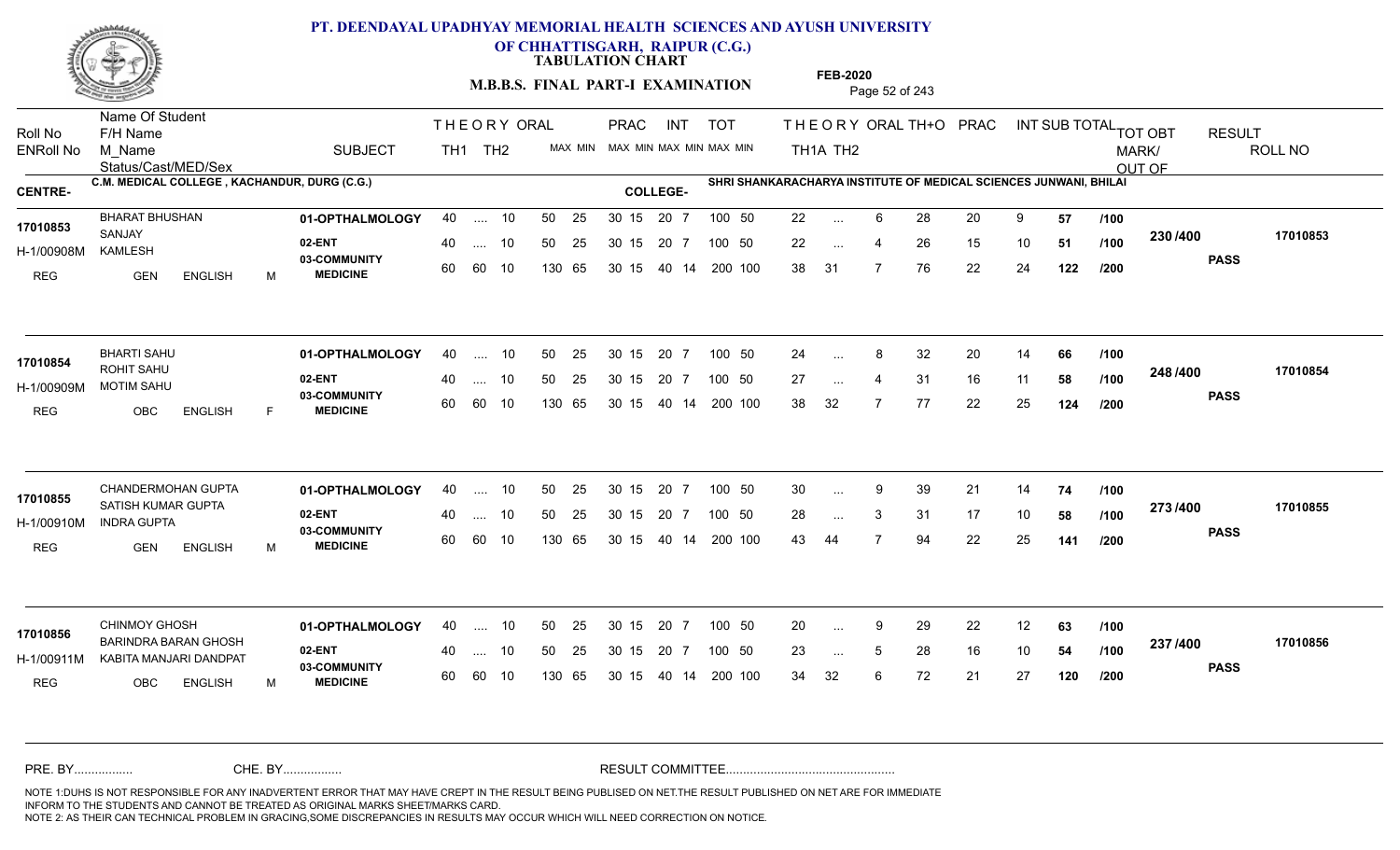

**OF CHHATTISGARH, RAIPUR (C.G.)**

**TABULATION CHART** 

**M.B.B.S. FINAL PART-I EXAMINATION** Page 53 of 243

Status/Cast/MED/Sex Name Of Student Roll No F/H Name M\_Name SUBJECT TH1 TH2 <sup>MAX\_MIN</sup> N PRAC INT TOT THEORY ORAL TH+O PRAC INT TH<sub>1</sub>A TH<sub>2</sub> ORAL TH+ODPRACD INT SUB TOTAL <sub>TOT OBT</sub> RESULT ROLL NO MARK/ OUT OF ENRoll No M Name  $\,$  SUBJECT TH1 TH2 MAX MIN MAX MIN MAX MIN MAX MIN TH1A TH2 **C.M. MEDICAL COLLEGE , KACHANDUR, DURG (C.G.) SHRI SHANKARACHARYA INSTITUTE OF MEDICAL SCIENCES JUNWANI, BHILAI CENTRE- COLLEGE-**THE ORY ORAL PRAC INT PRAC **01-OPTHALMOLOGY** CHITRANSHA SHARMA 40 .... 10 30 15 20 7 **02-ENT** 03-COMMUNITY 60  **MEDICINE** H-1/00912M ASHU SHARMA 17010857 DINESH KUMAR SHARMA REG GEN ENGLISH F 27 ... 9 36 23 15 **74 /100** 27 ... 7 34 17 13 **64 /100 <del>1</del>111-00** 37 35 7 79 25 29 **133 271 PASS /400 17010857** 40 .... 10 50 25 30 15 60 60 10 130 65 30 15 40 14 200 100 20 7 100 50 50 25 30 15 20 7 100 50 27 ... ... ... **/100 /100 /200 01-OPTHALMOLOGY** DEEPIKA SAHU 40 .... 10 30 15 20 7 **02-ENT** 03-COMMUNITY 60 **MEDICINE** 60 60 10 H-1/00913M KARUNA SAHU PAWAN KUMAR SAHU **17010858** REG GEN ENGLISH F 22 ... 8 30 21 14 **65 /100** 23 ... 5 28 16 11 **55 /100 <sup>2007</sup> 700** 30 30 8 68 23 24 **115 235 PASS /400 17010858** 40 .... 10 50 25 130 65 130 65 30 15 40 14 200 100 30 15 20 7 100 50 50 25 30 15 20 7 100 50 22 ... 8 ... ... **/100 /100 /200** 01**-OPTHALMOLOGY** 40 .... 10 50 25 30 15 20 7 100 50 22 **02-ENT** 03-COMMUNITY 60  **MEDICINE** H-1/00916M UTTARA DEVI RANJIT KUMAR **17010861** REG OBC ENGLISH M 22 8 30 19 13 **62** 23 ... 6 29 17 13 **59 /100 <sup>237</sup> /\*\*** 42 34 8 84 23 29 **136 257 PASS /400 17010861** .... 10 50 25 30 15 60 60 10 20 7 130 65 30 15 30 15 20 7 100 50 40 14 200 100 50 25 30 15 20 7 100 50 22 ... 8 ... ... 6 **/100 /100 /200 01-OPTHALMOLOGY** DISHA SINGHAL 40 .... 10 30 15 20 7 **02-ENT** 03-COMMUNITY 60 **MEDICINE** 60 60 10 H-1/00918M RADHA SINGHAL VISHNU SINGHAL **17010863** REG **GEN ENGLISH** F 26 7 33 21 14 **68** 28 ... 6 34 16 13 **63 /100 <sup>2137–00</sup>** 45 38 8 91 24 27 **142 273 PASS /400 17010863** 40 .... 10 50 25 130 65 130 65 30 15 30 15 20 7 100 50 40 14 200 100 50 25 30 15 20 7 100 50 26 ... ... ... 6 **/100 /100 /200** NOTE 1:DUHS IS NOT RESPONSIBLE FOR ANY INADVERTENT ERROR THAT MAY HAVE CREPT IN THE RESULT BEING PUBLISED ON NET.THE RESULT PUBLISHED ON NET ARE FOR IMMEDIATE INFORM TO THE STUDENTS AND CANNOT BE TREATED AS ORIGINAL MARKS SHEET/MARKS CARD. CHE. BY WAREL BY WARE AND THE AVEC THE AVEC THE THE RESULT COMMITTEE AND MULTIME MOTE 1:DUHS IS NOT RESPONSIBLE FOR ANY INADVERTENT ERROR THAT MAY HAVE CREPT IN THE RESULT BEING PUBLISED ON NET.THE RESULT PUBLISHED ON NET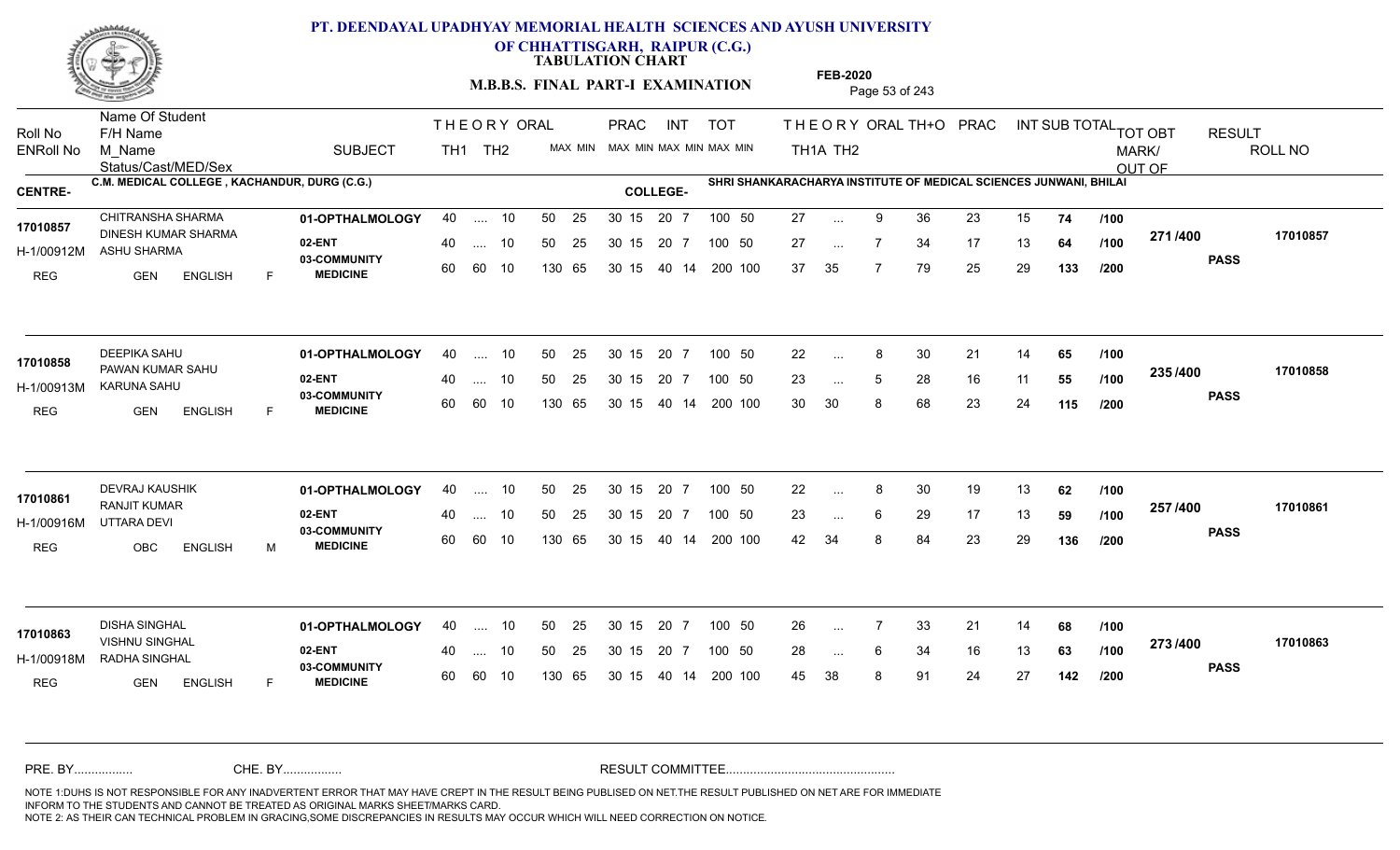

**OF CHHATTISGARH, RAIPUR (C.G.)**

**TABULATION CHART** 

**M.B.B.S. FINAL PART-I EXAMINATION** Page 54 of 243

Status/Cast/MED/Sex Name Of Student Roll No F/H Name M\_Name SUBJECT TH1 TH2 <sup>MAX\_MIN</sup> N PRAC INT TOT THEORY ORAL TH+O PRAC INT TH<sub>1</sub>A TH<sub>2</sub> ORAL TH+ODPRACD INT SUB TOTAL <sub>TOT OBT</sub> RESULT ROLL NO MARK/ OUT OF ENRoll No M Name  $\,$  SUBJECT TH1 TH2 MAX MIN MAX MIN MAX MIN MAX MIN TH1A TH2 **C.M. MEDICAL COLLEGE , KACHANDUR, DURG (C.G.) SHRI SHANKARACHARYA INSTITUTE OF MEDICAL SCIENCES JUNWANI, BHILAI CENTRE- COLLEGE-**THE ORY ORAL PRAC INT PRAC **01-OPTHALMOLOGY** DIPA KUMARI 40 .... 10 30 15 20 7 **02-ENT** 03-COMMUNITY 60  **MEDICINE** H-1/00919M JAYANTI DEVI 17010864 SATISH KUMAR SHARMA REG **GEN ENGLISH** F 24 ... 8 32 21 15 **68 /100** 24 7 31 21 12 **64** 40 39 9 88 21 33 **142 274 PASS /400 17010864** 40 .... 10 50 25 30 15 60 60 10 130 65 30 15 20 7 100 50 40 14 200 100 50 25 30 15 20 7 100 50 24 ... ... ... **/100 /100 /200 01-OPTHALMOLOGY** DISHA GUPTA 40 .... 10 30 15 20 7 **02-ENT** 03-COMMUNITY 60 **MEDICINE** 60 60 10 H-1/00920M ASHA GUPTA ANIL GUPTA REG GEN ENGLISH F 27 ... 8 35 22 14 **71 /100** 23 ... 7 30 21 15 **66 /100 <sup>2007</sup> 7** 43 40 9 92 25 31 **148 285 PASS /400 17010865** 40 .... 10 50 25 130 65 130 65 30 15 40 14 200 100 30 15 20 7 100 50 50 25 30 15 20 7 100 50 27 ... 8 **17010865 DISHA GUPTA** ... ... **/100 /100 /200 01-OPTHALMOLOGY** GARIMA CHHABRA 40 .... 10 30 15 20 7 **02-ENT** 03-COMMUNITY 60 **MEDICINE** 60 60 10 H-1/00921M RISHU CHHABRA **CHARA AN AN 1992** ASEEM CHHABRA **17010866** REG GEN ENGLISH F 16 8 24\* 20 12 **56** 22 ... 5 27 17 11 **55 /100 <sup>22 /</sup>1=**00 27 33 8 68 17 25 **110 221 PASS VCG 01 /400 17010866** .... 10 50 25 30 15 130 65 20 7 130 65 30 15 30 15 20 7 100 50 40 14 200 100 50 25 30 15 20 7 100 50 16 ... ... ... 5 **/100 /100 /200 01-OPTHALMOLOGY** GARIMA SAHU 40 .... 10 30 15 20 7 **02-ENT** 03-COMMUNITY 60 **MEDICINE** 60 60 10 H-1/00922M SAROJ SAHU SHASHI BHUSHAN SAHU **17010867** REG **GEN ENGLISH** F 18 ... 8 26 19 15 **60** /**100** 21 ... 7 28 19 15 **62 /100 <sup>237</sup> 1=00** 40 34 9 83 21 31 **135 257 PASS /400 17010867** 40 .... 10 50 25 130 65 130 65 30 15 30 15 20 7 100 50 40 14 200 100 50 25 30 15 20 7 100 50 18 ... 8 ... ... **/100 /100 /200** NOTE 1:DUHS IS NOT RESPONSIBLE FOR ANY INADVERTENT ERROR THAT MAY HAVE CREPT IN THE RESULT BEING PUBLISED ON NET.THE RESULT PUBLISHED ON NET ARE FOR IMMEDIATE INFORM TO THE STUDENTS AND CANNOT BE TREATED AS ORIGINAL MARKS SHEET/MARKS CARD. CHE. BY WAREL BY WARE AND THE AVEC THE AVEC THE THE RESULT COMMITTEE AND MULTIME MOTE 1:DUHS IS NOT RESPONSIBLE FOR ANY INADVERTENT ERROR THAT MAY HAVE CREPT IN THE RESULT BEING PUBLISED ON NET.THE RESULT PUBLISHED ON NET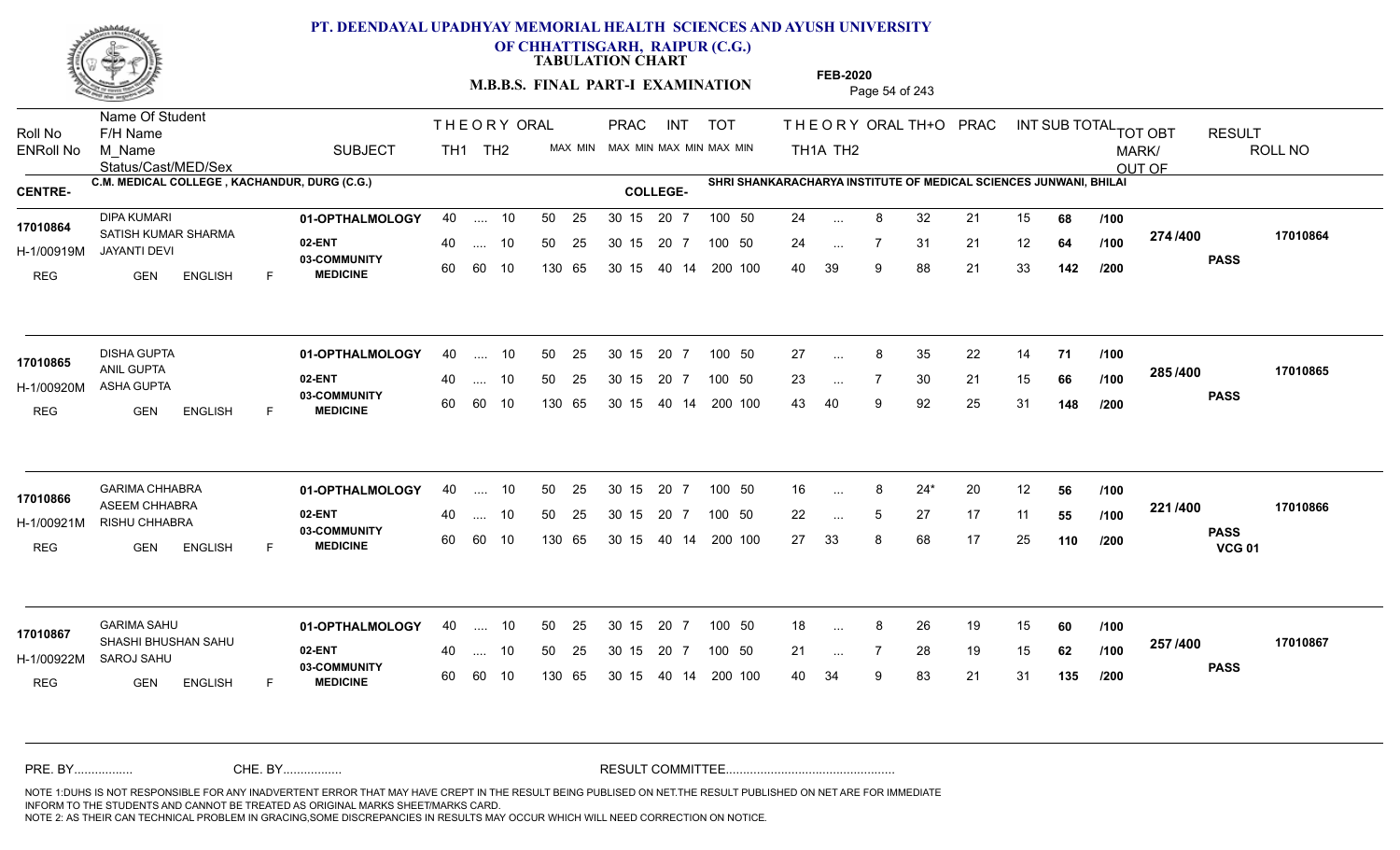

**OF CHHATTISGARH, RAIPUR (C.G.)**

**TABULATION CHART** 

**M.B.B.S. FINAL PART-I EXAMINATION** Page 55 of 243

Status/Cast/MED/Sex Name Of Student Roll No F/H Name M\_Name SUBJECT TH1 TH2 <sup>MAX\_MIN</sup> N PRAC INT TOT THEORY ORAL TH+O PRAC INT TH<sub>1</sub>A TH<sub>2</sub> ORAL TH+ODPRACD INT SUB TOTAL <sub>TOT OBT</sub> RESULT ROLL NO MARK/ OUT OF ENRoll No M Name  $\,$  SUBJECT TH1 TH2 MAX MIN MAX MIN MAX MIN MAX MIN TH1A TH2 **C.M. MEDICAL COLLEGE , KACHANDUR, DURG (C.G.) SHRI SHANKARACHARYA INSTITUTE OF MEDICAL SCIENCES JUNWANI, BHILAI CENTRE- COLLEGE-**THE ORY ORAL PRAC INT PRAC **01-OPTHALMOLOGY** GARIMA SINGH 40 .... 10 30 15 20 7 **02-ENT** 03-COMMUNITY 60  **MEDICINE** H-1/00923M MANJULA SINGH BHIM SINGH KANWAR **17010868** REG ST ENGLISH F 30 8 38 21 15 **74** 29 ... 8 37 18 15 **70 /100 <sup>232 / 4</sup>00** 45 40 8 93 22 33 **148 292 PASS /400 17010868** 40 .... 10 50 25 30 15 60 60 10 130 65 30 15 20 7 100 50 40 14 200 100 50 25 30 15 20 7 100 50 30 ... ... ... **/100 /100 /200 01-OPTHALMOLOGY** GAURI CHAUDHARY 40 .... 10 30 15 20 7 **02-ENT** 03-COMMUNITY 60 **MEDICINE** 60 60 10 H-1/00924M NEELA CHAUDHARY **1999 - 1999 12:44 NEELA** 17010869 PRADEEP CHOUDHARY REG OBC ENGLISH F 20 7 27 18 12 **57** 19 ... 6 25 17 11 **53 /100 <sup>224/400</sup>** 33 30 7 70 18 26 **114 224 PASS /400 17010869**  $\ldots$  10 50 25 30 15 130 65 20 7 130 65 30 15 40 14 200 100 30 15 20 7 100 50 50 25 30 15 20 7 100 50 20 ... ... ... **/100 /100 /200 01-OPTHALMOLOGY** GUNJAN JAIN 40 .... 10 30 15 20 7 **02-ENT** 03-COMMUNITY 60 **MEDICINE** 60 60 10 H-1/00927M 17010872 CHANDRESH JAIN **17010872** MONA JAIN REG GEN ENGLISH F 22 8 30 18 13 **61** 22 ... 6 28 16 10 **54 /100 <sup>231</sup>/\*\*** 44 34 7 85 24 27 **136 251 PASS /400 17010872** .... 10 50 25 30 15 130 65 20 7 130 65 30 15 30 15 20 7 100 50 40 14 200 100 50 25 30 15 20 7 100 50 22 ... 8 ... ... 6 **/100 /100 /200 01-OPTHALMOLOGY** HARSHA GOKLANI 40 .... 10 30 15 20 7 **02-ENT** 03-COMMUNITY 60 **MEDICINE** 60 60 10 H-1/00928M SONA GOKLANI RAJESH GOKLANI **17010873** REG **GEN ENGLISH** F 23 ... 6 29 20 15 **64 /100** 23 ... 6 29 16 11 **56 /100 <sup>2007</sup> 700** 43 37 9 89 24 32 **145 265 PASS /400 17010873** 40 .... 10 50 25 130 65 130 65 30 15 30 15 20 7 100 50 40 14 200 100 50 25 30 15 20 7 100 50 23 ... ... ... 6 **/100 /100 /200** NOTE 1:DUHS IS NOT RESPONSIBLE FOR ANY INADVERTENT ERROR THAT MAY HAVE CREPT IN THE RESULT BEING PUBLISED ON NET.THE RESULT PUBLISHED ON NET ARE FOR IMMEDIATE INFORM TO THE STUDENTS AND CANNOT BE TREATED AS ORIGINAL MARKS SHEET/MARKS CARD. CHE. BY WAREL BY WARE AND THE AVEC THE AVEC THE THE RESULT COMMITTEE AND MULTIME MOTE 1:DUHS IS NOT RESPONSIBLE FOR ANY INADVERTENT ERROR THAT MAY HAVE CREPT IN THE RESULT BEING PUBLISED ON NET.THE RESULT PUBLISHED ON NET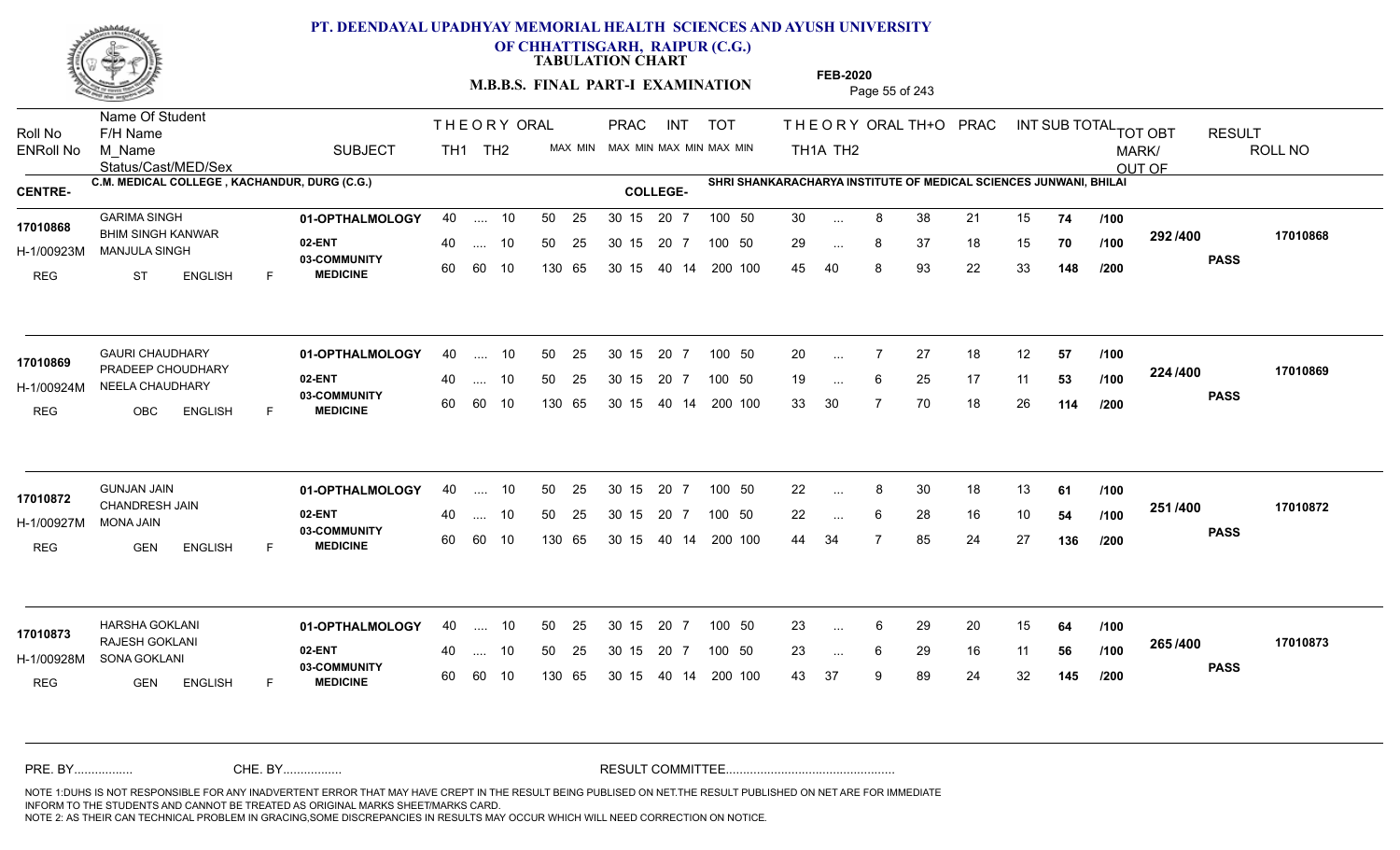

**OF CHHATTISGARH, RAIPUR (C.G.)**

**TABULATION CHART** 

**M.B.B.S. FINAL PART-I EXAMINATION** Page 56 of 243

Status/Cast/MED/Sex Name Of Student Roll No F/H Name M\_Name SUBJECT TH1 TH2 <sup>MAX\_MIN</sup> N PRAC INT TOT THEORY ORAL TH+O PRAC INT TH<sub>1</sub>A TH<sub>2</sub> ORAL TH+ODPRACD INT SUB TOTAL <sub>TOT OBT</sub> RESULT ROLL NO MARK/ OUT OF ENRoll No M Name  $\,$  SUBJECT TH1 TH2 MAX MIN MAX MIN MAX MIN MAX MIN TH1A TH2 **C.M. MEDICAL COLLEGE , KACHANDUR, DURG (C.G.) SHRI SHANKARACHARYA INSTITUTE OF MEDICAL SCIENCES JUNWANI, BHILAI CENTRE- COLLEGE-**THE ORY ORAL PRAC INT PRAC **01-OPTHALMOLOGY** HARSHIKA KOCHER 40 .... 10 30 15 20 7 **02-ENT** 03-COMMUNITY 60  **MEDICINE** H-1/00929M YOGITA JAIN 17010874 RAJENDRA KUMAR JAIN REG GEN ENGLISH F 22 ... 9 31 19 14 **64 /100** 26 ... 6 32 17 13 **62 /100 <sup>213/400</sup>** 47 37 9 93 23 31 **147 273 PASS /400 17010874** 40 .... 10 50 25 30 15 60 60 10 130 65 30 15 20 7 100 50 40 14 200 100 50 25 30 15 20 7 100 50 22 ... ... ... 6 **/100 /100 /200 01-OPTHALMOLOGY** HILAL AHMAD DAR 40 .... 10 30 15 20 7 **02-ENT** 03-COMMUNITY 60 **MEDICINE** 60 60 10 H-1/00930M HALEEMA AKHTAR 17010875 MOHAMMAD MAQBOOL DAR REG GEN ENGLISH M 22 7 29 20 14 **63** 18 ... 7 25 17 13 **55 /100 <sup>4417400</sup>** 37 30 8 75 22 26 **123 241 PASS /400 17010875**  $\ldots$  10 50 25 30 15 130 65 20 7 130 65 30 15 40 14 200 100 30 15 20 7 100 50 50 25 30 15 20 7 100 50 22 ... ... ... **/100 /100 /200 01-OPTHALMOLOGY** ISHA GUPTA 40 .... 10 30 15 20 7 **02-ENT** 03-COMMUNITY 60  **MEDICINE** H-1/00931M SARITA GUPTA P K GUPTA REG GEN ENGLISH F 25 8 33 19 13 **65** 27 ... 7 34 18 12 **64 /100 <sup>21 31 4</sup> 4** 45 39 9 93 24 29 **146 275 PASS /400 17010876** .... 10 50 25 30 15 60 60 10 20 7 130 65 30 15 30 15 20 7 100 50 40 14 200 100 50 25 30 15 20 7 100 50 25 ... 8 **17010876**<br>17010876 ... ... **/100 /100 /200 01-OPTHALMOLOGY** JAITHIWALA LAHARI 40 .... 10 30 15 20 7 **02-ENT** 03-COMMUNITY 60 **MEDICINE** 60 60 10 H-1/00932M J ANURADHA J SRINIVAS REG OBC ENGLISH F 22 7 29 20 14 **63** 23 ... 6 29 19 12 **60 /100 <sup>2007</sup> 100** 40 34 7 81 24 27 **132 255 PASS /400 17010877** 40 .... 10 50 25 130 65 130 65 30 15 30 15 20 7 100 50 40 14 200 100 50 25 30 15 20 7 100 50 22 ... **17010877**<br>**17010877**<br>**1.0DUWAG** ... ... 6 **/100 /100 /200** NOTE 1:DUHS IS NOT RESPONSIBLE FOR ANY INADVERTENT ERROR THAT MAY HAVE CREPT IN THE RESULT BEING PUBLISED ON NET.THE RESULT PUBLISHED ON NET ARE FOR IMMEDIATE INFORM TO THE STUDENTS AND CANNOT BE TREATED AS ORIGINAL MARKS SHEET/MARKS CARD. CHE. BY WAREL BY WARE AND THE AVEC THE AVEC THE THE RESULT COMMITTEE AND MULTIME MOTE 1:DUHS IS NOT RESPONSIBLE FOR ANY INADVERTENT ERROR THAT MAY HAVE CREPT IN THE RESULT BEING PUBLISED ON NET.THE RESULT PUBLISHED ON NET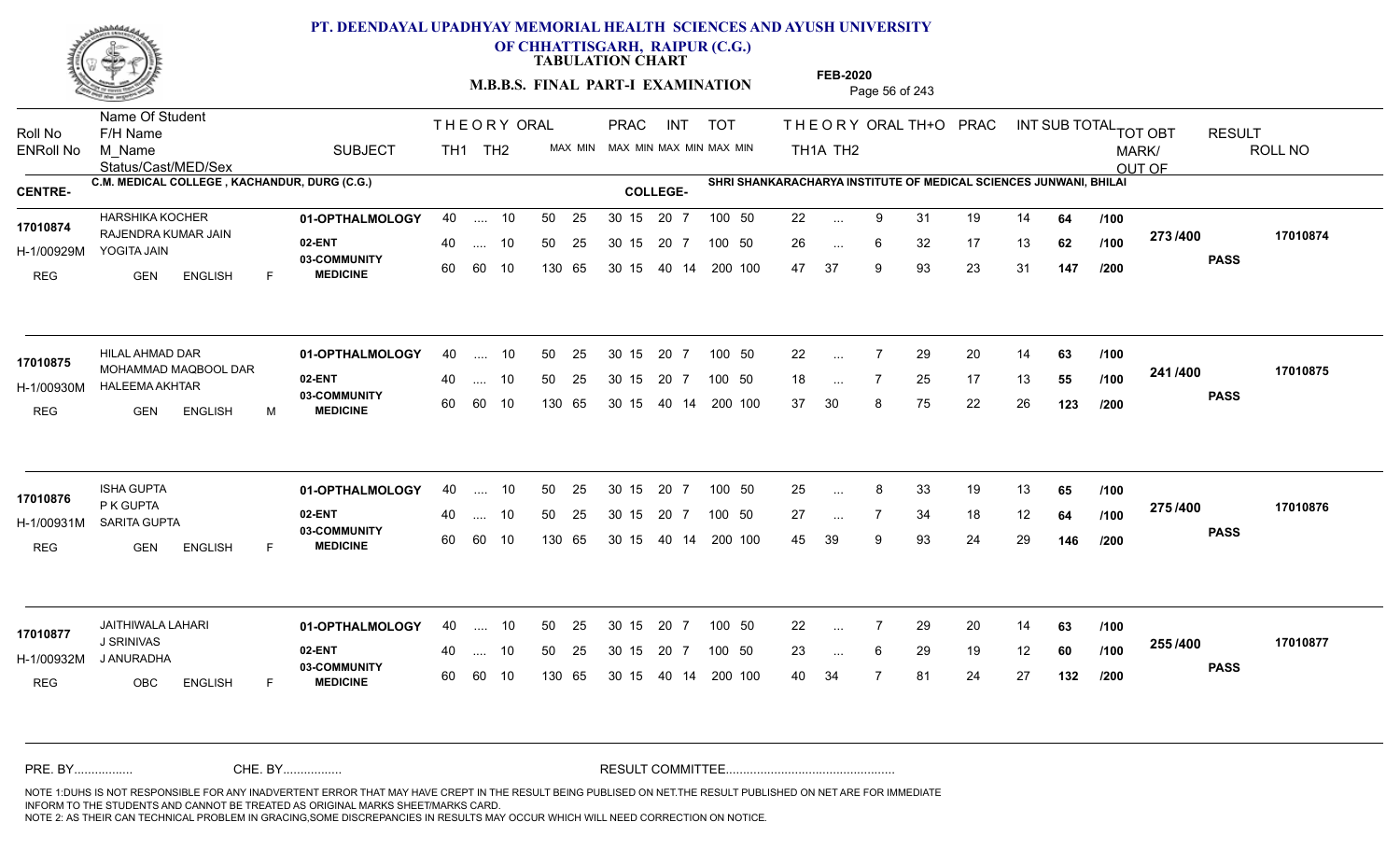

**OF CHHATTISGARH, RAIPUR (C.G.)**

**TABULATION CHART** 

**M.B.B.S. FINAL PART-I EXAMINATION** Page 57 of 243

Status/Cast/MED/Sex Name Of Student Roll No F/H Name M\_Name SUBJECT TH1 TH2 <sup>MAX\_MIN</sup> N PRAC INT TOT THEORY ORAL TH+O PRAC INT TH<sub>1</sub>A TH<sub>2</sub> ORAL TH+ODPRACD INT SUB TOTAL <sub>TOT OBT</sub> RESULT ROLL NO MARK/ OUT OF ENRoll No M Name  $\,$  SUBJECT TH1 TH2 MAX MIN MAX MIN MAX MIN MAX MIN TH1A TH2 **C.M. MEDICAL COLLEGE , KACHANDUR, DURG (C.G.) SHRI SHANKARACHARYA INSTITUTE OF MEDICAL SCIENCES JUNWANI, BHILAI CENTRE- COLLEGE-**THE ORY ORAL PRAC INT PRAC **01-OPTHALMOLOGY** JAVED SIDDIQUI 40 .... 10 30 15 20 7 **02-ENT** 03-COMMUNITY 60  **MEDICINE** H-1/00933M SHAKINA SIDDIQUI ZAKIR HUSSAIN **17010878** REG GEN ENGLISH M 20 6 26 17 10 **53** 23 ... 5 28 17 10 **55 /100 <sup>2007</sup> 700** 38 34 7 79 23 25 **127 235 PASS /400 17010878** 40 .... 10 50 25 30 15 60 60 10 130 65 30 15 40 14 200 100 20 7 100 50 50 25 30 15 20 7 100 50 20 ... ... ... 5 **/100 /100 /200 01-OPTHALMOLOGY** JAVERIYA AKHTAR 40 .... 10 30 15 20 7 **02-ENT** 03-COMMUNITY 60 **MEDICINE** 60 60 10 H-1/00934M RIZWANA AKHTAR AKHTAR KHAN REG GEN ENGLISH F 20 6 26 19 14 **59** 24 ... 5 29 17 12 **58 /100 <sup>2027</sup> 7** 40 39 8 87 20 28 **135 252 PASS /400 17010879** 40 .... 10 50 25 130 65 130 65 30 15 40 14 200 100 30 15 20 7 100 50 50 25 30 15 20 7 100 50 20 ... **17010879** JAVERIYA AKHTAR ... ... **/100 /100 /200 01-OPTHALMOLOGY** JIJO JUSTIN 40 .... 10 30 15 20 7 **02-ENT** 03-COMMUNITY 60 **MEDICINE** 60 60 10 H-1/00935M JACEENTHA P JUSTIN BRISH SINGH T.S. **17010880** REG OBC ENGLISH M 21 ... 6 27 21 12 **60** /**100** 22 7 29 16 10 **55** 36 33 7 76 22 29 **127 242 PASS /400 17010880** .... 10 50 25 130 65 30 15 20 7 130 65 30 15 30 15 20 7 100 50 40 14 200 100 50 25 30 15 20 7 100 50 21 ... 6 ... **/100 /100 /200 01-OPTHALMOLOGY** K SHRUTI 40 .... 10 30 15 20 7 **02-ENT** 03-COMMUNITY 60 **MEDICINE** 60 60 10 H-1/00936M K KRISHNA MURTY **17010881** K TULSI REG GEN ENGLISH F 24 7 31 20 14 **65** 24 ... 6 30 20 12 **62 /100 <sup>2007</sup> 100** 41 36 9 86 23 32 **141 268 PASS /400 17010881** 40 .... 10 50 25 130 65 130 65 30 15 30 15 20 7 100 50 40 14 200 100 50 25 30 15 20 7 100 50 24 ... ... ... **/100 /100 /200** NOTE 1:DUHS IS NOT RESPONSIBLE FOR ANY INADVERTENT ERROR THAT MAY HAVE CREPT IN THE RESULT BEING PUBLISED ON NET.THE RESULT PUBLISHED ON NET ARE FOR IMMEDIATE INFORM TO THE STUDENTS AND CANNOT BE TREATED AS ORIGINAL MARKS SHEET/MARKS CARD. CHE. BY WAREL BY WARE AND THE AVEC THE AVEC THE THE RESULT COMMITTEE AND MULTIME MOTE 1:DUHS IS NOT RESPONSIBLE FOR ANY INADVERTENT ERROR THAT MAY HAVE CREPT IN THE RESULT BEING PUBLISED ON NET.THE RESULT PUBLISHED ON NET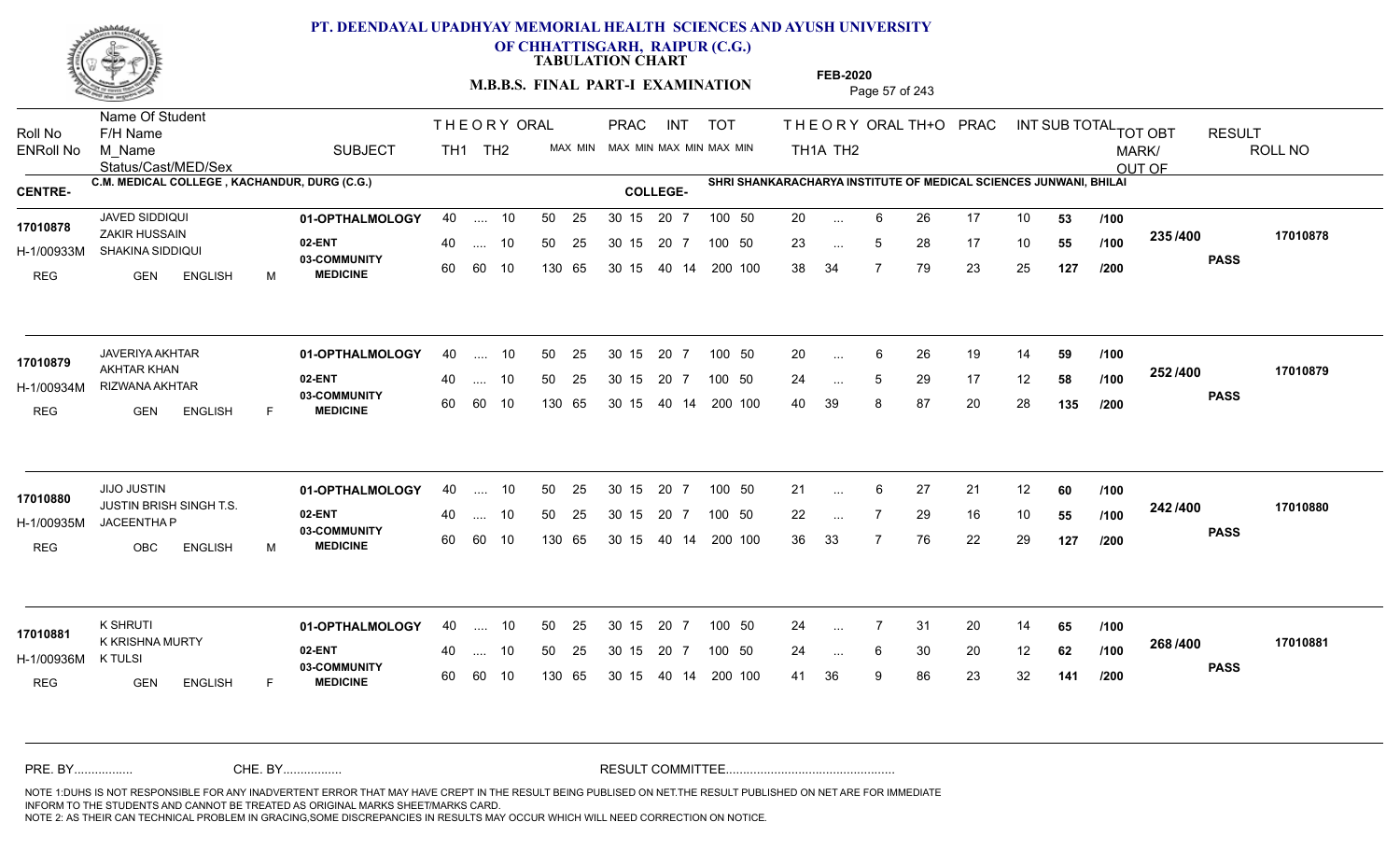

**OF CHHATTISGARH, RAIPUR (C.G.)**

**TABULATION CHART** 

**M.B.B.S. FINAL PART-I EXAMINATION** Page 58 of 243

Status/Cast/MED/Sex Name Of Student Roll No F/H Name M\_Name SUBJECT TH1 TH2 <sup>MAX\_MIN</sup> N PRAC INT TOT THEORY ORAL TH+O PRAC INT TH<sub>1</sub>A TH<sub>2</sub> ORAL TH+ODPRACD INT SUB TOTAL <sub>TOT OBT</sub> RESULT ROLL NO MARK/ OUT OF ENRoll No M Name  $\,$  SUBJECT TH1 TH2 MAX MIN MAX MIN MAX MIN MAX MIN TH1A TH2 **C.M. MEDICAL COLLEGE , KACHANDUR, DURG (C.G.) SHRI SHANKARACHARYA INSTITUTE OF MEDICAL SCIENCES JUNWANI, BHILAI CENTRE- COLLEGE-**THE ORY ORAL PRAC INT PRAC **01-OPTHALMOLOGY** KAJOL SHARMA 40 .... 10 30 15 20 7 **02-ENT** 03-COMMUNITY 60  **MEDICINE** H-1/00937M NEENA SHARMA 22 20 20 **17010882** T. D. SHARMA REG GEN ENGLISH F 23 ... 6 29 15 15 **59 /100** 23 ... 5 28 18 14 **60 /100 <sup>2477</sup> 1400** 37 36 7 80 19 29 **128 247 PASS /400 17010882** 40 .... 10 50 25 30 15 60 60 10 130 65 30 15 20 7 100 50 40 14 200 100 50 25 30 15 20 7 100 50 23 ... ... ... 5 **/100 /100 /200 01-OPTHALMOLOGY** KANHA YADAV 40 .... 10 30 15 20 7 **02-ENT** 03-COMMUNITY 60 **MEDICINE** 60 60 10 H-1/00938M LAXMI YADAV RADHESHYAM YADAV **17010883** REG OBC ENGLISH M 20 ... 6 26 21 12 **59 /100** 21 ... 6 27 16 14 **57 /100 <sup>2007</sup> +** 38 30 8 76 19 24 **119 235 PASS /400 17010883** 40 .... 10 50 25 130 65 130 65 30 15 40 14 200 100 30 15 20 7 100 50 50 25 30 15 20 7 100 50 20 ... ... ... 6 **/100 /100 /200 01-OPTHALMOLOGY** KAVISH GAJWANI 40 .... 10 30 15 20 7 **02-ENT** 03-COMMUNITY 60 **MEDICINE** 60 60 10 H-1/00939M ANJU GAJWANI CHANDRA PRAKASH GAJWANI **17010884** REG GEN ENGLISH M 18 6 24\* 19 13 **56** 22 ... 6 28 17 15 **60** /**100 <sup>2=07=00</sup>** 37 35 7 79 16 29 **124 240 PASS VCG 01 /400 17010884** .... 10 50 25 30 15 130 65 20 7 130 65 30 15 30 15 20 7 100 50 40 14 200 100 50 25 30 15 20 7 100 50 18 ... 6 ... ... 6 **/100 /100 /200 01-OPTHALMOLOGY** KHOBRAM PATEL 40 .... 10 30 15 20 7 **02-ENT** 03-COMMUNITY 60 **MEDICINE** 60 60 10 H-1/00940M RATA BAI PATEL LOKNATH PATEL **17010885** REG OBC ENGLISH M 17 6 23\* 16 13 **52** 24 ... 5 29 15 14 **58 /100 <sup>2007</sup> 1** 40 33 8 81 16 26 **123 233 PASS DC 02 /400 17010885** 40 .... 10 50 25 130 65 130 65 30 15 30 15 20 7 100 50 40 14 200 100 50 25 30 15 20 7 100 50 17 ... ... ... **/100 /100 /200** NOTE 1:DUHS IS NOT RESPONSIBLE FOR ANY INADVERTENT ERROR THAT MAY HAVE CREPT IN THE RESULT BEING PUBLISED ON NET.THE RESULT PUBLISHED ON NET ARE FOR IMMEDIATE INFORM TO THE STUDENTS AND CANNOT BE TREATED AS ORIGINAL MARKS SHEET/MARKS CARD. CHE. BY WAREL BY WARE AND THE AVEC THE AVEC THE THE RESULT COMMITTEE AND MULTIME MOTE 1:DUHS IS NOT RESPONSIBLE FOR ANY INADVERTENT ERROR THAT MAY HAVE CREPT IN THE RESULT BEING PUBLISED ON NET.THE RESULT PUBLISHED ON NET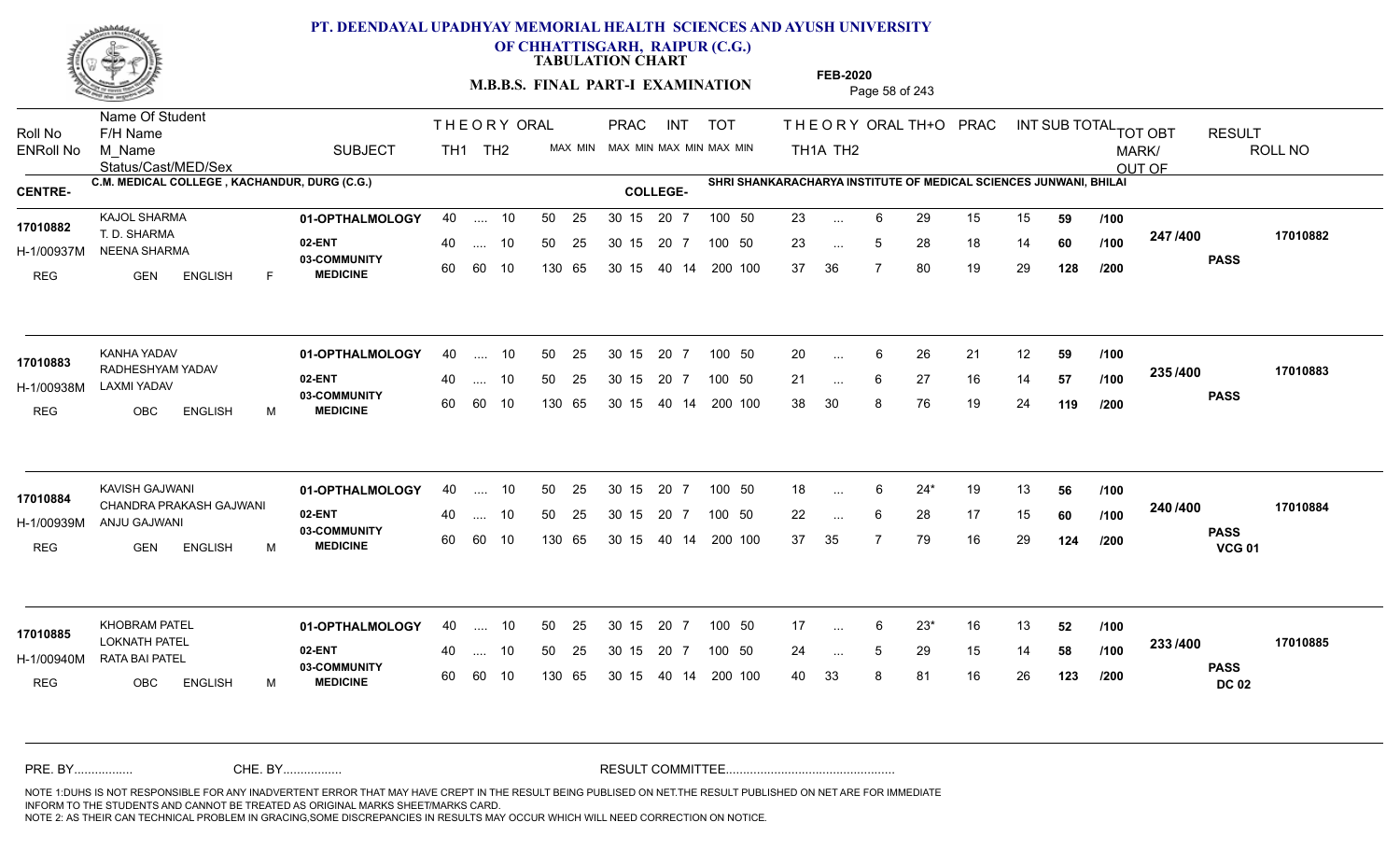

**OF CHHATTISGARH, RAIPUR (C.G.)**

**TABULATION CHART** 

**M.B.B.S. FINAL PART-I EXAMINATION** Page 59 of 243

Status/Cast/MED/Sex Name Of Student Roll No F/H Name M\_Name SUBJECT TH1 TH2 <sup>MAX\_MIN</sup> N PRAC INT TOT THEORY ORAL TH+O PRAC INT TH<sub>1</sub>A TH<sub>2</sub> ORAL TH+ODPRACD INT SUB TOTAL <sub>TOT OBT</sub> RESULT ROLL NO MARK/ OUT OF ENRoll No M Name  $\,$  SUBJECT TH1 TH2 MAX MIN MAX MIN MAX MIN MAX MIN TH1A TH2 **C.M. MEDICAL COLLEGE , KACHANDUR, DURG (C.G.) SHRI SHANKARACHARYA INSTITUTE OF MEDICAL SCIENCES JUNWANI, BHILAI CENTRE- COLLEGE-**THE ORY ORAL PRAC INT PRAC **01-OPTHALMOLOGY** KIRAN SAHU 40 .... 10 30 15 20 7 **02-ENT** 03-COMMUNITY 60  **MEDICINE** H-1/00941M VIJAYA SAHU 17010886 DEVENDRA KUMAR SAHU REG OBC ENGLISH F 25 7 32 21 15 **68** 25 ... 8 33 17 15 **65 /100 <sup>212/400</sup>** 38 39 8 85 24 30 **139 272 PASS /400 17010886** 40 .... 10 50 25 30 15 60 60 10 130 65 30 15 40 14 200 100 20 7 100 50 50 25 30 15 20 7 100 50 25 ... ... ... **/100 /100 /200 01-OPTHALMOLOGY** SARITA DEVI 40 .... 10 30 15 20 7 **02-ENT** 03-COMMUNITY 60 **MEDICINE** 60 60 10 H-1/00942M PHOOL KUMARI 17010887 RAMCHANDRA SINGH REG OBC ENGLISH F 25 7 32 16 13 **61** 23 ... 8 31 17 13 **61 /100 <sup>201 /</sup>\***00 41 37 7 85 22 28 **135 257 PASS /400 17010887** 40 .... 10 50 25 130 65 130 65 30 15 40 14 200 100 30 15 20 7 100 50 50 25 30 15 20 7 100 50 25 ... ... ... **/100 /100 /200 01-OPTHALMOLOGY** KRITIKA YADAV 40 .... 10 30 15 20 7 **02-ENT** 03-COMMUNITY 60 **MEDICINE** 60 60 10 H-1/00944M SUMAN YADAV SHRIRAM YADAV **17010889** REG GEN ENGLISH F 22 ... 6 28 15 11 **54 /100** 24 ... 6 30 18 10 **58 /100 <sup>222 / 4</sup>00** 29 32 7 68 15 27 **110 222 PASS /400 17010889** .... 10 50 25 30 15 130 65 20 7 130 65 30 15 30 15 20 7 100 50 40 14 200 100 50 25 30 15 20 7 100 50 22 ... 6 ... ... 6 **/100 /100 /200 01-OPTHALMOLOGY** KUMAR SWETA ARUN 40 .... 10 30 15 20 7 **02-ENT** 03-COMMUNITY 60 **MEDICINE** 60 60 10 H-1/00945M RANJU KUMARI ARUN KUMAR **17010890** REG OBC ENGLISH F 24 ... 6 30 18 13 **61 /100** 21 ... 7 28 16 11 **55 /100 <sup>2307+00</sup>** 32 30 8 70 18 26 **114 230 PASS /400 17010890** 40 .... 10 50 25 130 65 130 65 30 15 30 15 20 7 100 50 40 14 200 100 50 25 30 15 20 7 100 50 24 ... ... ... **/100 /100 /200** NOTE 1:DUHS IS NOT RESPONSIBLE FOR ANY INADVERTENT ERROR THAT MAY HAVE CREPT IN THE RESULT BEING PUBLISED ON NET.THE RESULT PUBLISHED ON NET ARE FOR IMMEDIATE INFORM TO THE STUDENTS AND CANNOT BE TREATED AS ORIGINAL MARKS SHEET/MARKS CARD. CHE. BY WAREL BY WARE AND THE AVEC THE AVEC THE THE RESULT COMMITTEE AND MULTIME MOTE 1:DUHS IS NOT RESPONSIBLE FOR ANY INADVERTENT ERROR THAT MAY HAVE CREPT IN THE RESULT BEING PUBLISED ON NET.THE RESULT PUBLISHED ON NET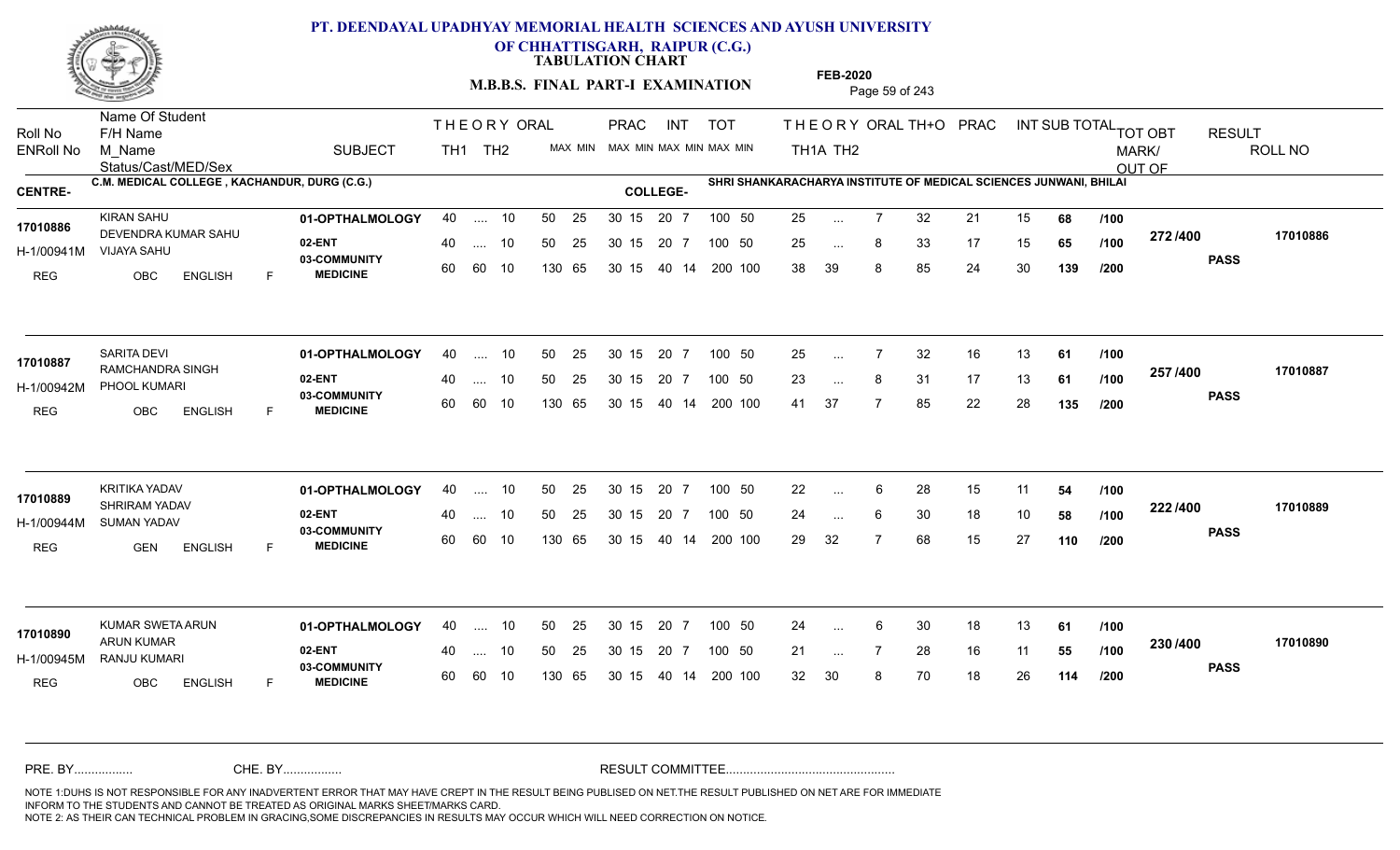

**OF CHHATTISGARH, RAIPUR (C.G.)**

**TABULATION CHART** 

**M.B.B.S. FINAL PART-I EXAMINATION** Page 60 of 243

Status/Cast/MED/Sex Name Of Student Roll No F/H Name M\_Name SUBJECT TH1 TH2 <sup>MAX\_MIN</sup> N PRAC INT TOT THEORY ORAL TH+O PRAC INT TH<sub>1</sub>A TH<sub>2</sub> ORAL TH+ODPRACD INT SUB TOTAL <sub>TOT OBT</sub> RESULT ROLL NO MARK/ OUT OF ENRoll No M Name  $\,$  SUBJECT TH1 TH2 MAX MIN MAX MIN MAX MIN MAX MIN TH1A TH2 **C.M. MEDICAL COLLEGE , KACHANDUR, DURG (C.G.) SHRI SHANKARACHARYA INSTITUTE OF MEDICAL SCIENCES JUNWANI, BHILAI CENTRE- COLLEGE-**THE ORY ORAL PRAC INT PRAC **01-OPTHALMOLOGY** KUNAL BHARTI 40 .... 10 30 15 20 7 **02-ENT** 03-COMMUNITY 60  **MEDICINE** H-1/00946M DEEPIKA BHARTI RANJAN BHARTI **17010891** REG GEN ENGLISH M 16 6 22\* 20 14 **56** 20 ... 6 26 17 13 **56 /100 <sup>223</sup>/+00** 30 31 7 68 17 26 **111 223 PASS DC 03 /400 17010891** 40 .... 10 50 25 30 15 60 60 10 130 65 30 15 20 7 100 50 40 14 200 100 50 25 30 15 20 7 100 50 16 ... ... ... 6 **/100 /100 /200 01-OPTHALMOLOGY** KUSHAL BAKLIWAL 40 .... 10 30 15 20 7 **02-ENT** 03-COMMUNITY 60 **MEDICINE** 60 60 10 H-1/00947M MONIKA BAKLIWAL 17010892 **SANJAY BAKLIWAL** REG GEN ENGLISH M 13 7 20\* 18 11 **49\*** 23 ... 6 29 15 11 **55 /100 <sup>2107–00</sup>** 29 32 7 68 21 25 **114 218 FAIL 17010892 /400** Re-OPTHALMOLOGY 40 .... 10 50 25 130 65 130 65 30 15 40 14 200 100 30 15 20 7 100 50 50 25 30 15 20 7 100 50 13 ... ... ... **/100 /100 /200 01-OPTHALMOLOGY** LALIT KUMAR 40 .... 10 30 15 20 7 **02-ENT** 03-COMMUNITY 60 **MEDICINE** 60 60 10 H-1/00948M GEETA KUTRAHE CK KUTRAHE REG OBC ENGLISH M 16 6 22\* 17 12 **51** 23 ... 5 28 16 12 **56 /100 <sup>2007</sup> 100** 41 32 8 81 21 26 **128 235 PASS DC 03 /400 17010893** .... 10 50 25 30 15 130 65 20 7 130 65 30 15 30 15 20 7 100 50 40 14 200 100 50 25 30 15 20 7 100 50 16 ... 6 **17010893** LALIT KUMAR ... ... 5 **/100 /100 /200 01-OPTHALMOLOGY** MANSI SHAH 40 .... 10 30 15 20 7 **02-ENT** 03-COMMUNITY 60 **MEDICINE** 60 60 10 H-1/00949M KANAK SHAH KIRTI SHAH REG GEN ENGLISH F 21 7 28 19 15 **62** 23 ... 7 30 18 13 **61 /100 <sup>2007–00</sup>** 47 46 8 101 23 33 **157 280 PASS /400 17010894** 40 .... 10 50 25 130 65 130 65 30 15 30 15 20 7 100 50 40 14 200 100 50 25 30 15 20 7 100 50 21 ...  $D \qquad \qquad \text{and}$ **17010894** MANSI SHAH ... ... **/100 /100 /200** NOTE 1:DUHS IS NOT RESPONSIBLE FOR ANY INADVERTENT ERROR THAT MAY HAVE CREPT IN THE RESULT BEING PUBLISED ON NET.THE RESULT PUBLISHED ON NET ARE FOR IMMEDIATE INFORM TO THE STUDENTS AND CANNOT BE TREATED AS ORIGINAL MARKS SHEET/MARKS CARD. CHE. BY WAREL BY WARE AND THE AVEC THE AVEC THE THE RESULT COMMITTEE AND MULTIME MOTE 1:DUHS IS NOT RESPONSIBLE FOR ANY INADVERTENT ERROR THAT MAY HAVE CREPT IN THE RESULT BEING PUBLISED ON NET.THE RESULT PUBLISHED ON NET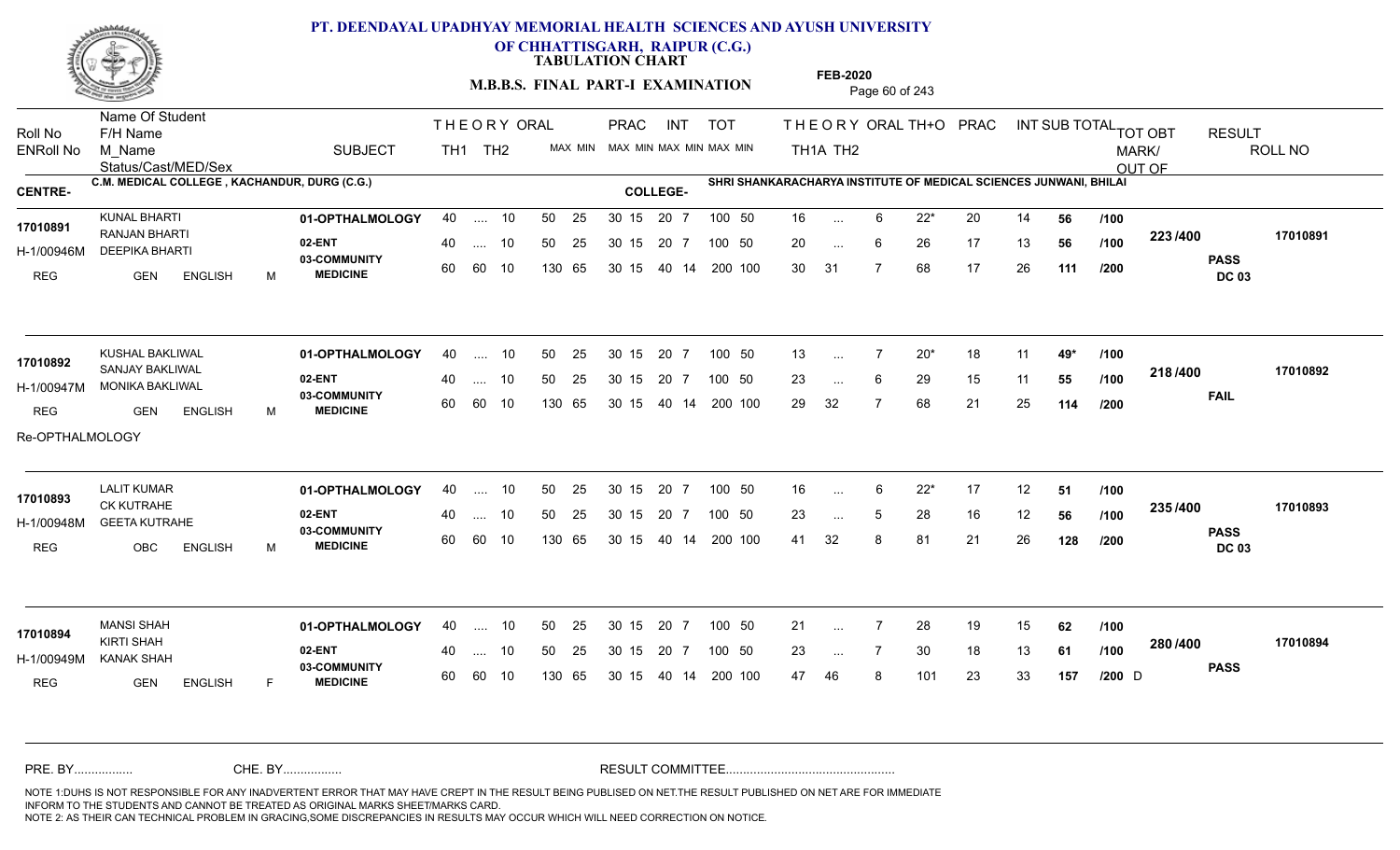

**OF CHHATTISGARH, RAIPUR (C.G.)**

**TABULATION CHART** 

**FEB-2020**

**M.B.B.S. FINAL PART-I EXAMINATION** Page 61 of 243

Status/Cast/MED/Sex Name Of Student Roll No F/H Name M\_Name SUBJECT TH1 TH2 <sup>MAX\_MIN</sup> N PRAC INT TOT THEORY ORAL TH+O PRAC INT TH<sub>1</sub>A TH<sub>2</sub> ORAL TH+ODPRACD INT SUB TOTAL <sub>TOT OBT</sub> RESULT ROLL NO MARK/ OUT OF ENRoll No M Name  $\,$  SUBJECT TH1 TH2 MAX MIN MAX MIN MAX MIN MAX MIN TH1A TH2 **C.M. MEDICAL COLLEGE , KACHANDUR, DURG (C.G.) SHRI SHANKARACHARYA INSTITUTE OF MEDICAL SCIENCES JUNWANI, BHILAI CENTRE- COLLEGE-**THE ORY ORAL PRAC INT PRAC **01-OPTHALMOLOGY** MANSI SHARMA 40 .... 10 30 15 20 7 **02-ENT** 03-COMMUNITY 60  **MEDICINE** H-1/00950M GEETA SHARMA MANOJ KUMAR SHARMA **17010895** REG GEN ENGLISH F 17 7 24\* 22 15 **61** 24 ... 6 30 17 14 **61 /100 <sup>2467466</sup>** 33 37 7 77 19 28 **124 246 PASS VCG 01 /400 17010895** 40 .... 10 50 25 30 15 60 60 10 130 65 30 15 40 14 200 100 20 7 100 50 50 25 30 15 20 7 100 50 17 ... ... ... 6 **/100 /100 /200 01-OPTHALMOLOGY** MEENAKSHI SHARMA 40 .... 10 30 15 20 7 **02-ENT** 03-COMMUNITY 60 **MEDICINE** 60 60 10 H-1/00951M RASHMI SHARMA 17010896 **AJAY KU. SHARMA** REG GEN ENGLISH F 26 8 34 22 15 **71** 24 ... 7 31 20 15 **66 /100 <sup>2007–00</sup>** 46 37 8 91 22 30 **143 280 PASS /400 17010896** 40 .... 10 50 25 130 65 130 65 30 15 40 14 200 100 30 15 20 7 100 50 50 25 30 15 20 7 100 50 26 ... 8 ... ... **/100 /100 /200 01-OPTHALMOLOGY** MOHD MOQENEEN 40 .... 10 30 15 20 7 **02-ENT** 03-COMMUNITY 60  **MEDICINE** H-1/00952M BAHAR AKHTAR 17010897 MOHD SHAMIM ANS. REG OBC ENGLISH M 27 7 34 20 15 **69** 26 ... 6 32 18 11 **61 /100 <sup>212/+00</sup>** 38 41 8 87 23 32 **142 272 PASS /400 17010897** .... 10 50 25 30 15 60 60 10 20 7 130 65 30 15 30 15 20 7 100 50 40 14 200 100 50 25 30 15 20 7 100 50 27 ... 7 ... ... **/100 /100 /200 01-OPTHALMOLOGY** MONALI MAHANTA 40 .... 10 30 15 20 7 **02-ENT** 03-COMMUNITY 60 **MEDICINE** 60 60 10 H-1/00953M NIRUPAMA MAHANTA KUSHADHAR MAHANTA **17010898** REG **GEN ENGLISH** F 21 7 28 22 14 **64** 25 ... 5 30 22 12 **64 /100 <del>1111</del>** 43 39 8 90 21 32 **143 271 PASS /400 17010898** 40 .... 10 50 25 130 65 130 65 30 15 30 15 20 7 100 50 40 14 200 100 50 25 30 15 20 7 100 50 21 ... ... ... 5 **/100 /100 /200** NOTE 1:DUHS IS NOT RESPONSIBLE FOR ANY INADVERTENT ERROR THAT MAY HAVE CREPT IN THE RESULT BEING PUBLISED ON NET.THE RESULT PUBLISHED ON NET ARE FOR IMMEDIATE INFORM TO THE STUDENTS AND CANNOT BE TREATED AS ORIGINAL MARKS SHEET/MARKS CARD. CHE. BY WAREL BY WARE AND THE AVEC THE AVEC THE THE RESULT COMMITTEE AND MULTIME MOTE 1:DUHS IS NOT RESPONSIBLE FOR ANY INADVERTENT ERROR THAT MAY HAVE CREPT IN THE RESULT BEING PUBLISED ON NET.THE RESULT PUBLISHED ON NET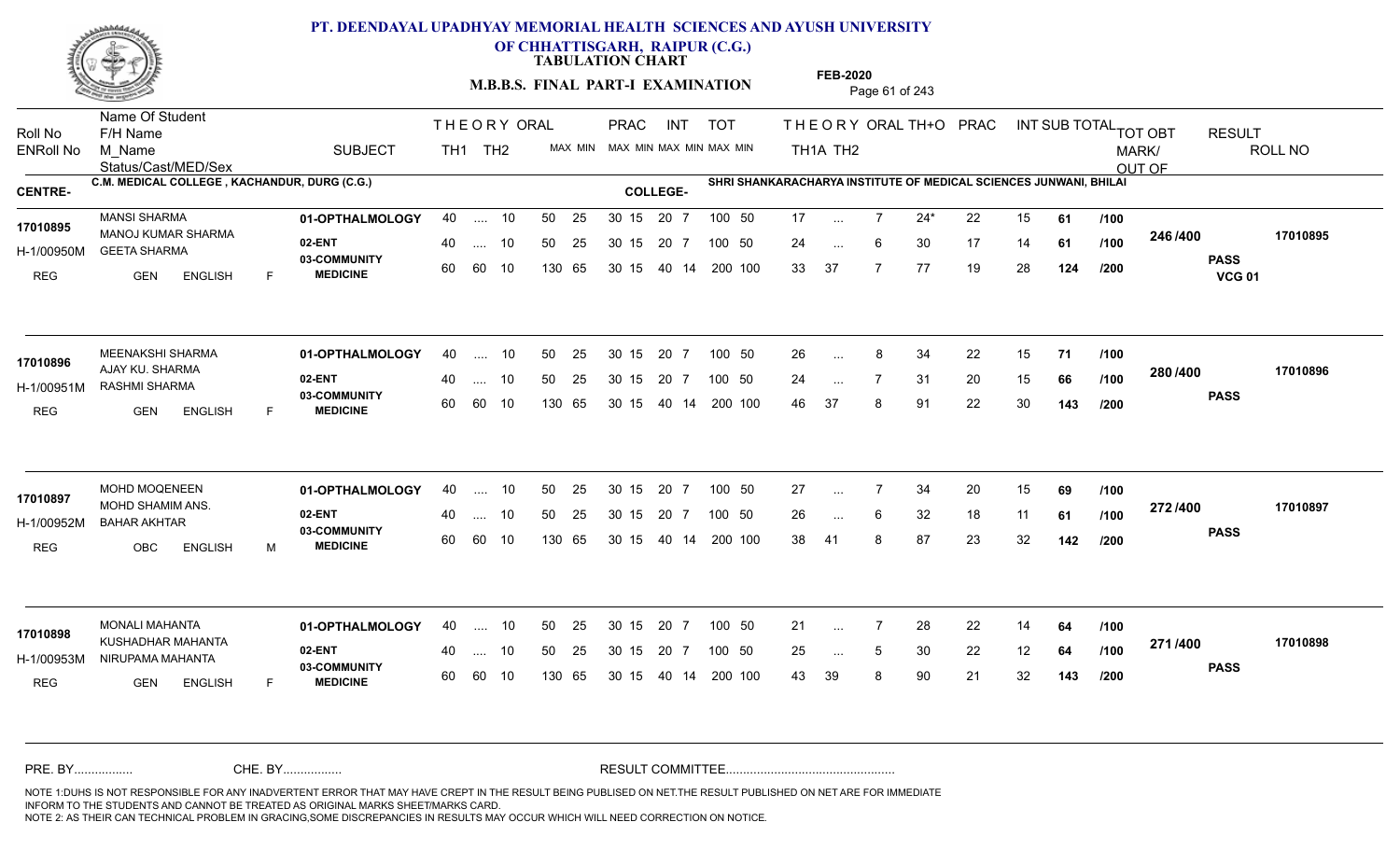

**OF CHHATTISGARH, RAIPUR (C.G.)**

**TABULATION CHART** 

**M.B.B.S. FINAL PART-I EXAMINATION** Page 62 of 243

Status/Cast/MED/Sex Name Of Student Roll No F/H Name M\_Name SUBJECT TH1 TH2 <sup>MAX\_MIN</sup> N PRAC INT TOT THEORY ORAL TH+O PRAC INT TH<sub>1</sub>A TH<sub>2</sub> ORAL TH+ODPRACD INT SUB TOTAL <sub>TOT OBT</sub> RESULT ROLL NO MARK/ OUT OF ENRoll No M Name  $\,$  SUBJECT TH1 TH2 MAX MIN MAX MIN MAX MIN MAX MIN TH1A TH2 **C.M. MEDICAL COLLEGE , KACHANDUR, DURG (C.G.) SHRI SHANKARACHARYA INSTITUTE OF MEDICAL SCIENCES JUNWANI, BHILAI CENTRE- COLLEGE-**THE ORY ORAL PRAC INT PRAC **01-OPTHALMOLOGY** NAMRATA DUBEY 40 .... 10 30 15 20 7 **02-ENT** 03-COMMUNITY 60  **MEDICINE** H-1/00954M KALPANA DUBEY RAVI DUBEY REG **GEN ENGLISH** F 32 ... 8 40 21 14 **75 /100** D 26 6 32 21 14 **67** 46 41 8 95 21 29 **145 287 PASS /400 17010899** 40 .... 10 50 25 30 15 60 60 10 130 65 30 15 20 7 100 50 40 14 200 100 50 25 30 15 20 7 100 50 32 ... 8 40 21 14 **75 /100** D **17010899** NAMRATA DUBEY ... 8 ... 6 **/100 /100 /200 01-OPTHALMOLOGY** NAVYA RAI 40 .... 10 30 15 20 7 **02-ENT** 03-COMMUNITY 60 **MEDICINE** 60 60 10 H-1/00955M SHEELA RAI DEVENDRA KUMAR RAI **17010900** REG GEN ENGLISH F 25 ... 8 33 15 14 **62** /**100** 25 ... 6 31 18 12 **61 /100 <sup>2007</sup> 700** 38 39 8 85 24 31 **140 263 PASS /400 17010900** 40 .... 10 50 25 130 65 130 65 30 15 40 14 200 100 30 15 20 7 100 50 50 25 30 15 20 7 100 50 25 ... 8 ...  $\overline{\phantom{a}}$ . 6 **/100 /100 /200 01-OPTHALMOLOGY** NEHA MAKHIJA 40 .... 10 30 15 20 7 **02-ENT** 03-COMMUNITY 60 **MEDICINE** 60 60 10 H-1/00956M RASHMI MAKHIJA DINESH MAKHIJA **17010901** REG GEN ENGLISH F 29 ... 6 35 20 14 **69 /100** 22 ... 5 27 17 10 **54 /100 <sup>231</sup>/\*\*** 39 36 7 82 19 27 **128 251 PASS /400 17010901** .... 10 50 25 30 15 130 65 20 7 130 65 30 15 30 15 20 7 100 50 40 14 200 100 50 25 30 15 20 7 100 50 29 ... 6 ... ... **/100 /100 /200 01-OPTHALMOLOGY** NIDHI SRIVASTAVA 40 .... 10 30 15 20 7 **02-ENT** 03-COMMUNITY 60 **MEDICINE** 60 60 10 H-1/00957M KUNDAN BALA SRIVASTAVA DILEEP KUMAR SRIVASTAVA **17010902** REG GEN ENGLISH F 29 ... 7 36 24 14 **74 /100** 26 ... 6 32 21 11 **64 /100 <sup>2007</sup> +** 44 40 8 92 23 30 **145 283 PASS /400 17010902** 40 .... 10 50 25 130 65 130 65 30 15 30 15 20 7 100 50 40 14 200 100 50 25 30 15 20 7 100 50 29 ... ... ... 6 **/100 /100 /200** NOTE 1:DUHS IS NOT RESPONSIBLE FOR ANY INADVERTENT ERROR THAT MAY HAVE CREPT IN THE RESULT BEING PUBLISED ON NET.THE RESULT PUBLISHED ON NET ARE FOR IMMEDIATE INFORM TO THE STUDENTS AND CANNOT BE TREATED AS ORIGINAL MARKS SHEET/MARKS CARD. CHE. BY WAREL BY WARE AND THE AVEC THE AVEC THE THE RESULT COMMITTEE AND MULTIME MOTE 1:DUHS IS NOT RESPONSIBLE FOR ANY INADVERTENT ERROR THAT MAY HAVE CREPT IN THE RESULT BEING PUBLISED ON NET.THE RESULT PUBLISHED ON NET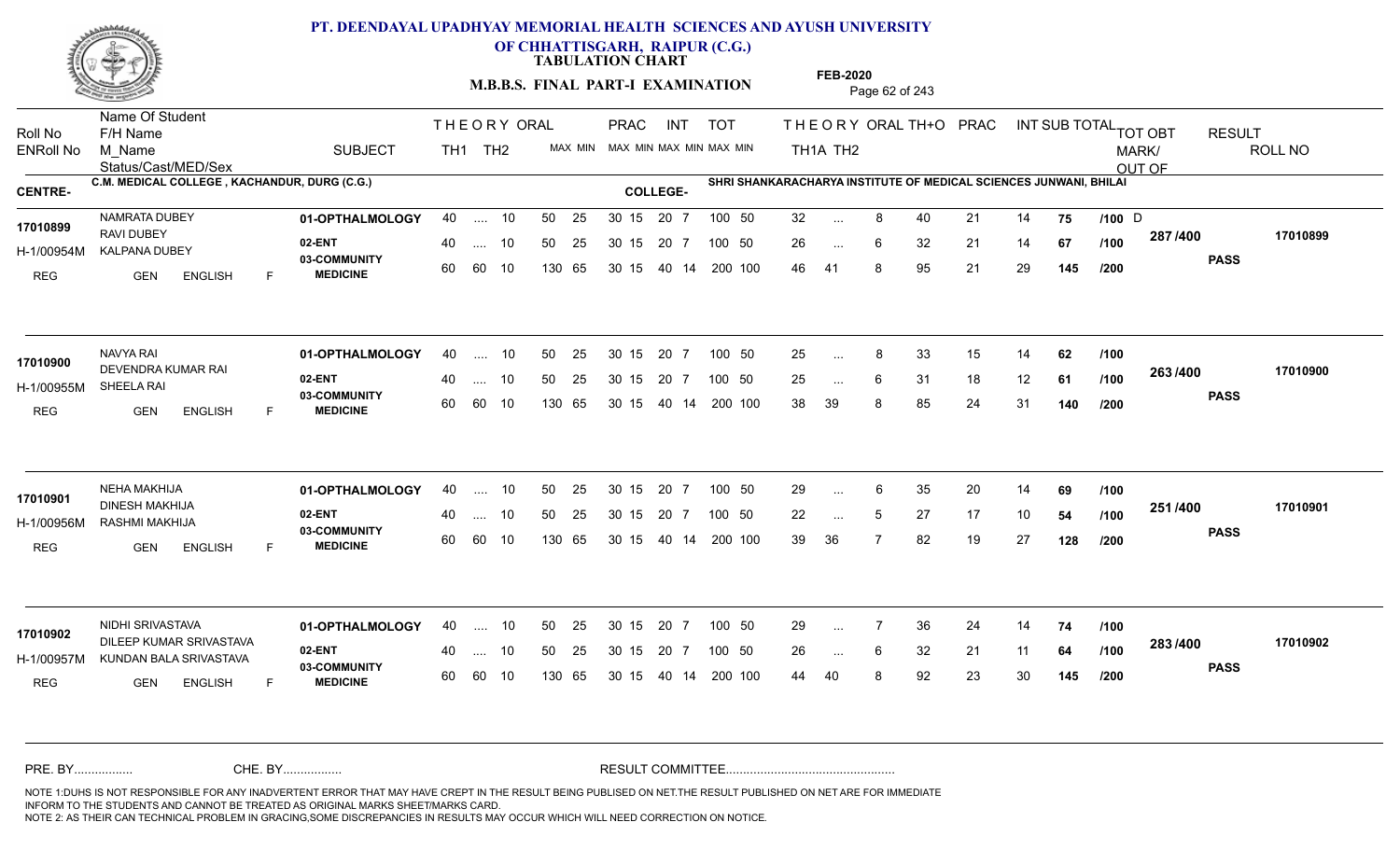

**OF CHHATTISGARH, RAIPUR (C.G.)**

**TABULATION CHART** 

**M.B.B.S. FINAL PART-I EXAMINATION** Page 63 of 243

Status/Cast/MED/Sex Name Of Student Roll No F/H Name M\_Name SUBJECT TH1 TH2 <sup>MAX\_MIN</sup> N PRAC INT TOT THEORY ORAL TH+O PRAC INT TH<sub>1</sub>A TH<sub>2</sub> ORAL TH+ODPRACD INT SUB TOTAL <sub>TOT OBT</sub> RESULT ROLL NO MARK/ OUT OF ENRoll No M Name  $\,$  SUBJECT TH1 TH2 MAX MIN MAX MIN MAX MIN MAX MIN TH1A TH2 **C.M. MEDICAL COLLEGE , KACHANDUR, DURG (C.G.) SHRI SHANKARACHARYA INSTITUTE OF MEDICAL SCIENCES JUNWANI, BHILAI CENTRE- COLLEGE-**THE ORY ORAL PRAC INT PRAC **01-OPTHALMOLOGY** NITIKA MISHRA 40 .... 10 30 15 20 7 **02-ENT** 03-COMMUNITY 60  **MEDICINE** H-1/00958M NIBEDITA MISHRA **ANG TAN-** 22 H 17010903 **SARATA CHANDRA MISHRA** REG GEN ENGLISH F 29 ... 8 37 22 13 **72 /100** 26 ... 6 32 19 13 **64 /100 <sup>21 01</sup> 40** 39 37 7 83 21 30 **134 270 PASS /400 17010903** 40 .... 10 50 25 30 15 60 60 10 130 65 30 15 20 7 100 50 40 14 200 100 50 25 30 15 20 7 100 50 29 ... ... ... 6 **/100 /100 /200 01-OPTHALMOLOGY** PALAK AGRAWAL 40 .... 10 30 15 20 7 **02-ENT** 03-COMMUNITY 60 **MEDICINE** 60 60 10 H-1/00959M RITA AGRAWAL MANOJ AGRAWAL **17010904** REG GEN ENGLISH F 31 9 40 24 16 **80 /100** 24 7 31 21 15 **67** 40 40 7 87 21 32 **140 287 PASS /400 17010904** 40 .... 10 50 25 130 65 130 65 30 15 40 14 200 100 30 15 20 7 100 50 50 25 30 15 20 7 100 50 31 ... 9 40 24 16 **80 /100** D ... 9 ... **/100 /200 01-OPTHALMOLOGY** PALLAVI VERMA 40 .... 10 30 15 20 7 **02-ENT** 03-COMMUNITY 60 **MEDICINE** 60 60 10 H-1/00960M NIRMALA VERMA **17010905** SURESH VERMA REG OBC ENGLISH F 29 ... 7 36 24 14 **74 /100** 24 ... 6 30 19 13 **62 /100 <sup>212/+00</sup>** 38 35 8 81 24 31 **136 272 PASS /400 17010905** .... 10 50 25 30 15 130 65 20 7 130 65 30 15 30 15 20 7 100 50 40 14 200 100 50 25 30 15 20 7 100 50 29 ... 7 ... ... **/100 /100 /200 01-OPTHALMOLOGY** PARUL SINGH 40 .... 10 30 15 20 7 **02-ENT** 03-COMMUNITY 60 **MEDICINE** 60 60 10 H-1/00961M SABHYA SINGH 17010906 UMESH P. SINGH **17010906** REG GEN ENGLISH F 22 7 29 19 13 **61** 20 ... 6 26 18 12 **56 /100 <sup>2-+</sup>21<sup>-+00</sup>** 38 35 7 80 21 27 **128 245 PASS /400 17010906** 40 .... 10 50 25 130 65 130 65 30 15 30 15 20 7 100 50 40 14 200 100 50 25 30 15 20 7 100 50 22 ... ... ... 6 **/100 /100 /200** NOTE 1:DUHS IS NOT RESPONSIBLE FOR ANY INADVERTENT ERROR THAT MAY HAVE CREPT IN THE RESULT BEING PUBLISED ON NET.THE RESULT PUBLISHED ON NET ARE FOR IMMEDIATE INFORM TO THE STUDENTS AND CANNOT BE TREATED AS ORIGINAL MARKS SHEET/MARKS CARD. CHE. BY WAREL BY WARE AND THE AVEC THE AVEC THE THE RESULT COMMITTEE AND MULTIME MOTE 1:DUHS IS NOT RESPONSIBLE FOR ANY INADVERTENT ERROR THAT MAY HAVE CREPT IN THE RESULT BEING PUBLISED ON NET.THE RESULT PUBLISHED ON NET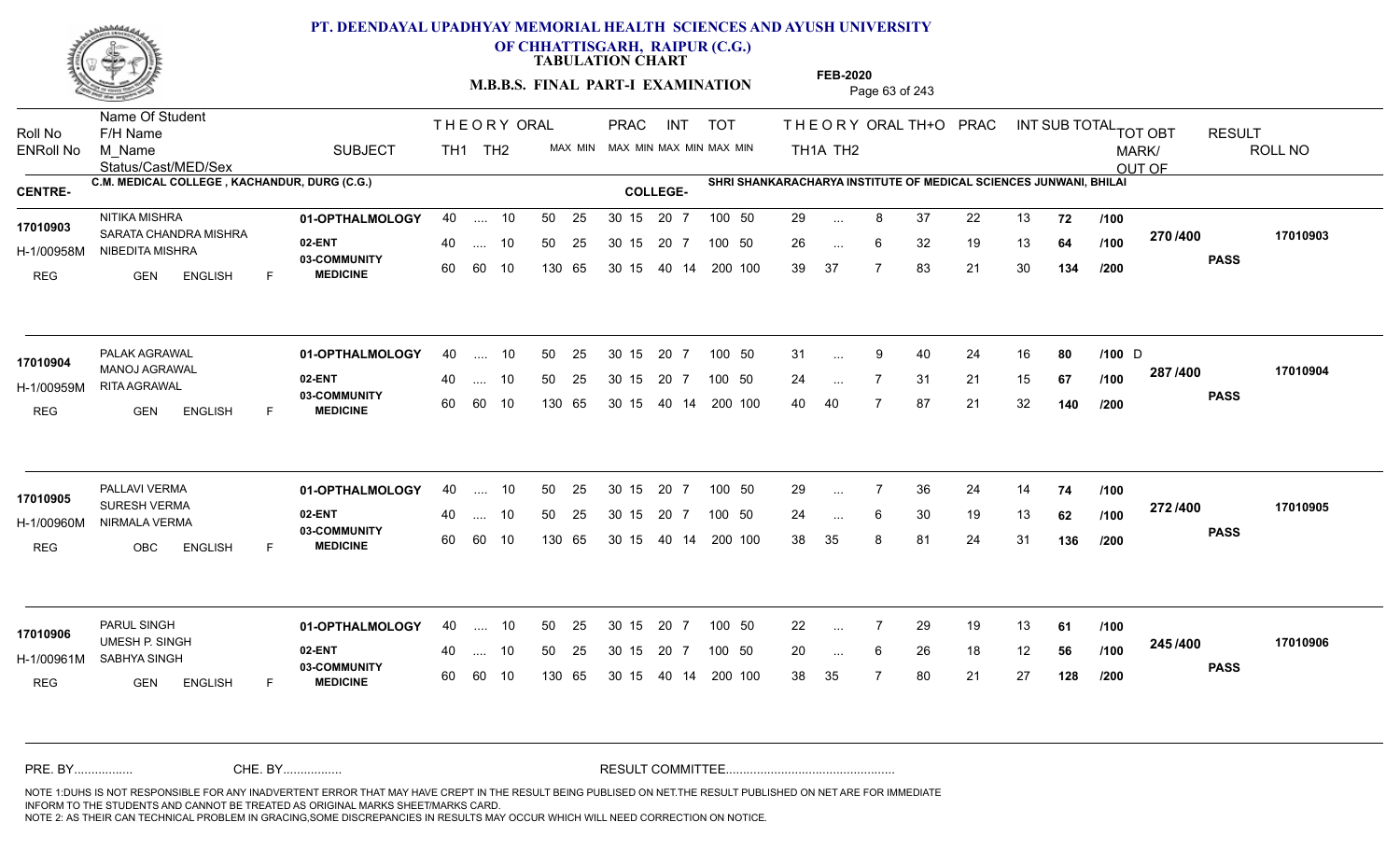

**OF CHHATTISGARH, RAIPUR (C.G.)**

**TABULATION CHART** 

**M.B.B.S. FINAL PART-I EXAMINATION** Page 64 of 243

Status/Cast/MED/Sex Name Of Student Roll No F/H Name M\_Name SUBJECT TH1 TH2 <sup>MAX\_MIN</sup> N PRAC INT TOT THEORY ORAL TH+O PRAC INT TH<sub>1</sub>A TH<sub>2</sub> ORAL TH+ODPRACD INT SUB TOTAL <sub>TOT OBT</sub> RESULT ROLL NO MARK/ OUT OF ENRoll No M Name  $\,$  SUBJECT TH1 TH2 MAX MIN MAX MIN MAX MIN MAX MIN TH1A TH2 **C.M. MEDICAL COLLEGE , KACHANDUR, DURG (C.G.) SHRI SHANKARACHARYA INSTITUTE OF MEDICAL SCIENCES JUNWANI, BHILAI CENTRE- COLLEGE-**THE ORY ORAL PRAC INT PRAC **01-OPTHALMOLOGY** PAVAN SAINI 40 .... 10 30 15 20 7 **02-ENT** 03-COMMUNITY 60  **MEDICINE** H-1/00962M KOKALI DEVI 17010907 RAMKISHOR SAINI REG OBC ENGLISH M 21 ... 6 27 16 11 **54 /100** 16 ... 6 22<sup>\*</sup> 15 14 **51 /100 <sup>220</sup>/+00** 38 30 7 75 20 20 **115 220 PASS DC 03 /400 17010907** 40 .... 10 50 25 30 15 60 60 10 130 65 30 15 40 14 200 100 20 7 100 50 50 25 30 15 20 7 100 50 21 ... ... ... 6 **/100 /100 /200 01-OPTHALMOLOGY** PINTU DANTEL 40 .... 10 30 15 20 7 **02-ENT** 03-COMMUNITY 60 **MEDICINE** 60 60 10 H-1/00963M JANMANA DEVI LAXMAN RAM REG OBC ENGLISH M 18 ... 7 25 17 12 **54 /100** 20 ... 5 25 16 10 **51 /100 <sup>2017</sup> 700** 37 34 8 79 22 25 **126 231 PASS /400 17010908** 40 .... 10 50 25 130 65 130 65 30 15 40 14 200 100 30 15 20 7 100 50 50 25 30 15 20 7 100 50 18 ... **17010908** PINTU DANTEL ... ... 5 **/100 /100 /200 01-OPTHALMOLOGY** PIYUSH DEWANGAN 40 .... 10 30 15 20 7 **02-ENT** 03-COMMUNITY 60 **MEDICINE** 60 60 10 H-1/00964M MANJU DEWANGAN 17010909 SOMANLAL DEWANGAN REG OBC ENGLISH M 20 8 28 20 14 **62** 22 ... 8 30 21 15 **66** /**100 <sup>2007</sup> 700** 38 34 7 79 21 31 **131 259 PASS /400 17010909** .... 10 50 25 30 15 130 65 20 7 130 65 30 15 30 15 20 7 100 50 40 14 200 100 50 25 30 15 20 7 100 50 20 ... 8 ... ... **/100 /100 /200 01-OPTHALMOLOGY** POOJA ARORA 40 .... 10 30 15 20 7 **02-ENT** 03-COMMUNITY 60 **MEDICINE** 60 60 10 H-1/00965M SANGEETA ARORA 22 P.O. 2004 RAJPAL ARORA **17010910** REG **GEN ENGLISH** F 36 ... 8 44 21 15 **80 /100** D 27 ... 7 34 20 15 **69 /100 <sup>2307–00</sup>** 41 38 9 88 25 34 **147 296 PASS /400 17010910** 40 .... 10 50 25 130 65 130 65 30 15 30 15 20 7 100 50 40 14 200 100 50 25 30 15 20 7 100 50 36 ... 8 44 21 15 **80** /**100** D ... ... **/100 /200** NOTE 1:DUHS IS NOT RESPONSIBLE FOR ANY INADVERTENT ERROR THAT MAY HAVE CREPT IN THE RESULT BEING PUBLISED ON NET.THE RESULT PUBLISHED ON NET ARE FOR IMMEDIATE INFORM TO THE STUDENTS AND CANNOT BE TREATED AS ORIGINAL MARKS SHEET/MARKS CARD. CHE. BY WAREL BY WARE AND THE AVEC THE AVEC THE THE RESULT COMMITTEE AND MULTIME MOTE 1:DUHS IS NOT RESPONSIBLE FOR ANY INADVERTENT ERROR THAT MAY HAVE CREPT IN THE RESULT BEING PUBLISED ON NET.THE RESULT PUBLISHED ON NET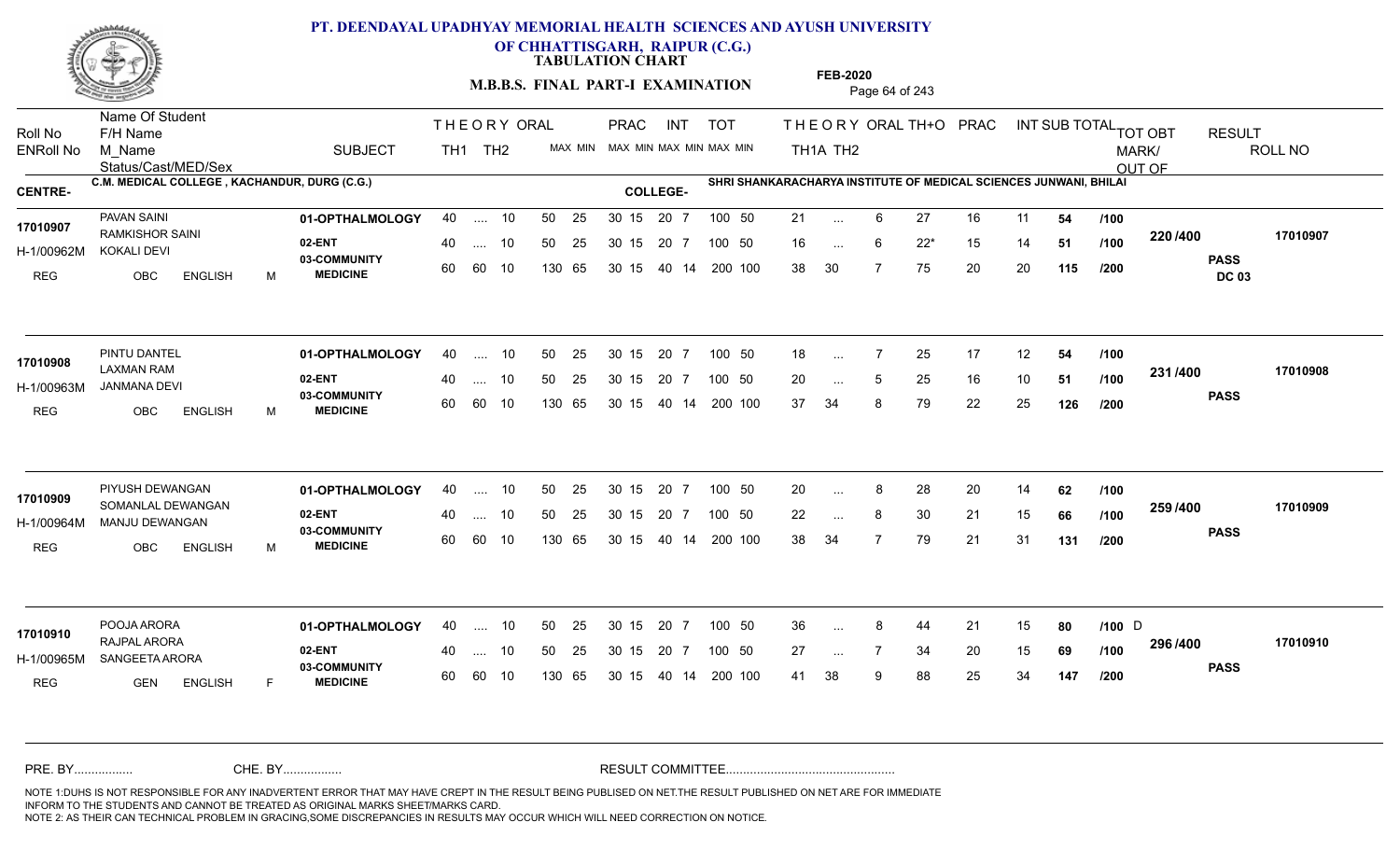

**OF CHHATTISGARH, RAIPUR (C.G.)**

**TABULATION CHART** 

**M.B.B.S. FINAL PART-I EXAMINATION** Page 65 of 243

Status/Cast/MED/Sex Name Of Student Roll No F/H Name M\_Name SUBJECT TH1 TH2 <sup>MAX\_MIN</sup> N PRAC INT TOT THEORY ORAL TH+O PRAC INT TH<sub>1</sub>A TH<sub>2</sub> ORAL TH+ODPRACD INT SUB TOTAL <sub>TOT OBT</sub> RESULT ROLL NO MARK/ OUT OF ENRoll No M Name  $\,$  SUBJECT TH1 TH2 MAX MIN MAX MIN MAX MIN MAX MIN TH1A TH2 **C.M. MEDICAL COLLEGE , KACHANDUR, DURG (C.G.) SHRI SHANKARACHARYA INSTITUTE OF MEDICAL SCIENCES JUNWANI, BHILAI CENTRE- COLLEGE-**THE ORY ORAL PRAC INT PRAC **01-OPTHALMOLOGY** PRAGYA CHANDRA 40 .... 10 30 15 20 7 **02-ENT** 03-COMMUNITY 60  **MEDICINE** H-1/00966M SHEELA CHANDRA CHANDRA **17010911** PRABHU DAYAL REG OBC ENGLISH F 35 ... 6 41 22 15 **78 /100** D 25 ... 6 31 18 13 **62 /100 <sup>21 01</sup> 700** 38 40 7 85 22 29 **136 276 PASS /400 17010911** .... 10 50 25 60 60 10 50 25 30 15 130 65 30 15 40 14 200 100 20 7 100 50 50 25 30 15 20 7 100 50 35 ... 6 41 22 15 **78 /100** D ... 6 ... 6 **/100 /100 /200 01-OPTHALMOLOGY** PRAGYA DUBEY 40 .... 10 30 15 20 7 **02-ENT** 03-COMMUNITY 60 **MEDICINE** 60 60 10 H-1/00967M MANJUSHA DUBEY 17010912 VIMAL KUMAR DUBEY<br>
WIMAL KUMAR DUBEY REG GEN ENGLISH F 33 6 39 17 12 **68** 27 ... 5 32 15 11 **58 /100 <sup>2407400</sup>** 35 37 6 78 16 26 **120 246 PASS /400 17010912** .... 10 50 25 130 65 30 15 20 7 130 65 30 15 40 14 200 100 30 15 20 7 100 50 50 25 30 15 20 7 100 50 33 ... ... ... **/100 /100 /200 01-OPTHALMOLOGY** PRANJALI SAHU 40 .... 10 30 15 20 7 **02-ENT** 03-COMMUNITY 60  **MEDICINE** H-1/00968M PADMAJA SAHU DINESH KUMAR SAHU **17010913** REG OBC ENGLISH F 31 7 38 19 15 **72** 27 7 34 19 14 **67** 33 35 8 76 23 29 **128 267 PASS /400 17010913** .... 10 50 25 30 15 60 60 10 20 7 130 65 30 15 30 15 20 7 100 50 40 14 200 100 50 25 30 15 20 7 100 50 31 ... 7 ... ... **/100 /100 /200 01-OPTHALMOLOGY** PRASHANSA GOYAL 40 .... 10 30 15 20 7 **02-ENT** 03-COMMUNITY 60 **MEDICINE** 60 60 10 H-1/00969M 17010914 SANTOSH KUMAR **17010914** MUNNI DEVI REG OBC ENGLISH F 31 ... 8 39 20 14 **73 /100** 28 ... 6 34 20 12 **66 /100 <del>111</del>00** 40 36 9 85 22 31 **138 277 PASS /400 17010914** 40 .... 10 50 25 130 65 130 65 30 15 30 15 20 7 100 50 40 14 200 100 50 25 30 15 20 7 100 50 31 ... 8 ... ... 6 **/100 /100 /200** NOTE 1:DUHS IS NOT RESPONSIBLE FOR ANY INADVERTENT ERROR THAT MAY HAVE CREPT IN THE RESULT BEING PUBLISED ON NET.THE RESULT PUBLISHED ON NET ARE FOR IMMEDIATE INFORM TO THE STUDENTS AND CANNOT BE TREATED AS ORIGINAL MARKS SHEET/MARKS CARD. CHE. BY WAREL BY WARE AND THE AVEC THE AVEC THE THE RESULT COMMITTEE AND MULTIME MOTE 1:DUHS IS NOT RESPONSIBLE FOR ANY INADVERTENT ERROR THAT MAY HAVE CREPT IN THE RESULT BEING PUBLISED ON NET.THE RESULT PUBLISHED ON NET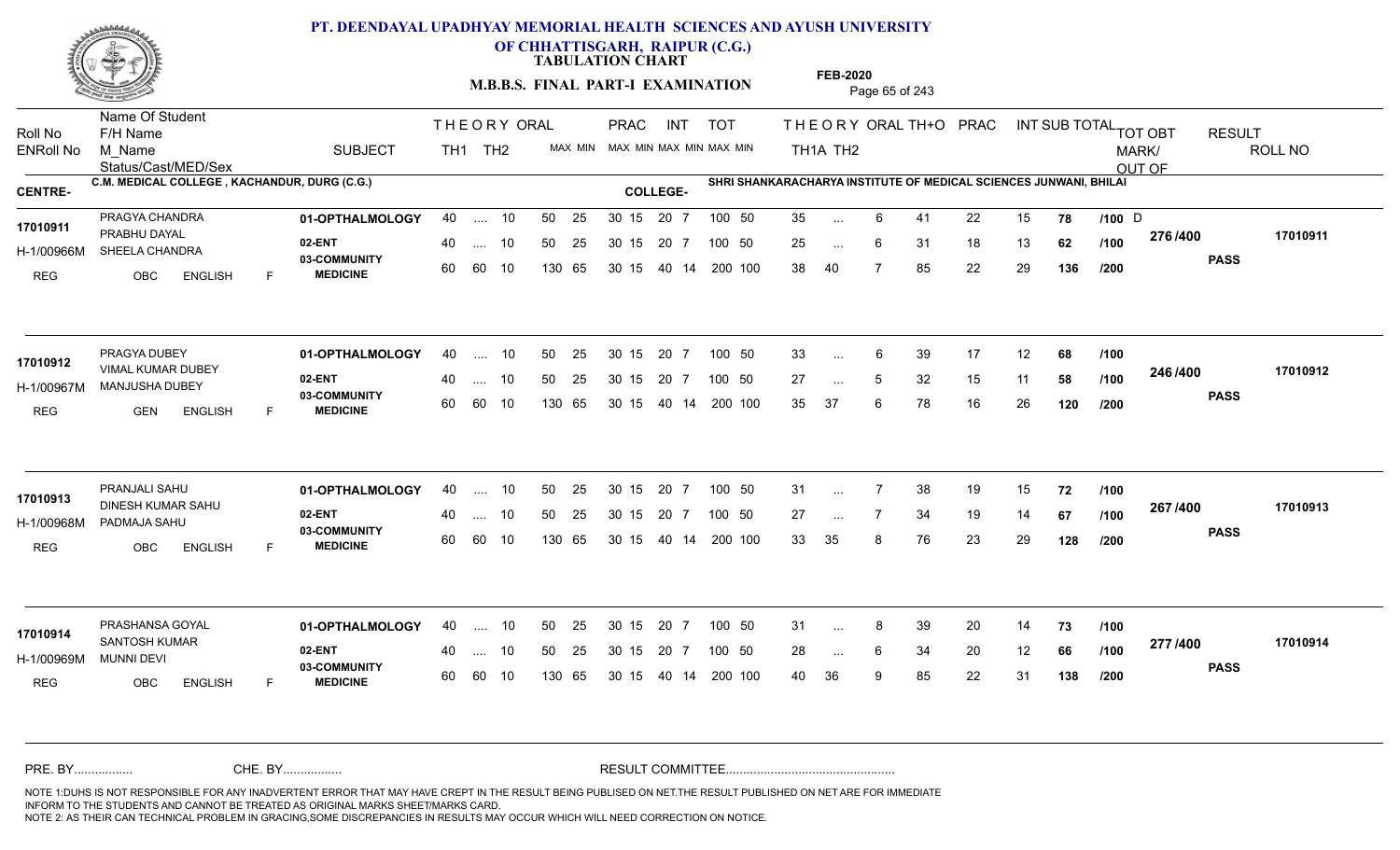

**OF CHHATTISGARH, RAIPUR (C.G.)**

**TABULATION CHART** 

**M.B.B.S. FINAL PART-I EXAMINATION** Page 66 of 243

Status/Cast/MED/Sex Name Of Student Roll No F/H Name M\_Name SUBJECT TH1 TH2 <sup>MAX\_MIN</sup> N PRAC INT TOT THEORY ORAL TH+O PRAC INT TH<sub>1</sub>A TH<sub>2</sub> ORAL TH+ODPRACD INT SUB TOTAL <sub>TOT OBT</sub> RESULT ROLL NO MARK/ OUT OF ENRoll No M Name  $\,$  SUBJECT TH1 TH2 MAX MIN MAX MIN MAX MIN MAX MIN TH1A TH2 **C.M. MEDICAL COLLEGE , KACHANDUR, DURG (C.G.) SHRI SHANKARACHARYA INSTITUTE OF MEDICAL SCIENCES JUNWANI, BHILAI CENTRE- COLLEGE-**THE ORY ORAL PRAC INT PRAC **01-OPTHALMOLOGY** PRASU VERMA 40 .... 10 30 15 20 7 **02-ENT** 03-COMMUNITY 60  **MEDICINE** H-1/00970M SUNITA VERMA 17010915 PAWAN KR VERMA REG OBC ENGLISH M 32 6 38 18 13 **69** 26 ... 5 31 16 11 **58 /100 <sup>2007</sup> 1** 36 34 7 77 20 26 **123 250 PASS /400 17010915** 40 .... 10 50 25 30 15 60 60 10 130 65 30 15 40 14 200 100 20 7 100 50 50 25 30 15 20 7 100 50 32 ... ... ... 5 **/100 /100 /200 01-OPTHALMOLOGY** PRATEEK KUMAR 40 .... 10 30 15 20 7 **02-ENT** 03-COMMUNITY 60 **MEDICINE** 60 60 10 H-1/00971M RANGITA GUPTA 22 PM 17010916 PRAVEEN KUMAR<br>PRAVEEN KUMAR REG OBC ENGLISH M 31 8 39 19 13 **71** 26 7 33 18 10 **61** 34 35 8 77 20 27 **124 256 PASS /400 17010916** 40 .... 10 50 25 130 65 130 65 30 15 40 14 200 100 30 15 20 7 100 50 50 25 30 15 20 7 100 50 31 ... 8 ... ... **/100 /100 /200 01-OPTHALMOLOGY** PRATIKSHA PANDEY 40 .... 10 30 15 20 7 **02-ENT** 03-COMMUNITY 60  **MEDICINE** H-1/00972M SAVITA PANDEY 17010917 BHIMENDRA KUMAR PANDEY REG GEN ENGLISH F 30 7 37 22 15 **74** 28 ... 6 34 20 14 **68 /100 <sup>21 07</sup> 100** 37 36 9 82 23 29 **134 276 PASS /400 17010917** .... 10 50 25 30 15 60 60 10 20 7 130 65 30 15 30 15 20 7 100 50 40 14 200 100 50 25 30 15 20 7 100 50 30 ... 7 ... ... 6 **/100 /100 /200 01-OPTHALMOLOGY** PRAVEE KAPOOR 40 .... 10 30 15 20 7 **02-ENT** 03-COMMUNITY 60 **MEDICINE** 60 60 10 H-1/00973M NEELAM KAPOOR **1999 1999 1999** RAJ KAPOOR REG **GEN ENGLISH** F 34 ... 6 40 18 14 **72 /100** 28 ... 7 35 20 15 **70 /100 <sup>2007–00</sup>** 42 39 9 90 26 28 **144 286 PASS /400 17010918** 40 .... 10 50 25 130 65 130 65 30 15 30 15 20 7 100 50 40 14 200 100 50 25 30 15 20 7 100 50 34 ... **17010918** PRAVEE KAPOOR ... ... **/100 /100 /200** NOTE 1:DUHS IS NOT RESPONSIBLE FOR ANY INADVERTENT ERROR THAT MAY HAVE CREPT IN THE RESULT BEING PUBLISED ON NET.THE RESULT PUBLISHED ON NET ARE FOR IMMEDIATE INFORM TO THE STUDENTS AND CANNOT BE TREATED AS ORIGINAL MARKS SHEET/MARKS CARD. CHE. BY WAREL BY WARE AND THE AVEC THE AVEC THE THE RESULT COMMITTEE AND MULTIME MOTE 1:DUHS IS NOT RESPONSIBLE FOR ANY INADVERTENT ERROR THAT MAY HAVE CREPT IN THE RESULT BEING PUBLISED ON NET.THE RESULT PUBLISHED ON NET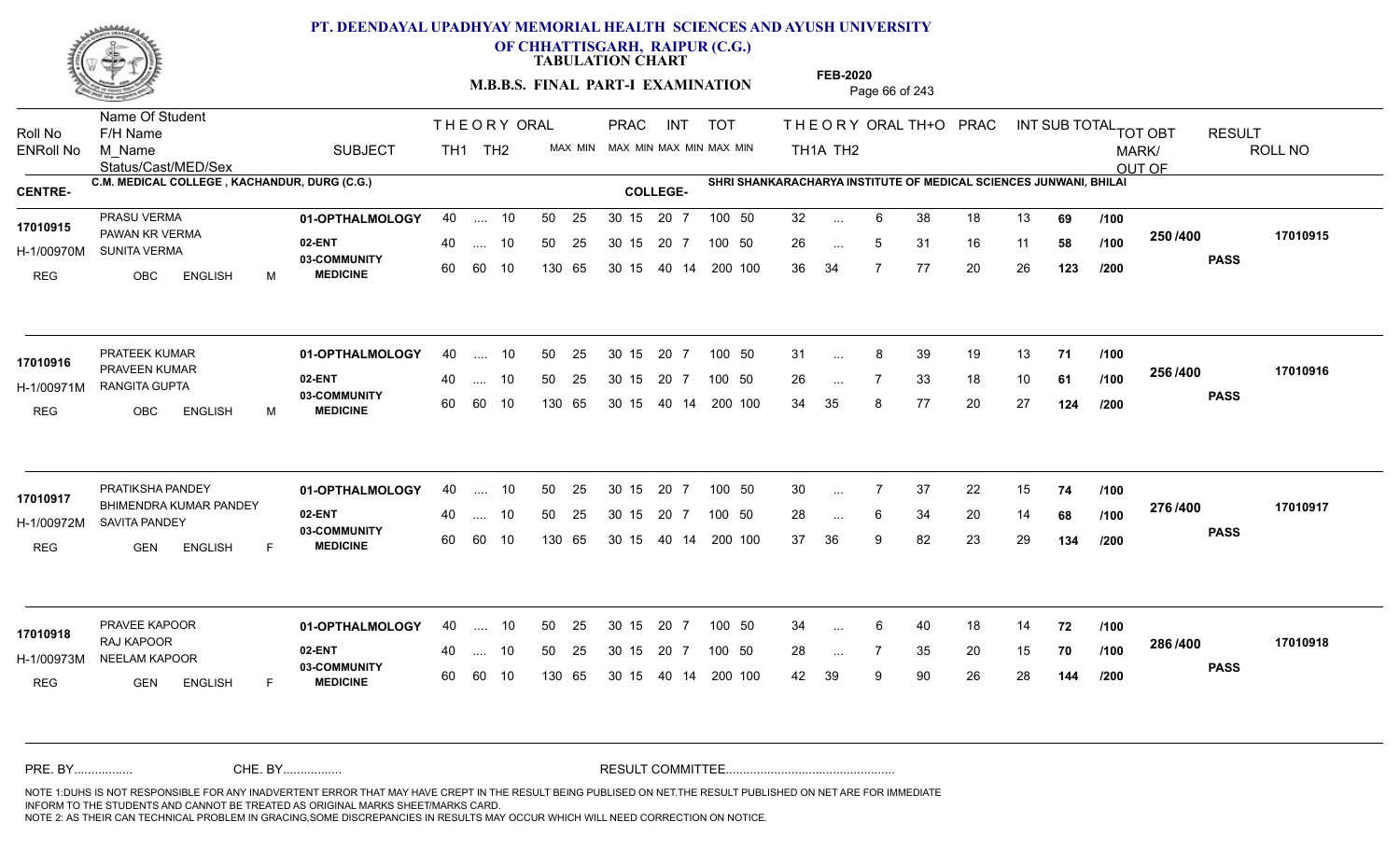

**OF CHHATTISGARH, RAIPUR (C.G.)**

**TABULATION CHART** 

**M.B.B.S. FINAL PART-I EXAMINATION** Page 67 of 243

Status/Cast/MED/Sex Name Of Student Roll No F/H Name M\_Name SUBJECT TH1 TH2 <sup>MAX\_MIN</sup> N PRAC INT TOT THEORY ORAL TH+O PRAC INT TH<sub>1</sub>A TH<sub>2</sub> ORAL TH+ODPRACD INT SUB TOTAL <sub>TOT OBT</sub> RESULT ROLL NO MARK/ OUT OF ENRoll No M Name  $\,$  SUBJECT TH1 TH2 MAX MIN MAX MIN MAX MIN MAX MIN TH1A TH2 **C.M. MEDICAL COLLEGE , KACHANDUR, DURG (C.G.) SHRI SHANKARACHARYA INSTITUTE OF MEDICAL SCIENCES JUNWANI, BHILAI CENTRE- COLLEGE-**THE ORY ORAL PRAC INT PRAC PRAVESH KUMAR TIWARI **01-OPTHALMOLOGY** 40 .... 10 50 25 30 15 20 7 100 50 26 **02-ENT** 03-COMMUNITY 60  **MEDICINE** H-1/00974M SHAKUNTALA TIWARI SHYAM KUMAR TIWARI **17010919** REG GEN ENGLISH M 26 6 32 17 11 **60** 23 ... 4 27 15 10 **52 /100 <sup>227</sup> /+00** 31 33 6 70 21 24 **115 227 PASS /400 17010919** .... 10 50 25 60 60 10 50 25 30 15 130 65 30 15 40 14 200 100 20 7 100 50 50 25 30 15 20 7 100 50 26 ... ... ... **/100 /100 /200 01-OPTHALMOLOGY** PREETI WADHWANI 40 .... 10 30 15 20 7 **02-ENT** 03-COMMUNITY 60 **MEDICINE** 60 60 10 H-1/00975M SUMAN WADHWANI RAJKUMAR WADHWANI **17010920** REG GEN ENGLISH F 31 7 38 19 14 **71** 20 ... 5 25 21 14 **60 /100 <sup>21 01</sup> 400** 40 31 9 80 26 33 **139 270 PASS /400 17010920** 40 .... 10 50 25 130 65 130 65 30 15 40 14 200 100 30 15 20 7 100 50 50 25 30 15 20 7 100 50 31 ... ... ... 5 **/100 /100 /200 01-OPTHALMOLOGY** PRIYA CHANDANAN 40 .... 10 30 15 20 7 **02-ENT** 03-COMMUNITY 60  **MEDICINE** H-1/00976M KANCHAN CHANDANAN 17010921 ARUN KUMAR CHANDANAN REG GEN ENGLISH F 29 ... 6 35 17 13 **65 /100** 23 ... 5 28 16 12 **56 /100 <sup>2-40 / 400</mark>**</sup> 37 31 7 75 18 26 **119 240 PASS /400 17010921** .... 10 50 25 30 15 60 60 10 20 7 130 65 30 15 30 15 20 7 100 50 40 14 200 100 50 25 30 15 20 7 100 50 29 ... 6 ... ... 5 **/100 /100 /200 01-OPTHALMOLOGY** PRIYANKA SINGH 40 .... 10 30 15 20 7 **02-ENT** 03-COMMUNITY 60 **MEDICINE** 60 60 10 H-1/00977M GULAB BATI SINGH **11/00977M** 17010922 PRADEEP KUMAR SINGH REG OBC ENGLISH F 27 ... 6 33 16 13 **62** /**100** 29 ... 6 35 18 13 **66 /100 <sup>2007–00</sup>** 38 32 8 78 24 28 **130 258 PASS /400 17010922** 40 .... 10 50 25 130 65 130 65 30 15 30 15 20 7 100 50 40 14 200 100 50 25 30 15 20 7 100 50 27 ... ... ... 6 **/100 /100 /200** NOTE 1:DUHS IS NOT RESPONSIBLE FOR ANY INADVERTENT ERROR THAT MAY HAVE CREPT IN THE RESULT BEING PUBLISED ON NET.THE RESULT PUBLISHED ON NET ARE FOR IMMEDIATE INFORM TO THE STUDENTS AND CANNOT BE TREATED AS ORIGINAL MARKS SHEET/MARKS CARD. CHE. BY WAREL BY WARE AND THE AVEC THE AVEC THE THE RESULT COMMITTEE AND MULTIME MOTE 1:DUHS IS NOT RESPONSIBLE FOR ANY INADVERTENT ERROR THAT MAY HAVE CREPT IN THE RESULT BEING PUBLISED ON NET.THE RESULT PUBLISHED ON NET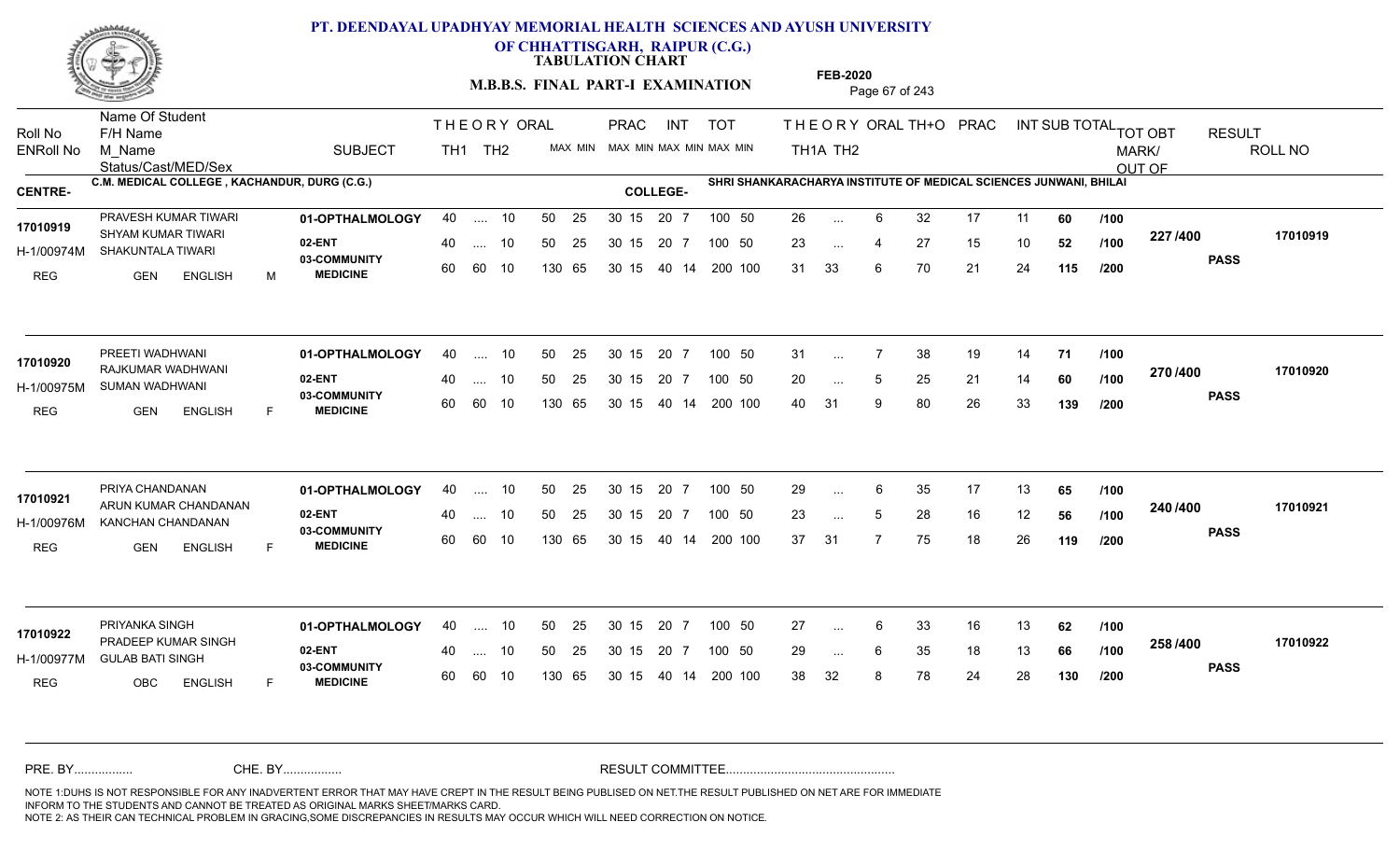

**OF CHHATTISGARH, RAIPUR (C.G.)**

**TABULATION CHART** 

**M.B.B.S. FINAL PART-I EXAMINATION** Page 68 of 243

Status/Cast/MED/Sex Name Of Student Roll No F/H Name M\_Name SUBJECT TH1 TH2 <sup>MAX\_MIN</sup> N PRAC INT TOT THEORY ORAL TH+O PRAC INT TH<sub>1</sub>A TH<sub>2</sub> ORAL TH+ODPRACD INT SUB TOTAL <sub>TOT OBT</sub> RESULT ROLL NO MARK/ OUT OF ENRoll No M Name  $\,$  SUBJECT TH1 TH2 MAX MIN MAX MIN MAX MIN MAX MIN TH1A TH2 **C.M. MEDICAL COLLEGE , KACHANDUR, DURG (C.G.) SHRI SHANKARACHARYA INSTITUTE OF MEDICAL SCIENCES JUNWANI, BHILAI CENTRE- COLLEGE-**THE ORY ORAL PRAC INT PRAC **01-OPTHALMOLOGY** PURRATUAL AIN. 40 .... 10 30 15 20 7 **02-ENT** 03-COMMUNITY 60  **MEDICINE** H-1/00978M KAUSHAR JAHAN. 17010923 MOHAMMED NASIRUDDIN KHAN REG GEN ENGLISH F 29 ... 9 38 27 14 **79** /**100** D 32 ... 6 38 21 15 **74 /100 <sup>29174</sup>00** 40 36 8 84 24 30 **138 291 PASS /400 17010923** 40 .... 10 50 25 30 15 60 60 10 130 65 30 15 20 7 100 50 40 14 200 100 50 25 30 15 20 7 100 50 29 ... 9 38 27 14 **79** /**100** D ... 9 ... 6 **/100 /100 /200 01-OPTHALMOLOGY** RAVINDRA KASHYAP 40 .... 10 30 15 20 7 **02-ENT** 03-COMMUNITY 60 **MEDICINE** 60 60 10 H-1/00979M GAYATRI DEVI KASHYAP **ALI ALI DELAN DEL 1.** MAHENDRA KASHYAP **17010924** REG OBC ENGLISH M 28 7 35 20 13 **68** 20 ... 5 25 21 12 **58 /100 <sup>243 /400</sup>** 32 31 7 70 24 29 **123 249 PASS /400 17010924** 40 .... 10 50 25 130 65 130 65 30 15 40 14 200 100 30 15 20 7 100 50 50 25 30 15 20 7 100 50 28 ... ... ... 5 **/100 /100 /200** RAVISH KUMAR TIWARI **01-OPTHALMOLOGY** 40 .... 10 50 25 30 15 20 7 100 50 30 **02-ENT** 03-COMMUNITY 60 **MEDICINE** 60 60 10 H-1/00980M NUTAN TIWARI N K TIWARI REG GEN ENGLISH M 30 ... 6 36 16 13 **65 /100** 21 ... 7 28 16 10 **54 /100 <sup>2207–00</sup>** 35 30 6 71 15 21 **107 226 PASS /400 17010925** .... 10 50 25 30 15 130 65 20 7 130 65 30 15 30 15 20 7 100 50 40 14 200 100 50 25 30 15 20 7 100 50 30 ... **17010925** RAVISH KUMAR TIWARI 6 ... **/100 /100 /200 01-OPTHALMOLOGY** RISHABH JAIN 40 .... 10 30 15 20 7 **02-ENT** 03-COMMUNITY 60 **MEDICINE** 60 60 10 H-1/00981M KALPANA JAIN FATTECHAND JAIN **17010926** REG GEN ENGLISH F 34 7 41 23 14 **78 /100** 26 ... 6 32 20 15 **67 /100 <sup>2007/400</sup>** 40 38 9 87 25 32 **144 289 PASS /400 17010926** 40 .... 10 50 25 130 65 130 65 30 15 30 15 20 7 100 50 40 14 200 100 50 25 30 15 20 7 100 50 34 ... 7 41 23 14 **78 /100** D ... 7 ... 6 **/100 /200** NOTE 1:DUHS IS NOT RESPONSIBLE FOR ANY INADVERTENT ERROR THAT MAY HAVE CREPT IN THE RESULT BEING PUBLISED ON NET.THE RESULT PUBLISHED ON NET ARE FOR IMMEDIATE INFORM TO THE STUDENTS AND CANNOT BE TREATED AS ORIGINAL MARKS SHEET/MARKS CARD. CHE. BY WAREL BY WARE AND THE AVEC THE AVEC THE THE RESULT COMMITTEE AND MULTIME MOTE 1:DUHS IS NOT RESPONSIBLE FOR ANY INADVERTENT ERROR THAT MAY HAVE CREPT IN THE RESULT BEING PUBLISED ON NET.THE RESULT PUBLISHED ON NET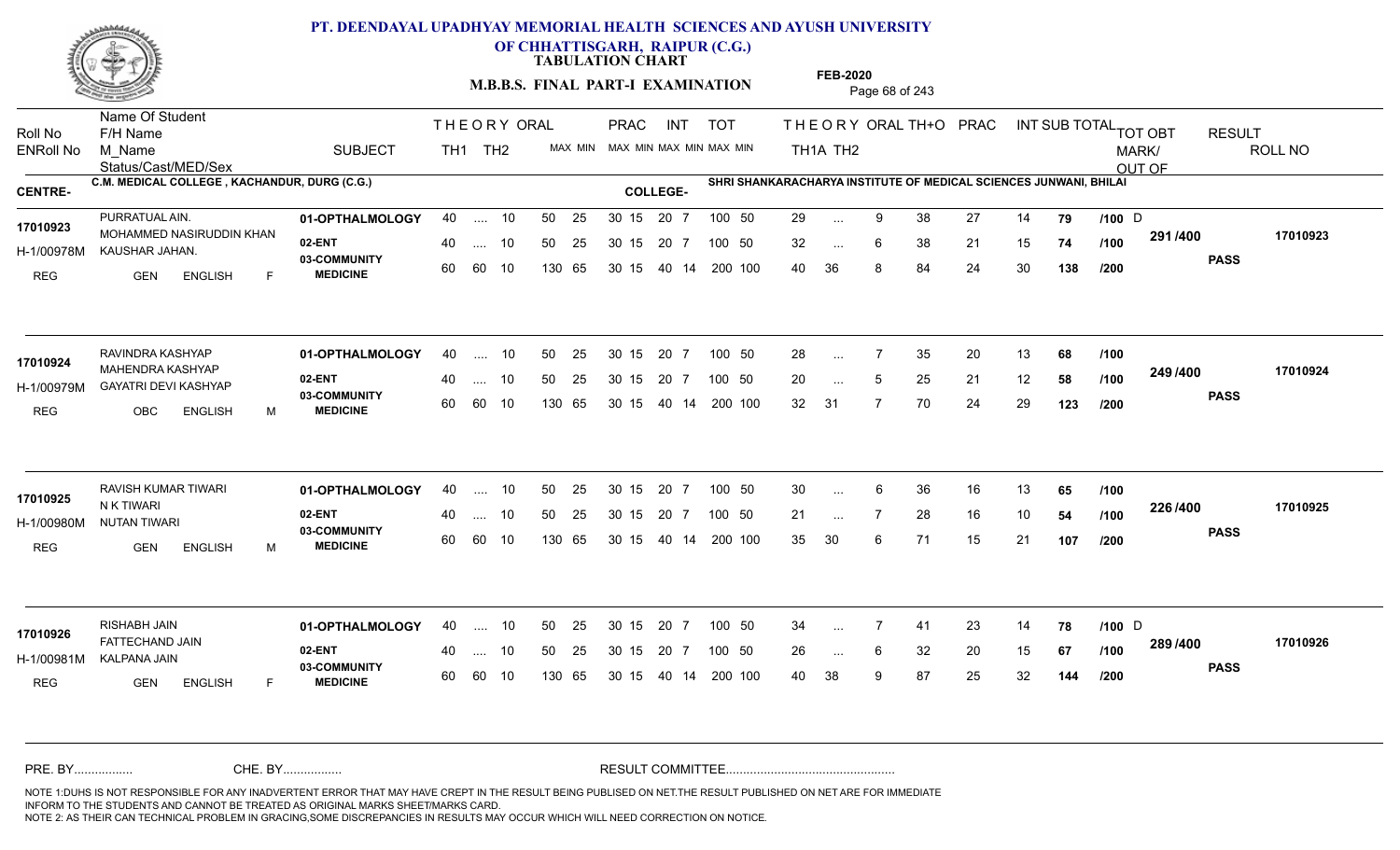

**OF CHHATTISGARH, RAIPUR (C.G.)**

**TABULATION CHART** 

**M.B.B.S. FINAL PART-I EXAMINATION** Page 69 of 243

Status/Cast/MED/Sex Name Of Student Roll No F/H Name M\_Name SUBJECT TH1 TH2 <sup>MAX\_MIN</sup> N PRAC INT TOT THEORY ORAL TH+O PRAC INT TH<sub>1</sub>A TH<sub>2</sub> ORAL TH+ODPRACD INT SUB TOTAL <sub>TOT OBT</sub> RESULT ROLL NO MARK/ OUT OF ENRoll No M Name  $\,$  SUBJECT TH1 TH2 MAX MIN MAX MIN MAX MIN MAX MIN TH1A TH2 **C.M. MEDICAL COLLEGE , KACHANDUR, DURG (C.G.) SHRI SHANKARACHARYA INSTITUTE OF MEDICAL SCIENCES JUNWANI, BHILAI CENTRE- COLLEGE-**THE ORY ORAL PRAC INT PRAC **01-OPTHALMOLOGY** RITU CHANDEL 40 .... 10 30 15 20 7 **02-ENT** 03-COMMUNITY 60  **MEDICINE** H-1/00982M SAVITRI CHANDEL 17010927 SUNIL CHANDEL REG OBC ENGLISH F 30 7 37 18 14 **69** 24 ... 6 30 18 12 **60 /100 <sup>201 /400</sup>** 37 38 7 82 18 28 **128 257 PASS /400 17010927** 40 .... 10 50 25 30 15 60 60 10 130 65 30 15 40 14 200 100 20 7 100 50 50 25 30 15 20 7 100 50 30 ... ... ... **/100 /100 /200 01-OPTHALMOLOGY** SABIDA M S 40 .... 10 30 15 20 7 **02-ENT** 03-COMMUNITY 60 **MEDICINE** 60 60 10 H-1/00983M 17010928 MD KABEER K U SUBAIDA. REG OBC ENGLISH F 28 6 34 19 14 **67** 20 ... 5 25 17 13 **55 /100 <sup>2007</sup> 700** 41 34 7 82 21 28 **131 253 PASS /400 17010928** 40 .... 10 50 25 130 65 130 65 30 15 40 14 200 100 30 15 20 7 100 50 50 25 30 15 20 7 100 50 28 ... ... ... **/100 /100 /200 01-OPTHALMOLOGY** SAKSHI RAJ SAHU 40 .... 10 30 15 20 7 **02-ENT** 03-COMMUNITY 60 **MEDICINE** 60 60 10 H-1/00985M BHAMA SAHU 17010930 RAJU RAJ SAHU REG OBC ENGLISH F 31 ... 8 39 21 15 **75 /100** D 22 ... 6 28 16 16 **60** /**100 <sup>2007</sup> 700** 36 35 7 78 18 28 **124 259 /100 PASS /400 17010930** .... 10 50 25 30 15 130 65 20 7 130 65 30 15 30 15 20 7 100 50 40 14 200 100 50 25 30 15 20 7 100 50 31 ... 8 39 21 15 **75 /100** D ... ... 6 **/100 /200 01-OPTHALMOLOGY** SAKSHI RATHORE 40 .... 10 30 15 20 7 **02-ENT** 03-COMMUNITY 60 **MEDICINE** 60 60 10 H-1/00986M SUNITA RATHORE 17010931 RAJKUMAR RATHORE REG **GEN ENGLISH** F 30 8 38 20 14 **72** 28 ... 7 35 19 14 **68 /100 <sup>212/+00</sup>** 39 33 8 80 24 28 **132 272 PASS /400 17010931** 40 .... 10 50 25 130 65 130 65 30 15 30 15 20 7 100 50 40 14 200 100 50 25 30 15 20 7 100 50 30 ... 8 ... ... **/100 /100 /200** NOTE 1:DUHS IS NOT RESPONSIBLE FOR ANY INADVERTENT ERROR THAT MAY HAVE CREPT IN THE RESULT BEING PUBLISED ON NET.THE RESULT PUBLISHED ON NET ARE FOR IMMEDIATE INFORM TO THE STUDENTS AND CANNOT BE TREATED AS ORIGINAL MARKS SHEET/MARKS CARD. CHE. BY WAREL BY WARE AND THE AVEC THE AVEC THE THE RESULT COMMITTEE AND MULTIME MOTE 1:DUHS IS NOT RESPONSIBLE FOR ANY INADVERTENT ERROR THAT MAY HAVE CREPT IN THE RESULT BEING PUBLISED ON NET.THE RESULT PUBLISHED ON NET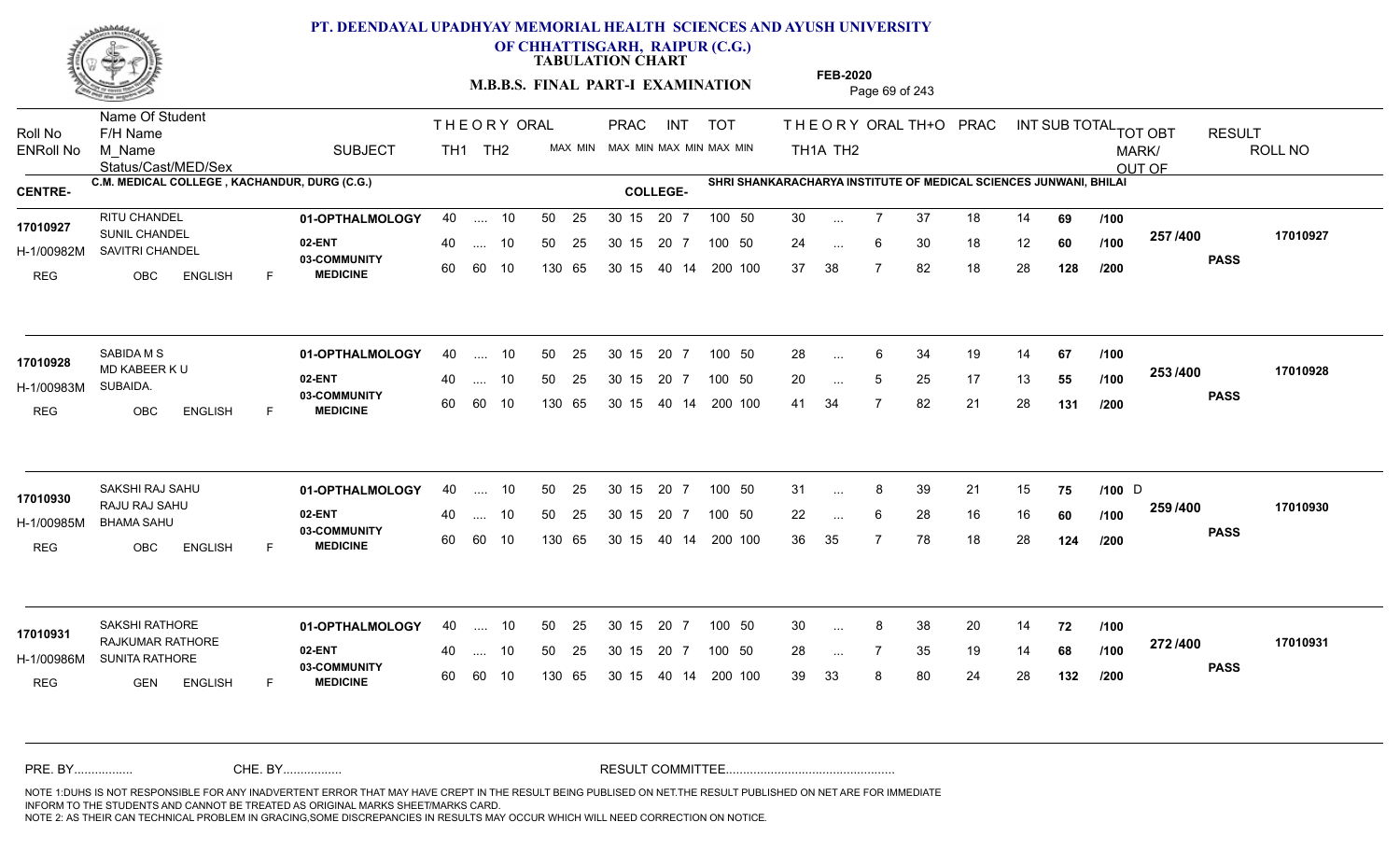

**OF CHHATTISGARH, RAIPUR (C.G.)**

**TABULATION CHART** 

**M.B.B.S. FINAL PART-I EXAMINATION** Page 70 of 243

Status/Cast/MED/Sex Name Of Student Roll No F/H Name M\_Name SUBJECT TH1 TH2 <sup>MAX\_MIN</sup> N PRAC INT TOT THEORY ORAL TH+O PRAC INT TH<sub>1</sub>A TH<sub>2</sub> ORAL TH+ODPRACD INT SUB TOTAL <sub>TOT OBT</sub> RESULT ROLL NO MARK/ OUT OF ENRoll No M Name  $\,$  SUBJECT TH1 TH2 MAX MIN MAX MIN MAX MIN MAX MIN TH1A TH2 **C.M. MEDICAL COLLEGE , KACHANDUR, DURG (C.G.) SHRI SHANKARACHARYA INSTITUTE OF MEDICAL SCIENCES JUNWANI, BHILAI CENTRE- COLLEGE-**THE ORY ORAL PRAC INT PRAC **01-OPTHALMOLOGY** SAMIKSHA DAKLIA 40 .... 10 30 15 20 7 **02-ENT** 03-COMMUNITY 60  **MEDICINE** H-1/00987M SANGEETA DAKLIA 17010932 SURENDRA DAKLIA<br>
SURENDRA DAKLIA REG **GEN ENGLISH** F 24 7 31 20 12 **63** 16 6 22\* 15 10 **47\*** 33 30 7 70 23 27 **120 230 FAIL 17010932 /400** Re- ENT 40 .... 10 50 25 30 15 60 60 10 130 65 30 15 20 7 100 50 40 14 200 100 50 25 30 15 20 7 100 50 24 ... ... ... 6 **/100 /100 /200** SAURABH CHANDRAKAR **01-OPTHALMOLOGY** 40 .... 10 50 25 30 15 20 7 100 50 26 **02-ENT** 03-COMMUNITY 60 **MEDICINE** 60 60 10 H-1/00989M PARMESHWAR ROSHNI REG OBC ENGLISH M 26 7 33 18 9 **60** 15 6 21\* 16 10 **47\*** 30 30 6 66 19 22 **107 214 FAIL 17010934 /400** Re- ENT 40 .... 10 50 25 130 65 130 65 30 15 40 14 200 100 30 15 20 7 100 50 50 25 30 15 20 7 100 50 26 ... **17010934** SAURABH CHANDRAKAR ... ... **/100 /100 /200 01-OPTHALMOLOGY** SHAMBHAVI KUMARI 40 .... 10 30 15 20 7 **02-ENT** 03-COMMUNITY 60  **MEDICINE** H-1/00990M 17010935<br>SUBAS SHARMA SUNITA DEVI REG OBC ENGLISH F 32 7 39 20 15 **74** 20 ... 7 27 17 13 **57 /100 <sup>2047</sup> 1** 37 31 9 77 26 30 **133 264 PASS /400 17010935** .... 10 50 25 30 15 60 60 10 20 7 130 65 30 15 30 15 20 7 100 50 40 14 200 100 50 25 30 15 20 7 100 50 32 ... 7 ... ... **/100 /100 /200 01-OPTHALMOLOGY** SHEFALI SAXENA 40 .... 10 30 15 20 7 **02-ENT** 03-COMMUNITY 60 **MEDICINE** 60 60 10 H-1/00991M MADHU SAXENA K K SAXENA REG GEN ENGLISH F 28 7 35 21 15 **71** 24 ... 7 31 17 12 **60** /1**00 <sup>207</sup> 1<del>-</del>00** 38 34 9 81 26 29 **136 267 PASS /400 17010936** 40 .... 10 50 25 130 65 130 65 30 15 30 15 20 7 100 50 40 14 200 100 50 25 30 15 20 7 100 50 28 ... **17010936**<br>**17010936**<br>**17010936** ... ... **/100 /100 /200** NOTE 1:DUHS IS NOT RESPONSIBLE FOR ANY INADVERTENT ERROR THAT MAY HAVE CREPT IN THE RESULT BEING PUBLISED ON NET.THE RESULT PUBLISHED ON NET ARE FOR IMMEDIATE INFORM TO THE STUDENTS AND CANNOT BE TREATED AS ORIGINAL MARKS SHEET/MARKS CARD. CHE. BY WAREL BY WARE AND THE AVEC THE AVEC THE THE RESULT COMMITTEE AND MULTIME MOTE 1:DUHS IS NOT RESPONSIBLE FOR ANY INADVERTENT ERROR THAT MAY HAVE CREPT IN THE RESULT BEING PUBLISED ON NET.THE RESULT PUBLISHED ON NET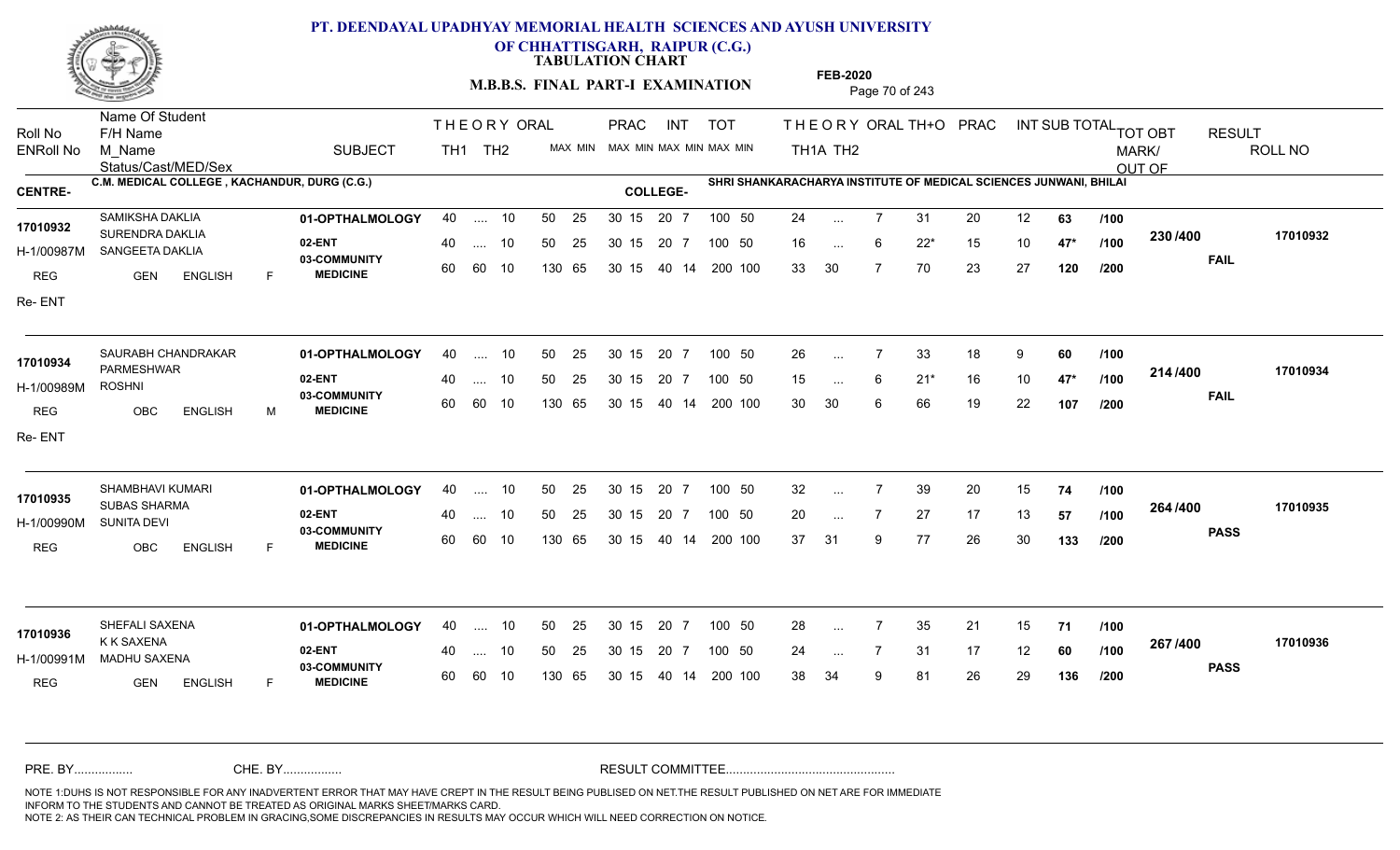

**OF CHHATTISGARH, RAIPUR (C.G.)**

**TABULATION CHART** 

**FEB-2020**

**M.B.B.S. FINAL PART-I EXAMINATION** Page 71 of 243

Status/Cast/MED/Sex Name Of Student Roll No F/H Name M\_Name SUBJECT TH1 TH2 <sup>MAX\_MIN</sup> N PRAC INT TOT THEORY ORAL TH+O PRAC INT TH<sub>1</sub>A TH<sub>2</sub> ORAL TH+ODPRACD INT SUB TOTAL <sub>TOT OBT</sub> RESULT ROLL NO MARK/ OUT OF ENRoll No M Name  $\,$  SUBJECT TH1 TH2 MAX MIN MAX MIN MAX MIN MAX MIN TH1A TH2 **C.M. MEDICAL COLLEGE , KACHANDUR, DURG (C.G.) SHRI SHANKARACHARYA INSTITUTE OF MEDICAL SCIENCES JUNWANI, BHILAI CENTRE- COLLEGE-**THE ORY ORAL PRAC INT PRAC **01-OPTHALMOLOGY** SHERIN PETERSON 40 .... 10 30 15 20 7 **02-ENT** 03-COMMUNITY 60  **MEDICINE** H-1/00992M MERCY PETERSON **1998 PO 100 MERCY** PETERSON REG GEN ENGLISH F 29 ... 8 37 22 13 **72 /100** 29 ... 7 36 18 12 **66 /100 <sup>213/400</sup>** 40 36 8 84 26 31 **141 279 PASS /400 17010937** 40 .... 10 50 25 30 15 60 60 10 130 65 30 15 40 14 200 100 20 7 100 50 50 25 30 15 20 7 100 50 29 ... **17010937 SHERIN PETERSON** ... ... **/100 /100 /200 01-OPTHALMOLOGY** SHILPI JAISWAL 40 .... 10 30 15 20 7 **02-ENT** 03-COMMUNITY 60 **MEDICINE** 60 60 10 H-1/00993M LAXMI JAISWAL 17010938 **KRIPAL RAM JAISWAL** REG GEN ENGLISH F 24 7 31 22 13 **66** 27 ... 7 34 18 12 **64 /100 <sup>201 /400</sup>** 33 32 9 74 26 27 **127 257 PASS /400 17010938** 40 .... 10 50 25 130 65 130 65 30 15 40 14 200 100 30 15 20 7 100 50 50 25 30 15 20 7 100 50 24 ... ... ... **/100 /100 /200 01-OPTHALMOLOGY** SHIVAM KAUSHIK 40 .... 10 30 15 20 7 **02-ENT** 03-COMMUNITY 60  **MEDICINE** H-1/00994M SAVITA KAUSHIK D K KAUSHIK REG GEN ENGLISH M 23 7 30 19 10 **59** 22 ... 7 29 16 10 **55 /100 <sup>2007/400</sup>** 39 33 7 79 21 25 **125 239 /100 PASS /400 17010939** .... 10 50 25 30 15 60 60 10 20 7 130 65 30 15 30 15 20 7 100 50 40 14 200 100 50 25 30 15 20 7 100 50 23 ... 7 **17010939 SHIVAM KAUSHIK** ... ... **/100 /200 01-OPTHALMOLOGY** SHIVANI DESHMUKH 40 .... 10 30 15 20 7 **02-ENT** 03-COMMUNITY 60 **MEDICINE** 60 60 10 H-1/00995M USHA DESHMUKH DAMAN LAL DESHMUKH **17010940** REG OBC ENGLISH F 25 ... 8 33 19 14 **66 /100** 25 ... 6 31 17 11 **59 /100 <sup>2007</sup> 1** 38 30 8 76 23 29 **128 253 PASS /400 17010940** 40 .... 10 50 25 130 65 130 65 30 15 30 15 20 7 100 50 40 14 200 100 50 25 30 15 20 7 100 50 25 ... 8 ... ... 6 **/100 /100 /200** NOTE 1:DUHS IS NOT RESPONSIBLE FOR ANY INADVERTENT ERROR THAT MAY HAVE CREPT IN THE RESULT BEING PUBLISED ON NET.THE RESULT PUBLISHED ON NET ARE FOR IMMEDIATE INFORM TO THE STUDENTS AND CANNOT BE TREATED AS ORIGINAL MARKS SHEET/MARKS CARD. CHE. BY WAREL BY WARE AND THE AVEC THE AVEC THE THE RESULT COMMITTEE AND MULTIME MOTE 1:DUHS IS NOT RESPONSIBLE FOR ANY INADVERTENT ERROR THAT MAY HAVE CREPT IN THE RESULT BEING PUBLISED ON NET.THE RESULT PUBLISHED ON NET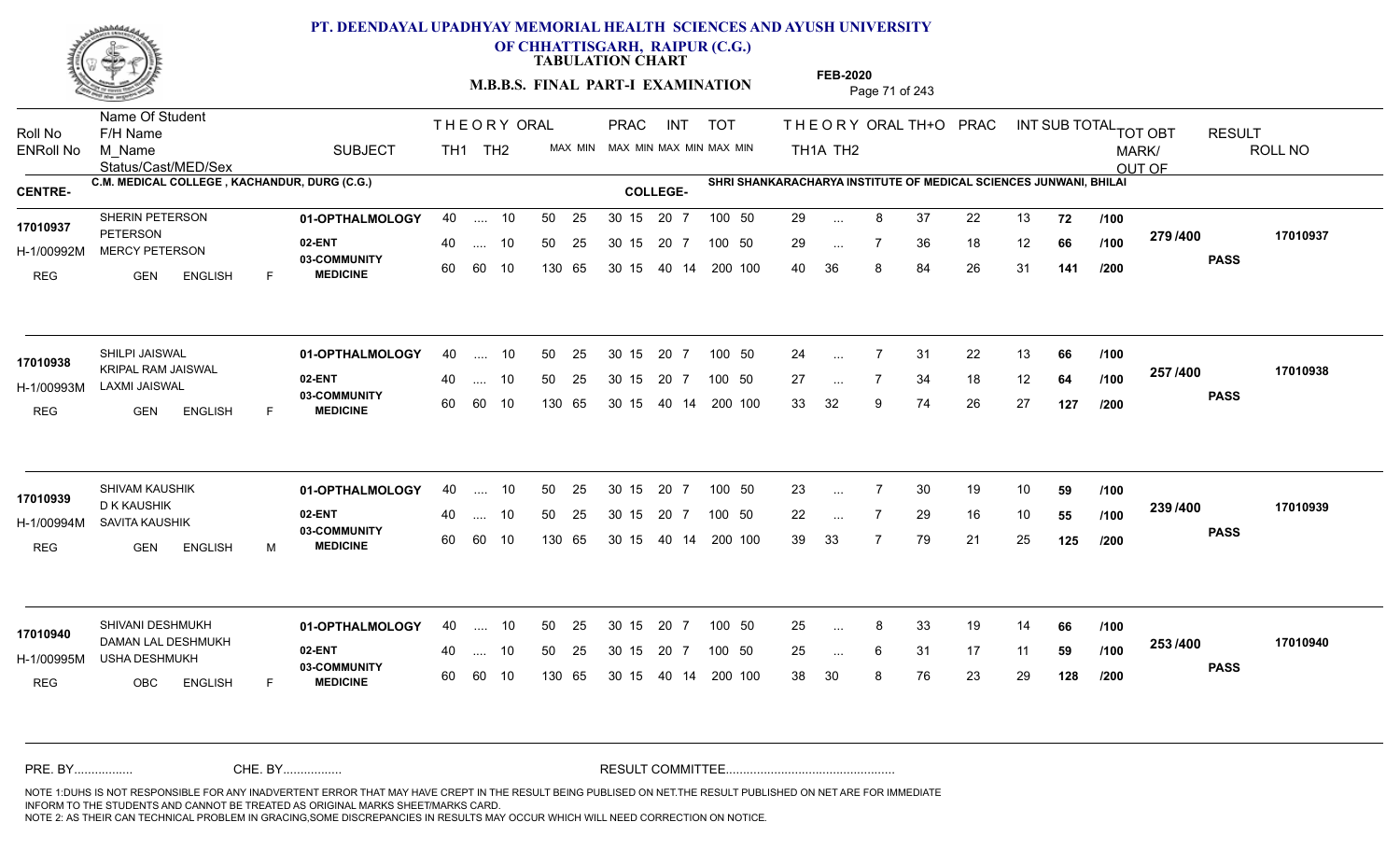

**OF CHHATTISGARH, RAIPUR (C.G.)**

**TABULATION CHART** 

**M.B.B.S. FINAL PART-I EXAMINATION** Page 72 of 243

Status/Cast/MED/Sex Name Of Student Roll No F/H Name M\_Name SUBJECT TH1 TH2 <sup>MAX\_MIN</sup> N PRAC INT TOT THEORY ORAL TH+O PRAC INT TH<sub>1</sub>A TH<sub>2</sub> ORAL TH+ODPRACD INT SUB TOTAL <sub>TOT OBT</sub> RESULT ROLL NO MARK/ OUT OF ENRoll No M Name  $\,$  SUBJECT TH1 TH2 MAX MIN MAX MIN MAX MIN MAX MIN TH1A TH2 **C.M. MEDICAL COLLEGE , KACHANDUR, DURG (C.G.) SHRI SHANKARACHARYA INSTITUTE OF MEDICAL SCIENCES JUNWANI, BHILAI CENTRE- COLLEGE-**THE ORY ORAL PRAC INT PRAC **01-OPTHALMOLOGY** SHRADDHA BHADORIA 40 .... 10 30 15 20 7 **02-ENT** 03-COMMUNITY 60  **MEDICINE** H-1/00996M RADHA BHADORIA 17010941 SANJAY BHADORIA REG **GEN ENGLISH** F 27 ... 7 34 21 15 **70** /**100** 26 7 33 22 15 **70** 40 36 8 84 24 30 **138 278 PASS /400 17010941** 40 .... 10 50 25 30 15 60 60 10 130 65 30 15 20 7 100 50 40 14 200 100 50 25 30 15 20 7 100 50 27 ... ... ... **/100 /100 /200 01-OPTHALMOLOGY** SHREYA JAIN 40 .... 10 30 15 20 7 **02-ENT** 03-COMMUNITY 60 **MEDICINE** 60 60 10 H-1/00997M B. K. JAIN AMITA JAIN REG GEN ENGLISH F 28 8 36 22 15 **73** 28 ... 7 35 16 12 **63 /100 <sup>213/400</sup>** 44 39 8 91 20 32 **143 279 PASS /400 17010942** 40 .... 10 50 25 130 65 130 65 30 15 40 14 200 100 30 15 20 7 100 50 50 25 30 15 20 7 100 50 28 ... 8 **17010942 17010942** ... ... **/100 /100 /200 01-OPTHALMOLOGY** SHREYA SHRIVASTAVA 40 .... 10 30 15 20 7 **02-ENT** 03-COMMUNITY 60 **MEDICINE** 60 60 10 H-1/00998M ARCHANA SHRIVASTAVA MANOJ KUMAR SHRIVASTAVA **17010943** REG GEN ENGLISH F 26 6 32 20 14 **66** 22 ... 6 28 15 13 **56** /**100 <sup>2=07=00</sup>** 40 37 7 84 16 26 **126 248 PASS /400 17010943** .... 10 50 25 30 15 130 65 20 7 130 65 30 15 30 15 20 7 100 50 40 14 200 100 50 25 30 15 20 7 100 50 26 ... 6 ... ... 6 **/100 /100 /200 01-OPTHALMOLOGY** SHREYASI JHA 40 .... 10 30 15 20 7 **02-ENT** 03-COMMUNITY 60 **MEDICINE** 60 60 10 H-1/01000M TILOTTAMA JHA ATANU JHA REG GEN ENGLISH F 28 6 34 22 13 **69** 24 ... 7 31 17 11 **59 /100 <sup>2007–00</sup>** 44 36 8 88 24 28 **140 268 PASS /400 17010945** 40 .... 10 50 25 130 65 130 65 30 15 30 15 20 7 100 50 40 14 200 100 50 25 30 15 20 7 100 50 28 ... 6 **17010945**<br>**17010945** ... ... **/100 /100 /200** NOTE 1:DUHS IS NOT RESPONSIBLE FOR ANY INADVERTENT ERROR THAT MAY HAVE CREPT IN THE RESULT BEING PUBLISED ON NET.THE RESULT PUBLISHED ON NET ARE FOR IMMEDIATE INFORM TO THE STUDENTS AND CANNOT BE TREATED AS ORIGINAL MARKS SHEET/MARKS CARD. CHE. BY WAREL BY WARE AND THE AVEC THE AVEC THE THE RESULT COMMITTEE AND MULTIME MOTE 1:DUHS IS NOT RESPONSIBLE FOR ANY INADVERTENT ERROR THAT MAY HAVE CREPT IN THE RESULT BEING PUBLISED ON NET.THE RESULT PUBLISHED ON NET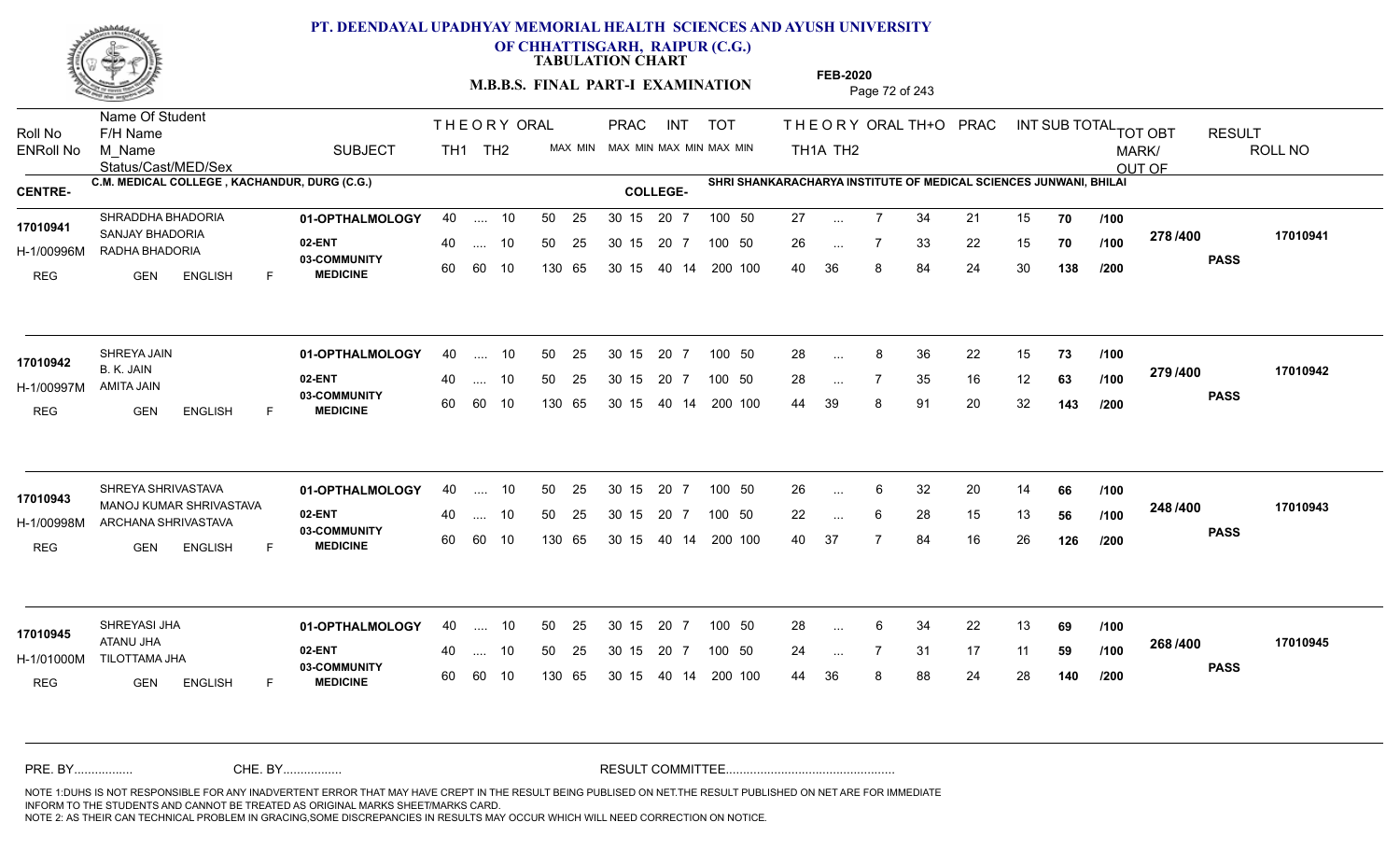

**OF CHHATTISGARH, RAIPUR (C.G.)**

**TABULATION CHART** 

**M.B.B.S. FINAL PART-I EXAMINATION** Page 73 of 243

Status/Cast/MED/Sex Name Of Student Roll No F/H Name M\_Name SUBJECT TH1 TH2 <sup>MAX\_MIN</sup> N PRAC INT TOT THEORY ORAL TH+O PRAC INT TH<sub>1</sub>A TH<sub>2</sub> ORAL TH+ODPRACD INT SUB TOTAL <sub>TOT OBT</sub> RESULT ROLL NO MARK/ OUT OF ENRoll No M Name  $\,$  SUBJECT TH1 TH2 MAX MIN MAX MIN MAX MIN MAX MIN TH1A TH2 **C.M. MEDICAL COLLEGE , KACHANDUR, DURG (C.G.) SHRI SHANKARACHARYA INSTITUTE OF MEDICAL SCIENCES JUNWANI, BHILAI CENTRE- COLLEGE-**THE ORY ORAL PRAC INT PRAC **01-OPTHALMOLOGY** SHRISHTY MINOCHA 40 .... 10 30 15 20 7 **02-ENT** 03-COMMUNITY 60  **MEDICINE** H-1/01001M RANJANA MINOCHA **PERIODE ALL 11-1** 17010946 RAKESH MINOCHA REG GEN ENGLISH F 20 ... 6 26 18 11 **55 /100** 21 ... 5 26 15 10 **51 /100 <sup>2207400</sup>** 38 32 7 77 18 25 **120 226 PASS /400 17010946** 40 .... 10 50 25 30 15 60 60 10 130 65 30 15 40 14 200 100 20 7 100 50 50 25 30 15 20 7 100 50 20 ... ... ... 5 **/100 /100 /200 01-OPTHALMOLOGY** SHRUTI SAHU 40 .... 10 30 15 20 7 **02-ENT** 03-COMMUNITY 60 **MEDICINE** 60 60 10 H-1/01002M CHANDRIKA SAHU 17010947 SANTOSH KUMAR SAHU REG OBC ENGLISH F 20 7 27 17 13 **57** 20 ... 5 25 16 11 **52 /100 <sup>227</sup> /+00** 38 31 7 76 16 26 **118 227 PASS /400 17010947**  $\dots$  10 50 25 30 15 130 65 20 7 130 65 30 15 40 14 200 100 30 15 20 7 100 50 50 25 30 15 20 7 100 50 20 ... ... ... 5 **/100 /100 /200 01-OPTHALMOLOGY** SHUBHAM JAISWAL 40 .... 10 30 15 20 7 **02-ENT** 03-COMMUNITY 60  **MEDICINE** H-1/01003M RENU JAISWAL SANJAY JAISWAL **17010948** REG OBC ENGLISH M 24 ... 6 30 19 10 **59 /100** 21 ... 5 26 15 10 **51 /100 <sup>2207+00</sup>** 37 34 7 78 15 25 **118 228 PASS /400 17010948** .... 10 50 25 30 15 60 60 10 20 7 130 65 30 15 30 15 20 7 100 50 40 14 200 100 50 25 30 15 20 7 100 50 24 ... 6 ... ... 5 **/100 /100 /200** SIDDHARTH SAHU **01-OPTHALMOLOGY** 40 .... 10 50 25 30 15 20 7 100 50 23 **02-ENT** 03-COMMUNITY 60 **MEDICINE** 60 60 10 H-1/01004M SARITA SAHU MOHAN LAL SAHU **17010949** REG GEN ENGLISH M 23 7 30 19 14 **63** 24 ... 6 30 15 13 **58 /100 <sup>246</sup>/1<sup>4</sup>00** 38 34 7 79 19 27 **125 246 PASS /400 17010949** 40 .... 10 50 25 130 65 130 65 30 15 30 15 20 7 100 50 40 14 200 100 50 25 30 15 20 7 100 50 23 ... ... ... 6 **/100 /100 /200** NOTE 1:DUHS IS NOT RESPONSIBLE FOR ANY INADVERTENT ERROR THAT MAY HAVE CREPT IN THE RESULT BEING PUBLISED ON NET.THE RESULT PUBLISHED ON NET ARE FOR IMMEDIATE INFORM TO THE STUDENTS AND CANNOT BE TREATED AS ORIGINAL MARKS SHEET/MARKS CARD. CHE. BY WAREL BY WARE AND THE AVEC THE AVEC THE THE RESULT COMMITTEE AND MULTIME MOTE 1:DUHS IS NOT RESPONSIBLE FOR ANY INADVERTENT ERROR THAT MAY HAVE CREPT IN THE RESULT BEING PUBLISED ON NET.THE RESULT PUBLISHED ON NET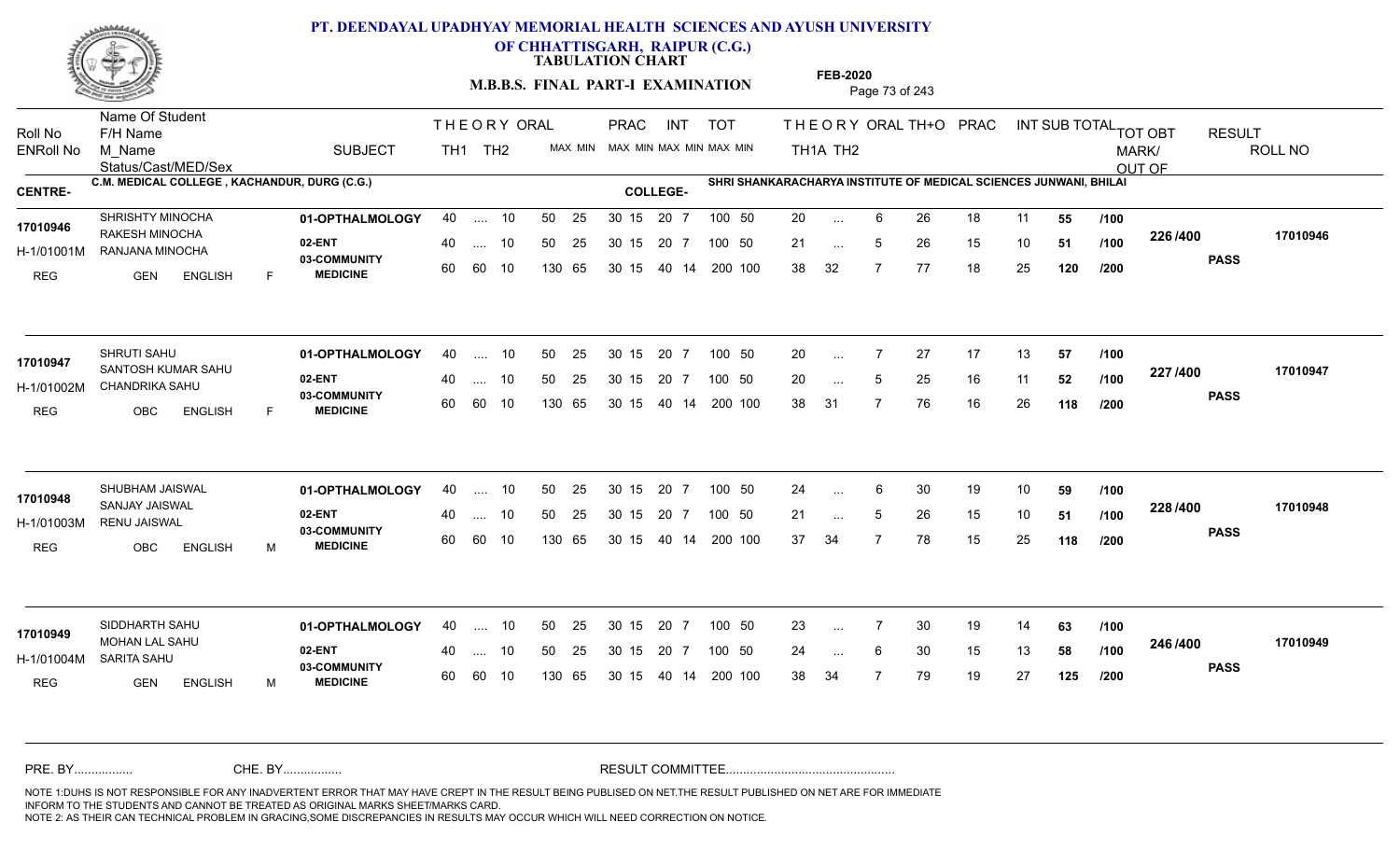

**OF CHHATTISGARH, RAIPUR (C.G.)**

**TABULATION CHART** 

**M.B.B.S. FINAL PART-I EXAMINATION** Page 74 of 243

Status/Cast/MED/Sex Name Of Student Roll No F/H Name M\_Name SUBJECT TH1 TH2 <sup>MAX\_MIN</sup> N PRAC INT TOT THEORY ORAL TH+O PRAC INT TH<sub>1</sub>A TH<sub>2</sub> ORAL TH+ODPRACD INT SUB TOTAL <sub>TOT OBT</sub> RESULT ROLL NO MARK/ OUT OF ENRoll No M Name  $\,$  SUBJECT TH1 TH2 MAX MIN MAX MIN MAX MIN MAX MIN TH1A TH2 **C.M. MEDICAL COLLEGE , KACHANDUR, DURG (C.G.) SHRI SHANKARACHARYA INSTITUTE OF MEDICAL SCIENCES JUNWANI, BHILAI CENTRE- COLLEGE-**THE ORY ORAL PRAC INT PRAC **01-OPTHALMOLOGY** SIMRAN DHANWANI 40 .... 10 30 15 20 7 **02-ENT** 03-COMMUNITY 60  **MEDICINE** H-1/01005M MEENA DHANWANI PRAKASH DHANWANI **17010950** REG GEN ENGLISH F 22 7 29 22 13 **64** 23 ... 6 29 19 14 **62 /100 <sup>2047</sup> 1** 37 36 7 80 20 28 **128 254 PASS /400 17010950** .... 10 50 25 60 60 10 50 25 30 15 130 65 30 15 40 14 200 100 20 7 100 50 50 25 30 15 20 7 100 50 22 ... ... ... 6 **/100 /100 /200 01-OPTHALMOLOGY** SIMRAN SAHU 40 .... 10 30 15 20 7 **02-ENT** 03-COMMUNITY 60 **MEDICINE** 60 60 10 H-1/01006M 17010951 MULCHAND SAHU **17010951** INDU SAHU REG OBC ENGLISH F 21 ... 8 29 18 14 **61 /100** 21 ... 6 27 15 12 **54 /100 <sup>243</sup>/400** 37 36 7 80 20 28 **128 243 PASS /400 17010951** 40 .... 10 50 25 130 65 130 65 30 15 40 14 200 100 30 15 20 7 100 50 50 25 30 15 20 7 100 50 21 ... 8 ...  $\overline{\phantom{a}}$ . 6 **/100 /100 /200 01-OPTHALMOLOGY** SNEHA VERMA 40 .... 10 30 15 20 7 **02-ENT** 03-COMMUNITY 60  **MEDICINE** H-1/01007M SANTOSHI VERMA YAAD LAL VERMA **17010952** REG OBC ENGLISH F 20 7 27 19 12 **58** 19 ... 7 26 16 12 **54 /100 <sup>220</sup>/100** 37 29 7 73 17 24 **114 226 PASS /400 17010952** .... 10 50 25 30 15 60 60 10 20 7 130 65 30 15 30 15 20 7 100 50 40 14 200 100 50 25 30 15 20 7 100 50 20 ... 7 ... ... **/100 /100 /200 01-OPTHALMOLOGY** SOMASREETA MISHRA 40 .... 10 30 15 20 7 **02-ENT** 03-COMMUNITY 60 **MEDICINE** 60 60 10 H-1/01008M SUPRAVA MISHRA **1999 - 1999 B** NALINIRANJAN MISHRA **17010953** REG GEN ENGLISH F 25 8 33 23 12 **68** 29 ... 6 35 15 11 **61 /100 <sup>2007</sup> 100** 40 27 8 75 23 26 **124 253 PASS /400 17010953** 40 .... 10 50 25 130 65 130 65 30 15 30 15 20 7 100 50 40 14 200 100 50 25 30 15 20 7 100 50 25 ... 8 ... ... 6 **/100 /100 /200** NOTE 1:DUHS IS NOT RESPONSIBLE FOR ANY INADVERTENT ERROR THAT MAY HAVE CREPT IN THE RESULT BEING PUBLISED ON NET.THE RESULT PUBLISHED ON NET ARE FOR IMMEDIATE INFORM TO THE STUDENTS AND CANNOT BE TREATED AS ORIGINAL MARKS SHEET/MARKS CARD. CHE. BY WAREL BY WARE AND THE AVEC THE AVEC THE THE RESULT COMMITTEE AND MULTIME MOTE 1:DUHS IS NOT RESPONSIBLE FOR ANY INADVERTENT ERROR THAT MAY HAVE CREPT IN THE RESULT BEING PUBLISED ON NET.THE RESULT PUBLISHED ON NET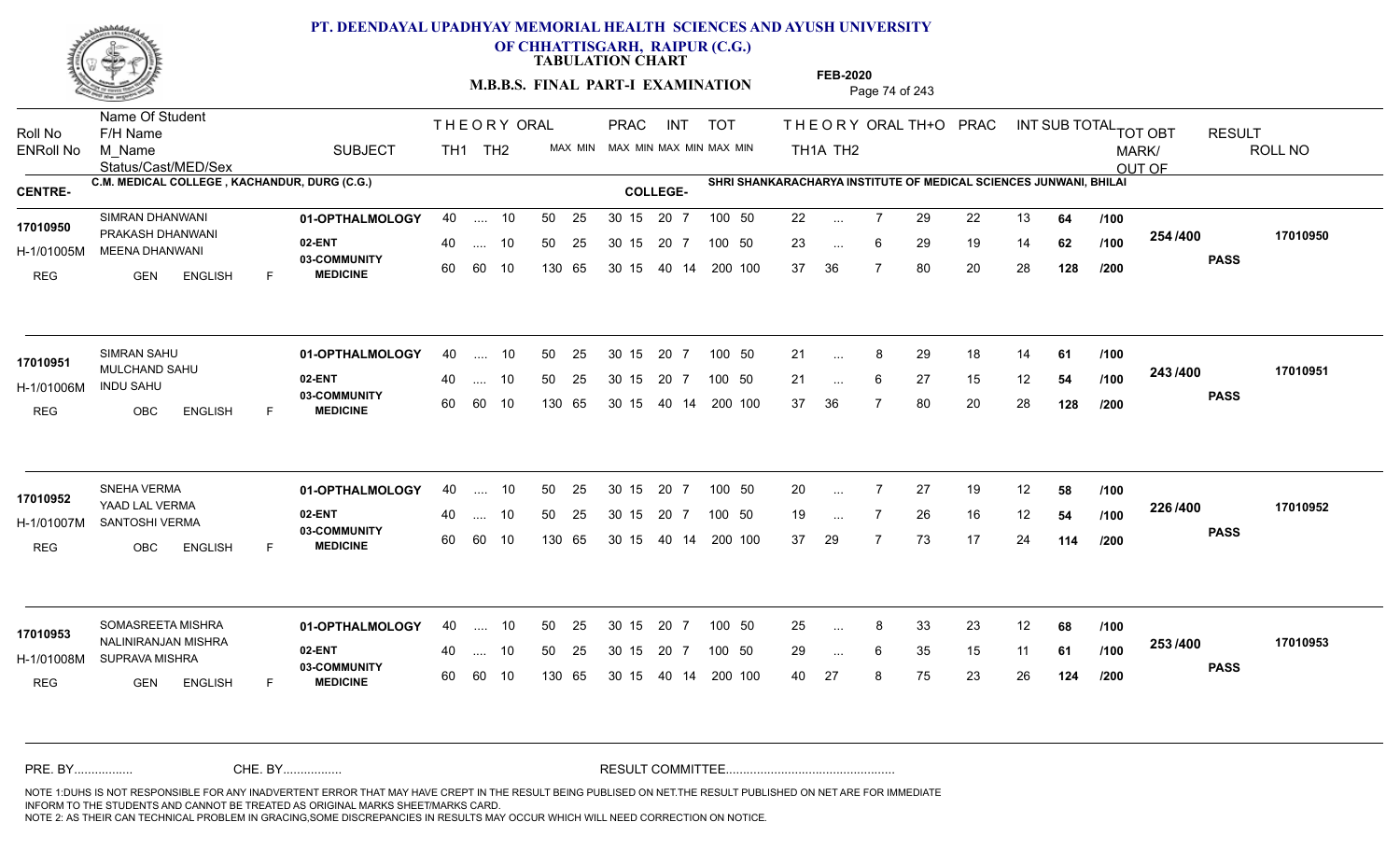

**OF CHHATTISGARH, RAIPUR (C.G.)**

**TABULATION CHART** 

**M.B.B.S. FINAL PART-I EXAMINATION** Page 75 of 243

Status/Cast/MED/Sex Name Of Student Roll No F/H Name M\_Name SUBJECT TH1 TH2 <sup>MAX\_MIN</sup> N PRAC INT TOT THEORY ORAL TH+O PRAC INT TH<sub>1</sub>A TH<sub>2</sub> ORAL TH+ODPRACD INT SUB TOTAL <sub>TOT OBT</sub> RESULT ROLL NO MARK/ OUT OF ENRoll No M Name  $\,$  SUBJECT TH1 TH2 MAX MIN MAX MIN MAX MIN MAX MIN TH1A TH2 **C.M. MEDICAL COLLEGE , KACHANDUR, DURG (C.G.) SHRI SHANKARACHARYA INSTITUTE OF MEDICAL SCIENCES JUNWANI, BHILAI CENTRE- COLLEGE-**THE ORY ORAL PRAC INT PRAC **01-OPTHALMOLOGY** SONAM SACHDEVA 40 .... 10 30 15 20 7 **02-ENT** 03-COMMUNITY 60  **MEDICINE** H-1/01009M VARSHA SACHDEVA PARASRAM SACHDEVA **17010954** REG GEN ENGLISH F 24 7 31 23 14 **68** 26 ... 6 32 19 10 **61 /100 <sup>2047</sup> 1** 37 30 7 74 24 27 **125 254 PASS /400 17010954** 40 .... 10 50 25 30 15 60 60 10 130 65 30 15 40 14 200 100 20 7 100 50 50 25 30 15 20 7 100 50 24 ... ... ... 6 **/100 /100 /200 01-OPTHALMOLOGY** SONU KUMAR SHARMA 40 .... 10 30 15 20 7 **02-ENT** 03-COMMUNITY 60 **MEDICINE** 60 60 10 H-1/01010M URMILA SHARMA 17010955 SANTOSH KUMAR SHARMA REG GEN ENGLISH M 22 7 29 21 14 **64** 26 ... 6 32 17 11 **60 /100 <sup>243</sup>/400** 30 29 7 66 25 28 **119 243 PASS /400 17010955** 40 .... 10 50 25 130 65 130 65 30 15 40 14 200 100 30 15 20 7 100 50 50 25 30 15 20 7 100 50 22 ... ...  $\overline{\phantom{a}}$ . 6 **/100 /100 /200 01-OPTHALMOLOGY** 40 .... 10 50 25 30 15 20 7 100 50 20 15 20 7 100 50 20 **02-ENT** 03-COMMUNITY 60 **MEDICINE** 60 60 10 H-1/01011M INDU KUMARI **17010956** SANJAY KUMAR REG GEN ENGLISH F 20 7 27 20 12 **59** 24 ... 6 30 15 13 **58 /100 <sup>2007</sup> 700** 33 31 7 71 20 27 **118 235 PASS /400 17010956** .... 10 50 25 30 15 130 65 20 7 130 65 30 15 30 15 20 7 100 50 40 14 200 100 50 25 30 15 20 7 100 50 20 ... 7 ... ... **/100 /100 /200 01-OPTHALMOLOGY** 40 .... 10 50 25 30 15 20 7 100 50 23 **02-ENT** 03-COMMUNITY 60 **MEDICINE** 60 60 10 H-1/01012M NEELU BALA JAIN **1999 - 1999 ACLIF** 17010957 DHARMENDRA KUMAR JAIN REG GEN ENGLISH M 23 8 31 22 14 **67** 22 ... 7 29 20 13 **62 /100 <sup>2007</sup> 7** 33 34 8 75 21 30 **126 255 PASS /400 17010957** 40 .... 10 50 25 130 65 130 65 30 15 30 15 20 7 100 50 40 14 200 100 50 25 30 15 20 7 100 50 23 ... 8 ... ... **/100 /100 /200** NOTE 1:DUHS IS NOT RESPONSIBLE FOR ANY INADVERTENT ERROR THAT MAY HAVE CREPT IN THE RESULT BEING PUBLISED ON NET.THE RESULT PUBLISHED ON NET ARE FOR IMMEDIATE INFORM TO THE STUDENTS AND CANNOT BE TREATED AS ORIGINAL MARKS SHEET/MARKS CARD. CHE. BY WAREL BY WARE AND THE AVEC THE AVEC THE THE RESULT COMMITTEE AND MULTIME MOTE 1:DUHS IS NOT RESPONSIBLE FOR ANY INADVERTENT ERROR THAT MAY HAVE CREPT IN THE RESULT BEING PUBLISED ON NET.THE RESULT PUBLISHED ON NET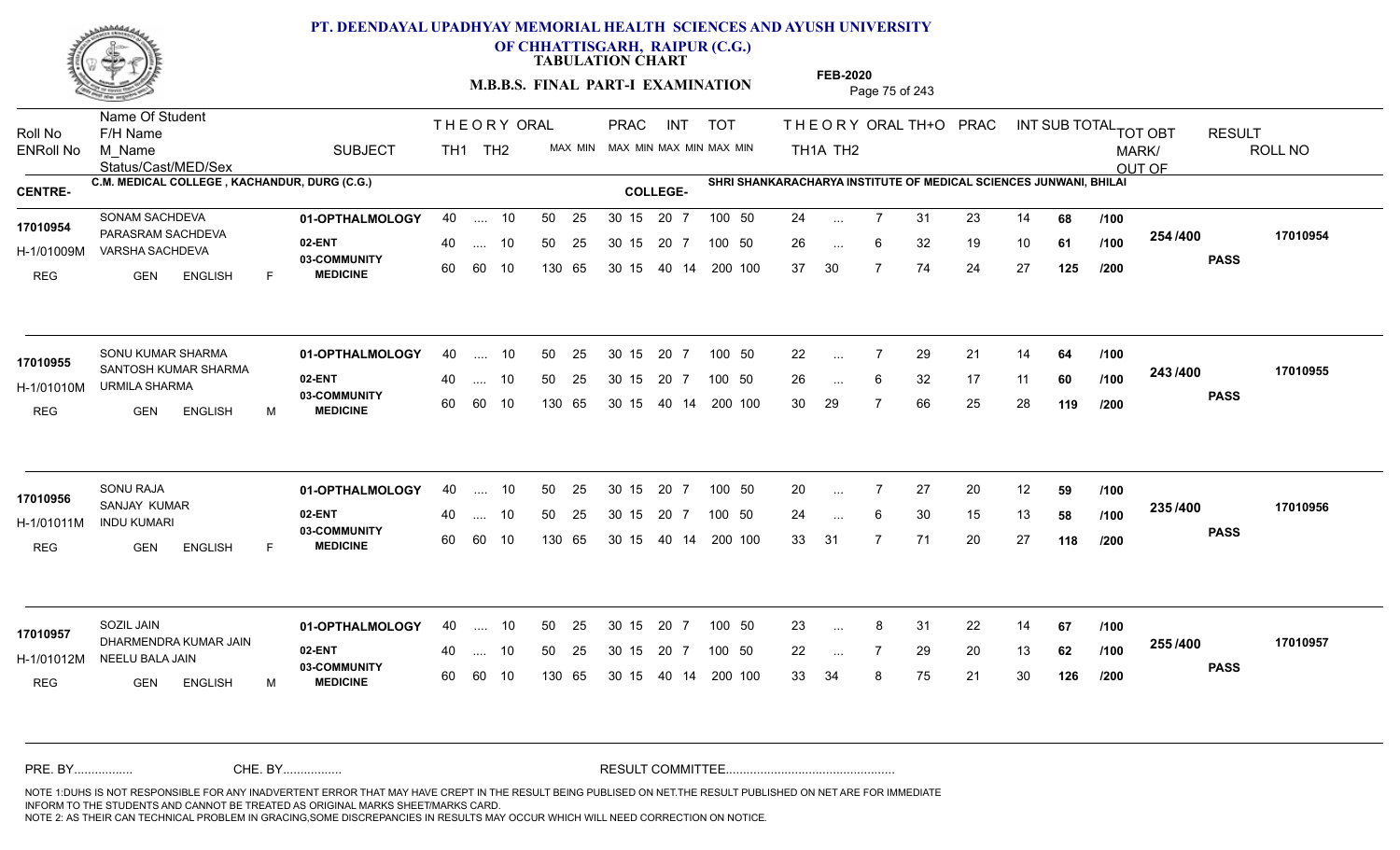

**OF CHHATTISGARH, RAIPUR (C.G.)**

**TABULATION CHART** 

**M.B.B.S. FINAL PART-I EXAMINATION** Page 76 of 243

Status/Cast/MED/Sex Name Of Student Roll No F/H Name M\_Name SUBJECT TH1 TH2 <sup>MAX\_MIN</sup> N PRAC INT TOT THEORY ORAL TH+O PRAC INT TH<sub>1</sub>A TH<sub>2</sub> ORAL TH+ODPRACD INT SUB TOTAL <sub>TOT OBT</sub> RESULT ROLL NO MARK/ OUT OF ENRoll No M Name  $\,$  SUBJECT TH1 TH2 MAX MIN MAX MIN MAX MIN MAX MIN TH1A TH2 **C.M. MEDICAL COLLEGE , KACHANDUR, DURG (C.G.) SHRI SHANKARACHARYA INSTITUTE OF MEDICAL SCIENCES JUNWANI, BHILAI CENTRE- COLLEGE-**THE ORY ORAL PRAC INT PRAC **01-OPTHALMOLOGY** 40 .... 10 50 25 30 15 20 7 100 50 19 **02-ENT** 03-COMMUNITY 60  **MEDICINE** H-1/01013M ANJU SHARMA LATE DHANANJAY SHARMA **17010958** REG GEN ENGLISH F 19 ... 7 26 17 12 **55 /100** 21 ... 5 26 15 11 **52 /100 <sup>2107400</sup>** 38 25 7 70 15 24 **109 216 PASS /400 17010958** 40 .... 10 50 25 30 15 60 60 10 130 65 30 15 40 14 200 100 20 7 100 50 50 25 30 15 20 7 100 50 19 ... ... ... 5 **/100 /100 /200 01-OPTHALMOLOGY** SUMAN AGRAWAL 40 .... 10 30 15 20 7 **02-ENT** 03-COMMUNITY 60 **MEDICINE** 60 60 10 H-1/01014M SUNITA AGRAWAL 17010959 SHANKER AGRAWAL REG GEN ENGLISH F 31 8 39 24 14 **77 /100** 26 ... 6 32 17 13 **62 /100 <sup>2007–00</sup>** 41 43 9 93 23 31 **147 286 PASS /400 17010959** 40 .... 10 50 25 130 65 130 65 30 15 40 14 200 100 30 15 20 7 100 50 50 25 30 15 20 7 100 50 31 ... 8 39 24 14 **77 /100** D ...  $\overline{\phantom{a}}$ . 6 **/100 /200 01-OPTHALMOLOGY** SURESH KUMAR LAL 40 .... 10 30 15 20 7 **02-ENT** 03-COMMUNITY 60  **MEDICINE** H-1/01015M LAKSHMAN LAL **17010960** PARWATI REG OBC ENGLISH M 24 7 31 20 11 **62** 25 ... 5 30 15 10 **55 /100 <sup>223</sup>/\*<sup>00</sup>** 30 30 7 67 15 24 **106 223 PASS /400 17010960** .... 10 50 25 30 15 60 60 10 20 7 130 65 30 15 30 15 20 7 100 50 40 14 200 100 50 25 30 15 20 7 100 50 24 ... 7 ... ... 5 **/100 /100 /200** SWEETY SINHA **01-OPTHALMOLOGY** 40 .... 10 50 25 30 15 20 7 100 50 23 **02-ENT** 03-COMMUNITY 60 **MEDICINE** 60 60 10 H-1/01016M RAJNI SINHA SUBODH KUMAR SINHA **17010961** REG **GEN ENGLISH** F 23 8 31 22 15 **68** 25 ... 8 33 20 16 **69 /100 <sup>2007–00</sup>** 41 39 9 89 21 33 **143 280 PASS /400 17010961** 40 .... 10 50 25 130 65 130 65 30 15 30 15 20 7 100 50 40 14 200 100 50 25 30 15 20 7 100 50 23 ... 8 ... ... **/100 /100 /200** NOTE 1:DUHS IS NOT RESPONSIBLE FOR ANY INADVERTENT ERROR THAT MAY HAVE CREPT IN THE RESULT BEING PUBLISED ON NET.THE RESULT PUBLISHED ON NET ARE FOR IMMEDIATE INFORM TO THE STUDENTS AND CANNOT BE TREATED AS ORIGINAL MARKS SHEET/MARKS CARD. CHE. BY WAREL BY WARE AND THE AVEC THE AVEC THE THE RESULT COMMITTEE AND MULTIME MOTE 1:DUHS IS NOT RESPONSIBLE FOR ANY INADVERTENT ERROR THAT MAY HAVE CREPT IN THE RESULT BEING PUBLISED ON NET.THE RESULT PUBLISHED ON NET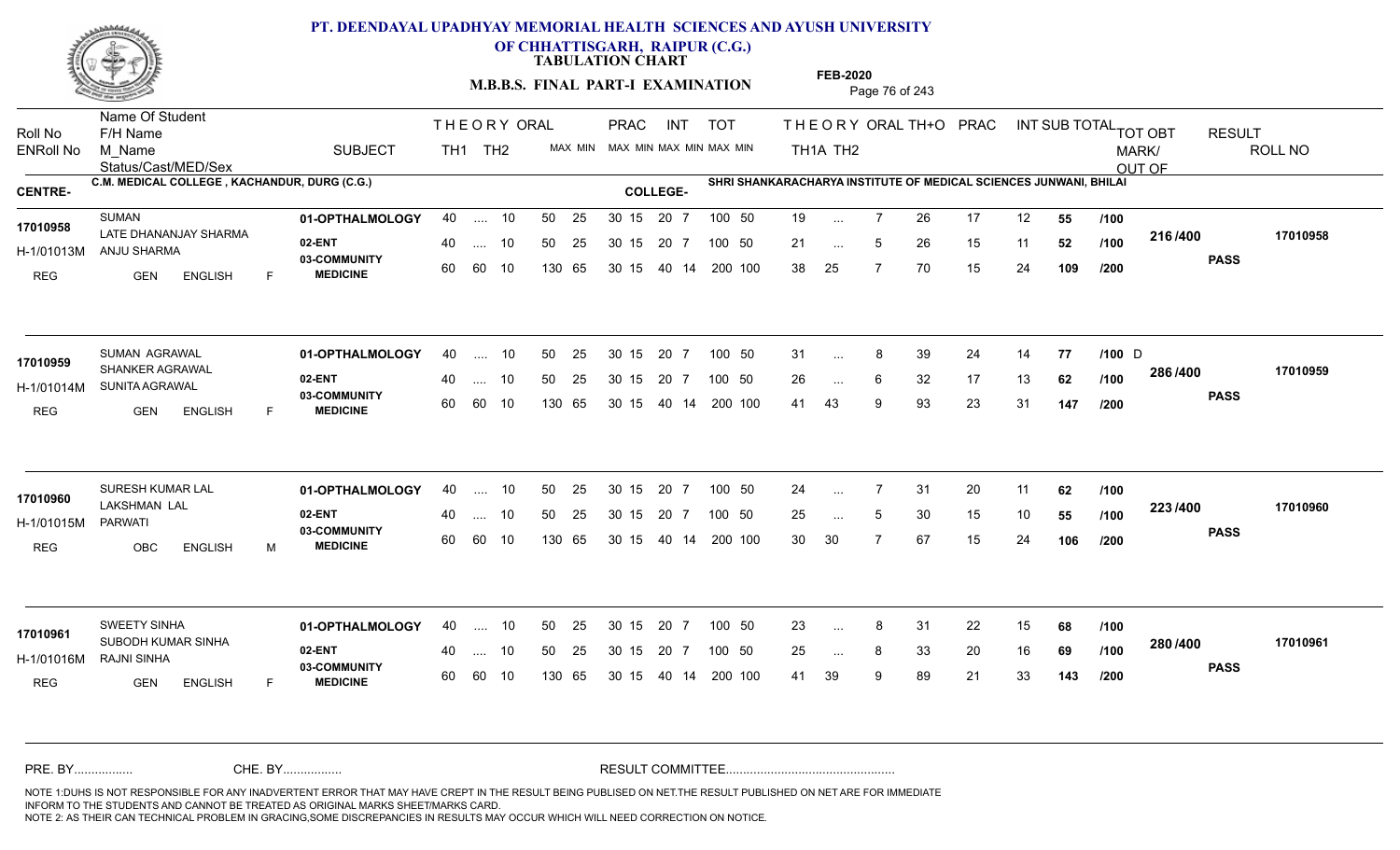

**OF CHHATTISGARH, RAIPUR (C.G.)**

**TABULATION CHART** 

**FEB-2020**

**M.B.B.S. FINAL PART-I EXAMINATION** Page 77 of 243

Status/Cast/MED/Sex Name Of Student Roll No F/H Name M\_Name SUBJECT TH1 TH2 <sup>MAX\_MIN</sup> N PRAC INT TOT THEORY ORAL TH+O PRAC INT TH<sub>1</sub>A TH<sub>2</sub> ORAL TH+ODPRACD INT SUB TOTAL <sub>TOT OBT</sub> RESULT ROLL NO MARK/ OUT OF ENRoll No M Name  $\,$  SUBJECT TH1 TH2 MAX MIN MAX MIN MAX MIN MAX MIN TH1A TH2 **C.M. MEDICAL COLLEGE , KACHANDUR, DURG (C.G.) SHRI SHANKARACHARYA INSTITUTE OF MEDICAL SCIENCES JUNWANI, BHILAI CENTRE- COLLEGE-**THE ORY ORAL PRAC INT PRAC **01-OPTHALMOLOGY** T V POOJA 40 .... 10 30 15 20 7 **02-ENT** 03-COMMUNITY 60  **MEDICINE** H-1/01017M V VIJAYALAKSHMI 17010962 T V J MOHAN RAO REG GEN ENGLISH F 19 ... 7 26 22 13 **61 /100** 23 ... 6 29 18 11 **58 /100 <sup>2007</sup> 1** 29 30 8 67 21 31 **119 238 PASS /400 17010962** 40 .... 10 50 25 30 15 60 60 10 130 65 30 15 40 14 200 100 20 7 100 50 50 25 30 15 20 7 100 50 19 ... ... ... 6 **/100 /100 /200 01-OPTHALMOLOGY** TANU KASHYAP 40 .... 10 30 15 20 7 **02-ENT** 03-COMMUNITY 60 **MEDICINE** 60 60 10 H-1/01018M NIHARIKA KASHYAP 17010963 **SUNIL KASHYAP** REG GEN ENGLISH F 26 7 33 23 13 **69** 24 ... 6 30 19 14 **63 /100 <del>1111</del>-00** 37 38 9 84 23 32 **139 271 PASS /400 17010963** 40 .... 10 50 25 130 65 130 65 30 15 40 14 200 100 30 15 20 7 100 50 50 25 30 15 20 7 100 50 26 ... ... ... **/100 /100 /200 01-OPTHALMOLOGY** 40 .... 10 50 25 30 15 20 7 100 50 24 16 .... 10 50 .... 10 50 .... 10 50 .... 10 50 .... 10 .... **02-ENT** 03-COMMUNITY 60 **MEDICINE** 60 60 10 H-1/01019M SAVITRI TANTI 17010964 <sub>SADHU RAM TANTI</sub> REG SC ENGLISH F 24 ... 8 32 16 12 **60** /**100** 23 ... 5 28 16 15 **59 /100 <sup>2007</sup> 100** 37 31 8 76 15 26 **117 236 PASS /400 17010964** .... 10 50 25 30 15 130 65 20 7 130 65 30 15 30 15 20 7 100 50 40 14 200 100 50 25 30 15 20 7 100 50 24 ... 8 ... ... 5 **/100 /100 /200 01-OPTHALMOLOGY** UTKASRSHA GUPTA 40 .... 10 30 15 20 7 **02-ENT** 03-COMMUNITY 60 **MEDICINE** 60 60 10 H-1/01020M SUSHMA GUPTA **And Contain the Contain of the Contain** DILIP GUPTA REG GEN ENGLISH M 23 ... 8 31 18 13 **62** /**100** 25 ... 5 30 15 10 **55 /100 <sup>237</sup> /\*\***00 37 36 6 79 16 25 **120 237 PASS /400 17010965** 40 .... 10 50 25 130 65 130 65 30 15 30 15 20 7 100 50 40 14 200 100 50 25 30 15 20 7 100 50 23 ... 8 UTKASRSHA GUPTA<br>**17010965** ... ... **/100 /100 /200** NOTE 1:DUHS IS NOT RESPONSIBLE FOR ANY INADVERTENT ERROR THAT MAY HAVE CREPT IN THE RESULT BEING PUBLISED ON NET.THE RESULT PUBLISHED ON NET ARE FOR IMMEDIATE INFORM TO THE STUDENTS AND CANNOT BE TREATED AS ORIGINAL MARKS SHEET/MARKS CARD. CHE. BY WAREL BY WARE AND THE AVEC THE AVEC THE THE RESULT COMMITTEE AND MULTIME MOTE 1:DUHS IS NOT RESPONSIBLE FOR ANY INADVERTENT ERROR THAT MAY HAVE CREPT IN THE RESULT BEING PUBLISED ON NET.THE RESULT PUBLISHED ON NET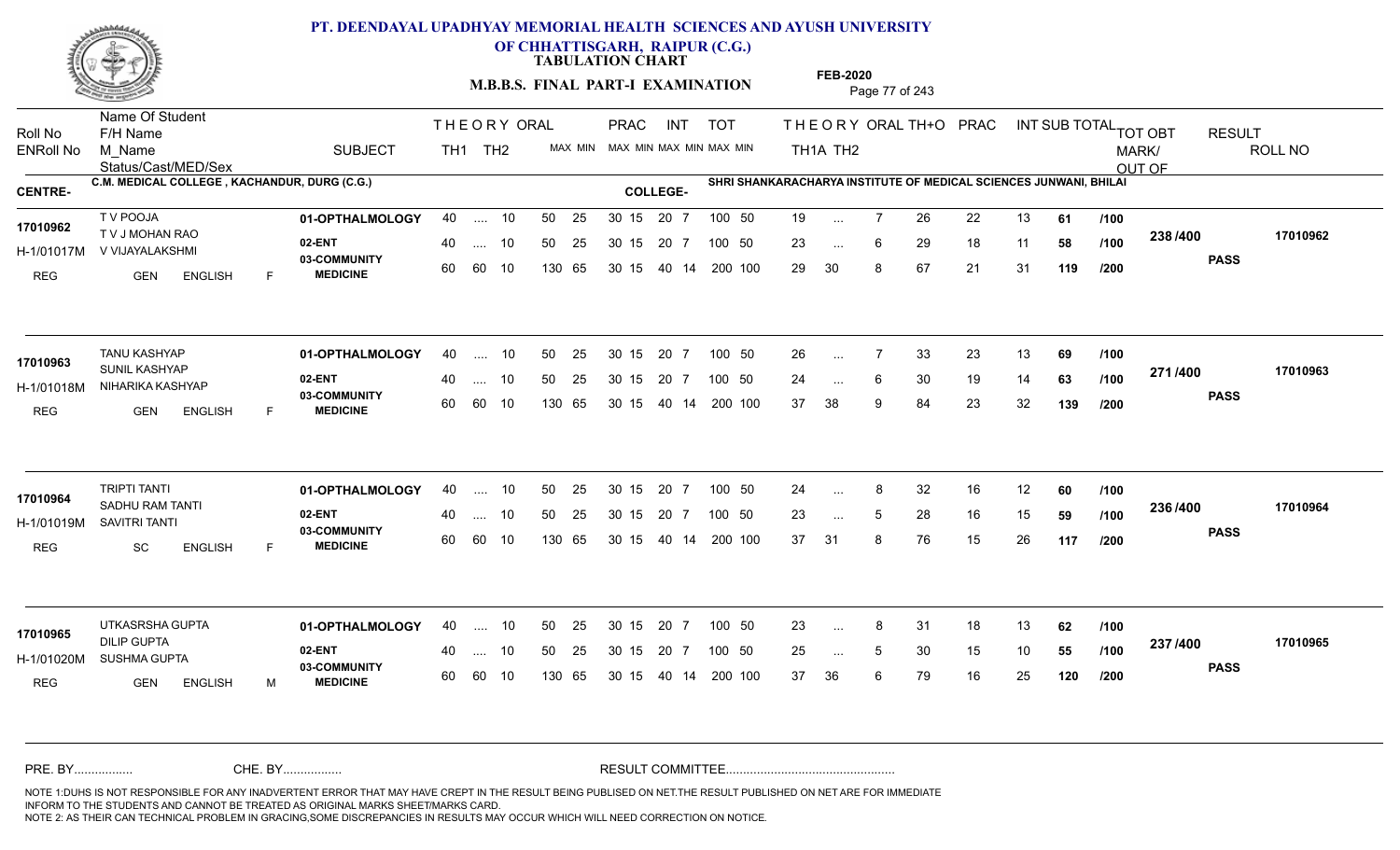

**OF CHHATTISGARH, RAIPUR (C.G.)**

**TABULATION CHART** 

**M.B.B.S. FINAL PART-I EXAMINATION** Page 78 of 243

Status/Cast/MED/Sex Name Of Student Roll No F/H Name M\_Name SUBJECT TH1 TH2 <sup>MAX\_MIN</sup> N PRAC INT TOT THEORY ORAL TH+O PRAC INT TH<sub>1</sub>A TH<sub>2</sub> ORAL TH+ODPRACD INT SUB TOTAL <sub>TOT OBT</sub> RESULT ROLL NO MARK/ OUT OF ENRoll No M Name  $\,$  SUBJECT TH1 TH2 MAX MIN MAX MIN MAX MIN MAX MIN TH1A TH2 **C.M. MEDICAL COLLEGE , KACHANDUR, DURG (C.G.) SHRI SHANKARACHARYA INSTITUTE OF MEDICAL SCIENCES JUNWANI, BHILAI CENTRE- COLLEGE-**THE ORY ORAL PRAC INT PRAC **01-OPTHALMOLOGY** V ASMITA RAO 40 .... 10 30 15 20 7 **02-ENT** 03-COMMUNITY 60  **MEDICINE** H-1/01021M V SAIGEETA V DURGA RAO **17010966** REG GEN ENGLISH F 20 6 26 16 10 **52** 19 ... 5 24\* 15 10 **49\*** /**100 <sup>4</sup> '** 39 31 6 76 15 23 **114 215 FAIL 17010966 /400** Re- ENT 40 .... 10 50 25 30 15 60 60 10 130 65 30 15 20 7 100 50 40 14 200 100 50 25 30 15 20 7 100 50 20 ... ... ... 5 **/100 /100 /200 01-OPTHALMOLOGY** VAISHALI GAUTAM 40 .... 10 30 15 20 7 **02-ENT** 03-COMMUNITY 60 **MEDICINE** 60 60 10 H-1/01022M DURGA GAUTAM 17010967 SUDHIR GAUTAM **17010967** REG GEN ENGLISH F 20 7 27 18 13 **58** 22 ... 6 28 19 15 **62 /100 <sup>2-407-400</sup>** 37 34 8 79 20 29 **128 248 PASS /400 17010967** 40 .... 10 50 25 130 65 130 65 30 15 40 14 200 100 30 15 20 7 100 50 50 25 30 15 20 7 100 50 20 ... ... ... **/100 /100 /200 01-OPTHALMOLOGY** VARSHA VERMA 40 .... 10 30 15 20 7 **02-ENT** 03-COMMUNITY 60 **MEDICINE** 60 60 10 H-1/01023M DEVENDRA VERMA **17010968** RANI VERMA REG GEN ENGLISH F 22 8 30 22 13 **65** 23 ... 6 29 16 14 **59 /100 <sup>2007</sup> 700** 33 37 8 78 24 29 **131 255 PASS /400 17010968** .... 10 50 25 30 15 130 65 20 7 130 65 30 15 30 15 20 7 100 50 40 14 200 100 50 25 30 15 20 7 100 50 22 ... 8 ... ... 6 **/100 /100 /200 01-OPTHALMOLOGY** VEDIKA SINGH 40 .... 10 30 15 20 7 **02-ENT** 03-COMMUNITY 60 **MEDICINE** 60 60 10 H-1/01024M RASHMI SINGH 17010969<br>
SURENDRA SINGH REG GEN ENGLISH F 27 7 34 20 13 **67** 24 ... 5 29 16 11 **56 /100 <sup>246</sup>/\*<sup>00</sup>** 37 33 8 78 16 29 **123 246 PASS /400 17010969** 40 .... 10 50 25 130 65 130 65 30 15 30 15 20 7 100 50 40 14 200 100 50 25 30 15 20 7 100 50 27 ... ... ... 5 **/100 /100 /200** NOTE 1:DUHS IS NOT RESPONSIBLE FOR ANY INADVERTENT ERROR THAT MAY HAVE CREPT IN THE RESULT BEING PUBLISED ON NET.THE RESULT PUBLISHED ON NET ARE FOR IMMEDIATE INFORM TO THE STUDENTS AND CANNOT BE TREATED AS ORIGINAL MARKS SHEET/MARKS CARD. CHE. BY WAREL BY WARE AND THE AVEC THE AVEC THE THE RESULT COMMITTEE AND MULTIME MOTE 1:DUHS IS NOT RESPONSIBLE FOR ANY INADVERTENT ERROR THAT MAY HAVE CREPT IN THE RESULT BEING PUBLISED ON NET.THE RESULT PUBLISHED ON NET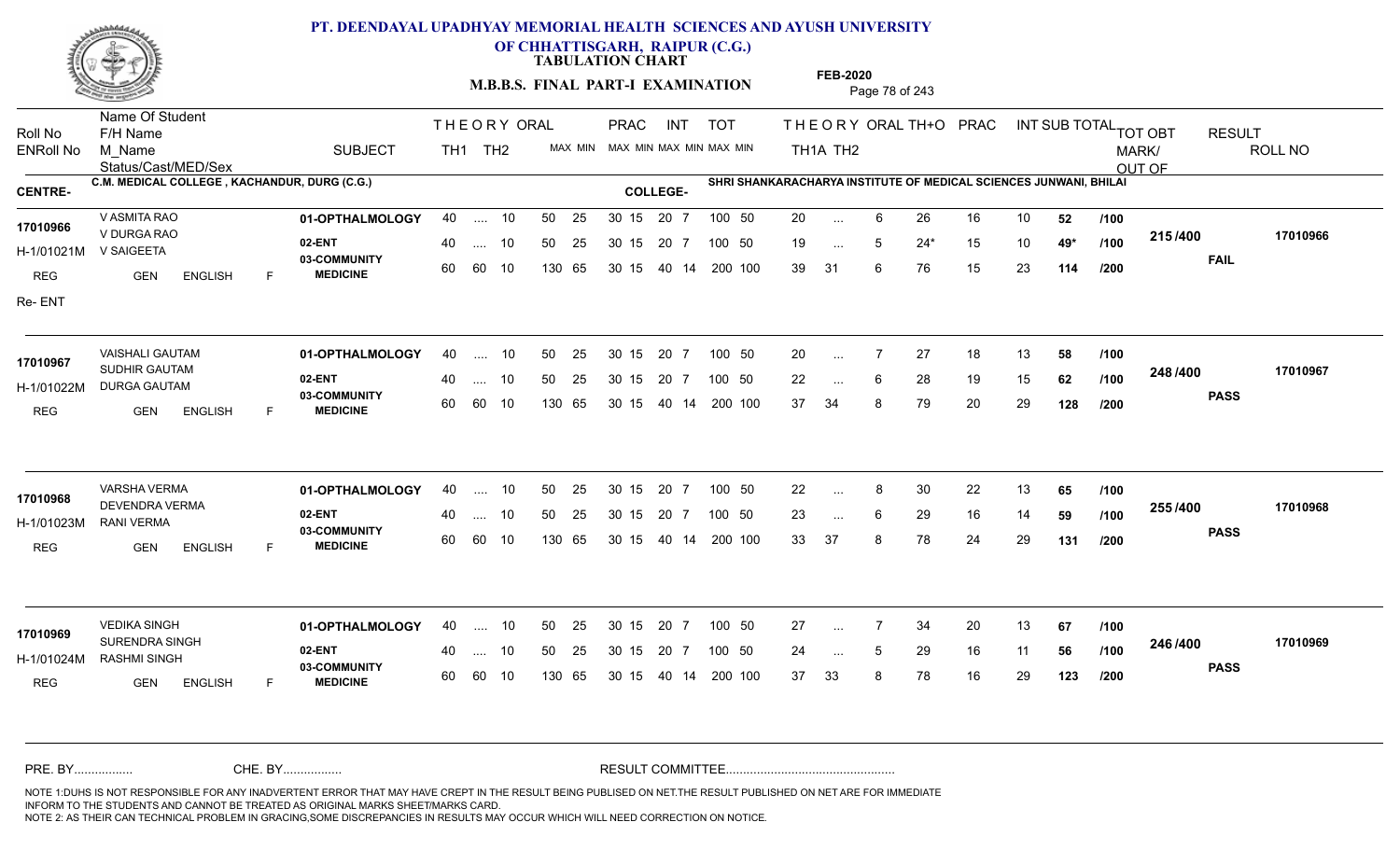

**OF CHHATTISGARH, RAIPUR (C.G.)**

**TABULATION CHART** 

**M.B.B.S. FINAL PART-I EXAMINATION** Page 79 of 243

Status/Cast/MED/Sex Name Of Student Roll No F/H Name M\_Name SUBJECT TH1 TH2 <sup>MAX\_MIN</sup> N PRAC INT TOT THEORY ORAL TH+O PRAC INT TH<sub>1</sub>A TH<sub>2</sub> ORAL TH+ODPRACD INT SUB TOTAL <sub>TOT OBT</sub> RESULT ROLL NO MARK/ OUT OF ENRoll No M Name  $\,$  SUBJECT TH1 TH2 MAX MIN MAX MIN MAX MIN MAX MIN TH1A TH2 **C.M. MEDICAL COLLEGE , KACHANDUR, DURG (C.G.) SHRI SHANKARACHARYA INSTITUTE OF MEDICAL SCIENCES JUNWANI, BHILAI CENTRE- COLLEGE-**THE ORY ORAL PRAC INT PRAC **01-OPTHALMOLOGY** VIJETA SACHDEV 40 .... 10 30 15 20 7 **02-ENT** 03-COMMUNITY 60  **MEDICINE** H-1/01025M ANITA SACHDEV 17010970 DILIP SACHDEV REG GEN ENGLISH F 26 7 33 19 15 **67** 25 ... 6 31 17 14 **62 /100 <sup>2027–00</sup>** 37 31 8 76 18 29 **123 252 PASS /400 17010970** 40 .... 10 50 25 30 15 60 60 10 130 65 30 15 40 14 200 100 20 7 100 50 50 25 30 15 20 7 100 50 26 ... ... ... 6 **/100 /100 /200 01-OPTHALMOLOGY** VINAY BATRA 40 .... 10 30 15 20 7 **02-ENT** 03-COMMUNITY 60 **MEDICINE** 60 60 10 H-1/01026M JANAK RANI ASHOK KUMAR BATRA **17010971** REG GEN ENGLISH M 20 ... 6 26 18 13 **57 /100** 25 ... 6 31 17 12 **60 /100 <sup>2411/400</sup>** 37 35 7 79 19 26 **124 241 PASS /400 17010971** 40 .... 10 50 25 130 65 130 65 30 15 40 14 200 100 30 15 20 7 100 50 50 25 30 15 20 7 100 50 20 ... ...  $\overline{\phantom{a}}$ . 6 **/100 /100 /200 01-OPTHALMOLOGY** VIVEK KUMAR 40 .... 10 30 15 20 7 **02-ENT** 03-COMMUNITY 60 **MEDICINE** 60 60 10 H-1/01027M DULARI DEWANGAN **1999 DENYA DE** CHIMAN LAL REG OBC ENGLISH M 17 7 24\* 17 12 **53** 20 ... 5 25 15 10 **50** /**100 <sup>2137466</sup>** 35 31 6 72 15 25 **112 215 PASS VCG 01 /400 17010972** .... 10 50 25 30 15 130 65 20 7 130 65 30 15 30 15 20 7 100 50 40 14 200 100 50 25 30 15 20 7 100 50 17 ... **17010972 17010972** ... ... 5 **/100 /100 /200 01-OPTHALMOLOGY** WARUN BANSAL 40 .... 10 30 15 20 7 **02-ENT** 03-COMMUNITY 60 **MEDICINE** 60 60 10 H-1/01028M MAMTA BANSAL VINOD BANSAL **17010973** REG GEN ENGLISH M 22 7 29 23 14 **66** 25 ... 8 33 16 10 **59 /100 <sup>2027–00</sup>** 35 37 8 80 18 29 **127 252 PASS /400 17010973** 40 .... 10 50 25 130 65 130 65 30 15 30 15 20 7 100 50 40 14 200 100 50 25 30 15 20 7 100 50 22 ... ... ... **/100 /100 /200** NOTE 1:DUHS IS NOT RESPONSIBLE FOR ANY INADVERTENT ERROR THAT MAY HAVE CREPT IN THE RESULT BEING PUBLISED ON NET.THE RESULT PUBLISHED ON NET ARE FOR IMMEDIATE INFORM TO THE STUDENTS AND CANNOT BE TREATED AS ORIGINAL MARKS SHEET/MARKS CARD. CHE. BY WAREL BY WARE AND THE AVEC THE AVEC THE THE RESULT COMMITTEE AND MULTIME MOTE 1:DUHS IS NOT RESPONSIBLE FOR ANY INADVERTENT ERROR THAT MAY HAVE CREPT IN THE RESULT BEING PUBLISED ON NET.THE RESULT PUBLISHED ON NET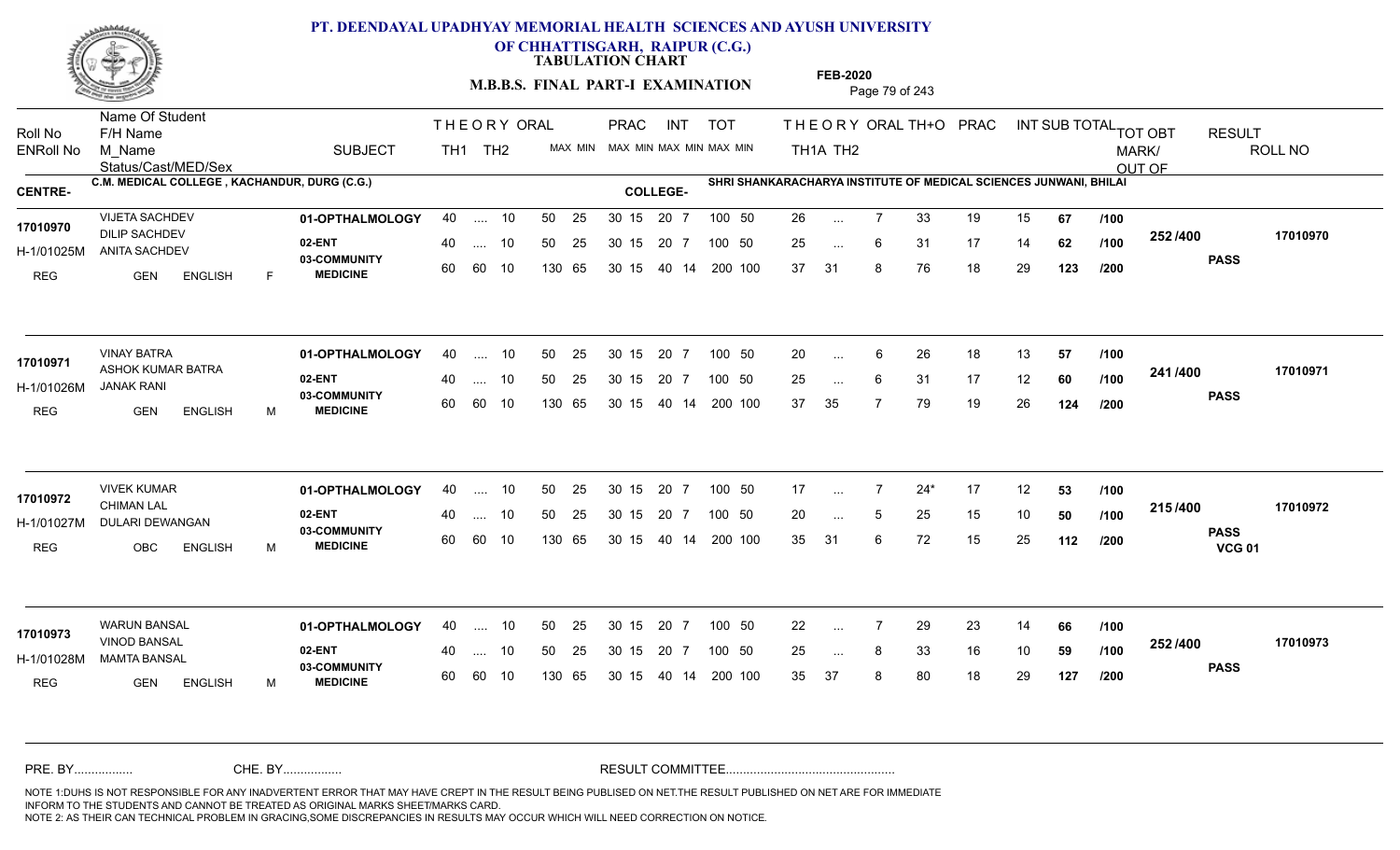

**OF CHHATTISGARH, RAIPUR (C.G.)**

**TABULATION CHART** 

**M.B.B.S. FINAL PART-I EXAMINATION** Page 80 of 243

Status/Cast/MED/Sex Name Of Student Roll No F/H Name M\_Name SUBJECT TOT THE OR YORAL TH+O PRAC INT TH<sub>1</sub>A TH<sub>2</sub> ORAL TH+ODPRACD INT SUB TOTAL <sub>TOT OBT</sub> RESULT ROLL NO MARK/ OUT OF ENRoll No M Name  $\,$  SUBJECT TH1 TH2 MAX MIN MAX MIN MAX MIN MAX MIN TH1A TH2 **C.M. MEDICAL COLLEGE , KACHANDUR, DURG (C.G.) SHRI SHANKARACHARYA INSTITUTE OF MEDICAL SCIENCES JUNWANI, BHILAI**<br> **COLLEGE-**THE ORY ORAL TH<sub>1</sub> TH<sub>2</sub> PRAC INT TOT THEOR PRAC **01-OPTHALMOLOGY** YAMINI VERMA 40 .... 10 30 15 20 7 **02-ENT 03-COMMUNITY MEDICINE** H-1/01029M kamini verma 17010974 MITRESH KUMAR VERMA REG **GEN ENGLISH** F 24 ... 8 32 22 12 **66 /100** 21 ... 7 28 16 10 **54 /100 <sup>2411/400</sup>** 37 33 8 78 19 24 **121 241 PASS /400 17010974** .... 10 50 25 60 60 10 50 25 30 15 130 65 30 15 40 14 200 100 20 7 100 50 50 25 30 15 20 7 100 50 24 ... ... ... **/100 /100 /200 01-OPTHALMOLOGY** BHAVNA SINGH 40 .... 10 30 15 20 7 **02-ENT 03-COMMUNITY MEDICINE** courtcase CHITRA SINGH COURSE 20 A AJEET SINGH REG SC ENGLISH F 20 ... 6 26 18 7 **51 /100** 20 ... 6 26 15 10 **51 /100 <del>111/1</del>00** 37 28 7 72 15 22 **109 211 PASS /400 17011125** .... 10 50 25 60 60 10 50 25 30 15 130 65 30 15 40 14 200 100 20 7 100 50 50 25 30 15 20 7 100 50 20 ... **17011125 17011125** ... ... **/100 /100 /200**

**FEB-2020**

NOTE 1:DUHS IS NOT RESPONSIBLE FOR ANY INADVERTENT ERROR THAT MAY HAVE CREPT IN THE RESULT BEING PUBLISED ON NET.THE RESULT PUBLISHED ON NET ARE FOR IMMEDIATE INFORM TO THE STUDENTS AND CANNOT BE TREATED AS ORIGINAL MARKS SHEET/MARKS CARD. NOTE 2: AS THEIR CAN TECHNICAL PROBLEM IN GRACING,SOME DISCREPANCIES IN RESULTS MAY OCCUR WHICH WILL NEED CORRECTION ON NOTICE. PRE. BY................. CHE. BY................. RESULT COMMITTEE.................................................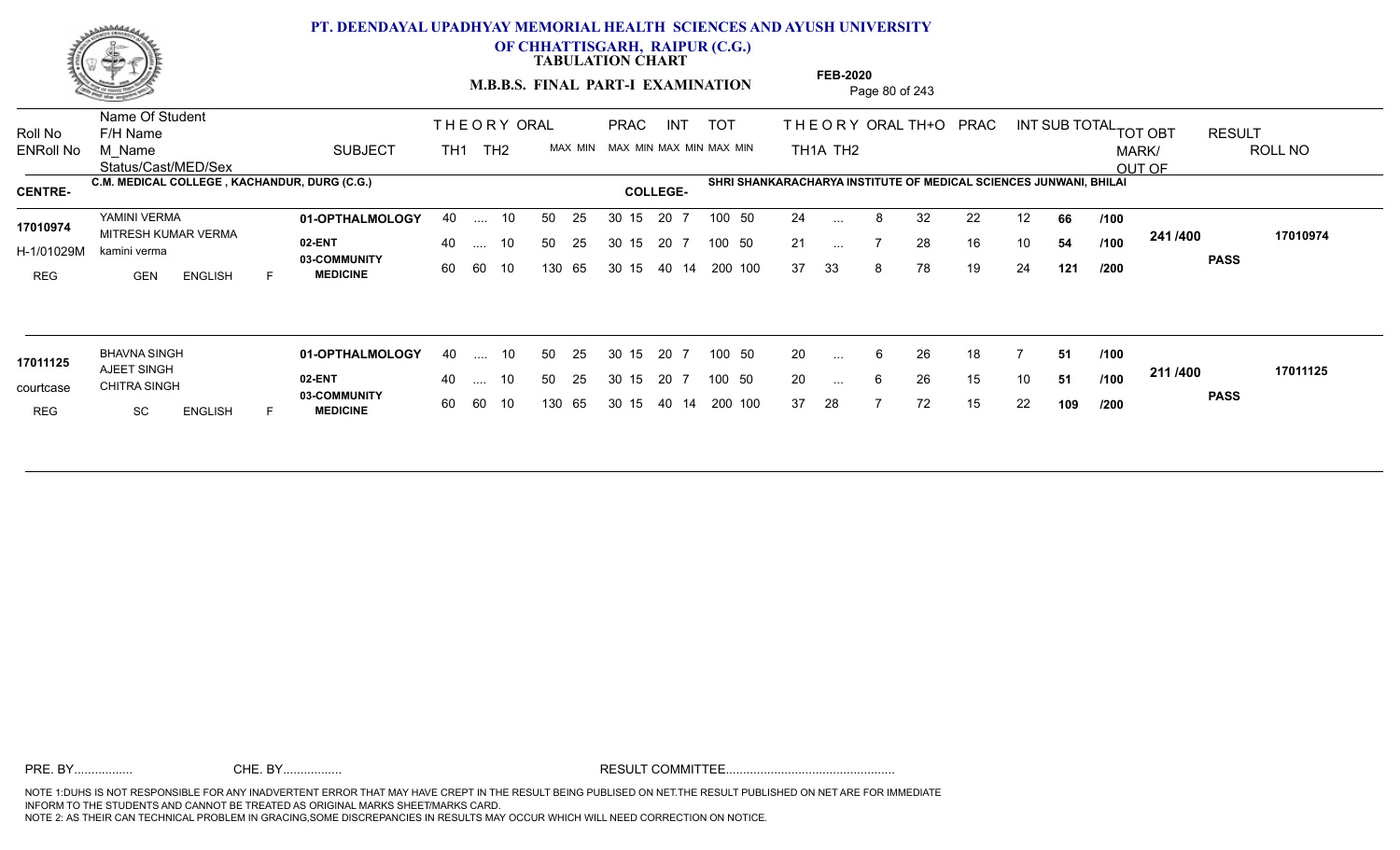

**OF CHHATTISGARH, RAIPUR (C.G.)**

**TABULATION CHART** 

**M.B.B.S. FINAL PART-I EXAMINATION** Page 81 of 243

Status/Cast/MED/Sex Name Of Student Roll No F/H Name M\_Name SUBJECT PRAC INT TOT THEORY ORAL TH+O PRAC INT TH<sub>1</sub>A TH<sub>2</sub> ORAL TH+ODPRACD INT SUB TOTAL <sub>TOT OBT</sub> RESULT ROLL NO MARK/ OUT OF ENRoll No M Name  $\,$  SUBJECT TH1 TH2 MAX MIN MAX MIN MAX MIN MAX MIN TH1A TH2 **CIMS, BILASPUR (C. G.) CIMS, BILASPUR (C. G.) CENTRE- COLLEGE-**THE ORY ORAL PRAC INT TH<sub>1</sub> TH<sub>2</sub> PRAC **01-OPTHALMOLOGY** LUSEE KUMARI 40 .... 10 30 15 20 7 **02-ENT** 03-COMMUNITY 60  **MEDICINE** A-1/0215 VEENA KUMARI RAMNARAYAN PASWAN **140407** REG SC ENGLISH F 10 3 13\* 8\* 12 **33\*** 28 ... 5 33 17 10 **60** /**100 <sup>17\*/\*\*</sup>** 28 20 4 52\* 14\* 15 **81\* 174 FAIL 140407 /400** Re-OPTHALMOLOGY COMMUNITY MEDICINE 40 .... 10 50 25 30 15 60 60 10 130 65 30 15 40 14 200 100 20 7 100 50 50 25 30 15 20 7 100 50 10 ... ... ... **/100 /100 /200 01-OPTHALMOLOGY** ADITYA GIRI 40 .... 10 30 15 20 7 **02-ENT** 03-COMMUNITY 60  **MEDICINE** H-1/00271M RAJKUMARI GIRI BHAWSAGAR GIRI **17010265** REG GEN ENGLISH M 27 7 34 20 13 **67** 24 ... 8 32 21 13 **66 /100 <sup>274/400</sup>** 44 40 7 91 23 27 **141 274 PASS /400 17010265** 40 .... 10 50 25 30 15 60 60 10 130 65 30 15 40 14 200 100 20 7 100 50 50 25 30 15 20 7 100 50 27 ... 7 ... ... 8 **/100 /100 /200 01-OPTHALMOLOGY** ADITYA GIDIYA 40 .... 10 30 15 20 7 **02-ENT** 03-COMMUNITY 60  **MEDICINE** H-1/00272M SANDHYA GIDIYA RAJESH GIDIYA **17010266** REG **GEN ENGLISH** M 27 7 34 20 13 **67** 29 ... 7 36 20 14 **70 /100 <sup>2027400</sup>** 35 48 7 90 26 29 **145 282 PASS /400 17010266** 40 .... 10 50 25 30 15 60 60 10 130 65 30 15 40 14 200 100 20 7 100 50 50 25 30 15 20 7 100 50 27 ... ... ... **/100 /100 /200 01-OPTHALMOLOGY** AIMAN ABIDI 40 .... 10 30 15 20 7 **02-ENT** 03-COMMUNITY 60 **MEDICINE** 60 60 10 H-1/00273M RUBY NAQVI S H H ABIDI REG GEN ENGLISH F 22 7 29 20 13 **62** 31 ... 7 38 21 14 **73 /100 <sup>2007</sup>** 32 34 7 73 26 32 **131 266 PASS /400 17010267** 40 .... 10 50 25 30 15 130 65 130 65 30 15 40 14 200 100 20 7 100 50 50 25 30 15 20 7 100 50 22 ... 7 **17010267** ... ... **/100 /100 /200** NOTE 1:DUHS IS NOT RESPONSIBLE FOR ANY INADVERTENT ERROR THAT MAY HAVE CREPT IN THE RESULT BEING PUBLISED ON NET.THE RESULT PUBLISHED ON NET ARE FOR IMMEDIATE INFORM TO THE STUDENTS AND CANNOT BE TREATED AS ORIGINAL MARKS SHEET/MARKS CARD. CHE. BY WAREL BY WARE AND THE AVEC THE AVEC THE THE RESULT COMMITTEE AND MULTIME MOTE 1:DUHS IS NOT RESPONSIBLE FOR ANY INADVERTENT ERROR THAT MAY HAVE CREPT IN THE RESULT BEING PUBLISED ON NET.THE RESULT PUBLISHED ON NET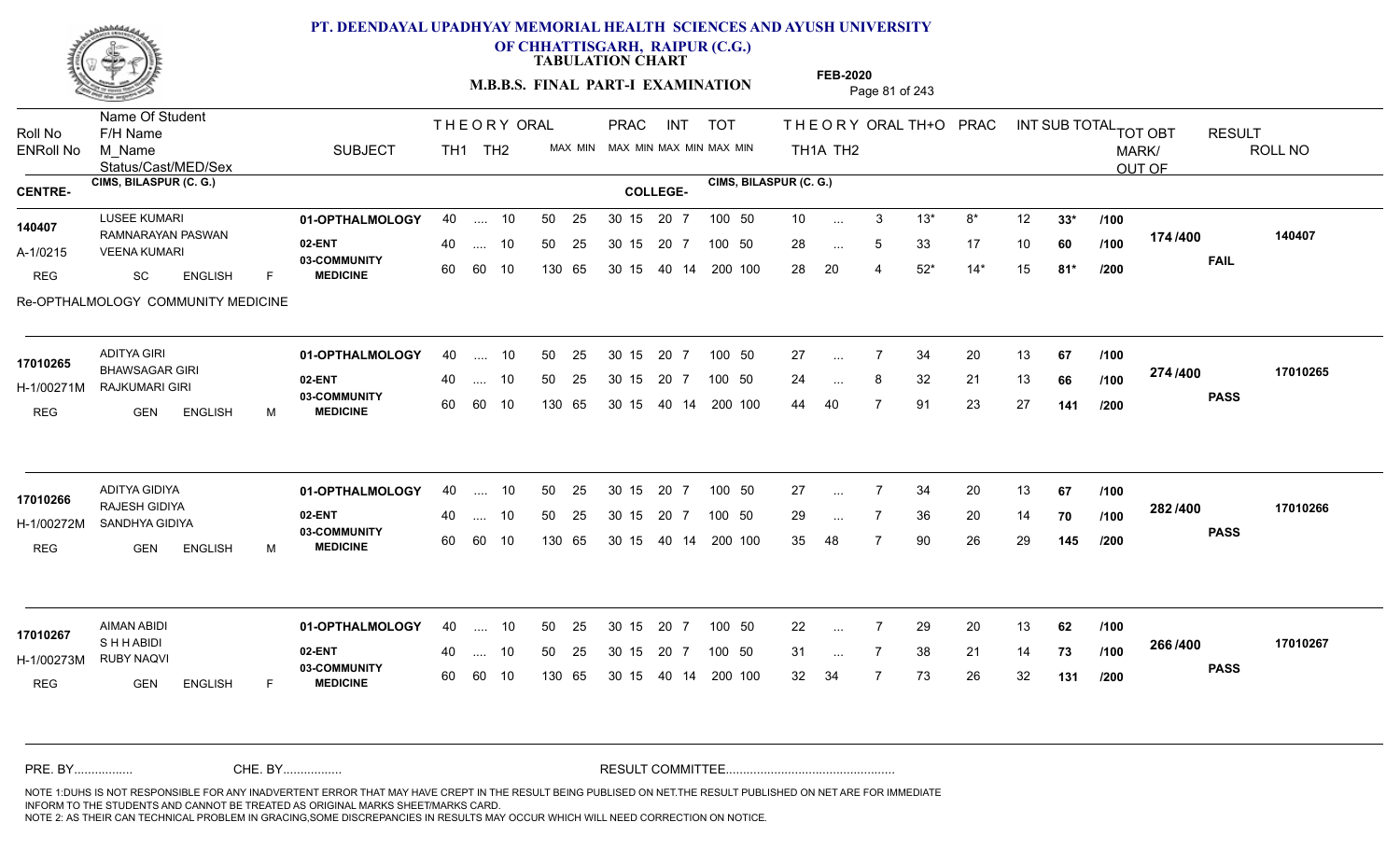

**OF CHHATTISGARH, RAIPUR (C.G.)**

**TABULATION CHART** 

**M.B.B.S. FINAL PART-I EXAMINATION** Page 82 of 243

Status/Cast/MED/Sex Name Of Student Roll No F/H Name M\_Name SUBJECT PRAC INT TOT THEORY ORAL TH+O PRAC INT TH<sub>1</sub>A TH<sub>2</sub> ORAL TH+ODPRACD INT SUB TOTAL <sub>TOT OBT</sub> RESULT ROLL NO MARK/ OUT OF ENRoll No M Name  $\,$  SUBJECT TH1 TH2 MAX MIN MAX MIN MAX MIN MAX MIN TH1A TH2 **CIMS, BILASPUR (C. G.) CIMS, BILASPUR (C. G.) CENTRE- COLLEGE-**THE ORY ORAL PRAC INT TH<sub>1</sub> TH<sub>2</sub> PRAC **01-OPTHALMOLOGY** AISHWARYA TIWARI 40 .... 10 30 15 20 7 **02-ENT** 03-COMMUNITY 60  **MEDICINE** H-1/00274M PREETI TIWARI **17010268** DEEPAK TIWARI REG GEN ENGLISH F 22 ... 6 28 18 12 **58 /100** 26 ... 8 34 23 13 **70 /100 <sup>2007</sup> 70** 39 23 6 68 25 29 **122 250 PASS /400 17010268** .... 10 50 25 60 60 10 50 25 30 15 130 65 30 15 40 14 200 100 20 7 100 50 50 25 30 15 20 7 100 50 22 ... ... ... **/100 /100 /200 01-OPTHALMOLOGY** AJAY KUMAR KUJUR 40 .... 10 30 15 20 7 **02-ENT** 03-COMMUNITY 60  **MEDICINE** H-1/00275M LALMANIA KUJUR 17010269 SHIV LAL KUJUR REG ST ENGLISH M 20 ... 5 25 18 13 **56 /100** 23 ... 7 30 16 12 **58 /100 <sup>22=11=00</sup>** 36 25 6 67 21 22 **110 224 PASS /400 17010269** .... 10 50 25 60 60 10 30 15 20 7 130 65 30 15 40 14 200 100 30 15 20 7 100 50 50 25 30 15 20 7 100 50 20 ... 5 ... 5 ... **/100 /100 /200 01-OPTHALMOLOGY** AKANKSHA NAGESH 40 .... 10 30 15 20 7 **02-ENT** 03-COMMUNITY 60  **MEDICINE** H-1/00276M SHYAM NARAYAN **17010270** PRAMILA REG ST ENGLISH F 19 ... 6 25 17 13 **55 /100** 22 ... 7 29 18 12 **59 /100 <sup>220</sup> 1** 32 32 4 68 19 19 **106 220 PASS /400 17010270** .... 10 50 25 30 15 60 60 10 20 7 130 65 30 15 30 15 20 7 100 50 40 14 200 100 50 25 30 15 20 7 100 50 19 ... 6 ... **/100 /100 /200 01-OPTHALMOLOGY** AKASH CH MOMIN 40 .... 10 30 15 20 7 **02-ENT** 03-COMMUNITY 60 **MEDICINE** 60 60 10 H-1/00277M HEMA MOMIN 17010271 KREBITH SOON CH MOMIN REG ST ENGLISH M 22 ... 6 28 16 12 **56 /100** 22 ... 5 27 16 10 **53 /100 <sup>212/+00</sup>** 35 22 6 63\* 22 18 **103 212 PASS DC 02 /400 17010271** .... 10 50 25 130 65 30 15 20 7 130 65 30 15 30 15 20 7 100 50 40 14 200 100 50 25 30 15 20 7 100 50 22 ... ... ... **/100 /100 /200** NOTE 1:DUHS IS NOT RESPONSIBLE FOR ANY INADVERTENT ERROR THAT MAY HAVE CREPT IN THE RESULT BEING PUBLISED ON NET.THE RESULT PUBLISHED ON NET ARE FOR IMMEDIATE INFORM TO THE STUDENTS AND CANNOT BE TREATED AS ORIGINAL MARKS SHEET/MARKS CARD. CHE. BY WAREL BY WARE AND THE AVEC THE AVEC THE THE RESULT COMMITTEE AND MULTIME MOTE 1:DUHS IS NOT RESPONSIBLE FOR ANY INADVERTENT ERROR THAT MAY HAVE CREPT IN THE RESULT BEING PUBLISED ON NET.THE RESULT PUBLISHED ON NET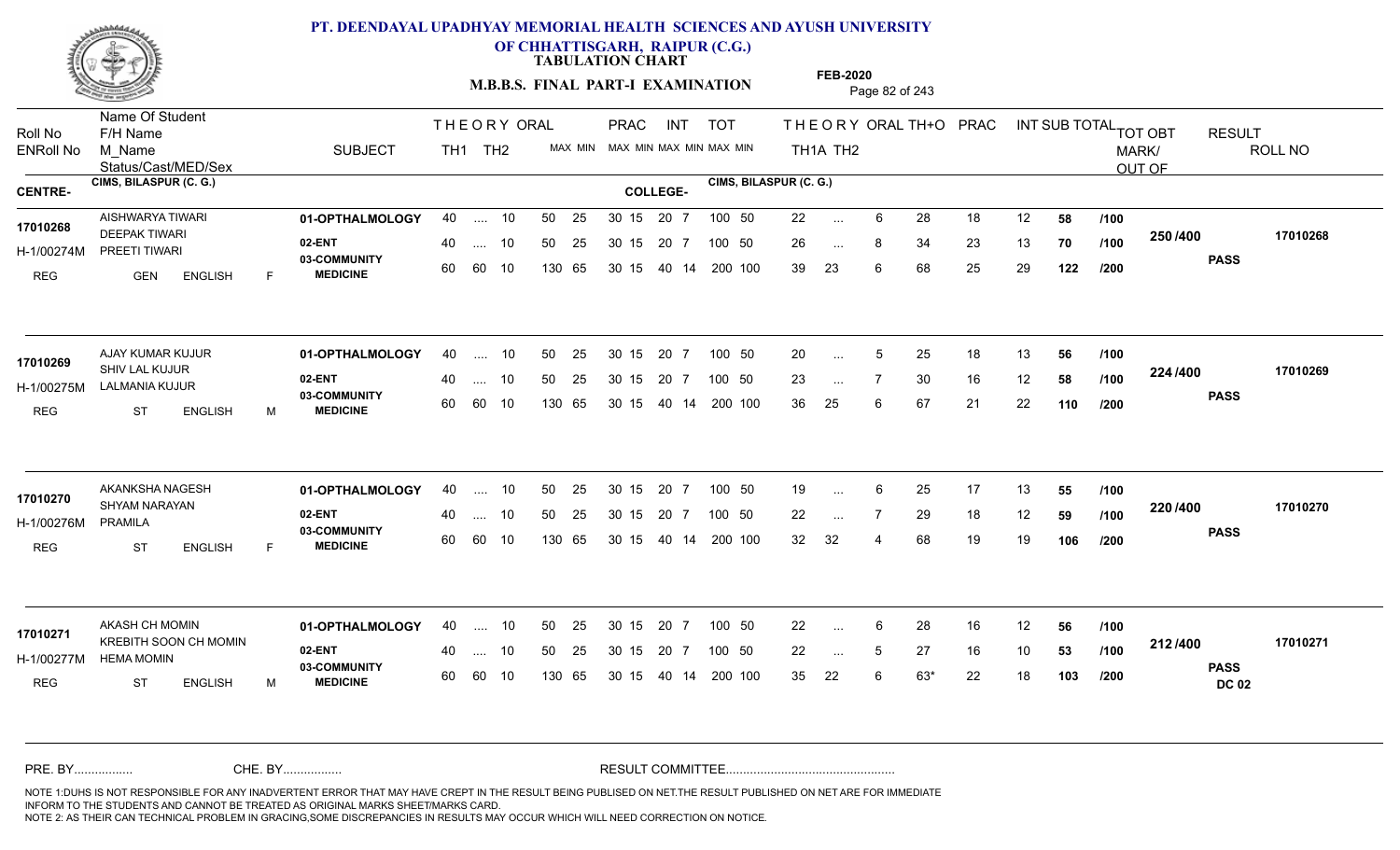

**OF CHHATTISGARH, RAIPUR (C.G.)**

**TABULATION CHART** 

**M.B.B.S. FINAL PART-I EXAMINATION** Page 83 of 243

Status/Cast/MED/Sex Name Of Student Roll No F/H Name M\_Name SUBJECT PRAC INT TOT THEORY ORAL TH+O PRAC INT TH<sub>1</sub>A TH<sub>2</sub> ORAL TH+ODPRACD INT SUB TOTAL <sub>TOT OBT</sub> RESULT ROLL NO MARK/ OUT OF ENRoll No M Name  $\,$  SUBJECT TH1 TH2 MAX MIN MAX MIN MAX MIN MAX MIN TH1A TH2 **CIMS, BILASPUR (C. G.) CIMS, BILASPUR (C. G.) CENTRE- COLLEGE-**THE ORY ORAL PRAC INT TH<sub>1</sub> TH<sub>2</sub> PRAC **01-OPTHALMOLOGY** AKASH NAGDEO 40 .... 10 30 15 20 7 **02-ENT 03-COMMUNITY MEDICINE** H-1/00278M KANTI NAGDEO 17010272 H K NAGDEO REG ST ENGLISH M 15 6 21\* 15 12 **48\*** 16 5 21\* 16 10 **47\*** 32 18 4 54\* 18 17 **89\* 184 FAIL 17010272 /400** Re-OPTHALMOLOGY ENT COMMUNITY MEDICINE .... 10 50 25 60 60 10 50 25 30 15 130 65 30 15 40 14 200 100 20 7 100 50 50 25 30 15 20 7 100 50 15 ... ... ... 5 **/100 /100 /200 01-OPTHALMOLOGY** AKASH YASHRAJ EKKA 40 .... 10 30 15 20 7 **02-ENT** 03-COMMUNITY 60  **MEDICINE** H-1/00279M DEENA EKKA MANUEL EKKA REG ST ENGLISH M 20 7 27 21 12 **60** 18 ... 7 25 18 12 **55 /100 <sup>2007</sup> 100** 36 32 7 75 24 24 **123 238 PASS /400 17010273** .... 10 50 25 60 60 10 30 15 20 7 130 65 30 15 40 14 200 100 30 15 20 7 100 50 50 25 30 15 20 7 100 50 20 ... **17010273** ... ... **/100 /100 /200 01-OPTHALMOLOGY** ALANKRITA YADU 40 .... 10 30 15 20 7 **02-ENT** 03-COMMUNITY 60  **MEDICINE** H-1/00280M HEMLATA YADU ASHOK KUMAR YADU **17010274** REG GEN ENGLISH F 21 ... 6 27 21 12 **60** /**100** 26 7 33 19 11 **63** 39 36 4 79 26 24 **129 252 PASS /400 17010274** .... 10 50 25 30 15 60 60 10 20 7 130 65 30 15 30 15 20 7 100 50 40 14 200 100 50 25 30 15 20 7 100 50 21 ... 6 ... **/100 /100 /200 01-OPTHALMOLOGY 02-ENT** 03-COMMUNITY 60 **MEDICINE** 60 60 10 H-1/00281M SEEMA DESHMUKH 17010275 LOMESH KUMAR DESHMUKH REG OBC ENGLISH M 28 7 35 18 13 **66** 31 ... 7 38 19 13 **70 /100 <sup>2007–00</sup>** 30 36 7 73 24 27 **124 260 PASS /400 17010275** AALOK KUMAR DESHMUKH **01-OPTHALMOLOGY** 40 .... 10 50 25 30 15 20 7 100 50 28 .... 10 50 25 130 65 50 25 30 15 130 65 30 15 40 14 200 100 20 7 100 50 30 15 20 7 100 50 28 ... ... ... **/100 /100 /200** NOTE 1:DUHS IS NOT RESPONSIBLE FOR ANY INADVERTENT ERROR THAT MAY HAVE CREPT IN THE RESULT BEING PUBLISED ON NET.THE RESULT PUBLISHED ON NET ARE FOR IMMEDIATE INFORM TO THE STUDENTS AND CANNOT BE TREATED AS ORIGINAL MARKS SHEET/MARKS CARD. CHE. BY WAREL BY WARE AND THE AVEC THE AVEC THE THE RESULT COMMITTEE AND MULTIME MOTE 1:DUHS IS NOT RESPONSIBLE FOR ANY INADVERTENT ERROR THAT MAY HAVE CREPT IN THE RESULT BEING PUBLISED ON NET.THE RESULT PUBLISHED ON NET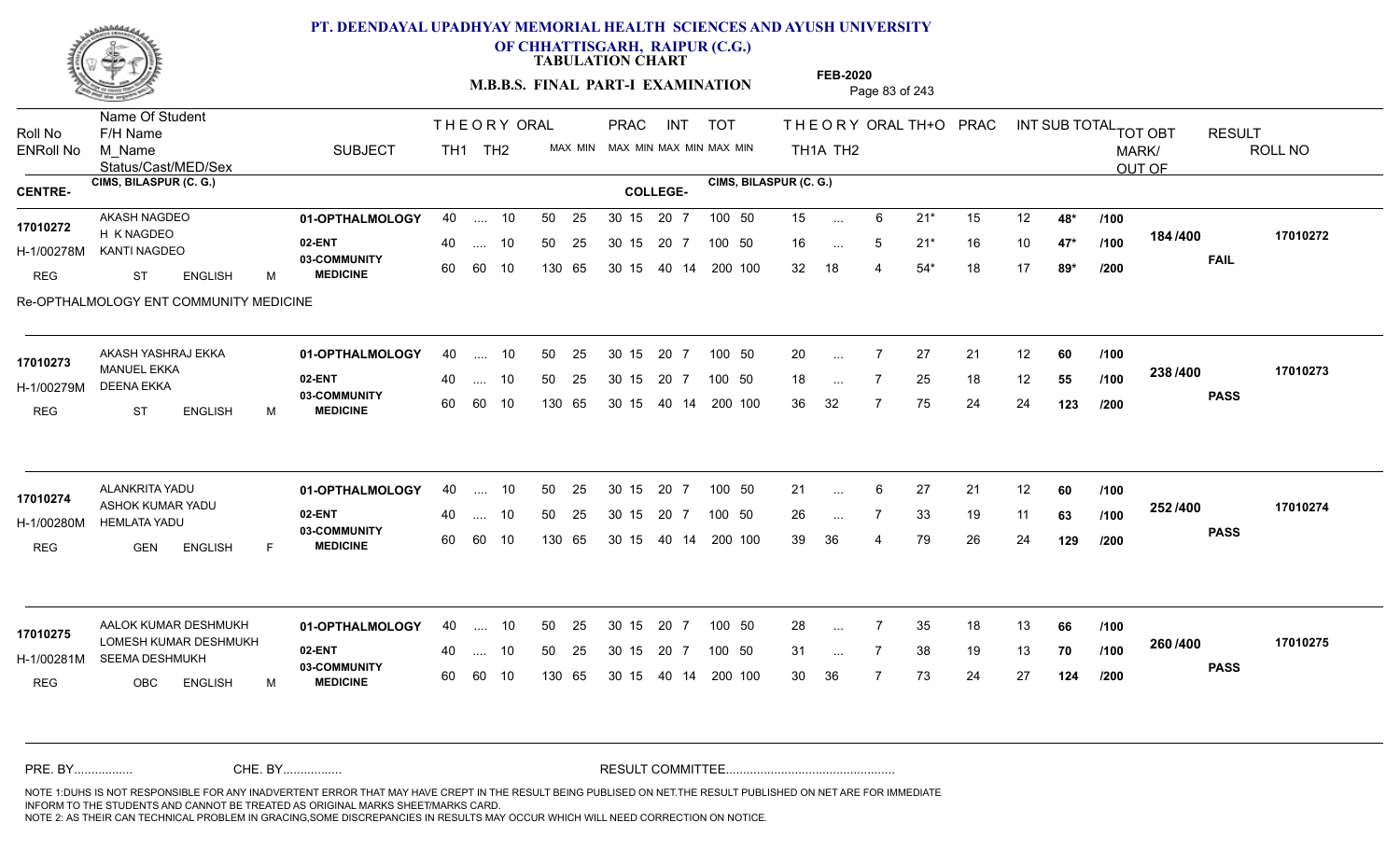

**OF CHHATTISGARH, RAIPUR (C.G.)**

**TABULATION CHART** 

**FEB-2020**

**M.B.B.S. FINAL PART-I EXAMINATION** Page 84 of 243

Status/Cast/MED/Sex Name Of Student Roll No F/H Name M\_Name SUBJECT PRAC INT TOT THEORY ORAL TH+O PRAC INT TH<sub>1</sub>A TH<sub>2</sub> ORAL TH+ODPRACD INT SUB TOTAL <sub>TOT OBT</sub> RESULT ROLL NO MARK/ OUT OF ENRoll No M Name  $\,$  SUBJECT TH1 TH2 MAX MIN MAX MIN MAX MIN MAX MIN TH1A TH2 **CIMS, BILASPUR (C. G.) CIMS, BILASPUR (C. G.) CENTRE- COLLEGE-**THE ORY ORAL PRAC INT TH<sub>1</sub> TH<sub>2</sub> PRAC **01-OPTHALMOLOGY** AMEAY SHESH 40 .... 10 30 15 20 7 **02-ENT** 03-COMMUNITY 60  **MEDICINE** H-1/00282M MEENAKSHI SHESH **1999 - 1999 - 1999 - 1999 - 1999 - 1999** - 1999 - 1999 - 1999 - 1999 - 1999 - 1999 - 1999 - 1999 - 1999 - 1999 - 1999 - 1999 - 1999 - 1999 - 1999 - 1999 - 1999 - 1999 - 1999 - 1999 - 1999 - 1999 17010276 MILIND SHESH 20 PM REG GEN ENGLISH M 25 ... 6 31 17 12 **60** /**100** 26 ... 8 34 20 11 **65 /100 <sup>2437400</sup>** 34 30 7 71 26 23 **120 245 PASS /400 17010276** .... 10 50 25 60 60 10 50 25 30 15 130 65 30 15 40 14 200 100 20 7 100 50 50 25 30 15 20 7 100 50 25 ... ... ... **/100 /100 /200 01-OPTHALMOLOGY** AMISHA VERMA 40 .... 10 30 15 20 7 **02-ENT** 03-COMMUNITY 60  **MEDICINE** H-1/00283M MANISHA VERMA SHAILESH VERMA **17010277** REG GEN ENGLISH F 28 ... 6 34 19 13 **66 /100** 30 ... 8 38 21 11 **70 /100 <del>1111</del>-00** 33 46 5 84 25 26 **135 271 PASS /400 17010277** .... 10 50 25 60 60 10 30 15 20 7 130 65 30 15 40 14 200 100 30 15 20 7 100 50 50 25 30 15 20 7 100 50 28 ... 6 ... ... **/100 /100 /200** AMUL SINGH **01-OPTHALMOLOGY** 40 .... 10 50 25 30 15 20 7 100 50 12 **02-ENT** 03-COMMUNITY 60  **MEDICINE** H-1/00284M BIJENDRAKR THAKUR **17010278** SUNTI SINGH REG ST ENGLISH M 12 6 18\* 15 13 **46\*** 21 ... 7 28 16 12 **56** /1**00 <sup>1037</sup> +** 29 19 3 51\* 20 16 **87\* 189 /100 FAIL 17010278 /400** Re-OPTHALMOLOGY COMMUNITY MEDICINE .... 10 50 25 30 15 60 60 10 20 7 130 65 30 15 30 15 20 7 100 50 40 14 200 100 50 25 30 15 20 7 100 50 12 ... ... ... **/100 /200 01-OPTHALMOLOGY** ANCHAL JAIN 40 .... 10 30 15 20 7 **02-ENT** 03-COMMUNITY 60 **MEDICINE** 60 60 10 H-1/00285M 17010279 DR. SANJAY KUMAR JAIN RITU JAIN REG GEN ENGLISH F 31 7 38 20 13 **71** 23 ... 8 31 24 15 **70 /100 <sup>2137400</sup>** 32 44 8 84 24 30 **138 279 PASS /400 17010279** .... 10 50 25 130 65 30 15 20 7 130 65 30 15 30 15 20 7 100 50 40 14 200 100 50 25 30 15 20 7 100 50 31 ... ... ... **/100 /100 /200** NOTE 1:DUHS IS NOT RESPONSIBLE FOR ANY INADVERTENT ERROR THAT MAY HAVE CREPT IN THE RESULT BEING PUBLISED ON NET.THE RESULT PUBLISHED ON NET ARE FOR IMMEDIATE INFORM TO THE STUDENTS AND CANNOT BE TREATED AS ORIGINAL MARKS SHEET/MARKS CARD. CHE. BY WAREL BY WARE AND THE AVEC THE AVEC THE THE RESULT COMMITTEE AND MULTIME MOTE 1:DUHS IS NOT RESPONSIBLE FOR ANY INADVERTENT ERROR THAT MAY HAVE CREPT IN THE RESULT BEING PUBLISED ON NET.THE RESULT PUBLISHED ON NET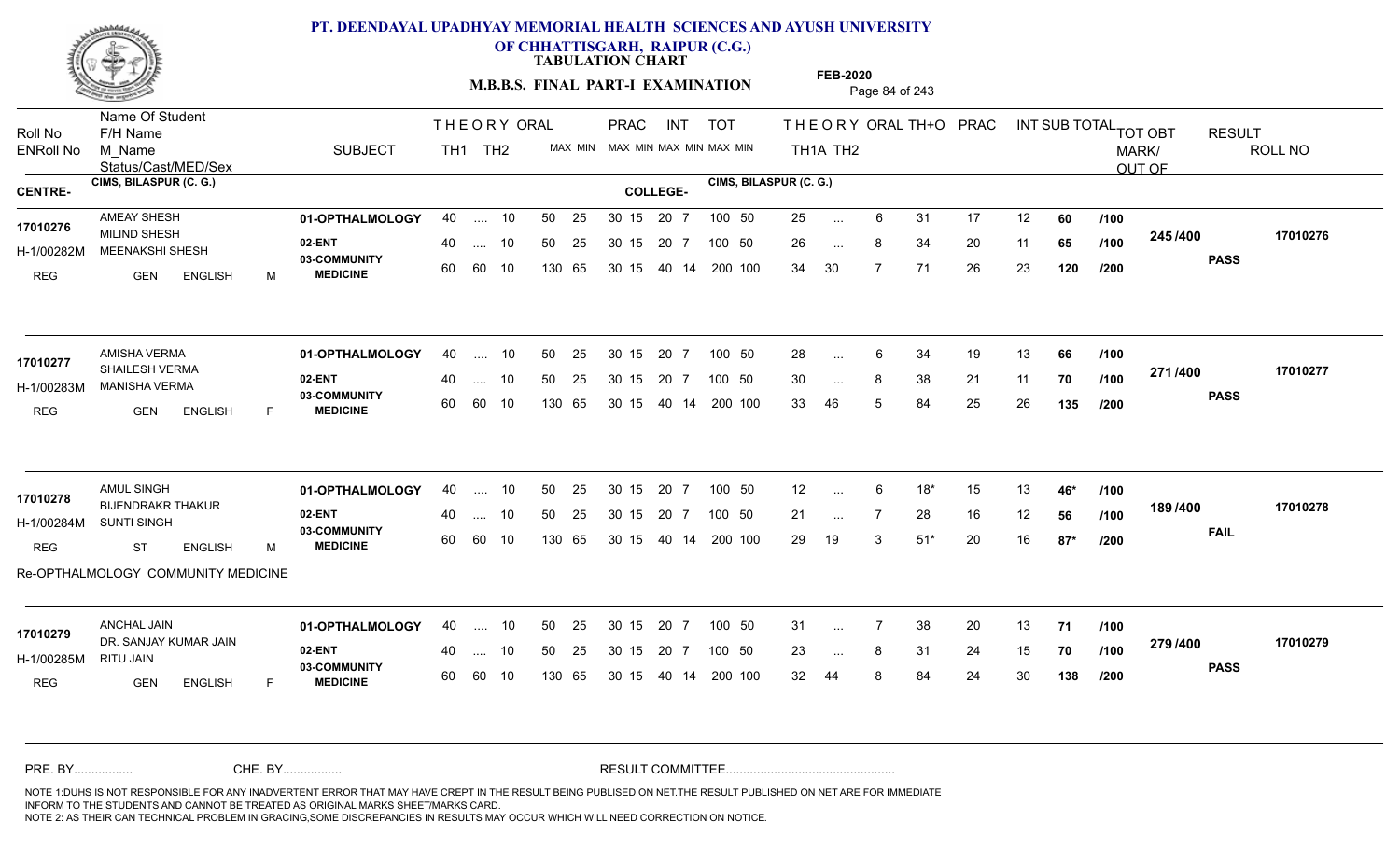

**OF CHHATTISGARH, RAIPUR (C.G.)**

**TABULATION CHART** 

**M.B.B.S. FINAL PART-I EXAMINATION** Page 85 of 243

Status/Cast/MED/Sex Name Of Student Roll No F/H Name M\_Name SUBJECT PRAC INT TOT THEORY ORAL TH+O PRAC INT TH<sub>1</sub>A TH<sub>2</sub> ORAL TH+ODPRACD INT SUB TOTAL <sub>TOT OBT</sub> RESULT ROLL NO MARK/ OUT OF ENRoll No M Name  $\,$  SUBJECT TH1 TH2 MAX MIN MAX MIN MAX MIN MAX MIN TH1A TH2 **CIMS, BILASPUR (C. G.) CIMS, BILASPUR (C. G.) CENTRE- COLLEGE-**THE ORY ORAL PRAC INT TH<sub>1</sub> TH<sub>2</sub> PRAC **01-OPTHALMOLOGY** ANGEL MINJ 40 .... 10 30 15 20 7 **02-ENT** 03-COMMUNITY 60  **MEDICINE** H-1/00286M EMLEN MINJ DAWLE MINJ REG ST ENGLISH F 25 6 31 19 13 **63** 20 ... 7 27 18 12 **57 /100 <sup>201 /400</sup>** 31 35 6 72 21 24 **117 237 PASS /400 17010280** .... 10 50 25 60 60 10 50 25 30 15 130 65 30 15 40 14 200 100 20 7 100 50 50 25 30 15 20 7 100 50 25 ... ANGEL MINJ<br>1**7010280** ... ... **/100 /100 /200 01-OPTHALMOLOGY** ANGESHWAR NISHAD 40 .... 10 30 15 20 7 **02-ENT** 03-COMMUNITY 60 **MEDICINE** 60 60 10 H-1/00287M 17010281 SEUK RAM NISHAD **17010281** TRIWENEE REG OBC ENGLISH M 23 ... 5 28 17 13 **58 /100** 20 ... 7 27 17 11 **55 /100 <sup>223/400</sup>** 29 29 7 65 22 25 **112 225 PASS /400 17010281**  $\dots$  10 50 25 30 15 130 65 20 7 130 65 30 15 40 14 200 100 30 15 20 7 100 50 50 25 30 15 20 7 100 50 23 ... 5 ... 5 ... **/100 /100 /200 01-OPTHALMOLOGY** ANKUR PANDA 40 .... 10 30 15 20 7 **02-ENT** 03-COMMUNITY 60  **MEDICINE** H-1/00289M RAJESHWARI PANDA 22 E.Y. SUSHIL PANDA **17010282** REG GEN ENGLISH M 23 ... 5 28 17 13 **58 /100** 14 7 21\* 16 12 **49\*** 29 36 6 71 22 22 **115 222 FAIL 17010282 /400** Re- ENT .... 10 50 25 60 60 10 50 25 30 15 130 65 30 15 20 7 100 50 40 14 200 100 50 25 30 15 20 7 100 50 23 ... 5 ... ... **/100 /100 /200 01-OPTHALMOLOGY** ANSHIKA BHATT 40 .... 10 30 15 20 7 **02-ENT** 03-COMMUNITY 60 MEDICINE 60 60 10 H-1/00290M JYOTI BHATT SURESH KUMAR BHATT **17010283** REG GEN ENGLISH F 29 ... 5 34 19 13 **66 /100** 25 ... 8 33 22 13 **68 /100 <sup>207</sup> 1<del>-</del>00** 35 40 6 81 23 29 **133 267 PASS /400 17010283** .... 10 50 25 130 65 30 15 20 7 130 65 30 15 30 15 20 7 100 50 40 14 200 100 50 25 30 15 20 7 100 50 29 ... 5 ... 5 ... **/100 /100 /200** NOTE 1:DUHS IS NOT RESPONSIBLE FOR ANY INADVERTENT ERROR THAT MAY HAVE CREPT IN THE RESULT BEING PUBLISED ON NET.THE RESULT PUBLISHED ON NET ARE FOR IMMEDIATE INFORM TO THE STUDENTS AND CANNOT BE TREATED AS ORIGINAL MARKS SHEET/MARKS CARD. CHE. BY WAREL BY WARE AND THE AVEC THE AVEC THE THE RESULT COMMITTEE AND MULTIME MOTE 1:DUHS IS NOT RESPONSIBLE FOR ANY INADVERTENT ERROR THAT MAY HAVE CREPT IN THE RESULT BEING PUBLISED ON NET.THE RESULT PUBLISHED ON NET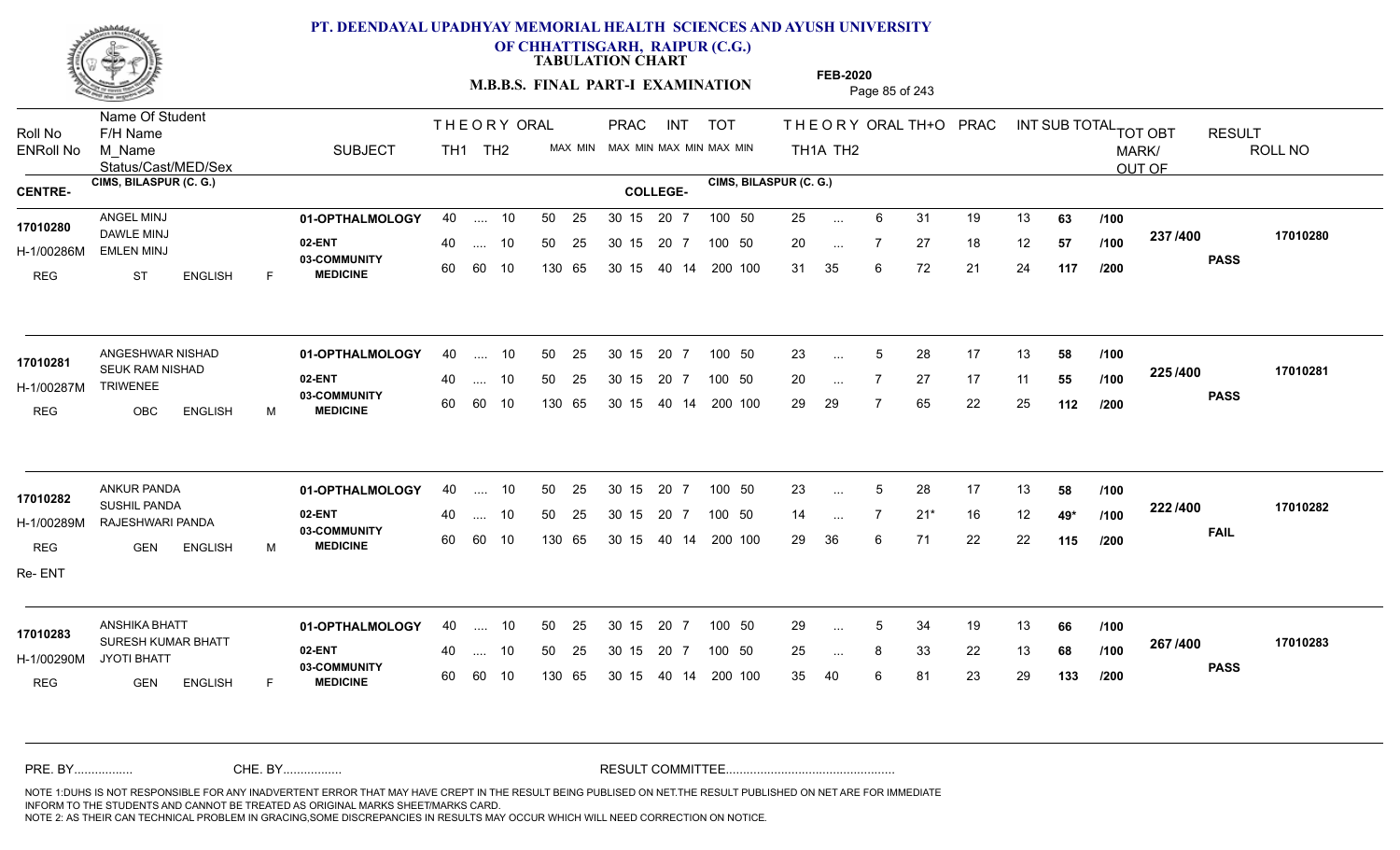

**OF CHHATTISGARH, RAIPUR (C.G.)**

**TABULATION CHART** 

**M.B.B.S. FINAL PART-I EXAMINATION** Page 86 of 243

Status/Cast/MED/Sex Name Of Student Roll No F/H Name M\_Name SUBJECT PRAC INT TOT THEORY ORAL TH+O PRAC INT TH<sub>1</sub>A TH<sub>2</sub> ORAL TH+ODPRACD INT SUB TOTAL <sub>TOT OBT</sub> RESULT ROLL NO MARK/ OUT OF ENRoll No M Name  $\,$  SUBJECT TH1 TH2 MAX MIN MAX MIN MAX MIN MAX MIN TH1A TH2 **CIMS, BILASPUR (C. G.) CIMS, BILASPUR (C. G.) CENTRE- COLLEGE-**THE ORY ORAL PRAC INT TH<sub>1</sub> TH<sub>2</sub> PRAC **01-OPTHALMOLOGY** ANUKRITI GUPTA 40 .... 10 30 15 20 7 **02-ENT** 03-COMMUNITY 60  **MEDICINE** H-1/00291M ALKA GOYAL 17010284 SUNIL KUMAR GUPTA REG GEN ENGLISH F 22 7 29 19 13 **61** 20 ... 6 26 18 16 **60 /100 <sup>2007</sup> 700** 30 30 6 66 24 22 **112 233 PASS /400 17010284** .... 10 50 25 60 60 10 50 25 30 15 130 65 30 15 40 14 200 100 20 7 100 50 50 25 30 15 20 7 100 50 22 ... ... ... 6 **/100 /100 /200 01-OPTHALMOLOGY** ANURAG SINGH 40 .... 10 30 15 20 7 **02-ENT** 03-COMMUNITY 60  **MEDICINE** H-1/00292M NANDINI SINGH 17010285 AMAR PRATAP SINGH REG ST ENGLISH M 15 5 20\* 16 12 **48\*** 20 ... 6 26 14\* 10 **50 /100 <sup>1927</sup> 7** 30 23 6 59\* 18 17 **94\* 192 FAIL 17010285 /400** Re-OPTHALMOLOGY ENT COMMUNITY MEDICINE .... 10 50 25 60 60 10 30 15 20 7 130 65 30 15 40 14 200 100 30 15 20 7 100 50 50 25 30 15 20 7 100 50 15 ... 5 ... 5  $\overline{\phantom{a}}$ . 6 **/100 /100 /200 01-OPTHALMOLOGY** ANURAG MOTWANI 40 .... 10 30 15 20 7 **02-ENT** 03-COMMUNITY 60  **MEDICINE** H-1/00293M KIRAN MOTWANI 17010286 <sub>SANJAY MOTWANI</sub> REG GEN ENGLISH M 21 ... 6 27 22 13 **62** /1**00** 25 ... 8 33 20 12 **65 /100 <sup>2027–00</sup>** 28 50 6 84 24 27 **135 262 PASS /400 17010286** .... 10 50 25 30 15 60 60 10 20 7 130 65 30 15 30 15 20 7 100 50 40 14 200 100 50 25 30 15 20 7 100 50 21 ... 6 ... ... **/100 /100 /200 01-OPTHALMOLOGY** APURWA RANGARE 40 .... 10 30 15 20 7 **02-ENT** 03-COMMUNITY 60 **MEDICINE** 60 60 10 H-1/00294M SHANTI RANGARE T L RANGARE REG SC ENGLISH F 25 ... 6 31 20 13 **64 /100** 25 ... 8 33 18 11 **62 /100 <sup>204</sup> 1** 38 44 6 88 24 26 **138 264 PASS /400 17010287** .... 10 50 25 130 65 30 15 20 7 130 65 30 15 30 15 20 7 100 50 40 14 200 100 50 25 30 15 20 7 100 50 25 ... **17010287**<br>TL RANGARE ... ... **/100 /100 /200** NOTE 1:DUHS IS NOT RESPONSIBLE FOR ANY INADVERTENT ERROR THAT MAY HAVE CREPT IN THE RESULT BEING PUBLISED ON NET.THE RESULT PUBLISHED ON NET ARE FOR IMMEDIATE INFORM TO THE STUDENTS AND CANNOT BE TREATED AS ORIGINAL MARKS SHEET/MARKS CARD. CHE. BY WAREL BY WARE AND THE AVEC THE AVEC THE THE RESULT COMMITTEE AND MULTIME MOTE 1:DUHS IS NOT RESPONSIBLE FOR ANY INADVERTENT ERROR THAT MAY HAVE CREPT IN THE RESULT BEING PUBLISED ON NET.THE RESULT PUBLISHED ON NET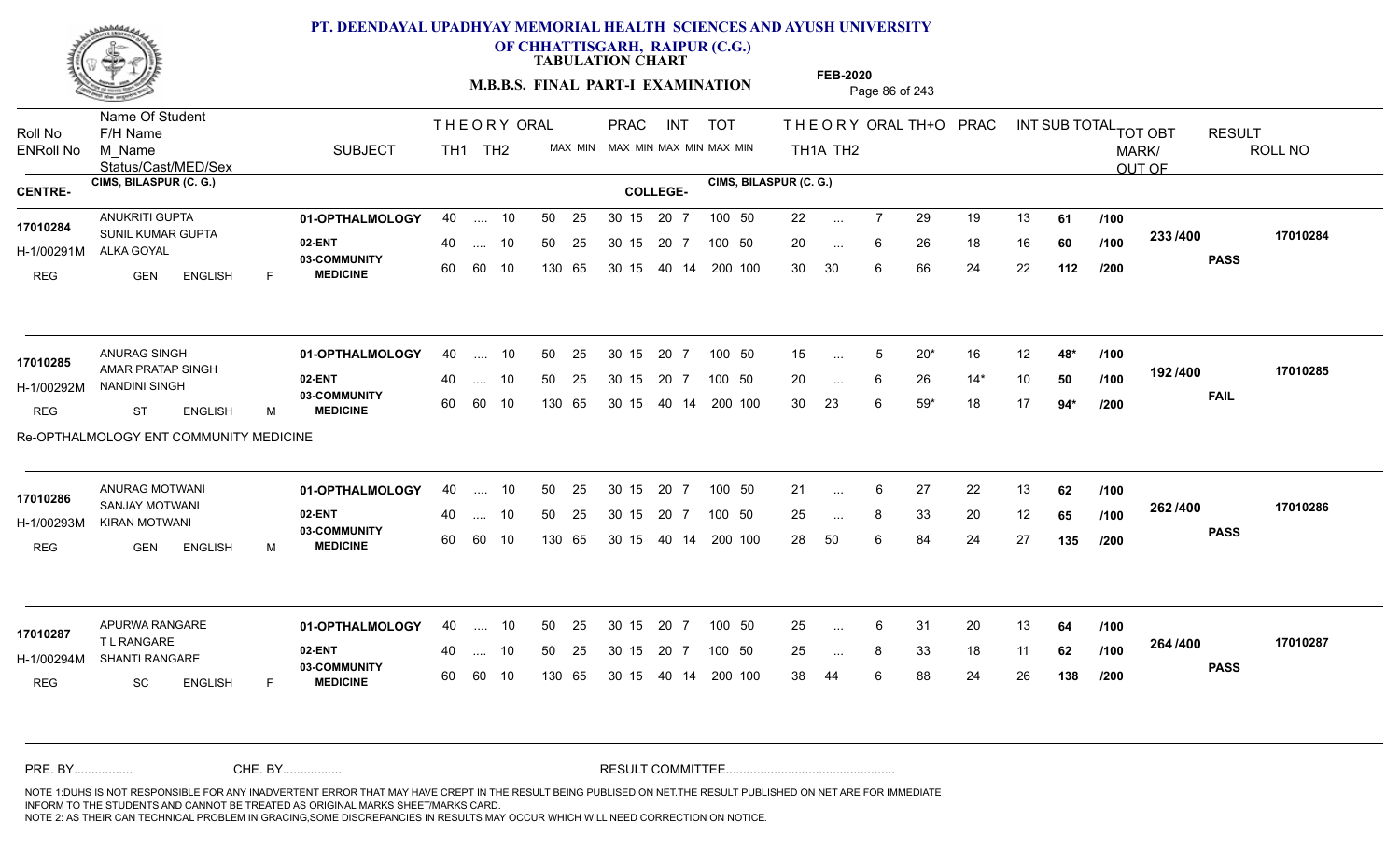

**OF CHHATTISGARH, RAIPUR (C.G.)**

**TABULATION CHART** 

**M.B.B.S. FINAL PART-I EXAMINATION** Page 87 of 243

Status/Cast/MED/Sex Name Of Student Roll No F/H Name M\_Name SUBJECT PRAC INT TOT THEORY ORAL TH+O PRAC INT TH<sub>1</sub>A TH<sub>2</sub> ORAL TH+ODPRACD INT SUB TOTAL <sub>TOT OBT</sub> RESULT ROLL NO MARK/ OUT OF ENRoll No M Name  $\,$  SUBJECT TH1 TH2 MAX MIN MAX MIN MAX MIN MAX MIN TH1A TH2 **CIMS, BILASPUR (C. G.) CIMS, BILASPUR (C. G.) CENTRE- COLLEGE-**THE ORY ORAL PRAC INT TH<sub>1</sub> TH<sub>2</sub> PRAC **01-OPTHALMOLOGY** ARCHANA KASHYAP 40 .... 10 30 15 20 7 **02-ENT** 03-COMMUNITY 60  **MEDICINE** H-1/00295M USHA KASHYAP 17010288 SHIV SHANKAR KASHYAP REG OBC ENGLISH F 23 ... 7 30 18 13 **61 /100** 24 ... 8 32 17 12 **61 /100 <sup>2007</sup> 1** 41 41 4 86 24 26 **136 258 PASS /400 17010288** .... 10 50 25 60 60 10 50 25 30 15 130 65 30 15 20 7 100 50 40 14 200 100 50 25 30 15 20 7 100 50 23 ... ... ... 8 **/100 /100 /200 01-OPTHALMOLOGY** ARCHANA SINGH 40 .... 10 30 15 20 7 **02-ENT** 03-COMMUNITY 60 **MEDICINE** 60 60 10 H-1/00296M INDRAWATI SINGH 17010289 SHIV KUMAR SINGH REG ST ENGLISH F 20 ... 5 25 16 12 **53 /100** 17 ... 6 23\* 18 10 **51 /100 <del>1</del>197400** 36 30 5 71 20 18 **109 213 PASS DC 02 /400 17010289** .... 10 50 25 130 65 30 15 20 7 130 65 30 15 40 14 200 100 30 15 20 7 100 50 50 25 30 15 20 7 100 50 20 ... 5 ... 5 ... 6 **/100 /100 /200** ARJUN SINGH CHAUHAN **01-OPTHALMOLOGY** 40 .... 10 50 25 30 15 20 7 100 50 23 **02-ENT** 03-COMMUNITY 60  **MEDICINE** H-1/00297M PADAMINI CHAUHAN VIJAY KUMAR CHAUHAN **17010290** REG SC ENGLISH M 23 ... 5 28 16 12 **56** /**100** 20 ... 7 27 15 11 **53 /100 <sup>224</sup> 1** 37 28 4 69 24 22 **115 224 PASS /400 17010290** .... 10 50 25 30 15 60 60 10 20 7 130 65 30 15 30 15 20 7 100 50 40 14 200 100 50 25 30 15 20 7 100 50 23 ... 5 ... 5 ... **/100 /100 /200 01-OPTHALMOLOGY** ASMITA MISHRA 40 .... 10 30 15 20 7 **02-ENT** 03-COMMUNITY 60 **MEDICINE** 60 60 10 H-1/00298M KAVITA MISHRA ASEEM KU MISHRA **17010291** REG **GEN ENGLISH** F 26 6 32 21 14 **67** 23 ... 8 31 20 12 **63 /100 <sup>2007</sup> 700** 34 39 7 80 26 27 **133 263 PASS /400 17010291** .... 10 50 25 130 65 30 15 20 7 130 65 30 15 30 15 20 7 100 50 40 14 200 100 50 25 30 15 20 7 100 50 26 ... ... ... **/100 /100 /200** NOTE 1:DUHS IS NOT RESPONSIBLE FOR ANY INADVERTENT ERROR THAT MAY HAVE CREPT IN THE RESULT BEING PUBLISED ON NET.THE RESULT PUBLISHED ON NET ARE FOR IMMEDIATE INFORM TO THE STUDENTS AND CANNOT BE TREATED AS ORIGINAL MARKS SHEET/MARKS CARD. CHE. BY WAREL BY WARE AND THE AVEC THE AVEC THE THE RESULT COMMITTEE AND MULTIME MOTE 1:DUHS IS NOT RESPONSIBLE FOR ANY INADVERTENT ERROR THAT MAY HAVE CREPT IN THE RESULT BEING PUBLISED ON NET.THE RESULT PUBLISHED ON NET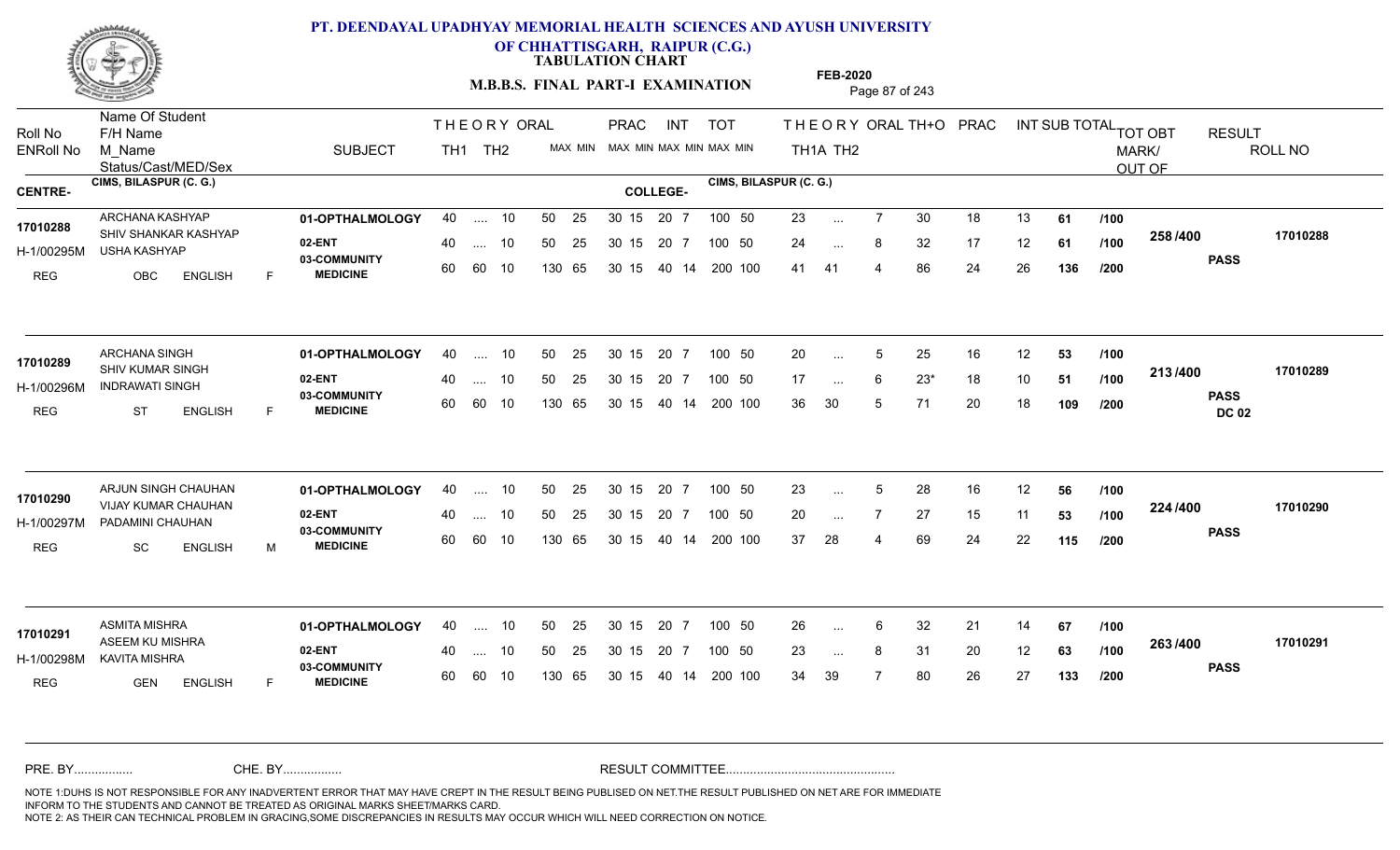

**OF CHHATTISGARH, RAIPUR (C.G.)**

**TABULATION CHART** 

**M.B.B.S. FINAL PART-I EXAMINATION** Page 88 of 243

Status/Cast/MED/Sex Name Of Student Roll No F/H Name M\_Name SUBJECT PRAC INT TOT THEORYORALTH+O PRAC INT TH<sub>1</sub>A TH<sub>2</sub> ORAL TH+ODPRACD INT SUB TOTAL <sub>TOT OBT</sub> RESULT ROLL NO MARK/ OUT OF ENRoll No M Name  $\,$  SUBJECT TH1 TH2 MAX MIN MAX MIN MAX MIN MAX MIN TH1A TH2 **CIMS, BILASPUR (C. G.) CIMS, BILASPUR (C. G.) CENTRE- COLLEGE-**THE ORY ORAL PRAC INT TH<sub>1</sub> TH<sub>2</sub> PRAC AVINASH KUMAR SINGH **01-OPTHALMOLOGY** 40 .... 10 50 25 30 15 20 7 100 50 20 **02-ENT** 03-COMMUNITY 60  **MEDICINE** H-1/00299M POONAM SINGH FREED TO A CONN 17010292 RAGHVENDRA PRATAP SINGH REG GEN ENGLISH M 20 ... 6 26 18 12 **56 /100** 14 6 20\* 15 12 **47\*** 25 24 7 56\* 22 22 **100 203 FAIL 17010292 /400** Re- ENT COMMUNITY MEDICINE .... 10 50 25 60 60 10 50 25 30 15 130 65 30 15 20 7 100 50 40 14 200 100 50 25 30 15 20 7 100 50 20 ... ... ... 6 **/100 /100 /200 01-OPTHALMOLOGY** AYUSHI BISWAS 40 .... 10 30 15 20 7 **02-ENT** 03-COMMUNITY 60  **MEDICINE** H-1/00300M SUKTI BISWAS ABHIJIT BISWAS **17010293** REG GEN ENGLISH F 31 ... 7 38 23 13 **74 /100** 25 ... 8 33 21 13 **67 /100 <sup>2007–00</sup>** 40 43 8 91 24 29 **144 285 PASS /400 17010293** .... 10 50 25 60 60 10 30 15 20 7 130 65 30 15 40 14 200 100 30 15 20 7 100 50 50 25 30 15 20 7 100 50 31 ... ... ... **/100 /100 /200 01-OPTHALMOLOGY** AYUSHI SHARMA 40 .... 10 30 15 20 7 **02-ENT** 03-COMMUNITY 60  **MEDICINE** H-1/00301M SANGEETA SHARMA 22 COMM VINOD SHARMA **17010294** REG GEN ENGLISH F 23 ... 6 29 19 14 **62** /**100** 25 ... 8 33 17 14 **64 /100 <sup>204</sup> /\*00** 38 43 7 88 23 27 **138 264 PASS /400 17010294** .... 10 50 25 30 15 60 60 10 20 7 130 65 30 15 30 15 20 7 100 50 40 14 200 100 50 25 30 15 20 7 100 50 23 ... 6 ... ... **/100 /100 /200 01-OPTHALMOLOGY** BHANUMA TIKHARIA 40 .... 10 30 15 20 7 **02-ENT** 03-COMMUNITY 60 **MEDICINE** 60 60 10 H-1/00302M MAHAVEER PRASAD **17010295** DROPADI REG SC ENGLISH F 26 6 32 17 14 **63** 26 7 33 15 11 **59** 42 39 6 87 23 26 **136 258 PASS /400 17010295** 40 .... 10 50 25 130 65 130 65 30 15 30 15 20 7 100 50 40 14 200 100 50 25 30 15 20 7 100 50 26 ... ... ... **/100 /100 /200** NOTE 1:DUHS IS NOT RESPONSIBLE FOR ANY INADVERTENT ERROR THAT MAY HAVE CREPT IN THE RESULT BEING PUBLISED ON NET.THE RESULT PUBLISHED ON NET ARE FOR IMMEDIATE INFORM TO THE STUDENTS AND CANNOT BE TREATED AS ORIGINAL MARKS SHEET/MARKS CARD. CHE. BY WAREL BY WARE AND THE AVEC THE AVEC THE THE RESULT COMMITTEE AND MULTIME MOTE 1:DUHS IS NOT RESPONSIBLE FOR ANY INADVERTENT ERROR THAT MAY HAVE CREPT IN THE RESULT BEING PUBLISED ON NET.THE RESULT PUBLISHED ON NET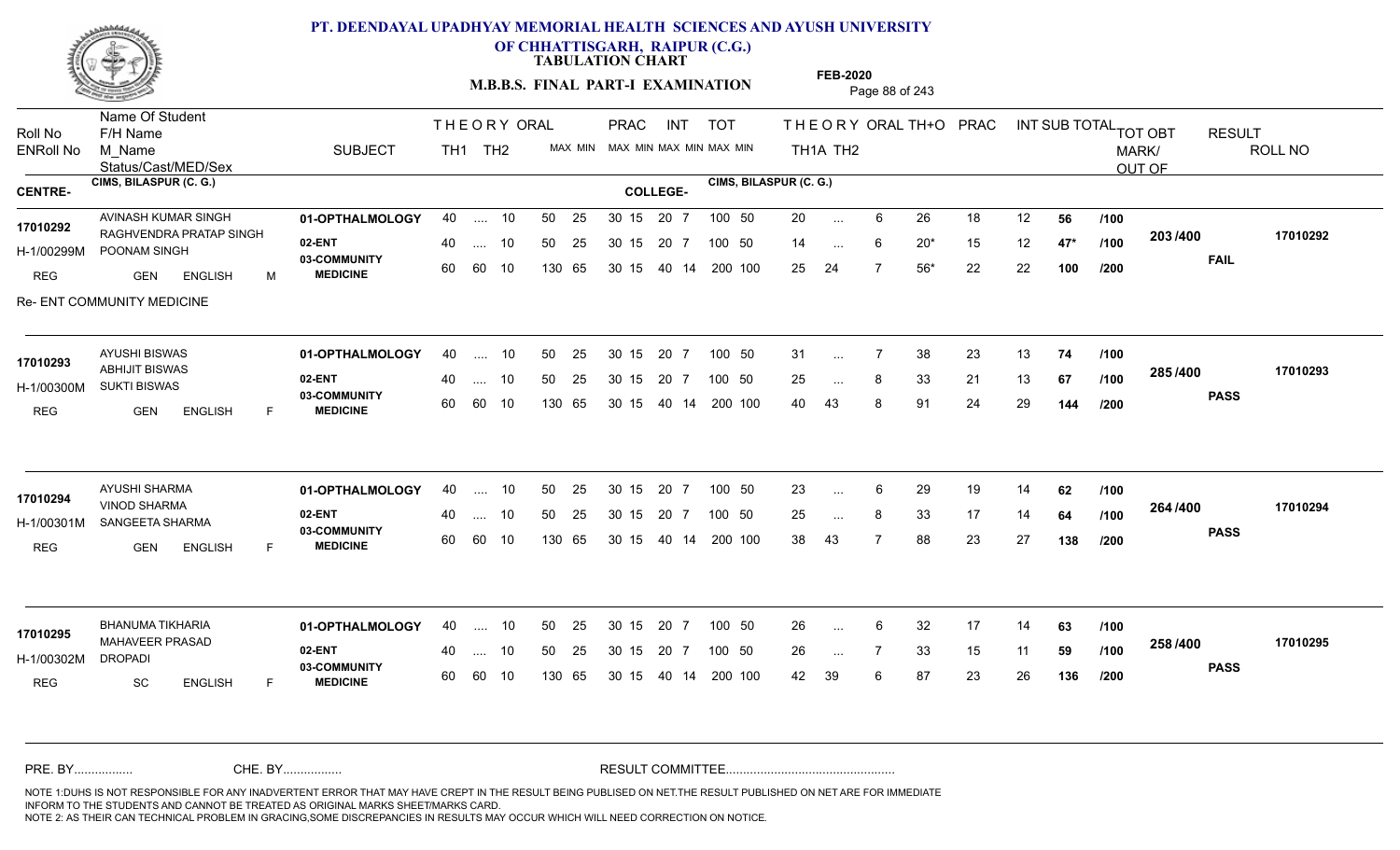

**OF CHHATTISGARH, RAIPUR (C.G.)**

**TABULATION CHART** 

**M.B.B.S. FINAL PART-I EXAMINATION** Page 89 of 243

Status/Cast/MED/Sex Name Of Student Roll No F/H Name M\_Name SUBJECT PRAC INT TOT THEORYORALTH+O PRAC INT TH<sub>1</sub>A TH<sub>2</sub> ORAL TH+ODPRACD INT SUB TOTAL <sub>TOT OBT</sub> RESULT ROLL NO MARK/ OUT OF ENRoll No M Name  $\,$  SUBJECT TH1 TH2 MAX MIN MAX MIN MAX MIN MAX MIN TH1A TH2 **CIMS, BILASPUR (C. G.) CIMS, BILASPUR (C. G.) CENTRE- COLLEGE-**THE ORY ORAL PRAC INT TH<sub>1</sub> TH<sub>2</sub> PRAC **01-OPTHALMOLOGY** BHARTI KUMETI 40 .... 10 30 15 20 7 **02-ENT** 03-COMMUNITY 60  **MEDICINE** H-1/00303M PRABHA KUMETI AGHAN KUMETI **17010296** REG ST ENGLISH F 21 ... 6 27 16 14 **57 /100** 24 7 31 16 10 **57** 30 21 5 56\* 23 23 **102 216 FAIL 17010296 /400** Re- COMMUNITY MEDICINE .... 10 50 25 60 60 10 50 25 30 15 130 65 30 15 40 14 200 100 20 7 100 50 50 25 30 15 20 7 100 50 21 ... ... ... **/100 /100 /200 01-OPTHALMOLOGY** BHAVIKA TANDON 40 .... 10 30 15 20 7 **02-ENT** 03-COMMUNITY 60  **MEDICINE** H-1/00304M SUSHILA TANDON **1999 - 1999 BELL** RAGHUBIR PRASAD TANDON **17010297** REG SC ENGLISH F 23 ... 7 30 20 12 **62** /**100** 23 ... 8 31 17 11 **59 /100 <sup>201 /</sup>=**00 40 23 5 68 23 25 **116 237 PASS /400 17010297** .... 10 50 25 60 60 10 30 15 20 7 130 65 30 15 40 14 200 100 30 15 20 7 100 50 50 25 30 15 20 7 100 50 23 ... ... ... **/100 /100 /200 01-OPTHALMOLOGY** BHOJMANIYAN 40 .... 10 30 15 20 7 **02-ENT** 03-COMMUNITY 60  **MEDICINE** H-1/00305M CHANDRAMANIYAN RAMDAYAL REG ST ENGLISH F 20 ... 6 26 18 13 **57 /100** 24 ... 6 30 18 10 **58 /100 <sup>2207+00</sup>** 38 33 4 75 14\* 22 **111 226 PASS VCG 01 /400 17010298** .... 10 50 25 30 15 60 60 10 20 7 130 65 30 15 30 15 20 7 100 50 40 14 200 100 50 25 30 15 20 7 100 50 20 ... 6 **17010298 17010298** ... ... **/100 /100 /200 01-OPTHALMOLOGY** BHOOPENDRA KUMAR 40 .... 10 30 15 20 7 **02-ENT** 03-COMMUNITY 60 **MEDICINE** 60 60 10 H-1/00306M RAJJULAL HIRONDIA **17010299** SANTOSHEE REG ST ENGLISH M 24 ... 6 30 18 12 **60** /**100** 25 ... 7 32 15 10 **57 /100 <sup>2137400</sup>** 25 29 4 58\* 21 23 **102 219 FAIL 17010299 /400** Re- COMMUNITY MEDICINE .... 10 50 25 130 65 30 15 20 7 130 65 30 15 30 15 20 7 100 50 40 14 200 100 50 25 30 15 20 7 100 50 24 ... ... ... **/100 /100 /200** NOTE 1:DUHS IS NOT RESPONSIBLE FOR ANY INADVERTENT ERROR THAT MAY HAVE CREPT IN THE RESULT BEING PUBLISED ON NET.THE RESULT PUBLISHED ON NET ARE FOR IMMEDIATE INFORM TO THE STUDENTS AND CANNOT BE TREATED AS ORIGINAL MARKS SHEET/MARKS CARD. CHE. BY WAREL BY WARE AND THE AVEC THE AVEC THE THE RESULT COMMITTEE AND MULTIME MOTE 1:DUHS IS NOT RESPONSIBLE FOR ANY INADVERTENT ERROR THAT MAY HAVE CREPT IN THE RESULT BEING PUBLISED ON NET.THE RESULT PUBLISHED ON NET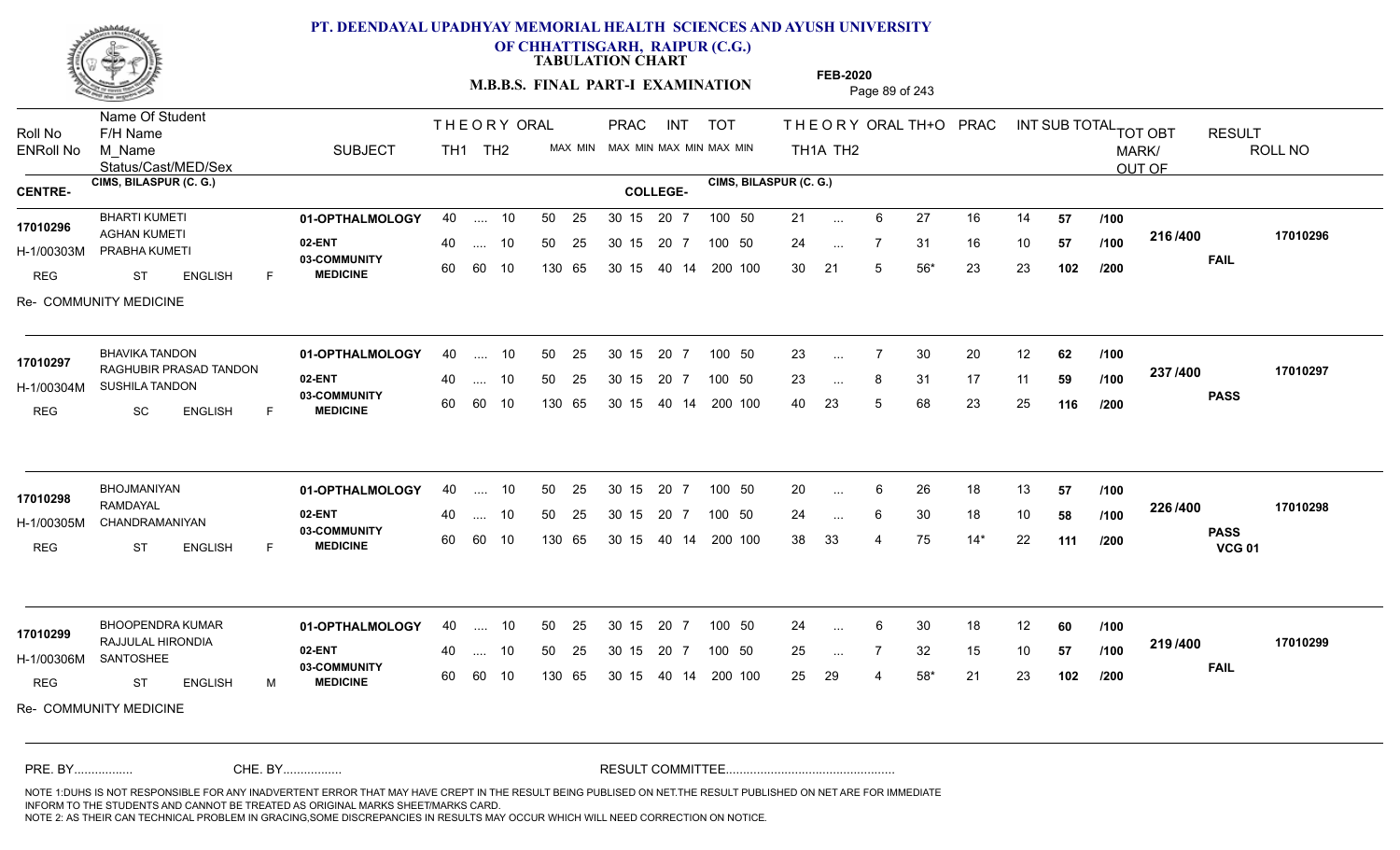

**OF CHHATTISGARH, RAIPUR (C.G.)**

**TABULATION CHART** 

**M.B.B.S. FINAL PART-I EXAMINATION** Page 90 of 243

Status/Cast/MED/Sex Name Of Student Roll No F/H Name M\_Name SUBJECT PRAC INT TOT THEORYORALTH+O PRAC INT TH<sub>1</sub>A TH<sub>2</sub> ORAL TH+ODPRACD INT SUB TOTAL <sub>TOT OBT</sub> RESULT ROLL NO MARK/ OUT OF ENRoll No M Name  $\,$  SUBJECT TH1 TH2 MAX MIN MAX MIN MAX MIN MAX MIN TH1A TH2 **CIMS, BILASPUR (C. G.) CIMS, BILASPUR (C. G.) CENTRE- COLLEGE-**THE ORY ORAL PRAC INT TH<sub>1</sub> TH<sub>2</sub> PRAC **01-OPTHALMOLOGY** CHANCHAL KUMAR 40 .... 10 30 15 20 7 **02-ENT** 03-COMMUNITY 60  **MEDICINE** H-1/00307M TARNI SAHU 17010300 **HITESH SAHU** REG OBC ENGLISH M 23 ... 6 29 20 12 **61 /100** 24 ... 8 32 17 12 **61 /100 <sup>2007</sup> 1** 28 39 6 73 19 24 **116 238 PASS /400 17010300** .... 10 50 25 60 60 10 50 25 30 15 130 65 30 15 20 7 100 50 40 14 200 100 50 25 30 15 20 7 100 50 23 ... ... ... **/100 /100 /200 01-OPTHALMOLOGY** DEEKSHASHREE SINGH 40 .... 10 30 15 20 7 **02-ENT** 03-COMMUNITY 60  **MEDICINE** H-1/00308M DUSHEEL SINGH FREED TO A COMM LAL ASHOK KUMAR SINGH **17010301** REG ST ENGLISH F 20 ... 5 25 18 12 **55 /100** 23 ... 7 30 17 10 **57 /100 <del>11974</del>00** 30 26 6 62\* 22 23 **107 219 PASS DC 03 /400 17010301** .... 10 50 25 60 60 10 30 15 20 7 130 65 30 15 40 14 200 100 30 15 20 7 100 50 50 25 30 15 20 7 100 50 20 ... 5 ... 5 ... **/100 /100 /200 01-OPTHALMOLOGY** DEEPAK VERMA 40 .... 10 30 15 20 7 **02-ENT** 03-COMMUNITY 60  **MEDICINE** H-1/00309M REETAN VERMA 17010302 SATYANARAYAN VERMA REG OBC ENGLISH M 21 ... 6 27 18 12 **57 /100** 21 ... 7 28 15 11 **54 /100 <sup>2137400</sup>** 36 22 6 64\* 20 24 **108 219 PASS VCG 01 /400 17010302** .... 10 50 25 30 15 60 60 10 20 7 130 65 30 15 30 15 20 7 100 50 40 14 200 100 50 25 30 15 20 7 100 50 21 ... 6 ... **/100 /100 /200 01-OPTHALMOLOGY** DHAIRYA GUPTA 40 .... 10 30 15 20 7 **02-ENT** 03-COMMUNITY 60 **MEDICINE** 60 60 10 H-1/00310M ARCHANA GUPTA **CALL 1.1** RAJESH GUPTA **17010303** REG **GEN ENGLISH** F 25 8 33 21 13 **67** 20 ... 7 27 17 12 **56 /100 <sup>2027</sup> 7** 40 38 7 85 19 25 **129 252 PASS /400 17010303** 40 .... 10 50 25 130 65 130 65 30 15 30 15 20 7 100 50 40 14 200 100 50 25 30 15 20 7 100 50 25 ... 8 ... ... **/100 /100 /200** NOTE 1:DUHS IS NOT RESPONSIBLE FOR ANY INADVERTENT ERROR THAT MAY HAVE CREPT IN THE RESULT BEING PUBLISED ON NET.THE RESULT PUBLISHED ON NET ARE FOR IMMEDIATE INFORM TO THE STUDENTS AND CANNOT BE TREATED AS ORIGINAL MARKS SHEET/MARKS CARD. CHE. BY WAREL BY WARE AND THE AVEC THE AVEC THE THE RESULT COMMITTEE AND MULTIME MOTE 1:DUHS IS NOT RESPONSIBLE FOR ANY INADVERTENT ERROR THAT MAY HAVE CREPT IN THE RESULT BEING PUBLISED ON NET.THE RESULT PUBLISHED ON NET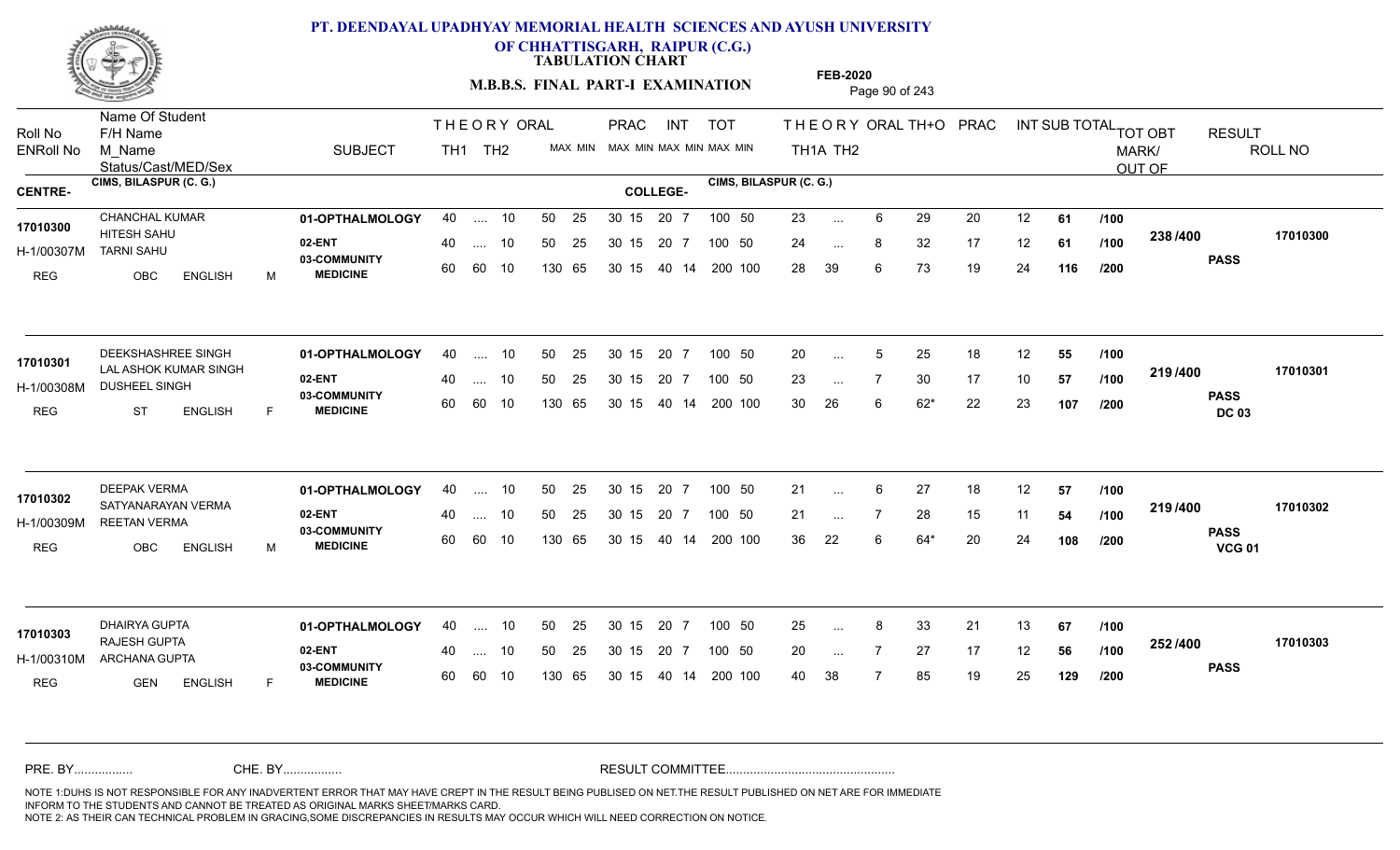

**OF CHHATTISGARH, RAIPUR (C.G.)**

**TABULATION CHART** 

**M.B.B.S. FINAL PART-I EXAMINATION** Page 91 of 243

Status/Cast/MED/Sex Name Of Student Roll No F/H Name M\_Name SUBJECT PRAC INT TOT THEORYORALTH+O PRAC INT TH<sub>1</sub>A TH<sub>2</sub> ORAL TH+ODPRACD INT SUB TOTAL <sub>TOT OBT</sub> RESULT ROLL NO MARK/ OUT OF ENRoll No M Name  $\,$  SUBJECT TH1 TH2 MAX MIN MAX MIN MAX MIN MAX MIN TH1A TH2 **CIMS, BILASPUR (C. G.) CIMS, BILASPUR (C. G.) CENTRE- COLLEGE-**THE ORY ORAL PRAC INT TH<sub>1</sub> TH<sub>2</sub> PRAC 0HARMENDRA MANDAVI **01-OPTHALMOLOGY** 40 .... 10 50 25 30 15 20 7 100 50 20 **02-ENT** 03-COMMUNITY 60  **MEDICINE** H-1/00311M DAN BAI MANDAVI SUKALU RAM MANDAVI **17010304** REG ST ENGLISH M 20 ... 5 25 16 12 **53 /100** 12 6 18\* 16 10 **44\*** 22 20 4 46\* 19 22 **87\* 184 FAIL 17010304 /400** Re- ENT COMMUNITY MEDICINE .... 10 50 25 60 60 10 50 25 30 15 130 65 30 15 40 14 200 100 20 7 100 50 50 25 30 15 20 7 100 50 20 ... ... ... 6 **/100 /100 /200 01-OPTHALMOLOGY** DHARNI PATEL 40 .... 10 30 15 20 7 **02-ENT** 03-COMMUNITY 60  **MEDICINE** H-1/00312M SHANTI PATEL D P PATEL REG OBC ENGLISH F 25 ... 5 30 19 13 **62 /100** 28 ... 7 35 21 13 **69 /100 <sup>2007–00</sup>** 46 34 6 86 20 28 **134 265 PASS /400 17010305** .... 10 50 25 60 60 10 30 15 20 7 130 65 30 15 40 14 200 100 30 15 20 7 100 50 50 25 30 15 20 7 100 50 25 ... 5 **17010305 DHARNI PATEL** ... 5 ... **/100 /100 /200** EUVIENI A. A. MAJAW **01-OPTHALMOLOGY** 40 .... 10 50 25 30 15 20 7 100 50 23 **02-ENT** 03-COMMUNITY 60  **MEDICINE** H-1/00313M ROYALTY MERRY MAJAW **1998 DELLY 100313M** 17010306 AMLANSTAR SVN 20 PM REG ST ENGLISH F 23 ... 6 29 19 12 **60** /**100** 26 7 33 21 11 **65** 40 27 7 74 20 23 **117 242 PASS /400 17010306** .... 10 50 25 30 15 60 60 10 20 7 130 65 30 15 30 15 20 7 100 50 40 14 200 100 50 25 30 15 20 7 100 50 23 ... 6 ... ... **/100 /100 /200 01-OPTHALMOLOGY** G SHALINI TANDAN 40 .... 10 30 15 20 7 **02-ENT** 03-COMMUNITY 60 **MEDICINE** 60 60 10 H-1/00314M SUSHILA TANDAN **1999 - 1999 ADAM** GOVARDHAN LAL TANDAN **17010307** REG SC ENGLISH F 31 7 38 19 12 **69** 27 7 34 21 14 **69** 42 42 6 90 23 27 **140 278 PASS /400 17010307** .... 10 50 25 130 65 30 15 20 7 130 65 30 15 30 15 20 7 100 50 40 14 200 100 50 25 30 15 20 7 100 50 31 ... ... ... **/100 /100 /200** NOTE 1:DUHS IS NOT RESPONSIBLE FOR ANY INADVERTENT ERROR THAT MAY HAVE CREPT IN THE RESULT BEING PUBLISED ON NET.THE RESULT PUBLISHED ON NET ARE FOR IMMEDIATE INFORM TO THE STUDENTS AND CANNOT BE TREATED AS ORIGINAL MARKS SHEET/MARKS CARD. CHE. BY WAREL BY WARE AND THE AVEC THE AVEC THE THE RESULT COMMITTEE AND MULTIME MOTE 1:DUHS IS NOT RESPONSIBLE FOR ANY INADVERTENT ERROR THAT MAY HAVE CREPT IN THE RESULT BEING PUBLISED ON NET.THE RESULT PUBLISHED ON NET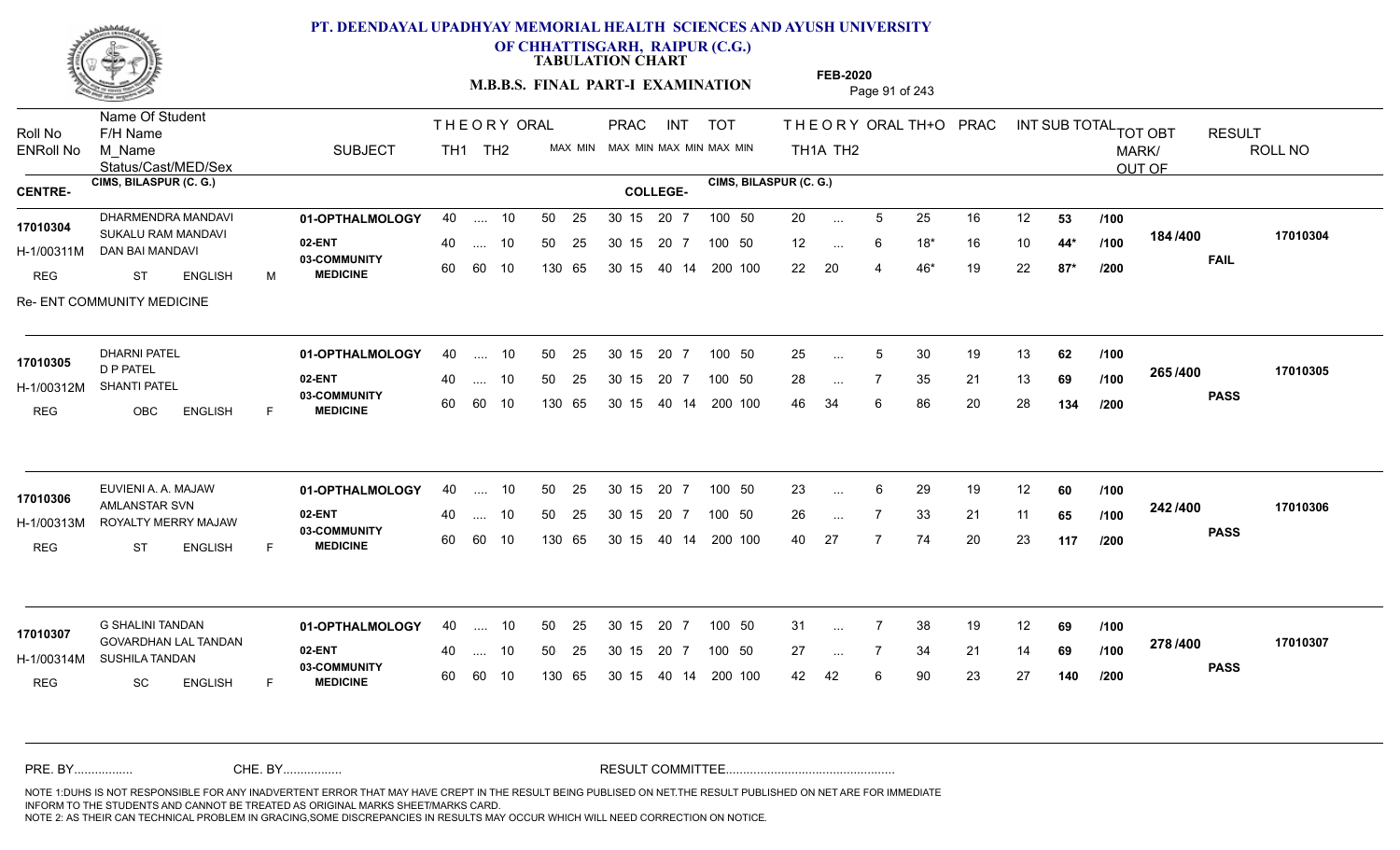

**OF CHHATTISGARH, RAIPUR (C.G.)**

**TABULATION CHART** 

**M.B.B.S. FINAL PART-I EXAMINATION** Page 92 of 243

Status/Cast/MED/Sex Name Of Student Roll No F/H Name M\_Name SUBJECT PRAC INT TOT THEORYORALTH+O PRAC INT TH<sub>1</sub>A TH<sub>2</sub> ORAL TH+ODPRACD INT SUB TOTAL <sub>TOT OBT</sub> RESULT ROLL NO MARK/ OUT OF ENRoll No M Name  $\,$  SUBJECT TH1 TH2 MAX MIN MAX MIN MAX MIN MAX MIN TH1A TH2 **CIMS, BILASPUR (C. G.) CIMS, BILASPUR (C. G.) CENTRE- COLLEGE-**THE ORY ORAL PRAC INT TH<sub>1</sub> TH<sub>2</sub> PRAC **01-OPTHALMOLOGY** GIRDHAR 40 .... 10 30 15 20 7 **02-ENT** 03-COMMUNITY 60  **MEDICINE** H-1/00315M DHHNESH BIRJHABAI REG OBC ENGLISH M 21 3 24\* 16 13 **53** 20 ... 6 26 18 11 **55 /100 <sup>212/400</sup>** 32 27 6 65 18 21 **104 212 PASS VCG 01 /400 17010308** 40 .... 10 50 25 30 15 60 60 10 130 65 30 15 20 7 100 50 40 14 200 100 50 25 30 15 20 7 100 50 21 ... **17010308 17010308** ... ... 6 **/100 /100 /200 01-OPTHALMOLOGY** HARISH KUMAR GAVEL 40 .... 10 30 15 20 7 **02-ENT** 03-COMMUNITY 60  **MEDICINE** H-1/00316M ROSHNI DEVI GAVEL SOHAN LAL GAVEL **17010309** REG OBC ENGLISH M 20 ... 5 25 16 13 **54 /100** 24 7 31 19 10 **60** 34 20 5 59\* 18 19 **96\* 210 FAIL 17010309 /400** Re- COMMUNITY MEDICINE .... 10 50 25 60 60 10 30 15 20 7 130 65 30 15 40 14 200 100 30 15 20 7 100 50 50 25 30 15 20 7 100 50 20 ... 5 ... 5 ... **/100 /100 /200 01-OPTHALMOLOGY** IVAN LALL 40 .... 10 30 15 20 7 **02-ENT** 03-COMMUNITY 60 **MEDICINE** 60 60 10 H-1/00317M SEEMA A. LALL AJAY ALEXENDER **17010310** REG ST ENGLISH M 21 ... 5 26 16 12 **54 /100** 21 ... 7 28 17 10 **55 /100 <sup>212/+00</sup>** 34 23 5 62\* 19 22 **103 212 PASS DC 03 /400 17010310** .... 10 50 25 30 15 130 65 20 7 130 65 30 15 30 15 20 7 100 50 40 14 200 100 50 25 30 15 20 7 100 50 21 ... 5 ... 5 ... **/100 /100 /200** JAYALAXMI BINJHWAR **01-OPTHALMOLOGY** 40 .... 10 50 25 30 15 20 7 100 50 24 **02-ENT** 03-COMMUNITY 60 **MEDICINE** 60 60 10 H-1/00318M SUSHILA BINJHWAR **DE BARAGISTA A SEBANG** 17010311 MURARIRAM BUNJHWAR REG ST ENGLISH F 24 ... 5 29 21 12 **62 /100** 25 ... 7 32 17 10 **59 /100 <sup>2307–60</sup>** 31 26 6 63\* 24 22 **109 230 PASS DC 02 /400 17010311** 40 .... 10 50 25 130 65 130 65 30 15 30 15 20 7 100 50 40 14 200 100 50 25 30 15 20 7 100 50 24 ... 5 ... 5 ... **/100 /100 /200** NOTE 1:DUHS IS NOT RESPONSIBLE FOR ANY INADVERTENT ERROR THAT MAY HAVE CREPT IN THE RESULT BEING PUBLISED ON NET.THE RESULT PUBLISHED ON NET ARE FOR IMMEDIATE INFORM TO THE STUDENTS AND CANNOT BE TREATED AS ORIGINAL MARKS SHEET/MARKS CARD. CHE. BY WAREL BY WARE AND THE AVEC THE AVEC THE THE RESULT COMMITTEE AND MULTIME MOTE 1:DUHS IS NOT RESPONSIBLE FOR ANY INADVERTENT ERROR THAT MAY HAVE CREPT IN THE RESULT BEING PUBLISED ON NET.THE RESULT PUBLISHED ON NET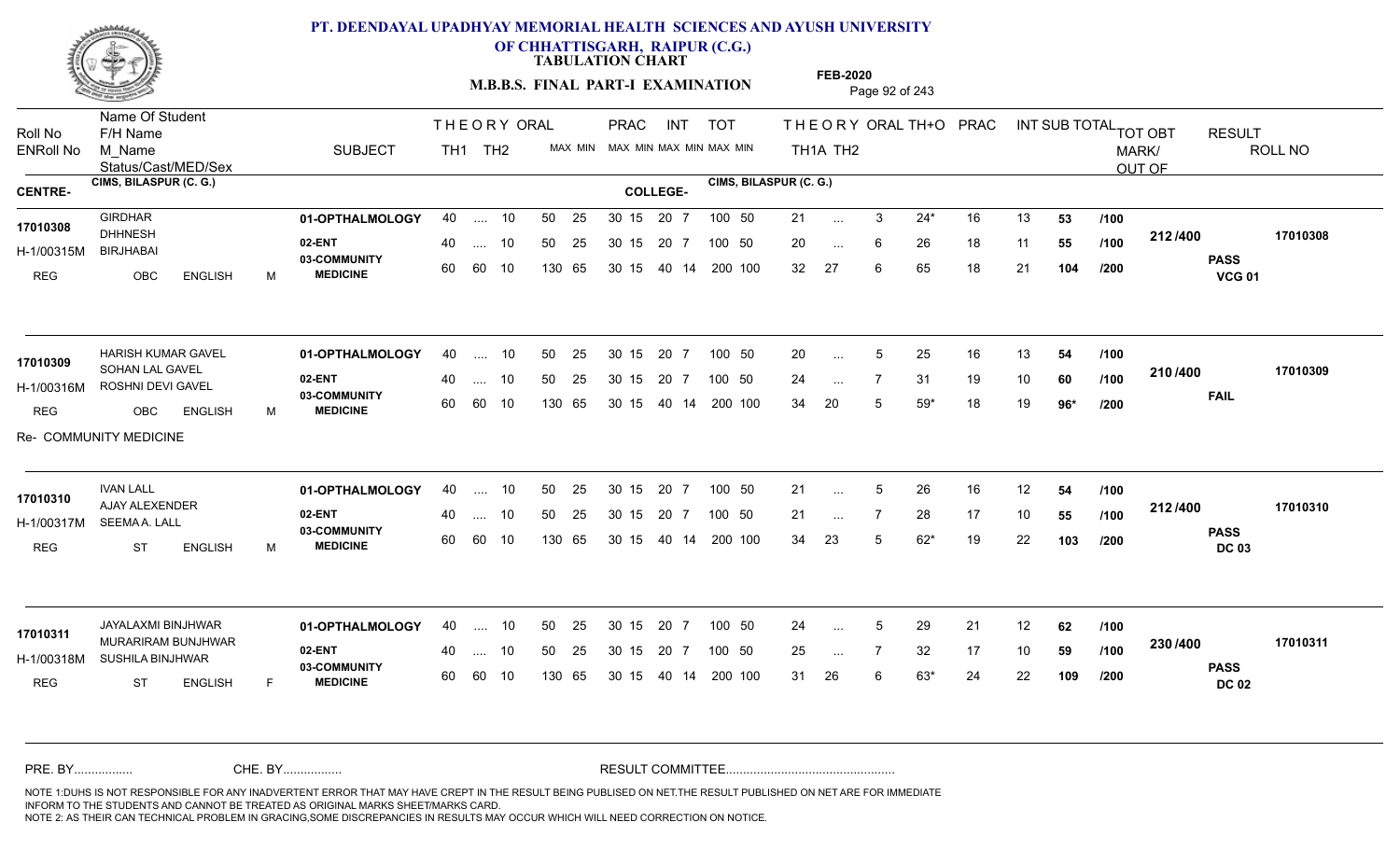

**OF CHHATTISGARH, RAIPUR (C.G.)**

**TABULATION CHART** 

**M.B.B.S. FINAL PART-I EXAMINATION** Page 93 of 243

Status/Cast/MED/Sex Name Of Student Roll No F/H Name M\_Name SUBJECT PRAC INT TOT THEORYORALTH+O PRAC INT TH<sub>1</sub>A TH<sub>2</sub> ORAL TH+ODPRACD INT SUB TOTAL <sub>TOT OBT</sub> RESULT ROLL NO MARK/ OUT OF ENRoll No M Name  $\,$  SUBJECT TH1 TH2 MAX MIN MAX MIN MAX MIN MAX MIN TH1A TH2 **CIMS, BILASPUR (C. G.) CIMS, BILASPUR (C. G.) CENTRE- COLLEGE-**THE ORY ORAL PRAC INT TH<sub>1</sub> TH<sub>2</sub> PRAC INT TOT JAYANT SINGH THAKUR **01-OPTHALMOLOGY** 40 .... 10 50 25 30 15 20 7 100 50 20 **02-ENT 03-COMMUNITY MEDICINE** H-1/00319M KIRAN SINGH THAKUR J S THAKUR REG GEN ENGLISH M 20 ... 5 25 15 13 **53 /100** 20 7 27 18 13 **58** 28 24 5 57\* 20 22 **99\* 210 FAIL 17010312 /400** Re- COMMUNITY MEDICINE .... 10 50 25 60 60 10 50 25 30 15 130 65 30 15 40 14 200 100 20 7 100 50 50 25 30 15 20 7 100 50 20 ... **17010312** JAYANT SINGH THAKUR ... ... **/100 /100 /200 01-OPTHALMOLOGY** JITENDRA KU DHRUV 40 .... 10 30 15 20 7 **02-ENT** 03-COMMUNITY 60  **MEDICINE** H-1/00320M KUMUD DHRUV R. K. DHRUV REG ST ENGLISH M 22 ... 4 26 15 12 **53** /**100** 24 ... 7 31 17 10 **58 /100 <sup>2007–00</sup>** 25 24 3 52\* 20 25 **97\* 208 FAIL 17010313 /400** Re- COMMUNITY MEDICINE .... 10 50 25 60 60 10 30 15 20 7 130 65 30 15 40 14 200 100 30 15 20 7 100 50 50 25 30 15 20 7 100 50 22 ... 4 **17010313** JITENDRA KU DHRUV ... ... **/100 /100 /200 01-OPTHALMOLOGY** JYOTI DHRUW 40 .... 10 30 15 20 7 **02-ENT** 03-COMMUNITY 60  **MEDICINE** H-1/00321M LATA DHRUW 83 COMMUNIT VINAY KU DHRUW **17010314** REG ST ENGLISH F 28 ... 5 33 17 13 **63** /**100** 26 7 33 18 10 **61** 35 25 5 65 20 24 **109 233 PASS /400 17010314** .... 10 50 25 30 15 60 60 10 20 7 130 65 30 15 30 15 20 7 100 50 40 14 200 100 50 25 30 15 20 7 100 50 28 ... 5 ... 5 ... **/100 /100 /200 01-OPTHALMOLOGY** JYOTU KANGE 40 .... 10 30 15 20 7 **02-ENT** 03-COMMUNITY 60  **MEDICINE** H-1/00322M SUSNILA KANGE 17010315<br> **JASHWANT KANGE** REG ST ENGLISH F 16 5 21\* 16 12 **49\*** 20 7 27 18 10 **55** 23 18 5 46\* 14\* 22 **82\* 186 FAIL 17010315 /400** Re-OPTHALMOLOGY COMMUNITY MEDICINE .... 10 50 25 60 60 10 30 15 20 7 130 65 30 15 30 15 20 7 100 50 40 14 200 100 50 25 30 15 20 7 100 50 16 ... 5 ... 5 ... **/100 /100 /200** NOTE 1:DUHS IS NOT RESPONSIBLE FOR ANY INADVERTENT ERROR THAT MAY HAVE CREPT IN THE RESULT BEING PUBLISED ON NET.THE RESULT PUBLISHED ON NET ARE FOR IMMEDIATE INFORM TO THE STUDENTS AND CANNOT BE TREATED AS ORIGINAL MARKS SHEET/MARKS CARD. CHE. BY WAREL BY WARE AND THE AVEC THE AVEC THE THE RESULT COMMITTEE AND MULTIME MOTE 1:DUHS IS NOT RESPONSIBLE FOR ANY INADVERTENT ERROR THAT MAY HAVE CREPT IN THE RESULT BEING PUBLISED ON NET.THE RESULT PUBLISHED ON NET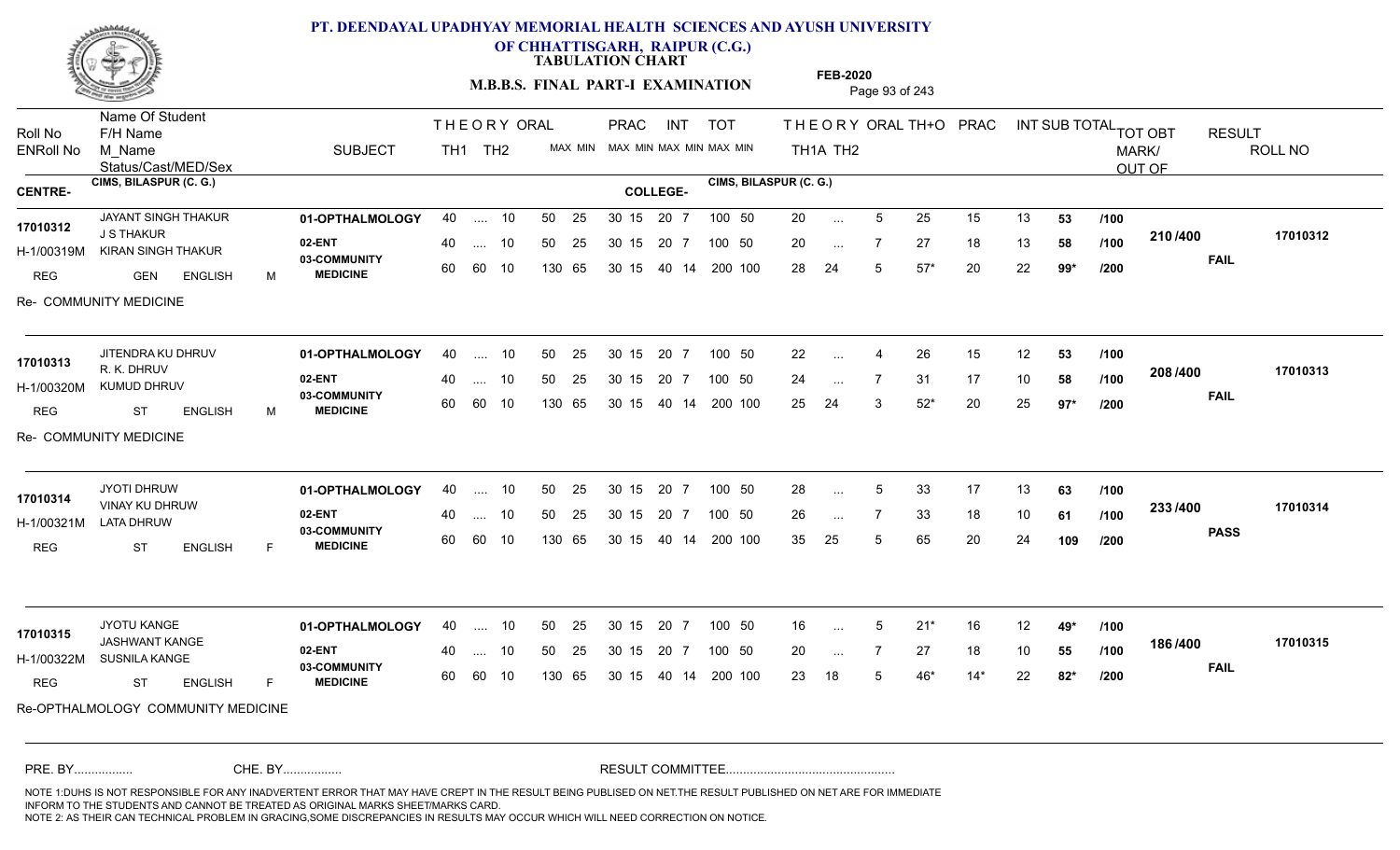

**OF CHHATTISGARH, RAIPUR (C.G.)**

**TABULATION CHART** 

**M.B.B.S. FINAL PART-I EXAMINATION** Page 94 of 243

Status/Cast/MED/Sex Name Of Student Roll No F/H Name M\_Name SUBJECT PRAC INT TOT THEORYORALTH+O PRAC INT TH<sub>1</sub>A TH<sub>2</sub> ORAL TH+ODPRACD INT SUB TOTAL <sub>TOT OBT</sub> RESULT ROLL NO MARK/ OUT OF ENRoll No M Name  $\,$  SUBJECT TH1 TH2 MAX MIN MAX MIN MAX MIN MAX MIN TH1A TH2 **CIMS, BILASPUR (C. G.) CIMS, BILASPUR (C. G.) CENTRE- COLLEGE-**THE ORY ORAL PRAC INT TH<sub>1</sub> TH<sub>2</sub> PRAC **01-OPTHALMOLOGY** KAJAL BARIYA 40 .... 10 30 15 20 7 **02-ENT** 03-COMMUNITY 60  **MEDICINE** H-1/00323M SUSHILA BARIYA KESHAV BARIYA **17010316** REG SC ENGLISH F 23 ... 5 28 16 12 **56 /100** 26 7 33 18 11 **62** 32 22 5 59\* 22 21 **102 220 FAIL 17010316 /400** Re- COMMUNITY MEDICINE .... 10 50 25 60 60 10 50 25 30 15 130 65 30 15 40 14 200 100 20 7 100 50 50 25 30 15 20 7 100 50 23 ... ... ... **/100 /100 /200 01-OPTHALMOLOGY** KAMAL KISHOR KHARE 40 .... 10 30 15 20 7 **02-ENT** 03-COMMUNITY 60  **MEDICINE** H-1/00324M SHANTI KHARE 17010317 SURESH KUMAR KHARE REG ST ENGLISH M 21 ... 6 27 16 12 **55 /100** 24 7 31 18 12 **61** 37 27 5 69 19 21 **109 225 PASS /400 17010317** .... 10 50 25 60 60 10 30 15 20 7 130 65 30 15 40 14 200 100 30 15 20 7 100 50 50 25 30 15 20 7 100 50 21 ... ... ... **/100 /100 /200 01-OPTHALMOLOGY** KARAN HARIRAMANI 40 .... 10 30 15 20 7 **02-ENT** 03-COMMUNITY 60  **MEDICINE** H-1/00325M KANCHAN HARIRAMANI SUSHIL HARIRAMANI **17010318** REG GEN ENGLISH M 3 A 3\* A 12 **15\*** 27 ... 7 34 19 11 **64 /100 <sup>1037</sup> 100** 32 29 4 65 22 23 **110 189 /100 FAIL 17010318 /400** Re-OPTHALMOLOGY .... 10 50 25 30 15 60 60 10 20 7 130 65 30 15 30 15 20 7 100 50 40 14 200 100 50 25 30 15 20 7 100 50 3 ...  $\mathsf{A}$ ... **/100 /200 01-OPTHALMOLOGY 02-ENT** 03-COMMUNITY 60 MEDICINE 60 60 10 H-1/00326M GOMATI DIWAN B S DIWAN REG ST ENGLISH M 22 ... 5 27 20 12 **59 /100** 22 ... 6 28 19 10 **57 /100 <sup>2207+00</sup>** 37 29 4 70 20 22 **112 228 PASS /400 17010319** KHIENDRA SINGH DIWAN **01-OPTHALMOLOGY** 40 .... 10 50 25 30 15 20 7 100 50 22 .... 10 50 25 130 65 30 15 20 7 130 65 30 15 30 15 20 7 100 50 40 14 200 100 50 25 100 50 **17010319** ... 5 ... 6 **/100 /100 /200** NOTE 1:DUHS IS NOT RESPONSIBLE FOR ANY INADVERTENT ERROR THAT MAY HAVE CREPT IN THE RESULT BEING PUBLISED ON NET.THE RESULT PUBLISHED ON NET ARE FOR IMMEDIATE INFORM TO THE STUDENTS AND CANNOT BE TREATED AS ORIGINAL MARKS SHEET/MARKS CARD. CHE. BY WAREL BY WARE AND THE AVEC THE AVEC THE THE RESULT COMMITTEE AND MULTIME MOTE 1:DUHS IS NOT RESPONSIBLE FOR ANY INADVERTENT ERROR THAT MAY HAVE CREPT IN THE RESULT BEING PUBLISED ON NET.THE RESULT PUBLISHED ON NET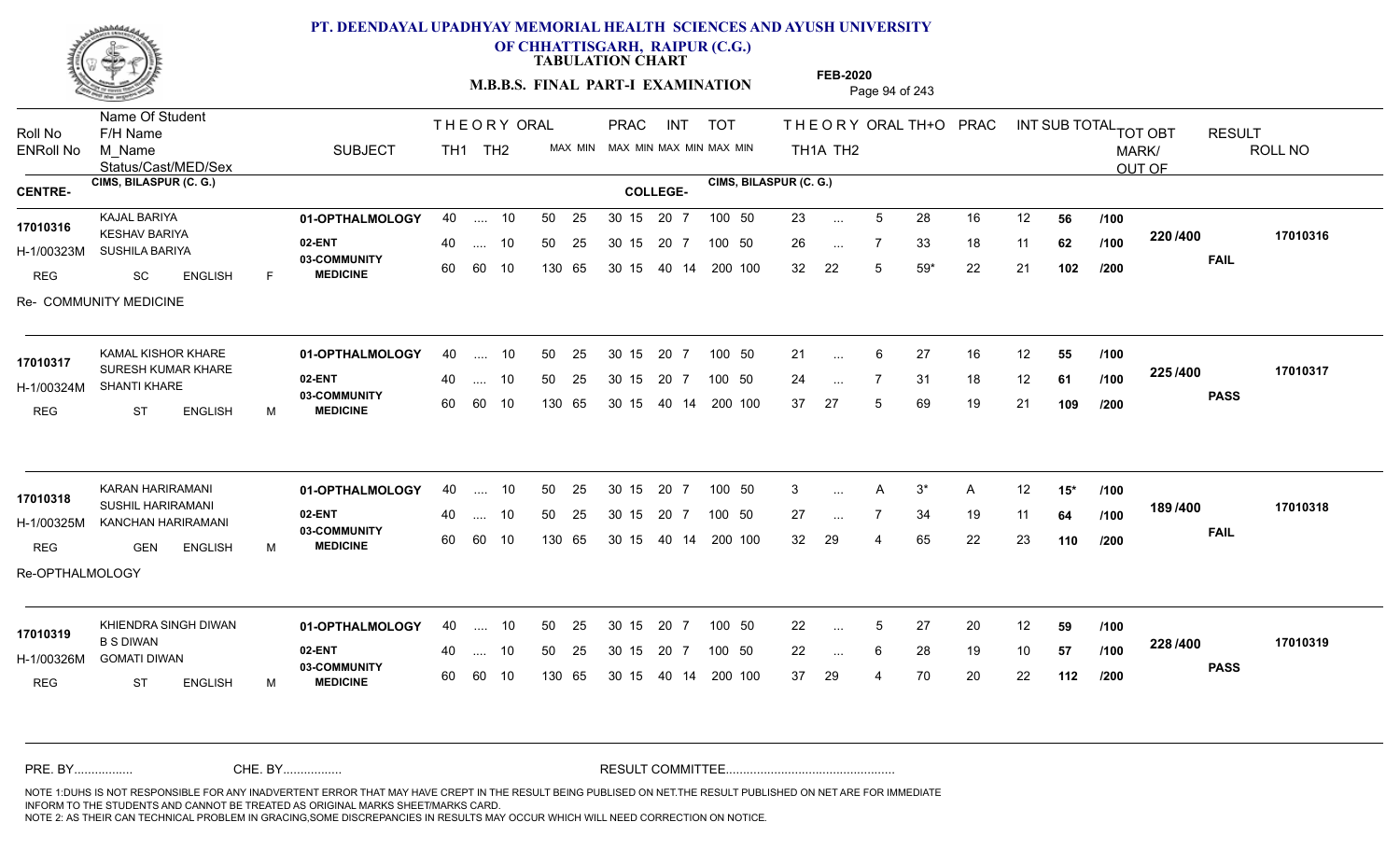

**OF CHHATTISGARH, RAIPUR (C.G.)**

**TABULATION CHART** 

**FEB-2020**

**M.B.B.S. FINAL PART-I EXAMINATION** Page 95 of 243

Status/Cast/MED/Sex Name Of Student Roll No F/H Name M\_Name SUBJECT PRAC INT TOT THEORYORALTH+O PRAC INT TH<sub>1</sub>A TH<sub>2</sub> ORAL TH+ODPRACD INT SUB TOTAL <sub>TOT OBT</sub> RESULT ROLL NO MARK/ OUT OF ENRoll No M Name  $\,$  SUBJECT TH1 TH2 MAX MIN MAX MIN MAX MIN MAX MIN TH1A TH2 **CIMS, BILASPUR (C. G.) CIMS, BILASPUR (C. G.) CENTRE- COLLEGE-**THE ORY ORAL PRAC INT TH<sub>1</sub> TH<sub>2</sub> PRAC **01-OPTHALMOLOGY** KRITIKA THAKUR 40 .... 10 30 15 20 7 **02-ENT** 03-COMMUNITY 60  **MEDICINE** H-1/00328M RADHA THAKUR 17010320 NIRMAL KUMAR REG ST ENGLISH F 20 ... 5 25 18 12 **55 /100** 20 ... 7 27 17 10 **54 /100 <sup>2017–00</sup>** 25 25 4 54\* 19 19 **92\* 201 FAIL 17010320 /400** Re- COMMUNITY MEDICINE .... 10 50 25 60 60 10 50 25 30 15 130 65 30 15 40 14 200 100 20 7 100 50 50 25 30 15 20 7 100 50 20 ... ... ... **/100 /100 /200 01-OPTHALMOLOGY** BHARTI DHRUWE 40 .... 10 30 15 20 7 **02-ENT** 03-COMMUNITY 60  **MEDICINE** H-1/00329M JAMUNA DHRUWE 17010321 RAMOORAM DHRUWE REG ST ENGLISH F 26 5 31 17 13 **61** 25 ... 7 32 18 10 **60 /100 <sup>2411/400</sup>** 42 30 4 76 22 22 **120 241 PASS /400 17010321**  $\dots$  10 50 25 30 15 60 60 10 20 7 130 65 30 15 40 14 200 100 30 15 20 7 100 50 50 25 30 15 20 7 100 50 26 ... 5 ... 5 ... **/100 /100 /200 01-OPTHALMOLOGY** SHREYASI 40 .... 10 30 15 20 7 **02-ENT** 03-COMMUNITY 60  **MEDICINE** H-1/00330M 17010322 **B MOHAN KUMAR 17010322** B RAMANI REG GEN ENGLISH F 26 ... 5 31 19 13 **63** /**100** 23 ... 7 30 20 10 **60** /**100 <sup>2=557=66</mark>**</sup> 39 28 5 72 23 25 **120 243 PASS /400 17010322** .... 10 50 25 30 15 60 60 10 20 7 130 65 30 15 30 15 20 7 100 50 40 14 200 100 50 25 30 15 20 7 100 50 26 ... 5 ... ... **/100 /100 /200 01-OPTHALMOLOGY** KULDEEP SAHU 40 .... 10 30 15 20 7 **02-ENT** 03-COMMUNITY 60 **MEDICINE** 60 60 10 H-1/00331M YAMUNA SAHU TIKAM DAS SAHU **17010323** REG OBC ENGLISH M 27 ... 6 33 18 12 **63 /100** 21 ... 6 27 18 10 **55 /100 <sup>2027–00</sup>** 42 24 4 70 21 23 **114 232 PASS /400 17010323** .... 10 50 25 130 65 30 15 20 7 130 65 30 15 30 15 20 7 100 50 40 14 200 100 50 25 30 15 20 7 100 50 27 ... ... ... 6 **/100 /100 /200** NOTE 1:DUHS IS NOT RESPONSIBLE FOR ANY INADVERTENT ERROR THAT MAY HAVE CREPT IN THE RESULT BEING PUBLISED ON NET.THE RESULT PUBLISHED ON NET ARE FOR IMMEDIATE INFORM TO THE STUDENTS AND CANNOT BE TREATED AS ORIGINAL MARKS SHEET/MARKS CARD. CHE. BY WAREL BY WARE AND THE AVEC THE AVEC THE THE RESULT COMMITTEE AND MULTIME MOTE 1:DUHS IS NOT RESPONSIBLE FOR ANY INADVERTENT ERROR THAT MAY HAVE CREPT IN THE RESULT BEING PUBLISED ON NET.THE RESULT PUBLISHED ON NET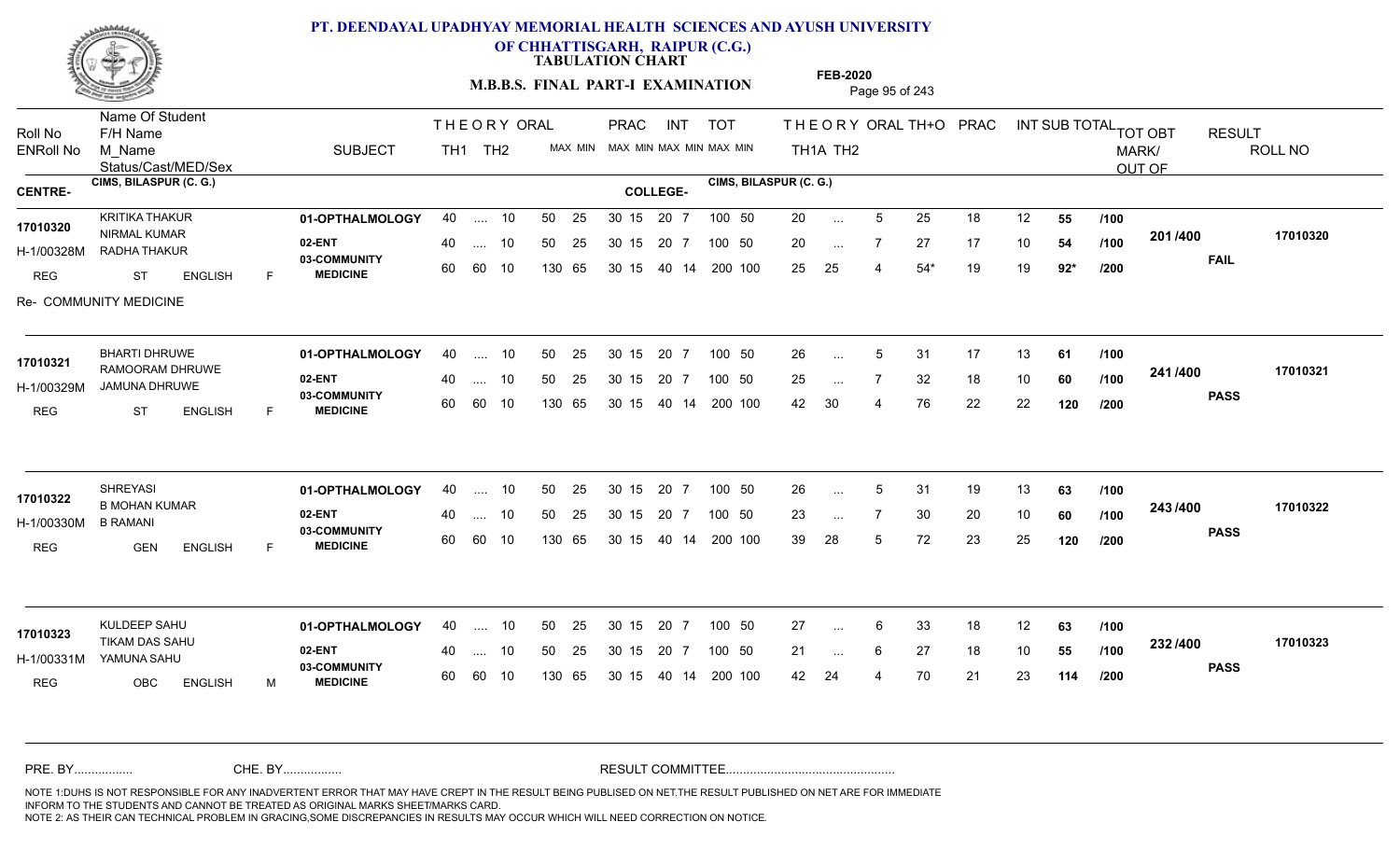

**OF CHHATTISGARH, RAIPUR (C.G.)**

**TABULATION CHART** 

**M.B.B.S. FINAL PART-I EXAMINATION** Page 96 of 243

Status/Cast/MED/Sex Name Of Student Roll No F/H Name M\_Name SUBJECT PRAC INT TOT THEORYORALTH+O PRAC INT TH<sub>1</sub>A TH<sub>2</sub> ORAL TH+ODPRACD INT SUB TOTAL <sub>TOT OBT</sub> RESULT ROLL NO MARK/ OUT OF ENRoll No M Name  $\,$  SUBJECT TH1 TH2 MAX MIN MAX MIN MAX MIN MAX MIN TH1A TH2 **CIMS, BILASPUR (C. G.) CIMS, BILASPUR (C. G.) CENTRE- COLLEGE-**THE ORY ORAL PRAC INT TH<sub>1</sub> TH<sub>2</sub> PRAC **01-OPTHALMOLOGY** LEELADHAR PRASAD 40 .... 10 30 15 20 7 **02-ENT 03-COMMUNITY MEDICINE** H-1/00333M MANGATURAM **17010325** NAMITA REG ST ENGLISH M 20 3 23\* 17 12 **52** 23 ... 5 28 17 10 **55 /100 <sup>2007–00</sup>** 30 22 5 57\* 19 17 **93\* 200 FAIL 17010325 /400** Re-OPTHALMOLOGY COMMUNITY MEDICINE .... 10 50 25 60 60 10 50 25 30 15 130 65 30 15 20 7 100 50 40 14 200 100 50 25 30 15 20 7 100 50 20 ... ... ... **/100 /100 /200 01-OPTHALMOLOGY** LEENA DEWANGAN 40 .... 10 30 15 20 7 **02-ENT** 03-COMMUNITY 60 **MEDICINE** 60 60 10 H-1/00334M KAMKA DEWANGAN **AG AGA TARA** 17010326 KIRTAN LAL DEWANGAN REG OBC ENGLISH F 21 ... 6 27 18 12 **57 /100** 25 ... 7 32 15 10 **57 /100 <sup>2207400</sup>** 33 33 4 70 20 22 **112 226 PASS /400 17010326** .... 10 50 25 130 65 30 15 20 7 130 65 30 15 40 14 200 100 30 15 20 7 100 50 50 25 30 15 20 7 100 50 21 ... ... ... **/100 /100 /200** MANOJ KUMAR SAHU **01-OPTHALMOLOGY** 40 .... 10 50 25 30 15 20 7 100 50 20 **02-ENT** 03-COMMUNITY 60  **MEDICINE** H-1/00335M KANHAIYA LAL SAHU **17010327** KANTI DEVI REG OBC ENGLISH M 20 ... 5 25 18 12 **55 /100** 21 ... 7 28 15 10 **53** /**100 <sup>214</sup>/<sup>400</sup>** 30 29 5 64\* 22 20 **106 214 PASS VCG 01 /400 17010327** .... 10 50 25 30 15 60 60 10 20 7 130 65 30 15 30 15 20 7 100 50 40 14 200 100 50 25 30 15 20 7 100 50 20 ... 5 ... 5 ... **/100 /100 /200 01-OPTHALMOLOGY** MANSI JAIN 40 .... 10 30 15 20 7 **02-ENT** 03-COMMUNITY 60 **MEDICINE** 60 60 10 H-1/00336M S K JAIN SUNITA JAIN REG GEN ENGLISH F 24 ... 6 30 21 13 **64 /100** 30 ... 7 37 18 12 **67 /100 <sup>2137400</sup>** 45 43 6 94 24 26 **144 275 PASS /400 17010328** 40 .... 10 50 25 130 65 130 65 30 15 30 15 20 7 100 50 40 14 200 100 50 25 30 15 20 7 100 50 24 ... **17010328** MANSI JAIN ... ... **/100 /100 /200** NOTE 1:DUHS IS NOT RESPONSIBLE FOR ANY INADVERTENT ERROR THAT MAY HAVE CREPT IN THE RESULT BEING PUBLISED ON NET.THE RESULT PUBLISHED ON NET ARE FOR IMMEDIATE INFORM TO THE STUDENTS AND CANNOT BE TREATED AS ORIGINAL MARKS SHEET/MARKS CARD. CHE. BY WAREL BY WARE AND THE AVEC THE AVEC THE THE RESULT COMMITTEE AND MULTIME MOTE 1:DUHS IS NOT RESPONSIBLE FOR ANY INADVERTENT ERROR THAT MAY HAVE CREPT IN THE RESULT BEING PUBLISED ON NET.THE RESULT PUBLISHED ON NET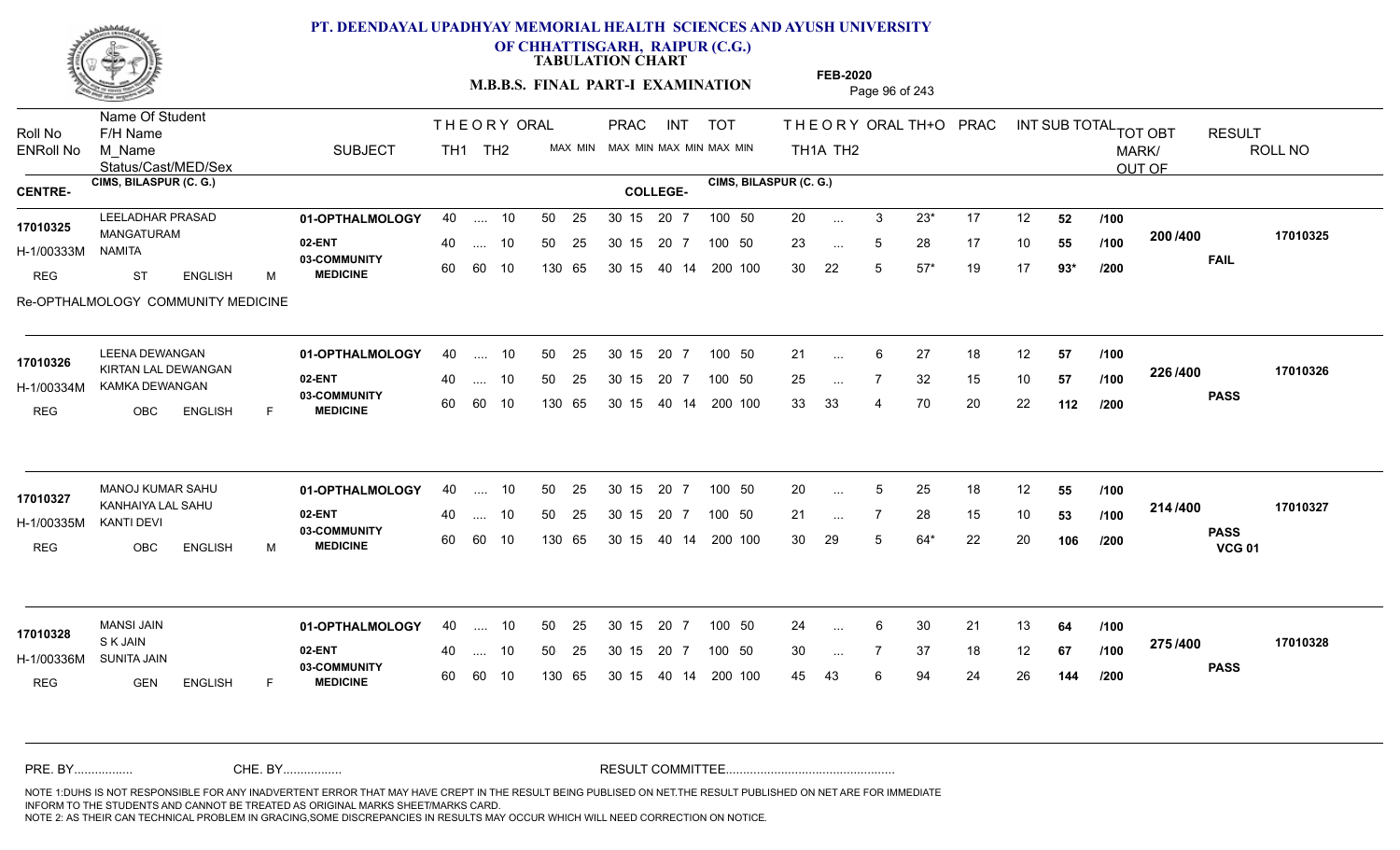

**OF CHHATTISGARH, RAIPUR (C.G.)**

**TABULATION CHART** 

**M.B.B.S. FINAL PART-I EXAMINATION** Page 97 of 243

Status/Cast/MED/Sex Name Of Student Roll No F/H Name M\_Name SUBJECT PRAC INT TOT THEORYORALTH+O PRAC INT TH<sub>1</sub>A TH<sub>2</sub> ORAL TH+ODPRACD INT SUB TOTAL <sub>TOT OBT</sub> RESULT ROLL NO MARK/ OUT OF ENRoll No M Name  $\,$  SUBJECT TH1 TH2 MAX MIN MAX MIN MAX MIN MAX MIN TH1A TH2 **CIMS, BILASPUR (C. G.) CIMS, BILASPUR (C. G.) CENTRE- COLLEGE-**THE ORY ORAL PRAC INT TH<sub>1</sub> TH<sub>2</sub> PRAC **01-OPTHALMOLOGY** MENKA DANDEKAR 40 .... 10 30 15 20 7 **02-ENT** 03-COMMUNITY 60  **MEDICINE** H-1/00337M MANTIRIYA DANDEKAR BHARAT LAL DANDEKAR **17010329** REG SC ENGLISH F 20 ... 6 26 17 13 **56 /100** 30 ... 7 37 16 11 **64 /100 <sup>204/400</sup>** 37 41 7 85 24 25 **134 254 PASS /400 17010329** .... 10 50 25 60 60 10 50 25 30 15 130 65 30 15 20 7 100 50 40 14 200 100 50 25 30 15 20 7 100 50 20 ... ... ... **/100 /100 /200 01-OPTHALMOLOGY** MILANDEEP KAUR 40 .... 10 30 15 20 7 **02-ENT** 03-COMMUNITY 60  **MEDICINE** H-1/00338M MANJEET KAUR MAJOR SINGH REG GEN ENGLISH F 29 ... 6 35 16 12 **63 /100** 28 ... 7 35 16 10 **61 /100 <sup>2007</sup> 7** 43 33 5 81 24 24 **129 253 PASS /400 17010330**  $\dots$  10 50 25 30 15 60 60 10 20 7 130 65 30 15 40 14 200 100 30 15 20 7 100 50 50 25 30 15 20 7 100 50 29 ... **17010330** MILANDEEP KAUR ... ... **/100 /100 /200 01-OPTHALMOLOGY** MITESH KASHYAP 40 .... 10 30 15 20 7 **02-ENT** 03-COMMUNITY 60  **MEDICINE** H-1/00339M AMBIKA DEVI KASHYAP 17010331 VISHESHWAR PRASAD KASHYAP REG OBC ENGLISH M 20 ... 5 25 16 12 **53 /100** 23 ... 5 28 13\* 10 **51 /100 <sup>223</sup> /\*\*\*** 35 36 4 75 22 24 **121 225 PASS DC 02 /400 17010331** .... 10 50 25 30 15 60 60 10 20 7 130 65 30 15 30 15 20 7 100 50 40 14 200 100 50 25 30 15 20 7 100 50 20 ... 5 ... ... 5 **/100 /100 /200 01-OPTHALMOLOGY** MOHIT KUMAR NETAM 40 .... 10 30 15 20 7 **02-ENT** 03-COMMUNITY 60 **MEDICINE** 60 60 10 H-1/00340M KESHAR NETAM 17010332 SHYAM KUMAR NETAM **17010332 SHYAM KUMAR NETAM** REG ST ENGLISH M 23 ... 5 28 15 12 **55 /100** 21 ... 5 26 14\* 10 **50** /**100 <sup>202</sup> <sup>14</sup>00** 28 22 4 54\* 23 20 **97\* 202 FAIL 17010332 /400** Re- ENT COMMUNITY MEDICINE .... 10 50 25 130 65 30 15 20 7 130 65 30 15 30 15 20 7 100 50 40 14 200 100 50 25 30 15 20 7 100 50 23 ... 5 ... 5 ... 5 **/100 /100 /200** NOTE 1:DUHS IS NOT RESPONSIBLE FOR ANY INADVERTENT ERROR THAT MAY HAVE CREPT IN THE RESULT BEING PUBLISED ON NET.THE RESULT PUBLISHED ON NET ARE FOR IMMEDIATE INFORM TO THE STUDENTS AND CANNOT BE TREATED AS ORIGINAL MARKS SHEET/MARKS CARD. CHE. BY WAREL BY WARE AND THE AVEC THE AVEC THE THE RESULT COMMITTEE AND MULTIME MOTE 1:DUHS IS NOT RESPONSIBLE FOR ANY INADVERTENT ERROR THAT MAY HAVE CREPT IN THE RESULT BEING PUBLISED ON NET.THE RESULT PUBLISHED ON NET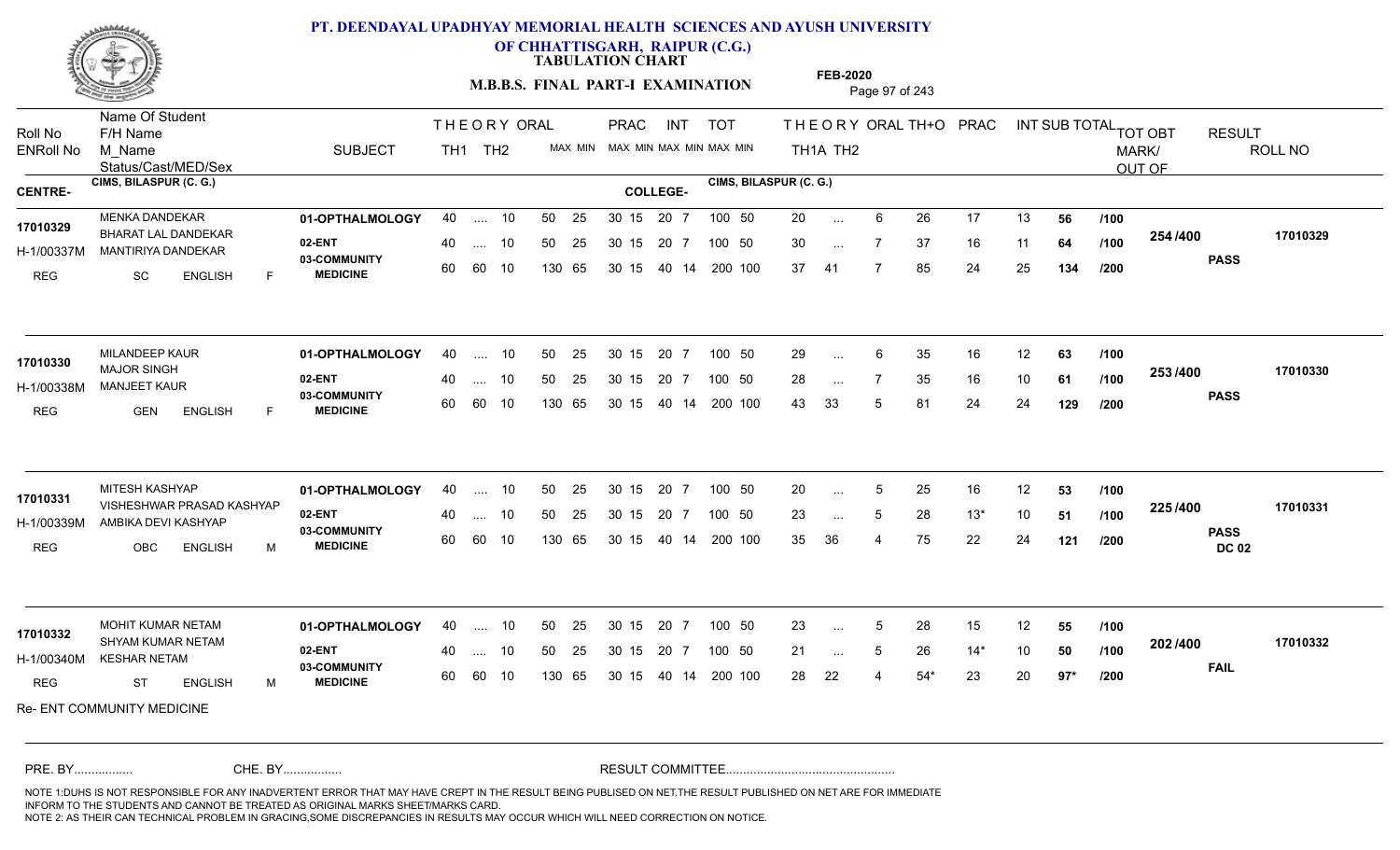

**OF CHHATTISGARH, RAIPUR (C.G.)**

**TABULATION CHART** 

**M.B.B.S. FINAL PART-I EXAMINATION** Page 98 of 243

Status/Cast/MED/Sex Name Of Student Roll No F/H Name M\_Name SUBJECT PRAC INT TOT THEORYORALTH+O PRAC INT TH<sub>1</sub>A TH<sub>2</sub> ORAL TH+ODPRACD INT SUB TOTAL <sub>TOT OBT</sub> RESULT ROLL NO MARK/ OUT OF ENRoll No M Name  $\,$  SUBJECT TH1 TH2 MAX MIN MAX MIN MAX MIN MAX MIN TH1A TH2 **CIMS, BILASPUR (C. G.) CIMS, BILASPUR (C. G.) CENTRE- COLLEGE-**THE ORY ORAL PRAC INT TH<sub>1</sub> TH<sub>2</sub> PRAC **01-OPTHALMOLOGY** MONIKA JAIN 40 .... 10 30 15 20 7 **02-ENT** 03-COMMUNITY 60  **MEDICINE** H-1/00341M NIRMALA JAIN 17010333 MAHENDRA KUMAR JAIN REG GEN ENGLISH F 30 ... 8 38 23 14 **75 /100** D 26 ... 8 34 18 12 **64 /100 <del>11111</del>** 33 36 8 77 26 29 **132 271 PASS /400 17010333** .... 10 50 25 60 60 10 50 25 30 15 130 65 30 15 40 14 200 100 20 7 100 50 50 25 30 15 20 7 100 50 30 … 8 38 23 14 **75 /100** D ... 8 ... **/100 /100 /200 01-OPTHALMOLOGY** MONIKA KRISHAN 40 .... 10 30 15 20 7 **02-ENT** 03-COMMUNITY 60 **MEDICINE** 60 60 10 H-1/00342M JANKI KRISHAN S L KRISHAN REG ST ENGLISH F 21 ... 7 28 17 12 **57 /100** 25 ... 7 32 15 11 **58 /100 <sup>220</sup>/\*<sup>00</sup>** 31 33 6 70 23 20 **113 228 PASS /400 17010334** .... 10 50 25 130 65 30 15 20 7 130 65 30 15 40 14 200 100 30 15 20 7 100 50 50 25 30 15 20 7 100 50 21 ... **17010334** MONIKA KRISHAN ... ... **/100 /100 /200 01-OPTHALMOLOGY** NEETIKA PATEL 40 .... 10 30 15 20 7 **02-ENT** 03-COMMUNITY 60  **MEDICINE** H-1/00343M KAMAL KUMAR PATEL **17010335** DIPTI PATEL REG GEN ENGLISH F 24 ... 6 30 19 12 **61 /100** 20 ... 7 27 17 12 **56** /**100 <sup>2337400</sup>** 33 29 6 68 26 24 **118 235 PASS /400 17010335** .... 10 50 25 30 15 60 60 10 20 7 130 65 30 15 30 15 20 7 100 50 40 14 200 100 50 25 30 15 20 7 100 50 24 ... 6 ... ... **/100 /100 /200** NEHA NAIK **120 11 COMPTHALMOLOGY** 40 .... 10 50 25 30 15 20 7 100 50 23 **02-ENT** 03-COMMUNITY 60 **MEDICINE** 60 60 10 H-1/00344M MRS. BASANTI NAIK **1998 - 1999** MR. CHAKRAPANI NAIK **17010336** REG OBC ENGLISH F 23 ... 5 28 17 12 **57 /100** 21 ... 6 27 17 12 **56 /100 <sup>223</sup> 1** 33 30 7 70 21 25 **116 229 PASS /400 17010336** .... 10 50 25 130 65 30 15 20 7 130 65 30 15 30 15 20 7 100 50 40 14 200 100 50 25 30 15 20 7 100 50 23 ... 5 ... 5 ... 6 **/100 /100 /200** NOTE 1:DUHS IS NOT RESPONSIBLE FOR ANY INADVERTENT ERROR THAT MAY HAVE CREPT IN THE RESULT BEING PUBLISED ON NET.THE RESULT PUBLISHED ON NET ARE FOR IMMEDIATE INFORM TO THE STUDENTS AND CANNOT BE TREATED AS ORIGINAL MARKS SHEET/MARKS CARD. CHE. BY WAREL BY WARE AND THE AVEC THE AVEC THE THE RESULT COMMITTEE AND MULTIME MOTE 1:DUHS IS NOT RESPONSIBLE FOR ANY INADVERTENT ERROR THAT MAY HAVE CREPT IN THE RESULT BEING PUBLISED ON NET.THE RESULT PUBLISHED ON NET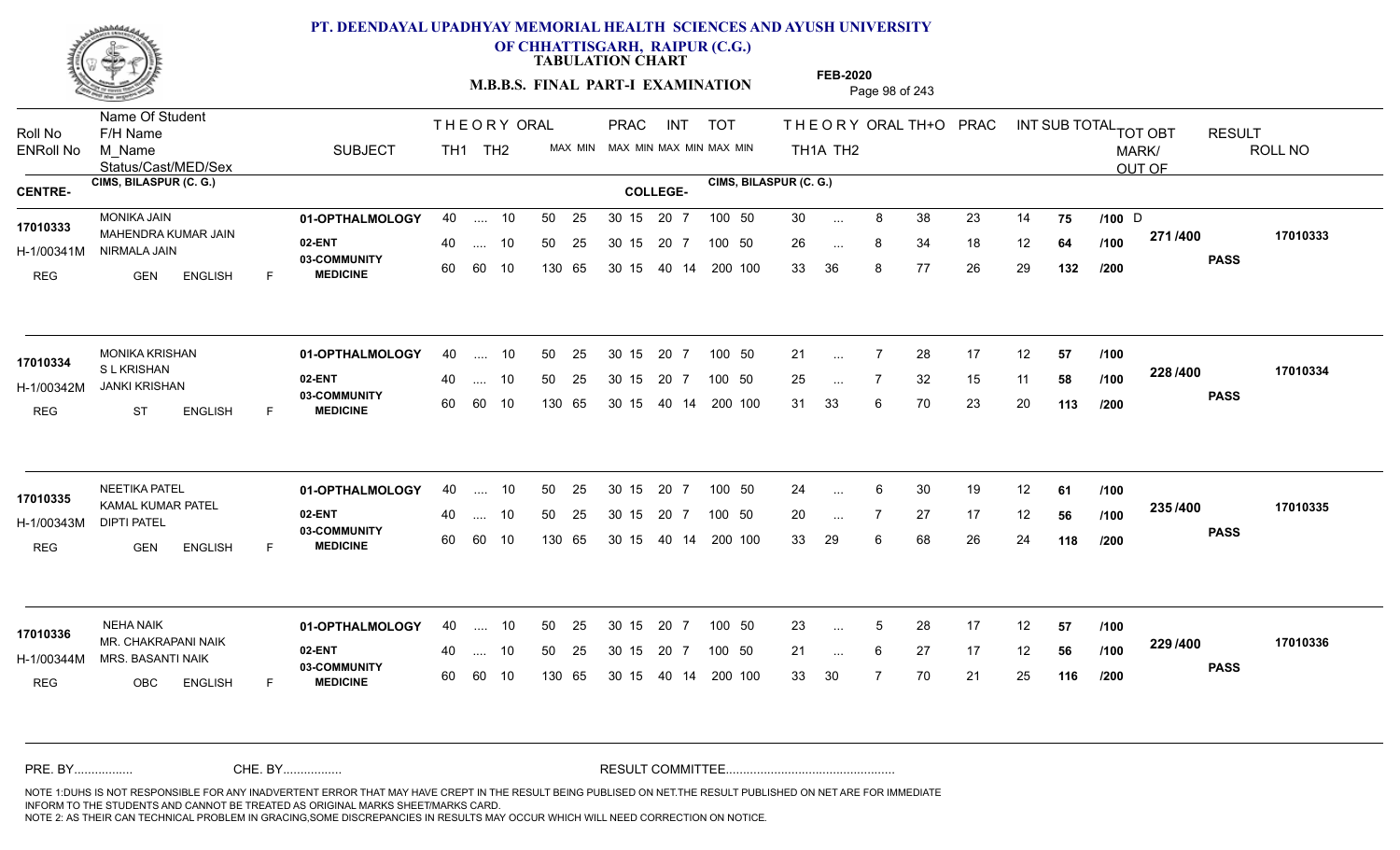

**OF CHHATTISGARH, RAIPUR (C.G.)**

**TABULATION CHART** 

**FEB-2020**

**M.B.B.S. FINAL PART-I EXAMINATION** Page 99 of 243

Status/Cast/MED/Sex Name Of Student Roll No F/H Name M\_Name SUBJECT PRAC INT TOT THEORYORALTH+O PRAC INT TH<sub>1</sub>A TH<sub>2</sub> ORAL TH+ODPRACD INT SUB TOTAL <sub>TOT OBT</sub> RESULT ROLL NO MARK/ OUT OF ENRoll No M Name  $\,$  SUBJECT TH1 TH2 MAX MIN MAX MIN MAX MIN MAX MIN TH1A TH2 **CIMS, BILASPUR (C. G.) CIMS, BILASPUR (C. G.) CENTRE- COLLEGE-**THE ORY ORAL PRAC INT TH<sub>1</sub> TH<sub>2</sub> PRAC **01-OPTHALMOLOGY** NIDHI BATRA 40 .... 10 30 15 20 7 **02-ENT** 03-COMMUNITY 60  **MEDICINE** H-1/00345M SONIYA BATRA SANJAY BATRA **17010337** REG GEN ENGLISH F 28 6 34 19 13 **66** 29 ... 7 36 17 12 **65 /100 <sup>2007–00</sup>** 42 30 7 79 25 28 **132 263 PASS /400 17010337** .... 10 50 25 60 60 10 50 25 30 15 130 65 30 15 40 14 200 100 20 7 100 50 50 25 30 15 20 7 100 50 28 ... ... ... **/100 /100 /200 01-OPTHALMOLOGY** NISHA SURYAVANSHI 40 .... 10 30 15 20 7 **02-ENT** 03-COMMUNITY 60 **MEDICINE** 60 60 10 H-1/00346M 17010338 **ISHWAR PRASAD** JUGRI BAI REG SC ENGLISH F 28 6 34 20 13 **67** 28 ... 7 35 16 10 **61 /100 <sup>2007</sup> 7** 39 32 5 76 22 27 **125 253 PASS /400 17010338** .... 10 50 25 130 65 30 15 20 7 130 65 30 15 40 14 200 100 30 15 20 7 100 50 50 25 30 15 20 7 100 50 28 ... ... ... **/100 /100 /200 01-OPTHALMOLOGY** NITESH KUMAR KOSHLE 40 .... 10 30 15 20 7 **02-ENT** 03-COMMUNITY 60  **MEDICINE** H-1/00347M SUMITRA KOSHLE 22 COM MAHANGIRAM KOSHLE **17010339** REG SC ENGLISH M 25 7 32 18 13 **63** 30 ... 7 37 15 13 **65 /100 <sup>2007–00</sup>** 42 39 5 86 23 23 **132 260 PASS /400 17010339** .... 10 50 25 60 60 10 50 25 30 15 130 65 30 15 20 7 100 50 40 14 200 100 50 25 30 15 20 7 100 50 25 ... 7 ... ... **/100 /100 /200 01-OPTHALMOLOGY** NITIN KUMAR SAO 40 .... 10 30 15 20 7 **02-ENT** 03-COMMUNITY 60 **MEDICINE** 60 60 10 H-1/00348M PURNIMA SAO 17010340 VIMAL KUMAR SAO **1990 NASA A SA CHANGE** REG GEN ENGLISH M 29 ... 7 36 18 12 **66** /**100** 28 ... 8 36 16 11 **63 /100 <sup>2007</sup> 100** 40 34 6 80 22 24 **126 255 PASS /400 17010340** .... 10 50 25 130 65 30 15 20 7 130 65 30 15 30 15 20 7 100 50 40 14 200 100 50 25 30 15 20 7 100 50 29 ... ... ... **/100 /100 /200** NOTE 1:DUHS IS NOT RESPONSIBLE FOR ANY INADVERTENT ERROR THAT MAY HAVE CREPT IN THE RESULT BEING PUBLISED ON NET.THE RESULT PUBLISHED ON NET ARE FOR IMMEDIATE INFORM TO THE STUDENTS AND CANNOT BE TREATED AS ORIGINAL MARKS SHEET/MARKS CARD. CHE. BY WAREL BY WARE AND THE AVEC THE AVEC THE THE RESULT COMMITTEE AND MULTIME MOTE 1:DUHS IS NOT RESPONSIBLE FOR ANY INADVERTENT ERROR THAT MAY HAVE CREPT IN THE RESULT BEING PUBLISED ON NET.THE RESULT PUBLISHED ON NET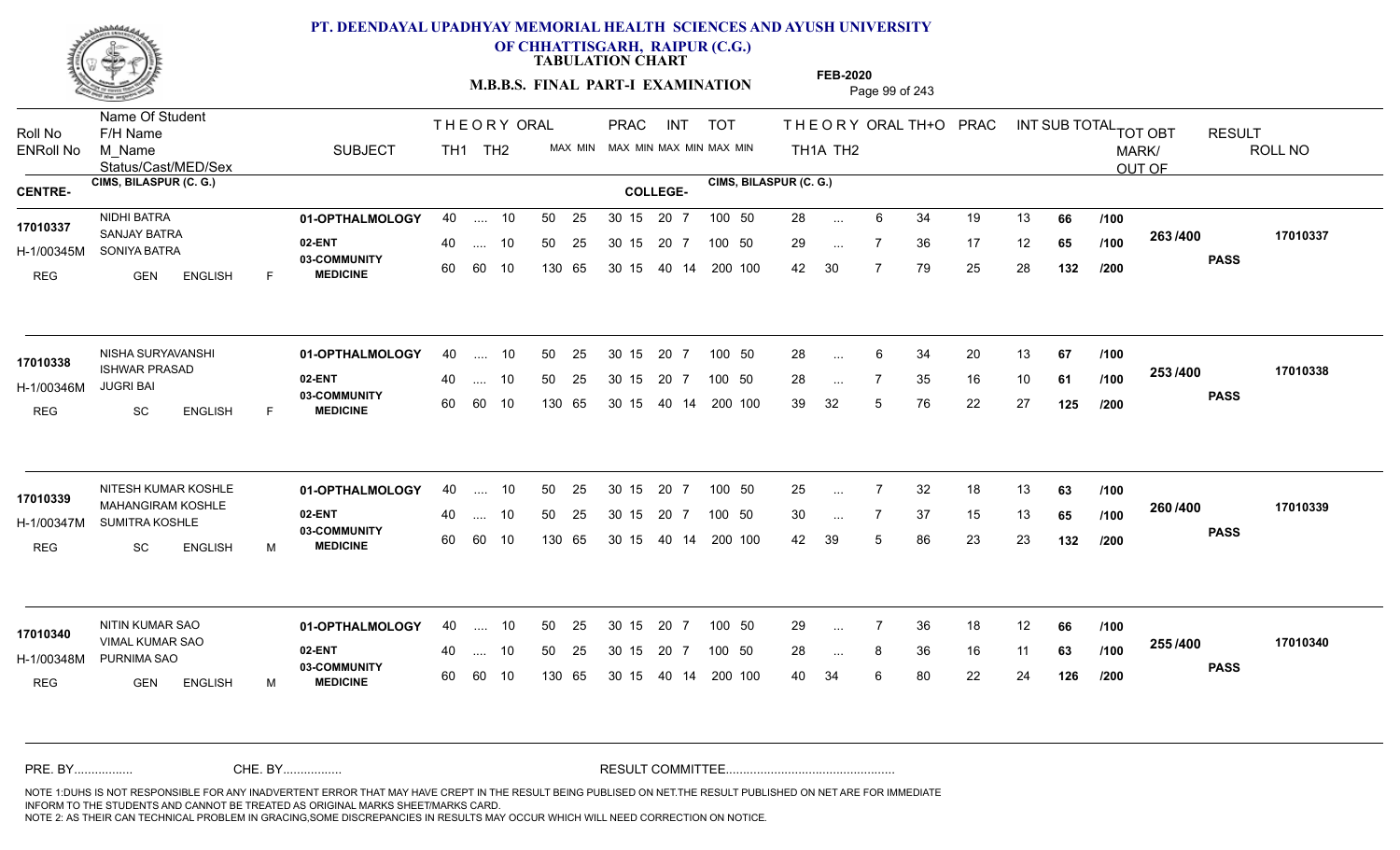

**OF CHHATTISGARH, RAIPUR (C.G.)**

**TABULATION CHART** 

**M.B.B.S. FINAL PART-I EXAMINATION** Page 100 of 243

Status/Cast/MED/Sex Name Of Student Roll No F/H Name M\_Name SUBJECT PRAC INT TOT THEORYORALTH+O PRAC INT TH<sub>1</sub>A TH<sub>2</sub> ORAL TH+ODPRACD INT SUB TOTAL <sub>TOT OBT</sub> RESULT ROLL NO MARK/ OUT OF ENRoll No M Name  $\,$  SUBJECT TH1 TH2 MAX MIN MAX MIN MAX MIN MAX MIN TH1A TH2 **CIMS, BILASPUR (C. G.) CIMS, BILASPUR (C. G.) CENTRE- COLLEGE-**THE ORY ORAL PRAC INT TH<sub>1</sub> TH<sub>2</sub> PRAC **01-OPTHALMOLOGY** NIHIT SONI 40 .... 10 30 15 20 7 **02-ENT** 03-COMMUNITY 60  **MEDICINE** H-1/00349M NEETA SONI **17010341** MOHITRAM SONI REG SC ENGLISH M 28 ... 5 33 16 12 **61 /100** 30 ... 7 37 19 10 **66 /100 <sup>2047</sup> 1** 36 38 6 80 24 23 **127 254 PASS /400 17010341** .... 10 50 25 60 60 10 50 25 30 15 130 65 30 15 40 14 200 100 20 7 100 50 50 25 30 15 20 7 100 50 28 ... ... ... **/100 /100 /200 01-OPTHALMOLOGY** NUPUR 40 .... 10 30 15 20 7 **02-ENT** 03-COMMUNITY 60 **MEDICINE** 60 60 10 H-1/00350M SANJAY NEETU REG GEN ENGLISH F 28 7 35 21 12 **68** 25 ... 8 33 16 14 **63 /100 <sup>2007</sup> 700** 39 36 8 83 25 24 **132 263 PASS /400 17010342** .... 10 50 25 130 65 30 15 20 7 130 65 30 15 40 14 200 100 30 15 20 7 100 50 50 25 30 15 20 7 100 50 28 ... **17010342** NUPUR ... ... **/100 /100 /200 01-OPTHALMOLOGY** NUZOSALU NYEKHA 40 .... 10 30 15 20 7 **02-ENT** 03-COMMUNITY 60  **MEDICINE** H-1/00351M LONYULE NYEKHA **WALE DI MARKA NA TANA NA TAN** KUHUSAYI NYEKHA **17010343** REG ST ENGLISH F 30 7 37 19 13 **69** 20 7 27 16 10 **53** 38 28 5 71 25 22 **118 240 PASS /400 17010343** .... 10 50 25 60 60 10 50 25 30 15 130 65 30 15 40 14 200 100 20 7 100 50 50 25 30 15 20 7 100 50 30 ... 7 ... ... **/100 /100 /200 01-OPTHALMOLOGY** OMPRAKASH SAHU 40 .... 10 30 15 20 7 **02-ENT** 03-COMMUNITY 60 **MEDICINE** 60 60 10 H-1/00352M SUBHADRA DEVI FAGULAL SAHU **17010344** REG OBC ENGLISH M 28 ... 5 33 19 12 **64 /100** 20 5 25 12\* 10 **47\*** 33 24 6 63\* 22 22 **107 218 FAIL 17010344 /400** Re- ENT COMMUNITY MEDICINE .... 10 50 25 130 65 50 25 30 15 130 65 30 15 40 14 200 100 20 7 100 50 50 25 30 15 20 7 100 50 28 ... 5 ... 5 ... **/100 /100 /200** NOTE 1:DUHS IS NOT RESPONSIBLE FOR ANY INADVERTENT ERROR THAT MAY HAVE CREPT IN THE RESULT BEING PUBLISED ON NET.THE RESULT PUBLISHED ON NET ARE FOR IMMEDIATE INFORM TO THE STUDENTS AND CANNOT BE TREATED AS ORIGINAL MARKS SHEET/MARKS CARD. CHE. BY WAREL BY WARE AND THE AVEC THE AVEC THE THE RESULT COMMITTEE AND MULTIME MOTE 1:DUHS IS NOT RESPONSIBLE FOR ANY INADVERTENT ERROR THAT MAY HAVE CREPT IN THE RESULT BEING PUBLISED ON NET.THE RESULT PUBLISHED ON NET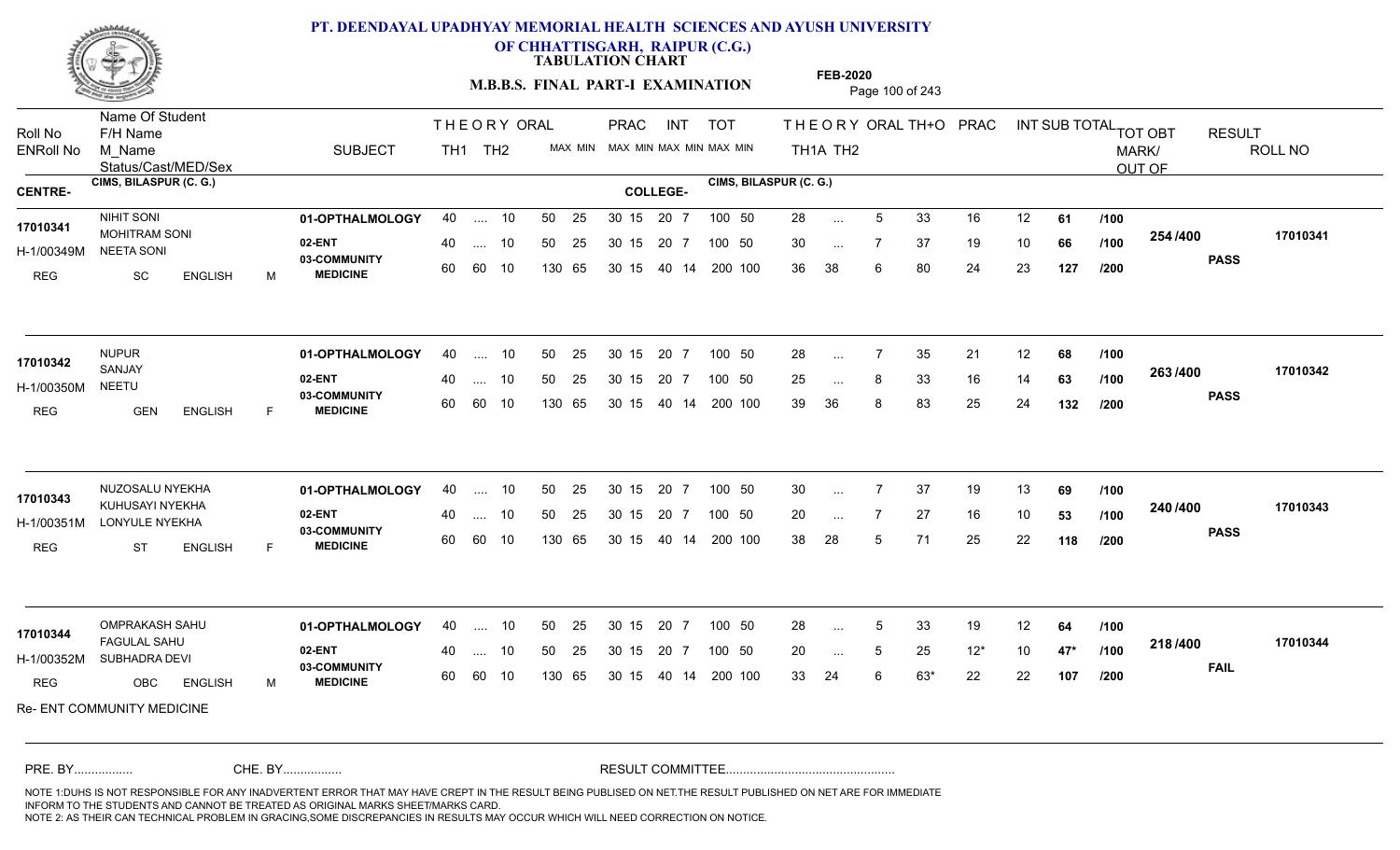

**OF CHHATTISGARH, RAIPUR (C.G.)**

**TABULATION CHART** 

**M.B.B.S. FINAL PART-I EXAMINATION** Page 101 of 243

Status/Cast/MED/Sex Name Of Student Roll No F/H Name M\_Name SUBJECT PRAC INT TOT THEORYORALTH+O PRAC INT TH<sub>1</sub>A TH<sub>2</sub> ORAL TH+ODPRACD INT SUB TOTAL <sub>TOT OBT</sub> RESULT ROLL NO MARK/ OUT OF ENRoll No M Name  $\,$  SUBJECT TH1 TH2 MAX MIN MAX MIN MAX MIN MAX MIN TH1A TH2 **CIMS, BILASPUR (C. G.) CIMS, BILASPUR (C. G.) CENTRE- COLLEGE-**THE ORY ORAL PRAC INT TH<sub>1</sub> TH<sub>2</sub> PRAC **01-OPTHALMOLOGY** PARUL PANDEY 40 .... 10 30 15 20 7 **02-ENT** 03-COMMUNITY 60  **MEDICINE** H-1/00353M KARUNA PANDEY 17010345 MR. MANOJ PANDAY REG GEN ENGLISH F 23 ... 5 28 20 13 **61 /100** 22 ... 8 30 18 10 **58 /100 <sup>243</sup>/400** 37 34 7 78 21 25 **124 243 PASS /400 17010345** .... 10 50 25 60 60 10 50 25 30 15 130 65 30 15 40 14 200 100 20 7 100 50 50 25 30 15 20 7 100 50 23 ... ... ... **/100 /100 /200 01-OPTHALMOLOGY** POORNIMA 40 .... 10 30 15 20 7 **02-ENT** 03-COMMUNITY 60 **MEDICINE** 60 60 10 H-1/00354M BASANTI BAI ITWAR SINGH REG ST ENGLISH F 23 ... 6 29 19 12 **60** /**100** 20 ... 5 25 17 10 **52 /100 <sup>44 17</sup> 10** 34 28 4 66 21 22 **109 221 PASS /400 17010346** .... 10 50 25 130 65 30 15 20 7 130 65 30 15 40 14 200 100 30 15 20 7 100 50 50 25 30 15 20 7 100 50 23 ... **17010346** POORNIMA ... ... **/100 /100 /200 01-OPTHALMOLOGY** PRADEEP KUMAR 40 .... 10 30 15 20 7 **02-ENT** 03-COMMUNITY 60  **MEDICINE** H-1/00355M MADAN SINGH YADAV **17010347** UMA REG GEN ENGLISH M 20 4 24\* 19 12 **55** 20 7 27 18 10 **55** 35 27 5 67 14\* 20 **101 211 PASS DC 02 /400 17010347** .... 10 50 25 60 60 10 50 25 30 15 130 65 30 15 20 7 100 50 40 14 200 100 50 25 30 15 20 7 100 50 20 ... 4 ... ... **/100 /100 /200 01-OPTHALMOLOGY** PRAGATI TIWARI 40 .... 10 30 15 20 7 **02-ENT** 03-COMMUNITY 60 **MEDICINE** 60 60 10 H-1/00356M SUNITA TIWARI KAMLESH KU. TIWARI **17010348** REG **GEN ENGLISH** F 20 7 27 20 12 **59** 22 ... 8 30 20 11 **61 /100 <sup>224</sup> /\*vv** 29 26 4 59\* 24 21 **104 224 FAIL 17010348 /400** Re- COMMUNITY MEDICINE .... 10 50 25 130 65 30 15 20 7 130 65 30 15 30 15 20 7 100 50 40 14 200 100 50 25 30 15 20 7 100 50 20 ... ... ... **/100 /100 /200** NOTE 1:DUHS IS NOT RESPONSIBLE FOR ANY INADVERTENT ERROR THAT MAY HAVE CREPT IN THE RESULT BEING PUBLISED ON NET.THE RESULT PUBLISHED ON NET ARE FOR IMMEDIATE INFORM TO THE STUDENTS AND CANNOT BE TREATED AS ORIGINAL MARKS SHEET/MARKS CARD. CHE. BY WAREL BY WARE AND THE AVEC THE AVEC THE THE RESULT COMMITTEE AND MULTIME MOTE 1:DUHS IS NOT RESPONSIBLE FOR ANY INADVERTENT ERROR THAT MAY HAVE CREPT IN THE RESULT BEING PUBLISED ON NET.THE RESULT PUBLISHED ON NET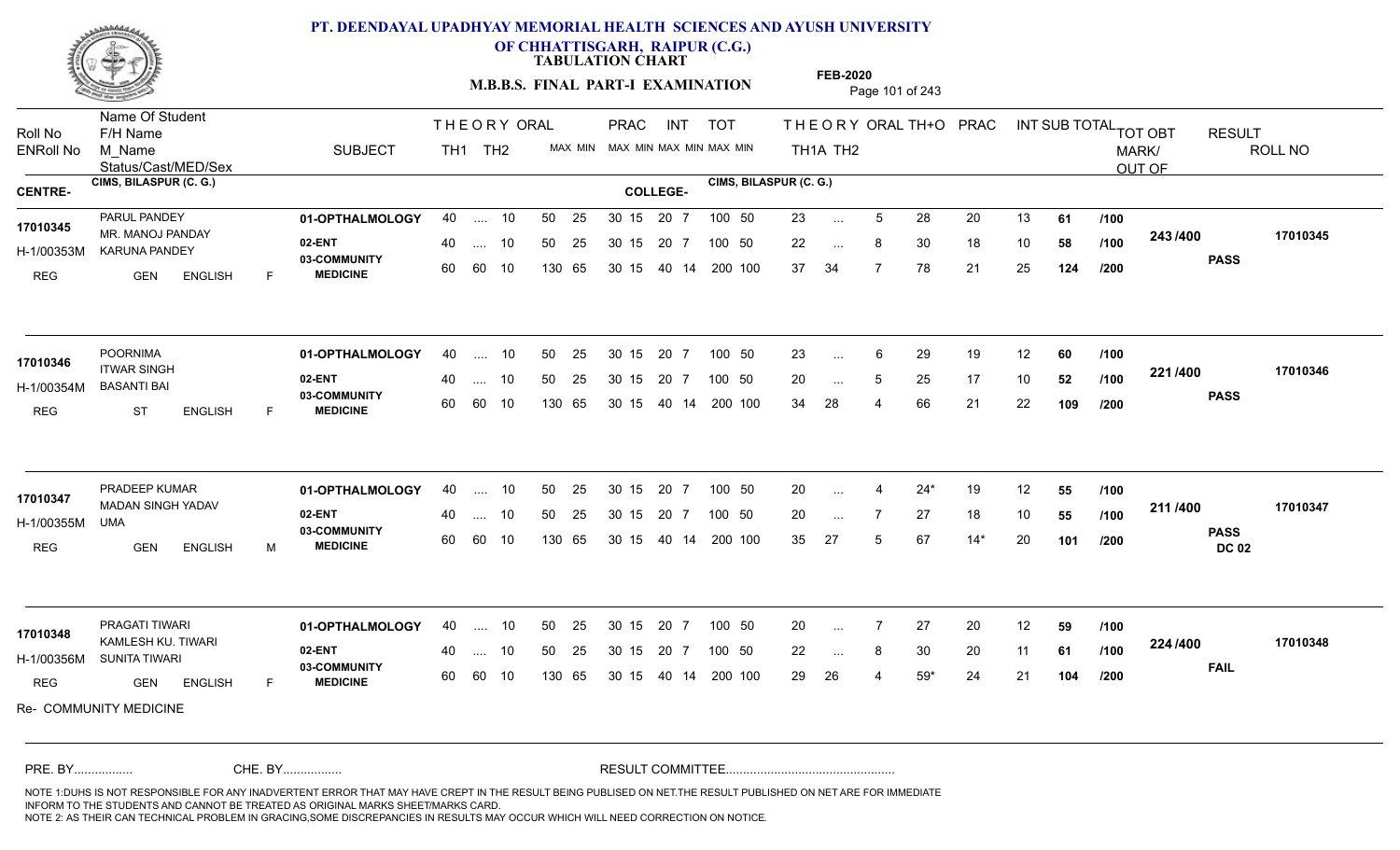

**OF CHHATTISGARH, RAIPUR (C.G.)**

**TABULATION CHART** 

**FEB-2020**

**M.B.B.S. FINAL PART-I EXAMINATION** Page 102 of 243

Status/Cast/MED/Sex Name Of Student Roll No F/H Name M\_Name SUBJECT PRAC INT TOT THEORYORALTH+O PRAC INT TH<sub>1</sub>A TH<sub>2</sub> ORAL TH+ODPRACD INT SUB TOTAL <sub>TOT OBT</sub> RESULT ROLL NO MARK/ OUT OF ENRoll No M Name  $\,$  SUBJECT TH1 TH2 MAX MIN MAX MIN MAX MIN MAX MIN TH1A TH2 **CIMS, BILASPUR (C. G.) CIMS, BILASPUR (C. G.) CENTRE- COLLEGE-**THE ORY ORAL PRAC INT TH<sub>1</sub> TH<sub>2</sub> PRAC **01-OPTHALMOLOGY** PRAGYA PATEL 40 .... 10 30 15 20 7 **02-ENT** 03-COMMUNITY 60  **MEDICINE** H-1/00357M VIMLA PATEL 17010349<br>- DILESHWAR PATEL REG OBC ENGLISH F 29 8 37 21 14 **72** 25 7 32 20 10 **62** 34 29 6 69 19 26 **114 248 PASS /400 17010349** .... 10 50 25 60 60 10 50 25 30 15 130 65 30 15 20 7 100 50 40 14 200 100 50 25 30 15 20 7 100 50 29 ... ... ... **/100 /100 /200 01-OPTHALMOLOGY** PRANJAL MAHESHWARI 40 .... 10 30 15 20 7 **02-ENT** 03-COMMUNITY 60 **MEDICINE** 60 60 10 H-1/00358M SANTOSH MAHESHWARI GOPAL MAHESHWARI **17010350** REG GEN ENGLISH M 32 6 38 18 14 **70** 25 ... 7 32 20 13 **65 /100 <sup>2017</sup> 7** 38 26 5 69 23 24 **116 251 PASS /400 17010350** .... 10 50 25 130 65 30 15 20 7 130 65 30 15 40 14 200 100 30 15 20 7 100 50 50 25 30 15 20 7 100 50 32 ... ... ... **/100 /100 /200 01-OPTHALMOLOGY** PRIYA SINGH THAKUR 40 .... 10 30 15 20 7 **02-ENT** 03-COMMUNITY 60  **MEDICINE** H-1/00359M MADHU DANDWATI PHUL CHANDRA **17010351** REG ST ENGLISH F 25 ... 5 30 17 14 **61** /**100** 21 ... 7 28 18 12 **58 /100 <sup>2317</sup> 1** 36 29 3 68 22 22 **112 231 PASS /400 17010351** .... 10 50 25 30 15 60 60 10 20 7 130 65 30 15 30 15 20 7 100 50 40 14 200 100 50 25 30 15 20 7 100 50 25 ... 5 ... ... **/100 /100 /200** PRIYADARSHAN SOMAWAR **01-OPTHALMOLOGY** 40 .... 10 50 25 30 15 20 7 100 50 24 **02-ENT** 03-COMMUNITY 60 **MEDICINE** 60 60 10 H-1/00360M KAVITA SOMAWAR PRASHANT SOMAWAR **17010352** REG **GEN ENGLISH** F 24 ... 5 29 20 13 **62** /**100** 24 7 31 17 13 **61** 43 35 7 85 23 25 **133 256 PASS /400 17010352** .... 10 50 25 130 65 30 15 20 7 130 65 30 15 30 15 20 7 100 50 40 14 200 100 50 25 30 15 20 7 100 50 24 ... 5 ... 5 ... **/100 /100 /200** NOTE 1:DUHS IS NOT RESPONSIBLE FOR ANY INADVERTENT ERROR THAT MAY HAVE CREPT IN THE RESULT BEING PUBLISED ON NET.THE RESULT PUBLISHED ON NET ARE FOR IMMEDIATE INFORM TO THE STUDENTS AND CANNOT BE TREATED AS ORIGINAL MARKS SHEET/MARKS CARD. CHE. BY WAREL BY WARE AND THE AVEC THE AVEC THE THE RESULT COMMITTEE AND MULTIME MOTE 1:DUHS IS NOT RESPONSIBLE FOR ANY INADVERTENT ERROR THAT MAY HAVE CREPT IN THE RESULT BEING PUBLISED ON NET.THE RESULT PUBLISHED ON NET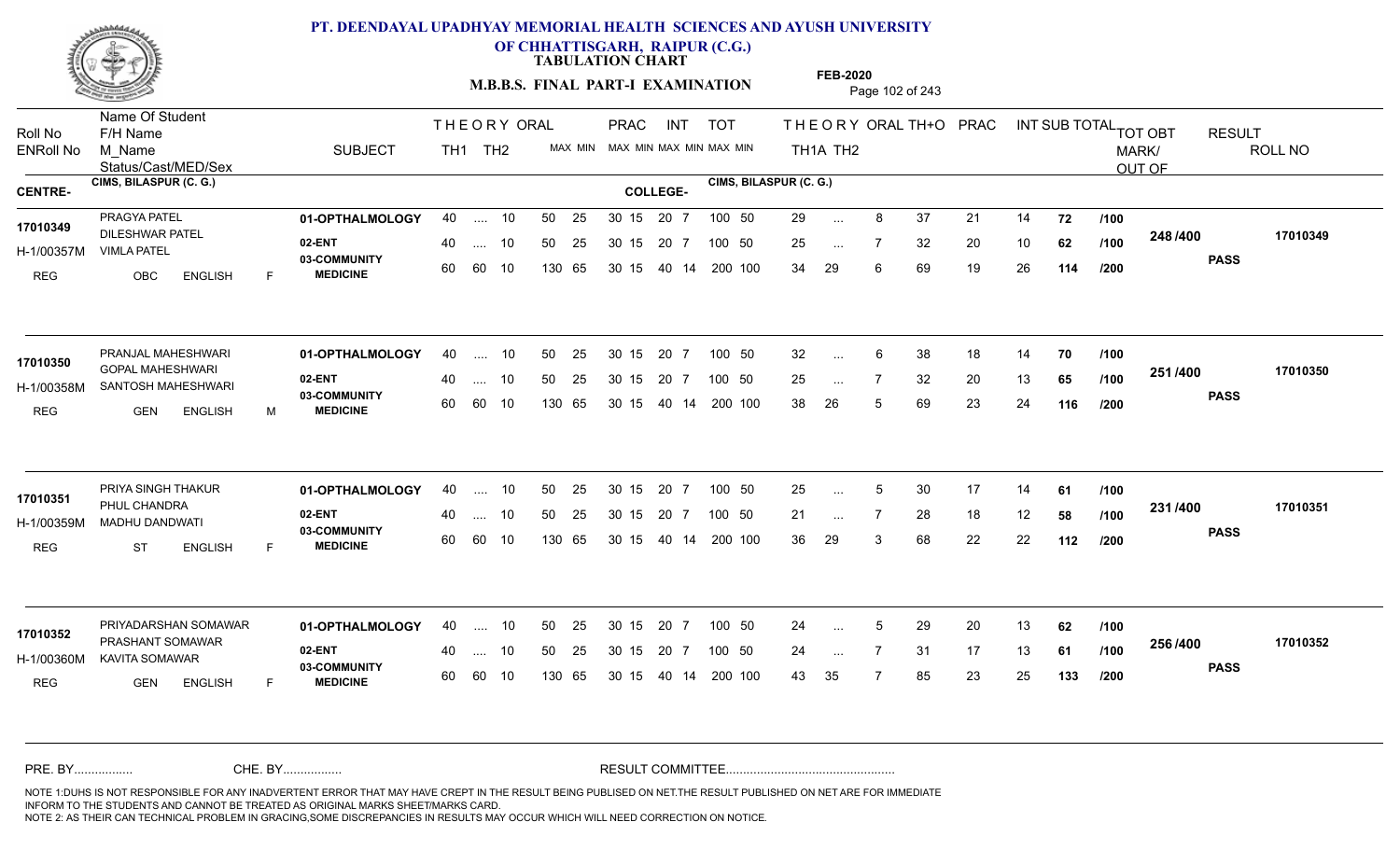

**OF CHHATTISGARH, RAIPUR (C.G.)**

**TABULATION CHART** 

**M.B.B.S. FINAL PART-I EXAMINATION** Page 103 of 243

Status/Cast/MED/Sex Name Of Student Roll No F/H Name M\_Name SUBJECT PRAC INT TOT THEORYORALTH+O PRAC INT TH<sub>1</sub>A TH<sub>2</sub> ORAL TH+ODPRACD INT SUB TOTAL <sub>TOT OBT</sub> RESULT ROLL NO MARK/ OUT OF ENRoll No M Name  $\,$  SUBJECT TH1 TH2 MAX MIN MAX MIN MAX MIN MAX MIN TH1A TH2 **CIMS, BILASPUR (C. G.) CIMS, BILASPUR (C. G.) CENTRE- COLLEGE-**THE ORY ORAL PRAC INT TH<sub>1</sub> TH<sub>2</sub> PRAC **01-OPTHALMOLOGY** PRIYANSHI TAPAIDA 40 .... 10 30 15 20 7 **02-ENT** 03-COMMUNITY 60  **MEDICINE** H-1/00362M SHEELA TAPADIA AJAY TAPADIA **17010353** REG GEN ENGLISH F 26 7 33 21 13 **67** 27 7 34 23 12 **69** 41 32 6 79 24 28 **131 267 PASS /400 17010353** .... 10 50 25 60 60 10 50 25 30 15 130 65 30 15 20 7 100 50 40 14 200 100 50 25 30 15 20 7 100 50 26 ... ... ... **/100 /100 /200 01-OPTHALMOLOGY** PUNIT TIWARI 40 .... 10 30 15 20 7 **02-ENT** 03-COMMUNITY 60 **MEDICINE** 60 60 10 H-1/00363M SUNITA TIWARI PREM CHANDRA TIWARI **17010354** REG GEN ENGLISH M 23 ... 5 28 18 12 **58 /100** 22 ... 7 29 19 13 **61 /100 <sup>2007</sup> 7** 43 28 6 77 21 22 **120 239 PASS /400 17010354**  $\dots$  10 50 25 30 15 130 65 20 7 130 65 30 15 40 14 200 100 30 15 20 7 100 50 50 25 30 15 20 7 100 50 23 ... 5 ... 5 ... **/100 /100 /200 01-OPTHALMOLOGY** R BHAVANA 40 .... 10 30 15 20 7 **02-ENT** 03-COMMUNITY 60  **MEDICINE** H-1/00364M R SANDHYA RANI 17010355 R RANGA RAO REG GEN ENGLISH F 27 7 34 21 14 **69** 28 ... 8 36 20 12 **68 /100 <sup>2007–00</sup>** 44 27 4 75 25 29 **129 266 PASS /400 17010355** .... 10 50 25 30 15 60 60 10 20 7 130 65 30 15 30 15 20 7 100 50 40 14 200 100 50 25 30 15 20 7 100 50 27 ... 7 ... ... **/100 /100 /200 01-OPTHALMOLOGY** RAJ SINGH 40 .... 10 30 15 20 7 **02-ENT** 03-COMMUNITY 60 **MEDICINE** 60 60 10 H-1/00365M MANIVENE SINGH 5 22 ANNIV PUSHPRAJ SINGH **17010356** REG GEN ENGLISH M 19 ... 6 25 16 13 **54 /100** 25 ... 7 32 17 10 **59 /100 <sup>223</sup> /\*\*** 30 30 6 66 21 23 **110 223 PASS /400 17010356** 40 .... 10 50 25 130 65 130 65 30 15 30 15 20 7 100 50 40 14 200 100 50 25 30 15 20 7 100 50 19 ... ... ... **/100 /100 /200** NOTE 1:DUHS IS NOT RESPONSIBLE FOR ANY INADVERTENT ERROR THAT MAY HAVE CREPT IN THE RESULT BEING PUBLISED ON NET.THE RESULT PUBLISHED ON NET ARE FOR IMMEDIATE INFORM TO THE STUDENTS AND CANNOT BE TREATED AS ORIGINAL MARKS SHEET/MARKS CARD. CHE. BY WAREL BY WARE AND THE AVEC THE AVEC THE THE RESULT COMMITTEE AND MULTIME MOTE 1:DUHS IS NOT RESPONSIBLE FOR ANY INADVERTENT ERROR THAT MAY HAVE CREPT IN THE RESULT BEING PUBLISED ON NET.THE RESULT PUBLISHED ON NET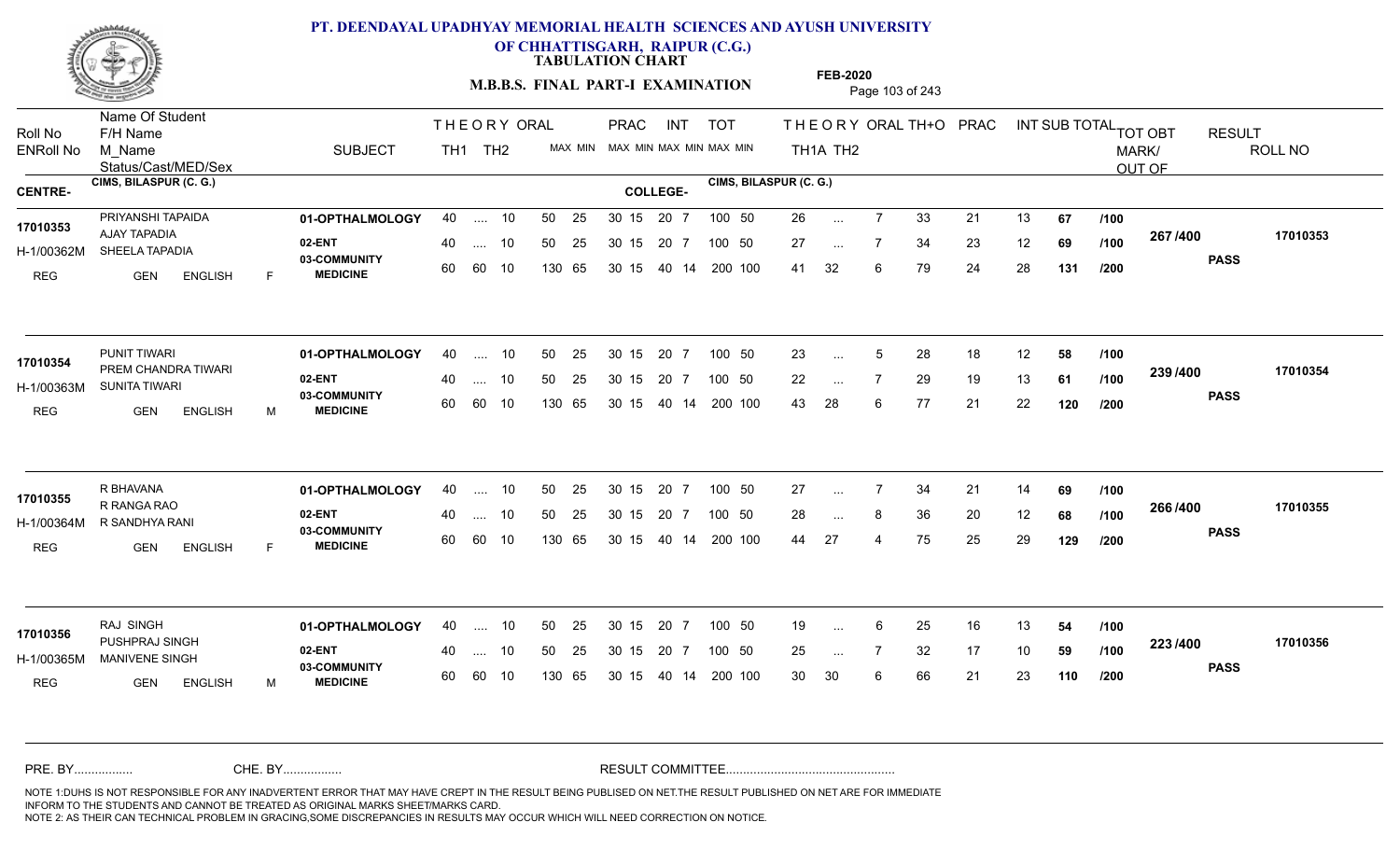

**OF CHHATTISGARH, RAIPUR (C.G.)**

**TABULATION CHART** 

**FEB-2020**

**M.B.B.S. FINAL PART-I EXAMINATION** Page 104 of 243

Status/Cast/MED/Sex Name Of Student Roll No F/H Name M\_Name SUBJECT PRAC INT TOT THEORYORALTH+O PRAC INT TH<sub>1</sub>A TH<sub>2</sub> ORAL TH+ODPRACD INT SUB TOTAL <sub>TOT OBT</sub> RESULT ROLL NO MARK/ OUT OF ENRoll No M Name  $\,$  SUBJECT TH1 TH2 MAX MIN MAX MIN MAX MIN MAX MIN TH1A TH2 **CIMS, BILASPUR (C. G.) CIMS, BILASPUR (C. G.) CENTRE- COLLEGE-**THE ORY ORAL PRAC INT TH<sub>1</sub> TH<sub>2</sub> PRAC RAKESH KUMAR BHARTI **01-OPTHALMOLOGY** 40 .... 10 50 25 30 15 20 7 100 50 30 **02-ENT** 03-COMMUNITY 60  **MEDICINE** H-1/00366M FULESHWARI BAI TEJ RAM BHARTI **17010357** REG SC ENGLISH M 30 ... 5 35 19 14 **68 /100** 25 ... 7 32 21 10 **63 /100 <sup>2007</sup> 100** 40 32 6 78 24 25 **127 258 PASS /400 17010357** .... 10 50 25 60 60 10 50 25 30 15 130 65 30 15 20 7 100 50 40 14 200 100 50 25 30 15 20 7 100 50 30 ... ... ... **/100 /100 /200** RAMSUNDAR XALXO **01-OPTHALMOLOGY** 40 .... 10 50 25 30 15 20 7 100 50 21 **02-ENT** 03-COMMUNITY 60  **MEDICINE** H-1/00367M 17010358 DEVNARAYAN XALXO KEVALI BAI REG ST ENGLISH M 21 3 24\* 18 14 **56** 26 ... 7 33 17 11 **61 /100 <sup>2007–00</sup>** 37 28 5 70 22 26 **118 235 PASS VCG 01 /400 17010358** .... 10 50 25 60 60 10 30 15 20 7 130 65 30 15 40 14 200 100 30 15 20 7 100 50 50 25 30 15 20 7 100 50 21 ... ... ... **/100 /100 /200 01-OPTHALMOLOGY** RASHMI SINGH 40 .... 10 30 15 20 7 **02-ENT** 03-COMMUNITY 60  **MEDICINE** H-1/00368M GEETA DEVI SINGH **11/00368M** 17010359 SANTOSH KUMAR SINGH REG ST ENGLISH F 21 3 24\* 15 12 **51** 24 7 31 17 10 **58** 36 24 4 64\* 18 24 **106 215 PASS DC 02 /400 17010359** .... 10 50 25 30 15 60 60 10 20 7 130 65 30 15 30 15 20 7 100 50 40 14 200 100 50 25 30 15 20 7 100 50 21 ... ... ... **/100 /100 /200 01-OPTHALMOLOGY** RAZI DANISH 40 .... 10 30 15 20 7 **02-ENT** 03-COMMUNITY 60 **MEDICINE** 60 60 10 H-1/00369M MUKHTAR HUSSA **17010360** SHAH BANO REG GEN ENGLISH M 26 ... 5 31 15 13 **59 /100** 25 ... 7 32 19 10 **61 /100 <sup>2007–00</sup>** 43 33 5 81 23 26 **130 250 PASS /400 17010360** 40 .... 10 50 25 130 65 130 65 30 15 30 15 20 7 100 50 40 14 200 100 50 25 30 15 20 7 100 50 26 ... 5 ... 5 ... **/100 /100 /200** NOTE 1:DUHS IS NOT RESPONSIBLE FOR ANY INADVERTENT ERROR THAT MAY HAVE CREPT IN THE RESULT BEING PUBLISED ON NET.THE RESULT PUBLISHED ON NET ARE FOR IMMEDIATE INFORM TO THE STUDENTS AND CANNOT BE TREATED AS ORIGINAL MARKS SHEET/MARKS CARD. CHE. BY WAREL BY WARE AND THE AVEC THE AVEC THE THE RESULT COMMITTEE AND MULTIME MOTE 1:DUHS IS NOT RESPONSIBLE FOR ANY INADVERTENT ERROR THAT MAY HAVE CREPT IN THE RESULT BEING PUBLISED ON NET.THE RESULT PUBLISHED ON NET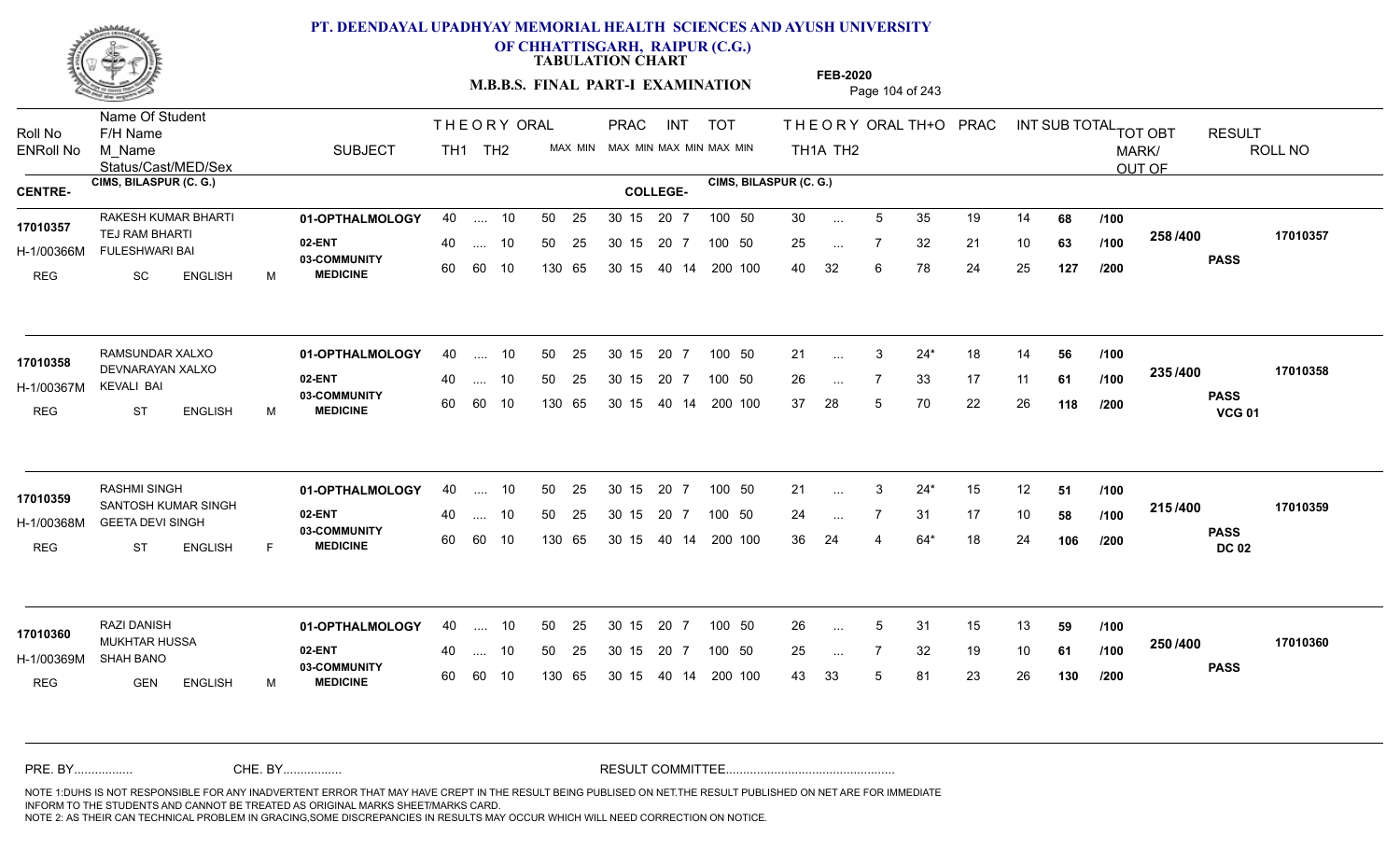

**OF CHHATTISGARH, RAIPUR (C.G.)**

**TABULATION CHART** 

**M.B.B.S. FINAL PART-I EXAMINATION** Page 105 of 243

Status/Cast/MED/Sex Name Of Student Roll No F/H Name M\_Name SUBJECT PRAC INT TOT THEORYORALTH+O PRAC INT TH<sub>1</sub>A TH<sub>2</sub> ORAL TH+ODPRACD INT SUB TOTAL <sub>TOT OBT</sub> RESULT ROLL NO MARK/ OUT OF ENRoll No M Name  $\,$  SUBJECT TH1 TH2 MAX MIN MAX MIN MAX MIN MAX MIN TH1A TH2 **CIMS, BILASPUR (C. G.) CIMS, BILASPUR (C. G.) CENTRE- COLLEGE-**THE ORY ORAL PRAC INT TH<sub>1</sub> TH<sub>2</sub> PRAC **01-OPTHALMOLOGY** RICHA CHATURVEDI 40 .... 10 30 15 20 7 **02-ENT** 03-COMMUNITY 60  **MEDICINE** H-1/00370M RAJNI CHATURVEDI RAMESH CHATURVEDI **17010361** REG GEN ENGLISH F 24 ... 3 27 15 13 **55 /100** 25 ... 7 32 20 12 **64 /100 <sup>242/400</sup>** 40 30 5 75 23 25 **123 242 PASS /400 17010361** 40 .... 10 50 25 30 15 60 60 10 130 65 30 15 20 7 100 50 40 14 200 100 50 25 30 15 20 7 100 50 24 ... ... ... **/100 /100 /200 01-OPTHALMOLOGY** RITESH KUMAR SAHU 40 .... 10 30 15 20 7 **02-ENT** 03-COMMUNITY 60  **MEDICINE** H-1/00371M DEVESH KUMAR SAHU **17010362** LAXMI SAHU REG OBC ENGLISH M 18 ... 5 23<sup>\*</sup> 15 12 **50 /100** 15 ... 6 21<sup>\*</sup> 19 12 **52 /100 <sup>2047</sup>** 32 28 4 64\* 19 19 **102 204 FAIL 17010362 /400** Re-OPTHALMOLOGY ENT COMMUNITY MEDICINE .... 10 50 25 60 60 10 30 15 20 7 130 65 30 15 40 14 200 100 30 15 20 7 100 50 50 25 30 15 20 7 100 50 18 ... 5 ... 5 ... **/100 /100 /200 01-OPTHALMOLOGY** ROBINSAN 40 .... 10 30 15 20 7 **02-ENT** 03-COMMUNITY 60  **MEDICINE** H-1/00372M KHULAN RAM SAHMET BAI REG ST ENGLISH M 15 5 20\* 16 12 **48\*** 11 6 17\* 17 10 **44\*** 25 20 4 49\* 13\* 17 **79\* 171 FAIL 17010363 /400** Re-OPTHALMOLOGY ENT COMMUNITY MEDICINE .... 10 50 25 30 15 60 60 10 20 7 130 65 30 15 30 15 20 7 100 50 40 14 200 100 50 25 30 15 20 7 100 50 15 ... 5 **17010363** ... 5 ... 6 **/100 /100 /200 01-OPTHALMOLOGY** ROHIT MOHARANA 40 .... 10 30 15 20 7 **02-ENT** 03-COMMUNITY 60 **MEDICINE** 60 60 10 H-1/00373M DEBASMITA A MOHARANA AND AND AN OCCUPATION 17010364<br>KRUPASINDHU MOHRANA REG GEN ENGLISH M 18 ... 5 23\* 16 12 **51 /100** 21 ... 7 28 18 11 **57 /100 <sup>217</sup> /=00** 35 26 5 66 20 23 **109 217 PASS DC 02 /400 17010364** 40 .... 10 50 25 130 65 130 65 30 15 30 15 20 7 100 50 40 14 200 100 50 25 30 15 20 7 100 50 18 ... 5 ... 5 ... **/100 /100 /200** NOTE 1:DUHS IS NOT RESPONSIBLE FOR ANY INADVERTENT ERROR THAT MAY HAVE CREPT IN THE RESULT BEING PUBLISED ON NET.THE RESULT PUBLISHED ON NET ARE FOR IMMEDIATE INFORM TO THE STUDENTS AND CANNOT BE TREATED AS ORIGINAL MARKS SHEET/MARKS CARD. CHE. BY WAREL BY WARE AND THE AVEC THE AVEC THE THE RESULT COMMITTEE AND MULTIME MOTE 1:DUHS IS NOT RESPONSIBLE FOR ANY INADVERTENT ERROR THAT MAY HAVE CREPT IN THE RESULT BEING PUBLISED ON NET.THE RESULT PUBLISHED ON NET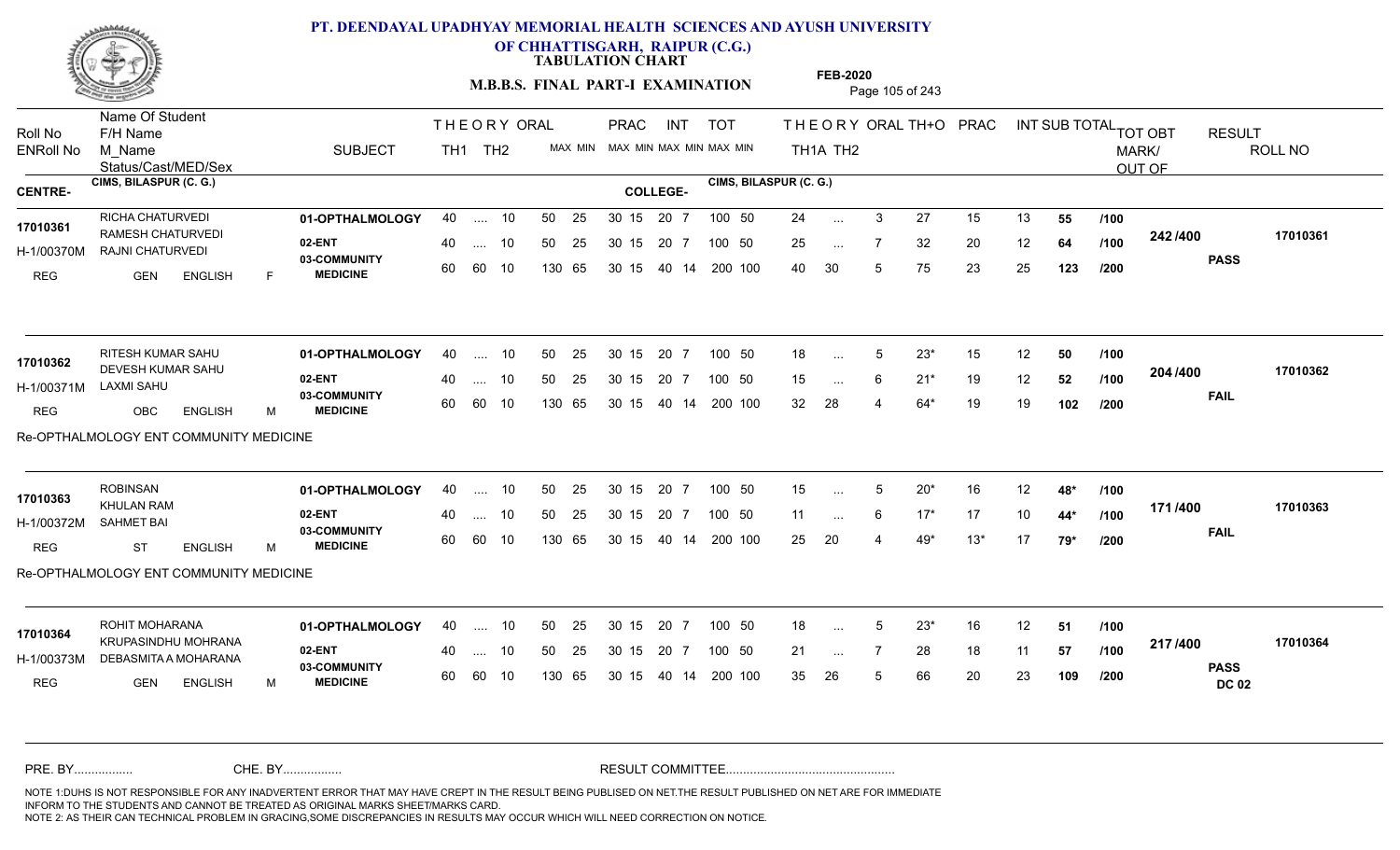

**OF CHHATTISGARH, RAIPUR (C.G.)**

**TABULATION CHART** 

**M.B.B.S. FINAL PART-I EXAMINATION** Page 106 of 243

Status/Cast/MED/Sex Name Of Student Roll No F/H Name M\_Name SUBJECT PRAC INT TOT THEORYORALTH+O PRAC INT TH<sub>1</sub>A TH<sub>2</sub> ORAL TH+ODPRACD INT SUB TOTAL <sub>TOT OBT</sub> RESULT ROLL NO MARK/ OUT OF ENRoll No M Name  $\,$  SUBJECT TH1 TH2 MAX MIN MAX MIN MAX MIN MAX MIN TH1A TH2 **CIMS, BILASPUR (C. G.) CIMS, BILASPUR (C. G.) CENTRE- COLLEGE-**THE ORY ORAL PRAC INT TH<sub>1</sub> TH<sub>2</sub> PRAC **01-OPTHALMOLOGY** ROHIT PAIKRA 40 .... 10 30 15 20 7 **02-ENT** 03-COMMUNITY 60  **MEDICINE** H-1/00374M RAMAYAN KUWAR 17010365<br>PRAHLAD SINGH REG ST ENGLISH M 21 ... 5 26 18 12 **56 /100** 25 ... 6 31 17 11 **59 /100 <sup>2007</sup> 700** 43 26 4 73 21 26 **120 235 PASS /400 17010365** .... 10 50 25 60 60 10 50 25 30 15 130 65 30 15 20 7 100 50 40 14 200 100 50 25 30 15 20 7 100 50 21 ... ... ... 6 **/100 /100 /200 01-OPTHALMOLOGY** RUCHI VERMA 40 .... 10 30 15 20 7 **02-ENT** 03-COMMUNITY 60 **MEDICINE** 60 60 10 H-1/00375M PADMAVATI VERMA 17010366 PARMANAND VERMA REG OBC ENGLISH F 26 6 32 21 14 **67** 30 ... 7 37 18 11 **66 /100 <sup>237</sup> 1<del>4</del>00** 39 29 5 73 23 28 **124 257 PASS /400 17010366** .... 10 50 25 130 65 30 15 20 7 130 65 30 15 40 14 200 100 30 15 20 7 100 50 50 25 30 15 20 7 100 50 26 ... ... ... **/100 /100 /200 01-OPTHALMOLOGY** 40 .... 10 50 25 30 15 20 7 100 50 21 **02-ENT** 03-COMMUNITY 60  **MEDICINE** H-1/00376M BHDRI NARAAYAN **17010367** GULAB BAI REG SC ENGLISH M 21 ... 2 23\* 17 12 **52** /**100** 21 ... 7 28 16 10 **54 /100 <sup>204</sup> /\*00** 33 25 4 62\* 14\* 22 **98\* 204 FAIL 17010367 /400** Re-OPTHALMOLOGY COMMUNITY MEDICINE .... 10 50 25 30 15 60 60 10 20 7 130 65 30 15 30 15 20 7 100 50 40 14 200 100 50 25 30 15 20 7 100 50 21 ... ... ... **/100 /100 /200 01-OPTHALMOLOGY** SACHIN SHARMA 40 .... 10 30 15 20 7 **02-ENT** 03-COMMUNITY 60 **MEDICINE** 60 60 10 H-1/00377M SUMITRA SHARMA SUBHASH CHANDRA SHARMA **17010368** REG GEN ENGLISH M 30 6 36 22 13 **71** 30 ... 7 37 19 10 **66 /100 <sup>2017</sup> 7** 40 30 4 74 23 27 **124 261 PASS /400 17010368** .... 10 50 25 130 65 30 15 20 7 130 65 30 15 30 15 20 7 100 50 40 14 200 100 50 25 30 15 20 7 100 50 30 ... ... ... **/100 /100 /200** NOTE 1:DUHS IS NOT RESPONSIBLE FOR ANY INADVERTENT ERROR THAT MAY HAVE CREPT IN THE RESULT BEING PUBLISED ON NET.THE RESULT PUBLISHED ON NET ARE FOR IMMEDIATE INFORM TO THE STUDENTS AND CANNOT BE TREATED AS ORIGINAL MARKS SHEET/MARKS CARD. CHE. BY WAREL BY WARE AND THE AVEC THE AVEC THE THE RESULT COMMITTEE AND MULTIME MOTE 1:DUHS IS NOT RESPONSIBLE FOR ANY INADVERTENT ERROR THAT MAY HAVE CREPT IN THE RESULT BEING PUBLISED ON NET.THE RESULT PUBLISHED ON NET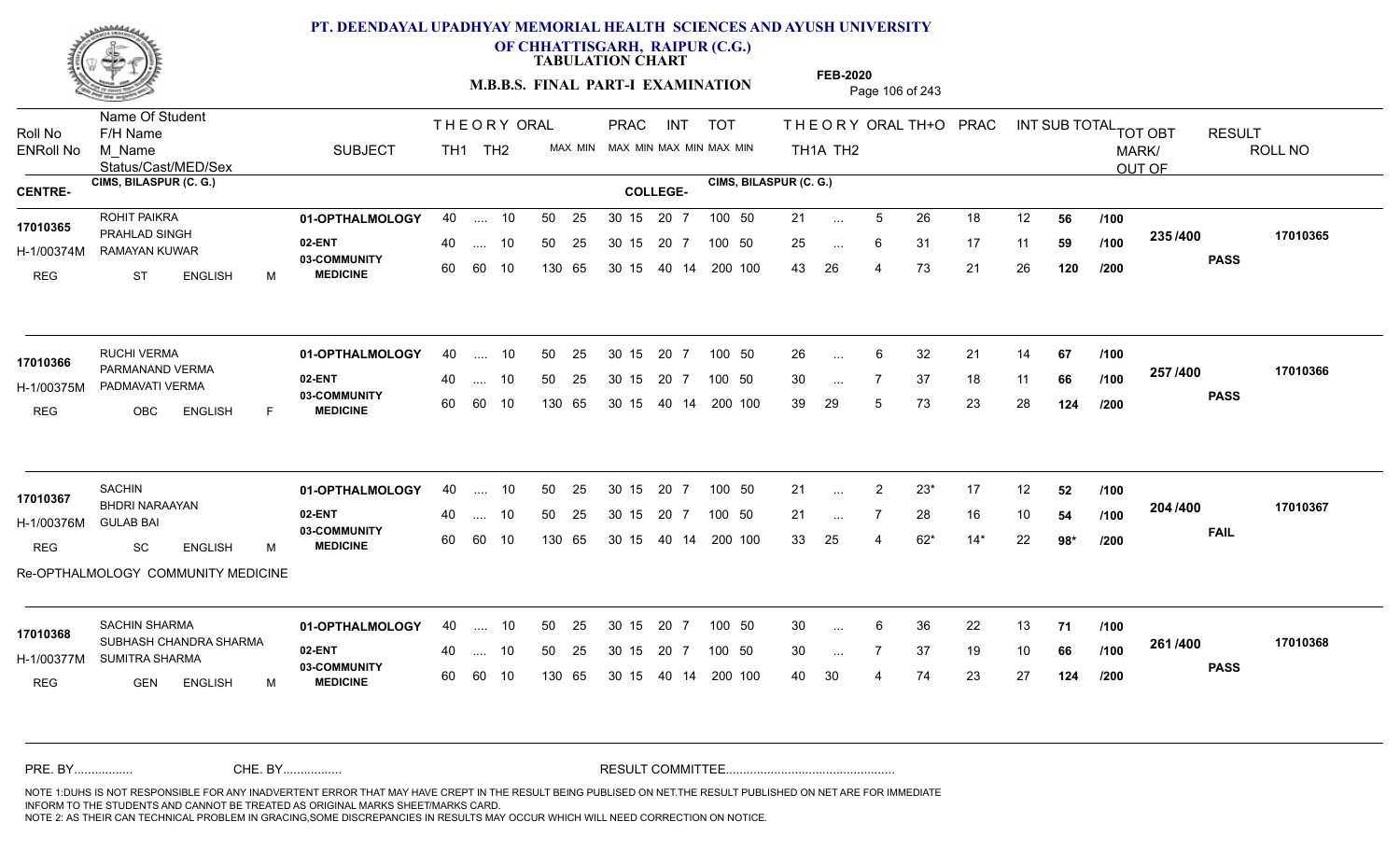

Name Of Student Roll No F/H Name

# **PT. DEENDAYAL UPADHYAY MEMORIAL HEALTH SCIENCES AND AYUSH UNIVERSITY**

**OF CHHATTISGARH, RAIPUR (C.G.)**

**TABULATION CHART** 

**M.B.B.S. FINAL PART-I EXAMINATION** Page 107 of 243

PRAC

THE ORY ORAL PRAC INT

Status/Cast/MED/Sex M\_Name SUBJECT TH<sub>1</sub>A TH<sub>2</sub> ROLL NO MARK/ OUT OF ENRoll No M Name  $\,$  SUBJECT TH1 TH2 MAX MIN MAX MIN MAX MIN MAX MIN TH1A TH2 **CIMS, BILASPUR (C. G.) CIMS, BILASPUR (C. G.) CENTRE- COLLEGE-**TH<sub>1</sub> TH<sub>2</sub> **01-OPTHALMOLOGY** SAKSHI NAG 40 .... 10 30 15 20 7 **02-ENT** 03-COMMUNITY 60  **MEDICINE** H-1/00378M CHANDRAMANIYAN KAICASCHAND **17010369** REG ST ENGLISH F 29 ... 6 35 16 12 **63 /100** 24 7 31 18 10 **59** 34 28 4 66 14\* 21 **101 223 PASS VCG 01 /400 17010369** .... 10 50 25 60 60 10 50 25 30 15 130 65 30 15 40 14 200 100 20 7 100 50 50 25 30 15 20 7 100 50 29 ... ... ... **/100 /100 /200** SAMINA SADAF ANSARI **01-OPTHALMOLOGY** 40 .... 10 50 25 30 15 20 7 100 50 29 **02-ENT** 03-COMMUNITY 60  **MEDICINE** H-1/00379M SHAHNAZ ANSARI SAYEED ANSARI REG GEN ENGLISH F 29 ... 5 34 16 13 **63 /100** 26 7 33 21 10 **64** 36 30 5 71 22 25 **118 245 PASS /400 17010370** .... 10 50 25 60 60 10 30 15 20 7 130 65 30 15 40 14 200 100 30 15 20 7 100 50 50 25 30 15 20 7 100 50 29 ... 5 **17010370** SAMINA SADAF ANSARI ... 5 ... **/100 /100 /200 01-OPTHALMOLOGY** SANDHYA KANWAR 40 .... 10 30 15 20 7 **02-ENT** 03-COMMUNITY 60  **MEDICINE** H-1/00380M NEETA KANWAR SHYAM KUMAR KANWAR **17010371** REG ST ENGLISH F 21 ... 5 26 16 12 **54 /100** 23 ... 7 30 20 10 **60** /**100 <sup>227</sup> /\*\*** 39 28 5 72 19 22 **113 227 PASS /400 17010371** .... 10 50 25 60 60 10 50 25 30 15 130 65 30 15 20 7 100 50 40 14 200 100 50 25 30 15 20 7 100 50 21 ... 5 ... 5 ... **/100 /100 /200 01-OPTHALMOLOGY** SANSKRITI PANDEY 40 .... 10 30 15 20 7 **02-ENT** 03-COMMUNITY 60 MEDICINE 60 60 10 H-1/00381M NEELIMA PANDEY 22 P.M. DEWENDRA PANDEY **17010372** REG **GEN ENGLISH** F 32 ... 5 37 18 14 **69 /100** 31 ... 8 39 23 16 **78 /100** D  $21 + 1400$ 40 31 5 76 23 28 **127** <sub>D</sub> 274 /400 170103 **PASS /400 17010372** .... 10 50 25 130 65 50 25 30 15 130 65 30 15 40 14 200 100 20 7 100 50 50 25 30 15 20 7 100 50 32 ... 5 ... 5 ... **/100 /200** NOTE 1:DUHS IS NOT RESPONSIBLE FOR ANY INADVERTENT ERROR THAT MAY HAVE CREPT IN THE RESULT BEING PUBLISED ON NET.THE RESULT PUBLISHED ON NET ARE FOR IMMEDIATE INFORM TO THE STUDENTS AND CANNOT BE TREATED AS ORIGINAL MARKS SHEET/MARKS CARD. CHE. BY WAREL BY WARE AND THE AVEC THE AVEC THE THE RESULT COMMITTEE AND MULTIME MOTE 1:DUHS IS NOT RESPONSIBLE FOR ANY INADVERTENT ERROR THAT MAY HAVE CREPT IN THE RESULT BEING PUBLISED ON NET.THE RESULT PUBLISHED ON NET

PRAC INT TOT THEORYORALTH+O PRAC INT

**FEB-2020**

ORAL TH+ODPRACD INT SUB TOTAL <sub>TOT OBT</sub> RESULT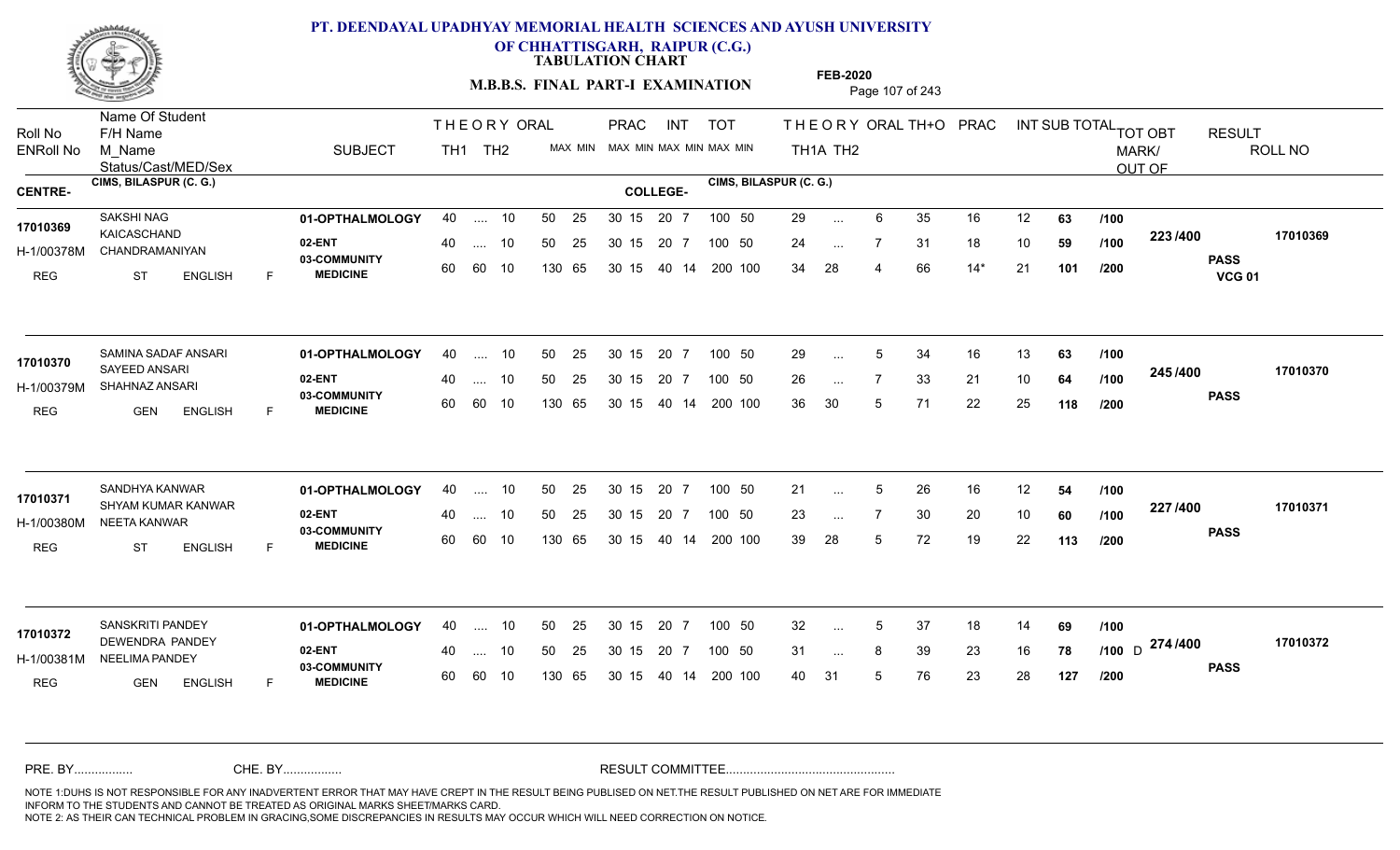

**OF CHHATTISGARH, RAIPUR (C.G.)**

**TABULATION CHART** 

**FEB-2020**

**M.B.B.S. FINAL PART-I EXAMINATION** Page 108 of 243

Status/Cast/MED/Sex Name Of Student Roll No F/H Name M\_Name SUBJECT PRAC INT TOT THEORY ORAL TH+O PRAC INT TH<sub>1</sub>A TH<sub>2</sub> ORAL TH+ODPRACD INT SUB TOTAL <sub>TOT OBT</sub> RESULT ROLL NO MARK/ OUT OF ENRoll No M Name  $\,$  SUBJECT TH1 TH2 MAX MIN MAX MIN MAX MIN MAX MIN TH1A TH2 **CIMS, BILASPUR (C. G.) CIMS, BILASPUR (C. G.) CENTRE- COLLEGE-**THE ORY ORAL PRAC INT TH<sub>1</sub> TH<sub>2</sub> PRAC **01-OPTHALMOLOGY** 40 .... 10 50 25 30 15 20 7 100 50 21 21 **02-ENT** 03-COMMUNITY 60  **MEDICINE** H-1/00383M JAYANTI DASH 17010373 BINOD BIHARI DASH REG GEN ENGLISH M 21 ... 5 26 16 12 **54 /100** 25 ... 6 31 18 10 **59 /100 <sup>22 1</sup>/ 100** 37 24 5 66 19 23 **108 221 PASS /400 17010373** .... 10 50 25 60 60 10 50 25 30 15 130 65 30 15 40 14 200 100 20 7 100 50 50 25 30 15 20 7 100 50 21 ... ... ... 6 **/100 /100 /200 01-OPTHALMOLOGY** SHALINI KHARE 40 .... 10 30 15 20 7 **02-ENT** 03-COMMUNITY 60 **MEDICINE** 60 60 10 H-1/00384M USHA KHARE 17010374 RAMESHWAR KHARE REG SC ENGLISH F 25 ... 6 31 16 13 **60** /**100** 27 ... 8 35 20 10 **65 /100 <del>4 1</del>7 + 00** 40 30 5 75 22 25 **122 247 PASS /400 17010374** .... 10 50 25 130 65 30 15 20 7 130 65 30 15 40 14 200 100 30 15 20 7 100 50 50 25 30 15 20 7 100 50 25 ... ... ... **/100 /100 /200 01-OPTHALMOLOGY** SHRADHA LUNAWAT 40 .... 10 30 15 20 7 **02-ENT** 03-COMMUNITY 60  **MEDICINE** H-1/00385M MAMTA LUNAWAT **17010375** SANJAY LUNAWAT REG GEN ENGLISH F 32 6 38 17 13 **68** 30 7 37 21 10 **68** 47 45 5 97 23 26 **146 282 PASS /400 17010375** .... 10 50 25 30 15 60 60 10 20 7 130 65 30 15 30 15 20 7 100 50 40 14 200 100 50 25 30 15 20 7 100 50 32 ... 6 ... ... **/100 /100 /200 01-OPTHALMOLOGY** SHASHIKANT SAI 40 .... 10 30 15 20 7 **02-ENT** 03-COMMUNITY 60 **MEDICINE** 60 60 10 H-1/00386M SHAKUNTALA 17010376 MINKESHWAR SAI REG ST ENGLISH M 24 3 27 17 12 **56** 26 7 33 19 11 **63** 31 34 5 70 17 21 **108 227 PASS /400 17010376** .... 10 50 25 130 65 30 15 20 7 130 65 30 15 30 15 20 7 100 50 40 14 200 100 50 25 30 15 20 7 100 50 24 ... ... ... **/100 /100 /200** NOTE 1:DUHS IS NOT RESPONSIBLE FOR ANY INADVERTENT ERROR THAT MAY HAVE CREPT IN THE RESULT BEING PUBLISED ON NET.THE RESULT PUBLISHED ON NET ARE FOR IMMEDIATE INFORM TO THE STUDENTS AND CANNOT BE TREATED AS ORIGINAL MARKS SHEET/MARKS CARD. CHE. BY WAREL BY WARE AND THE AVEC THE AVEC THE THE RESULT COMMITTEE AND MULTIME MOTE 1:DUHS IS NOT RESPONSIBLE FOR ANY INADVERTENT ERROR THAT MAY HAVE CREPT IN THE RESULT BEING PUBLISED ON NET.THE RESULT PUBLISHED ON NET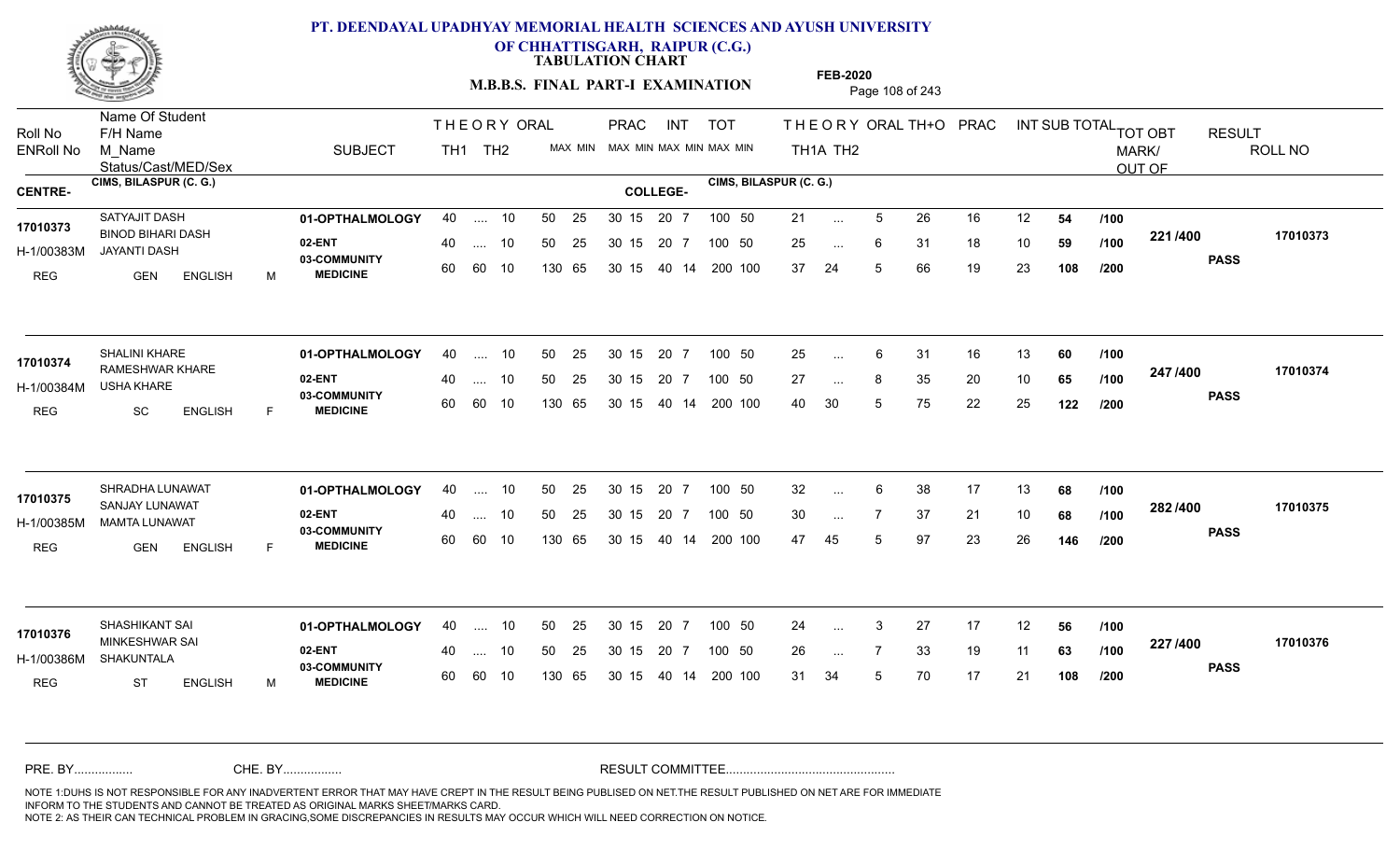

**OF CHHATTISGARH, RAIPUR (C.G.)**

**TABULATION CHART** 

**FEB-2020**

**M.B.B.S. FINAL PART-I EXAMINATION** Page 109 of 243

Status/Cast/MED/Sex Name Of Student Roll No F/H Name M\_Name SUBJECT PRAC INT TOT THEORYORALTH+O PRAC INT TH<sub>1</sub>A TH<sub>2</sub> ORAL TH+ODPRACD INT SUB TOTAL <sub>TOT OBT</sub> RESULT ROLL NO MARK/ OUT OF ENRoll No M Name  $\,$  SUBJECT TH1 TH2 MAX MIN MAX MIN MAX MIN MAX MIN TH1A TH2 **CIMS, BILASPUR (C. G.) CIMS, BILASPUR (C. G.) CENTRE- COLLEGE-**THE ORY ORAL PRAC INT TH<sub>1</sub> TH<sub>2</sub> PRAC **01-OPTHALMOLOGY** SHIV KUMAR THAKUR 40 .... 10 30 15 20 7 **02-ENT** 03-COMMUNITY 60  **MEDICINE** H-1/00387M RAMLA DEVI 17010377 RAMNATH THAKUR REG GEN ENGLISH M 22 ... 5 27 17 12 **56 /100** 24 ... 6 30 19 10 **59 /100 <sup>22 1</sup>/ 100** 32 32 3 67 19 20 **106 221 PASS /400 17010377** .... 10 50 25 60 60 10 50 25 30 15 130 65 30 15 40 14 200 100 20 7 100 50 50 25 30 15 20 7 100 50 22 ... ... ... **/100 /100 /200 01-OPTHALMOLOGY** SHIVANI PRASAD 40 .... 10 30 15 20 7 **02-ENT** 03-COMMUNITY 60 **MEDICINE** 60 60 10 H-1/00388M NANDA PRASAD PARAS NATH PRASAD **17010378** REG GEN ENGLISH F 30 ... 5 35 20 13 **68 /100** 27 ... 7 34 20 11 **65 /100 <sup>2-40 / 400</mark>**</sup> 33 29 5 67 21 27 **115 248 PASS /400 17010378**  $\ldots$  10 50 25 30 15 130 65 20 7 130 65 30 15 40 14 200 100 30 15 20 7 100 50 50 25 30 15 20 7 100 50 30 ... 5 ... 5 ... **/100 /100 /200 01-OPTHALMOLOGY** SHIVANI SINGHAL 40 .... 10 30 15 20 7 **02-ENT** 03-COMMUNITY 60  **MEDICINE** H-1/00389M KIRAN SINGHAL BIRBHAN SINGHAL **17010379** REG GEN ENGLISH F 29 7 36 22 14 **72** 33 ... 8 41 21 12 **74 /100 <sup>231</sup>/\*<sup>00</sup>** 40 43 5 88 25 32 **145 291 PASS /400 17010379** .... 10 50 25 30 15 60 60 10 20 7 130 65 30 15 30 15 20 7 100 50 40 14 200 100 50 25 30 15 20 7 100 50 29 ... 7 ... ... **/100 /100 /200 01-OPTHALMOLOGY** SHIVBHAJAN 40 .... 10 30 15 20 7 **02-ENT** 03-COMMUNITY 60 **MEDICINE** 60 60 10 H-1/00390M TUKA RAM KUMARI BAI REG OBC ENGLISH M 22 ... 6 28 20 13 **61 /100** 22 ... 8 30 21 12 **63 /100 <sup>2437400</sup>** 33 40 6 79 20 26 **125 249 PASS /400 17010380** 40 .... 10 50 25 130 65 130 65 30 15 30 15 20 7 100 50 40 14 200 100 50 25 30 15 20 7 100 50 22 ... **17010380**<br>**17010380** ... ... **/100 /100 /200** NOTE 1:DUHS IS NOT RESPONSIBLE FOR ANY INADVERTENT ERROR THAT MAY HAVE CREPT IN THE RESULT BEING PUBLISED ON NET.THE RESULT PUBLISHED ON NET ARE FOR IMMEDIATE INFORM TO THE STUDENTS AND CANNOT BE TREATED AS ORIGINAL MARKS SHEET/MARKS CARD. CHE. BY WAREL BY WARE AND THE AVEC THE AVEC THE THE RESULT COMMITTEE AND MULTIME MOTE 1:DUHS IS NOT RESPONSIBLE FOR ANY INADVERTENT ERROR THAT MAY HAVE CREPT IN THE RESULT BEING PUBLISED ON NET.THE RESULT PUBLISHED ON NET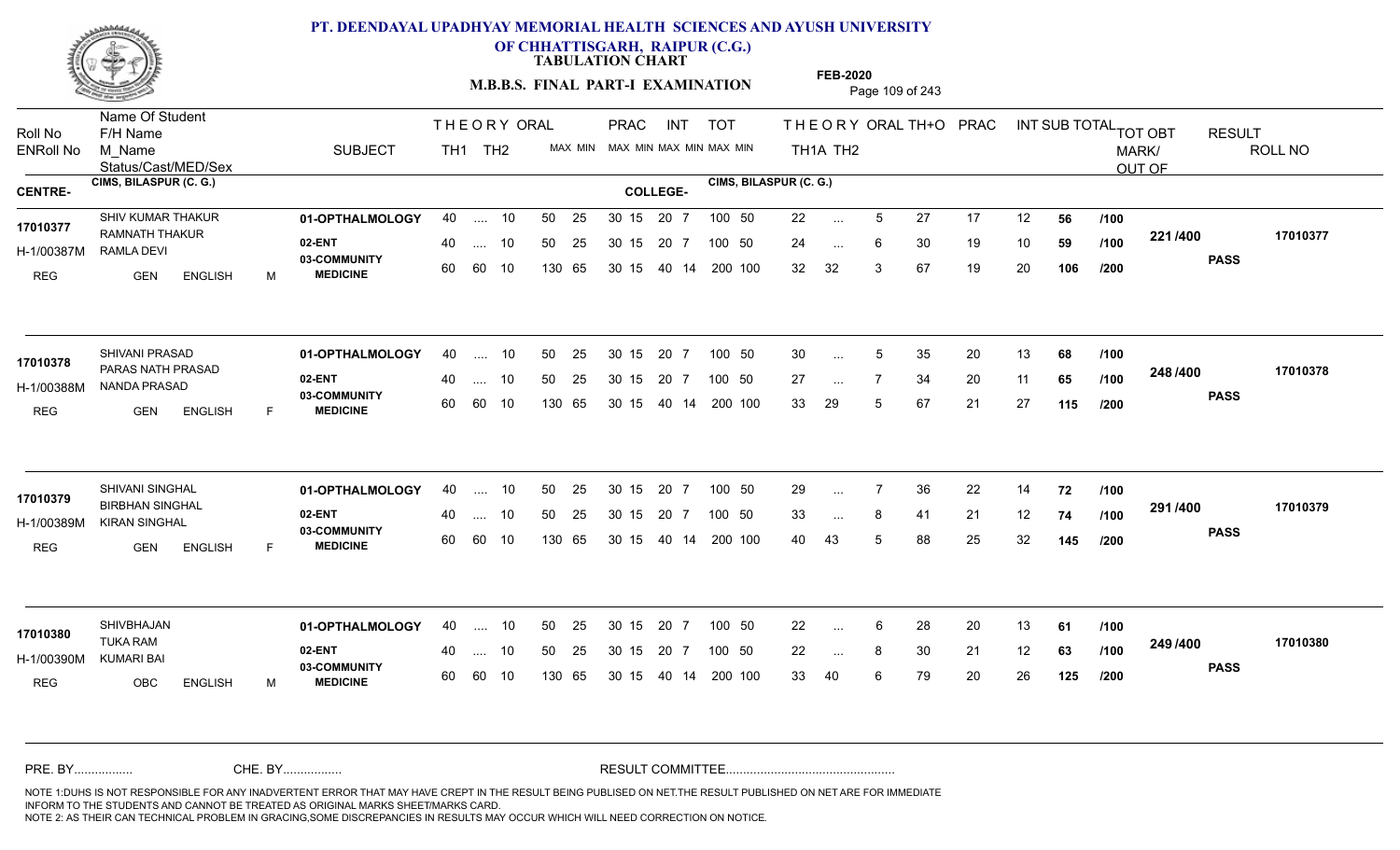

**OF CHHATTISGARH, RAIPUR (C.G.)**

**TABULATION CHART** 

**M.B.B.S. FINAL PART-I EXAMINATION** Page 110 of 243

Status/Cast/MED/Sex Name Of Student Roll No F/H Name M\_Name SUBJECT PRAC INT TOT THEORYORALTH+O PRAC INT TH<sub>1</sub>A TH<sub>2</sub> ORAL TH+ODPRACD INT SUB TOTAL <sub>TOT OBT</sub> RESULT ROLL NO MARK/ OUT OF ENRoll No M Name  $\,$  SUBJECT TH1 TH2 MAX MIN MAX MIN MAX MIN MAX MIN TH1A TH2 **CIMS, BILASPUR (C. G.) CIMS, BILASPUR (C. G.) CENTRE- COLLEGE-**THE ORY ORAL PRAC INT TH<sub>1</sub> TH<sub>2</sub> PRAC **01-OPTHALMOLOGY** SHOBHA DUBEY 40 .... 10 30 15 20 7 **02-ENT** 03-COMMUNITY 60  **MEDICINE** H-1/00391M MADHVSHRI DUBEY 22 ANN SANJAY K DUBEY **17010381** REG GEN ENGLISH F 31 ... 8 39 19 14 **72 /100** 25 ... 8 33 23 14 **70 /100 <sup>2017–00</sup>** 36 44 6 86 22 31 **139 281 PASS /400 17010381** .... 10 50 25 60 60 10 50 25 30 15 130 65 30 15 20 7 100 50 40 14 200 100 50 25 30 15 20 7 100 50 31 ... ... ... **/100 /100 /200** SHRADHA SHRIVASTAVA **01-OPTHALMOLOGY** 40 .... 10 50 25 30 15 20 7 100 50 26 **02-ENT** 03-COMMUNITY 60 **MEDICINE** 60 60 10 H-1/00392M RAMA SHRIVASTAVA 17010382 ASHOK KUMAR SHRIVASTAVA REG GEN ENGLISH F 26 6 32 22 13 **67** 21 ... 8 29 21 11 **61 /100 <sup>2437400</sup>** 33 29 5 67 23 27 **117 245 PASS /400 17010382** .... 10 50 25 130 65 30 15 20 7 130 65 30 15 40 14 200 100 30 15 20 7 100 50 50 25 30 15 20 7 100 50 26 ... ... ... **/100 /100 /200 01-OPTHALMOLOGY** SHREYASH LAKHE 40 .... 10 30 15 20 7 **02-ENT** 03-COMMUNITY 60  **MEDICINE** H-1/00393M PARUL LAKHE VIVEK LAKHE REG GEN ENGLISH M 22 ... 5 27 15 14 **56** /**100** 28 ... 7 35 21 10 **66 /100 <sup>245</sup> /\*\*\*** 33 37 5 75 22 24 **121 243 PASS /400 17010383** .... 10 50 25 30 15 60 60 10 20 7 130 65 30 15 30 15 20 7 100 50 40 14 200 100 50 25 30 15 20 7 100 50 22 ... **17010383** SHREYASH LAKHE ... ... **/100 /100 /200 01-OPTHALMOLOGY** SHRUTI CHAURASIA 40 .... 10 30 15 20 7 **02-ENT** 03-COMMUNITY 60 **MEDICINE** 60 60 10 H-1/00394M SAVITA CHAURASIA 17010384<br>**K P CHAURASIA**<br>A P CHAURASIA REG **GEN ENGLISH** F 23 ... 5 28 20 13 **61 /100** 24 7 31 20 10 **61** 37 39 4 80 24 26 **130 252 PASS /400 17010384** .... 10 50 25 130 65 30 15 20 7 130 65 30 15 30 15 20 7 100 50 40 14 200 100 50 25 30 15 20 7 100 50 23 ... 5 ... 5 ... **/100 /100 /200** NOTE 1:DUHS IS NOT RESPONSIBLE FOR ANY INADVERTENT ERROR THAT MAY HAVE CREPT IN THE RESULT BEING PUBLISED ON NET.THE RESULT PUBLISHED ON NET ARE FOR IMMEDIATE INFORM TO THE STUDENTS AND CANNOT BE TREATED AS ORIGINAL MARKS SHEET/MARKS CARD. CHE. BY WAREL BY WARE AND THE AVEC THE AVEC THE THE RESULT COMMITTEE AND MULTIME MOTE 1:DUHS IS NOT RESPONSIBLE FOR ANY INADVERTENT ERROR THAT MAY HAVE CREPT IN THE RESULT BEING PUBLISED ON NET.THE RESULT PUBLISHED ON NET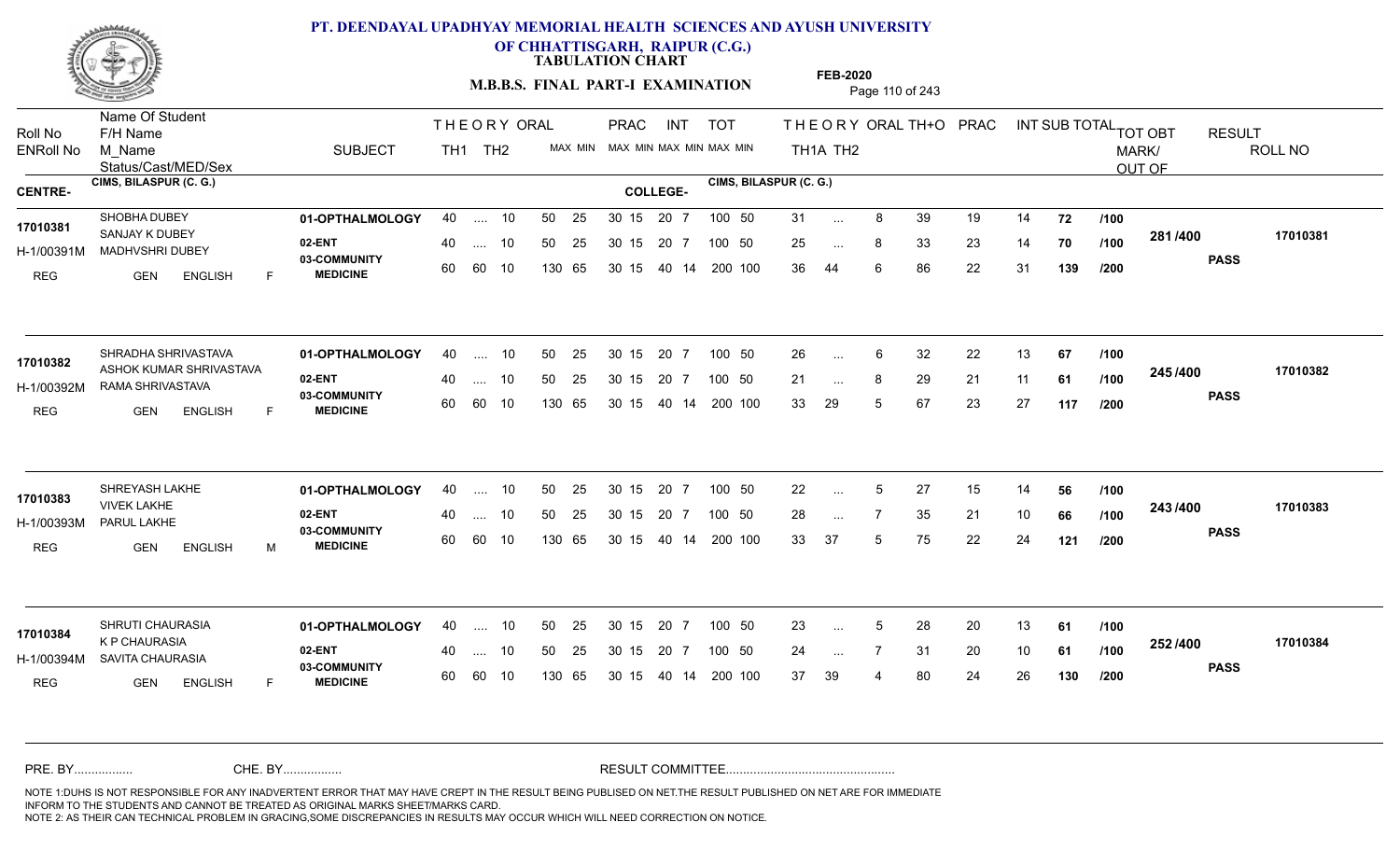

**OF CHHATTISGARH, RAIPUR (C.G.)**

**TABULATION CHART** 

**M.B.B.S. FINAL PART-I EXAMINATION** Page 111 of 243

Status/Cast/MED/Sex Name Of Student Roll No F/H Name M\_Name SUBJECT PRAC INT TOT THEORYORALTH+O PRAC INT TH<sub>1</sub>A TH<sub>2</sub> ORAL TH+ODPRACD INT SUB TOTAL <sub>TOT OBT</sub> RESULT ROLL NO MARK/ OUT OF ENRoll No M Name  $\,$  SUBJECT TH1 TH2 MAX MIN MAX MIN MAX MIN MAX MIN TH1A TH2 **CIMS, BILASPUR (C. G.) CIMS, BILASPUR (C. G.) CENTRE- COLLEGE-**THE ORY ORAL PRAC INT TH<sub>1</sub> TH<sub>2</sub> PRAC **01-OPTHALMOLOGY** SHUBHANGI 40 .... 10 30 15 20 7 **02-ENT** 03-COMMUNITY 60  **MEDICINE** H-1/00396M ABHAY KUMAR **17010385** NIHARIKA REG GEN ENGLISH F 24 ... 8 32 23 13 **68 /100** 26 ... 8 34 21 11 **66 /100 <sup>204 /400</sup>** 43 31 6 80 21 29 **130 264 PASS /400 17010385** 40 .... 10 50 25 30 15 60 60 10 130 65 30 15 20 7 100 50 40 14 200 100 50 25 30 15 20 7 100 50 24 ... ... ... **/100 /100 /200 01-OPTHALMOLOGY** SMRITI SINGH SOLANKI 40 .... 10 30 15 20 7 **02-ENT** 03-COMMUNITY 60 **MEDICINE** 60 60 10 H-1/00397M PUSHPA SINGH SOLANKI 17010386 MAHENDRA PRATAP SINGH SOLANK<sub>es</sub> REG GEN ENGLISH F 23 ... 8 31 18 14 **63 /100** 28 ... 7 35 20 12 **67 /100 <sup>2007</sup> 7** 37 30 6 73 22 25 **120 250 PASS /400 17010386** .... 10 50 25 130 65 30 15 20 7 130 65 30 15 40 14 200 100 30 15 20 7 100 50 50 25 30 15 20 7 100 50 23 ... 8 ... ... **/100 /100 /200 01-OPTHALMOLOGY** SNEHA SINGH 40 .... 10 30 15 20 7 **02-ENT** 03-COMMUNITY 60  **MEDICINE** H-1/00398M GEETA SINGH 17010387 AGLESHWAR SINGH REG ST ENGLISH F 23 6 29 21 13 **63** 28 ... 7 35 20 13 **68 /100 <sup>2-107-100</sup>** 34 27 6 67 21 27 **115 246 PASS /400 17010387** .... 10 50 25 60 60 10 30 15 20 7 130 65 30 15 30 15 20 7 100 50 40 14 200 100 50 25 30 15 20 7 100 50 23 ... 6 ... ... **/100 /100 /200 01-OPTHALMOLOGY** 40 .... 10 50 25 30 15 20 7 100 50 25 **02-ENT** 03-COMMUNITY 60 **MEDICINE** 60 60 10 H-1/00399M SUNITA GOYAL HARISH GOYAL **17010388** REG GEN ENGLISH F 25 7 32 20 13 **65** 24 7 31 20 12 **63** 41 29 6 76 23 25 **124 252 PASS /400 17010388** 40 .... 10 50 25 130 65 130 65 30 15 30 15 20 7 100 50 40 14 200 100 50 25 30 15 20 7 100 50 25 ... ... ... **/100 /100 /200** NOTE 1:DUHS IS NOT RESPONSIBLE FOR ANY INADVERTENT ERROR THAT MAY HAVE CREPT IN THE RESULT BEING PUBLISED ON NET.THE RESULT PUBLISHED ON NET ARE FOR IMMEDIATE INFORM TO THE STUDENTS AND CANNOT BE TREATED AS ORIGINAL MARKS SHEET/MARKS CARD. CHE. BY WAREL BY WARE AND THE AVEC THE AVEC THE THE RESULT COMMITTEE AND MULTIME MOTE 1:DUHS IS NOT RESPONSIBLE FOR ANY INADVERTENT ERROR THAT MAY HAVE CREPT IN THE RESULT BEING PUBLISED ON NET.THE RESULT PUBLISHED ON NET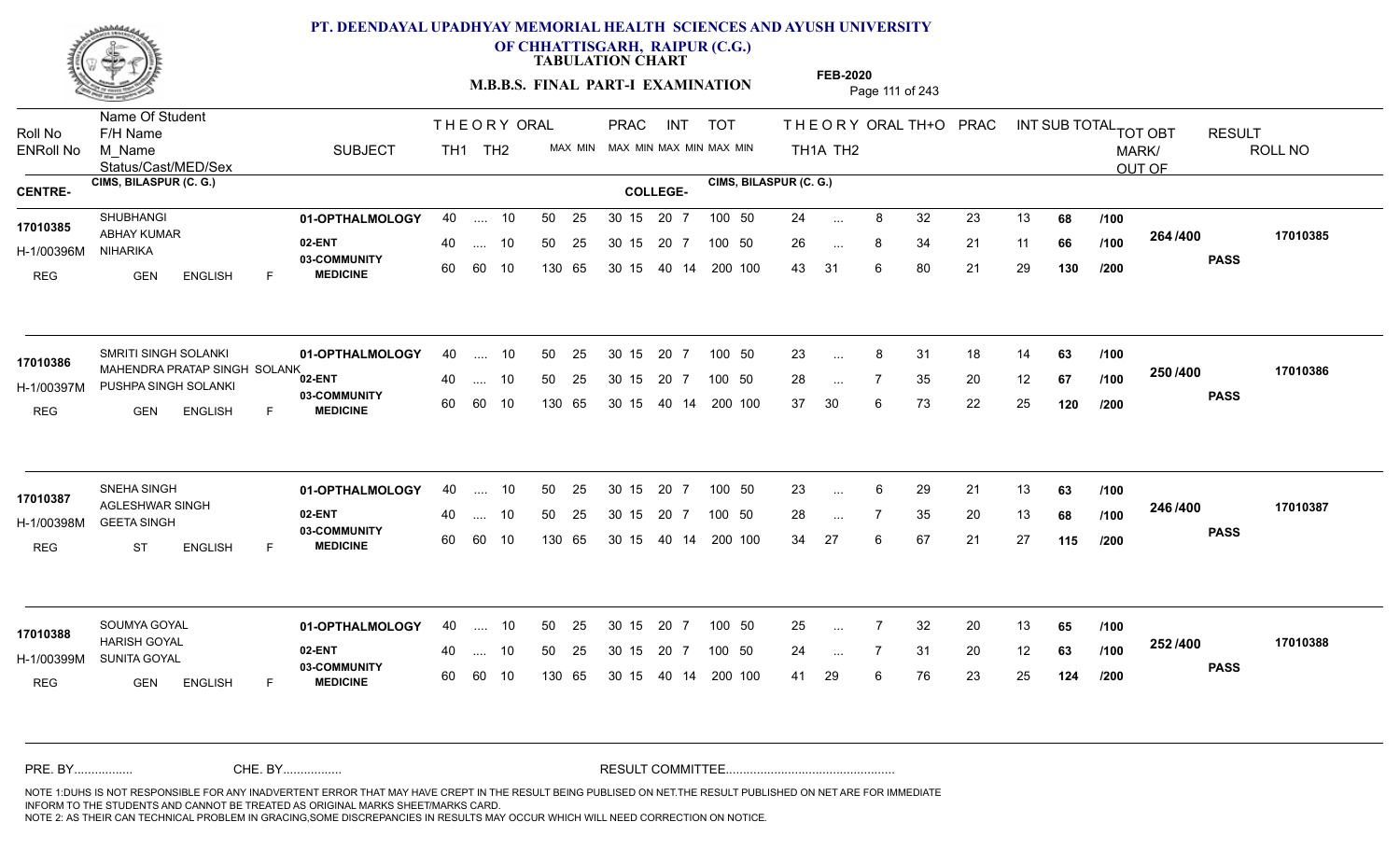

**OF CHHATTISGARH, RAIPUR (C.G.)**

**TABULATION CHART** 

**M.B.B.S. FINAL PART-I EXAMINATION** Page 112 of 243

Status/Cast/MED/Sex Name Of Student Roll No F/H Name M\_Name SUBJECT PRAC INT TOT THEORYORALTH+O PRAC INT TH<sub>1</sub>A TH<sub>2</sub> ORAL TH+ODPRACD INT SUB TOTAL <sub>TOT OBT</sub> RESULT ROLL NO MARK/ OUT OF ENRoll No M Name  $\,$  SUBJECT TH1 TH2 MAX MIN MAX MIN MAX MIN MAX MIN TH1A TH2 **CIMS, BILASPUR (C. G.) CIMS, BILASPUR (C. G.) CENTRE- COLLEGE-**THE ORY ORAL PRAC INT TH<sub>1</sub> TH<sub>2</sub> PRAC **01-OPTHALMOLOGY** 40 .... 10 50 25 30 15 20 7 100 50 24 **02-ENT** 03-COMMUNITY 60  **MEDICINE** H-1/00400M SANTOSH RATHI OMPRAKASH RATHI **17010389** REG GEN ENGLISH M 24 7 31 17 13 **61** 24 7 31 19 11 **61** 37 35 6 78 23 28 **129 251 PASS /400 17010389** .... 10 50 25 60 60 10 50 25 30 15 130 65 30 15 20 7 100 50 40 14 200 100 50 25 30 15 20 7 100 50 24 ... ... ... **/100 /100 /200 01-OPTHALMOLOGY** SUDHIR KUMAR 40 .... 10 30 15 20 7 **02-ENT** 03-COMMUNITY 60 **MEDICINE** 60 60 10 H-1/00401M SHANTI SAGAR VISHRAM SAGAR **17010390** REG SC ENGLISH M 23 ... 8 31 16 12 **59 /100** 22 ... 7 29 21 14 **64 /100 <sup>2007</sup> 7** 33 29 7 69 19 22 **110 233 PASS /400 17010390** .... 10 50 25 130 65 30 15 20 7 130 65 30 15 40 14 200 100 30 15 20 7 100 50 50 25 30 15 20 7 100 50 23 ... 8 ... ... **/100 /100 /200 01-OPTHALMOLOGY** SUGANDA JAISWAL 40 .... 10 30 15 20 7 **02-ENT** 03-COMMUNITY 60  **MEDICINE** H-1/00402M SUNITA JAISWAL SHYAM JAISWAL **17010391** REG OBC ENGLISH F 22 ... 6 28 16 14 **58 /100** 30 7 37 19 13 **69** 32 33 5 70 17 23 **110 237 PASS /400 17010391** .... 10 50 25 30 15 60 60 10 20 7 130 65 30 15 30 15 20 7 100 50 40 14 200 100 50 25 30 15 20 7 100 50 22 ... 6 ... ... **/100 /100 /200 01-OPTHALMOLOGY** SUVIGYA WADHWANI 40 .... 10 30 15 20 7 **02-ENT** 03-COMMUNITY 60 **MEDICINE** 60 60 10 H-1/00403M SHILPA WADHWANI PARAS WADHWANI **17010392** REG GEN ENGLISH M 20 6 26 20 13 **59** 25 ... 7 32 20 12 **64 /100 <sup>231</sup>/\*<sup>30</sup>** 32 25 5 62\* 21 25 **108 231 PASS DC 03 /400 17010392** 40 .... 10 50 25 130 65 130 65 30 15 30 15 20 7 100 50 40 14 200 100 50 25 30 15 20 7 100 50 20 ... ... ... **/100 /100 /200** NOTE 1:DUHS IS NOT RESPONSIBLE FOR ANY INADVERTENT ERROR THAT MAY HAVE CREPT IN THE RESULT BEING PUBLISED ON NET.THE RESULT PUBLISHED ON NET ARE FOR IMMEDIATE INFORM TO THE STUDENTS AND CANNOT BE TREATED AS ORIGINAL MARKS SHEET/MARKS CARD. CHE. BY WAREL BY WARE AND THE AVEC THE AVEC THE THE RESULT COMMITTEE AND MULTIME MOTE 1:DUHS IS NOT RESPONSIBLE FOR ANY INADVERTENT ERROR THAT MAY HAVE CREPT IN THE RESULT BEING PUBLISED ON NET.THE RESULT PUBLISHED ON NET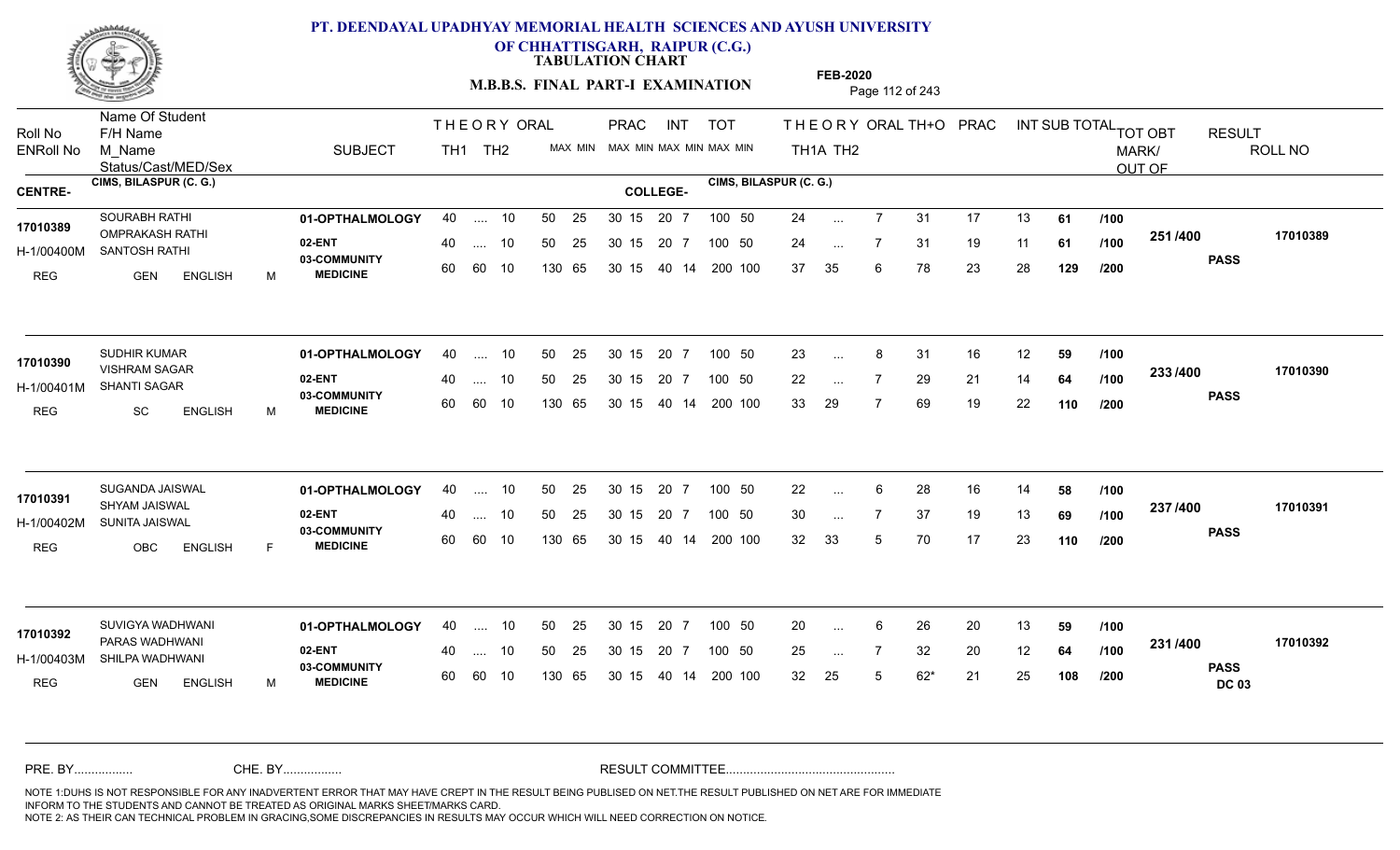

**OF CHHATTISGARH, RAIPUR (C.G.)**

**TABULATION CHART** 

**FEB-2020**

**M.B.B.S. FINAL PART-I EXAMINATION** Page 113 of 243

Status/Cast/MED/Sex Name Of Student Roll No F/H Name M\_Name SUBJECT PRAC INT TOT THEORYORALTH+O PRAC INT TH<sub>1</sub>A TH<sub>2</sub> ORAL TH+ODPRACD INT SUB TOTAL <sub>TOT OBT</sub> RESULT ROLL NO MARK/ OUT OF ENRoll No M Name  $\,$  SUBJECT TH1 TH2 MAX MIN MAX MIN MAX MIN MAX MIN TH1A TH2 **CIMS, BILASPUR (C. G.) CIMS, BILASPUR (C. G.) CENTRE- COLLEGE-**THE ORY ORAL PRAC INT TH<sub>1</sub> TH<sub>2</sub> PRAC **01-OPTHALMOLOGY** SWARNIMA SINGH 40 .... 10 30 15 20 7 **02-ENT** 03-COMMUNITY 60  **MEDICINE** H-1/00404M SARITA SINGH 22 30 88 G M SINGH REG GEN ENGLISH F 29 ... 6 35 19 14 **68 /100** 24 ... 8 32 22 10 **64 /100 <sup>2017</sup> 700** 36 30 6 72 21 26 **119 251 PASS /400 17010393** .... 10 50 25 60 60 10 50 25 30 15 130 65 30 15 40 14 200 100 20 7 100 50 50 25 30 15 20 7 100 50 29 ... **17010393** SWARNIMA SINGH ... ... **/100 /100 /200 01-OPTHALMOLOGY** TANYA VERMA 40 .... 10 30 15 20 7 **02-ENT** 03-COMMUNITY 60 **MEDICINE** 60 60 10 H-1/00405M MEERA VERMA HARI PRASAD VERMA **17010394** REG OBC ENGLISH F 27 ... 8 35 20 14 **69** /**100** 24 ... 8 32 19 11 **62 /100 <sup>2017</sup> 700** 39 28 5 72 20 28 **120 251 PASS /400 17010394** .... 10 50 25 130 65 30 15 20 7 130 65 30 15 40 14 200 100 30 15 20 7 100 50 50 25 30 15 20 7 100 50 27 ... 8 ... ... **/100 /100 /200 01-OPTHALMOLOGY** TARUWER SINGH 40 .... 10 30 15 20 7 **02-ENT** 03-COMMUNITY 60  **MEDICINE** H-1/00406M **17010395** SANGAM RAM KUMAR LEELA DEVI REG ST ENGLISH M 18 ... 7 25 15 12 **52** /**100** 21 ... 7 28 16 10 **54 /100 <del>11</del>777** 42 24 5 71 20 20 **111 217 PASS /400 17010395** .... 10 50 25 60 60 10 50 25 30 15 130 65 30 15 20 7 100 50 40 14 200 100 50 25 30 15 20 7 100 50 18 ... ... ... **/100 /100 /200 01-OPTHALMOLOGY** TITASH PRAMANIK 40 .... 10 30 15 20 7 **02-ENT** 03-COMMUNITY 60 **MEDICINE** 60 60 10 H-1/00407M SHRABANI PRAMANIK 22 SAMUL 17010396 SUBRATA PRAMANIK **17010396** REG GEN ENGLISH M 27 ... 6 33 18 13 **64 /100** 21 ... 7 28 19 10 **57 /100 <sup>2047</sup> 1** 38 26 5 69 20 24 **113 234 PASS /400 17010396** .... 10 50 25 130 65 30 15 20 7 130 65 30 15 30 15 20 7 100 50 40 14 200 100 50 25 30 15 20 7 100 50 27 ... ... ... **/100 /100 /200** NOTE 1:DUHS IS NOT RESPONSIBLE FOR ANY INADVERTENT ERROR THAT MAY HAVE CREPT IN THE RESULT BEING PUBLISED ON NET.THE RESULT PUBLISHED ON NET ARE FOR IMMEDIATE INFORM TO THE STUDENTS AND CANNOT BE TREATED AS ORIGINAL MARKS SHEET/MARKS CARD. CHE. BY WAREL BY WARE AND THE AVEC THE AVEC THE THE RESULT COMMITTEE AND MULTIME MOTE 1:DUHS IS NOT RESPONSIBLE FOR ANY INADVERTENT ERROR THAT MAY HAVE CREPT IN THE RESULT BEING PUBLISED ON NET.THE RESULT PUBLISHED ON NET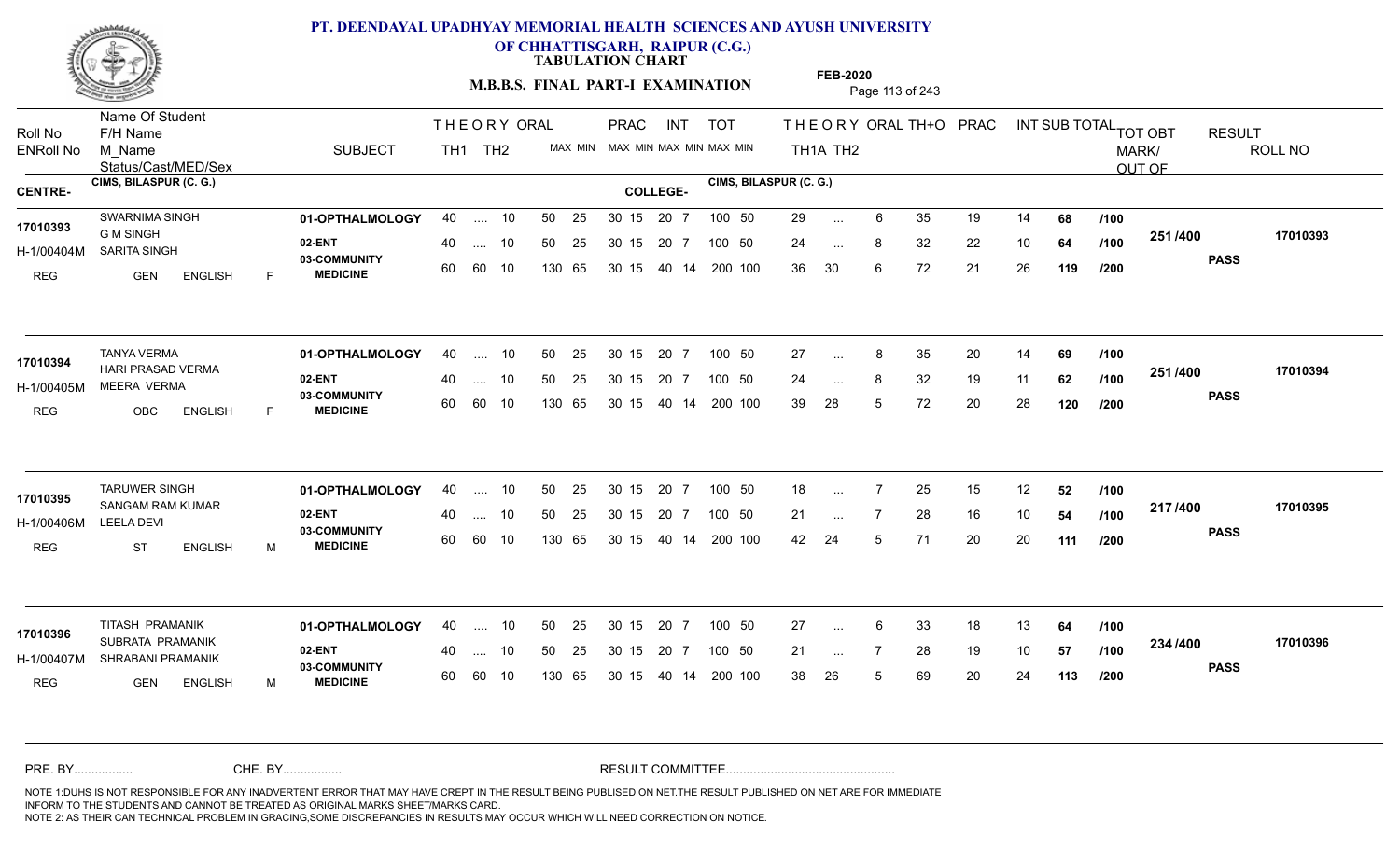

**OF CHHATTISGARH, RAIPUR (C.G.)**

**TABULATION CHART** 

**M.B.B.S. FINAL PART-I EXAMINATION** Page 114 of 243

Status/Cast/MED/Sex Name Of Student Roll No F/H Name M\_Name SUBJECT PRAC INT TOT THEORYORALTH+O PRAC INT TH<sub>1</sub>A TH<sub>2</sub> ORAL TH+ODPRACD INT SUB TOTAL <sub>TOT OBT</sub> RESULT ROLL NO MARK/ OUT OF ENRoll No M Name  $\,$  SUBJECT TH1 TH2 MAX MIN MAX MIN MAX MIN MAX MIN TH1A TH2 **CIMS, BILASPUR (C. G.) CIMS, BILASPUR (C. G.) CENTRE- COLLEGE-**THE ORY ORAL PRAC INT TH<sub>1</sub> TH<sub>2</sub> PRAC **01-OPTHALMOLOGY** TOYESH CHANDRAKAR 40 .... 10 30 15 20 7 **02-ENT** 03-COMMUNITY 60  **MEDICINE** H-1/00408M MUKTA CHANDRAKAR **ANG TAN-1** 17010397 KISHAN LAL CHANDRAKAR REG OBC ENGLISH M 25 ... 6 31 18 13 **62** /**100** 22 ... 9 31 18 10 **59 /100 <sup>2017</sup> 700** 33 29 5 67 19 24 **110 231 PASS /400 17010397** .... 10 50 25 60 60 10 50 25 30 15 130 65 30 15 20 7 100 50 40 14 200 100 50 25 30 15 20 7 100 50 25 ... ... ... **/100 /100 /200 01-OPTHALMOLOGY** UMANG BOTHRA 40 .... 10 30 15 20 7 **02-ENT** 03-COMMUNITY 60  **MEDICINE** H-1/00409M MAHENDRA BOTHRA **17010398** SUMAN DEVI REG GEN ENGLISH M 22 ... 5 27 17 12 **56 /100** 19 ... 7 26 19 10 **55 /100 <del>1</del>107400** 34 25 5 64\* 18 23 **105 216 PASS VCG 01 /400 17010398** .... 10 50 25 60 60 10 30 15 20 7 130 65 30 15 40 14 200 100 30 15 20 7 100 50 50 25 30 15 20 7 100 50 22 ... 5 ... 5 ... **/100 /100 /200 01-OPTHALMOLOGY** VAIBHAV KHANDELWAL 40 .... 10 30 15 20 7 **02-ENT** 03-COMMUNITY 60  **MEDICINE** H-1/00410M BEENA KHANDELWAL 22 BM VIVEK KHANDELWAL **17010399** REG GEN ENGLISH M 25 7 32 20 13 **65** 25 ... 8 33 22 10 **65 /100 <sup>2007</sup> 700** 32 25 4 61\* 20 24 **105 235 PASS DC 04 /400 17010399** .... 10 50 25 30 15 60 60 10 20 7 130 65 30 15 30 15 20 7 100 50 40 14 200 100 50 25 30 15 20 7 100 50 25 ... 7 ... ... **/100 /100 /200 01-OPTHALMOLOGY** VAIBHAV THAKUR 40 .... 10 30 15 20 7 **02-ENT** 03-COMMUNITY 60 **MEDICINE** 60 60 10 H-1/00411M DAMYANTIN THAKUR 17010400<br>ARJUN SINGH THAKUR REG ST ENGLISH M 23 ... 5 28 16 12 **56 /100** 22 ... 7 29 18 10 **57 /100 <sup>2137400</sup>** 28 26 4 58\* 18 24 **100 213 FAIL 17010400 /400** Re- COMMUNITY MEDICINE .... 10 50 25 130 65 30 15 20 7 130 65 30 15 30 15 20 7 100 50 40 14 200 100 50 25 30 15 20 7 100 50 23 ... 5 ... 5 ... **/100 /100 /200** NOTE 1:DUHS IS NOT RESPONSIBLE FOR ANY INADVERTENT ERROR THAT MAY HAVE CREPT IN THE RESULT BEING PUBLISED ON NET.THE RESULT PUBLISHED ON NET ARE FOR IMMEDIATE INFORM TO THE STUDENTS AND CANNOT BE TREATED AS ORIGINAL MARKS SHEET/MARKS CARD. CHE. BY WAREL BY WARE AND THE AVEC THE AVEC THE THE RESULT COMMITTEE AND MULTIME MOTE 1:DUHS IS NOT RESPONSIBLE FOR ANY INADVERTENT ERROR THAT MAY HAVE CREPT IN THE RESULT BEING PUBLISED ON NET.THE RESULT PUBLISHED ON NET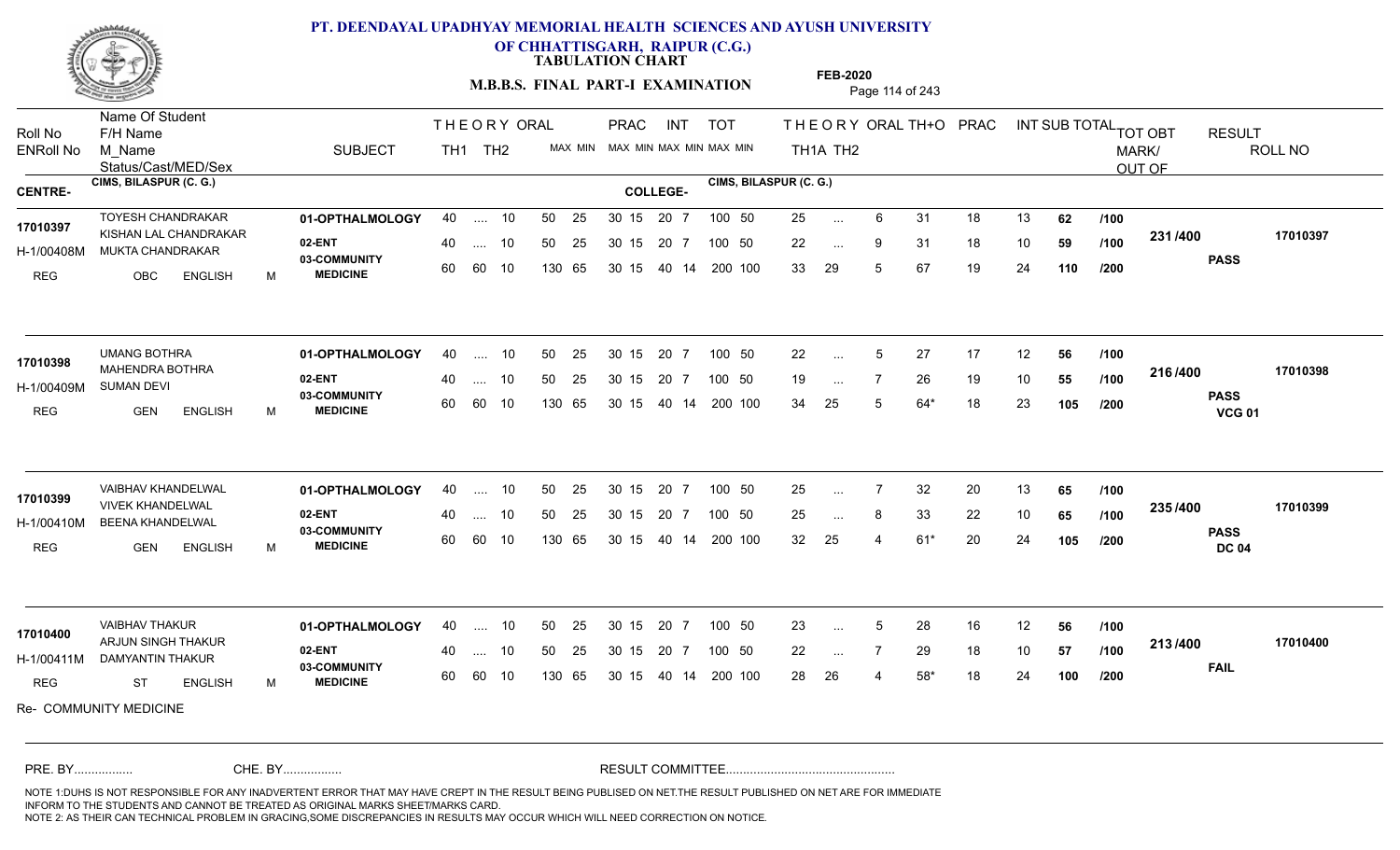

**OF CHHATTISGARH, RAIPUR (C.G.)**

**TABULATION CHART** 

**FEB-2020**

**M.B.B.S. FINAL PART-I EXAMINATION** Page 115 of 243

Status/Cast/MED/Sex Name Of Student Roll No F/H Name M\_Name SUBJECT PRAC INT TOT THEORYORALTH+O PRAC INT TH<sub>1</sub>A TH<sub>2</sub> ORAL TH+ODPRACD INT SUB TOTAL <sub>TOT OBT</sub> RESULT ROLL NO MARK/ OUT OF ENRoll No M Name  $\,$  SUBJECT TH1 TH2 MAX MIN MAX MIN MAX MIN MAX MIN TH1A TH2 **CIMS, BILASPUR (C. G.) CIMS, BILASPUR (C. G.) CENTRE- COLLEGE-**THE ORY ORAL PRAC INT TH<sub>1</sub> TH<sub>2</sub> PRAC **01-OPTHALMOLOGY** VEENA HARMUKH 40 .... 10 30 15 20 7 **02-ENT** 03-COMMUNITY 60  **MEDICINE** H-1/00412M PURNIMA HARMUKH (2) COMMUNI 17010401 NANDURAM HARMUKH REG OBC ENGLISH F 27 ... 6 33 20 13 **66 /100** 20 7 27 20 10 **57** 37 30 5 72 22 26 **120 243 PASS /400 17010401** .... 10 50 25 60 60 10 50 25 30 15 130 65 30 15 40 14 200 100 20 7 100 50 50 25 30 15 20 7 100 50 27 ... ... ... **/100 /100 /200 01-OPTHALMOLOGY** VIKAS BHASKAR 40 .... 10 30 15 20 7 **02-ENT** 03-COMMUNITY 60  **MEDICINE** H-1/00414M KANHAI RAM BHASKAR **17010402** SUSHMA REG SC ENGLISH M 31 ... 7 38 17 14 **69** /**100** 23 ... 7 30 20 11 **61 /100 <sup>244 /</sup>\*00** 40 26 5 71 18 25 **114 244 PASS /400 17010402** .... 10 50 25 60 60 10 30 15 20 7 130 65 30 15 40 14 200 100 30 15 20 7 100 50 50 25 30 15 20 7 100 50 31 ... ... ... **/100 /100 /200 01-OPTHALMOLOGY** VINITA MIRTHA MIRJHA 40 .... 10 30 15 20 7 **02-ENT** 03-COMMUNITY 60  **MEDICINE** H-1/00415M GAYATRI MIRJHA ARJUN LAL MIRTHA MIRJHA **17010403** REG SC ENGLISH F 30 6 36 20 14 **70** 28 ... 7 35 20 11 **66 /100 <sup>204</sup> /\*00** 39 30 5 74 18 26 **118 254 PASS /400 17010403** .... 10 50 25 30 15 60 60 10 20 7 130 65 30 15 30 15 20 7 100 50 40 14 200 100 50 25 30 15 20 7 100 50 30 ... 6 ... **/100 /100 /200 01-OPTHALMOLOGY** WARISH KUMAR SAHU 40 .... 10 30 15 20 7 **02-ENT** 03-COMMUNITY 60  **MEDICINE** H-1/00416M HEMLATA SAHU NAND KUMAR SAHU **17010404** REG OBC ENGLISH M 13 4 17\* 10\* 12 **39\*** 11 6 17\* 17 10 **44\*** 29 20 4 53\* 16 18 **87\* 170 FAIL 17010404 /400** Re-OPTHALMOLOGY ENT COMMUNITY MEDICINE .... 10 50 25 60 60 10 50 25 30 15 130 65 30 15 20 7 100 50 40 14 200 100 50 25 30 15 20 7 100 50 13 ... 4 ... ... 6 **/100 /100 /200** NOTE 1:DUHS IS NOT RESPONSIBLE FOR ANY INADVERTENT ERROR THAT MAY HAVE CREPT IN THE RESULT BEING PUBLISED ON NET.THE RESULT PUBLISHED ON NET ARE FOR IMMEDIATE INFORM TO THE STUDENTS AND CANNOT BE TREATED AS ORIGINAL MARKS SHEET/MARKS CARD. CHE. BY WAREL BY WARE AND THE AVEC THE AVEC THE THE RESULT COMMITTEE AND MULTIME MOTE 1:DUHS IS NOT RESPONSIBLE FOR ANY INADVERTENT ERROR THAT MAY HAVE CREPT IN THE RESULT BEING PUBLISED ON NET.THE RESULT PUBLISHED ON NET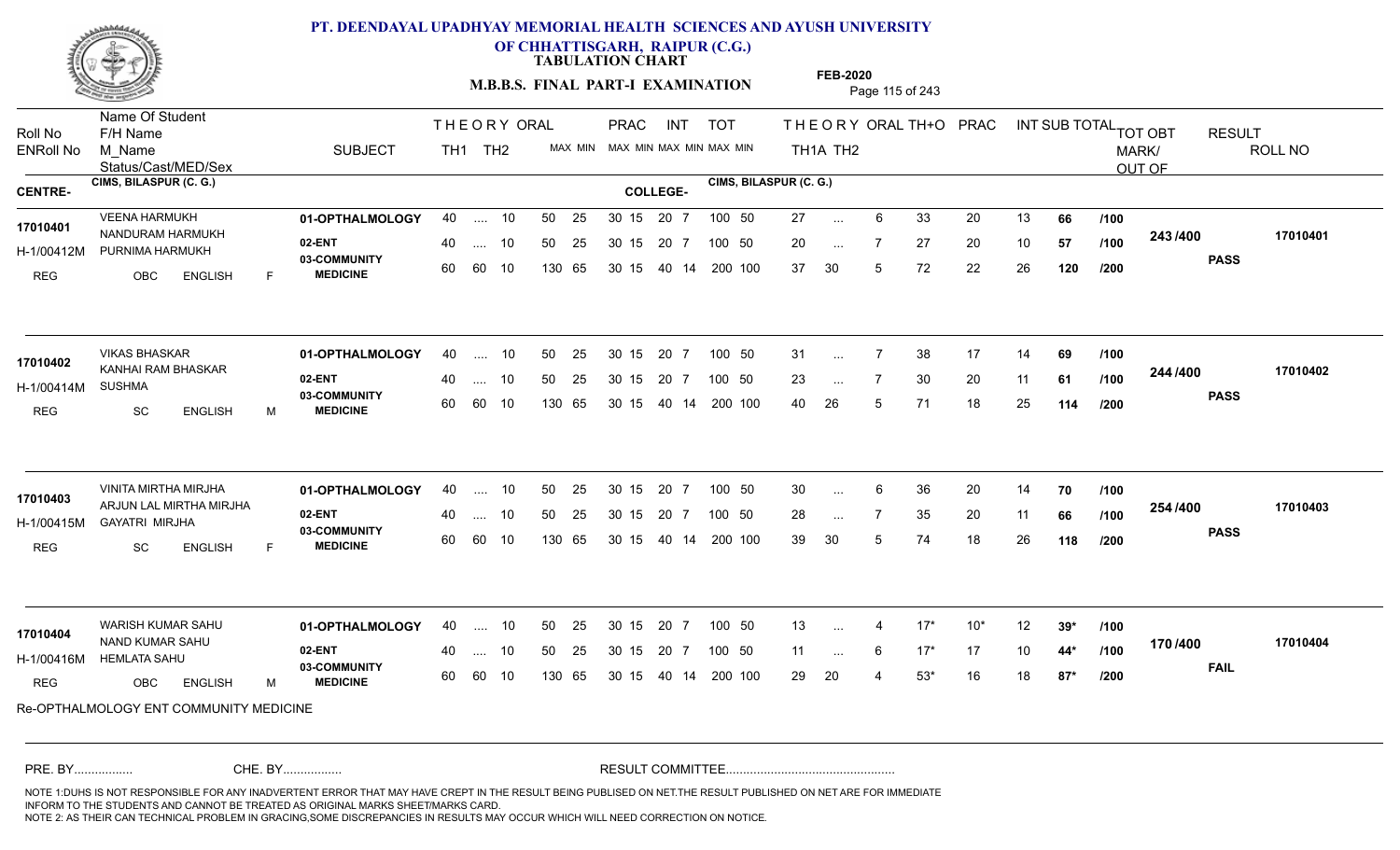

**OF CHHATTISGARH, RAIPUR (C.G.)**

**TABULATION CHART** 

**M.B.B.S. FINAL PART-I EXAMINATION** Page 116 of 243

Status/Cast/MED/Sex Name Of Student Roll No F/H Name M\_Name SUBJECT PRAC INT TOT THEORYORALTH+O PRAC INT TH<sub>1</sub>A TH<sub>2</sub> ORAL TH+ODPRACD INT SUB TOTAL <sub>TOT OBT</sub> RESULT ROLL NO MARK/ OUT OF ENRoll No M Name  $\,$  SUBJECT TH1 TH2 MAX MIN MAX MIN MAX MIN MAX MIN TH1A TH2 **CIMS, BILASPUR (C. G.) CIMS, BILASPUR (C. G.) CENTRE- COLLEGE-**THE ORY ORAL PRAC INT TH<sub>1</sub> TH<sub>2</sub> PRAC **01-OPTHALMOLOGY** YAMINI KANGE 40 .... 10 30 15 20 7 **02-ENT** 03-COMMUNITY 60  **MEDICINE** H-1/00417M DAMYANTI KANGE 17010405 BALDURAM KANGE **17010405** REG ST ENGLISH F 25 ... 5 30 18 13 **61 /100** 21 ... 7 28 19 10 **57 /100 <sup>22=11=00</sup>** 32 27 4 63\* 20 23 **106 224 PASS DC 02 /400 17010405** .... 10 50 25 60 60 10 50 25 30 15 130 65 30 15 40 14 200 100 20 7 100 50 50 25 30 15 20 7 100 50 25 ... ... ... **/100 /100 /200 01-OPTHALMOLOGY 02-ENT** 03-COMMUNITY 60  **MEDICINE** H-1/00418M FULMATI PAIKRA 17010406 PURAN CHANDRA PAIKRA REG ST ENGLISH M 12 3 15\* 12\* 12 **39\*** 17 ... 5 22<sup>\*</sup> 18 10 **50 /100 1101<del>-1</del>00** 33 19 4 56\* 17 16 **89\* 178 FAIL 17010406 /400** Re-OPTHALMOLOGY ENT COMMUNITY MEDICINE YOGENDRA KUMAR PAIKRA **40 11-OPTHALMOLOGY** 40 .... 10 50 25 30 15 20 7 100 50 12 .... 10 50 25 60 60 10 30 15 20 7 130 65 30 15 40 14 200 100 30 15 20 7 100 50 30 15 20 7 100 50 12 ... ... ... 5 **/100 /100 /200 YOGESHWAR <b>01-OPTHALMOLOGY** 40 .... 10 50 25 30 15 20 7 100 50 16 **02-ENT** 03-COMMUNITY 60  **MEDICINE** H-1/00419M BUDHRAM PARWATI REG SC ENGLISH M 16 3 19\* 12\* 12 **43\*** 23 ... 5 28 17 10 **55 /100 <sup>1007+00</sup>** 26 21 4 51\* 16 21 **88\* 186 FAIL 17010407 /400** Re-OPTHALMOLOGY COMMUNITY MEDICINE .... 10 50 25 30 15 60 60 10 20 7 130 65 30 15 30 15 20 7 100 50 40 14 200 100 50 25 30 15 20 7 100 50 16 ... 3 **17010407 17010407** ... 3 ... 5 **/100 /100 /200 01-OPTHALMOLOGY** 40 .... 10 50 25 30 15 20 7 100 50 31 **02-ENT** 03-COMMUNITY 60 **MEDICINE** 60 60 10 H-1/00420M SHARDA PANDRE 17010408<br>
TULARAM PANDRE REG ST ENGLISH F 31 7 38 20 14 **72** 31 ... 7 38 20 10 **68 /100 <sup>2-10</sup> /\*UV** 36 28 4 68 16 24 **108 248 PASS /400 17010408** .... 10 50 25 130 65 30 15 20 7 130 65 30 15 30 15 20 7 100 50 40 14 200 100 50 25 30 15 20 7 100 50 31 ... ... ... **/100 /100 /200** NOTE 1:DUHS IS NOT RESPONSIBLE FOR ANY INADVERTENT ERROR THAT MAY HAVE CREPT IN THE RESULT BEING PUBLISED ON NET.THE RESULT PUBLISHED ON NET ARE FOR IMMEDIATE INFORM TO THE STUDENTS AND CANNOT BE TREATED AS ORIGINAL MARKS SHEET/MARKS CARD. CHE. BY WAREL BY WARE AND THE AVEC THE AVEC THE THE RESULT COMMITTEE AND MULTIME MOTE 1:DUHS IS NOT RESPONSIBLE FOR ANY INADVERTENT ERROR THAT MAY HAVE CREPT IN THE RESULT BEING PUBLISED ON NET.THE RESULT PUBLISHED ON NET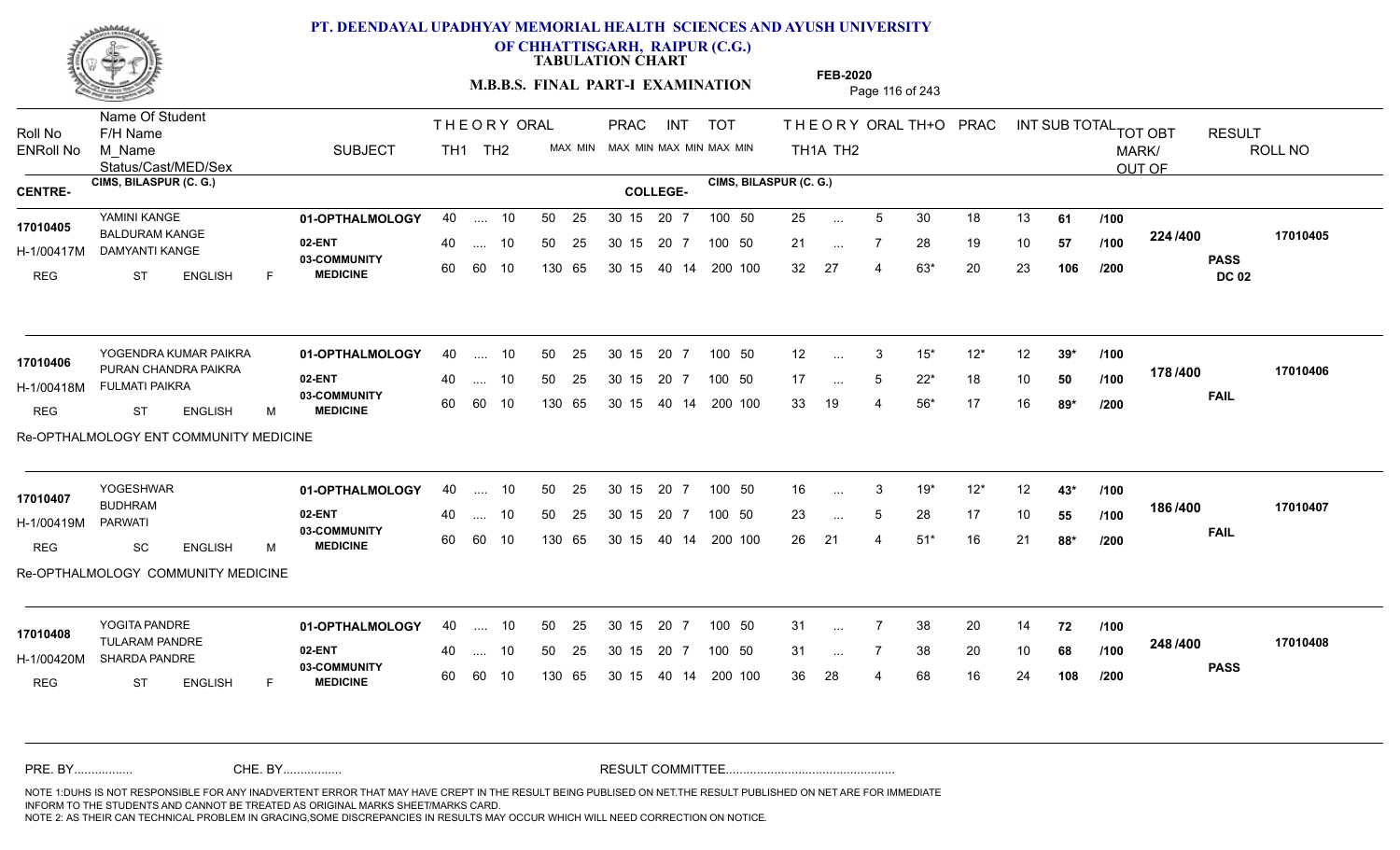

**OF CHHATTISGARH, RAIPUR (C.G.)**

**TABULATION CHART** 

**M.B.B.S. FINAL PART-I EXAMINATION** Page 117 of 243

Status/Cast/MED/Sex Name Of Student Roll No F/H Name M\_Name SUBJECT PRAC INT TOT THEORYORALTH+O PRAC INT TH<sub>1</sub>A TH<sub>2</sub> ORAL TH+ODPRACD INT SUB TOTAL <sub>TOT OBT</sub> RESULT ROLL NO MARK/ OUT OF ENRoll No M Name  $\,$  SUBJECT TH1 TH2 MAX MIN MAX MIN MAX MIN MAX MIN TH1A TH2 **CIMS, BILASPUR (C. G.) CIMS, BILASPUR (C. G.) CENTRE- COLLEGE-**THE ORY ORAL PRAC INT TH<sub>1</sub> TH<sub>2</sub> PRAC **01-OPTHALMOLOGY** ANKITA PANDEY 40 .... 10 30 15 20 7 **02-ENT 03-COMMUNITY MEDICINE** H-/00288 PRABHA PANDEY 17011131 RAMLAKHAN PANDEY<br>
RAMLAKHAN PANDEY REG **GEN ENGLISH** F 20 3 23\* 12\* 12 **47\*** 23 ... 7 30 20 10 **60 /100 <sup>2007–00</sup>** 27 24 4 55\* 18 20 **93\* 200 FAIL 17011131 /400** Re-OPTHALMOLOGY COMMUNITY MEDICINE .... 10 50 25 60 60 10 50 25 30 15 130 65 30 15 40 14 200 100 20 7 100 50 50 25 30 15 20 7 100 50 20 ... ... ... **/100 /100 /200 01-OPTHALMOLOGY** PRIYANKA GENDRE 40 .... 10 30 15 20 7 **02-ENT** 03-COMMUNITY 60  **MEDICINE** H-1/00361M AASHA GENDRE 17011132 KHOWARAM GENDRE REG SC ENGLISH F 18 ... 5 23<sup>\*</sup> 15 12 **50 /100** 20 ... 5 25 20 10 **55 /100 <sup>2007</sup> 700** 33 25 4 62\* 18 18 **98\* 203 FAIL 17011132 /400** Re-OPTHALMOLOGY COMMUNITY MEDICINE .... 10 50 25 60 60 10 30 15 20 7 130 65 30 15 40 14 200 100 30 15 20 7 100 50 50 25 30 15 20 7 100 50 18 ... 5 ... 5 ... 5 **/100 /100 /200** SANTOSH SINGH ARMO **01-OPTHALMOLOGY** 40 .... 10 50 25 30 15 20 7 100 50 21 **02-ENT** 03-COMMUNITY 60  **MEDICINE** H-1/00382M INDAL SINGH MUNNI BAI REG ST ENGLISH M 21 ... 6 27 15 12 **54 /100** 20 7 27 20 10 **57** 33 26 4 63\* 17 18 **98\* 209 FAIL 17011133 /400** Re- COMMUNITY MEDICINE .... 10 50 25 30 15 60 60 10 20 7 130 65 30 15 30 15 20 7 100 50 40 14 200 100 50 25 30 15 20 7 100 50 21 ... 6 **17011133** SANTOSH SINGH ARMO ... ... **/100 /100 /200 01-OPTHALMOLOGY** SHRUTI KANWAR 40 .... 10 30 15 20 7 **02-ENT** 03-COMMUNITY 60  **MEDICINE** H-1/00395M SHYAMLA KANWAR 17011134 KARAM SINGH KANWAR REG ST ENGLISH F 20 4 24\* 12\* 12 **48\*** 18 ... 6 24\* 19 10 **53 /100 13+1+00** 28 25 3 56\* 19 18 **93\* 194 FAIL 17011134 /400** Re-OPTHALMOLOGY ENT COMMUNITY MEDICINE .... 10 50 25 60 60 10 50 25 30 15 130 65 30 15 20 7 100 50 40 14 200 100 50 25 30 15 20 7 100 50 20 ... 4 ... ... **/100 /100 /200** NOTE 1:DUHS IS NOT RESPONSIBLE FOR ANY INADVERTENT ERROR THAT MAY HAVE CREPT IN THE RESULT BEING PUBLISED ON NET.THE RESULT PUBLISHED ON NET ARE FOR IMMEDIATE INFORM TO THE STUDENTS AND CANNOT BE TREATED AS ORIGINAL MARKS SHEET/MARKS CARD. CHE. BY WAREL BY WARE AND THE AVEC THE AVEC THE THE RESULT COMMITTEE AND MULTIME MOTE 1:DUHS IS NOT RESPONSIBLE FOR ANY INADVERTENT ERROR THAT MAY HAVE CREPT IN THE RESULT BEING PUBLISED ON NET.THE RESULT PUBLISHED ON NET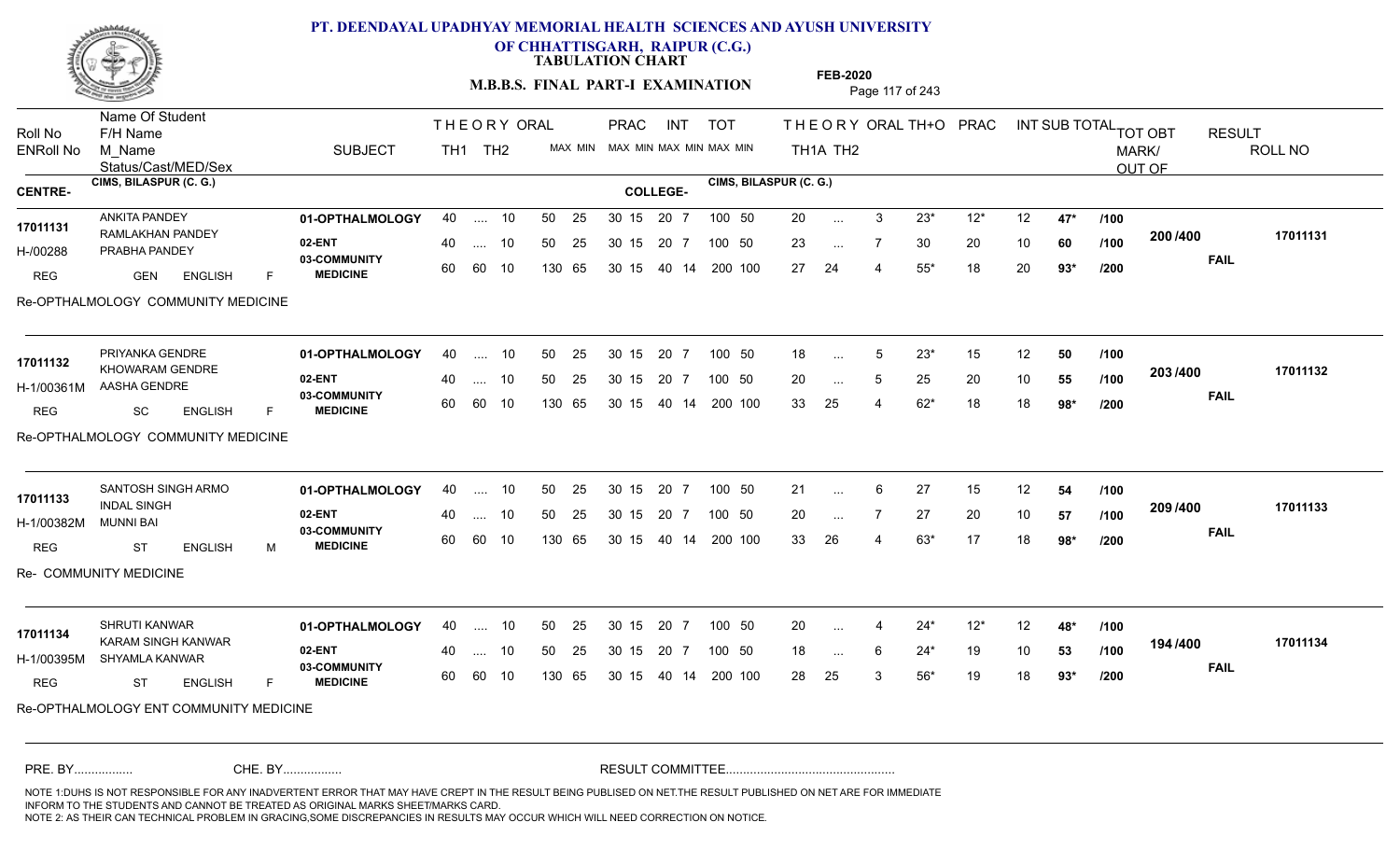

**OF CHHATTISGARH, RAIPUR (C.G.)**

**TABULATION CHART** 

**M.B.B.S. FINAL PART-I EXAMINATION** Page 118 of 243

Status/Cast/MED/Sex Name Of Student Roll No F/H Name M\_Name SUBJECT PRAC INT TOT THEORYORALTH+O PRAC INT TH<sub>1</sub>A TH<sub>2</sub> ORAL TH+ODPRACD INT SUB TOTAL <sub>TOT OBT</sub> RESULT ROLL NO MARK/ OUT OF ENRoll No M Name  $\,$  SUBJECT TH1 TH2 MAX MIN MAX MIN MAX MIN MAX MIN TH1A TH2 GOVT. MEDICAL COLLEGE, AMBIKAPUR(C.G.) **A COLLEGE AMBIKAPUR(C.G.) GOVT. MEDICAL COLLEGE, AMBIKAPUR(C.G.)** THE ORY ORAL PRAC INT TH<sub>1</sub> TH<sub>2</sub> PRAC **01-OPTHALMOLOGY 02-ENT** 03-COMMUNITY 60  **MEDICINE** H-1/00571M ANNU UPADHYAY 17010665 HIMANSHU SHEKHAR UPADHYAY <sub>aarta</sub> u REG GEN ENGLISH M 25 ... 6 31 16 14 **61 /100** 22 ... 7 29 17 14 **60** /**100 <sup>237 /400</mark>**</sup> 33 35 6 74 23 19 **116 237 PASS /400 17010665** AADARSH AVANESH UPADHYAY 40 .... 10 30 15 20 7 40 .... 10 50 25 30 15 60 60 10 130 65 30 15 40 14 200 100 20 7 100 50 30 15 20 7 100 50 25 ... ... ... **/100 /100 /200 01-OPTHALMOLOGY** ABIRAMI RAVIDAAS 40 .... 10 30 15 20 7 **02-ENT** 03-COMMUNITY 60  **MEDICINE** H-1/00572M R.VIJAYASU DHARMINI A.S. RAVIDAAS REG GEN ENGLISH F 32 10 42 21 17 **80 /100** 26 ... 8 34 21 17 **72 /100 <sup>3017400</sup>** 44 36 8 88 27 34 **149 301 PASS /400 17010666** 40 .... 10 50 25 30 15 60 60 10 130 65 30 15 40 14 200 100 20 7 100 50 50 25 30 15 20 7 100 50 32 ... 10 42 21 17 **80 /100** D **17010666** ... 10 ... **/100 /200 01-OPTHALMOLOGY** ABHISHEK NIKUNJ 40 .... 10 30 15 20 7 **02-ENT** 03-COMMUNITY 60  **MEDICINE** H-1/00573M JAGARMATI BHAGAT **1999 - 1999** KURSU RAM NIKUNJ **17010667** REG ST ENGLISH M 21 ... 5 26 17 14 **57 /100** 20 ... 7 27 17 14 **58 /100 <sup>1997</sup> 400** 25 17 6 48\* 18 18 **84\* 199 FAIL 17010667 /400** Re- COMMUNITY MEDICINE 40 .... 10 50 25 30 15 60 60 10 130 65 30 15 40 14 200 100 20 7 100 50 50 25 30 15 20 7 100 50 21 ... ... ... **/100 /100 /200 01-OPTHALMOLOGY 02-ENT** 03-COMMUNITY 60  **MEDICINE** H-1/00574M MAZERY PRAKASH H K PRAKASH REG ST ENGLISH M 29 ... 5 34 15 15 **64 /100** 24 7 31 17 14 **62** 39 36 6 81 20 17 **118 244 PASS /400 17010668** AISHWARYA KUMAR PRAKASH 40 .... 10 30 15 20 7 40 .... 10 50 25 30 15 60 60 10 130 65 30 15 20 7 100 50 40 14 200 100 50 25 100 50 **17010668** ... ... **/100 /100 /200** NOTE 1:DUHS IS NOT RESPONSIBLE FOR ANY INADVERTENT ERROR THAT MAY HAVE CREPT IN THE RESULT BEING PUBLISED ON NET.THE RESULT PUBLISHED ON NET ARE FOR IMMEDIATE INFORM TO THE STUDENTS AND CANNOT BE TREATED AS ORIGINAL MARKS SHEET/MARKS CARD. CHE. BY WAREL BY WARE AND THE AVEC THE AVEC THE THE RESULT COMMITTEE AND MULTIME MOTE 1:DUHS IS NOT RESPONSIBLE FOR ANY INADVERTENT ERROR THAT MAY HAVE CREPT IN THE RESULT BEING PUBLISED ON NET.THE RESULT PUBLISHED ON NET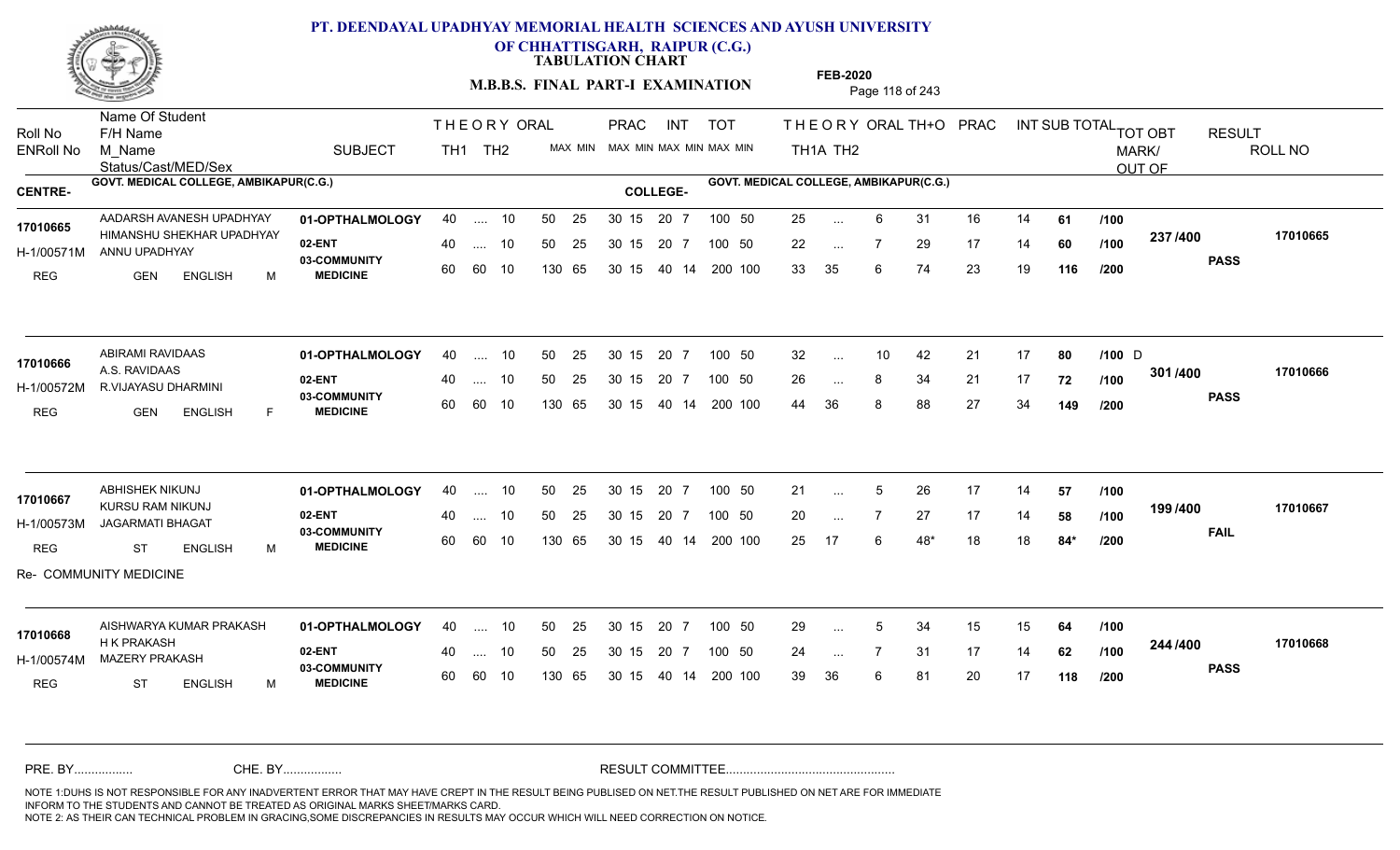

**OF CHHATTISGARH, RAIPUR (C.G.)**

**TABULATION CHART** 

**M.B.B.S. FINAL PART-I EXAMINATION** Page 119 of 243

Status/Cast/MED/Sex Name Of Student Roll No F/H Name M\_Name SUBJECT TH1 TH2 <sup>MAX\_MIN</sup> N PRAC INT TOT THEORYORALTH+O PRAC INT TH<sub>1</sub>A TH<sub>2</sub> ORAL TH+ODPRACD INT SUB TOTAL <sub>TOT OBT</sub> RESULT ROLL NO MARK/ OUT OF ENRoll No M Name  $\,$  SUBJECT TH1 TH2 MAX MIN MAX MIN MAX MIN MAX MIN TH1A TH2 GOVT. MEDICAL COLLEGE, AMBIKAPUR(C.G.) **A COLLEGE AMBIKAPUR(C.G.) GOVT. MEDICAL COLLEGE, AMBIKAPUR(C.G.)** THE ORY ORAL PRAC INT PRAC **01-OPTHALMOLOGY 02-ENT** 03-COMMUNITY 60  **MEDICINE** H-1/00575M MINAKSHI VISHWAKARMA 17010669 SURESH CHAND VISHWAKARMA REG OBC ENGLISH F 30 7 37 15 16 **68** 30 7 37 19 16 **72** 47 38 7 92 24 27 **143 283 PASS /400 17010669** AKANKSHA VISHWAKARMA 01-OPTHALMOLOGY 40 .... 10 50 25 30 15 20 7 100 50 30 .... 10 50 25 60 60 10 50 25 30 15 130 65 30 15 40 14 200 100 20 7 100 50 100 50 30 ... ... ... **/100 /100 /200 01-OPTHALMOLOGY** AKARSH KUMAR GUPTA 40 .... 10 30 15 20 7 **02-ENT** 03-COMMUNITY 60  **MEDICINE** H-1/00576M SANGEETA GUPTA PARTICLE PROGRAM 17010670 PRADEEP GUPTA **17010670** REG OBC ENGLISH M 32 ... 8 40 18 16 **74 /100** 25 ... 7 32 17 15 **64 /100 <sup>2007</sup> 7** 37 31 6 74 20 21 **115 253 PASS /400 17010670**  $\ldots$  10 50 25 30 15 60 60 10 20 7 130 65 30 15 40 14 200 100 30 15 20 7 100 50 50 25 30 15 20 7 100 50 32 ... 8 ... ... **/100 /100 /200 01-OPTHALMOLOGY** AMISHA TEKAM 40 .... 10 30 15 20 7 **02-ENT** 03-COMMUNITY 60  **MEDICINE** H-1/00577M MANISHA TEKAM ANJOR SINGH TEKAM **17010671** REG ST ENGLISH F 32 7 39 18 16 **73** 30 ... 7 37 18 16 **71 /100 <sup>232</sup> 1** 50 38 7 95 24 29 **148 292 PASS /400 17010671** .... 10 50 25 30 15 60 60 10 20 7 130 65 30 15 30 15 20 7 100 50 40 14 200 100 50 25 30 15 20 7 100 50 32 ... 7 ... ... **/100 /100 /200 01-OPTHALMOLOGY** ANAMIKA NETAM 40 .... 10 30 15 20 7 **02-ENT** 03-COMMUNITY 60 **MEDICINE** 60 60 10 H-1/00578M KACHRU RAM **17010672** RAMATEEN REG ST ENGLISH F 23 7 30 17 16 **63** 25 ... 8 33 17 15 **65 /100 <sup>242 /400</sup>** 31 30 7 68 21 25 **114 242 PASS /400 17010672** 40 .... 10 50 25 130 65 130 65 30 15 30 15 20 7 100 50 40 14 200 100 50 25 30 15 20 7 100 50 23 ... ... ... **/100 /100 /200** NOTE 1:DUHS IS NOT RESPONSIBLE FOR ANY INADVERTENT ERROR THAT MAY HAVE CREPT IN THE RESULT BEING PUBLISED ON NET.THE RESULT PUBLISHED ON NET ARE FOR IMMEDIATE INFORM TO THE STUDENTS AND CANNOT BE TREATED AS ORIGINAL MARKS SHEET/MARKS CARD. CHE. BY WAREL BY WARE AND THE AVEC THE AVEC THE THE RESULT COMMITTEE AND MULTIME MOTE 1:DUHS IS NOT RESPONSIBLE FOR ANY INADVERTENT ERROR THAT MAY HAVE CREPT IN THE RESULT BEING PUBLISED ON NET.THE RESULT PUBLISHED ON NET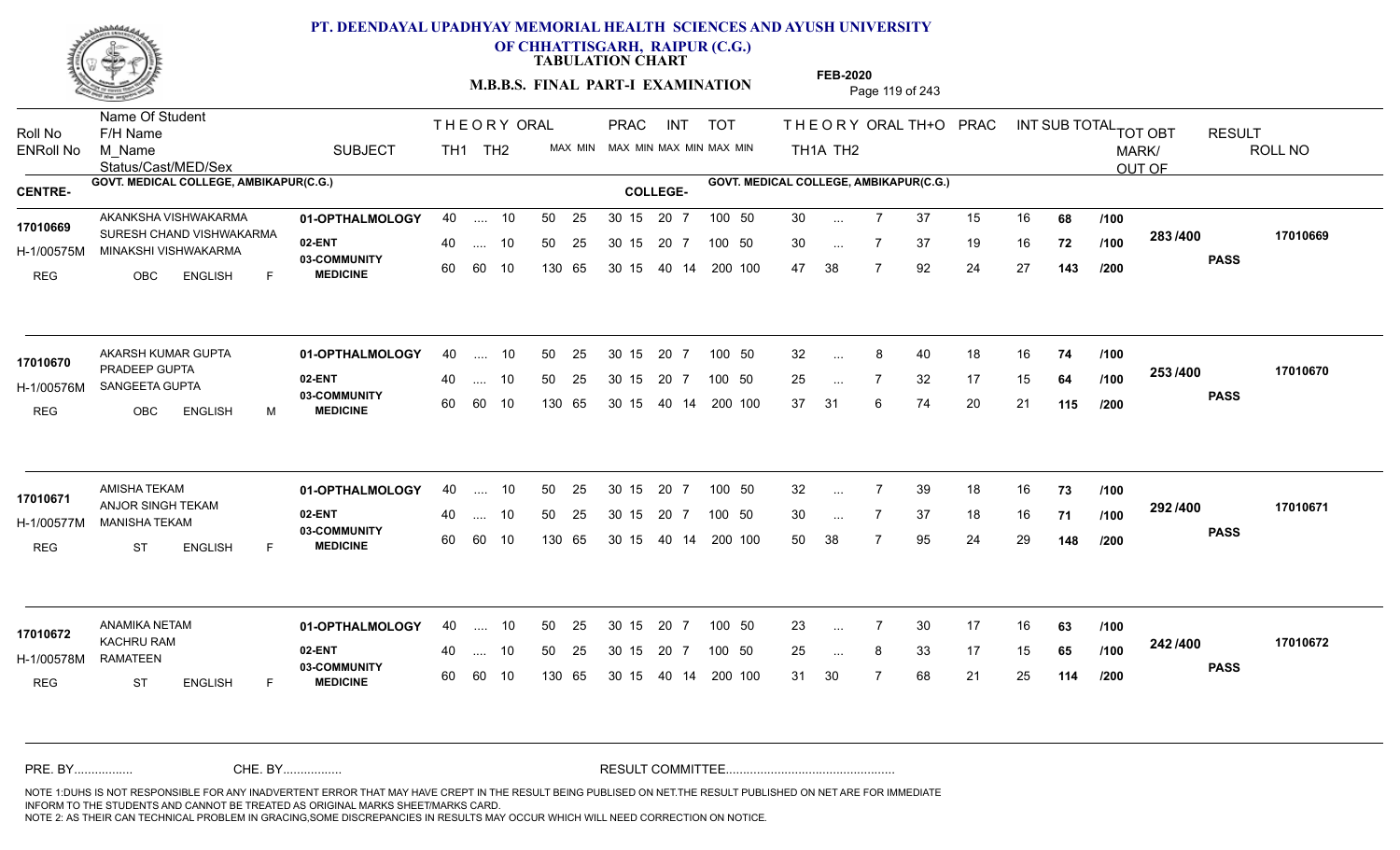

**OF CHHATTISGARH, RAIPUR (C.G.)**

**TABULATION CHART** 

**M.B.B.S. FINAL PART-I EXAMINATION** Page 120 of 243

Status/Cast/MED/Sex Name Of Student Roll No F/H Name M\_Name SUBJECT TH1 TH2 <sup>MAX\_MIN</sup> N PRAC INT TOT THEORYORALTH+O PRAC INT TH<sub>1</sub>A TH<sub>2</sub> ORAL TH+ODPRACD INT SUB TOTAL <sub>TOT OBT</sub> RESULT ROLL NO MARK/ OUT OF ENRoll No M Name  $\,$  SUBJECT TH1 TH2 MAX MIN MAX MIN MAX MIN MAX MIN TH1A TH2 GOVT. MEDICAL COLLEGE, AMBIKAPUR(C.G.) **A COLLEGE AMBIKAPUR(C.G.) GOVT. MEDICAL COLLEGE, AMBIKAPUR(C.G.)** THE ORY ORAL PRAC INT PRAC **01-OPTHALMOLOGY** ANKITA SAHU 40 .... 10 30 15 20 7 **02-ENT** 03-COMMUNITY 60  **MEDICINE** H-1/00579M SUNITI SAHU 17010673 PURUSHOTTAM LAL SAHU REG GEN ENGLISH F 32 7 39 18 16 **73** 26 7 33 19 17 **69** 38 36 6 80 25 27 **132 274 PASS /400 17010673** .... 10 50 25 60 60 10 50 25 30 15 130 65 30 15 40 14 200 100 20 7 100 50 50 25 30 15 20 7 100 50 32 ... ... ... **/100 /100 /200 01-OPTHALMOLOGY** ARADHANA TIRKEY 40 .... 10 30 15 20 7 **02-ENT** 03-COMMUNITY 60 **MEDICINE** 60 60 10 H-1/00580M CLODIA TIRKEY **1999 - 1999** 17010674 REJYUS TIRKEY REG ST ENGLISH F 32 6 38 17 16 **71** 22 ... 7 29 17 16 **62 /100 <sup>2017</sup> 7** 37 30 7 74 20 24 **118 251 PASS /400 17010674**  $\ldots$  10 50 25 30 15 130 65 20 7 130 65 30 15 40 14 200 100 30 15 20 7 100 50 50 25 30 15 20 7 100 50 32 ... ... ... **/100 /100 /200 01-OPTHALMOLOGY** AVINASH AGRAWAL 40 .... 10 30 15 20 7 **02-ENT** 03-COMMUNITY 60  **MEDICINE** H-1/00582M SANDHYA AGRAWAL 22 AG **17010675** R K AGRAWAL REG GEN ENGLISH M 35 ... 7 42 18 16 **76** /1**00** D 24 7 31 16 16 **63** 40 30 8 78 22 29 **129 268 PASS /400 17010675** .... 10 50 25 30 15 60 60 10 20 7 130 65 30 15 30 15 20 7 100 50 40 14 200 100 50 25 30 15 20 7 100 50 35 ... 7 42 18 16 **76 /100** D ... ... **/100 /100 /200 01-OPTHALMOLOGY** AVNISH 40 .... 10 30 15 20 7 **02-ENT** 03-COMMUNITY 60 **MEDICINE** 60 60 10 H-1/00583M RAJINDAR MANJEET REG GEN ENGLISH F 32 7 39 18 16 **73** 28 ... 8 36 16 15 **67 /100 <sup>2007–00</sup>** 36 30 7 73 20 25 **118 258 PASS /400 17010676** 40 .... 10 50 25 130 65 130 65 30 15 30 15 20 7 100 50 40 14 200 100 50 25 30 15 20 7 100 50 32 ... **17010676** AVNISH ... ... **/100 /100 /200** NOTE 1:DUHS IS NOT RESPONSIBLE FOR ANY INADVERTENT ERROR THAT MAY HAVE CREPT IN THE RESULT BEING PUBLISED ON NET.THE RESULT PUBLISHED ON NET ARE FOR IMMEDIATE INFORM TO THE STUDENTS AND CANNOT BE TREATED AS ORIGINAL MARKS SHEET/MARKS CARD. CHE. BY WAREL BY WARE AND THE AVEC THE AVEC THE THE RESULT COMMITTEE AND MULTIME MOTE 1:DUHS IS NOT RESPONSIBLE FOR ANY INADVERTENT ERROR THAT MAY HAVE CREPT IN THE RESULT BEING PUBLISED ON NET.THE RESULT PUBLISHED ON NET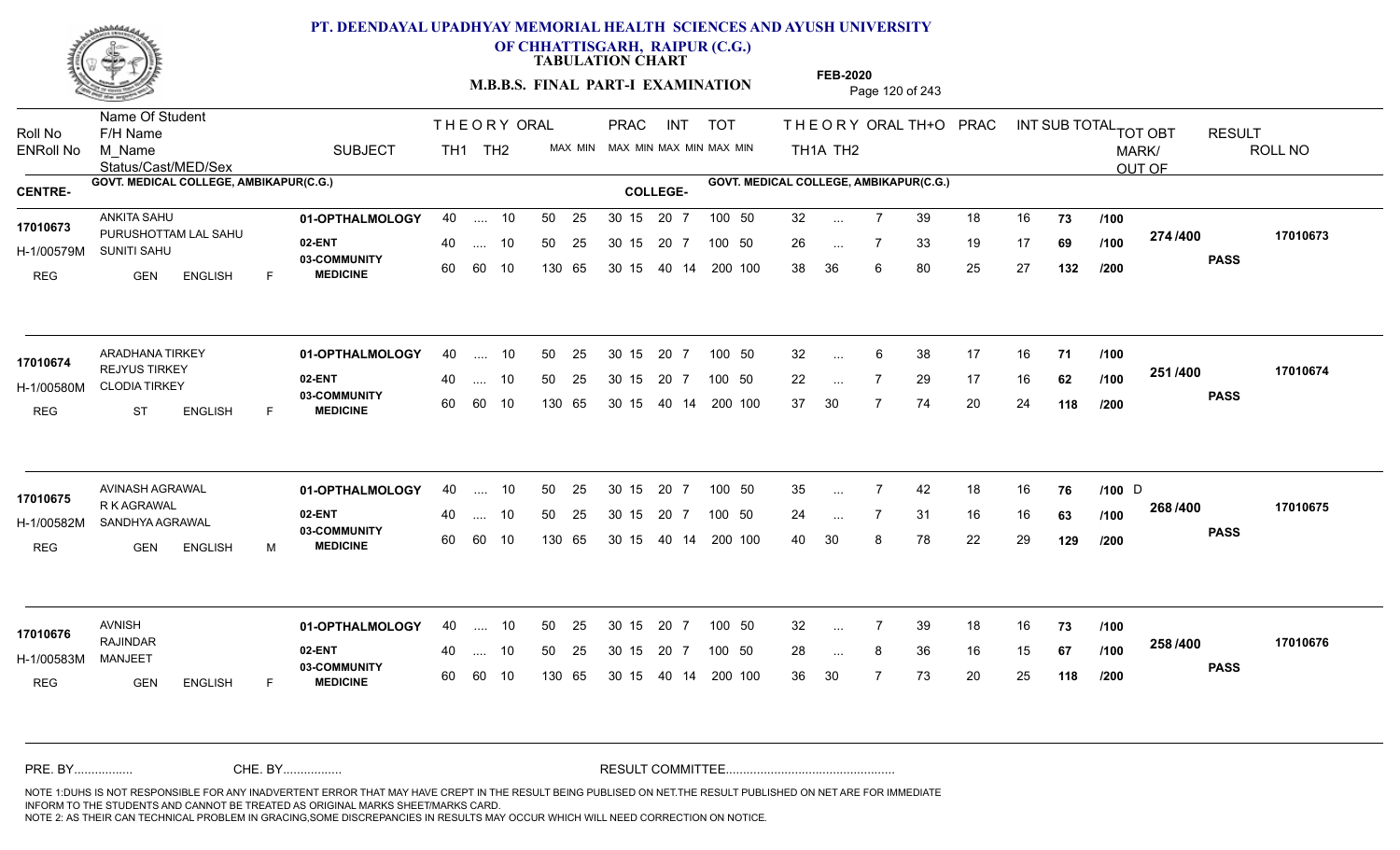

**OF CHHATTISGARH, RAIPUR (C.G.)**

**TABULATION CHART** 

**M.B.B.S. FINAL PART-I EXAMINATION** Page 121 of 243

Status/Cast/MED/Sex Name Of Student Roll No F/H Name M\_Name SUBJECT TH1 TH2 <sup>MAX\_MIN</sup> N PRAC INT TOT THEORYORALTH+O PRAC INT TH<sub>1</sub>A TH<sub>2</sub> ORAL TH+ODPRACD INT SUB TOTAL <sub>TOT OBT</sub> RESULT ROLL NO MARK/ OUT OF ENRoll No M Name  $\,$  SUBJECT TH1 TH2 MAX MIN MAX MIN MAX MIN MAX MIN TH1A TH2 GOVT. MEDICAL COLLEGE, AMBIKAPUR(C.G.) **A COLLEGE AMBIKAPUR(C.G.) GOVT. MEDICAL COLLEGE, AMBIKAPUR(C.G.)** THE ORY ORAL PRAC INT PRAC **01-OPTHALMOLOGY** AYUSHI SHARMA 40 .... 10 30 15 20 7 **02-ENT** 03-COMMUNITY 60  **MEDICINE** H-1/00584M PRATIBHA SHARMA 17010677 MUKESH SHARMA 20 PM REG GEN ENGLISH F 33 7 40 17 16 **73** 30 ... 8 38 19 16 **73 /100 <sup>210/400</sup>** 39 35 7 81 22 29 **132 278 PASS /400 17010677** .... 10 50 25 60 60 10 50 25 30 15 130 65 30 15 40 14 200 100 20 7 100 50 50 25 30 15 20 7 100 50 33 ... ... ... **/100 /100 /200 01-OPTHALMOLOGY** BARKHA AGRAWAL 40 .... 10 30 15 20 7 **02-ENT** 03-COMMUNITY 60 **MEDICINE** 60 60 10 H-1/00585M BABITA AGRAWAL BALKISHAN AGRAWAL **17010678** REG GEN ENGLISH F 31 ... 7 38 17 16 **71 /100** 28 ... 7 35 18 15 **68 /100 <sup>212/400</sup>** 40 35 8 83 22 28 **133 272 PASS /400 17010678**  $\ldots$  10 50 25 30 15 130 65 20 7 130 65 30 15 40 14 200 100 30 15 20 7 100 50 50 25 30 15 20 7 100 50 31 ... ... ... **/100 /100 /200 01-OPTHALMOLOGY** BHAGVAT DONGRE 40 .... 10 30 15 20 7 **02-ENT** 03-COMMUNITY 60  **MEDICINE** H-1/00586M ANJOR BAI DONGRE MOHAR DONGRE **17010679** REG SC ENGLISH M 23 ... 6 29 15 15 **59** /**100** 25 ... 7 32 15 14 **61 /100 <sup>2307-400</sup>** 38 21 7 66 20 24 **110 230 PASS /400 17010679** .... 10 50 25 30 15 60 60 10 20 7 130 65 30 15 30 15 20 7 100 50 40 14 200 100 50 25 30 15 20 7 100 50 23 ... 6 ... ... **/100 /100 /200 01-OPTHALMOLOGY** DAMINI KUMARI 40 .... 10 30 15 20 7 **02-ENT** 03-COMMUNITY 60 **MEDICINE** 60 60 10 H-1/00587M CHAMELI BAI GHANSHYAM REG OBC ENGLISH F 25 6 31 16 16 **63** 26 7 33 18 16 **67** 36 34 6 76 21 25 **122 252 PASS /400 17010680** 40 .... 10 50 25 130 65 130 65 30 15 30 15 20 7 100 50 40 14 200 100 50 25 30 15 20 7 100 50 25 ... **17010680 DAMINI KUMARI** ... ... **/100 /100 /200** NOTE 1:DUHS IS NOT RESPONSIBLE FOR ANY INADVERTENT ERROR THAT MAY HAVE CREPT IN THE RESULT BEING PUBLISED ON NET.THE RESULT PUBLISHED ON NET ARE FOR IMMEDIATE INFORM TO THE STUDENTS AND CANNOT BE TREATED AS ORIGINAL MARKS SHEET/MARKS CARD. CHE. BY WAREL BY WARE AND THE AVEC THE AVEC THE THE RESULT COMMITTEE AND MULTIME MOTE 1:DUHS IS NOT RESPONSIBLE FOR ANY INADVERTENT ERROR THAT MAY HAVE CREPT IN THE RESULT BEING PUBLISED ON NET.THE RESULT PUBLISHED ON NET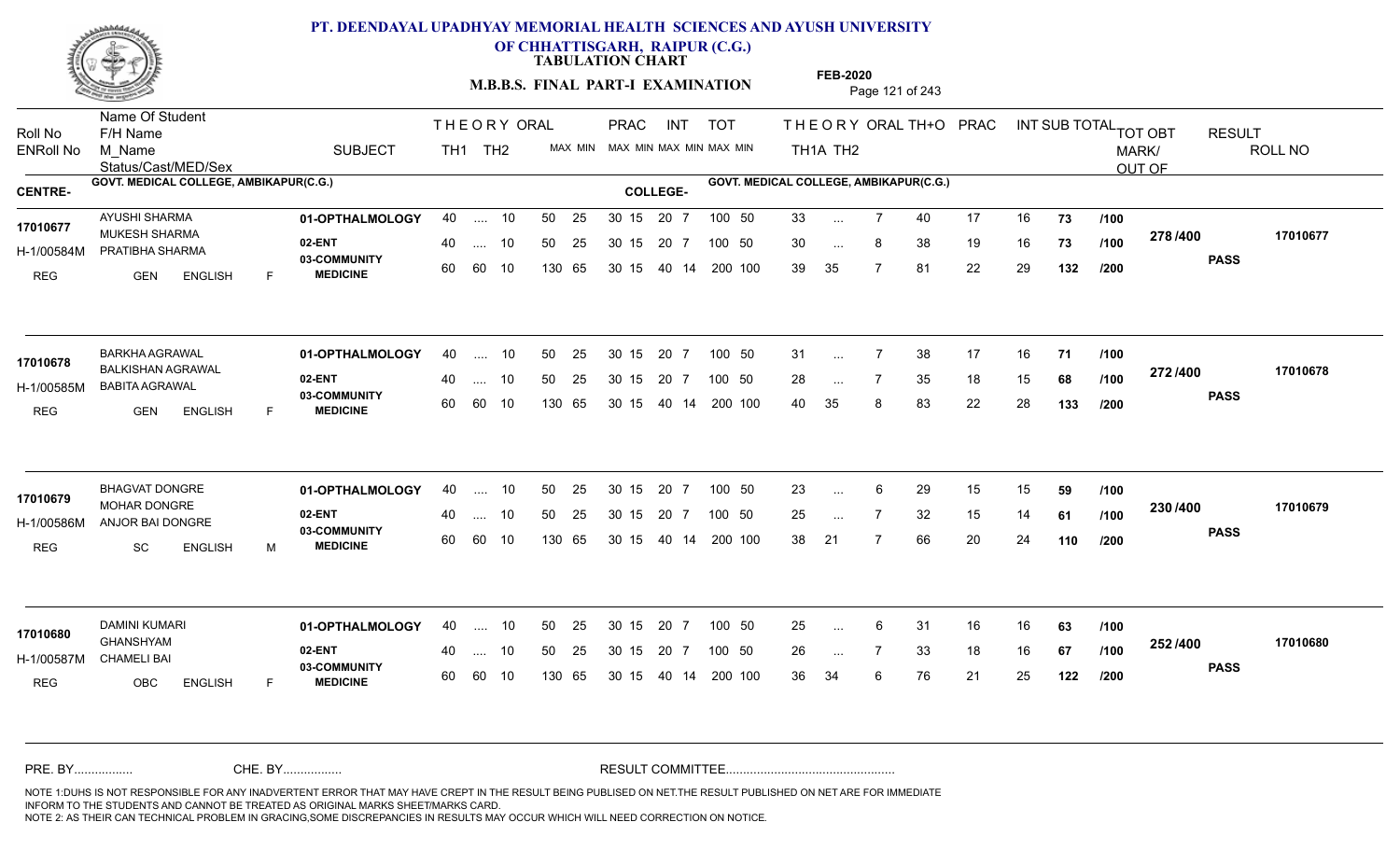

Name Of Student

### **PT. DEENDAYAL UPADHYAY MEMORIAL HEALTH SCIENCES AND AYUSH UNIVERSITY**

**OF CHHATTISGARH, RAIPUR (C.G.)**

**TABULATION CHART** 

**M.B.B.S. FINAL PART-I EXAMINATION** Page 122 of 243

Status/Cast/MED/Sex Roll No F/H Name M\_Name SUBJECT TH1 TH2 <sup>MAX\_MIN</sup> N PRAC INT TOT THEORYORALTH+O PRAC INT TH<sub>1</sub>A TH<sub>2</sub> ORAL TH+ODPRACD INT SUB TOTAL <sub>TOT OBT</sub> RESULT ROLL NO MARK/ OUT OF ENRoll No M Name  $\,$  SUBJECT TH1 TH2 MAX MIN MAX MIN MAX MIN MAX MIN TH1A TH2 GOVT. MEDICAL COLLEGE, AMBIKAPUR(C.G.) **A COLLEGE AMBIKAPUR(C.G.) GOVT. MEDICAL COLLEGE, AMBIKAPUR(C.G.)** THE ORY ORAL PRAC INT PRAC 01**-OPTHALMOLOGY** 40 .... 10 50 25 30 15 20 7 100 50 24 **02-ENT** 03-COMMUNITY 60  **MEDICINE** H-1/00588M 17010681 PRADEEP KUMAR BIMLA DEVI REG GEN ENGLISH M 24 ... 5 29 17 16 **62** /**100** 24 7 31 19 15 **65** 32 34 6 72 23 19 **114 241 PASS /400 17010681** .... 10 50 25 60 60 10 50 25 30 15 130 65 30 15 40 14 200 100 20 7 100 50 50 25 30 15 20 7 100 50 24 ... ... ... **/100 /100 /200 01-OPTHALMOLOGY 02-ENT** 03-COMMUNITY 60  **MEDICINE** H-1/00589M CHANCHALA PATEL 200 HORI LAL PATEL **17010682** REG OBC ENGLISH M 27 ... 5 32 17 16 **65 /100** 22 ... 7 29 17 15 **61 /100 <sup>2007</sup> 7** 37 35 8 80 21 26 **127 253 PASS /400 17010682** DEVENDRA KUMAR PATEL **01-OPTHALMOLOGY** 40 .... 10 50 25 30 15 20 7 100 50 27 .... 10 50 25 60 60 10 30 15 20 7 130 65 30 15 40 14 200 100 30 15 20 7 100 50 30 15 20 7 100 50 27 ... 5 ... 5 ... **/100 /100 /200** 01**-OPTHALMOLOGY** 40 .... 10 50 25 30 15 20 7 100 50 26 **02-ENT** 03-COMMUNITY 60  **MEDICINE** H-1/00590M PUSHPA SHARMA S.D. SHARMA REG GEN ENGLISH M 26 ... 8 34 16 14 **64 /100** 20 ... 7 27 17 15 **59** /**100 <sup>237</sup> /\*\*** 39 33 6 78 19 17 **114 237 PASS /400 17010683** .... 10 50 25 30 15 60 60 10 20 7 130 65 30 15 30 15 20 7 100 50 40 14 200 100 50 25 30 15 20 7 100 50 26 ... **17010683 DEVESH SHARMA** ... ... **/100 /100 /200 01-OPTHALMOLOGY 02-ENT** 03-COMMUNITY 60 **MEDICINE** 60 60 10 H-1/00591M MUNESH CHANDRAWANSHI KASHIRAM CHANDRAWANSHI **17010684** REG ST ENGLISH M 25 ... 5 30 16 16 **62 /100** 26 ... 7 33 17 14 **64 /100 <sup>204</sup> /\*00** 39 34 6 79 23 26 **128 254 PASS /400 17010684** DURGESH CHANDRAWANSHI 40 .... 10 30 15 20 7 40 .... 10 50 25 130 65 130 65 30 15 30 15 20 7 100 50 40 14 200 100 50 25 100 50 ... 5 ... **/100 /100 /200** NOTE 1:DUHS IS NOT RESPONSIBLE FOR ANY INADVERTENT ERROR THAT MAY HAVE CREPT IN THE RESULT BEING PUBLISED ON NET.THE RESULT PUBLISHED ON NET ARE FOR IMMEDIATE INFORM TO THE STUDENTS AND CANNOT BE TREATED AS ORIGINAL MARKS SHEET/MARKS CARD. CHE. BY WAREL BY WARE AND THE AVEC THE AVEC THE THE RESULT COMMITTEE AND MULTIME MOTE 1:DUHS IS NOT RESPONSIBLE FOR ANY INADVERTENT ERROR THAT MAY HAVE CREPT IN THE RESULT BEING PUBLISED ON NET.THE RESULT PUBLISHED ON NET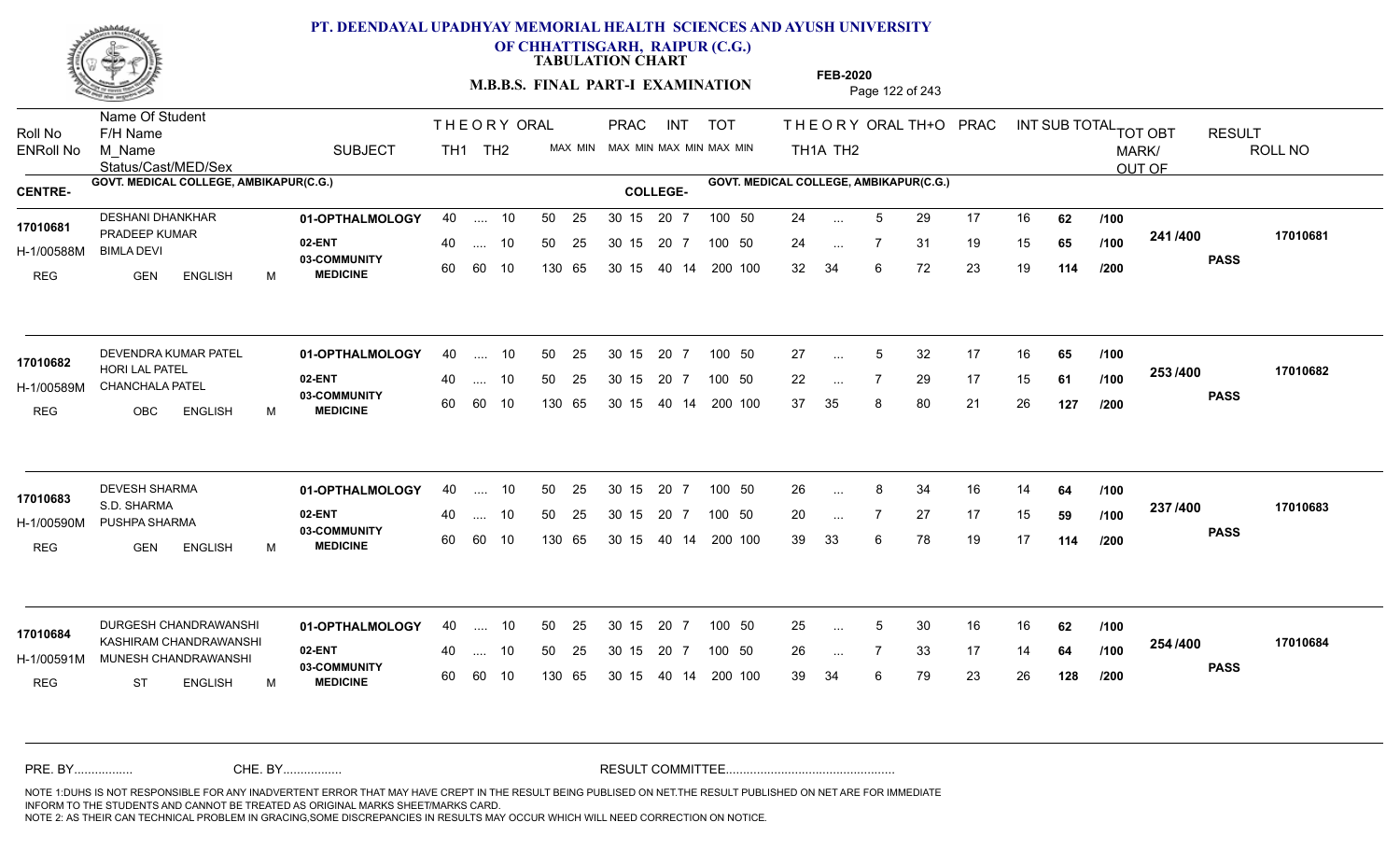

**OF CHHATTISGARH, RAIPUR (C.G.)**

**TABULATION CHART** 

**M.B.B.S. FINAL PART-I EXAMINATION** Page 123 of 243

Status/Cast/MED/Sex Name Of Student Roll No F/H Name M\_Name SUBJECT TH1 TH2 <sup>MAX\_MIN</sup> N PRAC INT TOT THEORYORALTH+O PRAC INT TH<sub>1</sub>A TH<sub>2</sub> ORAL TH+ODPRACD INT SUB TOTAL <sub>TOT OBT</sub> RESULT ROLL NO MARK/ OUT OF ENRoll No M Name  $\,$  SUBJECT TH1 TH2 MAX MIN MAX MIN MAX MIN MAX MIN TH1A TH2 GOVT. MEDICAL COLLEGE, AMBIKAPUR(C.G.) **A COLLEGE AMBIKAPUR(C.G.) GOVT. MEDICAL COLLEGE, AMBIKAPUR(C.G.)** THE ORY ORAL PRAC INT PRAC **01-OPTHALMOLOGY** GIREESH KUMAR SAHU 40 .... 10 30 15 20 7 **02-ENT** 03-COMMUNITY 60  **MEDICINE** H-1/00592M 17010685 KHEMAN LAL SAHU PADMANI REG OBC ENGLISH M 24 ... 8 32 16 16 **64 /100** 21 ... 7 28 17 15 **60** /**100 <sup>2007</sup> 7** 33 31 6 70 21 24 **115 239 PASS /400 17010685** .... 10 50 25 60 60 10 50 25 30 15 130 65 30 15 40 14 200 100 20 7 100 50 50 25 30 15 20 7 100 50 24 ... ... ... **/100 /100 /200 01-OPTHALMOLOGY 02-ENT** 03-COMMUNITY 60 **MEDICINE** 60 60 10 H-1/00593M NARENDRA AMARWATI REG ST ENGLISH M 23 ... 5 28 16 15 **59 /100** 21 ... 7 28 18 14 **60 /100 <sup>223</sup> 14** 31 30 6 67 23 20 **110 229 PASS /400 17010686** GOKARAN PRATAP SINGH **01-OPTHALMOLOGY** 40 .... 10 50 25 30 15 20 7 100 50 23  $\ldots$  10 50 25 30 15 130 65 20 7 130 65 30 15 40 14 200 100 30 15 20 7 100 50 30 15 20 7 100 50 23 ... 5 **17010686** ... 5 ... **/100 /100 /200 01-OPTHALMOLOGY** GOLDIE PANDEY 40 .... 10 30 15 20 7 **02-ENT** 03-COMMUNITY 60  **MEDICINE** H-1/00594M MAMTA PANDEY 17010687 SURESH PANDEY **17010687** REG GEN ENGLISH F 26 8 34 16 16 **66** 23 ... 7 30 20 15 **65 /100 <sup>2007/400</sup>** 39 38 5 82 22 24 **128 259 PASS /400 17010687** .... 10 50 25 30 15 60 60 10 20 7 130 65 30 15 30 15 20 7 100 50 40 14 200 100 50 25 30 15 20 7 100 50 26 ... 8 ... ... **/100 /100 /200 01-OPTHALMOLOGY 02-ENT** 03-COMMUNITY 60 **MEDICINE** 60 60 10 H-1/00595M 17010688 SUKHNANDAN **17010688** VINATI REG OBC ENGLISH M 25 6 31 16 16 **63** 20 ... 7 27 17 15 **59 /100 <sup>247</sup> /\*<sup>00</sup>** 39 33 6 78 23 24 **125 247 PASS /400 17010688** GOPESHWAR CHANDRAVANSHI 01-OPTHALMOLOGY 40 .... 10 50 25 30 15 20 7 100 50 25 40 .... 10 50 25 130 65 130 65 30 15 30 15 20 7 100 50 40 14 200 100 50 25 100 50 ... ... **/100 /100 /200** NOTE 1:DUHS IS NOT RESPONSIBLE FOR ANY INADVERTENT ERROR THAT MAY HAVE CREPT IN THE RESULT BEING PUBLISED ON NET.THE RESULT PUBLISHED ON NET ARE FOR IMMEDIATE INFORM TO THE STUDENTS AND CANNOT BE TREATED AS ORIGINAL MARKS SHEET/MARKS CARD. CHE. BY WAREL BY WARE AND THE AVEC THE AVEC THE THE RESULT COMMITTEE AND MULTIME MOTE 1:DUHS IS NOT RESPONSIBLE FOR ANY INADVERTENT ERROR THAT MAY HAVE CREPT IN THE RESULT BEING PUBLISED ON NET.THE RESULT PUBLISHED ON NET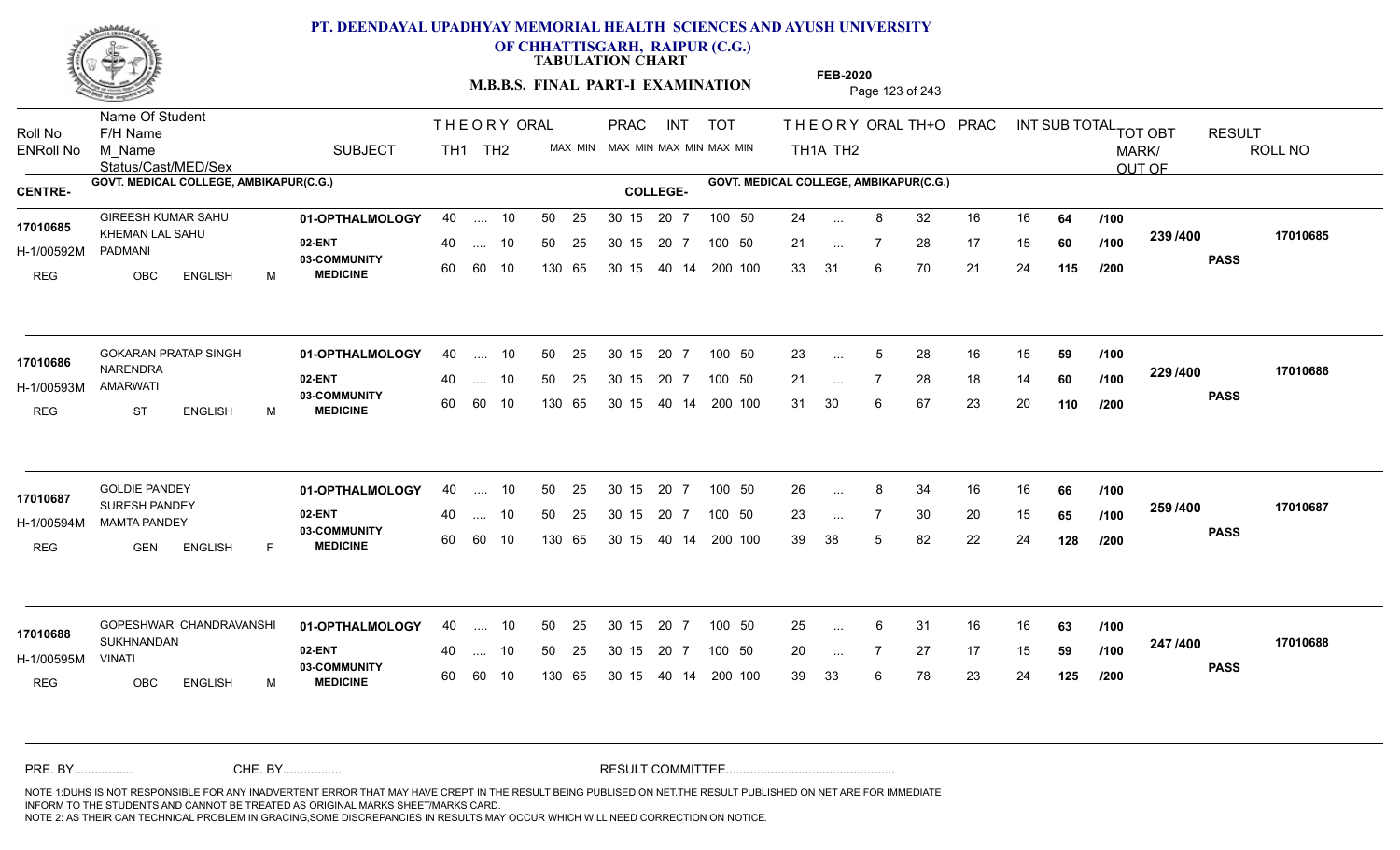

**OF CHHATTISGARH, RAIPUR (C.G.)**

**TABULATION CHART** 

**M.B.B.S. FINAL PART-I EXAMINATION** Page 124 of 243

Status/Cast/MED/Sex Name Of Student Roll No F/H Name M\_Name SUBJECT TH1 TH2 <sup>MAX\_MIN</sup> N PRAC INT TOT THEORYORALTH+O PRAC INT TH<sub>1</sub>A TH<sub>2</sub> ORAL TH+ODPRACD INT SUB TOTAL <sub>TOT OBT</sub> RESULT ROLL NO MARK/ OUT OF ENRoll No M Name  $\,$  SUBJECT TH1 TH2 MAX MIN MAX MIN MAX MIN MAX MIN TH1A TH2 GOVT. MEDICAL COLLEGE, AMBIKAPUR(C.G.) **A COLLEGE AMBIKAPUR(C.G.) GOVT. MEDICAL COLLEGE, AMBIKAPUR(C.G.)** THE ORY ORAL PRAC INT PRAC **01-OPTHALMOLOGY** GUNJA AGRAWAL 40 .... 10 30 15 20 7 **02-ENT** 03-COMMUNITY 60  **MEDICINE** H-1/00596M SAVITRI AGRAWAL PARMESHWAR **17010689** REG GEN ENGLISH F 22 ... 6 28 17 15 **60** /**100** 26 ... 7 33 16 15 **64 /100 <sup>2017–00</sup>** 40 32 6 78 25 24 **127 251 PASS /400 17010689** .... 10 50 25 60 60 10 50 25 30 15 130 65 30 15 40 14 200 100 20 7 100 50 50 25 30 15 20 7 100 50 22 ... ... ... **/100 /100 /200 01-OPTHALMOLOGY** GYAN KUMAR 40 .... 10 30 15 20 7 **02-ENT** 03-COMMUNITY 60  **MEDICINE** H-1/00597M PHULASHWARI BUDHARU RAM **17010690** REG SC ENGLISH M 20 ... 5 25 16 15 **56 /100** 24 7 31 16 14 **61** 36 33 6 75 19 23 **117 234 PASS /400 17010690**  $\ldots$  10 50 25 30 15 60 60 10 20 7 130 65 30 15 40 14 200 100 30 15 20 7 100 50 50 25 30 15 20 7 100 50 20 ... 5 ... 5 ... **/100 /100 /200 01-OPTHALMOLOGY** HARSHITA TEKAM 40 .... 10 30 15 20 7 **02-ENT** 03-COMMUNITY 60  **MEDICINE** H-1/00598M RUKMANI TEKAM **WALE AND THE SET ON THE REA** 17010691 NEELKANTH TEKAM REG ST ENGLISH F 25 ... 6 31 18 16 **65 /100** 25 ... 8 33 18 15 **66 /100 <sup>2007</sup> 700** 40 31 7 78 25 29 **132 263 PASS /400 17010691** .... 10 50 25 30 15 60 60 10 20 7 130 65 30 15 30 15 20 7 100 50 40 14 200 100 50 25 30 15 20 7 100 50 25 ... 6 ... ... **/100 /100 /200 01-OPTHALMOLOGY** HIMANSHI GAJBHIYE 40 .... 10 30 15 20 7 **02-ENT** 03-COMMUNITY 60 **MEDICINE** 60 60 10 H-1/00599M MADHURI GAJBHIYE 22 ANII VASANT GAJBHIYE **17010692** REG SC ENGLISH F 25 7 32 16 16 **64** 24 ... 7 31 18 15 **64 /100 <sup>2137400</sup>** 42 44 7 93 24 28 **145 273 PASS /400 17010692** 40 .... 10 50 25 130 65 130 65 30 15 30 15 20 7 100 50 40 14 200 100 50 25 30 15 20 7 100 50 25 ... ... ... **/100 /100 /200** NOTE 1:DUHS IS NOT RESPONSIBLE FOR ANY INADVERTENT ERROR THAT MAY HAVE CREPT IN THE RESULT BEING PUBLISED ON NET.THE RESULT PUBLISHED ON NET ARE FOR IMMEDIATE INFORM TO THE STUDENTS AND CANNOT BE TREATED AS ORIGINAL MARKS SHEET/MARKS CARD. CHE. BY WAREL BY WARE AND THE AVEC THE AVEC THE THE RESULT COMMITTEE AND MULTIME MOTE 1:DUHS IS NOT RESPONSIBLE FOR ANY INADVERTENT ERROR THAT MAY HAVE CREPT IN THE RESULT BEING PUBLISED ON NET.THE RESULT PUBLISHED ON NET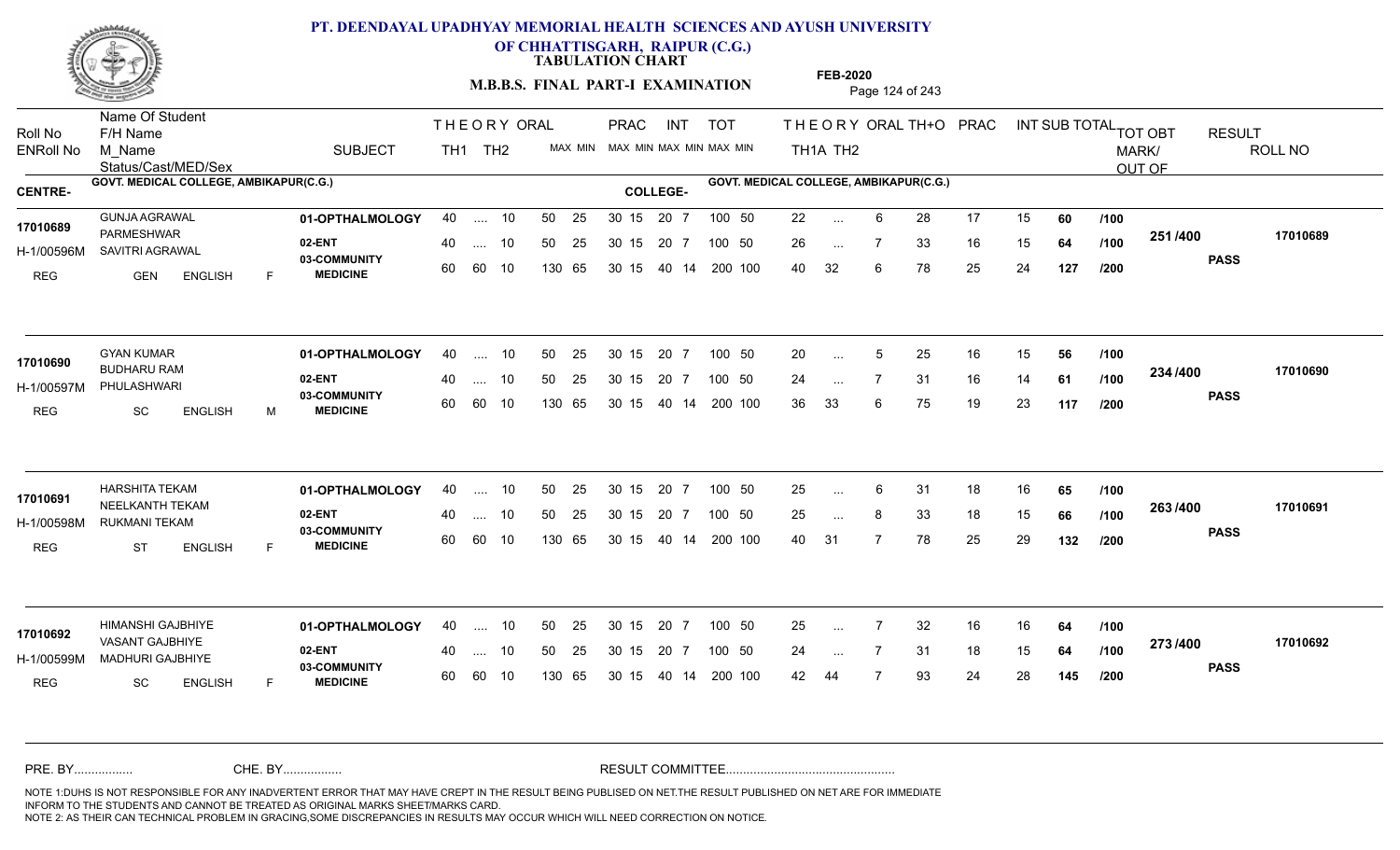

**OF CHHATTISGARH, RAIPUR (C.G.)**

**TABULATION CHART** 

**M.B.B.S. FINAL PART-I EXAMINATION** Page 125 of 243

Status/Cast/MED/Sex Name Of Student Roll No F/H Name M\_Name SUBJECT TH1 TH2 <sup>MAX\_MIN</sup> N PRAC INT TOT THEORYORALTH+O PRAC INT TH<sub>1</sub>A TH<sub>2</sub> ORAL TH+ODPRACD INT SUB TOTAL <sub>TOT OBT</sub> RESULT ROLL NO MARK/ OUT OF ENRoll No M Name  $\,$  SUBJECT TH1 TH2 MAX MIN MAX MIN MAX MIN MAX MIN TH1A TH2 GOVT. MEDICAL COLLEGE, AMBIKAPUR(C.G.) **A COLLEGE AMBIKAPUR(C.G.) GOVT. MEDICAL COLLEGE, AMBIKAPUR(C.G.)** THE ORY ORAL PRAC INT PRAC **01-OPTHALMOLOGY** JAIAVDESH SINGH 40 .... 10 30 15 20 7 **02-ENT** 03-COMMUNITY 60  **MEDICINE** H-1/00600M ISHWAR KAUR 17010693 HARVINDER SINGH REG GEN ENGLISH M 21 ... 7 28 18 14 **60** /**100** 19 ... 7 26 16 16 **58 /100 <sup>2017</sup> 7** 35 32 6 73 20 20 **113 231 PASS /400 17010693** .... 10 50 25 60 60 10 50 25 30 15 130 65 30 15 40 14 200 100 20 7 100 50 50 25 30 15 20 7 100 50 21 ... ... ... 7 **/100 /100 /200 01-OPTHALMOLOGY** JAVED KHAN 40 .... 10 30 15 20 7 **02-ENT** 03-COMMUNITY 60  **MEDICINE** H-1/00601M FATIMA BEGAM RAHMAN KHAN REG GEN ENGLISH M 21 7 28 19 15 **62** 23 ... 7 30 17 17 **64 /100 <sup>243/400</sup>** 37 33 5 75 19 23 **117 243 PASS /400 17010694**  $\ldots$  10 50 25 30 15 60 60 10 20 7 130 65 30 15 40 14 200 100 30 15 20 7 100 50 50 25 30 15 20 7 100 50 21 ... **17010694 JAVED KHAN** ... ... **/100 /100 /200 01-OPTHALMOLOGY** JAY KUMAR DHRUW 40 .... 10 30 15 20 7 **02-ENT** 03-COMMUNITY 60  **MEDICINE** H-1/00602M 17010695 **GIRDHARI DHRUW** GANESHIYA REG ST ENGLISH M 20 7 27 19 14 **60** 20 ... 7 27 17 14 **58 /100 <sup>2027–00</sup>** 36 29 5 70 21 23 **114 232 PASS /400 17010695** .... 10 50 25 30 15 60 60 10 20 7 130 65 30 15 30 15 20 7 100 50 40 14 200 100 50 25 30 15 20 7 100 50 20 ... 7 ... ... **/100 /100 /200 01-OPTHALMOLOGY** JAYANT NAIR 40 .... 10 30 15 20 7 **02-ENT** 03-COMMUNITY 60 **MEDICINE** 60 60 10 H-1/00603M SHAILJA NAIR MADHUSUDAN NAIR **17010696** REG GEN ENGLISH M 20 7 27 17 16 **60** 23 ... 8 31 18 16 **65 /100 <sup>2007</sup> 1** 39 35 6 80 25 26 **131 256 PASS /400 17010696** 40 .... 10 50 25 130 65 130 65 30 15 30 15 20 7 100 50 40 14 200 100 50 25 30 15 20 7 100 50 20 ... ... ... **/100 /100 /200** NOTE 1:DUHS IS NOT RESPONSIBLE FOR ANY INADVERTENT ERROR THAT MAY HAVE CREPT IN THE RESULT BEING PUBLISED ON NET.THE RESULT PUBLISHED ON NET ARE FOR IMMEDIATE INFORM TO THE STUDENTS AND CANNOT BE TREATED AS ORIGINAL MARKS SHEET/MARKS CARD. CHE. BY WAREL BY WARE AND THE AVEC THE AVEC THE THE RESULT COMMITTEE AND MULTIME MOTE 1:DUHS IS NOT RESPONSIBLE FOR ANY INADVERTENT ERROR THAT MAY HAVE CREPT IN THE RESULT BEING PUBLISED ON NET.THE RESULT PUBLISHED ON NET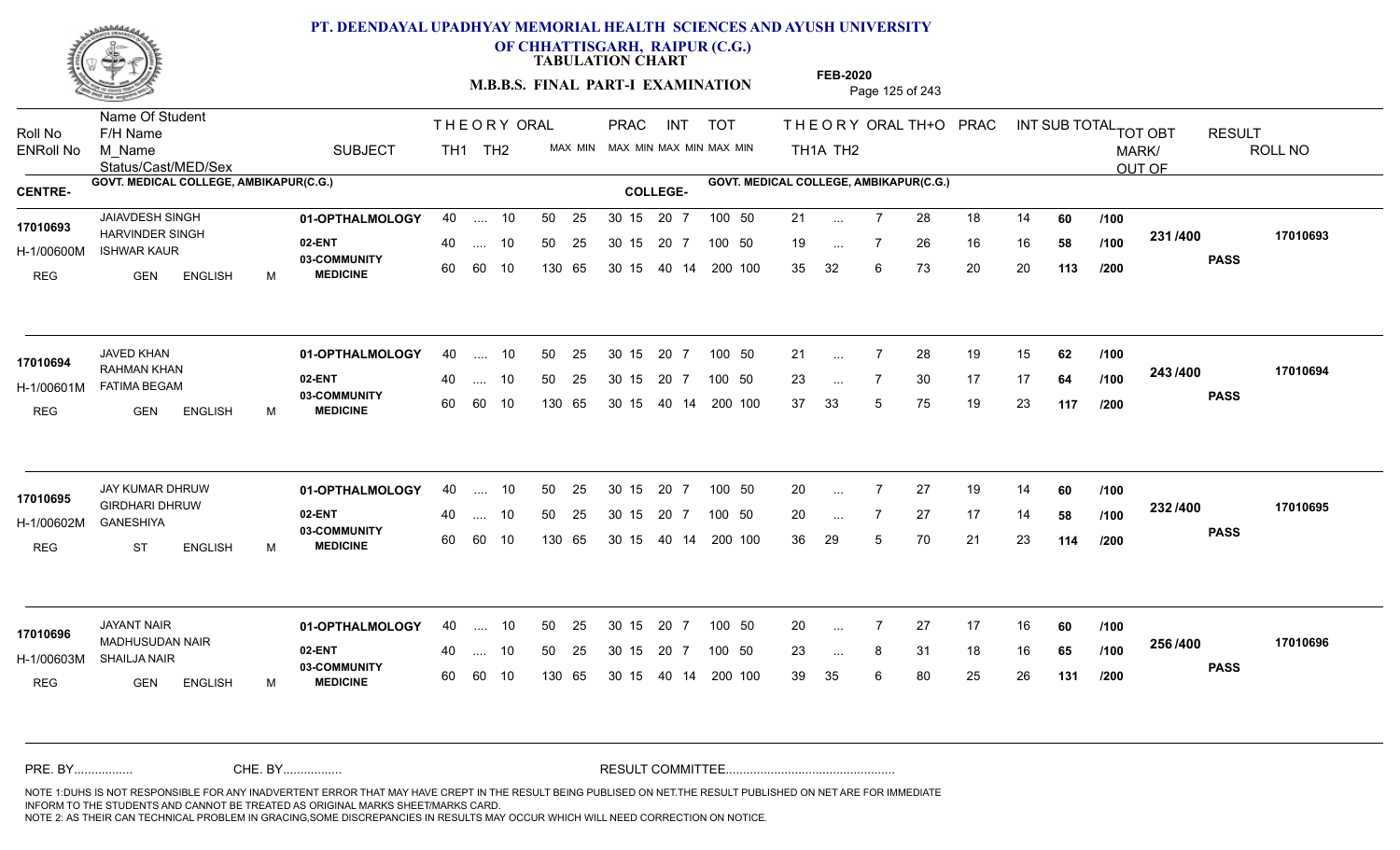

**OF CHHATTISGARH, RAIPUR (C.G.)**

**TABULATION CHART** 

**M.B.B.S. FINAL PART-I EXAMINATION** Page 126 of 243

Status/Cast/MED/Sex Name Of Student Roll No F/H Name M\_Name SUBJECT TH1 TH2 <sup>MAX\_MIN</sup> N PRAC INT TOT THEORYORALTH+O PRAC INT TH<sub>1</sub>A TH<sub>2</sub> ORAL TH+ODPRACD INT SUB TOTAL <sub>TOT OBT</sub> RESULT ROLL NO MARK/ OUT OF ENRoll No M Name  $\,$  SUBJECT TH1 TH2 MAX MIN MAX MIN MAX MIN MAX MIN TH1A TH2 GOVT. MEDICAL COLLEGE, AMBIKAPUR(C.G.) **A COLLEGE AMBIKAPUR(C.G.) GOVT. MEDICAL COLLEGE, AMBIKAPUR(C.G.)** THE ORY ORAL PRAC INT PRAC **01-OPTHALMOLOGY** 40 .... 10 50 25 30 15 20 7 100 50 27 100 41 **02-ENT** 03-COMMUNITY 60  **MEDICINE** H-1/00604M BHAVANA GANWARE **1998 - 1999 BEAVER** 17010697 SUNIL KUMAR GANWARE REG ST ENGLISH F 27 7 34 19 16 **69** 22 ... 7 29 20 15 **64 /100 <sup>212/400</sup>** 44 35 7 86 24 29 **139 272 PASS /400 17010697** .... 10 50 25 60 60 10 50 25 30 15 130 65 30 15 40 14 200 100 20 7 100 50 50 25 30 15 20 7 100 50 27 ... ... ... 7 **/100 /100 /200 01-OPTHALMOLOGY** KAJAL CHANDAK 40 .... 10 30 15 20 7 **02-ENT** 03-COMMUNITY 60  **MEDICINE** H-1/00605M BHAGWATI CHANDAK 17010698 ASHOK CHANDAK REG GEN ENGLISH F 29 ... 8 37 19 17 **73 /100** 34 ... 8 42 19 16 **77 /100** D <sup>292 / 400</sup> 39 40 7 86 26 30 **142 292** D **PASS /400 17010698** .... 10 50 25 60 60 10 30 15 20 7 130 65 30 15 40 14 200 100 30 15 20 7 100 50 50 25 30 15 20 7 100 50 29 ... 8 ... ... **/100 /100 /200 01-OPTHALMOLOGY** KAMINI KUMARI 40 .... 10 30 15 20 7 **02-ENT** 03-COMMUNITY 60  **MEDICINE** H-1/00606M RAJESH KUMAR **17010699** SAPNA DEVI REG GEN ENGLISH F 25 7 32 18 16 **66** 21 ... 8 29 17 16 **62 /100 <sup>2-+37-+00</sup>** 30 33 6 69 21 25 **115 243 PASS /400 17010699** .... 10 50 25 30 15 60 60 10 20 7 130 65 30 15 30 15 20 7 100 50 40 14 200 100 50 25 30 15 20 7 100 50 25 ... 7 ... ... **/100 /100 /200 01-OPTHALMOLOGY 02-ENT** 03-COMMUNITY 60 **MEDICINE** 60 60 10 H-1/00607M HEMBATI BHARDWAJ KESHAV BHARDWAJ **17010700** REG ST ENGLISH M 26 ... 6 32 15 16 **63 /100** 18 ... 7 25 18 15 **58 /100 <sup>237</sup>/100** 30 33 6 69 23 24 **116 237 PASS /400 17010700** KAUSHAL KUMAR BHARDWAJ 40 .... 10 30 15 20 7 .... 10 50 25 130 65 30 15 20 7 130 65 30 15 30 15 20 7 100 50 40 14 200 100 30 15 20 7 100 50 26 ... ... ... **/100 /100 /200** NOTE 1:DUHS IS NOT RESPONSIBLE FOR ANY INADVERTENT ERROR THAT MAY HAVE CREPT IN THE RESULT BEING PUBLISED ON NET.THE RESULT PUBLISHED ON NET ARE FOR IMMEDIATE INFORM TO THE STUDENTS AND CANNOT BE TREATED AS ORIGINAL MARKS SHEET/MARKS CARD. CHE. BY WAREL BY WARE AND THE AVEC THE AVEC THE THE RESULT COMMITTEE AND MULTIME MOTE 1:DUHS IS NOT RESPONSIBLE FOR ANY INADVERTENT ERROR THAT MAY HAVE CREPT IN THE RESULT BEING PUBLISED ON NET.THE RESULT PUBLISHED ON NET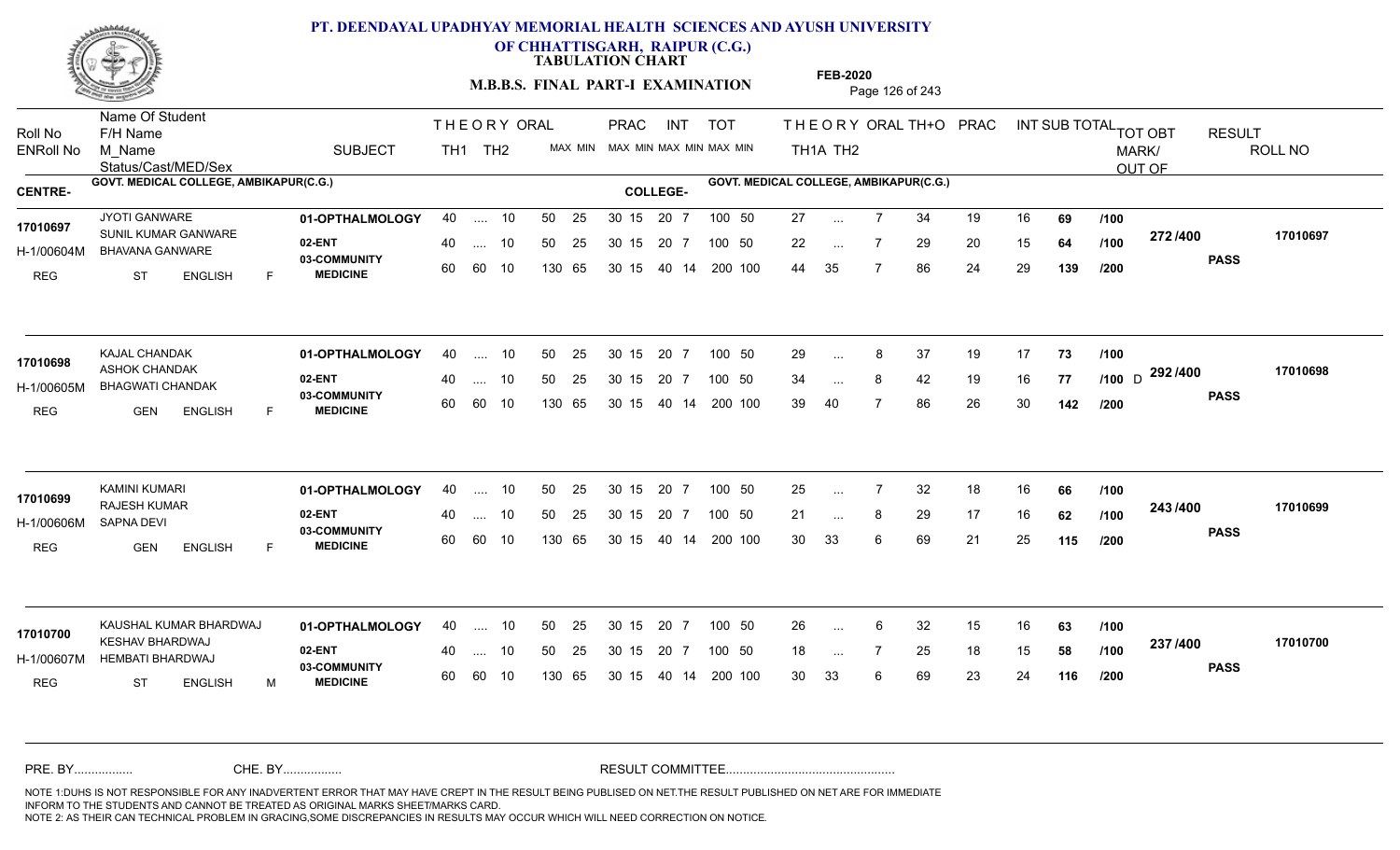

Name Of Student

### **PT. DEENDAYAL UPADHYAY MEMORIAL HEALTH SCIENCES AND AYUSH UNIVERSITY**

**OF CHHATTISGARH, RAIPUR (C.G.)**

**TABULATION CHART** 

**M.B.B.S. FINAL PART-I EXAMINATION** Page 127 of 243

PRAC

THE ORY ORAL PRAC INT

Status/Cast/MED/Sex Roll No F/H Name M\_Name SUBJECT TH1 TH2 <sup>MAX\_MIN</sup> N TH<sub>1</sub>A TH<sub>2</sub> ORAL TH+ODPRACD INT SUB TOTAL <sub>TOT OBT</sub> RESULT ROLL NO MARK/ OUT OF ENRoll No M Name  $\,$  SUBJECT TH1 TH2 MAX MIN MAX MIN MAX MIN MAX MIN TH1A TH2 GOVT. MEDICAL COLLEGE, AMBIKAPUR(C.G.) **A COLLEGE AMBIKAPUR(C.G.) GOVT. MEDICAL COLLEGE, AMBIKAPUR(C.G.) 01-OPTHALMOLOGY 02-ENT** 03-COMMUNITY 60  **MEDICINE** H-1/00608M BHARTI BHUARYA 17010701 SURENDRA BHUARYA <sub>oo —</sub>, \_ REG ST ENGLISH M 24 ... 6 30 15 14 **59 /100** 18 ... 7 25 18 14 **57 /100 <del>1</del>107400** 23 29 5 57\* 21 22 **100 216 FAIL 17010701 /400** Re- COMMUNITY MEDICINE KAVYA BHUSHAN BHUARYA **40 11-OPTHALMOLOGY** 40 .... 10 50 25 30 15 20 7 100 50 24 .... 10 50 25 60 60 10 50 25 30 15 130 65 30 15 40 14 200 100 20 7 100 50 100 50 24 ... ... ... **/100 /100 /200 01-OPTHALMOLOGY** KSHITIJ PATEL 40 .... 10 30 15 20 7 **02-ENT** 03-COMMUNITY 60  **MEDICINE** H-1/00610M TANUJA PATEL UMMED RAM PATEL **17010702** REG OBC ENGLISH M 23 ... 8 31 16 15 **62** /**100** 18 ... 7 25 18 15 **58 /100 <sup>227</sup> 1400** 30 30 5 65 21 21 **107 227 PASS /400 17010702**  $\ldots$  10 50 25 30 15 60 60 10 20 7 130 65 30 15 40 14 200 100 30 15 20 7 100 50 50 25 30 15 20 7 100 50 23 ... 8 ... ... **/100 /100 /200 01-OPTHALMOLOGY** KULAROOBINI 40 .... 10 30 15 20 7 **02-ENT** 03-COMMUNITY 60  **MEDICINE** H-1/00611M SIRITHARRAN **17010703** VANITHA REG GEN ENGLISH F 22 7 29 17 15 **61** 20 7 27 21 15 **63** 31 28 6 65 20 26 **111 235 PASS /400 17010703** .... 10 50 25 30 15 60 60 10 20 7 130 65 30 15 30 15 20 7 100 50 40 14 200 100 50 25 30 15 20 7 100 50 22 ... ... ... **/100 /100 /200 01-OPTHALMOLOGY** KUNAL SINGH SAHU 40 .... 10 30 15 20 7 **02-ENT** 03-COMMUNITY 60 **MEDICINE** 60 60 10 H-1/00612M DEVIKA SAHU DAULAT RAM SAHU **17010704** REG OBC ENGLISH M 27 ... 8 35 19 16 **70** /**100** 20 ... 8 28 21 16 **65 /100 <sup>2047</sup> 1** 30 32 8 70 23 26 **119 254 PASS /400 17010704** 40 .... 10 50 25 130 65 130 65 30 15 30 15 20 7 100 50 40 14 200 100 50 25 30 15 20 7 100 50 27 ... 8 ... ... **/100 /100 /200** NOTE 1:DUHS IS NOT RESPONSIBLE FOR ANY INADVERTENT ERROR THAT MAY HAVE CREPT IN THE RESULT BEING PUBLISED ON NET.THE RESULT PUBLISHED ON NET ARE FOR IMMEDIATE INFORM TO THE STUDENTS AND CANNOT BE TREATED AS ORIGINAL MARKS SHEET/MARKS CARD. CHE. BY WAREL BY WARE AND THE AVEC THE AVEC THE THE RESULT COMMITTEE AND MULTIME MOTE 1:DUHS IS NOT RESPONSIBLE FOR ANY INADVERTENT ERROR THAT MAY HAVE CREPT IN THE RESULT BEING PUBLISED ON NET.THE RESULT PUBLISHED ON NET

PRAC INT TOT THEORYORALTH+O PRAC INT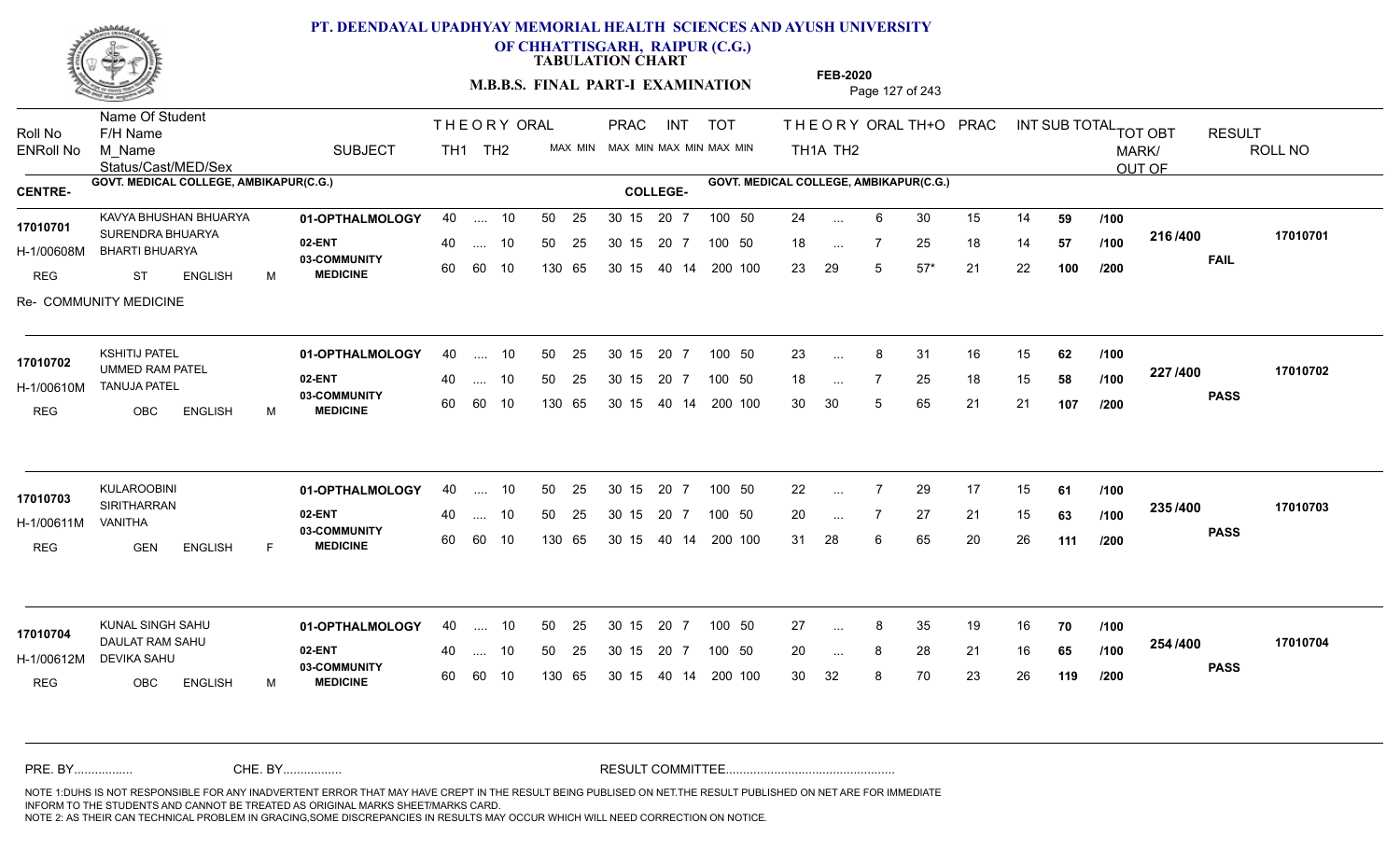

**OF CHHATTISGARH, RAIPUR (C.G.)**

**TABULATION CHART** 

**M.B.B.S. FINAL PART-I EXAMINATION** Page 128 of 243

Status/Cast/MED/Sex Name Of Student Roll No F/H Name M\_Name SUBJECT PRAC INT TOT THEORYORALTH+O PRAC INT TH<sub>1</sub>A TH<sub>2</sub> ORAL TH+ODPRACD INT SUB TOTAL <sub>TOT OBT</sub> RESULT ROLL NO MARK/ OUT OF ENRoll No M Name  $\,$  SUBJECT TH1 TH2 MAX MIN MAX MIN MAX MIN MAX MIN TH1A TH2 GOVT. MEDICAL COLLEGE, AMBIKAPUR(C.G.) **A COLLEGE AMBIKAPUR(C.G.) GOVT. MEDICAL COLLEGE, AMBIKAPUR(C.G.)** THE ORY ORAL PRAC INT TH<sub>1</sub> TH<sub>2</sub> PRAC **01-OPTHALMOLOGY** MANISHA 40 .... 10 30 15 20 7 **02-ENT** 03-COMMUNITY 60  **MEDICINE** H-1/00613M HEERALAL LATA BAI REG SC ENGLISH F 28 7 35 16 16 **67** 25 ... 7 32 17 14 **63 /100 <sup>2007</sup> 7** 30 28 6 64\* 18 23 **105 235 PASS VCG 01 /400 17010705** 40 .... 10 50 25 30 15 60 60 10 130 65 30 15 40 14 200 100 20 7 100 50 50 25 30 15 20 7 100 50 28 ... **17010705** MANISHA ... ... **/100 /100 /200 01-OPTHALMOLOGY** MANJUSHA SAHU 40 .... 10 30 15 20 7 **02-ENT** 03-COMMUNITY 60 **MEDICINE** 60 60 10 H-1/00614M USHA SAHU BALMUKUND SAHU REG OBC ENGLISH F 26 ... 7 33 17 15 **65 /100** 20 7 27 19 14 **60** 30 34 6 70 23 24 **117 242 PASS /400 17010706**  $\ldots$  10 50 25 30 15 130 65 20 7 130 65 30 15 40 14 200 100 30 15 20 7 100 50 50 25 30 15 20 7 100 50 26 ... MANJUSHA SAHU<br>17**010706** ... ... **/100 /100 /200 01-OPTHALMOLOGY** MOIN ERAQUEE 40 .... 10 30 15 20 7 **02-ENT** 03-COMMUNITY 60 **MEDICINE** 60 60 10 H-1/00615M BADRUDDIN TALAT JAHAN REG OBC ENGLISH M 27 7 34 17 15 **66** 23 ... 7 30 19 14 **63 /100 <sup>2-11</sup>/<sup>-100</sup>** 31 33 6 70 20 22 **112 241 PASS /400 17010707** .... 10 50 25 30 15 130 65 20 7 130 65 30 15 30 15 20 7 100 50 40 14 200 100 50 25 30 15 20 7 100 50 27 ... **17010707** MOIN ERAQUEE ... ... **/100 /100 /200 01-OPTHALMOLOGY** NAMRATA 40 .... 10 30 15 20 7 **02-ENT** 03-COMMUNITY 60 **MEDICINE** 60 60 10 H-1/00616M MANOJ BHARTI REG OBC ENGLISH F 26 7 33 19 16 **68** 26 7 33 19 15 **67** 33 32 7 72 20 24 **116 251 PASS /400 17010708** 40 .... 10 50 25 130 65 130 65 30 15 30 15 20 7 100 50 40 14 200 100 50 25 30 15 20 7 100 50 26 ... **17010708** ... ... **/100 /100 /200** NOTE 1:DUHS IS NOT RESPONSIBLE FOR ANY INADVERTENT ERROR THAT MAY HAVE CREPT IN THE RESULT BEING PUBLISED ON NET.THE RESULT PUBLISHED ON NET ARE FOR IMMEDIATE INFORM TO THE STUDENTS AND CANNOT BE TREATED AS ORIGINAL MARKS SHEET/MARKS CARD. CHE. BY WAREL BY WARE AND THE AVEC THE AVEC THE THE RESULT COMMITTEE AND MULTIME MOTE 1:DUHS IS NOT RESPONSIBLE FOR ANY INADVERTENT ERROR THAT MAY HAVE CREPT IN THE RESULT BEING PUBLISED ON NET.THE RESULT PUBLISHED ON NET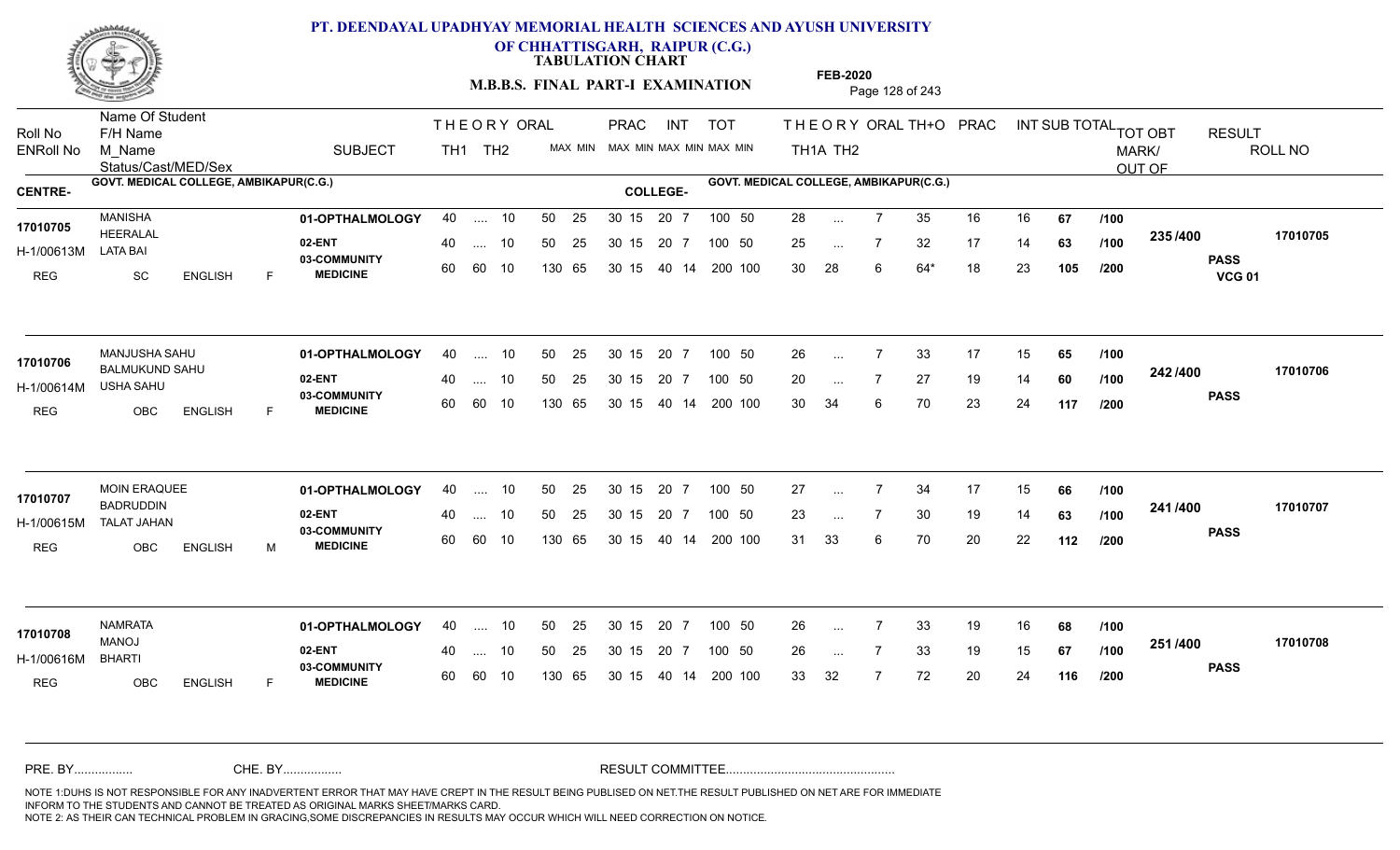

**OF CHHATTISGARH, RAIPUR (C.G.)**

**TABULATION CHART** 

**M.B.B.S. FINAL PART-I EXAMINATION** Page 129 of 243

Status/Cast/MED/Sex Name Of Student Roll No F/H Name M\_Name SUBJECT TH1 TH2 <sup>MAX\_MIN</sup> N PRAC INT TOT THEORYORALTH+O PRAC INT TH<sub>1</sub>A TH<sub>2</sub> ORAL TH+ODPRACD INT SUB TOTAL <sub>TOT OBT</sub> RESULT ROLL NO MARK/ OUT OF ENRoll No M Name  $\,$  SUBJECT TH1 TH2 MAX MIN MAX MIN MAX MIN MAX MIN TH1A TH2 GOVT. MEDICAL COLLEGE, AMBIKAPUR(C.G.) **A COLLEGE AMBIKAPUR(C.G.) GOVT. MEDICAL COLLEGE, AMBIKAPUR(C.G.)** THE ORY ORAL PRAC INT PRAC **01-OPTHALMOLOGY** NARJEET KAUR 40 .... 10 30 15 20 7 **02-ENT** 03-COMMUNITY 60  **MEDICINE** H-1/00617M PARAMJEET KAUR 17010709 RANVEER SINGH REG SC ENGLISH F 27 ... 7 34 15 14 **63** /**100** 25 ... 7 32 17 16 **65 /100 <sup>243/400</sup>** 30 33 7 70 21 26 **117 245 PASS /400 17010709** .... 10 50 25 60 60 10 50 25 30 15 130 65 30 15 40 14 200 100 20 7 100 50 50 25 30 15 20 7 100 50 27 ... ... ... 7 **/100 /100 /200 01-OPTHALMOLOGY** NIRMALA SAINI 40 .... 10 30 15 20 7 **02-ENT** 03-COMMUNITY 60  **MEDICINE** H-1/00620M PRAMESHWARI DEVI **17010711** SITARAM SAINI REG GEN ENGLISH F 27 ... 8 35 17 16 **68 /100** 27 7 34 19 16 **69** 30 30 7 67 20 24 **111 248 PASS /400 17010711** .... 10 50 25 60 60 10 30 15 20 7 130 65 30 15 40 14 200 100 30 15 20 7 100 50 50 25 30 15 20 7 100 50 27 ... 8 ... ... **/100 /100 /200** PAVAN KUMAR PATIDAR **01-OPTHALMOLOGY** 40 .... 10 50 25 30 15 20 7 100 50 29 **02-ENT** 03-COMMUNITY 60  **MEDICINE** H-1/00622M VISHAKHA BAI 17010712 **GIRIRAJ PATIDAR** REG GEN ENGLISH M 29 7 36 16 16 **68** 25 ... 7 32 19 14 **65 /100 <sup>244 /4</sup>00** 31 32 5 68 22 21 **111 244 PASS /400 17010712** .... 10 50 25 30 15 60 60 10 20 7 130 65 30 15 30 15 20 7 100 50 40 14 200 100 50 25 30 15 20 7 100 50 29 ... 7 ... ... **/100 /100 /200 01-OPTHALMOLOGY** PRANAY MANDAVI 40 .... 10 30 15 20 7 **02-ENT** 03-COMMUNITY 60 **MEDICINE** 60 60 10 H-1/00623M SUBHADRA MANDAVI 17010713 <sub>SURENDRA</sub> MANDAVI REG ST ENGLISH M 27 ... 8 35 16 16 **67 /100** 24 7 31 18 14 **63** 32 31 6 69 20 21 **110 240 PASS /400 17010713** 40 .... 10 50 25 130 65 130 65 30 15 30 15 20 7 100 50 40 14 200 100 50 25 30 15 20 7 100 50 27 ... 8 ... ... **/100 /100 /200** NOTE 1:DUHS IS NOT RESPONSIBLE FOR ANY INADVERTENT ERROR THAT MAY HAVE CREPT IN THE RESULT BEING PUBLISED ON NET.THE RESULT PUBLISHED ON NET ARE FOR IMMEDIATE INFORM TO THE STUDENTS AND CANNOT BE TREATED AS ORIGINAL MARKS SHEET/MARKS CARD. CHE. BY WAREL BY WARE AND THE AVEC THE AVEC THE THE RESULT COMMITTEE AND MULTIME AND THE RESULT COMMITTEE AN A<br>THE STUDENTS AND CANNOT BE TREATED AS ORIGINAL MARKS SHEET/MARKS CARD.<br>INFORM TO THE STUDENTS AND CANNOT BE TRE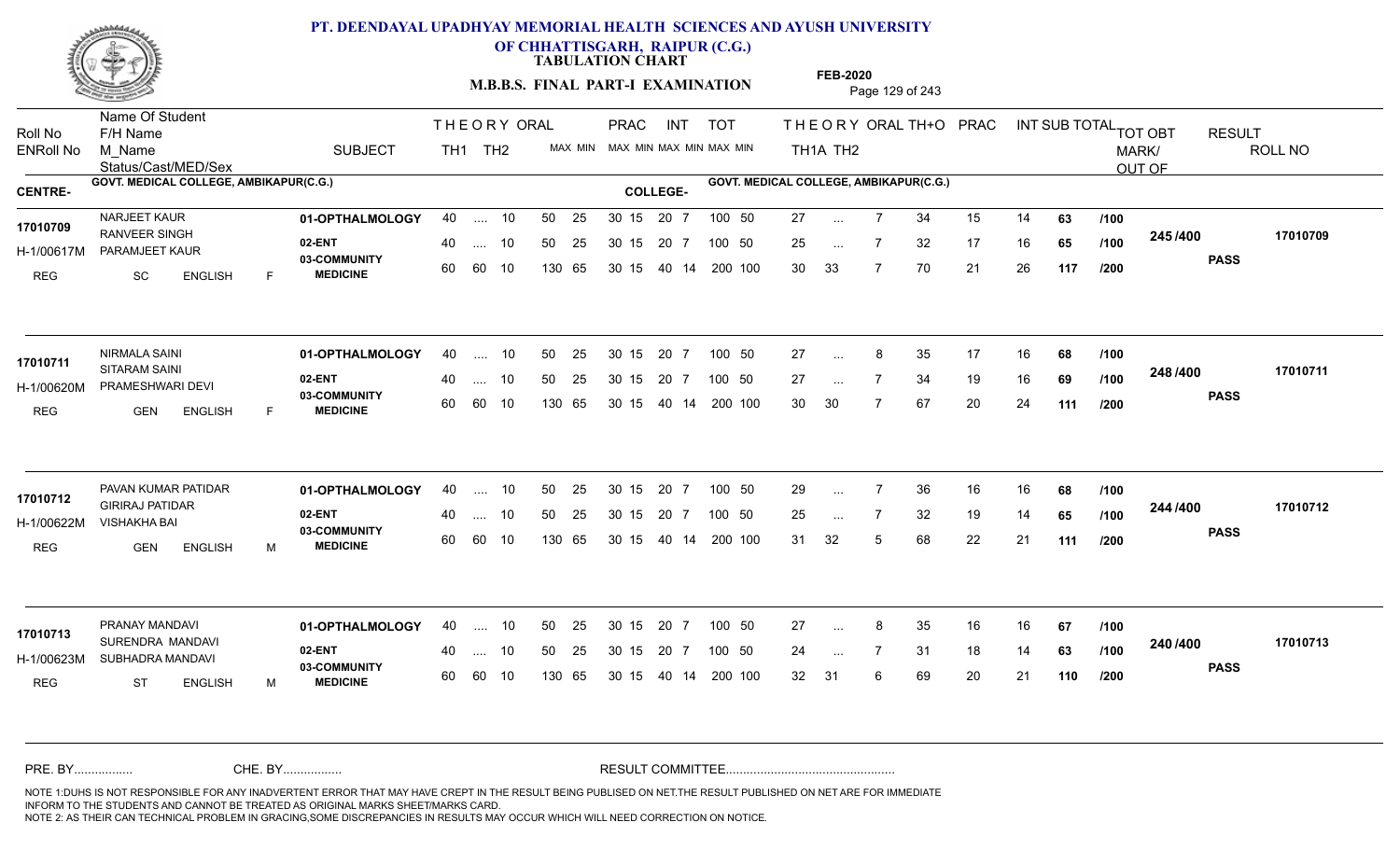

**OF CHHATTISGARH, RAIPUR (C.G.)**

**TABULATION CHART** 

**M.B.B.S. FINAL PART-I EXAMINATION** Page 130 of 243

Status/Cast/MED/Sex Name Of Student Roll No F/H Name M\_Name SUBJECT TH1 TH2 <sup>MAX\_MIN</sup> N PRAC INT TOT THEORYORALTH+O PRAC INT TH<sub>1</sub>A TH<sub>2</sub> ORAL TH+ODPRACD INT SUB TOTAL <sub>TOT OBT</sub> RESULT ROLL NO MARK/ OUT OF ENRoll No M Name  $\,$  SUBJECT TH1 TH2 MAX MIN MAX MIN MAX MIN MAX MIN TH1A TH2 GOVT. MEDICAL COLLEGE, AMBIKAPUR(C.G.) **A COLLEGE AMBIKAPUR(C.G.) GOVT. MEDICAL COLLEGE, AMBIKAPUR(C.G.)** THE ORY ORAL PRAC INT PRAC **01-OPTHALMOLOGY** PRANJAL TIWARI 40 .... 10 30 15 20 7 **02-ENT** 03-COMMUNITY 60  **MEDICINE** H-1/00624M KUSUM TIWARI V K TIWARI REG GEN ENGLISH M 29 ... 8 37 18 16 **71 /100** 20 7 27 19 16 **62** 34 30 5 69 19 26 **114 247 PASS /400 17010714** .... 10 50 25 60 60 10 50 25 30 15 130 65 30 15 20 7 100 50 40 14 200 100 50 25 30 15 20 7 100 50 29 ... **17010714** PRANJAL TIWARI ... ... **/100 /100 /200** PRAVIN KUMAR PAINKRA **01-OPTHALMOLOGY** 40 .... 10 50 25 30 15 20 7 100 50 27 **02-ENT** 03-COMMUNITY 60  **MEDICINE** H-1/00625M YAMUNA DEVI PAINKRA 17010715 MURARI SAI PAINKRA<br>
MURARI SAI PAINKRA REG ST ENGLISH M 27 ... 8 35 16 16 **67 /100** 20 7 27 19 16 **62** 30 31 6 67 19 25 **111 240 PASS /400 17010715** .... 10 50 25 60 60 10 30 15 20 7 130 65 30 15 40 14 200 100 30 15 20 7 100 50 50 25 30 15 20 7 100 50 27 ... 8 ... ... **/100 /100 /200 01-OPTHALMOLOGY** PRIYA KHATRI 40 .... 10 30 15 20 7 **02-ENT** 03-COMMUNITY 60  **MEDICINE** H-1/00627M MADHU KHATRI 17010717 <sub>SURESH KUMAR KHATRI</sub> REG GEN ENGLISH F 28 9 37 20 16 **73** 23 7 30 19 16 **65** 32 36 6 74 25 29 **128 266 PASS /400 17010717** .... 10 50 25 30 15 60 60 10 20 7 130 65 30 15 30 15 20 7 100 50 40 14 200 100 50 25 30 15 20 7 100 50 28 ... ... ... **/100 /100 /200 01-OPTHALMOLOGY 02-ENT** 03-COMMUNITY 60 **MEDICINE** 60 60 10 H-1/00628M SILOCHANI CHANDRAVANSHI 2 RAMADHAR CHANDRAVANSHI **17010718** REG OBC ENGLISH F 30 7 37 16 16 **69** 21 ... 7 28 18 14 **60** /1**00 <sup>202</sup> 1** 32 37 7 76 22 25 **123 252 PASS /400 17010718** PUSHPA CHANDRAVANSH **01-OPTHALMOLOGY** 40 .... 10 50 25 30 15 20 7 100 50 30 40 .... 10 50 25 130 65 130 65 30 15 30 15 20 7 100 50 40 14 200 100 100 50 30 ... ... ... **/100 /100 /200** NOTE 1:DUHS IS NOT RESPONSIBLE FOR ANY INADVERTENT ERROR THAT MAY HAVE CREPT IN THE RESULT BEING PUBLISED ON NET.THE RESULT PUBLISHED ON NET ARE FOR IMMEDIATE INFORM TO THE STUDENTS AND CANNOT BE TREATED AS ORIGINAL MARKS SHEET/MARKS CARD. CHE. BY WAREL BY WARE AND THE AVEC THE AVEC THE THE RESULT COMMITTEE AND MULTIME AND THE RESULT COMMITTEE AN A<br>THE STUDENTS AND CANNOT BE TREATED AS ORIGINAL MARKS SHEET/MARKS CARD.<br>INFORM TO THE STUDENTS AND CANNOT BE TRE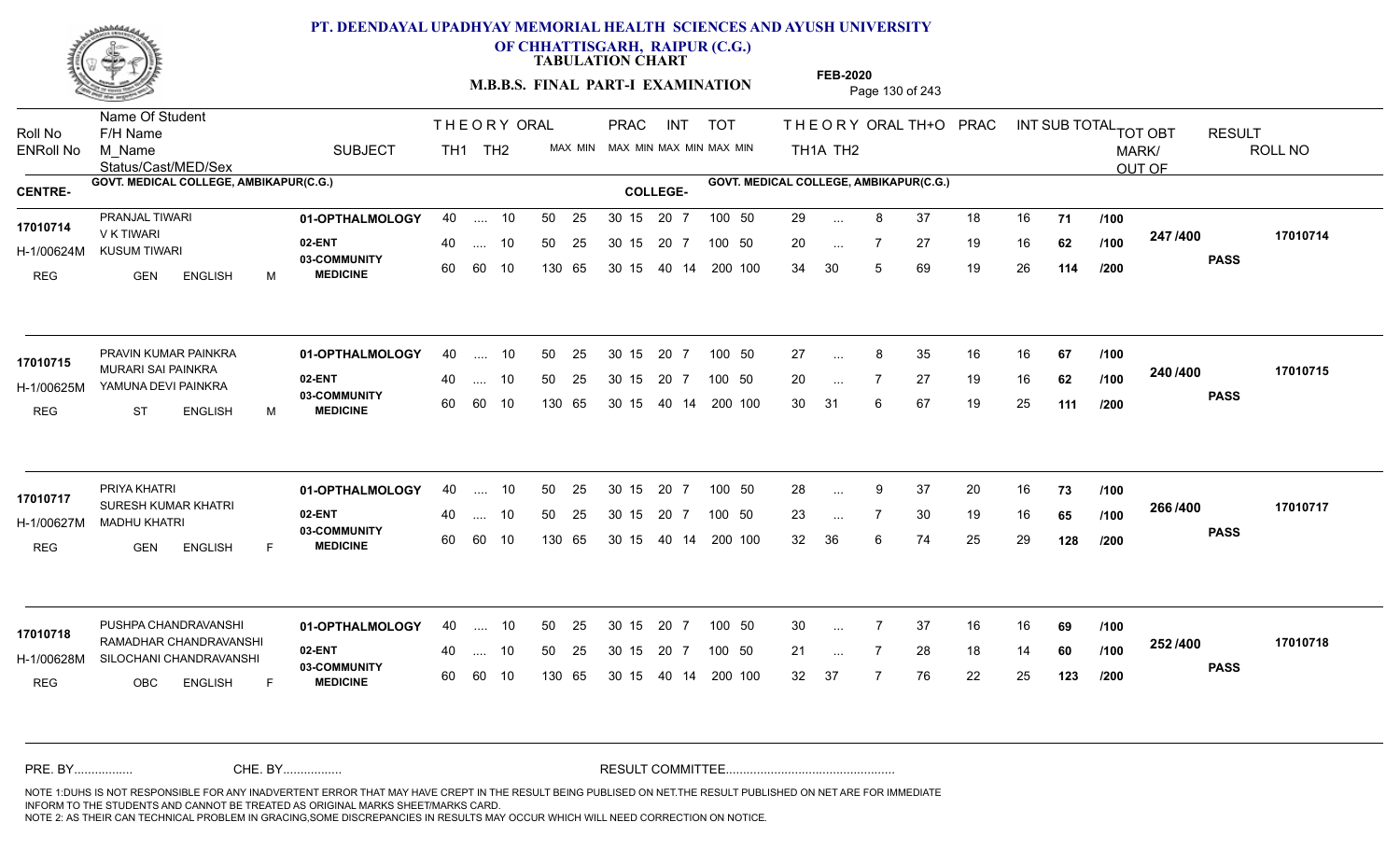

**OF CHHATTISGARH, RAIPUR (C.G.)**

**TABULATION CHART** 

**M.B.B.S. FINAL PART-I EXAMINATION** Page 131 of 243

Status/Cast/MED/Sex Name Of Student Roll No F/H Name M\_Name SUBJECT TH1 TH2 <sup>MAX\_MIN</sup> N PRAC INT TOT THEORY ORAL TH+O PRAC INT TH<sub>1</sub>A TH<sub>2</sub> ORAL TH+ODPRACD INT SUB TOTAL <sub>TOT OBT</sub> RESULT ROLL NO MARK/ OUT OF ENRoll No M Name  $\,$  SUBJECT TH1 TH2 MAX MIN MAX MIN MAX MIN MAX MIN TH1A TH2 GOVT. MEDICAL COLLEGE, AMBIKAPUR(C.G.) **A COLLEGE AMBIKAPUR(C.G.) GOVT. MEDICAL COLLEGE, AMBIKAPUR(C.G.)** THE ORY ORAL PRAC INT PRAC **01-OPTHALMOLOGY** RAHUL 40 .... 10 30 15 20 7 **02-ENT** 03-COMMUNITY 60  **MEDICINE** H-1/00629M 17010719 BADRI PRASAD **17010719** SUSHIL REG SC ENGLISH M 28 ... 8 36 18 16 **70 /100** 20 ... 7 27 17 15 **59 /100 <sup>2007</sup> 7** 30 33 6 69 20 17 **106 235 PASS /400 17010719** .... 10 50 25 60 60 10 50 25 30 15 130 65 30 15 40 14 200 100 20 7 100 50 50 25 30 15 20 7 100 50 28 ... ... ... **/100 /100 /200 01-OPTHALMOLOGY** RAJDEEP UIKEY 40 .... 10 30 15 20 7 **02-ENT** 03-COMMUNITY 60  **MEDICINE** H-1/00630M AMRIT KUNWAR BHAGWAT PRASAD UIKEY **17010720** REG ST ENGLISH F 27 ... 7 34 16 16 **66 /100** 19 ... 7 26 17 14 **57 /100 <sup>2007</sup>** 31 36 6 73 20 22 **115 238 PASS /400 17010720**  $\dots$  10 50 25 30 15 60 60 10 20 7 130 65 30 15 40 14 200 100 30 15 20 7 100 50 50 25 30 15 20 7 100 50 27 ... ... ... **/100 /100 /200** RAJESHWAR PRASAD **01-OPTHALMOLOGY** 40 .... 10 50 25 30 15 20 7 100 50 30 **02-ENT** 03-COMMUNITY 60  **MEDICINE** H-1/00631M PYARIBAI HATLEY **1999 PARTICLE** NANDRAM HATLEY **17010721** REG SC ENGLISH M 30 7 37 17 16 **70** 21 ... 7 28 19 15 **62** /1**00 <sup>2017–00</sup>** 32 41 7 80 20 29 **129 261 PASS /400 17010721** .... 10 50 25 30 15 60 60 10 20 7 130 65 30 15 30 15 20 7 100 50 40 14 200 100 50 25 30 15 20 7 100 50 30 ... ... ... **/100 /100 /200 01-OPTHALMOLOGY** RAMESH KUMAR 40 .... 10 30 15 20 7 **02-ENT** 03-COMMUNITY 60 **MEDICINE** 60 60 10 H-1/00632M RADHESHYAM **17010722** SANTI DEVI REG OBC ENGLISH M 24 7 31 16 16 **63** 23 ... 7 30 16 14 **60 /100 <sup>227</sup> 1<del>-</del>00** 30 31 5 66 17 21 **104 227 PASS /400 17010722** .... 10 50 25 130 65 50 25 30 15 130 65 30 15 20 7 100 50 40 14 200 100 50 25 30 15 20 7 100 50 24 ... ... ... **/100 /100 /200** NOTE 1:DUHS IS NOT RESPONSIBLE FOR ANY INADVERTENT ERROR THAT MAY HAVE CREPT IN THE RESULT BEING PUBLISED ON NET.THE RESULT PUBLISHED ON NET ARE FOR IMMEDIATE INFORM TO THE STUDENTS AND CANNOT BE TREATED AS ORIGINAL MARKS SHEET/MARKS CARD. CHE. BY WAREL BY WARE AND THE AVEC THE AVEC THE THE RESULT COMMITTEE AND MULTIME AND THE RESULT COMMITTEE AN A<br>THE STUDENTS AND CANNOT BE TREATED AS ORIGINAL MARKS SHEET/MARKS CARD.<br>INFORM TO THE STUDENTS AND CANNOT BE TRE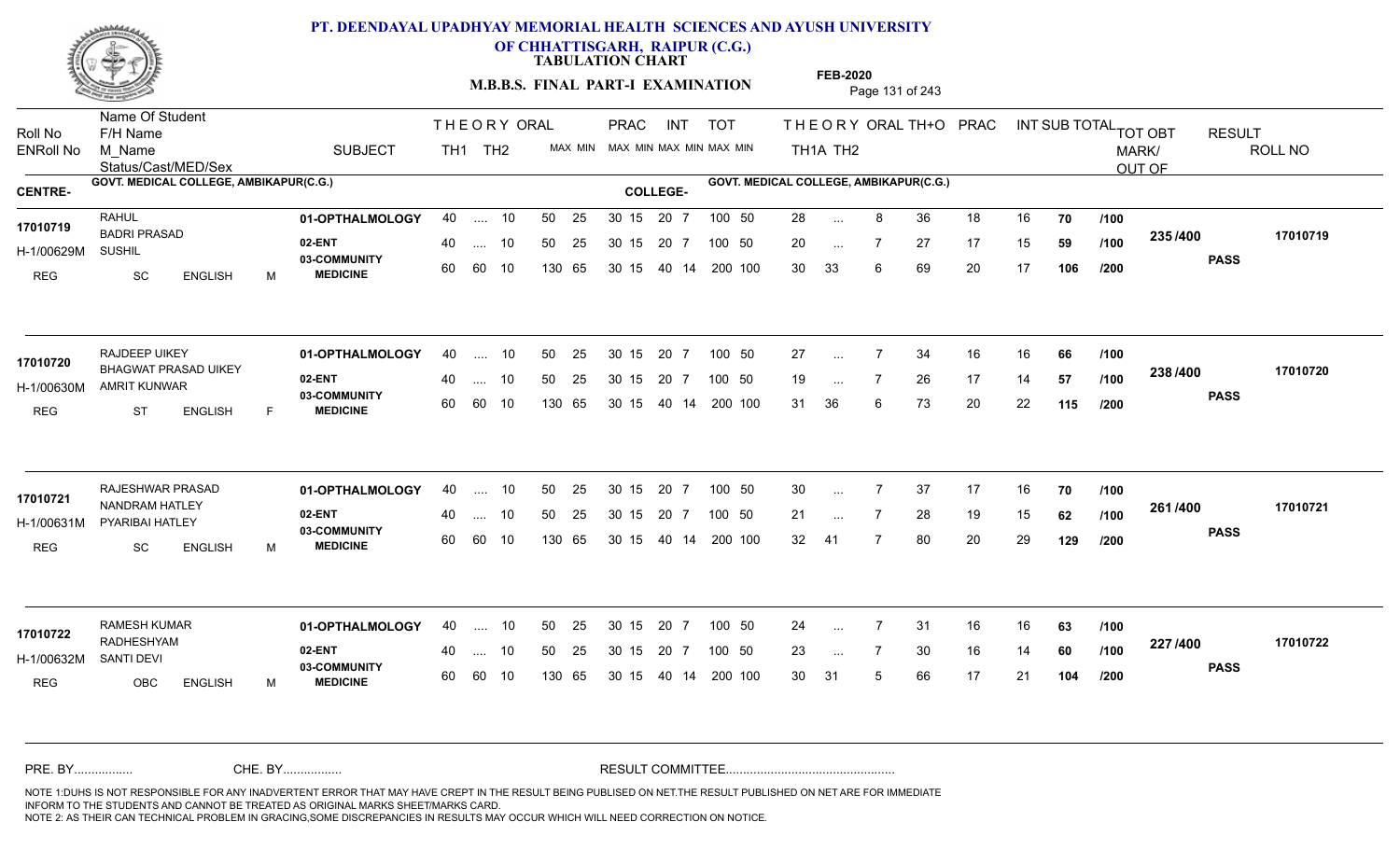

**OF CHHATTISGARH, RAIPUR (C.G.)**

**TABULATION CHART** 

**M.B.B.S. FINAL PART-I EXAMINATION** Page 132 of 243

Status/Cast/MED/Sex Name Of Student Roll No F/H Name M\_Name SUBJECT TH1 TH2 <sup>MAX\_MIN</sup> N PRAC INT TOT THEORY ORAL TH+O PRAC INT TH<sub>1</sub>A TH<sub>2</sub> ORAL TH+ODPRACD INT SUB TOTAL <sub>TOT OBT</sub> RESULT ROLL NO MARK/ OUT OF ENRoll No M Name  $\,$  SUBJECT TH1 TH2 MAX MIN MAX MIN MAX MIN MAX MIN TH1A TH2 GOVT. MEDICAL COLLEGE, AMBIKAPUR(C.G.) **A COLLEGE AMBIKAPUR(C.G.) GOVT. MEDICAL COLLEGE, AMBIKAPUR(C.G.)** THE ORY ORAL PRAC INT PRAC **01-OPTHALMOLOGY** RASHMI PRIYA 40 .... 10 30 15 20 7 **02-ENT** 03-COMMUNITY 60  **MEDICINE** H-1/00633M S BALA JAISWAL A K JAISWAL REG GEN ENGLISH F 20 8 28 15 16 **59** 28 ... 7 35 20 15 **70 /100 <sup>2027</sup> 70** 33 34 6 73 22 28 **123 252 PASS /400 17010723** 40 .... 10 50 25 30 15 60 60 10 130 65 30 15 40 14 200 100 20 7 100 50 50 25 30 15 20 7 100 50 20 ... **17010723** RASHMI PRIYA ... ... **/100 /100 /200 01-OPTHALMOLOGY** RASHMI TOPPO 40 .... 10 30 15 20 7 **02-ENT** 03-COMMUNITY 60  **MEDICINE** H-1/00634M ASRITA TOPPO OSCAR TOPPO **17010724** REG ST ENGLISH F 20 7 27 18 16 **61** 20 7 27 19 15 **61** 30 30 7 67 23 24 **114 236 PASS /400 17010724**  $\ldots$  10 50 25 30 15 60 60 10 20 7 130 65 30 15 40 14 200 100 30 15 20 7 100 50 50 25 30 15 20 7 100 50 20 ... ... ... **/100 /100 /200 01-OPTHALMOLOGY** RATNAKAR RAJPUT 40 .... 10 30 15 20 7 **02-ENT** 03-COMMUNITY 60  **MEDICINE** H-1/00635M SUDAMA RAJPUT 17010725 CHANDRA SHEKHAR RAJPUT REG GEN ENGLISH M 20 8 28 18 16 **62** 24 ... 8 32 19 15 **66 /100 <sup>247</sup> /\*\*** 30 36 6 72 21 26 **119 247 PASS /400 17010725** .... 10 50 25 30 15 60 60 10 20 7 130 65 30 15 30 15 20 7 100 50 40 14 200 100 50 25 30 15 20 7 100 50 20 ... 8 ... ... **/100 /100 /200 01-OPTHALMOLOGY** RISHABH DAVE 40 .... 10 30 15 20 7 **02-ENT** 03-COMMUNITY 60 **MEDICINE** 60 60 10 H-1/00636M VISHAKHA DAVE NE HOOGS ON 199.99 SURESH KUMAR DAVE **17010726** REG GEN ENGLISH M 29 8 37 20 16 **73** 26 ... 8 34 18 15 **67 /100 <sup>2047</sup> 1** 34 35 6 75 23 26 **124 264 PASS /400 17010726** 40 .... 10 50 25 130 65 130 65 30 15 30 15 20 7 100 50 40 14 200 100 50 25 30 15 20 7 100 50 29 ... 8 ... ... **/100 /100 /200** NOTE 1:DUHS IS NOT RESPONSIBLE FOR ANY INADVERTENT ERROR THAT MAY HAVE CREPT IN THE RESULT BEING PUBLISED ON NET.THE RESULT PUBLISHED ON NET ARE FOR IMMEDIATE INFORM TO THE STUDENTS AND CANNOT BE TREATED AS ORIGINAL MARKS SHEET/MARKS CARD. CHE. BY WAREL BY WARE AND THE AVEC THE AVEC THE THE RESULT COMMITTEE AND MULTIME AND THE RESULT COMMITTEE AN A<br>THE STUDENTS AND CANNOT BE TREATED AS ORIGINAL MARKS SHEET/MARKS CARD.<br>INFORM TO THE STUDENTS AND CANNOT BE TRE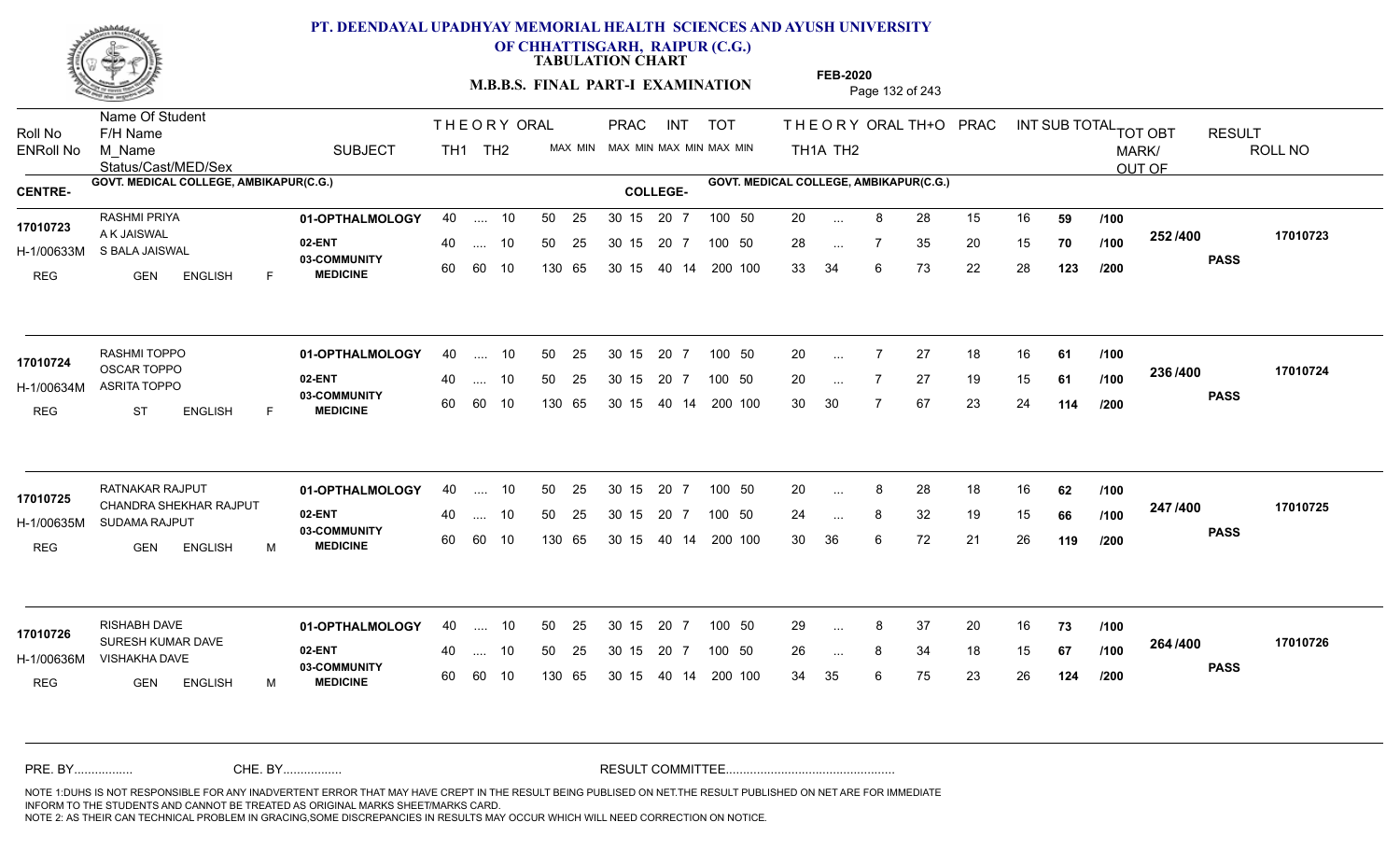

**OF CHHATTISGARH, RAIPUR (C.G.)**

**TABULATION CHART** 

**M.B.B.S. FINAL PART-I EXAMINATION** Page 133 of 243

Status/Cast/MED/Sex Name Of Student Roll No F/H Name M\_Name SUBJECT TH1 TH2 <sup>MAX\_MIN</sup> N PRAC INT TOT THEORY ORAL TH+O PRAC INT TH<sub>1</sub>A TH<sub>2</sub> ORAL TH+ODPRACD INT SUB TOTAL <sub>TOT OBT</sub> RESULT ROLL NO MARK/ OUT OF ENRoll No M Name  $\,$  SUBJECT TH1 TH2 MAX MIN MAX MIN MAX MIN MAX MIN TH1A TH2 GOVT. MEDICAL COLLEGE, AMBIKAPUR(C.G.) **A COLLEGE AMBIKAPUR(C.G.) GOVT. MEDICAL COLLEGE, AMBIKAPUR(C.G.)** THE ORY ORAL PRAC INT PRAC **01-OPTHALMOLOGY** RIYA VERMA 40 .... 10 30 15 20 7 **02-ENT** 03-COMMUNITY 60  **MEDICINE** H-1/00637M DHRUV KUMAR VERMA **17010727** ASHA DEVI REG GEN ENGLISH F 24 ... 8 32 20 16 **68 /100** 26 7 33 24 16 **73** 31 39 8 78 25 33 **136 277 PASS /400 17010727** .... 10 50 25 60 60 10 50 25 30 15 130 65 30 15 40 14 200 100 20 7 100 50 50 25 30 15 20 7 100 50 24 ... ... ... **/100 /100 /200 01-OPTHALMOLOGY** ROTASH KUMAR 40 .... 10 30 15 20 7 **02-ENT** 03-COMMUNITY 60 **MEDICINE** 60 60 10 H-1/00638M VISHNU LAL SARBATI REG SC ENGLISH M 20 8 28 16 16 **60** 19 ... 7 26 20 15 **61 /100 <sup>224</sup>/400** 30 27 6 63\* 19 21 **103 224 PASS DC 02 /400 17010728**  $\ldots$  10 50 25 30 15 130 65 20 7 130 65 30 15 40 14 200 100 30 15 20 7 100 50 50 25 30 15 20 7 100 50 20 ... 8 **17010728 17010728** ... ... **/100 /100 /200** SACHIN KUMAR PANDEY **01-OPTHALMOLOGY** 40 .... 10 50 25 30\_15 20\_7 100\_50 21 **02-ENT** 03-COMMUNITY 60  **MEDICINE** H-1/00639M SHYAMA PANDEY 17010729 MAHENDRA PRASAD PANDEY REG GEN ENGLISH M 21 ... 8 29 17 16 **62** /**100** 18 ... 7 25 20 14 **59 /100 <sup>2007</sup>** 30 29 6 65 22 22 **109 230 PASS /400 17010729** .... 10 50 25 30 15 60 60 10 20 7 130 65 30 15 30 15 20 7 100 50 40 14 200 100 50 25 30 15 20 7 100 50 21 ... ... ... **/100 /100 /200 01-OPTHALMOLOGY** 40 .... 10 50 25 30 15 20 7 100 50 22 **02-ENT** 03-COMMUNITY 60 **MEDICINE** 60 60 10 H-1/00640M MUNIRAM NONI BAI REG SC ENGLISH F 22 7 29 17 16 **62** 20 ... 8 28 19 15 **62 /100 <sup>2007</sup> 1** 30 29 7 66 23 25 **114 238 PASS /400 17010730** 40 .... 10 50 25 130 65 130 65 30 15 30 15 20 7 100 50 40 14 200 100 50 25 30 15 20 7 100 50 22 ... **17010730** ... ... **/100 /100 /200** NOTE 1:DUHS IS NOT RESPONSIBLE FOR ANY INADVERTENT ERROR THAT MAY HAVE CREPT IN THE RESULT BEING PUBLISED ON NET.THE RESULT PUBLISHED ON NET ARE FOR IMMEDIATE INFORM TO THE STUDENTS AND CANNOT BE TREATED AS ORIGINAL MARKS SHEET/MARKS CARD. CHE. BY WAREL BY WARE AND THE AVEC THE AVEC THE THE RESULT COMMITTEE AND MULTIME AND THE RESULT COMMITTEE AN A<br>THE STUDENTS AND CANNOT BE TREATED AS ORIGINAL MARKS SHEET/MARKS CARD.<br>INFORM TO THE STUDENTS AND CANNOT BE TRE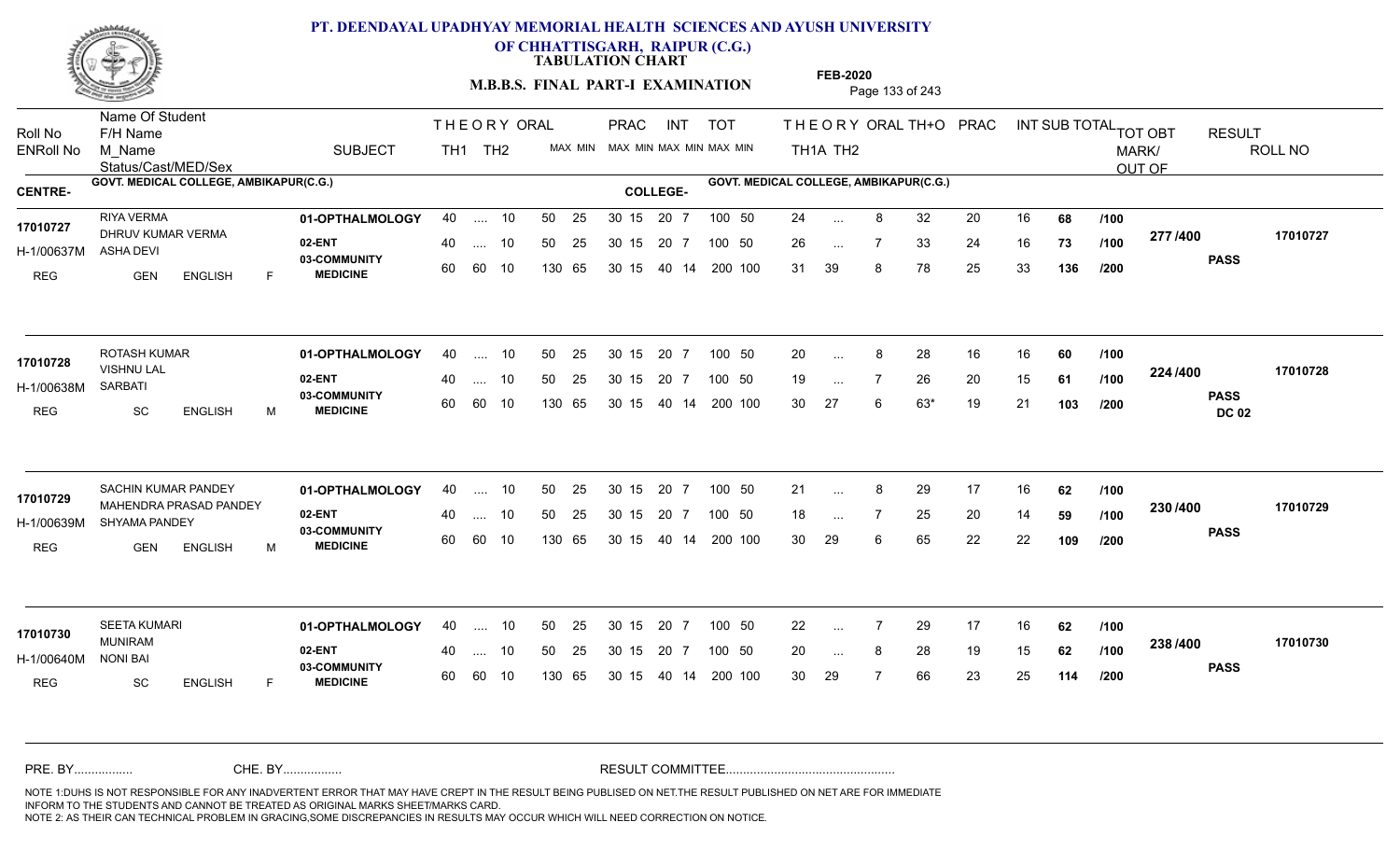

**OF CHHATTISGARH, RAIPUR (C.G.)**

**TABULATION CHART** 

**M.B.B.S. FINAL PART-I EXAMINATION** Page 134 of 243

Status/Cast/MED/Sex Name Of Student Roll No F/H Name M\_Name SUBJECT TH1 TH2 <sup>MAX\_MIN</sup> N PRAC INT TOT THEORY ORAL TH+O PRAC INT TH<sub>1</sub>A TH<sub>2</sub> ORAL TH+ODPRACD INT SUB TOTAL <sub>TOT OBT</sub> RESULT ROLL NO MARK/ OUT OF ENRoll No M Name  $\,$  SUBJECT TH1 TH2 MAX MIN MAX MIN MAX MIN MAX MIN TH1A TH2 GOVT. MEDICAL COLLEGE, AMBIKAPUR(C.G.) **A COLLEGE AMBIKAPUR(C.G.) GOVT. MEDICAL COLLEGE, AMBIKAPUR(C.G.)** THE ORY ORAL PRAC INT PRAC **01-OPTHALMOLOGY** SHALINI EKKA 40 .... 10 30 15 20 7 **02-ENT** 03-COMMUNITY 60  **MEDICINE** H-1/00641M NEEL KUSUM EKKA ARTI AR OO HIM 17010731 WILLIAM EKKA 2011 REG ST ENGLISH F 20 8 28 17 17 **62** 24 7 31 20 16 **67** 38 30 6 74 23 30 **127 256 PASS /400 17010731** 40 .... 10 50 25 30 15 60 60 10 130 65 30 15 40 14 200 100 20 7 100 50 50 25 30 15 20 7 100 50 20 ... ... ... **/100 /100 /200 01-OPTHALMOLOGY** SHIKHA CHOUBEY 40 .... 10 30 15 20 7 **02-ENT** 03-COMMUNITY 60  **MEDICINE** H-1/00642M PUSHPA CHOUBEY 22 PM 17010732 NAND KISHOR CHOUBEY REG GEN ENGLISH F 24 ... 9 33 15 16 **64 /100** 22 7 29 22 14 **65** 33 28 6 67 23 24 **114 243 PASS /400 17010732** .... 10 50 25 60 60 10 30 15 20 7 130 65 30 15 40 14 200 100 30 15 20 7 100 50 50 25 30 15 20 7 100 50 24 ... 9 ... ... **/100 /100 /200 01-OPTHALMOLOGY** SHRADHA AGRAWAL 40 .... 10 30 15 20 7 **02-ENT** 03-COMMUNITY 60  **MEDICINE** H-1/00643M SONAL AGRAWAL 17010733 DINESH KUMAR AGRAWAL REG GEN ENGLISH F 20 ... 8 28 15 14 **57 /100** 23 ... 7 30 19 14 **63 /100 <sup>222 / 4</sup>** 30 29 5 64\* 18 20 **102 222 PASS VCG 01 /400 17010733** .... 10 50 25 30 15 60 60 10 20 7 130 65 30 15 30 15 20 7 100 50 40 14 200 100 50 25 30 15 20 7 100 50 20 ... ... ... **/100 /100 /200 01-OPTHALMOLOGY** SHREEJA SONI 40 .... 10 30 15 20 7 **02-ENT** 03-COMMUNITY 60 **MEDICINE** 60 60 10 H-1/00644M DHANESHWARI SONI SHATRUHAN KUMAR SONI **17010734** REG OBC ENGLISH F 26 9 35 19 16 **70** 27 7 34 22 16 **72** 35 40 6 81 21 30 **132 274 PASS /400 17010734** 40 .... 10 50 25 130 65 130 65 30 15 30 15 20 7 100 50 40 14 200 100 50 25 30 15 20 7 100 50 26 ... 9 ... ... **/100 /100 /200** NOTE 1:DUHS IS NOT RESPONSIBLE FOR ANY INADVERTENT ERROR THAT MAY HAVE CREPT IN THE RESULT BEING PUBLISED ON NET.THE RESULT PUBLISHED ON NET ARE FOR IMMEDIATE INFORM TO THE STUDENTS AND CANNOT BE TREATED AS ORIGINAL MARKS SHEET/MARKS CARD. CHE. BY WAREL BY WARE AND THE AVEC THE AVEC THE THE RESULT COMMITTEE AND MULTIME AND THE RESULT COMMITTEE AN A<br>THE STUDENTS AND CANNOT BE TREATED AS ORIGINAL MARKS SHEET/MARKS CARD.<br>INFORM TO THE STUDENTS AND CANNOT BE TRE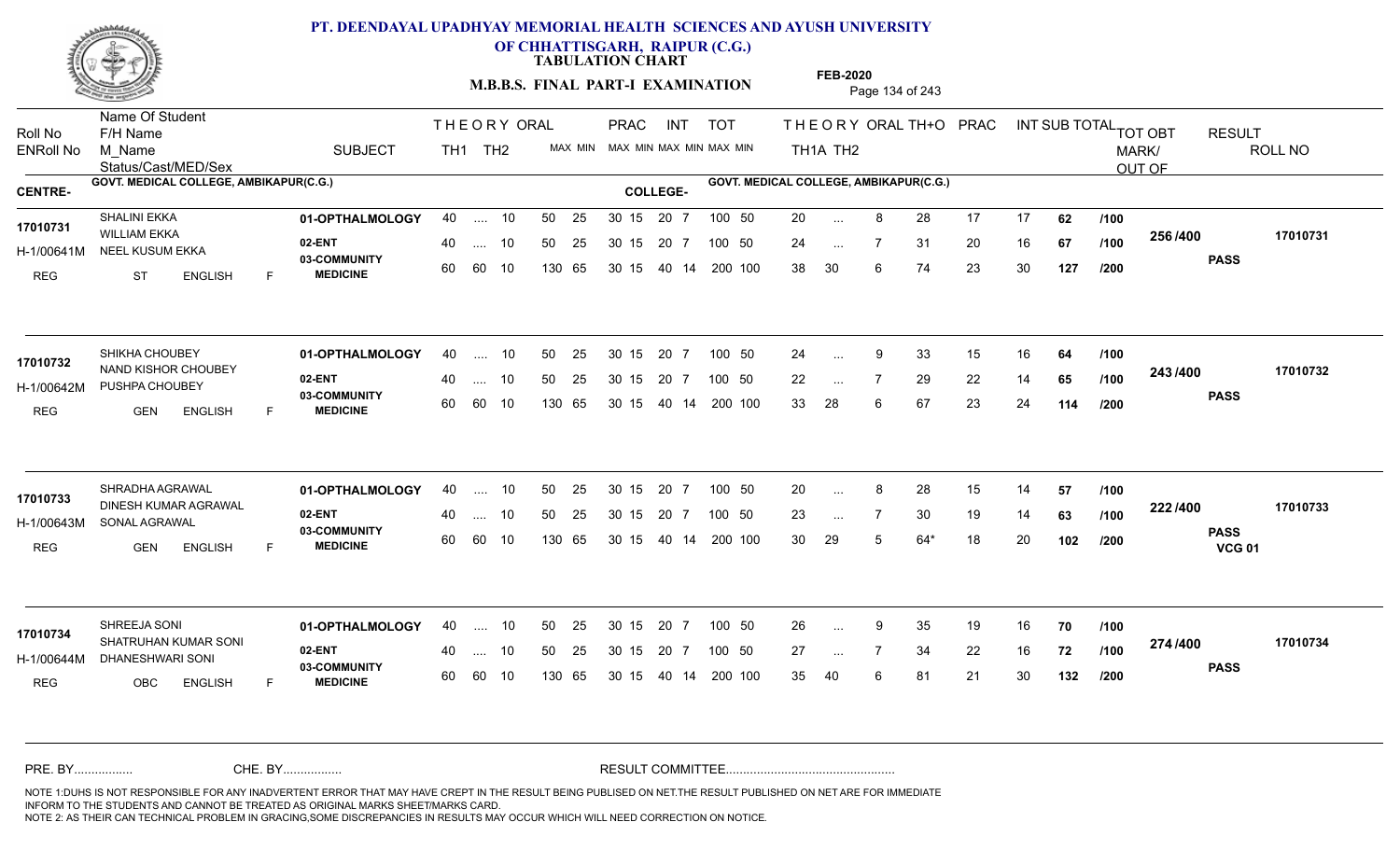

**OF CHHATTISGARH, RAIPUR (C.G.)**

**TABULATION CHART** 

**FEB-2020**

**M.B.B.S. FINAL PART-I EXAMINATION** Page 135 of 243

Status/Cast/MED/Sex Name Of Student Roll No F/H Name M\_Name SUBJECT TH1 TH2 <sup>MAX\_MIN</sup> N PRAC INT TOT THEORY ORAL TH+O PRAC INT TH<sub>1</sub>A TH<sub>2</sub> ORAL TH+ODPRACD INT SUB TOTAL <sub>TOT OBT</sub> RESULT ROLL NO MARK/ OUT OF ENRoll No M Name  $\,$  SUBJECT TH1 TH2 MAX MIN MAX MIN MAX MIN MAX MIN TH1A TH2 GOVT. MEDICAL COLLEGE, AMBIKAPUR(C.G.) **A COLLEGE AMBIKAPUR(C.G.) GOVT. MEDICAL COLLEGE, AMBIKAPUR(C.G.)** THE ORY ORAL PRAC INT PRAC **01-OPTHALMOLOGY** SHREYA TIWARI 40 .... 10 30 15 20 7 **02-ENT** 03-COMMUNITY 60  **MEDICINE** H-1/00645M NITA TIWARI PUSHPRAJ TIWARI **17010735** REG GEN ENGLISH F 25 9 34 18 16 **68** 26 ... 7 33 21 16 **70 /100 <del>11 1</del> 1** 34 42 7 83 23 30 **136 274 PASS /400 17010735** 40 .... 10 50 25 30 15 60 60 10 130 65 30 15 40 14 200 100 20 7 100 50 50 25 30 15 20 7 100 50 25 ... ... ... **/100 /100 /200 01-OPTHALMOLOGY** SHRISTI UIKE 40 .... 10 30 15 20 7 **02-ENT** 03-COMMUNITY 60 **MEDICINE** 60 60 10 H-1/00646M SARITA UIKE J L UIKE REG ST ENGLISH F 25 ... 9 34 19 17 **70 /100** 20 7 27 21 16 **64** 35 41 7 83 24 30 **137 271 PASS /400 17010736**  $\ldots$  10 50 25 30 15 130 65 20 7 130 65 30 15 40 14 200 100 30 15 20 7 100 50 50 25 30 15 20 7 100 50 25 ... 9 **17010736**<br>**17010736** ... ... **/100 /100 /200 01-OPTHALMOLOGY** SIDDHARTA BANERJEE 40 .... 10 30 15 20 7 **02-ENT** 03-COMMUNITY 60  **MEDICINE** H-1/00647M LUNA BANERJEE SRIJIB BANERJEE **17010737** REG GEN ENGLISH M 22 ... 5 27 16 15 **58 /100** 20 ... 7 27 19 14 **60** /**100 <sup>222</sup> 1<del>-</del>00** 30 30 6 66 18 20 **104 222 PASS /400 17010737** .... 10 50 25 30 15 60 60 10 20 7 130 65 30 15 30 15 20 7 100 50 40 14 200 100 50 25 30 15 20 7 100 50 22 ... ... ... **/100 /100 /200 01-OPTHALMOLOGY** 40 .... 10 50 25 30 15 20 7 100 50 24 **02-ENT** 03-COMMUNITY 60 **MEDICINE** 60 60 10 H-1/00648M ARCHANA LAL ARBIND KUMAR LAL **17010738** REG **GEN ENGLISH** F 24 ... 5 29 18 16 **63 /100** 28 7 35 20 16 **71** 35 36 7 78 23 32 **133 267 PASS /400 17010738** 40 .... 10 50 25 130 65 130 65 30 15 30 15 20 7 100 50 40 14 200 100 50 25 30 15 20 7 100 50 24 ... 5 ... 5 ... **/100 /100 /200** NOTE 1:DUHS IS NOT RESPONSIBLE FOR ANY INADVERTENT ERROR THAT MAY HAVE CREPT IN THE RESULT BEING PUBLISED ON NET.THE RESULT PUBLISHED ON NET ARE FOR IMMEDIATE INFORM TO THE STUDENTS AND CANNOT BE TREATED AS ORIGINAL MARKS SHEET/MARKS CARD. CHE. BY WAREL BY WARE AND THE AVEC THE AVEC THE THE RESULT COMMITTEE AND MULTIME AND THE RESULT COMMITTEE AN A<br>THE STUDENTS AND CANNOT BE TREATED AS ORIGINAL MARKS SHEET/MARKS CARD.<br>INFORM TO THE STUDENTS AND CANNOT BE TRE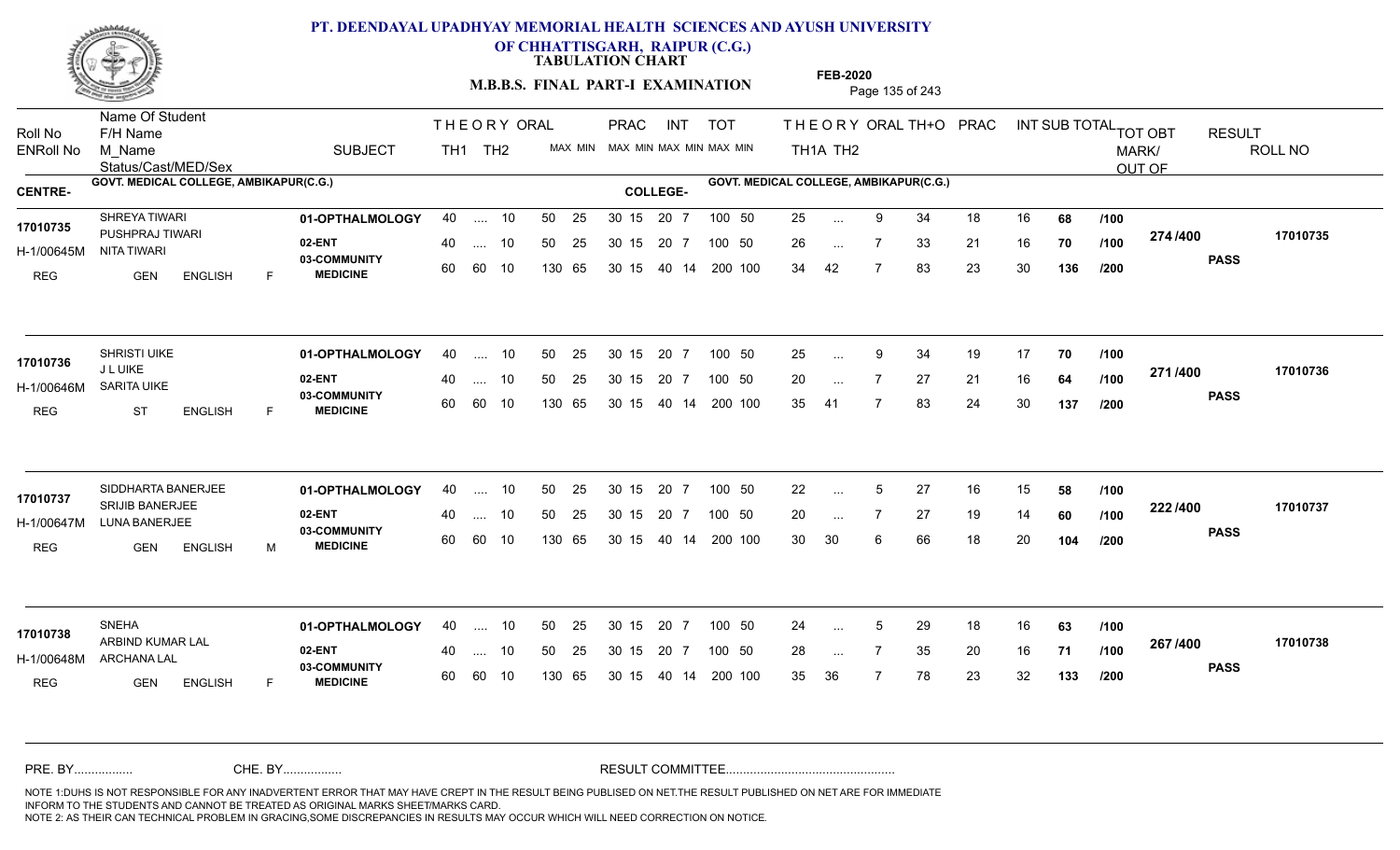

**OF CHHATTISGARH, RAIPUR (C.G.)**

**TABULATION CHART** 

**M.B.B.S. FINAL PART-I EXAMINATION** Page 136 of 243

Status/Cast/MED/Sex Name Of Student Roll No F/H Name M\_Name SUBJECT TH1 TH2 <sup>MAX\_MIN</sup> N PRAC INT TOT THEORY ORAL TH+O PRAC INT TH<sub>1</sub>A TH<sub>2</sub> ORAL TH+ODPRACD INT SUB TOTAL <sub>TOT OBT</sub> RESULT ROLL NO MARK/ OUT OF ENRoll No M Name  $\,$  SUBJECT TH1 TH2 MAX MIN MAX MIN MAX MIN MAX MIN TH1A TH2 GOVT. MEDICAL COLLEGE, AMBIKAPUR(C.G.) **A COLLEGE AMBIKAPUR(C.G.) GOVT. MEDICAL COLLEGE, AMBIKAPUR(C.G.)** THE ORY ORAL PRAC INT PRAC **01-OPTHALMOLOGY** SUNIL KUMAR 40 .... 10 30 15 20 7 **02-ENT** 03-COMMUNITY 60  **MEDICINE** H-1/00651M PURNIMA DEVI 17010740 TN MAHI NGLESHWAR REG SC ENGLISH M 21 ... 5 26 17 15 **58 /100** 20 ... 8 28 18 16 **62 /100 <sup>220 / 4</sup>00** 30 30 6 66 19 23 **108 228 PASS /400 17010740** .... 10 50 25 60 60 10 50 25 30 15 130 65 30 15 40 14 200 100 20 7 100 50 50 25 30 15 20 7 100 50 21 ... ... ... **/100 /100 /200** SUPRIT SINGH KHURANA **01-OPTHALMOLOGY** 40 .... 10 50 25 30 15 20 7 100 50 26 **02-ENT** 03-COMMUNITY 60  **MEDICINE** H-1/00652M MANMEET KAUR KHURANA GAJPAL SINGH KHURANA **17010741** REG GEN ENGLISH M 26 ... 5 31 18 16 **65 /100** 22 ... 8 30 21 16 **67 /100 <sup>2007</sup> \*** 30 39 6 75 24 27 **126 258 PASS /400 17010741** .... 10 50 25 60 60 10 30 15 20 7 130 65 30 15 40 14 200 100 30 15 20 7 100 50 50 25 30 15 20 7 100 50 26 ... 5 ... 5 ... **/100 /100 /200 01-OPTHALMOLOGY** SWATI GAHARWAR 40 .... 10 30 15 20 7 **02-ENT** 03-COMMUNITY 60  **MEDICINE** H-1/00654M TARAN GAHARWAR CHANDRAHAS GAHARWAR **17010742** REG SC ENGLISH F 23 7 30 18 16 **64** 27 7 34 19 16 **69** 39 36 6 81 24 31 **136 269 /100 PASS /400 17010742** .... 10 50 25 30 15 60 60 10 20 7 130 65 30 15 30 15 20 7 100 50 40 14 200 100 50 25 30 15 20 7 100 50 23 ... 7 ... ... **/100 /200 01-OPTHALMOLOGY** TANYA MANDHYANI 40 .... 10 30 15 20 7 **02-ENT** 03-COMMUNITY 60 **MEDICINE** 60 60 10 H-1/00655M KOMAL MANDHYANI GURMUKH MANDHYANI **17010743** REG **GEN ENGLISH** F 23 6 29 19 15 **63** 20 ... 7 27 18 15 **60** /**100 <sup>2337400</sup>** 25 33 6 64\* 24 24 **112 235 PASS VCG 01 /400 17010743** 40 .... 10 50 25 130 65 130 65 30 15 30 15 20 7 100 50 40 14 200 100 50 25 30 15 20 7 100 50 23 ... ... ... **/100 /100 /200** NOTE 1:DUHS IS NOT RESPONSIBLE FOR ANY INADVERTENT ERROR THAT MAY HAVE CREPT IN THE RESULT BEING PUBLISED ON NET.THE RESULT PUBLISHED ON NET ARE FOR IMMEDIATE INFORM TO THE STUDENTS AND CANNOT BE TREATED AS ORIGINAL MARKS SHEET/MARKS CARD. CHE. BY WAREL BY WARE AND THE AVEC THE AVEC THE THE RESULT COMMITTEE AND MULTIME AND THE RESULT COMMITTEE AN A<br>THE STUDENTS AND CANNOT BE TREATED AS ORIGINAL MARKS SHEET/MARKS CARD.<br>INFORM TO THE STUDENTS AND CANNOT BE TRE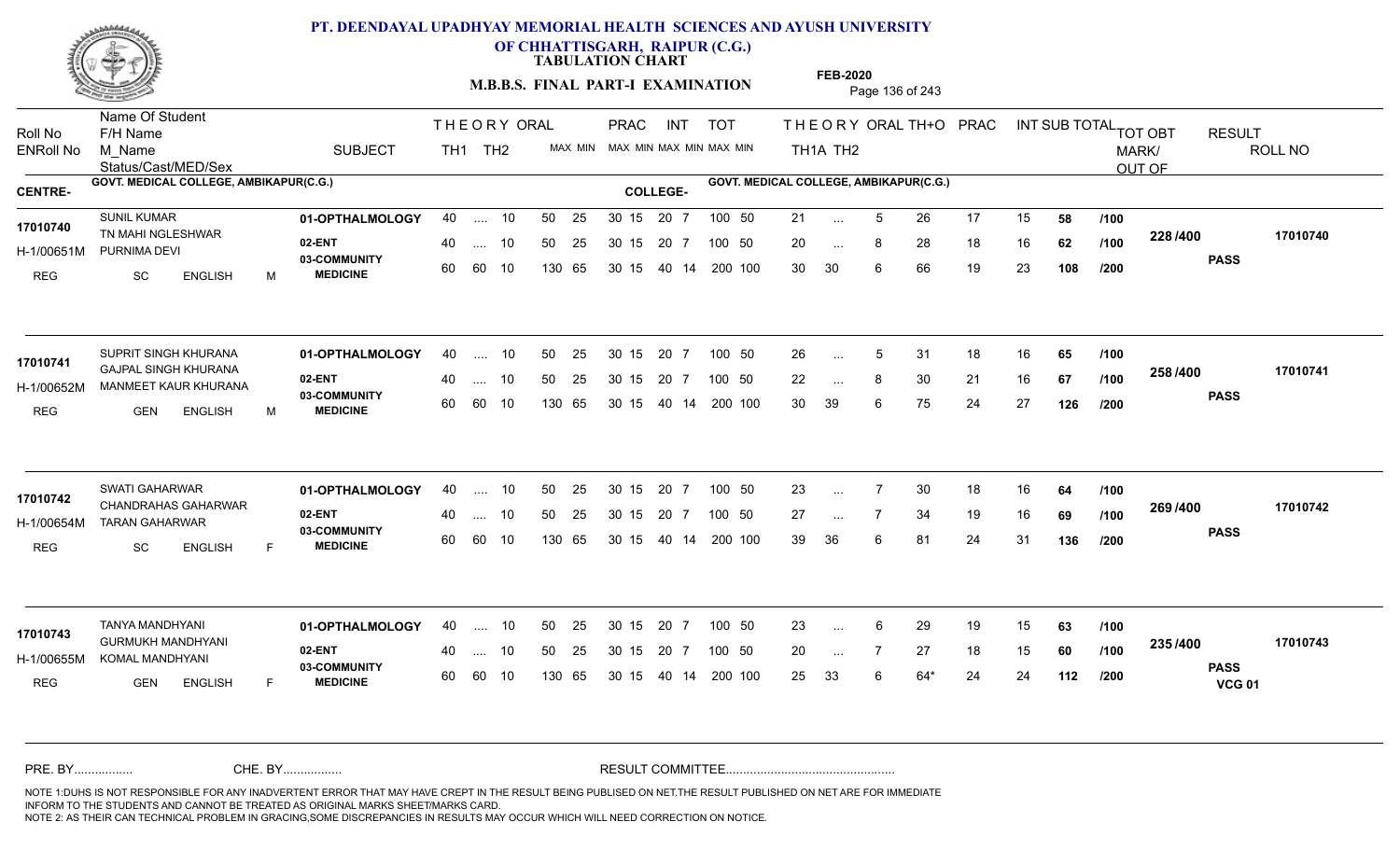

Name Of Student

## **PT. DEENDAYAL UPADHYAY MEMORIAL HEALTH SCIENCES AND AYUSH UNIVERSITY**

**OF CHHATTISGARH, RAIPUR (C.G.)**

**TABULATION CHART** 

**M.B.B.S. FINAL PART-I EXAMINATION** Page 137 of 243

PRAC

THE ORY ORAL PRAC INT

Status/Cast/MED/Sex Roll No F/H Name M\_Name SUBJECT TH1 TH2 <sup>MAX\_MIN</sup> N PRAC INT TOT THEORY ORAL TH+O PRAC INT TH<sub>1</sub>A TH<sub>2</sub> ORAL TH+ODPRACD INT SUB TOTAL <sub>TOT OBT</sub> RESULT ROLL NO MARK/ OUT OF ENRoll No M Name  $\,$  SUBJECT TH1 TH2 MAX MIN MAX MIN MAX MIN MAX MIN TH1A TH2 GOVT. MEDICAL COLLEGE, AMBIKAPUR(C.G.) **A COLLEGE AMBIKAPUR(C.G.) GOVT. MEDICAL COLLEGE, AMBIKAPUR(C.G.) 01-OPTHALMOLOGY** TANYA VIRDI 40 .... 10 30 15 20 7 **02-ENT** 03-COMMUNITY 60  **MEDICINE** H-1/00656M SAWRAJ KAUR JASMINDER SINGH VIRDI **17010744** REG GEN ENGLISH F 21 ... 6 27 18 15 **60** /**100** 23 ... 8 31 21 15 **67 /100 <sup>2437400</sup>** 30 29 7 66 24 26 **116 243 PASS /400 17010744** .... 10 50 25 60 60 10 50 25 30 15 130 65 30 15 40 14 200 100 20 7 100 50 50 25 30 15 20 7 100 50 21 ... ... ... **/100 /100 /200 01-OPTHALMOLOGY** TRIPTI KHARE 40 .... 10 30 15 20 7 **02-ENT** 03-COMMUNITY 60 **MEDICINE** 60 60 10 H-1/00657M MAMTA KHARE A R KHARE REG ST ENGLISH F 23 ... 6 29 18 15 **62** /**100** 23 ... 7 30 18 14 **62 /100 <del>4 1</del>7 1-00** 36 31 7 74 24 25 **123 247 PASS /400 17010745**  $\ldots$  10 50 25 30 15 130 65 20 7 130 65 30 15 40 14 200 100 30 15 20 7 100 50 50 25 30 15 20 7 100 50 23 ... **17010745** ... ... **/100 /100 /200 01-OPTHALMOLOGY** UMESH SAHU 40 .... 10 30 15 20 7 **02-ENT** 03-COMMUNITY 60  **MEDICINE** H-1/00658M UPESHWARI SAHU BENLAL SAHU **17010746** REG OBC ENGLISH M 22 ... 5 27 17 15 **59** /**100** 21 ... 7 28 17 14 **59 /100 <del>11</del>777** 26 29 6 61\* 19 19 **99\* 217 FAIL 17010746 /400** Re- COMMUNITY MEDICINE .... 10 50 25 30 15 60 60 10 20 7 130 65 30 15 30 15 20 7 100 50 40 14 200 100 50 25 30 15 20 7 100 50 22 ... ... ... **/100 /100 /200 01-OPTHALMOLOGY** VAISHALI SAHU 40 .... 10 30 15 20 7 **02-ENT** 03-COMMUNITY 60 **MEDICINE** 60 60 10 H-1/00659M USHA SAHU LEKHOO RAM SAHU **17010747** REG OBC ENGLISH F 26 7 33 19 16 **68** 24 ... 8 32 18 15 **65 /100 <sup>2007</sup> 1** 30 38 7 75 22 28 **125 258 PASS /400 17010747** 40 .... 10 50 25 130 65 130 65 30 15 30 15 20 7 100 50 40 14 200 100 50 25 30 15 20 7 100 50 26 ... ... ... **/100 /100 /200** NOTE 1:DUHS IS NOT RESPONSIBLE FOR ANY INADVERTENT ERROR THAT MAY HAVE CREPT IN THE RESULT BEING PUBLISED ON NET.THE RESULT PUBLISHED ON NET ARE FOR IMMEDIATE INFORM TO THE STUDENTS AND CANNOT BE TREATED AS ORIGINAL MARKS SHEET/MARKS CARD. CHE. BY WAREL BY WARE AND THE AVEC THE AVEC THE THE RESULT COMMITTEE AND MULTIME AND THE RESULT COMMITTEE AN A<br>THE STUDENTS AND CANNOT BE TREATED AS ORIGINAL MARKS SHEET/MARKS CARD.<br>INFORM TO THE STUDENTS AND CANNOT BE TRE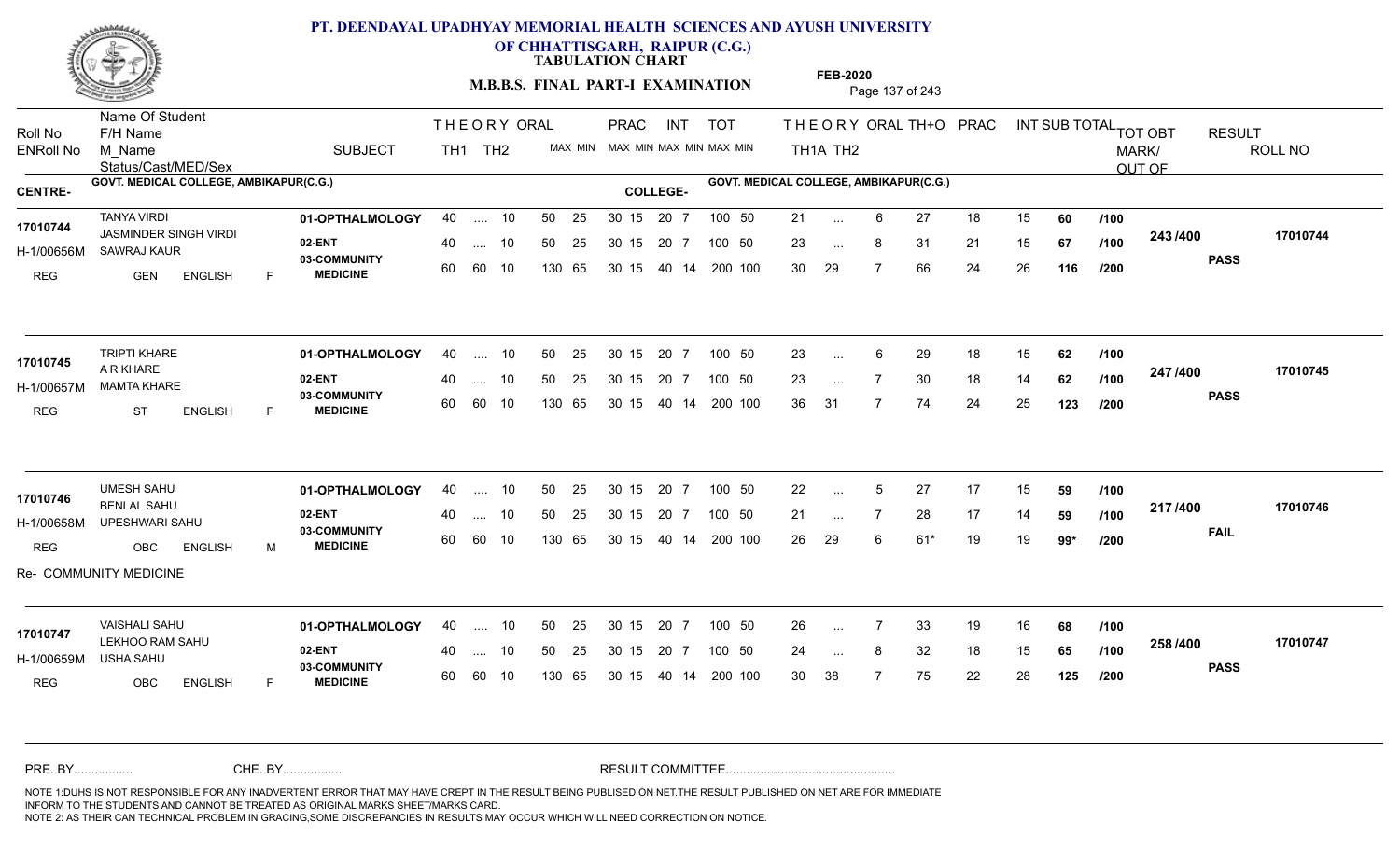

**OF CHHATTISGARH, RAIPUR (C.G.)**

**TABULATION CHART** 

**M.B.B.S. FINAL PART-I EXAMINATION** Page 138 of 243

Status/Cast/MED/Sex Name Of Student Roll No F/H Name M\_Name SUBJECT TH1 TH2 <sup>MAX\_MIN</sup> N PRAC INT TOT THEORY ORAL TH+O PRAC INT TH<sub>1</sub>A TH<sub>2</sub> ORAL TH+ODPRACD INT SUB TOTAL <sub>TOT OBT</sub> RESULT ROLL NO MARK/ OUT OF ENRoll No M Name  $\,$  SUBJECT TH1 TH2 MAX MIN MAX MIN MAX MIN MAX MIN TH1A TH2 GOVT. MEDICAL COLLEGE, AMBIKAPUR(C.G.) **A COLLEGE AMBIKAPUR(C.G.) GOVT. MEDICAL COLLEGE, AMBIKAPUR(C.G.)** THE ORY ORAL PRAC INT PRAC **01-OPTHALMOLOGY** VARSHA 40 .... 10 30 15 20 7 **02-ENT** 03-COMMUNITY 60  **MEDICINE** H-1/00660M GOVIND RAM **17010748** KAMLA DEVI REG SC ENGLISH F 20 ... 5 25 18 16 **59 /100** 20 ... 7 27 18 15 **60** /**100 <sup>244 /400</mark>**</sup> 38 32 7 77 23 25 **125 244 PASS /400 17010748** 40 .... 10 50 25 30 15 60 60 10 130 65 30 15 40 14 200 100 20 7 100 50 50 25 30 15 20 7 100 50 20 ... ... ... 7 **/100 /100 /200 01-OPTHALMOLOGY** VERSHA SAW 40 .... 10 30 15 20 7 **02-ENT** 03-COMMUNITY 60 **MEDICINE** 60 60 10 H-1/00661M 17010749 HARISH CHANDRA SAW USHA SAW REG OBC ENGLISH F 25 ... 6 31 19 16 **66 /100** 25 ... 8 33 17 15 **65 /100 <sup>2007–00</sup>** 42 32 7 81 24 29 **134 265 PASS /400 17010749** 40 .... 10 50 25 130 65 130 65 30 15 40 14 200 100 30 15 20 7 100 50 50 25 30 15 20 7 100 50 25 ... ... ... **/100 /100 /200 01-OPTHALMOLOGY** VIBHA CHHEDIAHA 40 .... 10 30 15 20 7 **02-ENT** 03-COMMUNITY 60 **MEDICINE** 60 60 10 H-1/00662M JANKI CHHEDIAHA SR CHHEDIAHA **17010750** REG ST ENGLISH F 27 6 33 18 16 **67** 20 ... 8 28 17 14 **59 /100 <sup>2307–60</sup>** 43 34 7 84 22 24 **130 256 PASS /400 17010750** .... 10 50 25 30 15 130 65 20 7 130 65 30 15 30 15 20 7 100 50 40 14 200 100 50 25 30 15 20 7 100 50 27 ... 6 ... ... **/100 /100 /200 01-OPTHALMOLOGY** VIDYA SAHU 40 .... 10 30 15 20 7 **02-ENT** 03-COMMUNITY 60 **MEDICINE** 60 60 10 H-1/00663M RAMESHWARI SAHU HARISHARAN SAHU **17010751** REG GEN ENGLISH F 25 ... 6 31 18 16 **65 /100** 25 ... 7 32 17 17 **66 /100 <sup>21 0</sup> 1**=0 46 35 7 88 21 30 **139 270 PASS /400 17010751** 40 .... 10 50 25 130 65 130 65 30 15 30 15 20 7 100 50 40 14 200 100 50 25 30 15 20 7 100 50 25 ... ... ... **/100 /100 /200** NOTE 1:DUHS IS NOT RESPONSIBLE FOR ANY INADVERTENT ERROR THAT MAY HAVE CREPT IN THE RESULT BEING PUBLISED ON NET.THE RESULT PUBLISHED ON NET ARE FOR IMMEDIATE INFORM TO THE STUDENTS AND CANNOT BE TREATED AS ORIGINAL MARKS SHEET/MARKS CARD. CHE. BY WAREL BY WARE AND THE AVEC THE AVEC THE THE RESULT COMMITTEE AND MULTIME AND THE RESULT COMMITTEE AN A<br>THE STUDENTS AND CANNOT BE TREATED AS ORIGINAL MARKS SHEET/MARKS CARD.<br>INFORM TO THE STUDENTS AND CANNOT BE TRE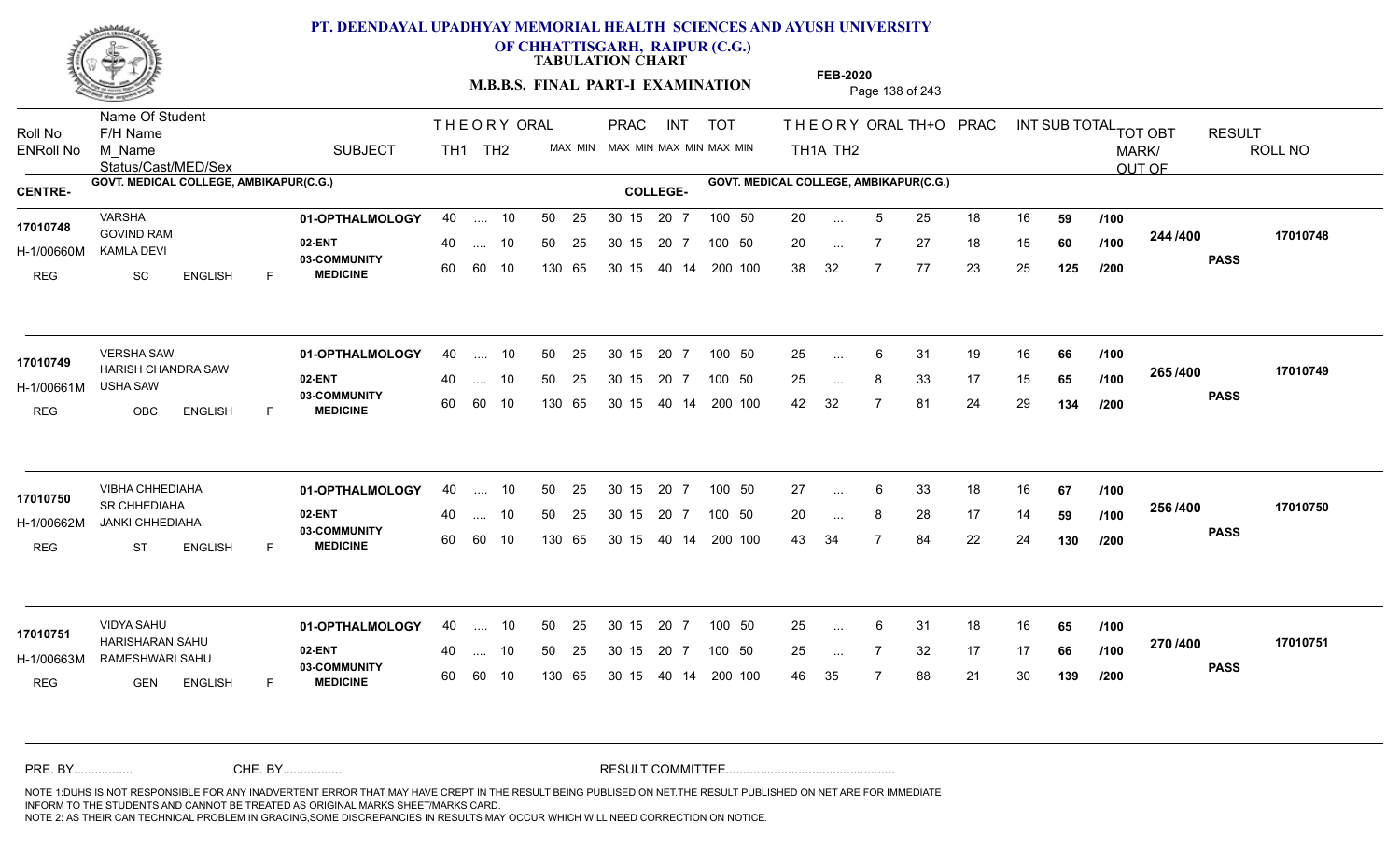

**OF CHHATTISGARH, RAIPUR (C.G.)**

**TABULATION CHART** 

**M.B.B.S. FINAL PART-I EXAMINATION** Page 139 of 243

Status/Cast/MED/Sex Name Of Student Roll No F/H Name M\_Name SUBJECT TH1 TH2 <sup>MAX\_MIN</sup> N PRAC INT TOT THEORY ORAL TH+O PRAC INT TH<sub>1</sub>A TH<sub>2</sub> ORAL TH+ODPRACD INT SUB TOTAL <sub>TOT OBT</sub> RESULT ROLL NO MARK/ OUT OF ENRoll No M Name  $\,$  SUBJECT TH1 TH2 MAX MIN MAX MIN MAX MIN MAX MIN TH1A TH2 GOVT. MEDICAL COLLEGE, AMBIKAPUR(C.G.) **A COLLEGE AMBIKAPUR(C.G.) GOVT. MEDICAL COLLEGE, AMBIKAPUR(C.G.)** THE ORY ORAL PRAC INT PRAC **01-OPTHALMOLOGY** VINEET LAKRA 40 .... 10 30 15 20 7 **02-ENT** 03-COMMUNITY 60  **MEDICINE** H-1/00664M SUNITA LAKRA 17010752 PRABHAT LAKRA **17010752** REG ST ENGLISH M 21 ... 5 26 15 16 **57 /100** 18 ... 7 25 16 15 **56 /100 <sup>2027</sup> 100** 40 30 6 76 21 22 **119 232 PASS /400 17010752** .... 10 50 25 60 60 10 50 25 30 15 130 65 30 15 40 14 200 100 20 7 100 50 50 25 30 15 20 7 100 50 21 ... ... ... **/100 /100 /200 01-OPTHALMOLOGY** VISHAL KASER 40 .... 10 30 15 20 7 **02-ENT** 03-COMMUNITY 60  **MEDICINE** H-1/00665M MAMTA KASER 17010753 NARSIGH KASER REG OBC ENGLISH M 26 5 31 20 16 **67** 20 7 27 19 15 **61** 46 36 8 90 21 29 **140 268 PASS /400 17010753** .... 10 50 25 60 60 10 30 15 20 7 130 65 30 15 40 14 200 100 30 15 20 7 100 50 50 25 30 15 20 7 100 50 26 ... 5 ... 5 ... **/100 /100 /200** VIVEK KUMAR SINGH **01-OPTHALMOLOGY** 40 .... 10 50 25 30 15 20 7 100 50 23 **02-ENT** 03-COMMUNITY 60  **MEDICINE** H-1/00666M HEMANT SINGH 22 BAM 17010754 DHANESHWAR PRASAD SINGH REG ST ENGLISH M 23 ... 5 28 17 16 **61** /**100** 20 ... 7 27 16 14 **57 /100 <sup>2207–00</sup>** 30 26 8 64\* 21 25 **110 228 PASS VCG 01 /400 17010754** .... 10 50 25 30 15 60 60 10 20 7 130 65 30 15 30 15 20 7 100 50 40 14 200 100 50 25 30 15 20 7 100 50 23 ... 5 ... 5 ... **/100 /100 /200 01-OPTHALMOLOGY** 40 .... 10 50 25 30 15 20 7 100 50 28 15 20 7 100 50 28 **02-ENT** 03-COMMUNITY 60 **MEDICINE** 60 60 10 H-1/00667M BHAGWATI DEVI SHAMBHU LAL REG ST ENGLISH M 28 ... 5 33 16 15 **64 /100** 20 ... 7 27 16 14 **57 /100 <sup>245</sup> /\*\*** 35 35 7 77 20 25 **122 243 PASS /400 17010755** 40 .... 10 50 25 130 65 130 65 30 15 30 15 20 7 100 50 40 14 200 100 50 25 30 15 20 7 100 50 28 ... 5 **17010755** ... 5 ... **/100 /100 /200** NOTE 1:DUHS IS NOT RESPONSIBLE FOR ANY INADVERTENT ERROR THAT MAY HAVE CREPT IN THE RESULT BEING PUBLISED ON NET.THE RESULT PUBLISHED ON NET ARE FOR IMMEDIATE INFORM TO THE STUDENTS AND CANNOT BE TREATED AS ORIGINAL MARKS SHEET/MARKS CARD. CHE. BY WAREL BY WARE AND THE AVEC THE AVEC THE THE RESULT COMMITTEE AND MULTIME AND THE RESULT COMMITTEE AN A<br>THE STUDENTS AND CANNOT BE TREATED AS ORIGINAL MARKS SHEET/MARKS CARD.<br>INFORM TO THE STUDENTS AND CANNOT BE TRE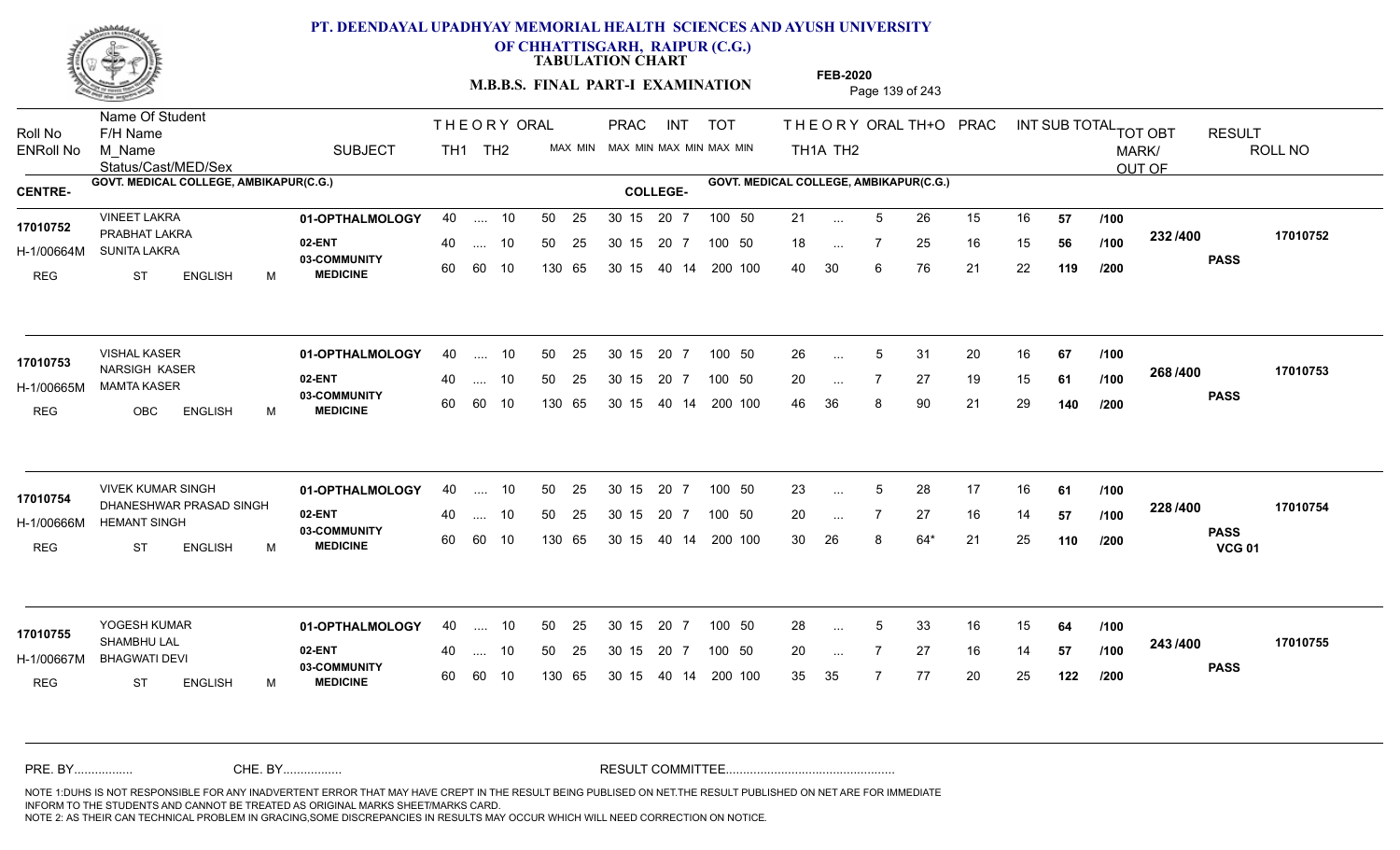

**OF CHHATTISGARH, RAIPUR (C.G.)**

**TABULATION CHART** 

**M.B.B.S. FINAL PART-I EXAMINATION** Page 140 of 243

Status/Cast/MED/Sex Name Of Student Roll No F/H Name M\_Name SUBJECT PRAC INT TOT THEORY ORAL TH+O PRAC INT TH<sub>1</sub>A TH<sub>2</sub> ORAL TH+ODPRACD INT SUB TOTAL <sub>TOT OBT</sub> RESULT ROLL NO MARK/ OUT OF ENRoll No M Name  $\,$  SUBJECT TH1 TH2 MAX MIN MAX MIN MAX MIN MAX MIN TH1A TH2 GOVT. MEDICAL COLLEGE, AMBIKAPUR(C.G.) **A COLLEGE AMBIKAPUR(C.G.) GOVT. MEDICAL COLLEGE, AMBIKAPUR(C.G.)** THE ORY ORAL PRAC INT TH<sub>1</sub> TH<sub>2</sub> PRAC **01-OPTHALMOLOGY** ARUNIMA SHUKLA 40 .... 10 30 15 20 7 **02-ENT** 03-COMMUNITY 60  **MEDICINE** H-1/00581M REKHA SHUKLA **WARGET AN** 17010756 UTTAM KU. SHUKLA REG GEN ENGLISH F 28 ... 5 33 16 16 **65 /100** 20 ... 7 27 17 14 **58 /100 <sup>2007</sup> 1** 41 30 6 77 22 16 **115 238 PASS /400 17010756** .... 10 50 25 60 60 10 50 25 30 15 130 65 30 15 40 14 200 100 20 7 100 50 50 25 30 15 20 7 100 50 28 ... ... ... **/100 /100 /200 01-OPTHALMOLOGY** HAYNS BLICKS 40 .... 10 30 15 20 7 **02-ENT** 03-COMMUNITY 60 **MEDICINE** 60 60 10 courtcase YOGITA ROBERT VOEL ROBERT **17010757** REG SC ENGLISH M 27 ... 5 32 15 16 **63** /**100** 22 ... 7 29 18 14 **61 /100 <sup>2007</sup> 7** 32 29 7 68 21 22 **111 235 PASS /400 17010757**  $\ldots$  10 50 25 30 15 130 65 20 7 130 65 30 15 40 14 200 100 30 15 20 7 100 50 50 25 30 15 20 7 100 50 27 ... 5 ... 5 ... **/100 /100 /200 01-OPTHALMOLOGY** 40 .... 10 50 25 30 15 20 7 100 50 27 **02-ENT** 03-COMMUNITY 60 **MEDICINE** 60 60 10 H-1/00618M RAJESH SUDESH REG GEN ENGLISH F 27 ... 5 32 15 15 **62** /**100** 20 7 27 18 14 **59** 36 33 7 76 20 22 **118 239 PASS /400 17011125A** .... 10 50 25 30 15 130 65 20 7 130 65 30 15 30 15 20 7 100 50 40 14 200 100 50 25 30 15 20 7 100 50 27 ... 5 **17011125A 17011125A** ... 5 ... **/100 /100 /200 01-OPTHALMOLOGY** 40 .... 10 50 25 30 15 20 7 100 50 25 100 4 100 50 25 **02-ENT** 03-COMMUNITY 60 **MEDICINE** 60 60 10 H-1/00649M GEETA GUPTA RAJENDRA GUPTA **17011126** REG GEN ENGLISH M 25 ... 5 30 15 16 **61 /100** 21 ... 7 28 15 14 **57 /100 <sup>2307–60</sup>** 35 31 5 71 21 20 **112 230 PASS /400 17011126** 40 .... 10 50 25 130 65 130 65 30 15 30 15 20 7 100 50 40 14 200 100 50 25 30 15 20 7 100 50 25 ... 5 ... 5 ... **/100 /100 /200** NOTE 1:DUHS IS NOT RESPONSIBLE FOR ANY INADVERTENT ERROR THAT MAY HAVE CREPT IN THE RESULT BEING PUBLISED ON NET.THE RESULT PUBLISHED ON NET ARE FOR IMMEDIATE INFORM TO THE STUDENTS AND CANNOT BE TREATED AS ORIGINAL MARKS SHEET/MARKS CARD. CHE. BY WAREL BY WARE AND THE AVEC THE AVEC THE THE RESULT COMMITTEE AND MULTIME AND THE RESULT COMMITTEE AN A<br>THE STUDENTS AND CANNOT BE TREATED AS ORIGINAL MARKS SHEET/MARKS CARD.<br>INFORM TO THE STUDENTS AND CANNOT BE TRE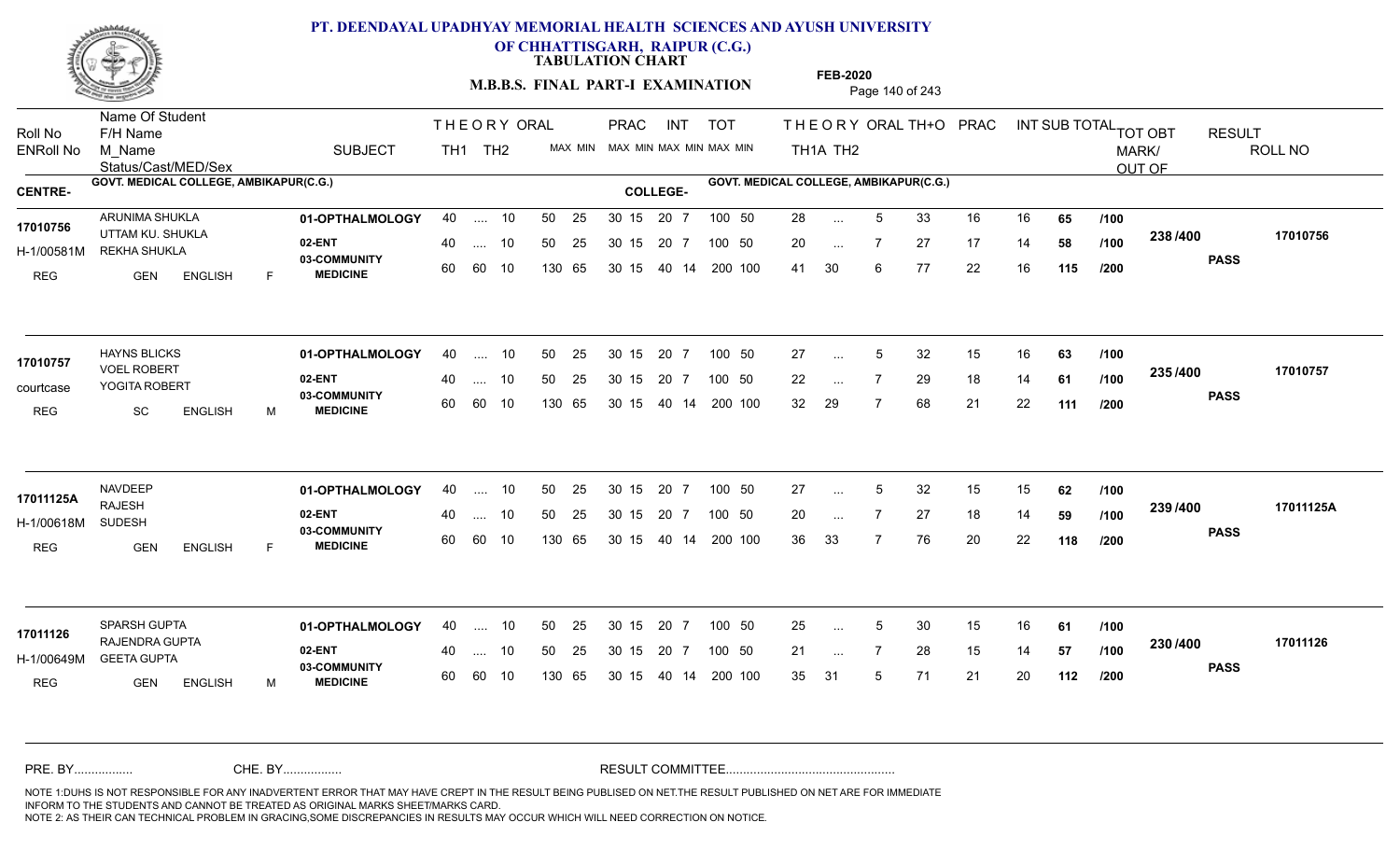

**OF CHHATTISGARH, RAIPUR (C.G.)**

**TABULATION CHART** 

**M.B.B.S. FINAL PART-I EXAMINATION** Page 141 of 243

Status/Cast/MED/Sex Name Of Student Roll No F/H Name M\_Name SUBJECT TOT THE OR YORAL TH+O PRAC INT TH<sub>1</sub>A TH<sub>2</sub> ORAL TH+ODPRACD INT SUB TOTAL <sub>TOT OBT</sub> RESULT ROLL NO MARK/ OUT OF ENRoll No M Name  $\,$  SUBJECT TH1 TH2 MAX MIN MAX MIN MAX MIN MAX MIN TH1A TH2 GOVT. MEDICAL COLLEGE, AMBIKAPUR(C.G.) **60VT. MEDICAL COLLEGE, AMBIKAPUR**(C.G.) **COLLEGE- COLLEGE-**THE ORY ORAL TH<sub>1</sub> TH<sub>2</sub> PRAC INT TOT THEOR PRAC **01-OPTHALMOLOGY** SURAJ KUMAR SINGH 40 .... 10 30 15 20 7 **02-ENT 03-COMMUNITY MEDICINE** H-1/00653M TARA SINGH 17011127 KAMESHWAR SINGH REG GEN ENGLISH M 28 ... 5 33 15 16 **64 /100** 23 ... 7 30 16 14 **60 /100 <sup>242 /4</sup>00** 39 29 6 74 20 24 **118 242 PASS /400 17011127** .... 10 50 25 60 60 10 50 25 30 15 130 65 30 15 40 14 200 100 20 7 100 50 50 25 30 15 20 7 100 50 28 ... ... ... 7 **/100 /100 /200 01-OPTHALMOLOGY** NITESH 40 .... 10 30 15 20 7 **02-ENT 03-COMMUNITY MEDICINE** H-1/00621M BUDHKUWER MINJ 17011129 BALBHAGWAN MINJ REG ST ENGLISH M 25 ... 5 30 15 16 **61 /100** 23 ... 7 30 15 14 **59 /100 <sup>2027</sup> 7** 40 29 6 75 18 19 **112 232 PASS /400 17011129** .... 10 50 25 60 60 10 50 25 30 15 130 65 30 15 40 14 200 100 20 7 100 50 50 25 30 15 20 7 100 50 25 ... ... ... 7 **/100 /100 /200**

**FEB-2020**

NOTE 1:DUHS IS NOT RESPONSIBLE FOR ANY INADVERTENT ERROR THAT MAY HAVE CREPT IN THE RESULT BEING PUBLISED ON NET.THE RESULT PUBLISHED ON NET ARE FOR IMMEDIATE INFORM TO THE STUDENTS AND CANNOT BE TREATED AS ORIGINAL MARKS SHEET/MARKS CARD. NOTE 2: AS THEIR CAN TECHNICAL PROBLEM IN GRACING,SOME DISCREPANCIES IN RESULTS MAY OCCUR WHICH WILL NEED CORRECTION ON NOTICE. PRE. BY................. CHE. BY................. RESULT COMMITTEE.................................................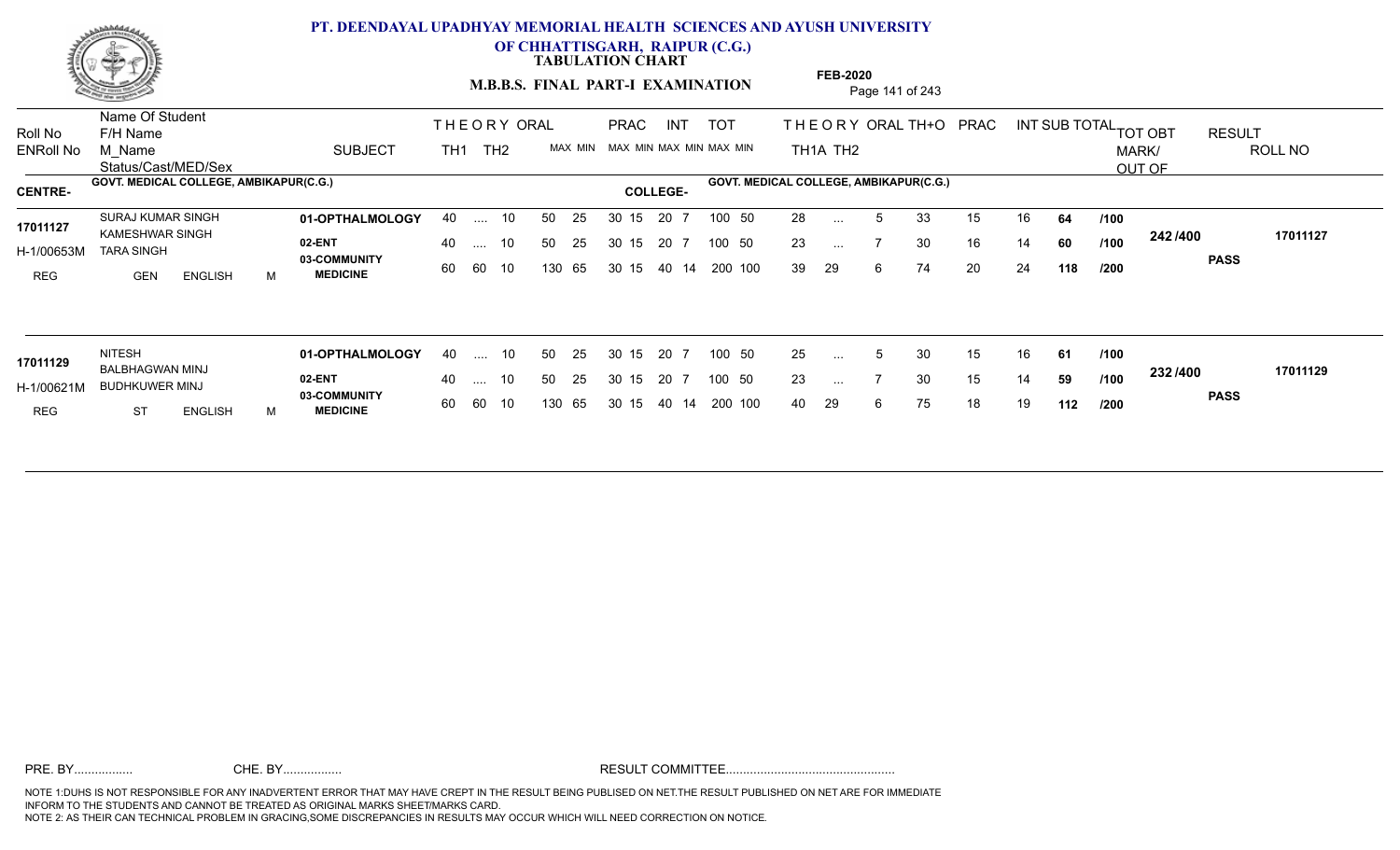

**OF CHHATTISGARH, RAIPUR (C.G.)**

**TABULATION CHART** 

**M.B.B.S. FINAL PART-I EXAMINATION** Page 142 of 243

Status/Cast/MED/Sex Name Of Student Roll No F/H Name M\_Name SUBJECT TH1 TH2 <sup>MAX\_MIN</sup> N PRAC INT TOT THEORY ORAL TH+O PRAC INT TH<sub>1</sub>A TH<sub>2</sub> ORAL TH+ODPRACD INT SUB TOTAL <sub>TOT OBT</sub> RESULT ROLL NO MARK/ OUT OF ENRoll No M Name  $\,$  SUBJECT TH1 TH2 MAX MIN MAX MIN MAX MIN MAX MIN TH1A TH2 **LATE SHRI B. R.K. MEDICAL COLLEGE, JAGDALPUR (C.G) LATE SHRI B. R.K. MEDICAL COLLEGE, JAGDALPUR (C.G) CENTRE- COLLEGE-**THE ORY ORAL PRAC INT PRAC INT TOT **01-OPTHALMOLOGY** ARTI DEHRIA 40 .... 10 30 15 20 7 **02-ENT** 03-COMMUNITY 60  **MEDICINE** G-1/0573 SHYAMA DEHRIA CHEAN RAMU PRASAD REG SC ENGLISH F 29 ... 5 34 14\* 8 **56 /100** 23 3 26 10\* 8 **44\*** 44 24 6 74 19 19 **112 212 FAIL 16010516 /400** Re-OPTHALMOLOGY ENT 40 .... 10 50 25 30 15 60 60 10 130 65 30 15 40 14 200 100 20 7 100 50 50 25 30 15 20 7 100 50 29 ... **16010516 16010516** ... ... **/100 /100 /200 01-OPTHALMOLOGY** DIMPLE KHOBRAGADE 40 .... 10 30 15 20 7 **02-ENT** 03-COMMUNITY 60  **MEDICINE** G-1/0587 INDIRA KHORAGADE 16010529 SHANKER LAL KHOBRAGADE **16010529** REG SC ENGLISH F 17 2 19\* 14\* 9 **42\*** 12 3 15\* 10\* 8 **33\*** 26 22 1 49\* 15 16 **80\* 155 FAIL 16010529 /400** Re-OPTHALMOLOGY ENT COMMUNITY MEDICINE 40 .... 10 50 25 30 15 60 60 10 130 65 30 15 40 14 200 100 20 7 100 50 50 25 30 15 20 7 100 50 17 ... ... ... 3 **/100 /100 /200 01-OPTHALMOLOGY** KAVITA NAG 40 .... 10 30 15 20 7 **02-ENT** 03-COMMUNITY 60  **MEDICINE** G-1/0594 NEELAMBAR **16010536** KAMLI SUPPL **GEN** ENGLISH F --- .... --- **1990 -- 100 -- 100 -- 60 -- 1100** 20 ... 6 26 16 7 **49\* /100 <sup>44</sup>** --- --- --- --- --- --- -- -- -- 118 C /200 **227 FAIL 16010536 /400** Re- ENT 40 .... 10 50 25 30 15 60 60 10 130 65 30 15 40 14 200 100 --- --- --- ---20 7 100 50 50 25 30 15 20 7 100 50 --- ... ---... ... **/100 01-OPTHALMOLOGY** KAVITA NETAM 40 .... 10 30 15 20 7 **02-ENT** 03-COMMUNITY 60  **MEDICINE** G-1/0595 SAIL NETAM H S NETAM SUPPL ST ENGLISH F --- .... --- **57** C /100 24 ... 6 30 17 7 **54 /100 <sup>2007/400</sup>** --- --- --- --- --- -- -- -- 122 C /200 **233 PASS /400 16010537** 40 .... 10 50 25 30 15 60 60 10 130 65 30 15 20 7 100 50 40 14 200 100 50 25 30 15 20 7 100 50 --- ... ---**16010537** ... ... **/100** NOTE 1:DUHS IS NOT RESPONSIBLE FOR ANY INADVERTENT ERROR THAT MAY HAVE CREPT IN THE RESULT BEING PUBLISED ON NET.THE RESULT PUBLISHED ON NET ARE FOR IMMEDIATE INFORM TO THE STUDENTS AND CANNOT BE TREATED AS ORIGINAL MARKS SHEET/MARKS CARD. CHE. BY WAREL BY WARE AND THE AVEC THE AVEC THE THE RESULT COMMITTEE AND MULTIME AND THE RESULT COMMITTEE AN A<br>THE STUDENTS AND CANNOT BE TREATED AS ORIGINAL MARKS SHEET/MARKS CARD.<br>INFORM TO THE STUDENTS AND CANNOT BE TRE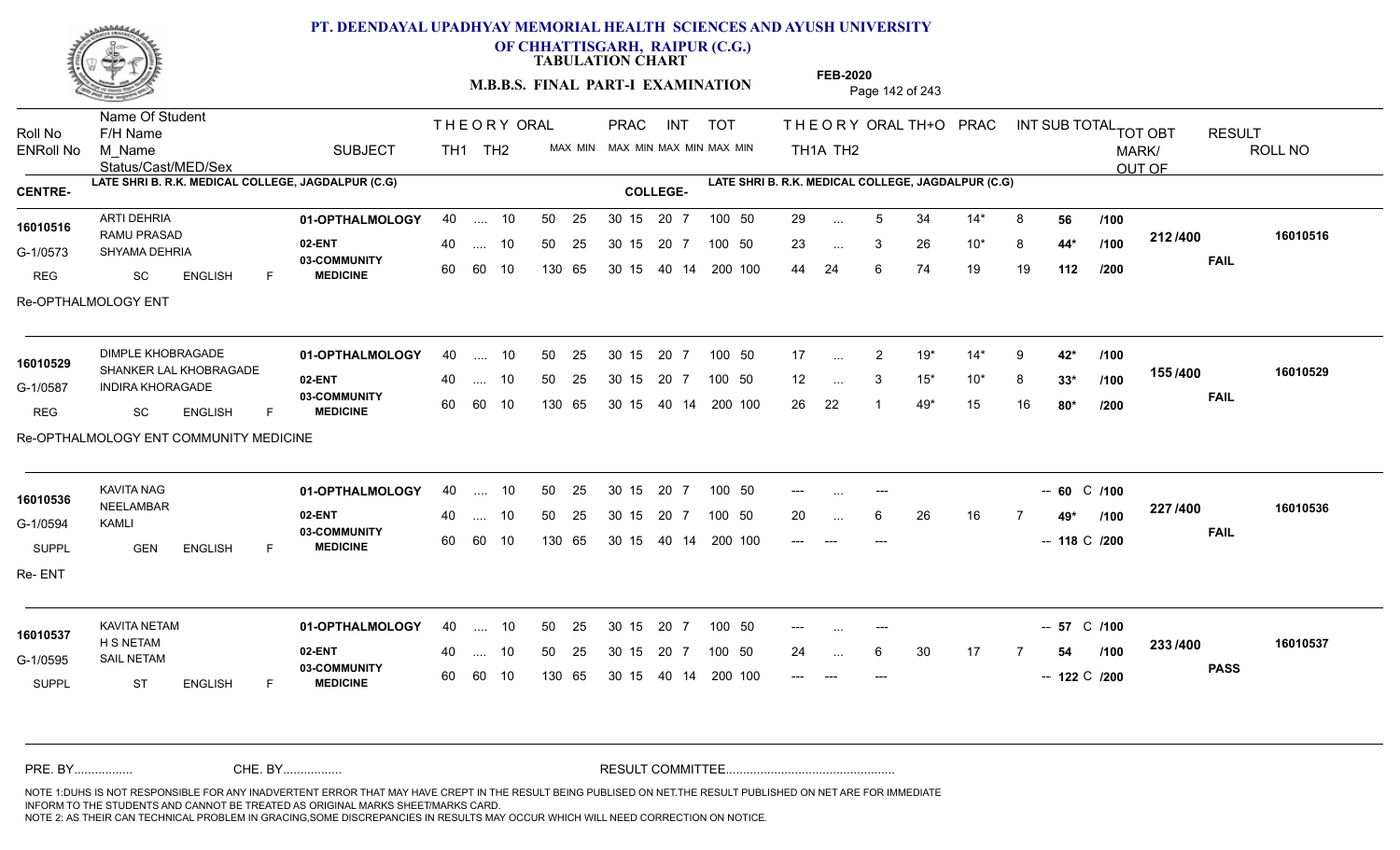

**OF CHHATTISGARH, RAIPUR (C.G.)**

**TABULATION CHART** 

**M.B.B.S. FINAL PART-I EXAMINATION** Page 143 of 243

Status/Cast/MED/Sex Name Of Student Roll No F/H Name M\_Name SUBJECT TH1 TH2 <sup>MAX\_MIN</sup> N PRAC INT TOT THEORY ORAL TH+O PRAC INT TH<sub>1</sub>A TH<sub>2</sub> ORAL TH+ODPRACD INT SUB TOTAL <sub>TOT OBT</sub> RESULT ROLL NO MARK/ OUT OF ENRoll No M Name  $\,$  SUBJECT TH1 TH2 MAX MIN MAX MIN MAX MIN MAX MIN TH1A TH2 **LATE SHRI B. R.K. MEDICAL COLLEGE, JAGDALPUR (C.G) LATE SHRI B. R.K. MEDICAL COLLEGE, JAGDALPUR (C.G) CENTRE- COLLEGE-**THE ORY ORAL PRAC INT PRAC **01-OPTHALMOLOGY** KUMUD SINGH KUNJAM 40 .... 10 30 15 20 7 **02-ENT 03-COMMUNITY MEDICINE** G-1/0598 PUSHPA BAI 16010539 PHOOL CHAND KUNJAM SUPPL ST ENGLISH M --- .... --- **51** C /100 22 ... 6 28 16 9 **53 /100 <sup>213/400</sup>** -- --- --- --- --- -- -- 111 C /200 **215 PASS /400 16010539** .... 10 50 25 60 60 10 50 25 30 15 130 65 30 15 40 14 200 100 --- --- --- ---20 7 100 50 50 25 30 15 20 7 100 50 --- ... ... ... **/100 01-OPTHALMOLOGY** OM PRAKASH 40 .... 10 30 15 20 7 **02-ENT** 03-COMMUNITY 60  **MEDICINE** G-1/0610 LATE. BABU LAL **16010553** URMILA SUPPL OBC ENGLISH M --- .... --- **1990 -- 100 -- 100 -- 60 -- 1100** 21 ... 6 27 17 9 **53 /100 <sup>222 / 4</sup>00** 35 33 5 73 16 20 **109 222 PASS /400 16010553**  $\dots$  10 50 25 30 15 60 60 10 20 7 130 65 30 15 40 14 200 100 30 15 20 7 100 50 50 25 30 15 20 7 100 50 --- ... ---... ... **/100 /200 01-OPTHALMOLOGY** PRIYANKA LAKRA 40 .... 10 30 15 20 7 **02-ENT** 03-COMMUNITY 60  **MEDICINE** G-1/0616 MALTI LAKRA PAWAN SAY LAKRA **16010559** SUPPL ST ENGLISH F --- --- **66 /100** --- C 20 ... 6 26 17 9 **52** /**100 <sup>2——,</sup>** --- --- --- --- --- --- -- -- 126 C /200 **244 PASS /400 16010559** .... 10 50 25 60 60 10 50 25 30 15 130 65 30 15 20 7 100 50 40 14 200 100 50 25 30 15 20 7 100 50 --- ... ---... ... **/100 01-OPTHALMOLOGY** CHAUDHARI RAVIBHAI 40 .... 10 30 15 20 7 **02-ENT** 03-COMMUNITY 60 MEDICINE 60 60 10 G-1/0582 POVNI BEN LAHNUBHAI REG ST ENGLISH M A ... A A A /100 A A A A <sup>A</sup> <sup>A</sup> <sup>A</sup> <sup>A</sup> <sup>A</sup> **ABSENT /400 16010563** .... 10 50 25 130 65 50 25 30 15 130 65 30 15 40 14 200 100 20 7 100 50 50 25 30 15 20 7 100 50 A ... **16010563** CHAUDHARI RAVIBHAI  $\mathsf{A}$ ... **/100 /100 /200** NOTE 1:DUHS IS NOT RESPONSIBLE FOR ANY INADVERTENT ERROR THAT MAY HAVE CREPT IN THE RESULT BEING PUBLISED ON NET.THE RESULT PUBLISHED ON NET ARE FOR IMMEDIATE INFORM TO THE STUDENTS AND CANNOT BE TREATED AS ORIGINAL MARKS SHEET/MARKS CARD. CHE. BY WAREL BY WARE AND THE AVEC THE AVEC THE THE RESULT COMMITTEE AND MULTIME AND THE RESULT COMMITTEE AN A<br>THE STUDENTS AND CANNOT BE TREATED AS ORIGINAL MARKS SHEET/MARKS CARD.<br>INFORM TO THE STUDENTS AND CANNOT BE TRE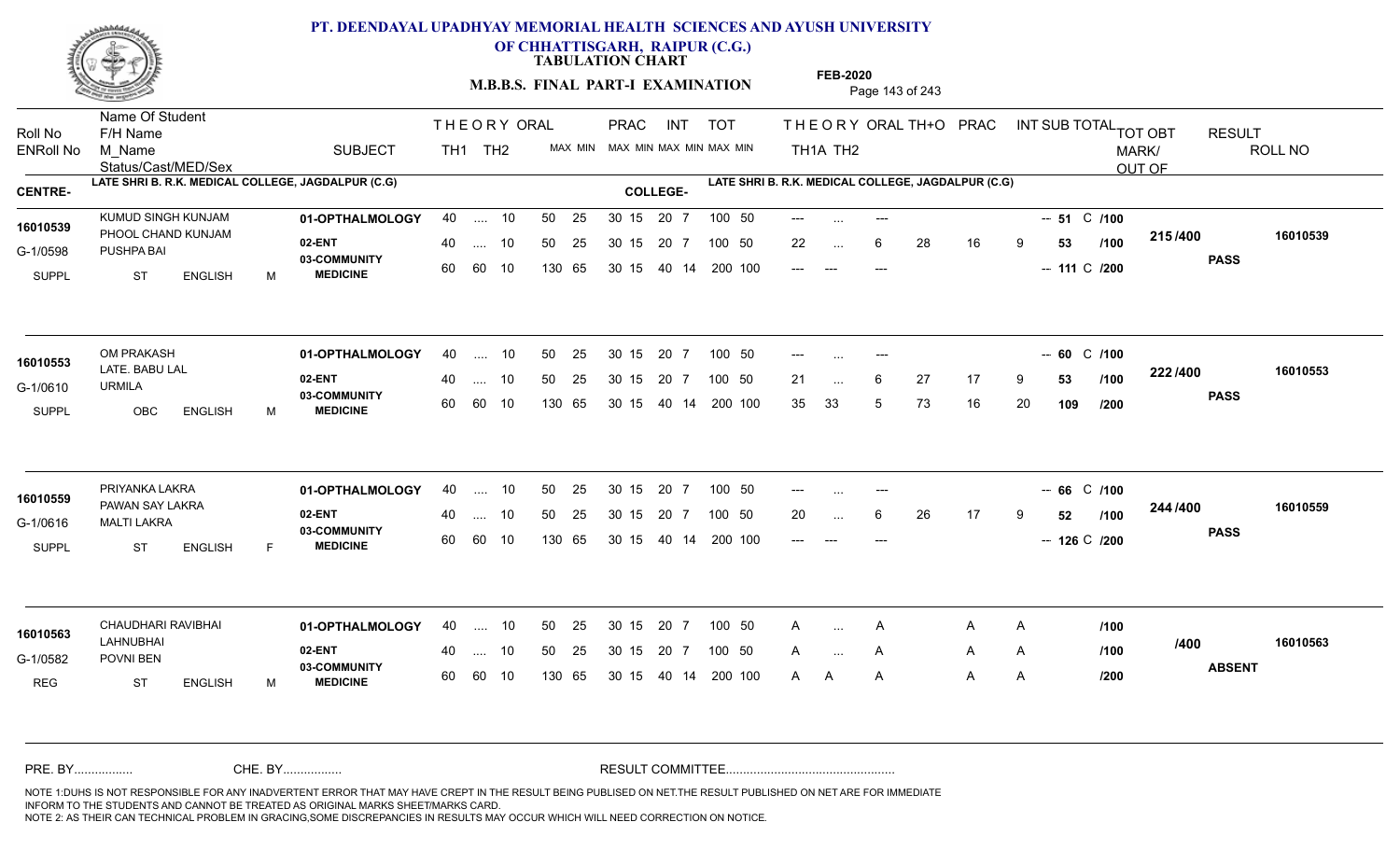

**OF CHHATTISGARH, RAIPUR (C.G.)**

**TABULATION CHART** 

**FEB-2020**

**M.B.B.S. FINAL PART-I EXAMINATION** Page 144 of 243

Status/Cast/MED/Sex Name Of Student Roll No F/H Name M\_Name SUBJECT TH1 TH2 <sup>MAX\_MIN</sup> N PRAC INT TOT THEORY ORAL TH+O PRAC INT TH<sub>1</sub>A TH<sub>2</sub> ORAL TH+ODPRACD INT SUB TOTAL <sub>TOT OBT</sub> RESULT ROLL NO MARK/ OUT OF ENRoll No M Name  $\,$  SUBJECT TH1 TH2 MAX MIN MAX MIN MAX MIN MAX MIN TH1A TH2 **LATE SHRI B. R.K. MEDICAL COLLEGE, JAGDALPUR (C.G) LATE SHRI B. R.K. MEDICAL COLLEGE, JAGDALPUR (C.G) CENTRE- COLLEGE-**THE ORY ORAL PRAC INT PRAC **01-OPTHALMOLOGY** SAGAR NAGE 40 .... 10 30 15 20 7 **02-ENT** 03-COMMUNITY 60  **MEDICINE** G-1/0624 BHUNESHWARI 16010567 SUDHEER KUMAR<br>
SUDHEER KUMAR SUPPL OBC ENGLISH M --- .... --- **100** -- **53** C /**100** 22 ... 6 28 16 10 **54 /100 <sup>2007</sup> 100** --- --- --- --- --- -- -- -- -- 129 C /200 **236 PASS /400 16010567** .... 10 50 25 60 60 10 50 25 30 15 130 65 30 15 40 14 200 100 --- --- --- ---20 7 100 50 50 25 30 15 20 7 100 50 --- ... ... ... **/100 01-OPTHALMOLOGY** SUNIL MEENA 40 .... 10 30 15 20 7 **02-ENT** 03-COMMUNITY 60  **MEDICINE** G-1/0804 MADHU BAI MEENA **CHRÍOSTAIR** 16010586 MEGH RAJ MEENA SUPPL ST ENGLISH M --- .... --- **52** C /100 21 ... 5 26 17 8 **51 /100 <sup>210/400</sup>** 36 35 5 76 17 20 **113 216 PASS /400 16010586** .... 10 50 25 60 60 10 30 15 20 7 130 65 30 15 40 14 200 100 30 15 20 7 100 50 50 25 30 15 20 7 100 50 --- ... ---... ... 5 **/100 /200 01-OPTHALMOLOGY** VIJAYA 40 .... 10 30 15 20 7 **02-ENT** 03-COMMUNITY 60  **MEDICINE** G-1/0652 MAYA DEVE 16010596 DINESH KUMAR TANDON REG SC ENGLISH F 26 ... 5 31 15 9 **55 /100** 19 3 22\* 10\* 8 **40\*** 35 24 8 67 15 20 **102 197 FAIL 16010596 /400** Re- ENT .... 10 50 25 30 15 60 60 10 20 7 130 65 30 15 30 15 20 7 100 50 40 14 200 100 50 25 30 15 20 7 100 50 26 ... 5 ... ... 3 **/100 /100 /200 01-OPTHALMOLOGY** YASH BHOURYA 40 .... 10 30 15 20 7 **02-ENT** 03-COMMUNITY 60 MEDICINE 60 60 10 G-1/0655 SHAIL BHOURYA LAKHAN LAL BHOURYA **16010599** SUPPL ST ENGLISH M --- --- **51 /100** --- C 24 ... 6 30 17 10 **57 /100 <sup>223</sup>/\*<sup>00</sup>** -- --- --- --- --- -- -- 117 C /200 **225 PASS /400 16010599** .... 10 50 25 130 65 50 25 30 15 130 65 30 15 20 7 100 50 40 14 200 100 50 25 30 15 20 7 100 50 ---... ... **/100** NOTE 1:DUHS IS NOT RESPONSIBLE FOR ANY INADVERTENT ERROR THAT MAY HAVE CREPT IN THE RESULT BEING PUBLISED ON NET.THE RESULT PUBLISHED ON NET ARE FOR IMMEDIATE INFORM TO THE STUDENTS AND CANNOT BE TREATED AS ORIGINAL MARKS SHEET/MARKS CARD. CHE. BY WAREL BY WARE AND THE AVEC THE AVEC THE THE RESULT COMMITTEE AND MULTIME AND THE RESULT COMMITTEE AN A<br>THE STUDENTS AND CANNOT BE TREATED AS ORIGINAL MARKS SHEET/MARKS CARD.<br>INFORM TO THE STUDENTS AND CANNOT BE TRE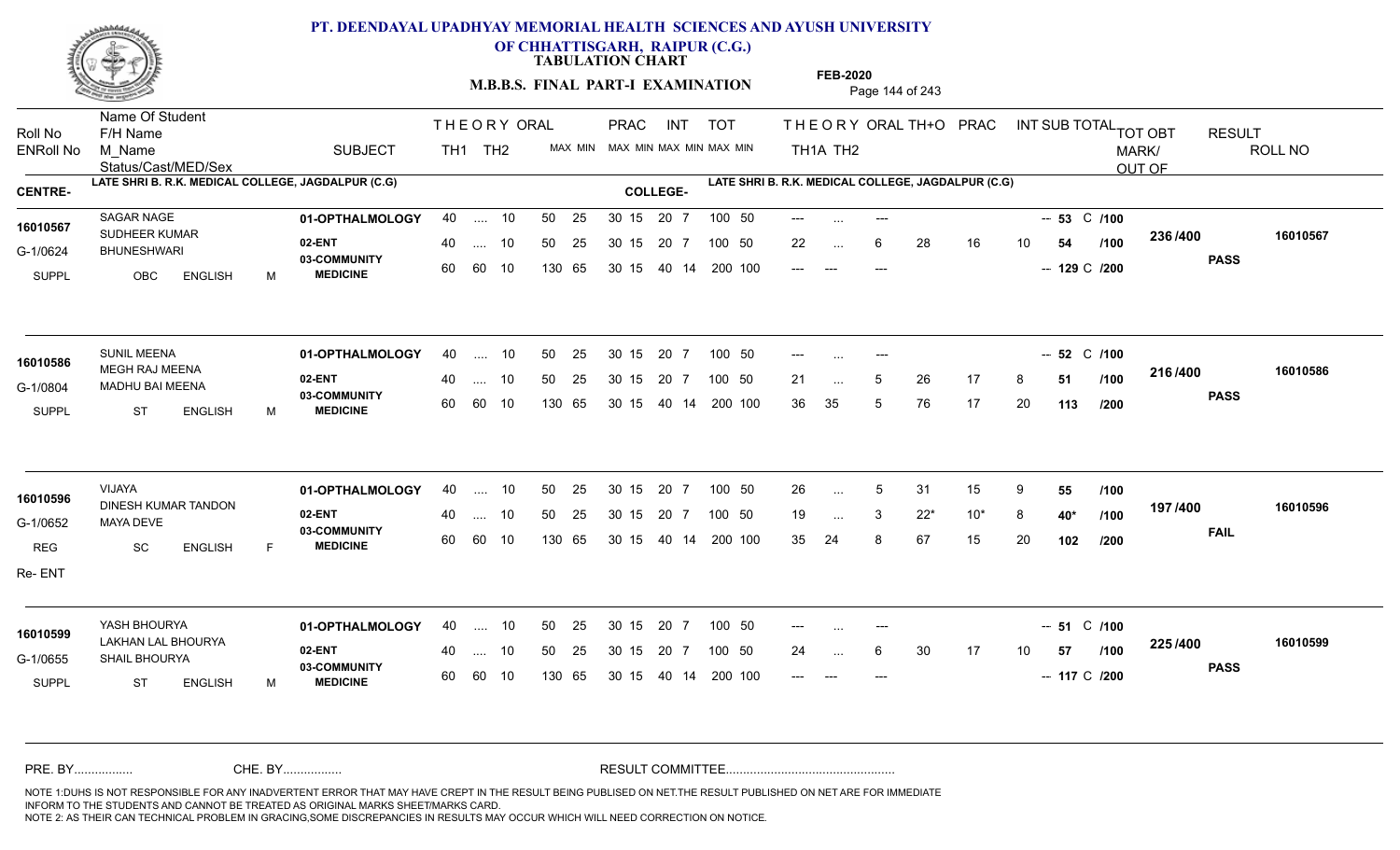

**OF CHHATTISGARH, RAIPUR (C.G.)**

**TABULATION CHART** 

**M.B.B.S. FINAL PART-I EXAMINATION** Page 145 of 243

Status/Cast/MED/Sex Name Of Student Roll No F/H Name M\_Name SUBJECT TH1 TH2 <sup>MAX\_MIN</sup> N PRAC INT TOT THEORY ORAL TH+O PRAC INT TH<sub>1</sub>A TH<sub>2</sub> ORAL TH+ODPRACD INT SUB TOTAL <sub>TOT OBT</sub> RESULT ROLL NO MARK/ OUT OF ENRoll No M Name  $\,$  SUBJECT TH1 TH2 MAX MIN MAX MIN MAX MIN MAX MIN TH1A TH2 **LATE SHRI B. R.K. MEDICAL COLLEGE, JAGDALPUR (C.G) LATE SHRI B. R.K. MEDICAL COLLEGE, JAGDALPUR (C.G) CENTRE- COLLEGE-**THE ORY ORAL PRAC INT PRAC **01-OPTHALMOLOGY** ADITI K. CHOUDHARY 40 .... 10 30 15 20 7 **02-ENT** 03-COMMUNITY 60  **MEDICINE** H-1/00171M 17010515 RAVI RANJAN MADHURI REG GEN ENGLISH F 28 ... 7 35 18 8 **61 /100** 22 ... 6 28 20 10 **58 /100 <sup>243 /400</sup>** 36 38 7 81 21 28 **130 249 PASS /400 17010515** .... 10 50 25 60 60 10 50 25 30 15 130 65 30 15 40 14 200 100 20 7 100 50 50 25 30 15 20 7 100 50 28 ... ... ... 6 **/100 /100 /200 01-OPTHALMOLOGY** ADITI CHANDRAVANSHI 40 .... 10 30 15 20 7 **02-ENT** 03-COMMUNITY 60  **MEDICINE** H-1/00172M KALPANA CHANDRA VANSHI 17010516 MANOHAR LAL SINGH REG OBC ENGLISH F 25 ... 7 32 17 9 **58 /100** 22 ... 6 28 19 10 **57 /100 <sup>2007</sup> 700** 40 35 4 79 21 24 **124 239 PASS /400 17010516** .... 10 50 25 60 60 10 30 15 20 7 130 65 30 15 40 14 200 100 30 15 20 7 100 50 50 25 30 15 20 7 100 50 25 ... ... ... **/100 /100 /200 01-OPTHALMOLOGY** AJEET KUMAR NAYAK 40 .... 10 30 15 20 7 **02-ENT** 03-COMMUNITY 60  **MEDICINE** H-1/00173M VINODINI NAYAK ARUN KUMAR NAYAK **17010517** REG GEN ENGLISH M 17 4 21\* 15 10 **46\*** 17 ... 6 23\* 18 10 **51** /**100 <sup>202</sup>** 32 27 6 65 21 19 **105 202 FAIL 17010517 /400** Re-OPTHALMOLOGY ENT .... 10 50 25 30 15 60 60 10 20 7 130 65 30 15 30 15 20 7 100 50 40 14 200 100 50 25 30 15 20 7 100 50 17 ... 4 ... ... 6 **/100 /100 /200 01-OPTHALMOLOGY** ANJALI NARETI 40 .... 10 30 15 20 7 **02-ENT** 03-COMMUNITY 60 **MEDICINE** 60 60 10 H-1/00176M URMILA NARETI SHAMBHULAL NARETI **17010520** REG ST ENGLISH F 32 ... 4 36 17 9 **62** /**100** 20 ... 5 25 16 10 **51 /100 <sup>223</sup>/\*<sup>00</sup>** 36 26 5 67 19 26 **112 225 PASS /400 17010520** 40 .... 10 50 25 130 65 130 65 30 15 30 15 20 7 100 50 40 14 200 100 50 25 30 15 20 7 100 50 32 ... 4 ... ... 5 **/100 /100 /200** NOTE 1:DUHS IS NOT RESPONSIBLE FOR ANY INADVERTENT ERROR THAT MAY HAVE CREPT IN THE RESULT BEING PUBLISED ON NET.THE RESULT PUBLISHED ON NET ARE FOR IMMEDIATE INFORM TO THE STUDENTS AND CANNOT BE TREATED AS ORIGINAL MARKS SHEET/MARKS CARD. CHE. BY WAREL BY WARE AND THE AVEC THE AVEC THE THE RESULT COMMITTEE AND MULTIME MOTE 1:DUHS IS NOT RESPONSIBLE FOR ANY INADVERTENT ERROR THAT MAY HAVE CREPT IN THE RESULT BEING PUBLISED ON NET.THE RESULT PUBLISHED ON NET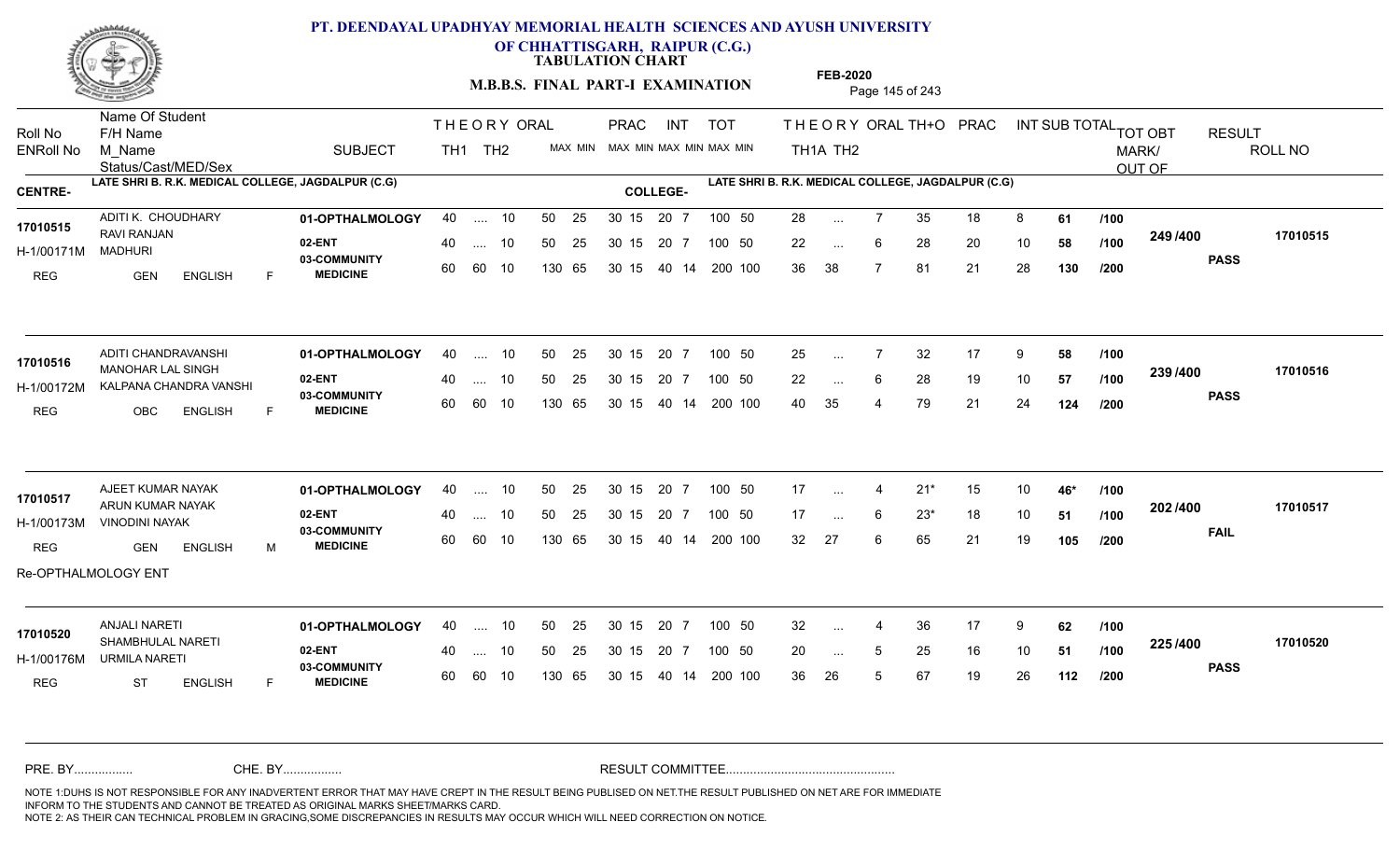

**OF CHHATTISGARH, RAIPUR (C.G.)**

**TABULATION CHART** 

**M.B.B.S. FINAL PART-I EXAMINATION** Page 146 of 243

Status/Cast/MED/Sex Name Of Student Roll No F/H Name M\_Name SUBJECT TH1 TH2 <sup>MAX\_MIN</sup> N PRAC INT TOT THEORY ORAL TH+O PRAC INT TH<sub>1</sub>A TH<sub>2</sub> ORAL TH+ODPRACD INT SUB TOTAL <sub>TOT OBT</sub> RESULT ROLL NO MARK/ OUT OF ENRoll No M Name  $\,$  SUBJECT TH1 TH2 MAX MIN MAX MIN MAX MIN MAX MIN TH1A TH2 **LATE SHRI B. R.K. MEDICAL COLLEGE, JAGDALPUR (C.G) LATE SHRI B. R.K. MEDICAL COLLEGE, JAGDALPUR (C.G) CENTRE- COLLEGE-**THE ORY ORAL PRAC INT PRAC **01-OPTHALMOLOGY** ANJU YADAV 40 .... 10 30 15 20 7 **02-ENT** 03-COMMUNITY 60  **MEDICINE** H-1/00177M SEEMA YADAV RAJESH KUMAR YADAV **17010521** REG **GEN ENGLISH** F 26 7 33 18 12 **63** 22 ... 6 28 20 12 **60 /100 <sup>2007</sup> 700** 40 27 8 75 26 29 **130 253 PASS /400 17010521** .... 10 50 25 60 60 10 50 25 30 15 130 65 30 15 40 14 200 100 20 7 100 50 50 25 30 15 20 7 100 50 26 ... ... ... 6 **/100 /100 /200 01-OPTHALMOLOGY** ANKIMA SINGH 40 .... 10 30 15 20 7 **02-ENT** 03-COMMUNITY 60  **MEDICINE** H-1/00178M SUNITA SINGH PRESENTED TO A 20 AM RAJESH SINGH REG GEN ENGLISH F 22 ... 5 27 18 13 **58 /100** 24 ... 6 30 19 10 **59 /100 <del>- 1</del>1/<del>1</del>00** 36 31 6 73 23 28 **124 241 PASS /400 17010522** 40 .... 10 50 25 60 60 10 130 65 30 15 40 14 200 100 30 15 20 7 100 50 50 25 30 15 20 7 100 50 22 ... 5 **17010522 17010522** ... 5 ... **/100 /100 /200 01-OPTHALMOLOGY** ANUSHREE KHARE 40 .... 10 30 15 20 7 **02-ENT** 03-COMMUNITY 60  **MEDICINE** H-1/00180M ANUJ KHARE ABHA KHARE REG GEN ENGLISH F 23 ... 6 29 19 12 **60** /**100** 20 ... 6 26 17 10 **53 /100 <sup>2467466</sup>** 33 37 9 79 27 29 **135 248 PASS /400 17010524** .... 10 50 25 30 15 60 60 10 20 7 130 65 30 15 30 15 20 7 100 50 40 14 200 100 50 25 30 15 20 7 100 50 23 ... 6 **17010524**<br> **17010524**<br> **17010524** ... ... 6 **/100 /100 /200 01-OPTHALMOLOGY** ARADHNA SHARMA 40 .... 10 30 15 20 7 **02-ENT** 03-COMMUNITY 60 **MEDICINE** 60 60 10 H-1/00181M PUSHPA SHARMA MANOJ SHARMA **17010525** REG **GEN ENGLISH** F 21 ... 4 25 17 12 **54 /100** 17 ... 7 24\* 18 11 **53 /100 <sup>2007+00</sup>** 28 30 5 63\* 19 17 **99\* 206 FAIL 17010525 /400** Re- ENT COMMUNITY MEDICINE 40 .... 10 50 25 130 65 130 65 30 15 30 15 20 7 100 50 40 14 200 100 50 25 30 15 20 7 100 50 21 ... 4 ... ... **/100 /100 /200** NOTE 1:DUHS IS NOT RESPONSIBLE FOR ANY INADVERTENT ERROR THAT MAY HAVE CREPT IN THE RESULT BEING PUBLISED ON NET.THE RESULT PUBLISHED ON NET ARE FOR IMMEDIATE INFORM TO THE STUDENTS AND CANNOT BE TREATED AS ORIGINAL MARKS SHEET/MARKS CARD. CHE. BY WAREL BY WARE AND THE AVEC THE AVEC THE THE RESULT COMMITTEE AND MULTIME MOTE 1:DUHS IS NOT RESPONSIBLE FOR ANY INADVERTENT ERROR THAT MAY HAVE CREPT IN THE RESULT BEING PUBLISED ON NET.THE RESULT PUBLISHED ON NET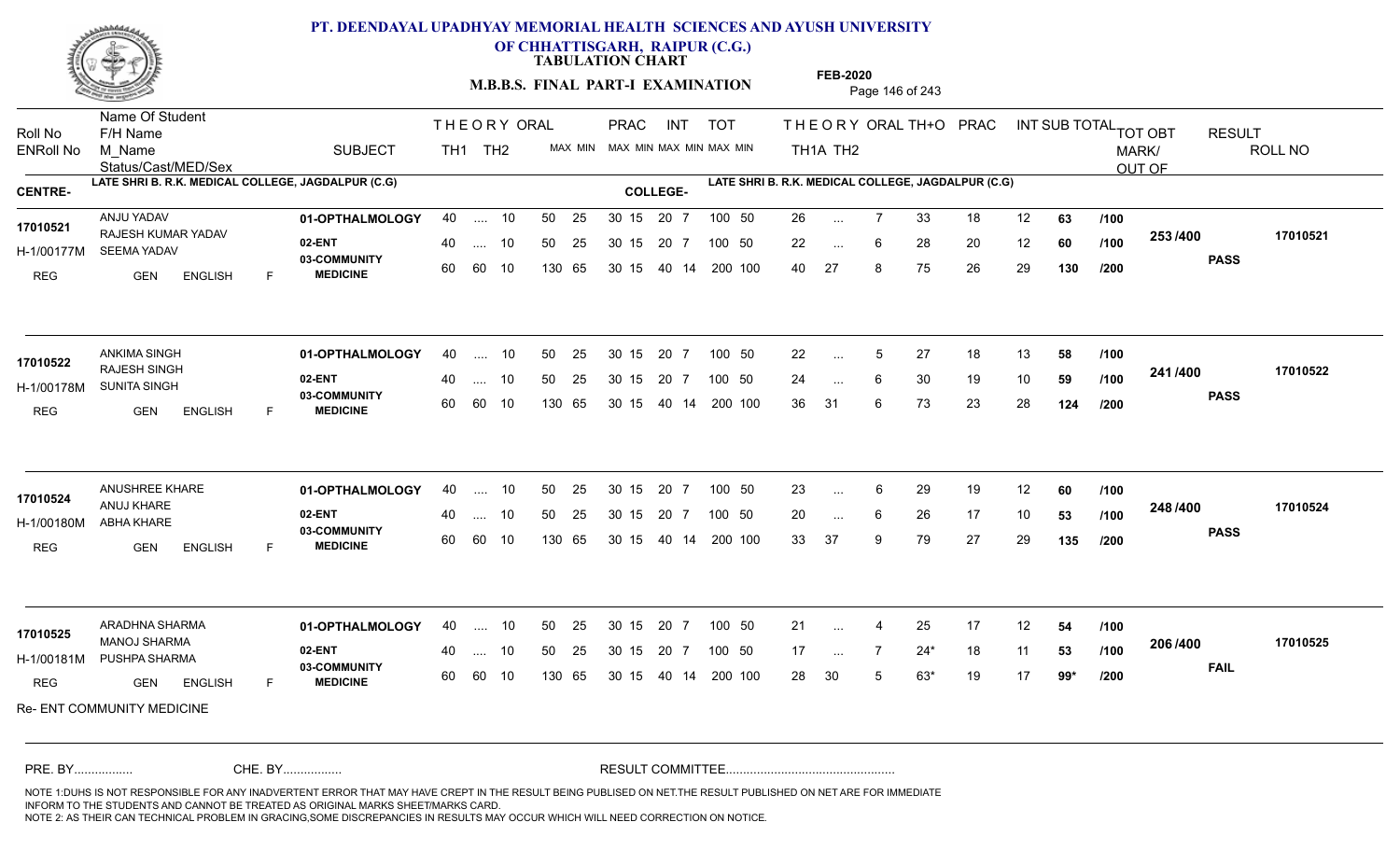

**OF CHHATTISGARH, RAIPUR (C.G.)**

**TABULATION CHART** 

**FEB-2020**

**M.B.B.S. FINAL PART-I EXAMINATION** Page 147 of 243

Status/Cast/MED/Sex Name Of Student Roll No F/H Name M\_Name SUBJECT TH1 TH2 <sup>MAX\_MIN</sup> N PRAC INT TOT THEORY ORAL TH+O PRAC INT TH<sub>1</sub>A TH<sub>2</sub> ORAL TH+ODPRACD INT SUB TOTAL <sub>TOT OBT</sub> RESULT ROLL NO MARK/ OUT OF ENRoll No M Name  $\,$  SUBJECT TH1 TH2 MAX MIN MAX MIN MAX MIN MAX MIN TH1A TH2 **LATE SHRI B. R.K. MEDICAL COLLEGE, JAGDALPUR (C.G) LATE SHRI B. R.K. MEDICAL COLLEGE, JAGDALPUR (C.G) CENTRE- COLLEGE-**THE ORY ORAL PRAC INT PRAC **01-OPTHALMOLOGY** ARUNA EKKA 40 .... 10 30 15 20 7 **02-ENT** 03-COMMUNITY 60  **MEDICINE** H-1/00182M THEODORA EKKA **Andrew SELLING** 17010526 LT. LOHAR SAI EKKA REG ST ENGLISH F 16 6 22\* 15 9 **46\*** 10 6 16\* 17 12 **45\*** 31 24 5 60\* 17 16 **93\* 184 FAIL 17010526 /400** Re-OPTHALMOLOGY ENT COMMUNITY MEDICINE .... 10 50 25 60 60 10 50 25 30 15 130 65 30 15 40 14 200 100 20 7 100 50 50 25 30 15 20 7 100 50 16 ... ... ... 6 **/100 /100 /200 01-OPTHALMOLOGY** ARVIND DEV 40 .... 10 30 15 20 7 **02-ENT** 03-COMMUNITY 60 **MEDICINE** 60 60 10 H-1/00183M PADMAWATI BHUWAN LAL REG SC ENGLISH M 18 6 24\* 16 9 **49\*** 17 3 20\* 12\* 10 **42\*** 31 31 4 66 18 23 **107 198 FAIL 17010527 /400** Re-OPTHALMOLOGY ENT .... 10 50 25 130 65 30 15 20 7 130 65 30 15 40 14 200 100 30 15 20 7 100 50 50 25 30 15 20 7 100 50 18 ... **17010527** ARVIND DEV ... ... **/100 /100 /200** ASTHA MAHOBIA **01-OPTHALMOLOGY** 40 .... 10 50 25 30 15 20 7 100 50 26 **02-ENT** 03-COMMUNITY 60 **MEDICINE** 60 60 10 H-1/00184M SARITA MAHOBIA GOPAL P MAHOBIA **17010528** REG SC ENGLISH F 26 6 32 19 11 **62** 20 ... 6 26 18 11 **55 /100 <sup>2307+00</sup>** 32 29 9 70 22 27 **119 236 PASS /400 17010528** .... 10 50 25 30 15 130 65 20 7 130 65 30 15 30 15 20 7 100 50 40 14 200 100 50 25 30 15 20 7 100 50 26 ... 6 ... ... 6 **/100 /100 /200 01-OPTHALMOLOGY** AYUSHI SAHU 40 .... 10 30 15 20 7 **02-ENT** 03-COMMUNITY 60 **MEDICINE** 60 60 10 H-1/00185M ANUOPAMA SAHU RAJENDRA KUMAR SAHU **17010529** REG OBC ENGLISH F 22 ... 6 28 19 14 **61 /100** 27 ... 7 34 19 11 **64 /100 <sup>2007</sup> 7** 41 40 8 89 23 28 **140 265 PASS /400 17010529** 40 .... 10 50 25 130 65 130 65 30 15 30 15 20 7 100 50 40 14 200 100 50 25 30 15 20 7 100 50 22 ... ... ... **/100 /100 /200** NOTE 1:DUHS IS NOT RESPONSIBLE FOR ANY INADVERTENT ERROR THAT MAY HAVE CREPT IN THE RESULT BEING PUBLISED ON NET.THE RESULT PUBLISHED ON NET ARE FOR IMMEDIATE INFORM TO THE STUDENTS AND CANNOT BE TREATED AS ORIGINAL MARKS SHEET/MARKS CARD. CHE. BY WAREL BY WARE AND THE AVEC THE AVEC THE THE RESULT COMMITTEE AND MULTIME MOTE 1:DUHS IS NOT RESPONSIBLE FOR ANY INADVERTENT ERROR THAT MAY HAVE CREPT IN THE RESULT BEING PUBLISED ON NET.THE RESULT PUBLISHED ON NET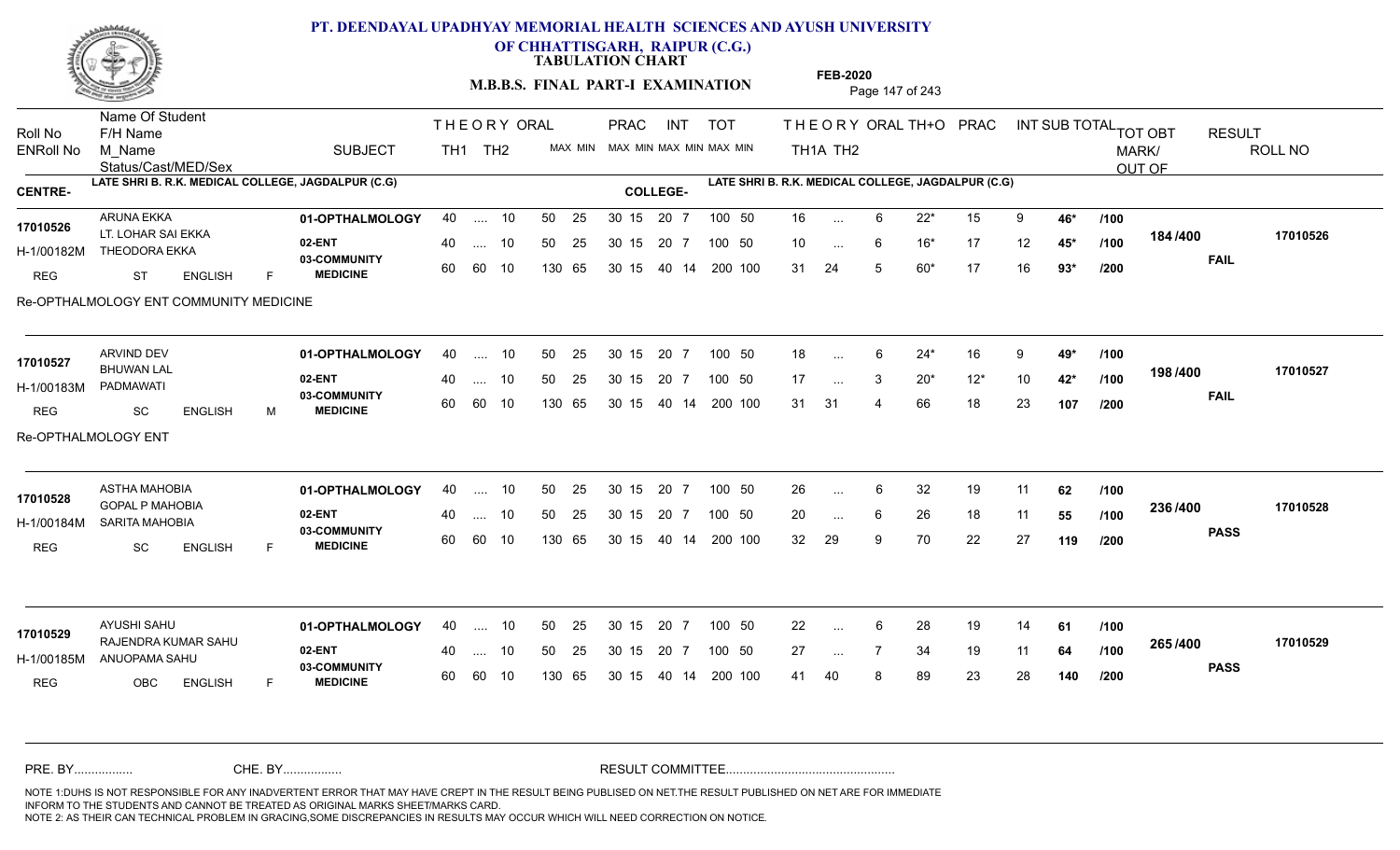

**OF CHHATTISGARH, RAIPUR (C.G.)**

**TABULATION CHART** 

**M.B.B.S. FINAL PART-I EXAMINATION** Page 148 of 243

Status/Cast/MED/Sex Name Of Student Roll No F/H Name M\_Name SUBJECT TH1 TH2 <sup>MAX\_MIN</sup> N PRAC INT TOT THEORY ORAL TH+O PRAC INT TH<sub>1</sub>A TH<sub>2</sub> ORAL TH+ODPRACD INT SUB TOTAL <sub>TOT OBT</sub> RESULT ROLL NO MARK/ OUT OF ENRoll No M Name  $\,$  SUBJECT TH1 TH2 MAX MIN MAX MIN MAX MIN MAX MIN TH1A TH2 **LATE SHRI B. R.K. MEDICAL COLLEGE, JAGDALPUR (C.G) LATE SHRI B. R.K. MEDICAL COLLEGE, JAGDALPUR (C.G) CENTRE- COLLEGE-**THE ORY ORAL PRAC INT PRAC **01-OPTHALMOLOGY** AYUSHI SINGH 40 .... 10 30 15 20 7 **02-ENT** 03-COMMUNITY 60  **MEDICINE** H-1/00186M MANJU SINGH 22 30 80 MANOJ KUMAR **17010530** REG GEN ENGLISH F 23 6 29 19 13 **61** 26 ... 6 32 20 10 **62 /100 <sup>2047</sup> 1** 42 37 8 87 26 28 **141 264 PASS /400 17010530** .... 10 50 25 60 60 10 50 25 30 15 130 65 30 15 40 14 200 100 20 7 100 50 50 25 30 15 20 7 100 50 23 ... ... ... 6 **/100 /100 /200 01-OPTHALMOLOGY** B DIVYANSHI 40 .... 10 30 15 20 7 **02-ENT** 03-COMMUNITY 60 **MEDICINE** 60 60 10 H-1/00187M 17010531 B HEMANT KUMAR B ANJU REG SC ENGLISH F 25 ... 7 32 17 11 **60** /**100** 27 ... 7 34 20 13 **67 /100 <sup>2007</sup> 7** 40 35 7 82 21 29 **132 259 PASS /400 17010531** 40 .... 10 50 25 130 65 130 65 30 15 40 14 200 100 30 15 20 7 100 50 50 25 30 15 20 7 100 50 25 ... ... ... **/100 /100 /200 01-OPTHALMOLOGY 02-ENT** 03-COMMUNITY 60  **MEDICINE** H-1/00188M MANPYARI PAINKRA **1998 - 1999** PARSANSAI PAINKRA **17010532** REG ST ENGLISH M 25 6 31 17 10 **58** 26 3 29 10\* 10 **49\*** 41 32 6 79 22 25 **126 233 FAIL 17010532 /400** Re- ENT BHOLEBHUSHAN PAINKRA 40 .... 10 30 15 20 7 .... 10 50 25 30 15 60 60 10 20 7 130 65 30 15 30 15 20 7 100 50 40 14 200 100 50 25 100 50 ... ... 3 **/100 /100 /200 01-OPTHALMOLOGY** BISEN SINHA 40 .... 10 30 15 20 7 **02-ENT** 03-COMMUNITY 60 **MEDICINE** 60 60 10 H-1/00189M PREM SINHA 17010533<br>- OMKAR SINHA REG OBC ENGLISH M 22 ... 6 28 18 9 **55 /100** 22 3 25 11\* 9 **45\*** 35 31 7 73 26 29 **128 228 FAIL 17010533 /400** Re- ENT 40 .... 10 50 25 130 65 130 65 30 15 30 15 20 7 100 50 40 14 200 100 50 25 30 15 20 7 100 50 22 ... ... ... 3 **/100 /100 /200** NOTE 1:DUHS IS NOT RESPONSIBLE FOR ANY INADVERTENT ERROR THAT MAY HAVE CREPT IN THE RESULT BEING PUBLISED ON NET.THE RESULT PUBLISHED ON NET ARE FOR IMMEDIATE INFORM TO THE STUDENTS AND CANNOT BE TREATED AS ORIGINAL MARKS SHEET/MARKS CARD. CHE. BY WAREL BY WARE AND THE AVEC THE AVEC THE THE RESULT COMMITTEE AND MULTIME MOTE 1:DUHS IS NOT RESPONSIBLE FOR ANY INADVERTENT ERROR THAT MAY HAVE CREPT IN THE RESULT BEING PUBLISED ON NET.THE RESULT PUBLISHED ON NET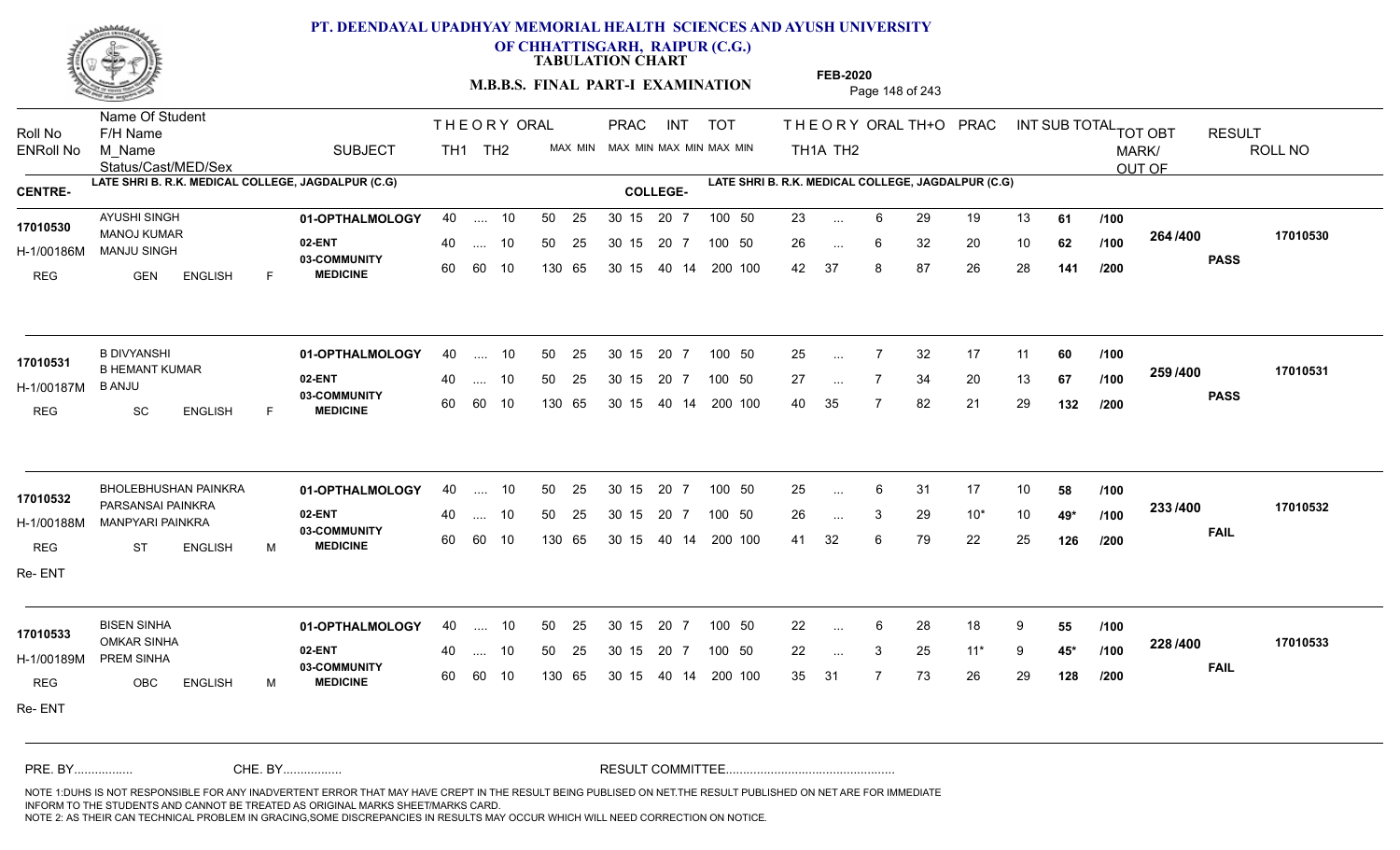

**OF CHHATTISGARH, RAIPUR (C.G.)**

**TABULATION CHART** 

**M.B.B.S. FINAL PART-I EXAMINATION** Page 149 of 243

Status/Cast/MED/Sex Name Of Student Roll No F/H Name M\_Name SUBJECT TH1 TH2 <sup>MAX\_MIN</sup> N PRAC INT TOT THEORY ORAL TH+O PRAC INT TH<sub>1</sub>A TH<sub>2</sub> ORAL TH+ODPRACD INT SUB TOTAL <sub>TOT OBT</sub> RESULT ROLL NO MARK/ OUT OF ENRoll No M Name  $\,$  SUBJECT TH1 TH2 MAX MIN MAX MIN MAX MIN MAX MIN TH1A TH2 **LATE SHRI B. R.K. MEDICAL COLLEGE, JAGDALPUR (C.G) LATE SHRI B. R.K. MEDICAL COLLEGE, JAGDALPUR (C.G) CENTRE- COLLEGE-**THE ORY ORAL PRAC INT PRAC **01-OPTHALMOLOGY** CHANCHAL KUSWAHA 40 .... 10 30 15 20 7 **02-ENT** 03-COMMUNITY 60  **MEDICINE** H-1/00190M YASHODA DEVI KUSWAHA 17010534 SURESH KUMAR KUSWAHA REG OBC ENGLISH F 32 7 39 19 12 **70** 27 ... 6 33 20 13 **66 /100 <sup>2027–00</sup>** 36 32 8 76 23 27 **126 262 PASS /400 17010534** .... 10 50 25 60 60 10 50 25 30 15 130 65 30 15 40 14 200 100 20 7 100 50 50 25 30 15 20 7 100 50 32 ... ... ... 6 **/100 /100 /200 01-OPTHALMOLOGY** CHESHTHA SAHU 40 .... 10 30 15 20 7 **02-ENT** 03-COMMUNITY 60  **MEDICINE** H-1/00191M DURGESHWARI SAHU **1999 - 1999 AQAMULU** 17010535 DHARMENDRA KUMAR SAHU REG GEN ENGLISH F 31 8 39 20 13 **72** 22 ... 6 28 21 12 **61 /100 <sup>2047</sup> 1** 42 26 7 75 23 33 **131 264 PASS /400 17010535**  $\ldots$  10 50 25 30 15 60 60 10 20 7 130 65 30 15 40 14 200 100 30 15 20 7 100 50 50 25 30 15 20 7 100 50 31 ... 8 ...  $\overline{\phantom{a}}$ . 6 **/100 /100 /200 01-OPTHALMOLOGY** DIMPAL KUMARI 40 .... 10 30 15 20 7 **02-ENT** 03-COMMUNITY 60  **MEDICINE** H-1/00192M SANTOSH DEVI MANROOP SINGH DUDI **17010536** REG OBC ENGLISH F 28 7 35 20 13 **68** 22 7 29 21 13 **63** 41 39 7 87 22 31 **140 271 PASS /400 17010536** .... 10 50 25 30 15 60 60 10 20 7 130 65 30 15 30 15 20 7 100 50 40 14 200 100 50 25 30 15 20 7 100 50 28 ... 7 ... ... **/100 /100 /200 01-OPTHALMOLOGY** DINESH KUMAR 40 .... 10 30 15 20 7 **02-ENT** 03-COMMUNITY 60  **MEDICINE** H-1/00193M SANTOSH KUMAR **17010537** SUBBAN REG OBC ENGLISH M 18 7 25 16 8 **49\*** 18 5 23\* 16 9 **48\*** 33 22 6 61\* 20 21 **102 199 FAIL 17010537 /400** Re-OPTHALMOLOGY ENT COMMUNITY MEDICINE .... 10 50 25 60 60 10 30 15 20 7 130 65 30 15 30 15 20 7 100 50 40 14 200 100 50 25 30 15 20 7 100 50 18 ... ... ... 5 **/100 /100 /200** NOTE 1:DUHS IS NOT RESPONSIBLE FOR ANY INADVERTENT ERROR THAT MAY HAVE CREPT IN THE RESULT BEING PUBLISED ON NET.THE RESULT PUBLISHED ON NET ARE FOR IMMEDIATE INFORM TO THE STUDENTS AND CANNOT BE TREATED AS ORIGINAL MARKS SHEET/MARKS CARD. CHE. BY WAREL BY WARE AND THE AVEC THE AVEC THE THE RESULT COMMITTEE AND MULTIME MOTE 1:DUHS IS NOT RESPONSIBLE FOR ANY INADVERTENT ERROR THAT MAY HAVE CREPT IN THE RESULT BEING PUBLISED ON NET.THE RESULT PUBLISHED ON NET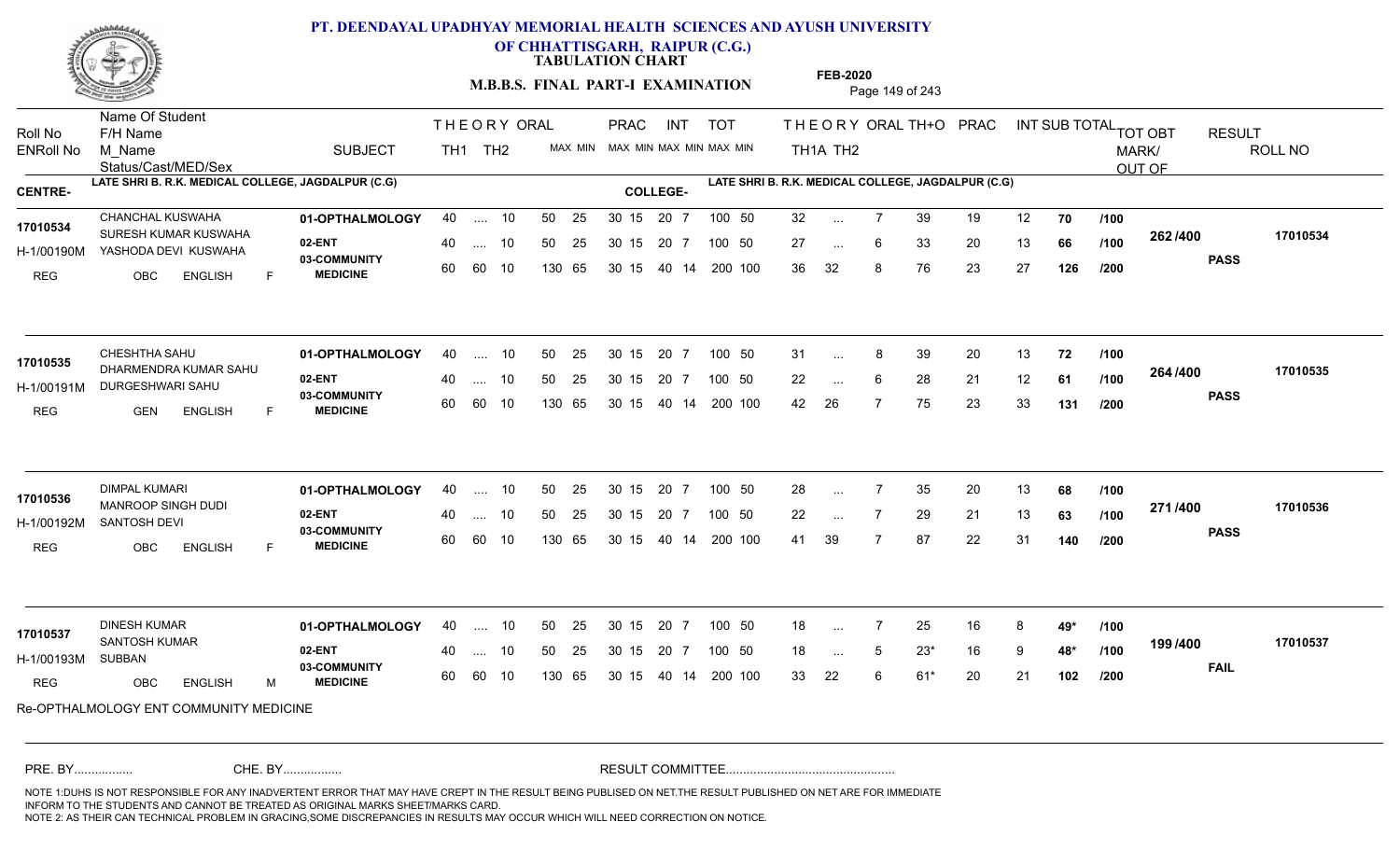

**OF CHHATTISGARH, RAIPUR (C.G.)**

**TABULATION CHART** 

**M.B.B.S. FINAL PART-I EXAMINATION** Page 150 of 243

Status/Cast/MED/Sex Name Of Student Roll No F/H Name M\_Name SUBJECT TH1 TH2 <sup>MAX\_MIN</sup> N PRAC INT TOT THEORY ORAL TH+O PRAC INT TH<sub>1</sub>A TH<sub>2</sub> ORAL TH+ODPRACD INT SUB TOTAL <sub>TOT OBT</sub> RESULT ROLL NO MARK/ OUT OF ENRoll No M Name  $\,$  SUBJECT TH1 TH2 MAX MIN MAX MIN MAX MIN MAX MIN TH1A TH2 **LATE SHRI B. R.K. MEDICAL COLLEGE, JAGDALPUR (C.G) LATE SHRI B. R.K. MEDICAL COLLEGE, JAGDALPUR (C.G) CENTRE- COLLEGE-**THE ORY ORAL PRAC INT PRAC **01-OPTHALMOLOGY** DINKY AGRAWAL 40 .... 10 30 15 20 7 **02-ENT** 03-COMMUNITY 60  **MEDICINE** H-1/00194M SANGEETA AGRAWAL MAHESH AGRAWAL **17010538** REG GEN ENGLISH F 26 7 33 19 11 **63** 22 ... 7 29 20 13 **62** /**100 <sup>201 /</sup>\*<sup>00</sup>** 36 43 8 87 21 24 **132 257 PASS /400 17010538** .... 10 50 25 60 60 10 50 25 30 15 130 65 30 15 40 14 200 100 20 7 100 50 50 25 30 15 20 7 100 50 26 ... ... ... **/100 /100 /200 01-OPTHALMOLOGY** GARIMA S MOGHE 40 .... 10 30 15 20 7 **02-ENT** 03-COMMUNITY 60  **MEDICINE** H-1/00196M SHILPA MOGHE S D MOGHE REG GEN ENGLISH F 25 ... 6 31 16 11 **58 /100** 20 7 27 20 11 **58** 36 46 9 91 26 32 **149 265 PASS /400 17010540** 40 .... 10 50 25 60 60 10 130 65 30 15 40 14 200 100 30 15 20 7 100 50 50 25 30 15 20 7 100 50 25 ... **17010540**<br> **17010540**<br> **180215** ... ... **/100 /100 /200 01-OPTHALMOLOGY** GARIMA SAHU 40 .... 10 30 15 20 7 **02-ENT** 03-COMMUNITY 60  **MEDICINE** H-1/00197M DAYANAND SAHU **17010541** LAXMI SAHU REG GEN ENGLISH F 18 7 25 22 14 **61** 29 ... 8 37 24 14 **75 /100** D <sup>21 1</sup> 1 **- 100** 35 35 8 78 25 32 **135 271** D **PASS /400 17010541** .... 10 50 25 30 15 60 60 10 20 7 130 65 30 15 30 15 20 7 100 50 40 14 200 100 50 25 30 15 20 7 100 50 18 ... 7 ... ... **/100 /100 /200 01-OPTHALMOLOGY** GAURAV VAIDYA 40 .... 10 30 15 20 7 **02-ENT** 03-COMMUNITY 60 **MEDICINE** 60 60 10 H-1/00198M KESHAR BAI ANULAL VAIDYA **17010542** REG SC ENGLISH M 22 6 28 19 10 **57** 22 7 29 20 10 **59** 32 38 7 77 21 28 **126 242 PASS /400 17010542** 40 .... 10 50 25 130 65 130 65 30 15 30 15 20 7 100 50 40 14 200 100 50 25 30 15 20 7 100 50 22 ... ... ... **/100 /100 /200** NOTE 1:DUHS IS NOT RESPONSIBLE FOR ANY INADVERTENT ERROR THAT MAY HAVE CREPT IN THE RESULT BEING PUBLISED ON NET.THE RESULT PUBLISHED ON NET ARE FOR IMMEDIATE INFORM TO THE STUDENTS AND CANNOT BE TREATED AS ORIGINAL MARKS SHEET/MARKS CARD. CHE. BY WAREL BY WARE AND THE AVEC THE AVEC THE THE RESULT COMMITTEE AND MULTIME MOTE 1:DUHS IS NOT RESPONSIBLE FOR ANY INADVERTENT ERROR THAT MAY HAVE CREPT IN THE RESULT BEING PUBLISED ON NET.THE RESULT PUBLISHED ON NET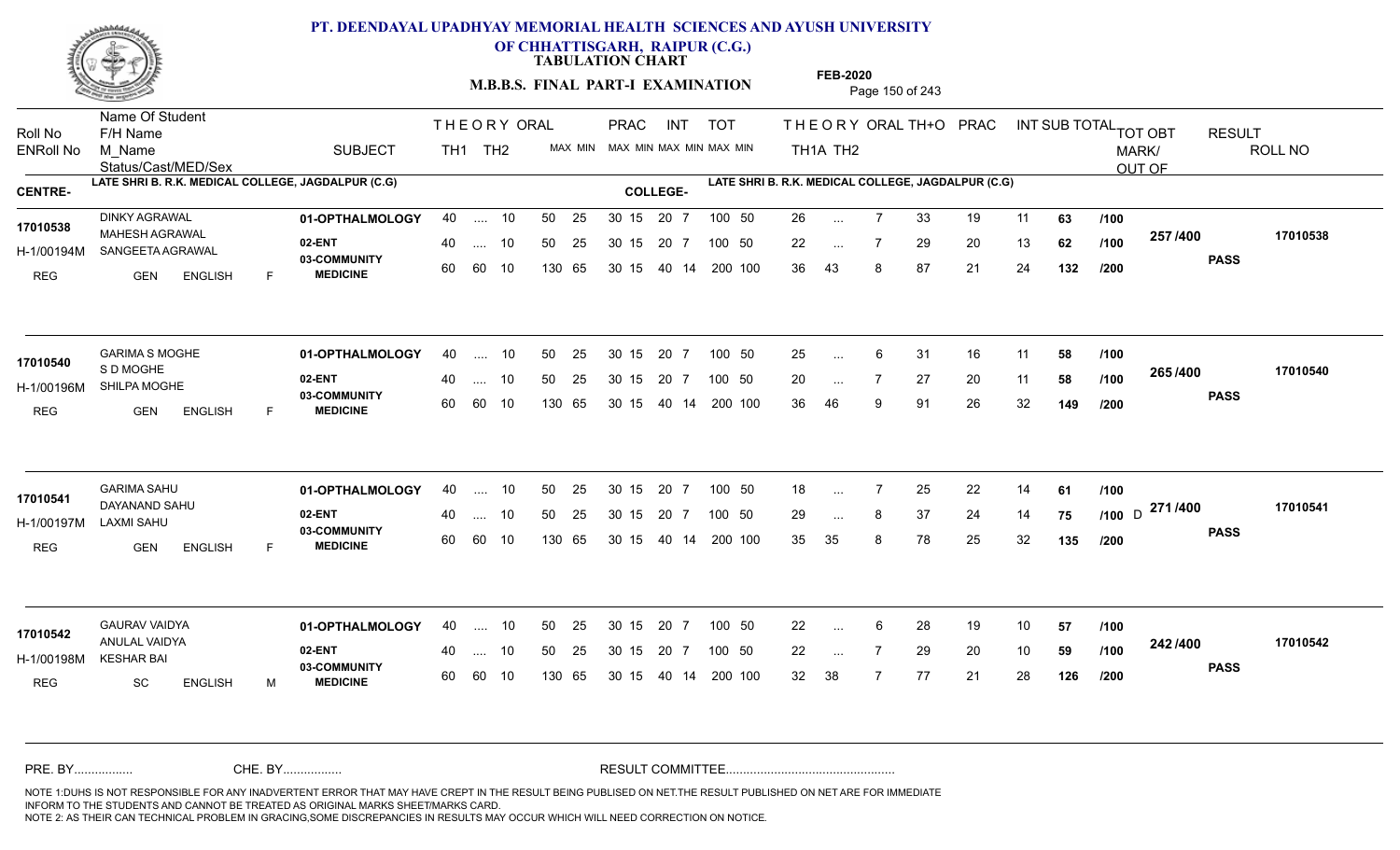

**OF CHHATTISGARH, RAIPUR (C.G.)**

**TABULATION CHART** 

**M.B.B.S. FINAL PART-I EXAMINATION** Page 151 of 243

Status/Cast/MED/Sex Name Of Student Roll No F/H Name M\_Name SUBJECT TH1 TH2 <sup>MAX\_MIN</sup> N PRAC INT TOT THEORY ORAL TH+O PRAC INT TH<sub>1</sub>A TH<sub>2</sub> ORAL TH+ODPRACD INT SUB TOTAL <sub>TOT OBT</sub> RESULT ROLL NO MARK/ OUT OF ENRoll No M Name  $\,$  SUBJECT TH1 TH2 MAX MIN MAX MIN MAX MIN MAX MIN TH1A TH2 **LATE SHRI B. R.K. MEDICAL COLLEGE, JAGDALPUR (C.G) LATE SHRI B. R.K. MEDICAL COLLEGE, JAGDALPUR (C.G) CENTRE- COLLEGE-**THE ORY ORAL PRAC INT PRAC **01-OPTHALMOLOGY** GIRDHAR DAS 40 .... 10 30 15 20 7 **02-ENT** 03-COMMUNITY 60  **MEDICINE** H-1/00200M 17010544 MANMOHAN DAS **17010544** VERRAJ BAI REG SC ENGLISH M 30 6 36 17 7 **60** 18 ... 5 23\* 17 10 **50** /**100** 12<del>1</del>/100 32 18 5 55\* 13\* 16 **84\* 194 FAIL 17010544 /400** Re- ENT COMMUNITY MEDICINE .... 10 50 25 60 60 10 50 25 30 15 130 65 30 15 20 7 100 50 40 14 200 100 50 25 30 15 20 7 100 50 30 ... ... ... 5 **/100 /100 /200 01-OPTHALMOLOGY** HETRAM BARI 40 .... 10 30 15 20 7 **02-ENT** 03-COMMUNITY 60 **MEDICINE** 60 60 10 H-1/00203M TULSI BAI BARI GIRDHARI BARI **17010547** REG SC ENGLISH M 17 6 23\* 16 10 **49\*** 20 ... 5 25 15 9 **49\*** /**100 <sup>41</sup>** 36 35 9 80 22 18 **120 218 FAIL 17010547 /400** Re-OPTHALMOLOGY ENT 40 .... 10 50 25 130 65 130 65 30 15 40 14 200 100 30 15 20 7 100 50 50 25 30 15 20 7 100 50 17 ... ... ... 5 **/100 /100 /200 01-OPTHALMOLOGY** HIMANI JAISWAL 40 .... 10 30 15 20 7 **02-ENT** 03-COMMUNITY 60  **MEDICINE** H-1/00204M ANNPURNA JAISWAL 22 AN JITENDRA PRASAD JAISWAL **17010548** REG OBC ENGLISH F 30 7 37 21 13 **71** 25 ... 8 33 24 14 **71 /100 <sup>2007–00</sup>** 39 39 9 87 27 32 **146 288 PASS /400 17010548** .... 10 50 25 30 15 60 60 10 20 7 130 65 30 15 30 15 20 7 100 50 40 14 200 100 50 25 30 15 20 7 100 50 30 ... 7 ... ... **/100 /100 /200 01-OPTHALMOLOGY** INDRAJEET 40 .... 10 30 15 20 7 **02-ENT** 03-COMMUNITY 60 **MEDICINE** 60 60 10 H-1/00206M PADAM KUMAR **17010550** JANKI DEVI REG OBC ENGLISH M 24 ... 6 30 16 11 **57 /100** 28 ... 7 35 22 12 **69 /100 <sup>2007–00</sup>** 45 37 6 88 22 24 **134 260 PASS /400 17010550** 40 .... 10 50 25 130 65 130 65 30 15 30 15 20 7 100 50 40 14 200 100 50 25 30 15 20 7 100 50 24 ... ... ... **/100 /100 /200** NOTE 1:DUHS IS NOT RESPONSIBLE FOR ANY INADVERTENT ERROR THAT MAY HAVE CREPT IN THE RESULT BEING PUBLISED ON NET.THE RESULT PUBLISHED ON NET ARE FOR IMMEDIATE INFORM TO THE STUDENTS AND CANNOT BE TREATED AS ORIGINAL MARKS SHEET/MARKS CARD. CHE. BY WAREL BY WARE AND THE AVEC THE AVEC THE THE RESULT COMMITTEE AND MULTIME MOTE 1:DUHS IS NOT RESPONSIBLE FOR ANY INADVERTENT ERROR THAT MAY HAVE CREPT IN THE RESULT BEING PUBLISED ON NET.THE RESULT PUBLISHED ON NET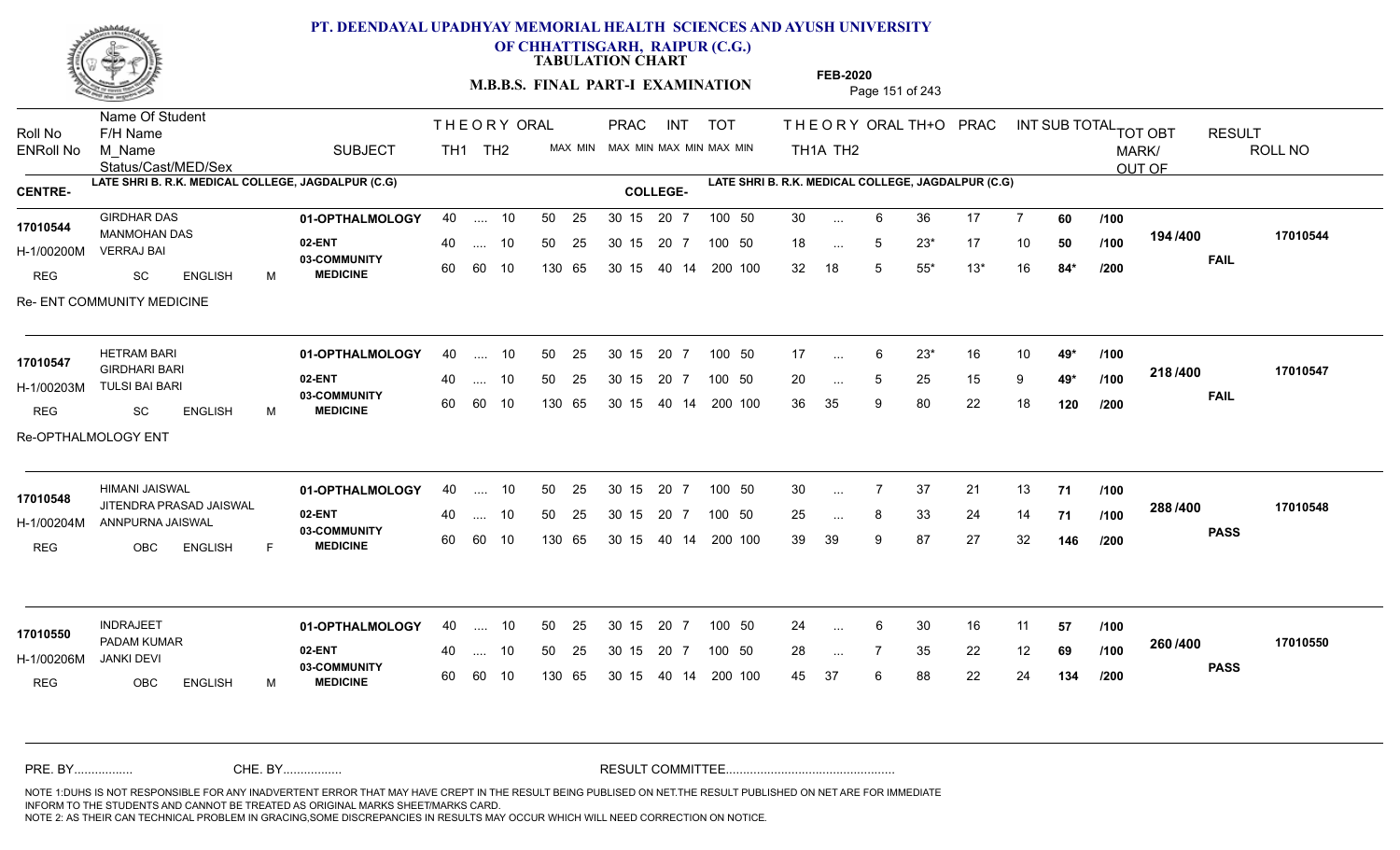

**OF CHHATTISGARH, RAIPUR (C.G.)**

**TABULATION CHART** 

**M.B.B.S. FINAL PART-I EXAMINATION** Page 152 of 243

Status/Cast/MED/Sex Name Of Student Roll No F/H Name M\_Name SUBJECT TH1 TH2 <sup>MAX\_MIN</sup> N PRAC INT TOT THEORYORALTH+O PRAC INT TH<sub>1</sub>A TH<sub>2</sub> ORAL TH+ODPRACD INT SUB TOTAL <sub>TOT OBT</sub> RESULT ROLL NO MARK/ OUT OF ENRoll No M Name  $\,$  SUBJECT TH1 TH2 MAX MIN MAX MIN MAX MIN MAX MIN TH1A TH2 **LATE SHRI B. R.K. MEDICAL COLLEGE, JAGDALPUR (C.G) LATE SHRI B. R.K. MEDICAL COLLEGE, JAGDALPUR (C.G) CENTRE- COLLEGE-**THE ORY ORAL PRAC INT PRAC **01-OPTHALMOLOGY 02-ENT** 03-COMMUNITY 60  **MEDICINE** H-1/00207M NAMRATA DILIP KHAOBRAGADE 17010551 DILIP KUMAR KHOBARAGADE REG SC ENGLISH F 25 8 33 22 12 **67** 31 ... 7 38 20 12 **70 /100 <sup>2047</sup> 70** 43 28 7 78 26 23 **127 264 PASS /400 17010551** ISHA KUMAR KHOBRAGADE **01-OPTHALMOLOGY** 40 .... 10 50 25 30 15 20 7 100 50 25 .... 10 50 25 60 60 10 50 25 30 15 130 65 30 15 40 14 200 100 20 7 100 50 100 50 25 ... ... ... **/100 /100 /200** KAMINEE BHENDIA **01-OPTHALMOLOGY** 40 .... 10 50 25 30 15 20 7 100 50 20 **02-ENT** 03-COMMUNITY 60  **MEDICINE** H-1/00209M PRAMILA BHENDIA **1999 - 1999 PRAMILA BHENDIA** ML BHENDIA REG ST ENGLISH F 20 7 27 17 11 **55** 11 ... 5 16<sup>\*</sup> 16 8 **40**\* /**100** <sup>13</sup> 31 20 9 60\* 23 20 **103 198 FAIL 17010553 /400** Re- ENT COMMUNITY MEDICINE 40 .... 10 50 25 60 60 10 130 65 30 15 40 14 200 100 30 15 20 7 100 50 50 25 30 15 20 7 100 50 20 ... **17010553** KAMINEE BHENDIA ... ... 5 **/100 /100 /200 01-OPTHALMOLOGY** KHYATI SHARDUL 40 .... 10 30 15 20 7 **02-ENT** 03-COMMUNITY 60 **MEDICINE** 60 60 10 H-1/00212M SAVITA SHARDUL HARILAL SHARDUL **17010556** REG OBC ENGLISH F 25 7 32 21 15 **68** 23 ... 8 31 23 12 **66 /100 <sup>207</sup> 1<del>-</del>00** 39 37 7 83 21 29 **133 267 PASS /400 17010556** .... 10 50 25 30 15 130 65 20 7 130 65 30 15 30 15 20 7 100 50 40 14 200 100 50 25 30 15 20 7 100 50 25 ... 7 ... ... **/100 /100 /200 01-OPTHALMOLOGY** KOMAL KHARE 40 .... 10 30 15 20 7 **02-ENT** 03-COMMUNITY 60 **MEDICINE** 60 60 10 H-1/00213M SHOBHANATH **17010557** SANTOSHI REG OBC ENGLISH F 22 6 28 19 12 **59** 17 ... 7 24\* 20 10 **54 /100 <sup>223</sup>/\*\*\*\*** 35 34 5 74 15 21 **110 223 PASS VCG 01 /400 17010557** 40 .... 10 50 25 130 65 130 65 30 15 30 15 20 7 100 50 40 14 200 100 50 25 30 15 20 7 100 50 22 ... ... ... **/100 /100 /200** NOTE 1:DUHS IS NOT RESPONSIBLE FOR ANY INADVERTENT ERROR THAT MAY HAVE CREPT IN THE RESULT BEING PUBLISED ON NET.THE RESULT PUBLISHED ON NET ARE FOR IMMEDIATE INFORM TO THE STUDENTS AND CANNOT BE TREATED AS ORIGINAL MARKS SHEET/MARKS CARD. CHE. BY WAREL BY WARE AND THE AVEC THE AVEC THE THE RESULT COMMITTEE AND MULTIME MOTE 1:DUHS IS NOT RESPONSIBLE FOR ANY INADVERTENT ERROR THAT MAY HAVE CREPT IN THE RESULT BEING PUBLISED ON NET.THE RESULT PUBLISHED ON NET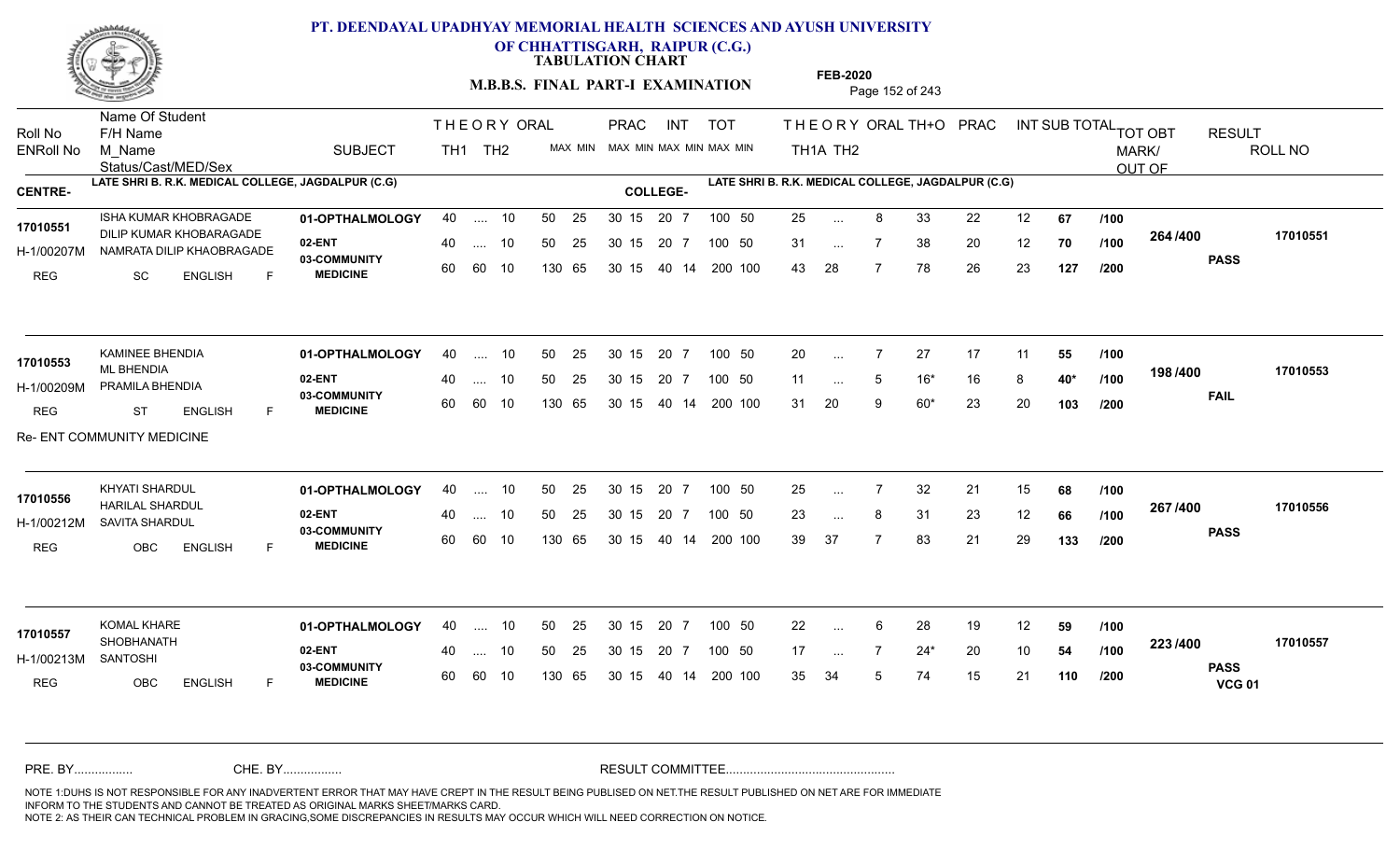

**OF CHHATTISGARH, RAIPUR (C.G.)**

**TABULATION CHART** 

**M.B.B.S. FINAL PART-I EXAMINATION** Page 153 of 243

Status/Cast/MED/Sex Name Of Student Roll No F/H Name M\_Name SUBJECT TH1 TH2 <sup>MAX\_MIN</sup> N PRAC INT TOT THEORYORALTH+O PRAC INT TH<sub>1</sub>A TH<sub>2</sub> ORAL TH+ODPRACD INT SUB TOTAL <sub>TOT OBT</sub> RESULT ROLL NO MARK/ OUT OF ENRoll No M Name  $\,$  SUBJECT TH1 TH2 MAX MIN MAX MIN MAX MIN MAX MIN TH1A TH2 **LATE SHRI B. R.K. MEDICAL COLLEGE, JAGDALPUR (C.G) LATE SHRI B. R.K. MEDICAL COLLEGE, JAGDALPUR (C.G) CENTRE- COLLEGE-**THE ORY ORAL PRAC INT PRAC **01-OPTHALMOLOGY** KRITIKA BANSODE 40 .... 10 30 15 20 7 **02-ENT** 03-COMMUNITY 60  **MEDICINE** H-1/00214M NISHA BANSODE 17010558 CHANDRA SHEKHAR REG SC ENGLISH F 24 7 31 15 10 **56** 20 ... 6 26 17 9 **52** /**100 <sup>2017</sup> 700** 38 38 6 82 16 25 **123 231 PASS /400 17010558** .... 10 50 25 60 60 10 50 25 30 15 130 65 30 15 40 14 200 100 20 7 100 50 50 25 30 15 20 7 100 50 24 ... ... ... 6 **/100 /100 /200 01-OPTHALMOLOGY** LAVINA BECK 40 .... 10 30 15 20 7 **02-ENT** 03-COMMUNITY 60  **MEDICINE** H-1/00216M ABHA BECK **17010560**<br>ANVIER BECK REG ST ENGLISH F 28 ... 7 35 15 13 **63 /100** 25 ... 6 31 18 10 **59 /100 <sup>2007</sup> 100** 42 42 5 89 22 25 **136 258 PASS /400 17010560** 40 .... 10 50 25 60 60 10 130 65 30 15 40 14 200 100 30 15 20 7 100 50 50 25 30 15 20 7 100 50 28 ... ... ... **/100 /100 /200 01-OPTHALMOLOGY** LIPIKA DASH 40 .... 10 30 15 20 7 **02-ENT** 03-COMMUNITY 60 **MEDICINE** 60 60 10 H-1/00218M PRATIBHA DASH AKSHAYA DASH **17010562** REG GEN ENGLISH F 22 8 30 15 14 **59** 23 ... 7 30 19 11 **60** /**100 <sup>2=07=00</sup>** 41 32 9 82 19 20 **121 240 PASS /400 17010562** .... 10 50 25 30 15 130 65 20 7 130 65 30 15 30 15 20 7 100 50 40 14 200 100 50 25 30 15 20 7 100 50 22 ... ... ... **/100 /100 /200 01-OPTHALMOLOGY** M. SHIVANI RAO 40 .... 10 30 15 20 7 **02-ENT** 03-COMMUNITY 60 **MEDICINE** 60 60 10 H-1/00220M M. NIRMALA RAO **17010564** M. V. D. PRASAD RAO REG GEN ENGLISH F 23 ... 5 28 15 14 **57 /100** 20 7 27 21 11 **59** 40 37 6 83 18 25 **126 242 PASS /400 17010564** 40 .... 10 50 25 130 65 130 65 30 15 30 15 20 7 100 50 40 14 200 100 50 25 30 15 20 7 100 50 23 ... 5 ... 5 ... **/100 /100 /200** NOTE 1:DUHS IS NOT RESPONSIBLE FOR ANY INADVERTENT ERROR THAT MAY HAVE CREPT IN THE RESULT BEING PUBLISED ON NET.THE RESULT PUBLISHED ON NET ARE FOR IMMEDIATE INFORM TO THE STUDENTS AND CANNOT BE TREATED AS ORIGINAL MARKS SHEET/MARKS CARD. CHE. BY WAREL BY WARE AND THE AVEC THE AVEC THE THE RESULT COMMITTEE AND MULTIME MOTE 1:DUHS IS NOT RESPONSIBLE FOR ANY INADVERTENT ERROR THAT MAY HAVE CREPT IN THE RESULT BEING PUBLISED ON NET.THE RESULT PUBLISHED ON NET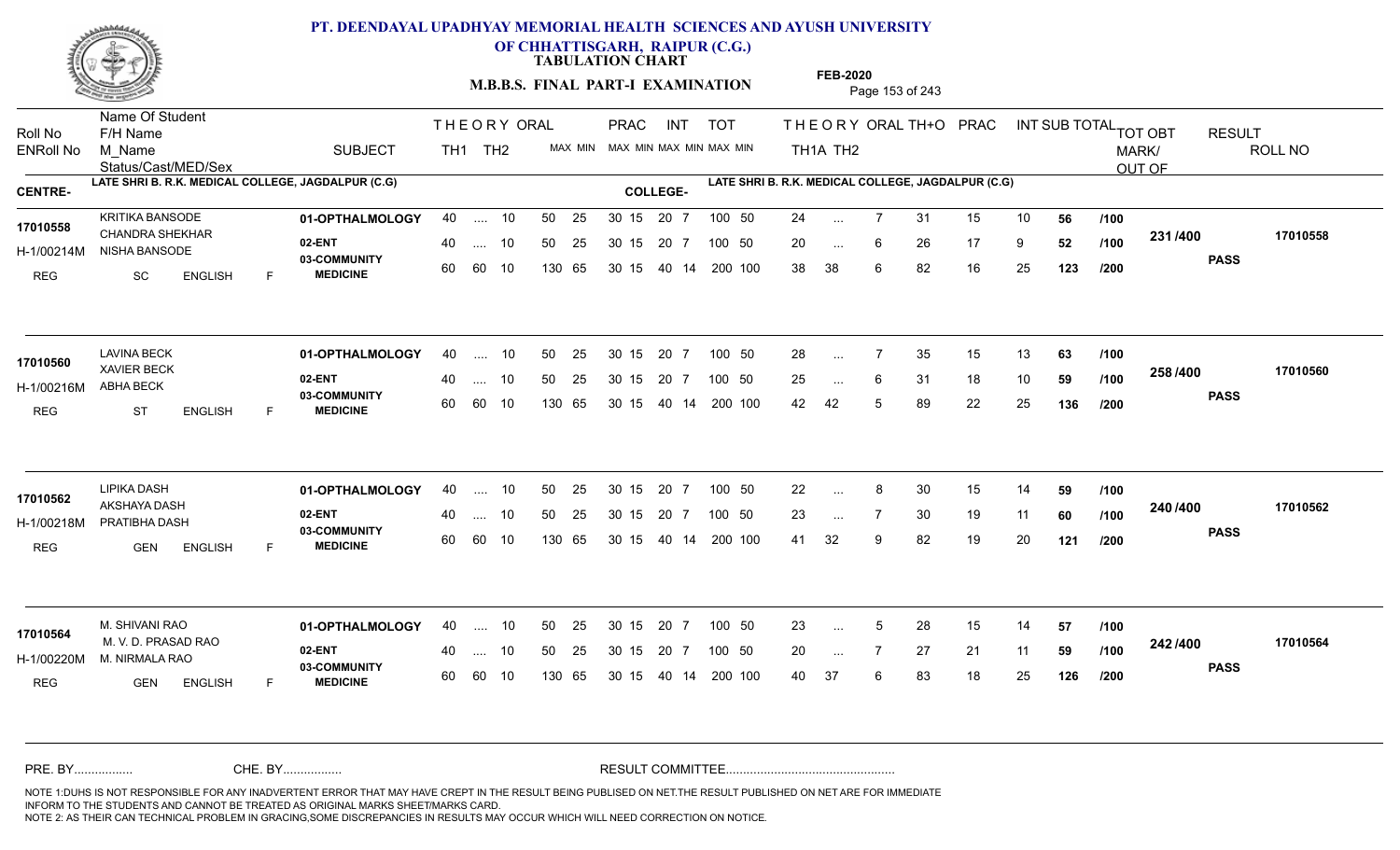

**OF CHHATTISGARH, RAIPUR (C.G.)**

**TABULATION CHART** 

**M.B.B.S. FINAL PART-I EXAMINATION** Page 154 of 243

Status/Cast/MED/Sex Name Of Student Roll No F/H Name M\_Name SUBJECT TH1 TH2 <sup>MAX\_MIN</sup> N PRAC INT TOT THEORYORALTH+O PRAC INT TH<sub>1</sub>A TH<sub>2</sub> ORAL TH+ODPRACD INT SUB TOTAL <sub>TOT OBT</sub> RESULT ROLL NO MARK/ OUT OF ENRoll No M Name  $\,$  SUBJECT TH1 TH2 MAX MIN MAX MIN MAX MIN MAX MIN TH1A TH2 **LATE SHRI B. R.K. MEDICAL COLLEGE, JAGDALPUR (C.G) LATE SHRI B. R.K. MEDICAL COLLEGE, JAGDALPUR (C.G) CENTRE- COLLEGE-**THE ORY ORAL PRAC INT PRAC **01-OPTHALMOLOGY** MADHURI KRISHNANI 40 .... 10 30 15 20 7 **02-ENT** 03-COMMUNITY 60  **MEDICINE** H-1/00221M LAXMI KRISHNANI JAIKISHAN KRISHNANI **17010565** REG GEN ENGLISH F 25 ... 6 31 16 10 **57 /100** 23 ... 8 31 24 13 **68 /100 <sup>2007</sup> 700** 46 38 9 93 20 27 **140 265 PASS /400 17010565** 40 .... 10 50 25 30 15 60 60 10 130 65 30 15 20 7 100 50 40 14 200 100 50 25 30 15 20 7 100 50 25 ... ... ... **/100 /100 /200 01-OPTHALMOLOGY** MANISHA NAYAK 40 .... 10 30 15 20 7 **02-ENT** 03-COMMUNITY 60 **MEDICINE** 60 60 10 H-1/00222M ANITA NAYAK D NAYAK REG GEN ENGLISH F 32 7 39 16 12 **67** 27 ... 7 34 23 13 **70 /100 <sup>2007</sup> 70** 45 46 9 100 20 28 **148 285 PASS /400 17010566** 40 .... 10 50 25 130 65 130 65 30 15 40 14 200 100 30 15 20 7 100 50 50 25 30 15 20 7 100 50 32 ... **17010566** MANISHA NAYAK ... ... **/100 /100 /200 01-OPTHALMOLOGY** MONIKA NAG 40 .... 10 30 15 20 7 **02-ENT** 03-COMMUNITY 60 **MEDICINE** 60 60 10 H-1/00224M SHIV KUMARI NAG **1989-YANG DELAWA DI SELAWA DI SELAWA DI SELAWA DI SELAWA DI SELAWA DI SELAWA DI SE** MAHESH KUMAR NAG **17010568** REG ST ENGLISH F 13 5 18\* 12\* 9 **39\*** 13 ... 5 18<sup>\*</sup> 15 9 **42<sup>\*</sup> /100 <sup>10</sup>** 36 27 5 68 19 21 **108 189 /100 FAIL 17010568 /400** Re-OPTHALMOLOGY ENT .... 10 50 25 30 15 130 65 20 7 130 65 30 15 30 15 20 7 100 50 40 14 200 100 50 25 30 15 20 7 100 50 13 ... 5 ... 5 ... 5 **/100 /200 01-OPTHALMOLOGY** MUMTAZ BEGUM 40 .... 10 30 15 20 7 **02-ENT** 03-COMMUNITY 60 **MEDICINE** 60 60 10 H-1/00226M BILQUIS BANO MOHI UDDIN REG GEN ENGLISH F 31 ... 8 39 17 14 **70** /**100** 22 ... 6 28 22 12 **62 /100 <sup>2007</sup> 1** 39 40 7 86 16 26 **128 260 PASS /400 17010570** 40 .... 10 50 25 130 65 130 65 30 15 30 15 20 7 100 50 40 14 200 100 50 25 30 15 20 7 100 50 31 ... 8 **17010570** MUMTAZ BEGUM ... ... 6 **/100 /100 /200** NOTE 1:DUHS IS NOT RESPONSIBLE FOR ANY INADVERTENT ERROR THAT MAY HAVE CREPT IN THE RESULT BEING PUBLISED ON NET.THE RESULT PUBLISHED ON NET ARE FOR IMMEDIATE INFORM TO THE STUDENTS AND CANNOT BE TREATED AS ORIGINAL MARKS SHEET/MARKS CARD. CHE. BY WAREL BY WARE AND THE AVEC THE AVEC THE THE RESULT COMMITTEE AND MULTIME MOTE 1:DUHS IS NOT RESPONSIBLE FOR ANY INADVERTENT ERROR THAT MAY HAVE CREPT IN THE RESULT BEING PUBLISED ON NET.THE RESULT PUBLISHED ON NET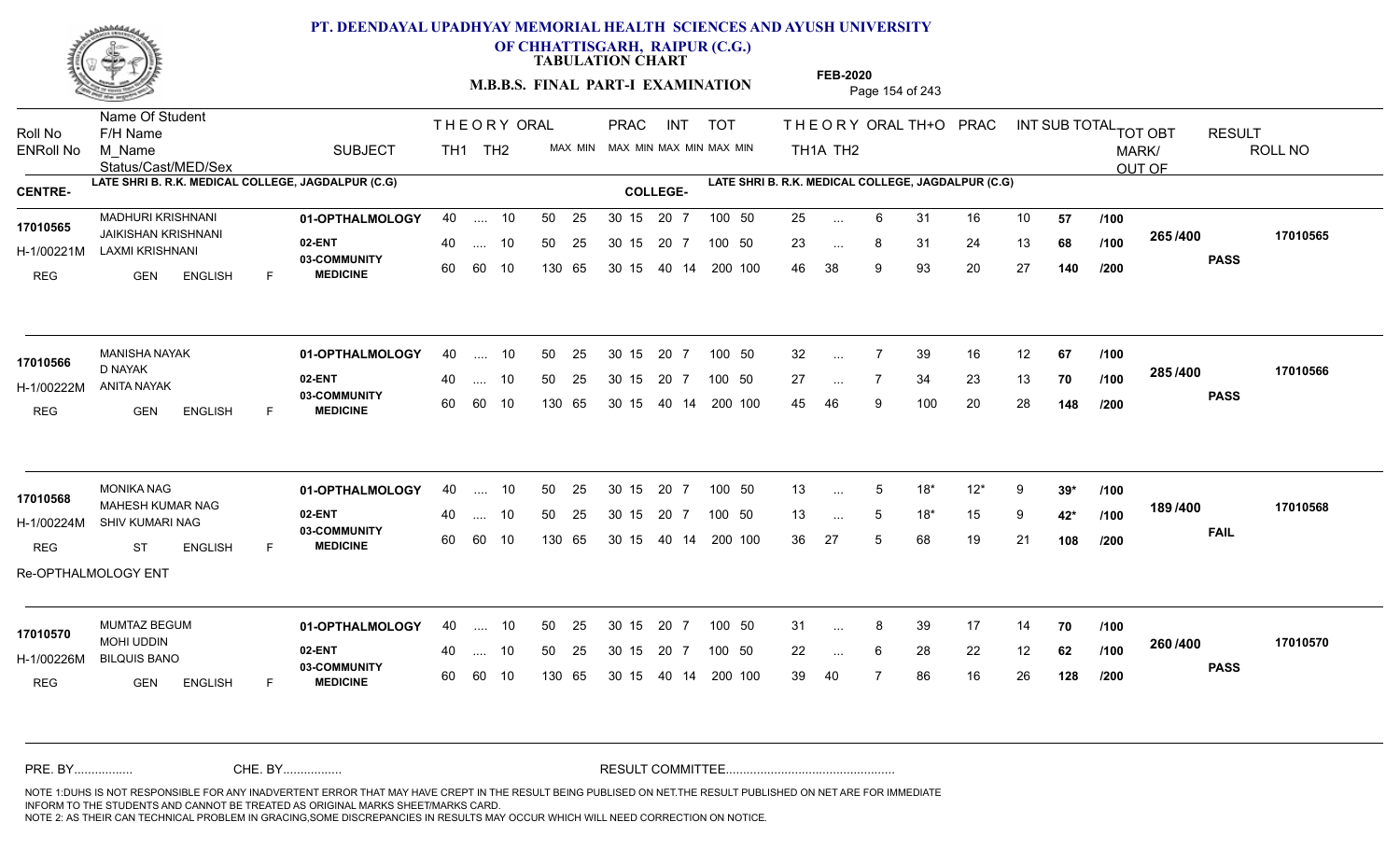

**OF CHHATTISGARH, RAIPUR (C.G.)**

**TABULATION CHART** 

**FEB-2020**

**M.B.B.S. FINAL PART-I EXAMINATION** Page 155 of 243

Status/Cast/MED/Sex Name Of Student Roll No F/H Name M\_Name SUBJECT TH1 TH2 <sup>MAX\_MIN</sup> N PRAC INT TOT THEORYORALTH+O PRAC INT TH<sub>1</sub>A TH<sub>2</sub> ORAL TH+ODPRACD INT SUB TOTAL <sub>TOT OBT</sub> RESULT ROLL NO MARK/ OUT OF ENRoll No M Name  $\,$  SUBJECT TH1 TH2 MAX MIN MAX MIN MAX MIN MAX MIN TH1A TH2 **LATE SHRI B. R.K. MEDICAL COLLEGE, JAGDALPUR (C.G) LATE SHRI B. R.K. MEDICAL COLLEGE, JAGDALPUR (C.G) CENTRE- COLLEGE-**THE ORY ORAL PRAC INT PRAC **01-OPTHALMOLOGY** NEETU NISHI TIRKEY 40 .... 10 30 15 20 7 **02-ENT** 03-COMMUNITY 60  **MEDICINE** H-1/00229M HIMA TIRKEY 17010573 REMISH TIRKEY REG ST ENGLISH F 18 5 23\* 15 8 **46\*** 23 ... 7 30 20 8 **58 /100 <sup>1007</sup> 7** 28 19 6 53\* 10\* 18 **81\* 185 FAIL 17010573 /400** Re-OPTHALMOLOGY COMMUNITY MEDICINE .... 10 50 25 60 60 10 50 25 30 15 130 65 30 15 40 14 200 100 20 7 100 50 50 25 30 15 20 7 100 50 18 ... ... ... **/100 /100 /200 01-OPTHALMOLOGY** NEHA SAHU 40 .... 10 30 15 20 7 **02-ENT** 03-COMMUNITY 60 **MEDICINE** 60 60 10 H-1/00230M BHANU SAHU PARAS RAM SAHU **17010574** REG OBC ENGLISH F 28 ... 5 33 24 14 **71 /100** 25 ... 5 30 16 11 **57 /100 <sup>2007–00</sup>** 38 43 8 89 21 30 **140 268 PASS /400 17010574** 40 .... 10 50 25 130 65 130 65 30 15 40 14 200 100 30 15 20 7 100 50 50 25 30 15 20 7 100 50 28 ... 5 ... 5 ... 5 **/100 /100 /200 01-OPTHALMOLOGY** NURENDRA KUMAR 40 .... 10 30 15 20 7 **02-ENT** 03-COMMUNITY 60  **MEDICINE** H-1/00231M YASWANT KUMAR **17010575** YASHWANI REG OBC ENGLISH M 28 6 34 25 13 **72** 23 ... 7 30 28 15 **73 /100 <sup>2007/400</sup>** 46 39 9 94 16 34 **144 289 PASS /400 17010575** .... 10 50 25 30 15 60 60 10 20 7 130 65 30 15 30 15 20 7 100 50 40 14 200 100 50 25 30 15 20 7 100 50 28 ... 6 ... ... **/100 /100 /200 01-OPTHALMOLOGY** PARUL CHAUHAN 40 .... 10 30 15 20 7 **02-ENT** 03-COMMUNITY 60 **MEDICINE** 60 60 10 H-1/00232M SUSHILA CHAUHAN **DE ENTRE** 17010576 RAMPYARE CHAUHAN REG GEN ENGLISH F 28 6 34 23 13 **70** 28 ... 6 34 18 12 **64 /100 <sup>212/+00</sup>** 36 47 8 91 20 27 **138 272 PASS /400 17010576** 40 .... 10 50 25 130 65 130 65 30 15 30 15 20 7 100 50 40 14 200 100 50 25 30 15 20 7 100 50 28 ... 6 ... ... 6 **/100 /100 /200** NOTE 1:DUHS IS NOT RESPONSIBLE FOR ANY INADVERTENT ERROR THAT MAY HAVE CREPT IN THE RESULT BEING PUBLISED ON NET.THE RESULT PUBLISHED ON NET ARE FOR IMMEDIATE INFORM TO THE STUDENTS AND CANNOT BE TREATED AS ORIGINAL MARKS SHEET/MARKS CARD. CHE. BY WAREL BY WARE AND THE AVEC THE AVEC THE THE RESULT COMMITTEE AND MULTIME MOTE 1:DUHS IS NOT RESPONSIBLE FOR ANY INADVERTENT ERROR THAT MAY HAVE CREPT IN THE RESULT BEING PUBLISED ON NET.THE RESULT PUBLISHED ON NET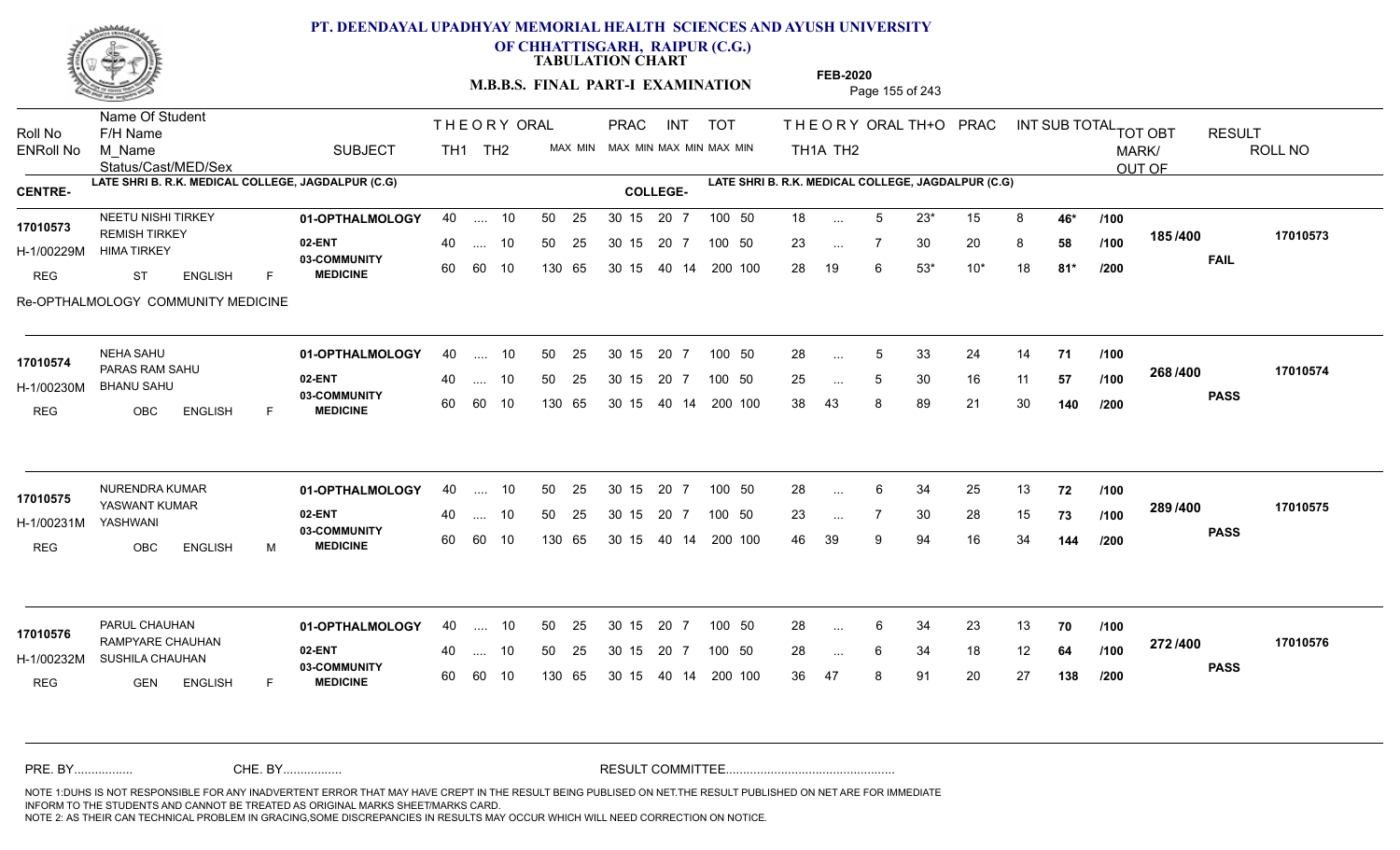

**OF CHHATTISGARH, RAIPUR (C.G.)**

**TABULATION CHART** 

**M.B.B.S. FINAL PART-I EXAMINATION** Page 156 of 243

Status/Cast/MED/Sex Name Of Student Roll No F/H Name M\_Name SUBJECT TH1 TH2 <sup>MAX\_MIN</sup> N PRAC INT TOT THEORYORALTH+O PRAC INT TH<sub>1</sub>A TH<sub>2</sub> ORAL TH+ODPRACD INT SUB TOTAL <sub>TOT OBT</sub> RESULT ROLL NO MARK/ OUT OF ENRoll No M Name  $\,$  SUBJECT TH1 TH2 MAX MIN MAX MIN MAX MIN MAX MIN TH1A TH2 **LATE SHRI B. R.K. MEDICAL COLLEGE, JAGDALPUR (C.G) LATE SHRI B. R.K. MEDICAL COLLEGE, JAGDALPUR (C.G) CENTRE- COLLEGE-**THE ORY ORAL PRAC INT PRAC **01-OPTHALMOLOGY** PRACHI PAUL 40 .... 10 30 15 20 7 **02-ENT** 03-COMMUNITY 60  **MEDICINE** H-1/00234M MEENA AHARWAL VINOD KUMAR AHARWAL **17010578** REG SC ENGLISH F 29 ... 5 34 25 11 **70 /100** 26 7 33 19 12 **64** 42 41 7 90 19 27 **136 270 PASS /400 17010578** .... 10 50 25 60 60 10 50 25 30 15 130 65 30 15 20 7 100 50 40 14 200 100 50 25 30 15 20 7 100 50 29 ... ... ... **/100 /100 /200 01-OPTHALMOLOGY** PRANJALI KESKAR 40 .... 10 30 15 20 7 **02-ENT** 03-COMMUNITY 60  **MEDICINE** H-1/00235M JYOTSNA KESKAR 17010579 PRAKASH KESKAR 20 PRAKASH KESKAR REG GEN ENGLISH F 29 ... 5 34 23 11 **68 /100** 23 ... 7 30 19 11 **60 /100 <sup>2007</sup> 7** 36 33 9 78 19 28 **125 253 PASS /400 17010579** 40 .... 10 50 25 60 60 10 130 65 30 15 40 14 200 100 30 15 20 7 100 50 50 25 30 15 20 7 100 50 29 ... 5 ... 5 ... **/100 /100 /200 01-OPTHALMOLOGY** PRERNA BAGHEL 40 .... 10 30 15 20 7 **02-ENT** 03-COMMUNITY 60 **MEDICINE** 60 60 10 H-1/00236M PURNIMA BAGHEL LAXMAN BAGHEL **17010580** REG SC ENGLISH F 25 ... 5 30 24 14 **68 /100** 22 9 31 26 14 **71** 35 36 9 80 18 29 **127 266 PASS /400 17010580** .... 10 50 25 30 15 130 65 20 7 130 65 30 15 30 15 20 7 100 50 40 14 200 100 50 25 30 15 20 7 100 50 25 ... 5 ... ... 9 **/100 /100 /200 01-OPTHALMOLOGY** PRIYA PANDEY 40 .... 10 30 15 20 7 **02-ENT** 03-COMMUNITY 60 **MEDICINE** 60 60 10 H-1/00237M ASHA PANDEY BALCHANDRA PANDEY **17010581** REG **GEN ENGLISH** F 23 ... 5 28 18 12 **58 /100** 12 5 17\* 17 12 **46\*** 42 21 6 69 16 26 **111 215 FAIL 17010581 /400** Re- ENT 40 .... 10 50 25 130 65 130 65 30 15 30 15 20 7 100 50 40 14 200 100 50 25 30 15 20 7 100 50 23 ... 5 ... 5 ... **/100 /100 /200** NOTE 1:DUHS IS NOT RESPONSIBLE FOR ANY INADVERTENT ERROR THAT MAY HAVE CREPT IN THE RESULT BEING PUBLISED ON NET.THE RESULT PUBLISHED ON NET ARE FOR IMMEDIATE INFORM TO THE STUDENTS AND CANNOT BE TREATED AS ORIGINAL MARKS SHEET/MARKS CARD. CHE. BY WAREL BY WARE AND THE AVEC THE AVEC THE THE RESULT COMMITTEE AND MULTIME MOTE 1:DUHS IS NOT RESPONSIBLE FOR ANY INADVERTENT ERROR THAT MAY HAVE CREPT IN THE RESULT BEING PUBLISED ON NET.THE RESULT PUBLISHED ON NET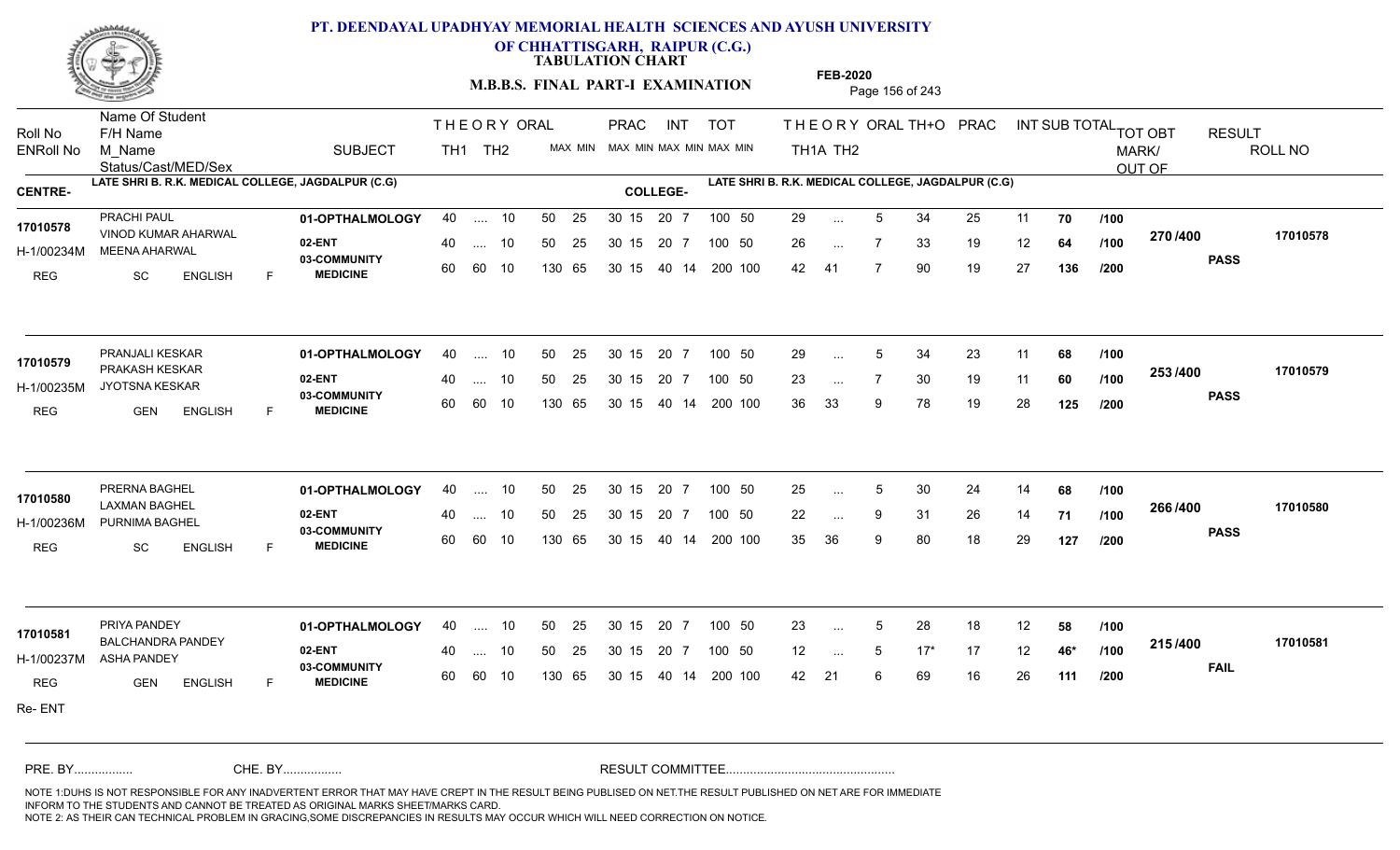

**OF CHHATTISGARH, RAIPUR (C.G.)**

**TABULATION CHART** 

**M.B.B.S. FINAL PART-I EXAMINATION** Page 157 of 243

Status/Cast/MED/Sex Name Of Student Roll No F/H Name M\_Name SUBJECT TH1 TH2 <sup>MAX\_MIN</sup> N PRAC INT TOT THEORYORALTH+O PRAC INT TH<sub>1</sub>A TH<sub>2</sub> ORAL TH+ODPRACD INT SUB TOTAL <sub>TOT OBT</sub> RESULT ROLL NO MARK/ OUT OF ENRoll No M Name  $\,$  SUBJECT TH1 TH2 MAX MIN MAX MIN MAX MIN MAX MIN TH1A TH2 **LATE SHRI B. R.K. MEDICAL COLLEGE, JAGDALPUR (C.G) LATE SHRI B. R.K. MEDICAL COLLEGE, JAGDALPUR (C.G) CENTRE- COLLEGE-**THE ORY ORAL PRAC INT PRAC **01-OPTHALMOLOGY** PRIYANKA VERMA 40 .... 10 30 15 20 7 **02-ENT** 03-COMMUNITY 60  **MEDICINE** H-1/00238M KALYANI VERMA 17010582 NARENDRA VERMA 20 PM REG OBC ENGLISH F 23 ... 6 29 15 11 **55 /100** 17 ... 6 23\* 16 13 **52** /**100 <sup>213/400</sup>** 32 27 7 66 15 25 **106 213 PASS DC 02 /400 17010582** .... 10 50 25 60 60 10 50 25 30 15 130 65 30 15 40 14 200 100 20 7 100 50 50 25 30 15 20 7 100 50 23 ... ... ... 6 **/100 /100 /200 01-OPTHALMOLOGY 02-ENT** 03-COMMUNITY 60  **MEDICINE** H-1/00239M RITA PANDEY 17010583 DEEPAK KUMAR PANDEY REG GEN ENGLISH M 26 6 32 16 11 **59** 22 ... 5 27 16 10 **53 /100 <sup>2007</sup> 700** 34 38 7 79 16 26 **121 233 PASS /400 17010583** RAJAT KUMAR PANDEY **01-OPTHALMOLOGY** 40 .... 10 50 25 30 15 20 7 100 50 26 40 .... 10 50 25 60 60 10 130 65 30 15 40 14 200 100 30 15 20 7 100 50 30 15 20 7 100 50 26 ... ... ... **/100 /100 /200** RAJEEV SINGH THAKUR **01-OPTHALMOLOGY** 40 .... 10 50 25 30 15 20 7 100 50 23 **02-ENT** 03-COMMUNITY 60  **MEDICINE** H-1/00240M RADHA SINGH THAKUR 17010584 MURLI SINGH THAKUR REG GEN ENGLISH M 23 ... 5 28 15 12 **55 /100** 24 7 31 20 11 **62** 45 44 6 95 17 23 **135 252 PASS /400 17010584** .... 10 50 25 30 15 60 60 10 20 7 130 65 30 15 30 15 20 7 100 50 40 14 200 100 50 25 30 15 20 7 100 50 23 ... 5 ... 5 ... **/100 /100 /200 01-OPTHALMOLOGY** RASHMI THAKUR 40 .... 10 30 15 20 7 **02-ENT** 03-COMMUNITY 60 **MEDICINE** 60 60 10 H-1/00241M SUMRO THAKUR GWAL SINGH THAKUR **17010585** REG ST ENGLISH F 17 5 22\* 15 10 **47\*** 20 ... 6 26 17 11 **54 /100 <del>117</del>/+00** 43 29 8 80 17 16 **113 214 FAIL 17010585 /400** Re-OPTHALMOLOGY 40 .... 10 50 25 130 65 130 65 30 15 30 15 20 7 100 50 40 14 200 100 50 25 30 15 20 7 100 50 17 ... 5 ... 5 ... 6 **/100 /100 /200** NOTE 1:DUHS IS NOT RESPONSIBLE FOR ANY INADVERTENT ERROR THAT MAY HAVE CREPT IN THE RESULT BEING PUBLISED ON NET.THE RESULT PUBLISHED ON NET ARE FOR IMMEDIATE INFORM TO THE STUDENTS AND CANNOT BE TREATED AS ORIGINAL MARKS SHEET/MARKS CARD. CHE. BY WAREL BY WARE AND THE AVEC THE AVEC THE THE RESULT COMMITTEE AND MULTIME MOTE 1:DUHS IS NOT RESPONSIBLE FOR ANY INADVERTENT ERROR THAT MAY HAVE CREPT IN THE RESULT BEING PUBLISED ON NET.THE RESULT PUBLISHED ON NET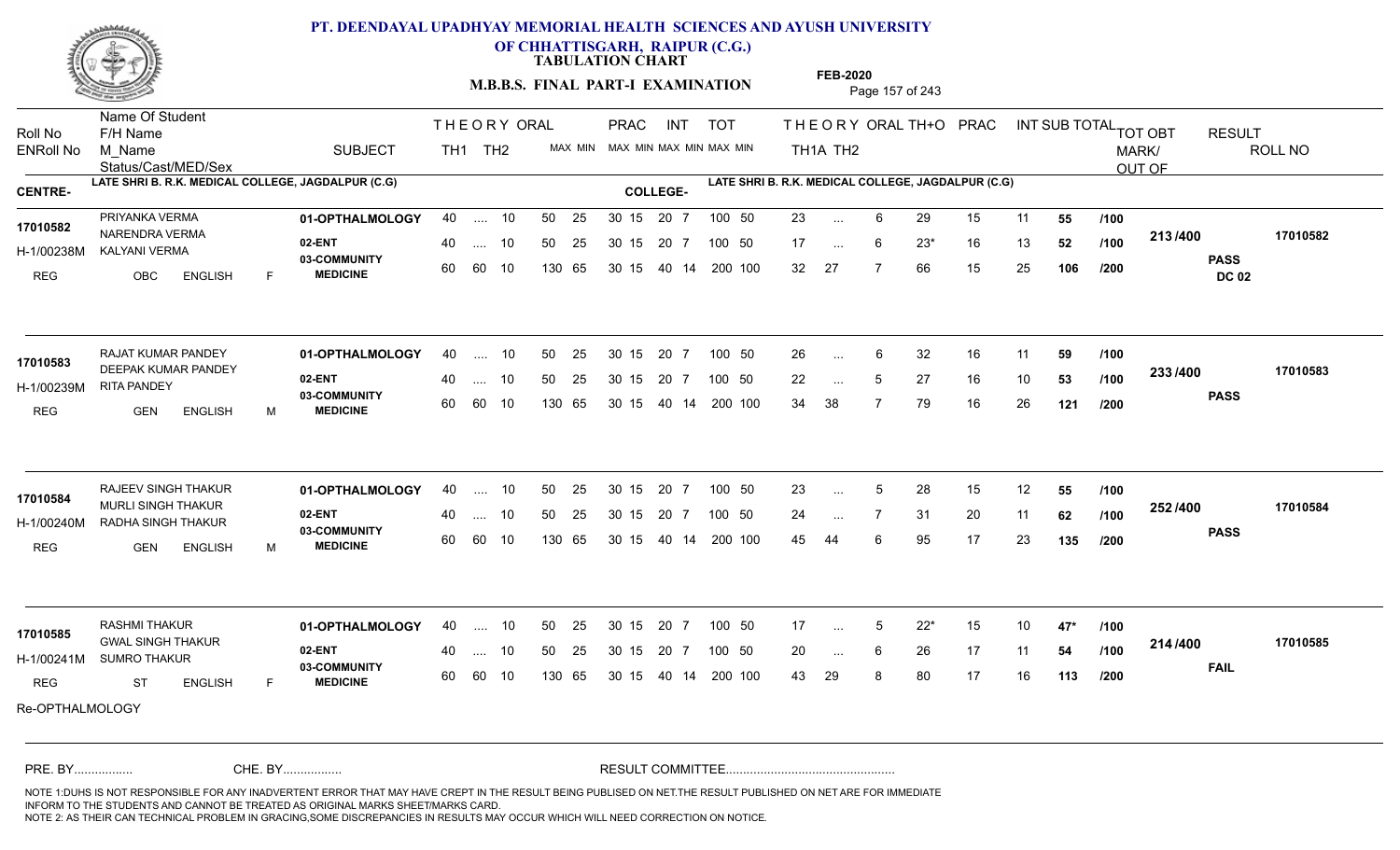

**OF CHHATTISGARH, RAIPUR (C.G.)**

**TABULATION CHART** 

**M.B.B.S. FINAL PART-I EXAMINATION** Page 158 of 243

Status/Cast/MED/Sex Name Of Student Roll No F/H Name M\_Name SUBJECT TH1 TH2 <sup>MAX\_MIN</sup> N PRAC INT TOT THEORYORALTH+O PRAC INT TH<sub>1</sub>A TH<sub>2</sub> ORAL TH+ODPRACD INT SUB TOTAL <sub>TOT OBT</sub> RESULT ROLL NO MARK/ OUT OF ENRoll No M Name  $\,$  SUBJECT TH1 TH2 MAX MIN MAX MIN MAX MIN MAX MIN TH1A TH2 **LATE SHRI B. R.K. MEDICAL COLLEGE, JAGDALPUR (C.G) LATE SHRI B. R.K. MEDICAL COLLEGE, JAGDALPUR (C.G) CENTRE- COLLEGE-**THE ORY ORAL PRAC INT PRAC **01-OPTHALMOLOGY** RAVI KUMAWAT 40 .... 10 30 15 20 7 **02-ENT** 03-COMMUNITY 60  **MEDICINE** H-1/00242M SHUSHEELA DEVI 17010586 SHARVAN KUMAR MAWAT REG GEN ENGLISH M 30 ... 5 35 13\* 9 **57 /100** 25 ... 6 31 19 9 **59 /100 <sup>227 /</sup>=**00 35 32 8 75 15 21 **111 227 PASS DC 02 /400 17010586** .... 10 50 25 60 60 10 50 25 30 15 130 65 30 15 20 7 100 50 40 14 200 100 50 25 30 15 20 7 100 50 30 ... ... ... 6 **/100 /100 /200 01-OPTHALMOLOGY** REMIKA DEVI 40 .... 10 30 15 20 7 **02-ENT** 03-COMMUNITY 60 **MEDICINE** 60 60 10 H-1/00243M N LEIMAHAN DEVI N BALLAV SINGH **17010587** REG GEN ENGLISH F 22 ... 5 27 16 11 **54 /100** 24 ... 6 30 19 11 **60 /100 <sup>2027–00</sup>** 38 30 9 77 17 24 **118 232 PASS /400 17010587** 40 .... 10 50 25 130 65 130 65 30 15 40 14 200 100 30 15 20 7 100 50 50 25 30 15 20 7 100 50 22 ... 5 ... 5 ... 6 **/100 /100 /200 01-OPTHALMOLOGY** RITIKA JENIFER 40 .... 10 30 15 20 7 **02-ENT** 03-COMMUNITY 60 **MEDICINE** 60 60 10 H-1/00245M NEERA KERKETTA PRADEEP KERKETTA **17010589** REG ST ENGLISH F 21 ... 5 26 16 10 **52** /**100** 21 ... 6 27 18 10 **55 /100 <sup>223</sup> 1** 35 37 8 80 16 26 **122 229 /100 PASS /400 17010589** .... 10 50 25 30 15 130 65 20 7 130 65 30 15 30 15 20 7 100 50 40 14 200 100 50 25 30 15 20 7 100 50 21 ... 5 ... 5 ... 6 **/100 /200 01-OPTHALMOLOGY** ROSHNI PANDEY 40 .... 10 30 15 20 7 **02-ENT** 03-COMMUNITY 60 **MEDICINE** 60 60 10 H-1/00246M GULAB PANDEY 17010590 ANIL KUMAR PANDEY REG GEN ENGLISH F 23 ... 6 29 16 11 **56 /100** 25 ... 6 31 20 10 **61 /100 <sup>237</sup> /\*\*** 47 38 9 94 19 27 **140 257 PASS /400 17010590** 40 .... 10 50 25 130 65 130 65 30 15 30 15 20 7 100 50 40 14 200 100 50 25 30 15 20 7 100 50 23 ... ... ... 6 **/100 /100 /200** NOTE 1:DUHS IS NOT RESPONSIBLE FOR ANY INADVERTENT ERROR THAT MAY HAVE CREPT IN THE RESULT BEING PUBLISED ON NET.THE RESULT PUBLISHED ON NET ARE FOR IMMEDIATE INFORM TO THE STUDENTS AND CANNOT BE TREATED AS ORIGINAL MARKS SHEET/MARKS CARD. CHE. BY WAREL BY WARE AND THE AVEC THE AVEC THE THE RESULT COMMITTEE AND MULTIME MOTE 1:DUHS IS NOT RESPONSIBLE FOR ANY INADVERTENT ERROR THAT MAY HAVE CREPT IN THE RESULT BEING PUBLISED ON NET.THE RESULT PUBLISHED ON NET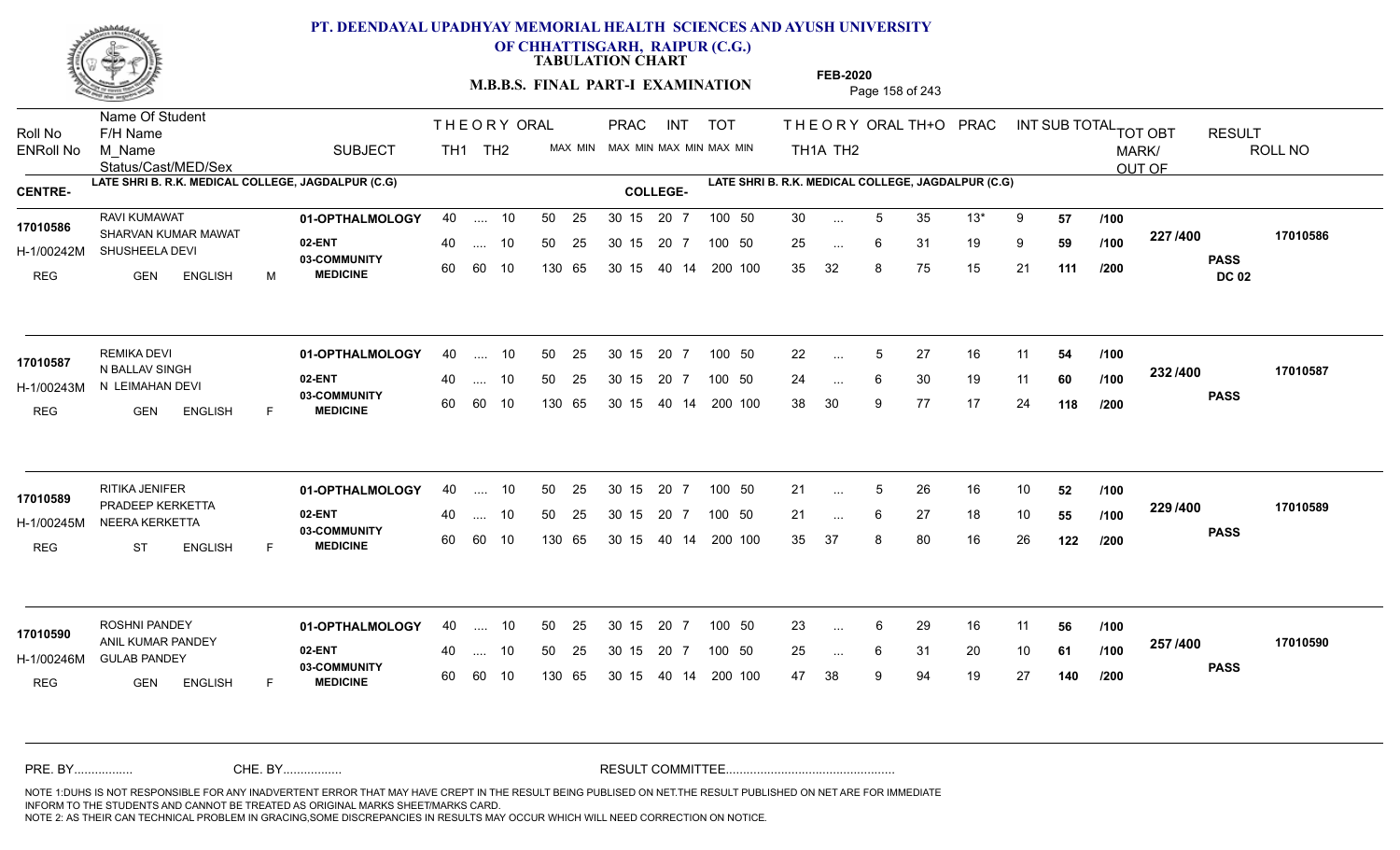

**OF CHHATTISGARH, RAIPUR (C.G.)**

**TABULATION CHART** 

**M.B.B.S. FINAL PART-I EXAMINATION** Page 159 of 243

Status/Cast/MED/Sex Name Of Student Roll No F/H Name M\_Name SUBJECT TH1 TH2 <sup>MAX\_MIN</sup> N PRAC INT TOT THEORYORALTH+O PRAC INT TH<sub>1</sub>A TH<sub>2</sub> ORAL TH+ODPRACD INT SUB TOTAL <sub>TOT OBT</sub> RESULT ROLL NO MARK/ OUT OF ENRoll No M Name  $\,$  SUBJECT TH1 TH2 MAX MIN MAX MIN MAX MIN MAX MIN TH1A TH2 **LATE SHRI B. R.K. MEDICAL COLLEGE, JAGDALPUR (C.G) LATE SHRI B. R.K. MEDICAL COLLEGE, JAGDALPUR (C.G) CENTRE- COLLEGE-**THE ORY ORAL PRAC INT PRAC SAKSHI VISHWAKARMA **01-OPTHALMOLOGY** 40 .... 10 50 25 30 15 20 7 100 50 31 **02-ENT** 03-COMMUNITY 60  **MEDICINE** H-1/00248M PREETY VISHWAKARMA UMESH VISHWAKARMA **17010592** REG OBC ENGLISH F 31 ... 5 36 19 14 **69 /100** 27 ... 7 34 22 14 **70 /100 <sup>21 01</sup> 70** 42 39 9 90 22 25 **137 276 PASS /400 17010592** .... 10 50 25 60 60 10 50 25 30 15 130 65 30 15 40 14 200 100 20 7 100 50 50 25 30 15 20 7 100 50 31 ... ... ... **/100 /100 /200 01-OPTHALMOLOGY** SALONI MEENA 40 .... 10 30 15 20 7 **02-ENT** 03-COMMUNITY 60 **MEDICINE** 60 60 10 H-1/00249M LAXMI MEENA 17010593 VISHRAM SINGH MEENA<br>
VISHRAM SINGH MEENA REG ST ENGLISH F 24 ... 5 29 17 9 **55 /100** 20 ... 6 26 19 12 **57 /100 <sup>2407400</sup>** 40 44 7 91 19 26 **136 248 PASS /400 17010593** 40 .... 10 50 25 130 65 130 65 30 15 40 14 200 100 30 15 20 7 100 50 50 25 30 15 20 7 100 50 24 ... 5 ... 5 ... **/100 /100 /200 01-OPTHALMOLOGY** SANTOSH KUMAR 40 .... 10 30 15 20 7 **02-ENT** 03-COMMUNITY 60 **MEDICINE** 60 60 10 H-1/00250M KUMMA GALBO REG ST ENGLISH M 16 5 21\* 15 9 **45\*** 20 3 23\* 11\* 8 **42\*** 28 23 6 57\* 13\* 15 **85\* 172 FAIL 17010594 /400** Re-OPTHALMOLOGY ENT COMMUNITY MEDICINE .... 10 50 25 30 15 130 65 20 7 130 65 30 15 30 15 20 7 100 50 40 14 200 100 50 25 30 15 20 7 100 50 16 ... 5 **17010594 17010594 17010594** ... ... 3 **/100 /100 /200 01-OPTHALMOLOGY** SHIVANI SINGH 40 .... 10 30 15 20 7 **02-ENT** 03-COMMUNITY 60 **MEDICINE** 60 60 10 H-1/00252M KIRAN BHADOURIYA **1999 - 1999 BA** 17010595<br>
H S BHADOURIYA **17010595** REG GEN ENGLISH F 20 ... 5 25 19 10 **54 /100** 20 ... 6 26 18 11 **55 /100 <sup>24 / 14</sup>00** 41 40 9 90 16 26 **132 241 PASS /400 17010595** 40 .... 10 50 25 130 65 130 65 30 15 30 15 20 7 100 50 40 14 200 100 50 25 30 15 20 7 100 50 20 ... 5 ... 5 ... 6 **/100 /100 /200** NOTE 1:DUHS IS NOT RESPONSIBLE FOR ANY INADVERTENT ERROR THAT MAY HAVE CREPT IN THE RESULT BEING PUBLISED ON NET.THE RESULT PUBLISHED ON NET ARE FOR IMMEDIATE INFORM TO THE STUDENTS AND CANNOT BE TREATED AS ORIGINAL MARKS SHEET/MARKS CARD. CHE. BY WAREL BY WARE AND THE AVEC THE AVEC THE THE RESULT COMMITTEE AND MULTIME MOTE 1:DUHS IS NOT RESPONSIBLE FOR ANY INADVERTENT ERROR THAT MAY HAVE CREPT IN THE RESULT BEING PUBLISED ON NET.THE RESULT PUBLISHED ON NET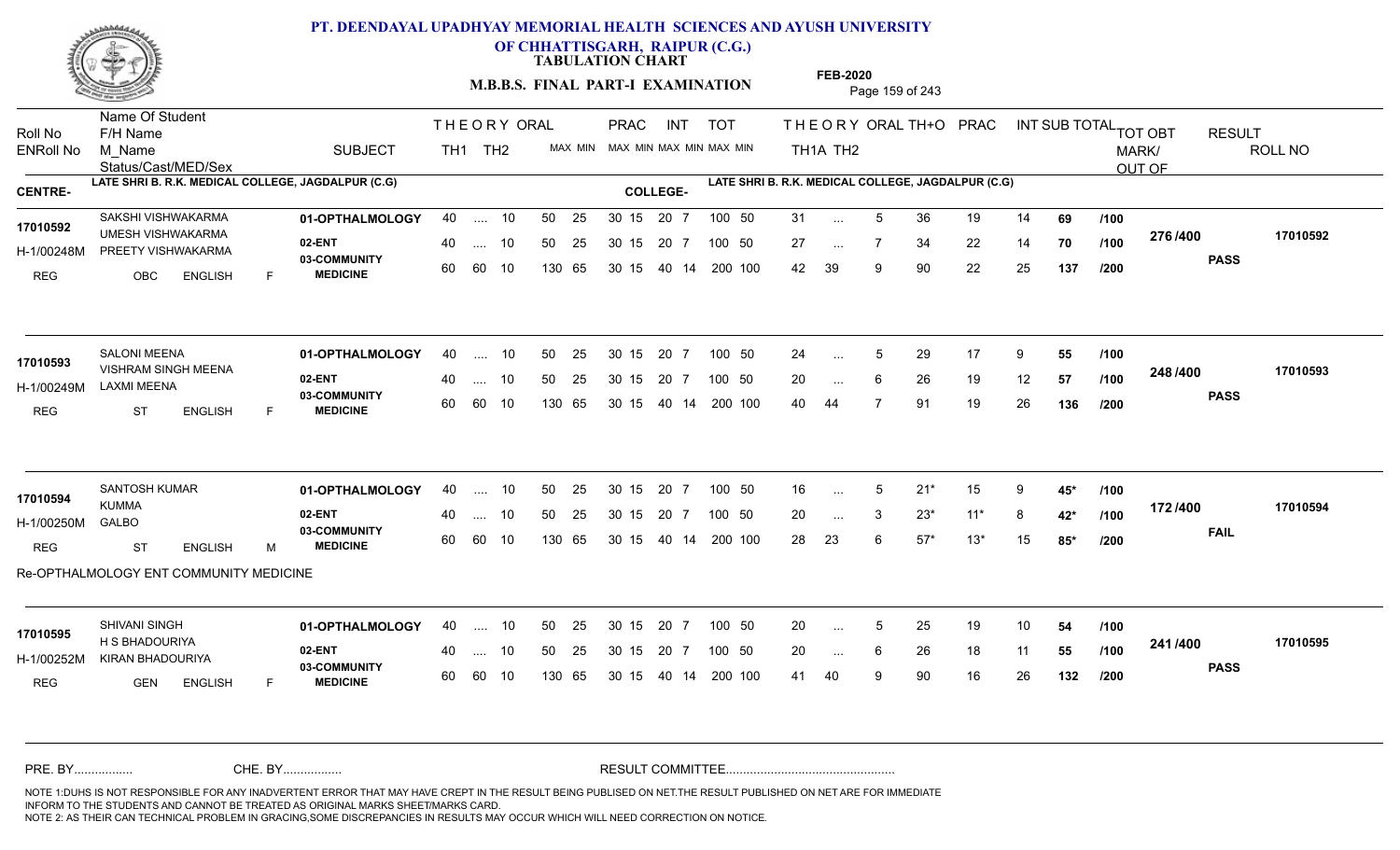

**OF CHHATTISGARH, RAIPUR (C.G.)**

**TABULATION CHART** 

**M.B.B.S. FINAL PART-I EXAMINATION** Page 160 of 243

Status/Cast/MED/Sex Name Of Student Roll No F/H Name M\_Name SUBJECT TH1 TH2 <sup>MAX\_MIN</sup> N PRAC INT TOT THEORYORALTH+O PRAC INT TH<sub>1</sub>A TH<sub>2</sub> ORAL TH+ODPRACD INT SUB TOTAL <sub>TOT OBT</sub> RESULT ROLL NO MARK/ OUT OF ENRoll No M Name  $\,$  SUBJECT TH1 TH2 MAX MIN MAX MIN MAX MIN MAX MIN TH1A TH2 **LATE SHRI B. R.K. MEDICAL COLLEGE, JAGDALPUR (C.G) LATE SHRI B. R.K. MEDICAL COLLEGE, JAGDALPUR (C.G) CENTRE- COLLEGE-**THE ORY ORAL PRAC INT PRAC **01-OPTHALMOLOGY** SHREYA DWIVEDI 40 .... 10 30 15 20 7 **02-ENT** 03-COMMUNITY 60  **MEDICINE** H-1/00253M CHHAYA DWIVEDI 17010596 **INDRA NEEL DWIVEDI** REG GEN ENGLISH F 27 ... 5 32 19 10 **61 /100** 26 7 33 20 12 **65** 42 44 7 93 21 27 **141 267 PASS /400 17010596** .... 10 50 25 60 60 10 50 25 30 15 130 65 30 15 40 14 200 100 20 7 100 50 50 25 30 15 20 7 100 50 27 ... ... ... **/100 /100 /200 01-OPTHALMOLOGY** SHRISTI AGRAWAL 40 .... 10 30 15 20 7 **02-ENT** 03-COMMUNITY 60  **MEDICINE** H-1/00254M ASHA AGRAWAL DEEPAK AGRAWAL **17010597** REG GEN ENGLISH F 25 ... 6 31 18 10 **59 /100** 22 7 29 19 11 **59** 47 35 9 91 26 27 **144 262 PASS /400 17010597** .... 10 50 25 60 60 10 30 15 20 7 130 65 30 15 40 14 200 100 30 15 20 7 100 50 50 25 30 15 20 7 100 50 25 ... ... ... **/100 /100 /200 01-OPTHALMOLOGY** SHRUTI GOLCHHA 40 .... 10 30 15 20 7 **02-ENT** 03-COMMUNITY 60  **MEDICINE** H-1/00255M SNEHLATA GOLCHHA ASHOK GOLCHHA **17010598** REG GEN ENGLISH F 24 ... 6 30 20 11 **61 /100** 24 7 31 20 12 **63** 38 35 9 82 24 29 **135 259 PASS /400 17010598** .... 10 50 25 30 15 60 60 10 20 7 130 65 30 15 30 15 20 7 100 50 40 14 200 100 50 25 30 15 20 7 100 50 24 ... 6 ... ... **/100 /100 /200 01-OPTHALMOLOGY** SHUBHANGI GOURAHA 40 .... 10 30 15 20 7 **02-ENT** 03-COMMUNITY 60 **MEDICINE** 60 60 10 H-1/00257M ALKA GOURAHA R.K GOURAHA **17010600** REG GEN ENGLISH F 29 ... 6 35 19 14 **68 /100** 31 ... 8 39 24 15 **78 /100** D **117<del>1</del>00** 52 46 9 107 25 33 **165** <sub>D</sub> 311 /400 170106 **PASS /400 17010600** 40 .... 10 50 25 130 65 130 65 30 15 30 15 20 7 100 50 40 14 200 100 50 25 30 15 20 7 100 50 29 ...  $D \qquad \qquad \text{and}$ ... ... **/100 /200** NOTE 1:DUHS IS NOT RESPONSIBLE FOR ANY INADVERTENT ERROR THAT MAY HAVE CREPT IN THE RESULT BEING PUBLISED ON NET.THE RESULT PUBLISHED ON NET ARE FOR IMMEDIATE INFORM TO THE STUDENTS AND CANNOT BE TREATED AS ORIGINAL MARKS SHEET/MARKS CARD. CHE. BY WAREL BY WARE AND THE AVEC THE AVEC THE THE RESULT COMMITTEE AND MULTIME MOTE 1:DUHS IS NOT RESPONSIBLE FOR ANY INADVERTENT ERROR THAT MAY HAVE CREPT IN THE RESULT BEING PUBLISED ON NET.THE RESULT PUBLISHED ON NET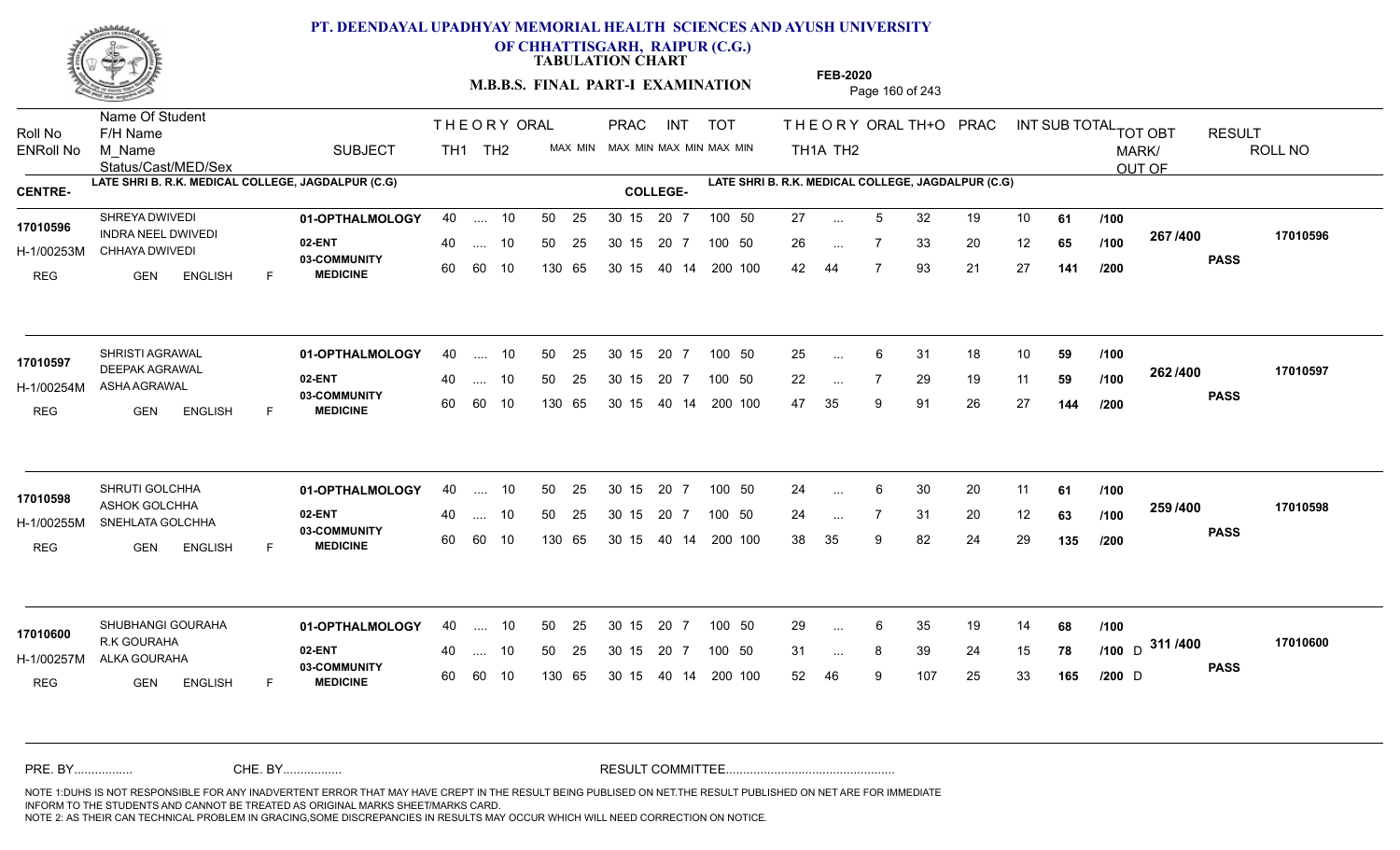

**OF CHHATTISGARH, RAIPUR (C.G.)**

**TABULATION CHART** 

**M.B.B.S. FINAL PART-I EXAMINATION** Page 161 of 243

Status/Cast/MED/Sex Name Of Student Roll No F/H Name M\_Name SUBJECT TH1 TH2 <sup>MAX\_MIN</sup> N PRAC INT TOT THEORYORALTH+O PRAC INT TH<sub>1</sub>A TH<sub>2</sub> ORAL TH+ODPRACD INT SUB TOTAL <sub>TOT OBT</sub> RESULT ROLL NO MARK/ OUT OF ENRoll No M Name  $\,$  SUBJECT TH1 TH2 MAX MIN MAX MIN MAX MIN MAX MIN TH1A TH2 **LATE SHRI B. R.K. MEDICAL COLLEGE, JAGDALPUR (C.G) LATE SHRI B. R.K. MEDICAL COLLEGE, JAGDALPUR (C.G) CENTRE- COLLEGE-**THE ORY ORAL PRAC INT PRAC **01-OPTHALMOLOGY** SPARDHA AGRAWAL 40 .... 10 30 15 20 7 **02-ENT** 03-COMMUNITY 60  **MEDICINE** H-1/00258M MANJU AGRAWAL VIVEK AGRAWAL **17010601** REG GEN ENGLISH F 30 7 37 21 14 **72** 32 ... 8 40 24 15 **79** /**100** D <sup>307</sup> / <del>1</del>00 46 43 9 98 26 32 **156** <sub>D</sub> 307 /400 170106 **PASS /400 17010601** .... 10 50 25 60 60 10 50 25 30 15 130 65 30 15 40 14 200 100 20 7 100 50 50 25 30 15 20 7 100 50 30 ...  $D \rightarrow \text{Cov}$ ... ... **/100 /100 /200 01-OPTHALMOLOGY** SUMAN NETAM 40 .... 10 30 15 20 7 **02-ENT** 03-COMMUNITY 60  **MEDICINE** H-1/00260M MANJURI NETAM 17010603 PRAKASH SINGH NETAM REG ST ENGLISH F 22 8 30 21 12 **63** 21 7 28 21 12 **61** 46 39 8 93 23 22 **138 262 PASS /400 17010603** .... 10 50 25 60 60 10 30 15 20 7 130 65 30 15 40 14 200 100 30 15 20 7 100 50 50 25 30 15 20 7 100 50 22 ... 8 ... ... **/100 /100 /200 01-OPTHALMOLOGY** SURYAKANT SAHU 40 .... 10 30 15 20 7 **02-ENT** 03-COMMUNITY 60  **MEDICINE** H-1/00262M KAUSHILYA SAHU LALJI SAHU REG OBC ENGLISH M 23 7 30 20 12 **62** 22 ... 6 28 19 10 **57 /100 <sup>2027–00</sup>** 48 33 8 89 22 22 **133 252 PASS /400 17010605** .... 10 50 25 30 15 60 60 10 20 7 130 65 30 15 30 15 20 7 100 50 40 14 200 100 50 25 30 15 20 7 100 50 23 ... 7 **17010605** SURYAKANT SAHU ... ... 6 **/100 /100 /200 01-OPTHALMOLOGY 02-ENT** 03-COMMUNITY 60 **MEDICINE** 60 60 10 H-1/00263M RITA KIRIONIA SWAPAN KUMAR KIRIONIA **17010606** REG SC ENGLISH F 25 6 31 19 12 **62** 26 ... 6 32 18 13 **63 /100 <sup>2137–00</sup>** 40 46 8 94 23 31 **148 273 PASS /400 17010606** SWARNITA ROY KIRTONIA **101-OPTHALMOLOGY** 40 .... 10 50 25 30 15 20 7 100 50 25 .... 10 50 25 130 65 30 15 20 7 130 65 30 15 30 15 20 7 100 50 40 14 200 100 30 15 20 7 100 50 25 ... ... ... 6 **/100 /100 /200** NOTE 1:DUHS IS NOT RESPONSIBLE FOR ANY INADVERTENT ERROR THAT MAY HAVE CREPT IN THE RESULT BEING PUBLISED ON NET.THE RESULT PUBLISHED ON NET ARE FOR IMMEDIATE INFORM TO THE STUDENTS AND CANNOT BE TREATED AS ORIGINAL MARKS SHEET/MARKS CARD. CHE. BY WAREL BY WARE AND THE AVEC THE AVEC THE THE RESULT COMMITTEE AND MULTIME MOTE 1:DUHS IS NOT RESPONSIBLE FOR ANY INADVERTENT ERROR THAT MAY HAVE CREPT IN THE RESULT BEING PUBLISED ON NET.THE RESULT PUBLISHED ON NET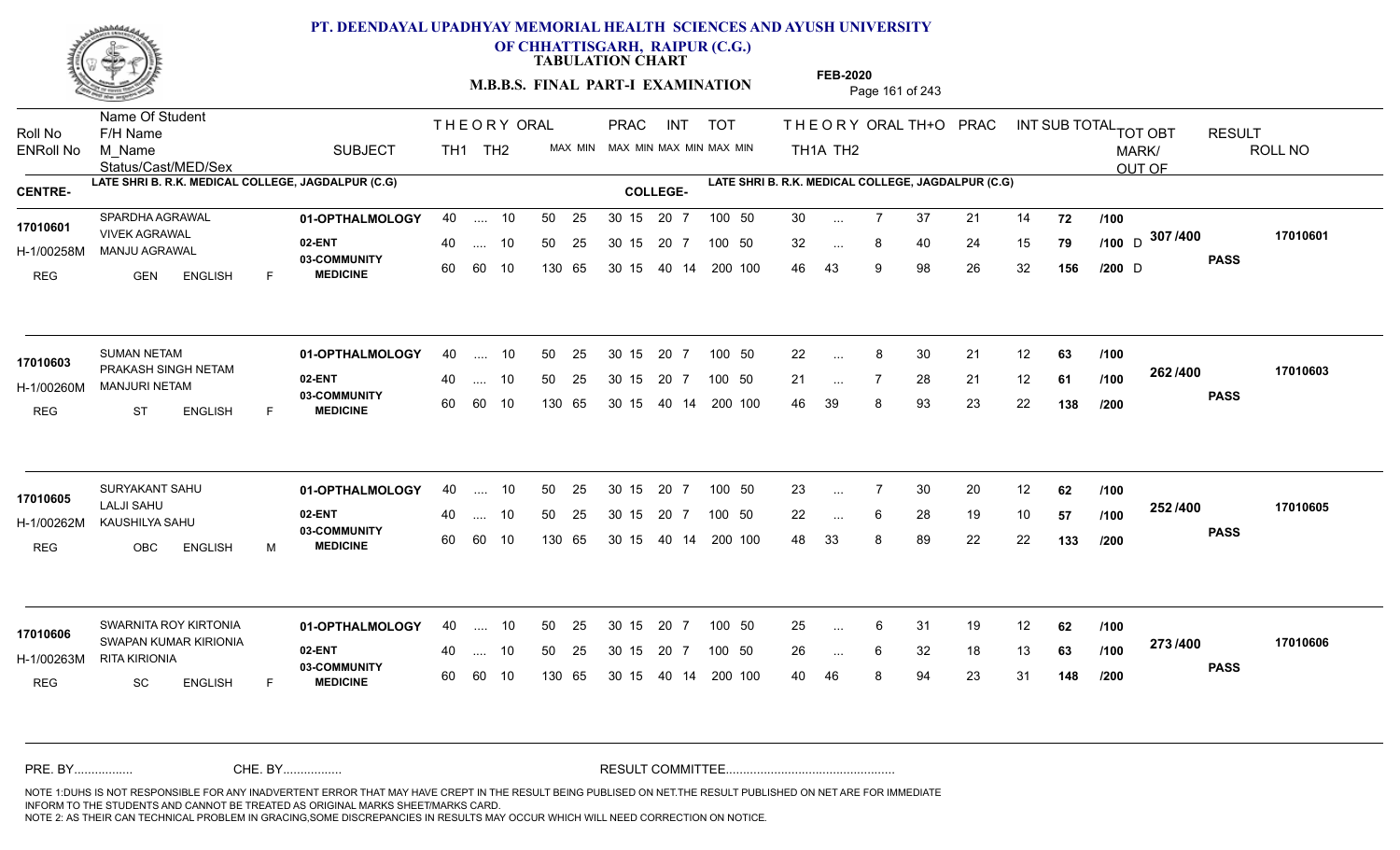

**OF CHHATTISGARH, RAIPUR (C.G.)**

**TABULATION CHART** 

**M.B.B.S. FINAL PART-I EXAMINATION** Page 162 of 243

Status/Cast/MED/Sex Name Of Student Roll No F/H Name M\_Name SUBJECT TH1 TH2 <sup>MAX\_MIN</sup> N TOT THE OR YORAL TH+O PRAC INT TH<sub>1</sub>A TH<sub>2</sub> ORAL TH+ODPRACD INT SUB TOTAL <sub>TOT OBT</sub> RESULT ROLL NO MARK/ OUT OF ENRoll No M Name  $\,$  SUBJECT TH1 TH2 MAX MIN MAX MIN MAX MIN MAX MIN TH1A TH2 **LATE SHRI B. R.K. MEDICAL COLLEGE, JAGDALPUR (C.G) LATE SHRI B. R.K. MEDICAL COLLEGE, JAGDALPUR (C.G) CENTRE- COLLEGE-**THE ORY ORAL PRAC INT TOT THEOR PRAC **01-OPTHALMOLOGY** VAIBHAV ANEJA 40 .... 10 30 15 20 7 **02-ENT 03-COMMUNITY MEDICINE** H-1/00266M 17010609 OM PARKASH ANEJA POONAM REG GEN ENGLISH M 31 7 38 23 12 **73** 30 ... 7 37 19 14 **70 /100 <sup>2007–00</sup>** 42 47 7 96 26 23 **145 288 PASS /400 17010609** .... 10 50 25 60 60 10 50 25 30 15 130 65 30 15 40 14 200 100 20 7 100 50 50 25 30 15 20 7 100 50 31 ... ... ... 7 **/100 /100 /200 01-OPTHALMOLOGY** VIJETA CHATURVEDANI 40 .... 10 30 15 20 7 **02-ENT 03-COMMUNITY MEDICINE** H-1/00268M TRIVENI CHATURVEDANI TEJRAM CHATURVEDANI **17010611** REG SC ENGLISH F 25 6 31 22 10 **63** 23 ... 8 31 21 14 **66 /100 <sup>2007</sup> +00** 40 39 6 85 21 24 **130 259 PASS /400 17010611** .... 10 50 25 60 60 10 50 25 30 15 130 65 30 15 40 14 200 100 20 7 100 50 50 25 30 15 20 7 100 50 25 ... ... ... **/100 /100 /200** VIMAL KUMAR PRADHAN **01-OPTHALMOLOGY** 40 .... 10 50 25 30 15 20 7 100 50 13 **02-ENT** 03-COMMUNITY 60  **MEDICINE** H-1/00269M CHANDRIKA DEVI PRADHAN 22 EN 1 17010612 LAKHESHWAR PRADHAN REG ST ENGLISH M 13 5 18\* 15 8 **41\*** 23 ... 6 29 19 10 **58 /100 <sup>207</sup> 1<del>-</del>00** 33 31 5 69 17 22 **108 207 FAIL 17010612 /400** Re-OPTHALMOLOGY .... 10 50 25 60 60 10 50 25 30 15 130 65 30 15 40 14 200 100 20 7 100 50 50 25 30 15 20 7 100 50 13 ... ... ... 6 **/100 /100 /200**

**FEB-2020**

NOTE 1:DUHS IS NOT RESPONSIBLE FOR ANY INADVERTENT ERROR THAT MAY HAVE CREPT IN THE RESULT BEING PUBLISED ON NET.THE RESULT PUBLISHED ON NET ARE FOR IMMEDIATE INFORM TO THE STUDENTS AND CANNOT BE TREATED AS ORIGINAL MARKS SHEET/MARKS CARD. CHE. BY WAREL BY WARE AND THE AVEC THE AVEC THE THE RESULT COMMITTEE AND MULTIME MOTE 1:DUHS IS NOT RESPONSIBLE FOR ANY INADVERTENT ERROR THAT MAY HAVE CREPT IN THE RESULT BEING PUBLISED ON NET.THE RESULT PUBLISHED ON NET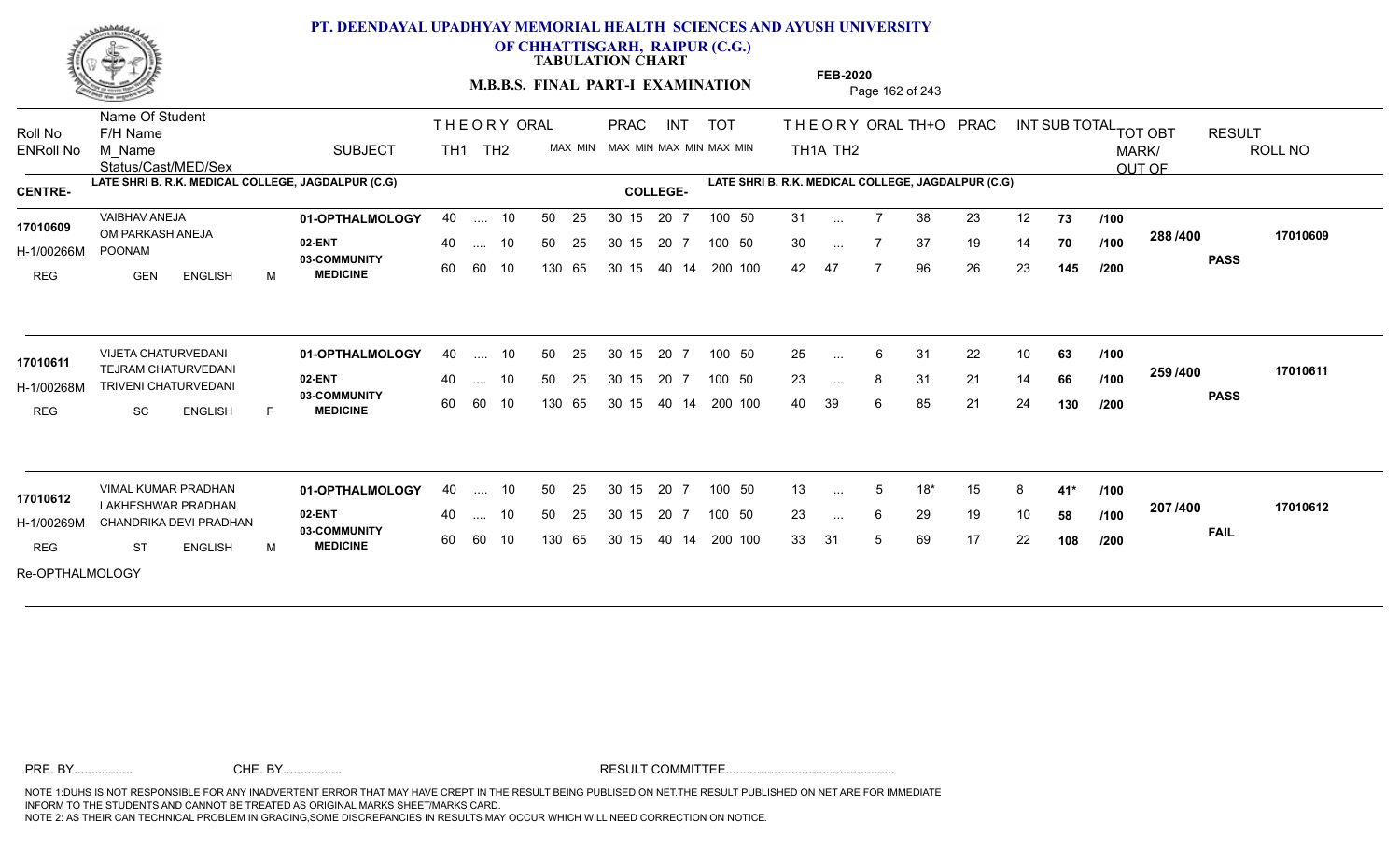

**OF CHHATTISGARH, RAIPUR (C.G.)**

**TABULATION CHART** 

**M.B.B.S. FINAL PART-I EXAMINATION** Page 163 of 243

Status/Cast/MED/Sex Name Of Student Roll No F/H Name M\_Name SUBJECT TH1 TH2 <sup>MAX\_MIN</sup> N PRAC INT TOT THEORYORALTH+O PRAC INT TH<sub>1</sub>A TH<sub>2</sub> ORAL TH+ODPRACD INT SUB TOTAL <sub>TOT OBT</sub> RESULT ROLL NO MARK/ OUT OF ENRoll No M Name  $\,$  SUBJECT TH1 TH2 MAX MIN MAX MIN MAX MIN MAX MIN TH1A TH2 **LATE SHRI L.A.M GOVT. MEDICAL COLLEGE RAIGARH(C.G) LATE SHRI L.A.M GOVT. MEDICAL COLLEGE RAIGARH(C.G) CENTRE- COLLEGE-**THE ORY ORAL PRAC INT PRAC **01-OPTHALMOLOGY 02-ENT** 03-COMMUNITY 60  **MEDICINE** G-1/0245 DILKANWAR PAINKRA **DILKANWAR PAINKRA** HEERALAL PAINKRA **16010732** REG ST ENGLISH M 24 ... 5 29 15 12 **56 /100** 17 ... 4 21<sup>\*</sup> 16 10 **47<sup>\*</sup> /100 <sup>40</sup>** 31 23 7 61\* 22 18 **101 204 FAIL 16010732 /400** Re- ENT COMMUNITY MEDICINE SATEESH KUMAR PAINKRA **40 11 - OPTHALMOLOGY** 40 .... 10 50 25 30 15 20 7 100 50 24 40 .... 10 50 25 30 15 60 60 10 130 65 30 15 40 14 200 100 20 7 100 50 30 15 20 7 100 50 24 ... ... ... **/100 /100 /200 01-OPTHALMOLOGY** ADEEB SHAMS 40 .... 10 30 15 20 7 **02-ENT** 03-COMMUNITY 60  **MEDICINE** H-1/00421M SHAGUFTA SHAMS Z.H. SHAMS REG GEN ENGLISH M 22 7 29 16 15 **60** 31 ... 6 37 22 13 **72 /100 <sup>2317400</sup>** 32 35 7 74 21 24 **119 251 PASS /400 17010615** 40 .... 10 50 25 30 15 60 60 10 130 65 30 15 40 14 200 100 20 7 100 50 50 25 30 15 20 7 100 50 22 ... 7 **17010615** ... ... 6 **/100 /100 /200 01-OPTHALMOLOGY** AKAHKSHA PARIAL 40 .... 10 30 15 20 7 **02-ENT** 03-COMMUNITY 60  **MEDICINE** H-1/00422M SONIA PARIAL ARUNANSHU PARIAL **17010616** REG **GEN ENGLISH** F 23 ... 8 31 20 14 **65 /100** 22 ... 7 29 23 14 **66 /100 <sup>2007/400</sup>** 37 38 9 84 24 24 **132 263 PASS /400 17010616** 40 .... 10 50 25 30 15 60 60 10 130 65 30 15 40 14 200 100 20 7 100 50 50 25 30 15 20 7 100 50 23 ... ... ... **/100 /100 /200 01-OPTHALMOLOGY** AMIT BHOI 40 .... 10 30 15 20 7 **02-ENT** 03-COMMUNITY 60  **MEDICINE** H-1/00423M PRAMILA BHOI RAVINDRA BHOI **17010617** REG OBC ENGLISH M 20 ... 6 26 16 14 **56 /100** 32 ... 6 38 19 12 **69 /100 <sup>244</sup> /400** 35 34 6 75 25 19 **119 244 PASS /400 17010617** 40 .... 10 50 25 30 15 60 60 10 130 65 30 15 20 7 100 50 40 14 200 100 50 25 30 15 20 7 100 50 20 ... 6 ... ... **/100 /100 /200** NOTE 1:DUHS IS NOT RESPONSIBLE FOR ANY INADVERTENT ERROR THAT MAY HAVE CREPT IN THE RESULT BEING PUBLISED ON NET.THE RESULT PUBLISHED ON NET ARE FOR IMMEDIATE INFORM TO THE STUDENTS AND CANNOT BE TREATED AS ORIGINAL MARKS SHEET/MARKS CARD. CHE. BY WAREL BY WARE AND THE AVEC THE AVEC THE THE RESULT COMMITTEE AND MULTIME MOTE 1:DUHS IS NOT RESPONSIBLE FOR ANY INADVERTENT ERROR THAT MAY HAVE CREPT IN THE RESULT BEING PUBLISED ON NET.THE RESULT PUBLISHED ON NET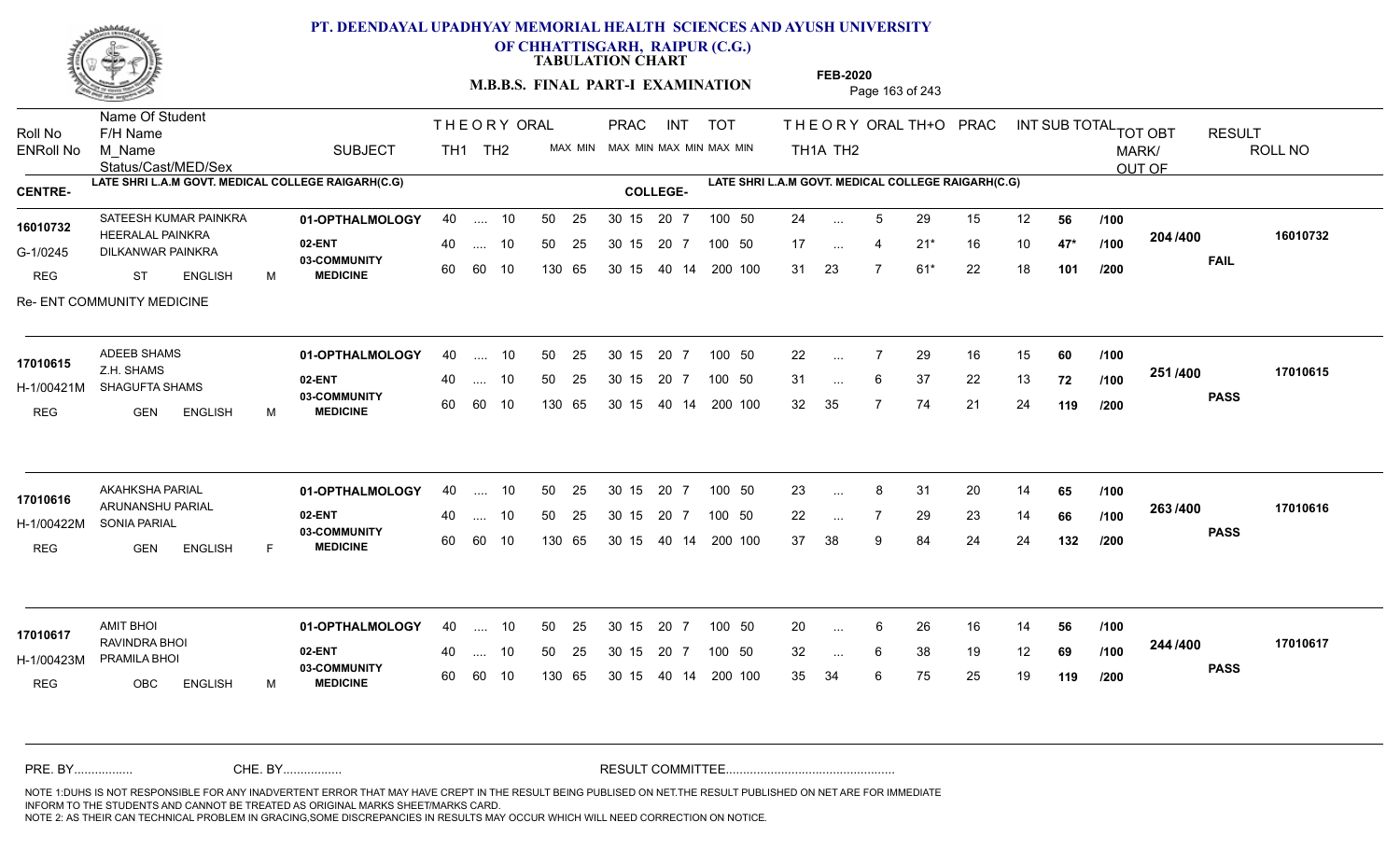

**OF CHHATTISGARH, RAIPUR (C.G.)**

**TABULATION CHART** 

**M.B.B.S. FINAL PART-I EXAMINATION** Page 164 of 243

Status/Cast/MED/Sex Name Of Student Roll No F/H Name M\_Name SUBJECT TH1 TH2 <sup>MAX\_MIN</sup> N PRAC INT TOT THEORYORALTH+O PRAC INT TH<sub>1</sub>A TH<sub>2</sub> ORAL TH+ODPRACD INT SUB TOTAL <sub>TOT OBT</sub> RESULT ROLL NO MARK/ OUT OF ENRoll No M Name  $\,$  SUBJECT TH1 TH2 MAX MIN MAX MIN MAX MIN MAX MIN TH1A TH2 **LATE SHRI L.A.M GOVT. MEDICAL COLLEGE RAIGARH(C.G) LATE SHRI L.A.M GOVT. MEDICAL COLLEGE RAIGARH(C.G) CENTRE- COLLEGE-**THE ORY ORAL PRAC INT PRAC **01-OPTHALMOLOGY** ANIL KUMAR JAGAT 40 .... 10 30 15 20 7 **02-ENT** 03-COMMUNITY 60  **MEDICINE** H-1/00424M 17010618 KHOLBAHRA JAGAT SAROJ BAI REG ST ENGLISH M 20 ... 5 25 15 14 **54 /100** 30 ... 5 35 17 10 **62 /100 <sup>223/400</sup>** 32 31 7 70 19 18 **107 223 PASS /400 17010618** .... 10 50 25 60 60 10 50 25 30 15 130 65 30 15 40 14 200 100 20 7 100 50 50 25 30 15 20 7 100 50 20 ... ... ... 5 **/100 /100 /200 01-OPTHALMOLOGY** ANITA 40 .... 10 30 15 20 7 **02-ENT** 03-COMMUNITY 60 **MEDICINE** 60 60 10 H-1/00426M 17010620 MAURAN RAM 20 PM NEELAM REG ST ENGLISH F 20 ... 5 25 15 13 **53 /100** 25 ... 5 30 18 10 **58 /100 <del>11974</del>00** 30 33 6 69 21 18 **108 219 PASS /400 17010620** .... 10 50 25 130 65 30 15 20 7 130 65 30 15 40 14 200 100 30 15 20 7 100 50 50 25 30 15 20 7 100 50 20 ... 5 ... 5 ... **/100 /100 /200 01-OPTHALMOLOGY** ANKITA KHEMKA 40 .... 10 30 15 20 7 **02-ENT** 03-COMMUNITY 60  **MEDICINE** H-1/00427M VEENA KHEMKA NA MARA AA GA GA MAHIPAL KHEMKA **17010621** REG GEN ENGLISH F 24 7 31 17 15 **63** 32 ... 6 38 20 13 **71 /100 <sup>2007/400</sup>** 34 33 8 75 25 25 **125 259 PASS /400 17010621** .... 10 50 25 30 15 60 60 10 20 7 130 65 30 15 30 15 20 7 100 50 40 14 200 100 50 25 30 15 20 7 100 50 24 ... 7 ... ... 6 **/100 /100 /200 01-OPTHALMOLOGY** ANSHU AGRAWAL 40 .... 10 30 15 20 7 **02-ENT** 03-COMMUNITY 60 **MEDICINE** 60 60 10 H-1/00428M JYOTI AGRAWAL ANIL AGRAWAL **17010622** REG **GEN ENGLISH** F 24 ... 8 32 20 15 **67 /100** 32 ... 7 39 25 16 **80 /100** D <sup>251</sup> / <del>1</del>00 39 38 9 86 27 31 **144 291** D **PASS /400 17010622** 40 .... 10 50 25 130 65 130 65 30 15 30 15 20 7 100 50 40 14 200 100 50 25 30 15 20 7 100 50 24 ... 8 ... ... **/100 /200** NOTE 1:DUHS IS NOT RESPONSIBLE FOR ANY INADVERTENT ERROR THAT MAY HAVE CREPT IN THE RESULT BEING PUBLISED ON NET.THE RESULT PUBLISHED ON NET ARE FOR IMMEDIATE INFORM TO THE STUDENTS AND CANNOT BE TREATED AS ORIGINAL MARKS SHEET/MARKS CARD. CHE. BY WAREL BY WARE AND THE AVEC THE AVEC THE THE RESULT COMMITTEE AND MULTIME MOTE 1:DUHS IS NOT RESPONSIBLE FOR ANY INADVERTENT ERROR THAT MAY HAVE CREPT IN THE RESULT BEING PUBLISED ON NET.THE RESULT PUBLISHED ON NET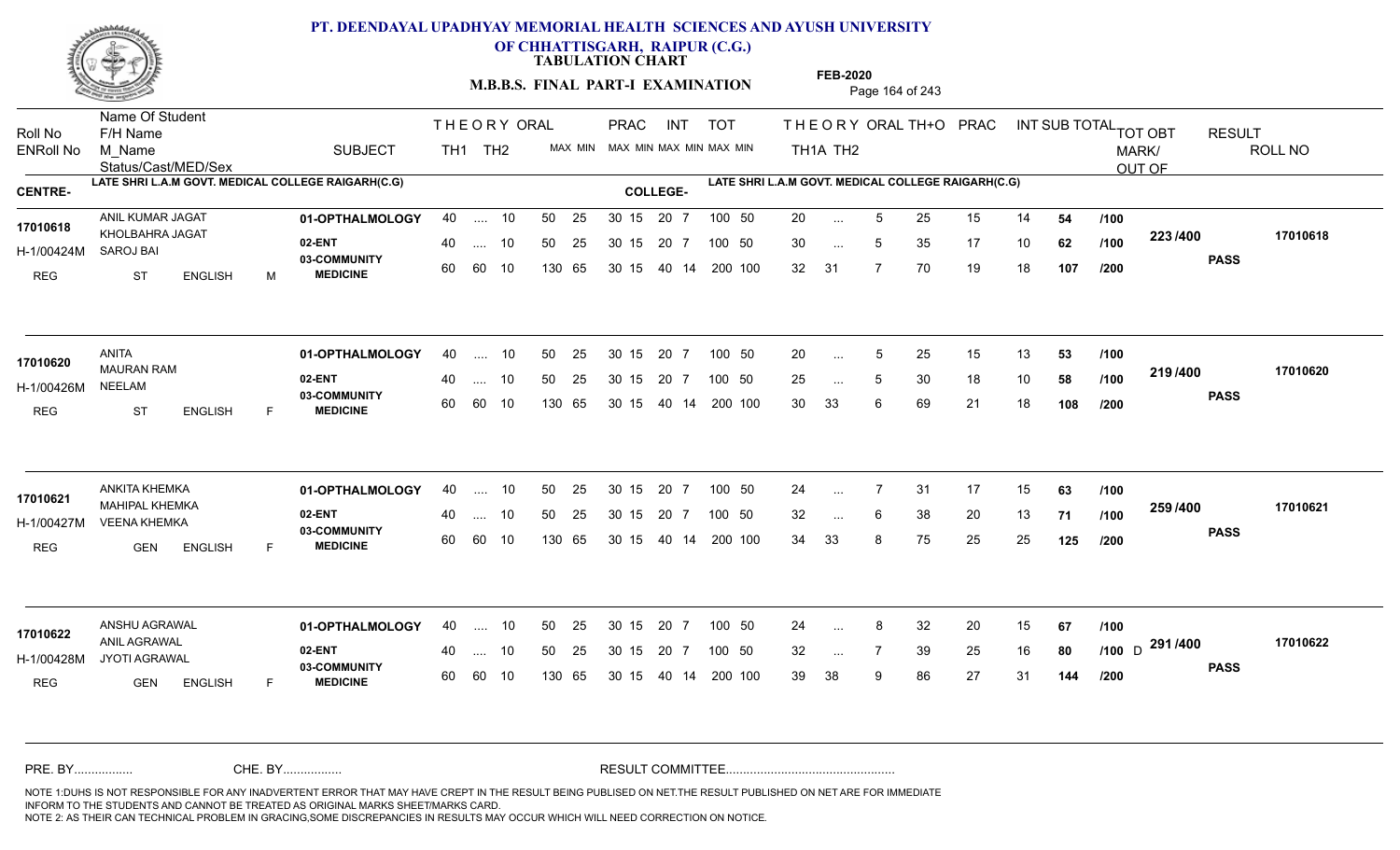

**OF CHHATTISGARH, RAIPUR (C.G.)**

**TABULATION CHART** 

**M.B.B.S. FINAL PART-I EXAMINATION** Page 165 of 243

Status/Cast/MED/Sex Name Of Student Roll No F/H Name M\_Name SUBJECT TH1 TH2 <sup>MAX\_MIN</sup> N PRAC INT TOT THEORYORALTH+O PRAC INT TH<sub>1</sub>A TH<sub>2</sub> ORAL TH+ODPRACD INT SUB TOTAL <sub>TOT OBT</sub> RESULT ROLL NO MARK/ OUT OF ENRoll No M Name  $\,$  SUBJECT TH1 TH2 MAX MIN MAX MIN MAX MIN MAX MIN TH1A TH2 **LATE SHRI L.A.M GOVT. MEDICAL COLLEGE RAIGARH(C.G) LATE SHRI L.A.M GOVT. MEDICAL COLLEGE RAIGARH(C.G) CENTRE- COLLEGE-**THE ORY ORAL PRAC INT PRAC ASHISH KUMAR BHAGAT **01-OPTHALMOLOGY** 40 .... 10 50 25 30 15 20 7 100 50 21 **02-ENT** 03-COMMUNITY 60  **MEDICINE** H-1/00429M VIDHYAWATI 17010623 SURESH KUMAR REG ST ENGLISH M 21 ... 5 26 15 13 **54 /100** 15 6 21\* 19 9 **49\*** 37 32 6 75 19 18 **112 215 FAIL 17010623 /400** Re- ENT .... 10 50 25 60 60 10 50 25 30 15 130 65 30 15 40 14 200 100 20 7 100 50 50 25 30 15 20 7 100 50 21 ... ... ... 6 **/100 /100 /200 01-OPTHALMOLOGY** AWADHESH SIDAR 40 .... 10 30 15 20 7 **02-ENT** 03-COMMUNITY 60  **MEDICINE** H-1/00431M PAWITRA SIDAR BALLABHI PRASAD SIDAR **17010625** REG ST ENGLISH M 20 ... 6 26 15 12 **53 /100** 21 ... 6 27 18 9 **54 /100 <sup>223</sup>/+**00 36 34 7 77 23 18 **118 225 PASS /400 17010625**  $\ldots$  10 50 25 30 15 60 60 10 20 7 130 65 30 15 40 14 200 100 30 15 20 7 100 50 50 25 30 15 20 7 100 50 20 ... ...  $\overline{\phantom{a}}$ . 6 **/100 /100 /200 01-OPTHALMOLOGY** DEENENDRA PRADHAN 40 .... 10 30 15 20 7 **02-ENT** 03-COMMUNITY 60 **MEDICINE** 60 60 10 H-1/00432M KALYANI PRADHAN 17010626 KAMAL NAYAN PRADHAN REG OBC ENGLISH M 28 7 35 21 14 **70** 27 ... 6 33 20 12 **65 /100 <sup>2137400</sup>** 43 39 8 90 24 24 **138 273 PASS /400 17010626** .... 10 50 25 30 15 130 65 20 7 130 65 30 15 30 15 20 7 100 50 40 14 200 100 50 25 30 15 20 7 100 50 28 ... 7 ... ... **/100 /100 /200 01-OPTHALMOLOGY** GARIMA SAHU 40 .... 10 30 15 20 7 **02-ENT** 03-COMMUNITY 60 **MEDICINE** 60 60 10 H-1/00433M GIRIJA DEVI SAHU 22 BARAH RAKESH KUMAR SAHU **17010627** REG OBC ENGLISH F 24 ... 8 32 20 14 **66 /100** 27 ... 6 33 24 13 **70 /100 <sup>2007–00</sup>** 33 38 9 80 27 25 **132 268 PASS /400 17010627** 40 .... 10 50 25 130 65 130 65 30 15 30 15 20 7 100 50 40 14 200 100 50 25 30 15 20 7 100 50 24 ... 8 ... ... 6 **/100 /100 /200** NOTE 1:DUHS IS NOT RESPONSIBLE FOR ANY INADVERTENT ERROR THAT MAY HAVE CREPT IN THE RESULT BEING PUBLISED ON NET.THE RESULT PUBLISHED ON NET ARE FOR IMMEDIATE INFORM TO THE STUDENTS AND CANNOT BE TREATED AS ORIGINAL MARKS SHEET/MARKS CARD. CHE. BY WAREL BY WARE AND THE AVEC THE AVEC THE THE RESULT COMMITTEE AND MULTIME MOTE 1:DUHS IS NOT RESPONSIBLE FOR ANY INADVERTENT ERROR THAT MAY HAVE CREPT IN THE RESULT BEING PUBLISED ON NET.THE RESULT PUBLISHED ON NET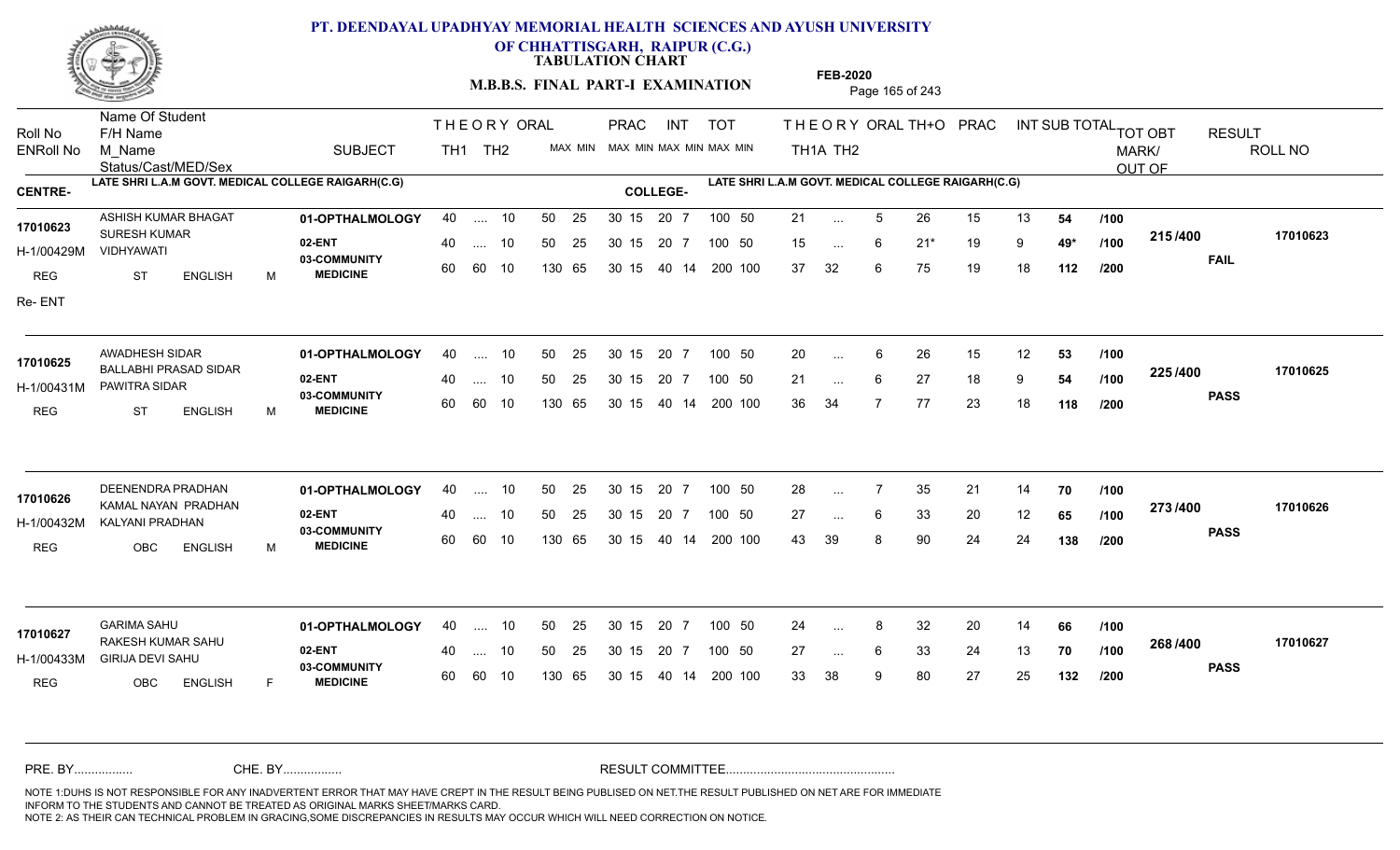

**OF CHHATTISGARH, RAIPUR (C.G.)**

**TABULATION CHART** 

**M.B.B.S. FINAL PART-I EXAMINATION** Page 166 of 243

Status/Cast/MED/Sex Name Of Student Roll No F/H Name M\_Name SUBJECT TH1 TH2 <sup>MAX\_MIN</sup> N PRAC INT TOT THEORYORALTH+O PRAC INT TH<sub>1</sub>A TH<sub>2</sub> ORAL TH+ODPRACD INT SUB TOTAL <sub>TOT OBT</sub> RESULT ROLL NO MARK/ OUT OF ENRoll No M Name  $\,$  SUBJECT TH1 TH2 MAX MIN MAX MIN MAX MIN MAX MIN TH1A TH2 **LATE SHRI L.A.M GOVT. MEDICAL COLLEGE RAIGARH(C.G) LATE SHRI L.A.M GOVT. MEDICAL COLLEGE RAIGARH(C.G) CENTRE- COLLEGE-**THE ORY ORAL PRAC INT PRAC **01-OPTHALMOLOGY** 40 .... 10 50 25 30 15 20 7 100 50 21 **02-ENT** 03-COMMUNITY 60  **MEDICINE** H-1/00434M BODU RAM BIJARNIYA **17010628** KAJJI DEVI REG OBC ENGLISH M 21 ... 6 27 16 15 **58 /100** 22 ... 6 28 21 11 **60 /100 <sup>2411/400</sup>** 33 36 8 77 23 23 **123 241 PASS /400 17010628** 40 .... 10 50 25 30 15 60 60 10 130 65 30 15 40 14 200 100 20 7 100 50 50 25 30 15 20 7 100 50 21 ... ... ... 6 **/100 /100 /200 01-OPTHALMOLOGY** GULSHAN PAMMAR 40 .... 10 30 15 20 7 **02-ENT** 03-COMMUNITY 60 **MEDICINE** 60 60 10 H-1/100435M PILABAI PAMMAR 17010629 HEMSINGH PAMMAR REG OBC ENGLISH M 20 ... 6 26 16 15 **57 /100** 26 ... 6 32 20 10 **62 /100 <sup>2-407-400</sup>** 34 36 8 78 21 22 **121 240 PASS /400 17010629** 40 .... 10 50 25 130 65 130 65 30 15 40 14 200 100 30 15 20 7 100 50 50 25 30 15 20 7 100 50 20 ... ...  $\overline{\phantom{a}}$ . 6 **/100 /100 /200 01-OPTHALMOLOGY** GUNISHA DEVI 40 .... 10 30 15 20 7 **02-ENT** 03-COMMUNITY 60 **MEDICINE** 60 60 10 H-1/00436M JAICHAND LAXMI DEVI REG SC ENGLISH F 28 7 35 18 14 **67** 28 ... 6 34 22 12 **68 /100 <sup>2317</sup> 1** 32 31 7 70 21 25 **116 251 PASS /400 17010630** .... 10 50 25 30 15 130 65 20 7 130 65 30 15 30 15 20 7 100 50 40 14 200 100 50 25 30 15 20 7 100 50 28 ... 7 **17010630 17010630** ... ... **/100 /100 /200 01-OPTHALMOLOGY** JAGRITI 40 .... 10 30 15 20 7 **02-ENT** 03-COMMUNITY 60 **MEDICINE** 60 60 10 H-1/00438M VEENA KHEMKA NA MARA AA GA GA MANOJ KUMAR **17010632** REG **GEN ENGLISH** F 29 ... 6 35 21 14 **70 /100** 27 6 33 24 14 **71** 43 39 9 91 28 27 **146 287 PASS /400 17010632** 40 .... 10 50 25 130 65 130 65 30 15 30 15 20 7 100 50 40 14 200 100 50 25 30 15 20 7 100 50 29 ... ... ... 6 **/100 /100 /200** NOTE 1:DUHS IS NOT RESPONSIBLE FOR ANY INADVERTENT ERROR THAT MAY HAVE CREPT IN THE RESULT BEING PUBLISED ON NET.THE RESULT PUBLISHED ON NET ARE FOR IMMEDIATE INFORM TO THE STUDENTS AND CANNOT BE TREATED AS ORIGINAL MARKS SHEET/MARKS CARD. CHE. BY WAREL BY WARE AND THE AVEC THE AVEC THE THE RESULT COMMITTEE AND MULTIME MOTE 1:DUHS IS NOT RESPONSIBLE FOR ANY INADVERTENT ERROR THAT MAY HAVE CREPT IN THE RESULT BEING PUBLISED ON NET.THE RESULT PUBLISHED ON NET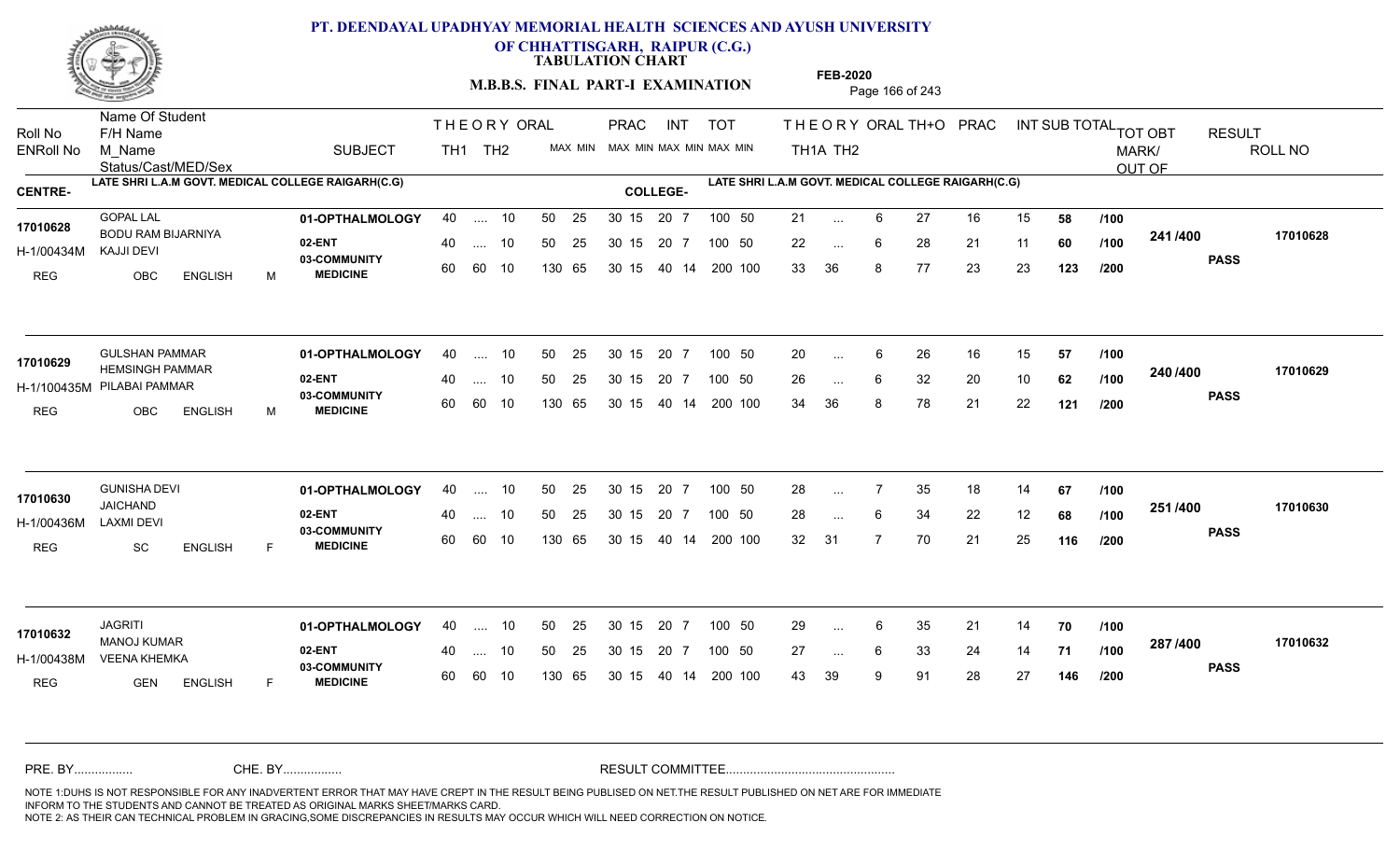

**OF CHHATTISGARH, RAIPUR (C.G.)**

**TABULATION CHART** 

**M.B.B.S. FINAL PART-I EXAMINATION** Page 167 of 243

Status/Cast/MED/Sex Name Of Student Roll No F/H Name M\_Name SUBJECT TH1 TH2 <sup>MAX\_MIN</sup> N PRAC INT TOT THEORYORALTH+O PRAC INT TH<sub>1</sub>A TH<sub>2</sub> ORAL TH+ODPRACD INT SUB TOTAL <sub>TOT OBT</sub> RESULT ROLL NO MARK/ OUT OF ENRoll No M Name  $\,$  SUBJECT TH1 TH2 MAX MIN MAX MIN MAX MIN MAX MIN TH1A TH2 **LATE SHRI L.A.M GOVT. MEDICAL COLLEGE RAIGARH(C.G) LATE SHRI L.A.M GOVT. MEDICAL COLLEGE RAIGARH(C.G) CENTRE- COLLEGE-**THE ORY ORAL PRAC INT PRAC **01-OPTHALMOLOGY** KAMLESH PRADHAN 40 .... 10 30 15 20 7 **02-ENT** 03-COMMUNITY 60  **MEDICINE** H-1/00439M RANJU PRADHAN PRADHAN 17010633 DEVANAND PRADHAN REG OBC ENGLISH M 27 ... 6 33 16 13 **62** /**100** 26 5 31 21 10 **62** 39 24 7 70 23 19 **112 236 PASS /400 17010633** .... 10 50 25 60 60 10 50 25 30 15 130 65 30 15 40 14 200 100 20 7 100 50 50 25 30 15 20 7 100 50 27 ... ... ... 5 **/100 /100 /200 01-OPTHALMOLOGY** KAVITA BHAGAT 40 .... 10 30 15 20 7 **02-ENT** 03-COMMUNITY 60  **MEDICINE** H-1/00440M NANKI BHAGAT 17010634 **BISHRAM BHAGAT** REG ST ENGLISH F 31 7 38 18 15 **71** 19 ... 6 25 19 11 **55 /100 <sup>244</sup>/400** 40 31 7 78 20 20 **118 244 PASS /400 17010634** .... 10 50 25 60 60 10 30 15 20 7 130 65 30 15 40 14 200 100 30 15 20 7 100 50 50 25 30 15 20 7 100 50 31 ... ... ... **/100 /100 /200 01-OPTHALMOLOGY** MAHADEVENDRA 40 .... 10 30 15 20 7 **02-ENT** 03-COMMUNITY 60  **MEDICINE** H-1/00441M SHAWTI BHARDWAJ GHANSHYAM KUMAR **17010635** REG SC ENGLISH M 20 ... 5 25 15 13 **53 /100** 26 ... 5 31 15 9 **55 /100 <del>111</del>** 30 29 6 65 18 20 **103 211 PASS /400 17010635** .... 10 50 25 30 15 60 60 10 20 7 130 65 30 15 30 15 20 7 100 50 40 14 200 100 50 25 30 15 20 7 100 50 20 ... 5 ... ... 5 **/100 /100 /200 01-OPTHALMOLOGY** MAMTA PATEL 40 .... 10 30 15 20 7 **02-ENT** 03-COMMUNITY 60 **MEDICINE** 60 60 10 H-1/00442M RAJKUMARI PATEL SHANKARLAL PATEL **17010636** REG OBC ENGLISH F 29 ... 7 36 19 15 **70** /**100** 25 ... 7 32 21 14 **67 /100 <sup>21 07</sup> 700** 40 38 7 85 28 28 **141 278 PASS /400 17010636** 40 .... 10 50 25 130 65 130 65 30 15 30 15 20 7 100 50 40 14 200 100 50 25 30 15 20 7 100 50 29 ... ... ... **/100 /100 /200** NOTE 1:DUHS IS NOT RESPONSIBLE FOR ANY INADVERTENT ERROR THAT MAY HAVE CREPT IN THE RESULT BEING PUBLISED ON NET.THE RESULT PUBLISHED ON NET ARE FOR IMMEDIATE INFORM TO THE STUDENTS AND CANNOT BE TREATED AS ORIGINAL MARKS SHEET/MARKS CARD. CHE. BY WAREL BY WARE AND THE AVEC THE AVEC THE THE RESULT COMMITTEE AND MULTIME MOTE 1:DUHS IS NOT RESPONSIBLE FOR ANY INADVERTENT ERROR THAT MAY HAVE CREPT IN THE RESULT BEING PUBLISED ON NET.THE RESULT PUBLISHED ON NET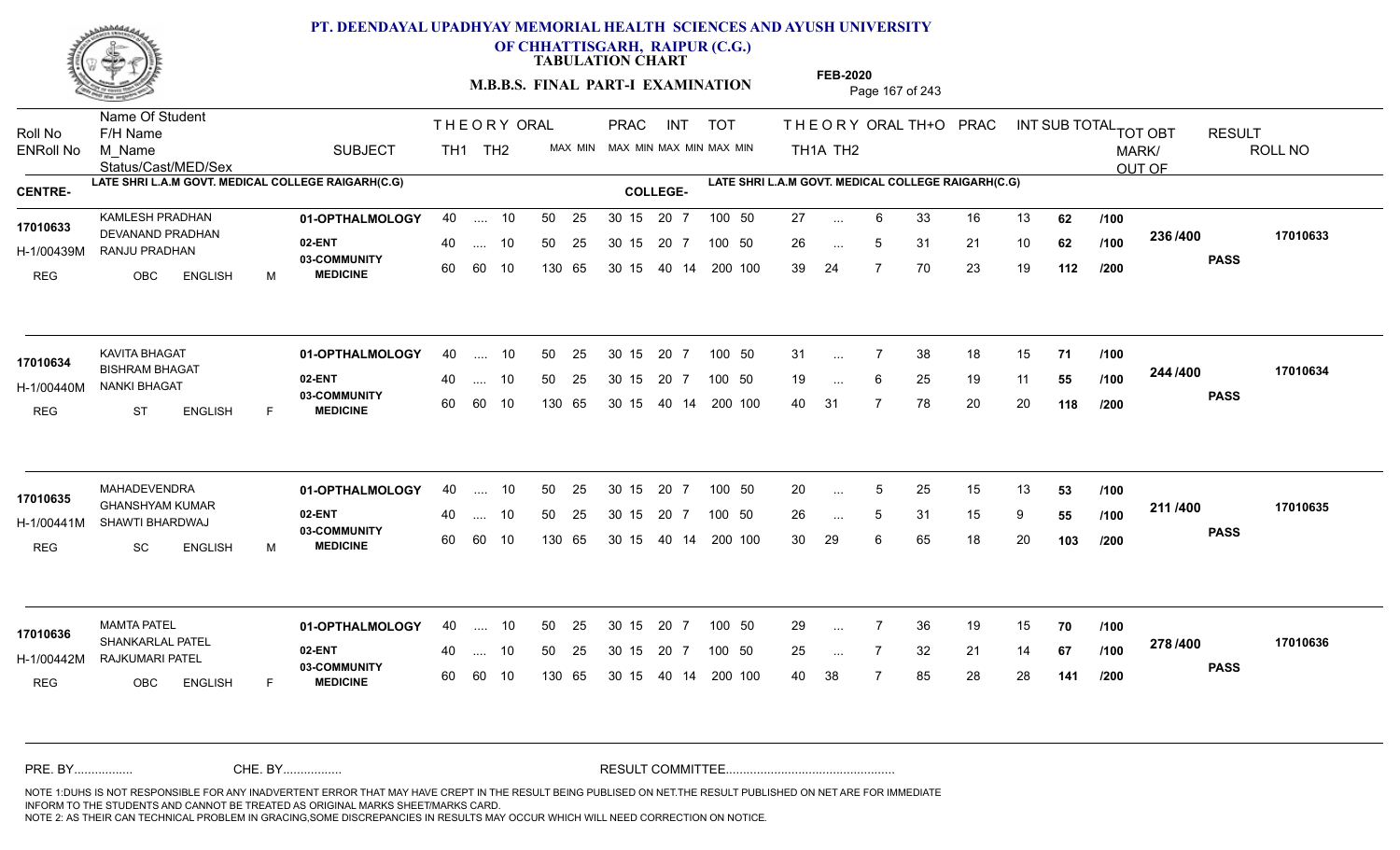

**OF CHHATTISGARH, RAIPUR (C.G.)**

**TABULATION CHART** 

**M.B.B.S. FINAL PART-I EXAMINATION** Page 168 of 243

Status/Cast/MED/Sex Name Of Student Roll No F/H Name M\_Name SUBJECT TH1 TH2 <sup>MAX\_MIN</sup> N PRAC INT TOT THEORYORALTH+O PRAC INT TH<sub>1</sub>A TH<sub>2</sub> ORAL TH+ODPRACD INT SUB TOTAL <sub>TOT OBT</sub> RESULT ROLL NO MARK/ OUT OF ENRoll No M Name  $\,$  SUBJECT TH1 TH2 MAX MIN MAX MIN MAX MIN MAX MIN TH1A TH2 **LATE SHRI L.A.M GOVT. MEDICAL COLLEGE RAIGARH(C.G) LATE SHRI L.A.M GOVT. MEDICAL COLLEGE RAIGARH(C.G) CENTRE- COLLEGE-**THE ORY ORAL PRAC INT PRAC **01-OPTHALMOLOGY** MANISH KUMAR 40 .... 10 30 15 20 7 **02-ENT** 03-COMMUNITY 60  **MEDICINE** H-1/00443M SAMUND BAI 17010637 RADHESHYAM 20 PM REG ST ENGLISH M 26 6 32 15 14 **61** 24 ... 6 30 19 11 **60 /100 <sup>2007</sup> 700** 31 41 6 78 19 21 **118 239 PASS /400 17010637** .... 10 50 25 60 60 10 50 25 30 15 130 65 30 15 40 14 200 100 20 7 100 50 50 25 30 15 20 7 100 50 26 ... ... ... **/100 /100 /200 01-OPTHALMOLOGY** MANJARI JOSHI 40 .... 10 30 15 20 7 **02-ENT** 03-COMMUNITY 60  **MEDICINE** H-1/00444M SHIKHA JOSHI VIKASH JOSHI REG GEN ENGLISH F 30 8 38 20 15 **73** 29 ... 7 36 20 14 **70 /100 <sup>213/400</sup>** 37 33 8 78 26 26 **130 273 PASS /400 17010638** .... 10 50 25 60 60 10 30 15 20 7 130 65 30 15 40 14 200 100 30 15 20 7 100 50 50 25 30 15 20 7 100 50 30 ... 8 **17010638** MANJARI JOSHI ... ... **/100 /100 /200 01-OPTHALMOLOGY** MEETESH RAWTE 40 .... 10 30 15 20 7 **02-ENT** 03-COMMUNITY 60 **MEDICINE** 60 60 10 H-1/00445M BRAJESHWARI RAWTE 17010639 DEENBANDHU RAWTE REG ST ENGLISH M 31 ... 6 37 15 15 **67 /100** 15 ... 5 20<sup>\*</sup> 17 9 **46<sup>\*</sup> /100 <sup>20</sup>** 43 28 7 78 22 19 **119 232 FAIL 17010639 /400** Re- ENT .... 10 50 25 30 15 130 65 20 7 130 65 30 15 30 15 20 7 100 50 40 14 200 100 50 25 30 15 20 7 100 50 31 ... 6 ... 5 **/100 /100 /200 01-OPTHALMOLOGY** NAIMISH KUMAR PATEL 40 .... 10 30 15 20 7 **02-ENT** 03-COMMUNITY 60 **MEDICINE** 60 60 10 H-1/00446M **17010640** NANDLAL PATEL LAXMI PATEL REG OBC ENGLISH M 22 7 29 15 15 **59** 27 ... 6 33 19 11 **63 /100 <sup>2027–00</sup>** 38 35 8 81 25 24 **130 252 PASS /400 17010640** 40 .... 10 50 25 130 65 130 65 30 15 30 15 20 7 100 50 40 14 200 100 50 25 30 15 20 7 100 50 22 ... ... ... 6 **/100 /100 /200** NOTE 1:DUHS IS NOT RESPONSIBLE FOR ANY INADVERTENT ERROR THAT MAY HAVE CREPT IN THE RESULT BEING PUBLISED ON NET.THE RESULT PUBLISHED ON NET ARE FOR IMMEDIATE INFORM TO THE STUDENTS AND CANNOT BE TREATED AS ORIGINAL MARKS SHEET/MARKS CARD. CHE. BY WAREL BY WARE AND THE AVEC THE AVEC THE THE RESULT COMMITTEE AND MULTIME MOTE 1:DUHS IS NOT RESPONSIBLE FOR ANY INADVERTENT ERROR THAT MAY HAVE CREPT IN THE RESULT BEING PUBLISED ON NET.THE RESULT PUBLISHED ON NET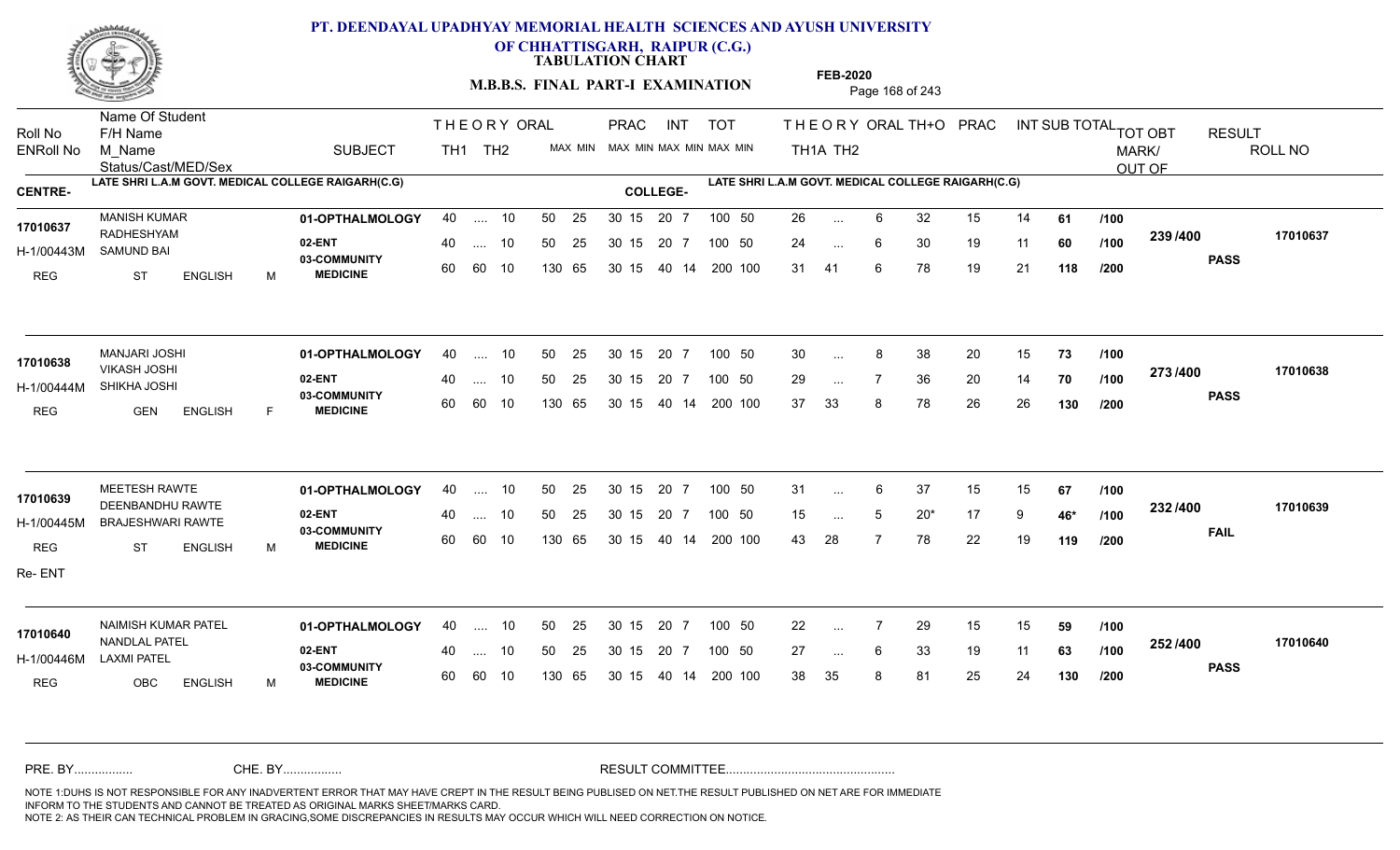

**OF CHHATTISGARH, RAIPUR (C.G.)**

**TABULATION CHART** 

**M.B.B.S. FINAL PART-I EXAMINATION** Page 169 of 243

Status/Cast/MED/Sex Name Of Student Roll No F/H Name M\_Name SUBJECT TH1 TH2 <sup>MAX\_MIN</sup> N PRAC INT TOT THEORYORALTH+O PRAC INT TH<sub>1</sub>A TH<sub>2</sub> ORAL TH+ODPRACD INT SUB TOTAL <sub>TOT OBT</sub> RESULT ROLL NO MARK/ OUT OF ENRoll No M Name  $\,$  SUBJECT TH1 TH2 MAX MIN MAX MIN MAX MIN MAX MIN TH1A TH2 **LATE SHRI L.A.M GOVT. MEDICAL COLLEGE RAIGARH(C.G) LATE SHRI L.A.M GOVT. MEDICAL COLLEGE RAIGARH(C.G) CENTRE- COLLEGE-**THE ORY ORAL PRAC INT PRAC NARENDRA KUMAR BHOI **01-OPTHALMOLOGY** 40 .... 10 50 25 30 15 20 7 100 50 20 **02-ENT** 03-COMMUNITY 60  **MEDICINE** H-1/00447M SHAKUNTALA BHOI REKHRAJ BHOI **17010641** REG ST ENGLISH M 20 ... 5 25 15 13 **53 /100** 20 ... 5 25 16 10 **51 /100 <sup>2007</sup> 700** 33 24 6 63\* 19 19 **101 205 PASS DC 02 /400 17010641** 40 .... 10 50 25 30 15 60 60 10 130 65 30 15 20 7 100 50 40 14 200 100 50 25 30 15 20 7 100 50 20 ... ... ... 5 **/100 /100 /200 01-OPTHALMOLOGY** NEETU NAND 40 .... 10 30 15 20 7 **02-ENT** 03-COMMUNITY 60 **MEDICINE** 60 60 10 H-1/00448M ANUOA NAND 17010642 **CHHABI NAND** REG SC ENGLISH F 20 7 27 19 13 **59** 16 ... 6 22<sup>\*</sup> 18 12 **52** /**100 <sup>220</sup>/\*\*\*\*** 35 25 7 67 20 22 **109 220 PASS DC 03 /400 17010642** 40 .... 10 50 25 130 65 130 65 30 15 40 14 200 100 30 15 20 7 100 50 50 25 30 15 20 7 100 50 20 ... ... ... **/100 /100 /200 01-OPTHALMOLOGY** NIDHI KESHARWANI 40 .... 10 30 15 20 7 **02-ENT** 03-COMMUNITY 60 **MEDICINE** 60 60 10 H-1/00449M SHYAMALA KESHARWANI KISHOR KESHARWANI **17010643** REG GEN ENGLISH F 29 ... 7 36 17 13 **66** /**100** 23 ... 6 29 21 11 **61 /100 <sup>2457/400</sup>** 41 26 6 73 22 23 **118 245 PASS /400 17010643** .... 10 50 25 30 15 130 65 20 7 130 65 30 15 30 15 20 7 100 50 40 14 200 100 50 25 30 15 20 7 100 50 29 ... 7 ... ... **/100 /100 /200 01-OPTHALMOLOGY 02-ENT** 03-COMMUNITY 60 **MEDICINE** 60 60 10 H-1/00450M KITRITI KHONGPHAI ALFRED SYIEMLIEH **17010644** REG ST ENGLISH M 20 7 27 19 15 **61** 16 ... 7 23\* 23 14 **60 /100 <sup>244</sup> /\*00** 39 30 8 77 24 22 **123 244 PASS DC 02 /400 17010644** PAUL LARILANG KHONGPHAI **01-OPTHALMOLOGY** 40 .... 10 50 25 30 15 20 7 100 50 20 40 .... 10 50 25 130 65 130 65 30 15 30 15 20 7 100 50 40 14 200 100 100 50 20 ... ... ... **/100 /100 /200** NOTE 1:DUHS IS NOT RESPONSIBLE FOR ANY INADVERTENT ERROR THAT MAY HAVE CREPT IN THE RESULT BEING PUBLISED ON NET.THE RESULT PUBLISHED ON NET ARE FOR IMMEDIATE INFORM TO THE STUDENTS AND CANNOT BE TREATED AS ORIGINAL MARKS SHEET/MARKS CARD. CHE. BY WAREL BY WARE AND THE AVEC THE AVEC THE THE RESULT COMMITTEE AND MULTIME MOTE 1:DUHS IS NOT RESPONSIBLE FOR ANY INADVERTENT ERROR THAT MAY HAVE CREPT IN THE RESULT BEING PUBLISED ON NET.THE RESULT PUBLISHED ON NET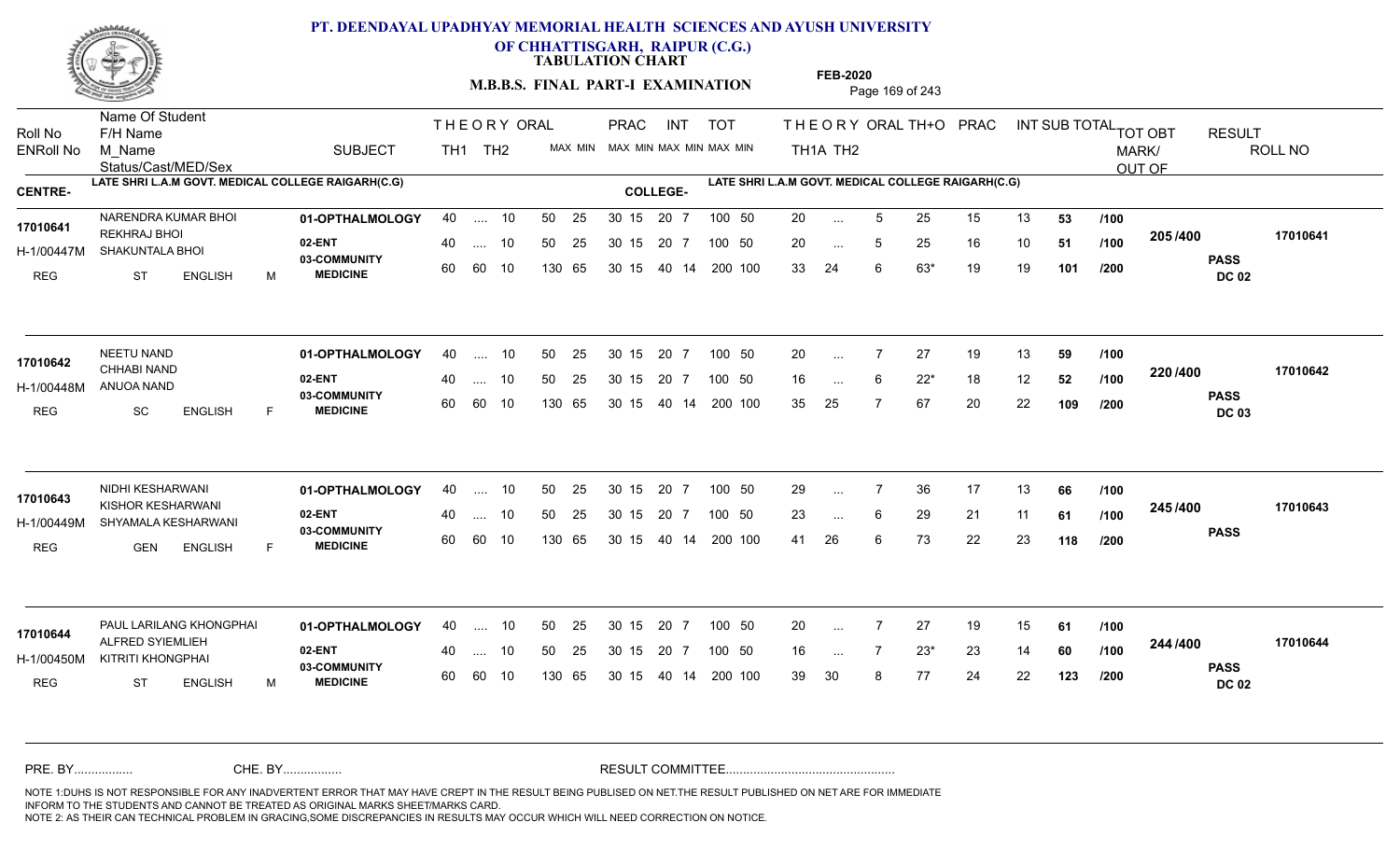

**OF CHHATTISGARH, RAIPUR (C.G.)**

**TABULATION CHART** 

**M.B.B.S. FINAL PART-I EXAMINATION** Page 170 of 243

Status/Cast/MED/Sex Name Of Student Roll No F/H Name M\_Name SUBJECT TH1 TH2 <sup>MAX\_MIN</sup> N PRAC INT TOT THEORYORALTH+O PRAC INT TH<sub>1</sub>A TH<sub>2</sub> ORAL TH+ODPRACD INT SUB TOTAL <sub>TOT OBT</sub> RESULT ROLL NO MARK/ OUT OF ENRoll No M Name  $\,$  SUBJECT TH1 TH2 MAX MIN MAX MIN MAX MIN MAX MIN TH1A TH2 **LATE SHRI L.A.M GOVT. MEDICAL COLLEGE RAIGARH(C.G) LATE SHRI L.A.M GOVT. MEDICAL COLLEGE RAIGARH(C.G) CENTRE- COLLEGE-**THE ORY ORAL PRAC INT PRAC **01-OPTHALMOLOGY** PRATIBHA GORE 40 .... 10 30 15 20 7 **02-ENT** 03-COMMUNITY 60  **MEDICINE** H-1/00451M RADHA GORE 17010645 **PREM LAL GORE 17010645** REG SC ENGLISH F 29 ... 7 36 19 14 **69** /**100** 19 ... 6 25 19 12 **56 /100 <sup>243</sup>/400** 39 29 7 75 21 22 **118 243 PASS /400 17010645** .... 10 50 25 60 60 10 50 25 30 15 130 65 30 15 40 14 200 100 20 7 100 50 50 25 30 15 20 7 100 50 29 ... ... ... 6 **/100 /100 /200 01-OPTHALMOLOGY** PRINCY KASER 40 .... 10 30 15 20 7 **02-ENT** 03-COMMUNITY 60  **MEDICINE** H-1/00452M PRAMILA KASER SANJEEV KASER **17010646** REG OBC ENGLISH F 30 7 37 20 14 **71** 20 ... 5 25 21 12 **58 /100 <sup>2007</sup> F** 45 32 7 84 25 25 **134 263 PASS /400 17010646** .... 10 50 25 60 60 10 30 15 20 7 130 65 30 15 40 14 200 100 30 15 20 7 100 50 50 25 30 15 20 7 100 50 30 ... ... ... 5 **/100 /100 /200 01-OPTHALMOLOGY** PRIYANKA RANI ARYA 40 .... 10 30 15 20 7 **02-ENT** 03-COMMUNITY 60  **MEDICINE** H-1/00453M MEGHNATH ARYA **17010647** ALITA ARYA REG ST ENGLISH F 28 7 35 19 14 **68** 22 ... 7 29 17 11 **57 /100 <sup>2307+00</sup>** 37 28 7 72 21 20 **113 238 PASS /400 17010647** .... 10 50 25 30 15 60 60 10 20 7 130 65 30 15 30 15 20 7 100 50 40 14 200 100 50 25 30 15 20 7 100 50 28 ... 7 ... ... **/100 /100 /200 01-OPTHALMOLOGY** RITAMBHARA PATEL 40 .... 10 30 15 20 7 **02-ENT** 03-COMMUNITY 60 **MEDICINE** 60 60 10 H-1/00456M SHYAMA PATEL JAISHANKAR PATEL **17010648** REG OBC ENGLISH F 28 ... 8 36 18 15 **69** /**100** 29 ... 6 35 19 11 **65 /100 <sup>21 0</sup> 1 -**35 42 7 84 26 26 **136 270 PASS /400 17010648** 40 .... 10 50 25 130 65 130 65 30 15 30 15 20 7 100 50 40 14 200 100 50 25 30 15 20 7 100 50 28 ... 8 ... ... 6 **/100 /100 /200** NOTE 1:DUHS IS NOT RESPONSIBLE FOR ANY INADVERTENT ERROR THAT MAY HAVE CREPT IN THE RESULT BEING PUBLISED ON NET.THE RESULT PUBLISHED ON NET ARE FOR IMMEDIATE INFORM TO THE STUDENTS AND CANNOT BE TREATED AS ORIGINAL MARKS SHEET/MARKS CARD. CHE. BY WAREL BY WARE AND THE AVEC THE AVEC THE THE RESULT COMMITTEE AND MULTIME MOTE 1:DUHS IS NOT RESPONSIBLE FOR ANY INADVERTENT ERROR THAT MAY HAVE CREPT IN THE RESULT BEING PUBLISED ON NET.THE RESULT PUBLISHED ON NET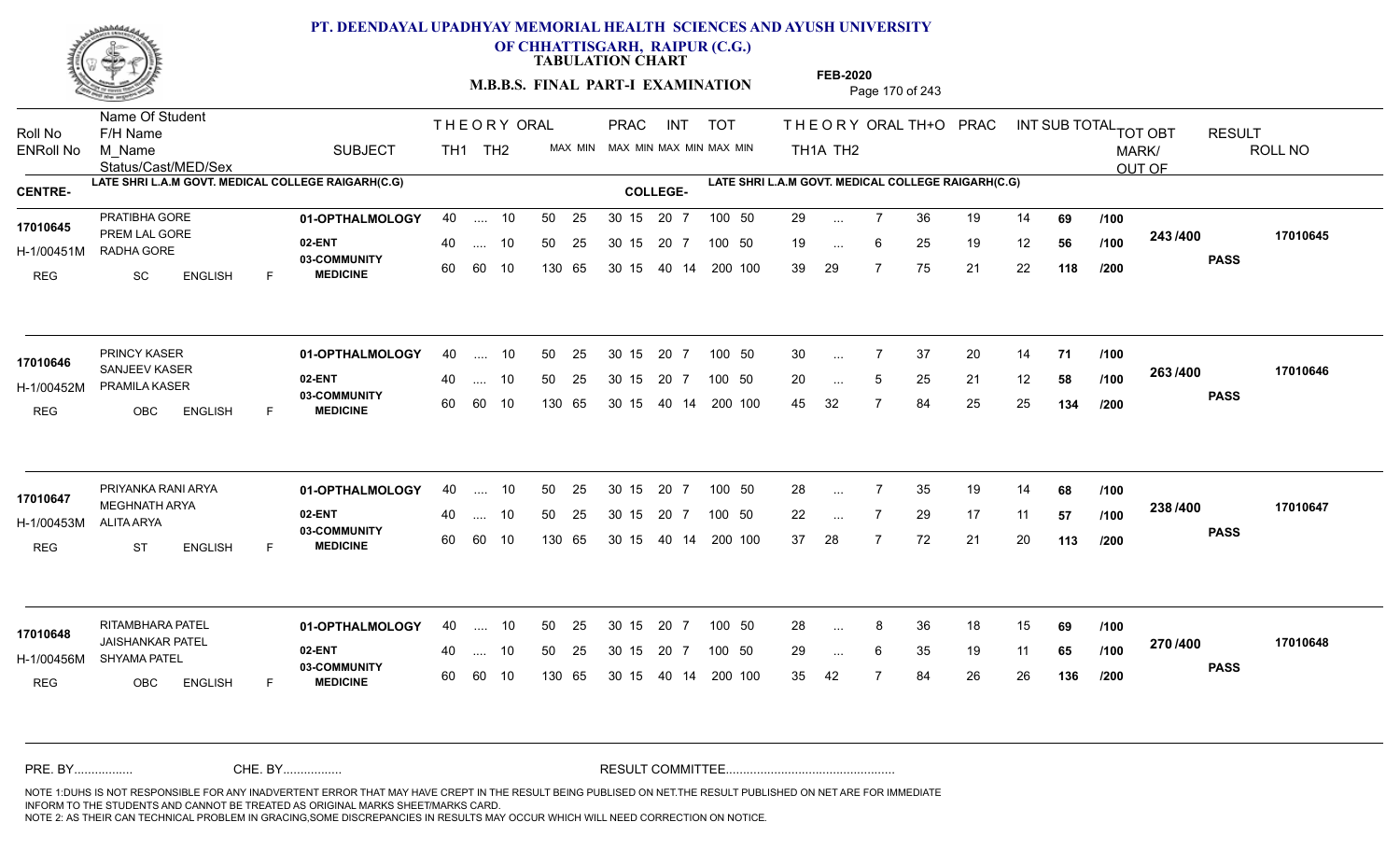

**OF CHHATTISGARH, RAIPUR (C.G.)**

**TABULATION CHART** 

**M.B.B.S. FINAL PART-I EXAMINATION** Page 171 of 243

Status/Cast/MED/Sex Name Of Student Roll No F/H Name M\_Name SUBJECT TH1 TH2 <sup>MAX\_MIN</sup> N PRAC INT TOT THEORYORALTH+O PRAC INT TH<sub>1</sub>A TH<sub>2</sub> ORAL TH+ODPRACD INT SUB TOTAL <sub>TOT OBT</sub> RESULT ROLL NO MARK/ OUT OF ENRoll No M Name  $\,$  SUBJECT TH1 TH2 MAX MIN MAX MIN MAX MIN MAX MIN TH1A TH2 **LATE SHRI L.A.M GOVT. MEDICAL COLLEGE RAIGARH(C.G) LATE SHRI L.A.M GOVT. MEDICAL COLLEGE RAIGARH(C.G) CENTRE- COLLEGE-**THE ORY ORAL PRAC INT PRAC **01-OPTHALMOLOGY** RUKMANI MEENA 40 .... 10 30 15 20 7 **02-ENT** 03-COMMUNITY 60  **MEDICINE** H-1/00457M 17010649 SANTOSH LAL MEENA VIMLA REG ST ENGLISH F 24 7 31 19 13 **63** 23 ... 6 29 19 11 **59 /100 <sup>2411/400</sup>** 31 39 7 77 21 21 **119 241 PASS /400 17010649** .... 10 50 25 60 60 10 50 25 30 15 130 65 30 15 40 14 200 100 20 7 100 50 50 25 30 15 20 7 100 50 24 ... ... ... 6 **/100 /100 /200 01-OPTHALMOLOGY** SANJAY KUMAR 40 .... 10 30 15 20 7 **02-ENT** 03-COMMUNITY 60  **MEDICINE** H-1/00458M RAMLAL BINJHWAR **17010650** GANGABAI REG ST ENGLISH M 28 ... 6 34 17 14 **65 /100** 20 ... 6 26 18 11 **55 /100 <sup>2047</sup> 1** 31 33 7 71 20 23 **114 234 PASS /400 17010650** .... 10 50 25 60 60 10 30 15 20 7 130 65 30 15 40 14 200 100 30 15 20 7 100 50 50 25 30 15 20 7 100 50 28 ... ...  $\overline{\phantom{a}}$ . 6 **/100 /100 /200 01-OPTHALMOLOGY** SAURAV KANT 40 .... 10 30 15 20 7 **02-ENT** 03-COMMUNITY 60  **MEDICINE** H-1/00459M SUDHA PANDIT HARINDRA PANDIT **17010651** REG GEN ENGLISH M 21 ... 6 27 15 15 **57 /100** 23 ... 6 29 21 11 **61 /100 <sup>204</sup> /\*00** 31 29 6 66 24 26 **116 234 PASS /400 17010651** .... 10 50 25 30 15 60 60 10 20 7 130 65 30 15 30 15 20 7 100 50 40 14 200 100 50 25 30 15 20 7 100 50 21 ... 6 ... ... 6 **/100 /100 /200 01-OPTHALMOLOGY** SAVI GUPTA 40 .... 10 30 15 20 7 **02-ENT** 03-COMMUNITY 60 **MEDICINE** 60 60 10 H-1/00460M ARCHANA GUPTA **ARCHANA GUPTA** SANJAY K. GUPTA **17010652** REG **GEN ENGLISH** F 21 ... 7 28 17 15 **60** /**100** 25 ... 5 30 20 12 **62 /100 <sup>2007/400</sup>** 31 33 7 71 23 23 **117 239 PASS /400 17010652** 40 .... 10 50 25 130 65 130 65 30 15 30 15 20 7 100 50 40 14 200 100 50 25 30 15 20 7 100 50 21 ... ... ... 5 **/100 /100 /200** NOTE 1:DUHS IS NOT RESPONSIBLE FOR ANY INADVERTENT ERROR THAT MAY HAVE CREPT IN THE RESULT BEING PUBLISED ON NET.THE RESULT PUBLISHED ON NET ARE FOR IMMEDIATE INFORM TO THE STUDENTS AND CANNOT BE TREATED AS ORIGINAL MARKS SHEET/MARKS CARD. CHE. BY WAREL BY WARE AND THE AVEC THE AVEC THE THE RESULT COMMITTEE AND MULTIME MOTE 1:DUHS IS NOT RESPONSIBLE FOR ANY INADVERTENT ERROR THAT MAY HAVE CREPT IN THE RESULT BEING PUBLISED ON NET.THE RESULT PUBLISHED ON NET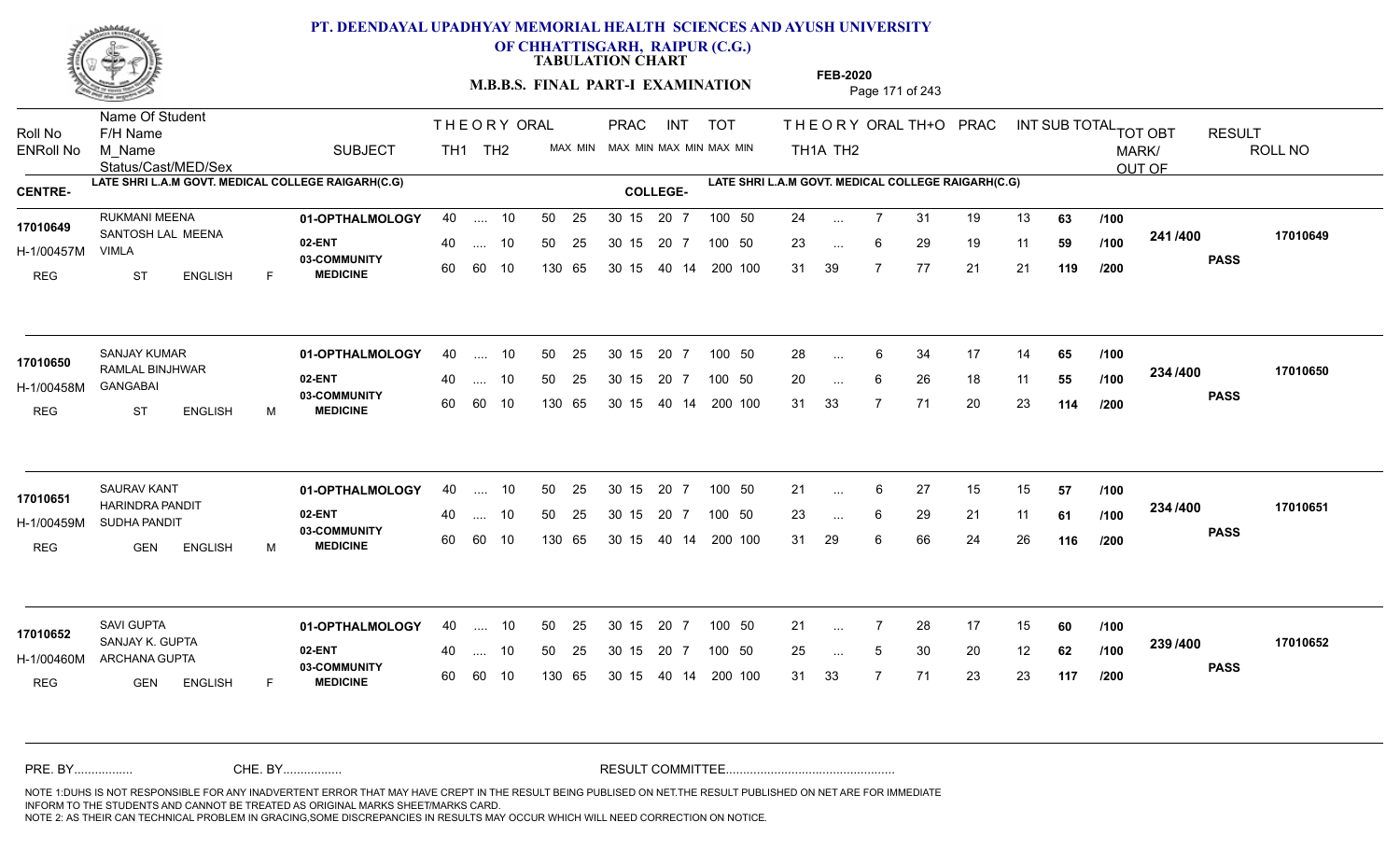

**OF CHHATTISGARH, RAIPUR (C.G.)**

**TABULATION CHART** 

**M.B.B.S. FINAL PART-I EXAMINATION** Page 172 of 243

Status/Cast/MED/Sex Name Of Student Roll No F/H Name M\_Name SUBJECT TH1 TH2 <sup>MAX\_MIN</sup> N PRAC INT TOT THEORY ORAL TH+O PRAC INT TH<sub>1</sub>A TH<sub>2</sub> ORAL TH+ODPRACD INT SUB TOTAL <sub>TOT OBT</sub> RESULT ROLL NO MARK/ OUT OF ENRoll No M Name  $\,$  SUBJECT TH1 TH2 MAX MIN MAX MIN MAX MIN MAX MIN TH1A TH2 **LATE SHRI L.A.M GOVT. MEDICAL COLLEGE RAIGARH(C.G) LATE SHRI L.A.M GOVT. MEDICAL COLLEGE RAIGARH(C.G) CENTRE- COLLEGE-**THE ORY ORAL PRAC INT PRAC **01-OPTHALMOLOGY** SMREETI RANI LAKRA 40 .... 10 30 15 20 7 **02-ENT** 03-COMMUNITY 60  **MEDICINE** H-1/00461M SWATI LAKRA 17010653 BARDAN LAKRA REG ST ENGLISH F 22 7 29 18 15 **62** 33 ... 6 39 19 11 **69 /100 <sup>242 /400</sup>** 34 28 6 68 22 21 **111 242 PASS /400 17010653** .... 10 50 25 60 60 10 50 25 30 15 130 65 30 15 40 14 200 100 20 7 100 50 50 25 30 15 20 7 100 50 22 ... ... ... 6 **/100 /100 /200 01-OPTHALMOLOGY** 40 .... 10 50 25 30 15 20 7 100 50 25 **02-ENT** 03-COMMUNITY 60  **MEDICINE** H-1/00462M BETTY SIMON 17010654 SIMON GEORGE **17010654** REG GEN ENGLISH F 25 8 33 20 15 **68** 26 7 33 23 13 **69** 32 32 7 71 24 25 **120 257 PASS /400 17010654** .... 10 50 25 60 60 10 30 15 20 7 130 65 30 15 40 14 200 100 30 15 20 7 100 50 50 25 30 15 20 7 100 50 25 ... 8 ... ... **/100 /100 /200 01-OPTHALMOLOGY 02-ENT** 03-COMMUNITY 60  **MEDICINE** H-1/00463M SABITA MOHAPATRO 17010655 BHAWANI S.H. MOHAPATRO REG GEN ENGLISH M 29 ... 6 35 20 13 **68 /100** 23 ... 6 29 22 12 **63 /100 <sup>244 /400</sup>** 33 28 7 68 23 22 **113 244 PASS /400 17010655** SOUBHAGYA R. MOHAPATRO **01-OPTHALMOLOGY** 40 .... 10 50 25 30 15 20 7 100 50 29 .... 10 50 25 30 15 60 60 10 20 7 130 65 30 15 30 15 20 7 100 50 40 14 200 100 100 50 29 ... 6 ... ... 6 **/100 /100 /200 01-OPTHALMOLOGY** SOUMIYA JAIN 40 .... 10 30 15 20 7 **02-ENT** 03-COMMUNITY 60 **MEDICINE** 60 60 10 H-1/00464M SHARMILA JAIN SANJAY KUMAR JAIN **17010656** REG **GEN ENGLISH** F 28 7 35 19 13 **67** 21 7 28 22 11 **61** 33 30 7 70 24 24 **118 246 PASS /400 17010656** 40 .... 10 50 25 30 15 130 65 130 65 30 15 20 7 100 50 40 14 200 100 50 25 30 15 20 7 100 50 28 ... ... ... **/100 /100 /200** NOTE 1:DUHS IS NOT RESPONSIBLE FOR ANY INADVERTENT ERROR THAT MAY HAVE CREPT IN THE RESULT BEING PUBLISED ON NET.THE RESULT PUBLISHED ON NET ARE FOR IMMEDIATE INFORM TO THE STUDENTS AND CANNOT BE TREATED AS ORIGINAL MARKS SHEET/MARKS CARD. CHE. BY WAREL BY WARE AND THE AVEC THE AVEC THE THE RESULT COMMITTEE AND MULTIME MOTE 1:DUHS IS NOT RESPONSIBLE FOR ANY INADVERTENT ERROR THAT MAY HAVE CREPT IN THE RESULT BEING PUBLISED ON NET.THE RESULT PUBLISHED ON NET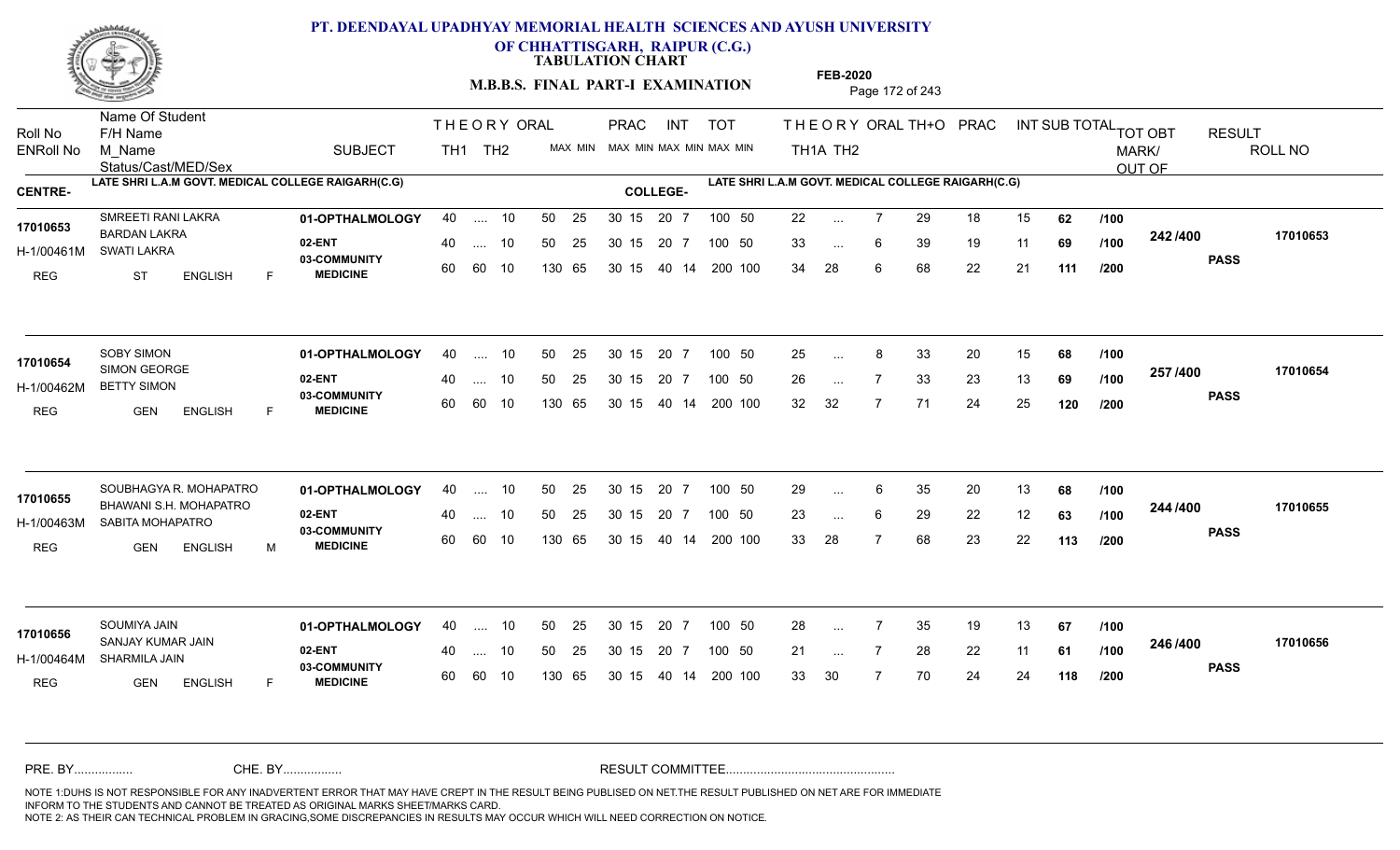

**OF CHHATTISGARH, RAIPUR (C.G.)**

**TABULATION CHART** 

**M.B.B.S. FINAL PART-I EXAMINATION** Page 173 of 243

Status/Cast/MED/Sex Name Of Student Roll No F/H Name M\_Name SUBJECT TH1 TH2 <sup>MAX\_MIN</sup> N PRAC INT TOT THEORY ORAL TH+O PRAC INT TH<sub>1</sub>A TH<sub>2</sub> ORAL TH+ODPRACD INT SUB TOTAL <sub>TOT OBT</sub> RESULT ROLL NO MARK/ OUT OF ENRoll No M Name  $\,$  SUBJECT TH1 TH2 MAX MIN MAX MIN MAX MIN MAX MIN TH1A TH2 **LATE SHRI L.A.M GOVT. MEDICAL COLLEGE RAIGARH(C.G) LATE SHRI L.A.M GOVT. MEDICAL COLLEGE RAIGARH(C.G) CENTRE- COLLEGE-**THE ORY ORAL PRAC INT PRAC **01-OPTHALMOLOGY** SOURABH SINGH 40 .... 10 30 15 20 7 **02-ENT** 03-COMMUNITY 60  **MEDICINE** H-1/00465M REKHA SINGH SANTOSH SINGH **17010657** REG GEN ENGLISH M 28 ... 6 34 15 15 **64 /100** 17 ... 7 24\* 17 12 **53** /**100 <sup>223</sup>/+00** 33 27 6 66 21 25 **112 229 PASS VCG 01 /400 17010657** .... 10 50 25 60 60 10 50 25 30 15 130 65 30 15 40 14 200 100 20 7 100 50 50 25 30 15 20 7 100 50 28 ... ... ... **/100 /100 /200 01-OPTHALMOLOGY** SRIJAL GUPTA 40 .... 10 30 15 20 7 **02-ENT** 03-COMMUNITY 60  **MEDICINE** H-1/00466M SEEMA GUPTA 17010658 BRIJ BIHARI GUPTA **17010658** REG GEN ENGLISH M 30 7 37 19 15 **71** 31 ... 8 39 24 14 **77 /100** D <sup>2.30</sup> / <sup>30</sup> 43 40 7 90 25 27 **142 290** D **PASS /400 17010658** .... 10 50 25 60 60 10 30 15 20 7 130 65 30 15 40 14 200 100 30 15 20 7 100 50 50 25 30 15 20 7 100 50 30 ... ... ... **/100 /200 01-OPTHALMOLOGY** SWATI TEMBHURKAR 40 .... 10 30 15 20 7 **02-ENT** 03-COMMUNITY 60  **MEDICINE** H-1/00467M RAJKUMARI TEMBHURKAR 17010659 ANIL KUMAR TEMBHUKAR REG SC ENGLISH F 29 ... 7 36 17 14 **67** /**100** 22 ... 7 29 23 12 **64 /100 <sup>2007</sup> 100** 39 45 8 92 22 23 **137 268 PASS /400 17010659** .... 10 50 25 30 15 60 60 10 20 7 130 65 30 15 30 15 20 7 100 50 40 14 200 100 50 25 30 15 20 7 100 50 29 ... 7 ... ... **/100 /100 /200 01-OPTHALMOLOGY** VEDANT SHEKHAR 40 .... 10 30 15 20 7 **02-ENT** 03-COMMUNITY 60 **MEDICINE** 60 60 10 H-1/00468M SAVITRI BAI SAHU **1999 - 1999** MOTILAL REG GEN ENGLISH M 30 ... 6 36 18 13 **67 /100** 24 7 31 21 13 **65** 38 33 8 79 24 19 **122 254 PASS /400 17010660** 40 .... 10 50 25 130 65 130 65 30 15 30 15 20 7 100 50 40 14 200 100 50 25 30 15 20 7 100 50 30 ... **17010660 VEDANT SHEKHAR** ... ... **/100 /100 /200** NOTE 1:DUHS IS NOT RESPONSIBLE FOR ANY INADVERTENT ERROR THAT MAY HAVE CREPT IN THE RESULT BEING PUBLISED ON NET.THE RESULT PUBLISHED ON NET ARE FOR IMMEDIATE INFORM TO THE STUDENTS AND CANNOT BE TREATED AS ORIGINAL MARKS SHEET/MARKS CARD. CHE. BY WAREL BY WARE AND THE AVEC THE AVEC THE THE RESULT COMMITTEE AND MULTIME MOTE 1:DUHS IS NOT RESPONSIBLE FOR ANY INADVERTENT ERROR THAT MAY HAVE CREPT IN THE RESULT BEING PUBLISED ON NET.THE RESULT PUBLISHED ON NET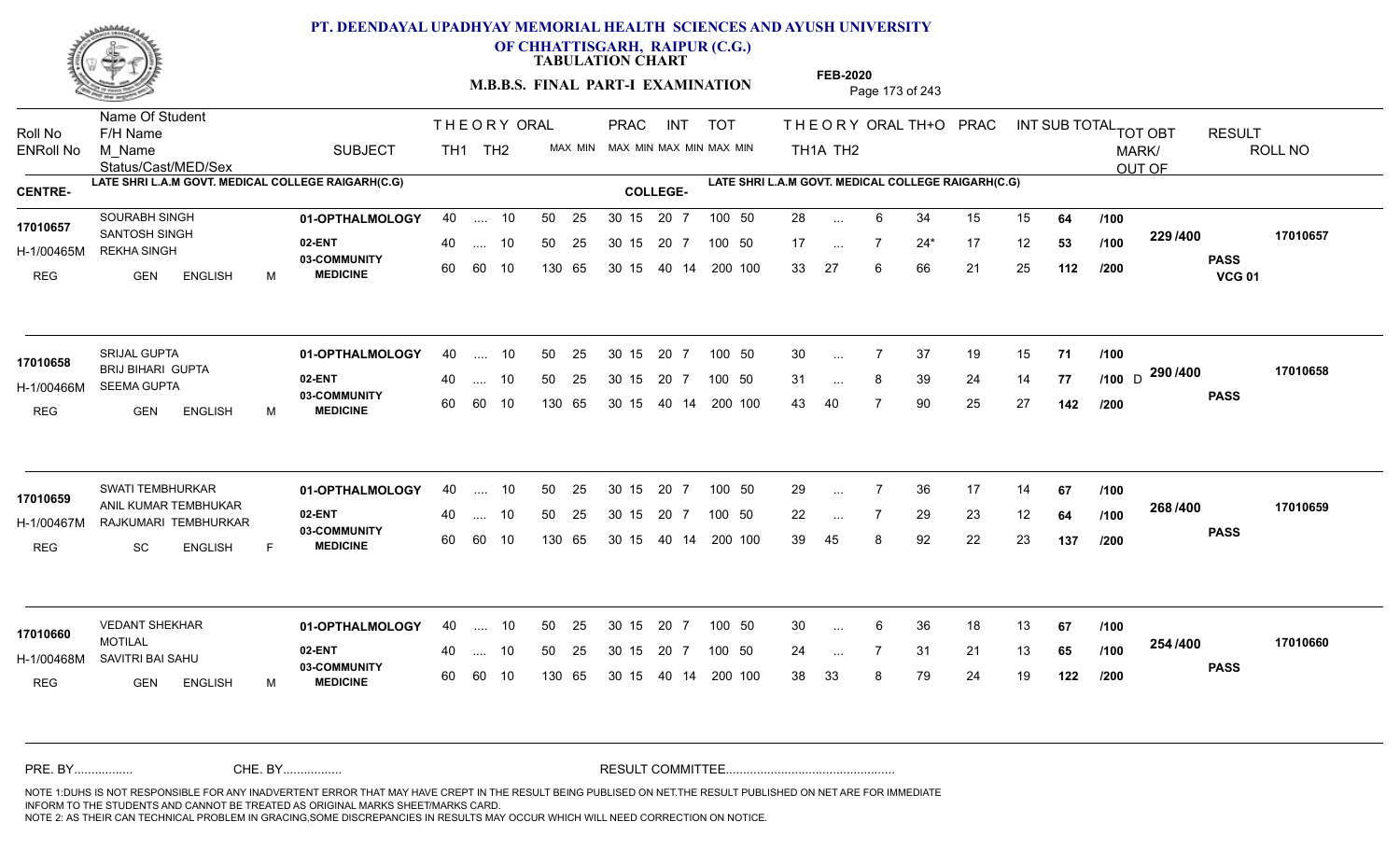

**OF CHHATTISGARH, RAIPUR (C.G.)**

**TABULATION CHART** 

**M.B.B.S. FINAL PART-I EXAMINATION** Page 174 of 243

Status/Cast/MED/Sex Name Of Student Roll No F/H Name M\_Name SUBJECT TOT THE OR YORAL TH+O PRAC INT TH<sub>1</sub>A TH<sub>2</sub> ORAL TH+ODPRACD INT SUB TOTAL <sub>TOT OBT</sub> RESULT ROLL NO MARK/ OUT OF ENRoll No M Name  $\,$  SUBJECT TH1 TH2 MAX MIN MAX MIN MAX MIN MAX MIN TH1A TH2 **LATE SHRI L.A.M GOVT. MEDICAL COLLEGE RAIGARH(C.G) LATE SHRI L.A.M GOVT. MEDICAL COLLEGE RAIGARH(C.G) CENTRE- COLLEGE-**THE ORY ORAL TH<sub>1</sub> TH<sub>2</sub> PRAC INT TOT THEOR PRAC **01-OPTHALMOLOGY** VIDYA DHANG 40 .... 10 30 15 20 7 **02-ENT 03-COMMUNITY MEDICINE** H-1/00469M KEYA DHANG 17010661 **ASHIM DHANG 17010661** REG **GEN ENGLISH** F 31 ... 7 38 17 14 **69** /**100** 18 ... 7 25 21 13 **59 /100 <sup>2007</sup>** 34 35 8 77 24 24 **125 253 PASS /400 17010661** .... 10 50 25 60 60 10 50 25 30 15 130 65 30 15 40 14 200 100 20 7 100 50 50 25 30 15 20 7 100 50 31 ... ... ... 7 **/100 /100 /200 01-OPTHALMOLOGY** Y MUNMUN 40 .... 10 30 15 20 7 **02-ENT** 03-COMMUNITY 60 **MEDICINE** 60 60 10 H-1/00470M SANTOSH KUMAR **17010662** S RITA REG OBC ENGLISH F 30 7 37 17 14 **68** 25 ... 7 32 20 12 **64 /100 <sup>2007–00</sup>** 42 35 9 86 26 24 **136 268 PASS /400 17010662** .... 10 50 25 130 65 50 25 30 15 130 65 30 15 40 14 200 100 20 7 100 50 50 25 30 15 20 7 100 50 30 ... ... ... **/100 /100 /200 01-OPTHALMOLOGY** PRADEEP KUMAR 40 .... 10 30 15 20 7 **02-ENT** 03-COMMUNITY 60  **MEDICINE** G-1/0238M SITA KUMARI LAXMI NARAYAN **17010663** REG OBC ENGLISH M 26 6 32 15 13 **60** 15 ... 5 20\* 18 11 **49\* /100 <sup>4</sup> '**' 30 25 9 64\* 23 18 **105 214 FAIL 17010663 /400** Re- ENT COMMUNITY MEDICINE .... 10 50 25 60 60 10 50 25 30 15 130 65 30 15 40 14 200 100 20 7 100 50 50 25 30 15 20 7 100 50 26 ... ... ... 5 **/100 /100 /200**

**FEB-2020**

NOTE 1:DUHS IS NOT RESPONSIBLE FOR ANY INADVERTENT ERROR THAT MAY HAVE CREPT IN THE RESULT BEING PUBLISED ON NET.THE RESULT PUBLISHED ON NET ARE FOR IMMEDIATE INFORM TO THE STUDENTS AND CANNOT BE TREATED AS ORIGINAL MARKS SHEET/MARKS CARD. CHE. BY WAREL BY WARE AND THE AVEC THE AVEC THE THE RESULT COMMITTEE AND MULTIME MOTE 1:DUHS IS NOT RESPONSIBLE FOR ANY INADVERTENT ERROR THAT MAY HAVE CREPT IN THE RESULT BEING PUBLISED ON NET.THE RESULT PUBLISHED ON NET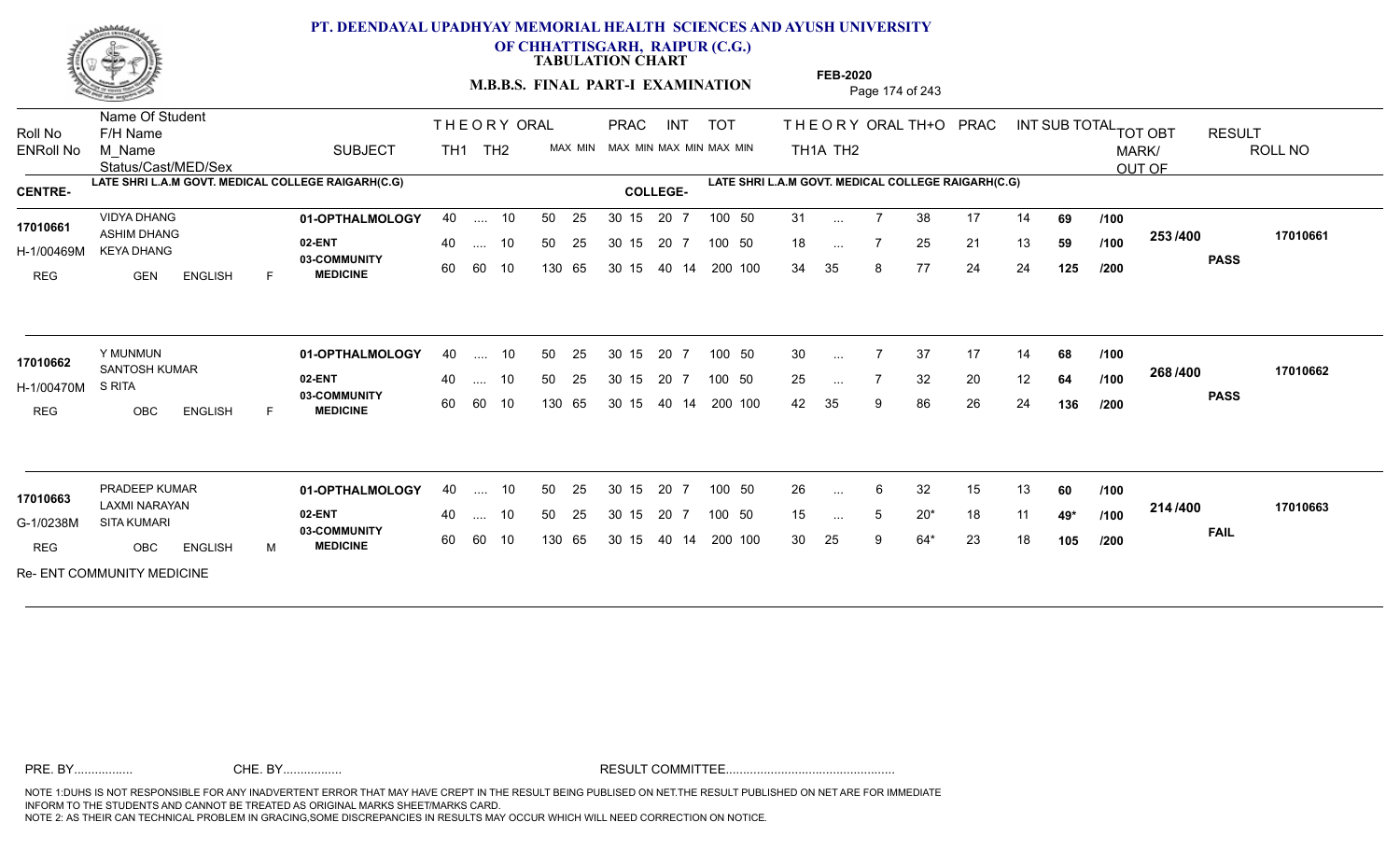

**OF CHHATTISGARH, RAIPUR (C.G.)**

**TABULATION CHART** 

**FEB-2020**

**M.B.B.S. FINAL PART-I EXAMINATION** Page 175 of 243

Status/Cast/MED/Sex Name Of Student Roll No F/H Name M\_Name SUBJECT TOT THE OR YORAL TH+O PRAC INT TH<sub>1</sub>A TH<sub>2</sub> ORAL TH+ODPRACD INT SUB TOTAL <sub>TOT OBT</sub> RESULT ROLL NO MARK/ OUT OF ENRoll No M Name  $\,$  SUBJECT TH1 TH2 MAX MIN MAX MIN MAX MIN MAX MIN TH1A TH2 **PT. J.N.M. MEDICAL COLLEGE, RAIPUR(C.G.) PT. J.N.M. MEDICAL COLLEGE, RAIPUR(C.G.) CENTRE- COLLEGE-**THE ORY ORAL TH<sub>1</sub> TH<sub>2</sub> PRAC INT TOT THEOR PRAC PRAMOD KUMAR SIDAR **01-OPTHALMOLOGY** 40 .... 10 50 25 30 15 20 7 100 50 ---**02-ENT** 03-COMMUNITY 60  **MEDICINE** A-1/0105 SETKUNWAR SIDAR 119 CHHANNEE LAL SIDAR<br>
<sub>22</sub> SUPPL ST ENGLISH M --- --- --- --- --- **58 /100** C A … A A A **A A /100 1107<del>4</del>00** --- --- --- --- --- --- **120 /200** C **178 FAIL /400 119** .... 10 50 25 60 60 10 50 25 30 15 130 65 30 15 40 14 200 100 --- --- --- ---20 7 100 50 50 25 30 15 20 7 100 50 --- ... ---... ... **A /100 01-OPTHALMOLOGY** HARISH BHARATI 40 .... 10 30 15 20 7 **02-ENT 03-COMMUNITY MEDICINE** F-1/187 DHSHARI BAI PARMESHWAR BHARATI **15010040** SUPPL SC ENGLISH M **ABSENT /400 15010040** .... 10 50 25 60 60 10 50 25 30 15 130 65 30 15 40 14 200 100 20 7 100 50 50 25 30 15 20 7 100 50 ... ... ... **/100 /100 /200** SHYAMCHARAN SHARDUL **01-OPTHALMOLOGY** 40 .... 10 50 25 30 15 20 7 100 50 **02-ENT** 03-COMMUNITY 60  **MEDICINE** F-1/271 VIDYA SHARDUL 15010097 DUMARDHAR SHARDUL REG ST ENGLISH M **ABSENT /400 15010097** .... 10 50 25 60 60 10 50 25 30 15 130 65 30 15 40 14 200 100 20 7 100 50 50 25 30 15 20 7 100 50 ... ... ... **/100 /100 /200 01-OPTHALMOLOGY** JAIWARDHAN PRATAP 40 .... 10 30 15 20 7 **02-ENT** 03-COMMUNITY 60  **MEDICINE** G-1/0462 BEENA SINGH RAMESHWAR PRATAP **16010152** REG ST ENGLISH M 19 ... 6 25 21 12 **58 /100** 18 ... 6 24\* 16 11 **51 /100 <sup>2007/400</sup>** 36 21 6 63\* 21 16 **100 209 PASS DC 03 /400 16010152** .... 10 50 25 60 60 10 50 25 30 15 130 65 30 15 40 14 200 100 20 7 100 50 50 25 30 15 20 7 100 50 19 ... 6 ... ... **/100 /100 /200** NOTE 1:DUHS IS NOT RESPONSIBLE FOR ANY INADVERTENT ERROR THAT MAY HAVE CREPT IN THE RESULT BEING PUBLISED ON NET.THE RESULT PUBLISHED ON NET ARE FOR IMMEDIATE INFORM TO THE STUDENTS AND CANNOT BE TREATED AS ORIGINAL MARKS SHEET/MARKS CARD. CHE. BY WAREL BY WARE AND THE AVEC THE AVEC THE THE RESULT COMMITTEE AND MULTIME MOTE 1:DUHS IS NOT RESPONSIBLE FOR ANY INADVERTENT ERROR THAT MAY HAVE CREPT IN THE RESULT BEING PUBLISED ON NET.THE RESULT PUBLISHED ON NET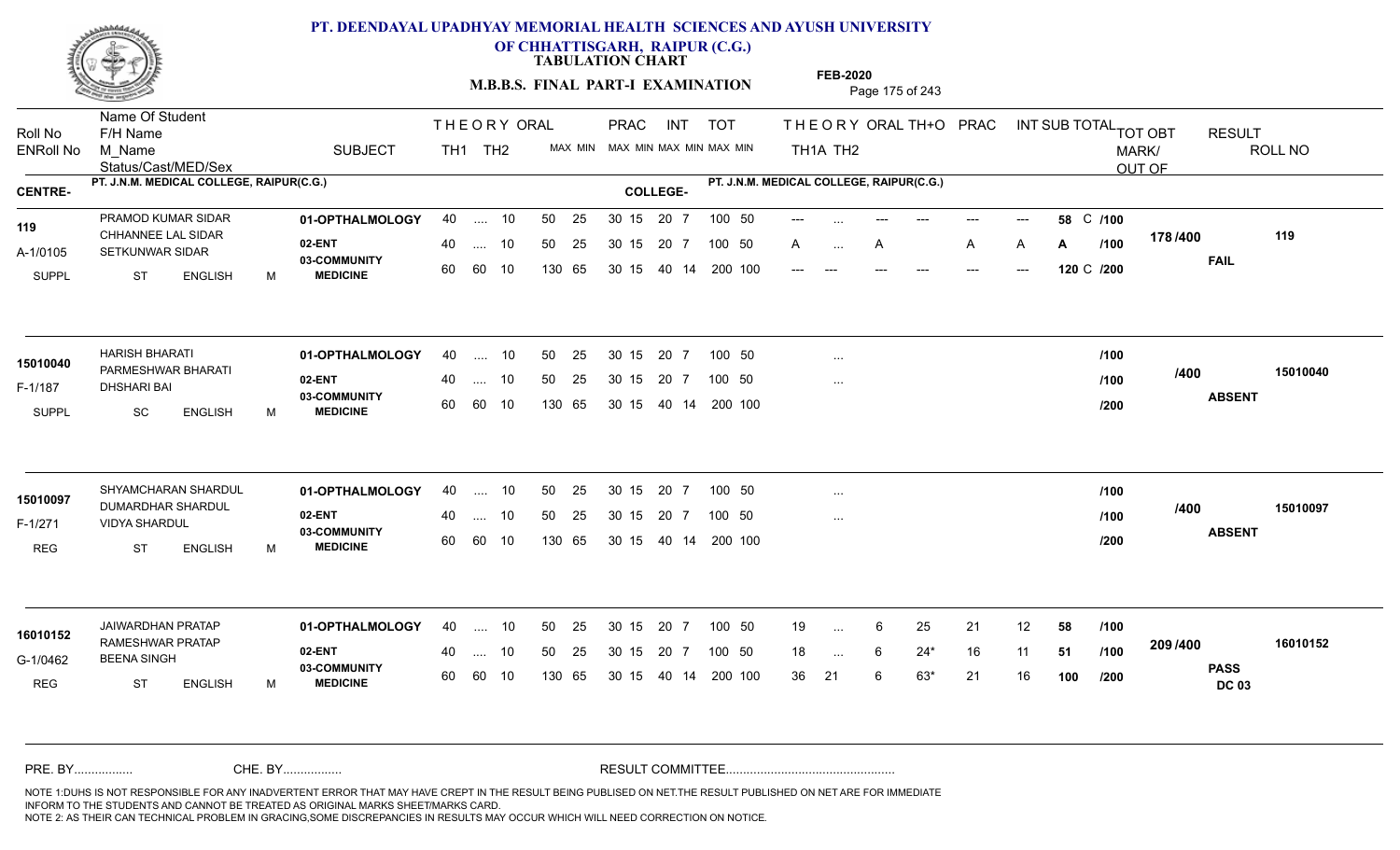

**OF CHHATTISGARH, RAIPUR (C.G.)**

**TABULATION CHART** 

**M.B.B.S. FINAL PART-I EXAMINATION** Page 176 of 243

Status/Cast/MED/Sex Name Of Student Roll No F/H Name M\_Name SUBJECT TH1 TH2 <sup>MAX\_MIN</sup> N PRAC INT TOT THEORY ORAL TH+O PRAC INT TH<sub>1</sub>A TH<sub>2</sub> ORAL TH+ODPRACD INT SUB TOTAL <sub>TOT OBT</sub> RESULT ROLL NO MARK/ OUT OF ENRoll No M Name  $\,$  SUBJECT TH1 TH2 MAX MIN MAX MIN MAX MIN MAX MIN TH1A TH2 **PT. J.N.M. MEDICAL COLLEGE, RAIPUR(C.G.) PT. J.N.M. MEDICAL COLLEGE, RAIPUR(C.G.) CENTRE- COLLEGE-**THE ORY ORAL PRAC INT PRAC **01-OPTHALMOLOGY** 40 .... 10 50 25 30 15 20 7 100 50 21 100 50 21 **02-ENT** 03-COMMUNITY 60  **MEDICINE** G-1/0466 SAROJ SINGH 22 - 20 16010156 RAMPRATAP SINGH REG ST ENGLISH F 21 ... 6 27 18 11 **56 /100** 26 7 33 16 11 **60** 40 34 7 81 17 17 **115 231 PASS /400 16010156** 40 .... 10 50 25 30 15 60 60 10 130 65 30 15 20 7 100 50 40 14 200 100 50 25 30 15 20 7 100 50 21 ... ... ... **/100 /100 /200 01-OPTHALMOLOGY** NEHA KUMARI 40 .... 10 30 15 20 7 **02-ENT** 03-COMMUNITY 60  **MEDICINE** G-1/0490 CHANDRA PRABHA PANCHBHAI NAND KISHOR PANCHBHAI **16010180** REG SC ENGLISH F 22 ... 6 28 18 13 **59 /100** 27 ... 6 33 15 12 **60 /100 <sup>237 /400</sup>** 44 34 7 85 18 15 **118 237 PASS /400 16010180** .... 10 50 25 60 60 10 30 15 20 7 130 65 30 15 40 14 200 100 30 15 20 7 100 50 50 25 30 15 20 7 100 50 22 ... ...  $\overline{\phantom{a}}$ . 6 **/100 /100 /200 01-OPTHALMOLOGY** TULSI URANW 40 .... 10 30 15 20 7 **02-ENT** 03-COMMUNITY 60  **MEDICINE** G-1/0548 NAINMATI URANW DE CALLA DE COMMUNITY 16010238 PUNIRAM URANW REG ST ENGLISH M 14 6 20\* 21 12 **53** 21 ... 7 28 15 12 **55 /100 <sup>1017–00</sup>** 11 22 6 39\* 18 16 **73\* 181 /100 FAIL 16010238 /400** Re-OPTHALMOLOGY COMMUNITY MEDICINE .... 10 50 25 30 15 60 60 10 20 7 130 65 30 15 30 15 20 7 100 50 40 14 200 100 50 25 30 15 20 7 100 50 14 ... 6 ... **/100 /200 01-OPTHALMOLOGY** AASHMIN GUPTA 40 .... 10 30 15 20 7 **02-ENT** 03-COMMUNITY 60 **MEDICINE** 60 60 10 H-1/00021M REKHA GUPTA ARVIND GUPTA **17010115** REG GEN ENGLISH M 26 8 34 22 16 **72** 28 ... 7 35 19 13 **67 /100 <sup>207</sup> /<del>1</del>00** 45 40 9 94 26 28 **148 287 PASS /400 17010115** 40 .... 10 50 25 130 65 130 65 30 15 30 15 20 7 100 50 40 14 200 100 50 25 30 15 20 7 100 50 26 ... 8 ... ... **/100 /100 /200** NOTE 1:DUHS IS NOT RESPONSIBLE FOR ANY INADVERTENT ERROR THAT MAY HAVE CREPT IN THE RESULT BEING PUBLISED ON NET.THE RESULT PUBLISHED ON NET ARE FOR IMMEDIATE INFORM TO THE STUDENTS AND CANNOT BE TREATED AS ORIGINAL MARKS SHEET/MARKS CARD. CHE. BY WAREL BY WARE AND THE AVEC THE AVEC THE THE RESULT COMMITTEE AND MULTIME MOTE 1:DUHS IS NOT RESPONSIBLE FOR ANY INADVERTENT ERROR THAT MAY HAVE CREPT IN THE RESULT BEING PUBLISED ON NET.THE RESULT PUBLISHED ON NET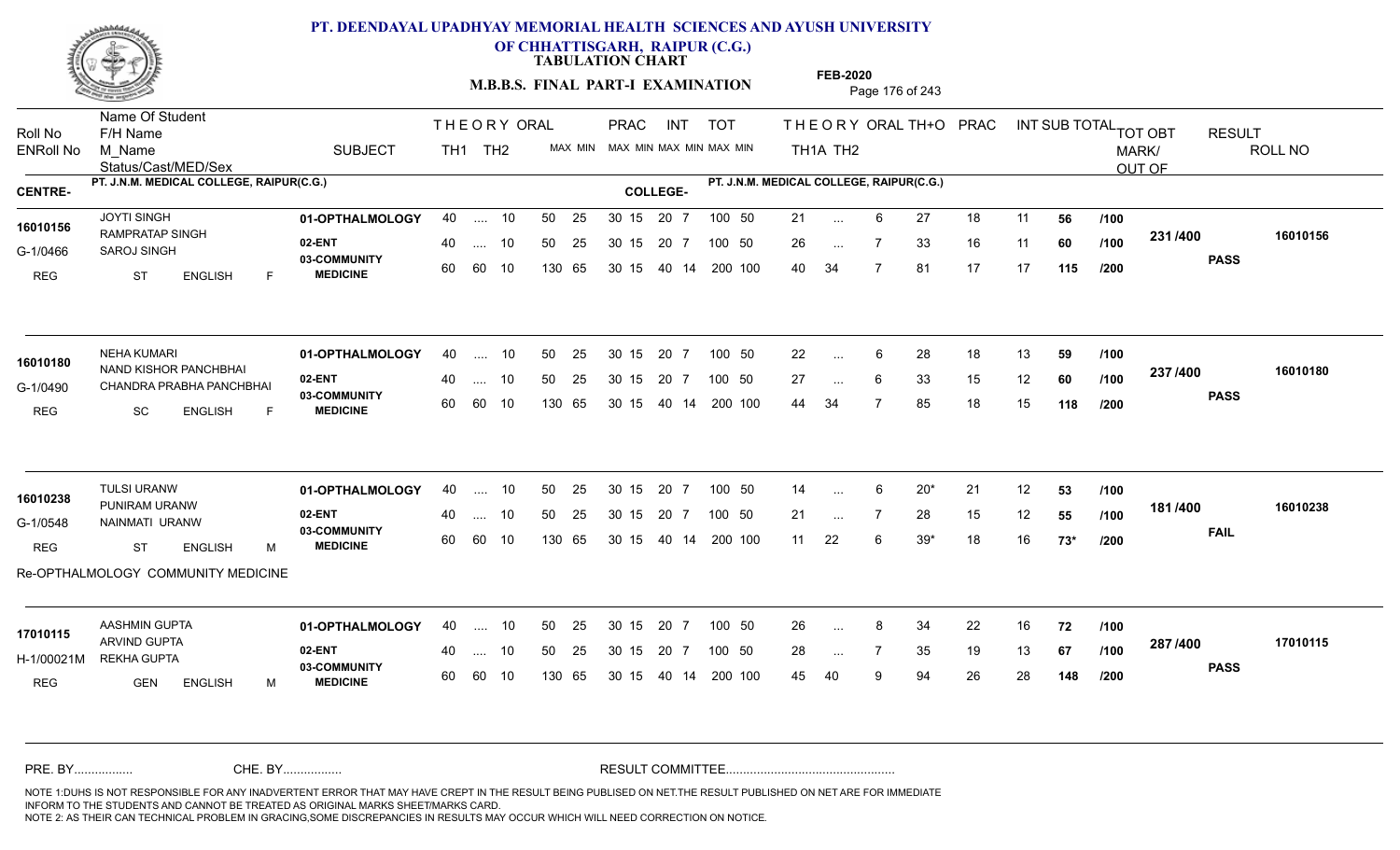

**OF CHHATTISGARH, RAIPUR (C.G.)**

**TABULATION CHART** 

**M.B.B.S. FINAL PART-I EXAMINATION** Page 177 of 243

Status/Cast/MED/Sex Name Of Student Roll No F/H Name M\_Name SUBJECT PRAC INT TOT THEORY ORAL TH+O PRAC INT TH<sub>1</sub>A TH<sub>2</sub> ORAL TH+ODPRACD INT SUB TOTAL <sub>TOT OBT</sub> RESULT ROLL NO MARK/ OUT OF ENRoll No M Name  $\,$  SUBJECT TH1 TH2 MAX MIN MAX MIN MAX MIN MAX MIN TH1A TH2 **PT. J.N.M. MEDICAL COLLEGE, RAIPUR(C.G.) PT. J.N.M. MEDICAL COLLEGE, RAIPUR(C.G.) CENTRE- COLLEGE-**THE ORY ORAL PRAC INT TH<sub>1</sub> TH<sub>2</sub> PRAC **01-OPTHALMOLOGY** AASTHA JAIN 40 .... 10 30 15 20 7 **02-ENT** 03-COMMUNITY 60  **MEDICINE** H-1/00022M SHANTI JAIN 17010116 NARENDRA KUMAR JAIN REG GEN ENGLISH F 28 7 35 21 16 **72** 28 ... 7 35 19 15 **69 /100 <sup>2557</sup> 7** 44 46 9 99 24 31 **154 295 PASS /400 17010116** .... 10 50 25 60 60 10 50 25 30 15 130 65 30 15 20 7 100 50 40 14 200 100 50 25 30 15 20 7 100 50 28 ...  $D \rightarrow \text{Cov}$ ... ... **/100 /100 /200 01-OPTHALMOLOGY** ADESH K. JANGHEL 40 .... 10 30 15 20 7 **02-ENT** 03-COMMUNITY 60 **MEDICINE** 60 60 10 H-1/00023M 17010117 SANTRAM JANGHEL GANESHI REG OBC ENGLISH M 19 ... 6 25 17 12 **54 /100** 20 ... 5 25 15 10 **50 /100 <sup>2047</sup> 1** 41 41 6 88 21 21 **130 234 PASS /400 17010117** .... 10 50 25 130 65 30 15 20 7 130 65 30 15 40 14 200 100 30 15 20 7 100 50 50 25 30 15 20 7 100 50 19 ... ... ... 5 **/100 /100 /200 01-OPTHALMOLOGY** ADHISHREE 40 .... 10 30 15 20 7 **02-ENT** 03-COMMUNITY 60  **MEDICINE** H-1/00024M RAMA KANT BAJPAI **17010118** JAYA REG GEN ENGLISH F 30 7 37 21 16 **74** 32 ... 7 39 22 12 **73 /100 <sup>234</sup> /\*00** 45 41 7 93 26 28 **147 294 PASS /400 17010118** .... 10 50 25 60 60 10 30 15 20 7 130 65 30 15 30 15 20 7 100 50 40 14 200 100 50 25 30 15 20 7 100 50 30 ... ... ... **/100 /100 /200 01-OPTHALMOLOGY** ADITI SINGH 40 .... 10 30 15 20 7 **02-ENT** 03-COMMUNITY 60 MEDICINE 60 60 10 H-1/00025M SMITA SINGH DR. R K SINGH **17010119** REG GEN ENGLISH F 24 7 31 21 14 **66** 23 ... 6 29 18 12 **59 /100 <sup>2467466</sup>** 36 36 7 79 18 24 **121 246 PASS /400 17010119** 40 .... 10 50 25 130 65 130 65 30 15 30 15 20 7 100 50 40 14 200 100 50 25 30 15 20 7 100 50 24 ... ... ... **/100 /100 /200** NOTE 1:DUHS IS NOT RESPONSIBLE FOR ANY INADVERTENT ERROR THAT MAY HAVE CREPT IN THE RESULT BEING PUBLISED ON NET.THE RESULT PUBLISHED ON NET ARE FOR IMMEDIATE INFORM TO THE STUDENTS AND CANNOT BE TREATED AS ORIGINAL MARKS SHEET/MARKS CARD. CHE. BY WAREL BY WARE AND THE AVEC THE AVEC THE THE RESULT COMMITTEE AND MULTIME MOTE 1:DUHS IS NOT RESPONSIBLE FOR ANY INADVERTENT ERROR THAT MAY HAVE CREPT IN THE RESULT BEING PUBLISED ON NET.THE RESULT PUBLISHED ON NET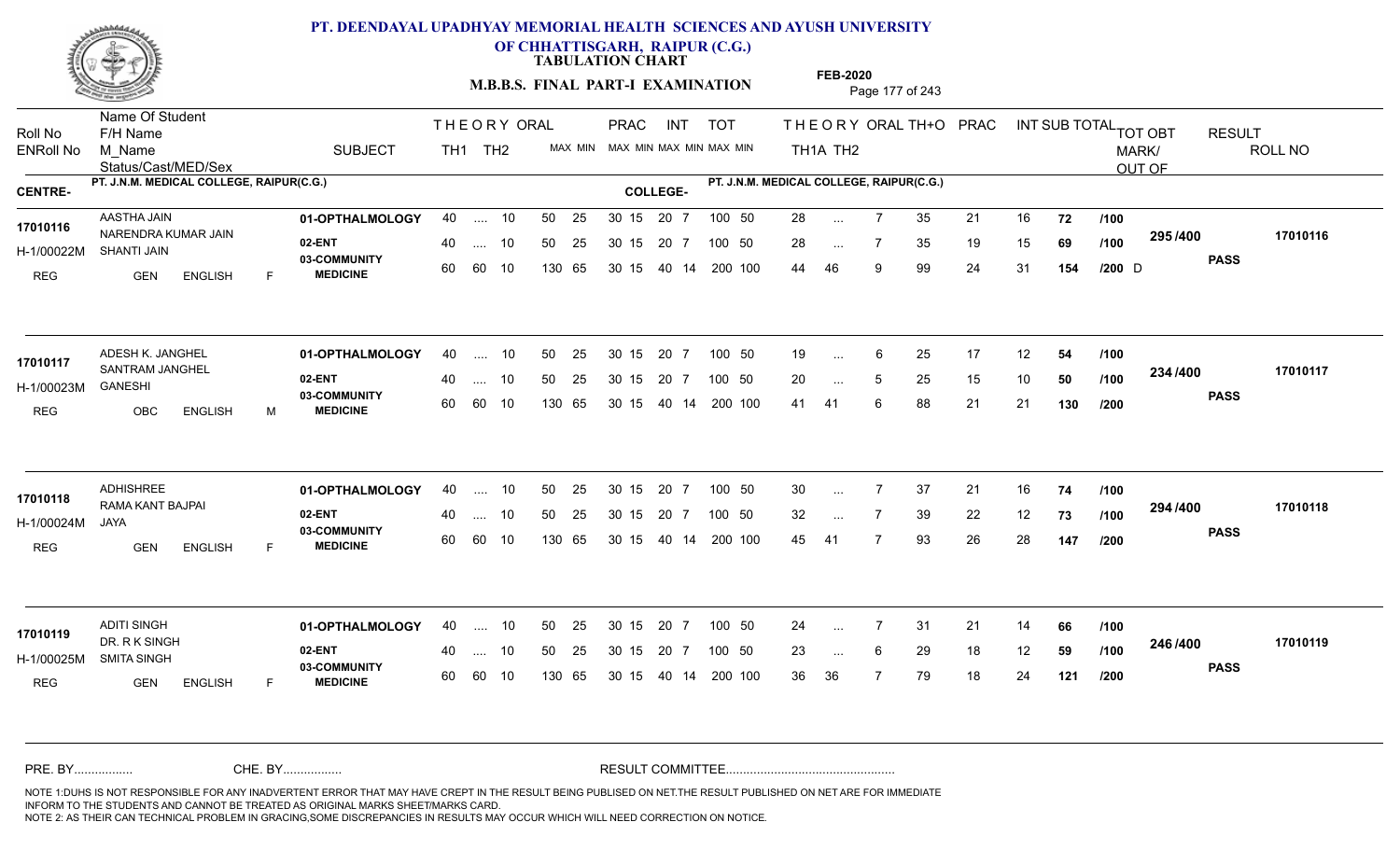

**OF CHHATTISGARH, RAIPUR (C.G.)**

**TABULATION CHART** 

**M.B.B.S. FINAL PART-I EXAMINATION** Page 178 of 243

Status/Cast/MED/Sex Name Of Student Roll No F/H Name M\_Name SUBJECT TH1 TH2 <sup>MAX\_MIN</sup> N PRAC INT TOT THEORY ORAL TH+O PRAC INT TH<sub>1</sub>A TH<sub>2</sub> ORAL TH+ODPRACD INT SUB TOTAL <sub>TOT OBT</sub> RESULT ROLL NO MARK/ OUT OF ENRoll No M Name  $\,$  SUBJECT TH1 TH2 MAX MIN MAX MIN MAX MIN MAX MIN TH1A TH2 **PT. J.N.M. MEDICAL COLLEGE, RAIPUR(C.G.) PT. J.N.M. MEDICAL COLLEGE, RAIPUR(C.G.) CENTRE- COLLEGE-**THE ORY ORAL PRAC INT PRAC **01-OPTHALMOLOGY** ADITYA SHRIVASTAV 40 .... 10 30 15 20 7 **02-ENT** 03-COMMUNITY 60  **MEDICINE** H-1/00026M KALPANA SRIVASTAVA **1990 - 1990 - 1990 - 1990 - 1990 - 1990**  ARUN KUMAR SHRIVASTAVA **17010120** REG GEN ENGLISH M 23 ... 7 30 18 14 **62** /**100** 21 ... 6 27 15 11 **53 /100 <sup>2207400</sup>** 30 33 6 69 20 22 **111 226 PASS /400 17010120** .... 10 50 25 60 60 10 50 25 30 15 130 65 30 15 40 14 200 100 20 7 100 50 50 25 30 15 20 7 100 50 23 ... ... ... **/100 /100 /200 01-OPTHALMOLOGY** AISHWARYA THAKRE 40 .... 10 30 15 20 7 **02-ENT** 03-COMMUNITY 60  **MEDICINE** H-1/00027M UMA THAKRE 17010121 DIGAMBER THAKRE REG GEN ENGLISH F 27 ... 6 33 19 15 **67 /100** 31 ... 7 38 17 13 **68 /100 <sup>2007–00</sup>** 38 33 8 79 23 28 **130 265 PASS /400 17010121**  $\ldots$  10 50 25 30 15 60 60 10 20 7 130 65 30 15 40 14 200 100 30 15 20 7 100 50 50 25 30 15 20 7 100 50 27 ... ... ... **/100 /100 /200 01-OPTHALMOLOGY** AKANKSHA BAGHEL 40 .... 10 30 15 20 7 **02-ENT** 03-COMMUNITY 60  **MEDICINE** H-1/00029M VIMAL BAGHEL SK BAGHEL REG SC ENGLISH F 26 6 32 17 13 **62** 27 7 34 16 12 **62** 41 37 6 84 21 25 **130 254 PASS /400 17010123** .... 10 50 25 30 15 60 60 10 20 7 130 65 30 15 30 15 20 7 100 50 40 14 200 100 50 25 30 15 20 7 100 50 26 ... 6 **17010123**<br>**17010123**<br>**17010123** ... ... **/100 /100 /200 01-OPTHALMOLOGY** AKANKSHA PRADHAN 40 .... 10 30 15 20 7 **02-ENT** 03-COMMUNITY 60 **MEDICINE** 60 60 10 H-1/00030M SUNITA PRADHAN **1999 - 11-1** 17010124<br>SUKHU RAM PRADHAN REG ST ENGLISH F 23 ... 6 29 19 14 **62 /100** 26 6 32 17 12 **61** 35 33 7 75 17 25 **117 240 PASS /400 17010124** 40 .... 10 50 25 130 65 130 65 30 15 30 15 20 7 100 50 40 14 200 100 50 25 30 15 20 7 100 50 23 ... ... ... **/100 /100 /200** NOTE 1:DUHS IS NOT RESPONSIBLE FOR ANY INADVERTENT ERROR THAT MAY HAVE CREPT IN THE RESULT BEING PUBLISED ON NET.THE RESULT PUBLISHED ON NET ARE FOR IMMEDIATE INFORM TO THE STUDENTS AND CANNOT BE TREATED AS ORIGINAL MARKS SHEET/MARKS CARD. CHE. BY WAREL BY WARE AND THE AVEC THE AVEC THE THE RESULT COMMITTEE AND MULTIME MOTE 1:DUHS IS NOT RESPONSIBLE FOR ANY INADVERTENT ERROR THAT MAY HAVE CREPT IN THE RESULT BEING PUBLISED ON NET.THE RESULT PUBLISHED ON NET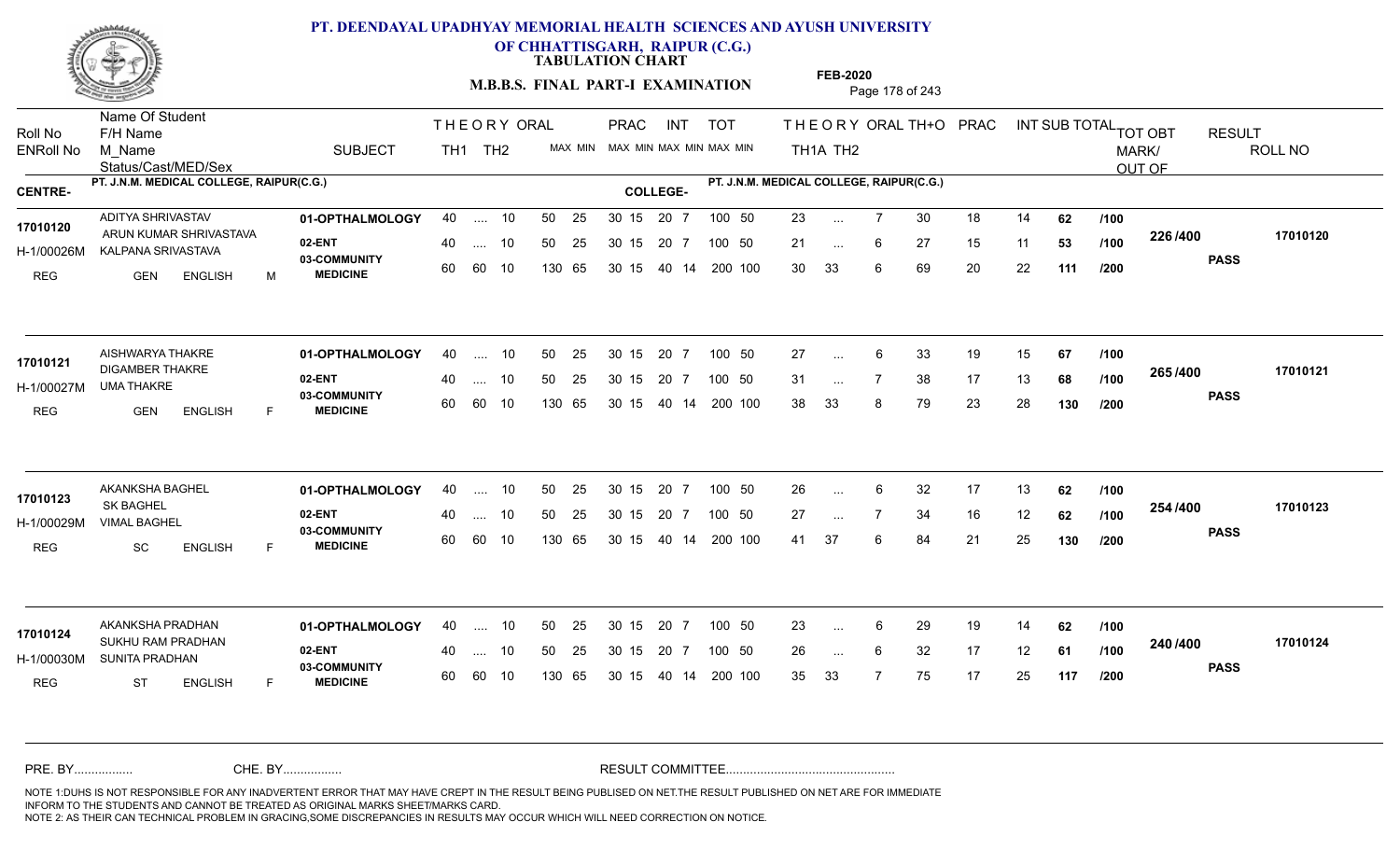

**OF CHHATTISGARH, RAIPUR (C.G.)**

**TABULATION CHART** 

**M.B.B.S. FINAL PART-I EXAMINATION** Page 179 of 243

Status/Cast/MED/Sex Name Of Student Roll No F/H Name M\_Name SUBJECT PRAC INT TOT THEORY ORAL TH+O PRAC INT TH<sub>1</sub>A TH<sub>2</sub> ORAL TH+ODPRACD INT SUB TOTAL <sub>TOT OBT</sub> RESULT ROLL NO MARK/ OUT OF ENRoll No M Name  $\,$  SUBJECT TH1 TH2 MAX MIN MAX MIN MAX MIN MAX MIN TH1A TH2 **PT. J.N.M. MEDICAL COLLEGE, RAIPUR(C.G.) PT. J.N.M. MEDICAL COLLEGE, RAIPUR(C.G.) CENTRE- COLLEGE-**THE ORY ORAL PRAC INT TH<sub>1</sub> TH<sub>2</sub> PRAC **01-OPTHALMOLOGY** ALISHA RAI 40 .... 10 30 15 20 7 **02-ENT** 03-COMMUNITY 60  **MEDICINE** H-1/00031M SHOBHANA RAI RAVINDRA RAI **17010125** REG OBC ENGLISH F 21 ... 7 28 18 14 **60** /**100** 28 ... 5 33 15 12 **60 /100 <sup>242 /400</sup>** 38 32 6 76 21 25 **122 242 PASS /400 17010125** .... 10 50 25 60 60 10 50 25 30 15 130 65 30 15 40 14 200 100 20 7 100 50 50 25 30 15 20 7 100 50 21 ... ... ... 5 **/100 /100 /200 01-OPTHALMOLOGY** AMAN KHAN 40 .... 10 30 15 20 7 **02-ENT** 03-COMMUNITY 60 **MEDICINE** 60 60 10 H-1/00032M AZEEMA KHAN 17010126 **AMIRULLAH KHAN** REG GEN ENGLISH M 23 8 31 21 15 **67** 29 ... 7 36 16 13 **65 /100 <sup>2007</sup> 7** 37 36 7 80 23 28 **131 263 PASS /400 17010126** .... 10 50 25 130 65 30 15 20 7 130 65 30 15 40 14 200 100 30 15 20 7 100 50 50 25 30 15 20 7 100 50 23 ... 8 ... ... **/100 /100 /200 01-OPTHALMOLOGY** AMAR BANSWAR 40 .... 10 30 15 20 7 **02-ENT** 03-COMMUNITY 60  **MEDICINE** H-1/00033M UMA BANSWAR 17010127 HARISHANKAR BANSWAR REG ST ENGLISH M 20 ... 6 26 18 13 **57 /100** 16 7 23\* 15 10 **48\*** 18 34 6 58\* 23 19 **100 205 FAIL 17010127 /400** Re- ENT COMMUNITY MEDICINE .... 10 50 25 30 15 60 60 10 20 7 130 65 30 15 30 15 20 7 100 50 40 14 200 100 50 25 30 15 20 7 100 50 20 ... 6 ... ... **/100 /100 /200 01-OPTHALMOLOGY** ANJALI XALXO 40 .... 10 30 15 20 7 **02-ENT** 03-COMMUNITY 60 **MEDICINE** 60 60 10 H-1/00034M SAROJ XALXO ERNUS XALXO REG ST ENGLISH F 25 7 32 17 13 **62** 25 ... 7 32 17 11 **60** /**100 <sup>223</sup>/\*<sup>00</sup>** 24 35 6 65 15 23 **103 225 PASS /400 17010128** 40 .... 10 50 25 130 65 130 65 30 15 30 15 20 7 100 50 40 14 200 100 50 25 30 15 20 7 100 50 25 ... **17010128 ANJALI XALXO** ... ... **/100 /100 /200** NOTE 1:DUHS IS NOT RESPONSIBLE FOR ANY INADVERTENT ERROR THAT MAY HAVE CREPT IN THE RESULT BEING PUBLISED ON NET.THE RESULT PUBLISHED ON NET ARE FOR IMMEDIATE INFORM TO THE STUDENTS AND CANNOT BE TREATED AS ORIGINAL MARKS SHEET/MARKS CARD. CHE. BY WAREL BY WARE AND THE AVEC THE AVEC THE THE RESULT COMMITTEE AND MULTIME MOTE 1:DUHS IS NOT RESPONSIBLE FOR ANY INADVERTENT ERROR THAT MAY HAVE CREPT IN THE RESULT BEING PUBLISED ON NET.THE RESULT PUBLISHED ON NET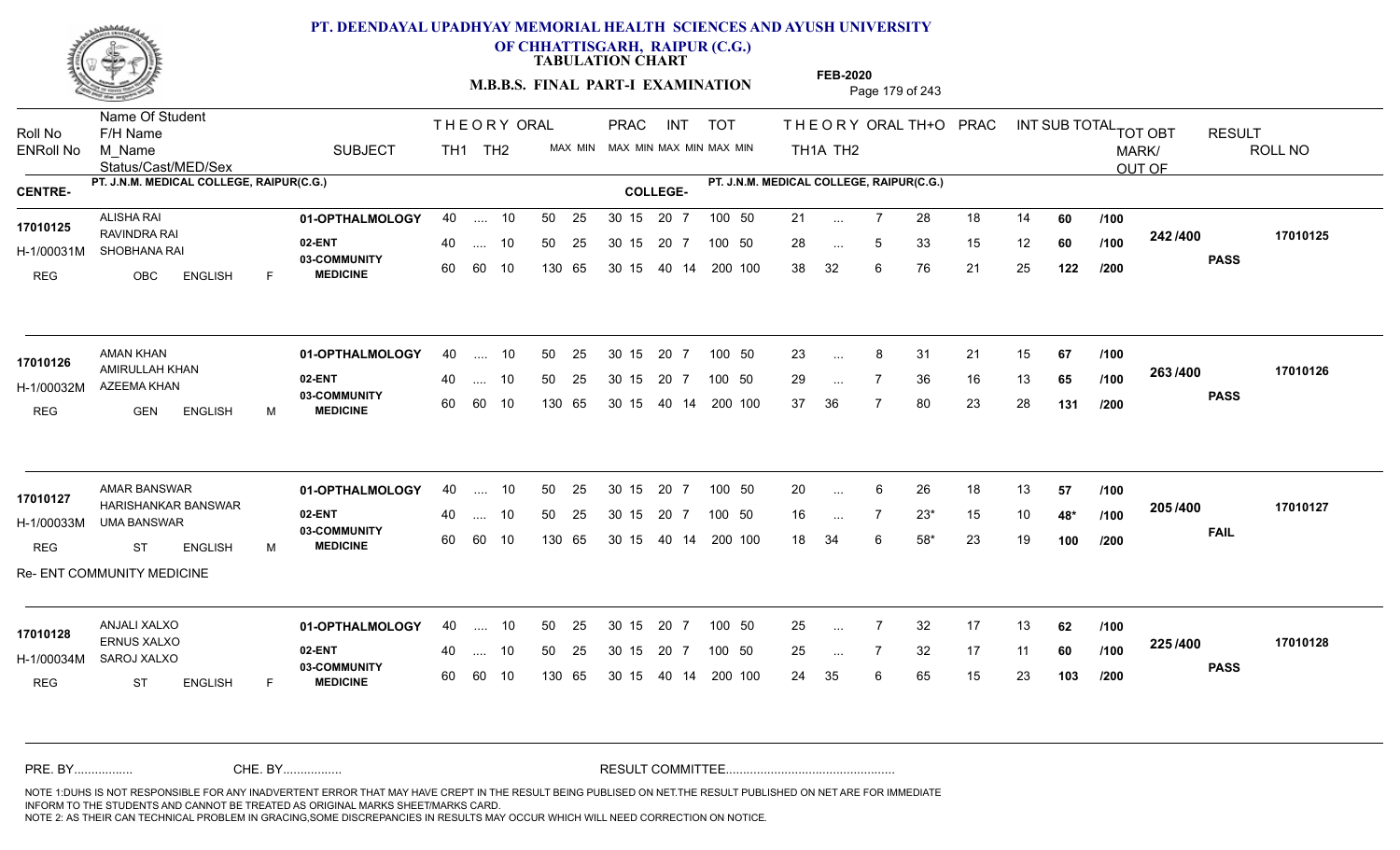

**OF CHHATTISGARH, RAIPUR (C.G.)**

**TABULATION CHART** 

**M.B.B.S. FINAL PART-I EXAMINATION** Page 180 of 243

Status/Cast/MED/Sex Name Of Student Roll No F/H Name M\_Name SUBJECT TH1 TH2 <sup>MAX\_MIN</sup> N PRAC INT TOT THEORY ORAL TH+O PRAC INT TH<sub>1</sub>A TH<sub>2</sub> ORAL TH+ODPRACD INT SUB TOTAL <sub>TOT OBT</sub> RESULT ROLL NO MARK/ OUT OF ENRoll No M Name  $\,$  SUBJECT TH1 TH2 MAX MIN MAX MIN MAX MIN MAX MIN TH1A TH2 **PT. J.N.M. MEDICAL COLLEGE, RAIPUR(C.G.) PT. J.N.M. MEDICAL COLLEGE, RAIPUR(C.G.) CENTRE- COLLEGE-**THE ORY ORAL PRAC INT PRAC **01-OPTHALMOLOGY 02-ENT** 03-COMMUNITY 60  **MEDICINE** H-1/00035M TARESHWARI GIRDHAR LAL DEWANGAN **17010129** REG OBC ENGLISH M 32 ... 8 40 19 15 **74 /100** 27 ... 7 34 16 14 **64 /100 <sup>213/400</sup>** 39 38 8 85 26 30 **141 279 PASS /400 17010129** ANKIT KUMAR DEWANGAN **01-OPTHALMOLOGY** 40 .... 10 50 25 30 15 20 7 100 50 32 .... 10 50 25 60 60 10 50 25 30 15 130 65 30 15 40 14 200 100 20 7 100 50 100 50 32 ... ... ... **/100 /100 /200 01-OPTHALMOLOGY** ANKITA SAHA 40 .... 10 30 15 20 7 **02-ENT** 03-COMMUNITY 60  **MEDICINE** H-1/00036M MADHUMITA SAHA BIDYUT KUMAR SAHA REG GEN ENGLISH F 27 ... 8 35 21 14 **70 /100** 23 ... 7 30 16 13 **59 /100 <sup>2007–00</sup>** 46 37 7 90 20 21 **131 260 PASS /400 17010130** .... 10 50 25 60 60 10 30 15 20 7 130 65 30 15 40 14 200 100 30 15 20 7 100 50 50 25 30 15 20 7 100 50 27 ... 8 **17010130**<br>17010130 ... ... **/100 /100 /200 01-OPTHALMOLOGY** ANKUSH AGRAWAL 40 .... 10 30 15 20 7 **02-ENT** 03-COMMUNITY 60  **MEDICINE** H-1/00037M PREMLATA AGRAWAL MOOLCHAND AGRAWAL **17010131** REG GEN ENGLISH M 20 7 27 18 14 **59** 26 ... 8 34 16 14 **64 /100 <sup>2027–00</sup>** 39 40 7 86 26 27 **139 262 PASS /400 17010131** .... 10 50 25 30 15 60 60 10 20 7 130 65 30 15 30 15 20 7 100 50 40 14 200 100 50 25 30 15 20 7 100 50 20 ... 7 ... ... **/100 /100 /200 01-OPTHALMOLOGY** ANSHI MAHESHWARI 40 .... 10 30 15 20 7 **02-ENT** 03-COMMUNITY 60 **MEDICINE** 60 60 10 H-1/00038M SHIVANI MAHESWARI SUNIL MAHESHWARI **17010132** REG **GEN ENGLISH** F 22 ... 8 30 20 15 **65 /100** 25 ... 7 32 16 13 **61 /100 <sup>2137400</sup>** 48 40 7 95 24 28 **147 273 PASS /400 17010132** 40 .... 10 50 25 130 65 130 65 30 15 30 15 20 7 100 50 40 14 200 100 50 25 30 15 20 7 100 50 22 ... 8 ... ... **/100 /100 /200** NOTE 1:DUHS IS NOT RESPONSIBLE FOR ANY INADVERTENT ERROR THAT MAY HAVE CREPT IN THE RESULT BEING PUBLISED ON NET.THE RESULT PUBLISHED ON NET ARE FOR IMMEDIATE INFORM TO THE STUDENTS AND CANNOT BE TREATED AS ORIGINAL MARKS SHEET/MARKS CARD. CHE. BY WAREL BY WARE AND THE AVEC THE AVEC THE THE RESULT COMMITTEE AND MULTIME MOTE 1:DUHS IS NOT RESPONSIBLE FOR ANY INADVERTENT ERROR THAT MAY HAVE CREPT IN THE RESULT BEING PUBLISED ON NET.THE RESULT PUBLISHED ON NET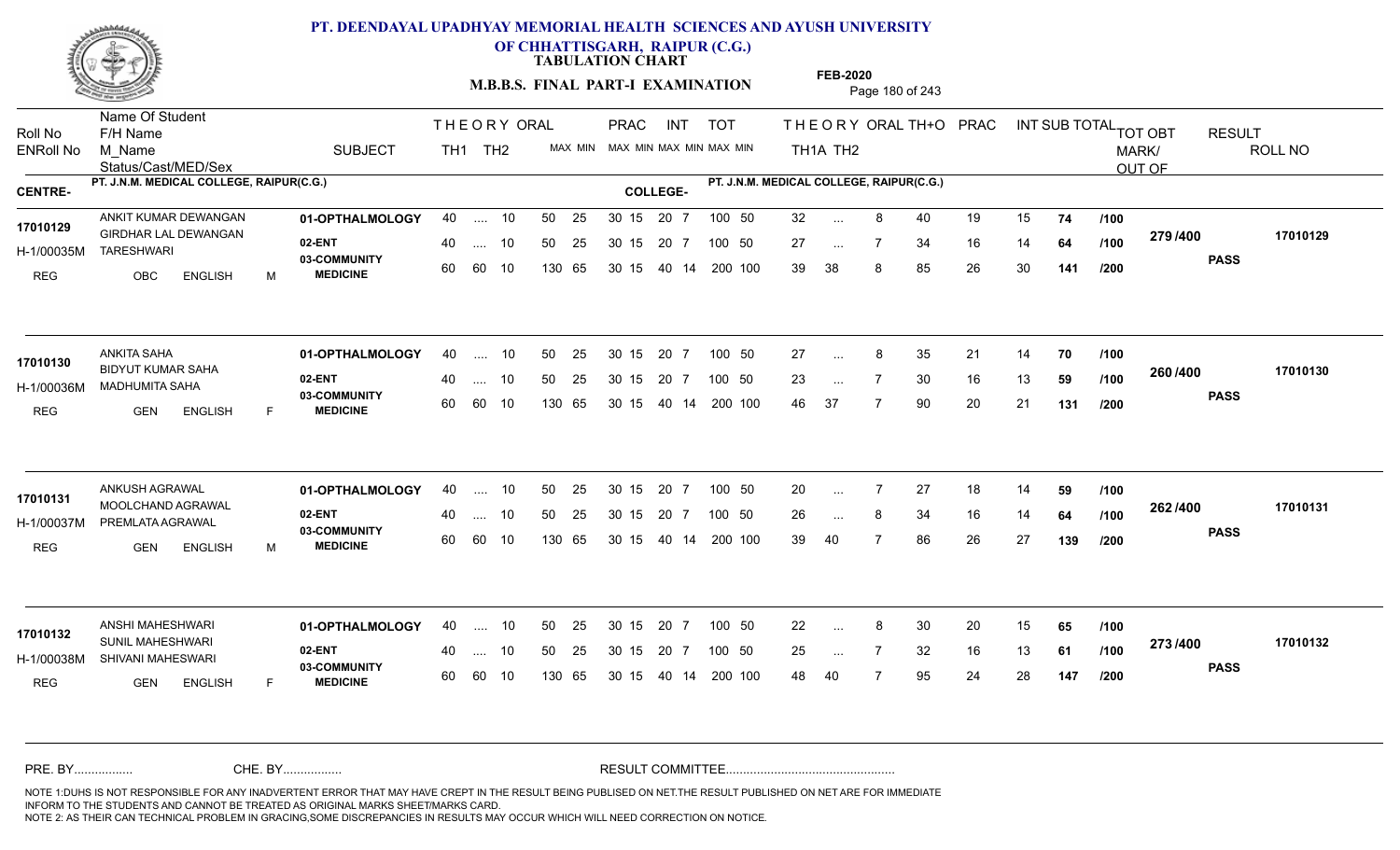

**OF CHHATTISGARH, RAIPUR (C.G.)**

**TABULATION CHART** 

**M.B.B.S. FINAL PART-I EXAMINATION** Page 181 of 243

Status/Cast/MED/Sex Name Of Student Roll No F/H Name M\_Name SUBJECT TH1 TH2 <sup>MAX\_MIN</sup> N PRAC INT TOT THEORY ORAL TH+O PRAC INT TH<sub>1</sub>A TH<sub>2</sub> ORAL TH+ODPRACD INT SUB TOTAL <sub>TOT OBT</sub> RESULT ROLL NO MARK/ OUT OF ENRoll No M Name  $\,$  SUBJECT TH1 TH2 MAX MIN MAX MIN MAX MIN MAX MIN TH1A TH2 **PT. J.N.M. MEDICAL COLLEGE, RAIPUR(C.G.) PT. J.N.M. MEDICAL COLLEGE, RAIPUR(C.G.) CENTRE- COLLEGE-**THE ORY ORAL PRAC INT PRAC **01-OPTHALMOLOGY** ANUJA BECK 40 .... 10 30 15 20 7 **02-ENT** 03-COMMUNITY 60  **MEDICINE** H-1/00039M ELIZA BECK PD BECK REG ST ENGLISH F 21 ... 6 27 19 13 **59 /100** 22 ... 7 29 16 11 **56 /100 <sup>2411/400</sup>** 43 35 7 85 18 23 **126 241 PASS /400 17010133** .... 10 50 25 60 60 10 50 25 30 15 130 65 30 15 40 14 200 100 20 7 100 50 50 25 30 15 20 7 100 50 21 ... **17010133** ANUJA BECK ... ... 7 **/100 /100 /200 01-OPTHALMOLOGY** ANURAG PRATAP EKKA 40 .... 10 30 15 20 7 **02-ENT** 03-COMMUNITY 60 **MEDICINE** 60 60 10 H-1/00040M BASANTI EKKA ANUP PRATAP EKKA **17010134** REG ST ENGLISH M 20 ... 6 26 17 13 **56 /100** 25 ... 6 31 16 11 **58 /100 <sup>22=11=00</sup>** 38 30 5 73 17 20 **110 224 PASS /400 17010134**  $\ldots$  10 50 25 30 15 130 65 20 7 130 65 30 15 40 14 200 100 30 15 20 7 100 50 50 25 30 15 20 7 100 50 20 ... ... ... 6 **/100 /100 /200 01-OPTHALMOLOGY** ANURAG SINGH YADAV 40 .... 10 30 15 20 7 **02-ENT** 03-COMMUNITY 60  **MEDICINE** H-1/00041M SUNITA YADAV MANIRAM YADAV **17010135** REG OBC ENGLISH M 24 7 31 19 16 **66** 27 7 34 16 13 **63** 39 35 7 81 17 27 **125 254 PASS /400 17010135** .... 10 50 25 30 15 60 60 10 20 7 130 65 30 15 30 15 20 7 100 50 40 14 200 100 50 25 30 15 20 7 100 50 24 ... 7 ... ... **/100 /100 /200 01-OPTHALMOLOGY 02-ENT** 03-COMMUNITY 60 **MEDICINE** 60 60 10 H-1/00042M SAROJ CHANDRAKER 22 SARAHANT MRINAL MOHAN **17010136** REG OBC ENGLISH F 22 ... 6 28 20 14 **62 /100** 29 ... 6 35 24 12 **71 /100 <sup>2007</sup> \*** 34 37 8 79 26 28 **133 266 PASS /400 17010136** APOORVA CHANDRAKER **01-OPTHALMOLOGY** 40 .... 10 50 25 30 15 20 7 100 50 22 40 .... 10 50 25 130 65 130 65 30 15 30 15 20 7 100 50 40 14 200 100 100 50 22 ... ... ... 6 **/100 /100 /200** NOTE 1:DUHS IS NOT RESPONSIBLE FOR ANY INADVERTENT ERROR THAT MAY HAVE CREPT IN THE RESULT BEING PUBLISED ON NET.THE RESULT PUBLISHED ON NET ARE FOR IMMEDIATE INFORM TO THE STUDENTS AND CANNOT BE TREATED AS ORIGINAL MARKS SHEET/MARKS CARD. CHE. BY WAREL BY WARE AND THE AVEC THE AVEC THE THE RESULT COMMITTEE AND MULTIME MOTE 1:DUHS IS NOT RESPONSIBLE FOR ANY INADVERTENT ERROR THAT MAY HAVE CREPT IN THE RESULT BEING PUBLISED ON NET.THE RESULT PUBLISHED ON NET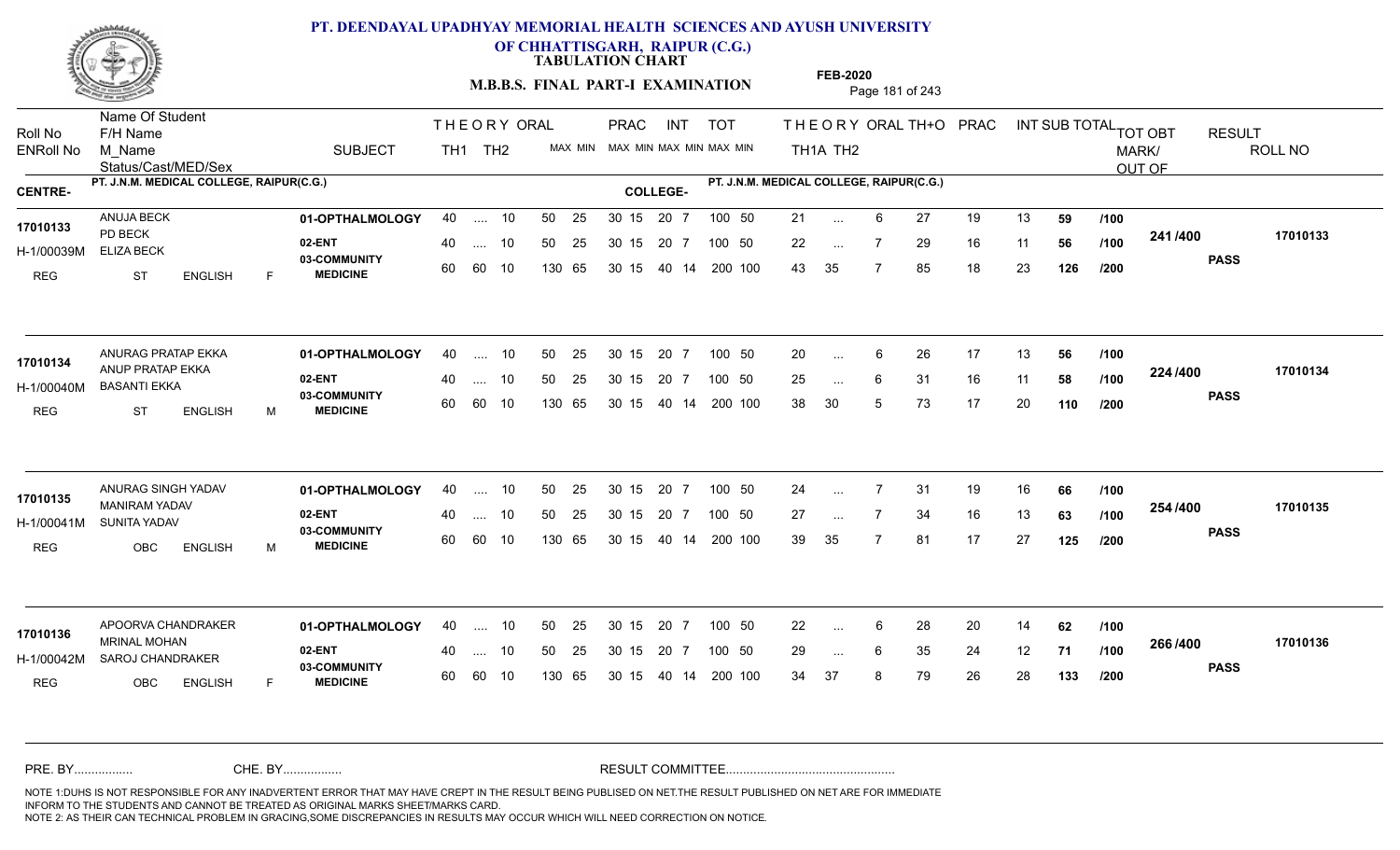

**OF CHHATTISGARH, RAIPUR (C.G.)**

**TABULATION CHART** 

**M.B.B.S. FINAL PART-I EXAMINATION** Page 182 of 243

Status/Cast/MED/Sex Name Of Student Roll No F/H Name M\_Name SUBJECT TH1 TH2 <sup>MAX\_MIN</sup> N PRAC INT TOT THEORY ORAL TH+O PRAC INT TH<sub>1</sub>A TH<sub>2</sub> ORAL TH+ODPRACD INT SUB TOTAL <sub>TOT OBT</sub> RESULT ROLL NO MARK/ OUT OF ENRoll No M Name  $\,$  SUBJECT TH1 TH2 MAX MIN MAX MIN MAX MIN MAX MIN TH1A TH2 **PT. J.N.M. MEDICAL COLLEGE, RAIPUR(C.G.) PT. J.N.M. MEDICAL COLLEGE, RAIPUR(C.G.) CENTRE- COLLEGE-**THE ORY ORAL PRAC INT PRAC **01-OPTHALMOLOGY** ASHISH SAHU 40 .... 10 30 15 20 7 **02-ENT** 03-COMMUNITY 60  **MEDICINE** H-1/00043M SAVITRI SAHU INDRA KUMAR SAHU **17010137** REG OBC ENGLISH M 22 ... 6 28 19 14 **61 /100** 25 ... 7 32 21 13 **66 /100 <sup>2007–00</sup>** 43 38 6 87 26 28 **141 268 PASS /400 17010137** .... 10 50 25 60 60 10 50 25 30 15 130 65 30 15 40 14 200 100 20 7 100 50 50 25 30 15 20 7 100 50 22 ... ... ... **/100 /100 /200** AVIRAL SHUBHAM DUBEY **01-OPTHALMOLOGY** 40 .... 10 50 25 30 15 20 7 100 50 22 **02-ENT** 03-COMMUNITY 60  **MEDICINE** H-1/00044M ARTI DUBEY 17010138 ARUN KUMAR DUBEY REG GEN ENGLISH M 22 7 29 18 15 **62** 27 ... 7 34 20 11 **65 /100 <sup>2007</sup> 7** 42 38 6 86 23 27 **136 263 PASS /400 17010138** .... 10 50 25 60 60 10 30 15 20 7 130 65 30 15 40 14 200 100 30 15 20 7 100 50 50 25 30 15 20 7 100 50 22 ... ... ... **/100 /100 /200 01-OPTHALMOLOGY** AYUSHI GOYAL 40 .... 10 30 15 20 7 **02-ENT** 03-COMMUNITY 60  **MEDICINE** H-1/00045M ARCHANA GOYAL VINOD GOYAL **17010139** REG GEN ENGLISH F 30 ... 8 38 23 16 **77 /100** D 30 ... 6 36 23 13 **72 /100 <sup>3037400</sup>** 47 43 8 98 26 32 **156 305 PASS /400 17010139** .... 10 50 25 30 15 60 60 10 20 7 130 65 30 15 30 15 20 7 100 50 40 14 200 100 50 25 30 15 20 7 100 50 30 … 8 38 23 16 **77 /100** D  $D \rightarrow \text{Cov}$ ... ... 6 **/100 /100 /200 01-OPTHALMOLOGY** AYUSHI PASHINE 40 .... 10 30 15 20 7 **02-ENT** 03-COMMUNITY 60 **MEDICINE** 60 60 10 H-1/00046M DEEPA PASHINE ALOK PASHINE **17010140** REG **GEN ENGLISH** F 23 7 30 21 15 **66** 27 ... 6 33 21 11 **65 /100 <sup>2137400</sup>** 46 40 8 94 21 27 **142 273 PASS /400 17010140** .... 10 50 25 130 65 30 15 20 7 130 65 30 15 30 15 20 7 100 50 40 14 200 100 50 25 30 15 20 7 100 50 23 ... ... ... 6 **/100 /100 /200** NOTE 1:DUHS IS NOT RESPONSIBLE FOR ANY INADVERTENT ERROR THAT MAY HAVE CREPT IN THE RESULT BEING PUBLISED ON NET.THE RESULT PUBLISHED ON NET ARE FOR IMMEDIATE INFORM TO THE STUDENTS AND CANNOT BE TREATED AS ORIGINAL MARKS SHEET/MARKS CARD. CHE. BY WAREL BY WARE AND THE AVEC THE AVEC THE THE RESULT COMMITTEE AND MULTIME MOTE 1:DUHS IS NOT RESPONSIBLE FOR ANY INADVERTENT ERROR THAT MAY HAVE CREPT IN THE RESULT BEING PUBLISED ON NET.THE RESULT PUBLISHED ON NET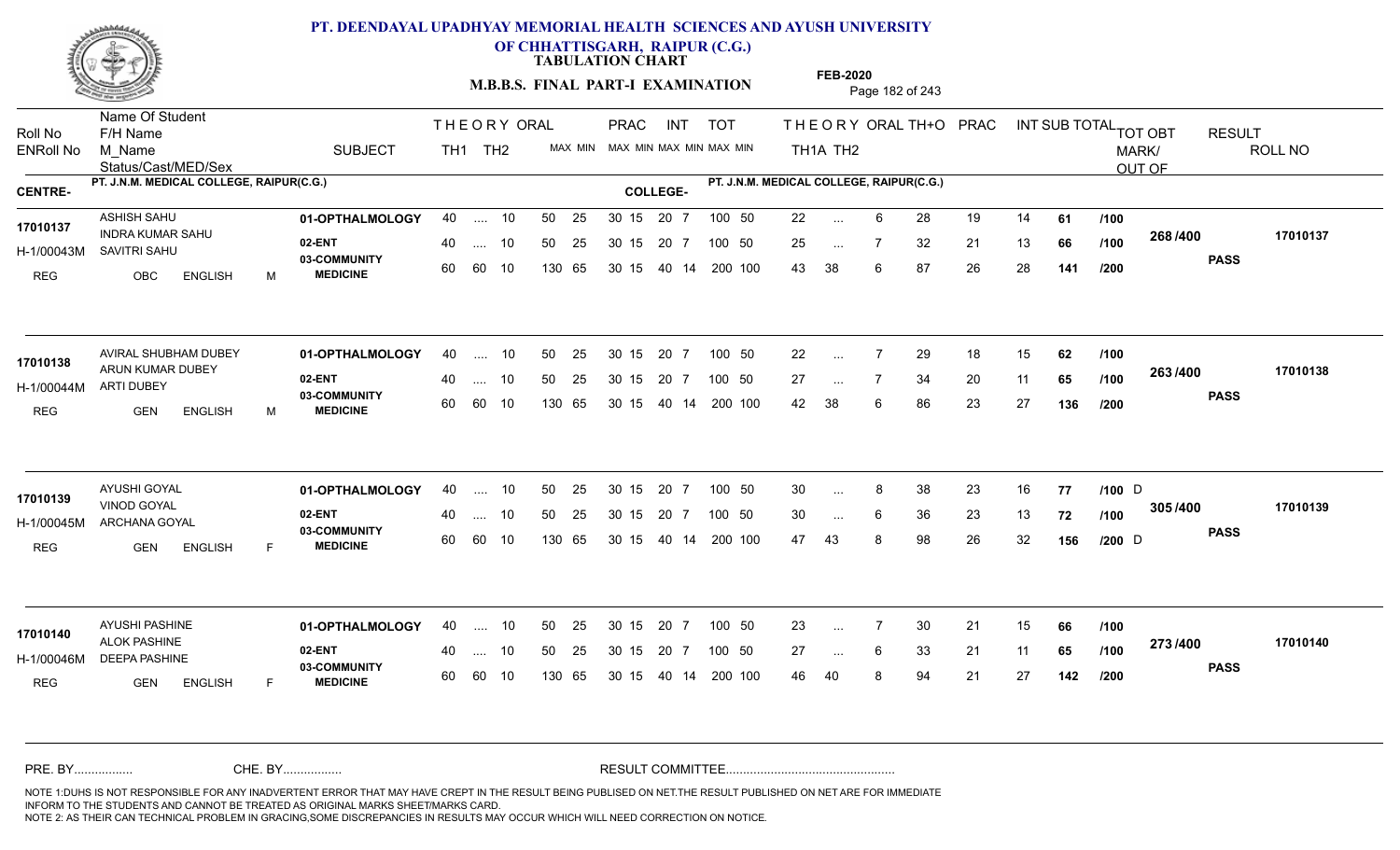

**OF CHHATTISGARH, RAIPUR (C.G.)**

**TABULATION CHART** 

**M.B.B.S. FINAL PART-I EXAMINATION** Page 183 of 243

Status/Cast/MED/Sex Name Of Student Roll No F/H Name M\_Name SUBJECT TH1 TH2 <sup>MAX\_MIN</sup> N PRAC INT TOT THEORY ORAL TH+O PRAC INT TH<sub>1</sub>A TH<sub>2</sub> ORAL TH+ODPRACD INT SUB TOTAL <sub>TOT OBT</sub> RESULT ROLL NO MARK/ OUT OF ENRoll No M Name  $\,$  SUBJECT TH1 TH2 MAX MIN MAX MIN MAX MIN MAX MIN TH1A TH2 **PT. J.N.M. MEDICAL COLLEGE, RAIPUR(C.G.) PT. J.N.M. MEDICAL COLLEGE, RAIPUR(C.G.) CENTRE- COLLEGE-**THE ORY ORAL PRAC INT PRAC **01-OPTHALMOLOGY** BHAGWAT KUMAR 40 .... 10 30 15 20 7 **02-ENT** 03-COMMUNITY 60  **MEDICINE** H-1/00047M CHAMPA DEWANGAN 17010141 NARAD LAL DEWANGAN REG OBC ENGLISH M 20 6 26 19 14 **59** 30 ... 6 36 21 11 **68 /100 <sup>2007–00</sup>** 47 39 7 93 24 22 **139 266 PASS /400 17010141** 40 .... 10 50 25 30 15 60 60 10 130 65 30 15 20 7 100 50 40 14 200 100 50 25 30 15 20 7 100 50 20 ... ... ... 6 **/100 /100 /200 01-OPTHALMOLOGY** BHAWNA SARASWAT 40 .... 10 30 15 20 7 **02-ENT** 03-COMMUNITY 60 **MEDICINE** 60 60 10 H-1/00048M KAMLESH SARAWAT MANOJ REG GEN ENGLISH F 23 ... 6 29 19 15 **63 /100** 31 ... 7 38 24 12 **74 /100 <sup>2007</sup> 74** 51 41 7 99 23 30 **152 289 PASS /400 17010142** 40 .... 10 50 25 130 65 130 65 30 15 40 14 200 100 30 15 20 7 100 50 50 25 30 15 20 7 100 50 23 ...  $D \rightarrow \text{Cov}$ **17010142 17010142 17010142** ... ... **/100 /100 /200 01-OPTHALMOLOGY** BHOJWATI PAINKRA 40 .... 10 30 15 20 7 **02-ENT** 03-COMMUNITY 60  **MEDICINE** H-1/00049M SHUSHILA PAINKRA **SHUSHILA PAINKRA** 17010143 SHATRUGHAN SINGH PAINKRA REG ST ENGLISH F 24 7 31 18 13 **62** 20 ... 6 26 21 11 **58 /100 <sup>245</sup> /\*\*\*** 43 34 6 83 15 25 **123 243 PASS /400 17010143** .... 10 50 25 30 15 60 60 10 20 7 130 65 30 15 30 15 20 7 100 50 40 14 200 100 50 25 30 15 20 7 100 50 24 ... 7 ... ... **/100 /100 /200 01-OPTHALMOLOGY 02-ENT** 03-COMMUNITY 60 **MEDICINE** 60 60 10 H-1/00050M SHIVKUMARI MARKANDE 17010144 LATE. GHASIYA DAS MARKANDE REG SC ENGLISH M 20 6 26 18 14 **58** 22 ... 6 28 21 11 **60 /100 <sup>247</sup> /\*<sup>00</sup>** 41 37 6 84 20 25 **129 247 PASS /400 17010144** BHUPENDRA KUMAR MARKANDE 01-OPTHALMOLOGY 40 .... 10 50 25 30 15 20 7 100 50 20 .... 10 50 25 130 65 30 15 20 7 130 65 30 15 30 15 20 7 100 50 40 14 200 100 100 50 20 ... ... ... 6 **/100 /100 /200** NOTE 1:DUHS IS NOT RESPONSIBLE FOR ANY INADVERTENT ERROR THAT MAY HAVE CREPT IN THE RESULT BEING PUBLISED ON NET.THE RESULT PUBLISHED ON NET ARE FOR IMMEDIATE INFORM TO THE STUDENTS AND CANNOT BE TREATED AS ORIGINAL MARKS SHEET/MARKS CARD. CHE. BY WAREL BY WARE AND THE AVEC THE AVEC THE THE RESULT COMMITTEE AND MULTIME MOTE 1:DUHS IS NOT RESPONSIBLE FOR ANY INADVERTENT ERROR THAT MAY HAVE CREPT IN THE RESULT BEING PUBLISED ON NET.THE RESULT PUBLISHED ON NET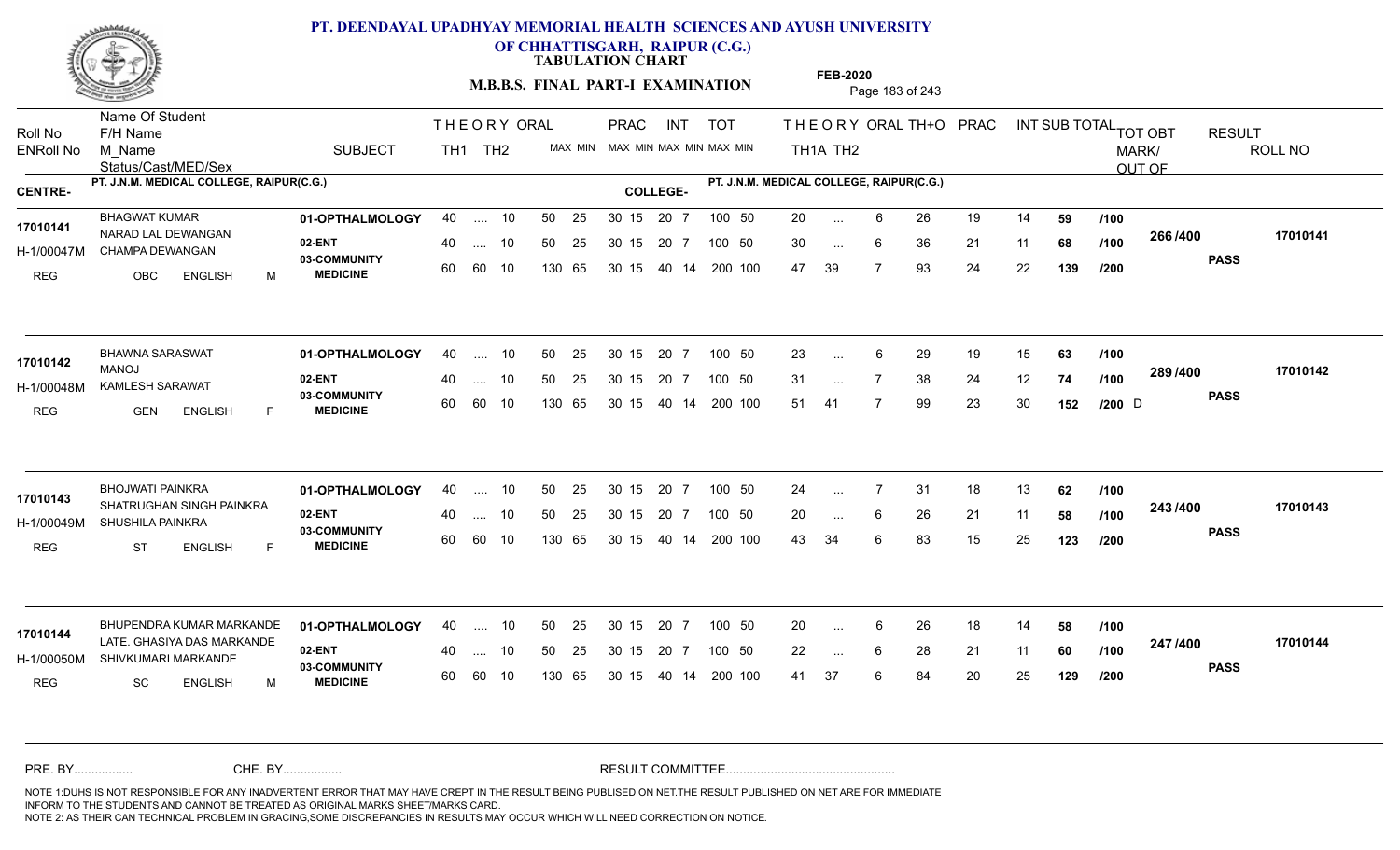

**OF CHHATTISGARH, RAIPUR (C.G.)**

**TABULATION CHART** 

**M.B.B.S. FINAL PART-I EXAMINATION** Page 184 of 243

Status/Cast/MED/Sex Name Of Student Roll No F/H Name M\_Name SUBJECT TH1 TH2 <sup>MAX\_MIN</sup> N PRAC INT TOT THEORY ORAL TH+O PRAC INT TH<sub>1</sub>A TH<sub>2</sub> ORAL TH+ODPRACD INT SUB TOTAL <sub>TOT OBT</sub> RESULT ROLL NO MARK/ OUT OF ENRoll No M Name  $\,$  SUBJECT TH1 TH2 MAX MIN MAX MIN MAX MIN MAX MIN TH1A TH2 **PT. J.N.M. MEDICAL COLLEGE, RAIPUR(C.G.) PT. J.N.M. MEDICAL COLLEGE, RAIPUR(C.G.) CENTRE- COLLEGE-**THE ORY ORAL PRAC INT PRAC **01-OPTHALMOLOGY 02-ENT** 03-COMMUNITY 60  **MEDICINE** H-1/00051M VIMLESH SAHU GHANSHYAM PRASAD SAHU **17010145** REG OBC ENGLISH M 20 7 27 17 14 **58** 23 ... 7 30 23 11 **64 /100 <sup>2027–00</sup>** 42 35 7 84 21 25 **130 252 PASS /400 17010145** BHUPENDRA KUMAR SAHU 01-OPTHALMOLOGY 40 .... 10 50 25 30 15 20 7 100 50 20 .... 10 50 25 60 60 10 50 25 30 15 130 65 30 15 40 14 200 100 20 7 100 50 100 50 20 ... ... ... 7 **/100 /100 /200 01-OPTHALMOLOGY** C LALHMINGMAWII 40 .... 10 30 15 20 7 **02-ENT** 03-COMMUNITY 60  **MEDICINE** H-1/00052M R VANLALTHLENGI C THANSEIA REG ST ENGLISH F 22 7 29 18 15 **62** 25 7 32 18 12 **62** 41 39 6 86 20 27 **133 257 PASS /400 17010146** .... 10 50 25 60 60 10 30 15 20 7 130 65 30 15 40 14 200 100 30 15 20 7 100 50 50 25 30 15 20 7 100 50 22 ... **17010146 CLALHMINGMAWII** ... ... **/100 /100 /200** CHANDRA CHUNA MANI PRATAP SIN**(01-OPTHALMOLOGY** 40 .... 10 50 25 30 15 20 7 100 50 23 **02-ENT** 03-COMMUNITY 60  **MEDICINE** H-1/00053M SHIVKALA KANWAR 17010147 CHHATRAPAL SINGH REG ST ENGLISH M 23 7 30 19 13 **62** 22 7 29 21 10 **60** 39 35 5 79 21 23 **123 245 PASS /400 17010147** .... 10 50 25 30 15 60 60 10 20 7 130 65 30 15 30 15 20 7 100 50 40 14 200 100 50 25 30 15 20 7 100 50 23 ... 7 ... ... **/100 /100 /200 01-OPTHALMOLOGY** CHETAN DHIWAR 40 .... 10 30 15 20 7 **02-ENT** 03-COMMUNITY 60 **MEDICINE** 60 60 10 H-1/00054M SHYAM LAL DHIWAR **17010148** REG OBC ENGLISH M 17 7 24\* 18 13 **55** 26 6 32 20 11 **63** 38 32 5 75 23 24 **122 240 PASS VCG 01 /400 17010148** 40 .... 10 50 25 130 65 130 65 30 15 30 15 20 7 100 50 40 14 200 100 50 25 30 15 20 7 100 50 17 ... ... ... 6 **/100 /100 /200** NOTE 1:DUHS IS NOT RESPONSIBLE FOR ANY INADVERTENT ERROR THAT MAY HAVE CREPT IN THE RESULT BEING PUBLISED ON NET.THE RESULT PUBLISHED ON NET ARE FOR IMMEDIATE INFORM TO THE STUDENTS AND CANNOT BE TREATED AS ORIGINAL MARKS SHEET/MARKS CARD. CHE. BY WAREL BY WARE AND THE AVEC THE AVEC THE THE RESULT COMMITTEE AND MULTIME MOTE 1:DUHS IS NOT RESPONSIBLE FOR ANY INADVERTENT ERROR THAT MAY HAVE CREPT IN THE RESULT BEING PUBLISED ON NET.THE RESULT PUBLISHED ON NET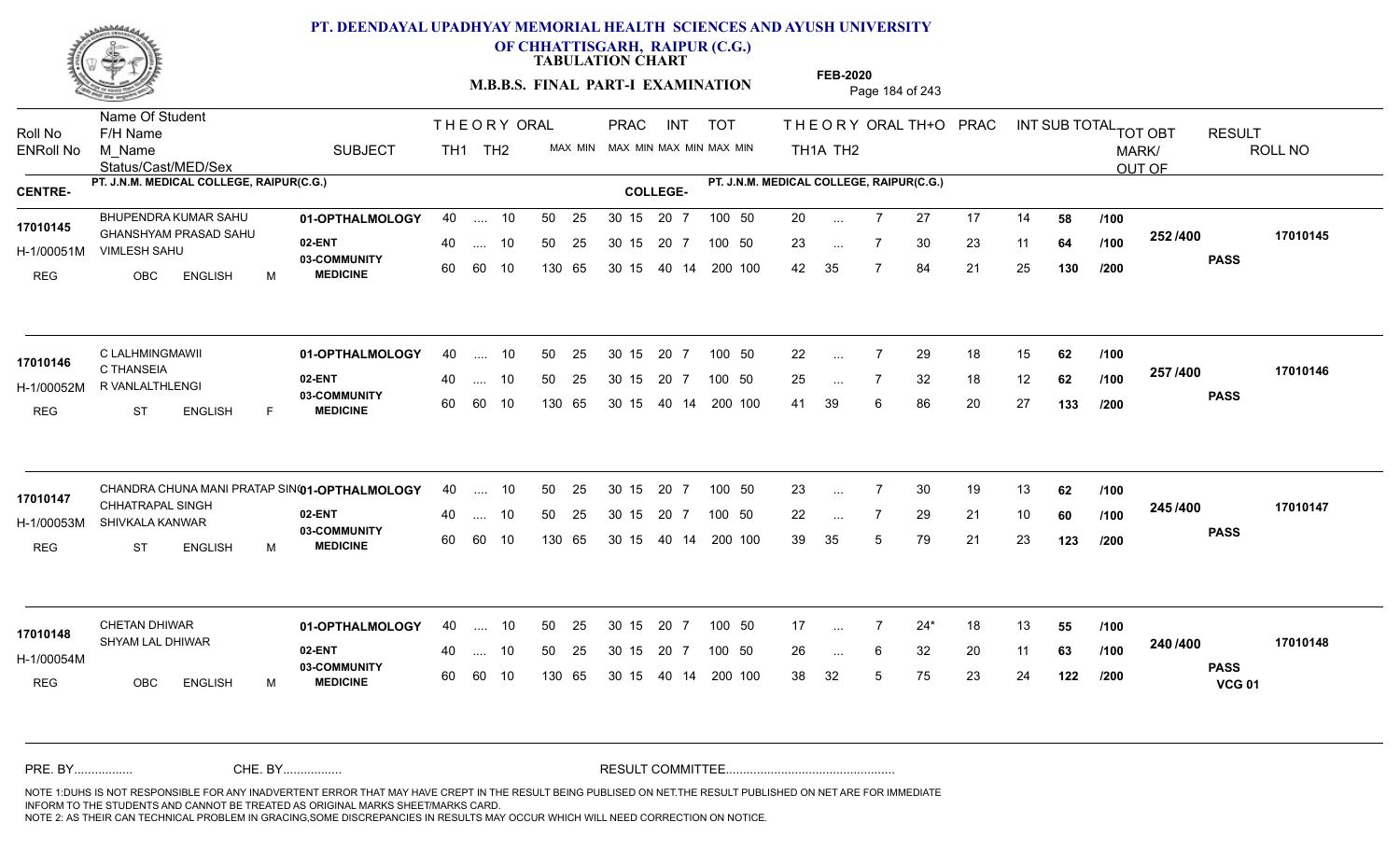

**OF CHHATTISGARH, RAIPUR (C.G.)**

**TABULATION CHART** 

**M.B.B.S. FINAL PART-I EXAMINATION** Page 185 of 243

Status/Cast/MED/Sex Name Of Student Roll No F/H Name M\_Name SUBJECT TH1 TH2 <sup>MAX\_MIN</sup> N PRAC INT TOT THEORY ORAL TH+O PRAC INT TH<sub>1</sub>A TH<sub>2</sub> ORAL TH+ODPRACD INT SUB TOTAL <sub>TOT OBT</sub> RESULT ROLL NO MARK/ OUT OF ENRoll No M Name  $\,$  SUBJECT TH1 TH2 MAX MIN MAX MIN MAX MIN MAX MIN TH1A TH2 **PT. J.N.M. MEDICAL COLLEGE, RAIPUR(C.G.) PT. J.N.M. MEDICAL COLLEGE, RAIPUR(C.G.) CENTRE- COLLEGE-**THE ORY ORAL PRAC INT PRAC **01-OPTHALMOLOGY** DEEPANSHU BHOY 40 .... 10 30 15 20 7 **02-ENT** 03-COMMUNITY 60  **MEDICINE** H-1/00055M DEVMATI BHOY GUNAMANI BHOY **17010149** REG ST ENGLISH M 27 ... 7 34 18 14 **66 /100** 26 ... 6 32 20 12 **64 /100 <sup>213/400</sup>** 52 40 7 99 23 27 **149 279 PASS /400 17010149** 40 .... 10 50 25 30 15 60 60 10 130 65 30 15 20 7 100 50 40 14 200 100 50 25 30 15 20 7 100 50 27 ... ... ... 6 **/100 /100 /200 01-OPTHALMOLOGY** DEEPTI JATWAR 40 .... 10 30 15 20 7 **02-ENT** 03-COMMUNITY 60 **MEDICINE** 60 60 10 H-1/00056M ANGAN DEVI JATWAR 17010150 CHAITANYA PRABHU JATWAR REG SC ENGLISH F 14 6 20\* 18 13 **51** 24 ... 6 30 19 9 **58 /100 <sup>2017</sup> 700** 40 35 6 81 20 21 **122 231 PASS DC 05 /400 17010150** 40 .... 10 50 25 130 65 130 65 30 15 40 14 200 100 30 15 20 7 100 50 50 25 30 15 20 7 100 50 14 ... ...  $\overline{\phantom{a}}$ . 6 **/100 /100 /200 01-OPTHALMOLOGY 02-ENT** 03-COMMUNITY 60  **MEDICINE** H-1/00057M PREM LATA KASHYAP KAUSHAL PRASAD KASHYAP **17010151** REG OBC ENGLISH M 17 6 23\* 17 13 **53** 21 ... 6 27 16 11 **54 /100 <del>111</del>** 27 30 5 62\* 18 24 **104 211 PASS DC 05 /400 17010151** DEVENDRA KUMAR KASHYAP 40 .... 10 30 15 20 7 .... 10 50 25 30 15 60 60 10 20 7 130 65 30 15 30 15 20 7 100 50 40 14 200 100 100 50 17 ... 6 ... ... 6 **/100 /100 /200 01-OPTHALMOLOGY** DHIR SAI 40 .... 10 30 15 20 7 **02-ENT** 03-COMMUNITY 60 **MEDICINE** 60 60 10 H-1/00058M JITAN RAM MINGAR REG ST ENGLISH M 19 ... 7 26 16 13 **55 /100** 25 ... 6 31 16 9 **56 /100 <sup>2137400</sup>** 32 30 5 67 17 20 **104 215 PASS /400 17010152** 40 .... 10 50 25 130 65 130 65 30 15 30 15 20 7 100 50 40 14 200 100 50 25 30 15 20 7 100 50 19 ... **17010152** ... ... 6 **/100 /100 /200** NOTE 1:DUHS IS NOT RESPONSIBLE FOR ANY INADVERTENT ERROR THAT MAY HAVE CREPT IN THE RESULT BEING PUBLISED ON NET.THE RESULT PUBLISHED ON NET ARE FOR IMMEDIATE INFORM TO THE STUDENTS AND CANNOT BE TREATED AS ORIGINAL MARKS SHEET/MARKS CARD. CHE. BY WAREL BY WARE AND THE AVEC THE AVEC THE THE RESULT COMMITTEE AND MULTIME MOTE 1:DUHS IS NOT RESPONSIBLE FOR ANY INADVERTENT ERROR THAT MAY HAVE CREPT IN THE RESULT BEING PUBLISED ON NET.THE RESULT PUBLISHED ON NET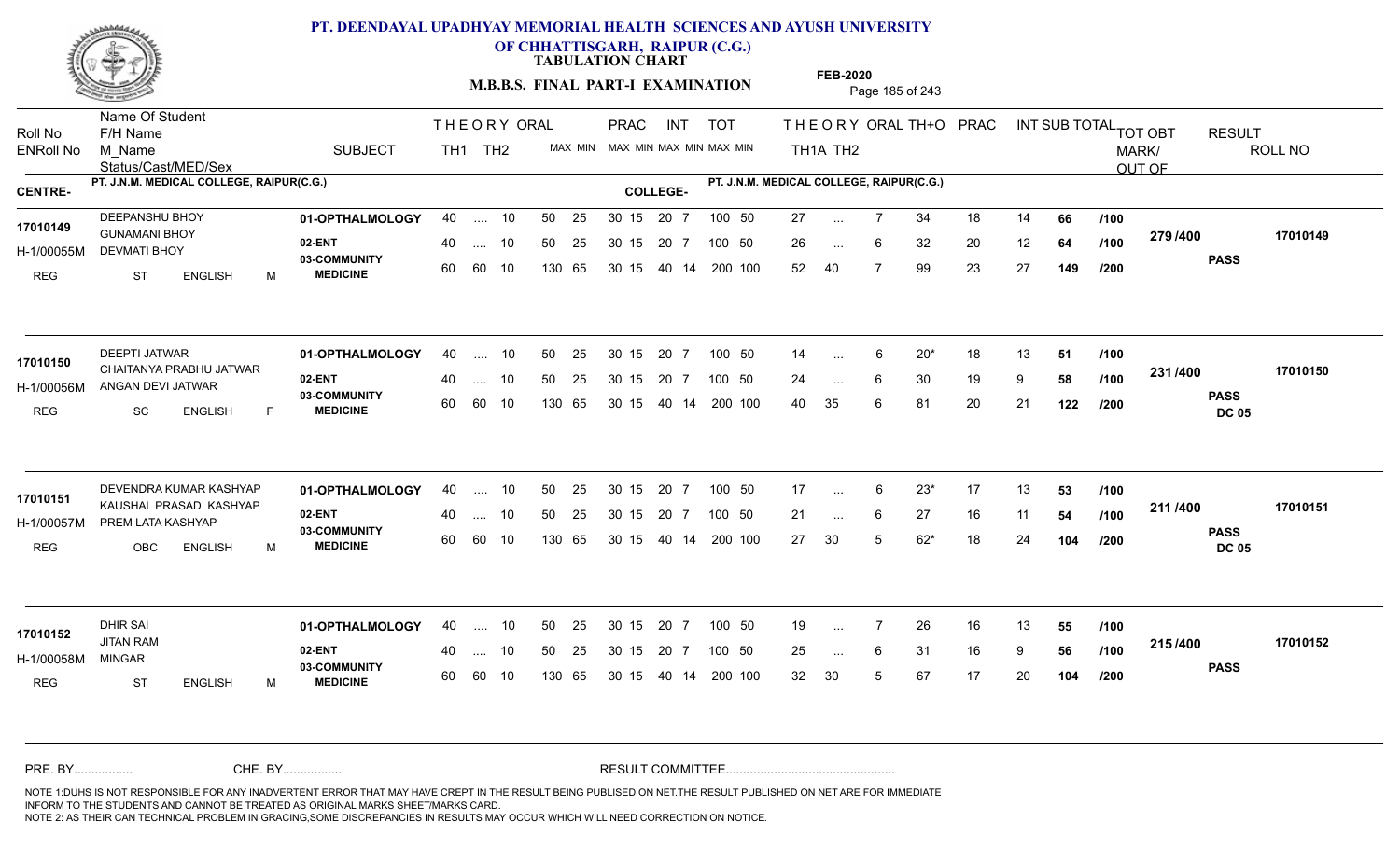

**OF CHHATTISGARH, RAIPUR (C.G.)**

**TABULATION CHART** 

**M.B.B.S. FINAL PART-I EXAMINATION** Page 186 of 243

Status/Cast/MED/Sex Name Of Student Roll No F/H Name M\_Name SUBJECT TH1 TH2 <sup>MAX\_MIN</sup> N PRAC INT TOT THEORY ORAL TH+O PRAC INT TH<sub>1</sub>A TH<sub>2</sub> ORAL TH+ODPRACD INT SUB TOTAL <sub>TOT OBT</sub> RESULT ROLL NO MARK/ OUT OF ENRoll No M Name  $\,$  SUBJECT TH1 TH2 MAX MIN MAX MIN MAX MIN MAX MIN TH1A TH2 **PT. J.N.M. MEDICAL COLLEGE, RAIPUR(C.G.) PT. J.N.M. MEDICAL COLLEGE, RAIPUR(C.G.) CENTRE- COLLEGE-**THE ORY ORAL PRAC INT PRAC **01-OPTHALMOLOGY** DIKSHA ASRANI 40 .... 10 30 15 20 7 **02-ENT** 03-COMMUNITY 60  **MEDICINE** H-1/00059M SHARDA ASRANI MR. ASHOK ASRANI **17010153** REG GEN ENGLISH F 25 ... 7 32 17 14 **63** /**100** 25 ... 6 31 20 12 **63 /100 <sup>240 /400</sup>** 31 38 5 74 24 24 **122 248 PASS /400 17010153** .... 10 50 25 60 60 10 50 25 30 15 130 65 30 15 40 14 200 100 20 7 100 50 50 25 30 15 20 7 100 50 25 ... ... ... 6 **/100 /100 /200 01-OPTHALMOLOGY** DILESHWARO KOMA 40 .... 10 30 15 20 7 **02-ENT** 03-COMMUNITY 60 **MEDICINE** 60 60 10 H-1/00060M KANAK KOMA P.R KOMA REG ST ENGLISH F 19 ... 7 26 17 14 **57 /100** 28 ... 7 35 16 12 **63 /100 <sup>2-407-400</sup>** 40 34 8 82 21 25 **128 248 PASS /400 17010154** 40 .... 10 50 25 130 65 130 65 30 15 40 14 200 100 30 15 20 7 100 50 50 25 30 15 20 7 100 50 19 ... **17010154** DILESHWARO KOMA ... ... **/100 /100 /200 01-OPTHALMOLOGY** DIPALI AGNIHOTRI 40 .... 10 30 15 20 7 **02-ENT** 03-COMMUNITY 60  **MEDICINE** H-1/00061M KUSUM AGNIHOTRI 17010155 ASHOK AGNIHOTRI REG GEN ENGLISH F 24 7 31 19 13 **63** 28 ... 6 34 16 11 **61 /100 <sup>204</sup> /\*00** 44 39 8 91 21 28 **140 264 PASS /400 17010155** .... 10 50 25 30 15 60 60 10 20 7 130 65 30 15 30 15 20 7 100 50 40 14 200 100 50 25 30 15 20 7 100 50 24 ... 7 ... ... **/100 /100 /200 01-OPTHALMOLOGY** DIXIT BHIMGARHE 40 .... 10 30 15 20 7 **02-ENT** 03-COMMUNITY 60 **MEDICINE** 60 60 10 H-1/00062M SUREKHA BHIMGARHE 22 COMMUNI TARUN BHIMGARHE **17010156** REG SC ENGLISH M 26 6 32 21 14 **67** 29 ... 6 35 15 12 **62 /100 <sup>2007</sup> 700** 45 33 7 85 24 27 **136 265 PASS /400 17010156** 40 .... 10 50 25 130 65 130 65 30 15 30 15 20 7 100 50 40 14 200 100 50 25 30 15 20 7 100 50 26 ... ... ... 6 **/100 /100 /200** NOTE 1:DUHS IS NOT RESPONSIBLE FOR ANY INADVERTENT ERROR THAT MAY HAVE CREPT IN THE RESULT BEING PUBLISED ON NET.THE RESULT PUBLISHED ON NET ARE FOR IMMEDIATE INFORM TO THE STUDENTS AND CANNOT BE TREATED AS ORIGINAL MARKS SHEET/MARKS CARD. CHE. BY WAREL BY WARE AND THE AVEC THE AVEC THE THE RESULT COMMITTEE AND MULTIME MOTE 1:DUHS IS NOT RESPONSIBLE FOR ANY INADVERTENT ERROR THAT MAY HAVE CREPT IN THE RESULT BEING PUBLISED ON NET.THE RESULT PUBLISHED ON NET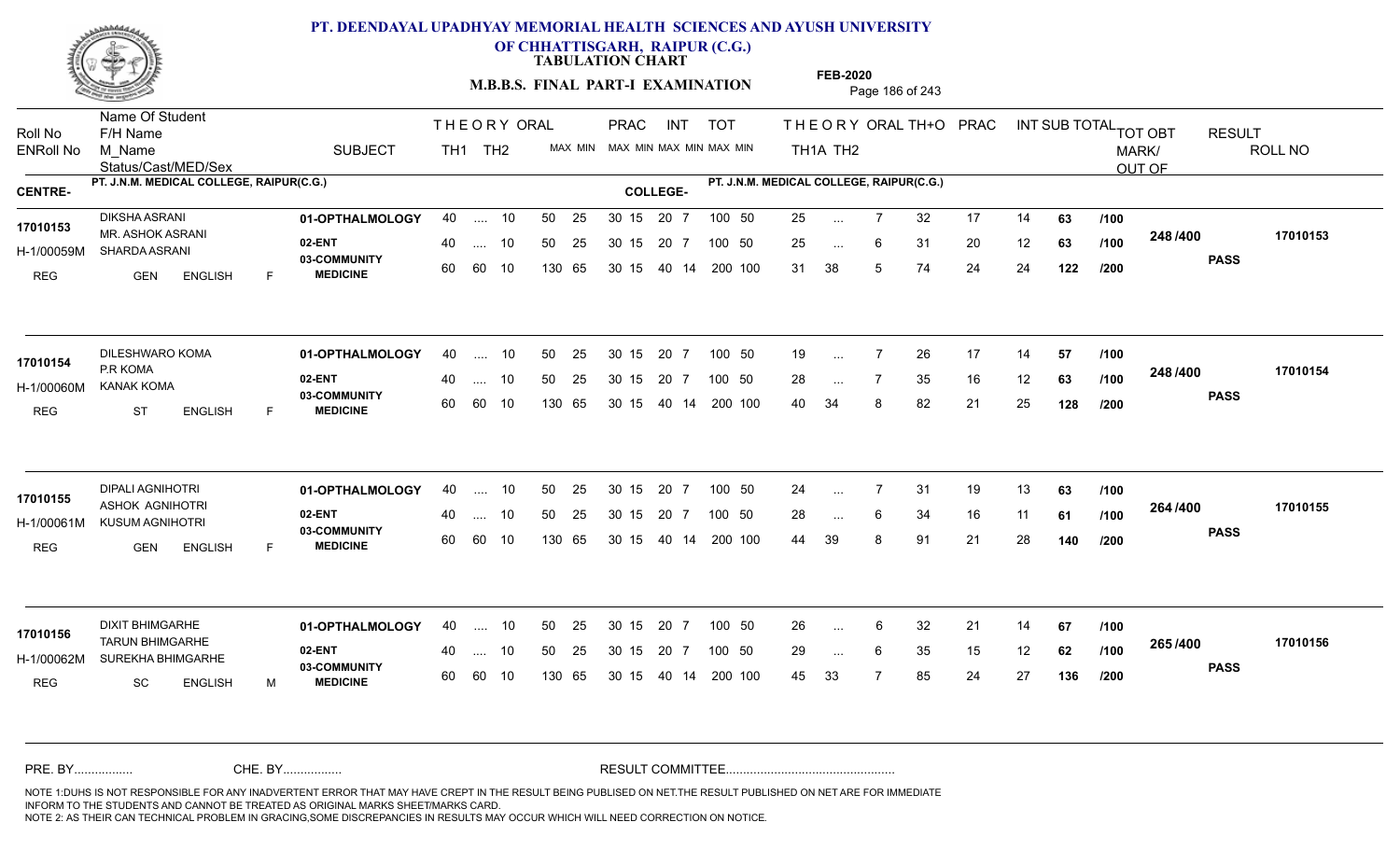

**OF CHHATTISGARH, RAIPUR (C.G.)**

**TABULATION CHART** 

**M.B.B.S. FINAL PART-I EXAMINATION** Page 187 of 243

Status/Cast/MED/Sex Name Of Student Roll No F/H Name M\_Name SUBJECT TH1 TH2 <sup>MAX\_MIN</sup> N PRAC INT TOT THEORY ORAL TH+O PRAC INT TH<sub>1</sub>A TH<sub>2</sub> ORAL TH+ODPRACD INT SUB TOTAL <sub>TOT OBT</sub> RESULT ROLL NO MARK/ OUT OF ENRoll No M Name  $\,$  SUBJECT TH1 TH2 MAX MIN MAX MIN MAX MIN MAX MIN TH1A TH2 **PT. J.N.M. MEDICAL COLLEGE, RAIPUR(C.G.) PT. J.N.M. MEDICAL COLLEGE, RAIPUR(C.G.) CENTRE- COLLEGE-**THE ORY ORAL PRAC INT PRAC **01-OPTHALMOLOGY** EKTA SINGH 40 .... 10 30 15 20 7 **02-ENT** 03-COMMUNITY 60  **MEDICINE** H-1/00063M 17010157 AVANINDRA KUMAR SINGH SITA SINGH REG GEN ENGLISH F 23 ... 6 29 19 14 **62** /**100** 29 ... 7 36 16 11 **63 /100 <sup>2027–00</sup>** 42 38 8 88 23 26 **137 262 PASS /400 17010157** .... 10 50 25 60 60 10 50 25 30 15 130 65 30 15 40 14 200 100 20 7 100 50 50 25 30 15 20 7 100 50 23 ... ... ... **/100 /100 /200** GABRIELDO NONGSIEJ **01-OPTHALMOLOGY** 40 .... 10 50 25 30 15 20 7 100 50 29 **02-ENT** 03-COMMUNITY 60  **MEDICINE** H-1/00064M AIOLIN NONGSIEJ EZEKIKL LYNGDOH **17010158** REG ST ENGLISH M 29 ... 7 36 17 14 **67 /100** 30 ... 6 36 17 11 **64 /100 <sup>2017–00</sup>** 43 36 7 86 18 26 **130 261 PASS /400 17010158** .... 10 50 25 60 60 10 30 15 20 7 130 65 30 15 40 14 200 100 30 15 20 7 100 50 50 25 30 15 20 7 100 50 29 ... ... ... **/100 /100 /200 01-OPTHALMOLOGY** GARIMA SHARMA 40 .... 10 30 15 20 7 **02-ENT** 03-COMMUNITY 60  **MEDICINE** H-1/00065M JYOTI SHARMA DEVENDRA SHARMA **17010159** REG GEN ENGLISH F 29 ... 8 37 19 14 **70** /**100** 31 ... 6 37 16 12 **65 /100 <sup>207</sup> 1<del>-</del>00** 42 37 7 86 21 25 **132 267 PASS /400 17010159** .... 10 50 25 30 15 60 60 10 20 7 130 65 30 15 30 15 20 7 100 50 40 14 200 100 50 25 30 15 20 7 100 50 29 ... ... ... 6 **/100 /100 /200 01-OPTHALMOLOGY** GARIMA VERMA 40 .... 10 30 15 20 7 **02-ENT** 03-COMMUNITY 60 **MEDICINE** 60 60 10 H-1/00066M ARCHANA VERMA GORAKH NATH VERMA **17010160** REG OBC ENGLISH F 24 ... 6 30 17 14 **61 /100** 29 ... 6 35 16 12 **63 /100 <sup>237</sup> 1<del>-</del>00** 41 34 8 83 23 27 **133 257 PASS /400 17010160** 40 .... 10 50 25 130 65 130 65 30 15 30 15 20 7 100 50 40 14 200 100 50 25 30 15 20 7 100 50 24 ... 6 ... ... 6 **/100 /100 /200** NOTE 1:DUHS IS NOT RESPONSIBLE FOR ANY INADVERTENT ERROR THAT MAY HAVE CREPT IN THE RESULT BEING PUBLISED ON NET.THE RESULT PUBLISHED ON NET ARE FOR IMMEDIATE INFORM TO THE STUDENTS AND CANNOT BE TREATED AS ORIGINAL MARKS SHEET/MARKS CARD. CHE. BY WAREL BY WARE AND THE AVEC THE AVEC THE THE RESULT COMMITTEE AND MULTIME MOTE 1:DUHS IS NOT RESPONSIBLE FOR ANY INADVERTENT ERROR THAT MAY HAVE CREPT IN THE RESULT BEING PUBLISED ON NET.THE RESULT PUBLISHED ON NET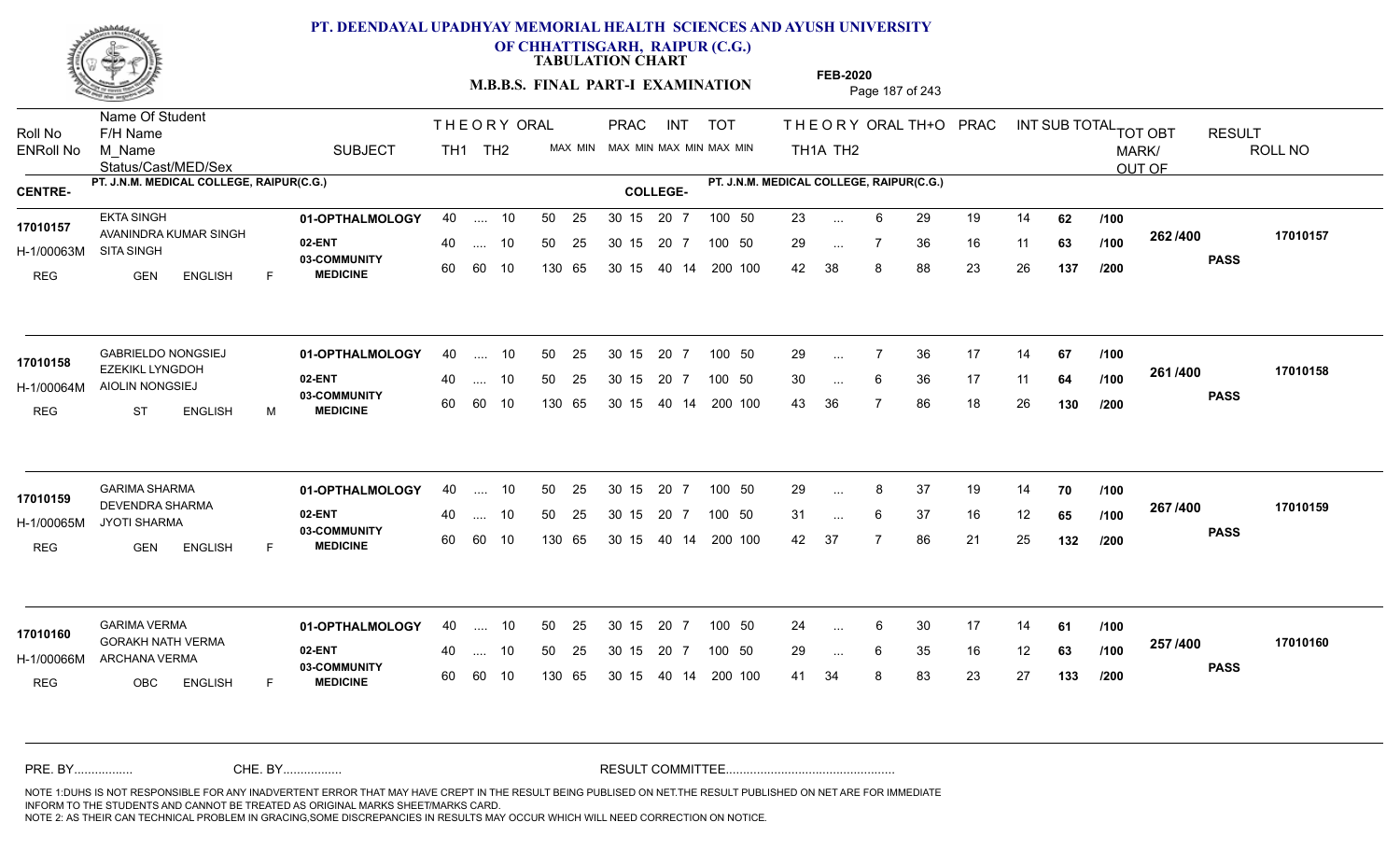

**OF CHHATTISGARH, RAIPUR (C.G.)**

**TABULATION CHART** 

**M.B.B.S. FINAL PART-I EXAMINATION** Page 188 of 243

Status/Cast/MED/Sex Name Of Student Roll No F/H Name M\_Name SUBJECT TH1 TH2 <sup>MAX\_MIN</sup> N PRAC INT TOT THEORY ORAL TH+O PRAC INT TH<sub>1</sub>A TH<sub>2</sub> ORAL TH+ODPRACD INT SUB TOTAL <sub>TOT OBT</sub> RESULT ROLL NO MARK/ OUT OF ENRoll No M Name  $\,$  SUBJECT TH1 TH2 MAX MIN MAX MIN MAX MIN MAX MIN TH1A TH2 **PT. J.N.M. MEDICAL COLLEGE, RAIPUR(C.G.) PT. J.N.M. MEDICAL COLLEGE, RAIPUR(C.G.) CENTRE- COLLEGE-**THE ORY ORAL PRAC INT PRAC GARIMANSHU DEVHARE **01-OPTHALMOLOGY** 40 .... 10 50 25 30 15 20 7 100 50 20 **02-ENT** 03-COMMUNITY 60  **MEDICINE** H-1/00067M JAGESHWARI DEVHARE **1999 - 1999 AQAMU DE** 17010161 DILEEP RAM DEVHARE REG ST ENGLISH M 20 6 26 17 10 **53** 30 ... 5 35 15 11 **61 /100 <sup>223/400</sup>** 39 33 5 77 15 19 **111 225 PASS /400 17010161** .... 10 50 25 60 60 10 50 25 30 15 130 65 30 15 40 14 200 100 20 7 100 50 50 25 30 15 20 7 100 50 20 ... ... ... 5 **/100 /100 /200 01-OPTHALMOLOGY** GEETENDRA NAG 40 .... 10 30 15 20 7 **02-ENT** 03-COMMUNITY 60  **MEDICINE** H-1/00068M TANESHWARI NAG 17010162 **TESHU RAM NAG** 20 **CL 11.** REG ST ENGLISH M 21 ... 6 27 18 11 **56 /100** 24 ... 5 29 15 9 **53 /100 <sup>2007</sup> 700** 32 21 6 59\* 20 17 **96\* 205 FAIL 17010162 /400** Re- COMMUNITY MEDICINE .... 10 50 25 60 60 10 30 15 20 7 130 65 30 15 40 14 200 100 30 15 20 7 100 50 50 25 30 15 20 7 100 50 21 ... ... ... 5 **/100 /100 /200 01-OPTHALMOLOGY** GUNJAN NETAM 40 .... 10 30 15 20 7 **02-ENT** 03-COMMUNITY 60  **MEDICINE** H-1/00069M SARASWATI NETAM 17010163 RAMESHWAR SINGH NETAM REG ST ENGLISH F 29 ... 6 35 18 13 **66** /**100** 28 ... 7 35 16 11 **62 /100 <sup>2007</sup> 100** 44 36 6 86 18 23 **127 255 PASS /400 17010163** .... 10 50 25 30 15 60 60 10 20 7 130 65 30 15 30 15 20 7 100 50 40 14 200 100 50 25 30 15 20 7 100 50 29 ... 6 ... ... **/100 /100 /200 01-OPTHALMOLOGY** HARSHA RATHIYA 40 .... 10 30 15 20 7 **02-ENT** 03-COMMUNITY 60 **MEDICINE** 60 60 10 H-1/00070M BIMLA RATHIYA DUBRAJ RATHIYA **17010164** REG ST ENGLISH F 29 7 36 18 14 **68** 23 ... 6 29 15 12 **56 /100 <sup>2007</sup> 700** 45 36 8 89 24 28 **141 265 PASS /400 17010164** 40 .... 10 50 25 130 65 130 65 30 15 30 15 20 7 100 50 40 14 200 100 50 25 30 15 20 7 100 50 29 ... ... ... **/100 /100 /200** NOTE 1:DUHS IS NOT RESPONSIBLE FOR ANY INADVERTENT ERROR THAT MAY HAVE CREPT IN THE RESULT BEING PUBLISED ON NET.THE RESULT PUBLISHED ON NET ARE FOR IMMEDIATE INFORM TO THE STUDENTS AND CANNOT BE TREATED AS ORIGINAL MARKS SHEET/MARKS CARD. CHE. BY WAREL BY WARE AND THE AVEC THE AVEC THE THE RESULT COMMITTEE AND MULTIME MOTE 1:DUHS IS NOT RESPONSIBLE FOR ANY INADVERTENT ERROR THAT MAY HAVE CREPT IN THE RESULT BEING PUBLISED ON NET.THE RESULT PUBLISHED ON NET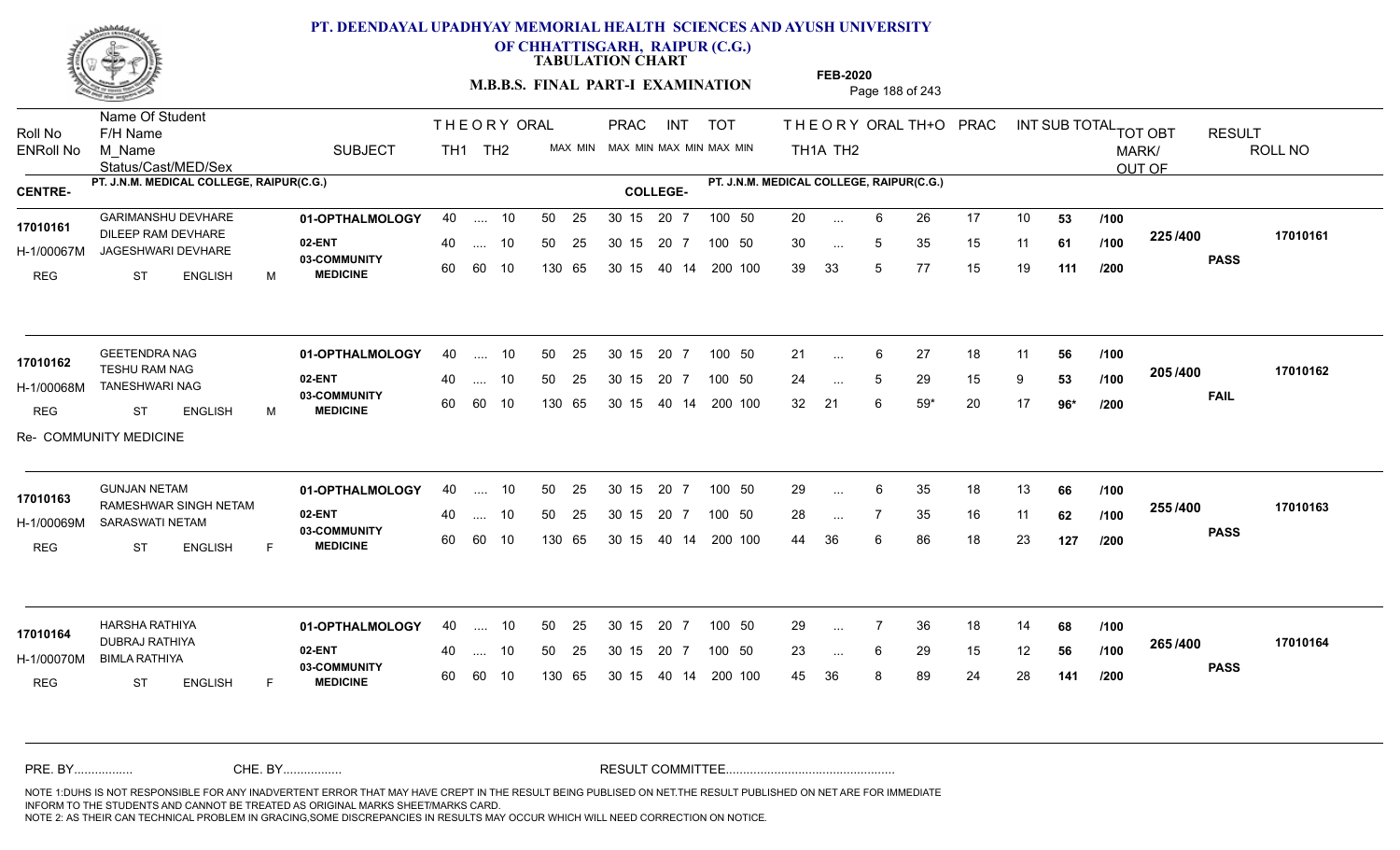

**OF CHHATTISGARH, RAIPUR (C.G.)**

**TABULATION CHART** 

**M.B.B.S. FINAL PART-I EXAMINATION** Page 189 of 243

Status/Cast/MED/Sex Name Of Student Roll No F/H Name M\_Name SUBJECT TH1 TH2 <sup>MAX\_MIN</sup> N PRAC INT TOT THEORY ORAL TH+O PRAC INT TH<sub>1</sub>A TH<sub>2</sub> ORAL TH+ODPRACD INT SUB TOTAL <sub>TOT OBT</sub> RESULT ROLL NO MARK/ OUT OF ENRoll No M Name  $\,$  SUBJECT TH1 TH2 MAX MIN MAX MIN MAX MIN MAX MIN TH1A TH2 **PT. J.N.M. MEDICAL COLLEGE, RAIPUR(C.G.) PT. J.N.M. MEDICAL COLLEGE, RAIPUR(C.G.) CENTRE- COLLEGE-**THE ORY ORAL PRAC INT PRAC **01-OPTHALMOLOGY** HARSHITA RAJA 40 .... 10 30 15 20 7 **02-ENT** 03-COMMUNITY 60  **MEDICINE** H-1/00071M POONAM RAJA 17010165 SAURABH KUMAR RAJA REG GEN ENGLISH F 23 ... 7 30 18 14 **62** /**100** 25 ... 7 32 16 12 **60 /100 <sup>2007</sup> 7** 47 34 8 89 26 26 **141 263 PASS /400 17010165** 40 .... 10 50 25 30 15 60 60 10 130 65 30 15 20 7 100 50 40 14 200 100 50 25 30 15 20 7 100 50 23 ... ... ... **/100 /100 /200 HEMPUSHPA <b>01-OPTHALMOLOGY** 40 .... 10 50 25 30 15 20 7 100 50 24 **02-ENT** 03-COMMUNITY 60  **MEDICINE** H-1/00072M 17010166 SHOBHNATH BANJAREY **17010166** RAMBHA REG SC ENGLISH F 24 ... 6 30 17 14 **61 /100** 27 ... 8 35 16 13 **64 /100 <sup>2007</sup> 700** 37 32 8 77 24 27 **128 253 PASS /400 17010166** 40 .... 10 50 25 60 60 10 130 65 30 15 40 14 200 100 30 15 20 7 100 50 50 25 30 15 20 7 100 50 24 ... ... ... **/100 /100 /200 HIMANGEE PAL 01-OPTHALMOLOGY** 40 .... 10 50 25 30 15 20 7 100 50 26 **02-ENT** 03-COMMUNITY 60  **MEDICINE** H-1/00073M RAJEEV KUMAR PAL **17010167** MANJU PAL REG GEN ENGLISH F 26 7 33 23 14 **70** 27 ... 7 34 18 12 **64 /100 <del>1111</del>00** 43 35 8 86 24 27 **137 271 PASS /400 17010167** .... 10 50 25 30 15 60 60 10 20 7 130 65 30 15 30 15 20 7 100 50 40 14 200 100 50 25 30 15 20 7 100 50 26 ... 7 ... ... **/100 /100 /200 01-OPTHALMOLOGY** HIMANSHU GOYAL 40 .... 10 30 15 20 7 **02-ENT** 03-COMMUNITY 60 **MEDICINE** 60 60 10 H-1/00074M KAMLESH GOYAL BRIJENDRA GOYAL **17010168** REG GEN ENGLISH M 23 ... 7 30 20 14 **64 /100** 27 ... 5 32 15 12 **59 /100 <sup>2007/400</sup>** 35 38 8 81 26 29 **136 259 PASS /400 17010168** 40 .... 10 50 25 130 65 130 65 30 15 30 15 20 7 100 50 40 14 200 100 50 25 30 15 20 7 100 50 23 ... ... ... **/100 /100 /200** NOTE 1:DUHS IS NOT RESPONSIBLE FOR ANY INADVERTENT ERROR THAT MAY HAVE CREPT IN THE RESULT BEING PUBLISED ON NET.THE RESULT PUBLISHED ON NET ARE FOR IMMEDIATE INFORM TO THE STUDENTS AND CANNOT BE TREATED AS ORIGINAL MARKS SHEET/MARKS CARD. CHE. BY WAREL BY WARE AND THE AVEC THE AVEC THE THE RESULT COMMITTEE AND MULTIME MOTE 1:DUHS IS NOT RESPONSIBLE FOR ANY INADVERTENT ERROR THAT MAY HAVE CREPT IN THE RESULT BEING PUBLISED ON NET.THE RESULT PUBLISHED ON NET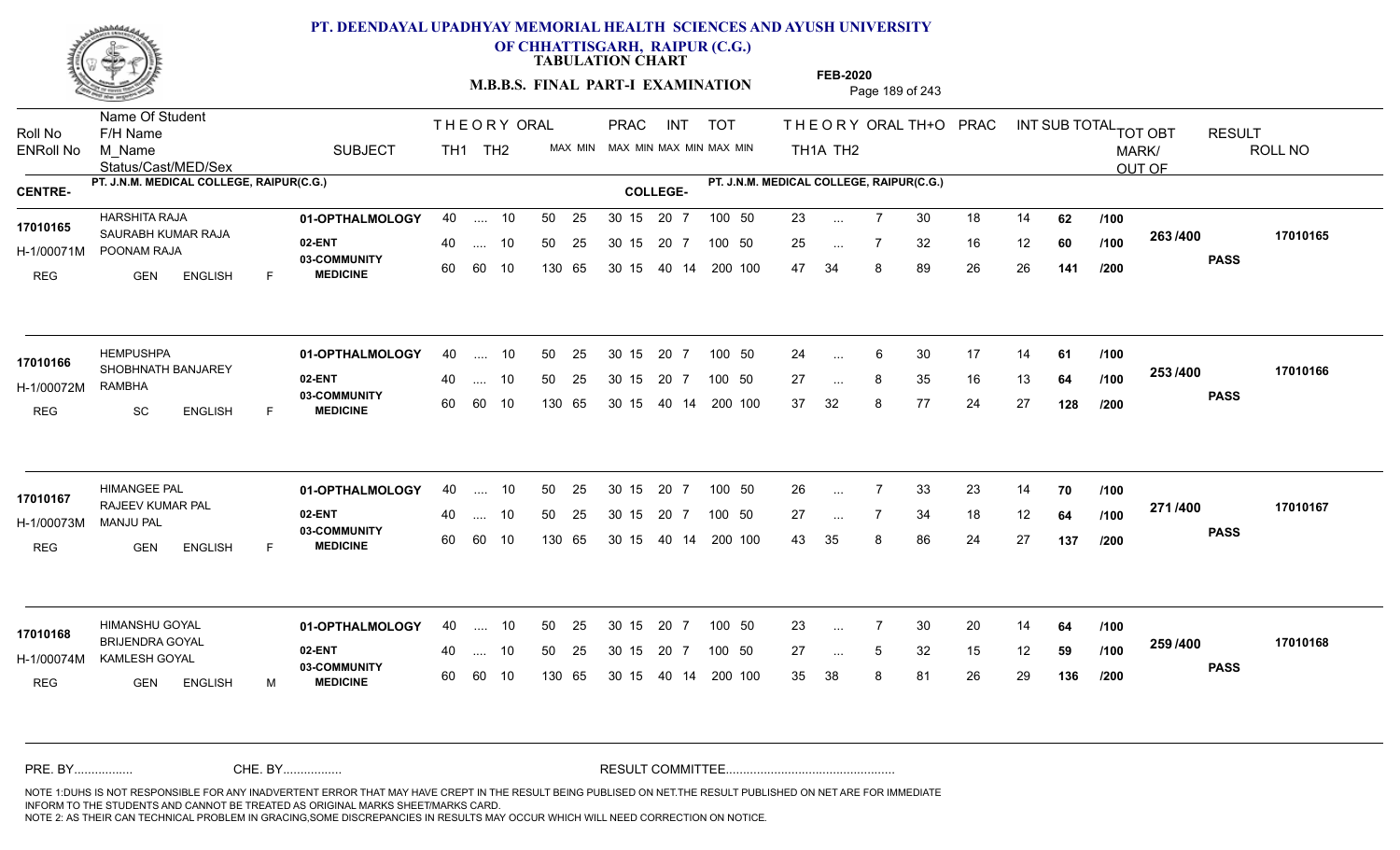

**OF CHHATTISGARH, RAIPUR (C.G.)**

**TABULATION CHART** 

**FEB-2020**

**M.B.B.S. FINAL PART-I EXAMINATION** Page 190 of 243

Status/Cast/MED/Sex Name Of Student Roll No F/H Name M\_Name SUBJECT TH1 TH2 <sup>MAX\_MIN</sup> N PRAC INT TOT THEORY ORAL TH+O PRAC INT TH<sub>1</sub>A TH<sub>2</sub> ORAL TH+ODPRACD INT SUB TOTAL <sub>TOT OBT</sub> RESULT ROLL NO MARK/ OUT OF ENRoll No M Name  $\,$  SUBJECT TH1 TH2 MAX MIN MAX MIN MAX MIN MAX MIN TH1A TH2 **PT. J.N.M. MEDICAL COLLEGE, RAIPUR(C.G.) PT. J.N.M. MEDICAL COLLEGE, RAIPUR(C.G.) CENTRE- COLLEGE-**THE ORY ORAL PRAC INT PRAC **01-OPTHALMOLOGY** HIMANSHU PANDEY 40 .... 10 30 15 20 7 **02-ENT** 03-COMMUNITY 60  **MEDICINE** H-1/00075M SUSHAMA PANDEY 2 - 200 ACH R P PANDEY REG GEN ENGLISH M 14 7 21\* 19 14 **54** 20 ... 5 25 15 10 **50 /100 <del>1</del>107+00** 22 34 6 62\* 20 24 **106 210 FAIL 17010169 /400** Re-OPTHALMOLOGY COMMUNITY MEDICINE 40 .... 10 50 25 30 15 60 60 10 130 65 30 15 40 14 200 100 20 7 100 50 50 25 30 15 20 7 100 50 14 ... **17010169** HIMANSHU PANDEY ... ... 5 **/100 /100 /200 01-OPTHALMOLOGY 02-ENT** 03-COMMUNITY 60  **MEDICINE** H-1/00076M SNEHLATA BHARDWAJ SURESH PRASAD BHARDWAJ REG SC ENGLISH M 24 ... 8 32 19 14 **65 /100** 22 ... 5 27 15 11 **53 /100 <sup>213/400</sup>** 19 32 7 58\* 21 22 **101 219 FAIL 17010170 /400** Re- COMMUNITY MEDICINE HIMANSHU RANJAN BHARDWAJ 01-OPTHALMOLOGY 40 .... 10 50 25 30 15 20 7 100 50 24 .... 10 50 25 60 60 10 30 15 20 7 130 65 30 15 40 14 200 100 30 15 20 7 100 50 30 15 20 7 100 50 24 ... 8 **17010170** ... ... 5 **/100 /100 /200 01-OPTHALMOLOGY** HIMANSHU SAHU 40 .... 10 30 15 20 7 **02-ENT** 03-COMMUNITY 60  **MEDICINE** H-1/00077M 17010171 **GAIND LAL SAHU** RUMIN SAHU REG OBC ENGLISH M 22 9 31 19 13 **63** 25 ... 5 30 15 11 **56 /100 <sup>246</sup>/\*<sup>00</sup>** 36 35 7 78 24 25 **127 246 PASS /400 17010171** .... 10 50 25 30 15 60 60 10 20 7 130 65 30 15 30 15 20 7 100 50 40 14 200 100 50 25 30 15 20 7 100 50 22 ... ... ... 5 **/100 /100 /200** JIGYASA TIGGA **01-OPTHALMOLOGY** 40 .... 10 50 25 30 15 20 7 100 50 25 **02-ENT** 03-COMMUNITY 60 **MEDICINE** 60 60 10 H-1/00078M SHEETAL TIGGA VMS TIGGA REG ST ENGLISH F 25 7 32 19 15 **66** 34 ... 7 41 16 13 **70 /100 <sup>2007–00</sup>** 46 43 7 96 24 30 **150 286 PASS /400 17010172** 40 .... 10 50 25 130 65 130 65 30 15 30 15 20 7 100 50 40 14 200 100 50 25 30 15 20 7 100 50 25 ...  $D \qquad \qquad \text{and}$ **17010172** JIGYASA TIGGA ... ... **/100 /100 /200** NOTE 1:DUHS IS NOT RESPONSIBLE FOR ANY INADVERTENT ERROR THAT MAY HAVE CREPT IN THE RESULT BEING PUBLISED ON NET.THE RESULT PUBLISHED ON NET ARE FOR IMMEDIATE INFORM TO THE STUDENTS AND CANNOT BE TREATED AS ORIGINAL MARKS SHEET/MARKS CARD. CHE. BY WAREL BY WARE AND THE AVEC THE AVEC THE THE RESULT COMMITTEE AND MULTIME MOTE 1:DUHS IS NOT RESPONSIBLE FOR ANY INADVERTENT ERROR THAT MAY HAVE CREPT IN THE RESULT BEING PUBLISED ON NET.THE RESULT PUBLISHED ON NET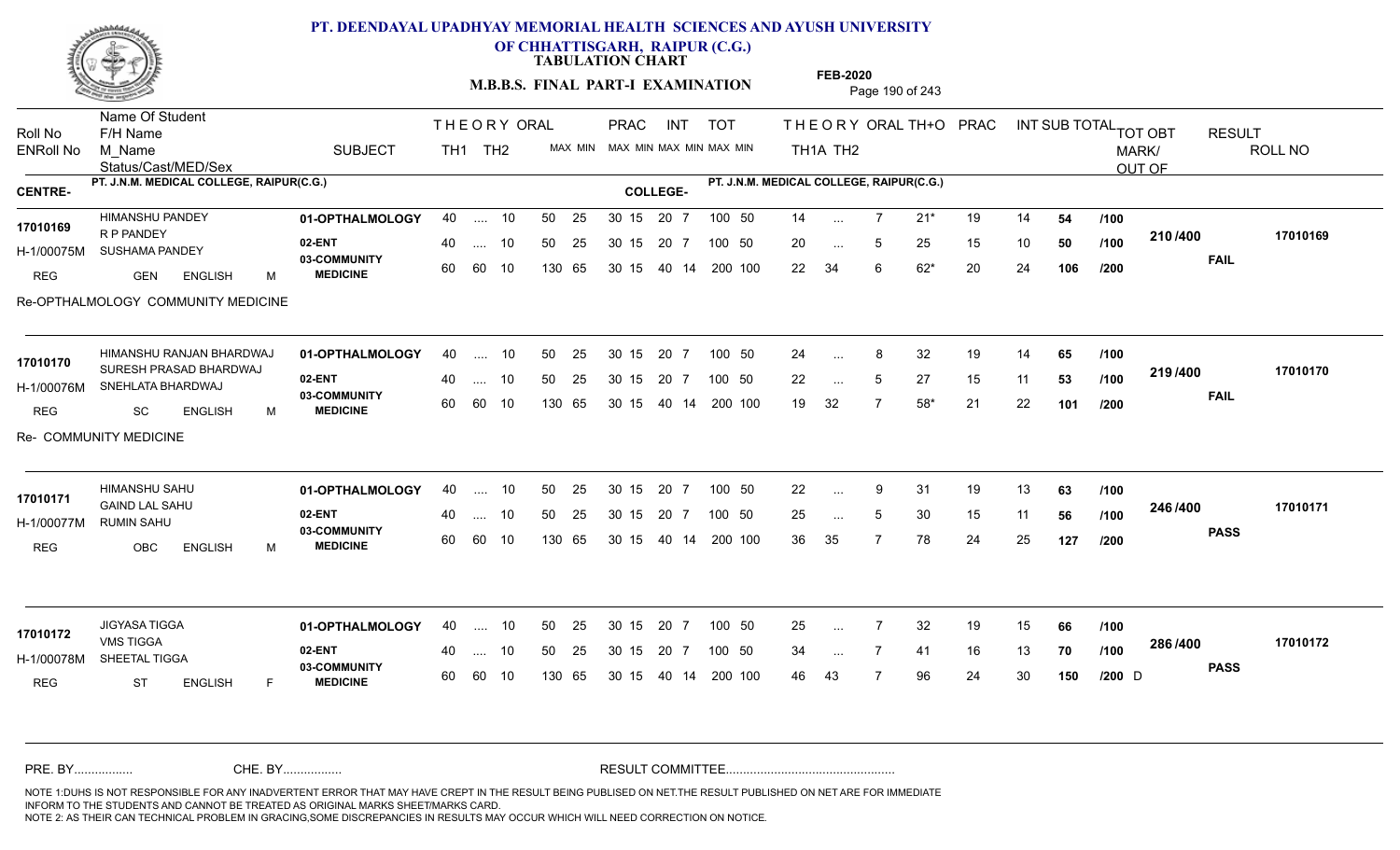

**OF CHHATTISGARH, RAIPUR (C.G.)**

**TABULATION CHART** 

**M.B.B.S. FINAL PART-I EXAMINATION** Page 191 of 243

Status/Cast/MED/Sex Name Of Student Roll No F/H Name M\_Name SUBJECT TH1 TH2 <sup>MAX\_MIN</sup> N PRAC INT TOT THEORY ORAL TH+O PRAC INT TH<sub>1</sub>A TH<sub>2</sub> ORAL TH+ODPRACD INT SUB TOTAL <sub>TOT OBT</sub> RESULT ROLL NO MARK/ OUT OF ENRoll No M Name  $\,$  SUBJECT TH1 TH2 MAX MIN MAX MIN MAX MIN MAX MIN TH1A TH2 **PT. J.N.M. MEDICAL COLLEGE, RAIPUR(C.G.) PT. J.N.M. MEDICAL COLLEGE, RAIPUR(C.G.) CENTRE- COLLEGE-**THE ORY ORAL PRAC INT PRAC **01-OPTHALMOLOGY** JITENDRA 40 .... 10 30 15 20 7 **02-ENT** 03-COMMUNITY 60  **MEDICINE** H-1/00079M NATHU RAM GYAN BAI REG OBC ENGLISH M 24 ... 6 30 17 13 **60** /**100** 29 ... 6 35 17 12 **64 /100 <sup>243 /400</sup>** 32 39 6 77 23 25 **125 249 PASS /400 17010173** .... 10 50 25 60 60 10 50 25 30 15 130 65 30 15 40 14 200 100 20 7 100 50 50 25 30 15 20 7 100 50 24 ... **17010173** JITENDRA ... ... 6 **/100 /100 /200** KANCHAN ROSH TIRKEY **01-OPTHALMOLOGY** 40 .... 10 50 25 30 15 20 7 100 50 21 **02-ENT** 03-COMMUNITY 60 **MEDICINE** 60 60 10 H-1/00080M RANJEETA TIRKEY 17010174 **PASCAL TIRKEY** REG ST ENGLISH F 21 ... 6 27 18 13 **58 /100** 26 ... 6 32 15 10 **57 /100 <sup>2007</sup> +** 40 33 7 80 17 26 **123 238 PASS /400 17010174**  $\ldots$  10 50 25 30 15 130 65 20 7 130 65 30 15 40 14 200 100 30 15 20 7 100 50 50 25 30 15 20 7 100 50 21 ... ...  $\overline{\phantom{a}}$ . 6 **/100 /100 /200 01-OPTHALMOLOGY** KAVITA KOSHALE 40 .... 10 30 15 20 7 **02-ENT** 03-COMMUNITY 60  **MEDICINE** H-1/00081M RUKHMANI DEVI KOSHALE **198 ADAMI DEVI** 17010175 DINESH CHANDRA KOSHALE REG SC ENGLISH F 25 6 31 19 15 **65** 28 ... 7 35 18 13 **66** /**100 <sup>2107–00</sup>** 41 38 7 86 24 29 **139 270 PASS /400 17010175** .... 10 50 25 30 15 60 60 10 20 7 130 65 30 15 30 15 20 7 100 50 40 14 200 100 50 25 30 15 20 7 100 50 25 ... 6 ... ... **/100 /100 /200 01-OPTHALMOLOGY** KOMAL KHARE 40 .... 10 30 15 20 7 **02-ENT** 03-COMMUNITY 60 **MEDICINE** 60 60 10 H-1/00082M SARASWATI KHARE **1998 - 1999 M** RAGHU RAM KHARE **17010176** REG ST ENGLISH M 23 ... 6 29 17 12 **58 /100** 24 ... 6 30 15 9 **54 /100 <sup>222 / 4</sup>00** 33 35 5 73 17 20 **110 222 PASS /400 17010176** 40 .... 10 50 25 130 65 130 65 30 15 30 15 20 7 100 50 40 14 200 100 50 25 30 15 20 7 100 50 23 ... ... ... 6 **/100 /100 /200** NOTE 1:DUHS IS NOT RESPONSIBLE FOR ANY INADVERTENT ERROR THAT MAY HAVE CREPT IN THE RESULT BEING PUBLISED ON NET.THE RESULT PUBLISHED ON NET ARE FOR IMMEDIATE INFORM TO THE STUDENTS AND CANNOT BE TREATED AS ORIGINAL MARKS SHEET/MARKS CARD. CHE. BY WAREL BY WARE AND THE AVEC THE AVEC THE THE RESULT COMMITTEE AND MULTIME MOTE 1:DUHS IS NOT RESPONSIBLE FOR ANY INADVERTENT ERROR THAT MAY HAVE CREPT IN THE RESULT BEING PUBLISED ON NET.THE RESULT PUBLISHED ON NET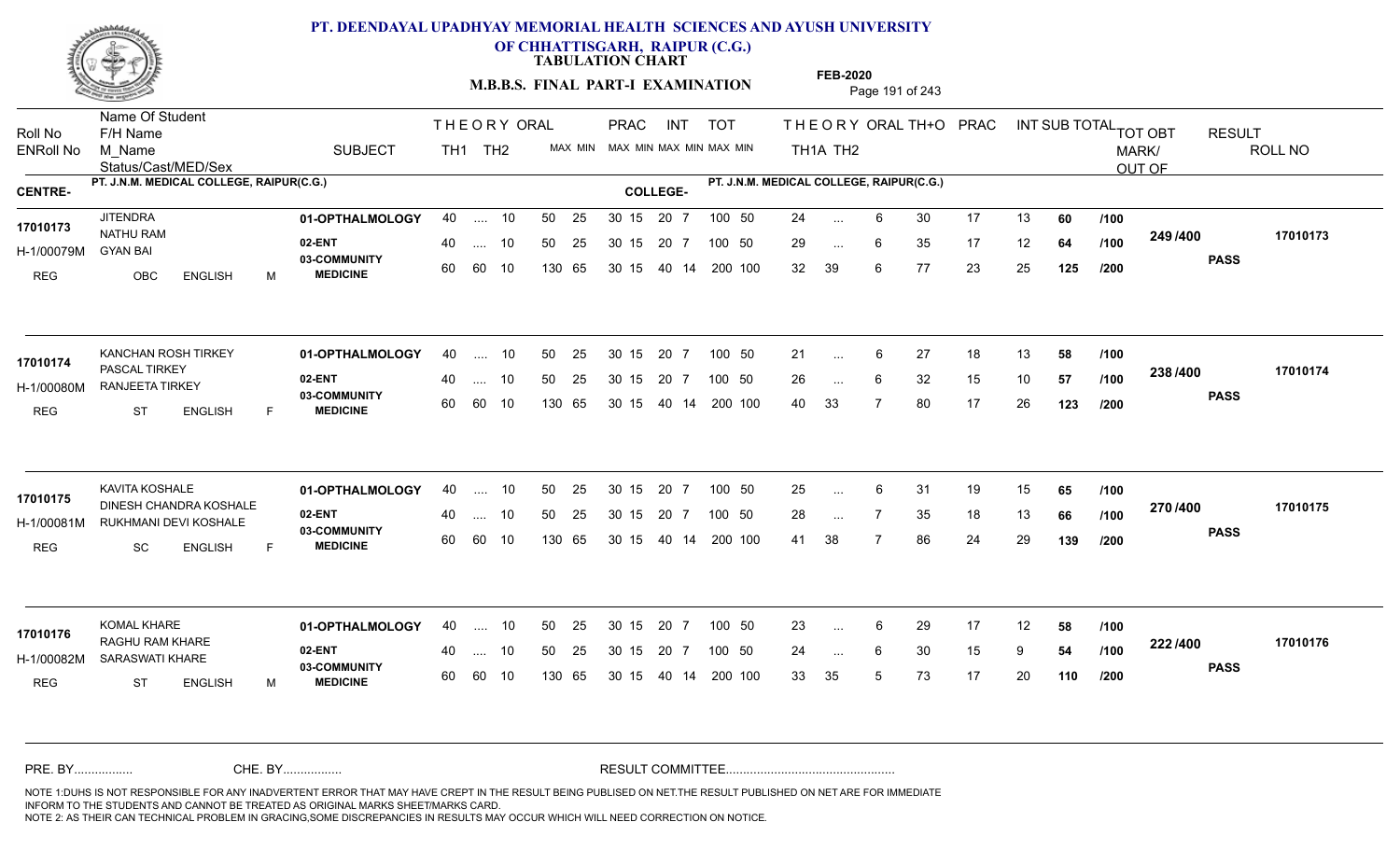

**OF CHHATTISGARH, RAIPUR (C.G.)**

**TABULATION CHART** 

**M.B.B.S. FINAL PART-I EXAMINATION** Page 192 of 243

Status/Cast/MED/Sex Name Of Student Roll No F/H Name M\_Name SUBJECT TH1 TH2 <sup>MAX\_MIN</sup> N PRAC INT TOT THEORY ORAL TH+O PRAC INT TH<sub>1</sub>A TH<sub>2</sub> ORAL TH+ODPRACD INT SUB TOTAL <sub>TOT OBT</sub> RESULT ROLL NO MARK/ OUT OF ENRoll No M Name  $\,$  SUBJECT TH1 TH2 MAX MIN MAX MIN MAX MIN MAX MIN TH1A TH2 **PT. J.N.M. MEDICAL COLLEGE, RAIPUR(C.G.) PT. J.N.M. MEDICAL COLLEGE, RAIPUR(C.G.) CENTRE- COLLEGE-**THE ORY ORAL PRAC INT PRAC **01-OPTHALMOLOGY** KRITI THAKUR 40 .... 10 30 15 20 7 **02-ENT** 03-COMMUNITY 60  **MEDICINE** H-1/00084M YASHODA THAKUR 17010178 RAVINDRA KUMAR THAKUR<br>**17010178 RAVINDRA KUMAR THAKUR** REG ST ENGLISH F 30 6 36 16 14 **66** 32 ... 7 39 17 13 **69 /100 <del>11111</del>** 47 37 7 91 20 25 **136 271 PASS /400 17010178** .... 10 50 25 60 60 10 50 25 30 15 130 65 30 15 40 14 200 100 20 7 100 50 50 25 30 15 20 7 100 50 30 ... ... ... **/100 /100 /200 01-OPTHALMOLOGY 02-ENT** 03-COMMUNITY 60  **MEDICINE** H-1/00086M BABITA NEMPANDY 22 PM 17010180 **B.K NEMPANDEY** REG SC ENGLISH M 25 ... 6 31 17 14 **62** /**100** 27 ... 8 35 18 13 **66 /100 <sup>2007–00</sup>** 43 35 6 84 23 25 **132 260 PASS /400 17010180** KSHITIJ KUMAR NEMPANDEY **01-OPTHALMOLOGY** 40 .... 10 50 25 30 15 20 7 100 50 25 .... 10 50 25 60 60 10 30 15 20 7 130 65 30 15 40 14 200 100 30 15 20 7 100 50 30 15 20 7 100 50 25 ... ... ... **/100 /100 /200 01-OPTHALMOLOGY** KUMAR SHWETANK 40 .... 10 30 15 20 7 **02-ENT** 03-COMMUNITY 60  **MEDICINE** H-1/00087M SHYAM REKHA RAMANUJ SINGH **17010181** REG GEN ENGLISH M 23 ... 8 31 19 15 **65 /100** 28 ... 8 36 21 14 **71 /100 <sup>2007–00</sup>** 43 35 6 84 21 25 **130 266 PASS /400 17010181** .... 10 50 25 30 15 60 60 10 20 7 130 65 30 15 30 15 20 7 100 50 40 14 200 100 50 25 30 15 20 7 100 50 23 ... 8 ... ... **/100 /100 /200 01-OPTHALMOLOGY** LOVELY LAHARE 40 .... 10 30 15 20 7 **02-ENT** 03-COMMUNITY 60 **MEDICINE** 60 60 10 H-1/00088M TUL BAI LAHARE 17010182 CHAND RAM LAHARE REG SC ENGLISH F 28 7 35 18 15 **68** 33 ... 8 41 19 13 **73 /100 <sup>2107–00</sup>** 37 41 8 86 24 27 **137 278 PASS /400 17010182** .... 10 50 25 130 65 30 15 20 7 130 65 30 15 30 15 20 7 100 50 40 14 200 100 50 25 30 15 20 7 100 50 28 ... ... ... **/100 /100 /200** NOTE 1:DUHS IS NOT RESPONSIBLE FOR ANY INADVERTENT ERROR THAT MAY HAVE CREPT IN THE RESULT BEING PUBLISED ON NET.THE RESULT PUBLISHED ON NET ARE FOR IMMEDIATE INFORM TO THE STUDENTS AND CANNOT BE TREATED AS ORIGINAL MARKS SHEET/MARKS CARD. CHE. BY WAREL BY WARE AND THE AVEC THE AVEC THE THE RESULT COMMITTEE AND MULTIME MOTE 1:DUHS IS NOT RESPONSIBLE FOR ANY INADVERTENT ERROR THAT MAY HAVE CREPT IN THE RESULT BEING PUBLISED ON NET.THE RESULT PUBLISHED ON NET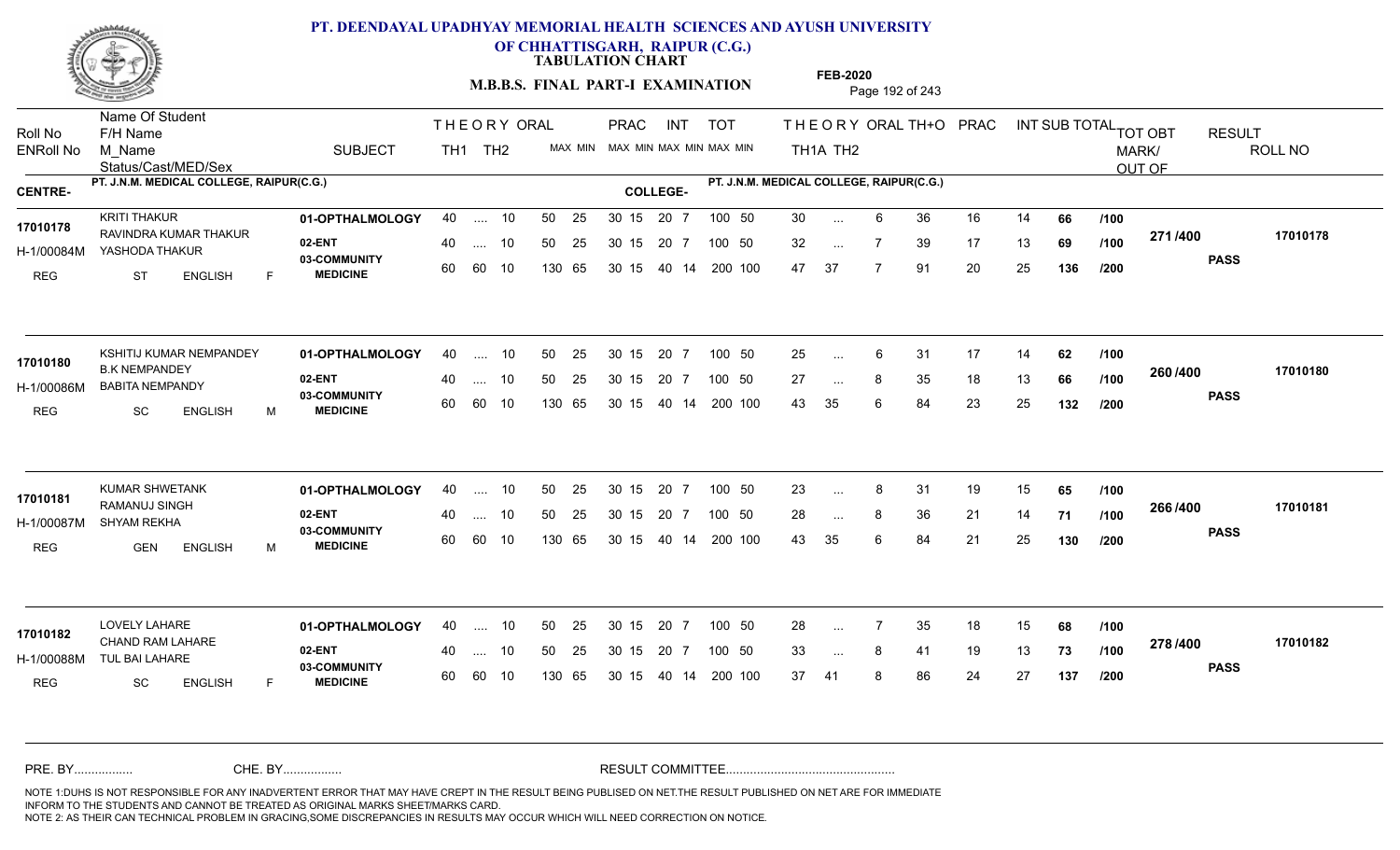

**OF CHHATTISGARH, RAIPUR (C.G.)**

**TABULATION CHART** 

**M.B.B.S. FINAL PART-I EXAMINATION** Page 193 of 243

Status/Cast/MED/Sex Name Of Student Roll No F/H Name M\_Name SUBJECT TH1 TH2 <sup>MAX\_MIN</sup> N PRAC INT TOT THEORY ORAL TH+O PRAC INT TH<sub>1</sub>A TH<sub>2</sub> ORAL TH+ODPRACD INT SUB TOTAL <sub>TOT OBT</sub> RESULT ROLL NO MARK/ OUT OF ENRoll No M Name  $\,$  SUBJECT TH1 TH2 MAX MIN MAX MIN MAX MIN MAX MIN TH1A TH2 **PT. J.N.M. MEDICAL COLLEGE, RAIPUR(C.G.) PT. J.N.M. MEDICAL COLLEGE, RAIPUR(C.G.) CENTRE- COLLEGE-**THE ORY ORAL PRAC INT PRAC **01-OPTHALMOLOGY** M. VANDANA 40 .... 10 30 15 20 7 **02-ENT** 03-COMMUNITY 60  **MEDICINE** H-1/00089M REWATI CHANDRAKAR 17010183 MD CHANDRAKAR **17010183** REG OBC ENGLISH F 26 8 34 21 16 **71** 25 ... 8 33 20 14 **67 /100 <sup>2007/400</sup>** 33 39 7 79 23 29 **131 269 PASS /400 17010183** .... 10 50 25 60 60 10 50 25 30 15 130 65 30 15 40 14 200 100 20 7 100 50 50 25 30 15 20 7 100 50 26 ... ... ... **/100 /100 /200 01-OPTHALMOLOGY** MADHURI GAUR 40 .... 10 30 15 20 7 **02-ENT** 03-COMMUNITY 60 **MEDICINE** 60 60 10 H-1/00090M LAXMI GAUR 17010184 JIWRAKHAN GAUR REG ST ENGLISH F 24 ... 8 32 17 15 **64 /100** 23 ... 8 31 22 14 **67 /100 <sup>2007/400</sup>** 46 37 6 89 23 26 **138 269 PASS /400 17010184**  $\ldots$  10 50 25 30 15 130 65 20 7 130 65 30 15 40 14 200 100 30 15 20 7 100 50 50 25 30 15 20 7 100 50 24 ... 8 ... ... **/100 /100 /200 01-OPTHALMOLOGY** MANISHA KRIPAL 40 .... 10 30 15 20 7 **02-ENT** 03-COMMUNITY 60  **MEDICINE** H-1/00091M VIJAY KUMAR KRIPAL **17010185** UNIL KRIPAL REG ST ENGLISH F 20 ... 6 26 16 13 **55 /100** 27 ... 7 34 20 12 **66 /100 <sup>224</sup> /\*** 24 30 7 61\* 18 24 **103 224 PASS DC 04 /400 17010185** .... 10 50 25 30 15 60 60 10 20 7 130 65 30 15 30 15 20 7 100 50 40 14 200 100 50 25 30 15 20 7 100 50 20 ... 6 ... ... **/100 /100 /200 01-OPTHALMOLOGY** MANJULATA TIRKEY 40 .... 10 30 15 20 7 **02-ENT** 03-COMMUNITY 60 **MEDICINE** 60 60 10 H-1/00092M MAXIMA TIRKEY 22 BY PREM TIRKEY REG ST ENGLISH F 20 7 27 18 14 **59** 25 ... 8 33 20 13 **66 /100 <sup>2017</sup> 700** 44 35 7 86 15 25 **126 251 PASS /400 17010186** 40 .... 10 50 25 130 65 130 65 30 15 30 15 20 7 100 50 40 14 200 100 50 25 30 15 20 7 100 50 20 ... **17010186** MANJULATA TIRKEY ... ... **/100 /100 /200** NOTE 1:DUHS IS NOT RESPONSIBLE FOR ANY INADVERTENT ERROR THAT MAY HAVE CREPT IN THE RESULT BEING PUBLISED ON NET.THE RESULT PUBLISHED ON NET ARE FOR IMMEDIATE INFORM TO THE STUDENTS AND CANNOT BE TREATED AS ORIGINAL MARKS SHEET/MARKS CARD. CHE. BY WAREL BY WARE AND THE AVEC THE AVEC THE THE RESULT COMMITTEE AND MULTIME MOTE 1:DUHS IS NOT RESPONSIBLE FOR ANY INADVERTENT ERROR THAT MAY HAVE CREPT IN THE RESULT BEING PUBLISED ON NET.THE RESULT PUBLISHED ON NET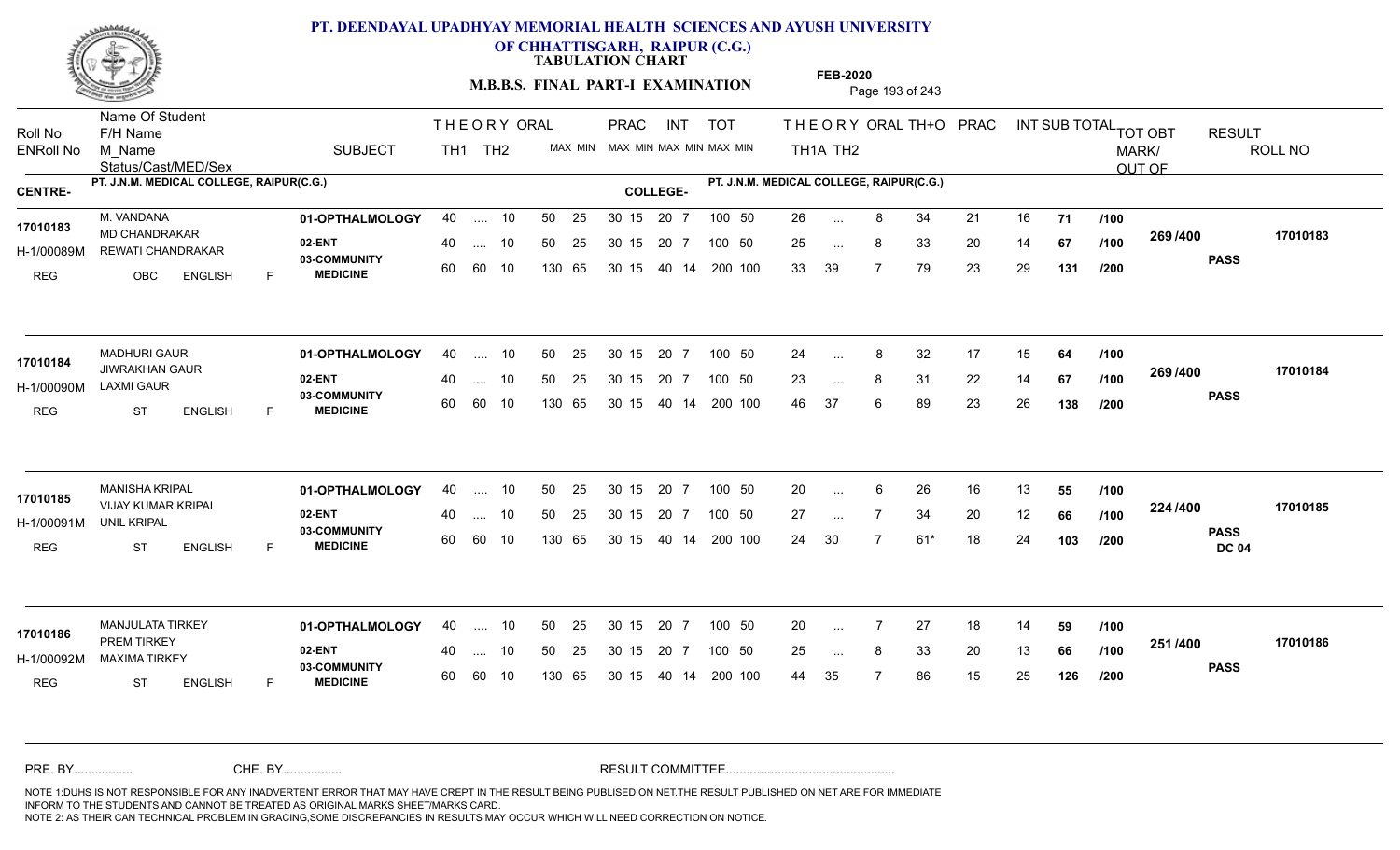

**OF CHHATTISGARH, RAIPUR (C.G.)**

**TABULATION CHART** 

**M.B.B.S. FINAL PART-I EXAMINATION** Page 194 of 243

Status/Cast/MED/Sex Name Of Student Roll No F/H Name M\_Name SUBJECT TH1 TH2 <sup>MAX\_MIN</sup> N PRAC INT TOT THEORY ORAL TH+O PRAC INT TH<sub>1</sub>A TH<sub>2</sub> ORAL TH+ODPRACD INT SUB TOTAL <sub>TOT OBT</sub> RESULT ROLL NO MARK/ OUT OF ENRoll No M Name  $\,$  SUBJECT TH1 TH2 MAX MIN MAX MIN MAX MIN MAX MIN TH1A TH2 **PT. J.N.M. MEDICAL COLLEGE, RAIPUR(C.G.) PT. J.N.M. MEDICAL COLLEGE, RAIPUR(C.G.) CENTRE- COLLEGE-**THE ORY ORAL PRAC INT PRAC **01-OPTHALMOLOGY** MANORAMA RATHIYA 40 .... 10 30 15 20 7 **02-ENT** 03-COMMUNITY 60  **MEDICINE** H-1/00093M DEVMATI RATHIYA RAMAYAN SINGH RATHIYA **17010187** REG ST ENGLISH F 31 ... 7 38 20 15 **73 /100** 27 ... 9 36 21 14 **71 /100 <sup>2047</sup> \*\*\*** 43 37 8 88 24 28 **140 284 PASS /400 17010187** .... 10 50 25 60 60 10 50 25 30 15 130 65 30 15 40 14 200 100 20 7 100 50 50 25 30 15 20 7 100 50 31 ... ... ... 9 **/100 /100 /200 01-OPTHALMOLOGY** MANSI NEMA 40 .... 10 30 15 20 7 **02-ENT** 03-COMMUNITY 60  **MEDICINE** H-1/00094M SANDHYA NEMA SUNIL NEMA REG GEN ENGLISH F 28 8 36 21 14 **71** 25 ... 9 34 24 15 **73 /100 <sup>2007</sup> 700** 46 37 8 91 26 28 **145 289 PASS /400 17010188** .... 10 50 25 60 60 10 30 15 20 7 130 65 30 15 40 14 200 100 30 15 20 7 100 50 50 25 30 15 20 7 100 50 28 ... 8 **17010188** MANSI NEMA ... ... **/100 /100 /200 01-OPTHALMOLOGY** MEGHA SOM 40 .... 10 30 15 20 7 **02-ENT** 03-COMMUNITY 60  **MEDICINE** H-1/00095M YASHODA SOM 17010189 MAHENDRA PRATAP SOM **17010189** REG ST ENGLISH F 20 7 27 19 15 **61** 30 ... 9 39 23 14 **76** /1**00** D <sup>2137466</sup> 38 37 9 84 24 28 **136** <sub>D</sub> 273 /400 170101 **PASS /400 17010189** .... 10 50 25 30 15 60 60 10 20 7 130 65 30 15 30 15 20 7 100 50 40 14 200 100 50 25 30 15 20 7 100 50 20 ... 7 ... ... 9 **/100 /100 /200 01-OPTHALMOLOGY** MRINAL SRIVASTAV 40 .... 10 30 15 20 7 **02-ENT** 03-COMMUNITY 60 MEDICINE 60 60 10 H-1/00096M MANITA SRIVASTAV RAJESH SRIVASTAV **17010190** REG GEN ENGLISH F 20 ... 8 28 18 14 **60** /**100** 29 ... 9 38 22 15 **75 /100** D <del>1101700</del> 41 40 8 89 27 25 **141 276** D **PASS /400 17010190** .... 10 50 25 130 65 30 15 20 7 130 65 30 15 30 15 20 7 100 50 40 14 200 100 50 25 30 15 20 7 100 50 20 ... 8 ... ... 9 **/100 /200** NOTE 1:DUHS IS NOT RESPONSIBLE FOR ANY INADVERTENT ERROR THAT MAY HAVE CREPT IN THE RESULT BEING PUBLISED ON NET.THE RESULT PUBLISHED ON NET ARE FOR IMMEDIATE INFORM TO THE STUDENTS AND CANNOT BE TREATED AS ORIGINAL MARKS SHEET/MARKS CARD. CHE. BY WAREL BY WARE AND THE AVEC THE AVEC THE THE RESULT COMMITTEE AND MULTIME MOTE 1:DUHS IS NOT RESPONSIBLE FOR ANY INADVERTENT ERROR THAT MAY HAVE CREPT IN THE RESULT BEING PUBLISED ON NET.THE RESULT PUBLISHED ON NET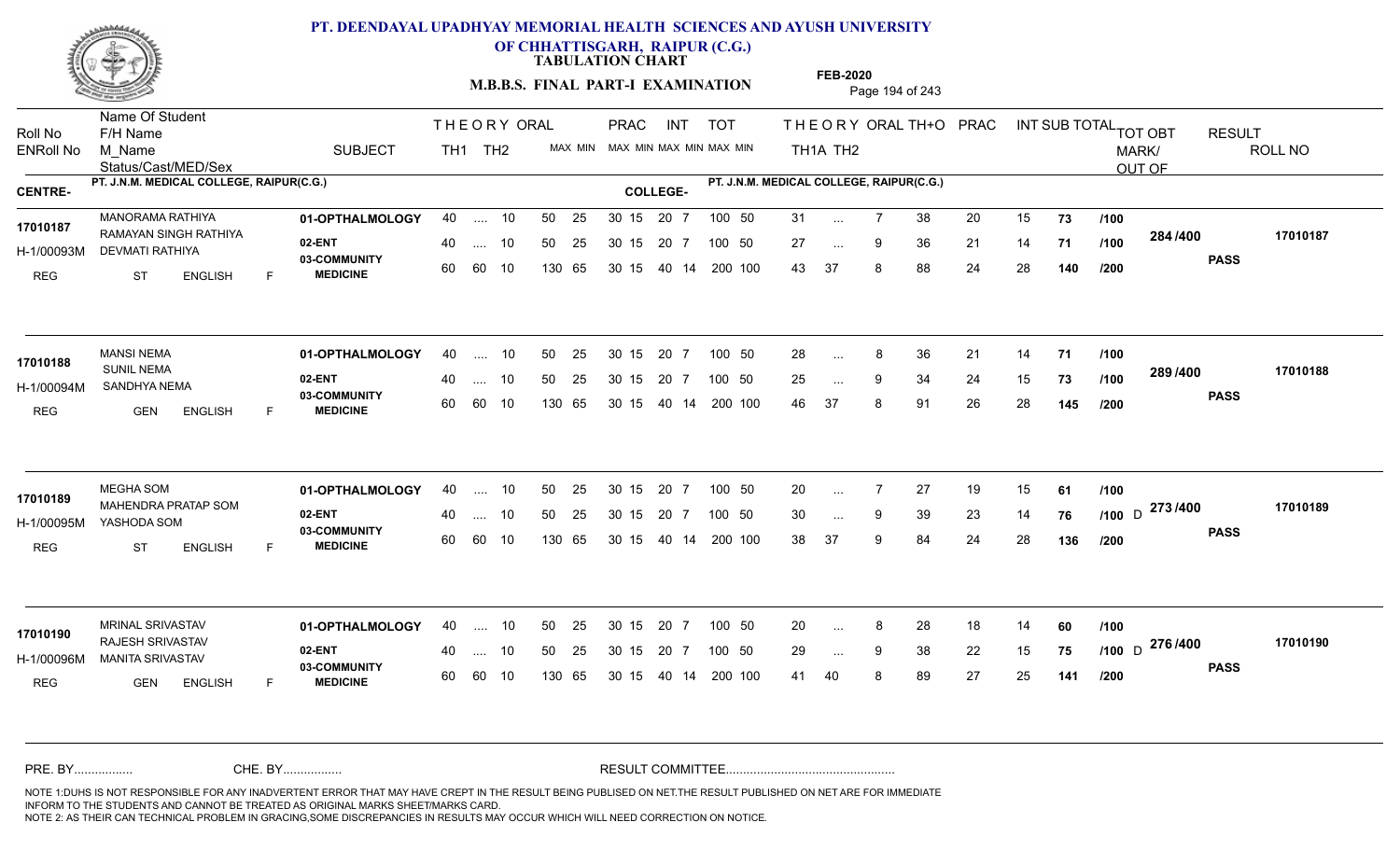

**OF CHHATTISGARH, RAIPUR (C.G.)**

**TABULATION CHART** 

**M.B.B.S. FINAL PART-I EXAMINATION** Page 195 of 243

Status/Cast/MED/Sex Name Of Student Roll No F/H Name M\_Name SUBJECT PRAC INT TOT THEORY ORAL TH+O PRAC INT TH<sub>1</sub>A TH<sub>2</sub> ORAL TH+ODPRACD INT SUB TOTAL <sub>TOT OBT</sub> RESULT ROLL NO MARK/ OUT OF ENRoll No M Name  $\,$  SUBJECT TH1 TH2 MAX MIN MAX MIN MAX MIN MAX MIN TH1A TH2 **PT. J.N.M. MEDICAL COLLEGE, RAIPUR(C.G.) PT. J.N.M. MEDICAL COLLEGE, RAIPUR(C.G.) CENTRE- COLLEGE-**THE ORY ORAL PRAC INT TH<sub>1</sub> TH<sub>2</sub> PRAC **01-OPTHALMOLOGY** NAMAN KACCHAWA 40 .... 10 30 15 20 7 **02-ENT** 03-COMMUNITY 60  **MEDICINE** H-1/00097M ARTI KACCHAWA KRISHNA KACCHAWA **17010191** REG OBC ENGLISH M 21 ... 8 29 20 15 **64 /100** 31 ... 9 40 22 13 **75 /100** D Alon<del>u</del>vo 39 40 8 87 23 26 **136 275** D **PASS /400 17010191** .... 10 50 25 60 60 10 50 25 30 15 130 65 30 15 40 14 200 100 20 7 100 50 50 25 30 15 20 7 100 50 21 ... ... ... 9 **/100 /100 /200 01-OPTHALMOLOGY** NEELMANI SINGH 40 .... 10 30 15 20 7 **02-ENT** 03-COMMUNITY 60  **MEDICINE** H-1/00098M LEYANTI SINGH SALTANAT SINGH **17010192** REG ST ENGLISH F 28 6 34 19 15 **68** 29 ... 8 37 19 14 **70 /100 <sup>21 01</sup> 7** 42 34 7 83 23 26 **132 270 PASS /400 17010192**  $\ldots$  10 50 25 30 15 60 60 10 20 7 130 65 30 15 40 14 200 100 30 15 20 7 100 50 50 25 30 15 20 7 100 50 28 ... 6 ... ... **/100 /100 /200 01-OPTHALMOLOGY** NEERJA GIDWANI 40 .... 10 30 15 20 7 **02-ENT** 03-COMMUNITY 60  **MEDICINE** H-1/00099M CHANDRAKALA GIDWANI ANIL GIDWANI **17010193** REG GEN ENGLISH F 23 ... 7 30 17 14 **61** /**100** 28 ... 8 36 22 12 **70 /100 <sup>2-10</sup> /\*<sup>100</sup>** 28 32 7 67 23 27 **117 248 PASS /400 17010193** .... 10 50 25 30 15 60 60 10 20 7 130 65 30 15 30 15 20 7 100 50 40 14 200 100 50 25 30 15 20 7 100 50 23 ... 7 ... ... **/100 /100 /200 01-OPTHALMOLOGY** NEHA AGRAWAL 40 .... 10 30 15 20 7 **02-ENT** 03-COMMUNITY 60 MEDICINE 60 60 10 H-1/00100M SANGEETA AGRAWAL 22 ACL DR. AK AGRAWAL **17010194** REG GEN ENGLISH F 25 7 32 19 15 **66** 32 9 41 22 14 **77 /100** 32 37 8 77 21 23 **121** <sub>D</sub> 264 /400 170101 **PASS /400 17010194** .... 10 50 25 130 65 30 15 20 7 130 65 30 15 40 14 200 100 30 15 20 7 100 50 50 25 30 15 20 7 100 50 25 ... ... ... 9 **/100 /200** NOTE 1:DUHS IS NOT RESPONSIBLE FOR ANY INADVERTENT ERROR THAT MAY HAVE CREPT IN THE RESULT BEING PUBLISED ON NET.THE RESULT PUBLISHED ON NET ARE FOR IMMEDIATE INFORM TO THE STUDENTS AND CANNOT BE TREATED AS ORIGINAL MARKS SHEET/MARKS CARD. CHE. BY WAREL BY WARE AND THE AVEC THE AVEC THE THE RESULT COMMITTEE AND MULTIME MOTE 1:DUHS IS NOT RESPONSIBLE FOR ANY INADVERTENT ERROR THAT MAY HAVE CREPT IN THE RESULT BEING PUBLISED ON NET.THE RESULT PUBLISHED ON NET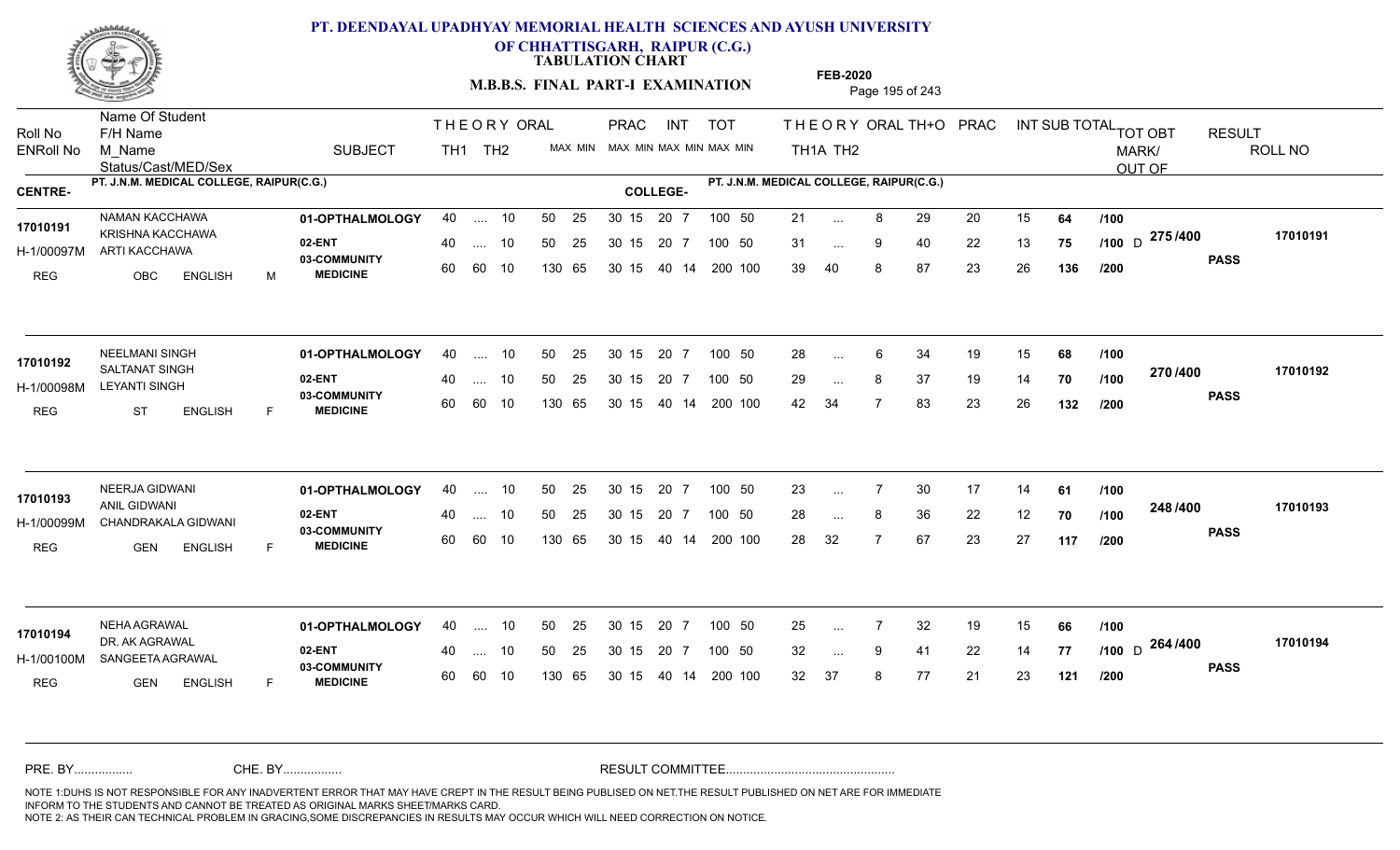

**OF CHHATTISGARH, RAIPUR (C.G.)**

**TABULATION CHART** 

**M.B.B.S. FINAL PART-I EXAMINATION** Page 196 of 243

Status/Cast/MED/Sex Name Of Student Roll No F/H Name M\_Name SUBJECT TH1 TH2 <sup>MAX\_MIN</sup> N PRAC INT TOT THEORY ORAL TH+O PRAC INT TH<sub>1</sub>A TH<sub>2</sub> ORAL TH+ODPRACD INT SUB TOTAL <sub>TOT OBT</sub> RESULT ROLL NO MARK/ OUT OF ENRoll No M Name  $\,$  SUBJECT TH1 TH2 MAX MIN MAX MIN MAX MIN MAX MIN TH1A TH2 **PT. J.N.M. MEDICAL COLLEGE, RAIPUR(C.G.) PT. J.N.M. MEDICAL COLLEGE, RAIPUR(C.G.) CENTRE- COLLEGE-**THE ORY ORAL PRAC INT PRAC **01-OPTHALMOLOGY** NEHA BHAGAT 40 .... 10 30 15 20 7 **02-ENT** 03-COMMUNITY 60  **MEDICINE** H-1/00101M MANJUSHA BHAGAT **1999 - 1999 M** JAINU RAB BHAGAT **17010195** REG ST ENGLISH F 23 ... 8 31 19 15 **65 /100** 30 ... 8 38 20 14 **72 /100 <sup>2007/400</sup>** 33 38 8 79 24 29 **132 269 PASS /400 17010195** .... 10 50 25 60 60 10 50 25 30 15 130 65 30 15 40 14 200 100 20 7 100 50 50 25 30 15 20 7 100 50 23 ... ... ... **/100 /100 /200 01-OPTHALMOLOGY** NEHA SINGH 40 .... 10 30 15 20 7 **02-ENT** 03-COMMUNITY 60  **MEDICINE** H-1/00102M 17010196 KAUSHLENDRA SINGH UMA SINGH REG GEN ENGLISH F 21 ... 6 27 20 15 **62** /**100** 26 ... 8 34 21 14 **69 /100 <sup>2007–00</sup>** 43 35 7 85 24 26 **135 266 PASS /400 17010196** .... 10 50 25 60 60 10 30 15 20 7 130 65 30 15 40 14 200 100 30 15 20 7 100 50 50 25 30 15 20 7 100 50 21 ... ... ... **/100 /100 /200** NHOOR P. LEPCHA **01-OPTHALMOLOGY** 40 .... 10 50 25 30 15 20 7 100 50 22 **02-ENT** 03-COMMUNITY 60  **MEDICINE** H-1/00103M NORMIT LEPCHA 22 BM WANGZO LEPCHA **17010197** REG ST ENGLISH F 22 ... 8 30 20 16 **66** /**100** 27 ... 8 35 19 15 **69 /100 <sup>2027–00</sup>** 48 39 8 95 23 29 **147 282 PASS /400 17010197** .... 10 50 25 30 15 60 60 10 20 7 130 65 30 15 30 15 20 7 100 50 40 14 200 100 50 25 30 15 20 7 100 50 22 ... 8 ... ... **/100 /100 /200 01-OPTHALMOLOGY** NIKITA GUSAIN 40 .... 10 30 15 20 7 **02-ENT** 03-COMMUNITY 60 **MEDICINE** 60 60 10 H-1/00104M KUSUM GUSAIN CHEATH MAHABIR SINGH GUSAIN **17010198** REG GEN ENGLISH F 28 8 36 19 16 **71** 27 ... 9 36 23 15 **74 /100 <sup>234</sup> /\*00** 47 38 9 94 26 29 **149 294 PASS /400 17010198** 40 .... 10 50 25 130 65 130 65 30 15 30 15 20 7 100 50 40 14 200 100 50 25 30 15 20 7 100 50 28 ... 8 ... ... 9 **/100 /100 /200** NOTE 1:DUHS IS NOT RESPONSIBLE FOR ANY INADVERTENT ERROR THAT MAY HAVE CREPT IN THE RESULT BEING PUBLISED ON NET.THE RESULT PUBLISHED ON NET ARE FOR IMMEDIATE INFORM TO THE STUDENTS AND CANNOT BE TREATED AS ORIGINAL MARKS SHEET/MARKS CARD. CHE. BY WAREL BY WARE AND THE AVEC THE AVEC THE THE RESULT COMMITTEE AND MULTIME MOTE 1:DUHS IS NOT RESPONSIBLE FOR ANY INADVERTENT ERROR THAT MAY HAVE CREPT IN THE RESULT BEING PUBLISED ON NET.THE RESULT PUBLISHED ON NET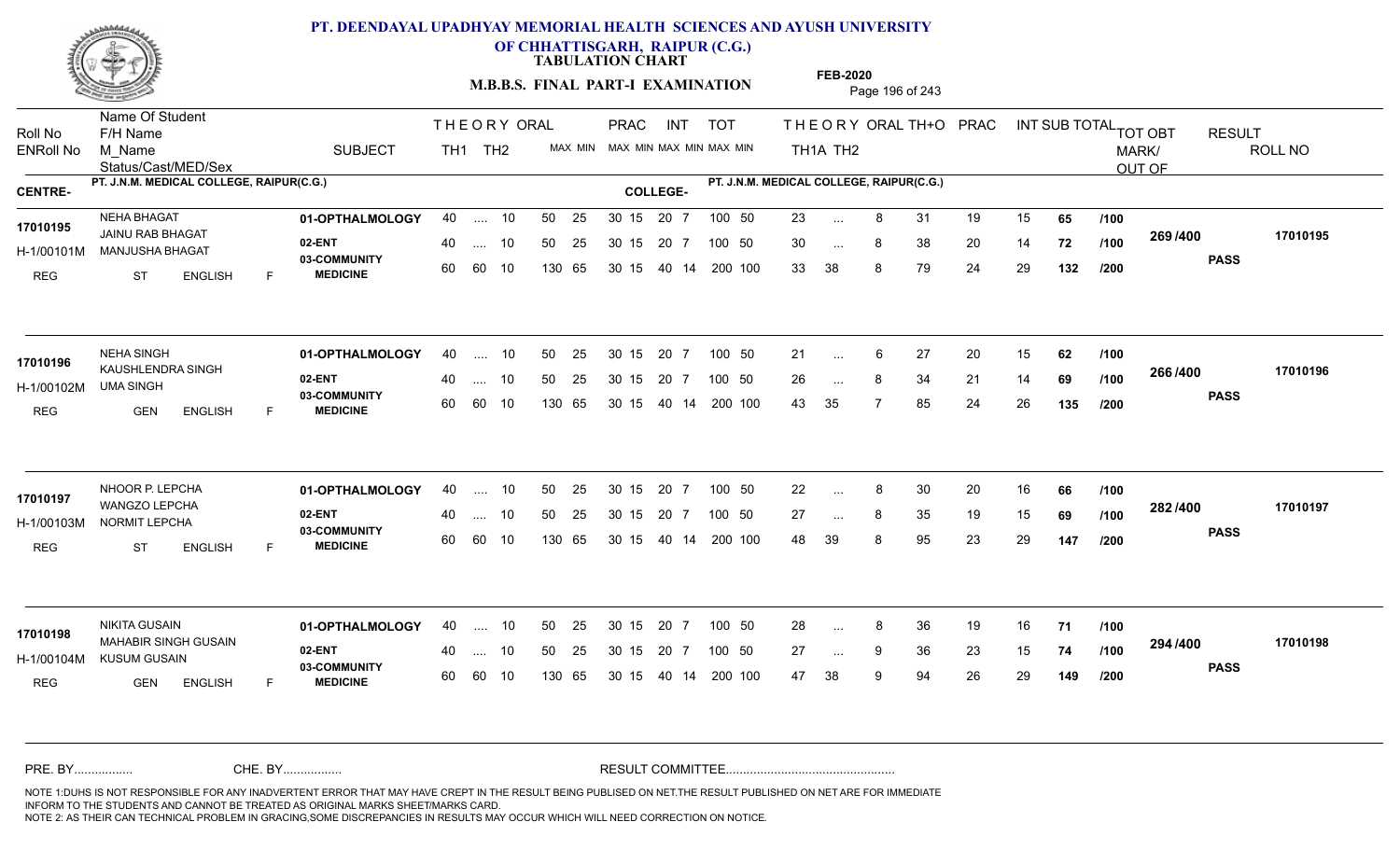

**OF CHHATTISGARH, RAIPUR (C.G.)**

**TABULATION CHART** 

**M.B.B.S. FINAL PART-I EXAMINATION** Page 197 of 243

Status/Cast/MED/Sex Name Of Student Roll No F/H Name M\_Name SUBJECT TH1 TH2 <sup>MAX\_MIN</sup> N PRAC INT TOT THEORY ORAL TH+O PRAC INT TH<sub>1</sub>A TH<sub>2</sub> ORAL TH+ODPRACD INT SUB TOTAL <sub>TOT OBT</sub> RESULT ROLL NO MARK/ OUT OF ENRoll No M Name  $\,$  SUBJECT TH1 TH2 MAX MIN MAX MIN MAX MIN MAX MIN TH1A TH2 **PT. J.N.M. MEDICAL COLLEGE, RAIPUR(C.G.) PT. J.N.M. MEDICAL COLLEGE, RAIPUR(C.G.) CENTRE- COLLEGE-**THE ORY ORAL PRAC INT PRAC NILESH KUMAR PAINKRA **01-OPTHALMOLOGY** 40 .... 10 50 25 30 15 20 7 100 50 14 **02-ENT** 03-COMMUNITY 60  **MEDICINE** H-1/00105M SURMILA SINGH JUGAN RAM REG ST ENGLISH M 14 7 21\* 17 11 **49\*** 20 ... 8 28 17 8 **53 /100 <del>117</del>/+00** 41 30 5 76 18 18 **112 214 FAIL 17010199 /400** Re-OPTHALMOLOGY .... 10 50 25 60 60 10 50 25 30 15 130 65 30 15 40 14 200 100 20 7 100 50 50 25 30 15 20 7 100 50 14 ... **17010199** NILESH KUMAR PAINKRA ... ... **/100 /100 /200 01-OPTHALMOLOGY** NISHANT JAISWAL 40 .... 10 30 15 20 7 **02-ENT** 03-COMMUNITY 60  **MEDICINE** H-1/00106M NEENA JAISWAL 17010200 **INCERAJ JAISWAL** REG GEN ENGLISH M 20 7 27 18 13 **58** 21 ... 7 28 17 12 **57 /100 <sup>244 /400</sup>** 44 36 5 85 21 23 **129 244 PASS /400 17010200** 40 .... 10 50 25 60 60 10 130 65 30 15 40 14 200 100 30 15 20 7 100 50 50 25 30 15 20 7 100 50 20 ... ... ... **/100 /100 /200** NITESH KUMAR SAHU **01-OPTHALMOLOGY** 40 .... 10 50 25 30 15 20 7 100 50 25 **02-ENT** 03-COMMUNITY 60  **MEDICINE** H-1/00107M ANIL KUMAR SAHU **17010201** ANITA SAHU REG OBC ENGLISH M 25 ... 6 31 18 13 **62** /**100** 20 ... 6 26 15 12 **53 /100 <sup>242 /400</sup>** 43 35 6 84 21 22 **127 242 PASS /400 17010201** .... 10 50 25 30 15 60 60 10 20 7 130 65 30 15 30 15 20 7 100 50 40 14 200 100 50 25 30 15 20 7 100 50 25 ... 6 ... ... 6 **/100 /100 /200 01-OPTHALMOLOGY** OMPRAKASH SAHU 40 .... 10 30 15 20 7 **02-ENT** 03-COMMUNITY 60 **MEDICINE** 60 60 10 H-1/00108M HEMKANTI SAHU CHUDAMANI SAHU **17010202** REG OBC ENGLISH M 23 ... 8 31 20 13 **64 /100** 20 7 27 20 13 **60** 44 33 5 82 21 23 **126 250 PASS /400 17010202** 40 .... 10 50 25 130 65 130 65 30 15 30 15 20 7 100 50 40 14 200 100 50 25 30 15 20 7 100 50 23 ... 8 ... ... **/100 /100 /200** NOTE 1:DUHS IS NOT RESPONSIBLE FOR ANY INADVERTENT ERROR THAT MAY HAVE CREPT IN THE RESULT BEING PUBLISED ON NET.THE RESULT PUBLISHED ON NET ARE FOR IMMEDIATE INFORM TO THE STUDENTS AND CANNOT BE TREATED AS ORIGINAL MARKS SHEET/MARKS CARD. CHE. BY WAREL BY WARE AND THE AVEC THE AVEC THE THE RESULT COMMITTEE AND MULTIME MOTE 1:DUHS IS NOT RESPONSIBLE FOR ANY INADVERTENT ERROR THAT MAY HAVE CREPT IN THE RESULT BEING PUBLISED ON NET.THE RESULT PUBLISHED ON NET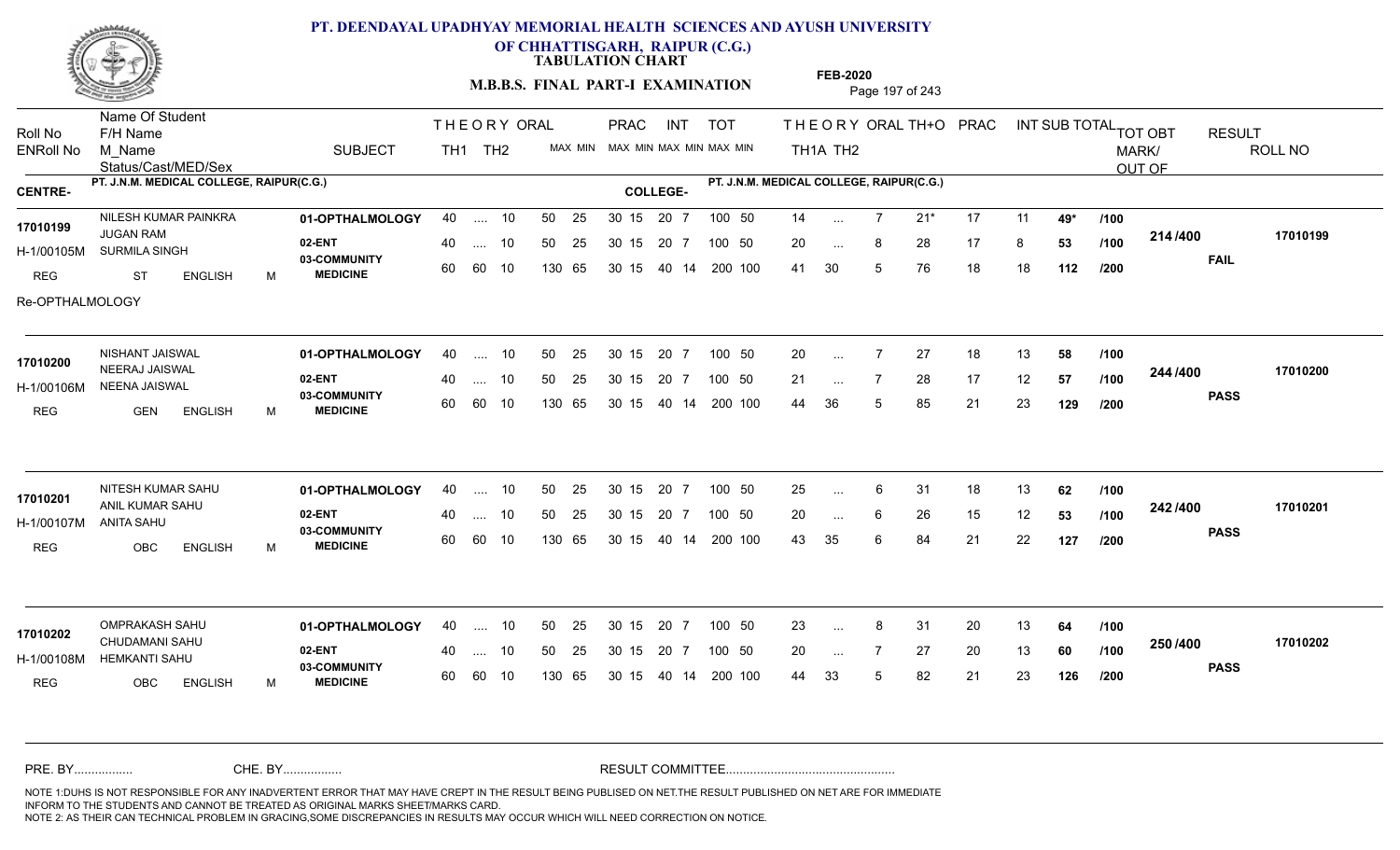

**OF CHHATTISGARH, RAIPUR (C.G.)**

**TABULATION CHART** 

**M.B.B.S. FINAL PART-I EXAMINATION** Page 198 of 243

Status/Cast/MED/Sex Name Of Student Roll No F/H Name M\_Name SUBJECT TH1 TH2 <sup>MAX\_MIN</sup> N PRAC INT TOT THEORY ORAL TH+O PRAC INT TH<sub>1</sub>A TH<sub>2</sub> ORAL TH+ODPRACD INT SUB TOTAL <sub>TOT OBT</sub> RESULT ROLL NO MARK/ OUT OF ENRoll No M Name  $\,$  SUBJECT TH1 TH2 MAX MIN MAX MIN MAX MIN MAX MIN TH1A TH2 **PT. J.N.M. MEDICAL COLLEGE, RAIPUR(C.G.) PT. J.N.M. MEDICAL COLLEGE, RAIPUR(C.G.) CENTRE- COLLEGE-**THE ORY ORAL PRAC INT PRAC **01-OPTHALMOLOGY** PALLAV MUNGUTWAR 40 .... 10 30 15 20 7 **02-ENT** 03-COMMUNITY 60  **MEDICINE** H-1/00109M SUWARNA MUNGUTWAR DHANANJAY MUNGUTWAR **17010203** REG GEN ENGLISH M 27 9 36 21 16 **73** 21 ... 8 29 24 16 **69 /100 <sup>204 /400</sup>** 46 39 5 90 21 31 **142 284 PASS /400 17010203** 40 .... 10 50 25 30 15 60 60 10 130 65 30 15 20 7 100 50 40 14 200 100 50 25 30 15 20 7 100 50 27 ... ... ... **/100 /100 /200 01-OPTHALMOLOGY** PANKAJ KHATWANI 40 .... 10 30 15 20 7 **02-ENT** 03-COMMUNITY 60  **MEDICINE** H-1/00110M SONIYA KHATWANI GULABRAI KHATWANI **17010204** REG GEN ENGLISH M 27 ... 9 36 20 15 **71 /100** 30 ... 7 37 15 14 **66 /100 <sup>21 0</sup> 1 - 0** 43 37 8 88 24 27 **139 276 PASS /400 17010204** 40 .... 10 50 25 60 60 10 130 65 30 15 40 14 200 100 30 15 20 7 100 50 50 25 30 15 20 7 100 50 27 ... 9 ... 9 ... **/100 /100 /200 01-OPTHALMOLOGY** POOJA JAIN 40 .... 10 30 15 20 7 **02-ENT** 03-COMMUNITY 60  **MEDICINE** H-1/00111M SANDHYA JAIN VIMAL JAIN REG GEN ENGLISH F 27 ... 9 36 18 15 **69** /**100** 27 ... 7 34 16 14 **64 /100 <sup>2007</sup> 7** 48 39 9 96 24 30 **150 283 /100 PASS /400 17010205** .... 10 50 25 30 15 60 60 10 20 7 130 65 30 15 30 15 20 7 100 50 40 14 200 100 50 25 30 15 20 7 100 50 27 ...  $D \rightarrow \text{Cov}$ POOJA JAIN<br>17**010205** ... ... **/100 /200 01-OPTHALMOLOGY** POONAM BHAGAT 40 .... 10 30 15 20 7 **02-ENT** 03-COMMUNITY 60 **MEDICINE** 60 60 10 H-1/00112M USHA BHAGAT LAXMAN BHAGAT **17010206** REG ST ENGLISH F 24 ... 9 33 18 14 **65 /100** 27 ... 5 32 15 13 **60** /**100 <sup>2007</sup> \*\*\*\*** 44 34 7 85 23 25 **133 258 PASS /400 17010206** 40 .... 10 50 25 130 65 130 65 30 15 30 15 20 7 100 50 40 14 200 100 50 25 30 15 20 7 100 50 24 ... 9 ... 9 ... **/100 /100 /200** NOTE 1:DUHS IS NOT RESPONSIBLE FOR ANY INADVERTENT ERROR THAT MAY HAVE CREPT IN THE RESULT BEING PUBLISED ON NET.THE RESULT PUBLISHED ON NET ARE FOR IMMEDIATE INFORM TO THE STUDENTS AND CANNOT BE TREATED AS ORIGINAL MARKS SHEET/MARKS CARD. CHE. BY WAREL BY WARE AND THE AVEC THE AVEC THE THE RESULT COMMITTEE AND MULTIME MOTE 1:DUHS IS NOT RESPONSIBLE FOR ANY INADVERTENT ERROR THAT MAY HAVE CREPT IN THE RESULT BEING PUBLISED ON NET.THE RESULT PUBLISHED ON NET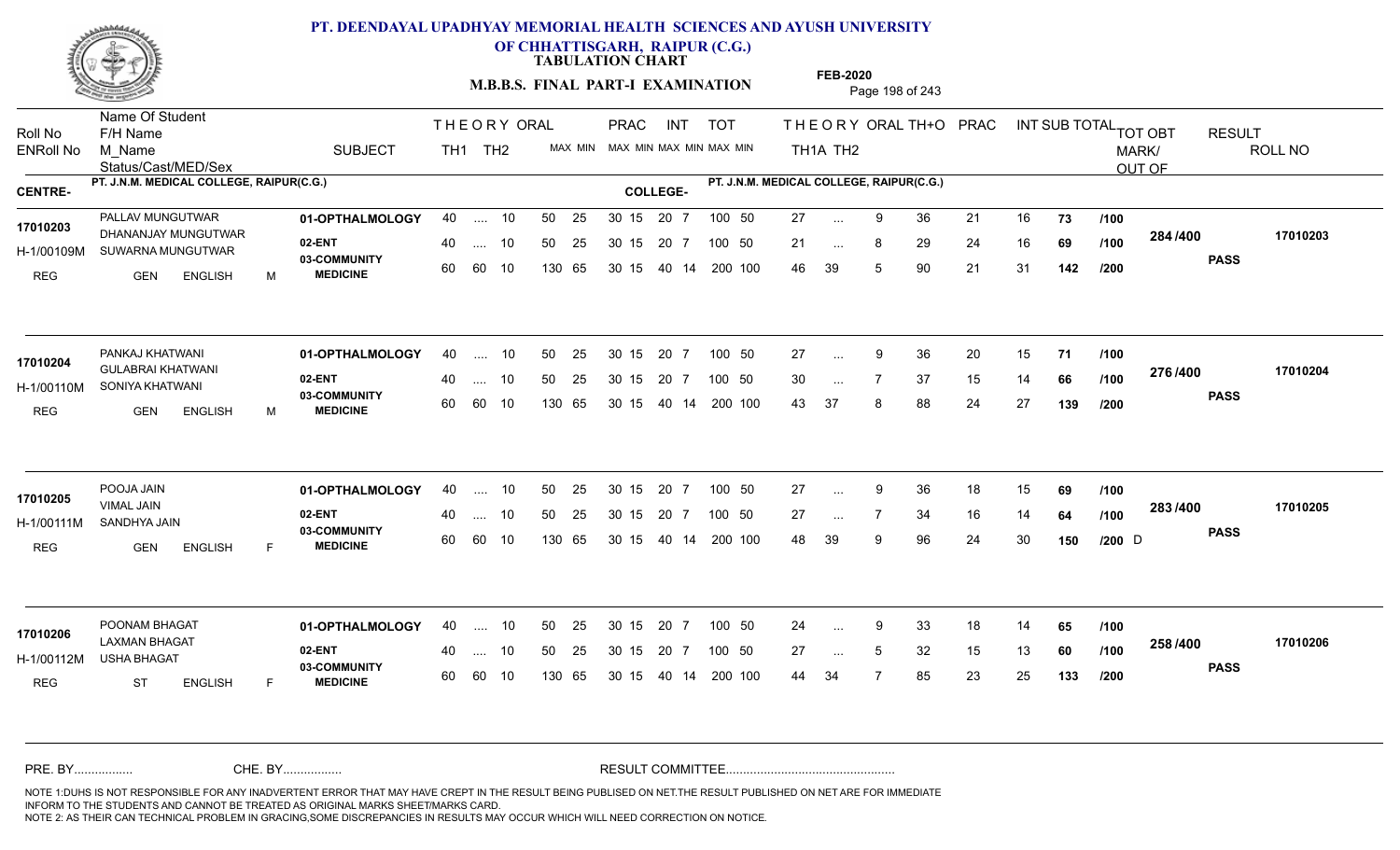

**OF CHHATTISGARH, RAIPUR (C.G.)**

**TABULATION CHART** 

**M.B.B.S. FINAL PART-I EXAMINATION** Page 199 of 243

Status/Cast/MED/Sex Name Of Student Roll No F/H Name M\_Name SUBJECT TH1 TH2 <sup>MAX\_MIN</sup> N PRAC INT TOT THEORY ORAL TH+O PRAC INT TH<sub>1</sub>A TH<sub>2</sub> ORAL TH+ODPRACD INT SUB TOTAL <sub>TOT OBT</sub> RESULT ROLL NO MARK/ OUT OF ENRoll No M Name  $\,$  SUBJECT TH1 TH2 MAX MIN MAX MIN MAX MIN MAX MIN TH1A TH2 **PT. J.N.M. MEDICAL COLLEGE, RAIPUR(C.G.) PT. J.N.M. MEDICAL COLLEGE, RAIPUR(C.G.) CENTRE- COLLEGE-**THE ORY ORAL PRAC INT PRAC **01-OPTHALMOLOGY** PRAKHAR JANGHEL 40 .... 10 30 15 20 7 **02-ENT** 03-COMMUNITY 60  **MEDICINE** H-1/00113M BHUMIKA JHANGHEL 22 BA 17010207 KHUMAN SINGH JANGHEL REG OBC ENGLISH M 21 ... 7 28 15 13 **56 /100** 22 ... 5 27 15 11 **53 /100 <sup>227</sup> 1<del>-</del>00** 39 33 6 78 20 20 **118 227 PASS /400 17010207** .... 10 50 25 60 60 10 50 25 30 15 130 65 30 15 40 14 200 100 20 7 100 50 50 25 30 15 20 7 100 50 21 ... ... ... 5 **/100 /100 /200 01-OPTHALMOLOGY** PRASHANT SINGH 40 .... 10 30 15 20 7 **02-ENT** 03-COMMUNITY 60  **MEDICINE** H-1/00114M SANGEETA SINGH 17010208 SIDDHNATH SINGH REG ST ENGLISH M 20 7 27 16 10 **53** 20 ... 5 25 15 10 **50 /100 <sup>1937</sup> 700** 17 30 5 52\* 20 18 **90\* 193 FAIL 17010208 /400** Re- COMMUNITY MEDICINE .... 10 50 25 60 60 10 30 15 20 7 130 65 30 15 40 14 200 100 30 15 20 7 100 50 50 25 30 15 20 7 100 50 20 ... ... ... 5 **/100 /100 /200 01-OPTHALMOLOGY 02-ENT** 03-COMMUNITY 60  **MEDICINE** H-1/00115M RENUKA GUPTA 22 P. P. GUPTA REG GEN ENGLISH M 32 ... 9 41 20 15 **76** /1**00** D 30 ... 7 37 15 13 **65 /100 <sup>207</sup> 1<del>-</del>00** 47 39 6 92 24 30 **146 287 PASS /400 17010209** PRASHASYA MITRA GUPTA **01-OPTHALMOLOGY** 40 .... 10 50 25 30 15 20 7 100 50 32 .... 10 50 25 30 15 60 60 10 20 7 130 65 30 15 30 15 20 7 100 50 40 14 200 100 50 25 30 15 20 7 100 50 32 ... 9 41 20 15 **76 /100** D **17010209** ... ... **/100 /100 /200 01-OPTHALMOLOGY 02-ENT** 03-COMMUNITY 60 **MEDICINE** 60 60 10 H-1/00116M SARITA GAVASKAR 17010210 KRIPAL SINGH GAVASKAR REG SC ENGLISH F 26 9 35 20 16 **71** 31 ... 8 39 16 14 **69 /100 <sup>212/+00</sup>** 41 36 8 85 21 26 **132 272 PASS /400 17010210** PRATHIKSHA GAVASKAR 40 .... 10 30 15 20 7 40 .... 10 50 25 130 65 130 65 30 15 30 15 20 7 100 50 40 14 200 100 50 25 100 50 ... 9 ... **/100 /100 /200** NOTE 1:DUHS IS NOT RESPONSIBLE FOR ANY INADVERTENT ERROR THAT MAY HAVE CREPT IN THE RESULT BEING PUBLISED ON NET.THE RESULT PUBLISHED ON NET ARE FOR IMMEDIATE INFORM TO THE STUDENTS AND CANNOT BE TREATED AS ORIGINAL MARKS SHEET/MARKS CARD. CHE. BY WAREL BY WARE AND THE AVEC THE AVEC THE THE RESULT COMMITTEE AND MULTIME MOTE 1:DUHS IS NOT RESPONSIBLE FOR ANY INADVERTENT ERROR THAT MAY HAVE CREPT IN THE RESULT BEING PUBLISED ON NET.THE RESULT PUBLISHED ON NET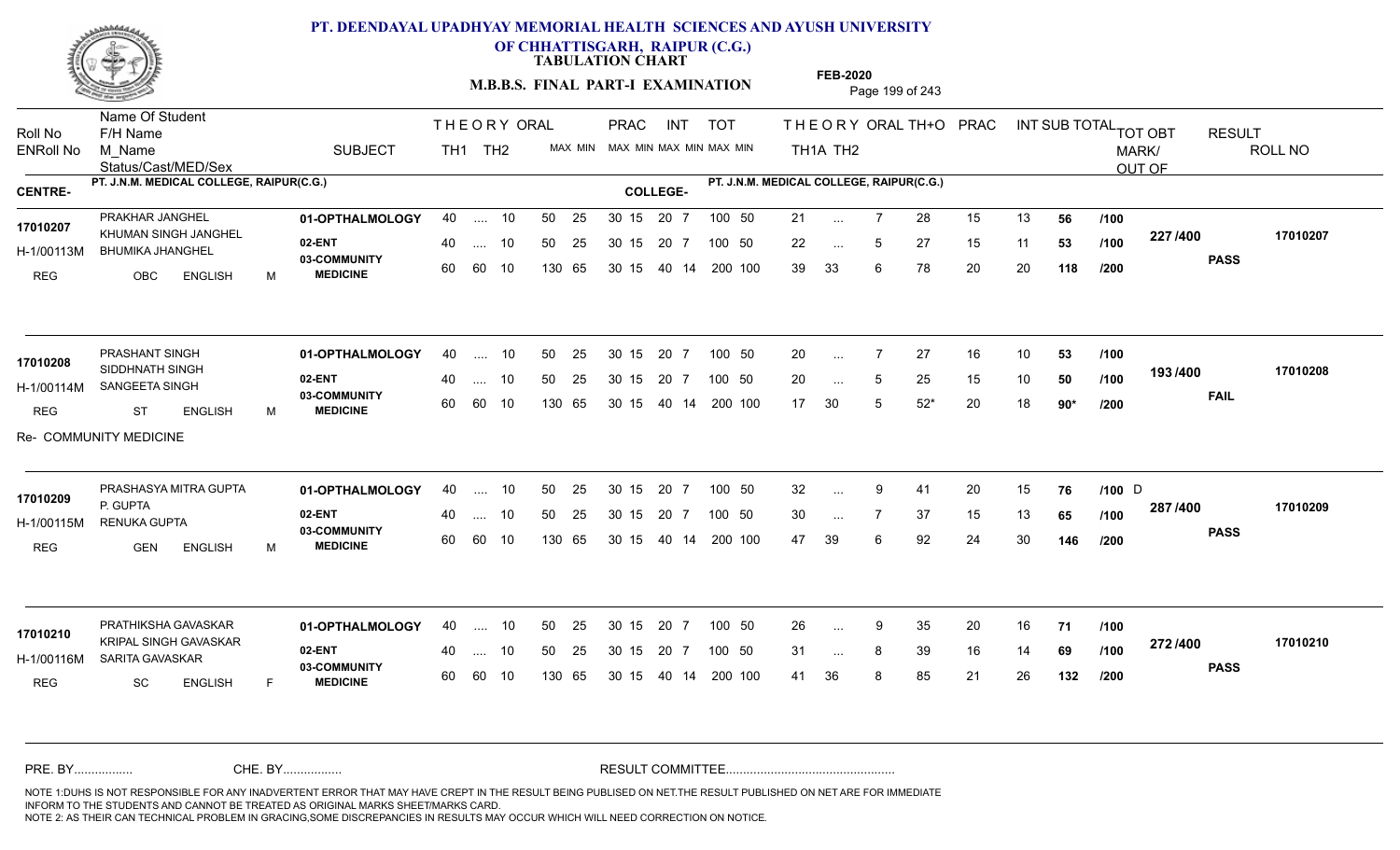

**OF CHHATTISGARH, RAIPUR (C.G.)**

**TABULATION CHART** 

**M.B.B.S. FINAL PART-I EXAMINATION** Page 200 of 243

Status/Cast/MED/Sex Name Of Student Roll No F/H Name M\_Name SUBJECT TH1 TH2 <sup>MAX\_MIN</sup> N PRAC INT TOT THEORY ORAL TH+O PRAC INT TH<sub>1</sub>A TH<sub>2</sub> ORAL TH+ODPRACD INT SUB TOTAL <sub>TOT OBT</sub> RESULT ROLL NO MARK/ OUT OF ENRoll No M Name  $\,$  SUBJECT TH1 TH2 MAX MIN MAX MIN MAX MIN MAX MIN TH1A TH2 **PT. J.N.M. MEDICAL COLLEGE, RAIPUR(C.G.) PT. J.N.M. MEDICAL COLLEGE, RAIPUR(C.G.) CENTRE- COLLEGE-**THE ORY ORAL PRAC INT PRAC **01-OPTHALMOLOGY** PREETI LATA PAIKRA 40 .... 10 30 15 20 7 **02-ENT** 03-COMMUNITY 60  **MEDICINE** H-1/00117M RUKMANI DEVI 17010211 **BAHAL RAM PAIKRA 17010211 BAHAL RAM PAIKRA** REG ST ENGLISH F 20 7 27 16 15 **58** 23 ... 5 28 15 14 **57 /100 <sup>2007</sup> +** 37 35 6 78 21 24 **123 238 PASS /400 17010211** .... 10 50 25 60 60 10 50 25 30 15 130 65 30 15 40 14 200 100 20 7 100 50 50 25 30 15 20 7 100 50 20 ... ... ... 5 **/100 /100 /200 01-OPTHALMOLOGY** PRIDAMBINI NAYAK 40 .... 10 30 15 20 7 **02-ENT** 03-COMMUNITY 60  **MEDICINE** H-1/00118M VRINDAVATI NAYAK JAI SINGH NAYAK **17010212** REG OBC ENGLISH F 25 8 33 19 15 **67** 26 ... 6 32 16 14 **62 /100 <sup>2047</sup> 1** 42 35 9 86 21 28 **135 264 PASS /400 17010212** .... 10 50 25 60 60 10 30 15 20 7 130 65 30 15 40 14 200 100 30 15 20 7 100 50 50 25 30 15 20 7 100 50 25 ... 8 ...  $\overline{\phantom{a}}$ . 6 **/100 /100 /200 01-OPTHALMOLOGY** PRIYANKA KARBHAL 40 .... 10 30 15 20 7 **02-ENT** 03-COMMUNITY 60  **MEDICINE** H-1/00120M KIRAN KARBHAL 17010214 KAMLESHWAR SINGH REG ST ENGLISH F 22 8 30 16 13 **59** 27 ... 6 33 15 13 **61 /100 <sup>2307-400</sup>** 43 35 6 84 21 25 **130 250 PASS /400 17010214** .... 10 50 25 30 15 60 60 10 20 7 130 65 30 15 30 15 20 7 100 50 40 14 200 100 50 25 30 15 20 7 100 50 22 ... 8 ... ... 6 **/100 /100 /200 01-OPTHALMOLOGY** PRIYANKA SAWAI 40 .... 10 30 15 20 7 **02-ENT** 03-COMMUNITY 60 **MEDICINE** 60 60 10 H-1/00121M DINESH SAWAI **17010215** JYOTI SAWAI REG GEN ENGLISH F 26 7 33 19 14 **66** 25 ... 6 31 16 13 **60** /**100 <sup>237</sup> /\*\*** 41 38 7 86 20 25 **131 257 PASS /400 17010215** 40 .... 10 50 25 130 65 130 65 30 15 30 15 20 7 100 50 40 14 200 100 50 25 30 15 20 7 100 50 26 ... ... ... 6 **/100 /100 /200** NOTE 1:DUHS IS NOT RESPONSIBLE FOR ANY INADVERTENT ERROR THAT MAY HAVE CREPT IN THE RESULT BEING PUBLISED ON NET.THE RESULT PUBLISHED ON NET ARE FOR IMMEDIATE INFORM TO THE STUDENTS AND CANNOT BE TREATED AS ORIGINAL MARKS SHEET/MARKS CARD. CHE. BY WAREL BY WARE AND THE AVEC THE AVEC THE THE RESULT COMMITTEE AND MULTIME MOTE 1:DUHS IS NOT RESPONSIBLE FOR ANY INADVERTENT ERROR THAT MAY HAVE CREPT IN THE RESULT BEING PUBLISED ON NET.THE RESULT PUBLISHED ON NET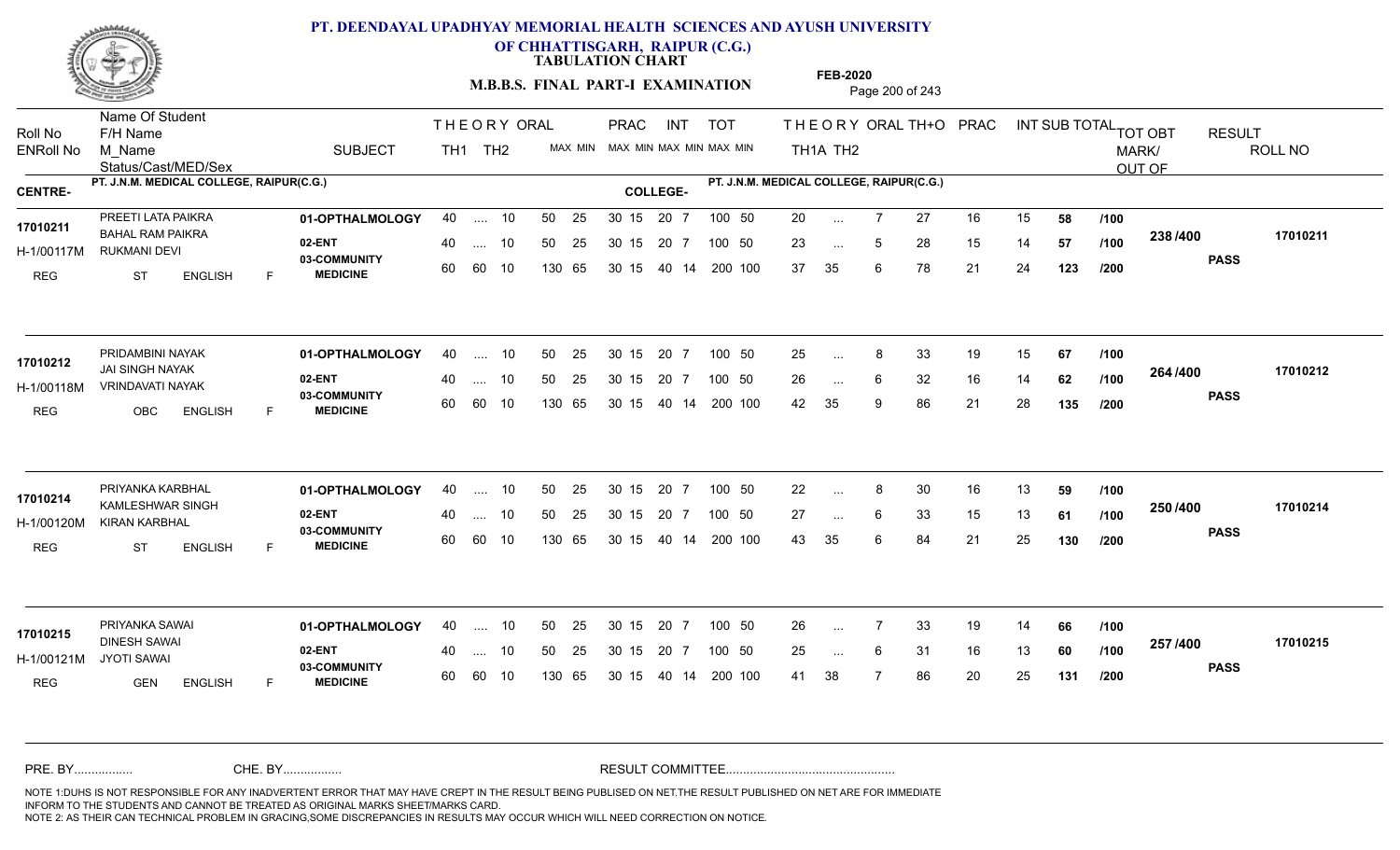

**OF CHHATTISGARH, RAIPUR (C.G.)**

**TABULATION CHART** 

**M.B.B.S. FINAL PART-I EXAMINATION** Page 201 of 243

Status/Cast/MED/Sex Name Of Student Roll No F/H Name M\_Name SUBJECT TH1 TH2 <sup>MAX\_MIN</sup> N PRAC INT TOT THEORY ORAL TH+O PRAC INT TH<sub>1</sub>A TH<sub>2</sub> ORAL TH+ODPRACD INT SUB TOTAL <sub>TOT OBT</sub> RESULT ROLL NO MARK/ OUT OF ENRoll No M Name  $\,$  SUBJECT TH1 TH2 MAX MIN MAX MIN MAX MIN MAX MIN TH1A TH2 **PT. J.N.M. MEDICAL COLLEGE, RAIPUR(C.G.) PT. J.N.M. MEDICAL COLLEGE, RAIPUR(C.G.) CENTRE- COLLEGE-**THE ORY ORAL PRAC INT PRAC **01-OPTHALMOLOGY** PURNIMA SAHU 40 .... 10 30 15 20 7 **02-ENT** 03-COMMUNITY 60  **MEDICINE** H-1/00122M INDRANI SAHU 17010216 CHAINURAM SAHU 20 PM REG OBC ENGLISH F 22 7 29 19 15 **63** 26 ... 6 32 15 12 **59 /100 <sup>2407400</sup>** 37 33 7 77 20 29 **126 248 PASS /400 17010216** .... 10 50 25 60 60 10 50 25 30 15 130 65 30 15 40 14 200 100 20 7 100 50 50 25 30 15 20 7 100 50 22 ... ... ... 6 **/100 /100 /200 01-OPTHALMOLOGY** PUSHPA SINGH 40 .... 10 30 15 20 7 **02-ENT** 03-COMMUNITY 60  **MEDICINE** H-1/00123M URMILA DEVI 17010217 PADUM NATH SINGH REG ST ENGLISH F 18 ... 7 25 16 15 **56 /100** 29 ... 6 35 15 13 **63 /100 <sup>243/400</sup>** 41 35 5 81 23 26 **130 249 PASS /400 17010217** .... 10 50 25 60 60 10 30 15 20 7 130 65 30 15 40 14 200 100 30 15 20 7 100 50 50 25 30 15 20 7 100 50 18 ... ... ... **/100 /100 /200 01-OPTHALMOLOGY** RACHANA 40 .... 10 30 15 20 7 **02-ENT** 03-COMMUNITY 60  **MEDICINE** H-1/00124M GAINDA THAKUR ANJORIRAM THAKUR **17010218** REG ST ENGLISH F 21 ... 7 28 17 11 **56** /**100** 26 ... 6 32 15 10 **57 /100 <sup>227</sup> /\*\*** 43 30 5 78 17 19 **114 227 PASS /400 17010218** .... 10 50 25 30 15 60 60 10 20 7 130 65 30 15 30 15 20 7 100 50 40 14 200 100 50 25 30 15 20 7 100 50 21 ... 7 ... ... 6 **/100 /100 /200 01-OPTHALMOLOGY 02-ENT** 03-COMMUNITY 60 **MEDICINE** 60 60 10 H-1/00125M MADHU BALA VYAS NARAYAN **17010219** REG OBC ENGLISH F 26 7 33 18 15 **66** 26 ... 6 32 16 12 **60 /100 <sup>2007</sup> 700** 44 37 7 88 26 25 **139 265 PASS /400 17010219** RACHANA CHANDRAKAR **101-OPTHALMOLOGY** 40 .... 10 50 25 30 15 20 7 100 50 26 .... 10 50 25 130 65 30 15 20 7 130 65 30 15 30 15 20 7 100 50 40 14 200 100 50 25 100 50 ... ... 6 **/100 /100 /200** NOTE 1:DUHS IS NOT RESPONSIBLE FOR ANY INADVERTENT ERROR THAT MAY HAVE CREPT IN THE RESULT BEING PUBLISED ON NET.THE RESULT PUBLISHED ON NET ARE FOR IMMEDIATE INFORM TO THE STUDENTS AND CANNOT BE TREATED AS ORIGINAL MARKS SHEET/MARKS CARD. CHE. BY WAREL BY WARE AND THE AVEC THE AVEC THE THE RESULT COMMITTEE AND MULTIME MOTE 1:DUHS IS NOT RESPONSIBLE FOR ANY INADVERTENT ERROR THAT MAY HAVE CREPT IN THE RESULT BEING PUBLISED ON NET.THE RESULT PUBLISHED ON NET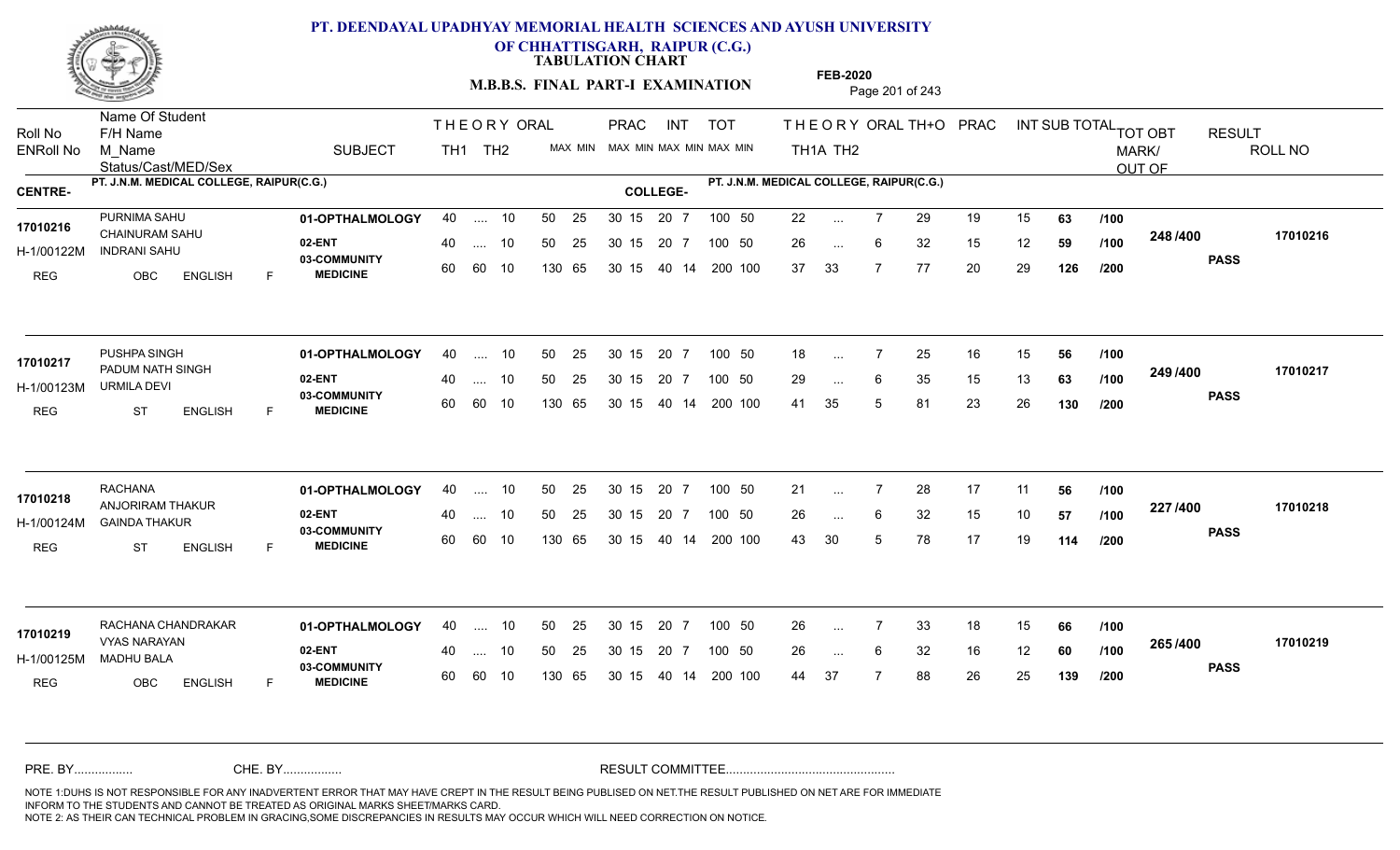

**OF CHHATTISGARH, RAIPUR (C.G.)**

**TABULATION CHART** 

**M.B.B.S. FINAL PART-I EXAMINATION** Page 202 of 243

Status/Cast/MED/Sex Name Of Student Roll No F/H Name M\_Name SUBJECT TH1 TH2 <sup>MAX\_MIN</sup> N PRAC INT TOT THEORY ORAL TH+O PRAC INT TH<sub>1</sub>A TH<sub>2</sub> ORAL TH+ODPRACD INT SUB TOTAL <sub>TOT OBT</sub> RESULT ROLL NO MARK/ OUT OF ENRoll No M Name  $\,$  SUBJECT TH1 TH2 MAX MIN MAX MIN MAX MIN MAX MIN TH1A TH2 **PT. J.N.M. MEDICAL COLLEGE, RAIPUR(C.G.) PT. J.N.M. MEDICAL COLLEGE, RAIPUR(C.G.) CENTRE- COLLEGE-**THE ORY ORAL PRAC INT PRAC **01-OPTHALMOLOGY** RAJAN BHAGWAT 40 .... 10 30 15 20 7 **02-ENT** 03-COMMUNITY 60  **MEDICINE** H-1/00126M SADHANA BHAGWAT **17010220** SUNIL BHAGWAT REG OBC ENGLISH M 31 ... 9 40 20 15 **75 /100** D 29 ... 7 36 17 14 **67 /100 <sup>2047</sup> 1** 45 36 9 90 24 28 **142 284 PASS /400 17010220** .... 10 50 25 60 60 10 50 25 30 15 130 65 30 15 40 14 200 100 20 7 100 50 50 25 30 15 20 7 100 50 31 ... 9 40 20 15 **75 /100** D ... 9 ... **/100 /100 /200** RAJU PRASAD GUPTA **01-OPTHALMOLOGY** 40 .... 10 50 25 30 15 20 7 100 50 21 **02-ENT** 03-COMMUNITY 60  **MEDICINE** H-1/00127M PRABHA DEVI 17010221 SHIVNATH GUPTA REG OBC ENGLISH M 21 ... 6 27 17 14 **58 /100** 29 ... 6 35 20 11 **66 /100 <sup>2017–00</sup>** 36 39 10 85 18 24 **127 251 PASS /400 17010221** .... 10 50 25 60 60 10 30 15 20 7 130 65 30 15 40 14 200 100 30 15 20 7 100 50 50 25 30 15 20 7 100 50 21 ... ...  $\overline{\phantom{a}}$ . 6 **/100 /100 /200** RAMESHWARI KURRE **01-OPTHALMOLOGY** 40 .... 10 50 25 30 15 20 7 100 50 26 **02-ENT** 03-COMMUNITY 60  **MEDICINE** H-1/00128M VIDYAWATI KURRE 17010222 LATE GANESH RAM KURRE REG SC ENGLISH F 26 7 33 18 12 **63** 25 ... 7 32 20 12 **64 /100 <sup>2007</sup> 7** 39 37 6 82 20 26 **128 255 PASS /400 17010222** .... 10 50 25 30 15 60 60 10 20 7 130 65 30 15 30 15 20 7 100 50 40 14 200 100 50 25 30 15 20 7 100 50 26 ... 7 ... ... **/100 /100 /200 01-OPTHALMOLOGY** RASHMI KANWAR 40 .... 10 30 15 20 7 **02-ENT** 03-COMMUNITY 60 **MEDICINE** 60 60 10 H-1/00129M AWADHESH KANWAR JOSHIRAM KANWAR **17010223** REG ST ENGLISH F 20 7 27 18 15 **60** 23 ... 8 31 20 12 **63 /100 <sup>244 /400</sup>** 40 30 7 77 18 26 **121 244 PASS /400 17010223** .... 10 50 25 130 65 30 15 20 7 130 65 30 15 30 15 20 7 100 50 40 14 200 100 50 25 30 15 20 7 100 50 20 ... ... ... **/100 /100 /200** NOTE 1:DUHS IS NOT RESPONSIBLE FOR ANY INADVERTENT ERROR THAT MAY HAVE CREPT IN THE RESULT BEING PUBLISED ON NET.THE RESULT PUBLISHED ON NET ARE FOR IMMEDIATE INFORM TO THE STUDENTS AND CANNOT BE TREATED AS ORIGINAL MARKS SHEET/MARKS CARD. CHE. BY WAREL BY WARE AND THE AVEC THE AVEC THE THE RESULT COMMITTEE AND MULTIME MOTE 1:DUHS IS NOT RESPONSIBLE FOR ANY INADVERTENT ERROR THAT MAY HAVE CREPT IN THE RESULT BEING PUBLISED ON NET.THE RESULT PUBLISHED ON NET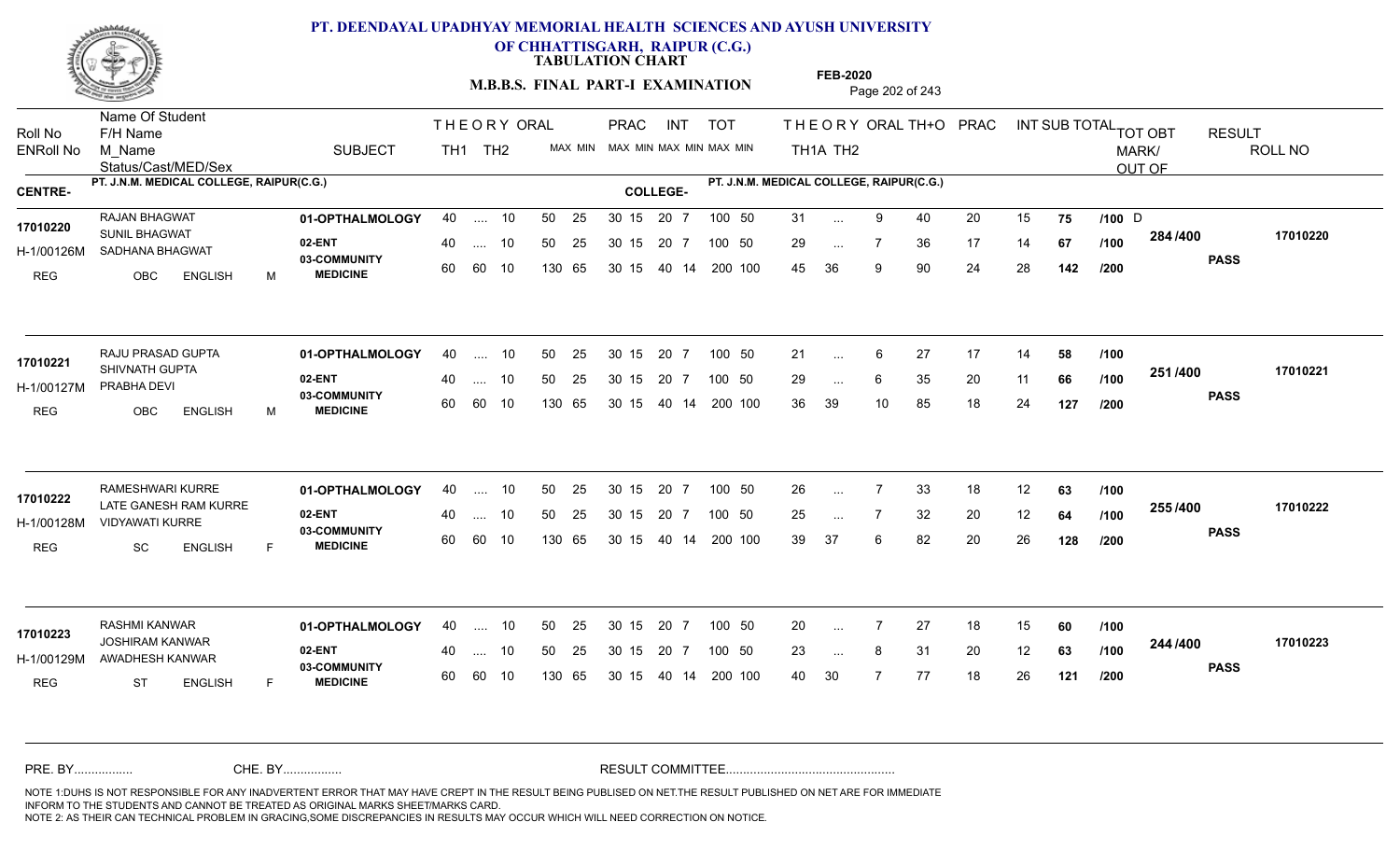

**OF CHHATTISGARH, RAIPUR (C.G.)**

**TABULATION CHART** 

**M.B.B.S. FINAL PART-I EXAMINATION** Page 203 of 243

Status/Cast/MED/Sex Name Of Student Roll No F/H Name M\_Name SUBJECT TH1 TH2 <sup>MAX\_MIN</sup> N PRAC INT TOT THEORY ORAL TH+O PRAC INT TH<sub>1</sub>A TH<sub>2</sub> ORAL TH+ODPRACD INT SUB TOTAL <sub>TOT OBT</sub> RESULT ROLL NO MARK/ OUT OF ENRoll No M Name  $\,$  SUBJECT TH1 TH2 MAX MIN MAX MIN MAX MIN MAX MIN TH1A TH2 **PT. J.N.M. MEDICAL COLLEGE, RAIPUR(C.G.) PT. J.N.M. MEDICAL COLLEGE, RAIPUR(C.G.) CENTRE- COLLEGE-**THE ORY ORAL PRAC INT PRAC **01-OPTHALMOLOGY** RIMJHIM GHOSH 40 .... 10 30 15 20 7 **02-ENT** 03-COMMUNITY 60  **MEDICINE** H-1/00130M SOMA GHOSH 17010224 RANJEET GHOSH REG GEN ENGLISH F 21 ... 9 30 20 15 **65 /100** 28 ... 8 36 22 13 **71 /100 <sup>213/400</sup>** 44 38 9 91 26 26 **143 279 PASS /400 17010224** .... 10 50 25 60 60 10 50 25 30 15 130 65 30 15 20 7 100 50 40 14 200 100 50 25 30 15 20 7 100 50 21 ... ... ... **/100 /100 /200 01-OPTHALMOLOGY** RISHI AGRAWAL 40 .... 10 30 15 20 7 **02-ENT** 03-COMMUNITY 60  **MEDICINE** H-1/00131M SWATI AGRAWAL PRADEEP AGRAWAL **17010225** REG GEN ENGLISH M 25 9 34 19 16 **69** 28 ... 8 36 23 13 **72 /100 <sup>2017–00</sup>** 46 34 10 90 23 27 **140 281 PASS /400 17010225** 40 .... 10 50 25 60 60 10 130 65 30 15 40 14 200 100 30 15 20 7 100 50 50 25 30 15 20 7 100 50 25 ... 9 ... 9 ... **/100 /100 /200 01-OPTHALMOLOGY** ROHAN PATEL 40 .... 10 30 15 20 7 **02-ENT** 03-COMMUNITY 60  **MEDICINE** H-1/00132M **17010226 KHEM RAJ PATEL** JYOTI PATEL REG OBC ENGLISH M 26 8 34 18 16 **68** 27 8 35 21 14 **70** 45 37 7 89 21 29 **139 277 PASS /400 17010226** .... 10 50 25 30 15 60 60 10 20 7 130 65 30 15 30 15 20 7 100 50 40 14 200 100 50 25 30 15 20 7 100 50 26 ... 8 ... ... 8 **/100 /100 /200 01-OPTHALMOLOGY** ROSHNI THAKUR 40 .... 10 30 15 20 7 **02-ENT** 03-COMMUNITY 60 **MEDICINE** 60 60 10 H-1/00133M SUKHBATI THAKUR RAJESH THAKUR **17010227** REG ST ENGLISH F 24 ... 8 32 16 15 **63 /100** 31 ... 7 38 19 13 **70 /100 <sup>2137400</sup>** 46 37 7 90 23 27 **140 273 PASS /400 17010227** 40 .... 10 50 25 130 65 130 65 30 15 30 15 20 7 100 50 40 14 200 100 50 25 30 15 20 7 100 50 24 ... 8 ... ... **/100 /100 /200** NOTE 1:DUHS IS NOT RESPONSIBLE FOR ANY INADVERTENT ERROR THAT MAY HAVE CREPT IN THE RESULT BEING PUBLISED ON NET.THE RESULT PUBLISHED ON NET ARE FOR IMMEDIATE INFORM TO THE STUDENTS AND CANNOT BE TREATED AS ORIGINAL MARKS SHEET/MARKS CARD. CHE. BY WAREL BY WARE AND THE AVEC THE AVEC THE THE RESULT COMMITTEE AND MULTIME MOTE 1:DUHS IS NOT RESPONSIBLE FOR ANY INADVERTENT ERROR THAT MAY HAVE CREPT IN THE RESULT BEING PUBLISED ON NET.THE RESULT PUBLISHED ON NET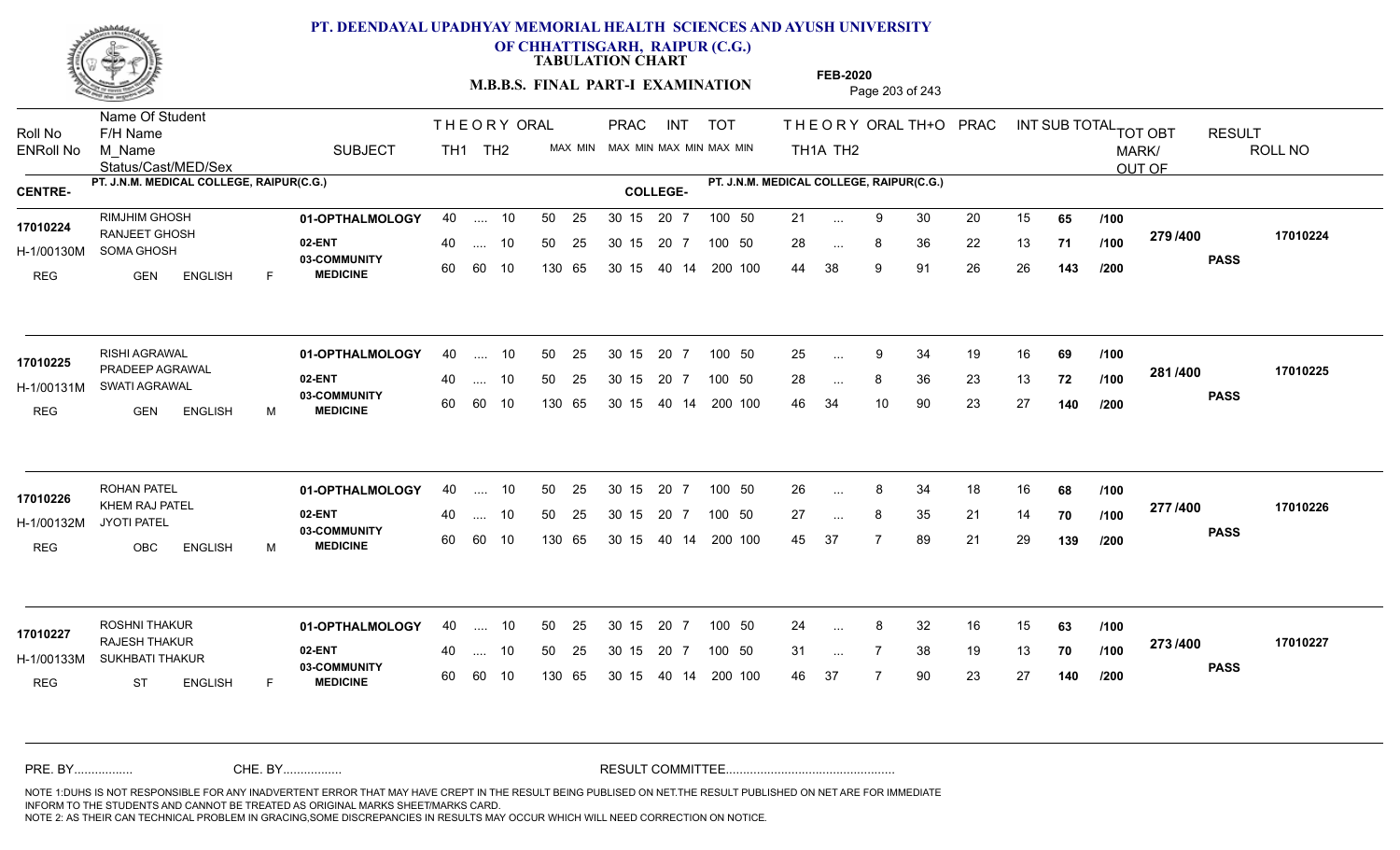

**OF CHHATTISGARH, RAIPUR (C.G.)**

**TABULATION CHART** 

**M.B.B.S. FINAL PART-I EXAMINATION** Page 204 of 243

Status/Cast/MED/Sex Name Of Student Roll No F/H Name M\_Name SUBJECT TH1 TH2 <sup>MAX\_MIN</sup> N PRAC INT TOT THEORY ORAL TH+O PRAC INT TH<sub>1</sub>A TH<sub>2</sub> ORAL TH+ODPRACD INT SUB TOTAL <sub>TOT OBT</sub> RESULT ROLL NO MARK/ OUT OF ENRoll No M Name  $\,$  SUBJECT TH1 TH2 MAX MIN MAX MIN MAX MIN MAX MIN TH1A TH2 **PT. J.N.M. MEDICAL COLLEGE, RAIPUR(C.G.) PT. J.N.M. MEDICAL COLLEGE, RAIPUR(C.G.) CENTRE- COLLEGE-**THE ORY ORAL PRAC INT PRAC **01-OPTHALMOLOGY** SAKET VERMA 40 .... 10 30 15 20 7 **02-ENT** 03-COMMUNITY 60  **MEDICINE** H-1/00134M SARALA VERMA SANTOSH VERMA **17010228** REG OBC ENGLISH M 21 ... 7 28 17 14 **59** /**100** 31 ... 7 38 21 11 **70 /100 <sup>2007–00</sup>** 39 37 7 83 18 26 **127 256 PASS /400 17010228** .... 10 50 25 60 60 10 50 25 30 15 130 65 30 15 40 14 200 100 20 7 100 50 50 25 30 15 20 7 100 50 21 ... ... ... 7 **/100 /100 /200 01-OPTHALMOLOGY** SAMARPITA DHAR 40 .... 10 30 15 20 7 **02-ENT** 03-COMMUNITY 60 **MEDICINE** 60 60 10 H-1/00135M RUPALI DHAR 17010229 SUDIP DHAR REG GEN ENGLISH F 28 ... 8 36 20 15 **71 /100** 32 ... 7 39 20 13 **72 /100 <sup>2007–00</sup>** 46 36 7 89 24 30 **143 286 PASS /400 17010229** .... 10 50 25 130 65 30 15 20 7 130 65 30 15 40 14 200 100 30 15 20 7 100 50 50 25 30 15 20 7 100 50 28 ... 8 ... ... **/100 /100 /200 01-OPTHALMOLOGY** SAMARTH JAIN 40 .... 10 30 15 20 7 **02-ENT** 03-COMMUNITY 60  **MEDICINE** H-1/00136M RAJABABU JAIN **17010230** KANAK JAIN REG GEN ENGLISH M 22 9 31 20 15 **66** 28 ... 7 35 20 12 **67 /100 <sup>207</sup> /<del>1</del>00** 43 33 9 85 21 28 **134 267 PASS /400 17010230** .... 10 50 25 30 15 60 60 10 20 7 130 65 30 15 30 15 20 7 100 50 40 14 200 100 50 25 30 15 20 7 100 50 22 ... ... ... **/100 /100 /200 01-OPTHALMOLOGY 02-ENT** 03-COMMUNITY 60 **MEDICINE** 60 60 10 H-1/00137M HEMWATI SHRIVAS **1999 - 1999 - 1999** JAINARAYAN SHRIVAS **17010231** REG OBC ENGLISH M 24 ... 8 32 17 15 **64 /100** 28 ... 8 36 20 12 **68 /100 <sup>21 07</sup> 100** 44 36 8 88 24 26 **138 270 PASS /400 17010231** SAMEER KUMAR SHRIVAS **01-OPTHALMOLOGY** 40 .... 10 50 25 30 15 20 7 100 50 24 40 .... 10 50 25 130 65 130 65 30 15 30 15 20 7 100 50 40 14 200 100 30 15 20 7 100 50 24 ... 8 ... ... **/100 /100 /200** NOTE 1:DUHS IS NOT RESPONSIBLE FOR ANY INADVERTENT ERROR THAT MAY HAVE CREPT IN THE RESULT BEING PUBLISED ON NET.THE RESULT PUBLISHED ON NET ARE FOR IMMEDIATE INFORM TO THE STUDENTS AND CANNOT BE TREATED AS ORIGINAL MARKS SHEET/MARKS CARD. CHE. BY WAREL BY WARE AND THE AVEC THE AVEC THE THE RESULT COMMITTEE AND MULTIME MOTE 1:DUHS IS NOT RESPONSIBLE FOR ANY INADVERTENT ERROR THAT MAY HAVE CREPT IN THE RESULT BEING PUBLISED ON NET.THE RESULT PUBLISHED ON NET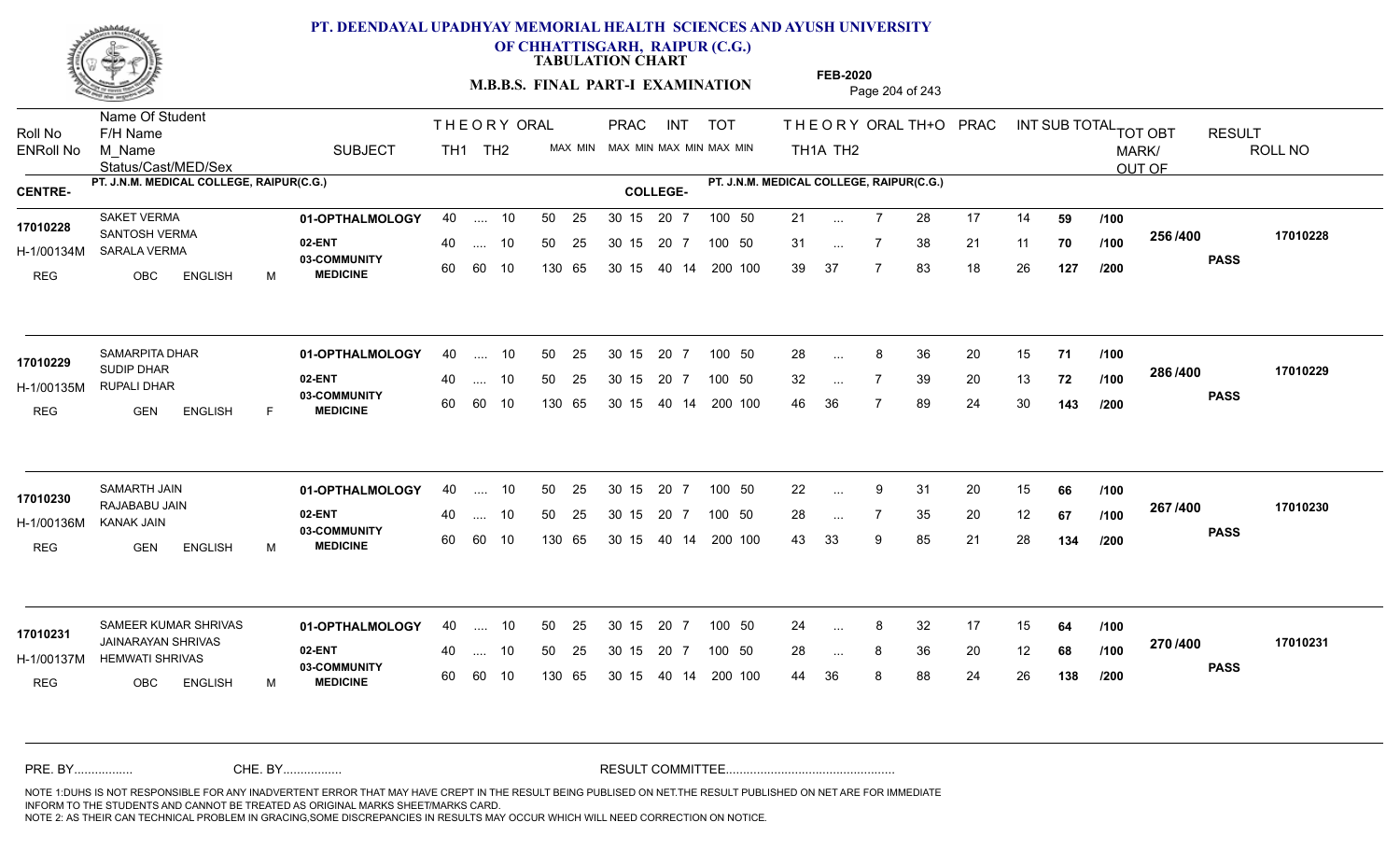

**OF CHHATTISGARH, RAIPUR (C.G.)**

**TABULATION CHART** 

**M.B.B.S. FINAL PART-I EXAMINATION** Page 205 of 243

Status/Cast/MED/Sex Name Of Student Roll No F/H Name M\_Name SUBJECT TH1 TH2 <sup>MAX\_MIN</sup> N PRAC INT TOT THEORY ORAL TH+O PRAC INT TH<sub>1</sub>A TH<sub>2</sub> ORAL TH+ODPRACD INT SUB TOTAL <sub>TOT OBT</sub> RESULT ROLL NO MARK/ OUT OF ENRoll No M Name  $\,$  SUBJECT TH1 TH2 MAX MIN MAX MIN MAX MIN MAX MIN TH1A TH2 **PT. J.N.M. MEDICAL COLLEGE, RAIPUR(C.G.) PT. J.N.M. MEDICAL COLLEGE, RAIPUR(C.G.) CENTRE- COLLEGE-**THE ORY ORAL PRAC INT PRAC **01-OPTHALMOLOGY** SARWA SHUKLA 40 .... 10 30 15 20 7 **02-ENT** 03-COMMUNITY 60  **MEDICINE** H-1/00138M PREETI SHUKLA 17010232 SURENDRA KUMAR SHUKLA REG GEN ENGLISH M 21 7 28 18 15 **61** 28 ... 6 34 20 12 **66 /100 <sup>2017–00</sup>** 44 33 6 83 24 27 **134 261 PASS /400 17010232** .... 10 50 25 60 60 10 50 25 30 15 130 65 30 15 20 7 100 50 40 14 200 100 50 25 30 15 20 7 100 50 21 ... ... ... 6 **/100 /100 /200 01-OPTHALMOLOGY** SAURABH MAURYA 40 .... 10 30 15 20 7 **02-ENT** 03-COMMUNITY 60  **MEDICINE** H-1/00139M KAMLA MAURYA SHERBAHADUR MAURYA **17010233** REG OBC ENGLISH M 20 7 27 18 14 **59** 26 ... 6 32 18 11 **61 /100 <sup>2047</sup> 1** 45 34 9 88 21 25 **134 254 PASS /400 17010233** .... 10 50 25 60 60 10 30 15 20 7 130 65 30 15 40 14 200 100 30 15 20 7 100 50 50 25 30 15 20 7 100 50 20 ... ... ... **/100 /100 /200 01-OPTHALMOLOGY** SAURABH SINGH 40 .... 10 30 15 20 7 **02-ENT** 03-COMMUNITY 60  **MEDICINE** H-1/00140M AMAR JYOTI SINGH **AMAR JYOTI SINGH** ANUJ KUMAR SINGH **17010234** REG SC ENGLISH M 23 ... 6 29 16 14 **59 /100** 27 ... 8 35 15 11 **61 /100 <sup>242 /400</mark>**</sup> 40 33 8 81 18 23 **122 242 PASS /400 17010234** .... 10 50 25 30 15 60 60 10 20 7 130 65 30 15 30 15 20 7 100 50 40 14 200 100 50 25 30 15 20 7 100 50 23 ... 6 ... ... **/100 /100 /200 01-OPTHALMOLOGY** SHAILY AGRAWAL 40 .... 10 30 15 20 7 **02-ENT** 03-COMMUNITY 60 **MEDICINE** 60 60 10 H-1/00141M SARITA AGRAWAL GAJENDRA AGRAWAL **17010235** REG **GEN ENGLISH** F 29 ... 7 36 17 14 **67 /100** 33 ... 9 42 19 12 **73 /100 <sup>2007</sup> 700** 46 38 9 93 23 27 **143 283 PASS /400 17010235** 40 .... 10 50 25 130 65 130 65 30 15 30 15 20 7 100 50 40 14 200 100 50 25 30 15 20 7 100 50 29 ... ... ... 9 **/100 /100 /200** NOTE 1:DUHS IS NOT RESPONSIBLE FOR ANY INADVERTENT ERROR THAT MAY HAVE CREPT IN THE RESULT BEING PUBLISED ON NET.THE RESULT PUBLISHED ON NET ARE FOR IMMEDIATE INFORM TO THE STUDENTS AND CANNOT BE TREATED AS ORIGINAL MARKS SHEET/MARKS CARD. CHE. BY WAREL BY WARE AND THE AVEC THE AVEC THE THE RESULT COMMITTEE AND MULTIME MOTE 1:DUHS IS NOT RESPONSIBLE FOR ANY INADVERTENT ERROR THAT MAY HAVE CREPT IN THE RESULT BEING PUBLISED ON NET.THE RESULT PUBLISHED ON NET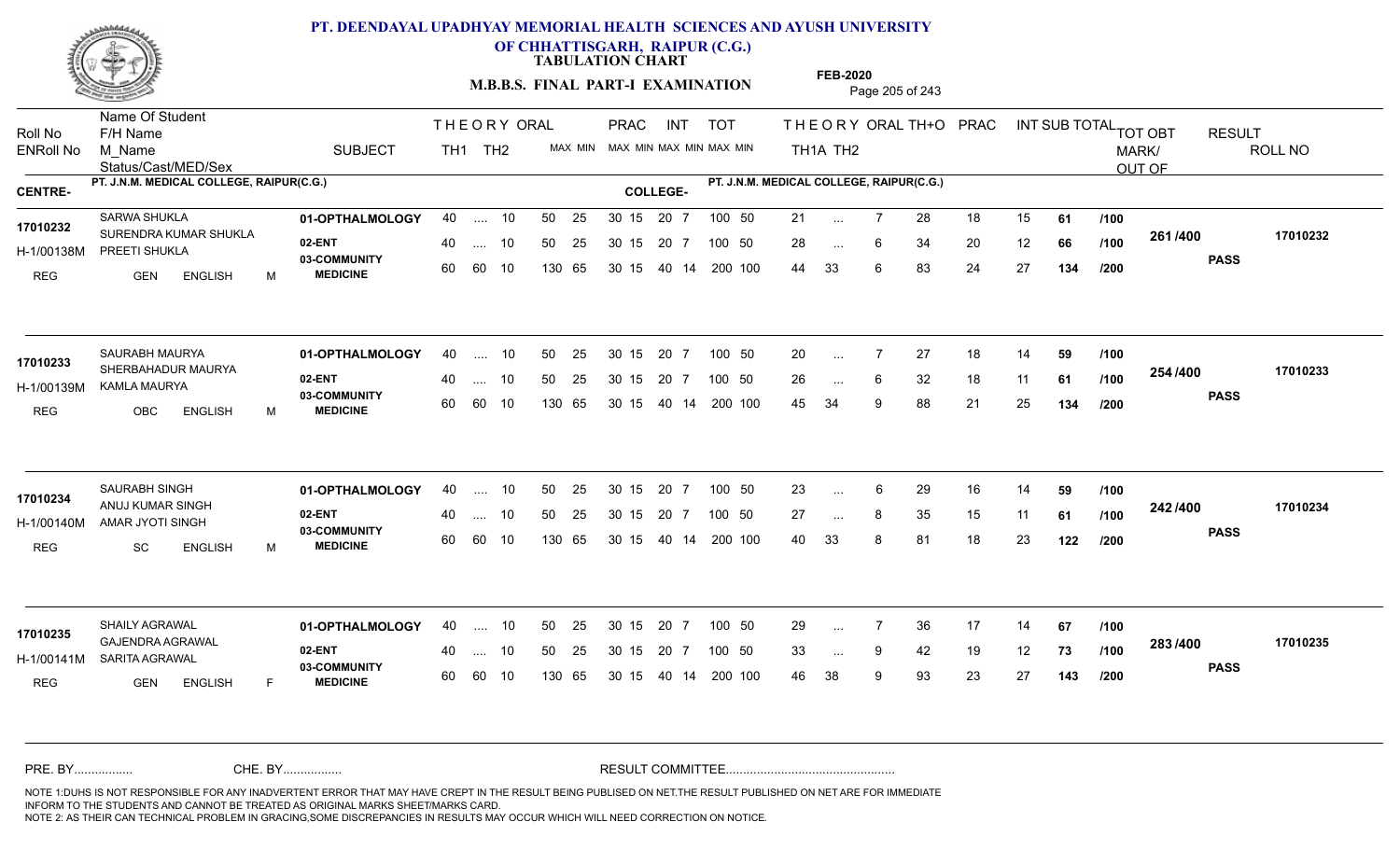

**OF CHHATTISGARH, RAIPUR (C.G.)**

**TABULATION CHART** 

**M.B.B.S. FINAL PART-I EXAMINATION** Page 206 of 243

Status/Cast/MED/Sex Name Of Student Roll No F/H Name M\_Name SUBJECT TH1 TH2 <sup>MAX\_MIN</sup> N PRAC INT TOT THEORY ORAL TH+O PRAC INT TH<sub>1</sub>A TH<sub>2</sub> ORAL TH+ODPRACD INT SUB TOTAL <sub>TOT OBT</sub> RESULT ROLL NO MARK/ OUT OF ENRoll No M Name  $\,$  SUBJECT TH1 TH2 MAX MIN MAX MIN MAX MIN MAX MIN TH1A TH2 **PT. J.N.M. MEDICAL COLLEGE, RAIPUR(C.G.) PT. J.N.M. MEDICAL COLLEGE, RAIPUR(C.G.) CENTRE- COLLEGE-**THE ORY ORAL PRAC INT PRAC **01-OPTHALMOLOGY** SHIVANI SHARMA 40 .... 10 30 15 20 7 **02-ENT** 03-COMMUNITY 60  **MEDICINE** H-1/00142M POONAM SHARMA DINBANDHU SHARMA **17010236** REG **GEN ENGLISH** F 32 ... 7 39 20 16 **75 /100** D 32 ... 7 39 26 13 **78 /100** D <sup>299 /400 170102</sup> 45 39 8 92 26 28 **146 PASS /400 17010236** .... 10 50 25 60 60 10 50 25 30 15 130 65 30 15 40 14 200 100 20 7 100 50 50 25 30 15 20 7 100 50 32 ... 7 39 20 16 **75 /100** D ... 7 ... **/100 /200 01-OPTHALMOLOGY** SHREYA CHAUHAN 40 .... 10 30 15 20 7 **02-ENT** 03-COMMUNITY 60  **MEDICINE** H-1/00143M SHEETAL CHAUHAN **SEARCH AND A SOLIGARISM** 17010237 D.K CHAUHAN REG GEN ENGLISH F 23 ... 7 30 18 16 **64 /100** 26 ... 6 32 20 14 **66 /100 <sup>2007</sup> 700** 39 39 7 85 21 27 **133 263 PASS /400 17010237**  $\ldots$  10 50 25 30 15 60 60 10 20 7 130 65 30 15 40 14 200 100 30 15 20 7 100 50 50 25 30 15 20 7 100 50 23 ... ...  $\overline{\phantom{a}}$ . 6 **/100 /100 /200 01-OPTHALMOLOGY** SHREYA GUPTA 40 .... 10 30 15 20 7 **02-ENT** 03-COMMUNITY 60  **MEDICINE** H-1/00144M AJAY KUMAR GUPTA **17010238** UMA GUPTA REG GEN ENGLISH F 26 7 33 16 15 **64** 30 ... 6 36 17 14 **67 /100 <sup>217</sup> 1<del>-</del>00** 46 41 8 95 23 28 **146 277 PASS /400 17010238** .... 10 50 25 30 15 60 60 10 20 7 130 65 30 15 30 15 20 7 100 50 40 14 200 100 50 25 30 15 20 7 100 50 26 ... 7 ... ... **/100 /100 /200 01-OPTHALMOLOGY** SHRIJAN SINGH 40 .... 10 30 15 20 7 **02-ENT** 03-COMMUNITY 60 **MEDICINE** 60 60 10 H-1/00145M MANOJ SINGH **17010239** ARTI SINGH REG GEN ENGLISH M 20 ... 6 26 15 14 **55 /100** 20 ... 6 26 16 12 **54 /100 <sup>223</sup>/\*<sup>00</sup>** 32 35 7 74 21 21 **116 225 PASS /400 17010239** 40 .... 10 50 25 130 65 130 65 30 15 30 15 20 7 100 50 40 14 200 100 50 25 30 15 20 7 100 50 20 ... ... ... 6 **/100 /100 /200** NOTE 1:DUHS IS NOT RESPONSIBLE FOR ANY INADVERTENT ERROR THAT MAY HAVE CREPT IN THE RESULT BEING PUBLISED ON NET.THE RESULT PUBLISHED ON NET ARE FOR IMMEDIATE INFORM TO THE STUDENTS AND CANNOT BE TREATED AS ORIGINAL MARKS SHEET/MARKS CARD. CHE. BY WAREL BY WARE AND THE AVEC THE AVEC THE THE RESULT COMMITTEE AND MULTIME MOTE 1:DUHS IS NOT RESPONSIBLE FOR ANY INADVERTENT ERROR THAT MAY HAVE CREPT IN THE RESULT BEING PUBLISED ON NET.THE RESULT PUBLISHED ON NET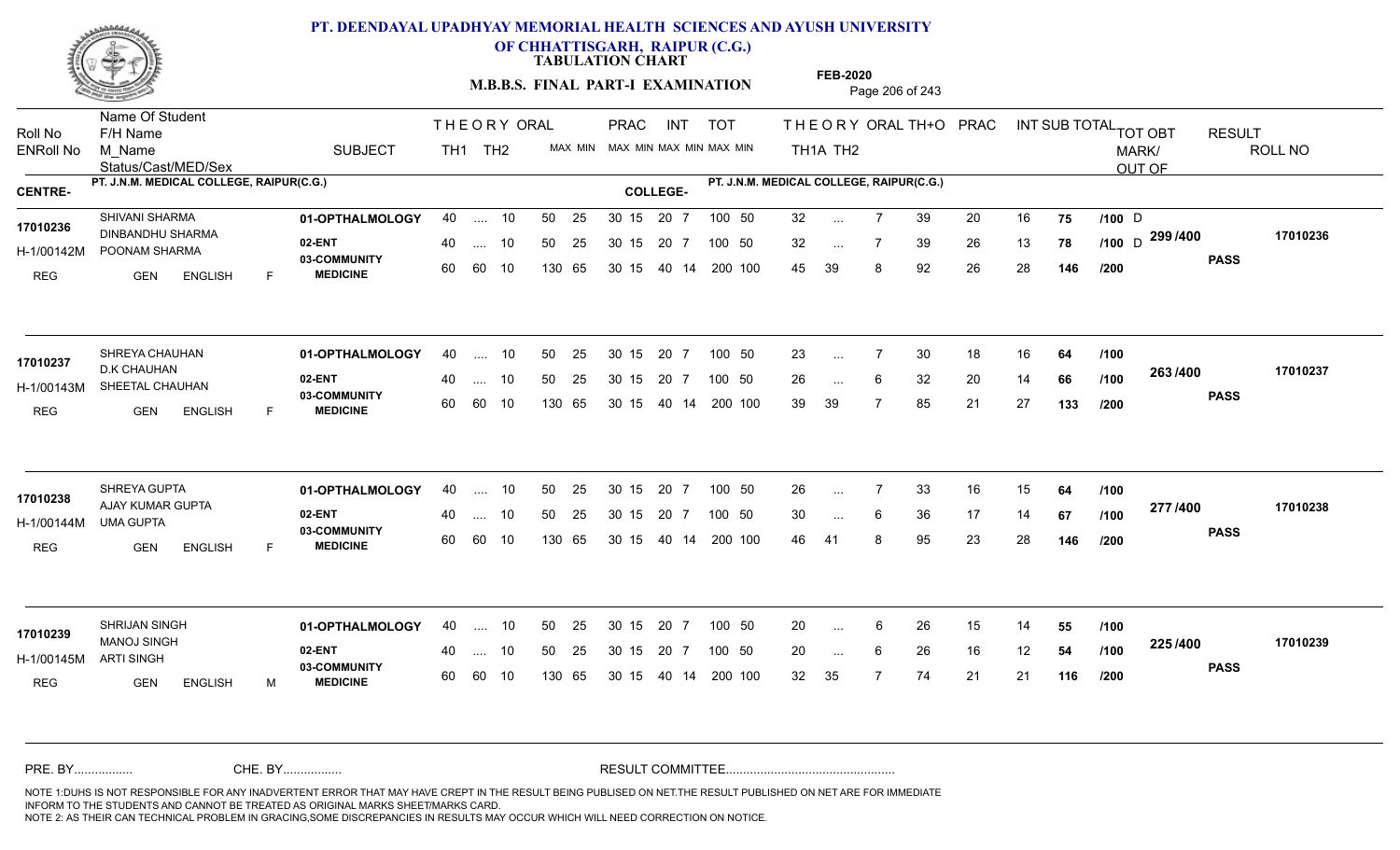

**OF CHHATTISGARH, RAIPUR (C.G.)**

**TABULATION CHART** 

**M.B.B.S. FINAL PART-I EXAMINATION** Page 207 of 243

Status/Cast/MED/Sex Name Of Student Roll No F/H Name M\_Name SUBJECT PRAC INT TOT THEORY ORAL TH+O PRAC INT TH<sub>1</sub>A TH<sub>2</sub> ORAL TH+ODPRACD INT SUB TOTAL <sub>TOT OBT</sub> RESULT ROLL NO MARK/ OUT OF ENRoll No M Name  $\,$  SUBJECT TH1 TH2 MAX MIN MAX MIN MAX MIN MAX MIN TH1A TH2 **PT. J.N.M. MEDICAL COLLEGE, RAIPUR(C.G.) PT. J.N.M. MEDICAL COLLEGE, RAIPUR(C.G.) CENTRE- COLLEGE-**THE ORY ORAL PRAC INT TH<sub>1</sub> TH<sub>2</sub> PRAC **01-OPTHALMOLOGY** SHWETA SAHU 40 .... 10 30 15 20 7 **02-ENT** 03-COMMUNITY 60  **MEDICINE** H-1/00146M JEEVAN LAL SAHU **17010240** KANTI BAI REG OBC ENGLISH F 21 ... 6 27 23 15 **65 /100** 22 ... 6 28 22 13 **63 /100 <sup>2017</sup> 700** 30 33 9 72 24 27 **123 251 PASS /400 17010240** .... 10 50 25 60 60 10 50 25 30 15 130 65 30 15 40 14 200 100 20 7 100 50 50 25 30 15 20 7 100 50 21 ... ... ... 6 **/100 /100 /200 01-OPTHALMOLOGY** SOUMYA RANJAN PATEL 40 .... 10 30 15 20 7 **02-ENT** 03-COMMUNITY 60 **MEDICINE** 60 60 10 H-1/00147M JYOTI MANJARI PATEL **1999 - 1999** 17010241 NIRANJAN PATEL REG GEN ENGLISH M 24 7 31 21 15 **67** 23 ... 8 31 21 12 **64 /100 <sup>212/400</sup>** 48 36 8 92 24 25 **141 272 PASS /400 17010241**  $\ldots$  10 50 25 30 15 130 65 20 7 130 65 30 15 40 14 200 100 30 15 20 7 100 50 50 25 30 15 20 7 100 50 24 ... ... ... **/100 /100 /200 01-OPTHALMOLOGY** SUBHASH KU. RAJ 40 .... 10 30 15 20 7 **02-ENT** 03-COMMUNITY 60  **MEDICINE** H-1/00148M HANSLAL RAJ **17010242** GEETA RAJ REG SC ENGLISH M 24 ... 6 30 18 14 **62 /100** 21 ... 6 27 15 12 **54 /100 <sup>2437466</sup>** 39 36 7 82 23 24 **129 245 PASS /400 17010242** .... 10 50 25 30 15 60 60 10 20 7 130 65 30 15 30 15 20 7 100 50 40 14 200 100 50 25 30 15 20 7 100 50 24 ... 6 ... ... 6 **/100 /100 /200** SUBRANIL GHOSH **01-OPTHALMOLOGY** 40 .... 10 50 25 30 15 20 7 100 50 26 **02-ENT** 03-COMMUNITY 60 **MEDICINE** 60 60 10 H-1/00149M NIVEDITA GHOSH **1999 - 1999 NATION** MALAY GHOSH **17010243** REG GEN ENGLISH M 26 8 34 19 13 **66** 22 ... 6 28 17 11 **56 /100 <sup>2007/400</sup>** 33 38 6 77 20 20 **117 239 PASS /400 17010243** 40 .... 10 50 25 130 65 130 65 30 15 30 15 20 7 100 50 40 14 200 100 50 25 30 15 20 7 100 50 26 ... 8 ... ... 6 **/100 /100 /200** NOTE 1:DUHS IS NOT RESPONSIBLE FOR ANY INADVERTENT ERROR THAT MAY HAVE CREPT IN THE RESULT BEING PUBLISED ON NET.THE RESULT PUBLISHED ON NET ARE FOR IMMEDIATE INFORM TO THE STUDENTS AND CANNOT BE TREATED AS ORIGINAL MARKS SHEET/MARKS CARD. CHE. BY WAREL BY WARE AND THE AVEC THE AVEC THE THE RESULT COMMITTEE AND MULTIME MOTE 1:DUHS IS NOT RESPONSIBLE FOR ANY INADVERTENT ERROR THAT MAY HAVE CREPT IN THE RESULT BEING PUBLISED ON NET.THE RESULT PUBLISHED ON NET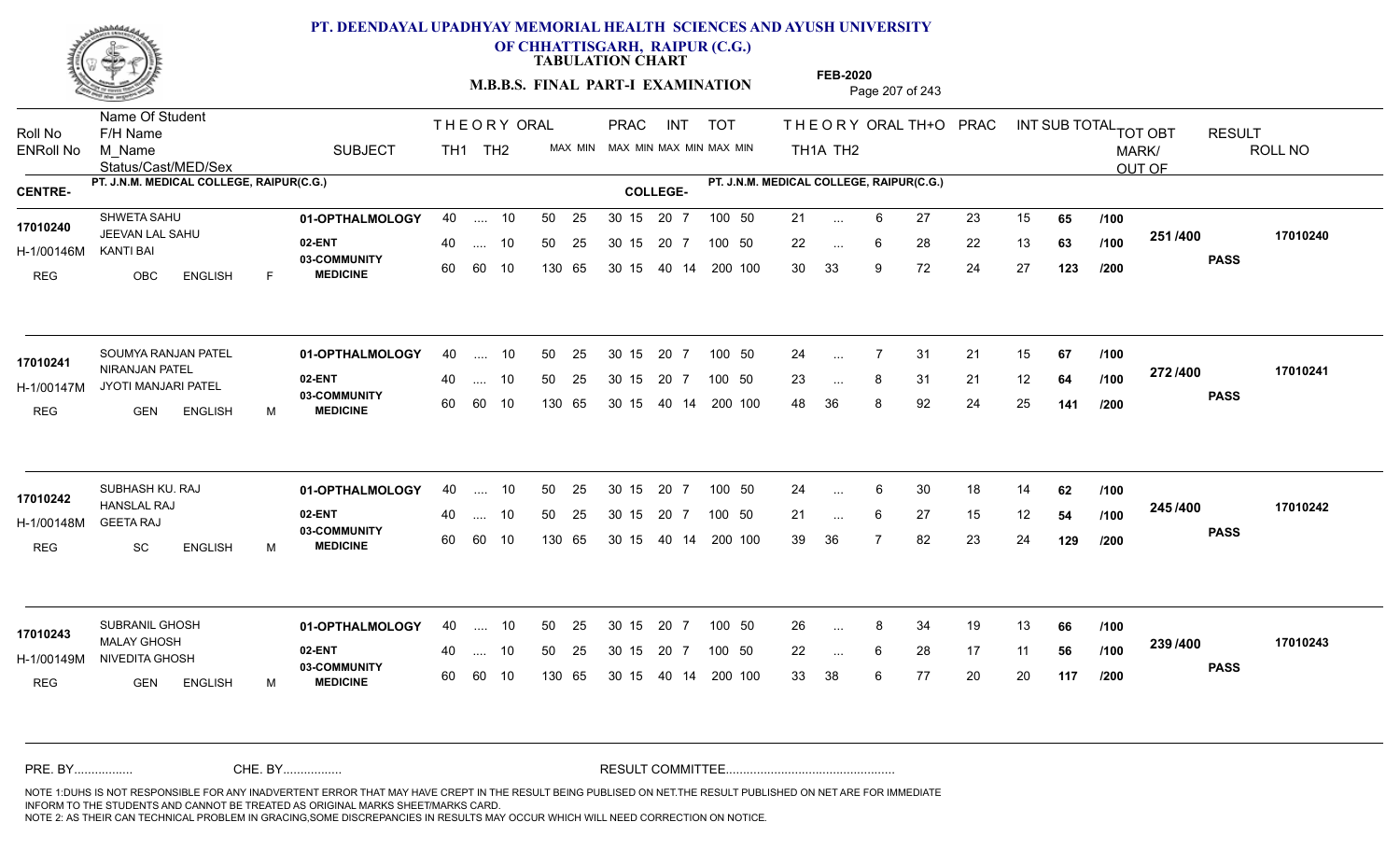

**OF CHHATTISGARH, RAIPUR (C.G.)**

**TABULATION CHART** 

**FEB-2020**

**M.B.B.S. FINAL PART-I EXAMINATION** Page 208 of 243

Status/Cast/MED/Sex Name Of Student Roll No F/H Name M\_Name SUBJECT TH1 TH2 <sup>MAX\_MIN</sup> N PRAC INT TOT THEORY ORAL TH+O PRAC INT TH<sub>1</sub>A TH<sub>2</sub> ORAL TH+ODPRACD INT SUB TOTAL <sub>TOT OBT</sub> RESULT ROLL NO MARK/ OUT OF ENRoll No M Name  $\,$  SUBJECT TH1 TH2 MAX MIN MAX MIN MAX MIN MAX MIN TH1A TH2 **PT. J.N.M. MEDICAL COLLEGE, RAIPUR(C.G.) PT. J.N.M. MEDICAL COLLEGE, RAIPUR(C.G.) CENTRE- COLLEGE-**THE ORY ORAL PRAC INT PRAC **01-OPTHALMOLOGY** SUMIT KUJUR 40 .... 10 30 15 20 7 **02-ENT** 03-COMMUNITY 60  **MEDICINE** H-1/00150M SUSHILA KUJUR 17010244 CORNELIUS KUJUR REG ST ENGLISH M 22 ... 6 28 18 13 **59 /100** 24 ... 6 30 20 12 **62 /100 <sup>2007</sup> 1** 29 36 5 70 21 18 **109 230 PASS /400 17010244** .... 10 50 25 60 60 10 50 25 30 15 130 65 30 15 40 14 200 100 20 7 100 50 50 25 30 15 20 7 100 50 22 ... ... ... 6 **/100 /100 /200 01-OPTHALMOLOGY** SUPRIYA ROHILLA 40 .... 10 30 15 20 7 **02-ENT** 03-COMMUNITY 60  **MEDICINE** H-1/00151M MURTI DEVI ROHILLA **1999 - 1999 POMIL** JAIPAL ROHILLA **17010245** REG GEN ENGLISH F 31 ... 7 38 20 15 **73 /100** 29 ... 6 35 19 15 **69 /100 <sup>297 / 400</mark>**</sup> 51 42 8 101 24 30 **155 297 PASS /400 17010245** .... 10 50 25 60 60 10 30 15 20 7 130 65 30 15 40 14 200 100 30 15 20 7 100 50 50 25 30 15 20 7 100 50 31 ...  $D \rightarrow \text{Cov}$ ... ... **/100 /100 /200 01-OPTHALMOLOGY** SURBHI JAISWAL 40 .... 10 30 15 20 7 **02-ENT** 03-COMMUNITY 60  **MEDICINE** H-1/00152M SEEMA JAISWAL RAJESH JAISWAL **17010246** REG OBC ENGLISH F 29 ... 7 36 24 15 **75 /100** D 29 ... 7 36 18 14 **68 /100 <sup>232</sup> 1** 47 38 8 93 26 30 **149 292 PASS /400 17010246** .... 10 50 25 30 15 60 60 10 20 7 130 65 30 15 30 15 20 7 100 50 40 14 200 100 50 25 30 15 20 7 100 50 29 ... 7 36 24 15 **75 /100** D ... 7 ... **/100 /100 /200 01-OPTHALMOLOGY** SWASTIK BARGAH 40 .... 10 30 15 20 7 **02-ENT** 03-COMMUNITY 60 **MEDICINE** 60 60 10 H-1/00153M SASMITA BARGAH MAHAVIR BARGAH **17010247** REG OBC ENGLISH M 29 ... 7 36 24 15 **75 /100** D 27 ... 7 34 17 14 **65 /100 <sup>212/+00</sup>** 40 33 8 81 23 28 **132 272 PASS /400 17010247** .... 10 50 25 130 65 30 15 20 7 130 65 30 15 30 15 20 7 100 50 40 14 200 100 50 25 30 15 20 7 100 50 29 ... 7 36 24 15 **75 /100** D ... 7 ... **/100 /200** NOTE 1:DUHS IS NOT RESPONSIBLE FOR ANY INADVERTENT ERROR THAT MAY HAVE CREPT IN THE RESULT BEING PUBLISED ON NET.THE RESULT PUBLISHED ON NET ARE FOR IMMEDIATE INFORM TO THE STUDENTS AND CANNOT BE TREATED AS ORIGINAL MARKS SHEET/MARKS CARD. CHE. BY WAREL BY WARE AND THE AVEC THE AVEC THE THE RESULT COMMITTEE AND MULTIME MOTE 1:DUHS IS NOT RESPONSIBLE FOR ANY INADVERTENT ERROR THAT MAY HAVE CREPT IN THE RESULT BEING PUBLISED ON NET.THE RESULT PUBLISHED ON NET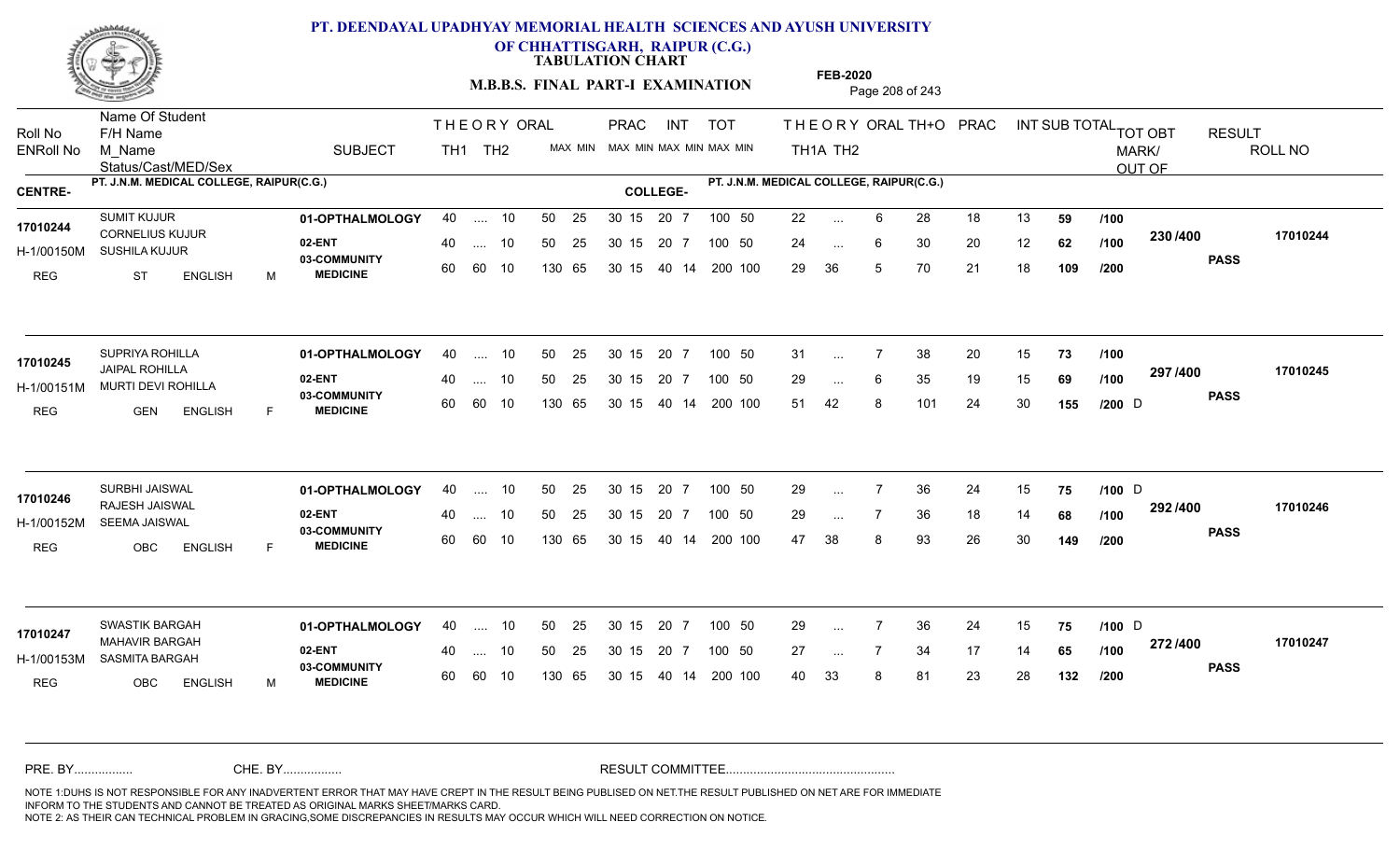

**OF CHHATTISGARH, RAIPUR (C.G.)**

**TABULATION CHART** 

**M.B.B.S. FINAL PART-I EXAMINATION** Page 209 of 243

Status/Cast/MED/Sex Name Of Student Roll No F/H Name M\_Name SUBJECT TH1 TH2 <sup>MAX\_MIN</sup> N PRAC INT TOT THEORY ORAL TH+O PRAC INT TH<sub>1</sub>A TH<sub>2</sub> ORAL TH+ODPRACD INT SUB TOTAL <sub>TOT OBT</sub> RESULT ROLL NO MARK/ OUT OF ENRoll No M Name  $\,$  SUBJECT TH1 TH2 MAX MIN MAX MIN MAX MIN MAX MIN TH1A TH2 **PT. J.N.M. MEDICAL COLLEGE, RAIPUR(C.G.) PT. J.N.M. MEDICAL COLLEGE, RAIPUR(C.G.) CENTRE- COLLEGE-**THE ORY ORAL PRAC INT PRAC **01-OPTHALMOLOGY** TUSHAR BHUARYA 40 .... 10 30 15 20 7 **02-ENT** 03-COMMUNITY 60  **MEDICINE** H-1/00155M RAJESHWARI BHUARYA **1999 - 1999 AGAMULYU** KISHORE KUMAR BHUARYA **17010249** REG ST ENGLISH M 23 ... 7 30 20 14 **64 /100** 23 ... 7 30 19 13 **62 /100 <sup>2007</sup> 1** 34 33 10 77 21 26 **124 250 PASS /400 17010249** .... 10 50 25 60 60 10 50 25 30 15 130 65 30 15 40 14 200 100 20 7 100 50 50 25 30 15 20 7 100 50 23 ... ... ... 7 **/100 /100 /200 01-OPTHALMOLOGY** TWINKAL SAIYAM 40 .... 10 30 15 20 7 **02-ENT** 03-COMMUNITY 60  **MEDICINE** H-1/00156M PUSHPA SAIYAM 17010250 PUSHPRAJ SAIYAM REG ST ENGLISH F 20 ... 6 26 22 16 **64 /100** 27 ... 7 34 19 12 **65 /100 <sup>2007</sup> 1** 36 38 9 83 20 26 **129 258 PASS /400 17010250** .... 10 50 25 60 60 10 30 15 20 7 130 65 30 15 40 14 200 100 30 15 20 7 100 50 50 25 30 15 20 7 100 50 20 ... ... ... **/100 /100 /200 01-OPTHALMOLOGY** URJA GARG 40 .... 10 30 15 20 7 **02-ENT** 03-COMMUNITY 60  **MEDICINE** H-1/00157M MANISHA GARG 22 AM DR. AJAY GARG **17010251** REG GEN ENGLISH F 29 ... 8 37 23 16 **76** /**100** D 28 ... 6 34 18 13 **65 /100 <sup>2107–00</sup>** 38 39 10 87 20 28 **135 276 PASS /400 17010251** .... 10 50 25 30 15 60 60 10 20 7 130 65 30 15 30 15 20 7 100 50 40 14 200 100 50 25 30 15 20 7 100 50 29 ... 8 37 23 16 **76 /100** D ... ... **/100 /100 /200 01-OPTHALMOLOGY** VAIBHAV MOURYA 40 .... 10 30 15 20 7 **02-ENT** 03-COMMUNITY 60 **MEDICINE** 60 60 10 H-1/00158M RAMANI MOURYA JAGDISH CHANDRA MOURYA **17010252** REG ST ENGLISH M 18 6 24\* 17 14 **55** 27 ... 5 32 15 11 **58 /100 <sup>223</sup>/\*<sup>00</sup>** 28 32 7 67 24 19 **110 223 PASS VCG 01 /400 17010252** 40 .... 10 50 25 130 65 130 65 30 15 30 15 20 7 100 50 40 14 200 100 50 25 30 15 20 7 100 50 18 ... ... ... **/100 /100 /200** NOTE 1:DUHS IS NOT RESPONSIBLE FOR ANY INADVERTENT ERROR THAT MAY HAVE CREPT IN THE RESULT BEING PUBLISED ON NET.THE RESULT PUBLISHED ON NET ARE FOR IMMEDIATE INFORM TO THE STUDENTS AND CANNOT BE TREATED AS ORIGINAL MARKS SHEET/MARKS CARD. CHE. BY WAREL BY WARE AND THE AVEC THE AVEC THE THE RESULT COMMITTEE AND MULTIME MOTE 1:DUHS IS NOT RESPONSIBLE FOR ANY INADVERTENT ERROR THAT MAY HAVE CREPT IN THE RESULT BEING PUBLISED ON NET.THE RESULT PUBLISHED ON NET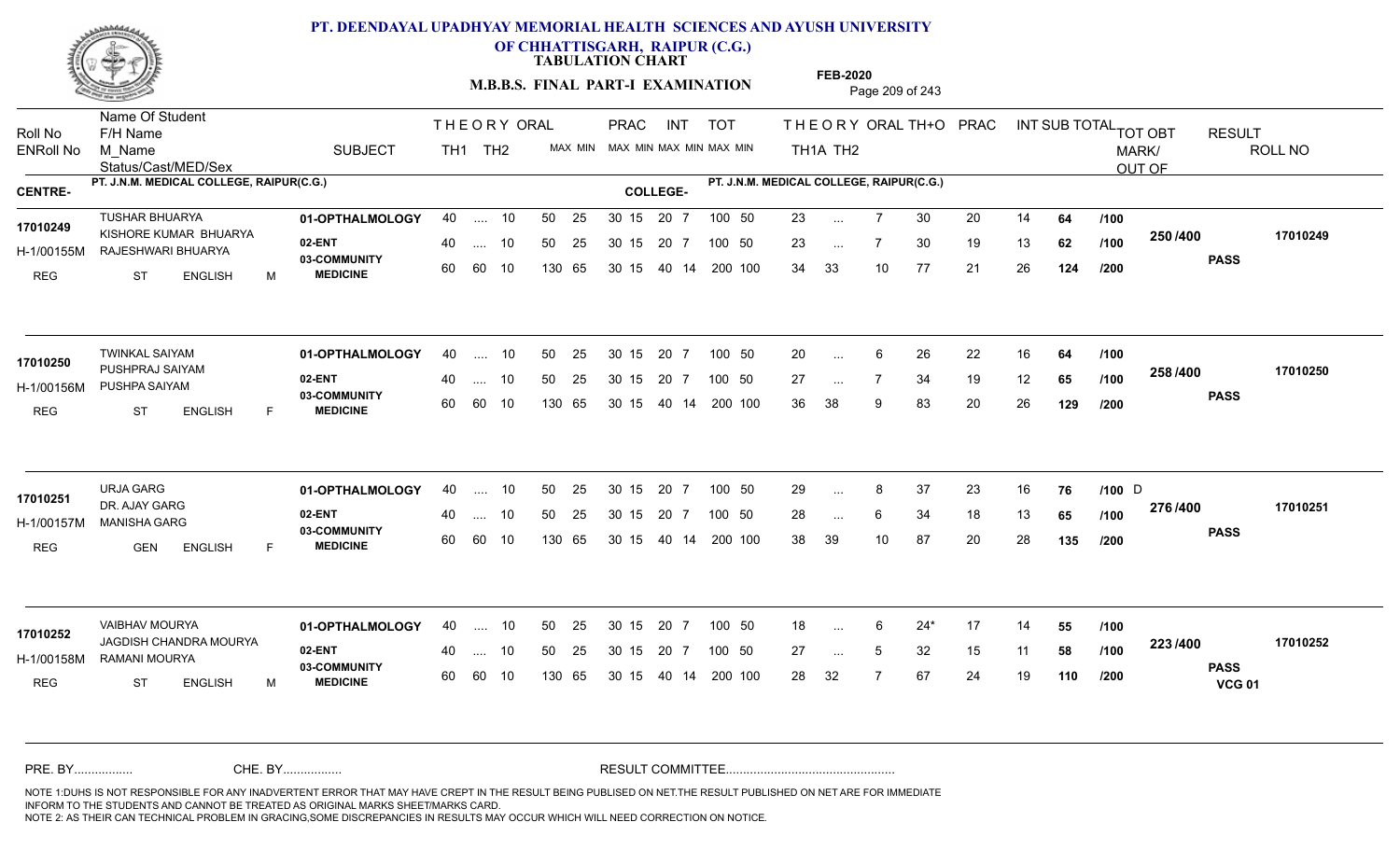

**OF CHHATTISGARH, RAIPUR (C.G.)**

**TABULATION CHART** 

**M.B.B.S. FINAL PART-I EXAMINATION** Page 210 of 243

Status/Cast/MED/Sex Name Of Student Roll No F/H Name M\_Name SUBJECT TH1 TH2 <sup>MAX\_MIN</sup> N PRAC INT TOT THEORY ORAL TH+O PRAC INT TH<sub>1</sub>A TH<sub>2</sub> ORAL TH+ODPRACD INT SUB TOTAL <sub>TOT OBT</sub> RESULT ROLL NO MARK/ OUT OF ENRoll No M Name  $\,$  SUBJECT TH1 TH2 MAX MIN MAX MIN MAX MIN MAX MIN TH1A TH2 **PT. J.N.M. MEDICAL COLLEGE, RAIPUR(C.G.) PT. J.N.M. MEDICAL COLLEGE, RAIPUR(C.G.) CENTRE- COLLEGE-**THE ORY ORAL PRAC INT PRAC VAISHALI CHOURASIYA **01-OPTHALMOLOGY** 40 .... 10 50 25 30 15 20 7 100 50 27 **02-ENT** 03-COMMUNITY 60  **MEDICINE** H-1/00159M PRABHA CHOURASIYA 17010253 ROOP BILAS CHOURASIYA REG SC ENGLISH F 27 ... 8 35 19 15 **69** /**100** 30 ... 5 35 15 13 **63 /100 <sup>2007</sup> 1** 32 37 7 76 24 26 **126 258 PASS /400 17010253** .... 10 50 25 60 60 10 50 25 30 15 130 65 30 15 40 14 200 100 20 7 100 50 50 25 30 15 20 7 100 50 27 ... ... ... **/100 /100 /200 01-OPTHALMOLOGY** VAISHALI UPADHYAY 40 .... 10 30 15 20 7 **02-ENT** 03-COMMUNITY 60  **MEDICINE** H-1/00160M KIRAN UPADHYAY ASHOK UPADHYAY **17010254** REG GEN ENGLISH F 33 6 39 23 15 **77 /100** 28 ... 5 33 15 14 **62 /100 <sup>2017–00</sup>** 46 39 8 93 21 28 **142 281 PASS /400 17010254** .... 10 50 25 60 60 10 30 15 20 7 130 65 30 15 40 14 200 100 30 15 20 7 100 50 50 25 30 15 20 7 100 50 33 ... 6 39 23 15 **77 /100** D ... 6 ... **/100 /200 01-OPTHALMOLOGY** VARSHA 40 .... 10 30 15 20 7 **02-ENT** 03-COMMUNITY 60  **MEDICINE** H-1/00161M RAM MOHAN RAJETRI **17010255** USHA KIRAN REG SC ENGLISH F 24 ... 8 32 20 13 **65 /100** 26 ... 5 31 15 11 **57 /100 <sup>2467466</sup>** 43 34 6 83 20 23 **126 248 PASS /400 17010255** .... 10 50 25 30 15 60 60 10 20 7 130 65 30 15 30 15 20 7 100 50 40 14 200 100 50 25 30 15 20 7 100 50 24 ... 8 ... ... **/100 /100 /200 01-OPTHALMOLOGY** VIJAY MESHRAM 40 .... 10 30 15 20 7 **02-ENT** 03-COMMUNITY 60 **MEDICINE** 60 60 10 H-1/00162M SARITA MESHRAM 22 COMMUNITY 17010256 PRABHAKAR MESHRAM REG SC ENGLISH M 28 ... 6 34 18 14 **66 /100** 29 ... 7 36 17 12 **65 /100 <sup>2007–00</sup>** 45 37 7 89 21 25 **135 266 PASS /400 17010256** 40 .... 10 50 25 130 65 130 65 30 15 30 15 20 7 100 50 40 14 200 100 50 25 30 15 20 7 100 50 28 ... ... ... **/100 /100 /200** NOTE 1:DUHS IS NOT RESPONSIBLE FOR ANY INADVERTENT ERROR THAT MAY HAVE CREPT IN THE RESULT BEING PUBLISED ON NET.THE RESULT PUBLISHED ON NET ARE FOR IMMEDIATE INFORM TO THE STUDENTS AND CANNOT BE TREATED AS ORIGINAL MARKS SHEET/MARKS CARD. CHE. BY WAREL BY WARE AND THE AVEC THE AVEC THE THE RESULT COMMITTEE AND MULTIME MOTE 1:DUHS IS NOT RESPONSIBLE FOR ANY INADVERTENT ERROR THAT MAY HAVE CREPT IN THE RESULT BEING PUBLISED ON NET.THE RESULT PUBLISHED ON NET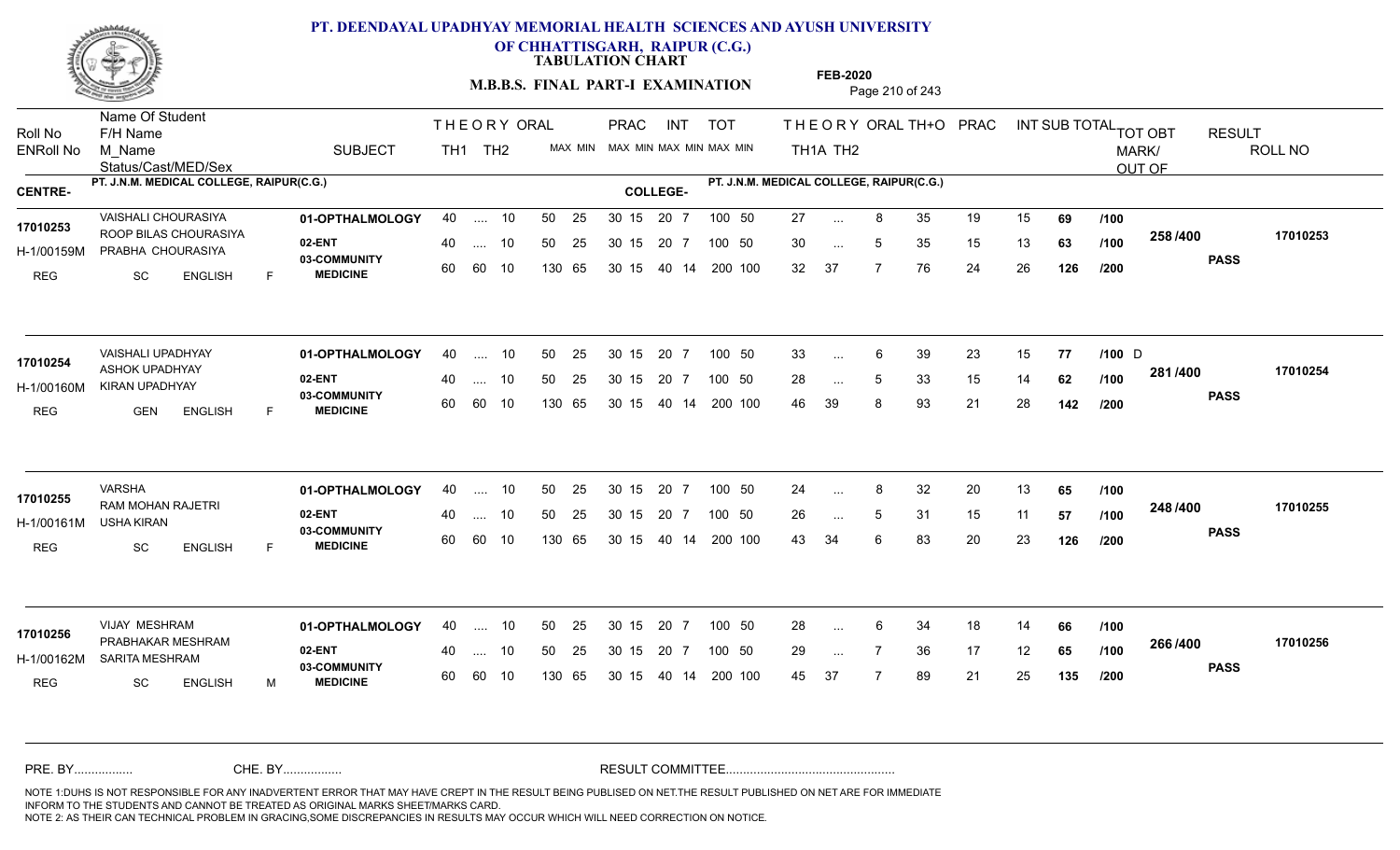

**OF CHHATTISGARH, RAIPUR (C.G.)**

**TABULATION CHART** 

**M.B.B.S. FINAL PART-I EXAMINATION** Page 211 of 243

Status/Cast/MED/Sex Name Of Student Roll No F/H Name M\_Name SUBJECT TH1 TH2 <sup>MAX\_MIN</sup> N PRAC INT TOT THEORY ORAL TH+O PRAC INT TH<sub>1</sub>A TH<sub>2</sub> ORAL TH+ODPRACD INT SUB TOTAL <sub>TOT OBT</sub> RESULT ROLL NO MARK/ OUT OF ENRoll No M Name  $\,$  SUBJECT TH1 TH2 MAX MIN MAX MIN MAX MIN MAX MIN TH1A TH2 **PT. J.N.M. MEDICAL COLLEGE, RAIPUR(C.G.) PT. J.N.M. MEDICAL COLLEGE, RAIPUR(C.G.) CENTRE- COLLEGE-**THE ORY ORAL PRAC INT PRAC **01-OPTHALMOLOGY** VIJAY SHARAN SINGH 40 .... 10 30 15 20 7 **02-ENT** 03-COMMUNITY 60  **MEDICINE** H-1/00163M SUMINTRA SINGH **11/00163M** 17010257 NAND LAL SINGH 2012 17010257 REG ST ENGLISH M 17 6 23\* 17 13 **53** 24 ... 5 29 15 10 **54 /100 <del>1</del>127+00** 30 32 5 67 18 20 **105 212 PASS DC 02 /400 17010257** 40 .... 10 50 25 30 15 60 60 10 130 65 30 15 20 7 100 50 40 14 200 100 50 25 30 15 20 7 100 50 17 ... ... ... **/100 /100 /200 01-OPTHALMOLOGY** VIKAS HINDUJA 40 .... 10 30 15 20 7 **02-ENT** 03-COMMUNITY 60  **MEDICINE** H-1/00164M SUMAN HINDUJA **17010258** DILIP HINDUJA REG GEN ENGLISH M 29 ... 7 36 19 14 **69** /**100** 28 ... 5 33 16 13 **62 /100 <sup>2077</sup> 700** 42 36 6 84 26 26 **136 267 PASS /400 17010258** 40 .... 10 50 25 60 60 10 130 65 30 15 40 14 200 100 30 15 20 7 100 50 50 25 30 15 20 7 100 50 29 ... ... ... 5 **/100 /100 /200 01-OPTHALMOLOGY** VINITA SAHU 40 .... 10 30 15 20 7 **02-ENT** 03-COMMUNITY 60  **MEDICINE** H-1/00165M HEMLATA SAHU CHETAN LAL SAHU **17010259** REG OBC ENGLISH F 28 7 35 20 15 **70** 30 ... 5 35 16 13 **64 /100 <sup>207</sup> 1<del>-</del>00** 37 38 6 81 23 29 **133 267 PASS /400 17010259** .... 10 50 25 30 15 60 60 10 20 7 130 65 30 15 30 15 20 7 100 50 40 14 200 100 50 25 30 15 20 7 100 50 28 ... 7 ... ... 5 **/100 /100 /200 01-OPTHALMOLOGY** VIPIN KU SINGH 40 .... 10 30 15 20 7 **02-ENT** 03-COMMUNITY 60 **MEDICINE** 60 60 10 H-1/00166M 17010260<br>**KHELAWAN SINGH** 20 ---IMLA SINGH REG ST ENGLISH M 17 6 23\* 21 13 **57** 24 ... 5 29 15 10 **54 /100 <del>1137</del>+00** 28 30 5 63\* 23 22 **108 219 PASS DC 04 /400 17010260** 40 .... 10 50 25 130 65 130 65 30 15 30 15 20 7 100 50 40 14 200 100 50 25 30 15 20 7 100 50 17 ... ... ... **/100 /100 /200** NOTE 1:DUHS IS NOT RESPONSIBLE FOR ANY INADVERTENT ERROR THAT MAY HAVE CREPT IN THE RESULT BEING PUBLISED ON NET.THE RESULT PUBLISHED ON NET ARE FOR IMMEDIATE INFORM TO THE STUDENTS AND CANNOT BE TREATED AS ORIGINAL MARKS SHEET/MARKS CARD. CHE. BY WAREL BY WARE AND THE AVEC THE AVEC THE THE RESULT COMMITTEE AND MULTIME MOTE 1:DUHS IS NOT RESPONSIBLE FOR ANY INADVERTENT ERROR THAT MAY HAVE CREPT IN THE RESULT BEING PUBLISED ON NET.THE RESULT PUBLISHED ON NET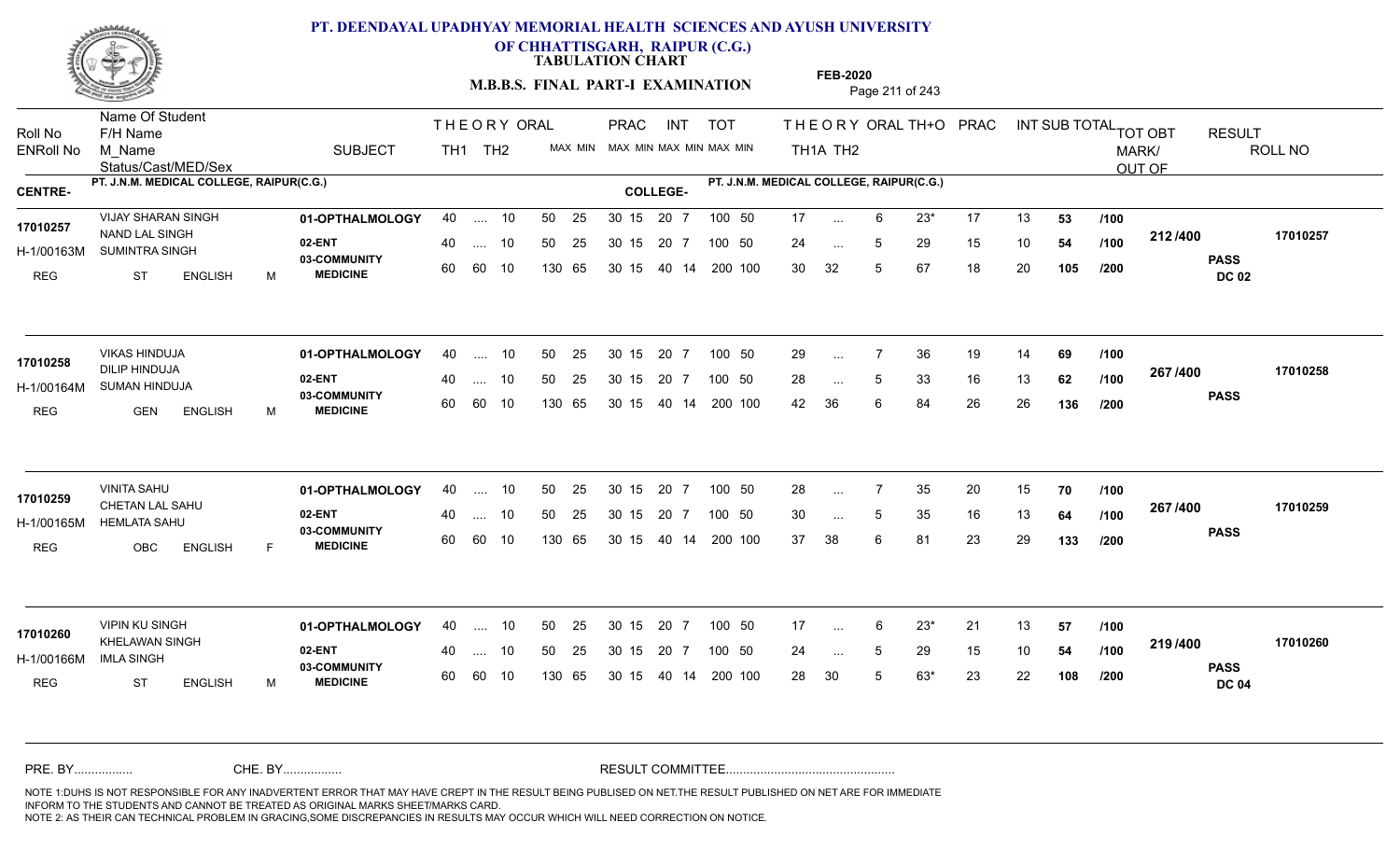

**OF CHHATTISGARH, RAIPUR (C.G.)**

**TABULATION CHART** 

**M.B.B.S. FINAL PART-I EXAMINATION** Page 212 of 243

Status/Cast/MED/Sex Name Of Student Roll No F/H Name M\_Name SUBJECT TH1 TH2 <sup>MAX\_MIN</sup> N PRAC INT TOT THEORY ORAL TH+O PRAC INT TH<sub>1</sub>A TH<sub>2</sub> ORAL TH+ODPRACD INT SUB TOTAL <sub>TOT OBT</sub> RESULT ROLL NO MARK/ OUT OF ENRoll No M Name  $\,$  SUBJECT TH1 TH2 MAX MIN MAX MIN MAX MIN MAX MIN TH1A TH2 **PT. J.N.M. MEDICAL COLLEGE, RAIPUR(C.G.) PT. J.N.M. MEDICAL COLLEGE, RAIPUR(C.G.) CENTRE- COLLEGE-**THE ORY ORAL PRAC INT PRAC **01-OPTHALMOLOGY** VISHAL PATRE 40 .... 10 30 15 20 7 **02-ENT** 03-COMMUNITY 60  **MEDICINE** H-1/00167M GAINDI BAI PATRE 17010261 PHOOL SINGH PATRE REG SC ENGLISH M 20 6 26 19 13 **58** 29 ... 7 36 16 12 **64 /100 <sup>2047</sup> 1** 31 37 5 73 20 19 **112 234 PASS /400 17010261** .... 10 50 25 60 60 10 50 25 30 15 130 65 30 15 40 14 200 100 20 7 100 50 50 25 30 15 20 7 100 50 20 ... ... ... **/100 /100 /200 01-OPTHALMOLOGY** VYOMIKA BAGHEL 40 .... 10 30 15 20 7 **02-ENT** 03-COMMUNITY 60  **MEDICINE** H-1/00168M YOGITA BAGHEL G.P BAGHEL REG SC ENGLISH F 27 ... 9 36 20 15 **71 /100** 31 ... 8 39 19 13 **71 /100 <sup>21 31</sup> 7** 39 37 7 83 23 27 **133 275 PASS /400 17010262** .... 10 50 25 60 60 10 30 15 20 7 130 65 30 15 40 14 200 100 30 15 20 7 100 50 50 25 30 15 20 7 100 50 27 ... 9 **17010262 17010262** ... 9 ... **/100 /100 /200 01-OPTHALMOLOGY** YASHASVI BISEN 40 .... 10 30 15 20 7 **02-ENT** 03-COMMUNITY 60  **MEDICINE** H-1/00169M DIMPLE BISEN 22 BM 17010263 **DRON KUMAR BISEN 17010263** REG ST ENGLISH F 25 6 31 22 15 **68** 28 ... 7 35 17 12 **64 /100 <del>1111</del>00** 47 38 8 93 18 28 **139 271 PASS /400 17010263** .... 10 50 25 30 15 60 60 10 20 7 130 65 30 15 30 15 20 7 100 50 40 14 200 100 50 25 30 15 20 7 100 50 25 ... 6 ... ... **/100 /100 /200 01-OPTHALMOLOGY** Y. MEMITA DEVI 40 .... 10 30 15 20 7 **02-ENT** 03-COMMUNITY 60 MEDICINE 60 60 10 H-1/00170M Y. MEMCHA DEVI 17010264<br>
Y. IBOMCHA SINGH REG SC ENGLISH F 27 ... 6 33 21 15 **69 /100** 27 ... 7 34 18 12 **64 /100 <del>11</del>11100** 41 40 7 88 23 30 **141 274 PASS /400 17010264** .... 10 50 25 130 65 30 15 20 7 130 65 30 15 30 15 20 7 100 50 40 14 200 100 50 25 30 15 20 7 100 50 27 ... ... ... **/100 /100 /200** NOTE 1:DUHS IS NOT RESPONSIBLE FOR ANY INADVERTENT ERROR THAT MAY HAVE CREPT IN THE RESULT BEING PUBLISED ON NET.THE RESULT PUBLISHED ON NET ARE FOR IMMEDIATE INFORM TO THE STUDENTS AND CANNOT BE TREATED AS ORIGINAL MARKS SHEET/MARKS CARD. CHE. BY WAREL BY WARE AND THE AVEC THE AVEC THE THE RESULT COMMITTEE AND MULTIME MOTE 1:DUHS IS NOT RESPONSIBLE FOR ANY INADVERTENT ERROR THAT MAY HAVE CREPT IN THE RESULT BEING PUBLISED ON NET.THE RESULT PUBLISHED ON NET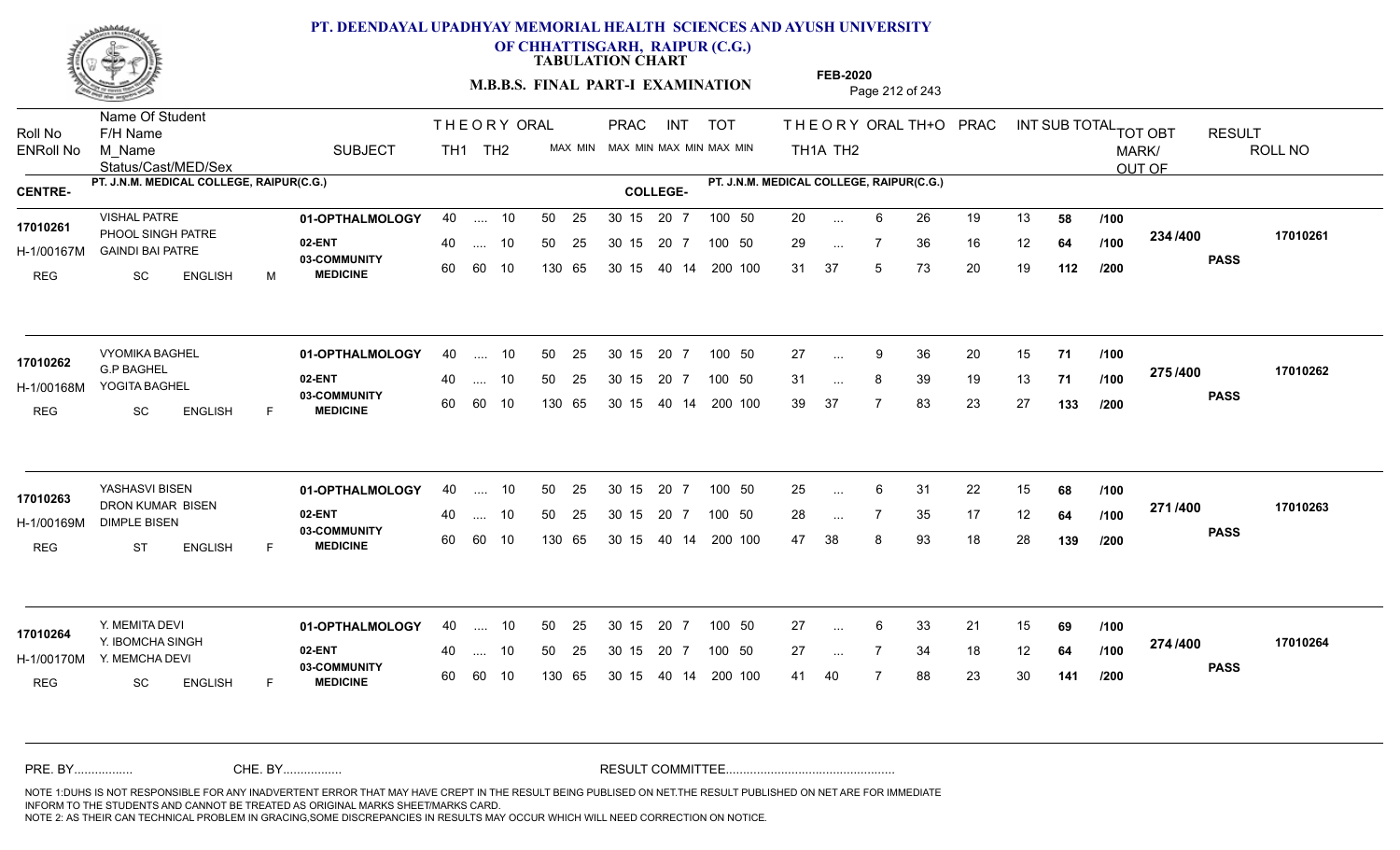

**OF CHHATTISGARH, RAIPUR (C.G.)**

**TABULATION CHART** 

**M.B.B.S. FINAL PART-I EXAMINATION** Page 213 of 243

Status/Cast/MED/Sex Name Of Student Roll No F/H Name M\_Name SUBJECT TOT THE ORY ORAL TH+O PRAC INT TH<sub>1</sub>A TH<sub>2</sub> ORAL TH+ODPRACD INT SUB TOTAL <sub>TOT OBT</sub> RESULT ROLL NO MARK/ OUT OF ENRoll No M Name  $\,$  SUBJECT TH1 TH2 MAX MIN MAX MIN MAX MIN MAX MIN TH1A TH2 **PT. J.N.M. MEDICAL COLLEGE, RAIPUR(C.G.) PT. J.N.M. MEDICAL COLLEGE, RAIPUR(C.G.) CENTRE- COLLEGE-**THE ORY ORAL TH<sub>1</sub> TH<sub>2</sub> PRAC INT TOT THEOR PRAC **01-OPTHALMOLOGY** PRINCE AGRAWAL 40 .... 10 30 15 20 7 **02-ENT 03-COMMUNITY MEDICINE** REG GEN ENGLISH M H-1/00119M KRISHNA AGRAWAL 17011137 SIDDHESWAR PRAKASH AGRAWAL 25 ... 8 33 18 14 **65 /100** 26 ... 6 32 16 10 **58 /100 <sup>2047</sup> 1** 37 39 9 85 24 22 **131 254 PASS /400 17011137** .... 10 50 25 60 60 10 50 25 30 15 130 65 30 15 40 14 200 100 20 7 100 50 50 25 30 15 20 7 100 50 25 ... ... ... **/100 /100 /200 01-OPTHALMOLOGY 02-ENT 03-COMMUNITY MEDICINE** A-1/0152 SHARDHA SHRIVASTAV 178 A. K. SHRIVASTAV **178** SUPPL **GEN ENGLISH** M --- --- **61 /100** C --- ... --- 51 C /100 <sup>2037400</sup> 16 30 8 54\* 17 20 **91\* 203 /400 FAIL 178** Re- COMMUNITY MEDICINE VINAY KUMAR SHRIVASTAV **01-OPTHALMOLOGY** 40 .... 10 50 25 30 15 20 7 100 50 .... 10 50 25 60 60 10 50 25 30 15 130 65 30 15 40 14 200 100 20 7 100 50 30 15 20 7 ... ... **/200 01-OPTHALMOLOGY** DEOVRAT YADURAJ 40 .... 10 30 15 20 7 **02-ENT 03-COMMUNITY MEDICINE** A-1/0064 VIDYA DEVI VIRENDRA KUMAR **268** REG OBC ENGLISH M **ABSENT /400 268** .... 10 50 25 60 60 10 50 25 30 15 130 65 30 15 40 14 200 100 20 7 100 50 50 25 30 15 20 7 100 50 ... ... ... **/100 /100 /200**

**FEB-2020**

NOTE 1:DUHS IS NOT RESPONSIBLE FOR ANY INADVERTENT ERROR THAT MAY HAVE CREPT IN THE RESULT BEING PUBLISED ON NET.THE RESULT PUBLISHED ON NET ARE FOR IMMEDIATE INFORM TO THE STUDENTS AND CANNOT BE TREATED AS ORIGINAL MARKS SHEET/MARKS CARD. CHE. BY WAREL BY WARE AND THE AVEC THE AVEC THE THE RESULT COMMITTEE AND MULTIME MOTE 1:DUHS IS NOT RESPONSIBLE FOR ANY INADVERTENT ERROR THAT MAY HAVE CREPT IN THE RESULT BEING PUBLISED ON NET.THE RESULT PUBLISHED ON NET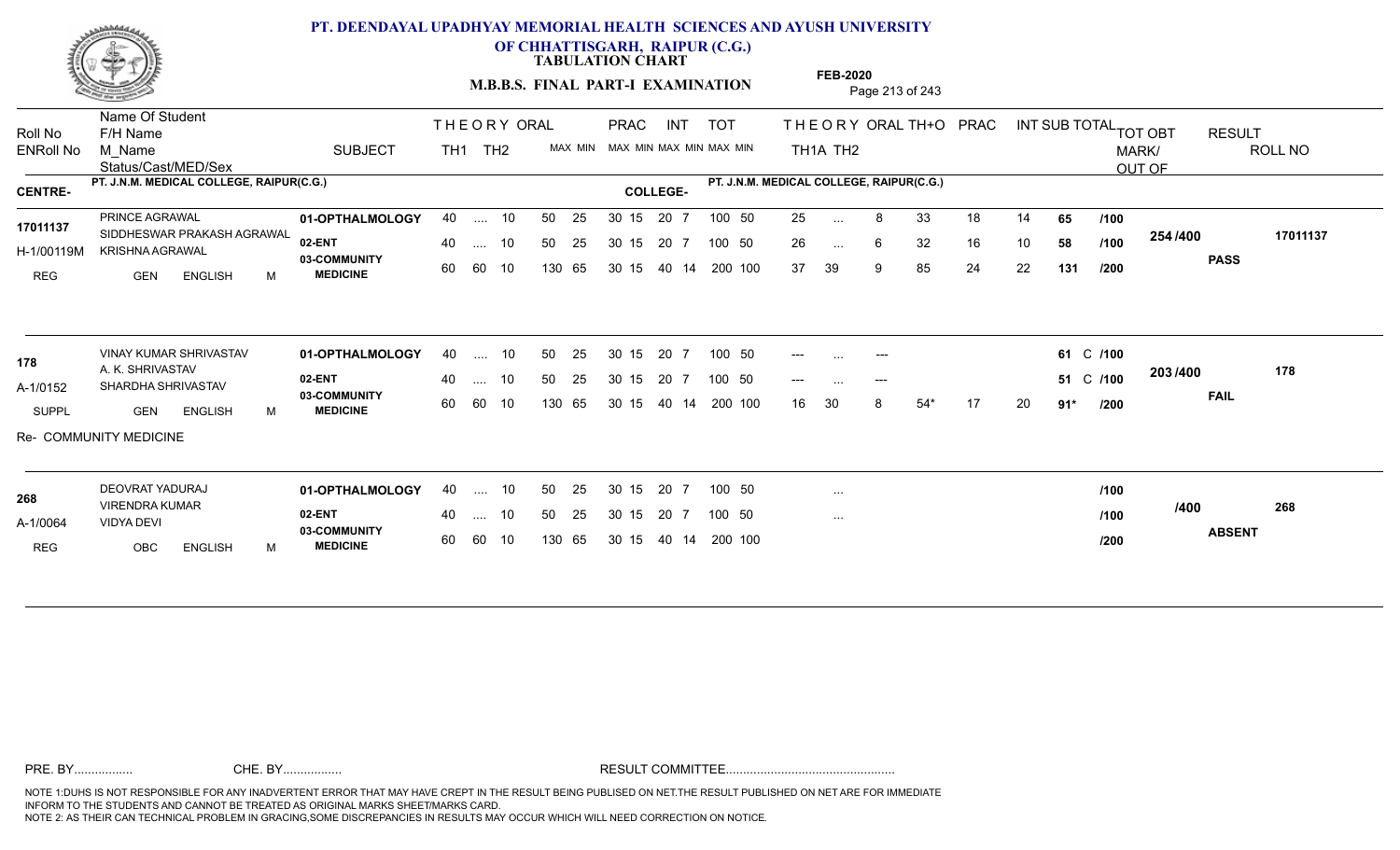

**OF CHHATTISGARH, RAIPUR (C.G.)**

**TABULATION CHART** 

**FEB-2020**

**M.B.B.S. FINAL PART-I EXAMINATION** Page 214 of 243

Status/Cast/MED/Sex Name Of Student Roll No F/H Name M\_Name SUBJECT PRAC INT TOT THEORY ORAL TH+O PRAC INT TH<sub>1</sub>A TH<sub>2</sub> ORAL TH+ODPRACD INT SUB TOTAL <sub>TOT OBT</sub> RESULT ROLL NO MARK/ OUT OF ENRoll No M Name  $\,$  SUBJECT TH1 TH2 MAX MIN MAX MIN MAX MIN MAX MIN TH1A TH2 **PT. J.N.M. MEDICAL COLLEGE, RAIPUR(C.G.) RAIPUR INSTITUTE OF MEDICAL SCIENCES(RIMS), RAIPUR(C.G.) CENTRE- COLLEGE-**THE ORY ORAL PRAC INT TH<sub>1</sub> TH<sub>2</sub> PRAC **01-OPTHALMOLOGY** AASHITA VERMA 40 .... 10 30 15 20 7 **02-ENT** 03-COMMUNITY 60  **MEDICINE** H-1/00731M SUNITA VERMA AVINASH VERMA REG GEN ENGLISH F 24 ... 6 30 18 10 **58 /100** 19 ... 8 27 19 10 **56 /100 <sup>2507/400</sup>** 38 37 7 82 26 28 **136 250 PASS /400 17010975** 40 .... 10 50 25 30 15 60 60 10 130 65 30 15 40 14 200 100 20 7 100 50 50 25 30 15 20 7 100 50 24 ... **17010975**<br>17010975 ... ... **/100 /100 /200 01-OPTHALMOLOGY** AAYUSHI GUPTA 40 .... 10 30 15 20 7 **02-ENT** 03-COMMUNITY 60  **MEDICINE** H-1/00732M USHA GUPTA BALAJEE GUPTA **17010976** REG GEN ENGLISH F 20 ... 5 25 20 10 **55 /100** 24 ... 8 32 19 14 **65 /100 <sup>232 /400</sup>** 38 36 5 79 24 29 **132 252 PASS /400 17010976** 40 .... 10 50 25 30 15 60 60 10 130 65 30 15 40 14 200 100 20 7 100 50 50 25 30 15 20 7 100 50 20 ... 5 ... ... 8 **/100 /100 /200 01-OPTHALMOLOGY** AAUSHI JAIN 40 .... 10 30 15 20 7 **02-ENT** 03-COMMUNITY 60  **MEDICINE** H-1/00733M 17010977 NIPENDRA KUMAR JAIN ANITA JAIN REG **GEN** ENGLISH F 24 7 31 20 12 **63** 30 ... 9 39 22 16 **77 /100** D <sup>2017400</sup> 43 39 5 87 25 29 **141** <sub>D</sub> 281 /400 170109 **PASS /400 17010977** 40 .... 10 50 25 30 15 60 60 10 130 65 30 15 40 14 200 100 20 7 100 50 50 25 30 15 20 7 100 50 24 ... ... ... **/100 /100 /200 01-OPTHALMOLOGY** ABHISHEK 40 .... 10 30 15 20 7 **02-ENT** 03-COMMUNITY 60  **MEDICINE** H-1/00736M PREMSHANKAR **17010980** ASHA REG GEN ENGLISH M 25 4 29 19 10 **58** 20 7 27 23 12 **62** 39 38 6 83 23 30 **136 256 PASS /400 17010980** 40 .... 10 50 25 30 15 60 60 10 130 65 30 15 20 7 100 50 40 14 200 100 50 25 30 15 20 7 100 50 25 ... 4 ... ... **/100 /100 /200** NOTE 1:DUHS IS NOT RESPONSIBLE FOR ANY INADVERTENT ERROR THAT MAY HAVE CREPT IN THE RESULT BEING PUBLISED ON NET.THE RESULT PUBLISHED ON NET ARE FOR IMMEDIATE INFORM TO THE STUDENTS AND CANNOT BE TREATED AS ORIGINAL MARKS SHEET/MARKS CARD. CHE. BY WAREL BY WARE AND THE AVEC THE AVEC THE THE RESULT COMMITTEE AND MULTIME MOTE 1:DUHS IS NOT RESPONSIBLE FOR ANY INADVERTENT ERROR THAT MAY HAVE CREPT IN THE RESULT BEING PUBLISED ON NET.THE RESULT PUBLISHED ON NET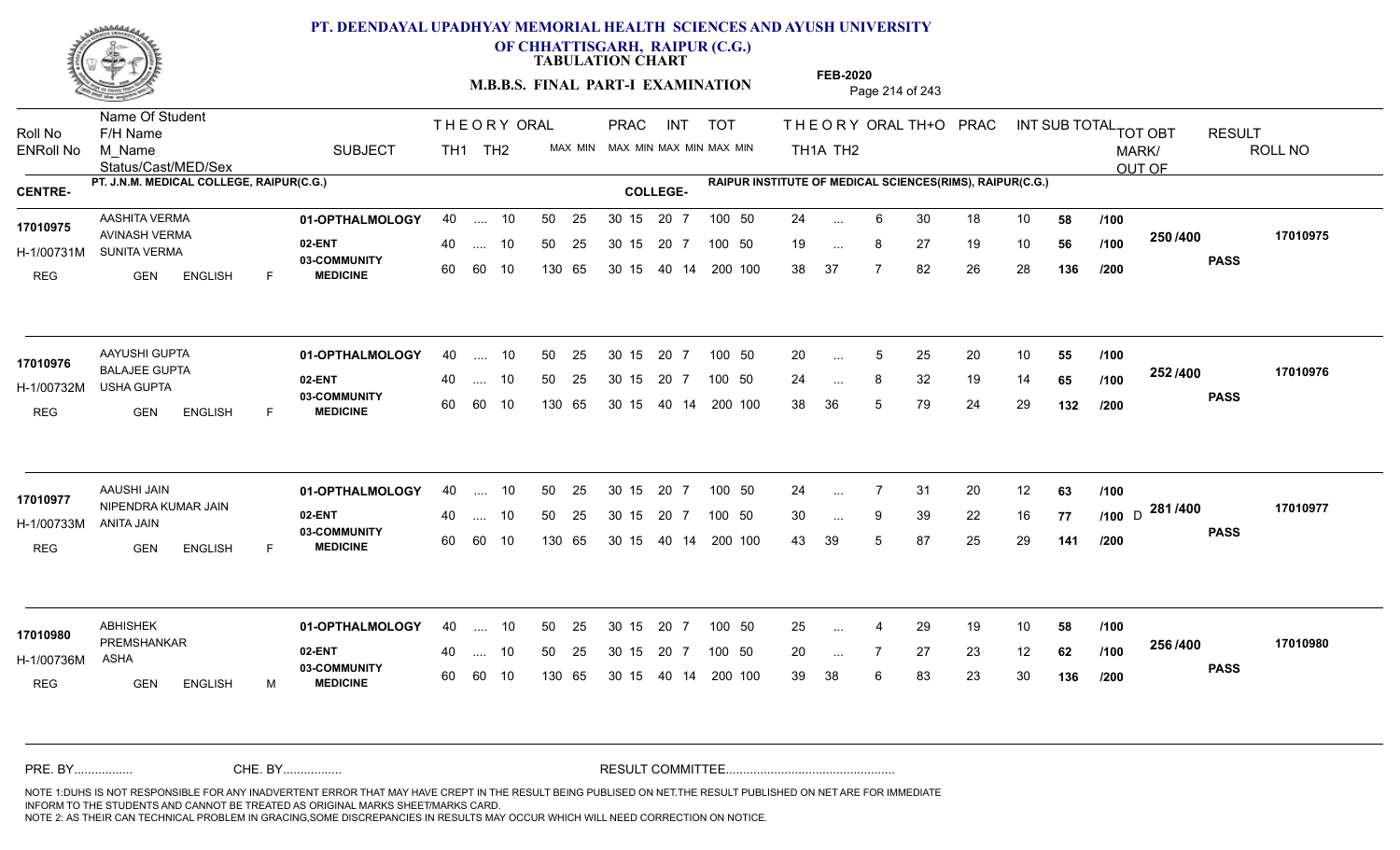

**OF CHHATTISGARH, RAIPUR (C.G.)**

**TABULATION CHART** 

**M.B.B.S. FINAL PART-I EXAMINATION** Page 215 of 243

Status/Cast/MED/Sex Name Of Student Roll No F/H Name M\_Name SUBJECT TH1 TH2 <sup>MAX\_MIN</sup> N PRAC INT TOT THEORY ORAL TH+O PRAC INT TH<sub>1</sub>A TH<sub>2</sub> ORAL TH+ODPRACD INT SUB TOTAL <sub>TOT OBT</sub> RESULT ROLL NO MARK/ OUT OF ENRoll No M Name  $\,$  SUBJECT TH1 TH2 MAX MIN MAX MIN MAX MIN MAX MIN TH1A TH2 **PT. J.N.M. MEDICAL COLLEGE, RAIPUR(C.G.) RAIPUR INSTITUTE OF MEDICAL SCIENCES(RIMS), RAIPUR(C.G.) CENTRE- COLLEGE-**THE ORY ORAL PRAC INT PRAC **01-OPTHALMOLOGY** ADARSH A. MADHARIA 40 .... 10 30 15 20 7 **02-ENT** 03-COMMUNITY 60  **MEDICINE** H-1/00737M SANDHYA MADHARIA ARUN MADHARIA **17010981** REG GEN ENGLISH M 22 8 30 19 14 **63** 23 ... 9 32 22 17 **71 /100 <del>11 1</del> 1** 39 36 8 83 25 32 **140 274 PASS /400 17010981** 40 .... 10 50 25 30 15 60 60 10 130 65 30 15 20 7 100 50 40 14 200 100 50 25 30 15 20 7 100 50 22 ... ... ... 9 **/100 /100 /200 01-OPTHALMOLOGY** ADITI AGRAWAL 40 .... 10 30 15 20 7 **02-ENT** 03-COMMUNITY 60 **MEDICINE** 60 60 10 H-1/00738M ABHA AGRAWAL 17010982 SATISH AGRAWAL REG GEN ENGLISH F 25 ... 6 31 20 10 **61 /100** 22 ... 8 30 18 12 **60 /100 <sup>2007–00</sup>** 39 39 6 84 26 29 **139 260 PASS /400 17010982** 40 .... 10 50 25 130 65 130 65 30 15 40 14 200 100 30 15 20 7 100 50 50 25 30 15 20 7 100 50 25 ... ... ... **/100 /100 /200 01-OPTHALMOLOGY** ADITI SONI 40 .... 10 30 15 20 7 **02-ENT** 03-COMMUNITY 60  **MEDICINE** H-1/00740M DR. NUTAN SONI DR. GOPAL PRASAD SONI **17010984** REG GEN ENGLISH F 25 5 30 21 10 **61** 24 ... 8 32 22 14 **68 /100 <sup>212/+00</sup>** 46 37 5 88 24 31 **143 272 PASS /400 17010984** .... 10 50 25 30 15 60 60 10 20 7 130 65 30 15 30 15 20 7 100 50 40 14 200 100 50 25 30 15 20 7 100 50 25 ... 5 ... ... **/100 /100 /200 01-OPTHALMOLOGY** AISHWARYA AGRAWAL 40 .... 10 30 15 20 7 **02-ENT** 03-COMMUNITY 60 **MEDICINE** 60 60 10 H-1/00742M MEENA AGRAWAL 17010986 SANJAY AGRAWAL **2006** REG GEN ENGLISH F 22 5 27 21 10 **58** 22 ... 8 30 20 14 **64 /100 <sup>2007</sup> 700** 41 38 6 85 26 30 **141 263 PASS /400 17010986** 40 .... 10 50 25 130 65 130 65 30 15 30 15 20 7 100 50 40 14 200 100 50 25 30 15 20 7 100 50 22 ... 5 ... 5 ... **/100 /100 /200** NOTE 1:DUHS IS NOT RESPONSIBLE FOR ANY INADVERTENT ERROR THAT MAY HAVE CREPT IN THE RESULT BEING PUBLISED ON NET.THE RESULT PUBLISHED ON NET ARE FOR IMMEDIATE INFORM TO THE STUDENTS AND CANNOT BE TREATED AS ORIGINAL MARKS SHEET/MARKS CARD. CHE. BY WAREL BY WARE AND THE AVEC THE AVEC THE THE RESULT COMMITTEE AND MULTIME MOTE 1:DUHS IS NOT RESPONSIBLE FOR ANY INADVERTENT ERROR THAT MAY HAVE CREPT IN THE RESULT BEING PUBLISED ON NET.THE RESULT PUBLISHED ON NET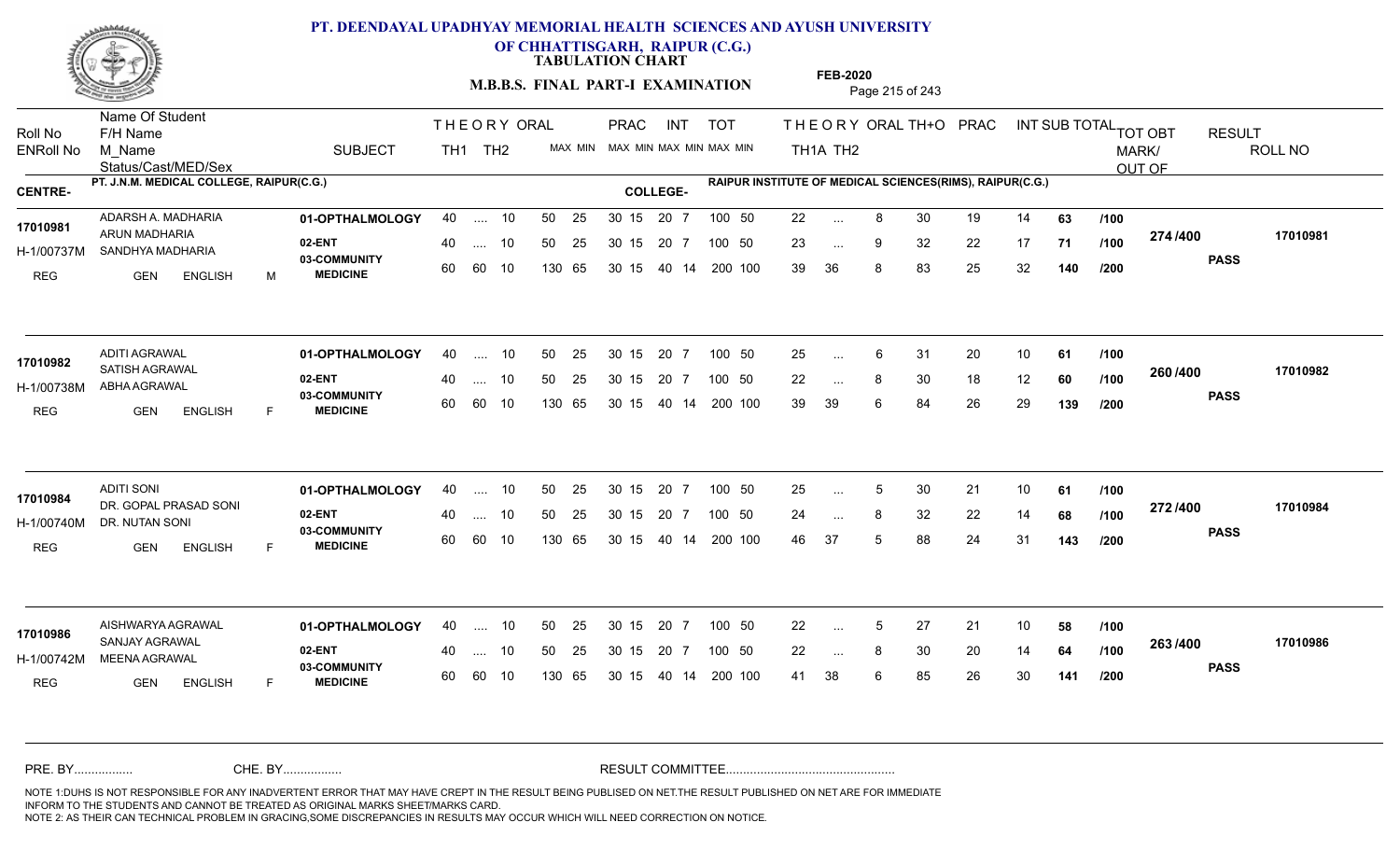

**OF CHHATTISGARH, RAIPUR (C.G.)**

**TABULATION CHART** 

**M.B.B.S. FINAL PART-I EXAMINATION** Page 216 of 243

Status/Cast/MED/Sex Name Of Student Roll No F/H Name M\_Name SUBJECT PRAC INT TOT THEORY ORAL TH+O PRAC INT TH<sub>1</sub>A TH<sub>2</sub> ORAL TH+ODPRACD INT SUB TOTAL <sub>TOT OBT</sub> RESULT ROLL NO MARK/ OUT OF ENRoll No M Name  $\,$  SUBJECT TH1 TH2 MAX MIN MAX MIN MAX MIN MAX MIN TH1A TH2 **PT. J.N.M. MEDICAL COLLEGE, RAIPUR(C.G.) RAIPUR INSTITUTE OF MEDICAL SCIENCES(RIMS), RAIPUR(C.G.) CENTRE- COLLEGE-**THE ORY ORAL PRAC INT TH<sub>1</sub> TH<sub>2</sub> PRAC **01-OPTHALMOLOGY** AKASH BAIDYA 40 .... 10 30 15 20 7 **02-ENT** 03-COMMUNITY 60  **MEDICINE** H-1/00744M MEBIN BAIDYA BINAY KRISHNA BAIDYA **17010988** REG SC ENGLISH M 26 5 31 18 10 **59** 20 ... 8 28 21 12 **61 /100 <sup>2007</sup> 700** 42 30 5 77 26 30 **133 253 PASS /400 17010988** 40 .... 10 50 25 30 15 60 60 10 130 65 30 15 20 7 100 50 40 14 200 100 50 25 30 15 20 7 100 50 26 ... ... ... **/100 /100 /200** AMAN DHAR SRIVASTAVA **01-OPTHALMOLOGY** 40 .... 10 50 25 30 15 20 7 100 50 26 **02-ENT** 03-COMMUNITY 60 **MEDICINE** 60 60 10 H-1/00745M MANNO SRIVASTAVA AJAY DHAR SRIVASTAVA **17010989** REG GEN ENGLISH M 26 5 31 18 12 **61** 20 ... 8 28 17 11 **56 /100 <sup>2047</sup> 1** 42 32 6 80 26 31 **137 254 PASS /400 17010989** 40 .... 10 50 25 130 65 130 65 30 15 40 14 200 100 30 15 20 7 100 50 50 25 30 15 20 7 100 50 26 ... 5 ... 5 ... **/100 /100 /200** AMAY DUA **01-OPTHALMOLOGY** 40 .... 10 50 25 30 15 20 7 100 50 20 **02-ENT** 03-COMMUNITY 60 **MEDICINE** 60 60 10 H-1/00746M POONAM DUA RAJ KUMAR REG GEN ENGLISH M 20 7 27 19 11 **57** 24 ... 8 32 19 14 **65 /100 <sup>2-10</sup> /\*U** 29 36 6 71 26 29 **126 248 PASS /400 17010990** .... 10 50 25 30 15 130 65 20 7 130 65 30 15 30 15 20 7 100 50 40 14 200 100 50 25 30 15 20 7 100 50 20 ... 7 AMAY DUA<br>**17010990** ... ... **/100 /100 /200 01-OPTHALMOLOGY** ANJALI SONI 40 .... 10 30 15 20 7 **02-ENT** 03-COMMUNITY 60 **MEDICINE** 60 60 10 H-1/00748M L. P. SONI NALINI SONI REG OBC ENGLISH F 25 4 29 11\* 11 **51** 23 ... 8 31 20 14 **65 /100 <sup>2007</sup> 1** 41 37 5 83 25 29 **137 253 PASS DC 04 /400 17010992** 40 .... 10 50 25 130 65 130 65 30 15 30 15 20 7 100 50 40 14 200 100 50 25 30 15 20 7 100 50 25 ... 4 **17010992 ANJALI SONI** ... ... **/100 /100 /200** NOTE 1:DUHS IS NOT RESPONSIBLE FOR ANY INADVERTENT ERROR THAT MAY HAVE CREPT IN THE RESULT BEING PUBLISED ON NET.THE RESULT PUBLISHED ON NET ARE FOR IMMEDIATE INFORM TO THE STUDENTS AND CANNOT BE TREATED AS ORIGINAL MARKS SHEET/MARKS CARD. CHE. BY WAREL BY WARE AND THE AVEC THE AVEC THE THE RESULT COMMITTEE AND MULTIME MOTE 1:DUHS IS NOT RESPONSIBLE FOR ANY INADVERTENT ERROR THAT MAY HAVE CREPT IN THE RESULT BEING PUBLISED ON NET.THE RESULT PUBLISHED ON NET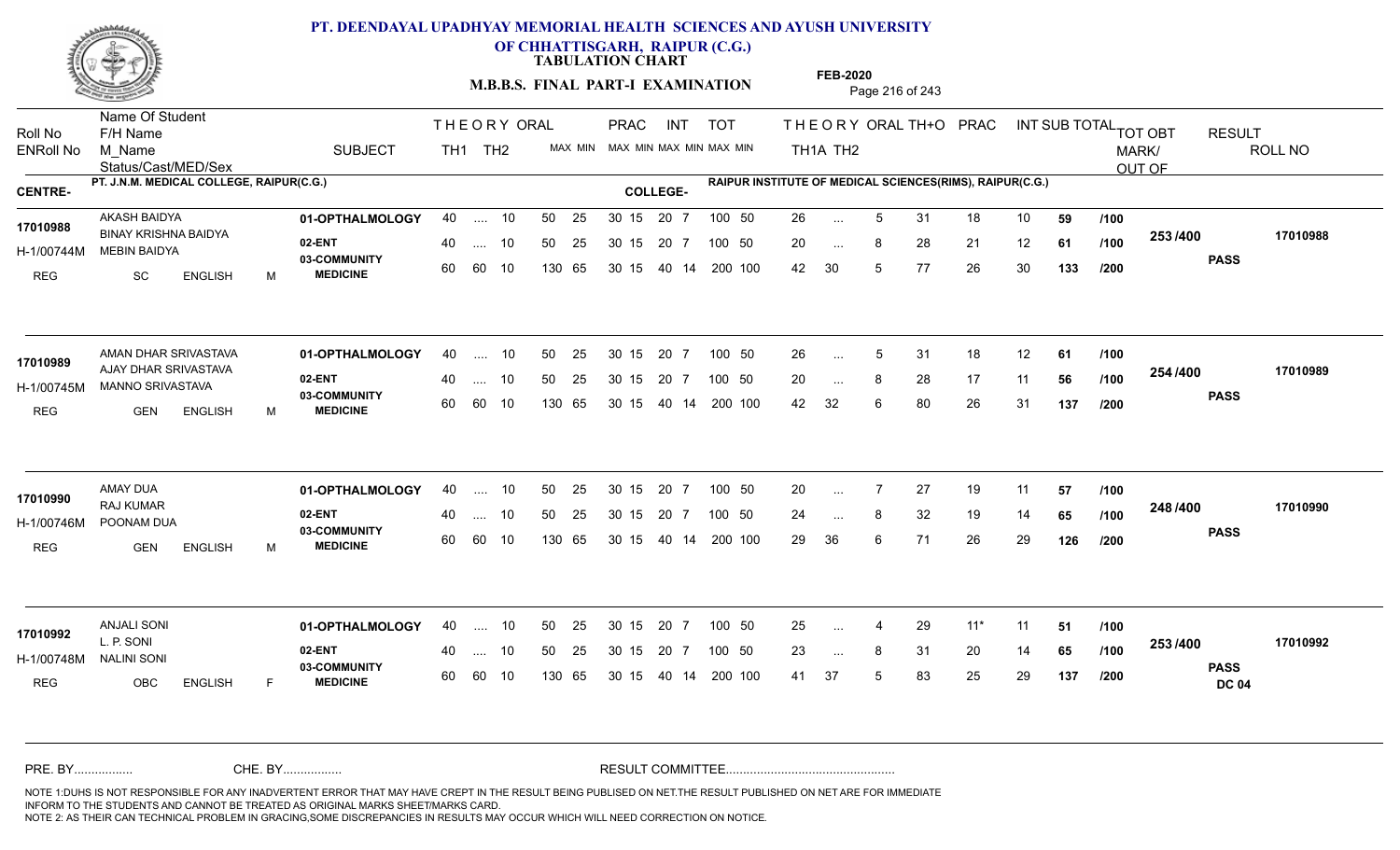

**OF CHHATTISGARH, RAIPUR (C.G.)**

**TABULATION CHART** 

**M.B.B.S. FINAL PART-I EXAMINATION** Page 217 of 243

Status/Cast/MED/Sex Name Of Student Roll No F/H Name M\_Name SUBJECT TH1 TH2 <sup>MAX\_MIN</sup> N PRAC INT TOT THEORYORALTH+O PRAC INT TH<sub>1</sub>A TH<sub>2</sub> ORAL TH+ODPRACD INT SUB TOTAL <sub>TOT OBT</sub> RESULT ROLL NO MARK/ OUT OF ENRoll No M Name  $\,$  SUBJECT TH1 TH2 MAX MIN MAX MIN MAX MIN MAX MIN TH1A TH2 **PT. J.N.M. MEDICAL COLLEGE, RAIPUR(C.G.) RAIPUR INSTITUTE OF MEDICAL SCIENCES(RIMS), RAIPUR(C.G.) CENTRE- COLLEGE-**THE ORY ORAL PRAC INT PRAC **01-OPTHALMOLOGY** ANSHUL SHARMA 40 .... 10 30 15 20 7 **02-ENT** 03-COMMUNITY 60  **MEDICINE** H-1/00749M SANTOSH SHARMA VIRENDRA SHARMA **17010993** REG GEN ENGLISH M 24 ... 5 29 10\* 11 **50** /**100** 20 ... 8 28 17 13 **58 /100 <sup>2-40 / 400</mark>**</sup> 37 38 7 82 27 31 **140 248 PASS DC 05 /400 17010993** 40 .... 10 50 25 30 15 60 60 10 130 65 30 15 20 7 100 50 40 14 200 100 50 25 30 15 20 7 100 50 24 ... ... ... **/100 /100 /200 01-OPTHALMOLOGY** ANUBHUTI GULLA 40 .... 10 30 15 20 7 **02-ENT** 03-COMMUNITY 60 **MEDICINE** 60 60 10 H-1/00750M REKHA GULLA M.M. GULLA REG GEN ENGLISH F 20 4 24\* 11\* 10 **45\*** 27 ... 8 35 19 15 **69 /100 <sup>2-40 / 400</mark>**</sup> 40 32 7 79 25 30 **134 248 FAIL 17010994 /400** Re-OPTHALMOLOGY 40 .... 10 50 25 130 65 130 65 30 15 40 14 200 100 30 15 20 7 100 50 50 25 30 15 20 7 100 50 20 ... 4 **17010994 ANUBHUTI GULLA** ... ... **/100 /100 /200 01-OPTHALMOLOGY 02-ENT** 03-COMMUNITY 60 **MEDICINE** 60 60 10 H-1/00751M KUSUM LATA SINGH 17010995<br>
YOGENDRA PAL SINGH REG GEN ENGLISH M 20 6 26 20 10 **56** 21 ... 8 29 18 12 **59 /100 <sup>2-10 / 100</mark>**</sup> 38 33 6 77 26 30 **133 248 PASS /400 17010995** ANUGRAH VIKRAM SINGH **01-OPTHALMOLOGY** 40 .... 10 50 25 30 15 20 7 100 50 20 .... 10 50 25 30 15 130 65 20 7 130 65 30 15 30 15 20 7 100 50 40 14 200 100 100 50 20 ... 6 ... ... **/100 /100 /200 01-OPTHALMOLOGY** ANUSHKA BAJORIA 40 .... 10 30 15 20 7 **02-ENT** 03-COMMUNITY 60 **MEDICINE** 60 60 10 H-1/00753M RENU BAJORIA AMIT BAJORIA **17010997** REG GEN ENGLISH F 24 ... 6 30 20 12 **62 /100** 26 ... 9 35 20 14 **69 /100 <sup>2007–00</sup>** 36 33 8 77 27 31 **135 266 PASS /400 17010997** 40 .... 10 50 25 130 65 130 65 30 15 30 15 20 7 100 50 40 14 200 100 50 25 30 15 20 7 100 50 24 ... 6 ... ... 9 **/100 /100 /200** NOTE 1:DUHS IS NOT RESPONSIBLE FOR ANY INADVERTENT ERROR THAT MAY HAVE CREPT IN THE RESULT BEING PUBLISED ON NET.THE RESULT PUBLISHED ON NET ARE FOR IMMEDIATE INFORM TO THE STUDENTS AND CANNOT BE TREATED AS ORIGINAL MARKS SHEET/MARKS CARD. CHE. BY WAREL BY WARE AND THE AVEC THE AVEC THE THE RESULT COMMITTEE AND MULTIME MOTE 1:DUHS IS NOT RESPONSIBLE FOR ANY INADVERTENT ERROR THAT MAY HAVE CREPT IN THE RESULT BEING PUBLISED ON NET.THE RESULT PUBLISHED ON NET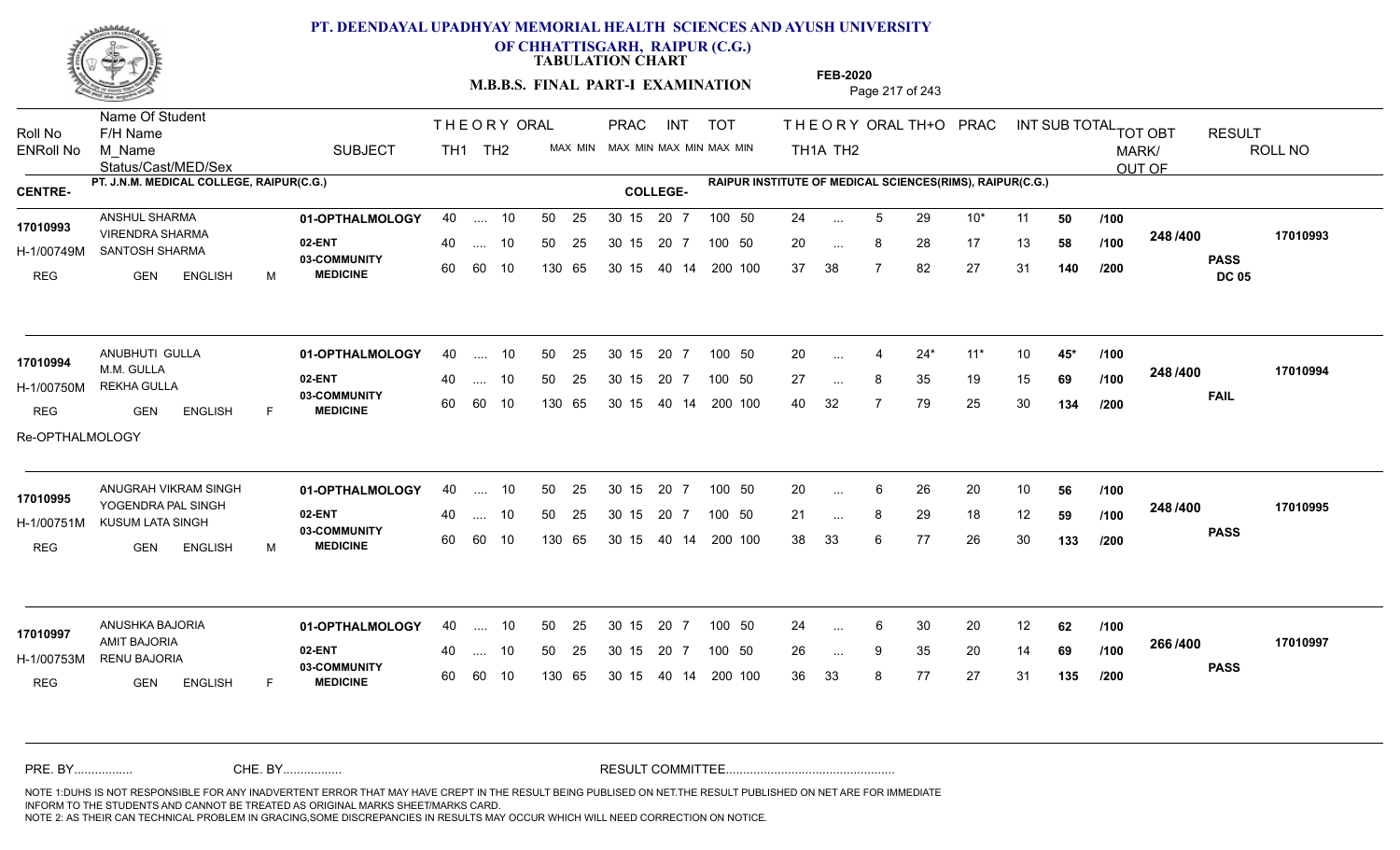

**OF CHHATTISGARH, RAIPUR (C.G.)**

**TABULATION CHART** 

**M.B.B.S. FINAL PART-I EXAMINATION** Page 218 of 243

Status/Cast/MED/Sex Name Of Student Roll No F/H Name M\_Name SUBJECT TH1 TH2 <sup>MAX\_MIN</sup> N PRAC INT TOT THEORYORALTH+O PRAC INT TH<sub>1</sub>A TH<sub>2</sub> ORAL TH+ODPRACD INT SUB TOTAL <sub>TOT OBT</sub> RESULT ROLL NO MARK/ OUT OF ENRoll No M Name  $\,$  SUBJECT TH1 TH2 MAX MIN MAX MIN MAX MIN MAX MIN TH1A TH2 **PT. J.N.M. MEDICAL COLLEGE, RAIPUR(C.G.) RAIPUR INSTITUTE OF MEDICAL SCIENCES(RIMS), RAIPUR(C.G.) CENTRE- COLLEGE-**THE ORY ORAL PRAC INT PRAC **01-OPTHALMOLOGY** ANUSHKA YADAV 40 .... 10 30 15 20 7 **02-ENT** 03-COMMUNITY 60  **MEDICINE** H-1/00754M 17010998 AKHILESH YADAV **17010998** RITA YADAV REG GEN ENGLISH F 23 ... 6 29 20 11 **60** /**100** 26 ... 8 34 20 13 **67 /100 <sup>2007</sup> +00** 41 30 6 77 24 31 **132 259 PASS /400 17010998** 40 .... 10 50 25 30 15 60 60 10 130 65 30 15 20 7 100 50 40 14 200 100 50 25 30 15 20 7 100 50 23 ... ... ... **/100 /100 /200 01-OPTHALMOLOGY** ARCHI JAISWAL 40 .... 10 30 15 20 7 **02-ENT** 03-COMMUNITY 60 **MEDICINE** 60 60 10 H-1/00755M SUNANDA JAISWAL C. K. JAISWAL **17010999** REG OBC ENGLISH F 25 ... 6 31 18 10 **59 /100** 22 ... 8 30 18 15 **63 /100 <sup>2017–00</sup>** 39 37 8 84 26 29 **139 261 PASS /400 17010999** 40 .... 10 50 25 130 65 130 65 30 15 40 14 200 100 30 15 20 7 100 50 50 25 30 15 20 7 100 50 25 ... ... ... **/100 /100 /200 01-OPTHALMOLOGY** ASTHA BANJARE 40 .... 10 30 15 20 7 **02-ENT** 03-COMMUNITY 60 **MEDICINE** 60 60 10 H-1/00757M BIMLA BANJARE 17011001 HIRAMAN BANJARE REG SC ENGLISH F 24 ... 4 28 10\* 12 **50** /**100** 23 ... 6 29 16 13 **58 /100 <sup>223</sup> /\*\*** 30 30 6 66 26 29 **121 229 PASS DC 05 /400 17011001** .... 10 50 25 30 15 130 65 20 7 130 65 30 15 30 15 20 7 100 50 40 14 200 100 50 25 30 15 20 7 100 50 24 ... 4 ... ... 6 **/100 /100 /200 01-OPTHALMOLOGY 02-ENT** 03-COMMUNITY 60 **MEDICINE** 60 60 10 H-1/00759M ROOPAM SINGH **Extra** the second of the second of the second of the second of the second of the second of the second of the second of the second of the second of the second of the second of the second of the seco VINAY KUMAR SINGH **17011003** REG GEN ENGLISH M 19 7 26 19 10 **55** 26 7 33 16 12 **61** 30 30 4 64\* 22 29 **115 231 PASS VCG 01 /400 17011003** AWANISH KUMAR SINGH **01-OPTHALMOLOGY** 40 .... 10 50 25 30 15 20 7 100 50 19 40 .... 10 50 25 130 65 130 65 30 15 30 15 20 7 100 50 40 14 200 100 100 50 19 ... ... ... **/100 /100 /200** NOTE 1:DUHS IS NOT RESPONSIBLE FOR ANY INADVERTENT ERROR THAT MAY HAVE CREPT IN THE RESULT BEING PUBLISED ON NET.THE RESULT PUBLISHED ON NET ARE FOR IMMEDIATE INFORM TO THE STUDENTS AND CANNOT BE TREATED AS ORIGINAL MARKS SHEET/MARKS CARD. CHE. BY WAREL BY WARE AND THE AVEC THE AVEC THE THE RESULT COMMITTEE AND MULTIME MOTE 1:DUHS IS NOT RESPONSIBLE FOR ANY INADVERTENT ERROR THAT MAY HAVE CREPT IN THE RESULT BEING PUBLISED ON NET.THE RESULT PUBLISHED ON NET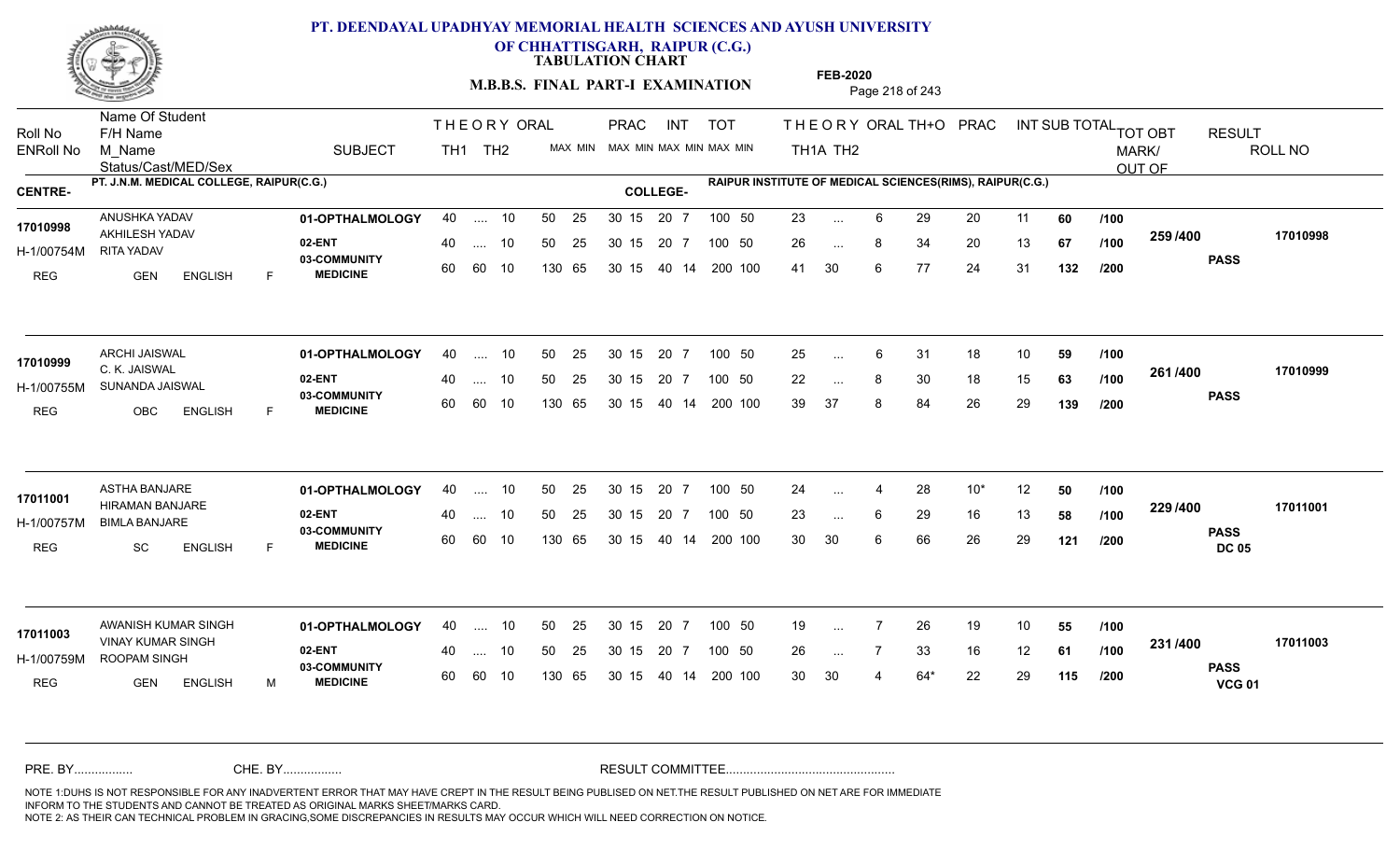

**OF CHHATTISGARH, RAIPUR (C.G.)**

**TABULATION CHART** 

**M.B.B.S. FINAL PART-I EXAMINATION** Page 219 of 243

Status/Cast/MED/Sex Name Of Student Roll No F/H Name M\_Name SUBJECT TH1 TH2 <sup>MAX\_MIN</sup> N PRAC INT TOT THEORYORALTH+O PRAC INT TH<sub>1</sub>A TH<sub>2</sub> ORAL TH+ODPRACD INT SUB TOTAL <sub>TOT OBT</sub> RESULT ROLL NO MARK/ OUT OF ENRoll No M Name  $\,$  SUBJECT TH1 TH2 MAX MIN MAX MIN MAX MIN MAX MIN TH1A TH2 **PT. J.N.M. MEDICAL COLLEGE, RAIPUR(C.G.) RAIPUR INSTITUTE OF MEDICAL SCIENCES(RIMS), RAIPUR(C.G.) CENTRE- COLLEGE-**THE ORY ORAL PRAC INT PRAC **01-OPTHALMOLOGY** AYUSHI BAGHEL 40 .... 10 30 15 20 7 **02-ENT** 03-COMMUNITY 60  **MEDICINE** H-1/00762M NEELAM BAGHEL 17011006 **HARISH BAGHEL** REG OBC ENGLISH F 21 7 28 18 12 **58** 18 ... 7 25 21 15 **61 /100 <sup>2007</sup> 100** 29 30 5 64\* 21 31 **116 235 PASS VCG 01 /400 17011006** 40 .... 10 50 25 30 15 60 60 10 130 65 30 15 20 7 100 50 40 14 200 100 50 25 30 15 20 7 100 50 21 ... ... ... **/100 /100 /200** BINAYAK SAMANTA RAY **01-OPTHALMOLOGY** 40 .... 10 50 25 30 15 20 7 100 50 20 **02-ENT** 03-COMMUNITY 60 **MEDICINE** 60 60 10 H-1/00764M JYOCHHNA DEI BALARAM SAMANTA RAY **17011008** REG GEN ENGLISH M 20 ... 6 26 16 11 **53 /100** 28 ... 8 36 18 16 **70 /100 <sup>2—37—00</sup>** 30 36 5 71 25 30 **126 249 PASS /400 17011008** 40 .... 10 50 25 130 65 130 65 30 15 40 14 200 100 30 15 20 7 100 50 50 25 30 15 20 7 100 50 20 ... ... ... **/100 /100 /200** BIPIN CHANDRA PRASAD **01-OPTHALMOLOGY** 40 .... 10 50 25 30 15 20 7 100 50 20 **02-ENT** 03-COMMUNITY 60  **MEDICINE** H-1/00765M BAIDYANATH KUMAR **17011009** GITA DEVI REG OBC ENGLISH M 20 4 24\* 11\* 12 **47\*** 20 ... 6 26 17 12 **55 /100 <sup>2107–00</sup>** 30 27 4 61\* 24 31 **116 218 FAIL 17011009 /400** Re-OPTHALMOLOGY COMMUNITY MEDICINE .... 10 50 25 30 15 60 60 10 20 7 130 65 30 15 30 15 20 7 100 50 40 14 200 100 50 25 30 15 20 7 100 50 20 ... 4 ... ... 6 **/100 /100 /200 01-OPTHALMOLOGY** DEEPA DUTTA 40 .... 10 30 15 20 7 **02-ENT** 03-COMMUNITY 60 **MEDICINE** 60 60 10 H-1/00767M UTTARA DUTTA S K DUTTA REG GEN ENGLISH F 21 ... 5 26 16 12 **54 /100** 24 ... 8 32 21 14 **67 /100 <sup>2047</sup> 1** 40 31 6 77 26 30 **133 254 PASS /400 17011011** 40 .... 10 50 25 130 65 130 65 30 15 30 15 20 7 100 50 40 14 200 100 50 25 30 15 20 7 100 50 21 ... 5 **17011011 DEEPA DUTTA** ... 5 ... **/100 /100 /200** NOTE 1:DUHS IS NOT RESPONSIBLE FOR ANY INADVERTENT ERROR THAT MAY HAVE CREPT IN THE RESULT BEING PUBLISED ON NET.THE RESULT PUBLISHED ON NET ARE FOR IMMEDIATE INFORM TO THE STUDENTS AND CANNOT BE TREATED AS ORIGINAL MARKS SHEET/MARKS CARD. CHE. BY WAREL BY WARE AND THE AVEC THE AVEC THE THE RESULT COMMITTEE AND MULTIME MOTE 1:DUHS IS NOT RESPONSIBLE FOR ANY INADVERTENT ERROR THAT MAY HAVE CREPT IN THE RESULT BEING PUBLISED ON NET.THE RESULT PUBLISHED ON NET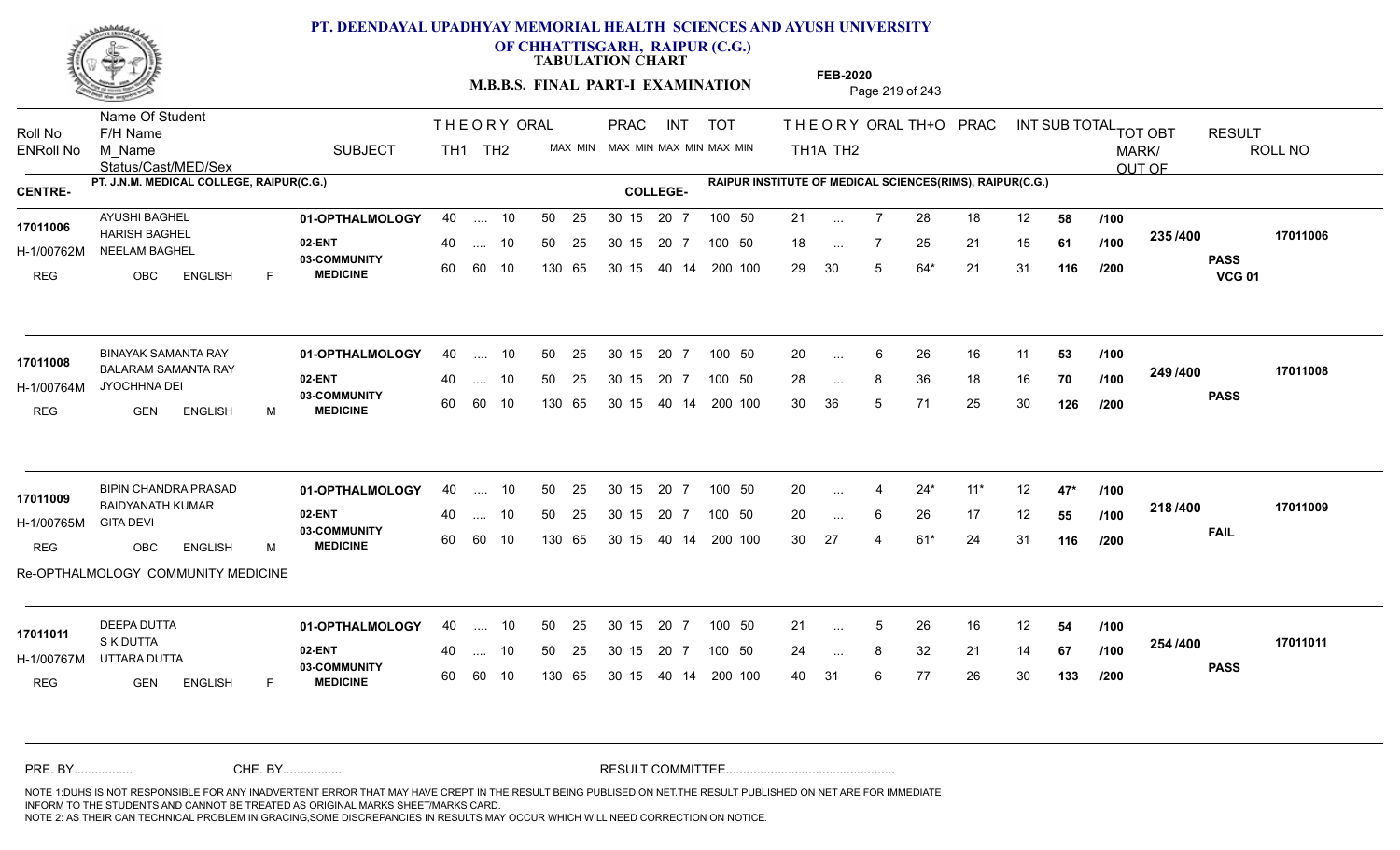

**OF CHHATTISGARH, RAIPUR (C.G.)**

**TABULATION CHART** 

**M.B.B.S. FINAL PART-I EXAMINATION** Page 220 of 243

Status/Cast/MED/Sex Name Of Student Roll No F/H Name M\_Name SUBJECT TH1 TH2 <sup>MAX\_MIN</sup> N PRAC INT TOT THEORYORALTH+O PRAC INT TH<sub>1</sub>A TH<sub>2</sub> ORAL TH+ODPRACD INT SUB TOTAL <sub>TOT OBT</sub> RESULT ROLL NO MARK/ OUT OF ENRoll No M Name  $\,$  SUBJECT TH1 TH2 MAX MIN MAX MIN MAX MIN MAX MIN TH1A TH2 **PT. J.N.M. MEDICAL COLLEGE, RAIPUR(C.G.) RAIPUR INSTITUTE OF MEDICAL SCIENCES(RIMS), RAIPUR(C.G.) CENTRE- COLLEGE-**THE ORY ORAL PRAC INT PRAC **01-OPTHALMOLOGY** DEEPA KUMARI 40 .... 10 30 15 20 7 **02-ENT** 03-COMMUNITY 60  **MEDICINE** H-1/00768M BABY KUMARI GOPAL KRISHNA **17011012** REG GEN ENGLISH F 21 ... 5 26 16 11 **53 /100** 26 7 33 18 14 **65** 41 37 5 83 26 30 **139 257 PASS /400 17011012** 40 .... 10 50 25 30 15 60 60 10 130 65 30 15 20 7 100 50 40 14 200 100 50 25 30 15 20 7 100 50 21 ... ... ... **/100 /100 /200** 01**-OPTHALMOLOGY** 40 .... 10 50 25 30 15 20 7 100 50 23 **02-ENT** 03-COMMUNITY 60 **MEDICINE** 60 60 10 H-1/00769M SARSWATI PATEL LEELADHAR PATEL **17011013** REG OBC ENGLISH F 23 ... 6 29 18 12 **59 /100** 26 ... 8 34 21 12 **67 /100 <sup>2007–00</sup>** 42 32 6 80 23 31 **134 260 PASS /400 17011013** 40 .... 10 50 25 130 65 130 65 30 15 40 14 200 100 30 15 20 7 100 50 50 25 30 15 20 7 100 50 23 ... ... ... **/100 /100 /200 01-OPTHALMOLOGY** DIPIKA SHIRIVASTAVA 40 .... 10 30 15 20 7 **02-ENT** 03-COMMUNITY 60  **MEDICINE** H-1/00770M SUNITA SHIRIVASTAVA 17011014 ASHIT KUMAR SHIRIVASTAVA REG GEN ENGLISH F 20 ... 6 26 18 10 **54 /100** 23 ... 8 31 22 14 **67 /100 <sup>2007–00</sup>** 41 37 5 83 26 30 **139 260 PASS /400 17011014** .... 10 50 25 30 15 60 60 10 20 7 130 65 30 15 30 15 20 7 100 50 40 14 200 100 50 25 30 15 20 7 100 50 20 ... 6 ... ... **/100 /100 /200 01-OPTHALMOLOGY** GARIMAGUPTA 40 .... 10 30 15 20 7 **02-ENT** 03-COMMUNITY 60 **MEDICINE** 60 60 10 H-1/00771M BHAWNA GUPTA RAJNISH GUPTA **17011015** REG GEN ENGLISH F 21 ... 5 26 18 12 **56 /100** 24 ... 8 32 22 16 **70 /100 <sup>2007</sup> \*** 39 40 6 85 25 30 **140 266 PASS /400 17011015** 40 .... 10 50 25 130 65 130 65 30 15 30 15 20 7 100 50 40 14 200 100 50 25 30 15 20 7 100 50 21 ... 5 ... 5 ... **/100 /100 /200** NOTE 1:DUHS IS NOT RESPONSIBLE FOR ANY INADVERTENT ERROR THAT MAY HAVE CREPT IN THE RESULT BEING PUBLISED ON NET.THE RESULT PUBLISHED ON NET ARE FOR IMMEDIATE INFORM TO THE STUDENTS AND CANNOT BE TREATED AS ORIGINAL MARKS SHEET/MARKS CARD. CHE. BY WAREL BY WARE AND THE AVEC THE AVEC THE THE RESULT COMMITTEE AND MULTIME MOTE 1:DUHS IS NOT RESPONSIBLE FOR ANY INADVERTENT ERROR THAT MAY HAVE CREPT IN THE RESULT BEING PUBLISED ON NET.THE RESULT PUBLISHED ON NET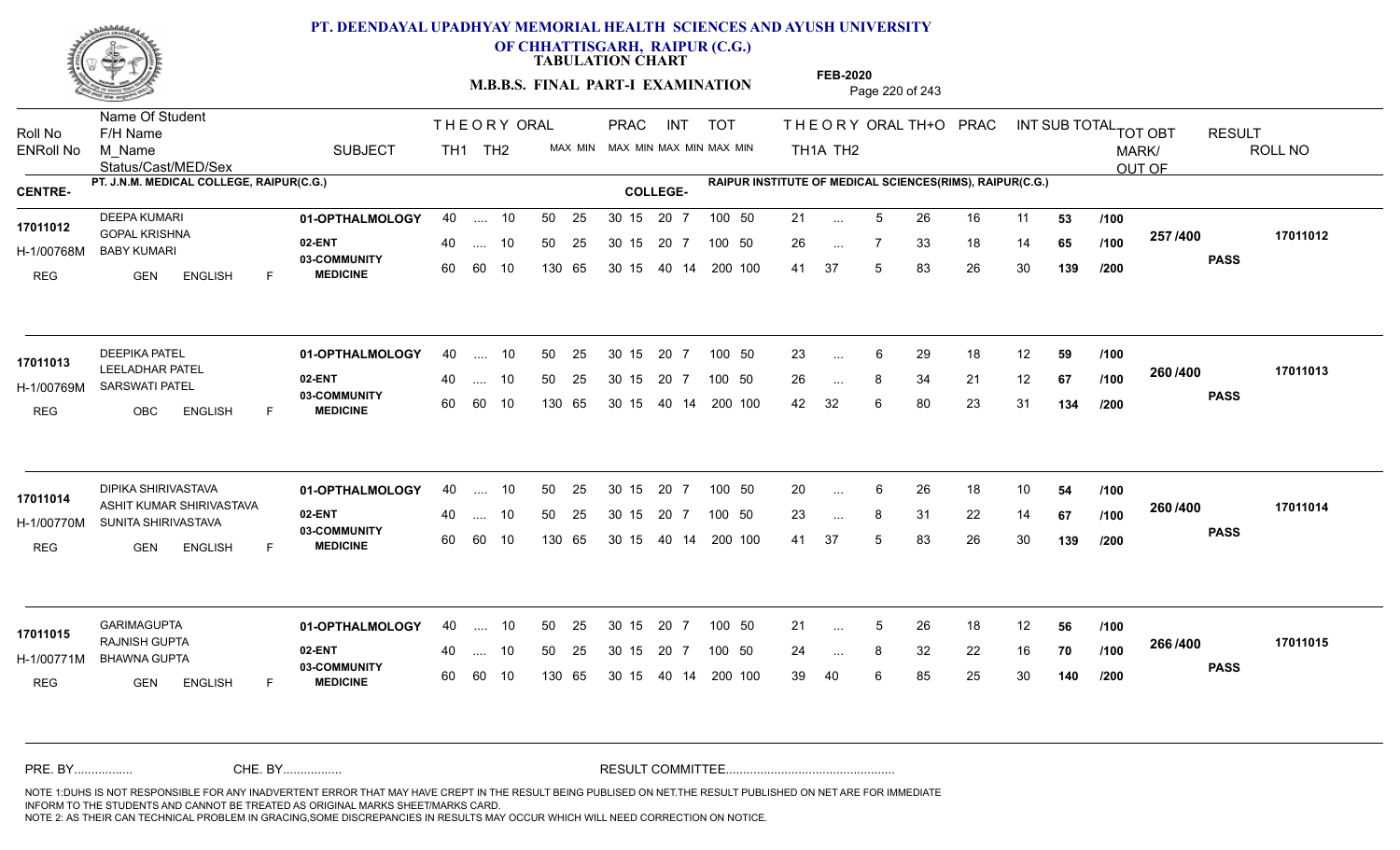

**OF CHHATTISGARH, RAIPUR (C.G.)**

**TABULATION CHART** 

**M.B.B.S. FINAL PART-I EXAMINATION** Page 221 of 243

Status/Cast/MED/Sex Name Of Student Roll No F/H Name M\_Name SUBJECT TH1 TH2 <sup>MAX\_MIN</sup> N PRAC INT TOT THEORYORALTH+O PRAC INT TH<sub>1</sub>A TH<sub>2</sub> ORAL TH+ODPRACD INT SUB TOTAL <sub>TOT OBT</sub> RESULT ROLL NO MARK/ OUT OF ENRoll No M Name  $\,$  SUBJECT TH1 TH2 MAX MIN MAX MIN MAX MIN MAX MIN TH1A TH2 **PT. J.N.M. MEDICAL COLLEGE, RAIPUR(C.G.) RAIPUR INSTITUTE OF MEDICAL SCIENCES(RIMS), RAIPUR(C.G.) CENTRE- COLLEGE-**THE ORY ORAL PRAC INT PRAC **01-OPTHALMOLOGY** GARIMA RAI 40 .... 10 30 15 20 7 **02-ENT** 03-COMMUNITY 60  **MEDICINE** H-1/00772M PURNIMA RAI 17011016 NITHYARTHANA RAI REG GEN ENGLISH F 20 ... 5 25 21 12 **58 /100** 24 ... 8 32 20 14 **66 /100 <sup>2007</sup> 700** 40 39 6 85 25 31 **141 265 PASS /400 17011016** 40 .... 10 50 25 30 15 60 60 10 130 65 30 15 20 7 100 50 40 14 200 100 50 25 30 15 20 7 100 50 20 ... ... ... **/100 /100 /200 01-OPTHALMOLOGY** GAURAV SHYAMANI 40 .... 10 30 15 20 7 **02-ENT** 03-COMMUNITY 60 **MEDICINE** 60 60 10 H-1/00773M GUNJAN SHYAMANI PRAHLAD SHYAMANI **17011017** REG OBC ENGLISH M 22 ... 6 28 17 11 **56 /100** 25 ... 9 34 20 15 **69 /100 <sup>2007/400</sup>** 42 39 7 88 27 29 **144 269 PASS /400 17011017** 40 .... 10 50 25 130 65 130 65 30 15 40 14 200 100 30 15 20 7 100 50 50 25 30 15 20 7 100 50 22 ... ... ... **/100 /100 /200 01-OPTHALMOLOGY** HIMANSHU DUBEY 40 .... 10 30 15 20 7 **02-ENT** 03-COMMUNITY 60  **MEDICINE** H-1/00774M NIRMALA DUBEY LALTA PRASAD DUBEY **17011018** REG GEN ENGLISH M 26 6 32 17 10 **59** 25 ... 8 33 18 11 **62 /100 <sup>207</sup> 1<del>-</del>00** 46 36 6 88 27 31 **146 267 PASS /400 17011018** .... 10 50 25 30 15 60 60 10 20 7 130 65 30 15 30 15 20 7 100 50 40 14 200 100 50 25 30 15 20 7 100 50 26 ... 6 ... ... **/100 /100 /200 01-OPTHALMOLOGY** INDRANEEL BAKSHI 40 .... 10 30 15 20 7 **02-ENT** 03-COMMUNITY 60 **MEDICINE** 60 60 10 H-1/00775M MANJIRI BAKSHI VIJAY BAKSHI **17011019** REG GEN ENGLISH M 25 ... 6 31 19 11 **61 /100** 25 ... 9 34 22 18 **74 /100 <sup>21 31 4</sup> 4** 38 39 7 84 24 32 **140 275 PASS /400 17011019** 40 .... 10 50 25 130 65 130 65 30 15 30 15 20 7 100 50 40 14 200 100 50 25 30 15 20 7 100 50 25 ... 6 ... ... 9 **/100 /100 /200** NOTE 1:DUHS IS NOT RESPONSIBLE FOR ANY INADVERTENT ERROR THAT MAY HAVE CREPT IN THE RESULT BEING PUBLISED ON NET.THE RESULT PUBLISHED ON NET ARE FOR IMMEDIATE INFORM TO THE STUDENTS AND CANNOT BE TREATED AS ORIGINAL MARKS SHEET/MARKS CARD. CHE. BY WAREL BY WARE AND THE AVEC THE AVEC THE THE RESULT COMMITTEE AND MULTIME MOTE 1:DUHS IS NOT RESPONSIBLE FOR ANY INADVERTENT ERROR THAT MAY HAVE CREPT IN THE RESULT BEING PUBLISED ON NET.THE RESULT PUBLISHED ON NET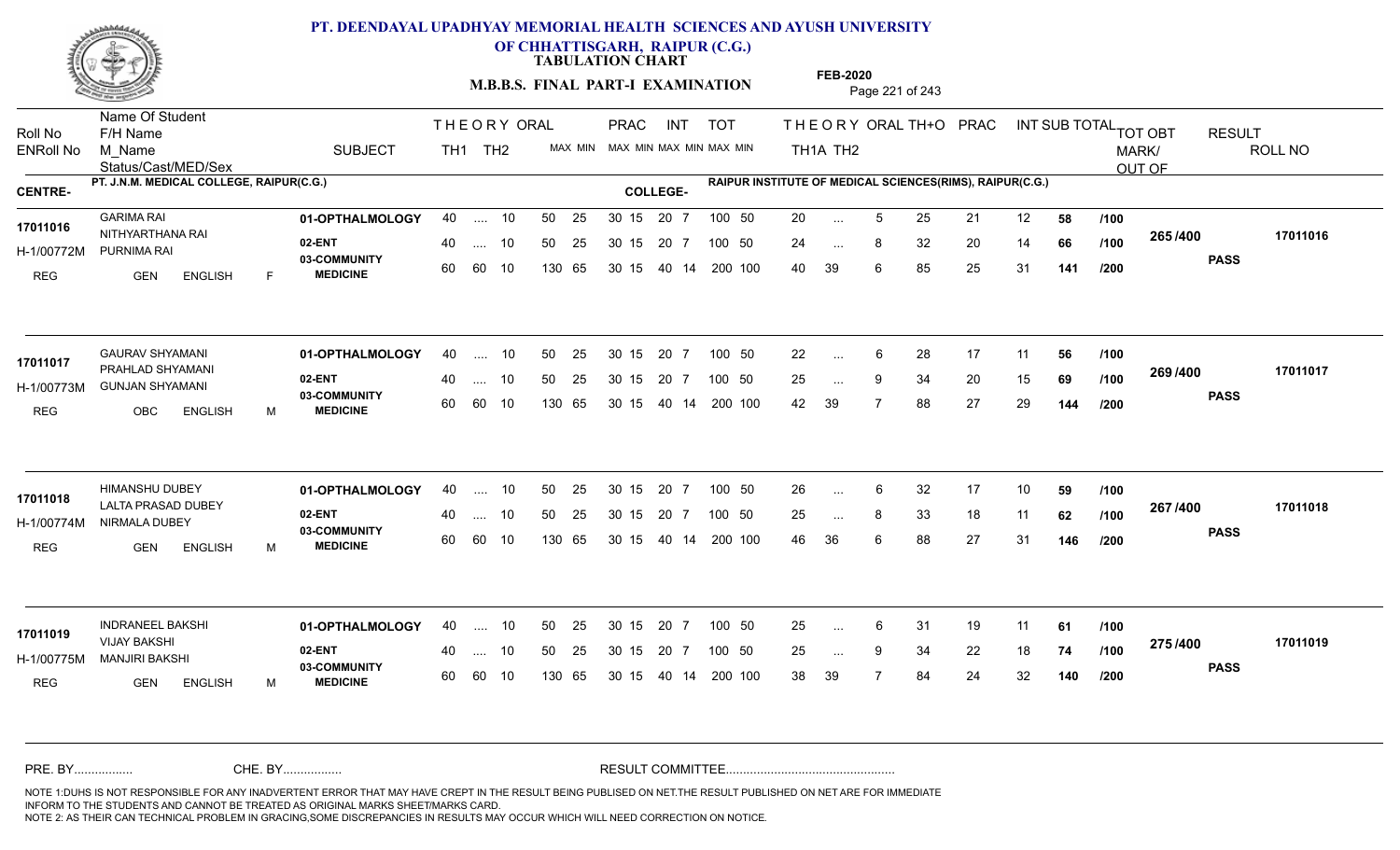

**OF CHHATTISGARH, RAIPUR (C.G.)**

**TABULATION CHART** 

**FEB-2020**

**M.B.B.S. FINAL PART-I EXAMINATION** Page 222 of 243

Status/Cast/MED/Sex Name Of Student Roll No F/H Name M\_Name SUBJECT TH1 TH2 <sup>MAX\_MIN</sup> N PRAC INT TOT THEORYORALTH+O PRAC INT TH<sub>1</sub>A TH<sub>2</sub> ORAL TH+ODPRACD INT SUB TOTAL <sub>TOT OBT</sub> RESULT ROLL NO MARK/ OUT OF ENRoll No M Name  $\,$  SUBJECT TH1 TH2 MAX MIN MAX MIN MAX MIN MAX MIN TH1A TH2 **PT. J.N.M. MEDICAL COLLEGE, RAIPUR(C.G.) RAIPUR INSTITUTE OF MEDICAL SCIENCES(RIMS), RAIPUR(C.G.) CENTRE- COLLEGE-**THE ORY ORAL PRAC INT PRAC **01-OPTHALMOLOGY** INDRANI GHOSH 40 .... 10 30 15 20 7 **02-ENT** 03-COMMUNITY 60  **MEDICINE** H-1/00776M 17011020 BISWANATH GHOSH BAPI GHOSH REG GEN ENGLISH F 26 6 32 22 11 **65** 25 ... 9 34 20 15 **69 /100 <del>1111</del>-00** 39 41 7 87 25 31 **143 277 PASS /400 17011020** 40 .... 10 50 25 30 15 60 60 10 130 65 30 15 20 7 100 50 40 14 200 100 50 25 30 15 20 7 100 50 26 ... ... ... 9 **/100 /100 /200 01-OPTHALMOLOGY** JINAL DAMA 40 .... 10 30 15 20 7 **02-ENT** 03-COMMUNITY 60 **MEDICINE** 60 60 10 H-1/00777M NEEMA DAMA 17011021 **HARESH DAMA** 2.1 REG GEN ENGLISH F 25 ... 6 31 20 10 **61 /100** 22 ... 8 30 18 14 **62 /100 <sup>2007</sup> +00** 40 34 7 81 25 30 **136 259 PASS /400 17011021** 40 .... 10 50 25 130 65 130 65 30 15 40 14 200 100 30 15 20 7 100 50 50 25 30 15 20 7 100 50 25 ... ... ... **/100 /100 /200 01-OPTHALMOLOGY** KAHKASHA ALAM 40 .... 10 30 15 20 7 **02-ENT** 03-COMMUNITY 60  **MEDICINE** H-1/00778M AFTAB ALAM SUFIA ALAM REG GEN ENGLISH F 26 6 32 22 12 **66** 21 ... 8 29 19 15 **63 /100 <sup>2007</sup> 700** 39 34 7 80 25 29 **134 263 PASS /400 17011022** .... 10 50 25 30 15 60 60 10 20 7 130 65 30 15 30 15 20 7 100 50 40 14 200 100 50 25 30 15 20 7 100 50 26 ... 6 **17011022 17011022** ... ... **/100 /100 /200 01-OPTHALMOLOGY** KAJAL NATHANI 40 .... 10 30 15 20 7 **02-ENT** 03-COMMUNITY 60 **MEDICINE** 60 60 10 H-1/00779M SANGEETA NATHANI KRISHNA KUMAR NATHANI **17011023** REG GEN ENGLISH F 26 6 32 21 12 **65** 25 ... 8 33 22 16 **71 /100 <sup>2137400</sup>** 39 39 6 84 27 32 **143 279 PASS /400 17011023** 40 .... 10 50 25 130 65 130 65 30 15 30 15 20 7 100 50 40 14 200 100 50 25 30 15 20 7 100 50 26 ... ... ... **/100 /100 /200** NOTE 1:DUHS IS NOT RESPONSIBLE FOR ANY INADVERTENT ERROR THAT MAY HAVE CREPT IN THE RESULT BEING PUBLISED ON NET.THE RESULT PUBLISHED ON NET ARE FOR IMMEDIATE INFORM TO THE STUDENTS AND CANNOT BE TREATED AS ORIGINAL MARKS SHEET/MARKS CARD. CHE. BY WAREL BY WARE AND THE AVEC THE AVEC THE THE RESULT COMMITTEE AND MULTIME MOTE 1:DUHS IS NOT RESPONSIBLE FOR ANY INADVERTENT ERROR THAT MAY HAVE CREPT IN THE RESULT BEING PUBLISED ON NET.THE RESULT PUBLISHED ON NET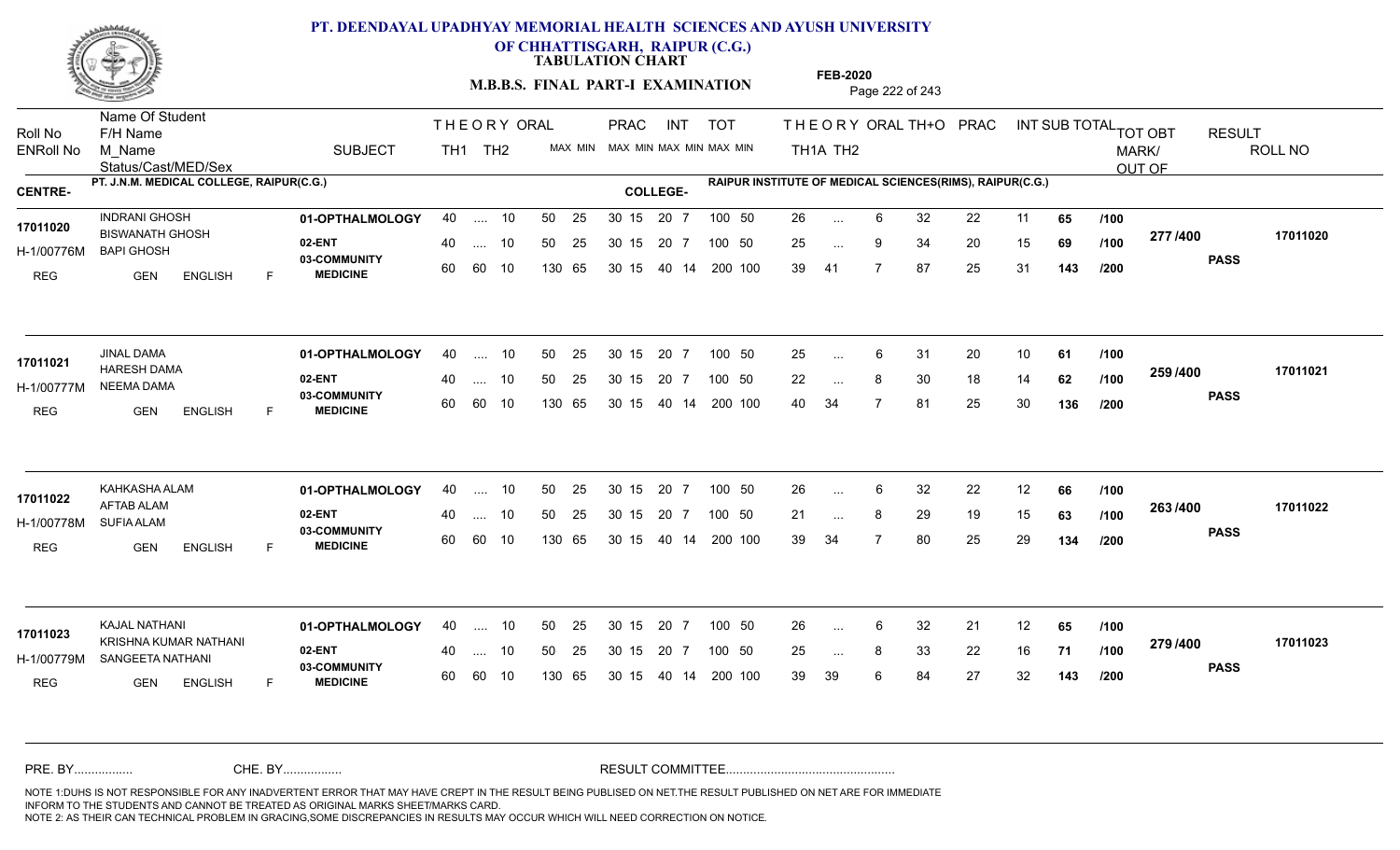

**OF CHHATTISGARH, RAIPUR (C.G.)**

**TABULATION CHART** 

**FEB-2020**

**M.B.B.S. FINAL PART-I EXAMINATION** Page 223 of 243

Status/Cast/MED/Sex Name Of Student Roll No F/H Name M\_Name SUBJECT TH1 TH2 <sup>MAX\_MIN</sup> N PRAC INT TOT THEORYORALTH+O PRAC INT TH<sub>1</sub>A TH<sub>2</sub> ORAL TH+ODPRACD INT SUB TOTAL <sub>TOT OBT</sub> RESULT ROLL NO MARK/ OUT OF ENRoll No M Name  $\,$  SUBJECT TH1 TH2 MAX MIN MAX MIN MAX MIN MAX MIN TH1A TH2 **PT. J.N.M. MEDICAL COLLEGE, RAIPUR(C.G.) RAIPUR INSTITUTE OF MEDICAL SCIENCES(RIMS), RAIPUR(C.G.) CENTRE- COLLEGE-**THE ORY ORAL PRAC INT PRAC **01-OPTHALMOLOGY** KARTIK SONI 40 .... 10 30 15 20 7 **02-ENT** 03-COMMUNITY 60  **MEDICINE** H-1/00781M SEEMA SONI 17011025 BAL GOVIND SONI REG OBC ENGLISH M 25 6 31 21 15 **67** 26 ... 8 34 18 14 **66 /100 <del>11 1</del> 1** 39 36 6 81 27 33 **141 274 PASS /400 17011025** .... 10 50 25 60 60 10 50 25 30 15 130 65 30 15 40 14 200 100 20 7 100 50 50 25 30 15 20 7 100 50 25 ... ... ... **/100 /100 /200 01-OPTHALMOLOGY** KASHISH DODAI 40 .... 10 30 15 20 7 **02-ENT** 03-COMMUNITY 60  **MEDICINE** H-1/00782M SARASWATI DODAI RAMESH DODAI **17011026** REG GEN ENGLISH F 26 6 32 21 11 **64** 34 ... 7 41 22 14 **77 /100** D <sup>2017</sup> 7<sup>0</sup> 40 36 6 82 26 32 **140 281** D **PASS /400 17011026** .... 10 50 25 60 60 10 30 15 20 7 130 65 30 15 40 14 200 100 30 15 20 7 100 50 50 25 30 15 20 7 100 50 26 ... ... ... **/100 /100 /200 01-OPTHALMOLOGY** KHUSHBOO AILDASANI 40 .... 10 30 15 20 7 **02-ENT** 03-COMMUNITY 60  **MEDICINE** H-1/00783M BHAWANA AILDASANI MOTI AILDASANI **17011027** REG GEN ENGLISH F 24 ... 6 30 20 11 **61 /100** 27 7 34 18 11 **63** 32 37 6 75 27 30 **132 256 PASS /400 17011027** .... 10 50 25 30 15 60 60 10 20 7 130 65 30 15 30 15 20 7 100 50 40 14 200 100 50 25 30 15 20 7 100 50 24 ... 6 ... ... **/100 /100 /200 01-OPTHALMOLOGY** KISHLAUA JOSHI 40 .... 10 30 15 20 7 **02-ENT** 03-COMMUNITY 60 **MEDICINE** 60 60 10 H-1/00784M PREETI JOSHI ASHOK KUMAR JOSHI **17011028** REG GEN ENGLISH M 22 7 29 22 11 **62** 26 ... 8 34 21 10 **65 /100 <sup>2007</sup> 700** 38 34 7 79 26 31 **136 263 PASS /400 17011028** 40 .... 10 50 25 130 65 130 65 30 15 30 15 20 7 100 50 40 14 200 100 50 25 30 15 20 7 100 50 22 ... ... ... **/100 /100 /200** NOTE 1:DUHS IS NOT RESPONSIBLE FOR ANY INADVERTENT ERROR THAT MAY HAVE CREPT IN THE RESULT BEING PUBLISED ON NET.THE RESULT PUBLISHED ON NET ARE FOR IMMEDIATE INFORM TO THE STUDENTS AND CANNOT BE TREATED AS ORIGINAL MARKS SHEET/MARKS CARD. CHE. BY WAREL BY WARE AND THE AVEC THE AVEC THE THE RESULT COMMITTEE AND MULTIME MOTE 1:DUHS IS NOT RESPONSIBLE FOR ANY INADVERTENT ERROR THAT MAY HAVE CREPT IN THE RESULT BEING PUBLISED ON NET.THE RESULT PUBLISHED ON NET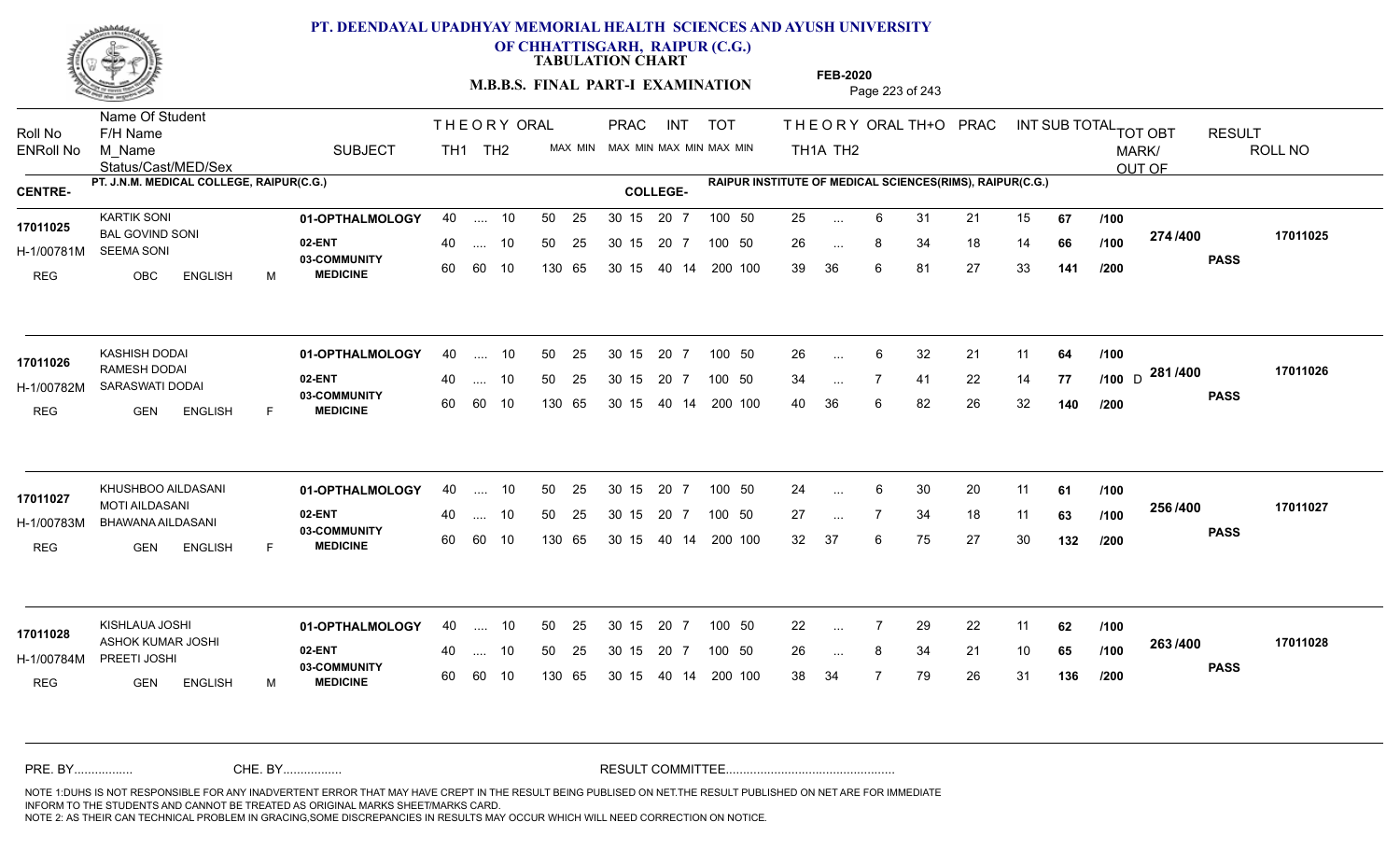

**OF CHHATTISGARH, RAIPUR (C.G.)**

**TABULATION CHART** 

**M.B.B.S. FINAL PART-I EXAMINATION** Page 224 of 243

Status/Cast/MED/Sex Name Of Student Roll No F/H Name M\_Name SUBJECT TH1 TH2 <sup>MAX\_MIN</sup> N PRAC INT TOT THEORYORALTH+O PRAC INT TH<sub>1</sub>A TH<sub>2</sub> ORAL TH+ODPRACD INT SUB TOTAL <sub>TOT OBT</sub> RESULT ROLL NO MARK/ OUT OF ENRoll No M Name  $\,$  SUBJECT TH1 TH2 MAX MIN MAX MIN MAX MIN MAX MIN TH1A TH2 **PT. J.N.M. MEDICAL COLLEGE, RAIPUR(C.G.) RAIPUR INSTITUTE OF MEDICAL SCIENCES(RIMS), RAIPUR(C.G.) CENTRE- COLLEGE-**THE ORY ORAL PRAC INT PRAC **01-OPTHALMOLOGY** MAHENDRA PATEL 40 .... 10 30 15 20 7 **02-ENT** 03-COMMUNITY 60  **MEDICINE** H-1/00785M NEELA DEVI PATEL 17011029 SUKHNATH PATEL REG OBC ENGLISH M 24 ... 4 28 11\* 13 **52** /**100** 21 ... 5 26 21 12 **59 /100 <sup>2467466</sup>** 36 31 7 74 24 31 **129 240 PASS DC 04 /400 17011029** 40 .... 10 50 25 30 15 60 60 10 130 65 30 15 20 7 100 50 40 14 200 100 50 25 30 15 20 7 100 50 24 ... ... ... 5 **/100 /100 /200 01-OPTHALMOLOGY** MANAVI GHAIYE 40 .... 10 30 15 20 7 **02-ENT** 03-COMMUNITY 60 **MEDICINE** 60 60 10 H-1/00787M VANITA GHAIYE 17011031 SANJAY KUMAR GHAIYE REG GEN ENGLISH F 24 ... 4 28 10<sup>\*</sup> 13 **51 /100** 22 ... 7 29 21 15 **65 /100 <sup>2007</sup> 1** 39 36 7 82 26 32 **140 256 PASS DC 05 /400 17011031** 40 .... 10 50 25 130 65 130 65 30 15 40 14 200 100 30 15 20 7 100 50 50 25 30 15 20 7 100 50 24 ... 4 ... ... **/100 /100 /200 01-OPTHALMOLOGY** MANISHA AGARWAL 40 .... 10 30 15 20 7 **02-ENT** 03-COMMUNITY 60 **MEDICINE** 60 60 10 H-1/00788M KAVITA AGARWAL KAMAL KUMAR **17011032** REG OBC ENGLISH F 26 6 32 17 12 **61** 26 ... 6 32 23 12 **67 /100 <sup>2007–00</sup>** 38 37 7 82 26 30 **138 266 PASS /400 17011032** .... 10 50 25 30 15 130 65 20 7 130 65 30 15 30 15 20 7 100 50 40 14 200 100 50 25 30 15 20 7 100 50 26 ... 6 ... ... 6 **/100 /100 /200 01-OPTHALMOLOGY** MAYUR MAYANK 40 .... 10 30 15 20 7 **02-ENT** 03-COMMUNITY 60 **MEDICINE** 60 60 10 H-1/00789M 17011033<br>MUCHKUND SINGH KIRAN DEVI REG GEN ENGLISH M 26 ... 5 31 15 11 **57 /100** 24 ... 5 29 19 10 **58 /100 <sup>2027–00</sup>** 40 33 7 80 26 31 **137 252 PASS /400 17011033** 40 .... 10 50 25 130 65 130 65 30 15 30 15 20 7 100 50 40 14 200 100 50 25 30 15 20 7 100 50 26 ... 5 ... 5 ... **/100 /100 /200** NOTE 1:DUHS IS NOT RESPONSIBLE FOR ANY INADVERTENT ERROR THAT MAY HAVE CREPT IN THE RESULT BEING PUBLISED ON NET.THE RESULT PUBLISHED ON NET ARE FOR IMMEDIATE INFORM TO THE STUDENTS AND CANNOT BE TREATED AS ORIGINAL MARKS SHEET/MARKS CARD. CHE. BY WAREL BY WARE AND THE AVEC THE AVEC THE THE RESULT COMMITTEE AND MULTIME MOTE 1:DUHS IS NOT RESPONSIBLE FOR ANY INADVERTENT ERROR THAT MAY HAVE CREPT IN THE RESULT BEING PUBLISED ON NET.THE RESULT PUBLISHED ON NET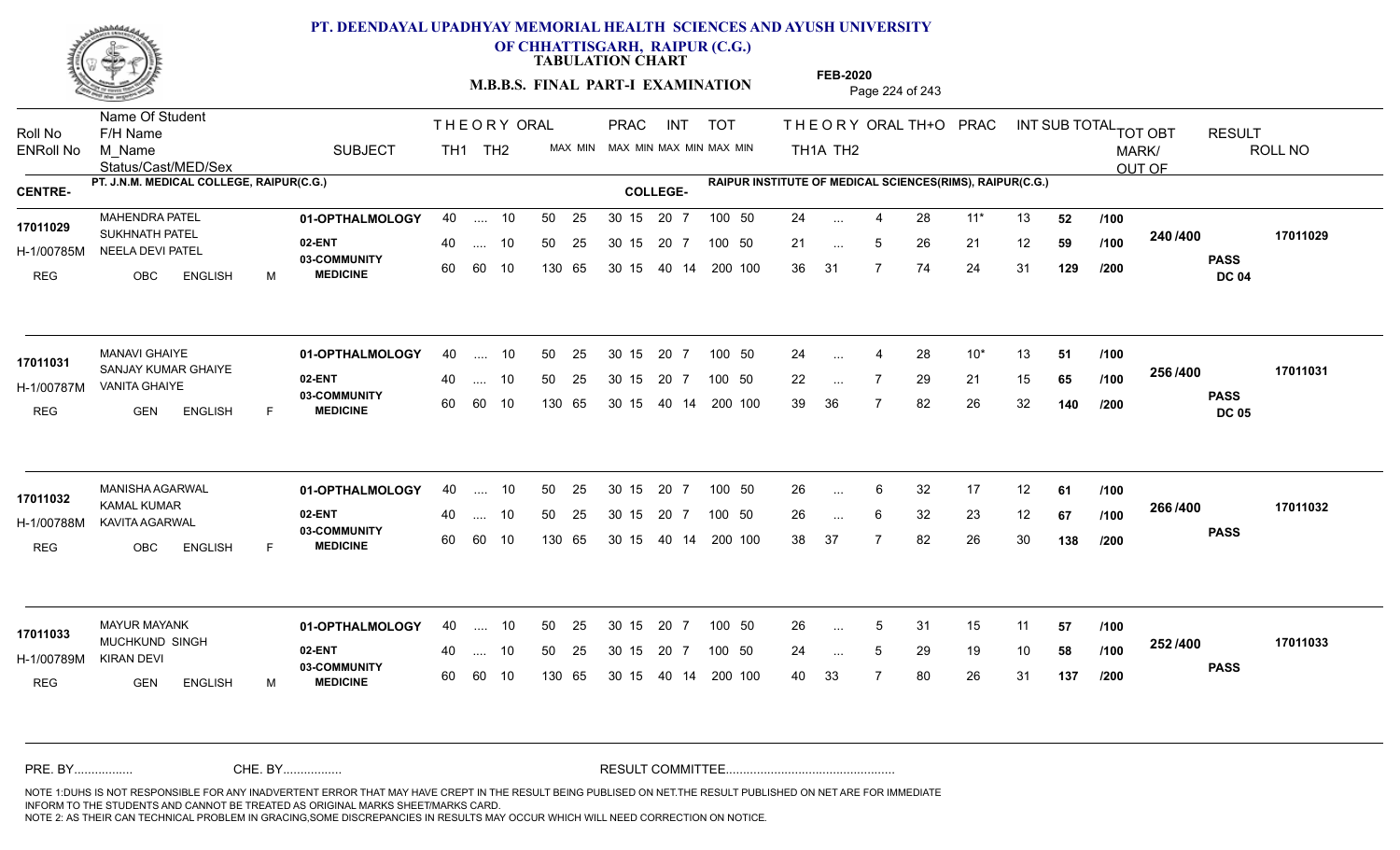

**OF CHHATTISGARH, RAIPUR (C.G.)**

**TABULATION CHART** 

**M.B.B.S. FINAL PART-I EXAMINATION** Page 225 of 243

Status/Cast/MED/Sex Name Of Student Roll No F/H Name M\_Name SUBJECT TH1 TH2 <sup>MAX\_MIN</sup> N PRAC INT TOT THEORYORALTH+O PRAC INT TH<sub>1</sub>A TH<sub>2</sub> ORAL TH+ODPRACD INT SUB TOTAL <sub>TOT OBT</sub> RESULT ROLL NO MARK/ OUT OF ENRoll No M Name  $\,$  SUBJECT TH1 TH2 MAX MIN MAX MIN MAX MIN MAX MIN TH1A TH2 **PT. J.N.M. MEDICAL COLLEGE, RAIPUR(C.G.) RAIPUR INSTITUTE OF MEDICAL SCIENCES(RIMS), RAIPUR(C.G.) CENTRE- COLLEGE-**THE ORY ORAL PRAC INT PRAC **01-OPTHALMOLOGY** MUTAZA MOHAMMED 40 .... 10 30 15 20 7 **02-ENT** 03-COMMUNITY 60  **MEDICINE** H-1/00791M SHAKIRA AZMI 17011035 MOHAMMED YAQUB REG GEN ENGLISH M 25 ... 6 31 17 11 **59 /100** 21 ... 5 26 20 11 **57 /100 <sup>2437400</sup>** 36 35 7 78 26 29 **133 249 PASS /400 17011035** .... 10 50 25 60 60 10 50 25 30 15 130 65 30 15 40 14 200 100 20 7 100 50 50 25 30 15 20 7 100 50 25 ... ... ... 5 **/100 /100 /200 01-OPTHALMOLOGY** MUSKAN ATHWANI 40 .... 10 30 15 20 7 **02-ENT** 03-COMMUNITY 60  **MEDICINE** H-1/00792M ROMA ATHWANI KAMLESH ATHWANI **17011036** REG GEN ENGLISH F 25 7 32 19 10 **61** 22 ... 7 29 22 15 **66 /100 <sup>2007–00</sup>** 39 31 7 77 26 30 **133 260 PASS /400 17011036**  $\ldots$  10 50 25 30 15 60 60 10 20 7 130 65 30 15 40 14 200 100 30 15 20 7 100 50 50 25 30 15 20 7 100 50 25 ... ... ... **/100 /100 /200** MUSKAN KESHARWANI **01-OPTHALMOLOGY** 40 .... 10 50 25 30 15 20 7 100 50 26 **02-ENT** 03-COMMUNITY 60  **MEDICINE** H-1/00793M KAVITA KESHARWANI SHAILENDRA KESHARWANI **17011037** REG GEN ENGLISH F 26 ... 5 31 19 11 **61 /100** 26 7 33 25 14 **72** 40 27 6 73 27 30 **130 263 PASS /400 17011037** .... 10 50 25 30 15 60 60 10 20 7 130 65 30 15 30 15 20 7 100 50 40 14 200 100 50 25 30 15 20 7 100 50 26 ... 5 ... 5 ... **/100 /100 /200 01-OPTHALMOLOGY** NAVJOT SALUJA 40 .... 10 30 15 20 7 **02-ENT** 03-COMMUNITY 60 **MEDICINE** 60 60 10 H-1/00794M GURVINDER SALUJA PROGRAM SALU INDERJEET SALUJA **17011038** REG GEN ENGLISH F 24 ... 5 29 19 11 **59 /100** 27 ... 6 33 21 14 **68 /100 <sup>2007–00</sup>** 39 30 7 76 26 31 **133 260 PASS /400 17011038** 40 .... 10 50 25 130 65 130 65 30 15 30 15 20 7 100 50 40 14 200 100 50 25 30 15 20 7 100 50 24 ... 5 ... 5 ... **/100 /100 /200** NOTE 1:DUHS IS NOT RESPONSIBLE FOR ANY INADVERTENT ERROR THAT MAY HAVE CREPT IN THE RESULT BEING PUBLISED ON NET.THE RESULT PUBLISHED ON NET ARE FOR IMMEDIATE INFORM TO THE STUDENTS AND CANNOT BE TREATED AS ORIGINAL MARKS SHEET/MARKS CARD. CHE. BY WAREL BY WARE AND THE AVEC THE AVEC THE THE RESULT COMMITTEE AND MULTIME MOTE 1:DUHS IS NOT RESPONSIBLE FOR ANY INADVERTENT ERROR THAT MAY HAVE CREPT IN THE RESULT BEING PUBLISED ON NET.THE RESULT PUBLISHED ON NET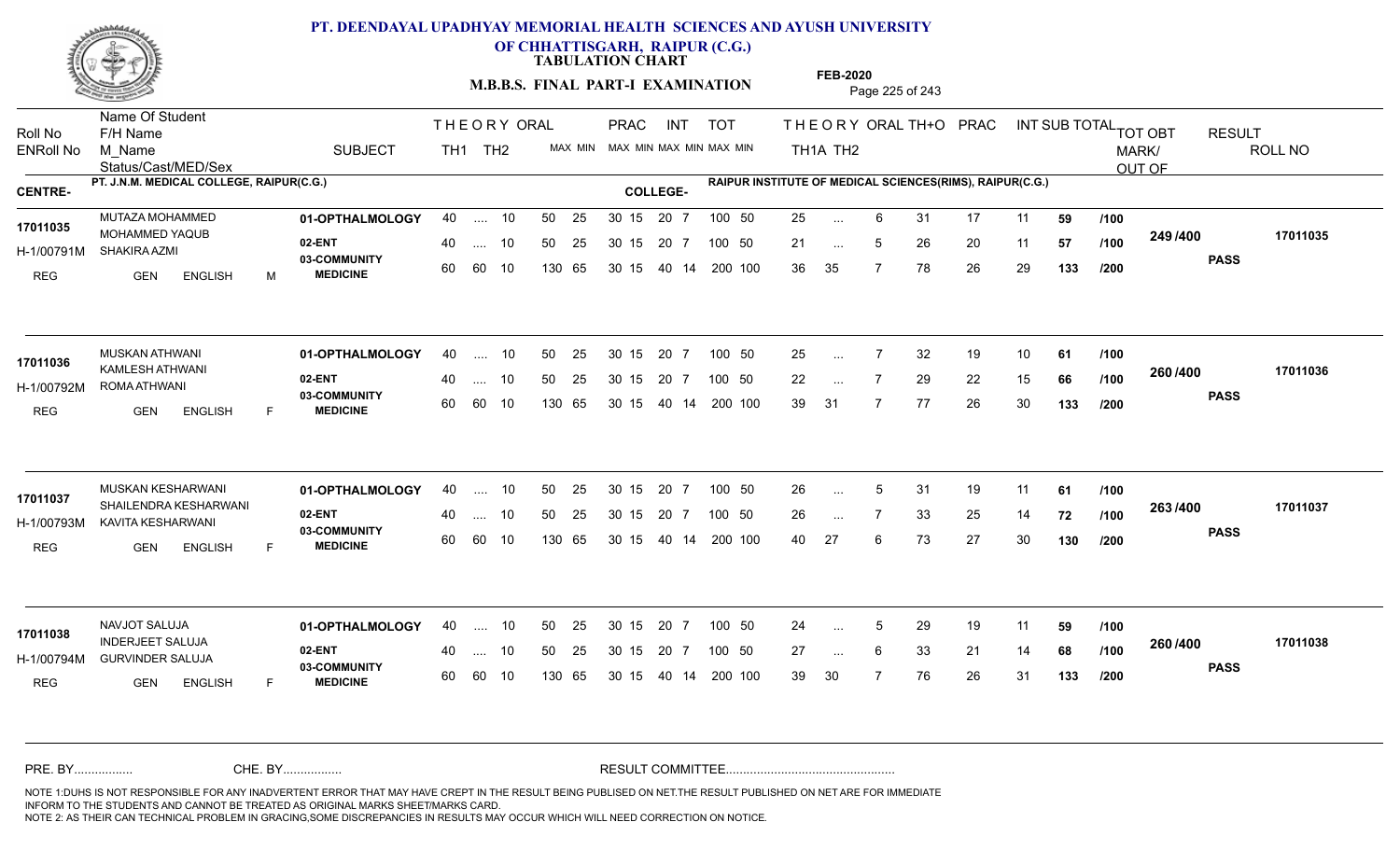

**OF CHHATTISGARH, RAIPUR (C.G.)**

**TABULATION CHART** 

**M.B.B.S. FINAL PART-I EXAMINATION** Page 226 of 243

Status/Cast/MED/Sex Name Of Student Roll No F/H Name M\_Name SUBJECT TH1 TH2 <sup>MAX\_MIN</sup> N PRAC INT TOT THEORYORALTH+O PRAC INT TH<sub>1</sub>A TH<sub>2</sub> ORAL TH+ODPRACD INT SUB TOTAL <sub>TOT OBT</sub> RESULT ROLL NO MARK/ OUT OF ENRoll No M Name  $\,$  SUBJECT TH1 TH2 MAX MIN MAX MIN MAX MIN MAX MIN TH1A TH2 **PT. J.N.M. MEDICAL COLLEGE, RAIPUR(C.G.) RAIPUR INSTITUTE OF MEDICAL SCIENCES(RIMS), RAIPUR(C.G.) CENTRE- COLLEGE-**THE ORY ORAL PRAC INT PRAC NAVJOT SINGH VRDDAN **01-OPTHALMOLOGY** 40 .... 10 50 25 30 15 20 7 100 50 21 **02-ENT** 03-COMMUNITY 60  **MEDICINE** H-1/00795M KAMALPREET KAUR 17011039 BALJEET SINGH VRDDAN <sub>oo h</sub> REG GEN ENGLISH M 21 ... 6 27 18 11 **56 /100** 21 ... 6 27 21 12 **60 /100 <sup>2007</sup> 700** 41 35 7 83 25 31 **139 255 PASS /400 17011039** 40 .... 10 50 25 30 15 60 60 10 130 65 30 15 20 7 100 50 40 14 200 100 50 25 30 15 20 7 100 50 21 ... ... ... 6 **/100 /100 /200 01-OPTHALMOLOGY** NENSI SINGH 40 .... 10 30 15 20 7 **02-ENT** 03-COMMUNITY 60 **MEDICINE** 60 60 10 H-1/00796M MRAGNAINI SINGH MP SINGH REG GEN ENGLISH F 21 ... 5 26 17 13 **56 /100** 30 ... 6 36 21 13 **70 /100 <sup>2007</sup> 70** 37 36 7 80 26 31 **137 263 PASS /400 17011040** 40 .... 10 50 25 130 65 130 65 30 15 40 14 200 100 30 15 20 7 100 50 50 25 30 15 20 7 100 50 21 ... 5 **17011040 NENSI SINGH** ... 5  $\overline{\phantom{a}}$ . 6 **/100 /100 /200 01-OPTHALMOLOGY** NIKHAR DEWANGAN 40 .... 10 30 15 20 7 **02-ENT** 03-COMMUNITY 60 **MEDICINE** 60 60 10 H-1/00797M SEEMA DEWANGAN 17011041 SHIV KUMAR DEWANGAN REG OBC ENGLISH F 19 ... 6 25 17 12 **54 /100** 20 ... 6 26 20 12 **58 /100 <sup>2-+3</sup> /\*<sup>00</sup>** 43 32 5 80 23 28 **131 243 PASS /400 17011041** .... 10 50 25 30 15 130 65 20 7 130 65 30 15 30 15 20 7 100 50 40 14 200 100 50 25 30 15 20 7 100 50 19 ... 6 ... ... 6 **/100 /100 /200 01-OPTHALMOLOGY** P SHIVANI 40 .... 10 30 15 20 7 **02-ENT** 03-COMMUNITY 60 **MEDICINE** 60 60 10 H-1/00798M P SATYA LAXMI P RAMNNA REG GEN ENGLISH F 25 ... 6 31 20 10 **61 /100** 30 ... 6 36 21 12 **69 /100 <sup>2137–60</sup>** 48 36 5 89 23 31 **143 273 PASS /400 17011042** 40 .... 10 50 25 130 65 130 65 30 15 30 15 20 7 100 50 40 14 200 100 50 25 30 15 20 7 100 50 25 ... **17011042** P SHIVANI ... ... 6 **/100 /100 /200** NOTE 1:DUHS IS NOT RESPONSIBLE FOR ANY INADVERTENT ERROR THAT MAY HAVE CREPT IN THE RESULT BEING PUBLISED ON NET.THE RESULT PUBLISHED ON NET ARE FOR IMMEDIATE INFORM TO THE STUDENTS AND CANNOT BE TREATED AS ORIGINAL MARKS SHEET/MARKS CARD. CHE. BY WAREL BY WARE AND THE AVEC THE AVEC THE THE RESULT COMMITTEE AND MULTIME MOTE 1:DUHS IS NOT RESPONSIBLE FOR ANY INADVERTENT ERROR THAT MAY HAVE CREPT IN THE RESULT BEING PUBLISED ON NET.THE RESULT PUBLISHED ON NET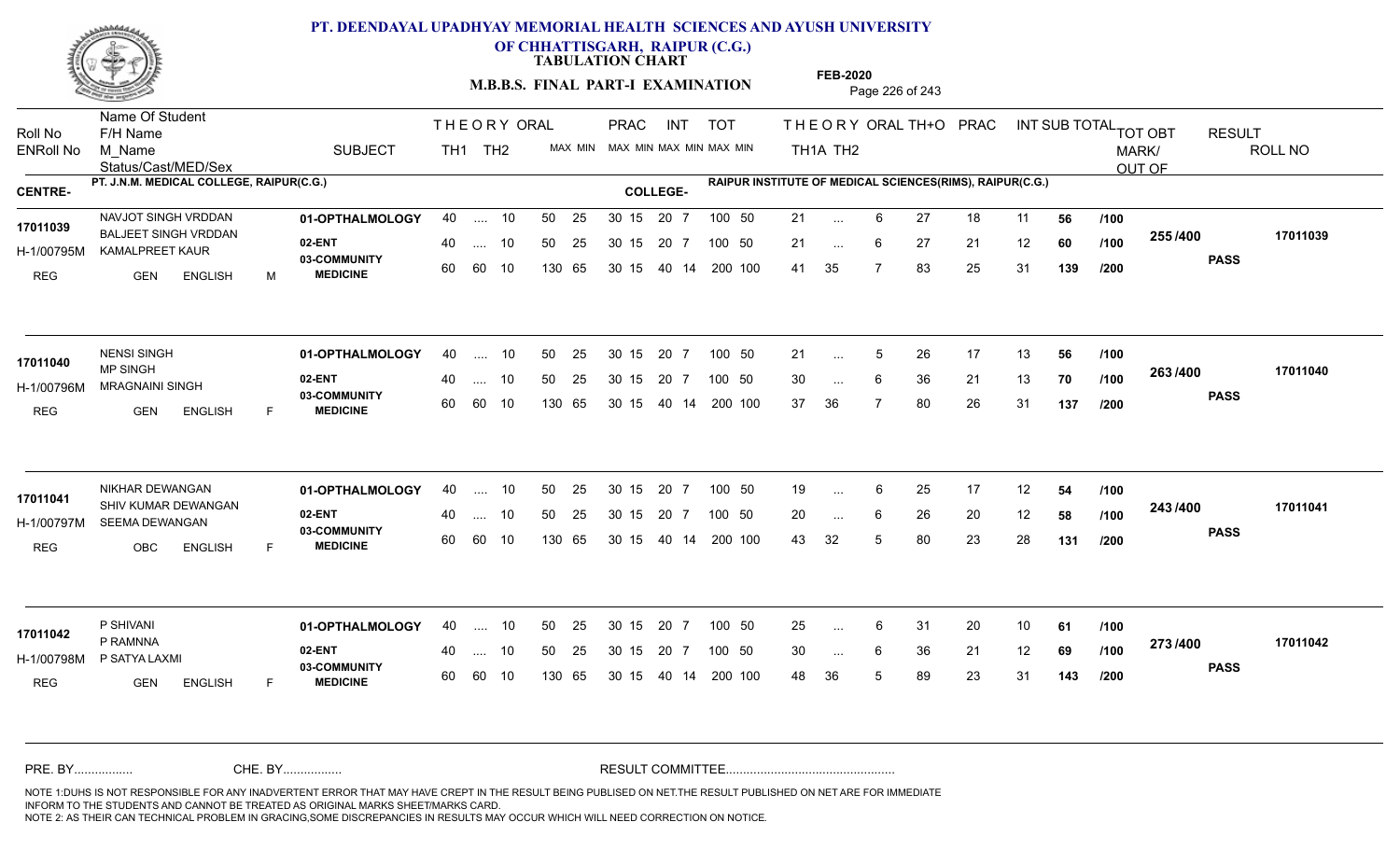

Name Of Student

# **PT. DEENDAYAL UPADHYAY MEMORIAL HEALTH SCIENCES AND AYUSH UNIVERSITY**

**OF CHHATTISGARH, RAIPUR (C.G.)**

**TABULATION CHART** 

**M.B.B.S. FINAL PART-I EXAMINATION** Page 227 of 243

Status/Cast/MED/Sex Roll No F/H Name M\_Name SUBJECT TH1 TH2 <sup>MAX\_MIN</sup> N PRAC INT TOT THEORYORALTH+O PRAC INT TH<sub>1</sub>A TH<sub>2</sub> ORAL TH+ODPRACD INT SUB TOTAL <sub>TOT OBT</sub> RESULT ROLL NO MARK/ OUT OF ENRoll No M Name  $\,$  SUBJECT TH1 TH2 MAX MIN MAX MIN MAX MIN MAX MIN TH1A TH2 **PT. J.N.M. MEDICAL COLLEGE, RAIPUR(C.G.) RAIPUR INSTITUTE OF MEDICAL SCIENCES(RIMS), RAIPUR(C.G.) CENTRE- COLLEGE-**THE ORY ORAL PRAC INT PRAC **01-OPTHALMOLOGY** PANKHURI GARG 40 .... 10 30 15 20 7 **02-ENT** 03-COMMUNITY 60  **MEDICINE** H-1/00799M NIHARIKA GARG 17011043 ASHWIN GARG 20 PM REG GEN ENGLISH F 25 ... 6 31 21 12 **64 /100** 30 ... 6 36 23 15 **74 /100 <sup>2007</sup> 700** 45 38 6 89 25 31 **145 283 PASS /400 17011043** 40 .... 10 50 25 30 15 60 60 10 130 65 30 15 20 7 100 50 40 14 200 100 50 25 30 15 20 7 100 50 25 ... ... ... 6 **/100 /100 /200 01-OPTHALMOLOGY** PAYODHI MODI 40 .... 10 30 15 20 7 **02-ENT** 03-COMMUNITY 60  **MEDICINE** H-1/00800M NISHA MODI 17011044 OM PRAKASH MODI REG GEN ENGLISH F 23 ... 6 29 17 12 **58 /100** 25 ... 6 31 18 10 **59 /100 <sup>243 /400</sup>** 42 33 5 80 22 30 **132 249 PASS /400 17011044** 40 .... 10 50 25 60 60 10 130 65 30 15 40 14 200 100 30 15 20 7 100 50 50 25 30 15 20 7 100 50 23 ... ...  $\overline{\phantom{a}}$ . 6 **/100 /100 /200** PIYUSH PRIYADARSHAN **01-OPTHALMOLOGY** 40 .... 10 50 25 30 15 20 7 100 50 27 **02-ENT** 03-COMMUNITY 60  **MEDICINE** H-1/00801M RAKHA CHOUDHARY **1999 PARTICLE** 17011045 A.V CHOUDHARY REG GEN ENGLISH M 27 7 34 16 12 **62** 27 ... 5 32 23 12 **67 /100 <sup>2007/400</sup>** 34 43 7 84 26 30 **140 269 /100 PASS /400 17011045** .... 10 50 25 30 15 60 60 10 20 7 130 65 30 15 30 15 20 7 100 50 40 14 200 100 50 25 30 15 20 7 100 50 27 ... 7 ... ... **/100 /200 01-OPTHALMOLOGY** PRAGATI SAHU 40 .... 10 30 15 20 7 **02-ENT** 03-COMMUNITY 60 **MEDICINE** 60 60 10 H-1/00803M VANDANA SAHU 22 BALLAMA RAM SINGH SAHU **17011047** REG OBC ENGLISH F 26 ... 5 31 15 12 **58 /100** 21 7 28 21 10 **59** 28 33 6 67 24 31 **122 239 PASS /400 17011047** 40 .... 10 50 25 130 65 130 65 30 15 30 15 20 7 100 50 40 14 200 100 50 25 30 15 20 7 100 50 26 ... 5 ... 5 ... **/100 /100 /200** NOTE 1:DUHS IS NOT RESPONSIBLE FOR ANY INADVERTENT ERROR THAT MAY HAVE CREPT IN THE RESULT BEING PUBLISED ON NET.THE RESULT PUBLISHED ON NET ARE FOR IMMEDIATE INFORM TO THE STUDENTS AND CANNOT BE TREATED AS ORIGINAL MARKS SHEET/MARKS CARD. CHE. BY WAREL BY WARE AND THE AVEC THE AVEC THE THE RESULT COMMITTEE AND MULTIME MOTE 1:DUHS IS NOT RESPONSIBLE FOR ANY INADVERTENT ERROR THAT MAY HAVE CREPT IN THE RESULT BEING PUBLISED ON NET.THE RESULT PUBLISHED ON NET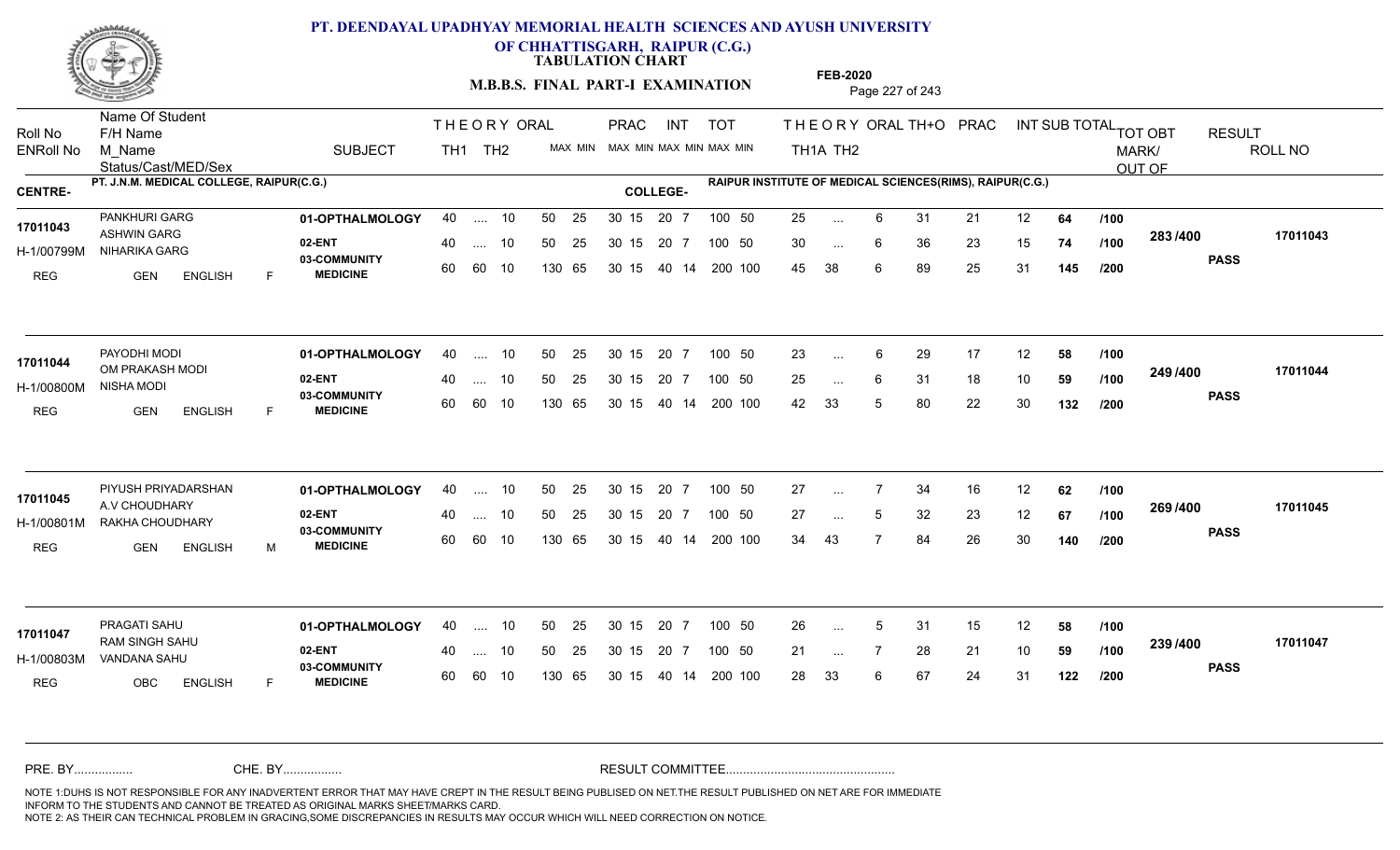

**OF CHHATTISGARH, RAIPUR (C.G.)**

**TABULATION CHART** 

**M.B.B.S. FINAL PART-I EXAMINATION** Page 228 of 243

Status/Cast/MED/Sex Name Of Student Roll No F/H Name M\_Name SUBJECT PRAC INT TOT THEORY ORAL TH+O PRAC INT TH<sub>1</sub>A TH<sub>2</sub> ORAL TH+ODPRACD INT SUB TOTAL <sub>TOT OBT</sub> RESULT ROLL NO MARK/ OUT OF ENRoll No M Name  $\,$  SUBJECT TH1 TH2 MAX MIN MAX MIN MAX MIN MAX MIN TH1A TH2 **PT. J.N.M. MEDICAL COLLEGE, RAIPUR(C.G.) RAIPUR INSTITUTE OF MEDICAL SCIENCES(RIMS), RAIPUR(C.G.) CENTRE- COLLEGE-**THE ORY ORAL PRAC INT TH<sub>1</sub> TH<sub>2</sub> PRAC **01-OPTHALMOLOGY** PRAKHAR GIDWANI 40 .... 10 30 15 20 7 **02-ENT** 03-COMMUNITY 60  **MEDICINE** H-1/00804M ARTEE GIDWANI **17011048** SURESH GIDWANI REG GEN ENGLISH M 26 7 33 18 10 **61** 23 ... 6 29 20 10 **59 /100 <sup>242 /400</sup>** 30 32 5 67 25 30 **122 242 PASS /400 17011048** 40 .... 10 50 25 30 15 60 60 10 130 65 30 15 20 7 100 50 40 14 200 100 50 25 30 15 20 7 100 50 26 ... ... ... 6 **/100 /100 /200 01-OPTHALMOLOGY** PRATEE MISHRA 40 .... 10 30 15 20 7 **02-ENT** 03-COMMUNITY 60 **MEDICINE** 60 60 10 H-1/00805M JYOTSNA MISHRA **ANG ANG TANGGA 17011049**<br>
SANJAY MISHRA REG GEN ENGLISH M 28 6 34 18 10 **62** 21 ... 5 26 20 12 **58 /100 <sup>2007</sup> 700** 24 34 6 64\* 25 30 **119 239 PASS VCG 01 /400 17011049** 40 .... 10 50 25 130 65 130 65 30 15 40 14 200 100 30 15 20 7 100 50 50 25 30 15 20 7 100 50 28 ... ... ... 5 **/100 /100 /200 01-OPTHALMOLOGY** PREETI SAHU 40 .... 10 30 15 20 7 **02-ENT** 03-COMMUNITY 60 **MEDICINE** 60 60 10 H-1/00806M GEETA SAHU SANTOSH KUMAR SAHU **17011050** REG OBC ENGLISH F 28 6 34 21 11 **66** 24 ... 6 30 25 15 **70 /100 <sup>2137466</sup>** 30 44 7 81 25 31 **137 273 PASS /400 17011050** .... 10 50 25 30 15 130 65 20 7 130 65 30 15 30 15 20 7 100 50 40 14 200 100 50 25 30 15 20 7 100 50 28 ... 6 ... ... **/100 /100 /200 01-OPTHALMOLOGY** PRIYA 40 .... 10 30 15 20 7 **02-ENT** 03-COMMUNITY 60 **MEDICINE** 60 60 10 H-1/00808M RAJESHKANT **17011052** SANGITA REG GEN ENGLISH F 22 ... 6 28 18 10 **56 /100** 26 ... 5 31 23 10 **64 /100 <sup>247</sup> /\*<sup>00</sup>** 32 33 7 72 25 30 **127 247 PASS /400 17011052** 40 .... 10 50 25 130 65 130 65 30 15 30 15 20 7 100 50 40 14 200 100 50 25 30 15 20 7 100 50 22 ... ... ... **/100 /100 /200** NOTE 1:DUHS IS NOT RESPONSIBLE FOR ANY INADVERTENT ERROR THAT MAY HAVE CREPT IN THE RESULT BEING PUBLISED ON NET.THE RESULT PUBLISHED ON NET ARE FOR IMMEDIATE INFORM TO THE STUDENTS AND CANNOT BE TREATED AS ORIGINAL MARKS SHEET/MARKS CARD. CHE. BY WAREL BY WARE AND THE AVEC THE AVEC THE THE RESULT COMMITTEE AND MULTIME MOTE 1:DUHS IS NOT RESPONSIBLE FOR ANY INADVERTENT ERROR THAT MAY HAVE CREPT IN THE RESULT BEING PUBLISED ON NET.THE RESULT PUBLISHED ON NET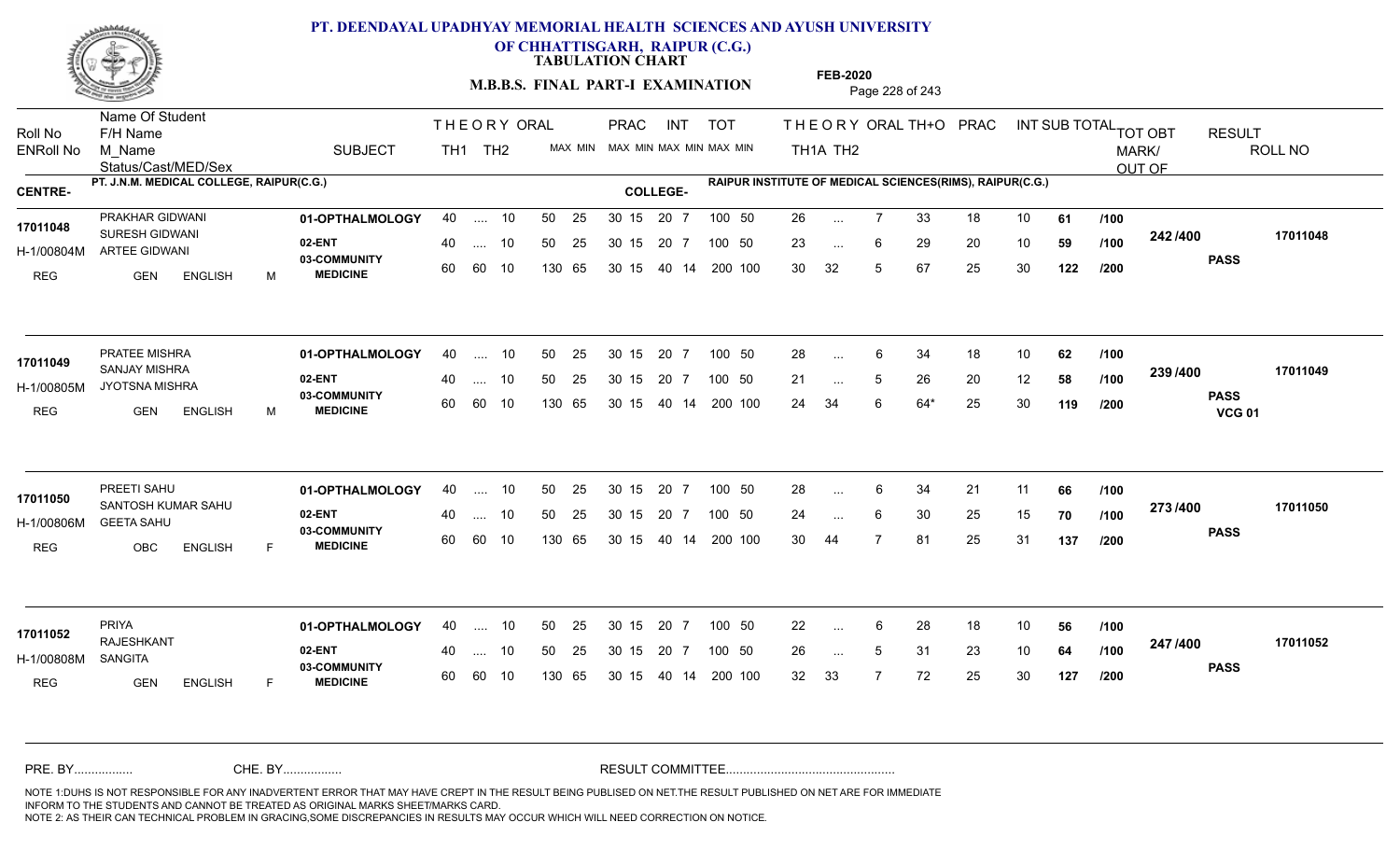

**OF CHHATTISGARH, RAIPUR (C.G.)**

**TABULATION CHART** 

**M.B.B.S. FINAL PART-I EXAMINATION** Page 229 of 243

Status/Cast/MED/Sex Name Of Student Roll No F/H Name M\_Name SUBJECT TH1 TH2 <sup>MAX\_MIN</sup> N PRAC INT TOT THEORY ORAL TH+O PRAC INT TH<sub>1</sub>A TH<sub>2</sub> ORAL TH+ODPRACD INT SUB TOTAL <sub>TOT OBT</sub> RESULT ROLL NO MARK/ OUT OF ENRoll No M Name  $\,$  SUBJECT TH1 TH2 MAX MIN MAX MIN MAX MIN MAX MIN TH1A TH2 **PT. J.N.M. MEDICAL COLLEGE, RAIPUR(C.G.) RAIPUR INSTITUTE OF MEDICAL SCIENCES(RIMS), RAIPUR(C.G.) CENTRE- COLLEGE-**THE ORY ORAL PRAC INT PRAC **01-OPTHALMOLOGY** PRIYA SINGH ANIA 40 .... 10 30 15 20 7 **02-ENT** 03-COMMUNITY 60  **MEDICINE** H-1/00809M BABITA SINGH ANIA RAMJI LAL SINGH ANIA **17011053** REG GEN ENGLISH F 22 6 28 21 10 **59** 23 ... 7 30 23 12 **65 /100 <sup>2007</sup> 7** 39 30 6 75 26 30 **131 255 PASS /400 17011053** 40 .... 10 50 25 30 15 60 60 10 130 65 30 15 20 7 100 50 40 14 200 100 50 25 30 15 20 7 100 50 22 ... ... ... **/100 /100 /200 01-OPTHALMOLOGY** PRIYANKA AGRAWAL 40 .... 10 30 15 20 7 **02-ENT** 03-COMMUNITY 60 **MEDICINE** 60 60 10 H-1/00810M ANJU AGRAWAL 17011054 **PRAMOD AGRAWAL** REG GEN ENGLISH F 23 ... 6 29 20 11 **60** /**100** 22 ... 6 28 24 11 **63 /100 <sup>2007</sup> 700** 40 33 5 78 24 30 **132 255 PASS /400 17011054** 40 .... 10 50 25 130 65 130 65 30 15 40 14 200 100 30 15 20 7 100 50 50 25 30 15 20 7 100 50 23 ... ...  $\overline{\phantom{a}}$ . 6 **/100 /100 /200 01-OPTHALMOLOGY** PRIYANKA SAHU 40 .... 10 30 15 20 7 **02-ENT** 03-COMMUNITY 60  **MEDICINE** H-1/00811M PRAMILA SAHU 17011055 SHAILENDRA SAHU REG OBC ENGLISH F 26 6 32 19 11 **62** 24 ... 6 30 22 12 **64 /100 <sup>237</sup> /\*\***00 41 32 5 78 24 29 **131 257 PASS /400 17011055** .... 10 50 25 30 15 60 60 10 20 7 130 65 30 15 30 15 20 7 100 50 40 14 200 100 50 25 30 15 20 7 100 50 26 ... 6 ... ... **/100 /100 /200 01-OPTHALMOLOGY** RADHIKA AGRAWAL 40 .... 10 30 15 20 7 **02-ENT** 03-COMMUNITY 60 **MEDICINE** 60 60 10 H-1/00814M SUNITA AGRAWAL NAWAL AGRAWAL **17011058** REG **GEN ENGLISH** F 25 ... 6 31 20 10 **61 /100** 26 6 32 23 16 **71** 40 35 6 81 24 29 **134 266 PASS /400 17011058** 40 .... 10 50 25 130 65 130 65 30 15 30 15 20 7 100 50 40 14 200 100 50 25 30 15 20 7 100 50 25 ... ... ... 6 **/100 /100 /200** NOTE 1:DUHS IS NOT RESPONSIBLE FOR ANY INADVERTENT ERROR THAT MAY HAVE CREPT IN THE RESULT BEING PUBLISED ON NET.THE RESULT PUBLISHED ON NET ARE FOR IMMEDIATE INFORM TO THE STUDENTS AND CANNOT BE TREATED AS ORIGINAL MARKS SHEET/MARKS CARD. CHE. BY WAREL BY WARE AND THE AVEC THE AVEC THE THE RESULT COMMITTEE AND MULTIME MOTE 1:DUHS IS NOT RESPONSIBLE FOR ANY INADVERTENT ERROR THAT MAY HAVE CREPT IN THE RESULT BEING PUBLISED ON NET.THE RESULT PUBLISHED ON NET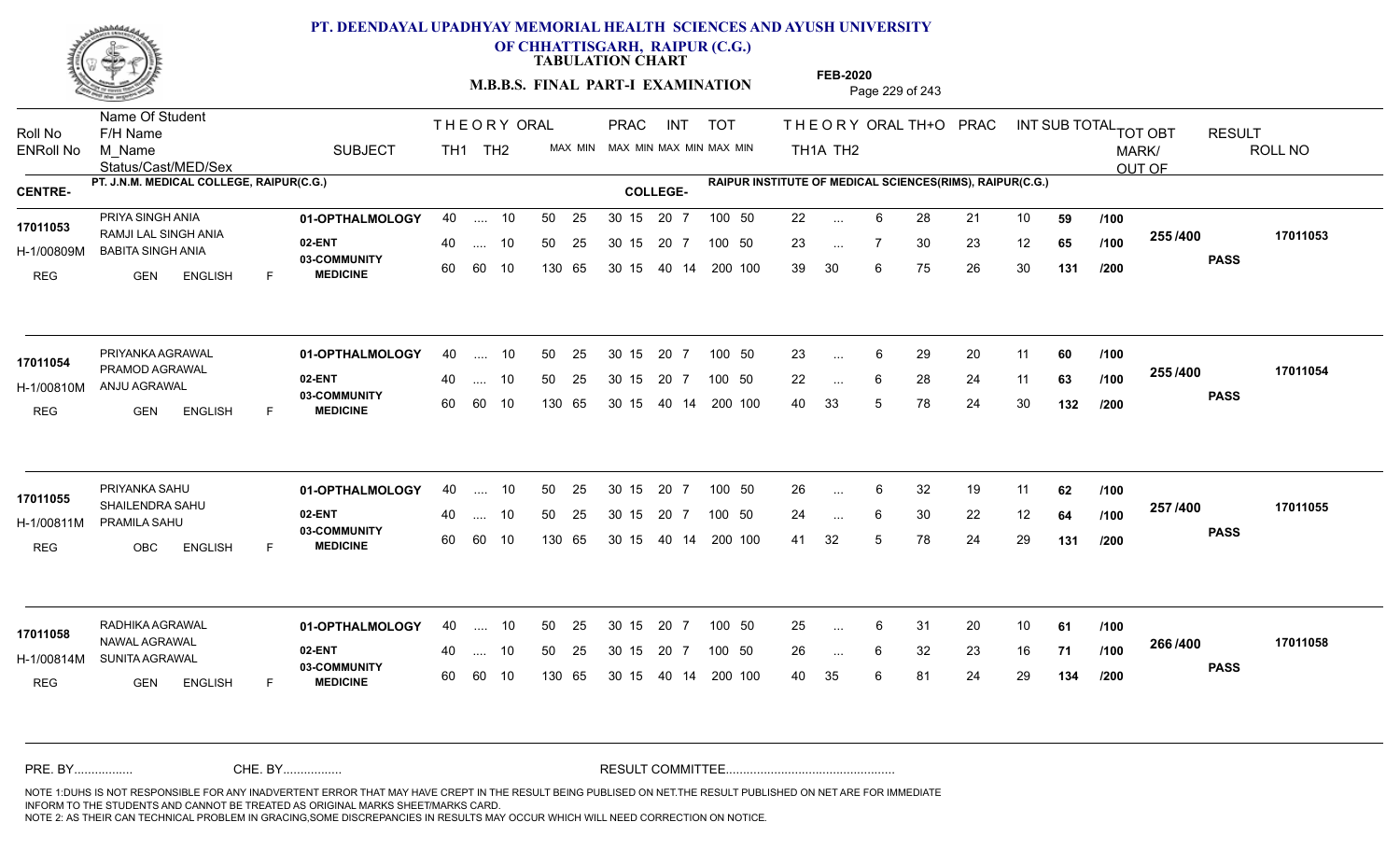

**OF CHHATTISGARH, RAIPUR (C.G.)**

**TABULATION CHART** 

**M.B.B.S. FINAL PART-I EXAMINATION** Page 230 of 243

Status/Cast/MED/Sex Name Of Student Roll No F/H Name M\_Name SUBJECT TH1 TH2 <sup>MAX\_MIN</sup> N PRAC INT TOT THEORY ORAL TH+O PRAC INT TH<sub>1</sub>A TH<sub>2</sub> ORAL TH+ODPRACD INT SUB TOTAL <sub>TOT OBT</sub> RESULT ROLL NO MARK/ OUT OF ENRoll No M Name  $\,$  SUBJECT TH1 TH2 MAX MIN MAX MIN MAX MIN MAX MIN TH1A TH2 **PT. J.N.M. MEDICAL COLLEGE, RAIPUR(C.G.) RAIPUR INSTITUTE OF MEDICAL SCIENCES(RIMS), RAIPUR(C.G.) CENTRE- COLLEGE-**THE ORY ORAL PRAC INT PRAC **01-OPTHALMOLOGY** RAJAT ATRI 40 .... 10 30 15 20 7 **02-ENT** 03-COMMUNITY 60  **MEDICINE** H-1/00818M SUNITA SHARMA 17011062 DINESH KUMAR SHARMA<br>And the state of the state of the state of the state of the state of the state of the state of the state of the REG GEN ENGLISH M 26 5 31 18 10 **59** 24 ... 5 29 23 11 **63 /100 <sup>2027</sup> 100** 39 33 5 77 24 29 **130 252 PASS /400 17011062** 40 .... 10 50 25 30 15 60 60 10 130 65 30 15 20 7 100 50 40 14 200 100 50 25 30 15 20 7 100 50 26 ... ... ... **/100 /100 /200 01-OPTHALMOLOGY** RASHMI CHATURVEDI 40 .... 10 30 15 20 7 **02-ENT** 03-COMMUNITY 60  **MEDICINE** H-1/00819M GEETA CHATURVEDI 17011063<br>RK CHATURVEDI REG SC ENGLISH F 28 ... 7 35 17 10 **62** /**100** 29 ... 5 34 22 12 **68 /100 <sup>2047</sup> 1** 39 35 5 79 23 32 **134 264 PASS /400 17011063** 40 .... 10 50 25 60 60 10 130 65 30 15 40 14 200 100 30 15 20 7 100 50 50 25 30 15 20 7 100 50 28 ... ... ... 5 **/100 /100 /200 01-OPTHALMOLOGY** RITIKA MISHRA 40 .... 10 30 15 20 7 **02-ENT** 03-COMMUNITY 60  **MEDICINE** H-1/00821M SUNITA MISHRA GOVIND MISHRA **17011065** REG GEN ENGLISH F 22 ... 5 27 18 10 **55 /100** 24 ... 5 29 19 11 **59 /100 <sup>242 /4</sup>00** 39 30 5 74 24 30 **128 242 PASS /400 17011065** .... 10 50 25 30 15 60 60 10 20 7 130 65 30 15 30 15 20 7 100 50 40 14 200 100 50 25 30 15 20 7 100 50 22 ... 5 ... ... 5 **/100 /100 /200 01-OPTHALMOLOGY** ROOMITA PRADHAN 40 .... 10 30 15 20 7 **02-ENT** 03-COMMUNITY 60 **MEDICINE** 60 60 10 H-1/00822M REETA PRADHAN RAMAKANT PRADHAN **17011066** REG OBC ENGLISH F 20 6 26 17 10 **53** 25 ... 5 30 16 10 **56 /100 <sup>2007</sup> 700** 41 25 5 71 23 32 **126 235 PASS /400 17011066** 40 .... 10 50 25 130 65 130 65 30 15 30 15 20 7 100 50 40 14 200 100 50 25 30 15 20 7 100 50 20 ... ... ... **/100 /100 /200** NOTE 1:DUHS IS NOT RESPONSIBLE FOR ANY INADVERTENT ERROR THAT MAY HAVE CREPT IN THE RESULT BEING PUBLISED ON NET.THE RESULT PUBLISHED ON NET ARE FOR IMMEDIATE INFORM TO THE STUDENTS AND CANNOT BE TREATED AS ORIGINAL MARKS SHEET/MARKS CARD. CHE. BY WAREL BY WARE AND THE AVEC THE AVEC THE THE RESULT COMMITTEE AND MULTIME MOTE 1:DUHS IS NOT RESPONSIBLE FOR ANY INADVERTENT ERROR THAT MAY HAVE CREPT IN THE RESULT BEING PUBLISED ON NET.THE RESULT PUBLISHED ON NET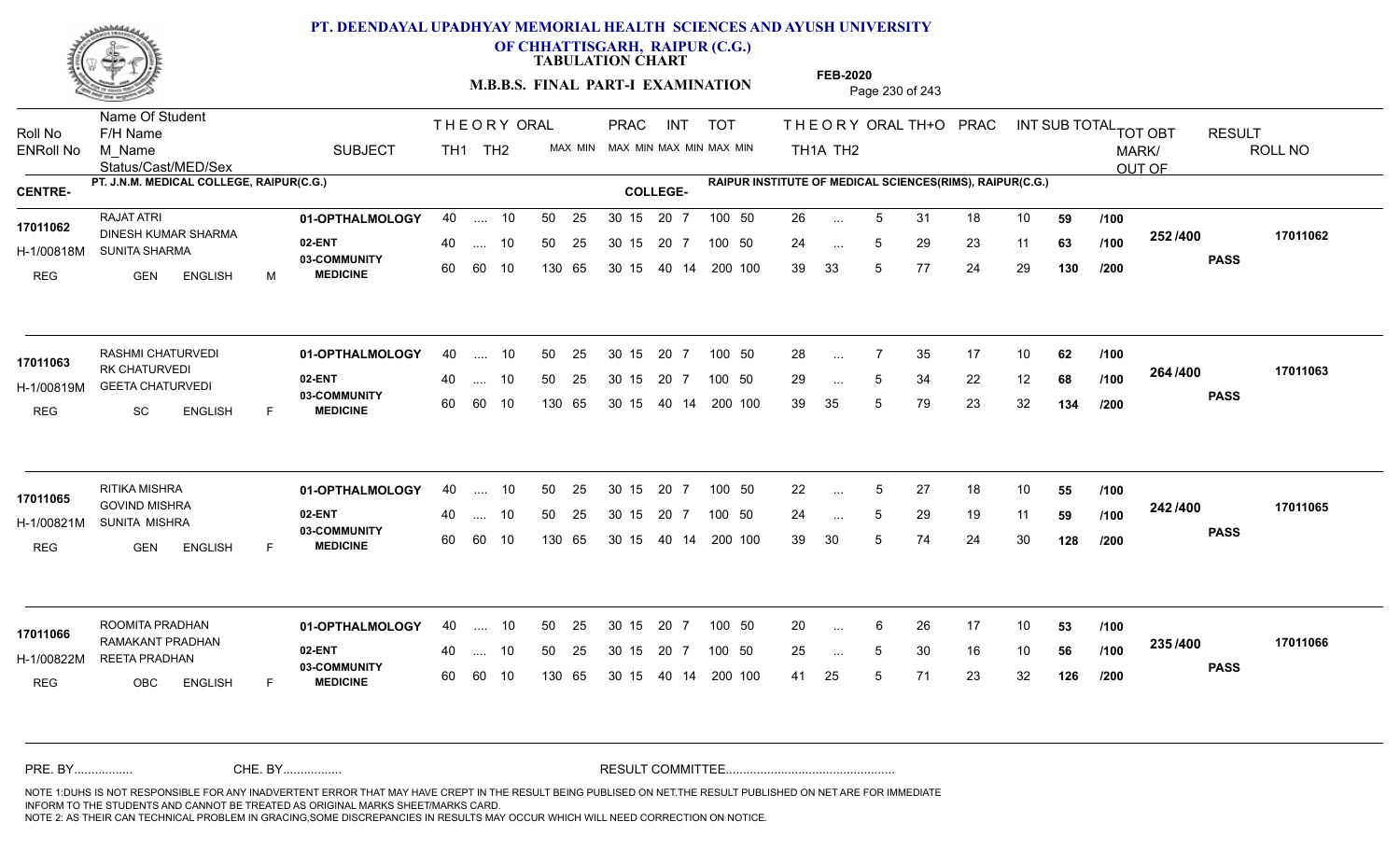

**OF CHHATTISGARH, RAIPUR (C.G.)**

**TABULATION CHART** 

**M.B.B.S. FINAL PART-I EXAMINATION** Page 231 of 243

Status/Cast/MED/Sex Name Of Student Roll No F/H Name M\_Name SUBJECT TH1 TH2 <sup>MAX\_MIN</sup> N PRAC INT TOT THEORY ORAL TH+O PRAC INT TH<sub>1</sub>A TH<sub>2</sub> ORAL TH+ODPRACD INT SUB TOTAL <sub>TOT OBT</sub> RESULT ROLL NO MARK/ OUT OF ENRoll No M Name  $\,$  SUBJECT TH1 TH2 MAX MIN MAX MIN MAX MIN MAX MIN TH1A TH2 **PT. J.N.M. MEDICAL COLLEGE, RAIPUR(C.G.) RAIPUR INSTITUTE OF MEDICAL SCIENCES(RIMS), RAIPUR(C.G.) CENTRE- COLLEGE-**THE ORY ORAL PRAC INT PRAC **01-OPTHALMOLOGY** RUCHI RUDRAJWAR 40 .... 10 30 15 20 7 **02-ENT** 03-COMMUNITY 60  **MEDICINE** H-1/00823M SHUBHANGI RUDRAJWAR **DE ENTRETTION SHUBHANGI RUDRAJWAR** ANVINASH RUDRAJWAR **17011067** REG GEN ENGLISH F 23 7 30 18 10 **58** 25 ... 6 31 19 12 **62 /100 <sup>201 /400</sup>** 41 34 6 81 25 31 **137 257 PASS /400 17011067** 40 .... 10 50 25 30 15 60 60 10 130 65 30 15 20 7 100 50 40 14 200 100 50 25 30 15 20 7 100 50 23 ... ... ... 6 **/100 /100 /200 01-OPTHALMOLOGY** RUPAL SINHA 40 .... 10 30 15 20 7 **02-ENT** 03-COMMUNITY 60 **MEDICINE** 60 60 10 H-1/00824M INDU KANTA SANJAY KUMAR REG GEN ENGLISH F 22 6 28 19 10 **57** 27 ... 5 32 22 15 **69 /100 <sup>2017–00</sup>** 39 38 5 82 22 31 **135 261 PASS /400 17011068** 40 .... 10 50 25 130 65 130 65 30 15 40 14 200 100 30 15 20 7 100 50 50 25 30 15 20 7 100 50 22 ... **17011068 17011068** ... ... **/100 /100 /200 01-OPTHALMOLOGY** RUPALI SAHU 40 .... 10 30 15 20 7 **02-ENT** 03-COMMUNITY 60 **MEDICINE** 60 60 10 H-1/00825M MEENA SAHU BASANT KU. SAHU **17011069** REG OBC ENGLISH F 24 ... 8 32 18 10 **60** /**100** 25 ... 5 30 23 16 **69 /100 <sup>204</sup> /\*vv** 42 34 5 81 25 29 **135 264 PASS /400 17011069** .... 10 50 25 30 15 130 65 20 7 130 65 30 15 30 15 20 7 100 50 40 14 200 100 50 25 30 15 20 7 100 50 24 ... 8 ... ... **/100 /100 /200 01-OPTHALMOLOGY** SAJAL GUPTA 40 .... 10 30 15 20 7 **02-ENT** 03-COMMUNITY 60 **MEDICINE** 60 60 10 H-1/00827M KAVITA GUPTA ANAND GUPTA **17011071** REG OBC ENGLISH M 23 6 29 19 13 **61** 22 5 27 22 11 **60** 27 32 5 64\* 26 31 **121 242 PASS VCG 01 /400 17011071** 40 .... 10 50 25 130 65 130 65 30 15 30 15 20 7 100 50 40 14 200 100 50 25 30 15 20 7 100 50 23 ... ... ... **/100 /100 /200** NOTE 1:DUHS IS NOT RESPONSIBLE FOR ANY INADVERTENT ERROR THAT MAY HAVE CREPT IN THE RESULT BEING PUBLISED ON NET.THE RESULT PUBLISHED ON NET ARE FOR IMMEDIATE INFORM TO THE STUDENTS AND CANNOT BE TREATED AS ORIGINAL MARKS SHEET/MARKS CARD. CHE. BY WAREL BY WARE AND THE AVEC THE AVEC THE THE RESULT COMMITTEE AND MULTIME MOTE 1:DUHS IS NOT RESPONSIBLE FOR ANY INADVERTENT ERROR THAT MAY HAVE CREPT IN THE RESULT BEING PUBLISED ON NET.THE RESULT PUBLISHED ON NET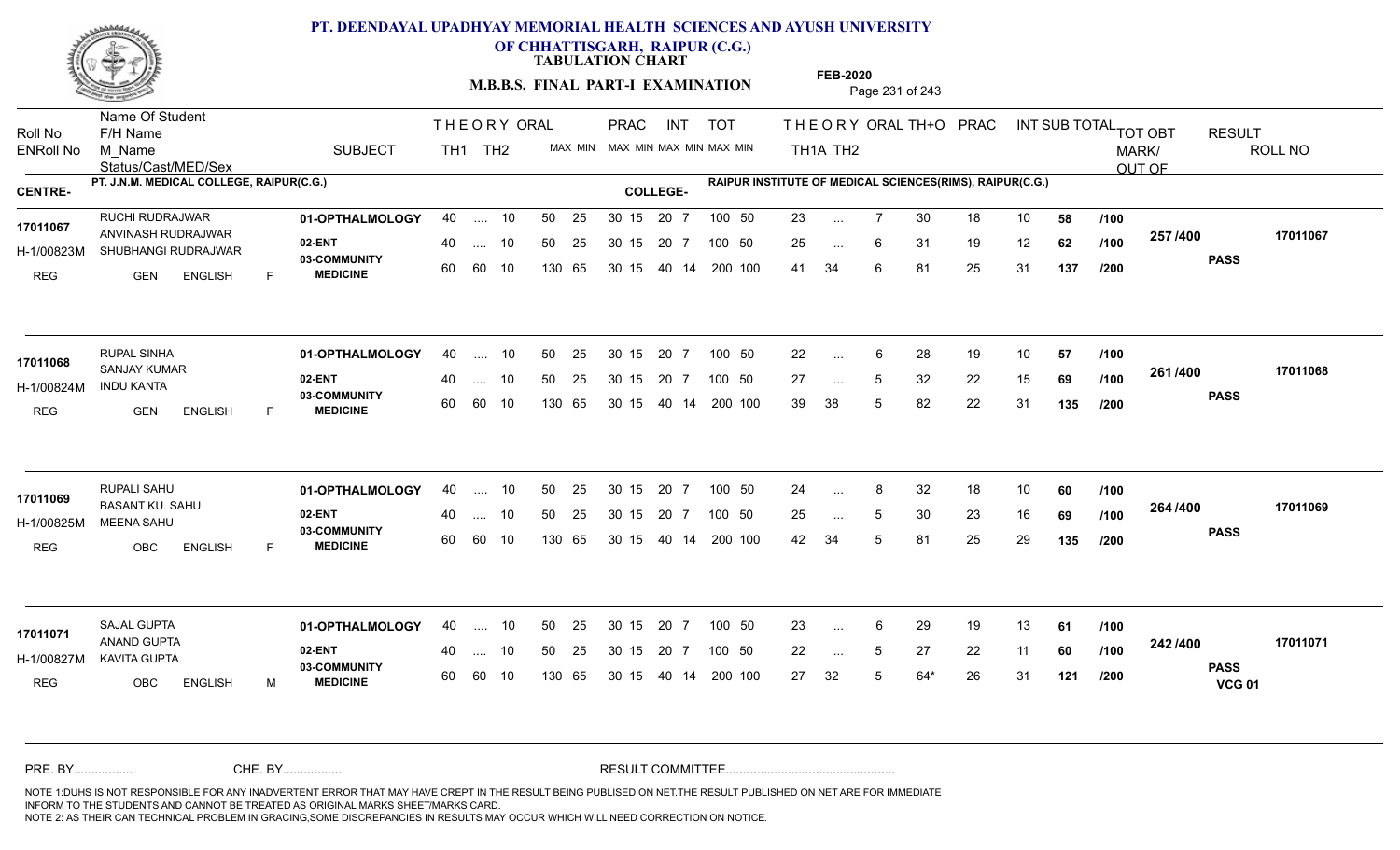

**OF CHHATTISGARH, RAIPUR (C.G.)**

**TABULATION CHART** 

**M.B.B.S. FINAL PART-I EXAMINATION** Page 232 of 243

Status/Cast/MED/Sex Name Of Student Roll No F/H Name M\_Name SUBJECT TH1 TH2 <sup>MAX\_MIN</sup> N PRAC INT TOT THEORY ORAL TH+O PRAC INT TH<sub>1</sub>A TH<sub>2</sub> ORAL TH+ODPRACD INT SUB TOTAL <sub>TOT OBT</sub> RESULT ROLL NO MARK/ OUT OF ENRoll No M Name  $\,$  SUBJECT TH1 TH2 MAX MIN MAX MIN MAX MIN MAX MIN TH1A TH2 **PT. J.N.M. MEDICAL COLLEGE, RAIPUR(C.G.) RAIPUR INSTITUTE OF MEDICAL SCIENCES(RIMS), RAIPUR(C.G.) CENTRE- COLLEGE-**THE ORY ORAL PRAC INT PRAC **01-OPTHALMOLOGY** SAKSHI CHOPRA 40 .... 10 30 15 20 7 **02-ENT** 03-COMMUNITY 60  **MEDICINE** H-1/00828M GARIMA CHOPRA **SECTION CONTRA** 17011072 DEEPAK CHOPRA **17011072** REG GEN ENGLISH F 20 7 27 16 11 **54** 20 ... 5 25 21 12 **58 /100 <sup>2007</sup> 700** 32 30 5 67 24 32 **123 235 PASS /400 17011072** 40 .... 10 50 25 30 15 60 60 10 130 65 30 15 20 7 100 50 40 14 200 100 50 25 30 15 20 7 100 50 20 ... ... ... 5 **/100 /100 /200 01-OPTHALMOLOGY** SAKSHI RATHI 40 .... 10 30 15 20 7 **02-ENT** 03-COMMUNITY 60 **MEDICINE** 60 60 10 H-1/00830M DURGA RATHI **17011074** SANTOSH RATHI REG GEN ENGLISH F 22 5 27 10\* 11 **48\*** 26 ... 5 31 16 13 **60 /100 <sup>2047</sup> 1** 31 34 5 70 25 31 **126 234 FAIL 17011074 /400** Re-OPTHALMOLOGY 40 .... 10 50 25 130 65 130 65 30 15 40 14 200 100 30 15 20 7 100 50 50 25 30 15 20 7 100 50 22 ... 5 ... 5 ... 5 **/100 /100 /200 01-OPTHALMOLOGY** SANKET PUNSHI 40 .... 10 30 15 20 7 **02-ENT** 03-COMMUNITY 60  **MEDICINE** H-1/00832M MANISHA PUNSHI 17011076 DINESH PUNSHI REG GEN ENGLISH M 28 ... 5 33 10<sup>\*</sup> 12 **55 /100** 25 ... 5 30 21 12 **63 /100 <sup>2047</sup> 1** 40 35 5 80 23 33 **136 254 PASS DC 05 /400 17011076** .... 10 50 25 30 15 60 60 10 20 7 130 65 30 15 30 15 20 7 100 50 40 14 200 100 50 25 30 15 20 7 100 50 28 ... 5 ... ... 5 **/100 /100 /200 01-OPTHALMOLOGY** SATYOKI MANDAL 40 .... 10 30 15 20 7 **02-ENT** 03-COMMUNITY 60 **MEDICINE** 60 60 10 H-1/00833M DEEPASHREE MANDAL **1.1** 22 H 17011077<br><sub>-</sub> - SUBRATA MANDAL REG GEN ENGLISH M 21 ... 6 27 18 10 **55 /100** 13 ... 5 18<sup>\*</sup> 20 10 **48<sup>\*</sup> /100 <sup>20</sup>** 30 33 7 70 26 31 **127 230 FAIL 17011077 /400** Re- ENT 40 .... 10 50 25 130 65 130 65 30 15 30 15 20 7 100 50 40 14 200 100 50 25 30 15 20 7 100 50 21 ... ... ... **/100 /100 /200** NOTE 1:DUHS IS NOT RESPONSIBLE FOR ANY INADVERTENT ERROR THAT MAY HAVE CREPT IN THE RESULT BEING PUBLISED ON NET.THE RESULT PUBLISHED ON NET ARE FOR IMMEDIATE INFORM TO THE STUDENTS AND CANNOT BE TREATED AS ORIGINAL MARKS SHEET/MARKS CARD. CHE. BY WAREL BY WARE AND THE AVEC THE AVEC THE THE RESULT COMMITTEE AND MULTIME MOTE 1:DUHS IS NOT RESPONSIBLE FOR ANY INADVERTENT ERROR THAT MAY HAVE CREPT IN THE RESULT BEING PUBLISED ON NET.THE RESULT PUBLISHED ON NET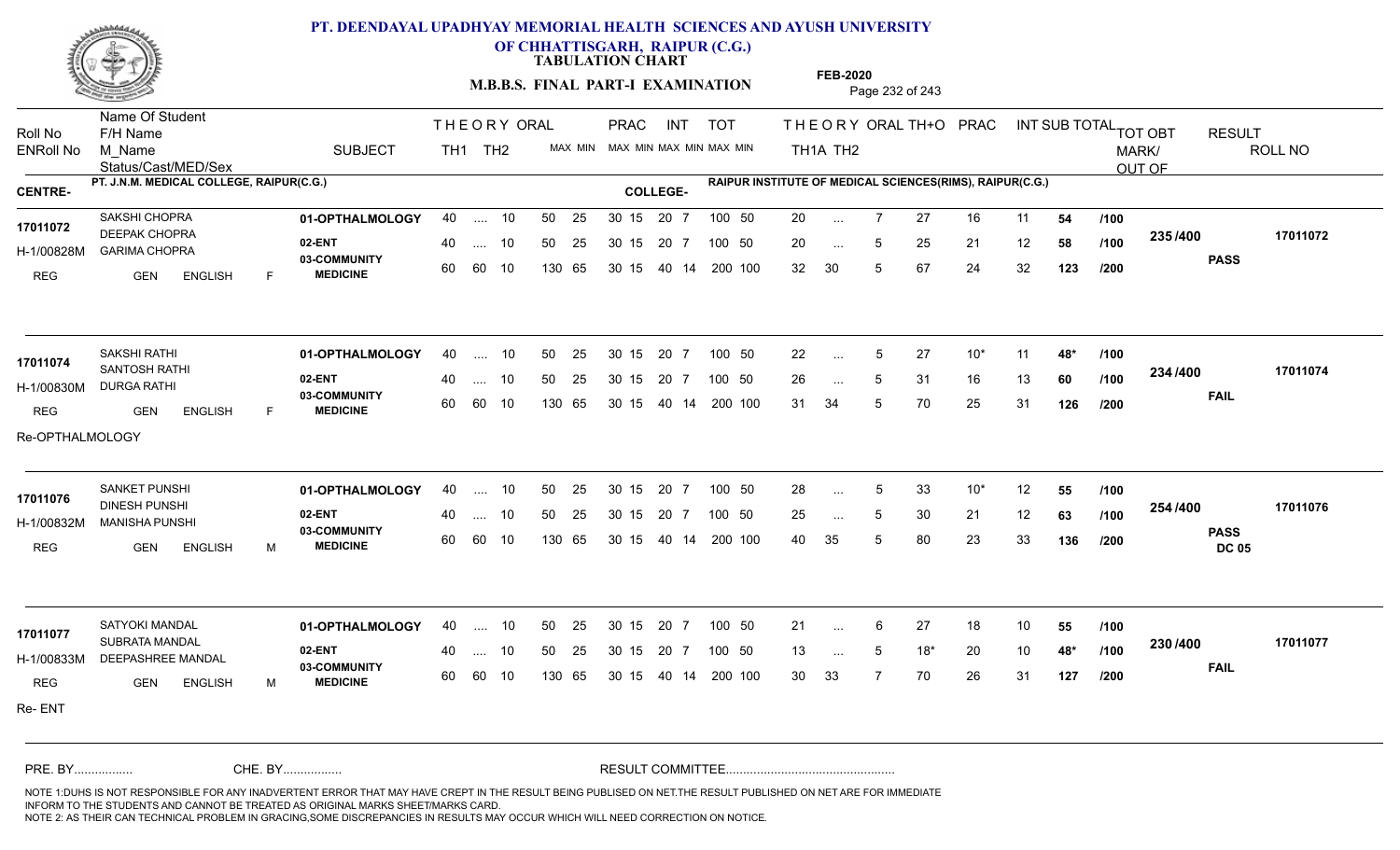

**OF CHHATTISGARH, RAIPUR (C.G.)**

**TABULATION CHART** 

**M.B.B.S. FINAL PART-I EXAMINATION** Page 233 of 243

Status/Cast/MED/Sex Name Of Student Roll No F/H Name M\_Name SUBJECT PRAC INT TOT THEORY ORAL TH+O PRAC INT TH<sub>1</sub>A TH<sub>2</sub> ORAL TH+ODPRACD INT SUB TOTAL <sub>TOT OBT</sub> RESULT ROLL NO MARK/ OUT OF ENRoll No M Name  $\,$  SUBJECT TH1 TH2 MAX MIN MAX MIN MAX MIN MAX MIN TH1A TH2 **PT. J.N.M. MEDICAL COLLEGE, RAIPUR(C.G.) RAIPUR INSTITUTE OF MEDICAL SCIENCES(RIMS), RAIPUR(C.G.) CENTRE- COLLEGE-**THE ORY ORAL PRAC INT TH<sub>1</sub> TH<sub>2</sub> PRAC **01-OPTHALMOLOGY** SAVI SHUKLA 40 .... 10 30 15 20 7 **02-ENT** 03-COMMUNITY 60  **MEDICINE** H-1/00834M ARCHANA SHUKLA SUBODH SHUKLA **17011078** REG **GEN ENGLISH** F 18 ... 7 25 20 11 **56 /100** 23 ... 5 28 20 12 **60 /100 <sup>243 /400</sup>** 40 30 7 77 23 33 **133 249 PASS /400 17011078** 40 .... 10 50 25 30 15 60 60 10 130 65 30 15 20 7 100 50 40 14 200 100 50 25 30 15 20 7 100 50 18 ... ... ... 5 **/100 /100 /200 01-OPTHALMOLOGY** SAZZAD HUSAIN 40 .... 10 30 15 20 7 **02-ENT** 03-COMMUNITY 60 **MEDICINE** 60 60 10 H-1/00835M RABEYA KHATOON SABIR ALI REG OBC ENGLISH M 20 7 27 19 10 **56** 24 ... 5 29 16 10 **55 /100 <sup>2007</sup> 100** 33 30 7 70 24 31 **125 236 PASS /400 17011079** 40 .... 10 50 25 130 65 130 65 30 15 40 14 200 100 30 15 20 7 100 50 50 25 30 15 20 7 100 50 20 ... **17011079** SAZZAD HUSAIN ... ... 5 **/100 /100 /200 01-OPTHALMOLOGY** SHAHEBA NAZ 40 .... 10 30 15 20 7 **02-ENT** 03-COMMUNITY 60 **MEDICINE** 60 60 10 H-1/00836M ROBINA BEGUM MOBEEN ALI REG GEN ENGLISH F 22 ... 6 28 17 11 **56** /**100** 28 ... 5 33 22 16 **71 /100 <sup>2307+00</sup>** 30 35 7 72 24 33 **129 256 PASS /400 17011080** .... 10 50 25 30 15 130 65 20 7 130 65 30 15 30 15 20 7 100 50 40 14 200 100 50 25 30 15 20 7 100 50 22 ... 6 **17011080**<br>**17011080** ... ... **/100 /100 /200 01-OPTHALMOLOGY** SHAIL PRIYA 40 .... 10 30 15 20 7 **02-ENT** 03-COMMUNITY 60 **MEDICINE** 60 60 10 H-1/00837M APARNA DUTTA 17011081 SHAMBHU NATH DUTTA REG **GEN ENGLISH** F 23 7 30 18 11 **59** 24 5 29 21 12 **62** 30 31 7 68 25 33 **126 247 PASS /400 17011081** 40 .... 10 50 25 130 65 130 65 30 15 30 15 20 7 100 50 40 14 200 100 50 25 30 15 20 7 100 50 23 ... ... ... 5 **/100 /100 /200** NOTE 1:DUHS IS NOT RESPONSIBLE FOR ANY INADVERTENT ERROR THAT MAY HAVE CREPT IN THE RESULT BEING PUBLISED ON NET.THE RESULT PUBLISHED ON NET ARE FOR IMMEDIATE INFORM TO THE STUDENTS AND CANNOT BE TREATED AS ORIGINAL MARKS SHEET/MARKS CARD. CHE. BY WAREL BY WARE AND THE AVEC THE AVEC THE THE RESULT COMMITTEE AND MULTIME MOTE 1:DUHS IS NOT RESPONSIBLE FOR ANY INADVERTENT ERROR THAT MAY HAVE CREPT IN THE RESULT BEING PUBLISED ON NET.THE RESULT PUBLISHED ON NET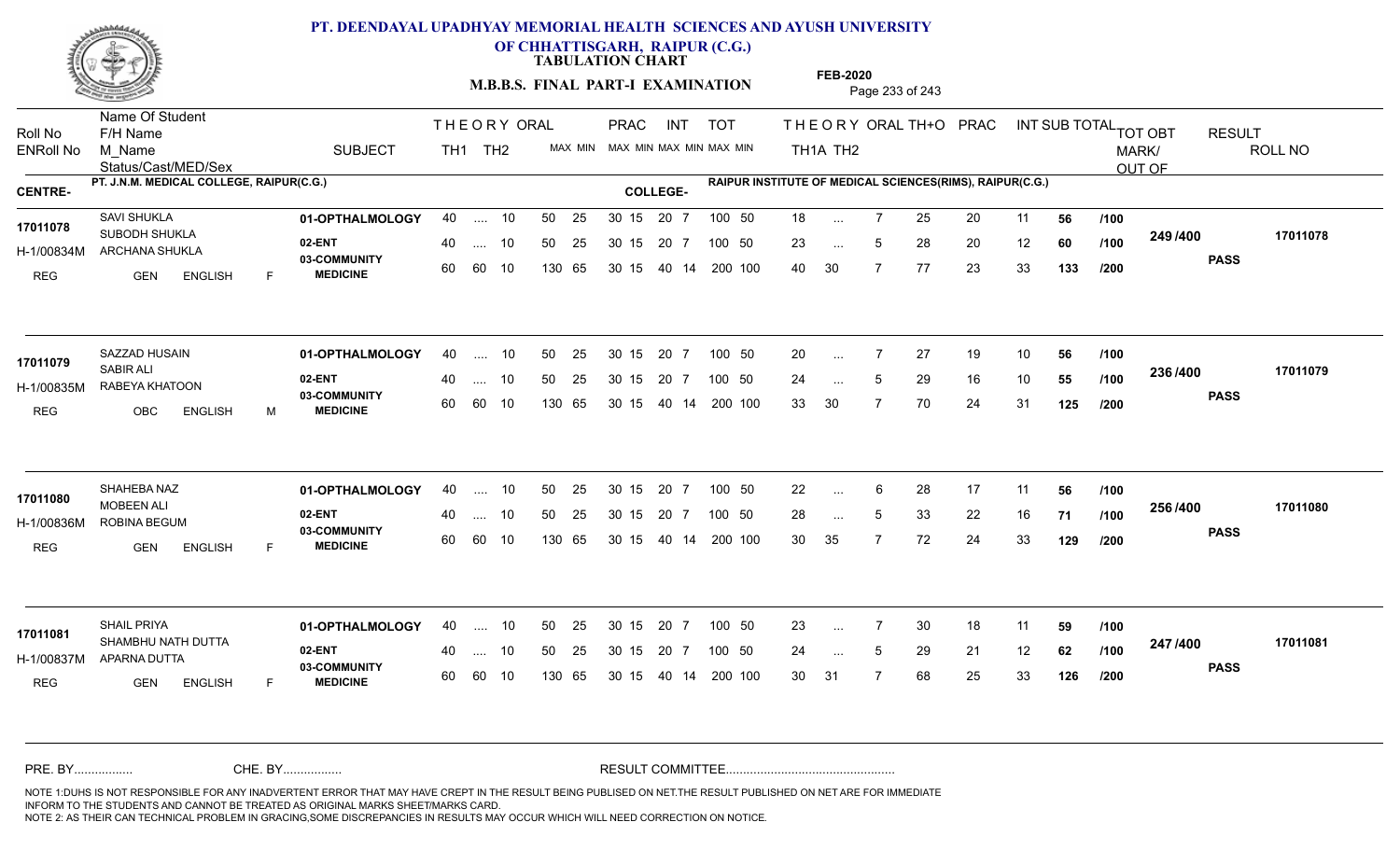

**OF CHHATTISGARH, RAIPUR (C.G.)**

**TABULATION CHART** 

**M.B.B.S. FINAL PART-I EXAMINATION** Page 234 of 243

Status/Cast/MED/Sex Name Of Student Roll No F/H Name M\_Name SUBJECT TH1 TH2 <sup>MAX\_MIN</sup> N PRAC INT TOT THEORY ORAL TH+O PRAC INT TH<sub>1</sub>A TH<sub>2</sub> ORAL TH+ODPRACD INT SUB TOTAL <sub>TOT OBT</sub> RESULT ROLL NO MARK/ OUT OF ENRoll No M Name  $\,$  SUBJECT TH1 TH2 MAX MIN MAX MIN MAX MIN MAX MIN TH1A TH2 **PT. J.N.M. MEDICAL COLLEGE, RAIPUR(C.G.) RAIPUR INSTITUTE OF MEDICAL SCIENCES(RIMS), RAIPUR(C.G.) CENTRE- COLLEGE-**THE ORY ORAL PRAC INT PRAC **01-OPTHALMOLOGY** SHAILJA SHUKLA 40 .... 10 30 15 20 7 **02-ENT** 03-COMMUNITY 60  **MEDICINE** H-1/00838M SUMAN SHUKLA AREA AREA **17011082** ANIL SHUKLA REG GEN ENGLISH F 22 7 29 17 12 **58** 23 ... 7 30 20 13 **63 /100 <sup>2007–00</sup>** 45 34 6 85 23 31 **139 260 PASS /400 17011082** 40 .... 10 50 25 30 15 60 60 10 130 65 30 15 20 7 100 50 40 14 200 100 50 25 30 15 20 7 100 50 22 ... ... ... **/100 /100 /200 01-OPTHALMOLOGY** SHAKSHI PRIYA 40 .... 10 30 15 20 7 **02-ENT** 03-COMMUNITY 60 **MEDICINE** 60 60 10 H-1/00839M NAGITA DEVI 17011083 NRIPENDRA KUMAR SINGH REG OBC ENGLISH F 23 ... 6 29 17 10 **56 /100** 23 ... 6 29 15 13 **57 /100 <sup>2007</sup> 700** 42 35 7 84 26 33 **143 256 PASS /400 17011083** 40 .... 10 50 25 130 65 130 65 30 15 40 14 200 100 30 15 20 7 100 50 50 25 30 15 20 7 100 50 23 ... ...  $\overline{\phantom{a}}$ . 6 **/100 /100 /200 01-OPTHALMOLOGY** SHALINI GUPTA 40 .... 10 30 15 20 7 **02-ENT** 03-COMMUNITY 60  **MEDICINE** H-1/00840M SAROJ GUPTA ASHOK KUMAR GUPTA **17011084** REG GEN ENGLISH F 24 ... 6 30 17 11 **58 /100** 28 ... 6 34 17 12 **63 /100 <sup>2007–00</sup>** 42 34 7 83 25 31 **139 260 /100 PASS /400 17011084** .... 10 50 25 30 15 60 60 10 20 7 130 65 30 15 30 15 20 7 100 50 40 14 200 100 50 25 30 15 20 7 100 50 24 ... 6 ... ... 6 **/100 /200** SHALINI SHRIVASTAVA **01-OPTHALMOLOGY** 40 .... 10 50 25 30 15 20 7 100 50 27 **02-ENT** 03-COMMUNITY 60 **MEDICINE** 60 60 10 H-1/00841M 17011085<br>**KRISHNA KANT KHARE** UMA KHARE REG **GEN ENGLISH** F 27 ... 6 33 19 10 **62 /100** 26 ... 6 32 22 14 **68 /100 <del>111</del>00** 41 42 7 90 26 31 **147 277 PASS /400 17011085** 40 .... 10 50 25 130 65 130 65 30 15 30 15 20 7 100 50 40 14 200 100 50 25 30 15 20 7 100 50 27 ... ... ... 6 **/100 /100 /200** NOTE 1:DUHS IS NOT RESPONSIBLE FOR ANY INADVERTENT ERROR THAT MAY HAVE CREPT IN THE RESULT BEING PUBLISED ON NET.THE RESULT PUBLISHED ON NET ARE FOR IMMEDIATE INFORM TO THE STUDENTS AND CANNOT BE TREATED AS ORIGINAL MARKS SHEET/MARKS CARD. CHE. BY WAREL BY WARE AND THE AVEC THE AVEC THE THE RESULT COMMITTEE AND MULTIME MOTE 1:DUHS IS NOT RESPONSIBLE FOR ANY INADVERTENT ERROR THAT MAY HAVE CREPT IN THE RESULT BEING PUBLISED ON NET.THE RESULT PUBLISHED ON NET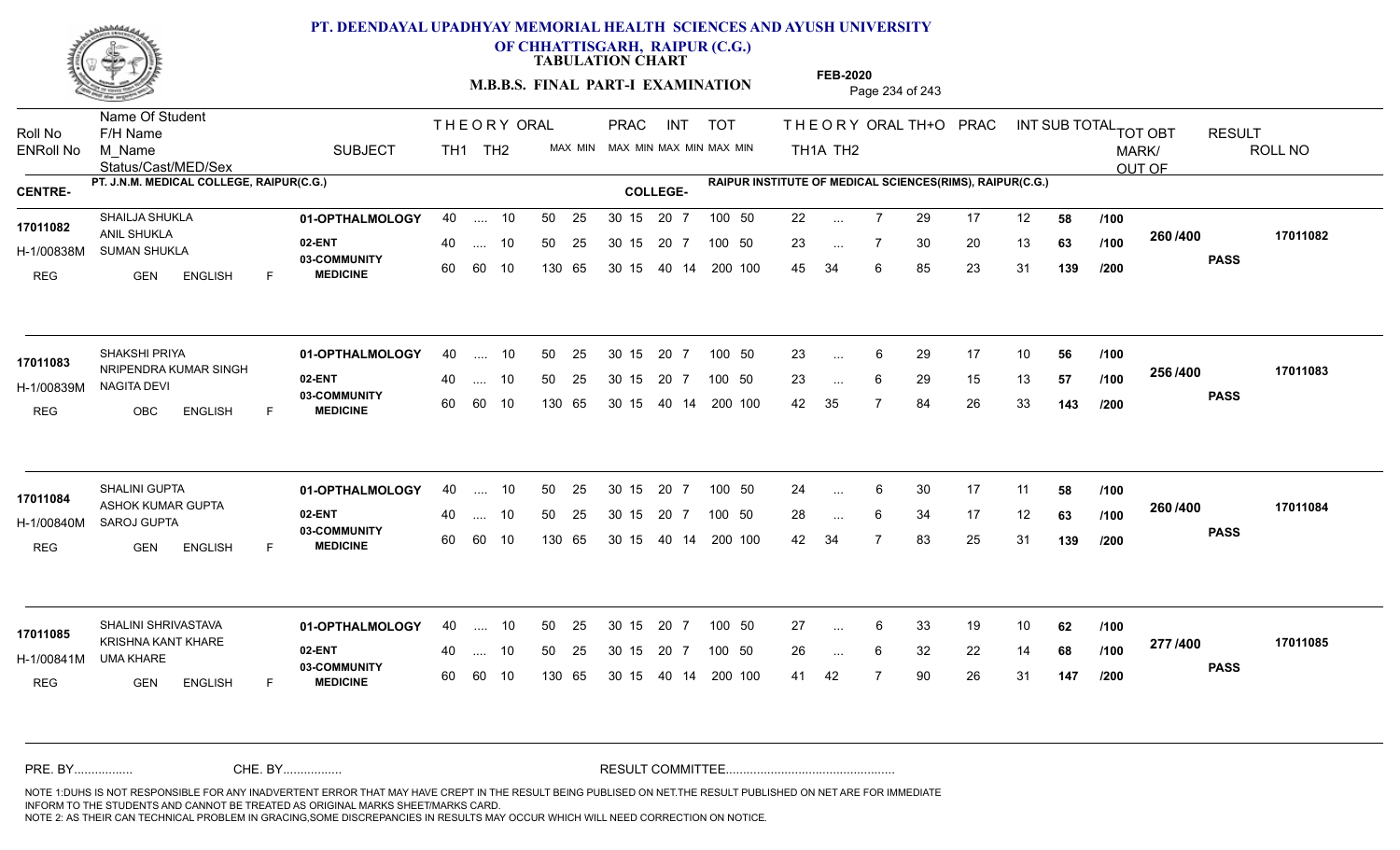

**OF CHHATTISGARH, RAIPUR (C.G.)**

**TABULATION CHART** 

**M.B.B.S. FINAL PART-I EXAMINATION** Page 235 of 243

Status/Cast/MED/Sex Name Of Student Roll No F/H Name M\_Name SUBJECT TH1 TH2 <sup>MAX\_MIN</sup> N PRAC INT TOT THEORY ORAL TH+O PRAC INT TH<sub>1</sub>A TH<sub>2</sub> ORAL TH+ODPRACD INT SUB TOTAL <sub>TOT OBT</sub> RESULT ROLL NO MARK/ OUT OF ENRoll No M Name  $\,$  SUBJECT TH1 TH2 MAX MIN MAX MIN MAX MIN MAX MIN TH1A TH2 **PT. J.N.M. MEDICAL COLLEGE, RAIPUR(C.G.) RAIPUR INSTITUTE OF MEDICAL SCIENCES(RIMS), RAIPUR(C.G.) CENTRE- COLLEGE-**THE ORY ORAL PRAC INT PRAC **01-OPTHALMOLOGY** SHEETAL RAJA 40 .... 10 30 15 20 7 **02-ENT** 03-COMMUNITY 60  **MEDICINE** H-1/00843M RAJESH KUMAR RAJA **17011087** ANITA RAJA REG GEN ENGLISH F 22 ... 6 28 18 11 **57 /100** 28 ... 8 36 19 11 **66 /100 <sup>2-40 / 400**</sup> 30 30 7 67 25 33 **125 248 PASS /400 17011087** 40 .... 10 50 25 30 15 60 60 10 130 65 30 15 40 14 200 100 20 7 100 50 50 25 30 15 20 7 100 50 22 ... ... ... **/100 /100 /200 01-OPTHALMOLOGY** SHILPA RAJHANS 40 .... 10 30 15 20 7 **02-ENT** 03-COMMUNITY 60  **MEDICINE** H-1/00844M SADHNA RAJHANS 17011088 CHANDI CHARAN RAJHANS REG GEN ENGLISH F 19 ... 6 25 15 12 **52 /100** 21 ... 7 28 18 10 **56 /100 <sup>2017</sup> 7** 30 30 6 66 26 31 **123 231 PASS /400 17011088** .... 10 50 25 60 60 10 30 15 20 7 130 65 30 15 40 14 200 100 30 15 20 7 100 50 50 25 30 15 20 7 100 50 19 ... ... ... **/100 /100 /200 01-OPTHALMOLOGY** SHIVANI DWIVEDI 40 .... 10 30 15 20 7 **02-ENT** 03-COMMUNITY 60  **MEDICINE** H-1/00845M DEEP DWIVEDI 17011089 RAMESH DWIVEDI REG GEN ENGLISH F 22 6 28 19 12 **59** 24 ... 8 32 21 12 **65 /100 <sup>2027</sup> 1** 29 35 7 71 26 31 **128 252 PASS /400 17011089** .... 10 50 25 30 15 60 60 10 20 7 130 65 30 15 30 15 20 7 100 50 40 14 200 100 50 25 30 15 20 7 100 50 22 ... 6 ... ... **/100 /100 /200 01-OPTHALMOLOGY** SHRADDHA SHIVARE 40 .... 10 30 15 20 7 **02-ENT** 03-COMMUNITY 60 **MEDICINE** 60 60 10 H-1/00846M DEVJANIK SHIVARE **1999 - 1999 PARA** 17011090 HARISHCHANDRA SHIVARE REG SC ENGLISH F 26 7 33 18 11 **62** 28 ... 7 35 21 11 **67 /100 <sup>2007–00</sup>** 40 30 6 76 24 31 **131 260 PASS /400 17011090** 40 .... 10 50 25 130 65 130 65 30 15 30 15 20 7 100 50 40 14 200 100 50 25 30 15 20 7 100 50 26 ... ... ... **/100 /100 /200** NOTE 1:DUHS IS NOT RESPONSIBLE FOR ANY INADVERTENT ERROR THAT MAY HAVE CREPT IN THE RESULT BEING PUBLISED ON NET.THE RESULT PUBLISHED ON NET ARE FOR IMMEDIATE INFORM TO THE STUDENTS AND CANNOT BE TREATED AS ORIGINAL MARKS SHEET/MARKS CARD. CHE. BY WAREL BY WARE AND THE AVEC THE AVEC THE THE RESULT COMMITTEE AND MULTIME MOTE 1:DUHS IS NOT RESPONSIBLE FOR ANY INADVERTENT ERROR THAT MAY HAVE CREPT IN THE RESULT BEING PUBLISED ON NET.THE RESULT PUBLISHED ON NET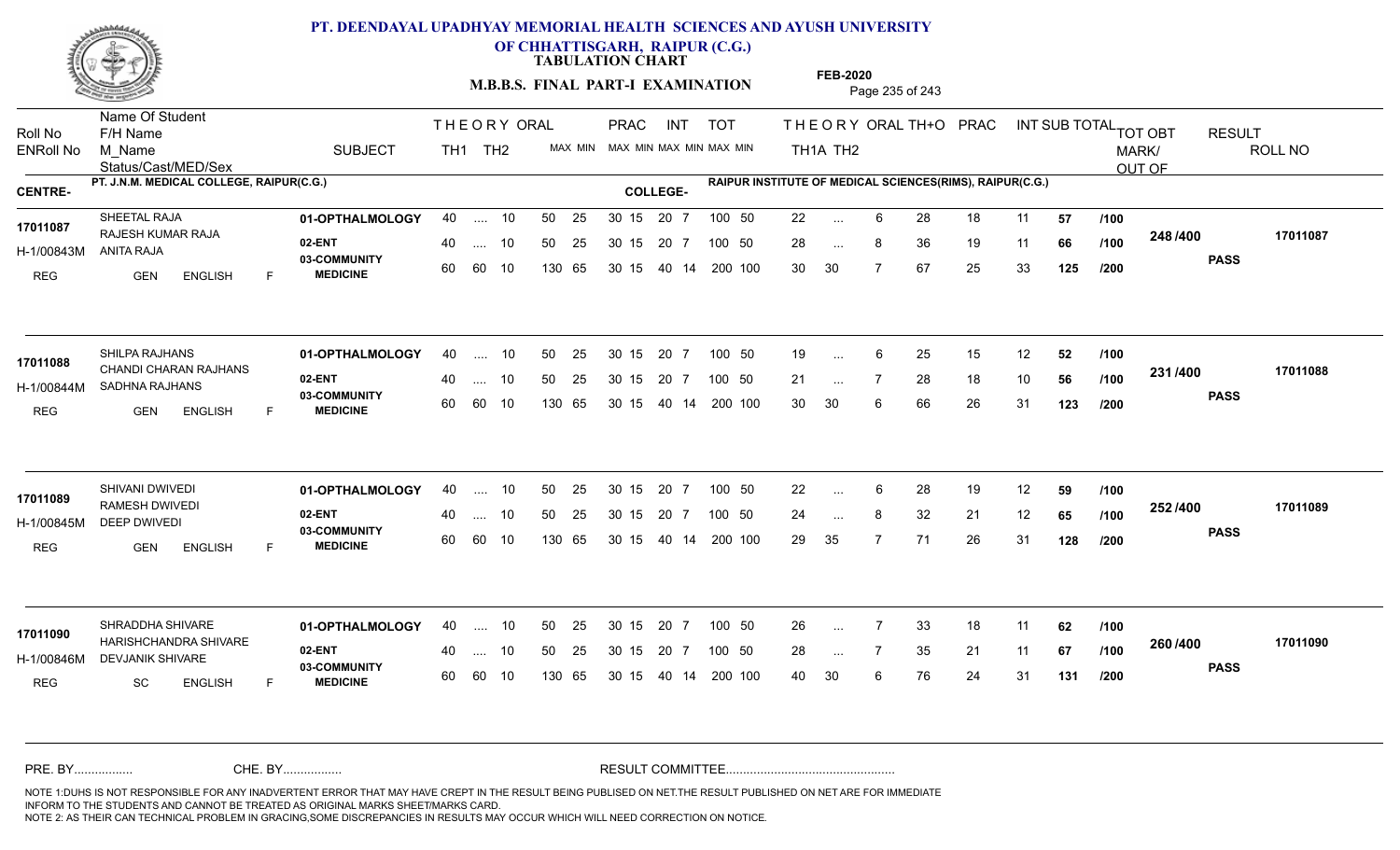

**OF CHHATTISGARH, RAIPUR (C.G.)**

**TABULATION CHART** 

**M.B.B.S. FINAL PART-I EXAMINATION** Page 236 of 243

Status/Cast/MED/Sex Name Of Student Roll No F/H Name M\_Name SUBJECT TH1 TH2 <sup>MAX\_MIN</sup> N PRAC INT TOT THEORY ORAL TH+O PRAC INT TH<sub>1</sub>A TH<sub>2</sub> ORAL TH+ODPRACD INT SUB TOTAL <sub>TOT OBT</sub> RESULT ROLL NO MARK/ OUT OF ENRoll No M Name  $\,$  SUBJECT TH1 TH2 MAX MIN MAX MIN MAX MIN MAX MIN TH1A TH2 **PT. J.N.M. MEDICAL COLLEGE, RAIPUR(C.G.) RAIPUR INSTITUTE OF MEDICAL SCIENCES(RIMS), RAIPUR(C.G.) CENTRE- COLLEGE-**THE ORY ORAL PRAC INT PRAC **01-OPTHALMOLOGY** SHRESTHA DAS 40 .... 10 30 15 20 7 **02-ENT** 03-COMMUNITY 60  **MEDICINE** H-1/00847M SADHANA DAS S.K.L.DAS REG GEN ENGLISH F 16 6 22\* 18 11 **51** 23 ... 6 29 17 12 **58 /100 <sup>2047</sup> 1** 30 33 6 69 25 31 **125 234 PASS DC 03 /400 17011091** 40 .... 10 50 25 30 15 60 60 10 130 65 30 15 20 7 100 50 40 14 200 100 50 25 30 15 20 7 100 50 16 ... **17011091 17011091** ... ... 6 **/100 /100 /200 01-OPTHALMOLOGY** SHREYA AGRAWALA 40 .... 10 30 15 20 7 **02-ENT** 03-COMMUNITY 60  **MEDICINE** H-1/00848M RINKU AGARWALA 17011092 SAJAN AGRAWALA REG GEN ENGLISH F 27 ... 6 33 17 12 **62** /**100** 27 ... 6 33 19 13 **65 /100 <sup>2017–00</sup>** 42 30 7 79 25 30 **134 261 PASS /400 17011092** 40 .... 10 50 25 60 60 10 130 65 30 15 40 14 200 100 30 15 20 7 100 50 50 25 30 15 20 7 100 50 27 ... ...  $\overline{\phantom{a}}$ . 6 **/100 /100 /200 01-OPTHALMOLOGY** SHREYA GUPTA 40 .... 10 30 15 20 7 **02-ENT** 03-COMMUNITY 60  **MEDICINE** H-1/00849M BABITA GUPTA MUKESH GUPTA **17011093** REG OBC ENGLISH F 24 ... 8 32 25 15 **72 /100** 32 ... 8 40 26 16 **82** /1**00** D <sup>2007+00</sup> 30 39 7 76 26 30 **132 286** D **PASS /400 17011093** .... 10 50 25 30 15 60 60 10 20 7 130 65 30 15 30 15 20 7 100 50 40 14 200 100 50 25 30 15 20 7 100 50 24 ... 8 ... ... **/100 /100 /200 01-OPTHALMOLOGY** SHREYA THAKRE 40 .... 10 30 15 20 7 **02-ENT** 03-COMMUNITY 60 **MEDICINE** 60 60 10 H-1/00850M KAVITA THAKRE PRAKASH KUMAR THAKRE **17011094** REG **GEN ENGLISH** F 20 ... 5 25 18 12 **55 /100** 27 ... 5 32 23 12 **67 /100 <sup>244 /4</sup>00** 28 33 7 68 25 29 **122 244 PASS /400 17011094** 40 .... 10 50 25 130 65 130 65 30 15 30 15 20 7 100 50 40 14 200 100 50 25 30 15 20 7 100 50 20 ... 5 ... 5 ... 5 **/100 /100 /200** NOTE 1:DUHS IS NOT RESPONSIBLE FOR ANY INADVERTENT ERROR THAT MAY HAVE CREPT IN THE RESULT BEING PUBLISED ON NET.THE RESULT PUBLISHED ON NET ARE FOR IMMEDIATE INFORM TO THE STUDENTS AND CANNOT BE TREATED AS ORIGINAL MARKS SHEET/MARKS CARD. CHE. BY WAREL BY WARE AND THE AVEC THE AVEC THE THE RESULT COMMITTEE AND MULTIME MOTE 1:DUHS IS NOT RESPONSIBLE FOR ANY INADVERTENT ERROR THAT MAY HAVE CREPT IN THE RESULT BEING PUBLISED ON NET.THE RESULT PUBLISHED ON NET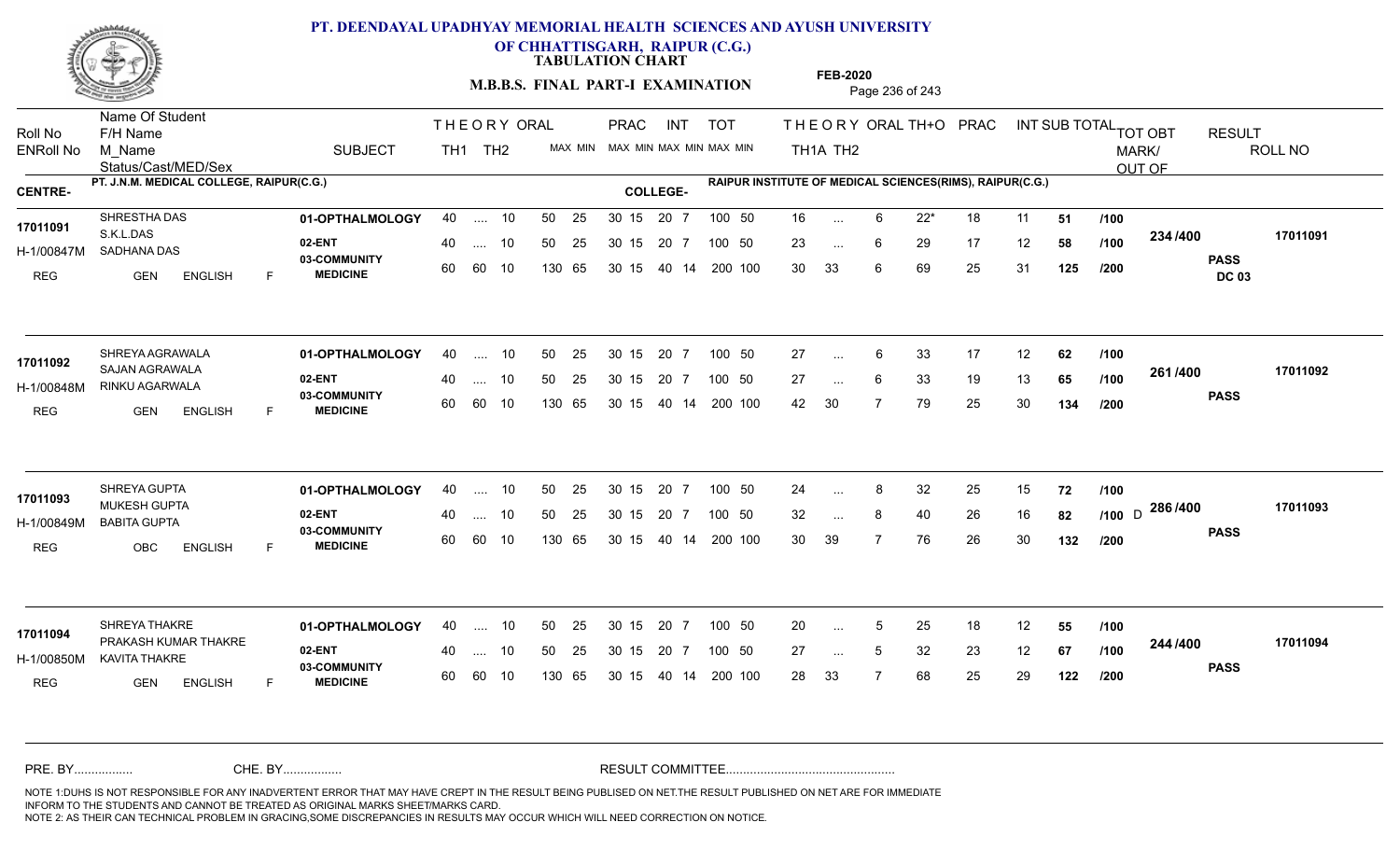

**OF CHHATTISGARH, RAIPUR (C.G.)**

**TABULATION CHART** 

**M.B.B.S. FINAL PART-I EXAMINATION** Page 237 of 243

Status/Cast/MED/Sex Name Of Student Roll No F/H Name M\_Name SUBJECT PRAC INT TOT THEORY ORAL TH+O PRAC INT TH<sub>1</sub>A TH<sub>2</sub> ORAL TH+ODPRACD INT SUB TOTAL <sub>TOT OBT</sub> RESULT ROLL NO MARK/ OUT OF ENRoll No M Name  $\,$  SUBJECT TH1 TH2 MAX MIN MAX MIN MAX MIN MAX MIN TH1A TH2 **PT. J.N.M. MEDICAL COLLEGE, RAIPUR(C.G.) RAIPUR INSTITUTE OF MEDICAL SCIENCES(RIMS), RAIPUR(C.G.) CENTRE- COLLEGE-**THE ORY ORAL PRAC INT TH<sub>1</sub> TH<sub>2</sub> PRAC **01-OPTHALMOLOGY** SHREYA THAKUR 40 .... 10 30 15 20 7 **02-ENT** 03-COMMUNITY 60  **MEDICINE** H-1/00851M DEVMALA THAKUR 17011095 VIRENDRA THAKUR REG GEN ENGLISH F 20 ... 5 25 18 13 **56 /100** 23 ... 8 31 21 14 **66 /100 <sup>2047</sup> 14** 32 35 7 74 27 31 **132 254 PASS /400 17011095** 40 .... 10 50 25 30 15 60 60 10 130 65 30 15 20 7 100 50 40 14 200 100 50 25 30 15 20 7 100 50 20 ... ... ... **/100 /100 /200 01-OPTHALMOLOGY** SHREYANSH GOYAL 40 .... 10 30 15 20 7 **02-ENT** 03-COMMUNITY 60 **MEDICINE** 60 60 10 H-1/00852M SUMAN GOYAL 17011096 **AMARCHAND GOYAL** REG GEN ENGLISH M 21 ... 5 26 17 11 **54 /100** 24 7 31 18 12 **61** 39 30 6 75 26 30 **131 246 PASS /400 17011096** 40 .... 10 50 25 130 65 130 65 30 15 40 14 200 100 30 15 20 7 100 50 50 25 30 15 20 7 100 50 21 ... 5 ... 5 ... **/100 /100 /200 01-OPTHALMOLOGY** SHRISHTI 40 .... 10 30 15 20 7 **02-ENT** 03-COMMUNITY 60 **MEDICINE** 60 60 10 H-1/00853M BHAGYASHRI VIKAS REG OBC ENGLISH F 19 8 27 19 11 **57** 27 ... 6 33 20 14 **67 /100 <sup>2007–00</sup>** 32 37 7 76 25 31 **132 256 PASS /400 17011097** .... 10 50 25 30 15 130 65 20 7 130 65 30 15 30 15 20 7 100 50 40 14 200 100 50 25 30 15 20 7 100 50 19 ... **17011097** SHRISHTI ... ... **/100 /100 /200 01-OPTHALMOLOGY** SHRIYA GARG 40 .... 10 30 15 20 7 **02-ENT** 03-COMMUNITY 60 **MEDICINE** 60 60 10 H-1/00854M PUSHPA GARG MAHESH GARG **17011098** REG GEN ENGLISH F 22 ... 4 26 17 12 **55 /100** 21 ... 6 27 18 10 **55 /100 <sup>245</sup> /\*\*** 43 27 6 76 25 32 **133 243 PASS /400 17011098** 40 .... 10 50 25 130 65 130 65 30 15 30 15 20 7 100 50 40 14 200 100 50 25 30 15 20 7 100 50 22 ... 4 ... ... **/100 /100 /200** NOTE 1:DUHS IS NOT RESPONSIBLE FOR ANY INADVERTENT ERROR THAT MAY HAVE CREPT IN THE RESULT BEING PUBLISED ON NET.THE RESULT PUBLISHED ON NET ARE FOR IMMEDIATE INFORM TO THE STUDENTS AND CANNOT BE TREATED AS ORIGINAL MARKS SHEET/MARKS CARD. CHE. BY WAREL BY WARE AND THE AVEC THE AVEC THE THE RESULT COMMITTEE AND MULTIME AND THE RESULT COMMITTEE AN A<br>THE STUDENTS AND CANNOT BE TREATED AS ORIGINAL MARKS SHEET/MARKS CARD.<br>INFORM TO THE STUDENTS AND CANNOT BE TRE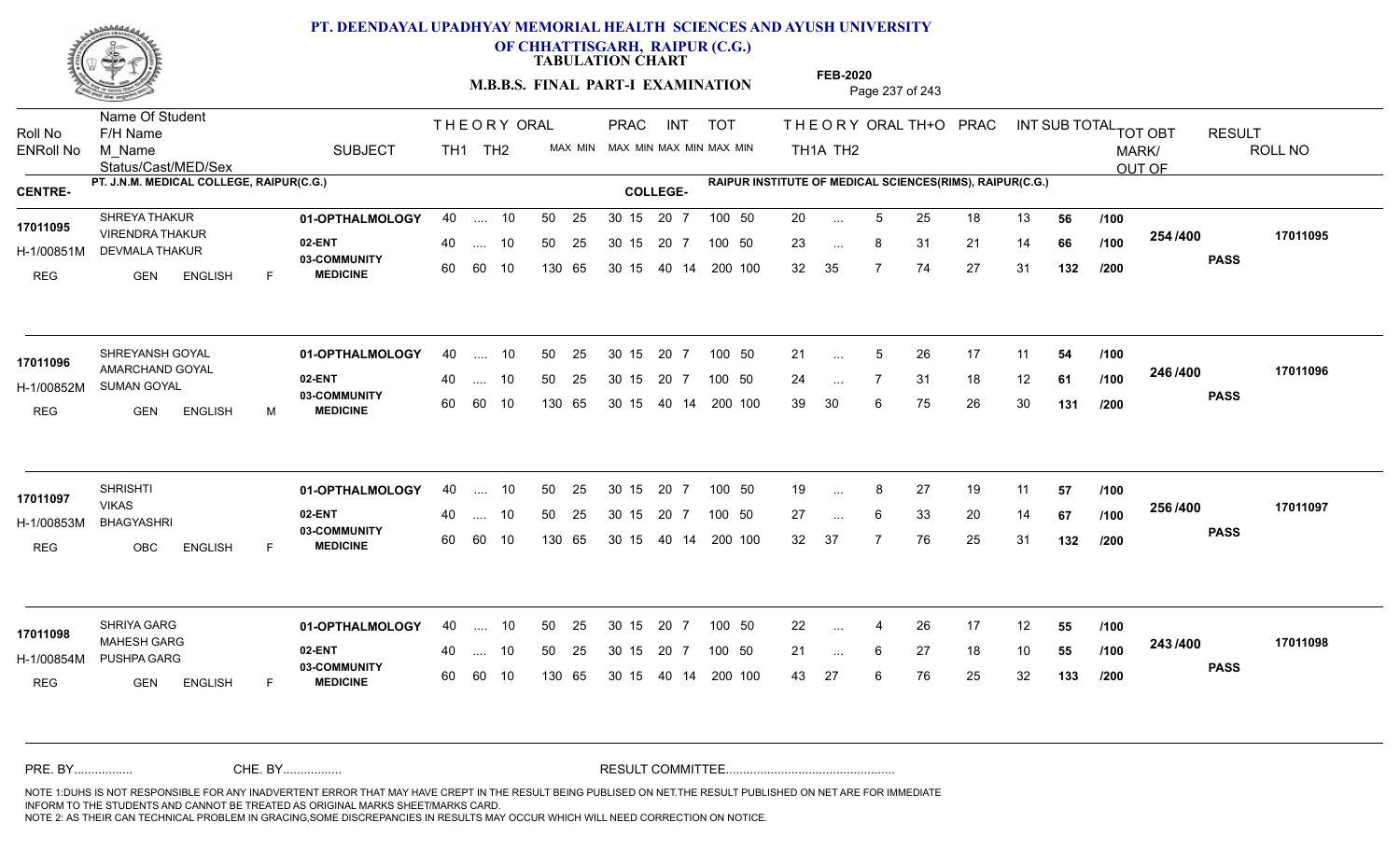

**OF CHHATTISGARH, RAIPUR (C.G.)**

**TABULATION CHART** 

**M.B.B.S. FINAL PART-I EXAMINATION** Page 238 of 243

Status/Cast/MED/Sex Name Of Student Roll No F/H Name M\_Name SUBJECT TH1 TH2 <sup>MAX\_MIN</sup> N PRAC INT TOT THEORY ORAL TH+O PRAC INT TH<sub>1</sub>A TH<sub>2</sub> ORAL TH+ODPRACD INT SUB TOTAL <sub>TOT OBT</sub> RESULT ROLL NO MARK/ OUT OF ENRoll No M Name  $\,$  SUBJECT TH1 TH2 MAX MIN MAX MIN MAX MIN MAX MIN TH1A TH2 **PT. J.N.M. MEDICAL COLLEGE, RAIPUR(C.G.) RAIPUR INSTITUTE OF MEDICAL SCIENCES(RIMS), RAIPUR(C.G.) CENTRE- COLLEGE-**THE ORY ORAL PRAC INT PRAC **01-OPTHALMOLOGY** SHRIYA PANDEY 40 .... 10 30 15 20 7 **02-ENT** 03-COMMUNITY 60  **MEDICINE** H-1/00855M PREETI PANDEY VINOD PANDEY **17011099** REG GEN ENGLISH F 21 5 26 10\* 11 **47\*** 22 ... 6 28 21 12 **61 /100 <sup>2411/400</sup>** 39 31 7 77 25 31 **133 241 FAIL 17011099 /400** Re-OPTHALMOLOGY 40 .... 10 50 25 30 15 60 60 10 130 65 30 15 40 14 200 100 20 7 100 50 50 25 30 15 20 7 100 50 21 ... ... ... 6 **/100 /100 /200 01-OPTHALMOLOGY** SHUBHAM BHANDARI 40 .... 10 30 15 20 7 **02-ENT** 03-COMMUNITY 60 **MEDICINE** 60 60 10 H-1/00856M BABITA BHANDARI **17011100** SANTOSH KUMAR BHANDARI REG GEN ENGLISH M 24 7 31 16 13 **60** 23 ... 9 32 22 15 **69 /100 <del>11 1</del> 1 1** 39 40 7 86 26 33 **145 274 PASS /400 17011100** 40 .... 10 50 25 130 65 130 65 30 15 40 14 200 100 30 15 20 7 100 50 50 25 30 15 20 7 100 50 24 ... ... ... **/100 /100 /200 01-OPTHALMOLOGY** SHUBHAM SHARMA 40 .... 10 30 15 20 7 **02-ENT** 03-COMMUNITY 60  **MEDICINE** H-1/00857M HARIPRIYA SHARMA VIKRAM SHARMA **17011101** REG GEN ENGLISH M 20 5 25 9\* 12 **46\*** 20 ... 6 26 16 10 **52 /100 <sup>2047/400</sup>** 40 33 6 79 26 31 **136 234 FAIL 17011101 /400** Re-OPTHALMOLOGY .... 10 50 25 30 15 60 60 10 20 7 130 65 30 15 30 15 20 7 100 50 40 14 200 100 50 25 30 15 20 7 100 50 20 ... 5 ... ... 6 **/100 /100 /200 01-OPTHALMOLOGY 02-ENT** 03-COMMUNITY 60 **MEDICINE** 60 60 10 H-1/00859M SARITA KESHARWANI ABHAY KESHARWANI **17011103** REG GEN ENGLISH M 22 4 26 10\* 11 **47\*** 26 ... 6 32 15 11 **58 /100 <sup>2007/400</sup>** 41 30 6 77 26 31 **134 239 FAIL 17011103 /400** Re-OPTHALMOLOGY SIDDHANT KESHARWANI **01-OPTHALMOLOGY** 40 .... 10 50 25 30 15 20 7 100 50 22 40 .... 10 50 25 130 65 130 65 30 15 30 15 20 7 100 50 40 14 200 100 100 50 22 ... 4 ... ... **/100 /100 /200** NOTE 1:DUHS IS NOT RESPONSIBLE FOR ANY INADVERTENT ERROR THAT MAY HAVE CREPT IN THE RESULT BEING PUBLISED ON NET.THE RESULT PUBLISHED ON NET ARE FOR IMMEDIATE INFORM TO THE STUDENTS AND CANNOT BE TREATED AS ORIGINAL MARKS SHEET/MARKS CARD. CHE. BY WAREL BY WARE AND THE AVEC THE AVEC THE THE RESULT COMMITTEE AND MULTIME AND THE RESULT COMMITTEE AN A<br>THE STUDENTS AND CANNOT BE TREATED AS ORIGINAL MARKS SHEET/MARKS CARD.<br>INFORM TO THE STUDENTS AND CANNOT BE TRE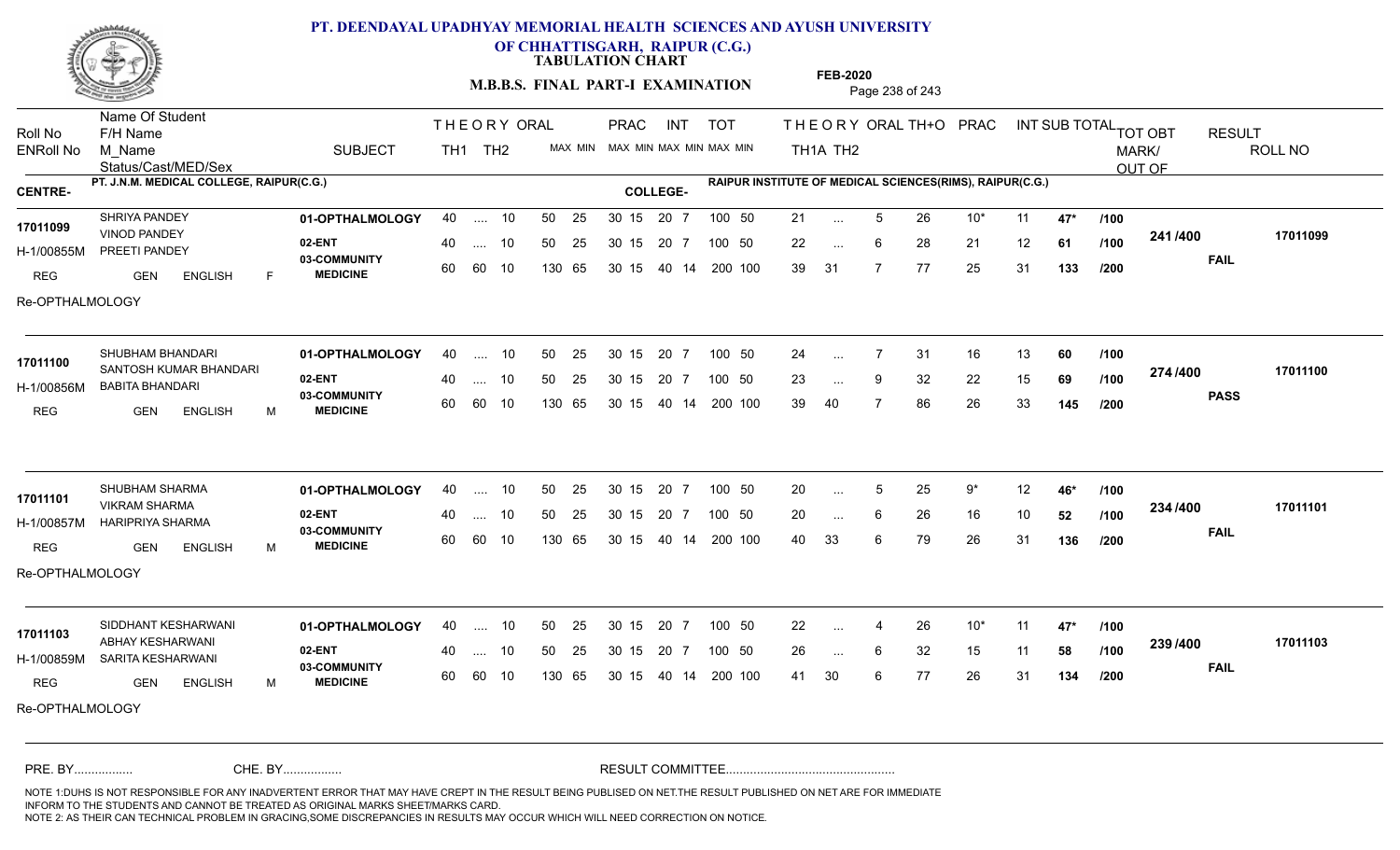

**OF CHHATTISGARH, RAIPUR (C.G.)**

**TABULATION CHART** 

**M.B.B.S. FINAL PART-I EXAMINATION** Page 239 of 243

Status/Cast/MED/Sex Name Of Student Roll No F/H Name M\_Name SUBJECT TH1 TH2 <sup>MAX\_MIN</sup> N PRAC INT TOT THEORY ORAL TH+O PRAC INT TH<sub>1</sub>A TH<sub>2</sub> ORAL TH+ODPRACD INT SUB TOTAL <sub>TOT OBT</sub> RESULT ROLL NO MARK/ OUT OF ENRoll No M Name  $\,$  SUBJECT TH1 TH2 MAX MIN MAX MIN MAX MIN MAX MIN TH1A TH2 **PT. J.N.M. MEDICAL COLLEGE, RAIPUR(C.G.) RAIPUR INSTITUTE OF MEDICAL SCIENCES(RIMS), RAIPUR(C.G.) CENTRE- COLLEGE-**THE ORY ORAL PRAC INT PRAC **01-OPTHALMOLOGY 02-ENT** 03-COMMUNITY 60  **MEDICINE** H-1/00861M ARADHANA KANDE 17011105 **AJAY KUMAR KANDE** REG GEN ENGLISH M 27 ... 7 34 21 11 **66 /100** 24 ... 9 33 20 14 **67 /100 <sup>2007–00</sup>** 41 39 8 88 27 32 **147 280 PASS /400 17011105** SIDDHARTH VIKRAM KANDE **01-OPTHALMOLOGY** 40 .... 10 50 25 30 15 20 7 100 50 27 40 .... 10 50 25 30 15 60 60 10 130 65 30 15 20 7 100 50 40 14 200 100 100 50 27 ... ... ... 9 **/100 /100 /200 01-OPTHALMOLOGY** SIMRAT CHAWLA 40 .... 10 30 15 20 7 **02-ENT** 03-COMMUNITY 60 **MEDICINE** 60 60 10 H-1/00862M JASVINDER KAUR CHAWLA 17011106 NARENDRA SINGH CHAWLA REG GEN ENGLISH F 20 ... 5 25 18 12 **55 /100** 27 ... 8 35 23 14 **72 /100 <sup>2007</sup> 7** 38 37 7 82 26 30 **138 265 PASS /400 17011106** 40 .... 10 50 25 130 65 130 65 30 15 40 14 200 100 30 15 20 7 100 50 50 25 30 15 20 7 100 50 20 ... 5 ... 5 ... **/100 /100 /200 01-OPTHALMOLOGY** SMITA SAHU 40 .... 10 30 15 20 7 **02-ENT** 03-COMMUNITY 60  **MEDICINE** H-1/00863M CHANDRAHAS SAHU **17011107** VIJAYLAXMI REG OBC ENGLISH F 24 ... 5 29 19 11 **59 /100** 18 ... 8 26 24 13 **63** /**100 <sup>2007</sup>** 39 30 7 76 27 31 **134 256 PASS /400 17011107** .... 10 50 25 30 15 60 60 10 20 7 130 65 30 15 30 15 20 7 100 50 40 14 200 100 50 25 30 15 20 7 100 50 24 ... 5 ... ... **/100 /100 /200 01-OPTHALMOLOGY** SMRITI SAHU 40 .... 10 30 15 20 7 **02-ENT** 03-COMMUNITY 60 **MEDICINE** 60 60 10 H-1/00864M MADHU SAHU BHARAT LAL SAHU **17011108** REG OBC ENGLISH F 21 ... 6 27 19 11 **57 /100** 18 ... 8 26 21 13 **60** /1**00 <sup>2007</sup>** 37 35 8 80 27 31 **138 255 PASS /400 17011108** 40 .... 10 50 25 130 65 130 65 30 15 30 15 20 7 100 50 40 14 200 100 50 25 30 15 20 7 100 50 21 ... ... ... **/100 /100 /200** NOTE 1:DUHS IS NOT RESPONSIBLE FOR ANY INADVERTENT ERROR THAT MAY HAVE CREPT IN THE RESULT BEING PUBLISED ON NET.THE RESULT PUBLISHED ON NET ARE FOR IMMEDIATE INFORM TO THE STUDENTS AND CANNOT BE TREATED AS ORIGINAL MARKS SHEET/MARKS CARD. CHE. BY WAREL BY WARE AND THE AVEC THE AVEC THE THE RESULT COMMITTEE AND MULTIME AND THE RESULT COMMITTEE AN A<br>THE STUDENTS AND CANNOT BE TREATED AS ORIGINAL MARKS SHEET/MARKS CARD.<br>INFORM TO THE STUDENTS AND CANNOT BE TRE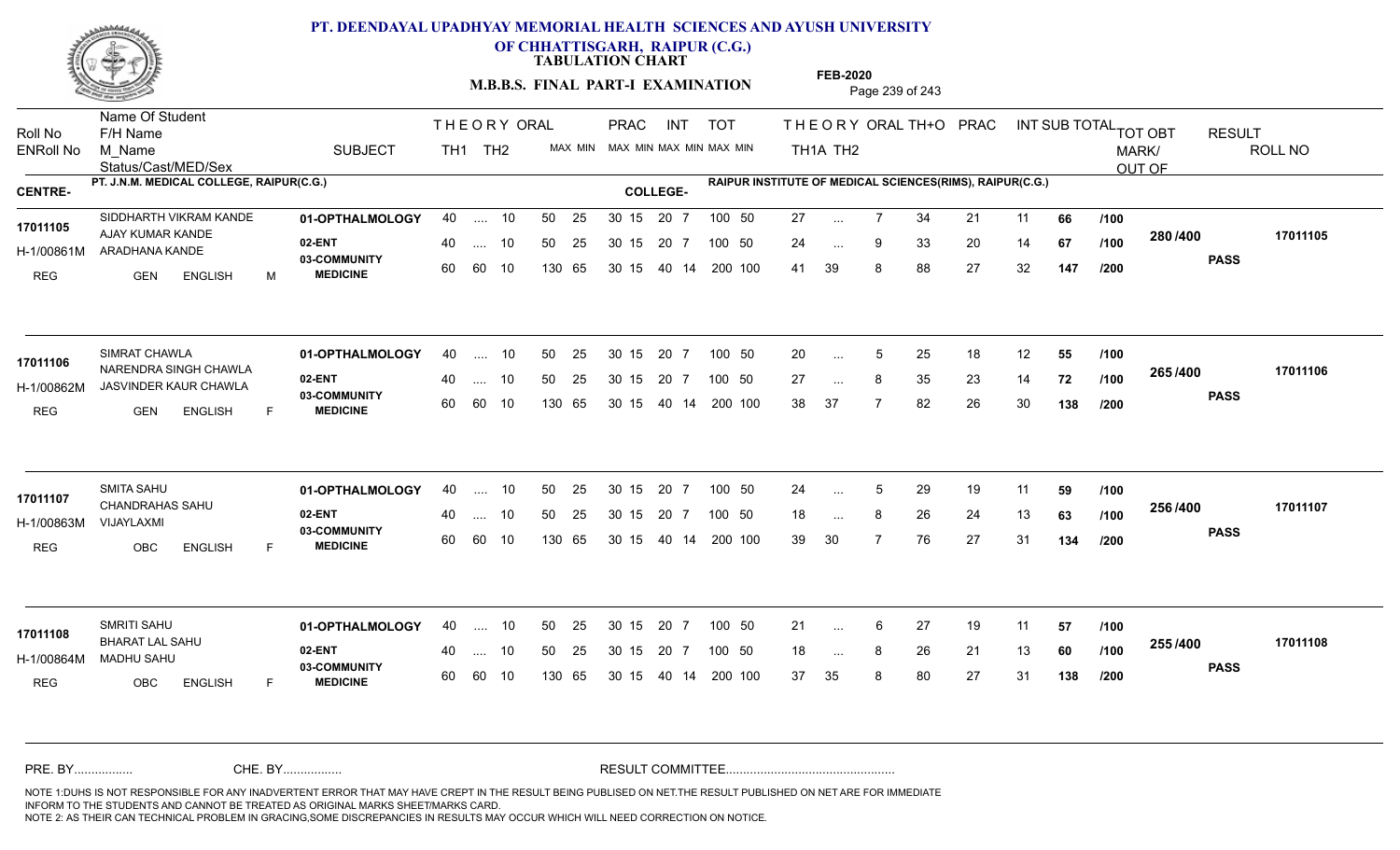

**OF CHHATTISGARH, RAIPUR (C.G.)**

**TABULATION CHART** 

**FEB-2020**

**M.B.B.S. FINAL PART-I EXAMINATION** Page 240 of 243

Status/Cast/MED/Sex Name Of Student Roll No F/H Name M\_Name SUBJECT PRAC INT TOT THEORY ORAL TH+O PRAC INT TH<sub>1</sub>A TH<sub>2</sub> ORAL TH+ODPRACD INT SUB TOTAL <sub>TOT OBT</sub> RESULT ROLL NO MARK/ OUT OF ENRoll No M Name  $\,$  SUBJECT TH1 TH2 MAX MIN MAX MIN MAX MIN MAX MIN TH1A TH2 **PT. J.N.M. MEDICAL COLLEGE, RAIPUR(C.G.) RAIPUR INSTITUTE OF MEDICAL SCIENCES(RIMS), RAIPUR(C.G.) CENTRE- COLLEGE-**THE ORY ORAL PRAC INT TH<sub>1</sub> TH<sub>2</sub> PRAC **01-OPTHALMOLOGY** 40 .... 10 50 25 30 15 20 7 100 50 26 16 20 16 20 17 100 50 26 **02-ENT** 03-COMMUNITY 60  **MEDICINE** H-1/00865M KARAN VARSHA REG OBC ENGLISH F 26 6 32 18 11 **61** 24 ... 8 32 19 14 **65 /100 <sup>2007/400</sup>** 40 36 8 84 27 32 **143 269 PASS /400 17011109** 40 .... 10 50 25 30 15 60 60 10 130 65 30 15 20 7 100 50 40 14 200 100 50 25 30 15 20 7 100 50 26 ... **17011109** SPARDHA ... ... **/100 /100 /200 01-OPTHALMOLOGY** SUDIKSHA YADAV 40 .... 10 30 15 20 7 **02-ENT** 03-COMMUNITY 60 **MEDICINE** 60 60 10 H-1/00866M CHAMPA YADAV KANTI KUMAR REG GEN ENGLISH F 18 ... 5 23<sup>\*</sup> 19 11 **53 /100** 22 ... 8 30 23 12 **65 /100 <sup>244 /400</sup>** 34 30 6 70 26 30 **126 244 PASS DC 02 /400 17011110** 40 .... 10 50 25 130 65 130 65 30 15 40 14 200 100 30 15 20 7 100 50 50 25 30 15 20 7 100 50 18 ... 5 **17011110**<br> **17011110** ... 5 ... **/100 /100 /200 01-OPTHALMOLOGY 02-ENT** 03-COMMUNITY 60 **MEDICINE** 60 60 10 H-1/00867M SAMPA BHATTACHARJEE 22 COMMUNITY 17011111 SUBRATA BHATTACHARJEE REG GEN ENGLISH F 20 ... 5 25 18 11 **54 /100** 25 7 32 22 14 **68** 32 31 8 71 27 31 **129 251 PASS /400 17011111** SULAGNA BHATTACHARJEE **01-OPTHALMOLOGY** 40 .... 10 50 25 30 15 20 7 100 50 20 .... 10 50 25 30 15 130 65 20 7 130 65 30 15 30 15 20 7 100 50 40 14 200 100 100 50 20 ... 5 ... 5 ... **/100 /100 /200 01-OPTHALMOLOGY** SUMIT KUMAR BIRDA 40 .... 10 30 15 20 7 **02-ENT** 03-COMMUNITY 60 **MEDICINE** 60 60 10 H-1/00868M SHARMILA DEVI BHAGIRATH MAL **17011112** REG OBC ENGLISH M 22 ... 5 27 15 12 **54 /100** 23 ... 7 30 18 10 **58 /100 <sup>2007–00</sup>** 32 34 6 72 26 28 **126 238 PASS /400 17011112** 40 .... 10 50 25 130 65 130 65 30 15 30 15 20 7 100 50 40 14 200 100 50 25 30 15 20 7 100 50 22 ... 5 ... 5 ... **/100 /100 /200** NOTE 1:DUHS IS NOT RESPONSIBLE FOR ANY INADVERTENT ERROR THAT MAY HAVE CREPT IN THE RESULT BEING PUBLISED ON NET.THE RESULT PUBLISHED ON NET ARE FOR IMMEDIATE INFORM TO THE STUDENTS AND CANNOT BE TREATED AS ORIGINAL MARKS SHEET/MARKS CARD. CHE. BY WAREL BY WARE AND THE AVEC THE AVEC THE THE RESULT COMMITTEE AND MULTIME AND THE RESULT COMMITTEE AN A<br>THE STUDENTS AND CANNOT BE TREATED AS ORIGINAL MARKS SHEET/MARKS CARD.<br>INFORM TO THE STUDENTS AND CANNOT BE TRE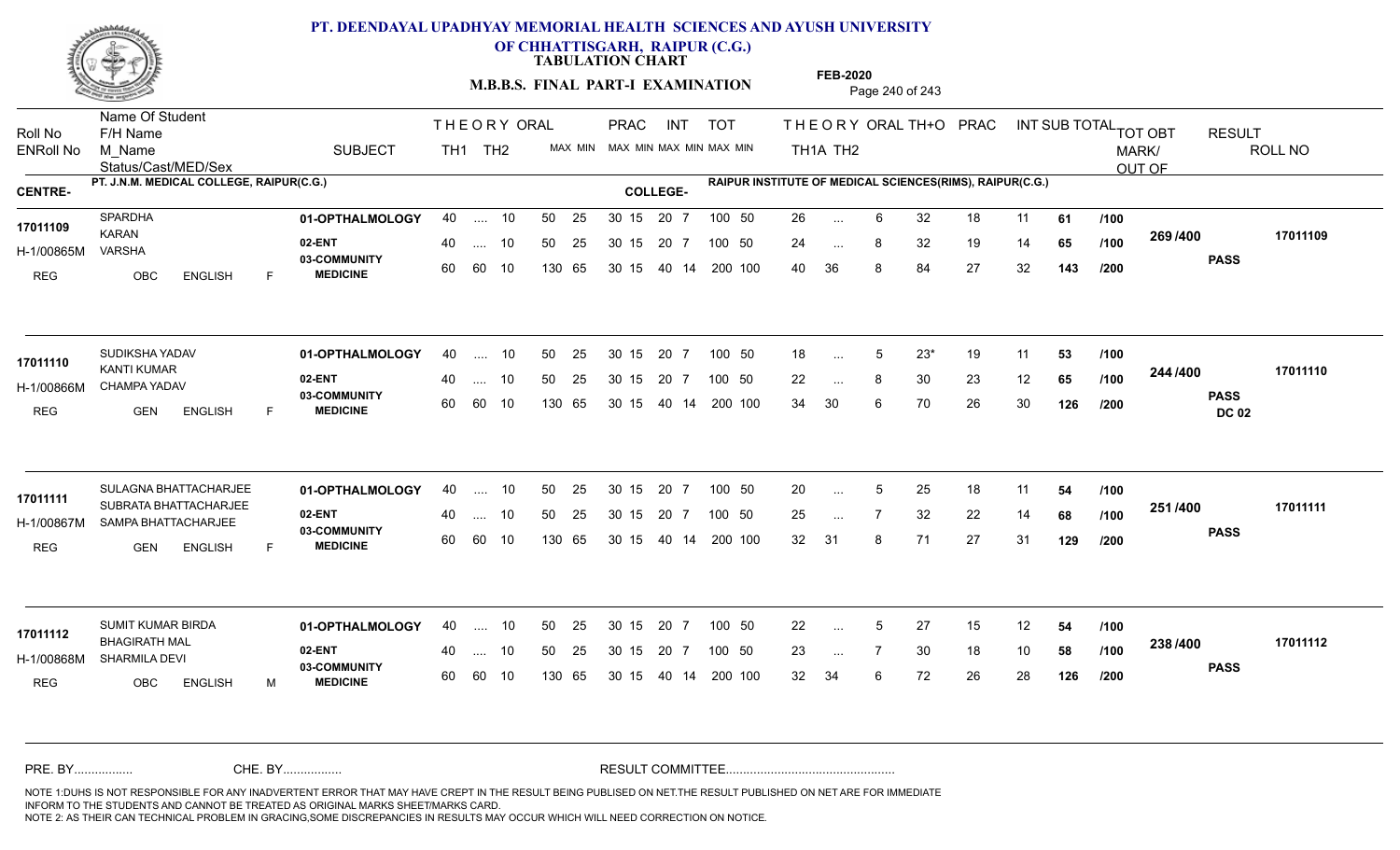

**OF CHHATTISGARH, RAIPUR (C.G.)**

**TABULATION CHART** 

**M.B.B.S. FINAL PART-I EXAMINATION** Page 241 of 243

Status/Cast/MED/Sex Name Of Student Roll No F/H Name M\_Name SUBJECT PRAC INT TOT THEORY ORAL TH+O PRAC INT TH<sub>1</sub>A TH<sub>2</sub> ORAL TH+ODPRACD INT SUB TOTAL <sub>TOT OBT</sub> RESULT ROLL NO MARK/ OUT OF ENRoll No M Name  $\,$  SUBJECT TH1 TH2 MAX MIN MAX MIN MAX MIN MAX MIN TH1A TH2 **PT. J.N.M. MEDICAL COLLEGE, RAIPUR(C.G.) RAIPUR INSTITUTE OF MEDICAL SCIENCES(RIMS), RAIPUR(C.G.) CENTRE- COLLEGE-**THE ORY ORAL PRAC INT TH<sub>1</sub> TH<sub>2</sub> PRAC **01-OPTHALMOLOGY** SUSHMITA MUKHERJEE 40 .... 10 30 15 20 7 **02-ENT** 03-COMMUNITY 60  **MEDICINE** H-1/00869M MALVIKA MUKHERJEE **ALL DE SAMAN** 17011113 SAMIR KUMAR MUKHERJEE REG GEN ENGLISH F 27 ... 7 34 21 11 **66 /100** 22 ... 7 29 24 16 **69 /100 <sup>2007</sup> 7** 31 32 8 71 27 32 **130 265 PASS /400 17011113** .... 10 50 25 60 60 10 50 25 30 15 130 65 30 15 40 14 200 100 20 7 100 50 50 25 30 15 20 7 100 50 27 ... ... ... 7 **/100 /100 /200 01-OPTHALMOLOGY** SWATI SAHU 40 .... 10 30 15 20 7 **02-ENT** 03-COMMUNITY 60 **MEDICINE** 60 60 10 H-1/00870M AMITA SAHU H L SAHU REG OBC ENGLISH F 22 7 29 19 12 **60** 23 ... 7 30 22 14 **66 /100 <sup>2007</sup> 1** 32 36 7 75 26 31 **132 258 PASS /400 17011114**  $\ldots$  10 50 25 30 15 130 65 20 7 130 65 30 15 40 14 200 100 30 15 20 7 100 50 50 25 30 15 20 7 100 50 22 ... **17011114** SWATI SAHU ... ... **/100 /100 /200 01-OPTHALMOLOGY** SWETA AMERIYA 40 .... 10 30 15 20 7 **02-ENT** 03-COMMUNITY 60  **MEDICINE** H-1/00871M 17011115 HUKAM CHAND AMERIYA KIRAN REG OBC ENGLISH F 24 7 31 17 11 **59** 31 ... 7 38 19 14 **71 /100 <sup>2007/400</sup>** 30 36 6 72 25 32 **129 259 PASS /400 17011115** .... 10 50 25 30 15 60 60 10 20 7 130 65 30 15 30 15 20 7 100 50 40 14 200 100 50 25 30 15 20 7 100 50 24 ... ... ... **/100 /100 /200 01-OPTHALMOLOGY** 40 .... 10 50 25 30 15 20 7 100 50 26 **02-ENT** 03-COMMUNITY 60 **MEDICINE** 60 60 10 H-1/00873M JAMUNA BANPELA CHAIT RAM REG OBC ENGLISH F 26 6 32 19 10 **61** 27 ... 5 32 24 14 **70 /100 <sup>2007</sup> \*\*\*** 33 31 6 70 26 31 **127 258 PASS /400 17011117** 40 .... 10 50 25 130 65 130 65 30 15 30 15 20 7 100 50 40 14 200 100 50 25 30 15 20 7 100 50 26 ... **17011117** ... ... **/100 /100 /200** NOTE 1:DUHS IS NOT RESPONSIBLE FOR ANY INADVERTENT ERROR THAT MAY HAVE CREPT IN THE RESULT BEING PUBLISED ON NET.THE RESULT PUBLISHED ON NET ARE FOR IMMEDIATE INFORM TO THE STUDENTS AND CANNOT BE TREATED AS ORIGINAL MARKS SHEET/MARKS CARD. CHE. BY WAREL BY WARE AND THE AVEC THE AVEC THE THE RESULT COMMITTEE AND MULTIME AND THE RESULT COMMITTEE AN A<br>THE STUDENTS AND CANNOT BE TREATED AS ORIGINAL MARKS SHEET/MARKS CARD.<br>INFORM TO THE STUDENTS AND CANNOT BE TRE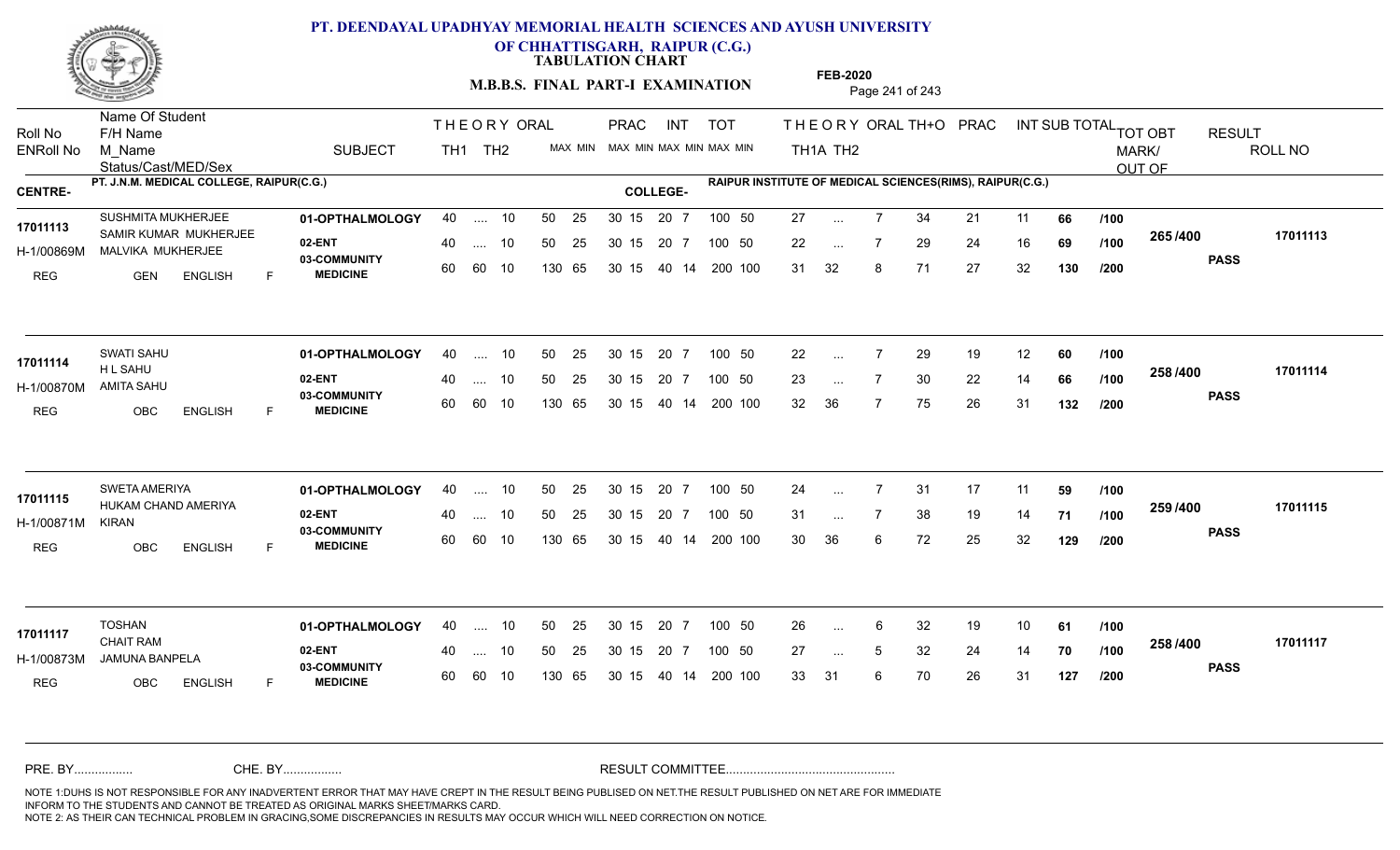

**OF CHHATTISGARH, RAIPUR (C.G.)**

**TABULATION CHART** 

**M.B.B.S. FINAL PART-I EXAMINATION** Page 242 of 243

Status/Cast/MED/Sex Name Of Student Roll No F/H Name M\_Name SUBJECT TH1 TH2 <sup>MAX\_MIN</sup> N PRAC INT TOT THEORY ORAL TH+O PRAC INT TH<sub>1</sub>A TH<sub>2</sub> ORAL TH+ODPRACD INT SUB TOTAL <sub>TOT OBT</sub> RESULT ROLL NO MARK/ OUT OF ENRoll No M Name  $\,$  SUBJECT TH1 TH2 MAX MIN MAX MIN MAX MIN MAX MIN TH1A TH2 **PT. J.N.M. MEDICAL COLLEGE, RAIPUR(C.G.) RAIPUR INSTITUTE OF MEDICAL SCIENCES(RIMS), RAIPUR(C.G.) CENTRE- COLLEGE-**THE ORY ORAL PRAC INT PRAC **01-OPTHALMOLOGY** TRIPTI SAHU 40 .... 10 30 15 20 7 **02-ENT** 03-COMMUNITY 60  **MEDICINE** H-1/00874M SUSHAMA SAHU LAXMAN SAHU **17011118** REG OBC ENGLISH F 24 ... 6 30 18 11 **59 /100** 21 ... 5 26 23 14 **63 /100 <sup>2-40 / 400</mark>**</sup> 30 34 6 70 25 31 **126 248 PASS /400 17011118** 40 .... 10 50 25 30 15 60 60 10 130 65 30 15 20 7 100 50 40 14 200 100 50 25 30 15 20 7 100 50 24 ... ... ... 5 **/100 /100 /200 01-OPTHALMOLOGY** UJJWALA SINHA 40 .... 10 30 15 20 7 **02-ENT** 03-COMMUNITY 60  **MEDICINE** H-1/00875M MANJU SINHA ARUN KUMAR SINHA **17011119** REG OBC ENGLISH F 25 ... 8 33 19 11 **63 /100** 25 ... 6 31 22 15 **68 /100 <sup>2007</sup> 700** 23 36 6 65 26 31 **122 253 PASS /400 17011119** 40 .... 10 50 25 60 60 10 130 65 30 15 40 14 200 100 30 15 20 7 100 50 50 25 30 15 20 7 100 50 25 ... 8 ...  $\overline{\phantom{a}}$ . 6 **/100 /100 /200 01-OPTHALMOLOGY** UMANG RAJPUT 40 .... 10 30 15 20 7 **02-ENT** 03-COMMUNITY 60  **MEDICINE** H-1/00876M MAMTA RAJPUT **17011120**<br>
SANTOSH RAJPUT REG GEN ENGLISH M 24 7 31 19 12 **62** 24 7 31 22 13 **66** 31 37 6 74 26 33 **133 261 PASS /400 17011120** .... 10 50 25 30 15 60 60 10 20 7 130 65 30 15 30 15 20 7 100 50 40 14 200 100 50 25 30 15 20 7 100 50 24 ... 7 ... ... **/100 /100 /200 01-OPTHALMOLOGY** VAISHNAVI DASARI 40 .... 10 30 15 20 7 **02-ENT** 03-COMMUNITY 60 **MEDICINE** 60 60 10 H-1/00877M KIRAN DASARI MAHESH BABU **17011121** REG GEN ENGLISH F 22 8 30 20 11 **61** 23 ... 7 30 22 15 **67 /100 <sup>2007</sup> 700** 30 35 6 71 25 31 **127 255 PASS /400 17011121** 40 .... 10 50 25 130 65 130 65 30 15 30 15 20 7 100 50 40 14 200 100 50 25 30 15 20 7 100 50 22 ... 8 ... ... **/100 /100 /200** NOTE 1:DUHS IS NOT RESPONSIBLE FOR ANY INADVERTENT ERROR THAT MAY HAVE CREPT IN THE RESULT BEING PUBLISED ON NET.THE RESULT PUBLISHED ON NET ARE FOR IMMEDIATE INFORM TO THE STUDENTS AND CANNOT BE TREATED AS ORIGINAL MARKS SHEET/MARKS CARD. CHE. BY WAREL BY WARE AND THE AVEC THE AVEC THE THE RESULT COMMITTEE AND MULTIME AND THE RESULT COMMITTEE AN A<br>THE STUDENTS AND CANNOT BE TREATED AS ORIGINAL MARKS SHEET/MARKS CARD.<br>INFORM TO THE STUDENTS AND CANNOT BE TRE